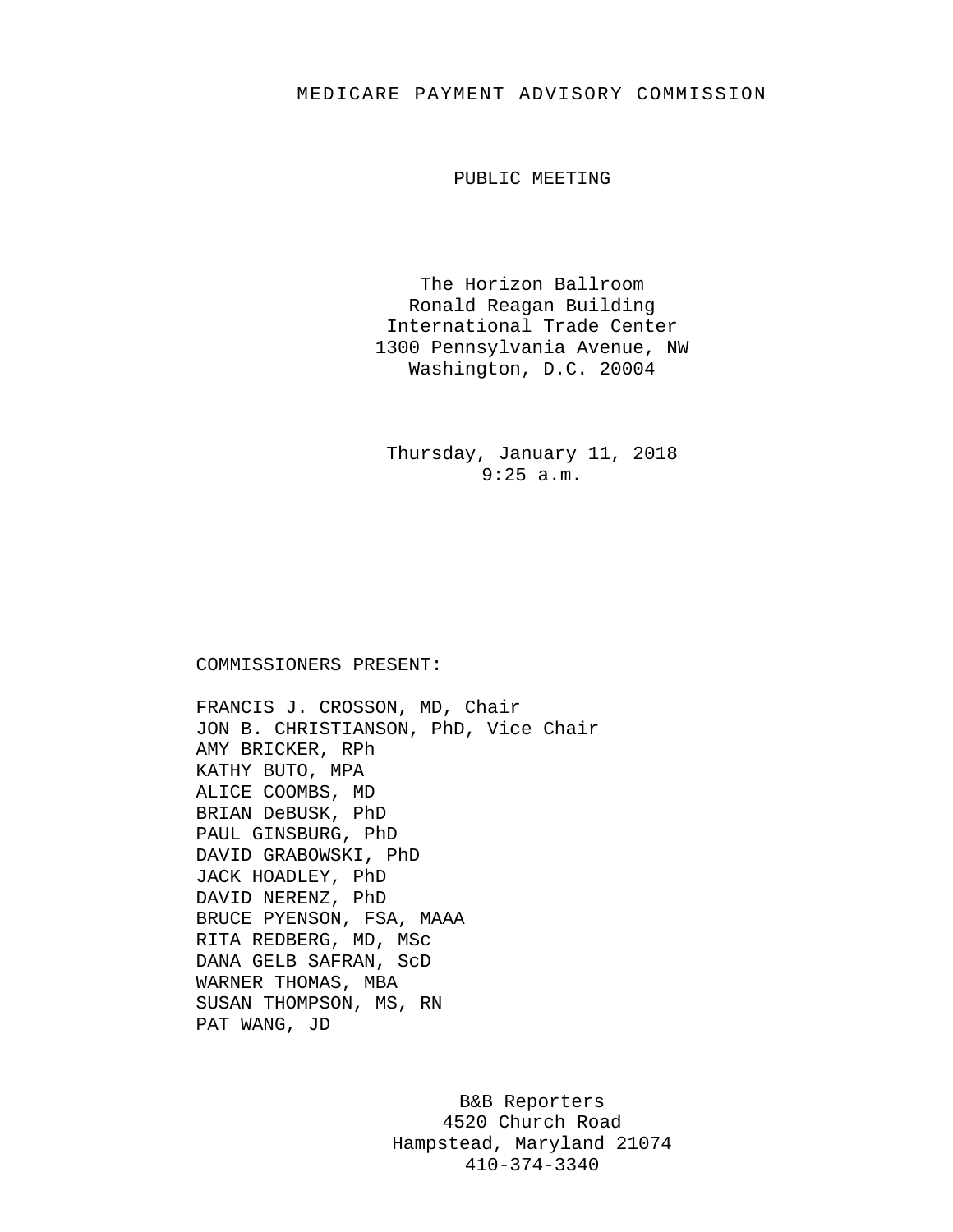```
AGENDA PAGE
```
2

| The Medicare Advantage program: Status report<br>Scott Harrison, Carlos Zarabozo, Andy Johnson3                                                                                                                                                                                                                                                                                    |
|------------------------------------------------------------------------------------------------------------------------------------------------------------------------------------------------------------------------------------------------------------------------------------------------------------------------------------------------------------------------------------|
| The Medicare prescription drug program (Part D):<br>Status report<br>Shinobu Suzuki, Rachel Schmidt40                                                                                                                                                                                                                                                                              |
|                                                                                                                                                                                                                                                                                                                                                                                    |
| Assessing payment adequacy and updating payments:<br>Hospital inpatient and outpatient services<br>Jeff Stensland, Stephanie Cameron, Zach Gaumer<br>$-$                                                                                                                                                                                                                           |
| Assessing payment adequacy and updating payments:<br>Physicians and other health professional services;<br>and Moving beyond the Merit-based Inceptive Payment<br>System (MIPS)<br>Kate Bloniarz, Ariel Winter, David Glass113<br>$\equiv$                                                                                                                                         |
| Assessing payment adequacy and updating payments:<br>Ambulatory surgical centers; dialysis facilities;<br>and hospice<br>- Zach Gaumer, Dan Zabinski, Nancy Ray,<br>- Andy Johnson, Kim Neuman172                                                                                                                                                                                  |
| Post-acute care: Increasing the equity of Medicare's<br>payments within each setting; and Assessing payment<br>adequacy and updating payments for post-acute care<br>providers: skilled nursing facilities; home health<br>agencies; inpatient rehabilitation facilities; and<br>long-term care hospitals<br>- Carol Carter, Evan Christman, Dana Kelley<br>- Stephanie Cameron191 |
| Mandated report: The effects of the Hospital<br>Readmissions Reduction Program<br>- Jeff Stensland, Craig Lisk215                                                                                                                                                                                                                                                                  |
|                                                                                                                                                                                                                                                                                                                                                                                    |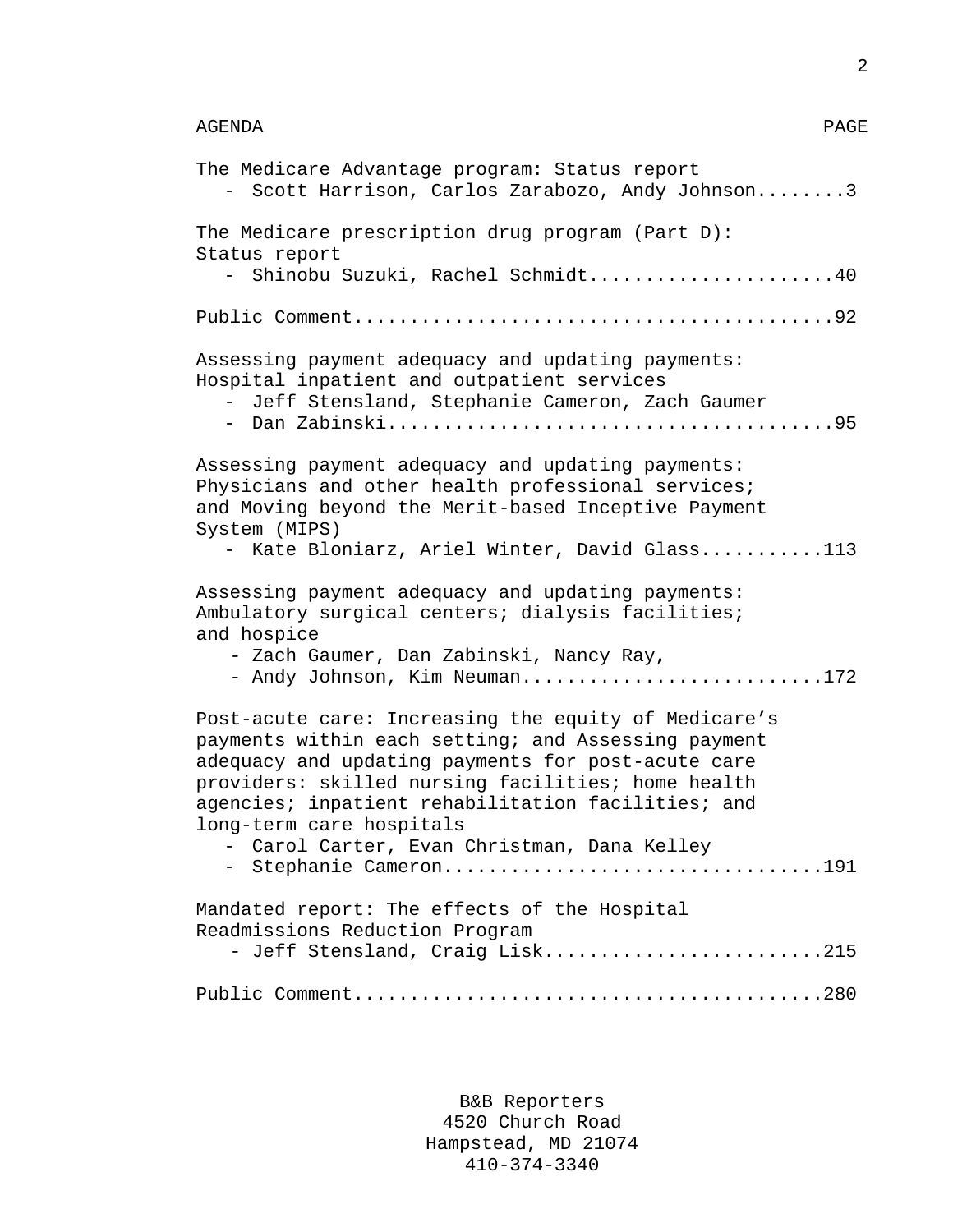2  $[9:25 \text{ a.m.}]$ 

3 DR. CROSSON: Okay. I think we can convene. 4 Good morning. I'd like to welcome our guests to 5 the January meeting. We have a very full agenda today and 6 tomorrow, and we're going to start with our annual Medicare 7 Advantage program status report. We've got Scott Harrison, 8 and Carlos is here as well. Scott, are you going to start? 9 DR. HARRISON: Good morning. I would like to 10 thank Emma Achola for her work on this chapter. I'm going 11 to very quickly summarize our analysis of the Medicare 12 Advantage enrollment, plan availability, bids, payment, and 13 coding intensity that you saw us present last month. A 14 draft chapter is included in your meeting materials, and 15 though you have seen almost all of the material before, 16 this draft reflects your comments, questions, and requests 17 for additional information from last month. 18 Of course, we are happy to address any questions 19 you may have, and Carlos will present the draft 20 recommendations on contract consolidation and quality 21 reporting that you saw and began discussing last month. 22 Generally, the MA sector seems to be doing very

> B&B Reporters 4520 Church Road Hampstead, MD 21074 410-374-3340

3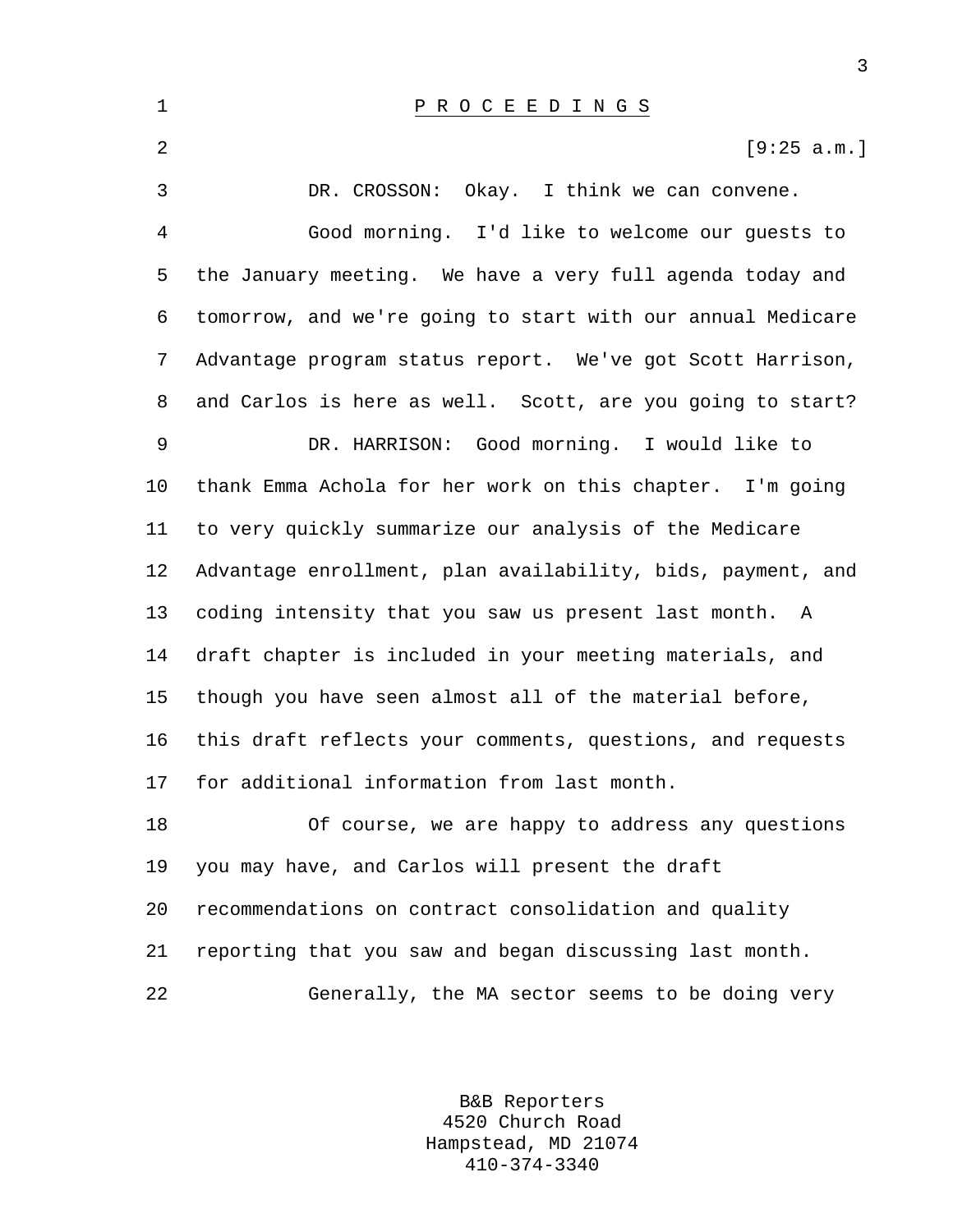1 well. On average, plans bid below fee-for-service, and 2 putting aside excess coding intensity but including quality 3 bonuses, payments for MA enrollees are roughly equal to the 4 costs of covering them under Medicare fee-for-service.

5 More specifically, in 2017, MA enrollment grew 8 6 percent to 19 million enrollees, which was 32 percent of 7 all Medicare beneficiaries. In 2018, MA plans are 8 available to 99 percent of beneficiaries. The average 9 beneficiary can choose from among 20 MA plans, and the 10 enrollees are in plans that average \$95 per month in 11 rebates that fund extra benefits.

12 We estimate that in 2018 MA benchmarks, bids, and 13 payments will average 107 percent, 90 percent, and 101 14 percent of fee-for-service spending, respectively. The 15 quality bonuses, which are included in these numbers, 16 contribute an average of 3 percent to payments.

17 We do remain concerned that coding intensity 18 caused MA risk scores to be 2 to 3 percent higher than fee-19 for-service after accounting for all adjustments. 20 Unadjusted coding differences decreased from last year's

21 estimate due to the full use of a new risk adjustment model 22 and faster fee-for-service risk score growth compared to

> B&B Reporters 4520 Church Road Hampstead, MD 21074 410-374-3340

4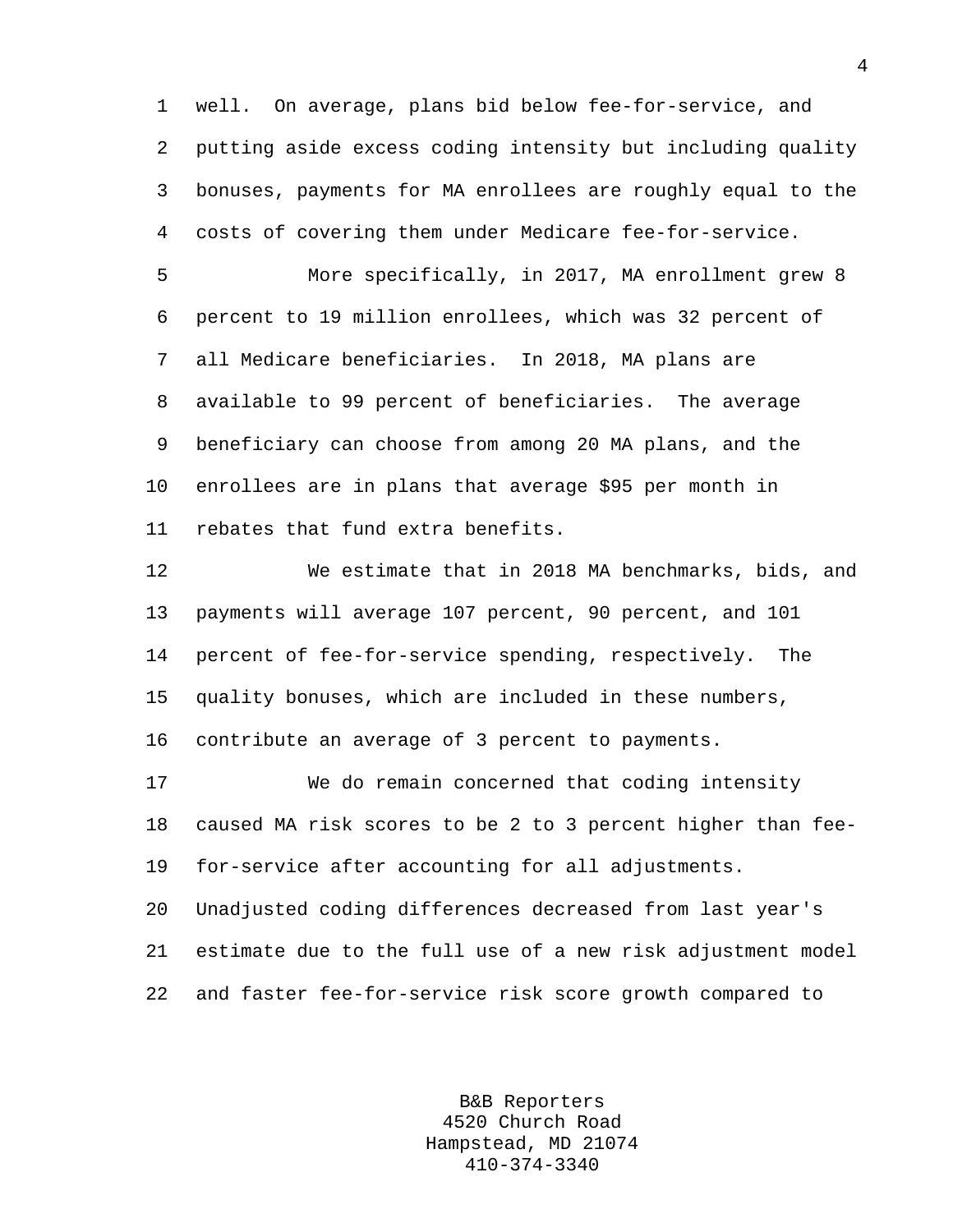1 prior years.

2 Now, Carlos.

3 MR. ZARABOZO: We will be presenting two draft 4 recommendations to address the problem of unwarranted bonus 5 payments under the Medicare Advantage quality bonus 6 program.

7 First, we will review the issue and the concerns 8 that it raises. As you aware, MA contracts with a star 9 rating of 4 stars or higher receive bonus payments.

10 A strategy that companies have been using to 11 increase bonus payments is to consolidate or combine 12 contracts so that the star rating of one contract, the 13 surviving contract, determines the star rating of another 14 contract or contracts, which are referred to as "consumed 15 contracts." This practice has been going on for several 16 years, so far affecting 4 million enrollees, or about 20 17 percent of MA enrollees who were moved from non-bonus 18 contracts to bonus contracts using the consolidation 19 strategy.

20 We saw the largest impact last year when 17 21 contracts were moved to bonus status, affecting 1.4 million 22 enrollees.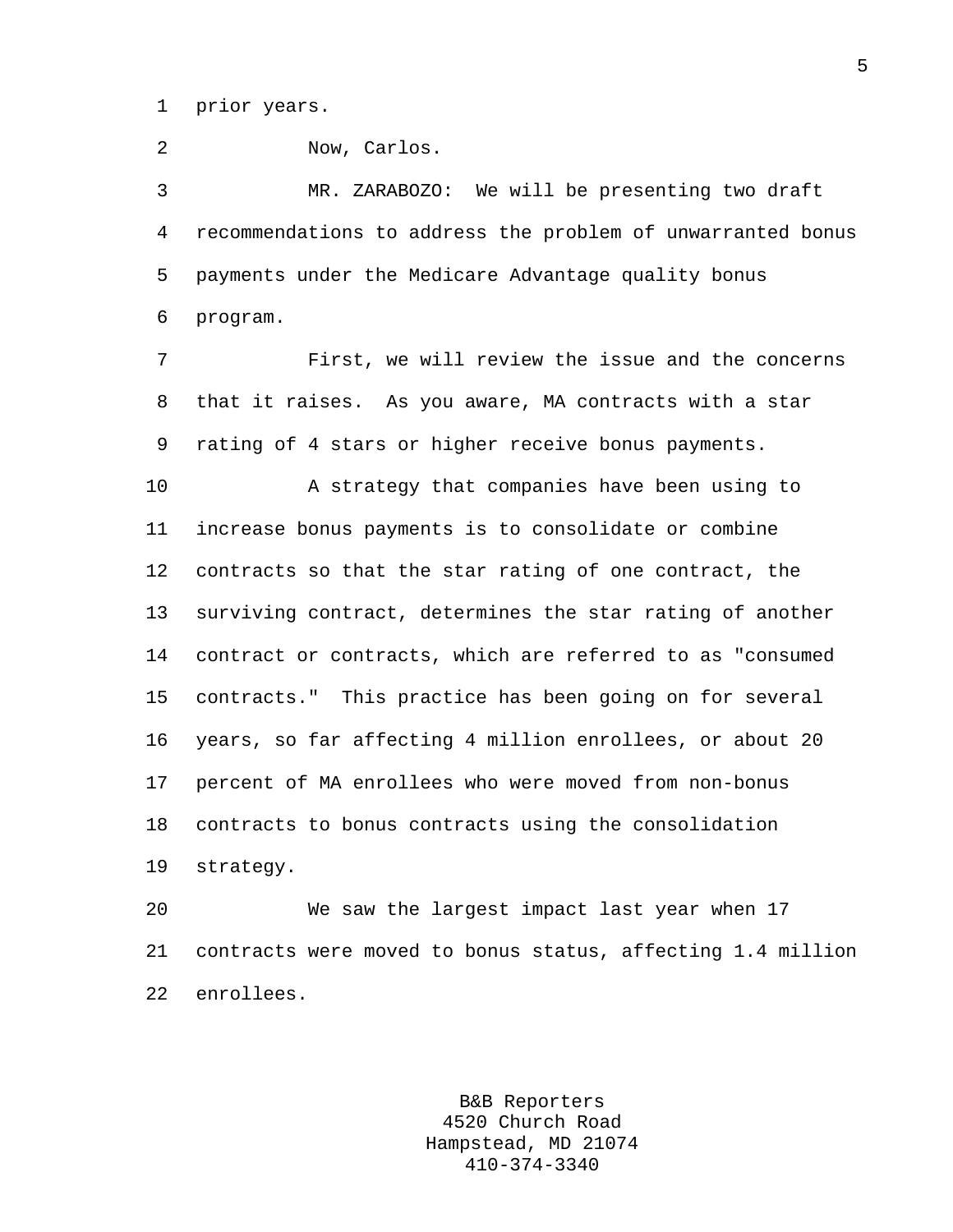1 The contract consolidations to boost star ratings 2 give rise to a number of concerns. One of those concerns 3 is that added program expenditures; for example, with about 4 1.4 million enrollees being moved to bonus status through 5 consolidations in the 2018 payment year, the Medicare 6 program will incur nearly \$400 million in unwarranted 7 additional expenses.

8 Another concern is the inaccurate information 9 conveyed to Medicare beneficiaries looking at quality 10 indicators in Medicare Plan Finder. Because a consumed 11 contract immediately acquires the star rating of the 12 surviving contract, beneficiaries are not getting accurate 13 information about the plan in their area. Then, in the 14 following year, when quality results are based on results 15 from a wider geographic area, the quality data is not 16 necessarily representative of the performance of the plan 17 in the beneficiary's local area.

18 Finally, allowing a contract to piggyback on the 19 star rating of a different contract from a different 20 geographic area creates an unfair competitive advantage in 21 the local market area. The extreme case would be where a 22 contract acquires a 5-star rating when it was originally

> B&B Reporters 4520 Church Road Hampstead, MD 21074 410-374-3340

6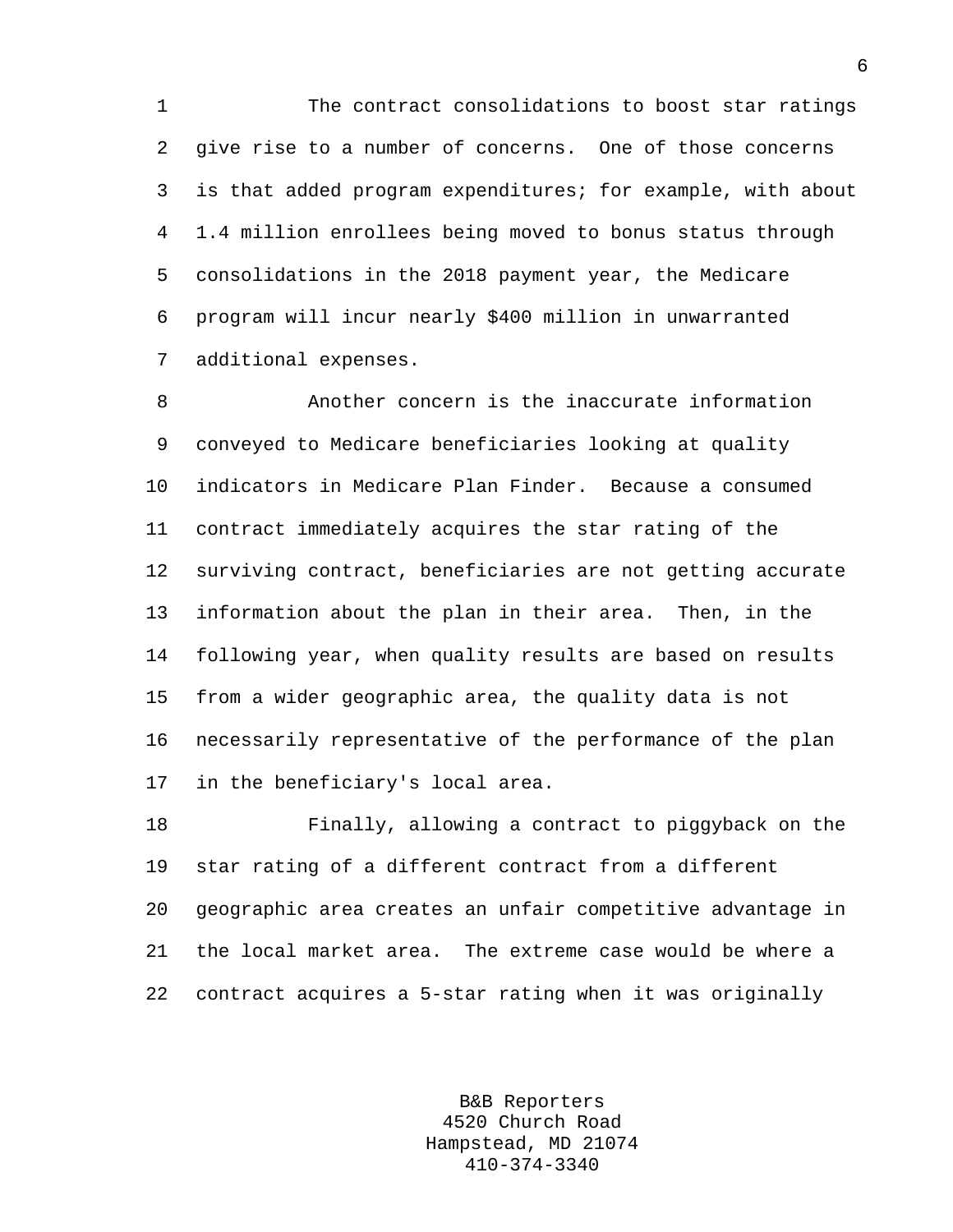1 below 4 stars. Not only would the contract have more 2 rebate dollars available to finance extra benefits, it 3 would also have the added, and undeserved, competitive 4 advantage, granted only to 5-star plans, of being able to 5 accept enrollment year-round, outside of the annual 6 election period.

7 Here is an illustrative example of how contract 8 consolidation works to provide bonuses to plans whose 9 performance is below 4 stars. In this example, a Medicare 10 Advantage organization had two separate contracts -- one in 11 Maine, shown as Contract 1 on the left side of the slide in 12 the white box, along with Contract 2 in Hawaii, in the blue 13 box.

14 In its June 2017 bids for the 2018 payment year, 15 the company consolidated the two contracts under the more 16 highly rated Maine contract -- the smaller of the two 17 contracts. Contract 1 is the surviving contract; Contract 18 2 in Hawaii is the consumed contract, which is 19 discontinued. Contract 1 now covers both Maine and Hawaii. 20 Through the consolidation, the company was able 21 to immediately use the Maine 4.5-star rating as the basis 22 for determining benchmarks in Hawaii for the 2018 payment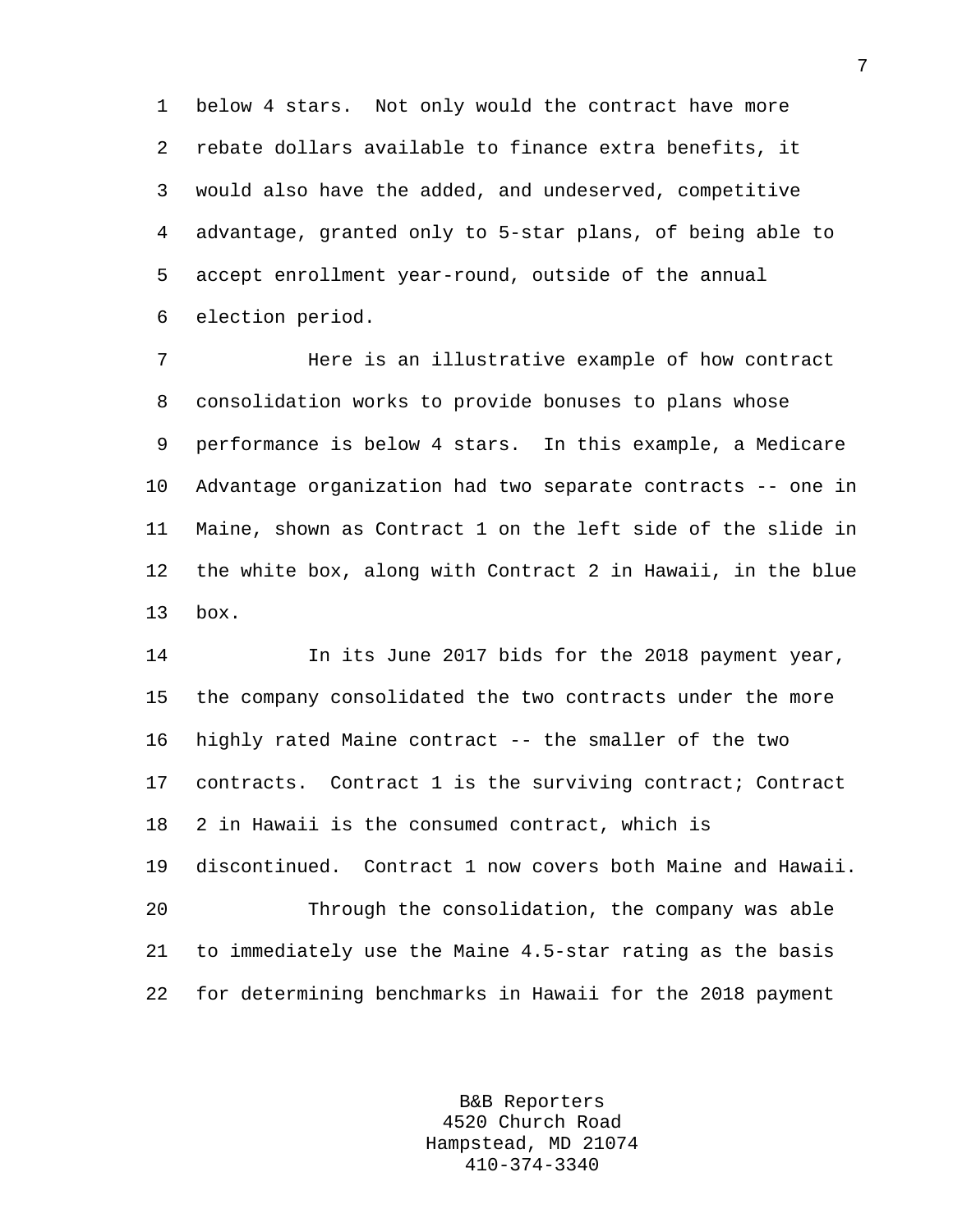1 year. Without the consolidation, the Hawaii contract at 2 3.5 stars would not have been in bonus status. So 25,000 3 additional enrollees became enrollees of a plan in bonus 4 status. Under the surviving consolidated contract, 5 Contract 1, the company has one plan in Maine with its own 6 bid (and with a benchmark that incorporates a bonus 7 increase), and one plan in Hawaii with a separate bid, 8 which also has a benchmark that incorporates a bonus 9 increase.

10 So the consolidation had the effect of 11 artificially boosting the benchmarks for this company's 12 Hawaii plan. In addition to the payment effect, contract 13 consolidations affect the information that beneficiaries 14 see on Medicare Plan Finder. In this case, CMS policy is 15 that the consumed contract, the Hawaii contract,

16 immediately acquires the star rating of the surviving 17 contract. Whatever the star rating is for the Maine plan, 18 that will be the star rating that Hawaii residents will see 19 when evaluating whether to enroll in the Hawaii plan.

20 To address the problem of artificially boosting 21 star ratings through contract consolidations, we propose an 22 immediate solution whereby the consolidation does not have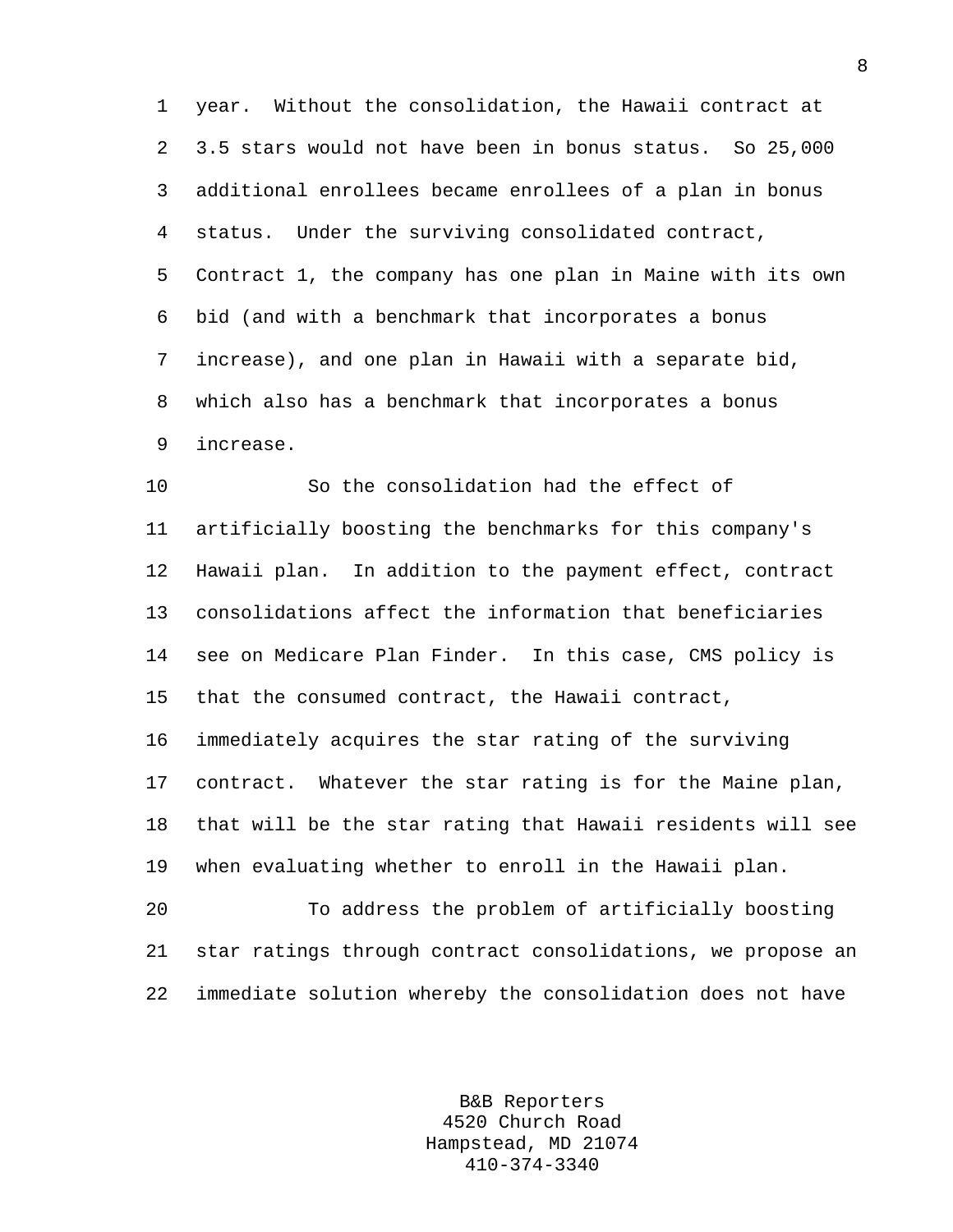1 an effect on star ratings and bonus payments. The ratings 2 would be based on the pre-consolidation configuration of 3 reporting entities, including in the case of consolidations 4 that occurred at the end of 2017, which will be partially 5 affected by the first of our two draft recommendations, as 6 I will explain in subsequent slides. For the most recent 7 consolidations and future consolidations, quality should be 8 reported using the geographic units of pre-consolidation 9 configurations.

10 In the end, what we want is for quality to be 11 evaluated in each local market. A second draft 12 recommendation is based on work that dates from 2005 and a 13 number of subsequent reports regarding the appropriate 14 geographic units for payment and quality reporting in MA. 15 For quality reporting, geographic units should be defined 16 at the local market level so that when quality is 17 evaluated, what is being rated is the health care delivery 18 system that is available to beneficiaries and which 19 reflects the patterns of care that people receive in a 20 given geographic area. Stars would then be computed at the 21 local market level.

22 Before displaying the first draft recommendation,

B&B Reporters 4520 Church Road Hampstead, MD 21074 410-374-3340

9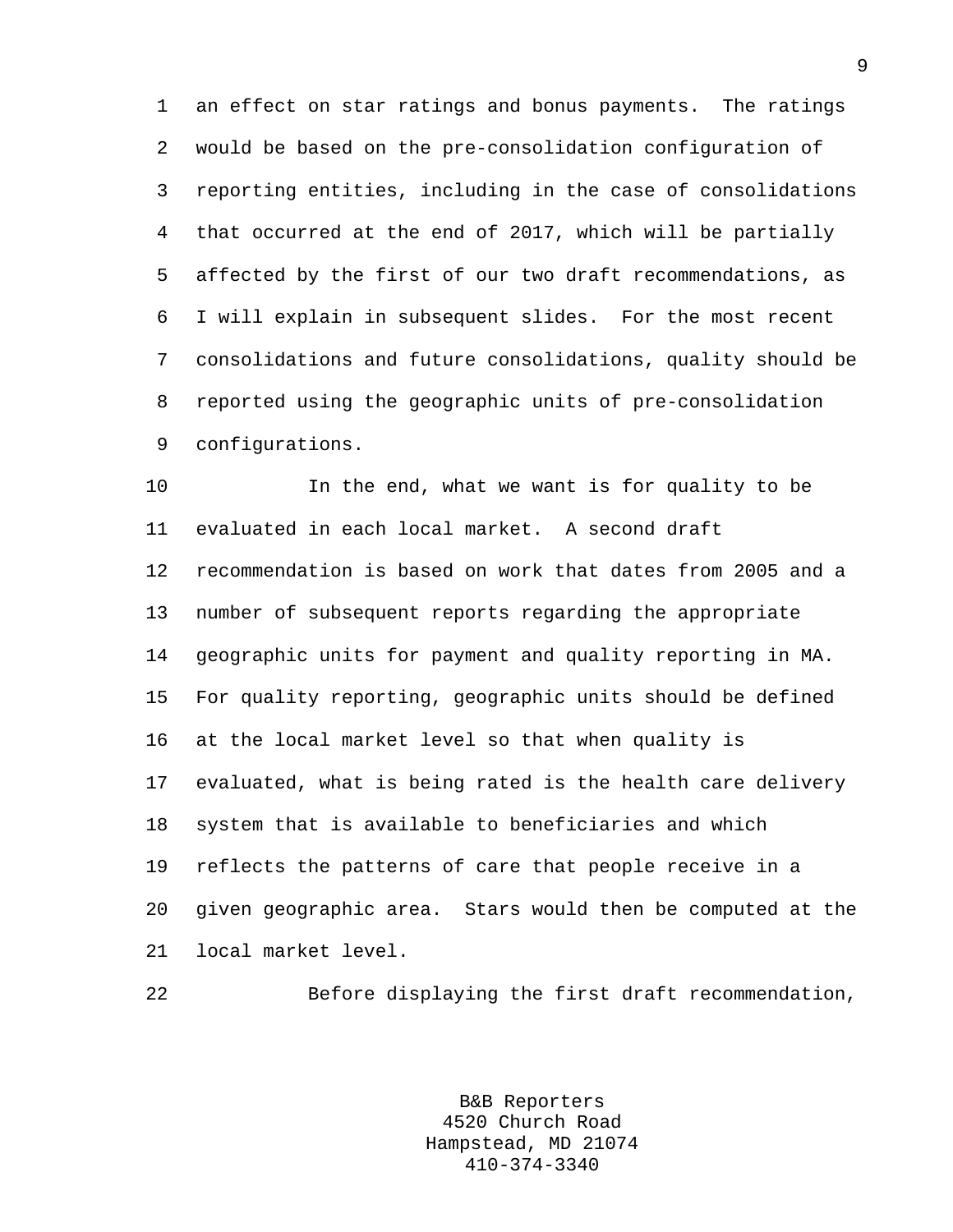1 we should note that the kinds of consolidations we are 2 concerned with are those involving different geographic 3 areas. The reason we mention this point is that, in some 4 cases, there are consolidations in which a combined 5 contract is an appropriate result. For example, if one 6 company buys another company and both operate an HMO in the 7 same county, it would reasonable to combine the two 8 contracts.

9 In most cases, though, the consolidations to 10 boost star ratings have involved separate non-contiguous 11 geographic areas. For the last round of consolidations, 12 only one of 17 such cases involved any overlap of service 13 areas. All other cases involved distinct, non-contiguous 14 geographic areas.

15 The draft recommendation number 1 is a modified 16 version of what was presented as the Chairman's draft 17 recommendation at the December meeting. The key 18 modification to the language is the inclusion of a specific 19 date establishing when the policy would apply. The policy 20 would apply to all future consolidations -- that is, from 21 now on quality reporting and star ratings will be based on 22 pre-consolidation configurations when separate geographic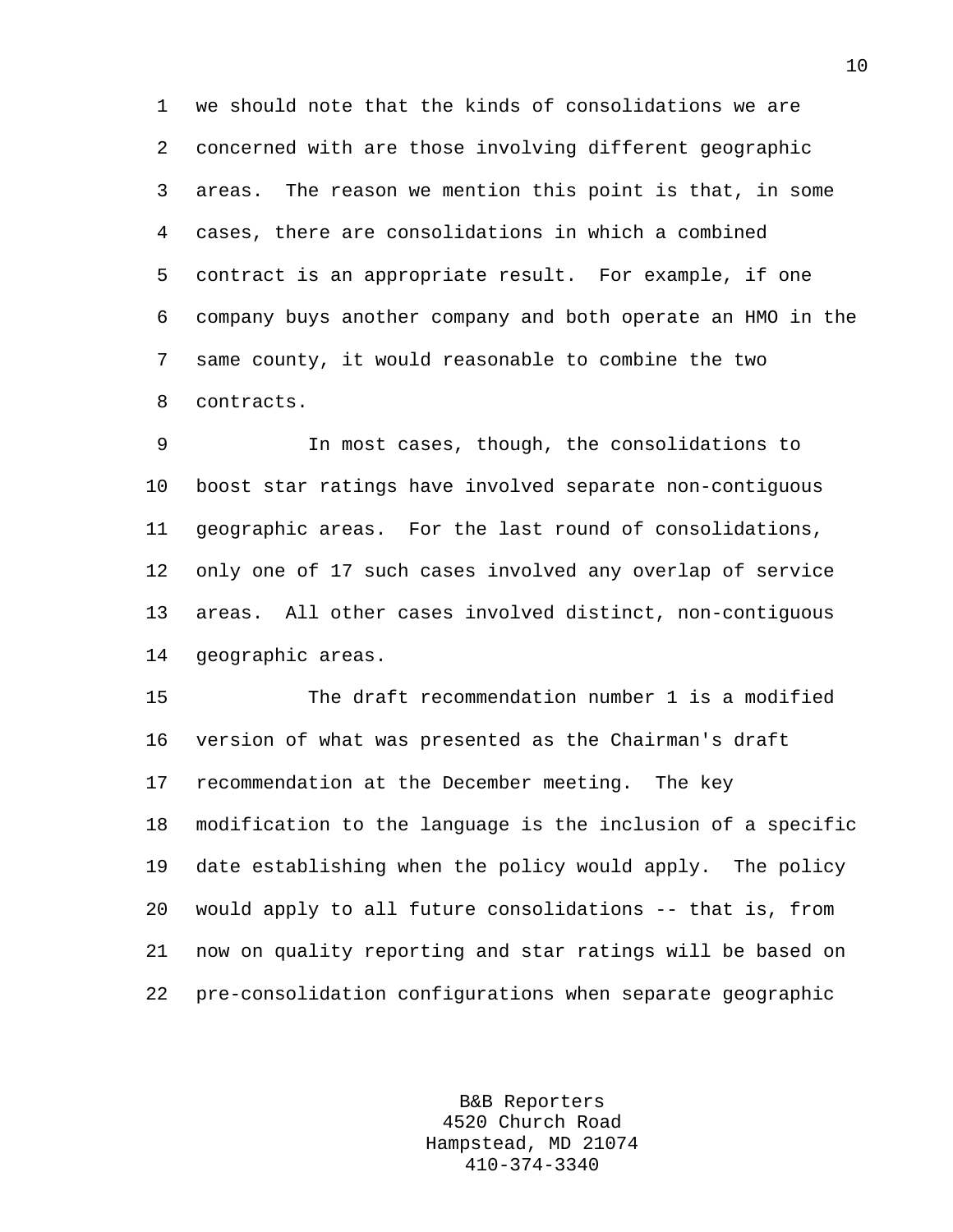1 areas are involved. The new draft language also makes 2 clear what happens between 2018 and the period when draft 3 recommendation 2 is implemented, which is that the 4 Secretary would maintain the geographic configurations that 5 existed prior to any consolidations until such time as the 6 Secretary establishes geographic reporting units that 7 reflect local health care markets. Using January 1, 2018, 8 as the effective date also means that the most recent round 9 of consolidations, those that occurred at the end of 2017, 10 will be affected, as I will explain in detail on the next 11 slide.

12 So the draft recommendation now reads: 13 For Medicare Advantage contract consolidations 14 involving different geographic areas, the Secretary should: 15 For any consolidations effective on or after 16 January 1, 2018, require companies to report quality 17 measures using the geographic reporting units and 18 definitions as they existed prior to consolidation, and 19 Determine star ratings as though the 20 consolidations had not occurred, and maintain the pre-21 consolidation reporting units until new geographic 22 reporting units are implemented per draft recommendation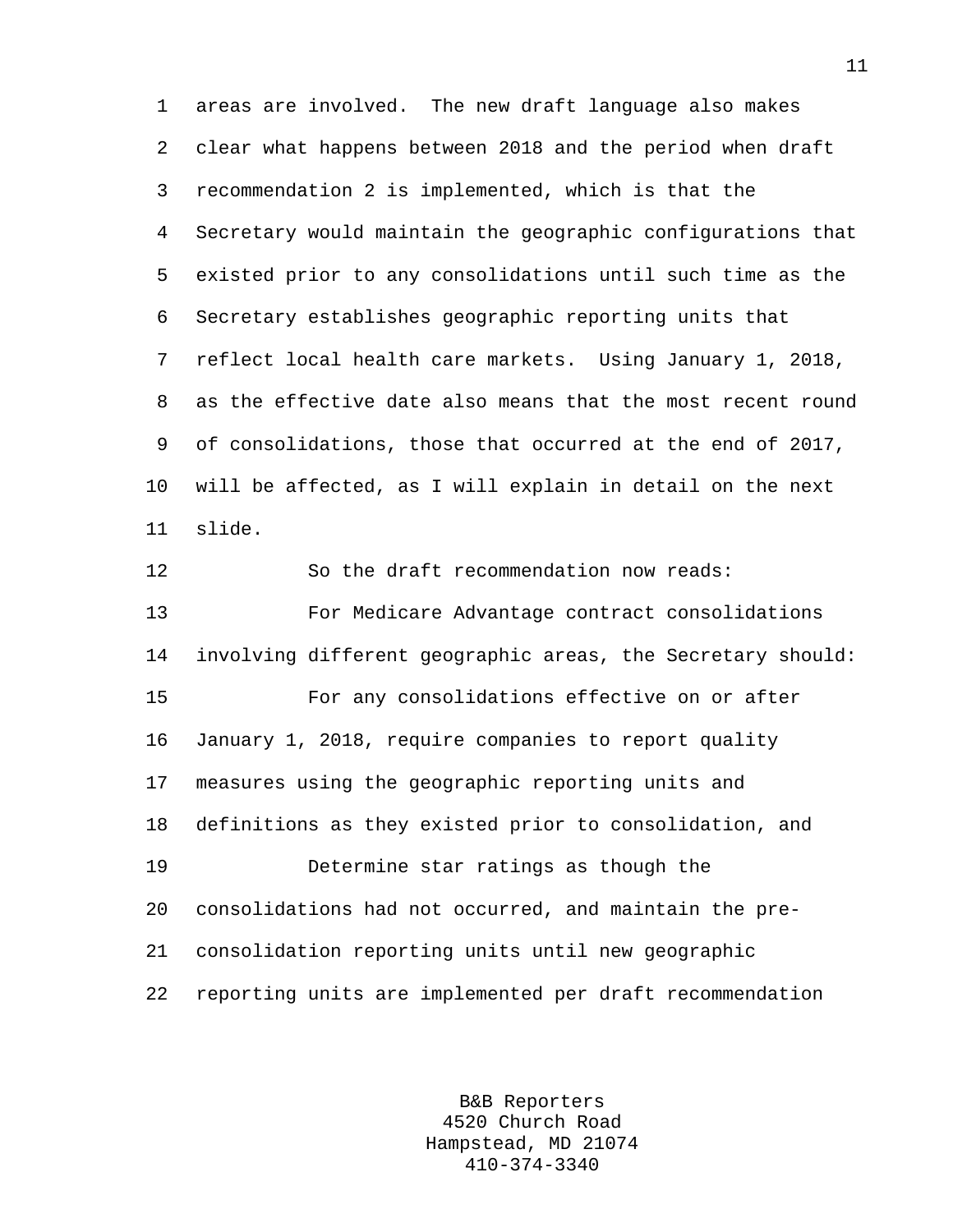1 number 2.

2 The implications are for beneficiaries -- for the 3 spending implication of this draft, rather, is that, 4 relative to current law, this recommendation would decrease 5 Medicare spending by between \$250 million and \$750 million 6 in 2019 and by between \$1 billion and \$5 billion over five 7 years.

8 As for the effect of the draft recommendation for 9 beneficiaries, it improves the accuracy of information on 10 plan quality but results in a lower level of extra benefits 11 in some plans. Plans will see a reduction in bonus 12 payments, but there will be a more level playing field for 13 competing plans.

14 As I mentioned, by stating that the draft 15 recommendation applies to consolidations effective January 16 1, 2018, or later, it has the effect of undoing some of the 17 aspects of the consolidations that occurred at the end of 18 2017, which were effective on January 1, 2018.

19 We will return to our illustrative example of the 20 Maine and Hawaii contracts to show how some of the 21 consolidation effects can be undone. This company decided 22 to consolidate the two contracts because of the star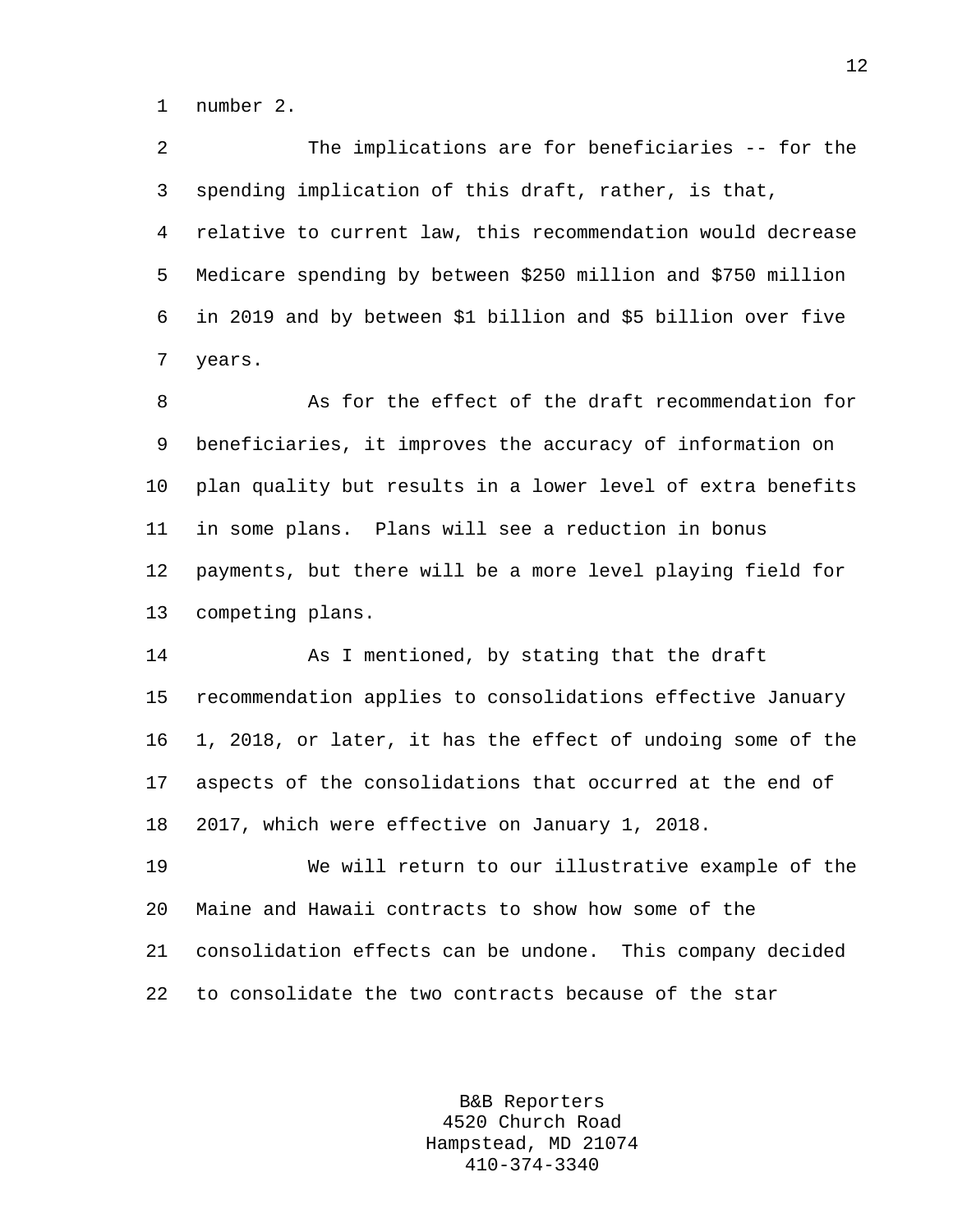1 ratings it received in October of 2016. The way the MA 2 contracting calendar works is that the October 2016 ratings 3 are used to determine benchmarks and bonuses in the bids 4 that plans submitted in June of 2017 for payments in 2018. 5 In our example, in October of 2016, Maine got a 4.5-star 6 rating and Hawaii was at 3.5 stars, as shown in the white 7 and blue boxes on the left side of the slide. When it came 8 time to submit bids in June 2017, the company made the 9 Maine contract the surviving contract so that its 4.5-star 10 rating would put the Hawaii contract into bonus status 11 through the consolidation strategy. The 2018 payments 12 resulting from these bids, and reflecting the consolidation 13 of the Maine and Hawaii contracts, are now locked in place 14 and cannot be undone by draft recommendation number 1.

15 However, what can be affected by the draft 16 recommendation are future payments, and there can be an 17 immediate effect with regard to the information that 18 beneficiaries see on Medicare Plan Finder. The effect is 19 possible because of what happened in October of 2017. In 20 October of 2017, the two contracts were not yet formally 21 consolidated. It is CMS' policy to compute new star 22 ratings for any contract operating in October of a given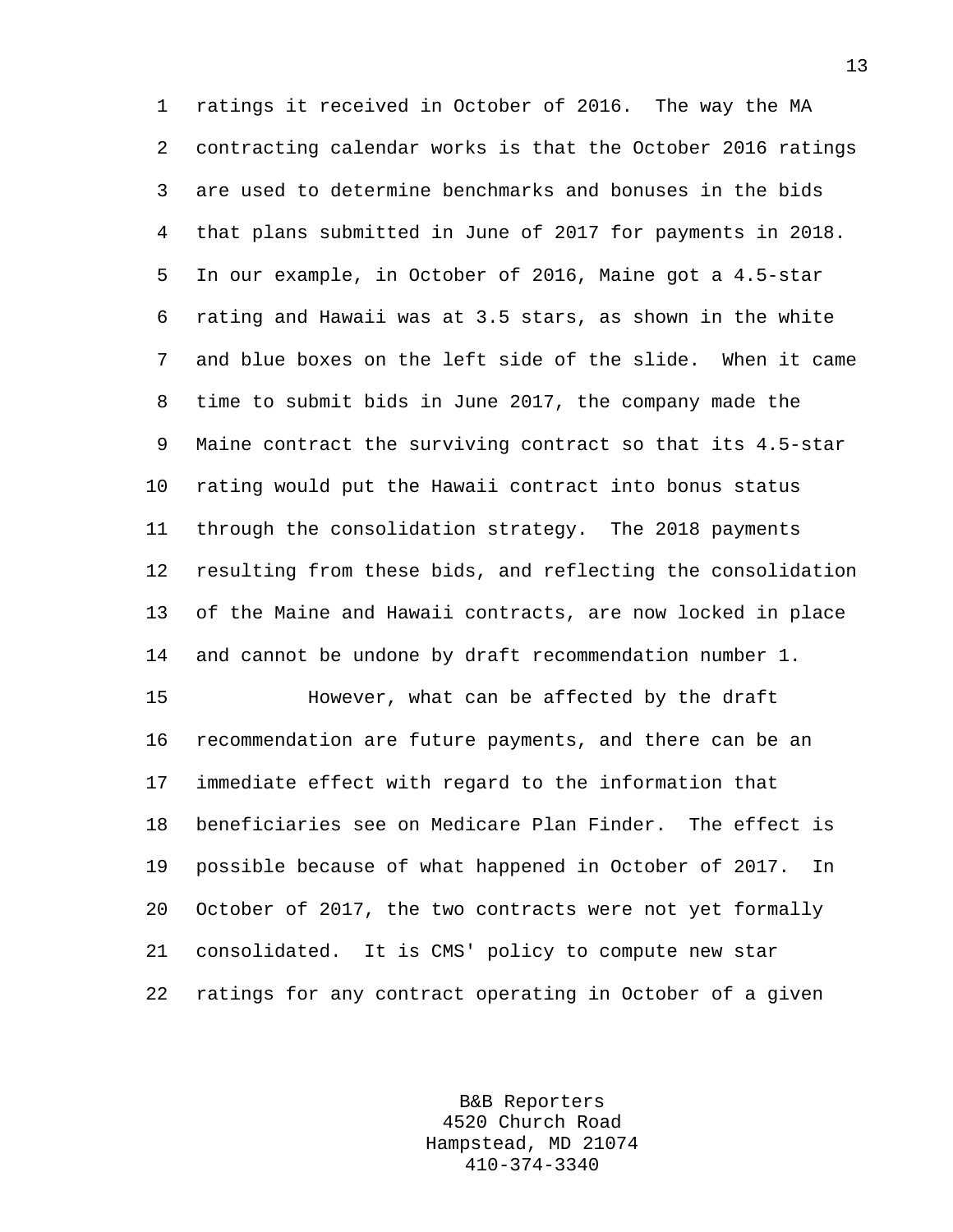1 year, regardless of whether the contract is to be consumed 2 by another contract in the following year. In this 3 particular example, that means that both the Maine contract 4 and the Hawaii contract had separate star ratings computed 5 in October of 2017, as indicated in the bulleted text next 6 to the white and blue boxes on the left side of the slide.

7 For Medicare Plan Finder, when there is a 8 consolidation, as I mentioned, it is CMS' policy that the 9 consumed contract immediately acquires the star rating of 10 the surviving contract. So in October 2017, during the 11 annual election period, even though the Hawaii contract had 12 a new star rating computed, CMS uses the new Maine 5-star 13 rating as the star rating shown in Medicare Plan Finder for 14 residents of Hawaii looking to enroll under this contract. 15 CMS does not publicly reveal the new star rating for the 16 Hawaii contract; that rating is represented here by the two 17 question marks in yellow lettering next to the Hawaii box 18 on the left side.

19 Under CMS' current policy, in this illustrative 20 example, Hawaii residents are now being told that they have 21 a 5-star plan available. The draft recommendation would 22 require that whatever star rating the Hawaii contract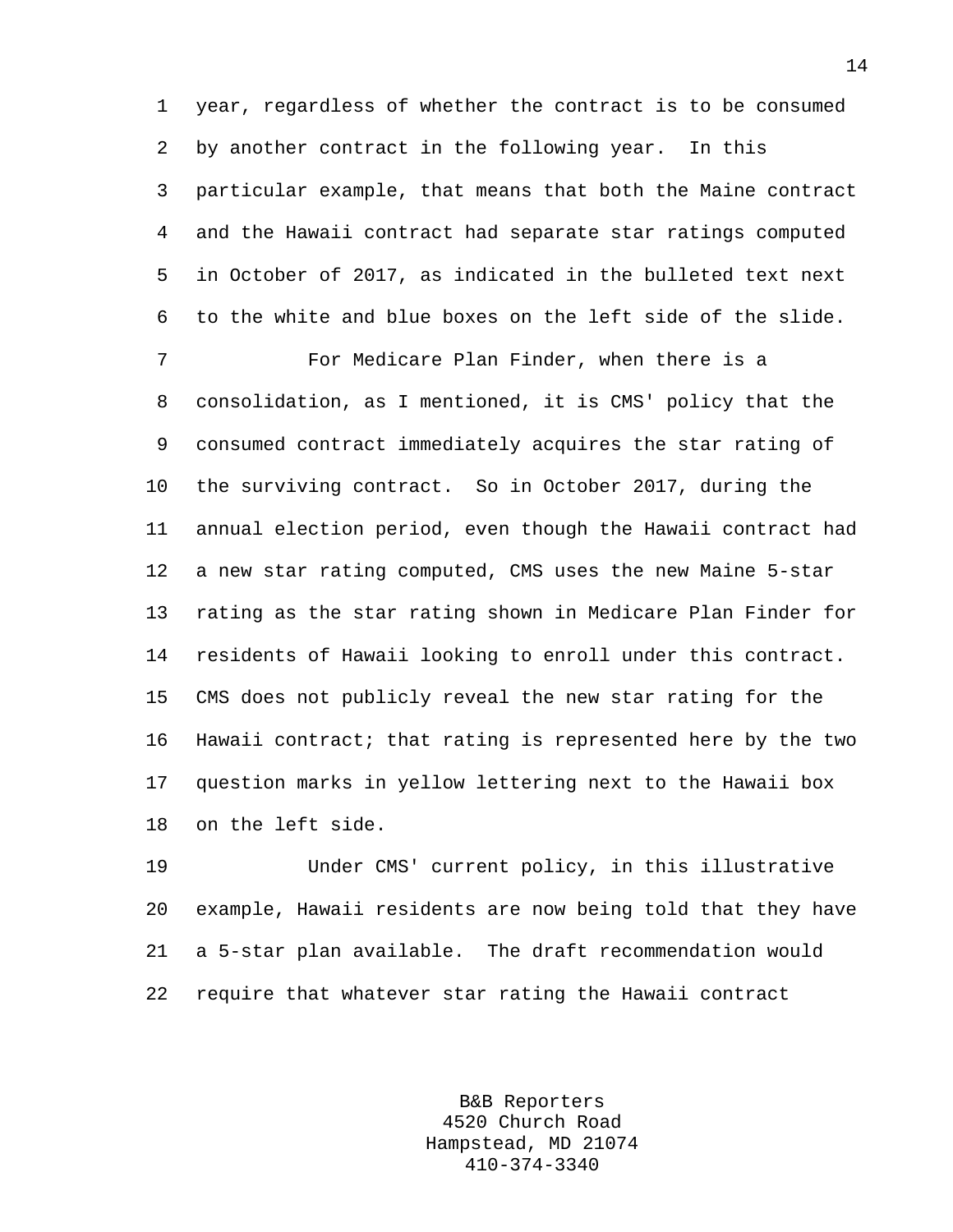1 received in October 2017 -- that is, the unrevealed star 2 rating represented by the two yellow question marks -- is 3 the star rating that should be shown in Medicare Plan 4 Finder in Hawaii, as illustrated by the blue arrow box and 5 the last blue box on the right side of the slide 6 representing the continued separation of star ratings for 7 Maine and Hawaii. Only if the Hawaii contract also 8 received a 5-star rating would the company be allowed to 9 have year-round enrollment in 2018 in Hawaii based on its 10 unrevealed October 2017 star rating.

11 The future payment effect of the draft 12 recommendation is that it would require the company to use 13 the Hawaii October 2017 star rating when submitting its bid 14 for the Hawaii plan in June of 2018 for the 2019 payment 15 year. So payments in 2019 would be based on the 16 configurations prior to consolidation, separating Maine and 17 Hawaii, as opposed to the current policy whereby the Maine 18 contract's 5-star rating applies in Maine as well as in 19 Hawaii for bonus payments.

20 Finally, as stated at the bottom of the slide, if 21 for administrative reasons it is not possible to determine 22 separate new star ratings for Maine and Hawaii for October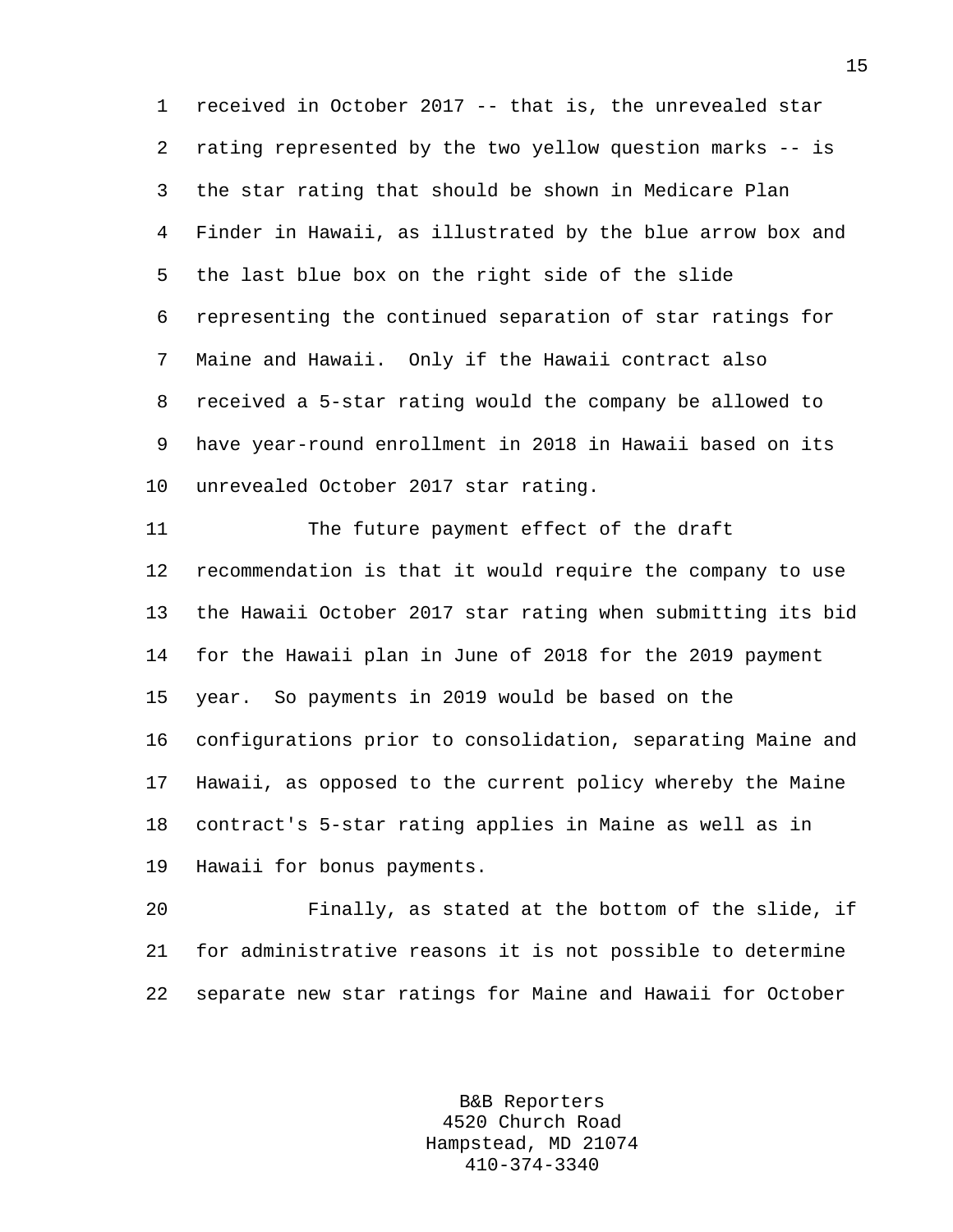1 2018 and the release of stars then, CMS should use the 2 earlier, separate Maine and Hawaii star ratings, from 3 October 2017, rather than any combined rating, in Medicare 4 Plan Finder data and for bidding purposes until there is a 5 new star rating computed for each of the two separate 6 geographic units.

7 Here is a summary of the effect of the first 8 draft recommendation by the time periods involved. For all 9 future consolidations -- which is to say any consolidation 10 occurring with the upcoming June 2018 bids and thereafter - 11 - quality reporting and the determination of stars will be 12 done at the pre-consolidation geographic level when the 13 consolidation involves different geographic areas, as 14 though there had been no consolidation.

15 For the most recent round of consolidations -- 16 those affecting the 1.4 million beneficiaries moved to 17 bonus plans for the 2018 payment year -- the draft 18 recommendation would have the Secretary change the 19 information currently shown in Medicare Plan Finder to 20 reveal the actual October 2017 star ratings for each 21 geographic area. In our illustrative example, Maine and 22 Hawaii would have their respective October 2017 star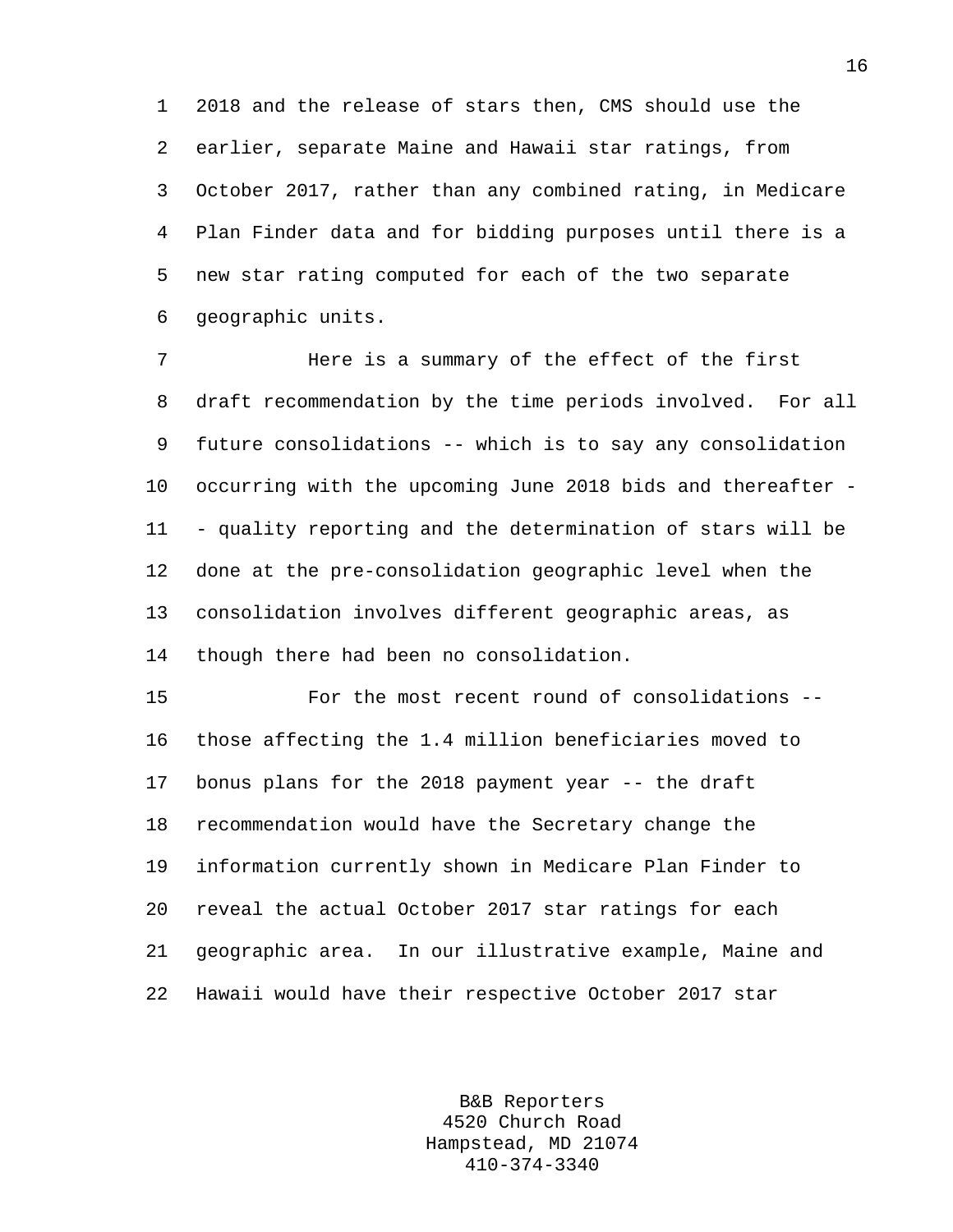1 ratings shown in Medicare Plan Finder.

2 The separate October 2017 star ratings will be 3 the ratings used in the June 2018 bids to determine 4 benchmarks in each geographic area.

5 Future reporting of quality data and the 6 determination of stars will be separate for each of the 7 separate geographic areas. In our illustrative case, Maine 8 and Hawaii will report separately and get separate star 9 ratings.

10 If it is not possible to have separate new star 11 ratings computed for the enrollment period beginning in 12 October of 2018, the separate October 2017 star ratings 13 should continue to be used because they are more accurate 14 indicators of the quality of care in each market. In our 15 illustrative example, if the company had already begun 16 reporting quality data on a combined basis for Maine and 17 Hawaii, the combined star rating computed from that data 18 should not be used to determine the contract's star rating 19 and eligibility for bonuses.

20 As I mentioned, the second draft recommendation 21 would address the consolidation issues but also improve the 22 reporting of quality in MA. As discussed in the mailing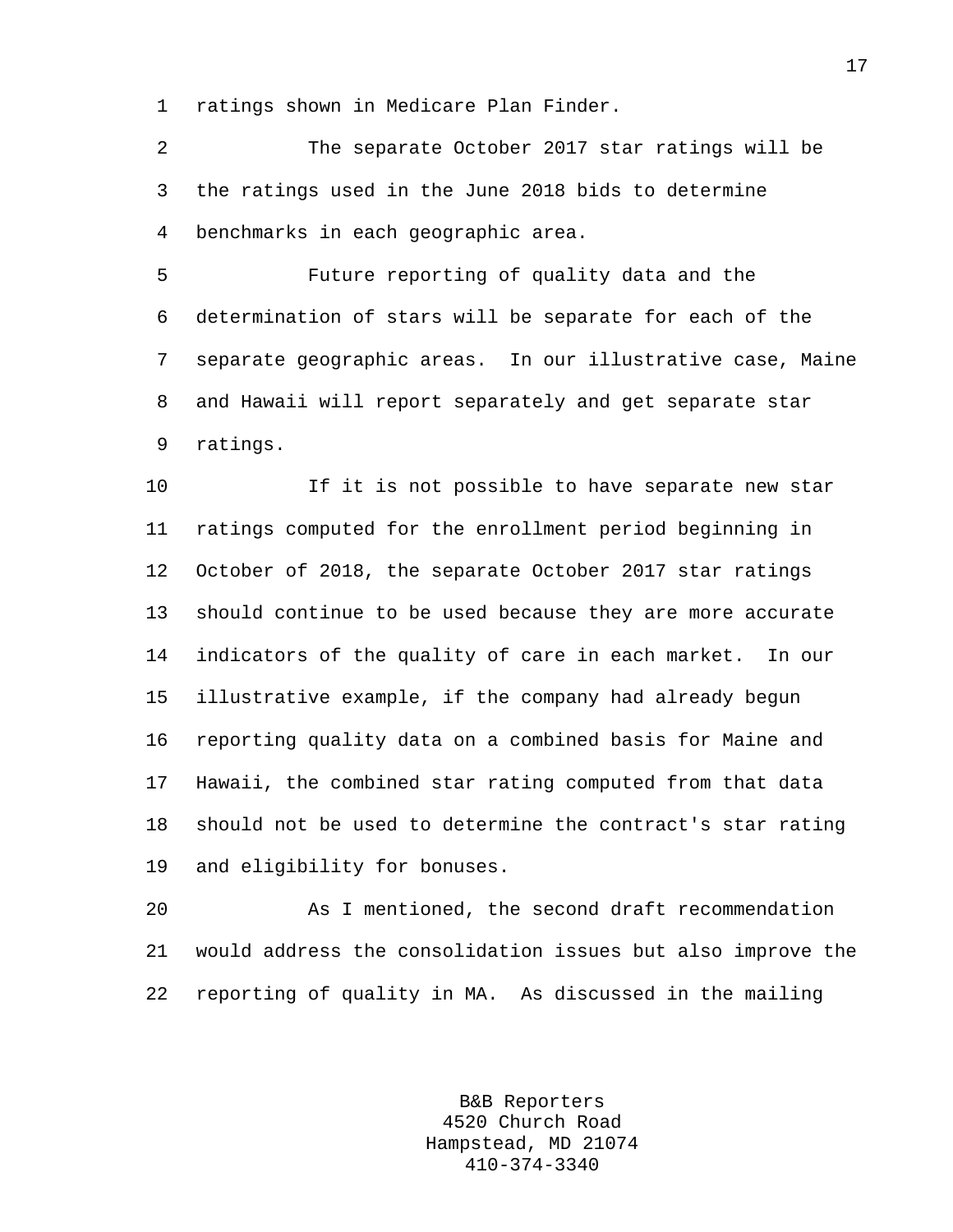1 material, we have a recommendation dating from 2005, and 2 reiterated in a number of reports after 2005, regarding the 3 designation of geographic areas in MA. Essentially, in the 4 case of quality reporting and the ability of beneficiaries 5 to compare the options available in their area, including 6 fee-for-service Medicare, the geographic units should be 7 based on the patterns of care in each health care market 8 area. In 2005, we specified what those areas should be, 9 but there are a number of data sources that identify health 10 care market areas that can be the basis for determining 11 geographic areas for quality reporting. 12 The second draft recommendation reads: 13 The Secretary should: 14 Establish geographic areas for Medicare Advantage 15 quality reporting that accurately reflect health care 16 markets, and 17 Calculate star ratings for each contract at that 18 geographic level for public reporting and for the 19 determination of quality bonuses. 20 The implications for spending are uncertain and 21 depend on the distribution of star ratings in each year. 22 As for the effect of the draft recommendation on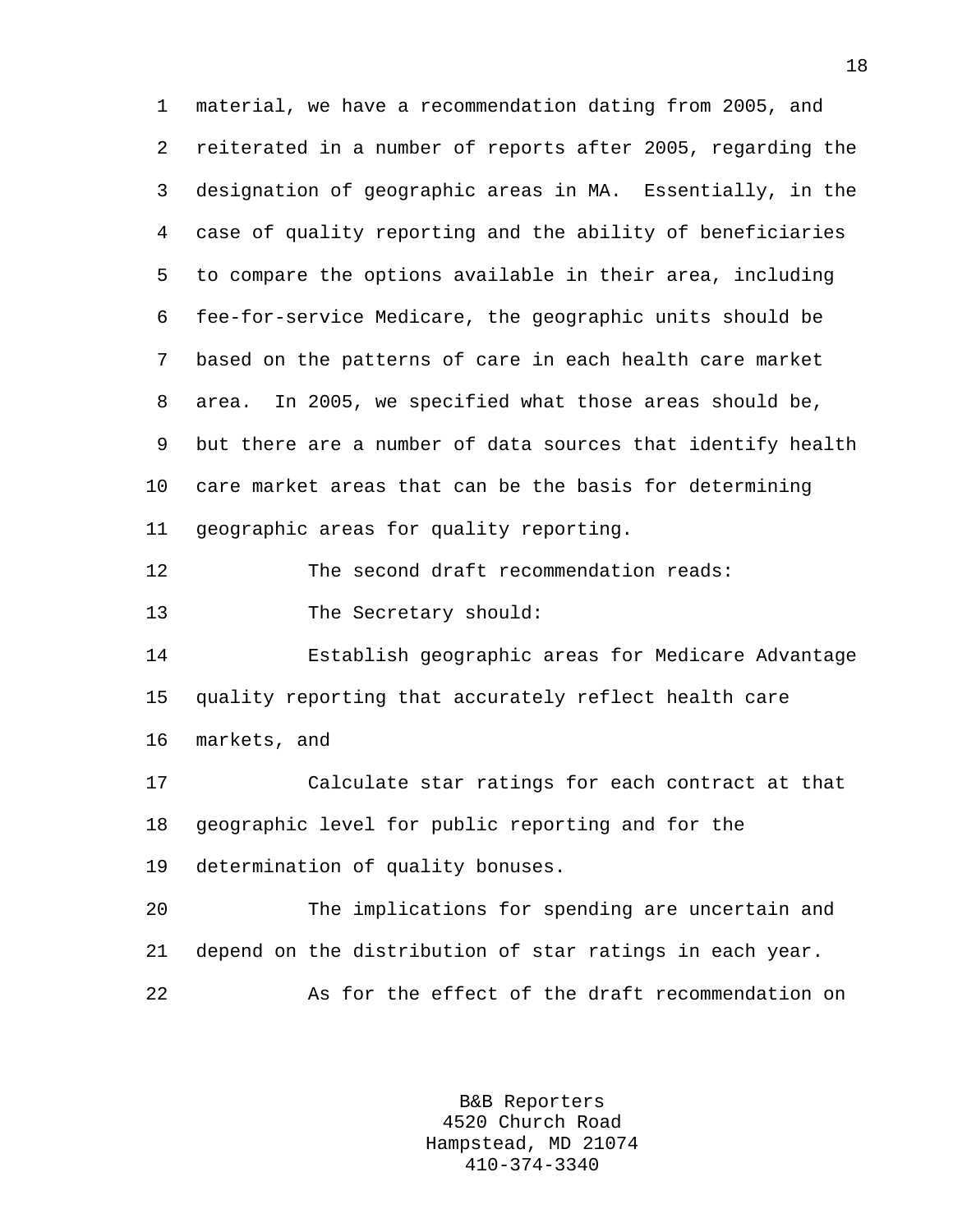1 beneficiaries, they will have more accurate information on 2 plan quality. Plans would have an increased reporting 3 burden for measures based on medical record sampling or 4 member surveys. 5 Thank you, and we look forward to your comments 6 on the MA landscape material and your vote on the 7 recommendations. 8 DR. CROSSON: Thank you, Scott. 9 Carlos, we're open for clarifying questions at 10 the moment. I see David first, Kathy. 11 DR. NERENZ: Thanks, Carlos. 12 If we could flip back to Slide 12. Again, this 13 is one of my classic semantic wording questions. I 14 appreciate the clarification from December till now. 15 In the second bullet, we talked about star 16 ratings for each contracts, but then down at the bottom, we 17 talk about more accurate information about plans. Clearly, 18 plan and contract are not the same thing. I wouldn't think 19 it's obvious that a contract-level star rating would tell 20 me much about plan-level quality. 21 So my question in this round is, Do we really 22 mean contract, or do we possibly mean plan in that second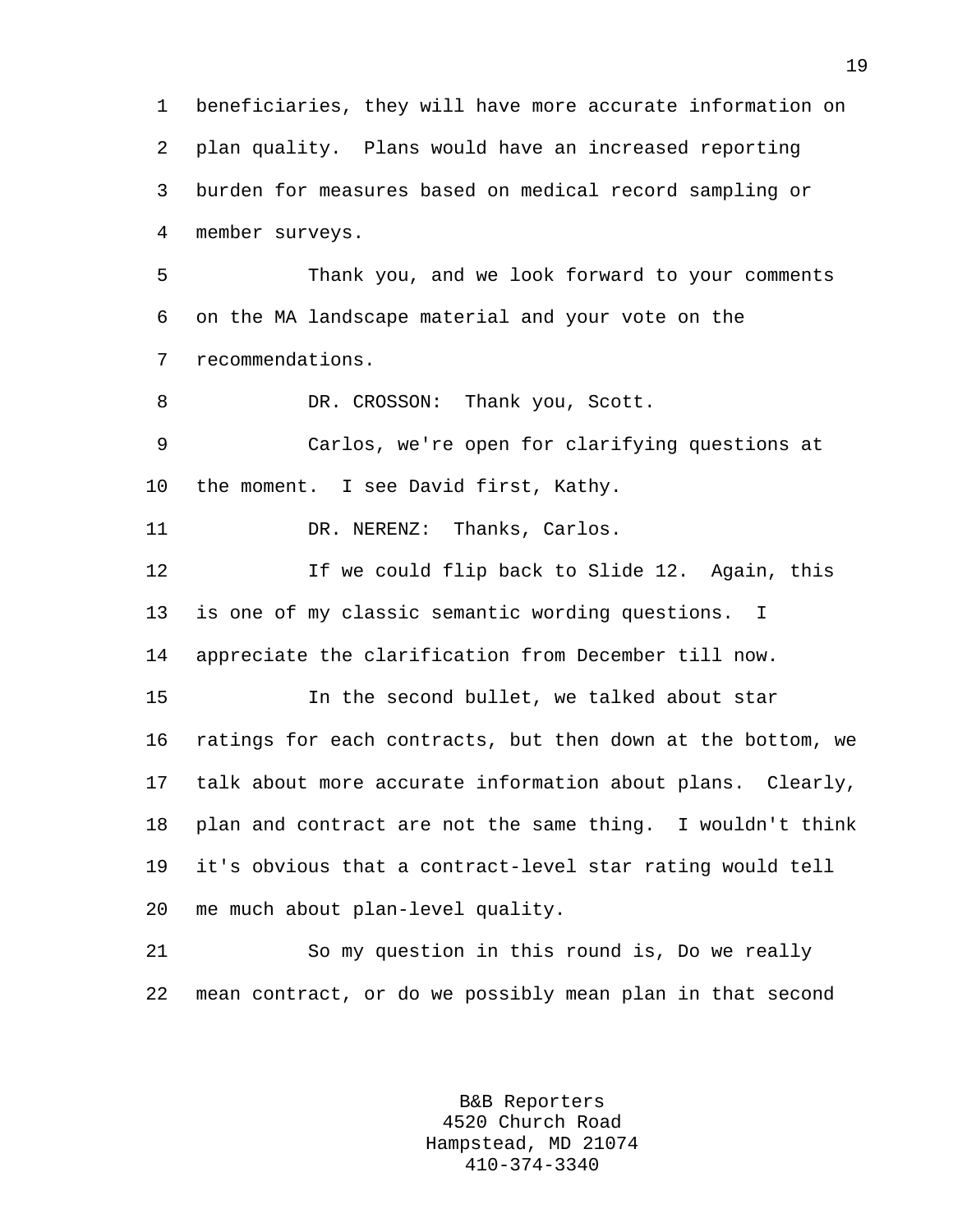1 bullet?

2 MR. ZARABOZO: Well, what we mean is we mean to 3 say here that the contract will have multiple star ratings. 4 It is not necessarily by plan.

5 So, for example, you as a contractor can have -- 6 let's say Miami. You have three plans in Miami. We would 7 say that in Miami, all those three plans in this contract 8 get the same star rating.

9 DR. NERENZ: Which is the way it works now. 10 MR. ZARABOZO: No. the way it works now is if 11 I'm talking about a contract in Miami that also has plans 12 in Oregon, which is the case for one contract there, they 13 have a star rating that is for Oregon and Miami combined. 14 We're saying --

15 DR. NERENZ: Yes, yes.

16 MR. ZARABOZO: Right. We're saying --

17 DR. NERENZ: But it's still at the contract 18 level.

19 MR. ZARABOZO: At the contract level.

20 DR. NERENZ: Yes, understand.

21 MR. ZARABOZO: Yeah.

22 DR. NERENZ: Okay. I just wanted to clarify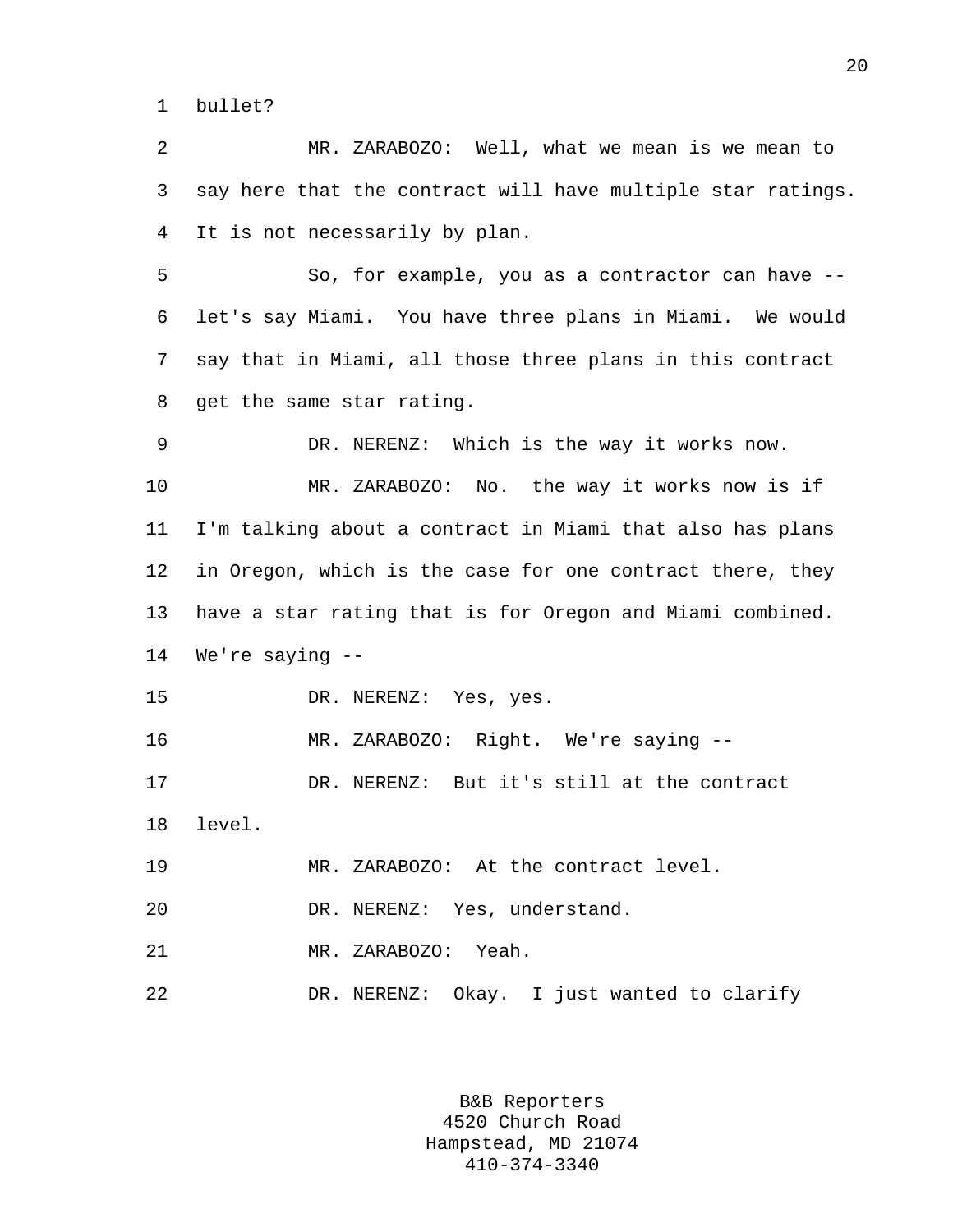1 that's what we mean. We mean what we say here. 2 MR. ZARABOZO: We mean what we say here, yes. 3 DR. CROSSON: Yeah. 4 MR. ZARABOZO: Sometimes we don't mean what we 5 say, but in this case -- 6 [Laughter.] 7 DR. CROSSON: Perhaps it's somewhat 8 uncharacteristic, but we do, actually. 9 DR. NERENZ: Yeah, that's right. 10 Well, in Slide 10, we talk about star ratings for 11 plans, and so it just seemed like we're slipping back. 12 MR. ZARABOZO: And sometimes we use the term 13 "plan" in the English language, and we mean this company, 14 yeah. 15 DR. NERENZ: Okay. Just making sure. 16 DR. CROSSON: Okay. So we are working in 17 English. 18 I had Kathy and Jon and then Brian and then Pat. 19 MS. BUTO: So Slide 10 -- and here, I just want 20 to be sure I understand. So as of January 1st, 2018, under 21 current practice or law or whatever, Hawaii would get the 22 Maine star rating. In 2019, would it be a combined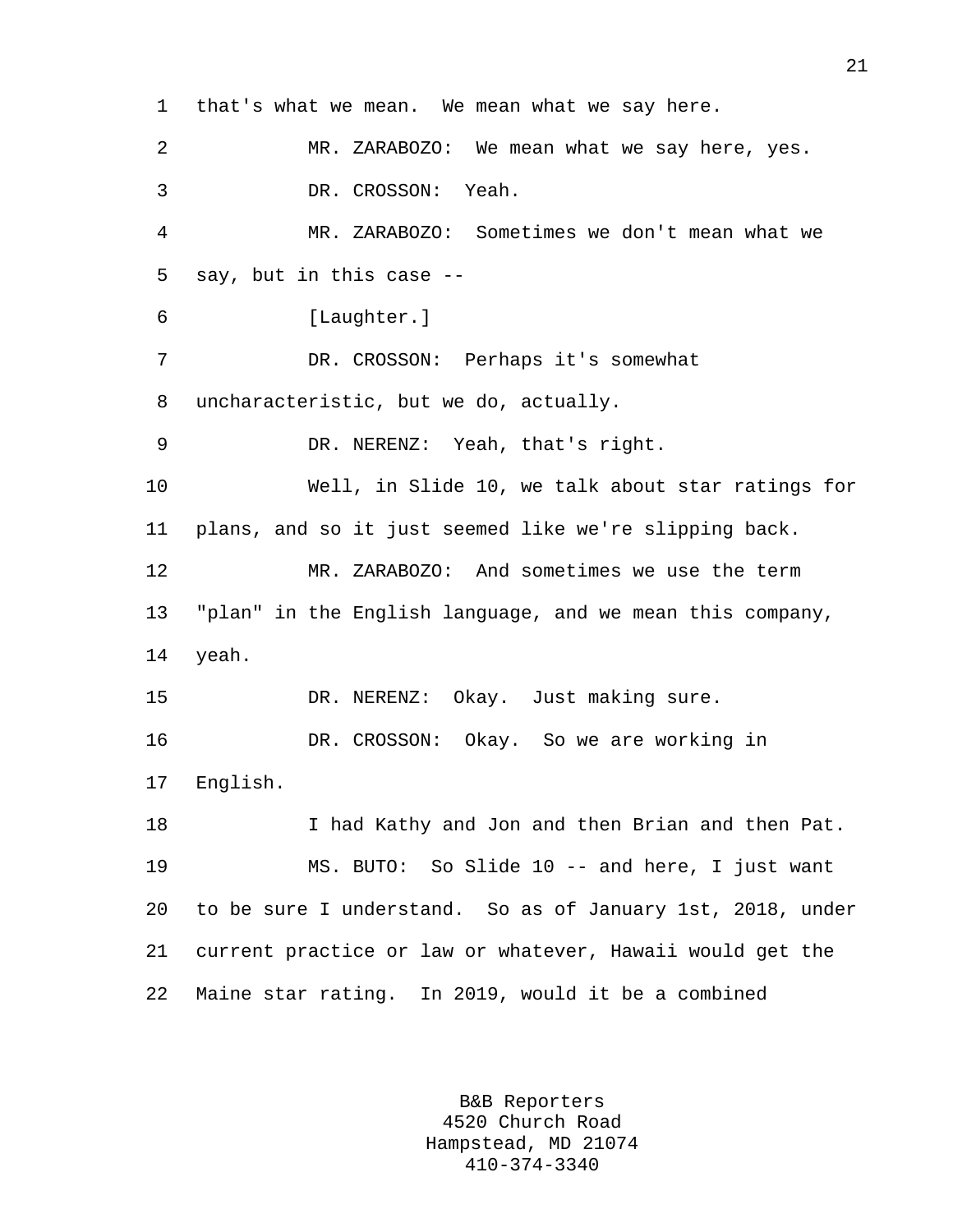1 weighted average weighting -- I'm just curious -- if they 2 didn't adopt our recommendations?

3 MR. ZARABOZO: Yeah. In 2019, it would be this 4 company reports data for enrollees coming from Maine and 5 Hawaii, and you get a result.

6 MS. BUTO: And it would be a weighted average. 7 So Hawaii might actually bring down the overall weighting 8 for Maine as well.

9 MR. ZARABOZO: Right, right, right.

10 MS. BUTO: I just want to understand if the 11 recommendation is not adopted. What would happen?

12 MR. ZARABOZO: Right. But, of course, we do have 13 cases of reconsolidation, where if Hawaii did bring down 14 Maine, they would say, "Well, we have another contract in"  $15 - -$ 

16 MS. BUTO: Well, they have a plan in California. 17 MR. ZARABOZO: Yeah, in New Mexico or whatever 18 that will bring us up again.

19 MS. BUTO: Okay, got it. Thank you.

20 DR. CROSSON: Thanks. Thank you.

21 Jon?

22 DR. CHRISTIANSON: On Slide 9, Carlos, when you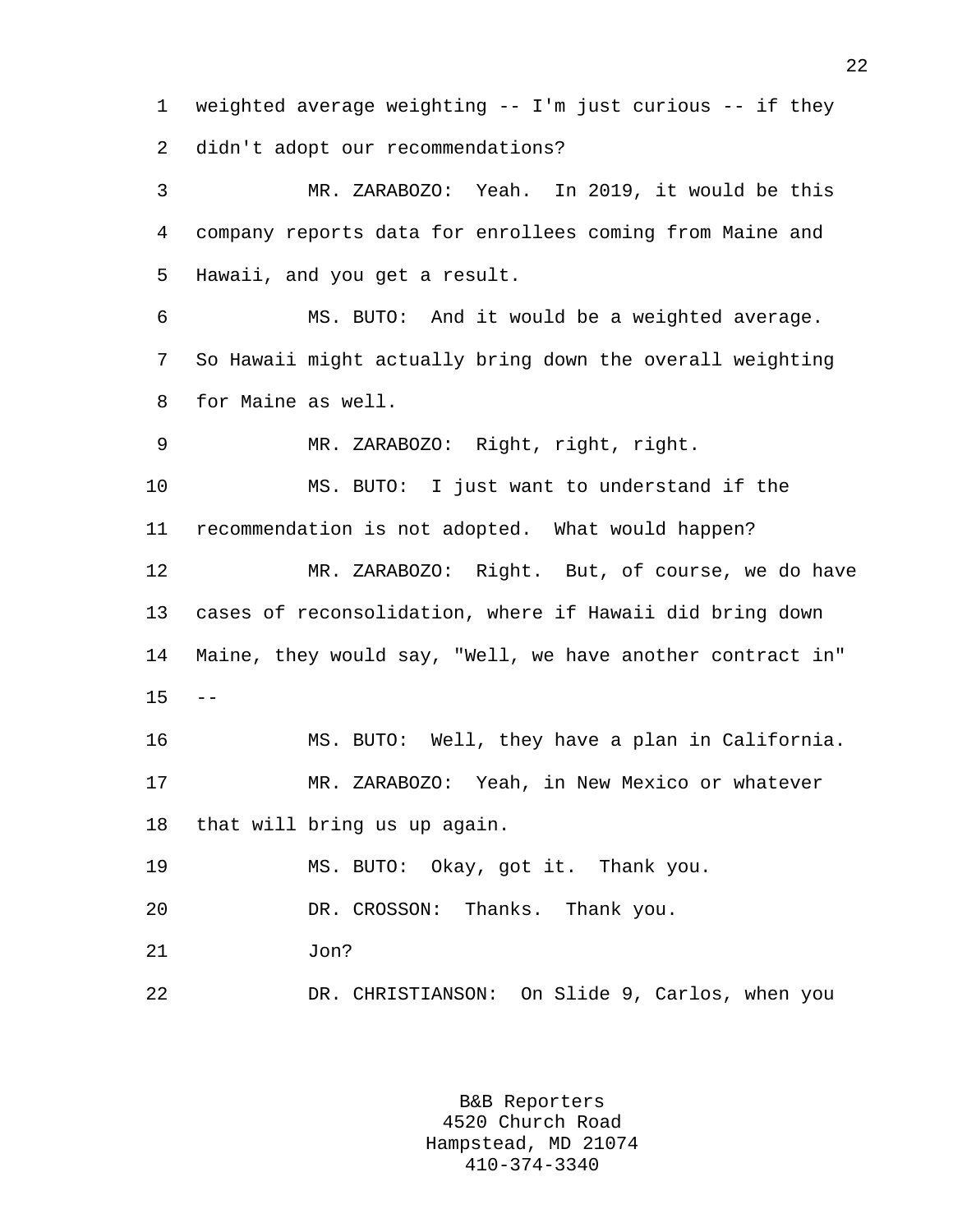1 talk about the implications in terms of spending, future 2 spending for the program, are you basing that and making 3 assumptions about what the rate of consolidation would 4 continue to be going forward? Is that your counterfactual 5 here when you talk about the impact on future spending? 6 MR. ZARABOZO: Yes. We're assuming that the 7 current practice will continue absent the recommendation. 8 DR. CHRISTIANSON: And say more about that, 9 assuming the current practice will continue.

10 MR. ZARABOZO: Well, for example, this year, we 11 had 1.4 million enrollees affected, and one of those was a 12 reconsolidation. So not only are companies consolidating, 13 but then they're reconsolidating when they find the need to  $14 - -$ 

15 DR. CHRISTIANSON: So is it the percentage -- so 16 you're looking at a rate of consolidation, and then you're 17 assuming that the dollars involved would be the same as 18 they were last year or --

19 MR. ZARABOZO: Around the same number of people 20 each year, something like that. Yeah.

21 Now, this is, of course -- this is also CBO 22 estimates.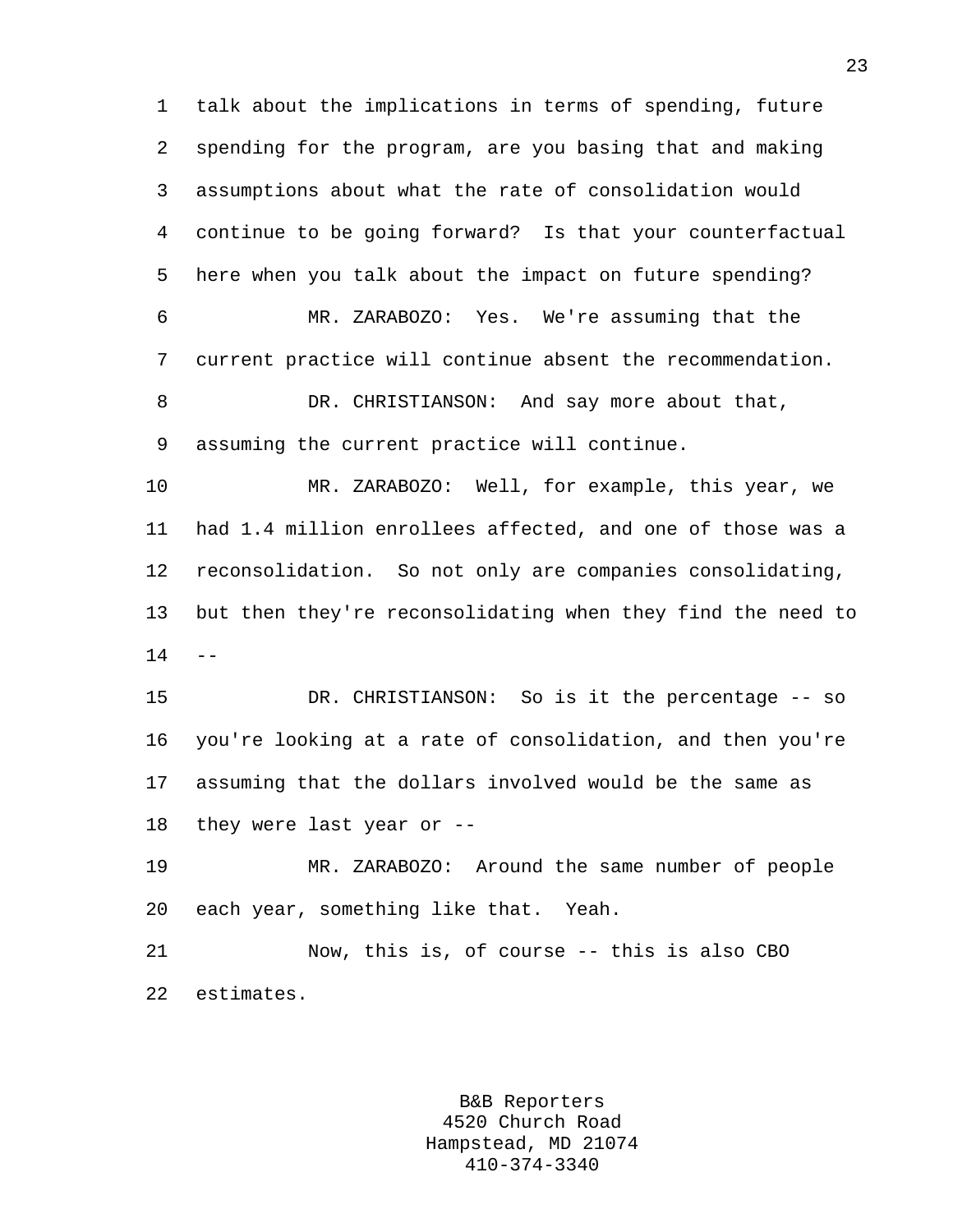1 DR. CHRISTIANSON: Okay. So the other thing, 2 when you were talking about -- when you introduced all the 3 language about timing and so forth, which I fully support 4 the reason for going down that route, and your opinion was 5 to avoid a race to consolidate before the --

6 MR. ZARABOZO: Well, yes. The reason was to 7 address as quickly as possible, as much as we could 8 address, which is why we're bringing in the last round, 9 because they do have star ratings that are separate. So 10 you could say, well, actually you can undo this partially. 11 DR. CHRISTIANSON: So without the language, 12 though -- was the reason for adding language? Without the 13 language, you were concerned that you would get this huge 14 amount of consolidation in the short term before the new 15 law kicked in or the new regulation kicked in? 16 MR. ZARABOZO: Well, no. If it had been adopted

18 DR. CROSSON: Brian.

19 DR. DeBUSK: This is back to Chart 10, and this 20 is more of a technical and implementation question for both 21 of you. Have we looked at any of the technical challenges? 22 I mean, like right now, a star rating is a

17 immediately, then it wouldn't have happened. Right. Yeah.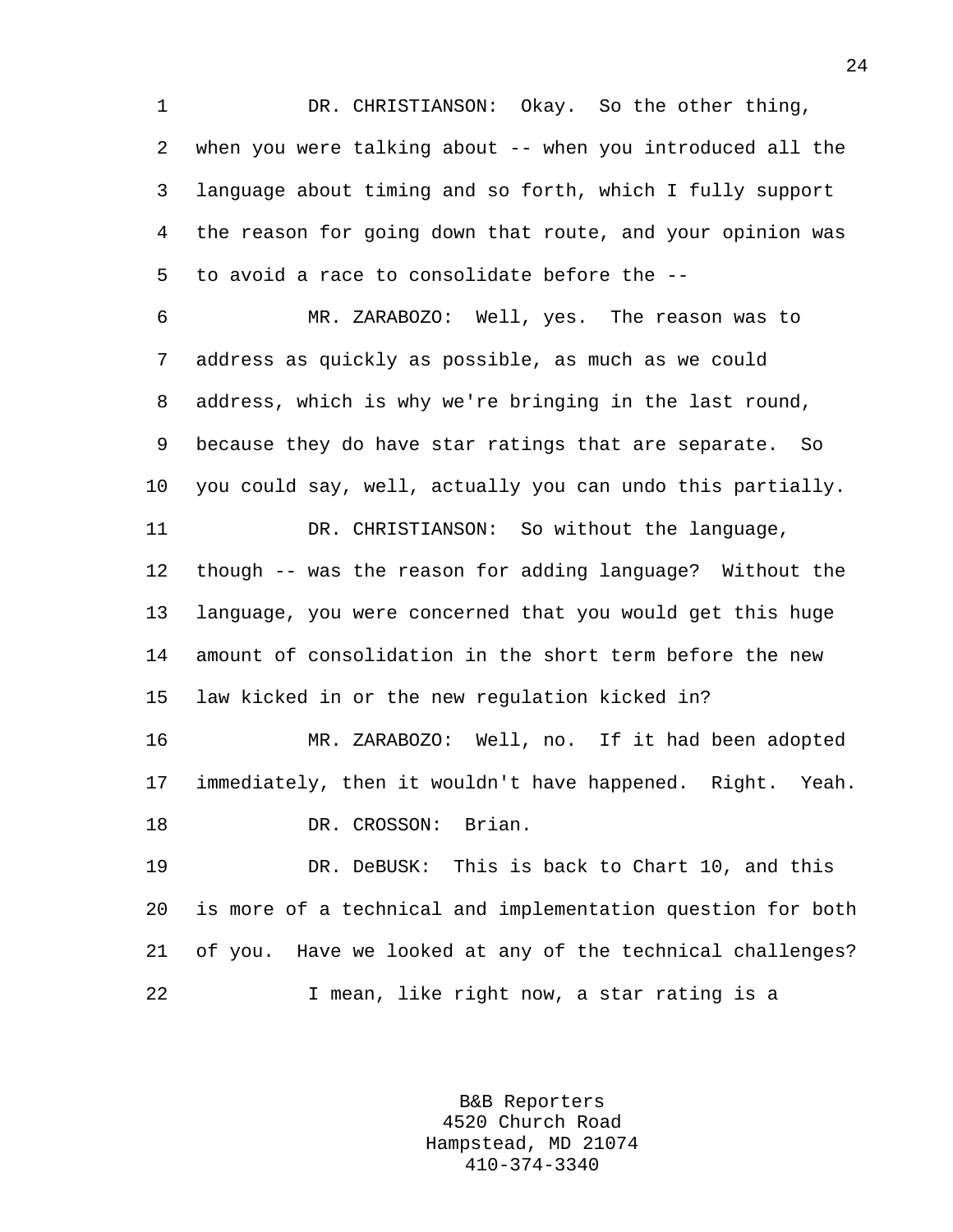1 feature of a contract. The MA companies manage it that 2 way. CMS manages it that way. Have we looked at any of 3 the technical hurdles? Because what we're really doing is 4 talking about making the star rating a two-way key in that 5 it's tied to a contract and a geography now. Is that 6 something that CMS is going to come back to us and say, 7 well, that's a fundamental programming change that's five 8 years out? Have we run those traps yet?

9 MR. ZARABOZO: Well, actually CMS in the recent 10 proposed regulation says we are considering alternative 11 ways of doing the star ratings, including, as I mentioned 12 in the mailing material, the plan-level rating.

13 But compared -- given the degree of consolidation 14 and some of the contracts that cover wide, wide geographic 15 areas, it is appropriate to undo a lot of what has been 16 undone. If you say we're going to a local geographic area, 17 often it might be a very small number, so that is an issue. 18 We talked about that in the 2010 report about how to do 19 appropriate quality reporting. So there can be issues if 20 you go down, way down to a small geographic area, a small 21 number of people.

22 DR. DeBUSK: So we don't anticipate CMS pushing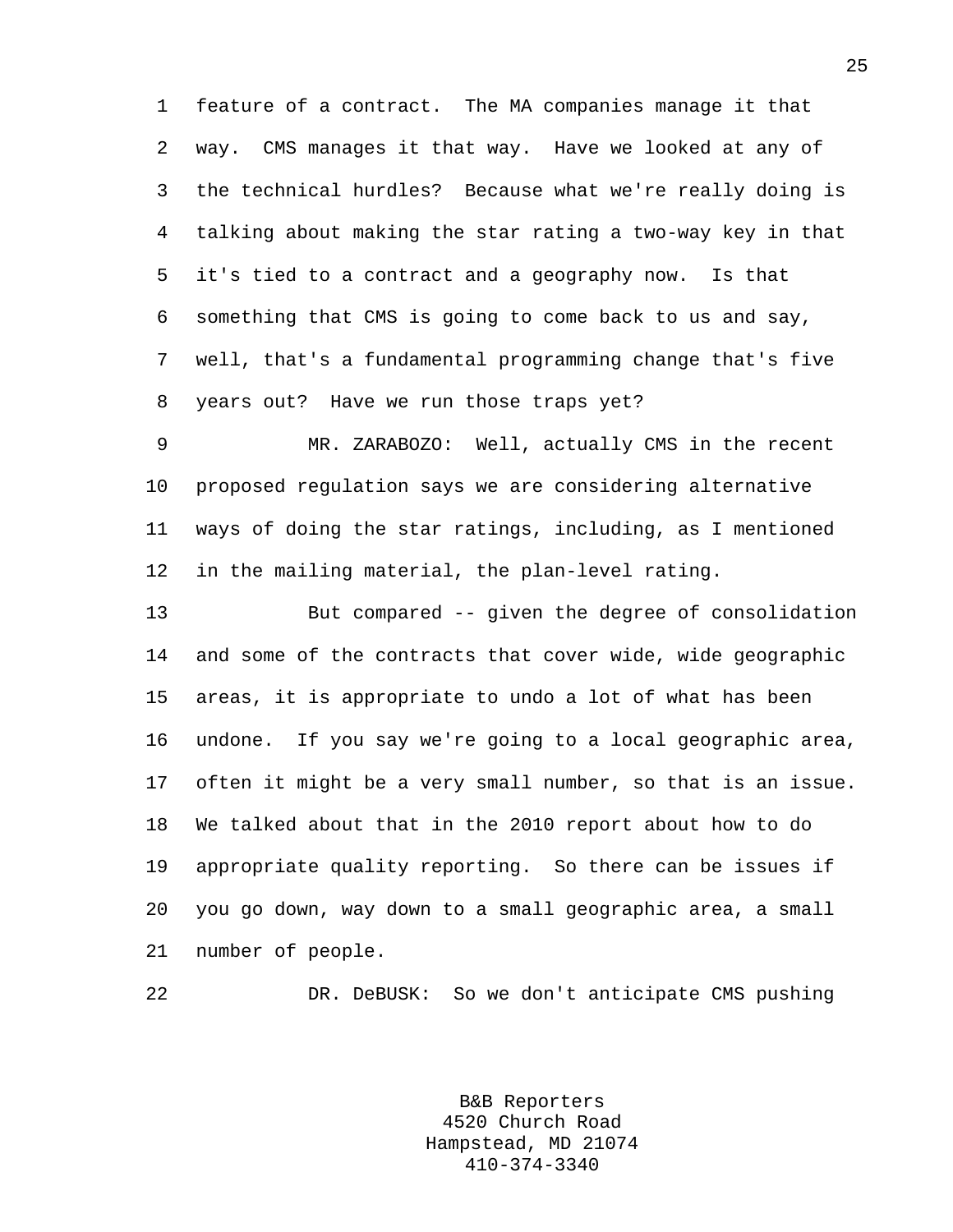1 back on any technical implementation issues associated with 2 these

3 MR. ZARABOZO: Well, a little -- to some extent, 4 yes, but not in a major way. I mean, they can be dealt 5 with, I think.

6 DR. CROSSON: Pat and then Bruce.

7 MS. WANG: Carlos -- and thank you for the deep 8 exploration of this phenomenon. It was very, very good.

9 But picking up on Brian's point, do you feel -- 10 so in the proposed regulation, CMS stated that it was 11 looking at computing, star ratings, maybe by plan, but as 12 you have pointed out, plans can span geographic areas as 13 well. As you sort of go down the hierarchy of reporting 14 unit or computation unit, which one -- I assume that CMS 15 could tomorrow just compute at a plan level because they 16 collect information that way.

17 To Brian's point, though, breaking a plan further 18 into geographic units to the extent that they're not 19 contiguous or they don't match a local geographic area, is 20 that a lift? I'm just wondering whether there is anything 21 that needs to be added to the recommendation that would 22 sort of urge -- like don't let the perfect be the enemy of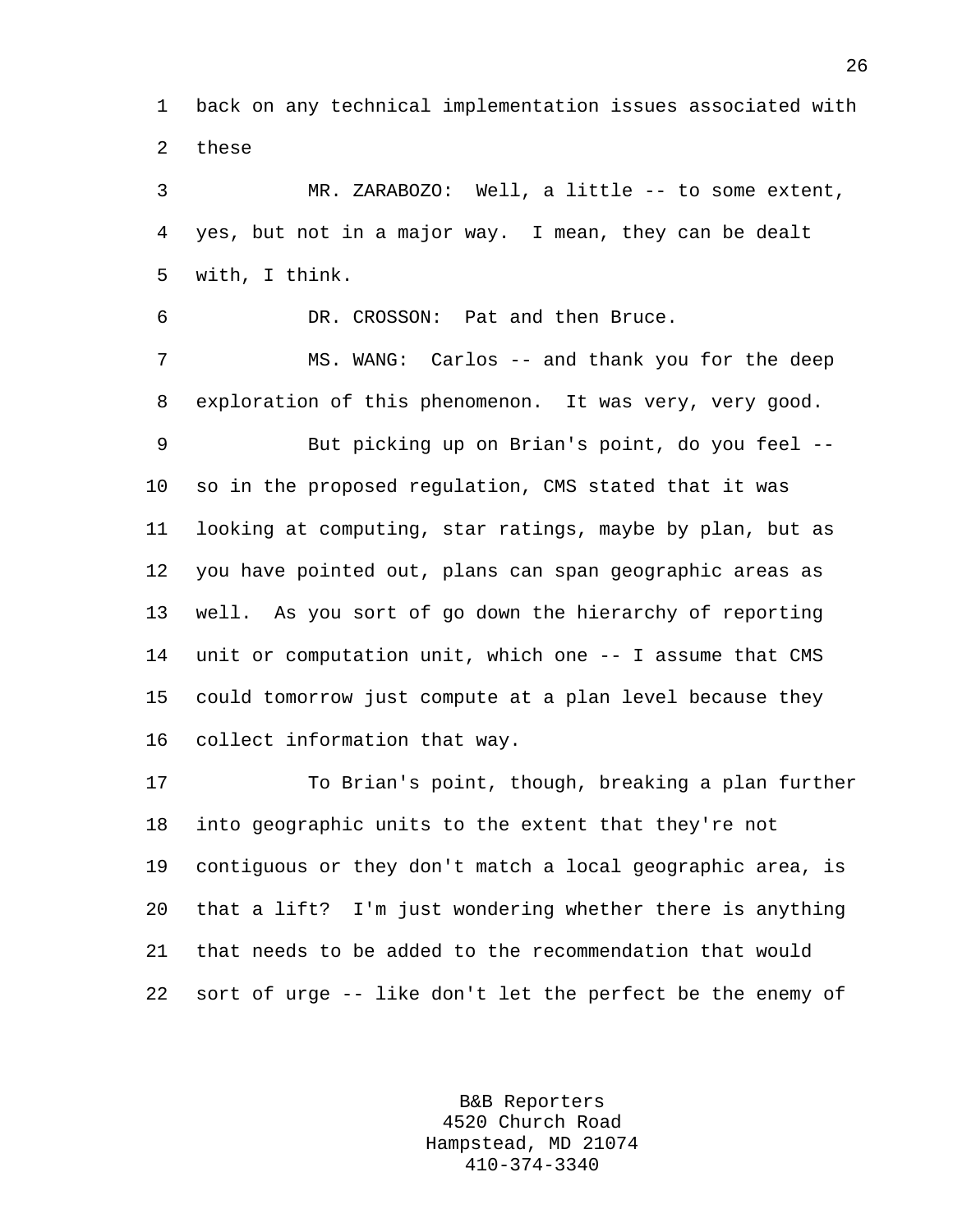1 the good. If you can do something tomorrow, do it 2 tomorrow. If it would take longer to get to the local 3 unit, then do that afterwards. Don't wait until that's all 4 set up.

5 MR. ZARABOZO: Well, the big difference -- so, 6 for example, going to -- CMS could not right now compute a 7 plan-level HEDIS rate, for example, on a measure that 8 involves a sample. So because the sample is being -- if 9 you have a contract with 1 million enrollees, the sample is 10 411 people across whatever geography you're talking about. 11 So if you wanted to do it at a plan level, you would have 12 to sample each plan to get a rating or that particular 13 measure on that plan for those kinds of measures, which is 14 why we mentioned in terms of the impact on plans, they will 15 have to sample at a lower reporting level. So we're saying 16 geography for those measures that are done on a medical 17 record sampling basis, and then the sampling for CAHPS, for 18 example, would have to be appropriate for the area that 19 we're talking about.

20 So it can be, as we mentioned in the 2010 report 21 -- could be a problem for small plans, small numbers 22 essentially, and then you have alternative like combining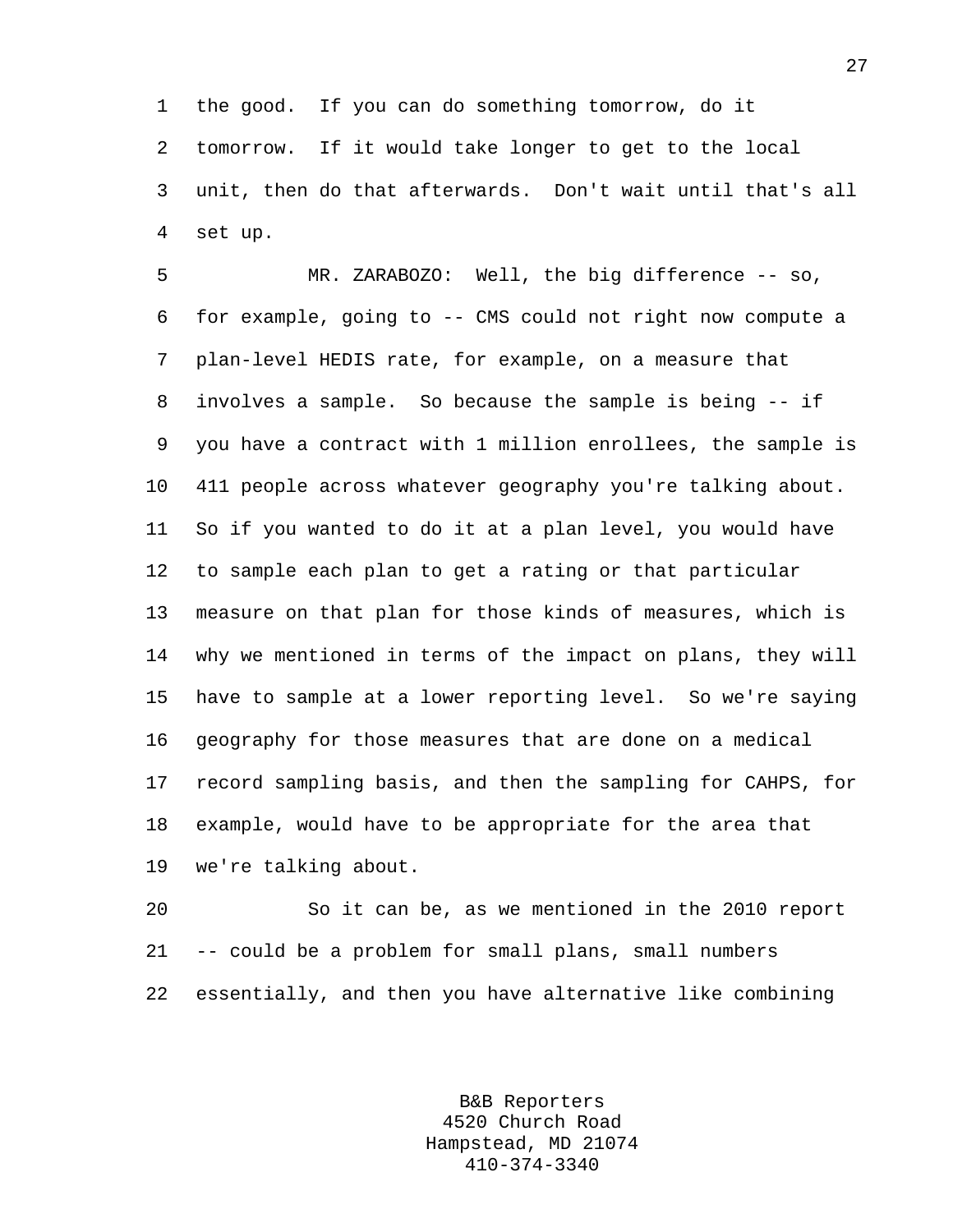1 years or --

2 MS. WANG: Just to play that out then, do you 3 think that those new steps could be performed in what year? 4 For which bid?

5 MR. ZARABOZO: Well, see, that's why we're saying 6 that -- right now, in our example, Maine and Hawaii, they 7 are currently reporting together. So when they submit in 8 June 2018 the HEDIS data, that's sort of water under the 9 bridge. You are already reporting together. So it would 10 be the next round, which is the so-called "2018 measurement 11 year," as it's called. That's when you tell them here is 12 how you report it. Yeah.

13 MS. WANG: So just so that I am fully clear, the 14 recommendation on page 12 is for '18. Payment is whatever 15 it is because it's baked, but to the extent possible, the 16 plan finder and the year-round enrollment would be changed. 17 MR. ZARABOZO: Yes, yes. 18 MS. WANG: But the consumed contract would still

19 be paid as though it were --

20 MR. ZARABOZO: Right. There's nothing -- 21 MS. WANG: Okay.

22 MR. ZARABOZO: The payments are in place already.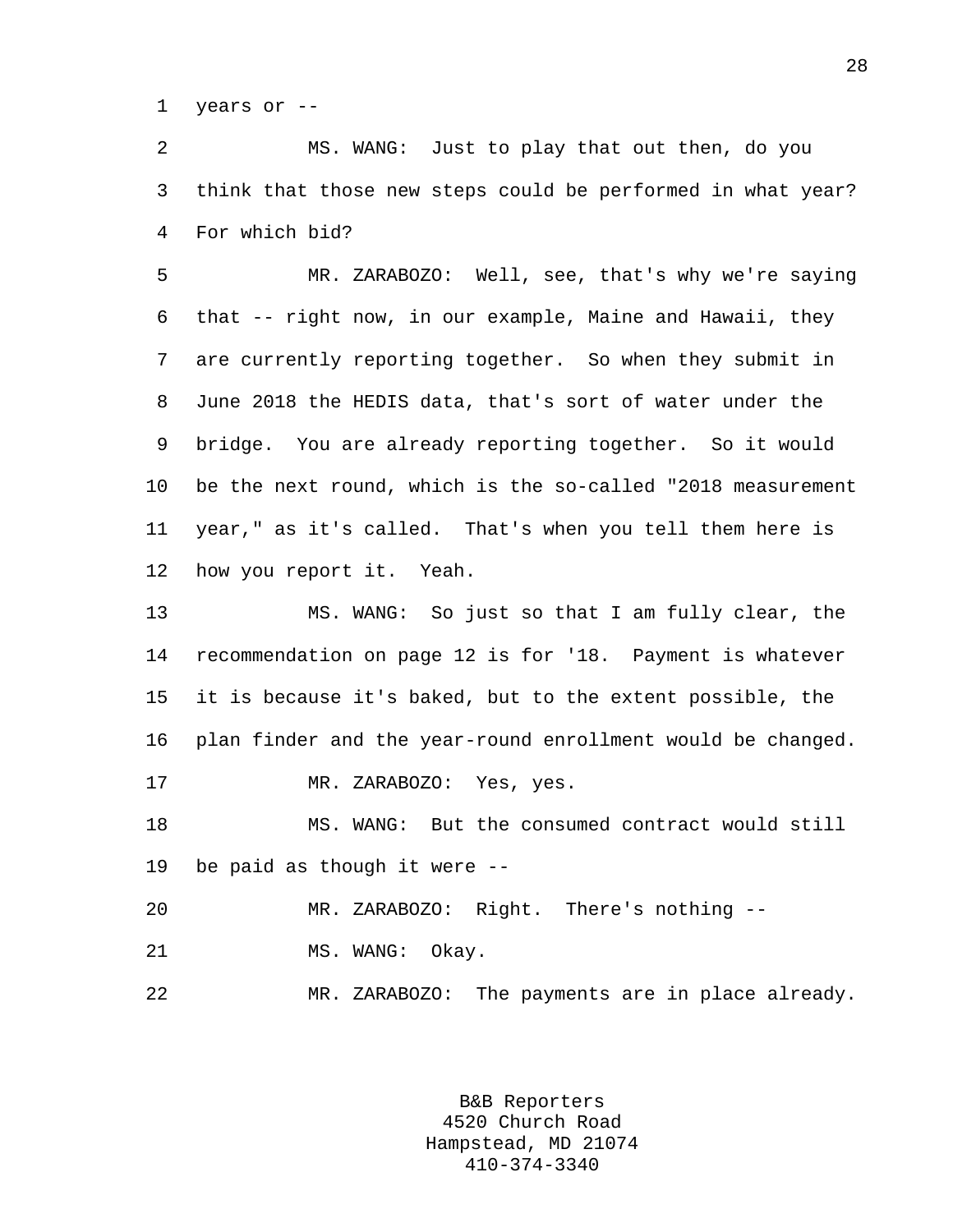1 MS. WANG: Then starting with the 2019 bid. 2 MR. ZARABOZO: Right. 2019, they have star 3 ratings that will determine bonuses for 2019 already, so 4 yeah.

5 DR. CROSSON: Bruce.

6 MR. PYENSON: Carlos, I wonder if you could 7 comment on the scale issue, and what I mean by that is 8 large plans versus small plans and new entrants into the 9 market or new entrants into a geography. It strikes me 10 that the plan consolidation issue implies a large plan -- 11 with a large organization with plans, multiple plans. But 12 how does that work out for new competitors in a region or 13 totally new organizations in a region?

14 MR. ZARABOZO: Well, new plans or new contracts, 15 the star rating, you don't get -- you get a new plan star 16 rating, which if your company is already involved in MA, 17 you get the average of that company star rating. Otherwise 18 you get -- I think it's three and a half stars is the 19 current new plan rating until you're able to report the 20 data.

21 And then also in the case of -- many small plans 22 do not have -- didn't have star ratings, but CMS decided it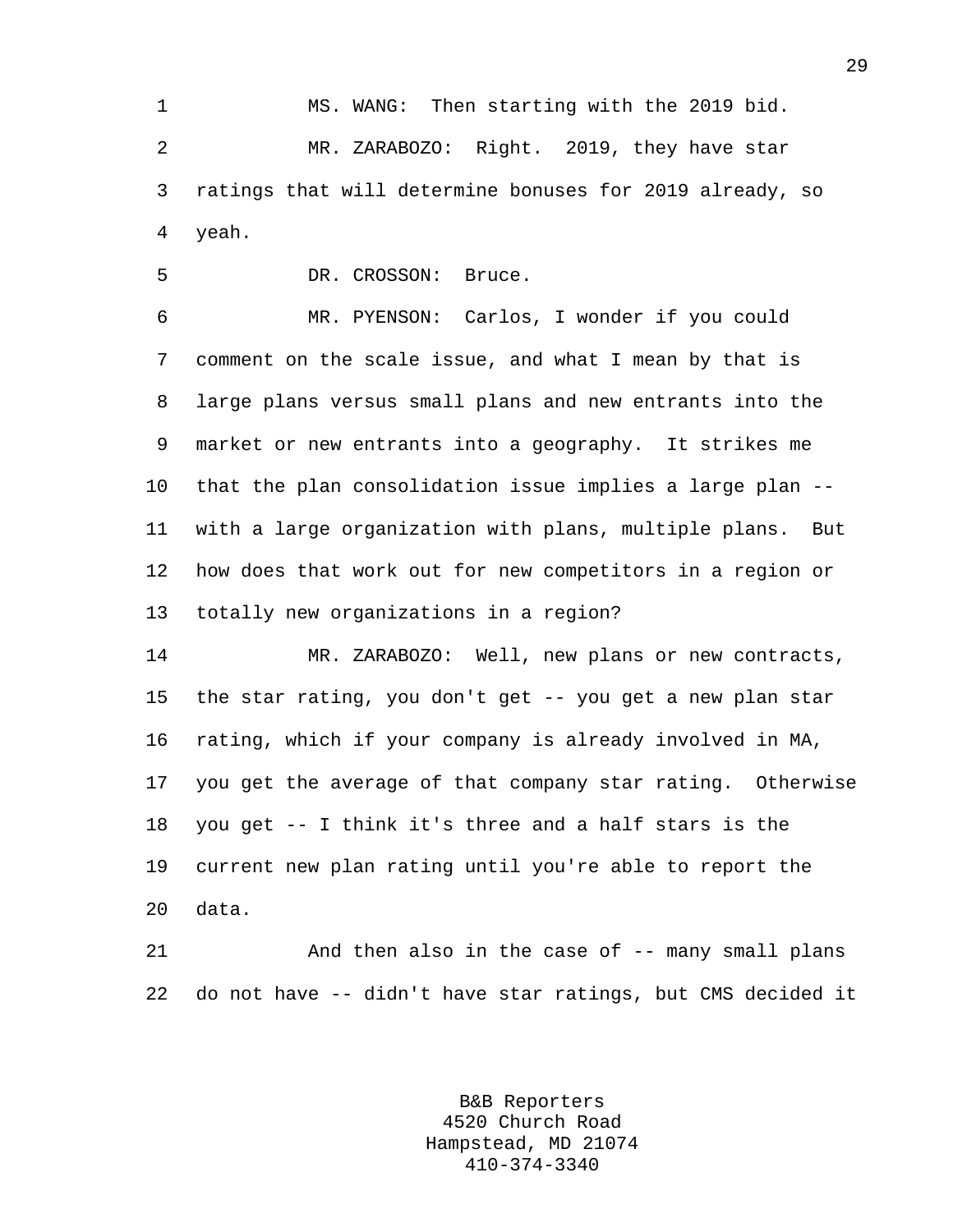1 would try to extend down into the smaller plan, so they 2 have changed the policy somewhat so that more small plans 3 do, in fact, get star ratings.

4 But, I mean, the big issue is we have these 5 large, large, large contracts that are reporting and saying 6 this is the star rating across, let's say, 23, 35 states, 7 whatever number, based on this large contract.

8 MR. PYENSON: So the gains from that are a 9 potential offset to generate a large rebate in the bid and 10 enhance a competitive position.

11 MR. ZARABOZO: Right, right. Yes.

12 DR. CROSSON: Okay. So seeing no other 13 questions, we'll proceed to the comment and discussion 14 period.

15 We do have a recommendation, but since this is a 16 status report, I'd invite comments on the entire report as 17 well as on the recommendation.

18 I see Jack, Pat.

19 DR. HOADLEY: So I think this is a very important 20 recommendation, even though it feels in some ways like it's 21 kind of technical and down in the weeds, and I think that's 22 emphasized by the fact that there is an actual savings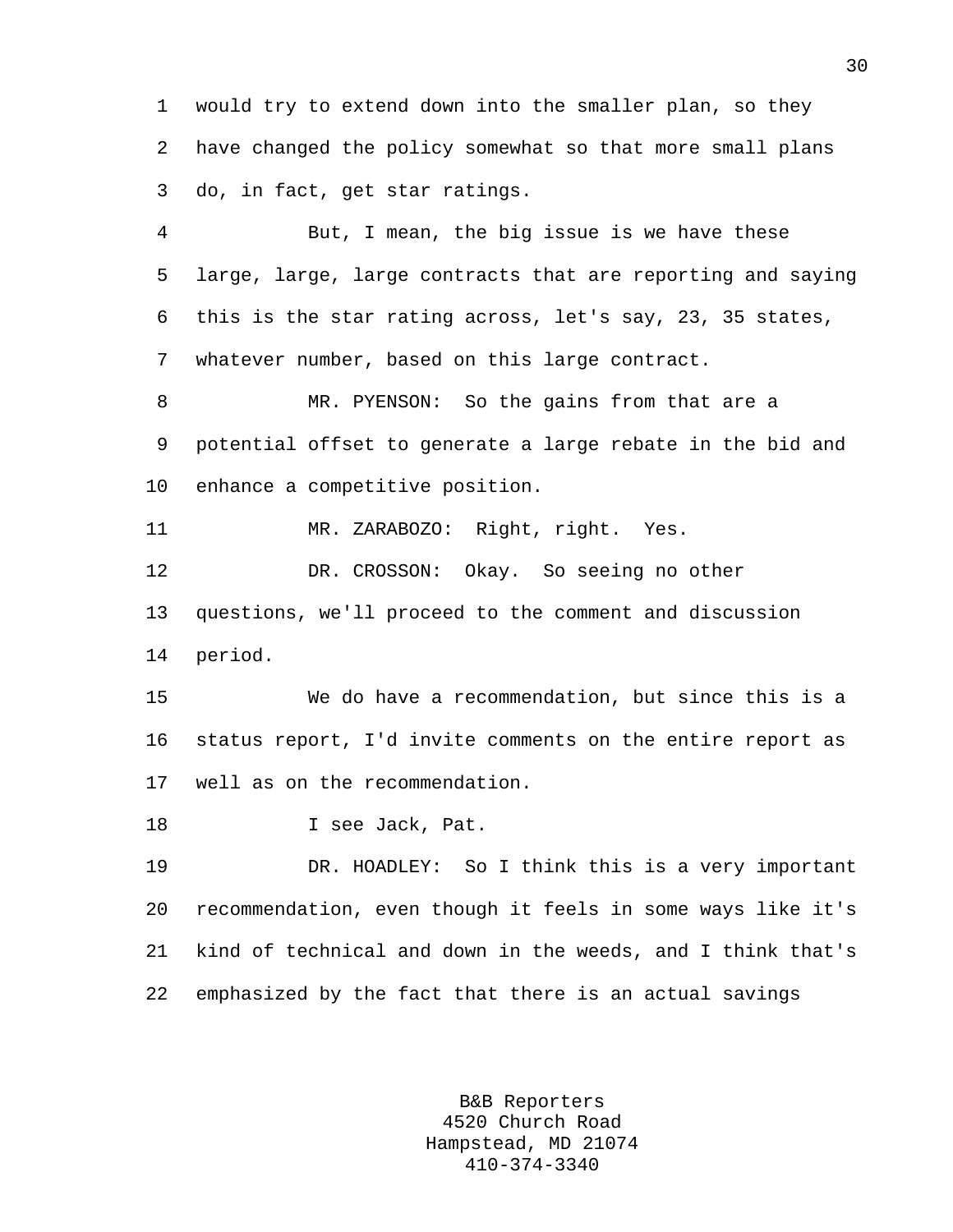1 that's not trivial that CBO has been able to identify for 2 this, also that it's going to make a difference for 3 beneficiaries who are evaluating in your example, you know, 4 two states that had different performance, and they'll 5 actually be able to understand the quality of the plan that 6 serves in their area. And that's true both with the first 7 recommendation that's dealing with this gaming but also the 8 second recommendation that's trying to say, "If I live in 9 Virginia and the contract that I'm looking at to 10 potentially join serves those 35 states, as you mentioned, 11 but maybe the Virginia one is not doing very well, whereas 12 overall across the country they're doing better, I'll 13 actually get the accurate report of what's going on in 14 Virginia." I think that's a pretty important issue, and so 15 I'm glad we're going to be able to speak to that.

16 The only other thing I wanted to note -- and you 17 just talked about that a little bit in the questions, but 18 the comparison of what we're recommending versus what CMS 19 proposed to do in the current proposed rule. And I know 20 you have a paragraph after the recommendation that sort of 21 highlights that. I think there's probably a couple more 22 points that you can make that you've implicitly already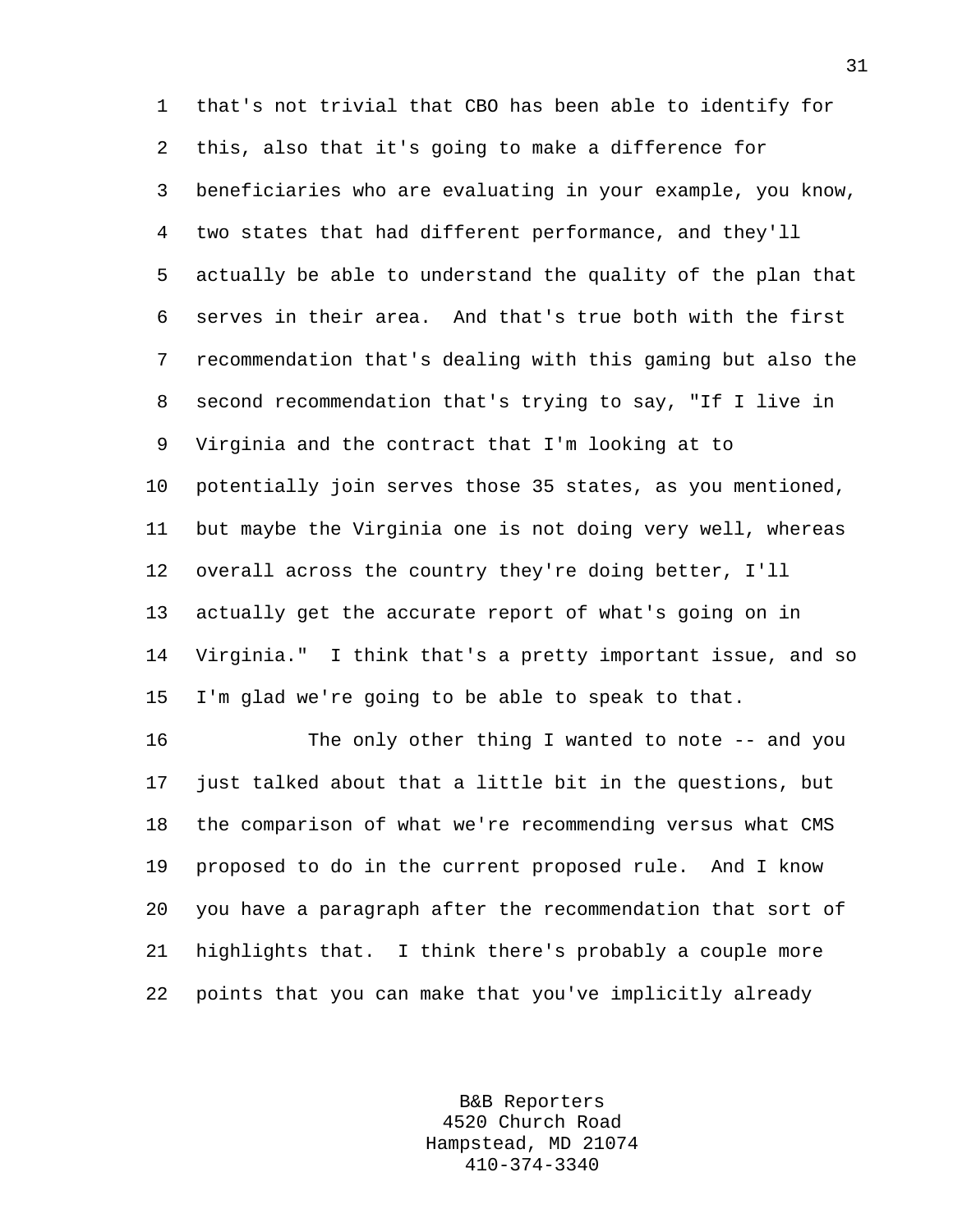1 really said in terms of the advantages of our approach over 2 that CMS approach that uses a weighted average? I think 3 you make the point that it's more accurate from a point of 4 view of looking at a local plan. So instead of a five- and 5 a three-star plan getting a weighted average of 3.5 or 6 something, the people in the area with 5 will see the 5, 7 and the people in the area with the 3 will see the 3.

8 But it also moves in the direction that the 9 second recommendation calls for, so that we're beginning to 10 already start to think about ratings that reflect the 11 geographic location. And so I think there's probably a 12 couple more sentences that could be added to that comment 13 on comparing it to the weighted approach that just sort of 14 further emphasized why we think our approach is better.

15 There's been a lot of attention to the CMS 16 approach because people have been in the process of writing 17 comments to the proposed rules. So even though that's a 18 thing of the moment and our report is for the longer 19 period, I think that notion of a weighted approach, it 20 would just be useful to contrast that, so thank you for 21 this.

22 DR. CROSSON: Pat.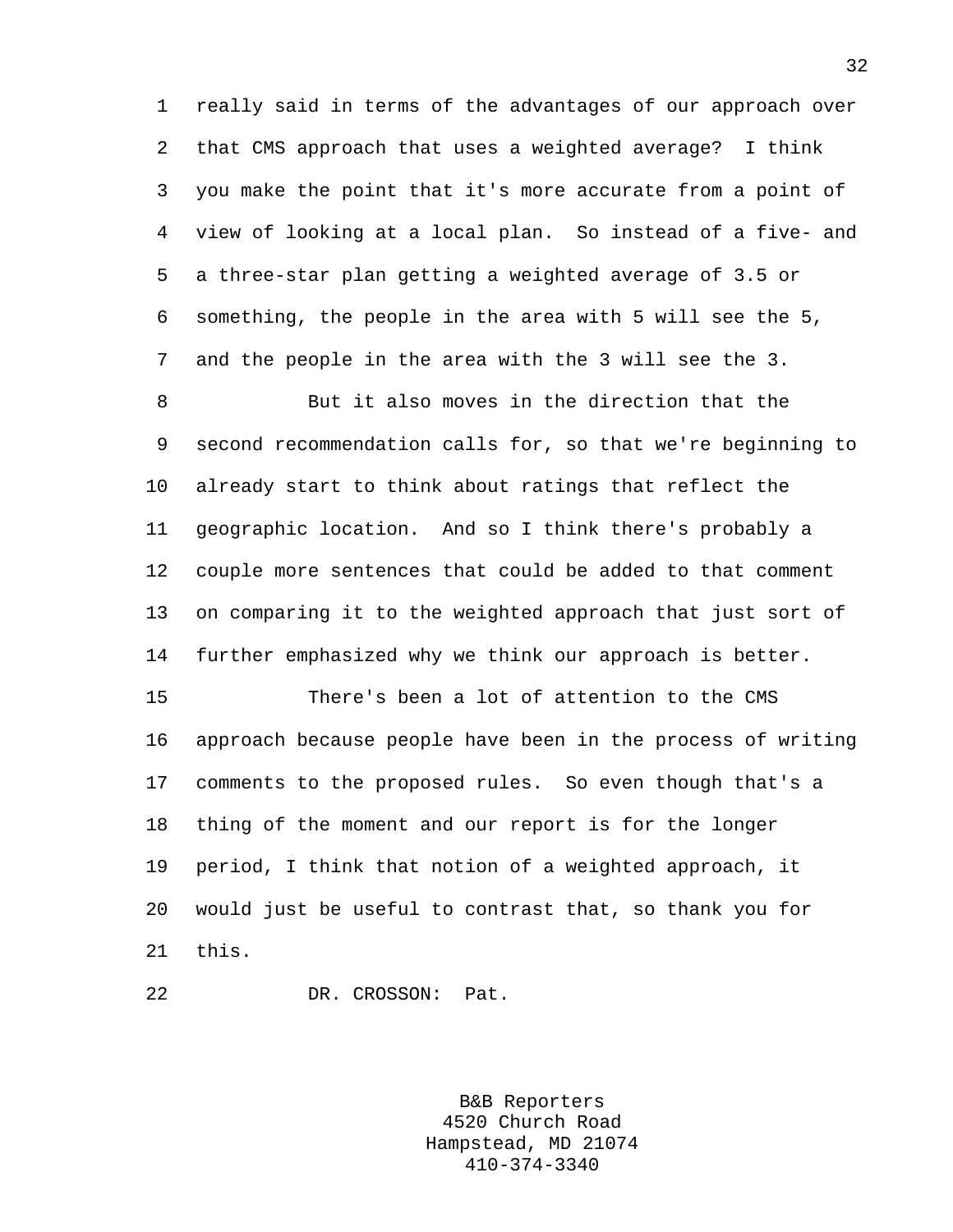1 MS. WANG: I support the recommendations 2 strongly, and I do really commend you for -- as Jack said, 3 it may seem very technical and detailed. You really went 4 down and I think you pointed out the approach, some of the 5 things that CMS proposed, which they're obviously aware of 6 this and trying to get at this that they may not have 7 appreciated. So I think the further exploration and detail 8 of your work is good. So I think the recommendations are 9 very strong, and I support them.

10 In terms of the chapter, in the description of 11 the lead-in of stars, there's obviously a factual statement 12 that bonuses are available at four stars and above. I do 13 think completely accurate, 100 percent accurate -- I do 14 think that that's worth a pause, though, to note that the 15 stars program, unlike many quality incentive programs, have 16 a cliff. It's really all or nothing. You can be at 3.74 17 as a raw score and get zero bonus and then be at 3.75 as a 18 raw score and round them to 4, and you'd get 4 or 5 19 percentage points. It's a huge bonus.

20 I personally wonder whether some of the 21 creativity that some of these organizations have undertaken 22 reflect the fact that the imperative to get four stars and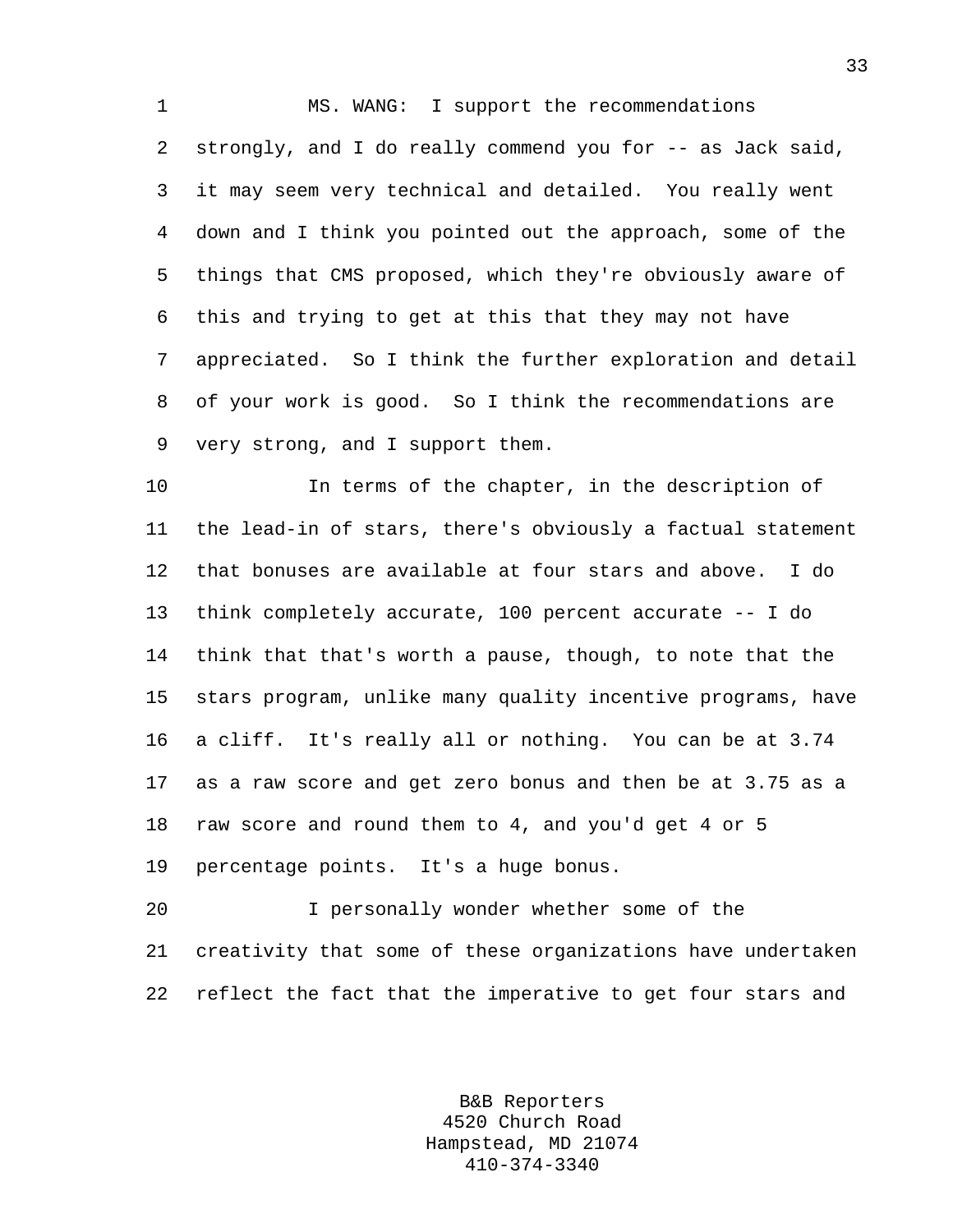1 above is just really that black and white.

2 I would also urge us to consider or perhaps note 3 that it may not -- it may be something that folks want to 4 look at in terms of the optimal structuring of a true 5 incentive program, which tends to give graduated rewards 6 for graduated performance as opposed to this all-or-nothing 7 cliff.

8 The other thing which was in the chapter that 9 we're not discussing here has to do with some of the 10 information that you gave on benchmarks. It was on page 21 11 and 23. There were two tables, essentially. Again, it's 12 sort of factual reporting without comment.

13 Just to summarize what the table on page 21 14 showed was with the ACA sort of creation of quartiles of 15 counties that bid at a fixed percentage of the fee-for-16 service benchmark -- 9,500, 107.5, 115 -- that there has 17 been significant movement of counties from the time that 18 PPACA went into effect to today. So many of the counties 19 that are in the highest spending, the proportion of 20 enrollees in the highest-spending counties that are held to 21 95 percent of the benchmark has decreased significantly, 22 and the opposite is true of the low-spending counties and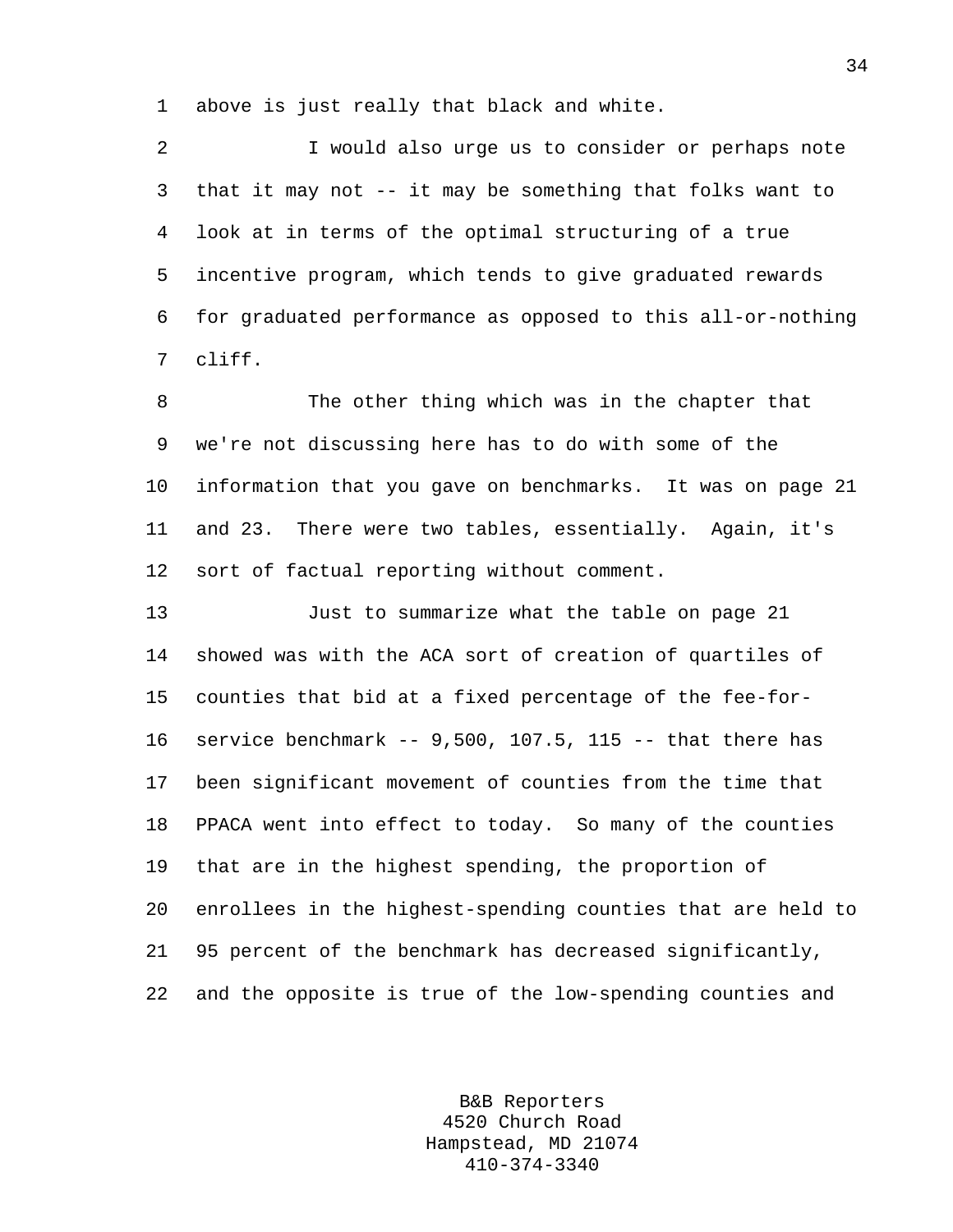1 the highest benchmarks, which has over time actually 2 created an increase in the average benchmark that is being 3 bid. So at the time of the ACA, I think that your table 4 showed it was around 101, and now it's closer to 104.

5 The other thing that you had in the report was a 6 couple of pages later, there was a figure that sort of 7 showed the differences in dollars of the fee-for-service 8 equivalent from quartile to quartile, and if you look at 9 that figure, what it shows is it's just a few dollars can 10 flip you from a 115 percent benchmark into a 107.5 11 benchmark, into a 100 benchmark.

12 The only reason I'm bringing this up is I think 13 that it's very important information, but there was no 14 comment on the information in the chapter, and I would 15 suggest that at a minimum, that presentation at least would 16 suggest that Congress might want to look at the system of 17 benchmarks to see, because there's no apparent, to me, 18 rhyme or reason of why these counties should be moving 19 around. And since the overall impact on the program seems 20 to be inflationary, it might be wise to step back and 21 evaluate whether the current sort of benchmark 22 configuration is really appropriate for the long term. I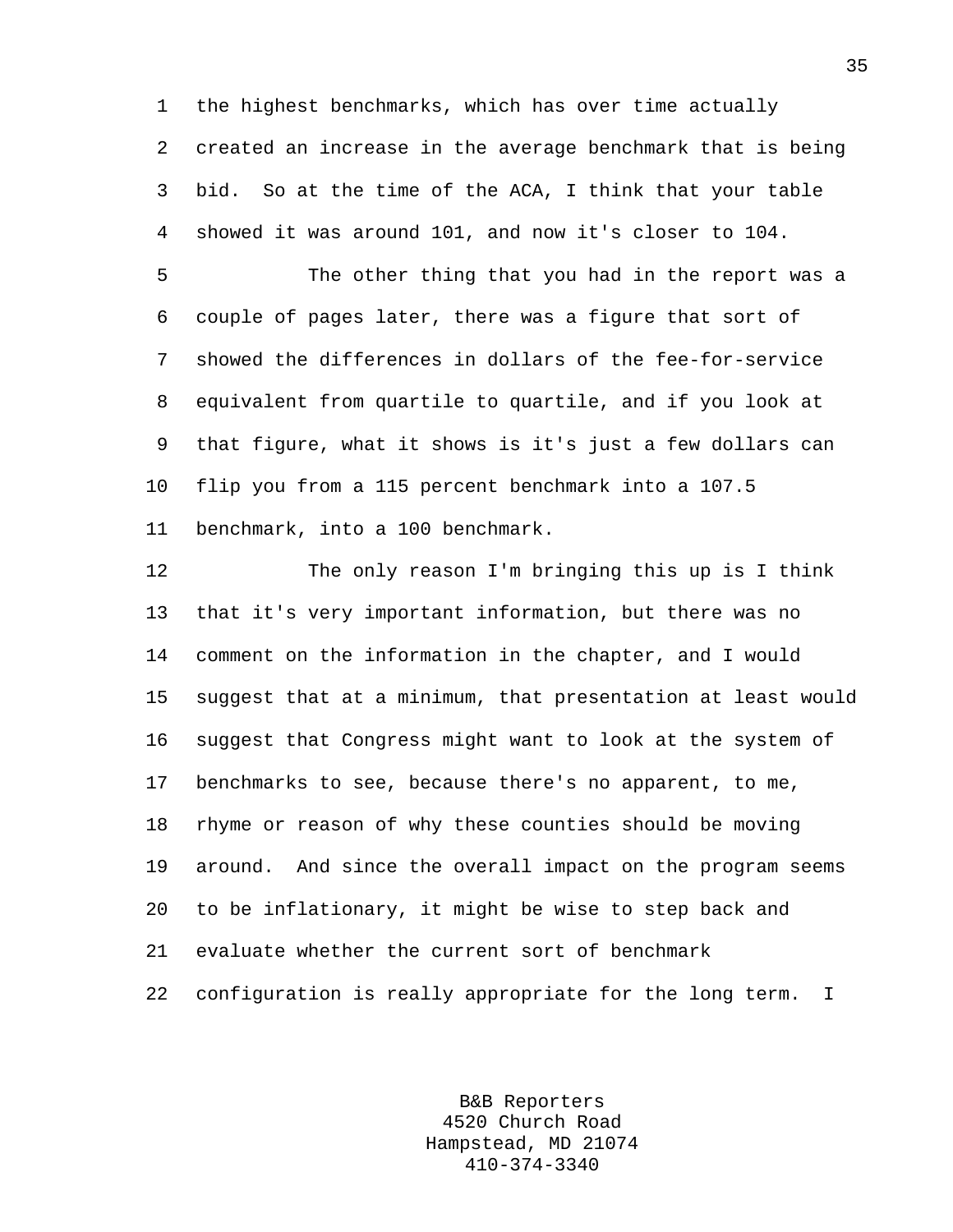1 would suggest that it's just a common -- it's not a 2 recommendation, but it's kind of like a -- the information 3 is there. It's just kind of taking one further step to say 4 people might want to take a look at this. That would be my 5 recommendation.

6 DR. CROSSON: I don't know if you want to 7 comment.

8 Pat, I think I understand your points about the 9 cliffs in the stars thing, and I think we have on the 10 docket to continue to work on stars.

11 In terms of the benchmark piece -- and I 12 understand that as well because it's the same sort of 13 thing, cliffs -- I think before we could -- in this current 14 status report, before we could say to the Congress or the 15 Secretary, "You should look at this because of perceived 16 inequities," I think we would want to have a Commission 17 discussion about whether or not that's a position we want 18 to take or not.

19 I think I would -- please comment, Jim, if you 20 want, but I do think that we could go further in this 21 report in pointing out the fact that these are cliffs and 22 some of the points that you made, which are facts, but I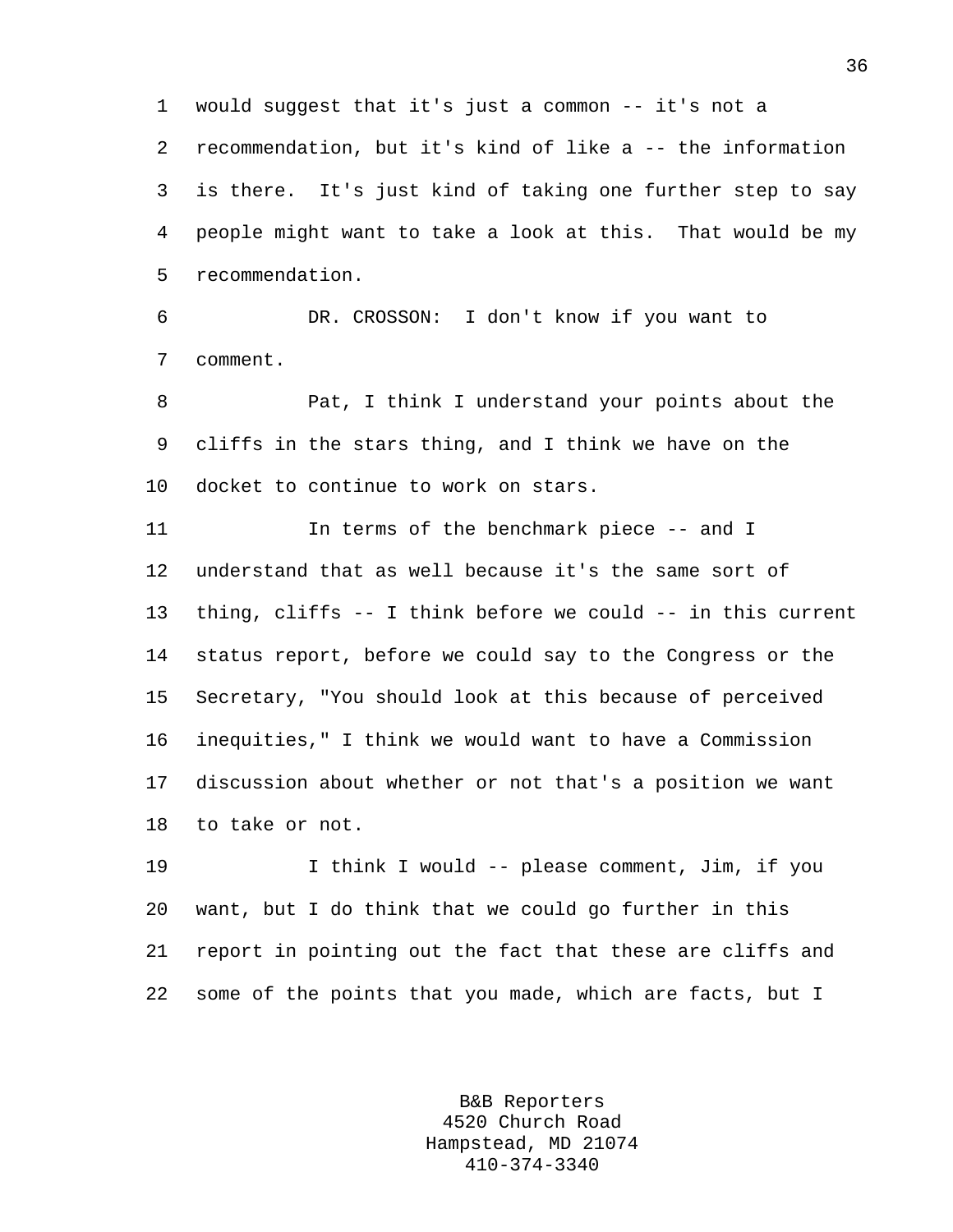1 think to go and say, therefore, it should be dealt with 2 probably goes a little bit beyond any discussion that we've 3 had here, if that's okay.

4 Okay. Dana.

5 DR. SAFRAN: So I thought this was a really 6 nicely done chapter, and I agree with the recommendations, 7 support them wholeheartedly.

8 The thought that I had was I'd like to see the 9 language be a little bit more clear about how important 10 this is from a beneficiary perspective. That this policy 11 recommendation really is made with the beneficiaries in 12 mind, both giving them the most accurate information we can 13 when they're making choices, because that's a big part of 14 what the star program is designed to do, is inform their 15 choice, and you've done a really nice job, especially with 16 the example of Maine and -- now I just blanked.

17 DR. HOADLEY: Hawaii.

18 DR. SAFRAN: Hawaii. Thank you. And remember 19 they couldn't be farther apart.

20 [Laughter.]

21 DR. SAFRAN: Maine and Hawaii consolidation, that 22 paints a very clear picture of how this is not informing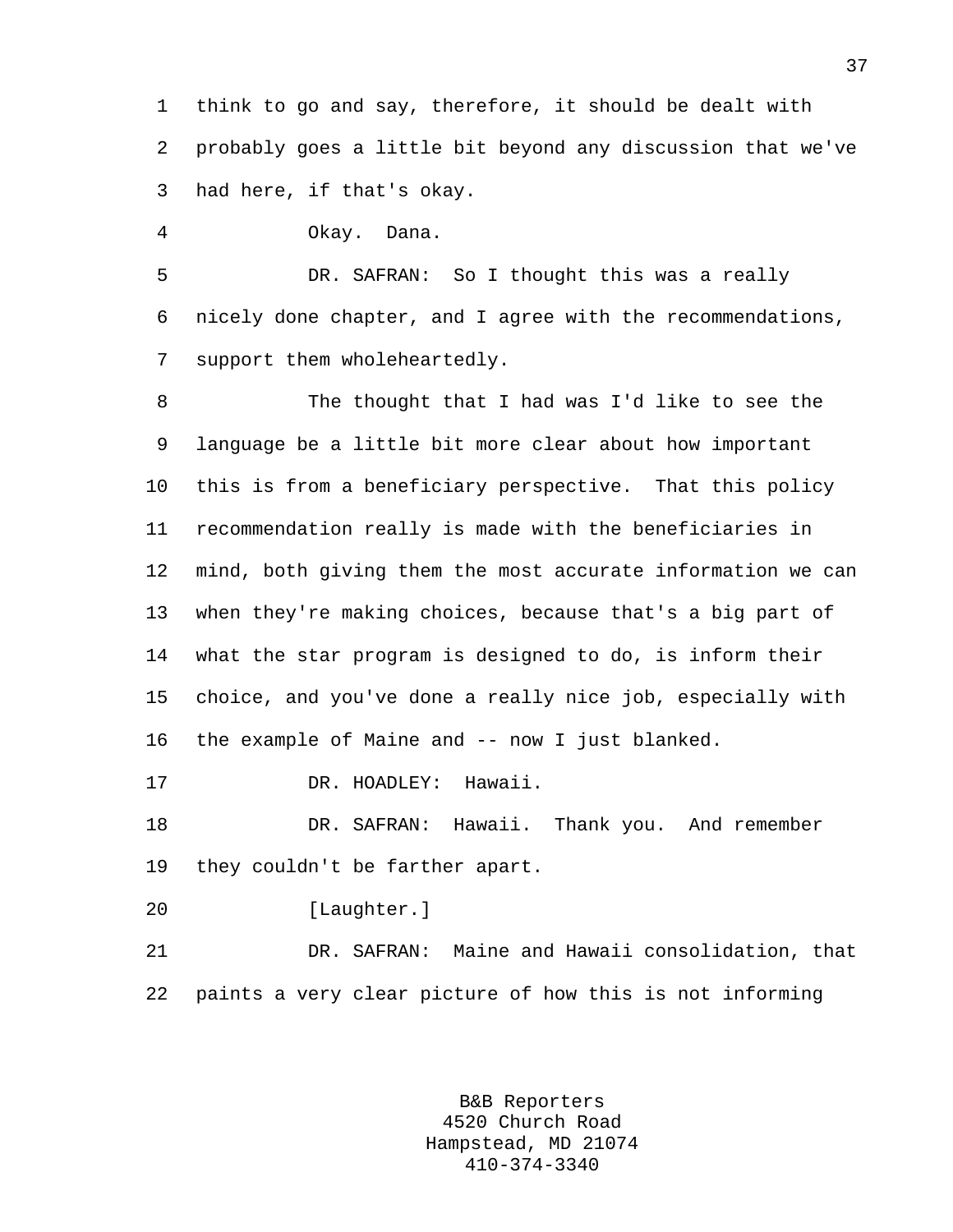1 choice of what's happening in your market, but I think just 2 making the language clearer about the value of doing this 3 for them beneficiary, and then there's the cost side for 4 the beneficiary as well that you already point to. I would 5 like to see us do that.

6 That does mean that we also then have to, on the 7 flip side, acknowledge that we have to pay attention to 8 adequate sample sizes for these geographic regions. You do 9 that, but in a narrative that's going to sort of point out 10 the advantages for the beneficiary, we want to be sure to 11 underscore that too, both the sample sizes and then timing. 12 So there are some places here where we're saying if you 13 can't get the data soon enough, then just carry forward the 14 older data. And I think we should acknowledge that there's 15 a tradeoff there of older data but more proximate and how 16 that affects the beneficiary.

17 And then lastly, I would say I do think that 18 hearing, Carlos, you're really good explication during this 19 discussion about the ways that this will lead to the plans 20 having to pull an example and so forth, that we should just 21 be a little bit more detailed in drawing that out, that we 22 recognize that this is extra cost and effort on the part of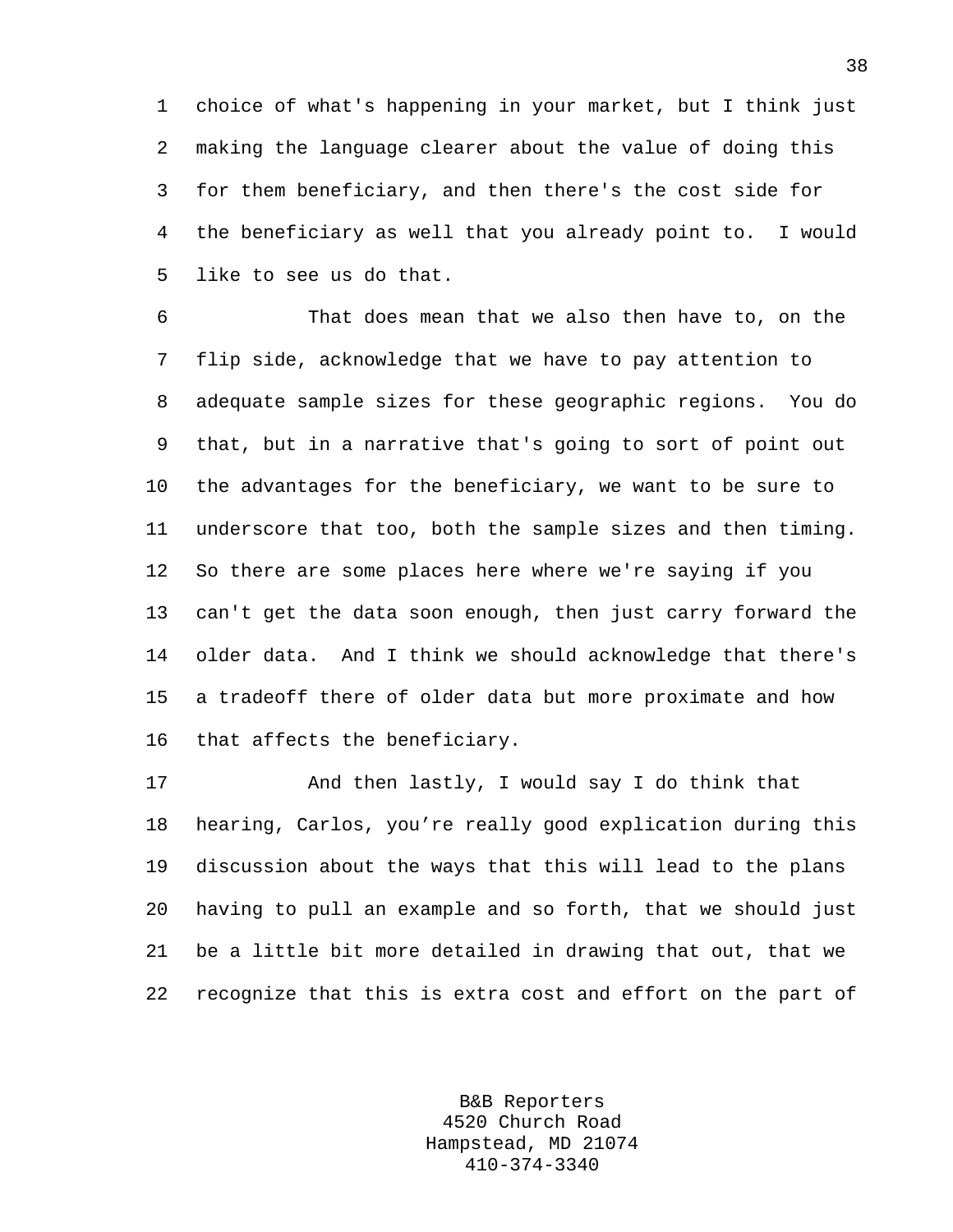1 the carriers, but that, again, circling back to the value 2 for the beneficiary that we think it's important enough to 3 ask for that. 4 DR. CROSSON: Okay. Seeing no other comments, 5 we'll proceed to the vote on the recommendations. Could we 6 have Slide No. 9? 7 So the Draft Recommendation is before you. I 8 won't read it. Give you a chance to read it, if you 9 haven't. 10 All Commissioners in favor of Draft 11 Recommendation No. 1, please raise your hand. 12 [Show of hands.] 13 DR. CROSSON: All opposed? 14 [No response.] 15 DR. CROSSON: Abstentions? 16 [No response.] 17 DR. CROSSON: It passes unanimously. 18 We'll proceed to Draft Recommendation 2 on Slide 19 12. 20 All Commissioners in support of Draft 21 Recommendation No. 2, please signify by raising your hand. 22 [Show of hands.]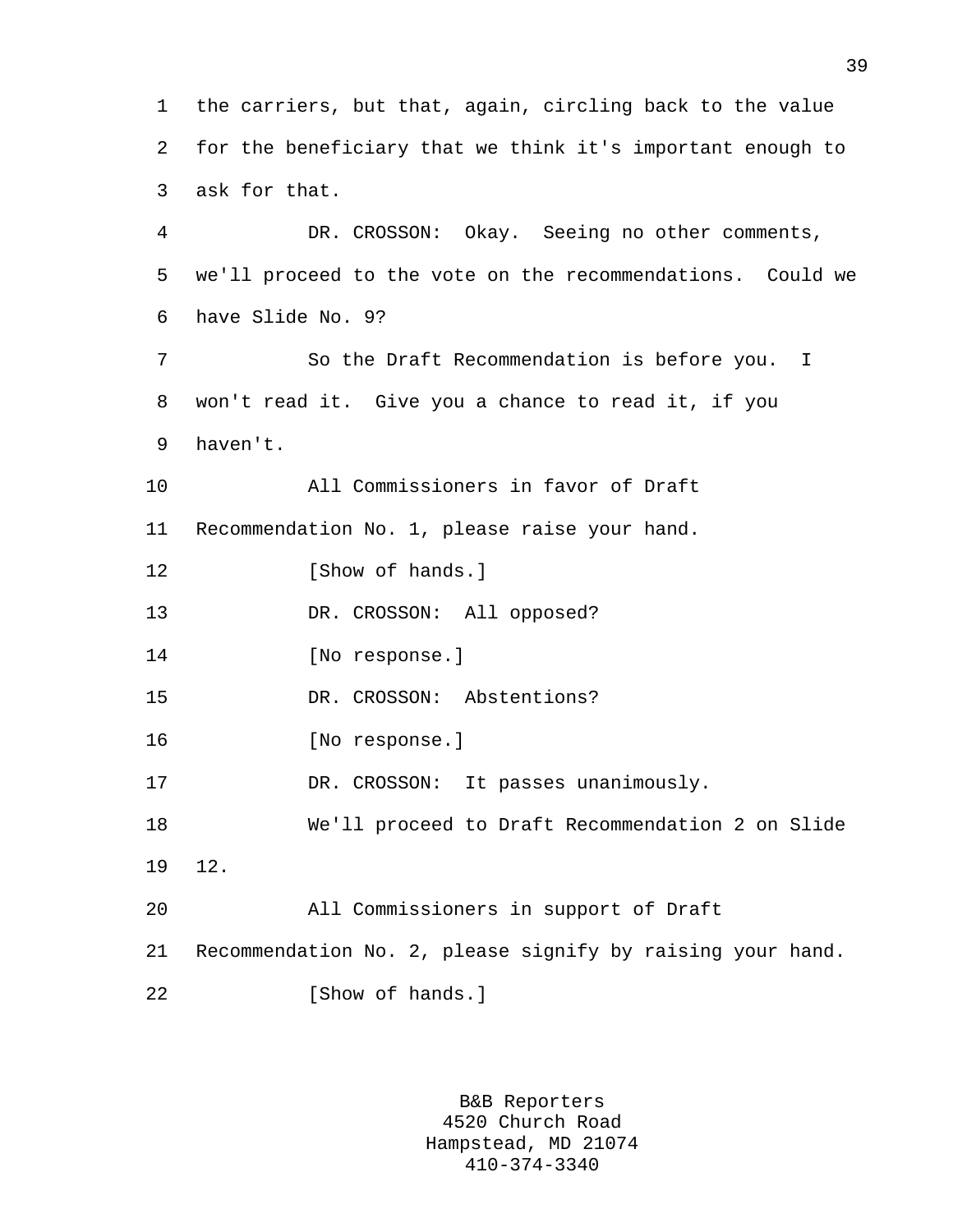1 DR. CROSSON: All opposed?

2 [No response.]

3 DR. CROSSON: Abstentions?

4 [No response.]

5 DR. CROSSON: Seeing none, it passes unanimously. 6 That's the end of this presentation, discussion, 7 and vote. Thank you, Scott and Carlos. We'll move on to 8 the next presentation.

```
9 Pause.
```
10 DR. CROSSON: Okay. For the balance of the 11 morning, we're going to have another status report, in this 12 case on Medicare Part D drug program. Rachel and Shinobu 13 are here, and Rachel is starting out.

14 DR. SCHMIDT: Good morning. Shinobu and I are 15 here to bring you a status report for Part D, Medicare's 16 outpatient drug benefit. We would like to thank Jennifer 17 Podulka and Emma Achola for their contributions to this 18 chapter.

19 Part D is different from fee-for-service Medicare 20 in that private plans deliver drug benefits to enrollees, 21 and in return Medicare pays plan sponsors monthly capitated 22 amounts and other more open-ended subsidies. Part D uses a

> B&B Reporters 4520 Church Road Hampstead, MD 21074 410-374-3340

40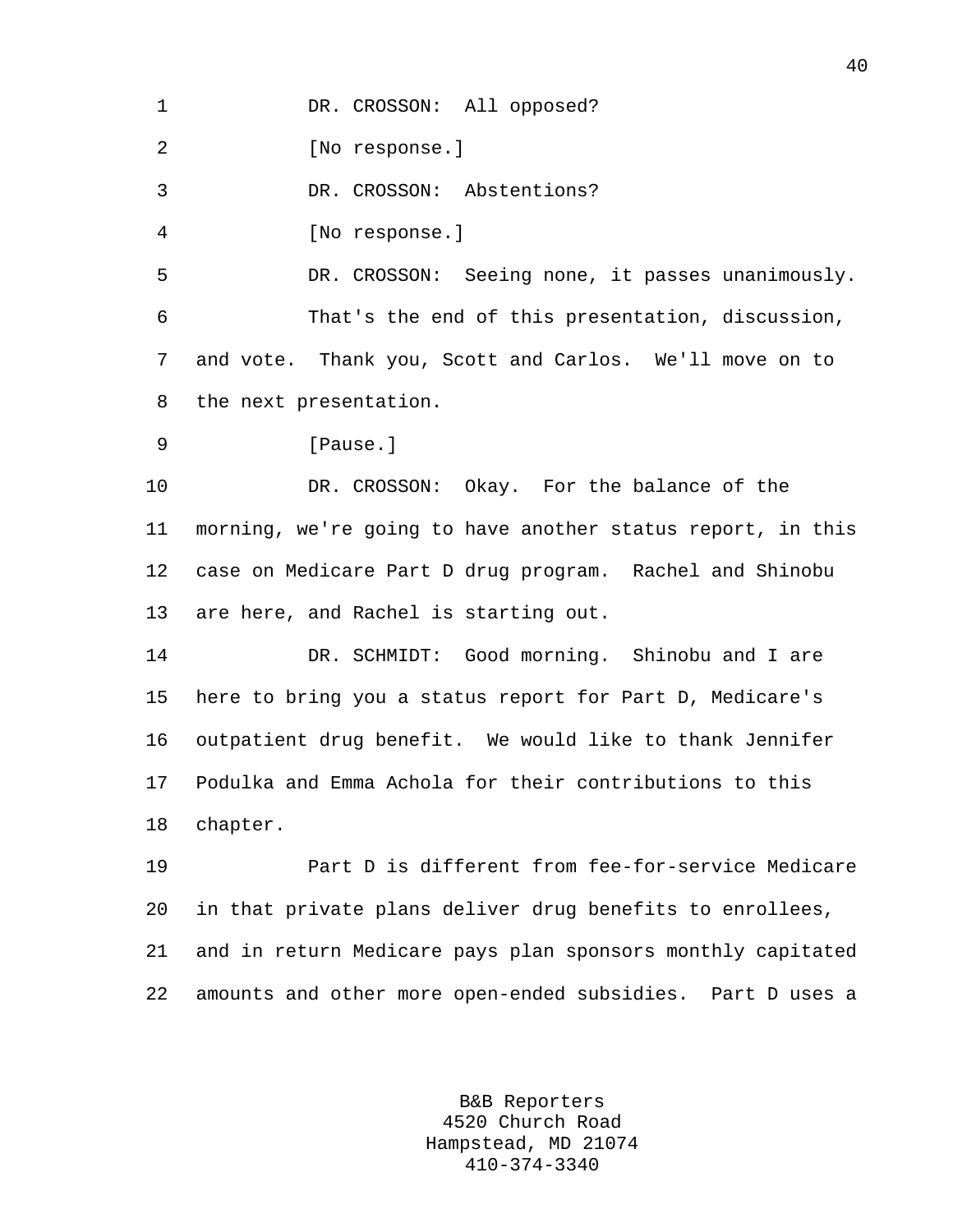1 competitive structure to provide incentives for plan 2 sponsors to offer attractive drug benefits yet manage drug 3 spending and keep enrollee premiums low.

4 In this presentation we'll describe the program, 5 key trends, and the strategies plan sponsors use to manage 6 drug spending. We'll look at developments in drug pricing 7 and in program spending. And in preparation for your vote, 8 we'll review the draft recommendations we brought to you in 9 November related to biosimilars.

10 In 2017, among nearly 59 million Medicare 11 beneficiaries, 72.5 percent were enrolled in Part D plans. 12 Nearly 3 percent got drug benefits through the retiree drug 13 subsidy, in which employers provided primary drug benefits 14 to their retirees in return for Medicare subsidies. The 15 remaining 25 percent was divided fairly equally between 16 beneficiaries with other sources of drug coverage as 17 generous as Part D and those with no drug coverage or less 18 generous coverage.

19 Medicare program spending for Part D was nearly 20 \$80 billion in 2016 -- predominantly for payments to 21 private plans and \$1 billion for the retiree drug subsidy. 22 Part D makes up over 13 percent of total Medicare outlays.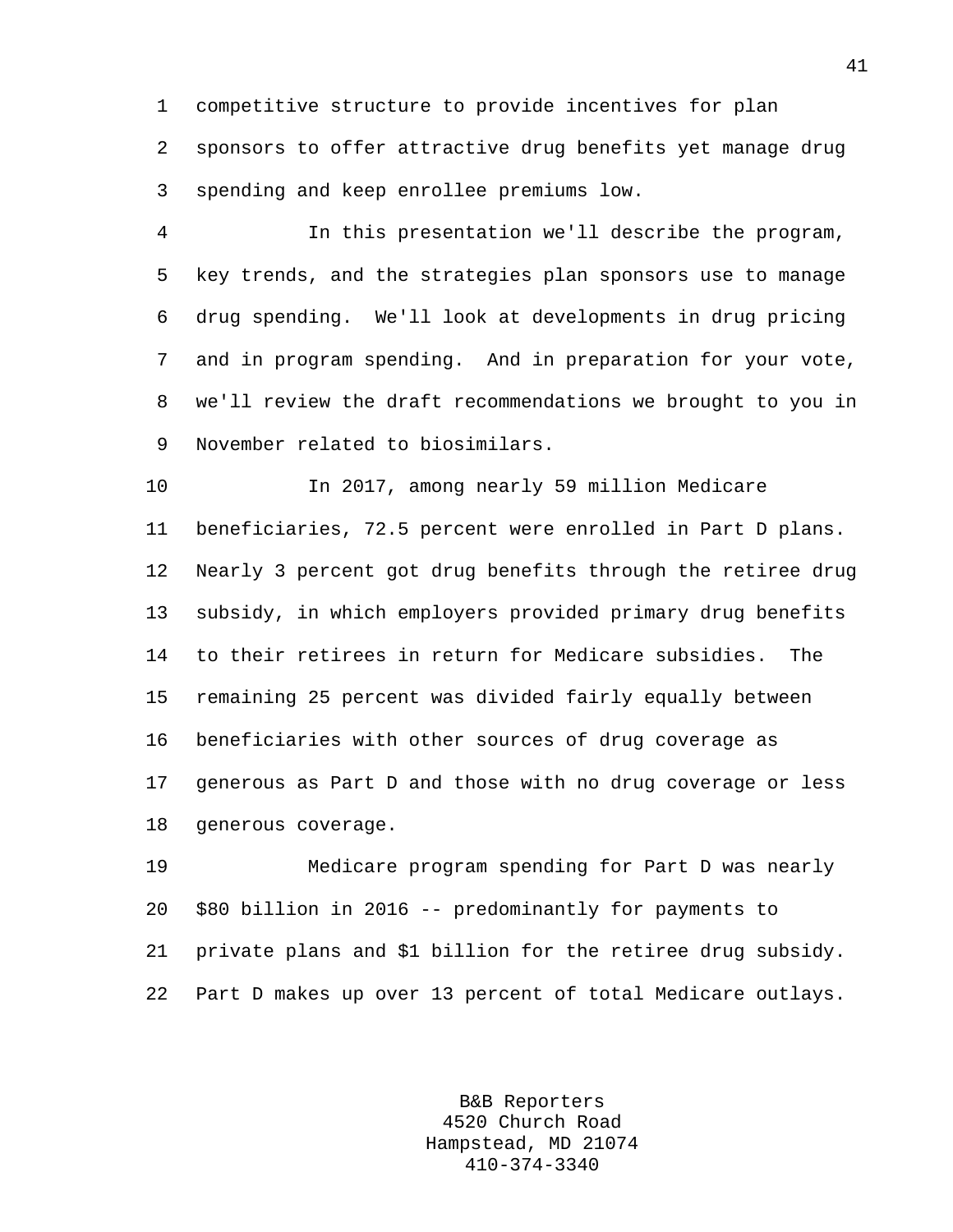1 In addition, Part D enrollees directly paid 2 nearly \$13 billion in plan premiums, as well as amounts for 3 cost sharing.

4 Survey data continue to show that most enrollees 5 are satisfied with their drug plans.

6 Part D's defined standard benefit is shown on the 7 left of this slide. In 2018, it has a \$405 deductible, and 8 then the enrollee pays 25 percent of covered benefits and 9 the plan pays 75 percent until the enrollee reaches \$3,750 10 in total spending. After that point, there's a coverage 11 gap in which the enrollees pay more than 25 percent cost 12 sharing. Once an applicable enrollee accumulates \$5,000 in 13 out-of-pocket spending, they pay 5 percent, the plan pays 14 15 percent, and Medicare pays 80 percent through 15 reinsurance. In practice, nearly all Part D plans use 16 benefit designs that are different from this standard 17 benefit but have the same average benefit value. For 12 18 million beneficiaries who receive Part D's low-income 19 subsidy, Medicare pays for nearly all of their premiums and 20 cost sharing.

21 The right-hand side shows you how Part D's 22 coverage gap is being phased out between now and 2020, with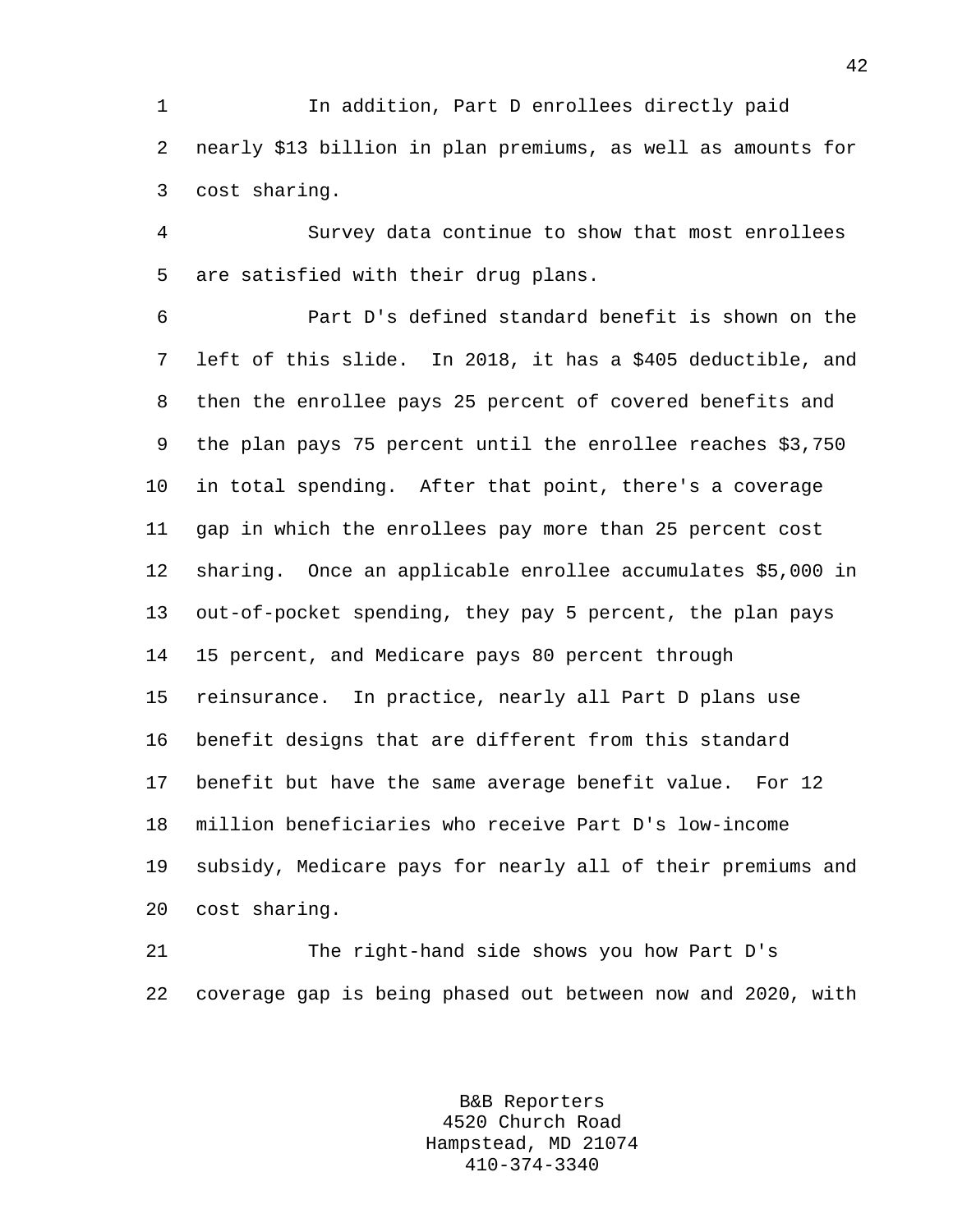1 brand-name drugs (including originator biologics) at the 2 top and generics and biosimilars at the bottom. As a 3 condition for having their drugs covered by Part D, 4 manufacturers of brand-name drugs and originator biologics 5 have to provide a 50 percent discount in the coverage gap. 6 So in 2018, the manufacturer discounts 50 percent of the 7 price, the enrollee pays 35 percent in the gap, and the 8 plan pays 15 percent. In 2020 and thereafter, 9 manufacturers will continue to provide the 50 percent 10 discount, enrollee cost sharing will decrease to 25 11 percent, and plans will pay 25 percent. Notice at the 12 bottom that there's no manufacturer discount for generics 13 or biosimilars. As we talked about in November, the lack 14 of a discount on biosimilars affects incentives because it 15 makes originator biologics look relatively less expensive 16 to both beneficiaries and plans, and plan sponsors may be 17 less inclined to put biosimilars on their formularies. 18 Also, under current law, the manufacturer discount on 19 originator biologics moves enrollees toward the out-of-20 pocket threshold more quickly because the discount is 21 counted as if it were the enrollee's out-of-pocket 22 spending, so Medicare pays more in open-ended reinsurance.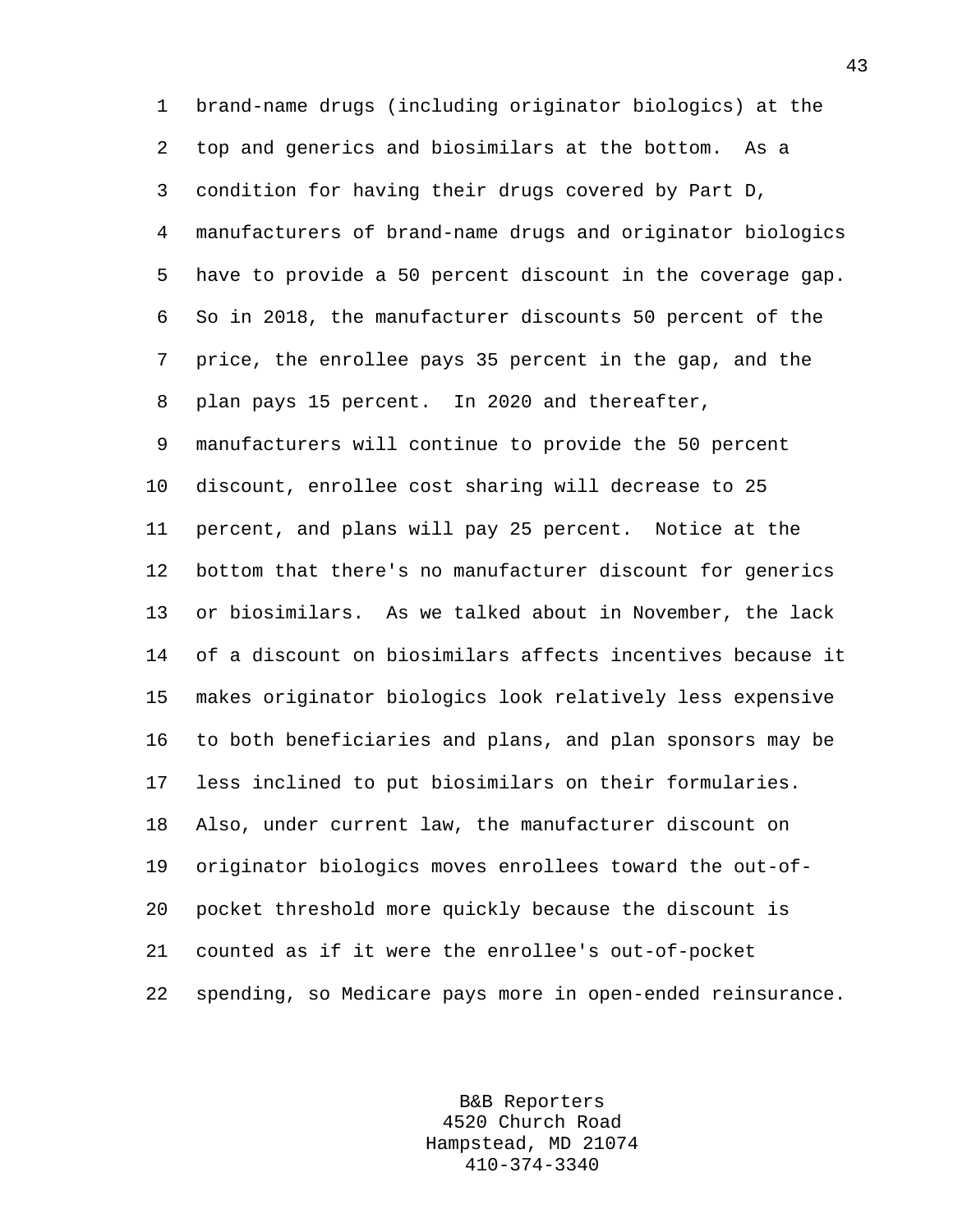1 **Here are a few highlights about the plans that** 2 enrollees chose in 2017 and what's available for 2018.

3 In 2017, 59 percent of enrollees were in stand-4 alone prescription drug plans and 41 percent in Medicare 5 Advantage drug plans, compared with 70 percent in PDPs and 6 30 percent in MA-PDs during 2007. In 2017, 29 percent of 7 all enrollees received the low-income subsidy compared with 8 39 percent in 2007; 36 percent of low-income subsidy 9 enrollees are in Medicare Advantage drug plans, which is 10 much higher than at the start of Part D, but still most LIS 11 enrollees are in stand-alone drug plans.

12 For 2018, plan sponsors are offering 5 percent 13 more stand-alone drug plans and 16 percent more Medicare 14 Advantage drug plans, so there is continued broad choice of 15 plans. There are 6 percent fewer PDPs that qualify as 16 premium-free to enrollees with the low-income subsidy. One 17 region, Florida, has two qualifying PDPs, but all the 18 others have three to ten qualifying PDPs in each region.

19 Since the start of Part D, enrollment has grown 20 at about 6 percent per year. Enrollment among 21 beneficiaries who do not receive the low-income subsidy has 22 grown faster than those with low-income subsidy. Since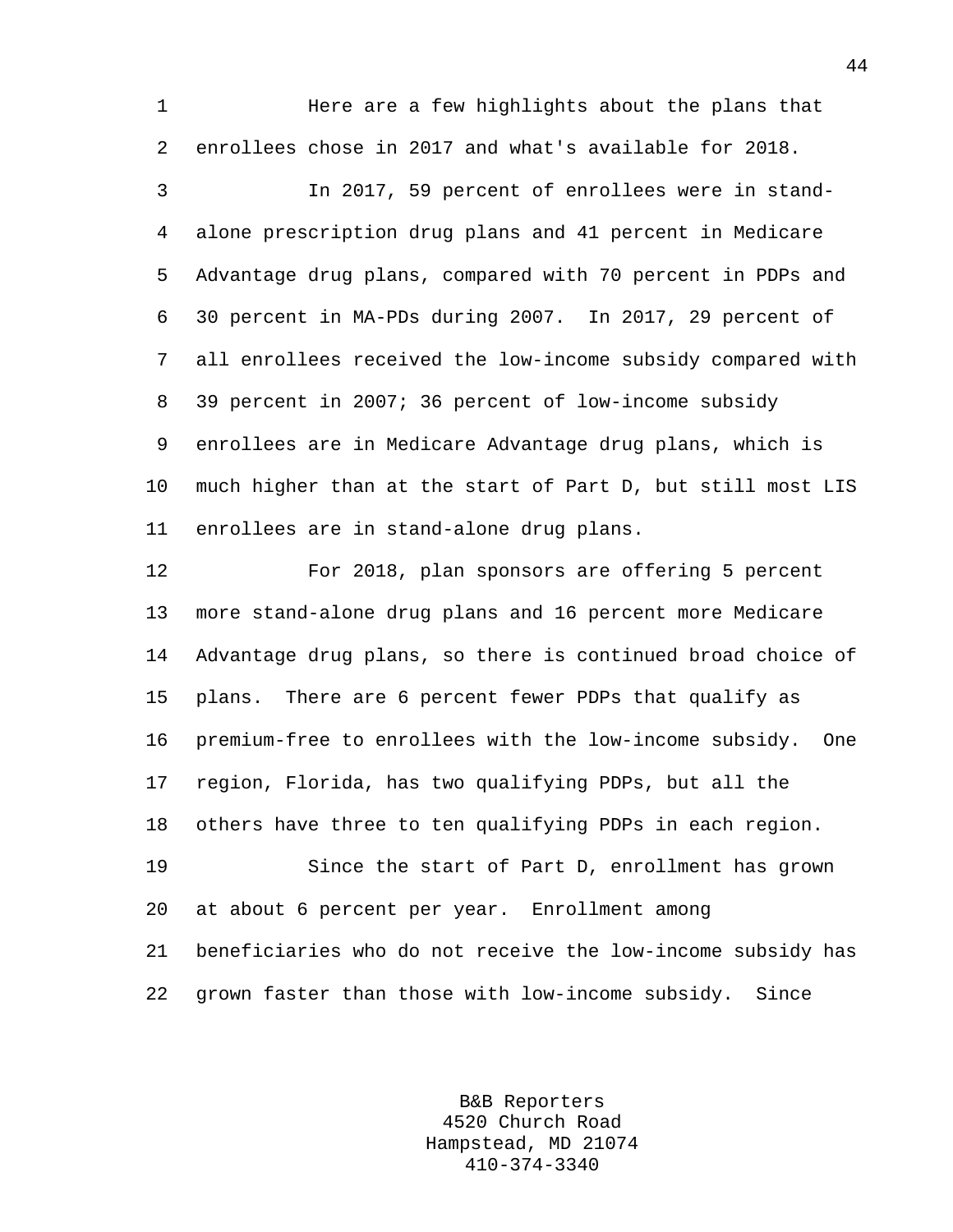1 2010, a number of employers have moved their retirees out 2 of the retiree drug subsidy and into Part D plans that are 3 set up just for employer groups. Today there's a sizable 4 share of Part D enrollees in employer group plans, and some 5 plan sponsors focus more on that market.

6 The average Part D premium has remained steady at 7 \$30 to \$32 per month between 2010 and 2017. However, 8 that's the average, and there's a lot of variation in Part 9 D premiums. The drug portion of premiums for Medicare 10 Advantage drug plans has grown a bit faster than premiums 11 for stand-alone plans.

12 Over the same period that average enrollee 13 premiums have been flat, there has been much faster growth 14 in Medicare's cost-based reinsurance payments to plans. 15 The Commission has been pointing this out for many years, 16 and in 2016 the Commission made recommendations that were 17 designed to address that issue. You'll see those in a 18 minute.

19 Part D enrollment is concentrated among a few 20 major plan sponsors, and this slide shows the main 21 strategies those organizations use to control benefit 22 spending.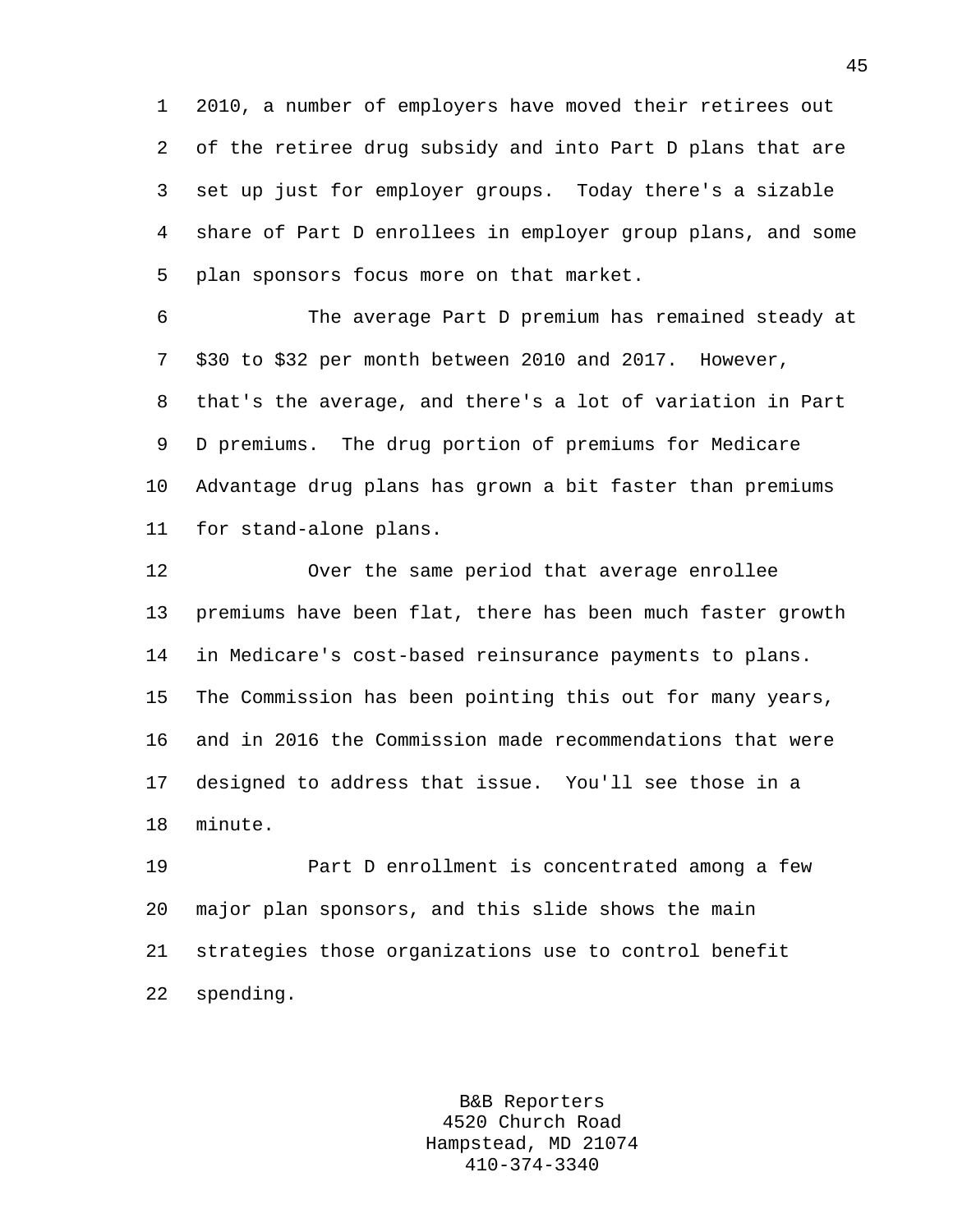1 Sponsors design formularies with differential co-2 payments across cost-sharing tiers, and in Part D most 3 plans use five tiers.

4 Plan sponsors and their PBMs negotiate with drug 5 manufacturers for rebates in drug classes where there are 6 competing therapies. We've seen the aggregate amount of 7 rebates grow tremendously in recent years, and one reason 8 is because plan sponsors have negotiated for price 9 protection. Under these agreements, if a drug's price 10 increases above some threshold, the manufacturer rebates 11 the additional amount of increase to the sponsor. Price 12 protection rebates are concerning because they may keep 13 plan sponsors sanguine about manufacturers' mid-year price 14 increases.

15 In Part D, plan sponsors cannot exclude 16 pharmacies from their networks, but they can use lower cost 17 sharing to encourage enrollees to fill prescriptions at 18 certain pharmacies. Some sponsors may also use post-sale 19 pharmacy fees that have the effect of discouraging some 20 pharmacies from signing up for their networks.

21 Last September we talked about the issue of how 22 plan sponsors and PBMs dispense high-cost specialty drugs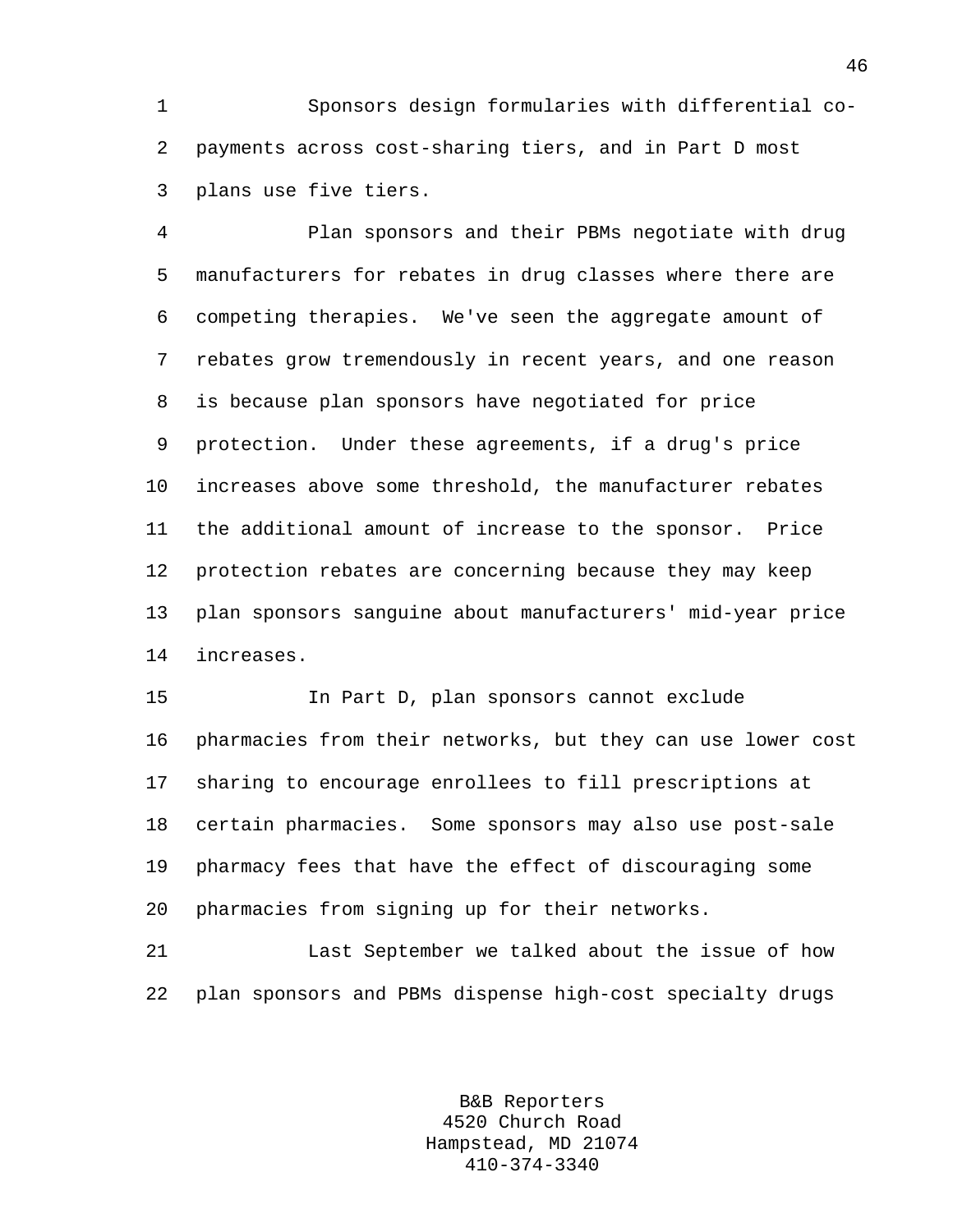1 through specialty pharmacies and the complicated incentives 2 around which entities control distribution and dispensing 3 of very expensive drugs. We'll continue to monitor how 4 those arrangements might affect the Part D program.

5 I mentioned that average Part D premiums have 6 remained flat at the same time that Medicare's reinsurance 7 payments have grown rapidly. Changes in the prices that 8 Part D enrollees pay at the pharmacy (before rebates) have 9 played a role in this. This slide shows the Commission's 10 Part D price indexes. These are measures that give an 11 overall look at how the prices that beneficiaries pay at 12 the pharmacy counter have been changing through 2015. If 13 you look at the left-hand side, you can see that all the 14 lines have a starting value of 1 in 2006. The blue line 15 provides a summary: It shows overall average price 16 changes, and you can see that it was flat and even declined 17 around 2012, but has subsequently ticked upward. The 18 yellow line at the bottom shows generic prices, which on 19 the whole have declined dramatically since the start of 20 Part D. At the top, the red line shows prices for brand-21 name drugs, including biologics, which have grown 22 aggressively. These are list prices, so they don't take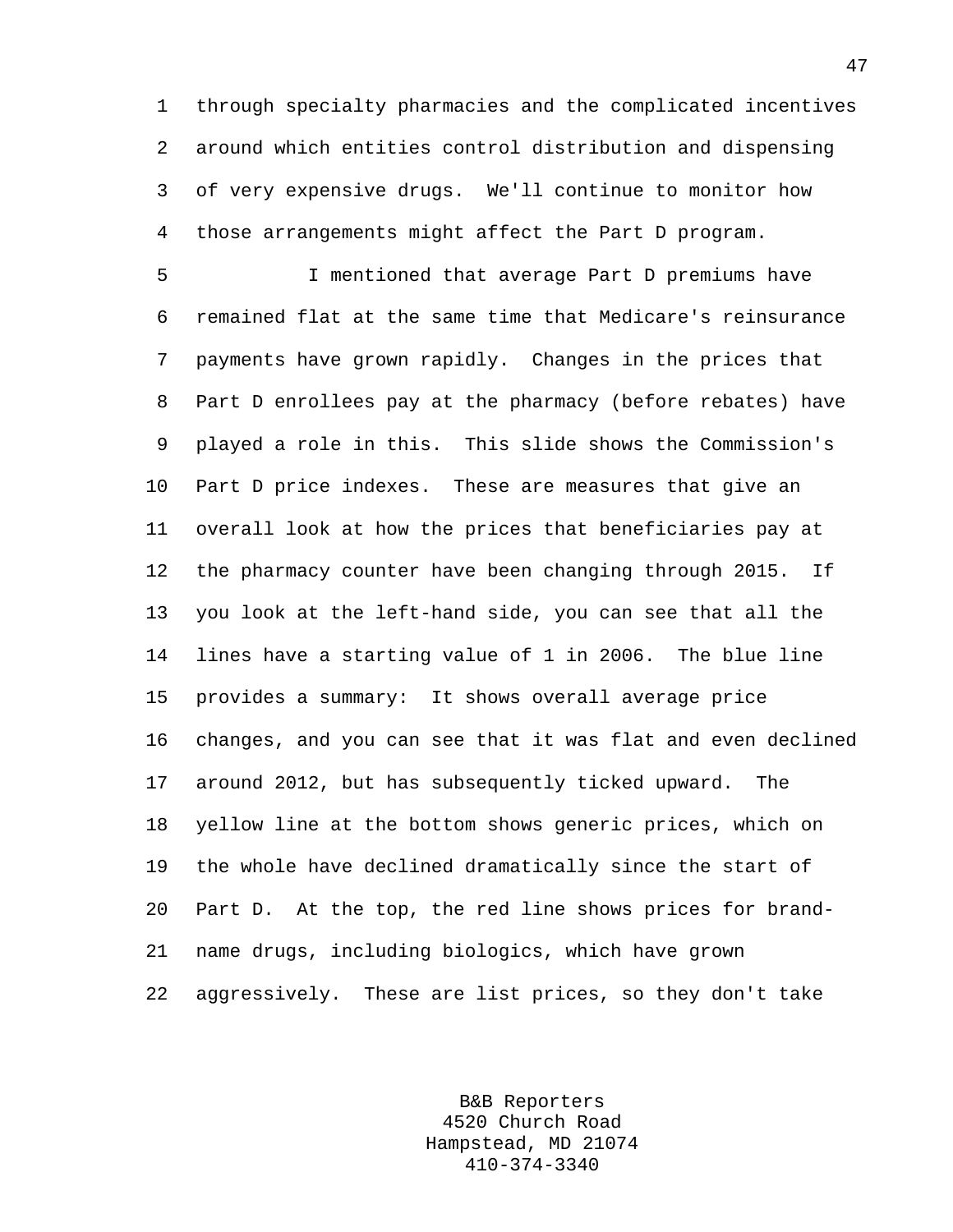1 into account rebates. Nevertheless, they're relevant to us 2 because it's list prices that often determine how much cost 3 sharing an enrollee pays, what phase of the benefit they've 4 reached, and whether they've hit the out-of-pocket 5 threshold, which is the point where Medicare pays 80 6 percent through reinsurance.

7 Looking again at the blue line in the middle, it 8 was flat earlier in the program because a lot of 9 blockbuster drugs lost patent protection and Part D 10 enrollees switched to generics. But, subsequently, fewer 11 drugs went off patent, and growth in brand prices 12 overwhelmed the moderating influence of generics.

13 Now we'll turn to how these trends in pricing are 14 reflected in program spending.

15 MS. SUZUKI: This table shows the different 16 components of Part D spending.

17 The top two rows show Medicare's subsidy payments 18 to plans to cover the cost of providing the basic benefits. 19 Direct subsidy is a monthly capitated payment, adjusted for 20 health risk. Reinsurance is a cost-based payment because 21 it reimburse plans based on actual spending. Those two 22 subsidies are designed to cover about 75 percent of the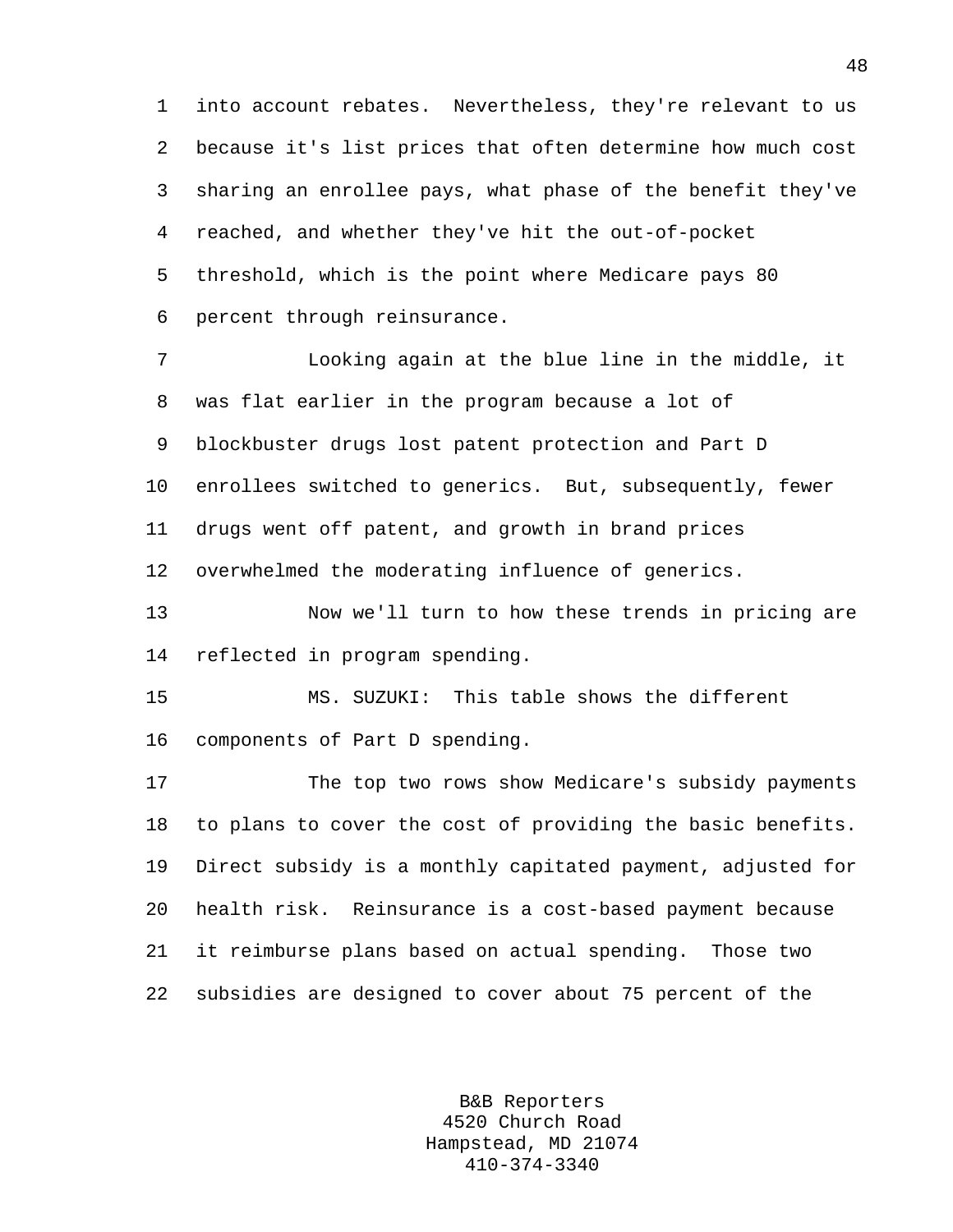1 cost. The low-income subsidy, which is shown below, is 2 Medicare's payments to plans to cover the cost sharing and 3 premiums for beneficiaries who receive the low-income 4 subsidy.

5 Payments for reinsurance have grown faster than 6 other components of Part D spending. Between 2007 and 7 2016, reinsurance payments grew by nearly 18 percent per 8 year on average, compared with slight decrease for the 9 direct subsidy.

10 As a result, in 2016, a much higher share of 11 Medicare's payments to plans were for reinsurance, which is 12 the cost-based part of Medicare's payments, rather than the 13 direct subsidy payments that gives plans insurance risk and 14 a stronger incentive to manage spending.

15 This chart breaks out the growth in spending per 16 enrollee -- shown in gray bars -- into growth in price -- 17 in blue -- and growth in quantity, measured by the number 18 of prescriptions -- in white.

19 In 2015, 8 percent of Part D enrollees reached 20 the catastrophic phase of the benefit. Those high-cost 21 enrollees accounted for 57 percent of overall spending in 22 2015, up from about 40 percent before 2011. As growing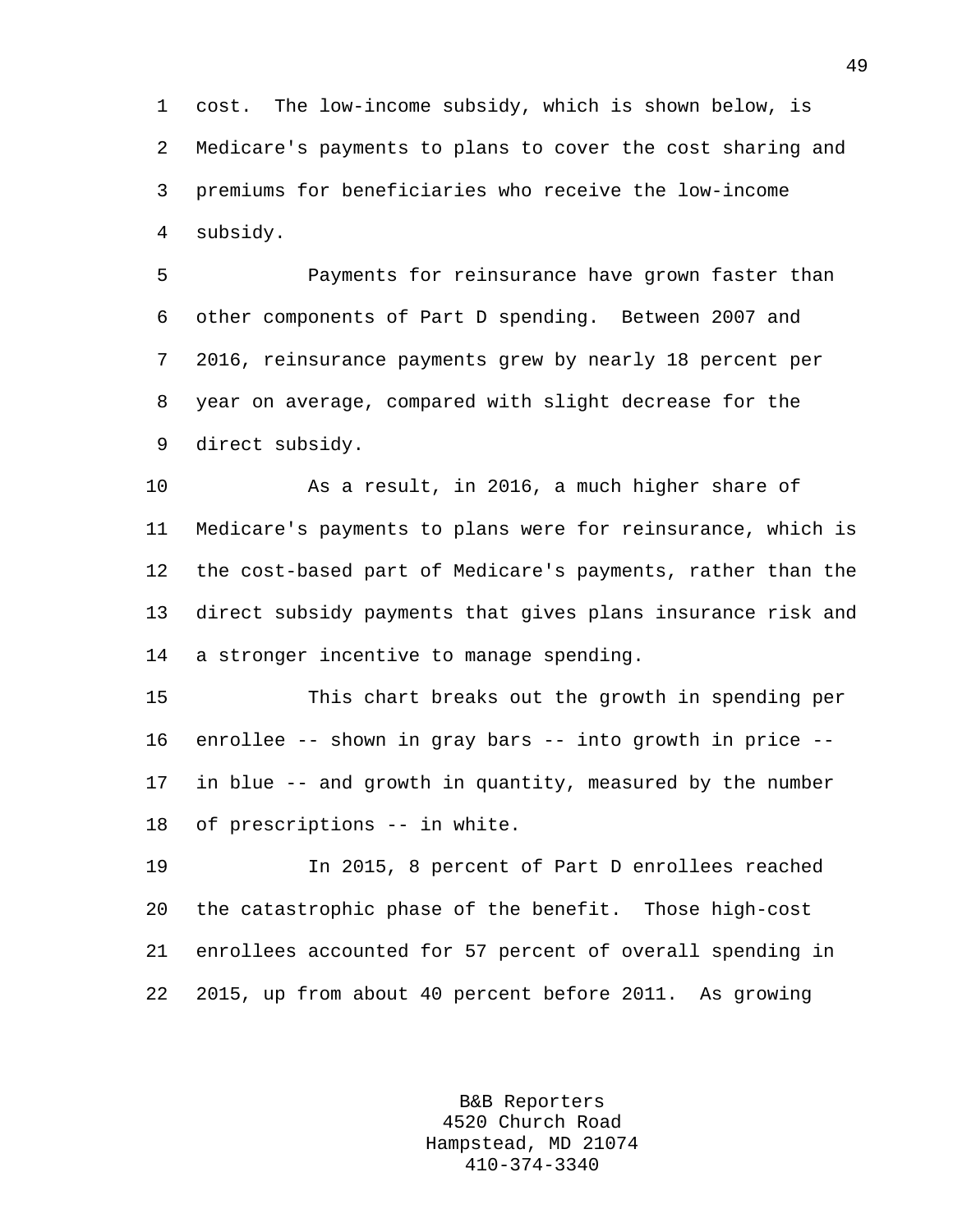1 share of overall spending is accounted for by high-cost 2 enrollees, the average per capita spending across all Part 3 D enrollees is increasingly affected by spending for high-4 cost enrollees.

5 The chart shows this has already been happening. 6 On the left, you can see that for high-cost enrollees, the 7 growth in the price per prescription has driven their 8 spending growth much more so than the quantity or the 9 number of prescriptions they've filled. Between 2010 and 10 2015, the average price per prescription for high-cost 11 enrollees rose by more than 10 percent per year. On the 12 set of bars to the right, you can see that per capita 13 spending for all Part D enrollees grew by about 4-1/2 14 percent annually. That reflects an increase of about 10 15 percent among the high-cost enrollees and a decrease of 16 about 2 percent for low-cost enrollees.

17 Going forward, as more enrollees use higher-price 18 drugs, there will be even stronger upward pressure on 19 Medicare program spending.

20 Many factors are converging to drive more 21 catastrophic spending. There has been a rapid growth in 22 Part D enrollment, particularly among the non-LIS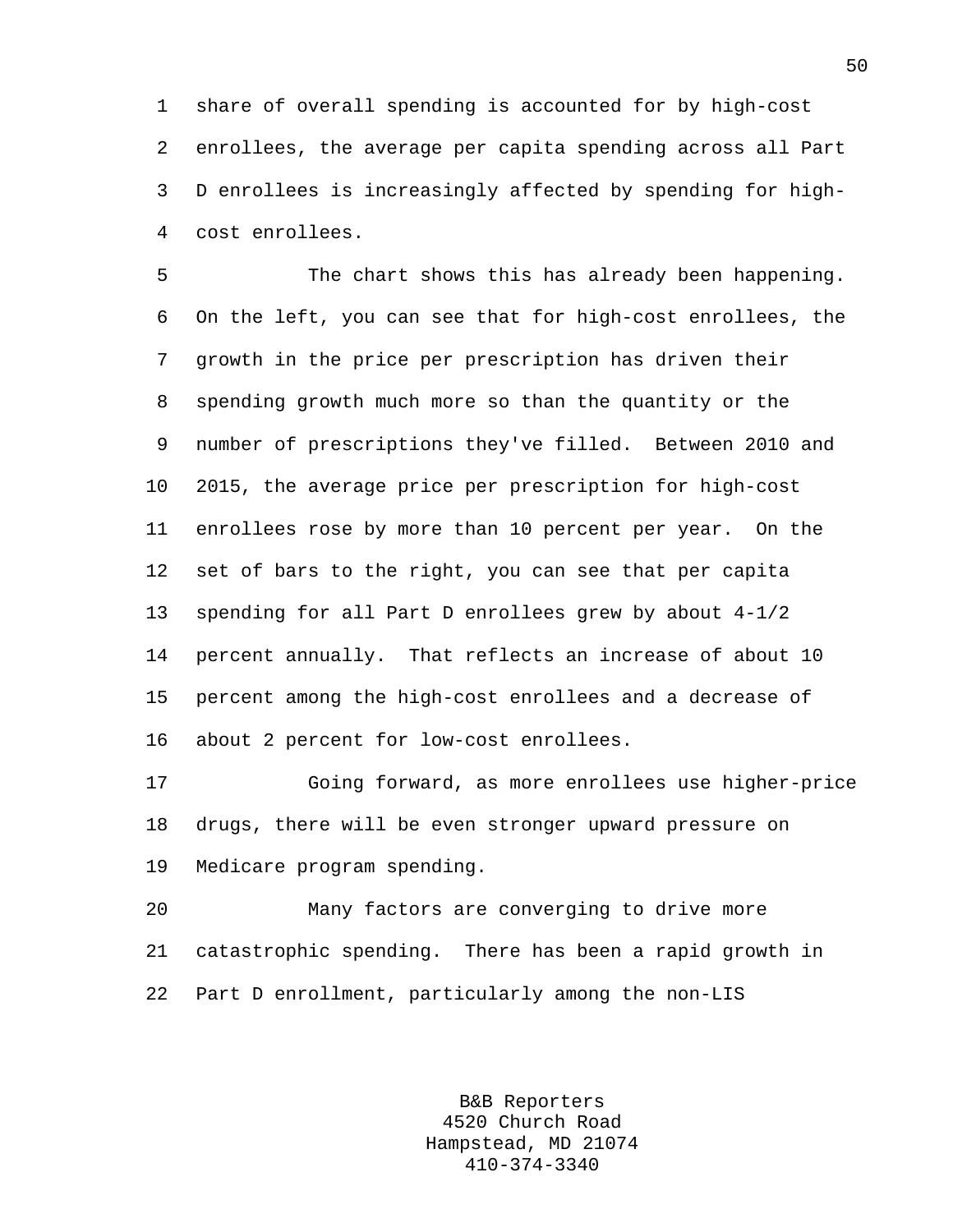1 enrollees. We are seeing higher drug prices reflecting 2 both high launch prices for new therapies and increasing 3 prices for existing brand-name drugs and biologics. The 4 coverage gap discounts are moving non-LIS enrollees more 5 quickly into the catastrophic phase of the benefit. And, 6 finally, there may be cases in which plan sponsors find it 7 more financially advantageous to put higher-price drugs on 8 their formularies because of how rebates and coverage gap 9 discounts affect their net costs.

10 The result is more high-cost enrollees and a 11 rapid growth in Medicare's spending for reinsurance. This 12 trend is likely to continue as an increasing share of the 13 biopharmaceutical pipeline are for specialty drugs with 14 high prices, many of which are biologics. Those concerns 15 led us to recommend changes to the program in 2016.

16 The core idea behind the Commission's 2016 17 recommendations was to give plan sponsors greater incentive 18 and more tools to manage spending for enrollees who reach 19 the catastrophic phase of the benefit. I want to focus you 20 on key parts of the recommendation that are relevant to the 21 draft recommendation you will be voting on today.

22 One part of the 2016 recommendation changes the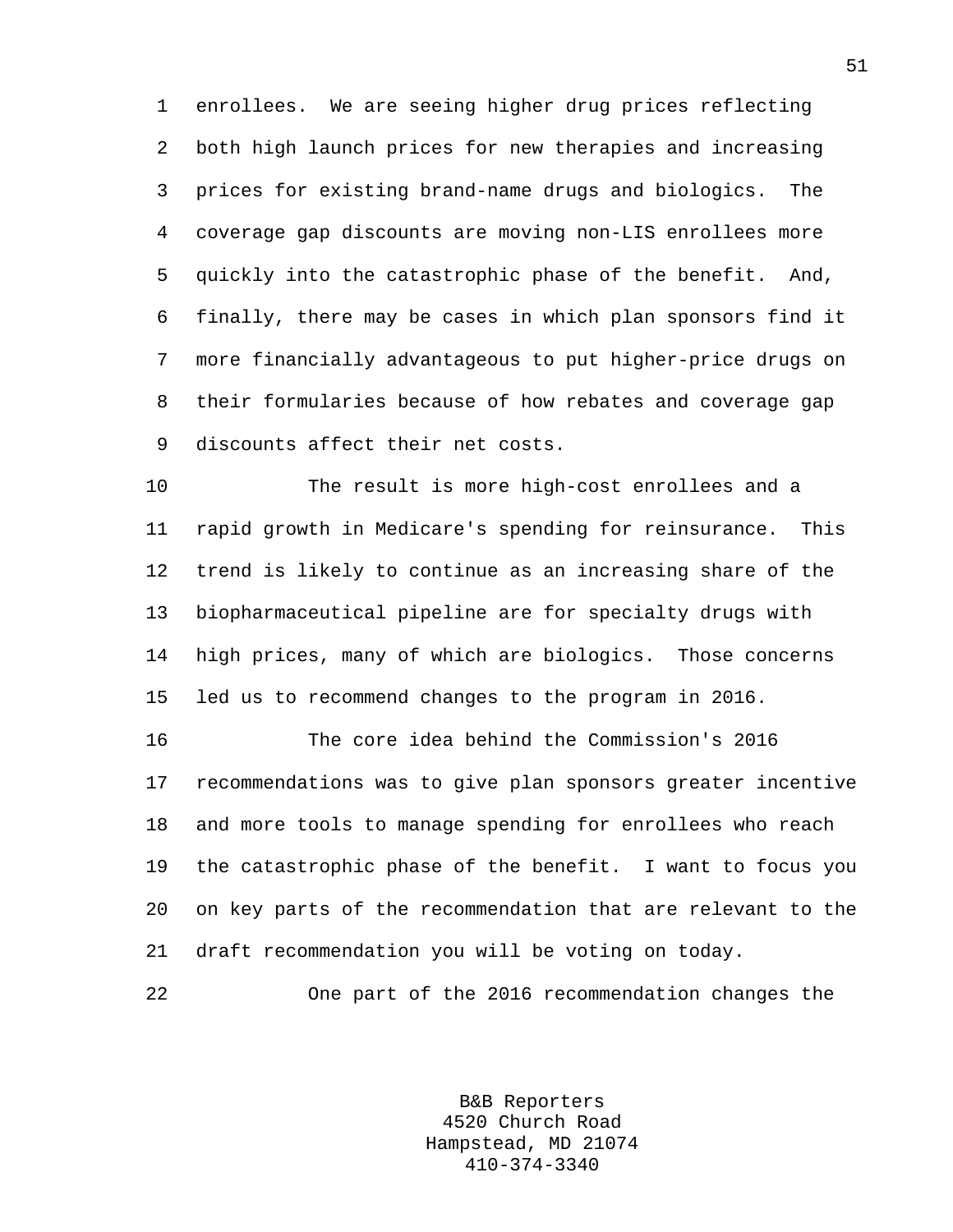1 LIS co-pay structure so that, for LIS beneficiaries, 2 biosimilars would have lower cost sharing than the 3 originator biologics. CMS recently proposed to do this 4 administratively.

5 Another part would discontinue counting the 6 coverage gap discount as true out-of-pocket spending. At 7 the time, we discussed how the discount disadvantages the 8 generics drugs relative to brand-name drugs and acts in a 9 similar way as co-pay coupons -- encouraging beneficiaries 10 to use higher-priced therapies. But we also recognized 11 that some enrollees would pay more in cost sharing. And to 12 limit that burden, the recommendation eliminated cost 13 sharing above the out-of-pocket threshold, effectively 14 putting a hard cap on beneficiary cost sharing.

15 More recently, we have been looking at 16 biosimilars and come to realize that we need to make 17 conforming changes to the prior recommendations to 18 encourage the use of biosimilars. While biosimilars are 19 expected to have lower prices than their originator 20 biologics, they can still have higher prices and high out-21 of-pocket costs. The policy to add the out-of-pocket cap 22 would provide protection and would work in concert with the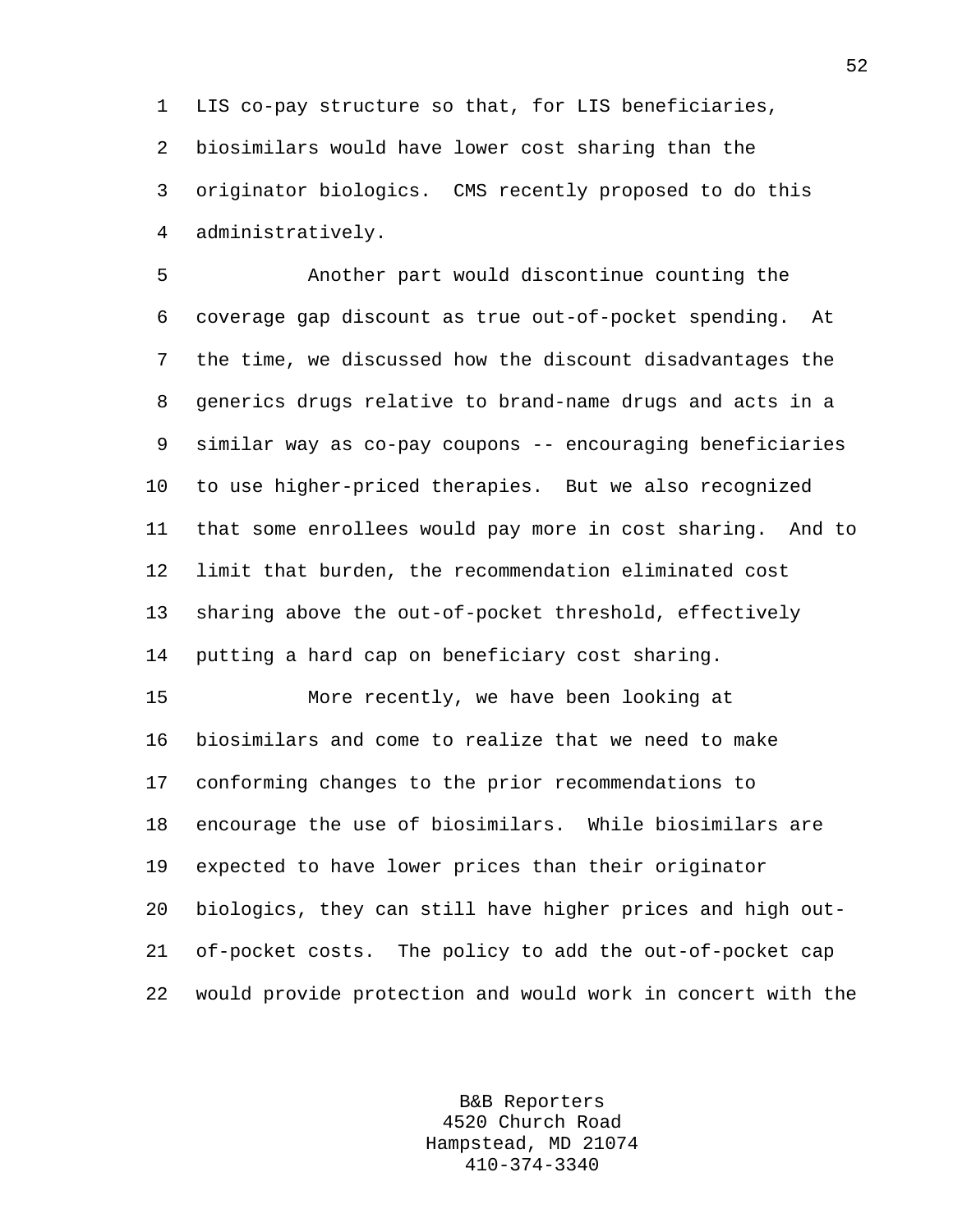1 draft recommendation, which I'll put up shortly.

2 Biologics will continue to grow in importance, 3 and their high prices raise concerns about the cost burden 4 on patients and the program. Biosimilars have the 5 potential to introduce price competition and improve 6 patient access.

7 As we discussed in November, some Part D policies 8 may negatively affect biosimilar use. For LIS 9 beneficiaries, because higher brand cost sharing amount 10 applies to both biosimilars and originator biologics, there 11 is no financial incentive to use biosimilars. And as I 12 just pointed out, we addressed this in our 2016 13 recommendation.

14 For non-LIS beneficiaries, the coverage gap 15 discount could make biosimilars more expensive than 16 originator biologics because the discount only applies to 17 the originator biologics.

18 From a plan sponsors' perspective, the distortion 19 in prices created by the discount means that it would often 20 be financially advantageous to put the originator product 21 on its formulary.

22 These distortions and incentives led us to the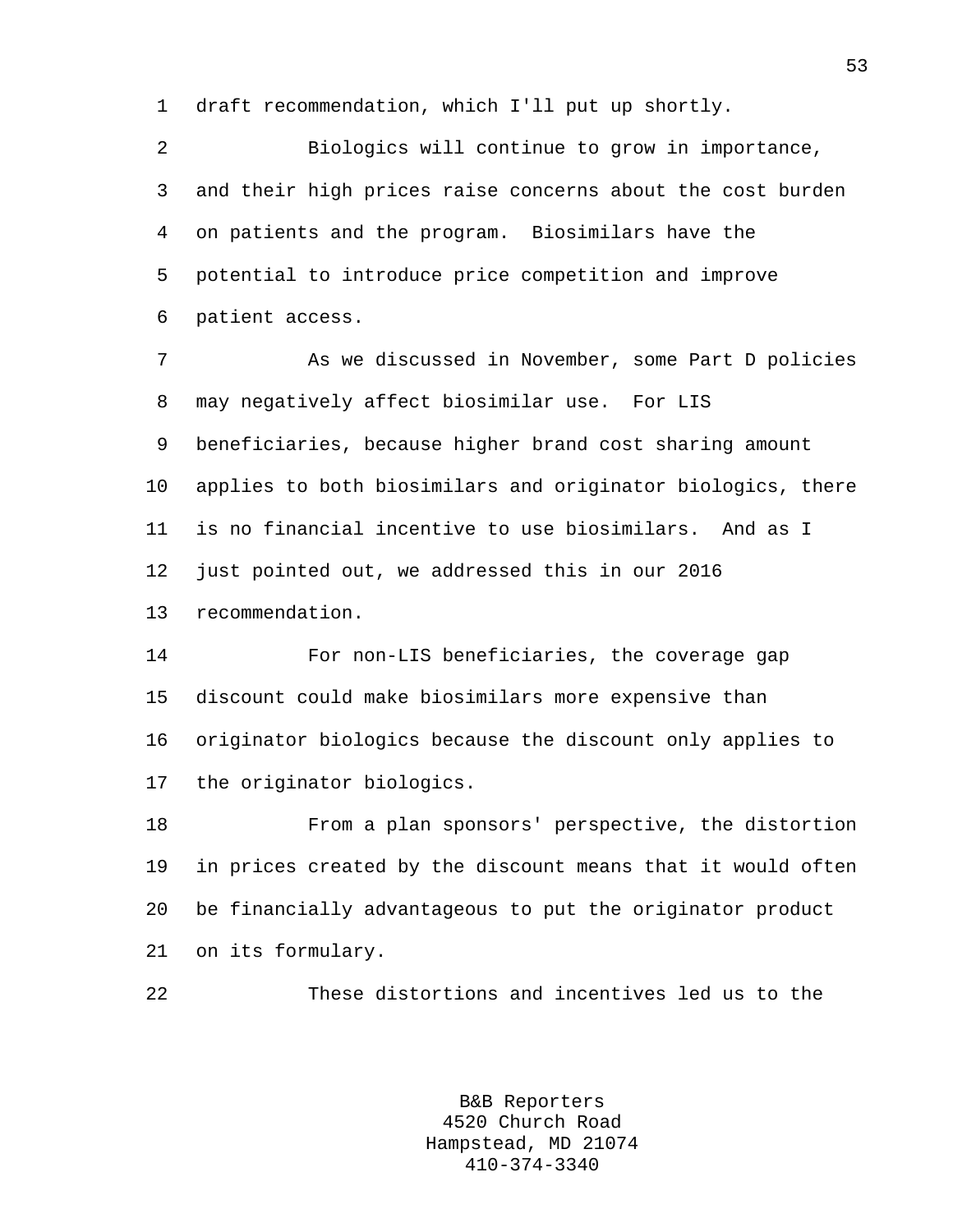1 current draft recommendation, which reads:

2 The Congress should change Part D's coverage gap 3 discount program to: require manufacturers of biosimilar 4 products to pay the coverage gap discount by including 5 biosimilars in the definition of applicable drugs; and 6 exclude biosimilar manufacturers' discounts in the coverage 7 gap from enrollees' true out-of-pocket spending.

8 We think the draft recommendation would remove 9 distortions against biosimilars and send better price 10 signals to plans. That, in turn, would tend to reduce 11 reinsurance spending so that Medicare would pay more of the 12 74.5 percent subsidy through capitated payments and less 13 through cost-based reinsurance.

14 Today there aren't many biosimilars that fall 15 under Part D, so the near-term savings are likely to be 16 small. But over the longer term, we expect more entry of 17 biosimilars, so savings could be larger.

18 Because the Commission considers this draft 19 recommendation to be an addition to its standing 2016 20 recommendation, we asked CBO to provide one combined 21 estimate inclusive of the new biosimilar component. That 22 means the estimate reflects the protection provided by the

> B&B Reporters 4520 Church Road Hampstead, MD 21074 410-374-3340

54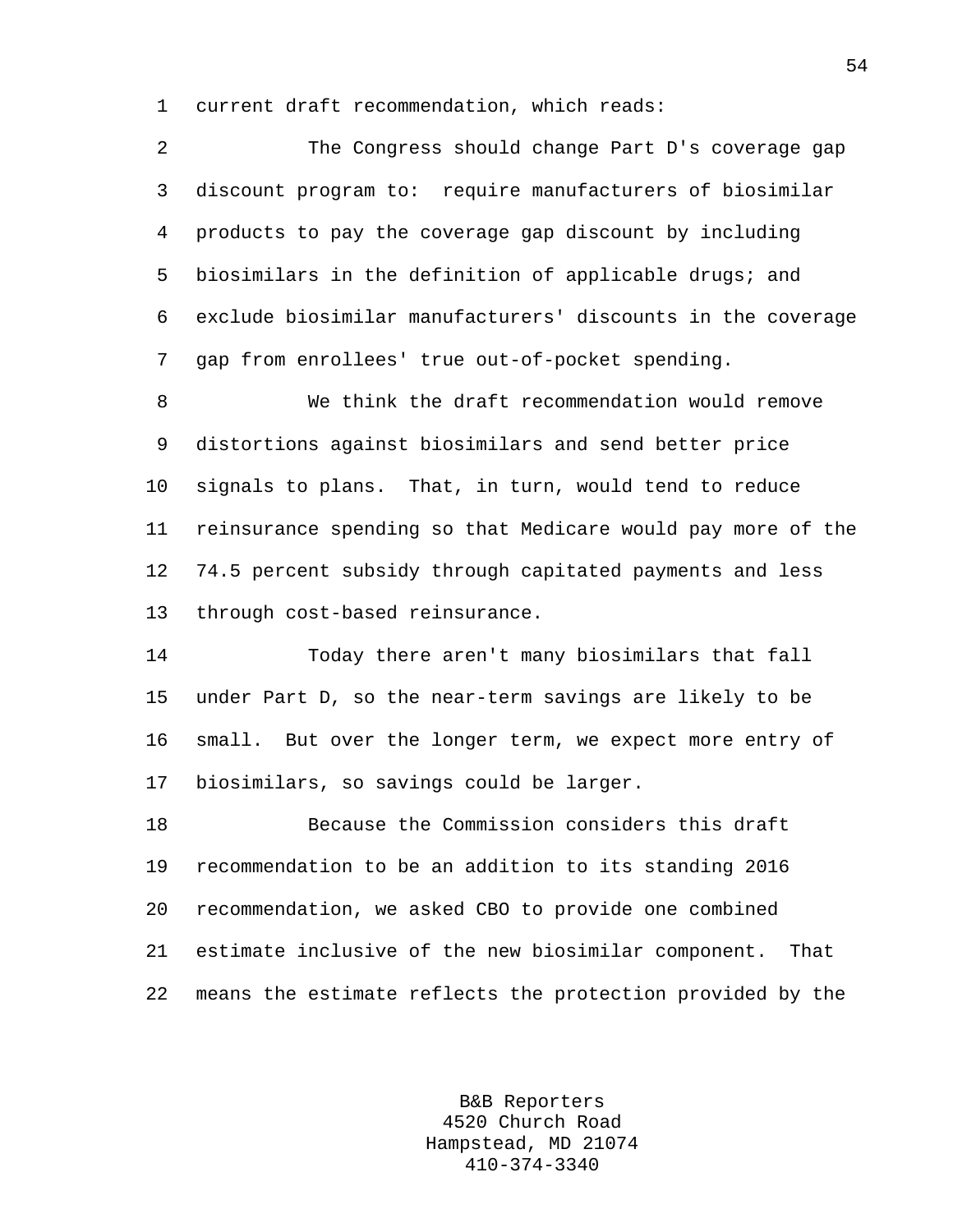1 hard out-of-pocket cap for anyone who incurs spending above 2 the out-of-pocket threshold, including those who take 3 biosimilars.

4 The combined effects put savings in the same 5 range as in 2016 -- more than \$2 billion in one year and 6 more than \$10 billion over five.

7 Because of the change in financial incentives, 8 plan sponsors would be more likely to place lower-priced 9 biosimilars on their formularies.

10 Excluding the discounts from the true out-of-11 pocket cost would tend to reduce the number of enrollees 12 who reach the out-of-pocket threshold.

13 Non-LIS enrollees with spending high enough to 14 reach the gap phase could have higher cost sharing, but 15 under the combined recommendations, there would be a hard 16 out-of-pocket cap to protect beneficiaries with the highest 17 spending. And the recommendation would also result in 18 larger discounts paid by manufacturers.

19 I will put up the draft recommendation for your 20 discussion.

21 DR. CHRISTIANSON: All right. Bruce. 22 MR. PYENSON: Thank you very much. I'm wondering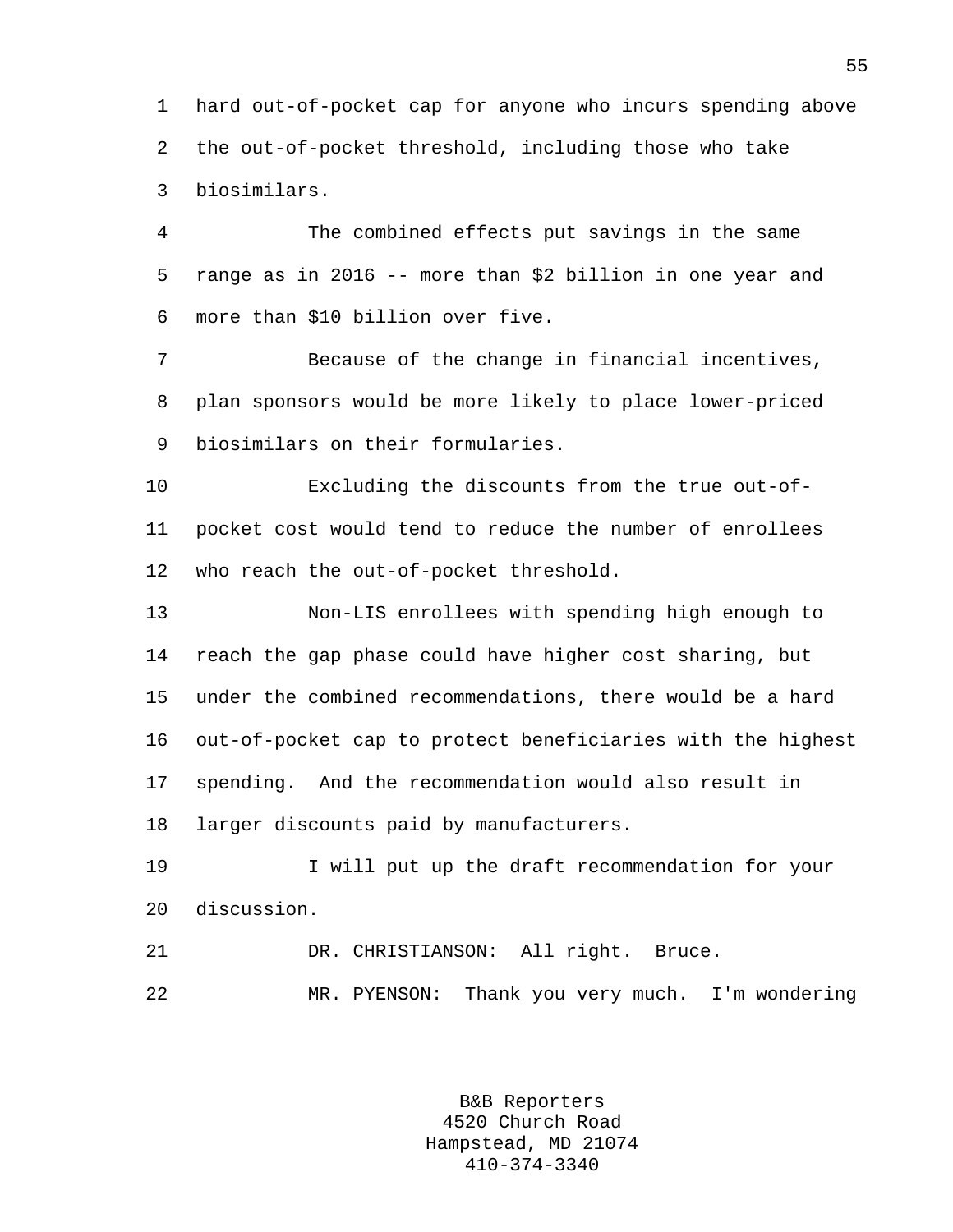1 if you have any insight into the -- to separate the 2 coverage gap discount from -- and the impact of that on the 3 presumed increased use of biosimilars, because of changing 4 the structures so that biosimilars and brands are on an 5 equal basis.

6 DR. SCHMIDT: So I don't think that we got that 7 level of detail out of CBO in their assumptions, and I 8 don't think that we, ourselves, have analyzed that to that 9 degree yet.

10 MR. PYENSON: Just what's -- part of what's 11 behind my question is that although some people had hoped 12 that biosimilars would produce savings to health care 13 system in the commercial world, that has not happened. 14 Many people have been disappointed by the uptake, the 15 impact of biosimilars, partly because of slow approval but 16 partly because of the competitive environment, even in the 17 commercial side.

18 So my question relates to whether this change, 19 which I think makes sense, is enough to move the dial on 20 biosimilars.

21 DR. SCHMIDT: In November's mailing materials I 22 think we talked to some of those issues that you're laying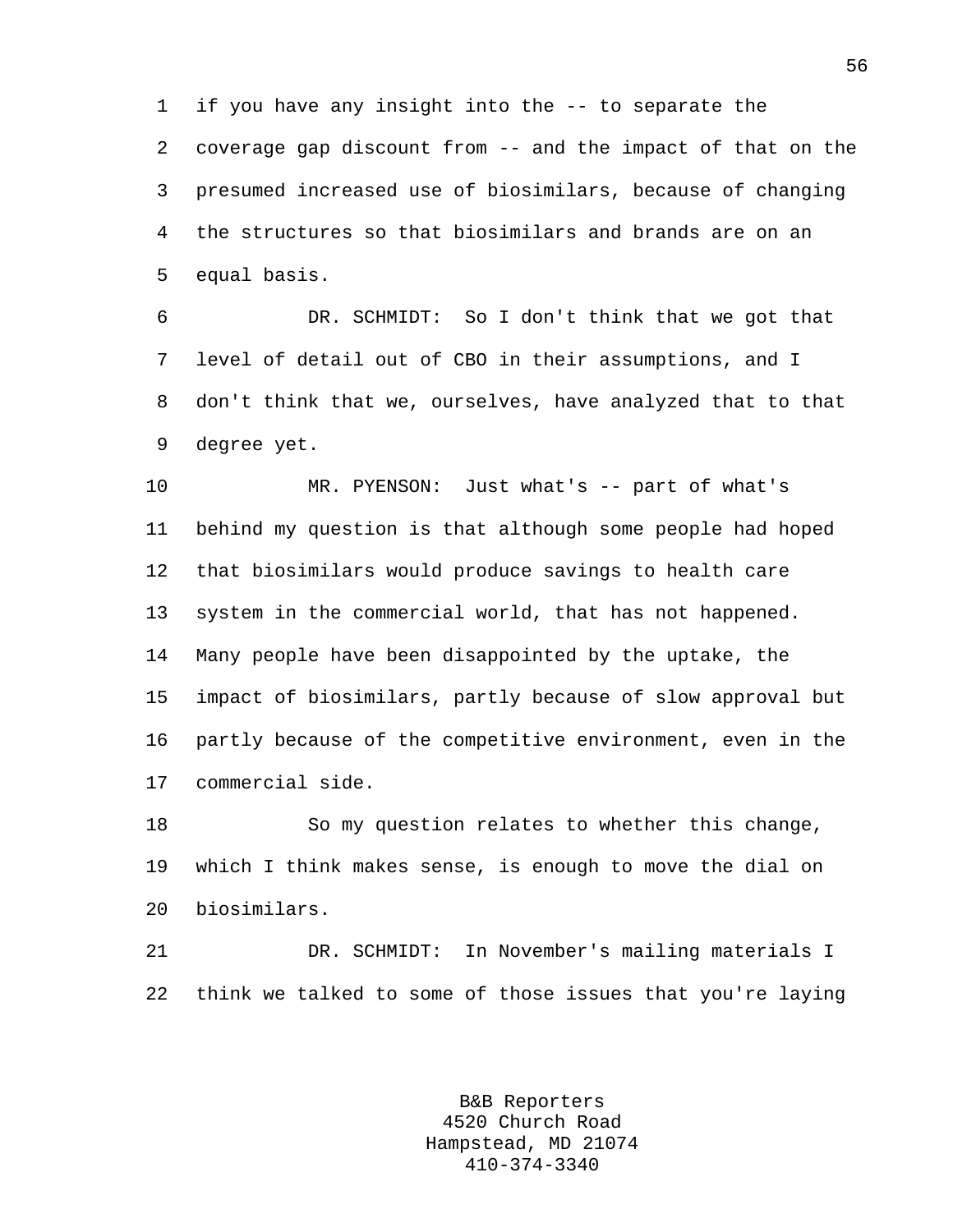1 out now. There's been slow approval of biosimilars and 2 that the competitive environment now is making it difficult 3 to gain market share for biosimilars.

4 You know, I don't know that we can deal with all 5 of the issues. Some of them are outside of Medicare, for 6 example, the whole issue of interchangeability and 7 acceptance of biosimilars by prescribers, and, you know, 8 what's considered by some as anticompetitive practices 9 among manufacturers and dealing with PBMs and formulary 10 decisions and all of that. But I think what we can do is 11 change the incentives within the Medicare program and at 12 least send a signal for the future that we're hoping they 13 be treated in a more equal manner with originators.

14 DR. CHRISTIANSON: So let's do Jack and then Amy 15 and then Kathy.

16 DR. HOADLEY: So just one clarifying question on 17 -- as you point out, in 2020 we'll hit the point where the 18 gap is no longer the gap. And I guess I still have not 19 heard any clarification on whether, at that point, plans 20 will have the flexibility to bring their tiered cost-21 sharing designs into that gap phase or whether they are 22 restricted either by statute or by rules that CMS would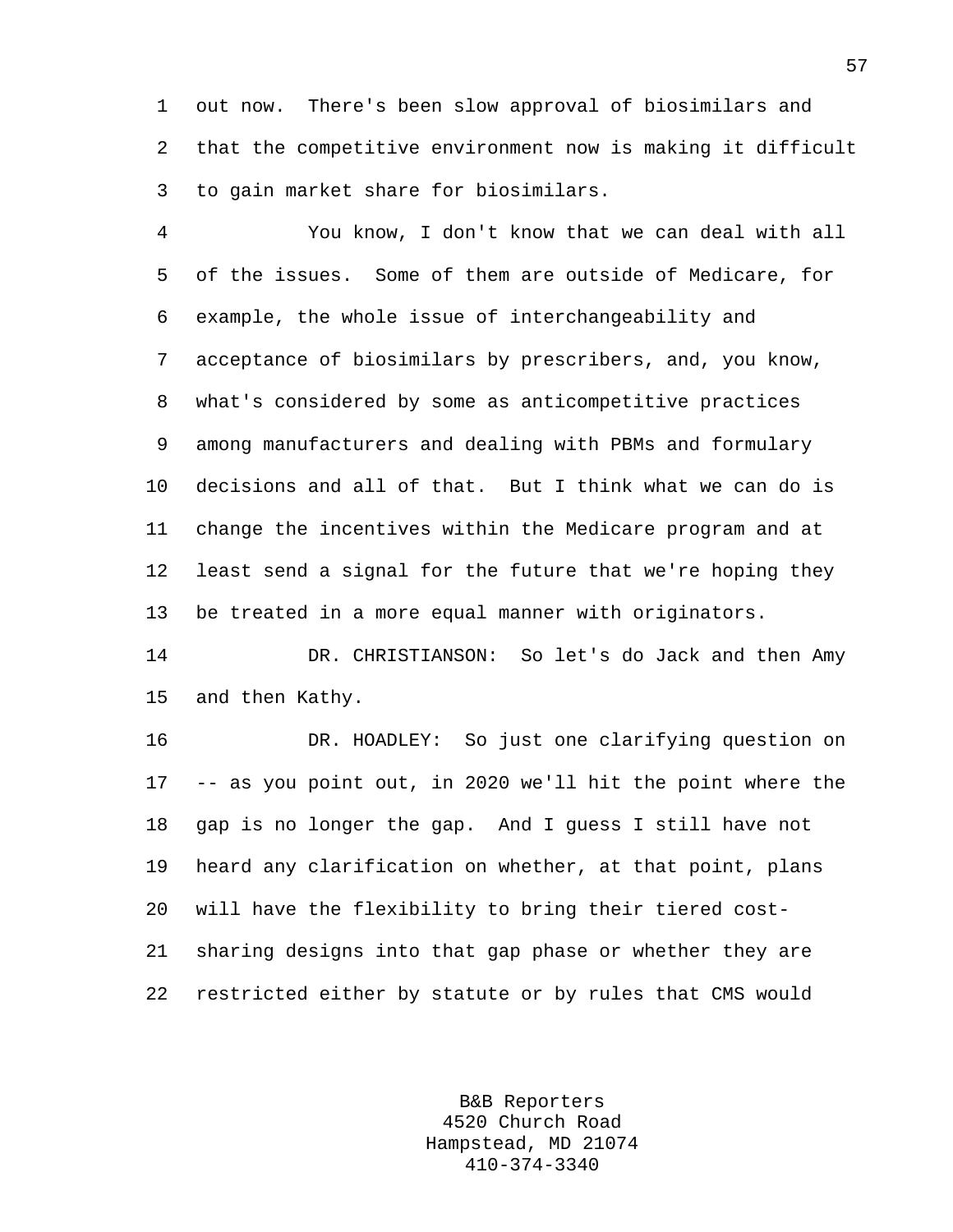1 establish to just using a straight 25 percent coinsurance, 2 and, of course, complicated by the 50 percent manufacturer 3 discount that would start to interact if you went into some 4 other kind of tiered cost-sharing.

5 But have we seen anything either in readings of 6 the statute or in guidance from CMS on that?

7 MS. SUZUKI: I don't think we have seen any 8 clarifications about how to proceed, how CMS would proceed, 9 but we can continue to look into this.

10 DR. HOADLEY: Yeah. You know, I think I may have 11 asked that a couple of years ago, but now we're actually 12 close to 2020, and it seems like plans would want to know 13 whether this is going to be an option for them. And I'll 14 come back to this in Round 2.

15 DR. CHRISTIANSON: Amy.

16 MS. BRICKER: Thanks for the chapter. Just a 17 couple of things. So we note the spike in brand spend in 18 the recent years associated with hep C. Have we been able 19 to look at corresponding medical data on those 20 beneficiaries and savings or, you know, perceived cure, 21 right, for these folks, associated savings on the medical

22 side?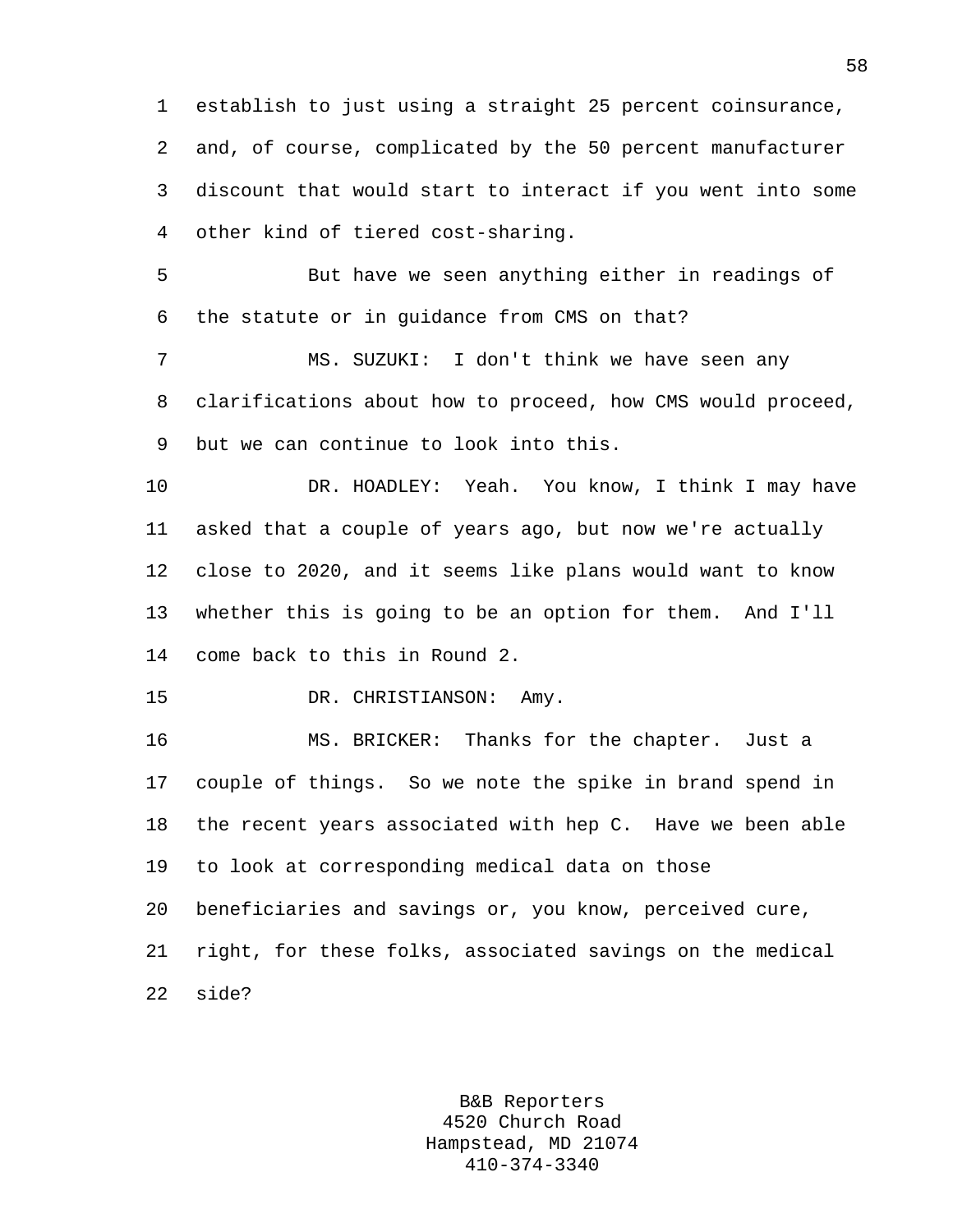1 DR. SCHMIDT: We have not, and we could try and 2 take a look at that. I think there was an ICER study that 3 came out to, what, a few -- around the time the hep C drugs 4 came out, that was disputing the notion that there were 5 large savings associated with it.

6 MS. BRICKER: It would be interesting. 7 DR. SCHMIDT: But we have not looked at the 8 Medicare data ourselves.

9 MS. BRICKER: Okay. Something maybe to 10 considering.

11 Switching on you topics. On page 18 of the 12 reading materials you -- we talk about late enrollment 13 penalty. What impact do you think that has on enrollment? 14 Is that -- and is it doing what we want it to do? So I 15 would imagine, at the inception of Part D, this was to 16 ensure folks enrolled, right? We didn't want to create a 17 plan and then, you know, stand up, you know, many offerings 18 across the country with no enrollment, right? So there 19 was, I assumed, this incentive to ensure that folks 20 enrolled. Well, we don't have a problem there with 21 membership of Part D.

22 Do you think that the late enrollment penalty is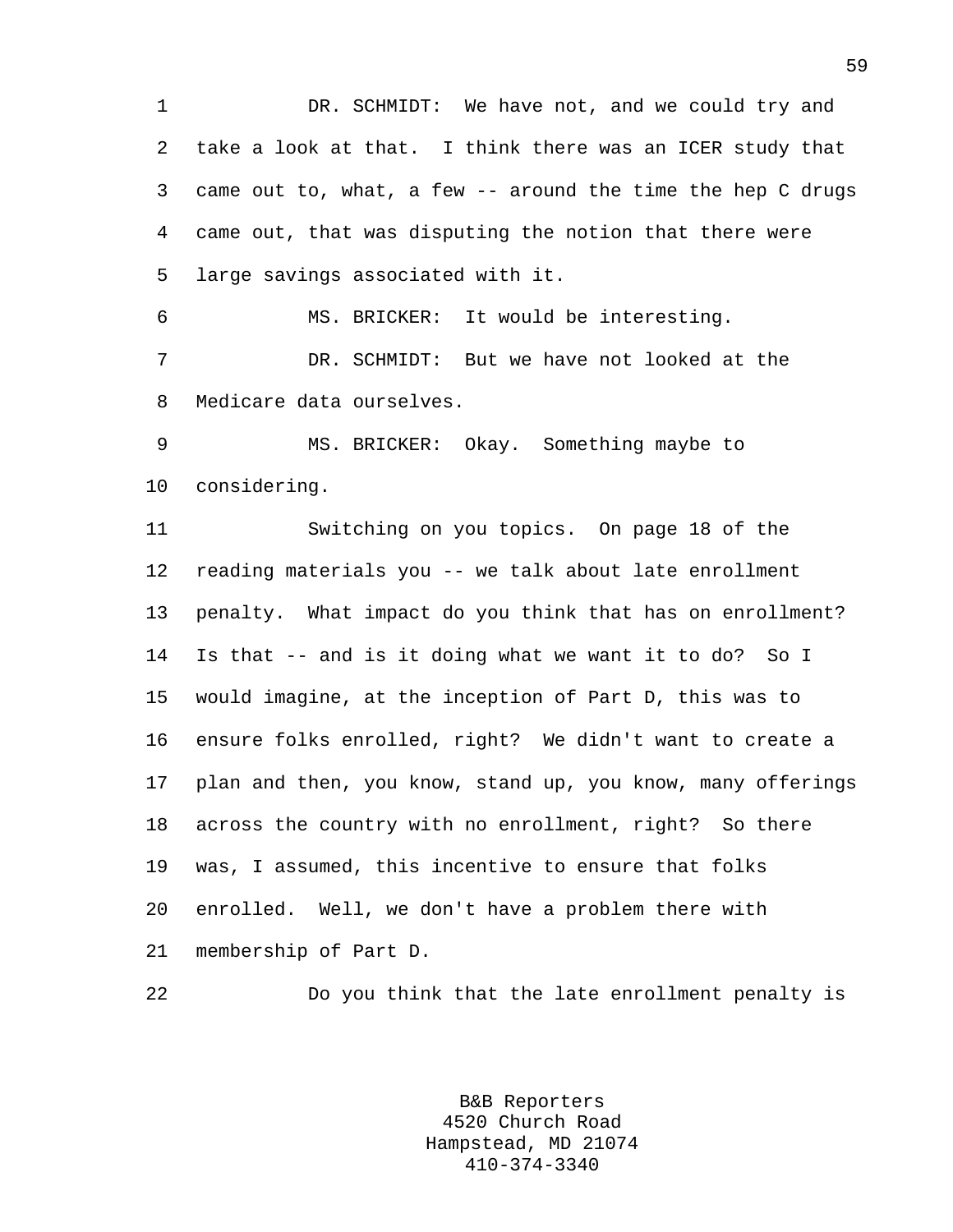1 still serving its purpose, or have you given that much 2 thought?

3 MS. SUZUKI: I don't have a thought, except to 4 say that the -- when we look at the coverage, drug coverage 5 for the Medicare population, it seems like an increasing 6 share of the population either -- increasing share has Part 7 D, but the share with a drug coverage has remained fairly 8 stable. So either they have a creditable coverage, which 9 is actually equivalent so they don't have to get the Part 10 D, or they have the Part D, or they have the Part D. And 11 those without drug coverage has remained on the order of 12 12 percent since the start of the program. So if it did 13 accomplish anything it's continued to.

14 MS. BRICKER: Interesting. Okay. One other 15 thing. Do you think beneficiaries understand the value 16 that is being achieved of that 50 percent in the coverage 17 gap? You know, this is a very complicated program, right? 18 It's unlike any other that anyone that is -- any other 19 prior commercial experience would actually then -- when 20 they roll into a Part D plan, really understand all of 21 these different phases and what they're responsible for. 22 Do you think that they -- that the average beneficiary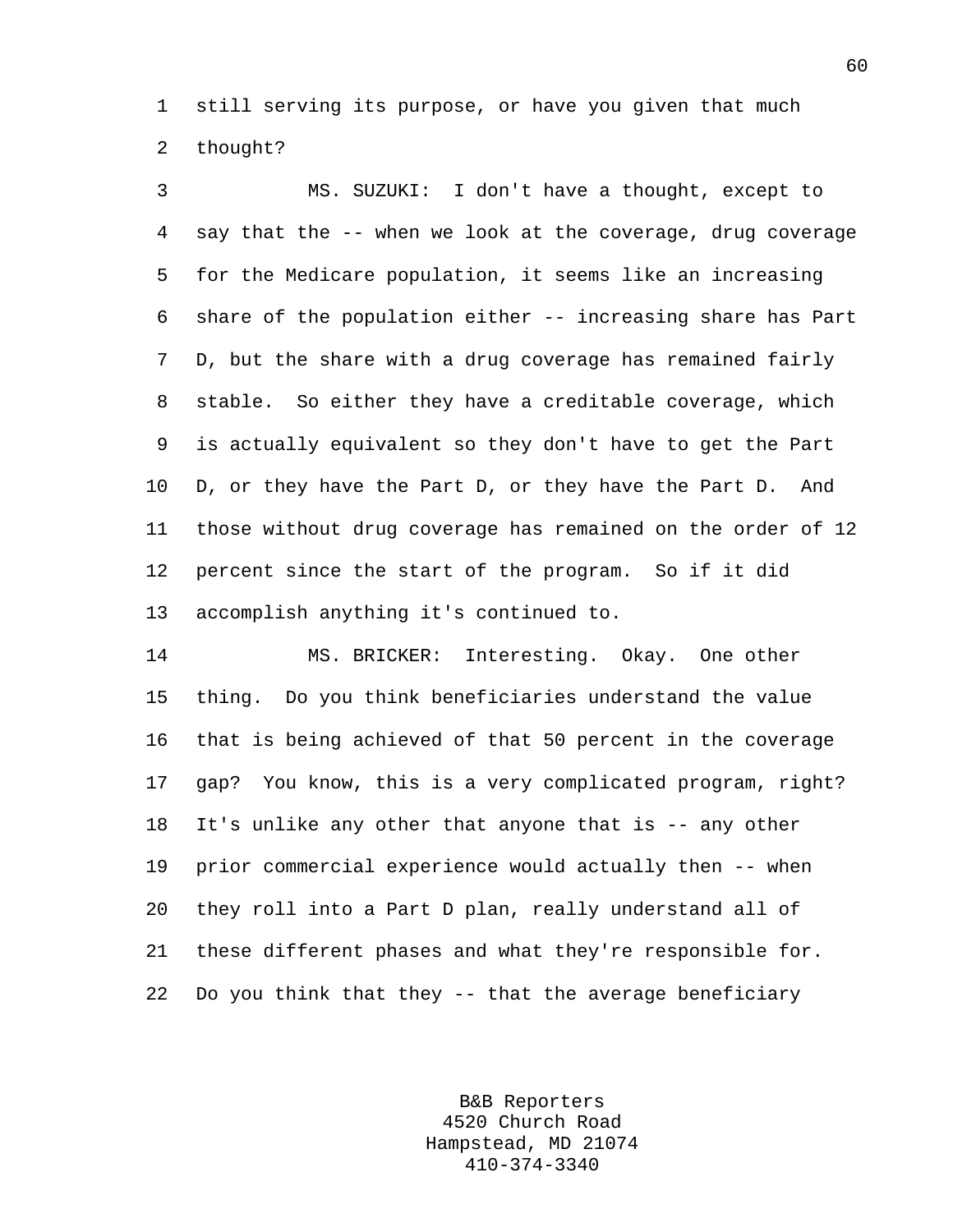1 actually understands that this 50 percent rebate in the 2 coverage gap is helping them reach their deductible? Do we 3 have any sense?

4 DR. SCHMIDT: I would suspect not. You know, 5 they're just seeing what they're being asked to pay at the 6 pharmacy counter. It's not necessarily apparent to them. 7 But for people who are on the highest-cost drugs, they're 8 just noting that it's very high. They probably aren't 9 aware what the out-of-pocket threshold is and why what the 10 ultimately end up paying for the year is actually not that 11 full amount. So, no, there's -- I don't think they are 12 aware.

13 MS. BRICKER: I wonder if there's something we 14 can do -- this could be a roundtable -- something we can do 15 to help either simplify the benefit or communicate, really, 16 what is happening in these phases so that beneficiaries can 17 make educated decisions. We talk about this incentive that 18 could be -- this incentive that could be created because of 19 this 50 percent rebate, and is this really impacting 20 utilization, and I'm just trying to bridge that theory with 21 actual practice. We actually think because beneficiaries 22 know they're getting that, they are then feeling incented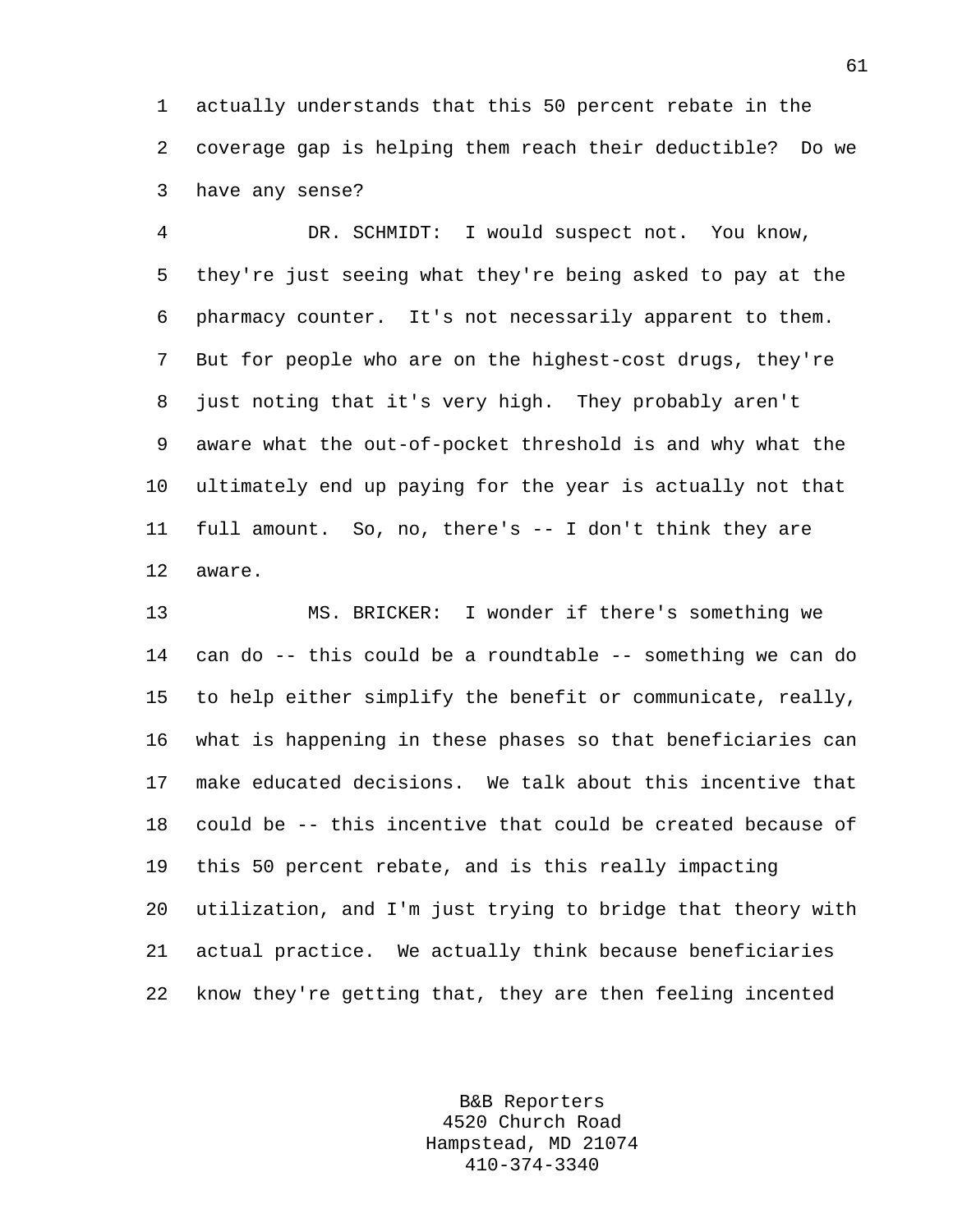1 to continue on high-cost, high-rebated drugs versus they 2 just follow whatever their doctor says. They don't really 3 have any idea.

4 DR. SCHMIDT: Yeah, you're right. I see the 5 discontinuity there. I think, you know, if we were 6 designing Part D from scratch we probably would have a 7 completely different structure. It might look more like 8 commercial -- I think the coverage gap discount program was 9 in there because we couldn't really afford, or that was the 10 political decision at the time, we could not afford a 11 continuous benefit, but wanted the coverage gap to be 12 smaller. So that's where we are.

13 MS. BRICKER: Thank you.

14 DR. CROSSON: I'd have to say, Amy, it's not just 15 beneficiaries that have trouble figuring out the coverage 16 gap. Every time we talk about it here I think I've learned 17 something new myself.

18 Kathy.

19 MS. BUTO: Just two quick questions on Slide 6, a 20 question about MA PDPs premium growth being higher than 21 standalone PDPs. Do we understand why that's happening or 22 what the underlying thing is there?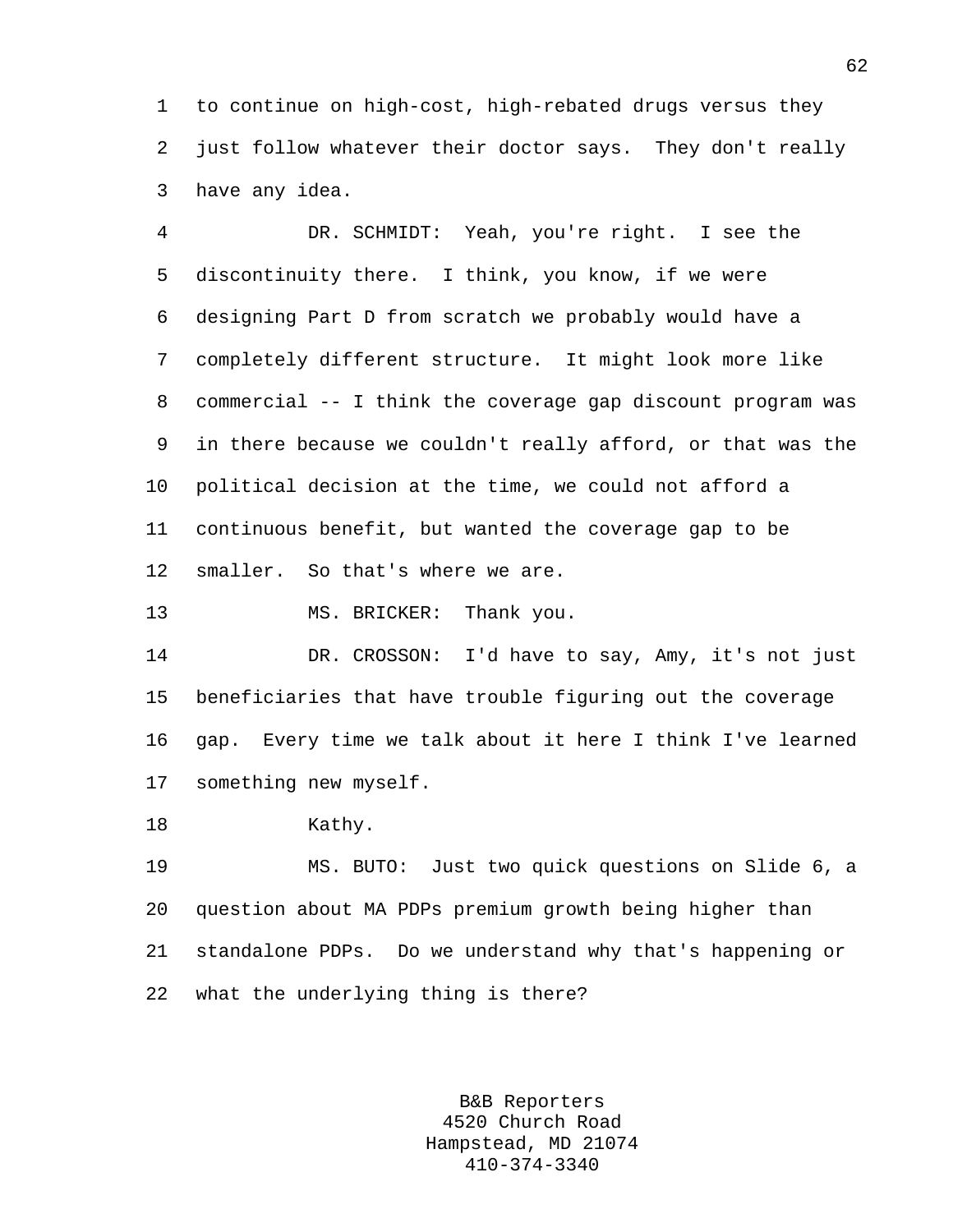1 DR. SCHMIDT: Not completely. Part of this is 2 the MA-PD premiums are reflecting the Part C rebate 3 dollars, so part of the difference between the payment rate 4 and the bid is being used for Part D benefits to lower 5 their premiums. 6 MS. BUTO: Uh-huh. 7 DR. SCHMIDT: So there is that complication. 8 MS. BUTO: To lower the premiums, is what you're 9 saying, in Part D. 10 DR. SCHMIDT: Yeah. 11 MS. BUTO: Considering the growth is higher in 12 premiums. 13 DR. SCHMIDT: Right. So the MA-PD premiums 14 reflect the combination of those two things. And it also 15 could be that they just have been at a lower level so it 16 looks like a higher rate of increase. There is a variety 17 of changes there. 18 MS. BUTO: Okay. Then kind of a related 19 question, Slide 9, is, are we seeing the same trend in 20 growth in spending for reinsurance in MA-PDs as we are 21 standalone PDPs, because I wonder if there's something 22 going on there where MA plans are more effective in sort of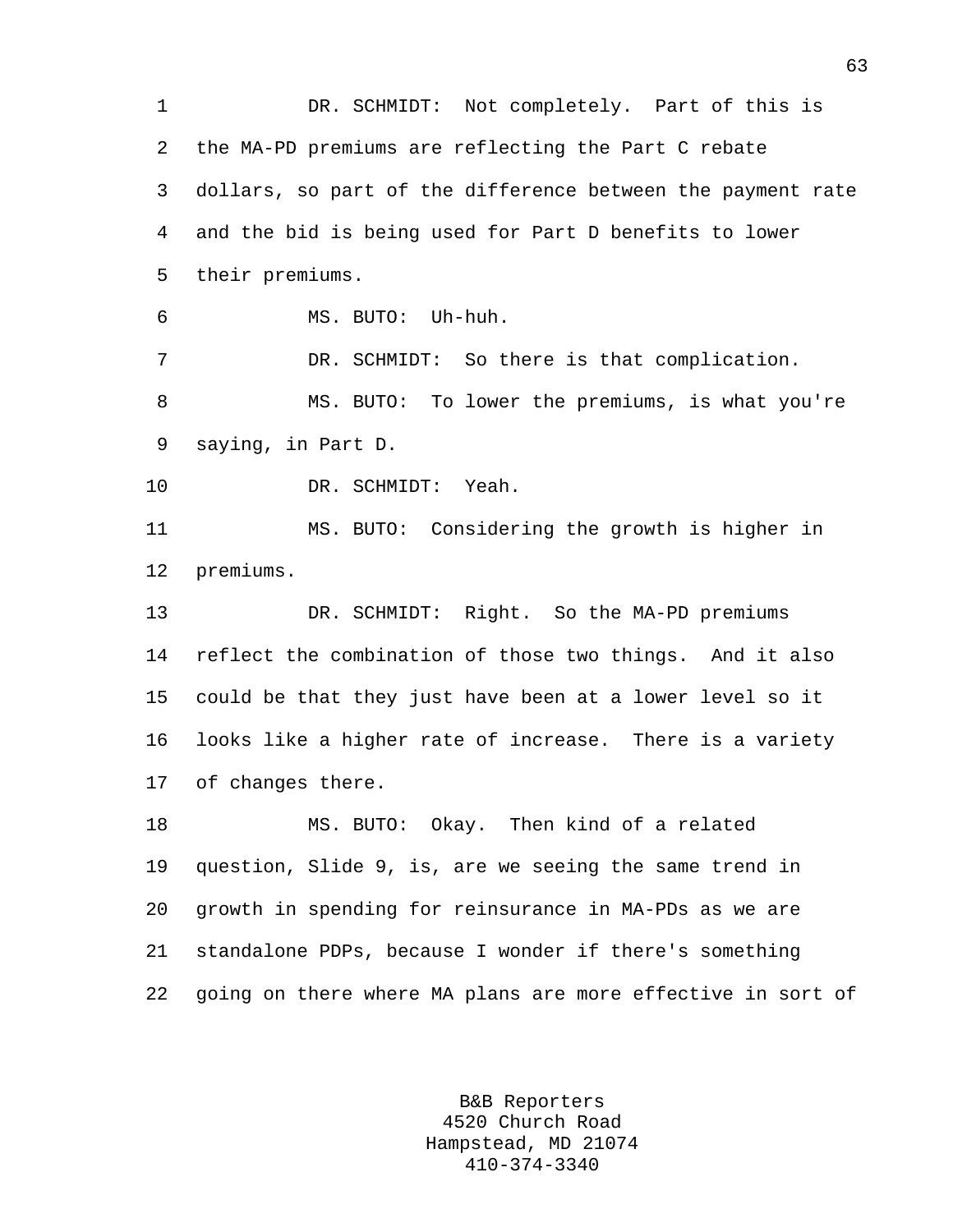1 -- are more effective from the Medicare program standpoint 2 in keeping beneficiaries out of that reinsurance pool, or 3 whether we're seeing exactly the same trend.

4 MS. SUZUKI: So we have not looked at the plan 5 distribution recently. One thing about the people who 6 reach the catastrophic phase is that they're mostly low-7 income subsidy populations, so they tend to be in PDPs more 8 so than MA-PDs.

9 MS. BUTO: Okay. Okay. Got that.

10 And last, just to comment on Amy's point about is 11 the late enrollment penalty still needed, I would say yes, 12 for every cohort of new beneficiaries who sign up for 13 Medicare you need that. Otherwise, people will delay 14 enrolling until they need drugs, or need expensive drugs. 15 DR. CROSSON: Jack.

16 DR. HOADLEY: I want to follow up on your first 17 question. Have you taken a look, at any point, at the MA-18 PD premiums pre-rebate dollars to see if you can parse out 19 that trend?

20 DR. SCHMIDT: It's been a while since we've done 21 that, but we could, yes.

22 DR. HOADLEY: It could be a useful thing at some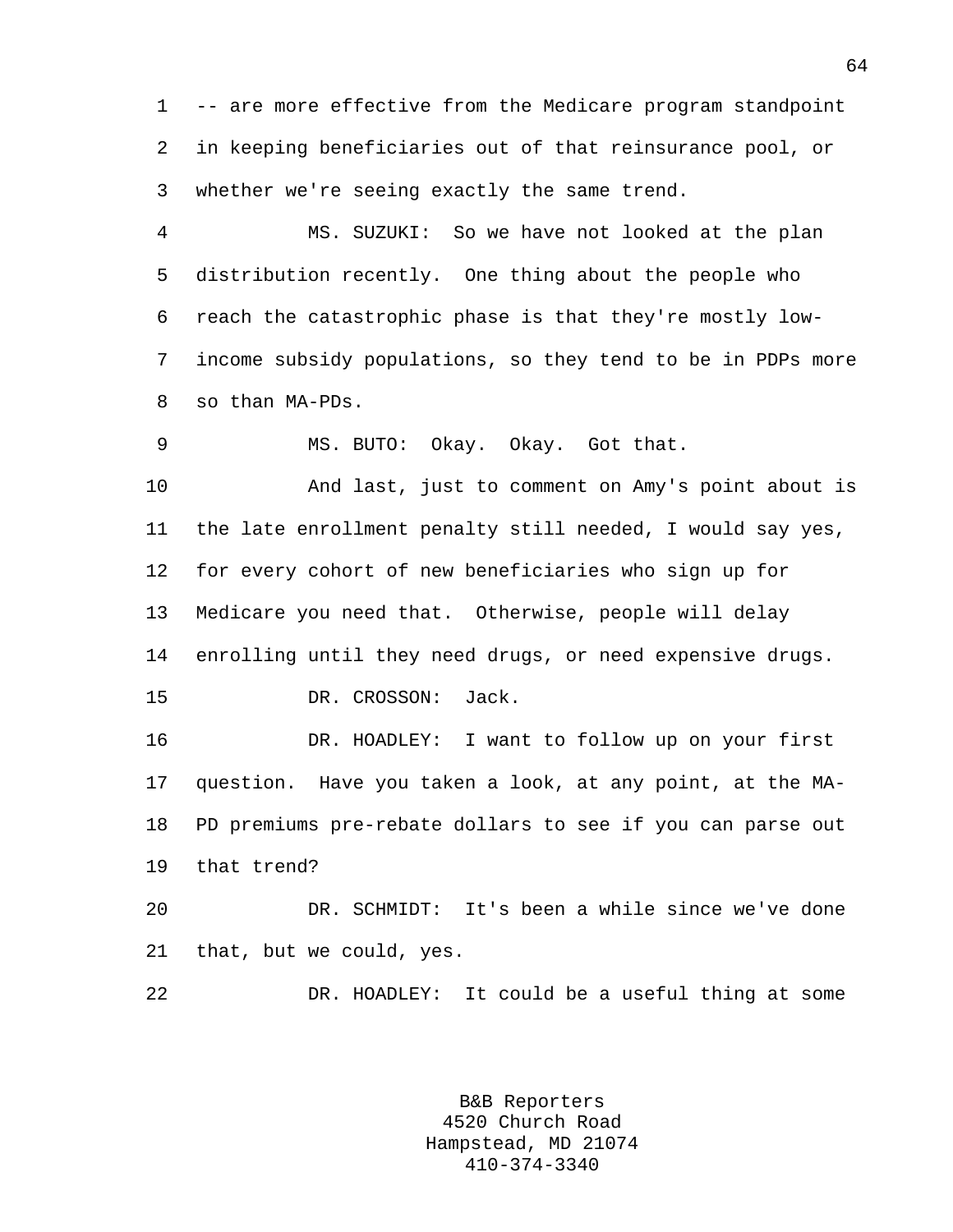1 point to get at that question.

2 DR. CROSSON: Okay. Seeing no further questions 3 we'll proceed to the discussion. And again, since this is 4 a status report, I will invite comments as you wish, not 5 just on the recommendation but on the report itself. So I 6 see Jack.

7 DR. HOADLEY: So thank you. You know, I was 8 reflecting, as I read this chapter, that this is the sixth 9 such status report I've read in my six years on the 10 Commission, in addition to some other reports in June 11 chapters and so forth, and I just, you know, just want to 12 comment on the impressive staff work that's gone into this 13 work over that period and acknowledge and thank Rachel and 14 Shinobu and John before that, and others who have 15 contributed to all of this great work. I just think it's - 16 - we've done a real service in providing information on 17 this program.

18 To the recommendation first, I do support the 19 recommendation. You know, I think it's just trying to 20 correct what I think is just a -- whether it was an 21 intentional omission or an unintentional omission, I think 22 it's making a correction to the status.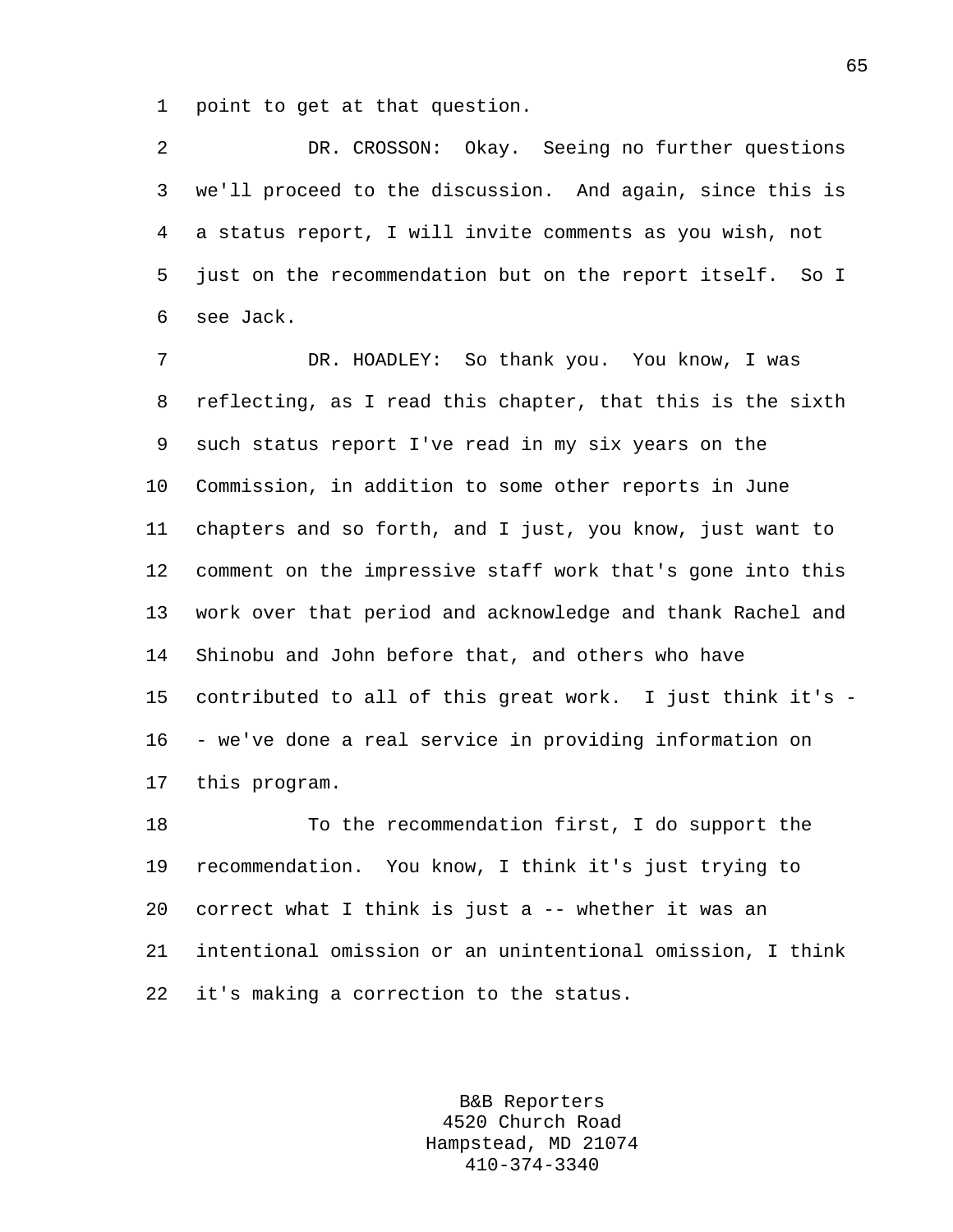1 You know, we do point out -- you do point out in 2 the surrounding text that the exclusion of the discounts 3 from the true out-of-pocket cost is consistent with our 4 2016 recommendations, and make the point, I think, very 5 clearly, that we should really be -- that people should 6 view these all as a package. It may be worth a sentence 7 just to say that if Congress were to do this more piecemeal 8 that it wouldn't make sense to do the true treatment 9 differently for the originator biologics and the 10 biosimilars, or we could further complicate the things. 11 Obviously, if they did all of what we recommend, that 12 wouldn't be a problem.

13 Somewhere in the implications discussion I think 14 I'd like to see us reiterate the one comment, that language 15 we had in 2016, about the ability to use any greater 16 savings that might be achieved to protect the non-LIS 17 beneficiaries with high cost-sharing. We made that point 18 in 2016, and it would be worth just repeating that here.

19 And I would note that, you know, on the 2016 20 recommendation about -- and I think you noted this too -- 21 on eliminating the LIS cost-sharing for biosimilars, that 22 the CMS proposed rule moves partly in that direction. Of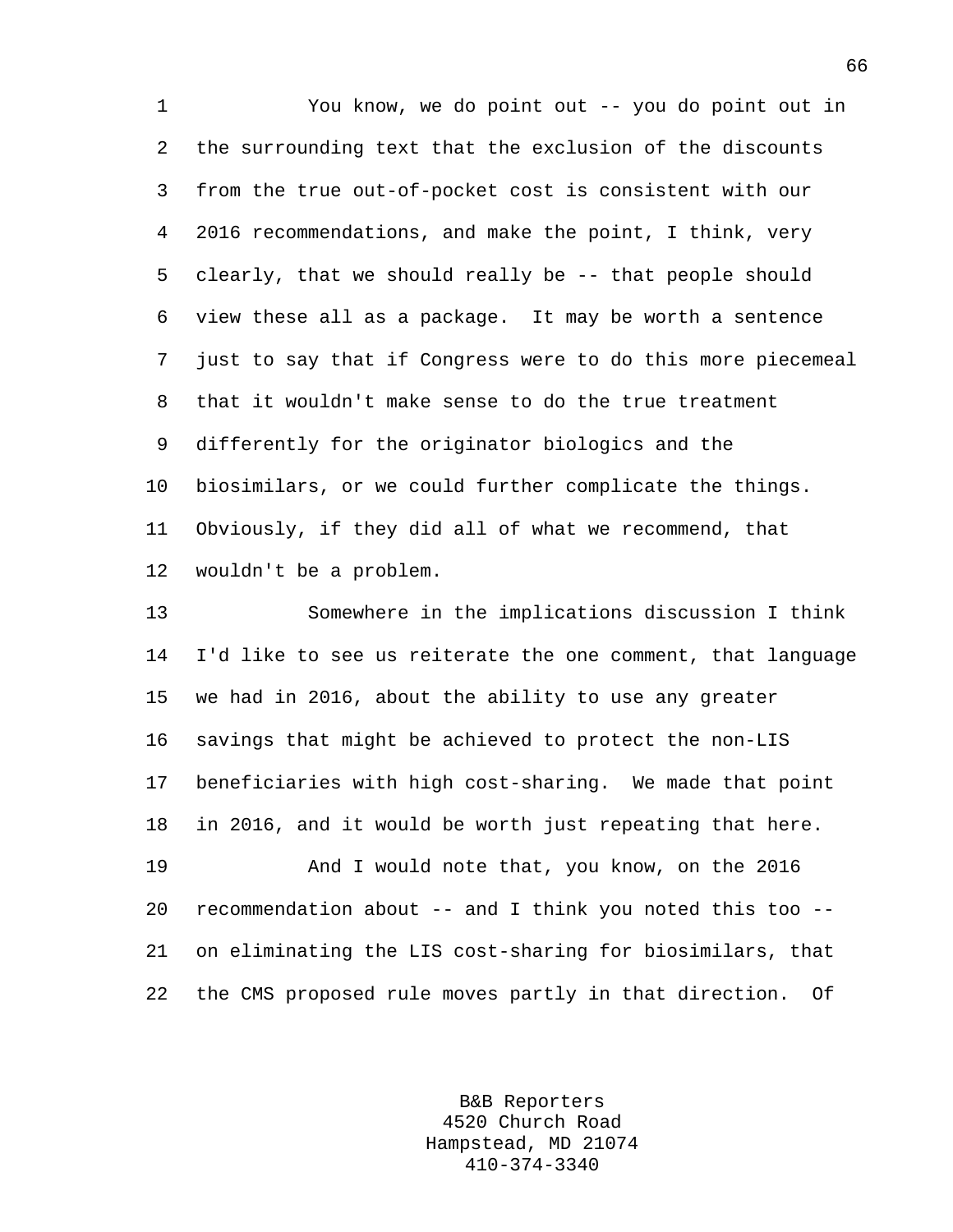1 course, we recommend completely eliminating it, and they 2 would only move it to the current lower category. But that 3 might be more prominently mentioned in the chapter, sort of 4 that contrast.

5 So the other things I wanted to do today was to 6 just comment more broadly on probably what constitutes some 7 ideas for future work. I think that the graphic -- and you 8 had it on Slide 8 and you had it in some more detailed 9 versions of that in the text material, on the growth and 10 the price index, is particularly, as you added in the mail-11 out on insulin and MS drugs, where the index reaches 3.0 or 12 larger, that we really have what we see here as probably 13 the most alarming trend going forward. And you focused on 14 this quite a bit in the presentation, combining that with 15 the reinsurance payment trends.

16 Obviously, our 2016 recommendations partly go to 17 that point and try to identify changes in the reinsurance 18 that would allow, you know, putting more pressure on plans 19 to try to do this, and I'm glad we're reprinting that and 20 putting that in this broader context. But I think at some 21 point, you know, we're going to have to go further to 22 address the pricing strategies that are engaged by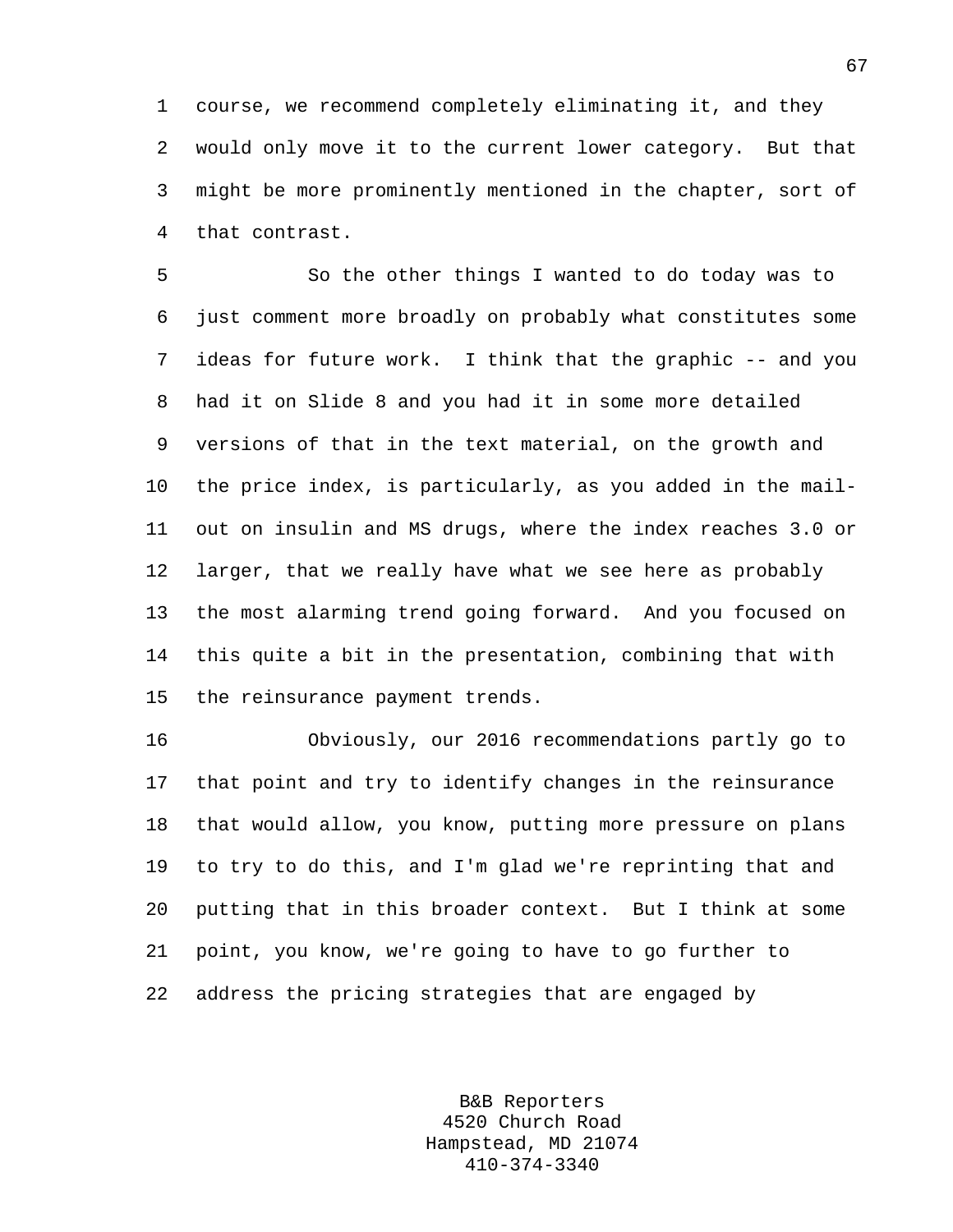1 manufacturers in setting high prices and raising them a lot 2 more than inflation, and things that really are out of the 3 ability of plans to do a whole lot about, particularly for 4 sole-source drugs, you know, where there is only the one 5 market alternative and the plan doesn't have a lot of 6 leverage to do anything, or where we've seen this sort of 7 tandem increases for insulins or MS drugs or some of the 8 others where, you know, in theory, the plan should have the 9 leverage to play one off against the other.

10 In practice, it's not clear that that's working, 11 and, you know, whether we need to look at some greater role 12 for a government negotiation or some other step for 13 particularly these kinds of drugs, to try to get them, and 14 I'd like to see us look into that, as well as, as we talked 15 about in November, the various rebating games and questions 16 of whether beneficiaries get full advantage of the 17 discounts, whether plans are doing all they can do to save 18 money, and so forth, and whether some of the manufacturer 19 games to extend patents abuse the orphan drug policies, and 20 so forth. And I think trying to look at some of these 21 things, you know, that push a little beyond what we 22 normally talk about, but really are trying to -- you know,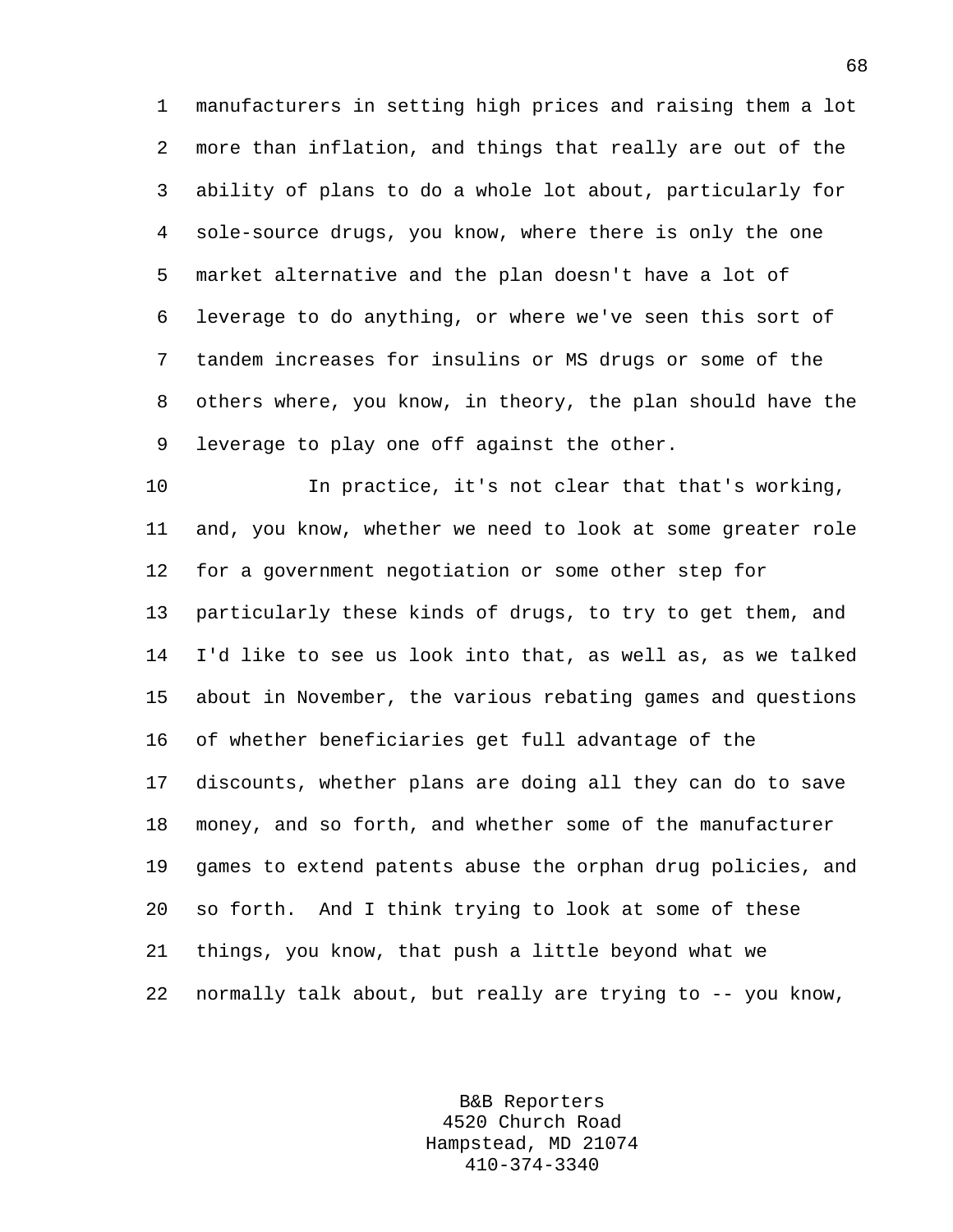1 if we have a Part D program that's relying on marketplace 2 competition, these are places where the market is just not 3 allowing that to happen.

4 Another angle I thought would be useful to look 5 at in the future is -- and you've highlighted this in some 6 of the data -- some of the PDPs, over the course of the 7 program, over the more than a decade of running the 8 program, have managed to hold the line on premiums pretty 9 substantially. Others have seen much, much larger 10 doubling, in some cases, of premiums over that decade-plus. 11 There are a lot of things that may go into that -- risk 12 segmentation, plans that have -- you know, or company 13 sponsors that have planned their different plan offerings 14 to perhaps segment risk and have some cheap plans and some 15 more expensive plans, different uses of cost-sharing, 16 different uses of formularies, co-insurance management, 17 especially drugs.

18 But, you know, it seems like it might be valuable 19 to try to take a deeper drive into how different plans have 20 approached cost management, whether it's sort of a false 21 cost management and they're managing their premiums but not 22 necessarily their overall costs, or whether the ones that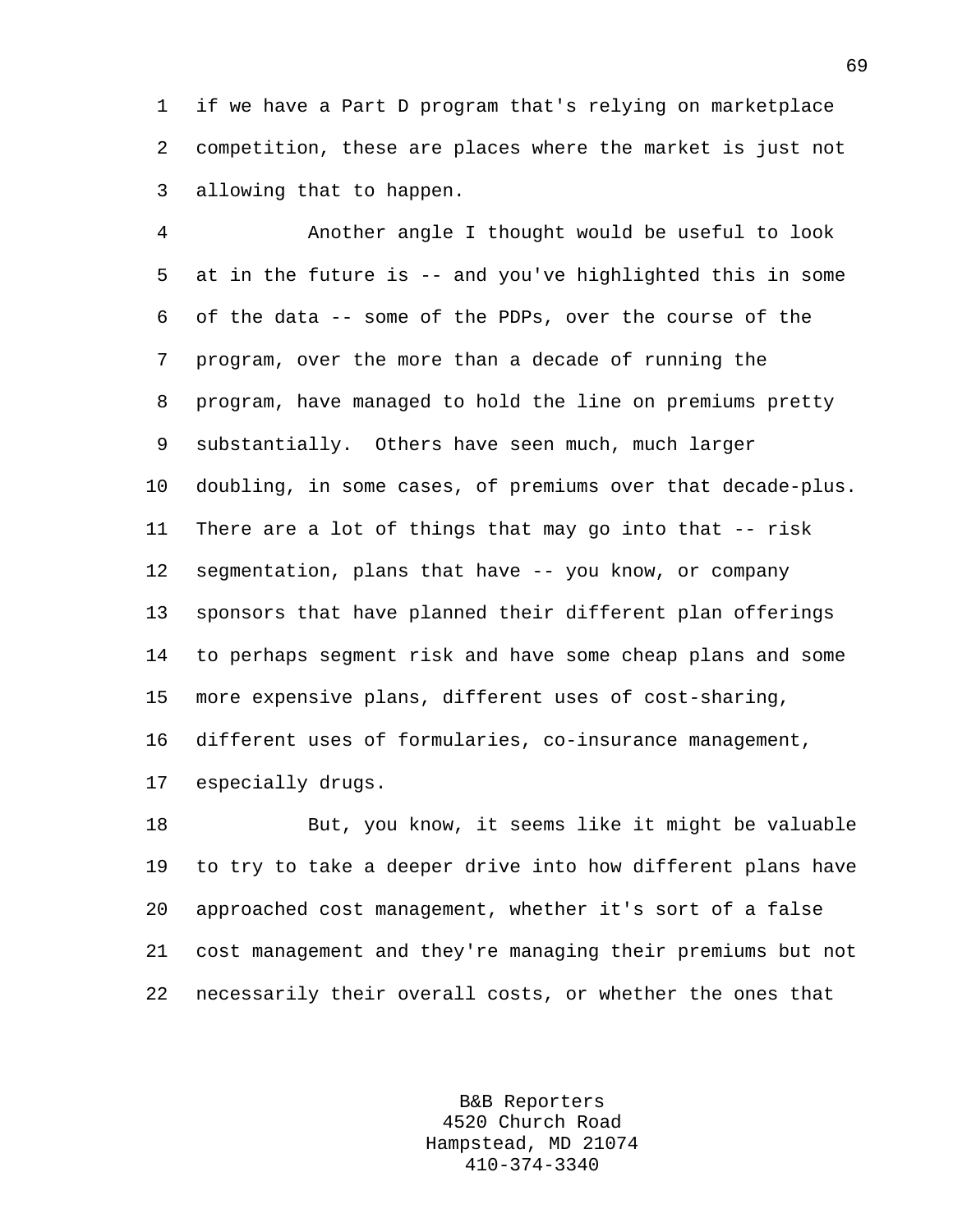1 are keeping premiums down are actually keeping overall 2 costs down. And if there are differentials, then what are 3 some doing that others aren't being able to do? What is 4 the tradeoff between premium growth and other factors that 5 affect beneficiaries?

6 And related to that is how, then, can we offer 7 beneficiaries more information when they're making choices, 8 not just on premium -- and we know that beneficiaries tend 9 to choose mostly on premiums and a little bit on, you know, 10 if they go through the plan-finder their total out-of-11 pocket costs. But how could we give beneficiaries more 12 information about which plans are using different 13 strategies on tight formularies?

14 You know, we've talked about this a lot in terms 15 of -- in the commercial world, in terms of, you know, 16 people are actively making tradeoffs between narrow 17 provider networks and lower premiums. Help people think 18 about, am I willing to have a tighter formulary to get a 19 lower premium? Am I willing to have tighter utilization 20 management to get a lower premium -- if that's, in fact, 21 the way these tradeoffs work. So not only see what's 22 working but also figure out, then, how we could help tell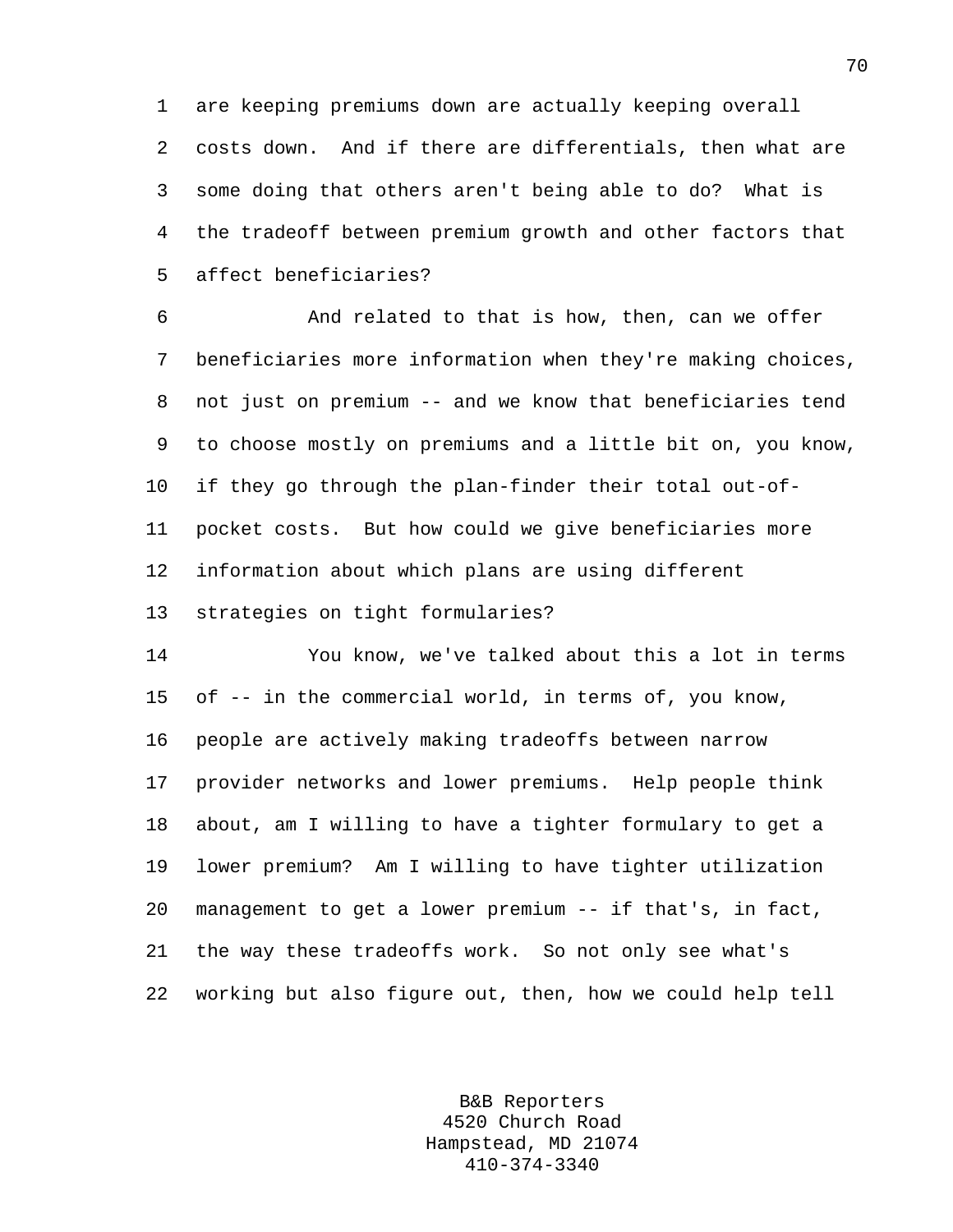1 beneficiaries the differences, not just about the cost of 2 their current drugs but sort of how this plan is 3 approaching things.

4 And then I wanted to mention a few others, and I 5 won't go into detail, but to the question I raised in the 6 first round, you know, I think it would be useful for us to 7 comment or potentially even develop a position on how cost-8 sharing should work in 2020 and beyond, in the gap phase. 9 Should we allowing tiered cost-sharing? If that's what 10 seems to be working for plans, it seems like plans would 11 want to do that. It would help potentially plans that are 12 more aggressive about sort of brand versus generic 13 strategies. It would help them -- give them more tools. 14 But obviously we would have think how that 15 interacts with the 50 percent manufacturer discount, which 16 is like a statutory version of the rebate strategies that 17 we sometimes worry about. If you had a 50 percent copay 18 and there's a 50 percent discount, the plan is paying 19 nothing, you know, there's a lot of funny interactions they 20 could do, and it seems like we're working through it, some 21 of that would be useful, as well as the jump-up in the 22 catastrophic threshold as of 2020, that I think we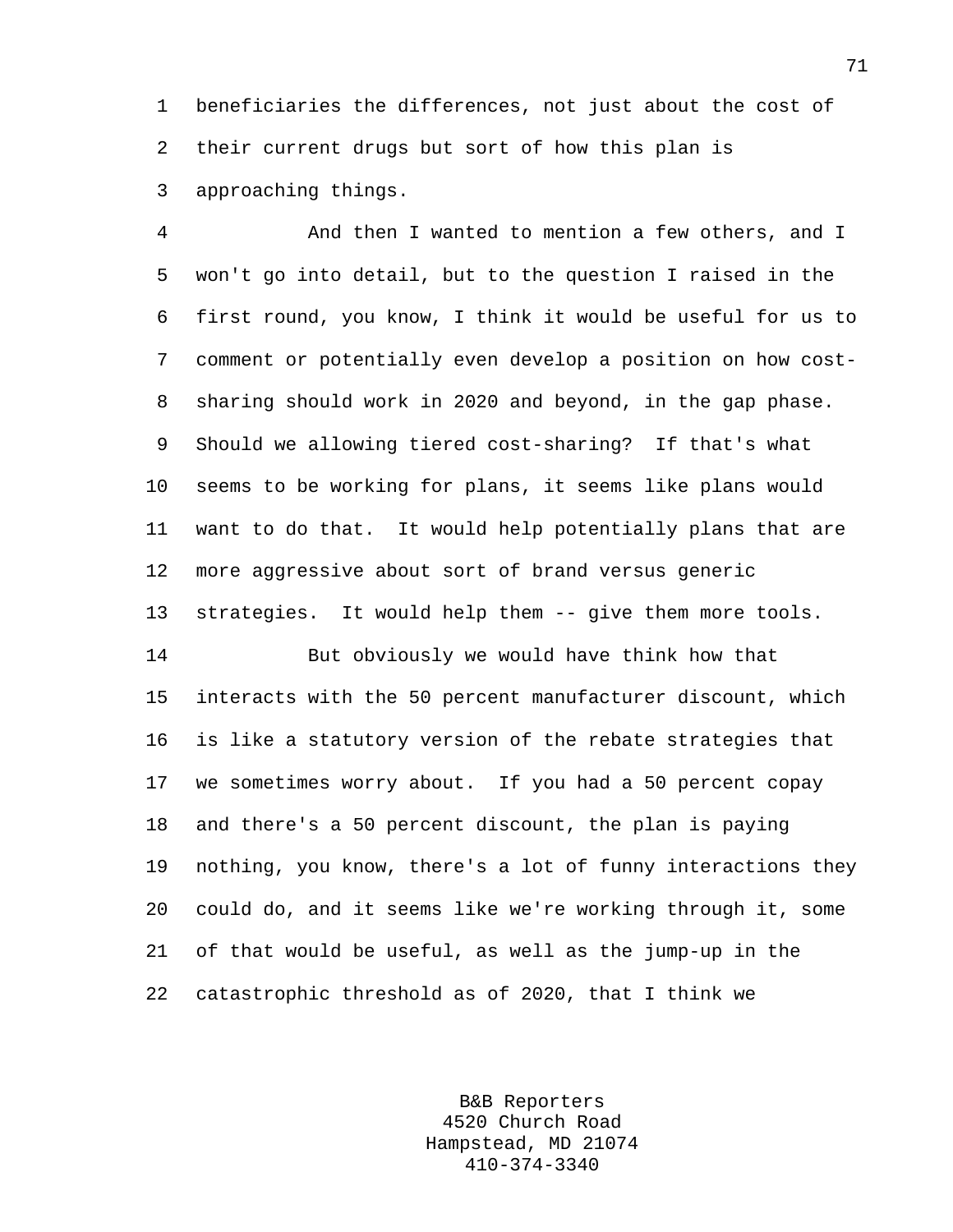1 mentioned at the last meeting.

2 Another one is whether there should be more 3 transparency in further waivers for the employer PDPs and 4 MA-PDs. I think there are some issues there that are worth 5 raising. Amy already mentioned the LEP. I think it would 6 be just useful to get some data on how many people are 7 subject to the LEP. And I know you mentioned at some past 8 session some figures on the frequency with which LEP falls 9 into appeals process. I know, for myself, I got told by my 10 plan that I was going to have a late enrollment penalty, 11 even though I did not -- I had fully continuous coverage. 12 And after I told them, you know, that I had continuous 13 coverage I got a second notice that still said I was 14 eligible for the late enrollment penalty. I haven't had to 15 pay a penalty, but I kept getting these notices. So it 16 makes me wonder sort of how that's being administered and 17 whether there are some issues there.

18 I'd like to see us try to seek out some better 19 data on take-up of the LIS. The last time we've seen data 20 which was a long time ago it seemed like of those who don't 21 get the LIS automatically that as many as 50 percent of 22 those who look like they're eligible for the LIS don't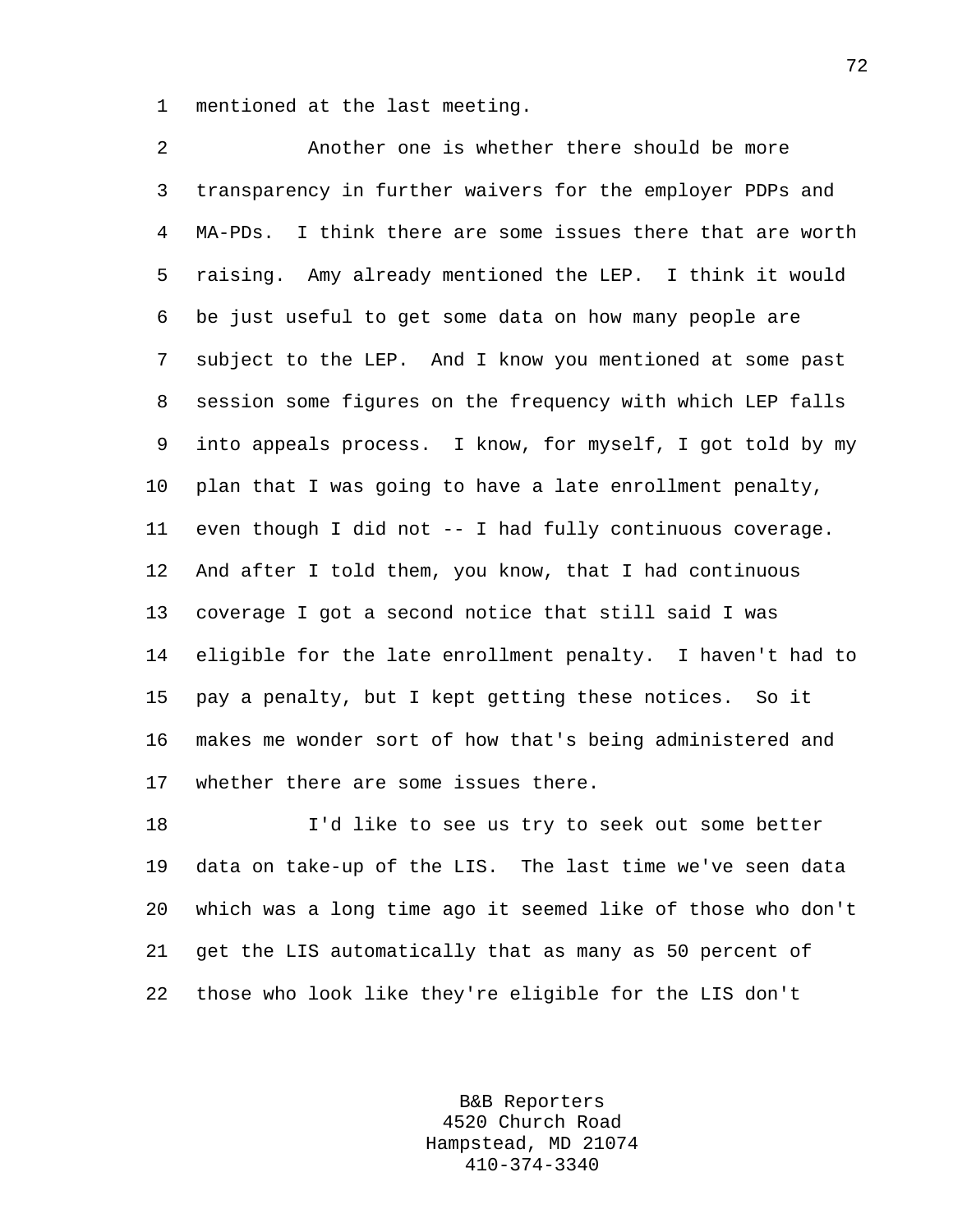1 actually sign up for it. But that was 10-year-old data and 2 I don't know if there's been anything more recent. I 3 haven't seen anything more recent. But that seemed like a 4 problem then, of a lot of people not taking advantage of a 5 benefit that they were deserving of.

6 And then lastly, on the star ratings, which you 7 didn't talk about during the presentation but there's some 8 material in the chapter, you make the statement that 9 current quality measures may not help a lot with 10 beneficiary choice, which I think is true, having done some 11 of this myself now. In fact, the only three outcome 12 measures which get the higher weights in the things are 13 adherence measures. And when you think of that as a 14 beneficiary, my plan has greater adherence, well, I'm going 15 to make my own decisions about whether I adhere to my drug, 16 and for the most part nothing the plan is doing is probably 17 going to -- now, yeah, plans could take certain steps to 18 remind people, and so it's not a completely useless thing 19 to measure. But I looked at one example for a friend, and 20 it turned out that the one thing that drove the star rating 21 higher for a particular plan they were looking at was the 22 adherence measures. And, otherwise, it was a worse-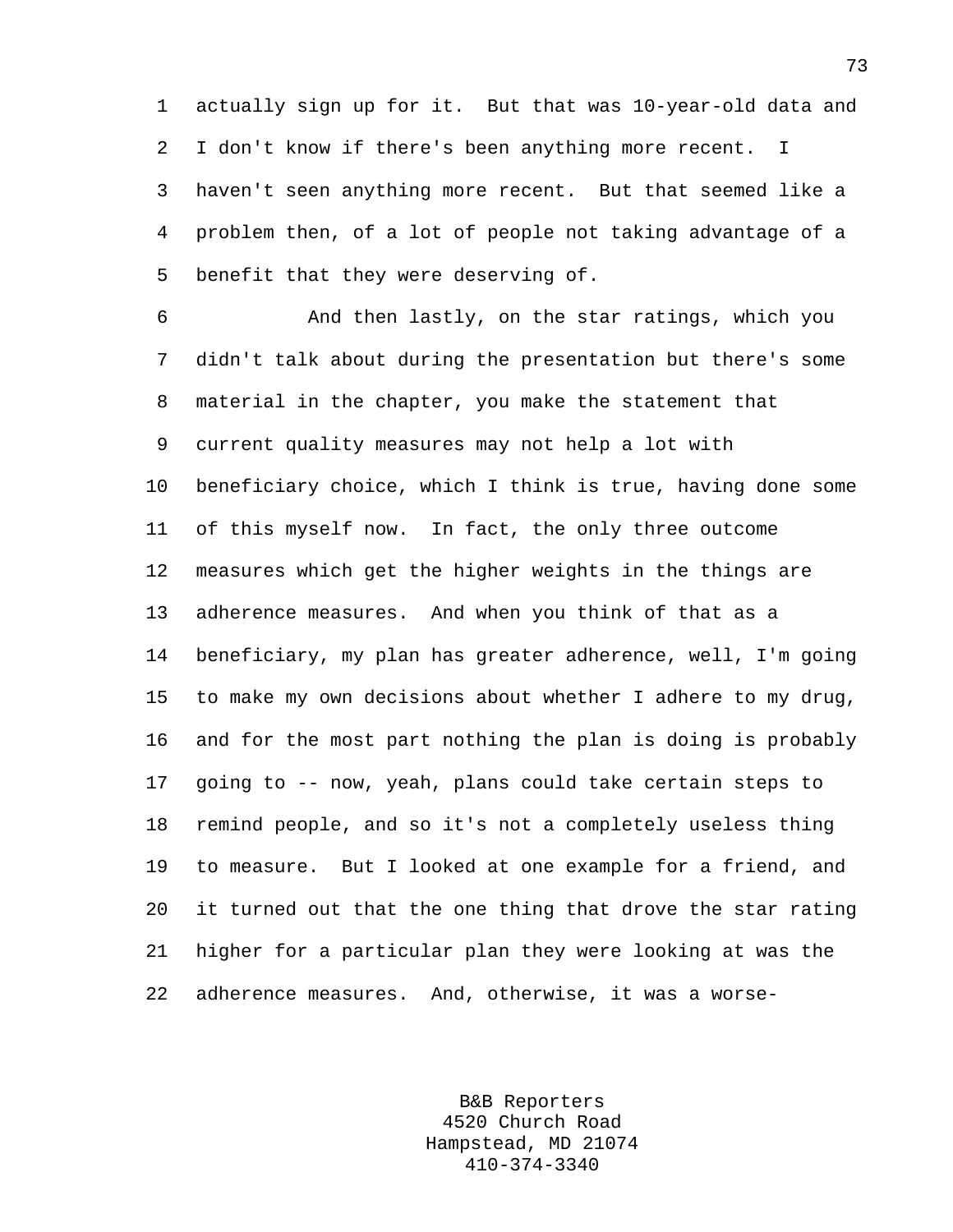1 performing plan than the alternative they were looking at, 2 and it seemed like the things that were more useful to them 3 in making a choice were not that adherence measure if they 4 were going to take the drugs that they were prescribed 5 anyway.

6 And so trying to think more about getting the 7 right outcome measures and getting a more beneficiary-8 helpful set of star ratings or something down the road, 9 that it seems like it would be useful to look at. So thank 10 you again for a really helpful chapter.

11 DR. CROSSON: Well, thank you, Jack. Jim is 12 carefully taking notes about all the additional work.

13 DR. HOADLEY: I said over a period of time [off 14 microphone].

15 DR. CROSSON: I think he may be reaching out to 16 you to see if you would like to be employed in the near 17 future.

18 [Laughter.]

19 DR. CROSSON: As usual, your comments are 20 terrific. Thank you.

21 Where were we? Let's see. We'll start with 22 David.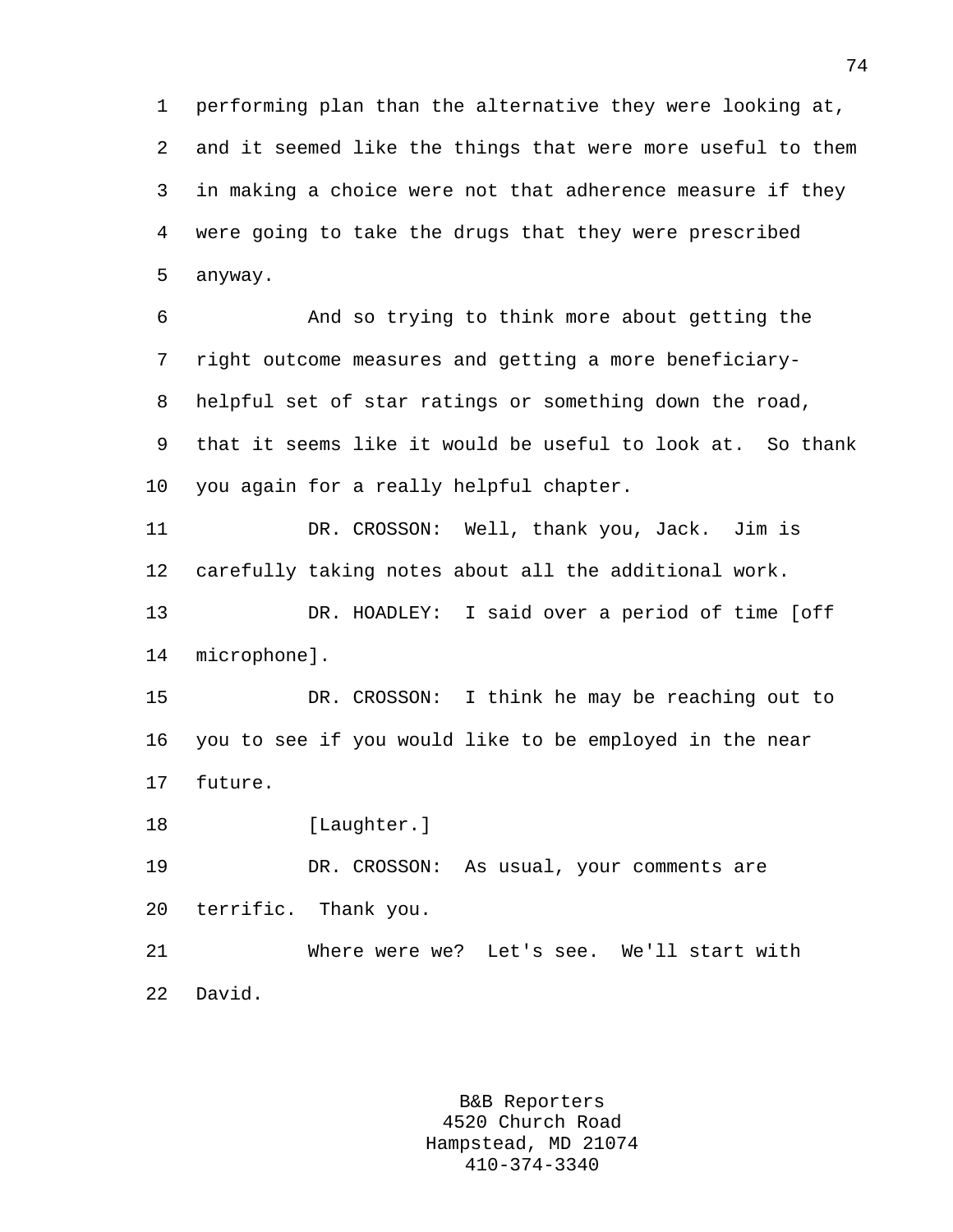1 DR. NERENZ: Jack, if you could just talk a 2 little bit more about the last couple points you were 3 making about the star ratings and the quality measures. I 4 know the chapter points out that a star rating here is kind 5 of an unusual concept because these plans are not providers 6 of any medical care services, nor do they pay for the 7 provision of medical care services. And it just strikes me 8 in my own view that the star ratings are kind of strange 9 and potentially useless.

10 What would be good and appropriate measure here? 11 What does quality mean for a Part D plan?

12 DR. HOADLEY: Well, certainly some of the things 13 that are in the measures do make sense -- the 14 responsiveness of a call center, am I going to be able to 15 get help when I have a problem. I think things about 16 dealing with exceptions and ability to get things you need 17 when they're not on the formulary but your doctor thinks 18 they're important, you know, are things.

19 You know, we probably -- and there's some 20 discussion about a future look at medication therapy 21 management. The ability to do things like that, to do the 22 medication reviews, to make sure that you're not taking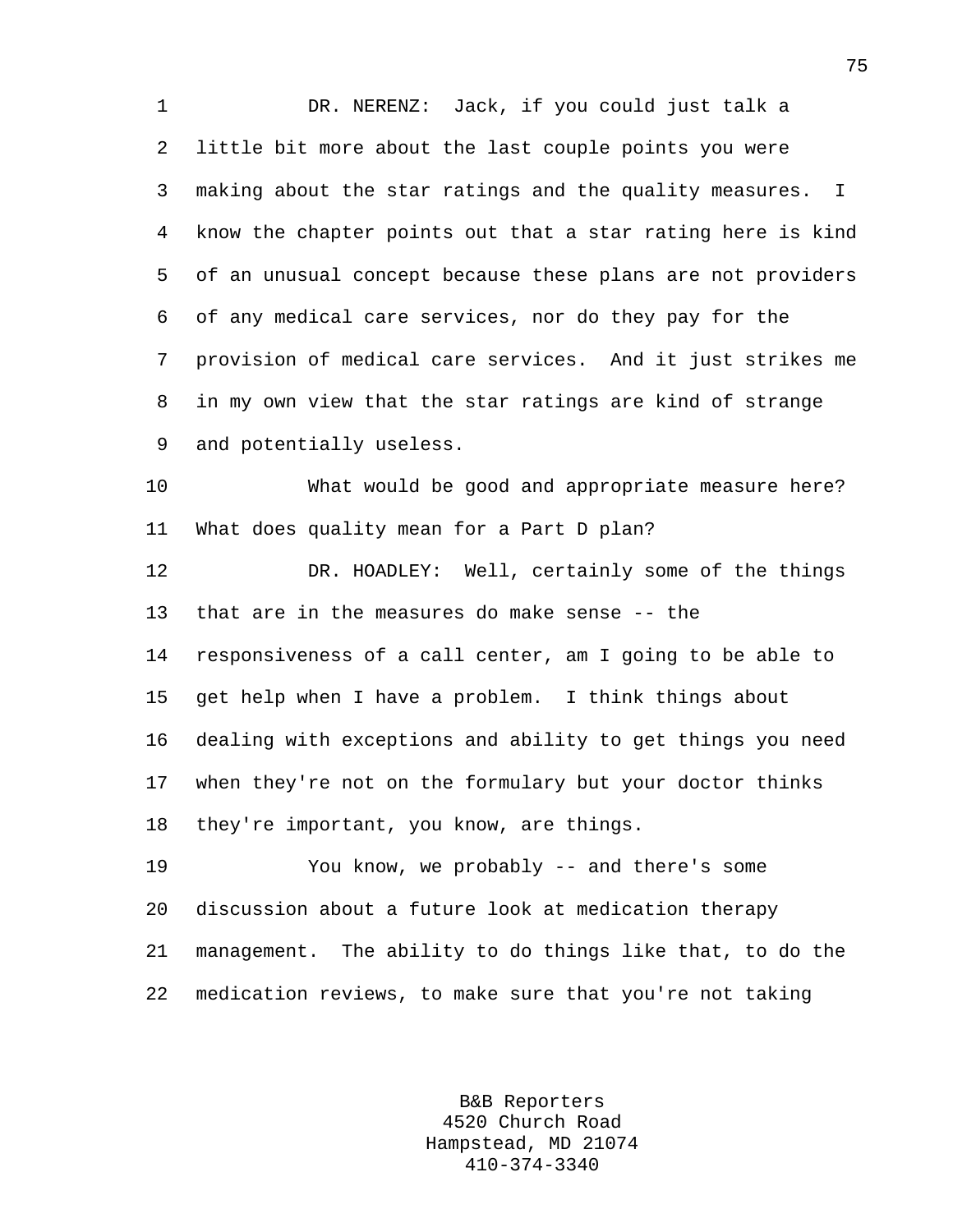1 drugs that aren't useful to you. I mean, the examples, you 2 know, we talked about many times. The most telling example 3 I heard recently was in some article it talked about a 4 person who was taking thyroid medication and had been 5 taking it for like 40 or 50 years. The reason they were 6 originally given the thyroid medication was not because of 7 a problem with their thyroid, but because the doctor 8 thought it might help them lose weight. And so they had 9 been dutifully taking this thyroid medication for 50 years 10 without actually having a thyroid problem, and nobody ever 11 bothered to ask that question.

12 So, you know, doing those reviews, looking at the 13 drugs that are not appropriate for somebody who's 75 or 80 14 years old, and how well plans have programs to monitor 15 those things seems like would be some good examples.

16 DR. NERENZ: Right, and just to embellish the 17 point, the expectation would be this is a legitimate plan 18 function that beneficiaries could expect the plan to do as 19 opposed to the primary care physician, or at least in 20 conjunction with the primary -- okay. That's fine. Thank 21 you.

22 DR. CROSSON: Amy.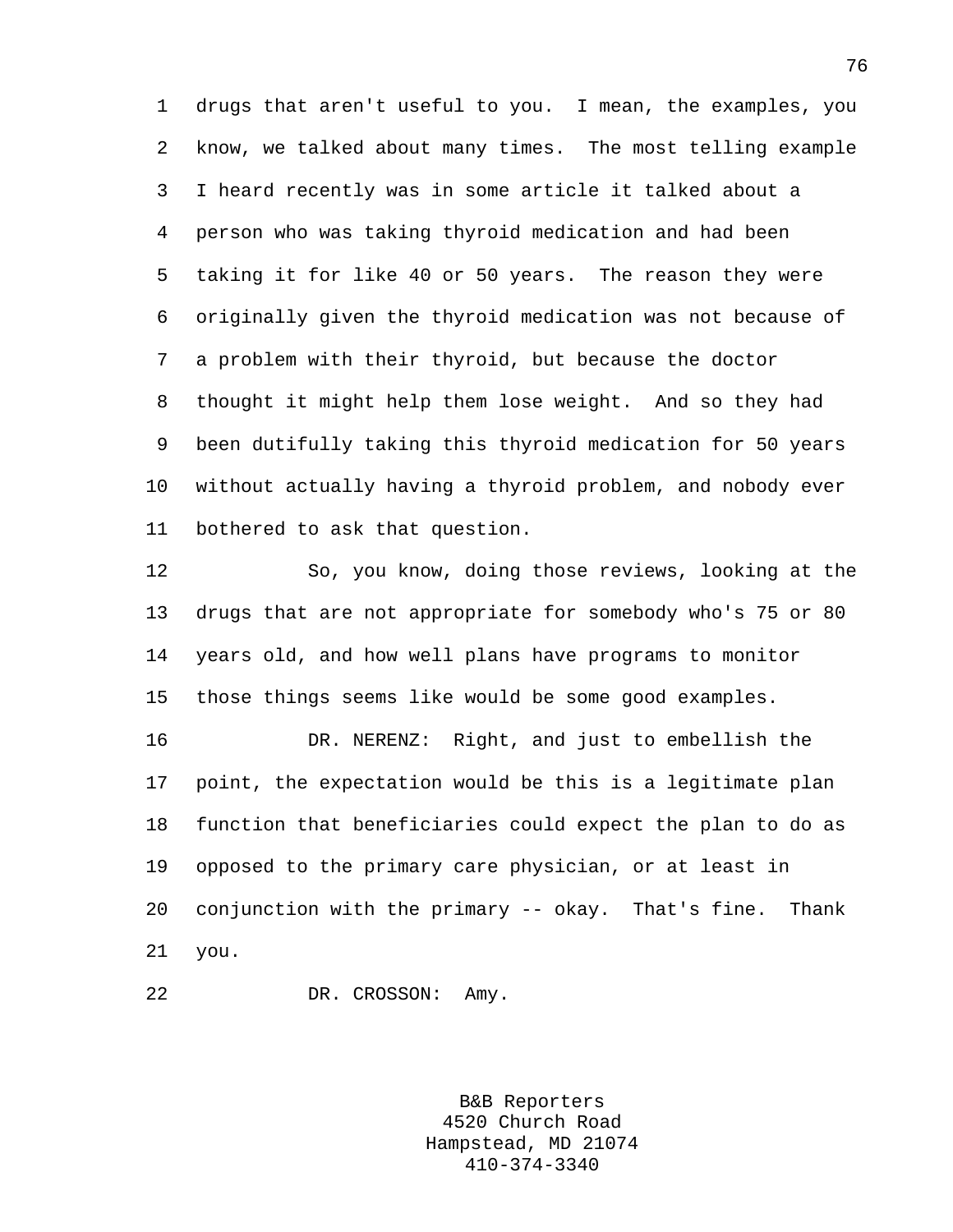1 MS. BRICKER: So I'm in support of the 2 recommendation with respect to the treatment of 3 biosimilars. You know, I've been pretty vocal previously 4 about ensuring that biosimilars actually do have the 5 opportunity to come to market and influence pricing to the 6 extent that we all hope that they will. Double-click on 7 the settlement between AbbVie and Amgen with respect to the 8 pay-for-delay of Humira, the largest by spend drug in the 9 specialty category, and we won't see a biosimilar likely 10 for many, many, many, many, many years because of that 11 settlement. And what impact that has on this plan in 12 particular is astonishing.

13 You know, Jack had a lot of interesting points, 14 and I think, you know, I would like for us to take a look 15 at more holistically what we can do with respect to the 16 management of the Part D program. More specifically, you 17 know, it was envisioned to be managed in more of a free 18 market sort of fashion, yet there are still tremendous 19 limitations on plan sponsors to allow them the ability to 20 manage networks, to manage formulary, to make mid-year 21 formulary changes, to, you know, their appeals and 22 exceptions process. You mentioned in the reading material

> B&B Reporters 4520 Church Road Hampstead, MD 21074 410-374-3340

77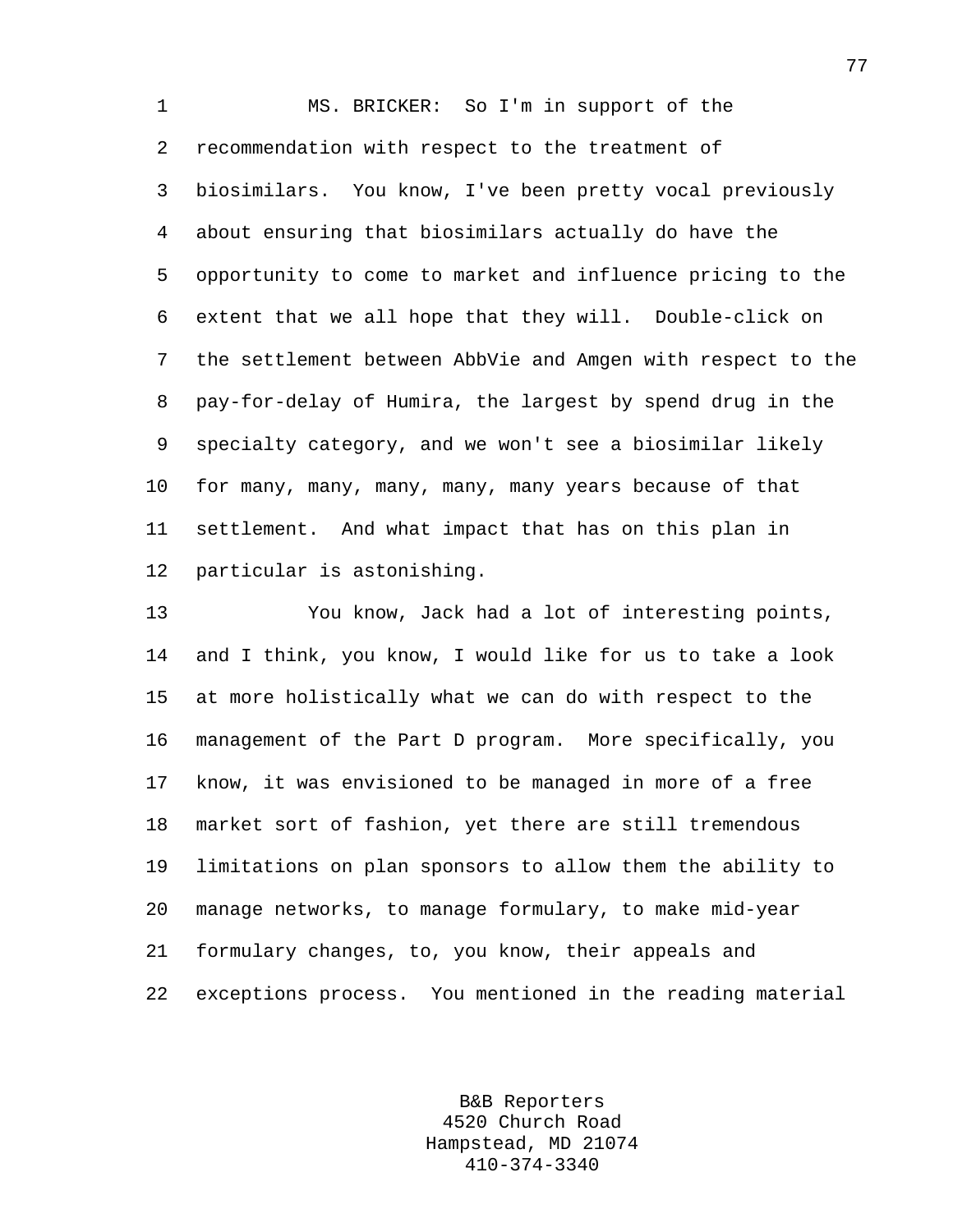1 it's still unique to this plan different than the

2 commercial plan and the outcomes associated with appeals 3 and exceptions. And while, of course, we need to take care 4 of the beneficiary, are we, in fact, doing the best thing 5 by the beneficiary and the overall program with respect to 6 how we manage exceptions and appeals?

7 One of the threads I wanted to pick up that we 8 didn't emphasize in the materials here were the data points 9 you had around LIS. So if I got it right, you said here 8 10 percent, but I thought your reading materials on page 40 11 said 9 percent of enrollees reach catastrophic phase; of 12 those, 72 percent are LIS. Okay, 72 percent of the 9 13 percent are LIS.

14 You also talk about the disproportionate amount 15 of brand drugs that this LIS population take in comparison 16 to non-LIS, if I got that right.

17 So shouldn't we then be managing that population 18 and the benefit associated with the LIS differently? Maybe 19 it wouldn't be crazy for us to look at the extension of 20 that 50 percent rebate in that coverage gap for LIS to go 21 beyond the coverage gap, so indefinitely. Who's 22 benefitting from the fact that there's a disproportionate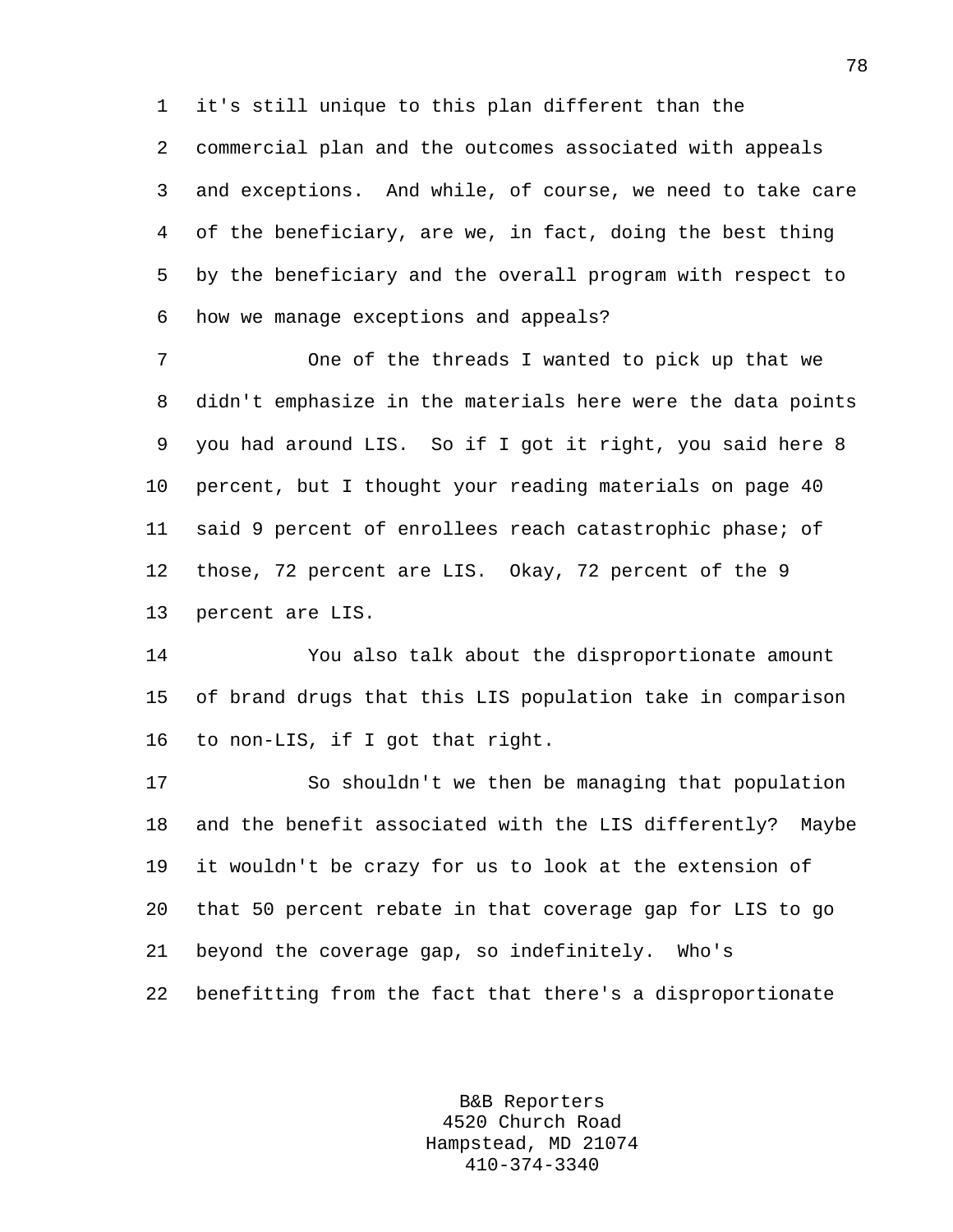1 amount of brand drugs in this LIS population? Pharma. So, 2 you know, if the thinking is LIS is sort of not really 3 feeling the impact of these high-cost drugs because their 4 cost share is low -- I'm not suggesting that it should be 5 different -- do you, in fact, then extend the 6 responsibility to pharma to ensure that that rebate 7 continue indefinitely while that LIS population is on their 8 drugs in a disproportionate way? Just something to 9 consider.

10 Overall, though, I would encourage us to continue 11 to look at the program holistically, looking at ways that 12 we can ensure that the plans have all tools that are 13 available to them to manage cost and ensure that the 14 biosimilar market and manufacturers associated with the 15 biosimilar pipeline are encouraged to come to market to put 16 price pressure on the remaining class.

17 Thanks.

18 DR. CROSSON: Thank you, Amy. Interesting 19 suggestions.

20 Where are we? Rita.

21 DR. REDBERG: So I want to add my thanks for 22 really excellent work and an important topic. Just in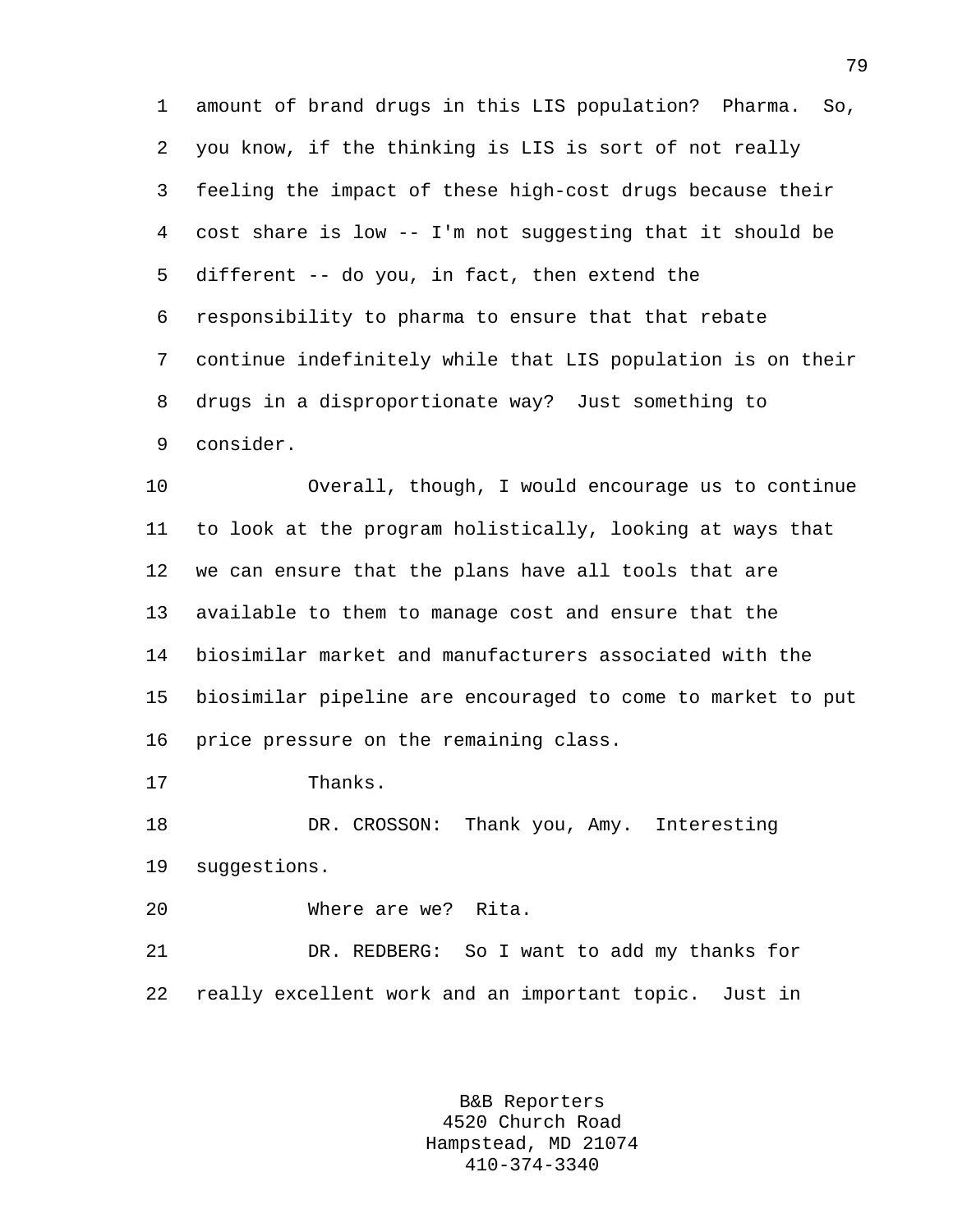1 terms of background, and you did get to this in the chapter 2 and your remarks, but there are a lot of really high-priced 3 drugs coming on the market, and the FDA has clearly 4 signaled this is going to increase in number in the next 5 few years. You know, we have this new breakthrough status, 6 which essentially means that drugs can get on the market 7 with a lower bar for evidence, and there's supposed to be 8 more post-marketing. I think certainly beneficiaries, when 9 they see breakthrough, don't understand that that means the 10 evidence bar was lowered. It looks actually like things 11 are even better. And there are, you know, currently really 12 no controls, as Jack said, on pricing and so drugs are 13 coming on the market at extremely high prices, and there is 14 nothing that currently Medicare can do, or the plans, about 15 these, particularly the single source and with the 16 formulary rules. So this is a really big problem already. 17 You showed \$34 billion in reinsurance. It's staggering to 18 me, and it's clearly going to get higher unless we do 19 something now. You know, we made these recommendations two 20 years ago, and now we're making them again with even, I 21 think, incredible urgency.

22 When I see direct-to-consumer ads, as I do --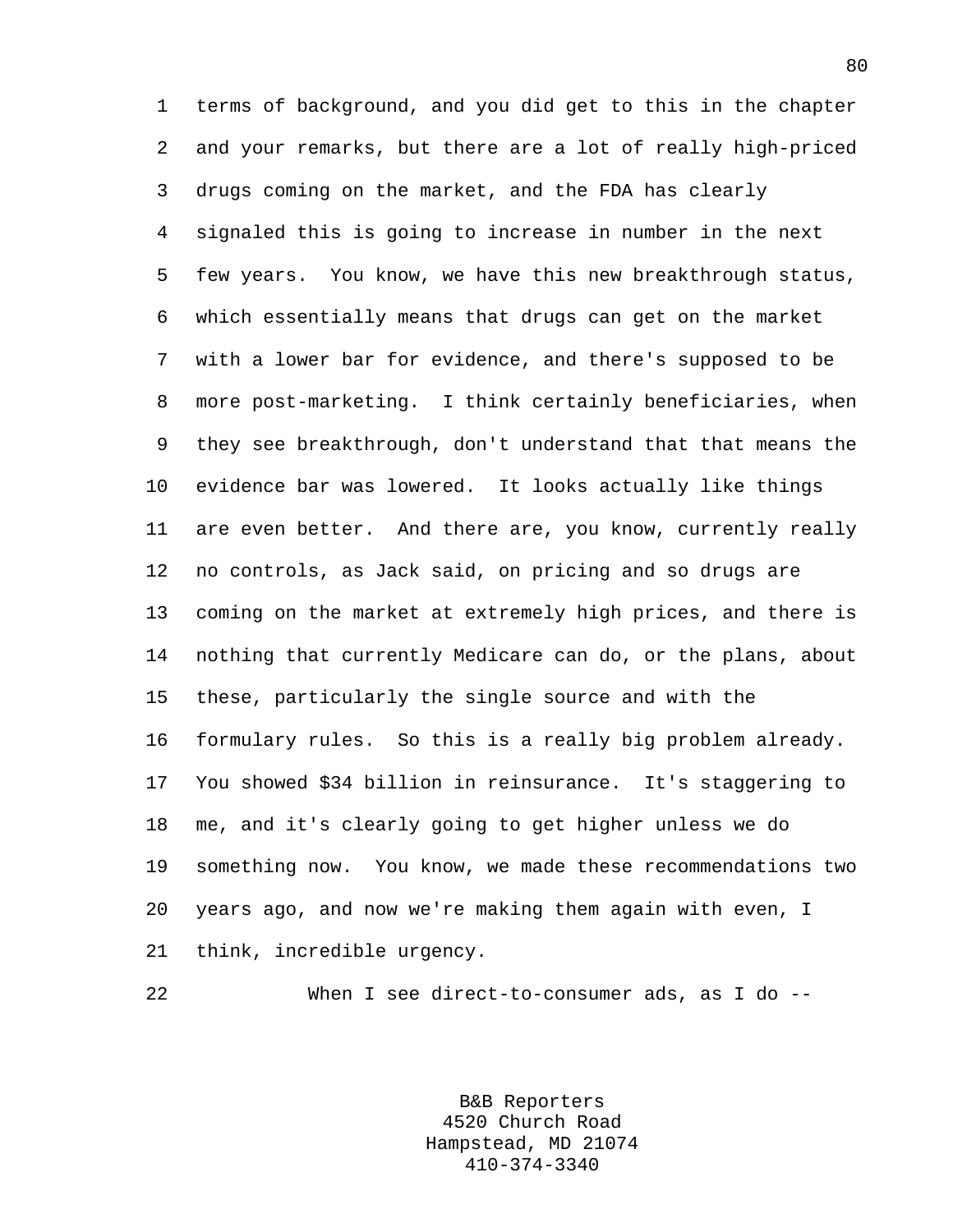1 every time I go to the gym, there's a bank of TVs over 2 there, and, you know, earlier this week it was irritable 3 bowel syndrome drugs, and they said, "I know, I had 4 irritable bowel syndrome, and I can take this new drug." 5 It's very suspicious to me when I see ads. It means 6 there's a lot of money in these drugs. And I don't think 7 direct-to-consumer advertising is the right kind of avenue 8 for this, but it all means more costs to the program.

9 I agree with the recommendations on biosimilars. 10 I do have concerns that not just they're coming on the 11 market slowly, but they're coming on at high prices. Some 12 of the biosimilars we've talked about in the past are 13 coming on at higher prices than brand-name drugs. I guess 14 there's the phenomenon of sticky pricing, I heard, but if 15 brand names can get it, you know, there's sort of not that 16 much incentive to get lower. And then there are other 17 issues with the artificial problems with the coverage gap 18 discount.

19 So I just support the recommendations, and I 20 think this is really an urgent problem because right now we 21 have just an incredible lot of cost, much more less clear 22 amount of benefit from our beneficiaries, because as Jack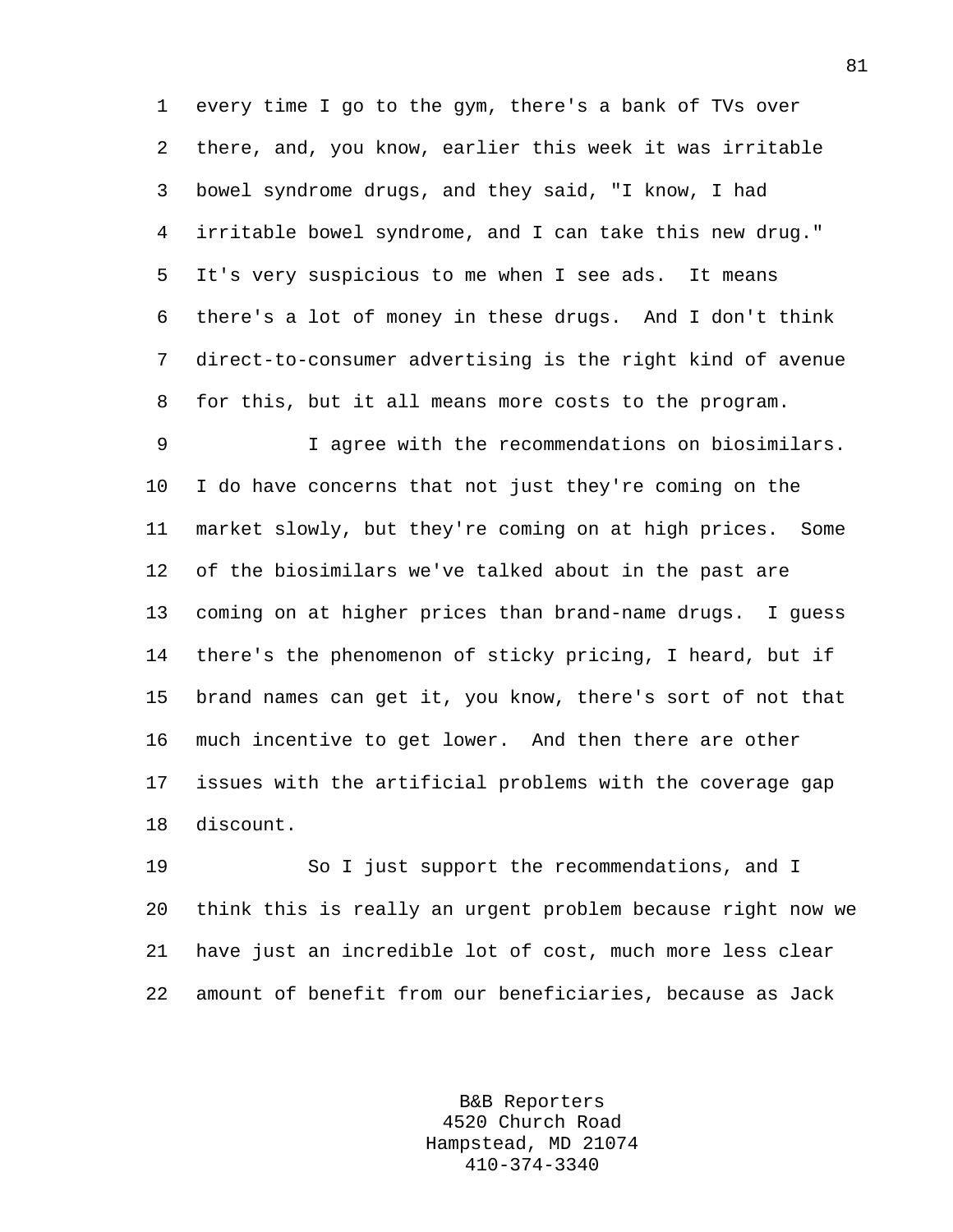1 pointed out, adherence is not always a good thing. An 2 adherence for a drug that you don't need or is doing you 3 more harm than good is not a good thing. It was in their 4 mailing materials, the article about de-prescribing and how 5 Medicare beneficiaries often feel much better after the de-6 prescribing programs. So I think certainly drugs can be 7 good, but there has to be a lot more attention to are these 8 appropriate drugs for our beneficiaries if we're going to 9 have adherence as a quality measure, because adherence 10 alone isn't really the quality measure. It is the drug. 11 Are you likely to be better off taking this drug than not 12 taking it?

13 So I support the recommendations and congratulate 14 you on this work.

15 DR. CROSSON: Comments?

16 DR. GRABOWSKI: Great. I'm also supportive of 17 the draft recommendation. I wanted to come back to one of 18 the points Jack raised, and that was around Plan Finder. 19 I've been really struck by the literature suggesting lots 20 of beneficiaries end up in plans that aren't necessarily a 21 good match given their drug needs. And some of that is 22 just due to how complicated it is, and Jay touched on that.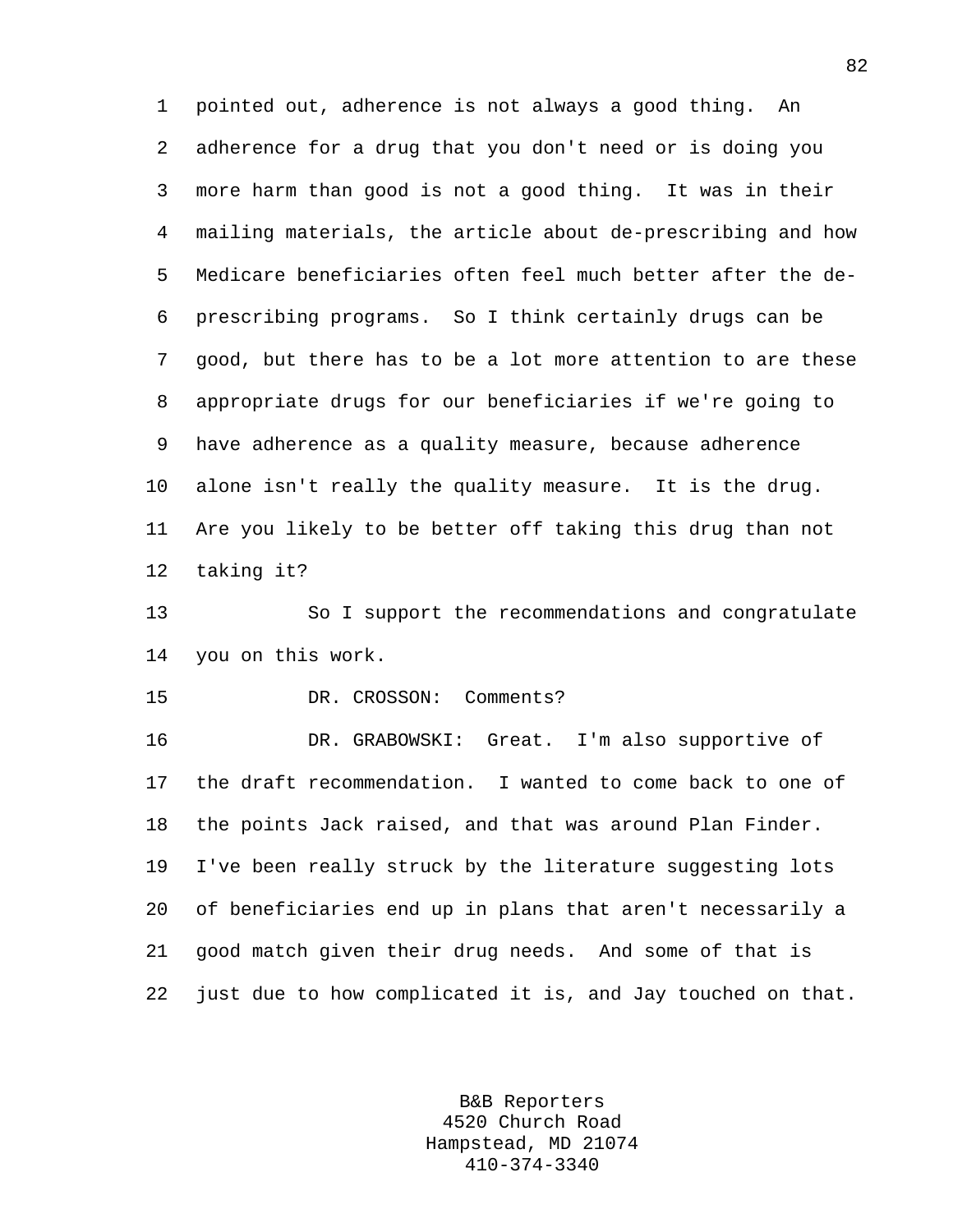1 There is bound to be error, and people's drug needs are 2 changing over time.

3 Some of that is how Plan Finder is structured, 4 how you make choices within that, the information. You 5 touched on this, Jack, whether I'm choosing based on 6 premium or my total cost. And I would like to see us -- 7 this is an area for future work -- think a little bit more 8 about Plan Finder and think about the architecture there 9 and how we might make some recommendations to help 10 beneficiaries maybe choose the plan that best meets their 11 drug needs. I think there's real opportunity there. 12 There's a nice literature suggesting lots of error occurs 13 currently. I think we can really improve on that. 14 Thanks. 15 DR. CROSSON: Jack. 16 DR. HOADLEY: Yeah, I think that's a really 17 helpful point. As a new Medicare beneficiary myself in the 18 last year or so, looking at the Plan Finder to make choices 19 and finding the challenge with the various pharmacy network 20 differences and no real ability to sort of say, okay, I'm 21 willing to switch plans, switch pharmacies, and switch 22 drugs, I can't sort of move all those levers around at the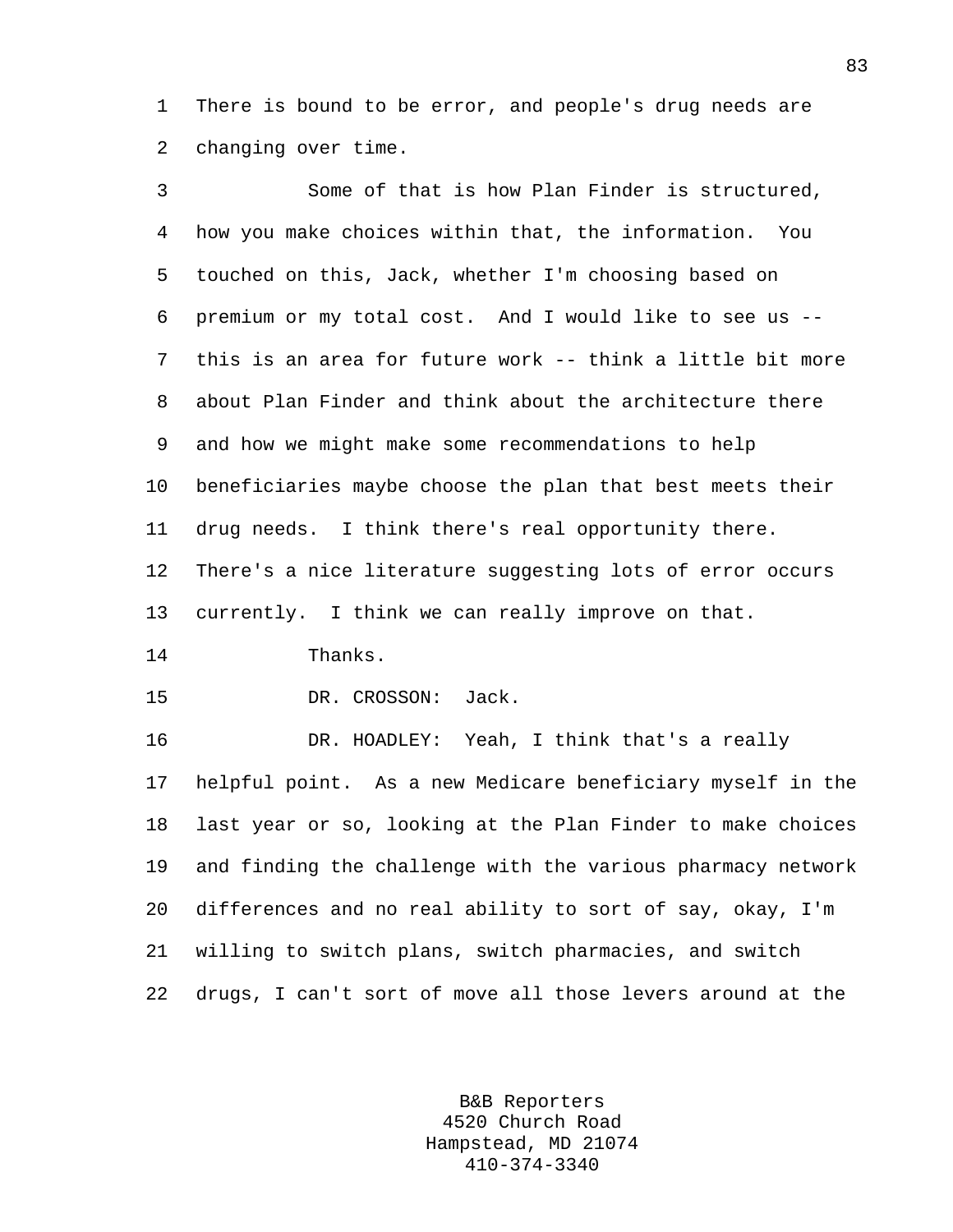1 same -- let alone sort of the quality kinds of things. And 2 something that really would do that would help, and there 3 is actually a group of stakeholders that the National 4 Council on Aging has been convening that's going to have 5 some kind of a report soon on some Plan Finder issues, both 6 for Part C and Part D. So that might be something to help 7 trigger some conversation.

8 DR. CROSSON: Bruce.

9 MR. PYENSON: Thank you for an excellent report. 10 I'd like to remind the Commissioners that our 2017 report 11 in March had a real explanation on why the structure of 12 Part D creates incentives to increase prices and to favor 13 the highest-price drugs, and that nothing has changed to 14 disrupt that. So we should -- what we're looking down the 15 path at is a system that is structured to promote higher 16 prices and higher spending in catastrophic. So the 17 recommendations, 2016 recommendations, which I support, 18 would fundamentally change that. But I think the work that 19 was done in the last couple years really was excellent in 20 explaining why the Part D structure is engineered to 21 promote higher and higher prices and higher and higher 22 catastrophic spending. So I think we've dealt with the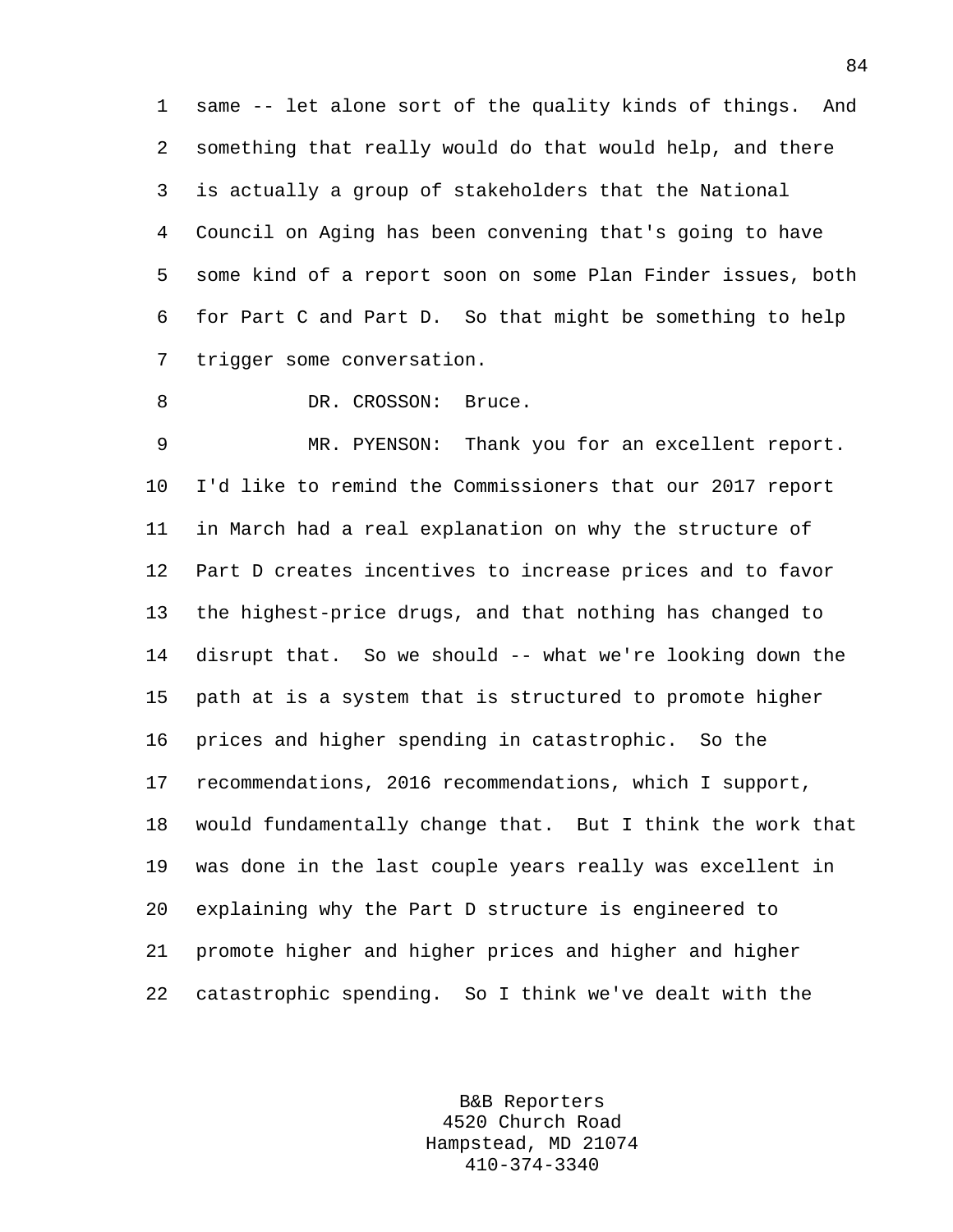1 fundamentals on that.

2 I would say in terms of topics for further work, 3 I support an examination of the food chain from 4 manufacturers through distributors, PBMs, pharmacies, 5 benefits consultants, and plans for the component of how -- 6 what that food chain is.

7 Now, that's a big task. I think the manageable 8 part of that, the most manageable part of it is probably 9 for Part B where Medicare already has a focus on ASP, 10 average sales price, and a reporting mechanism. So already 11 within the structure of Part B we should have some sort of 12 visibility to the bottom of that food chain. And I'd 13 suggest to make this manageable that if we're concerned 14 about resources and priorities, that would be an excellent 15 place to start in the next sessions.

16 DR. CROSSON: Dana.

17 DR. SAFRAN: I also want to congratulate you on 18 great work and lend my support to the recommendations. I 19 had a couple of comments.

20 First, on Slide 10, if we could just go back to 21 that, I found this an incredibly powerful visual, and maybe 22 what I'm about to say about it, the first thing I'm about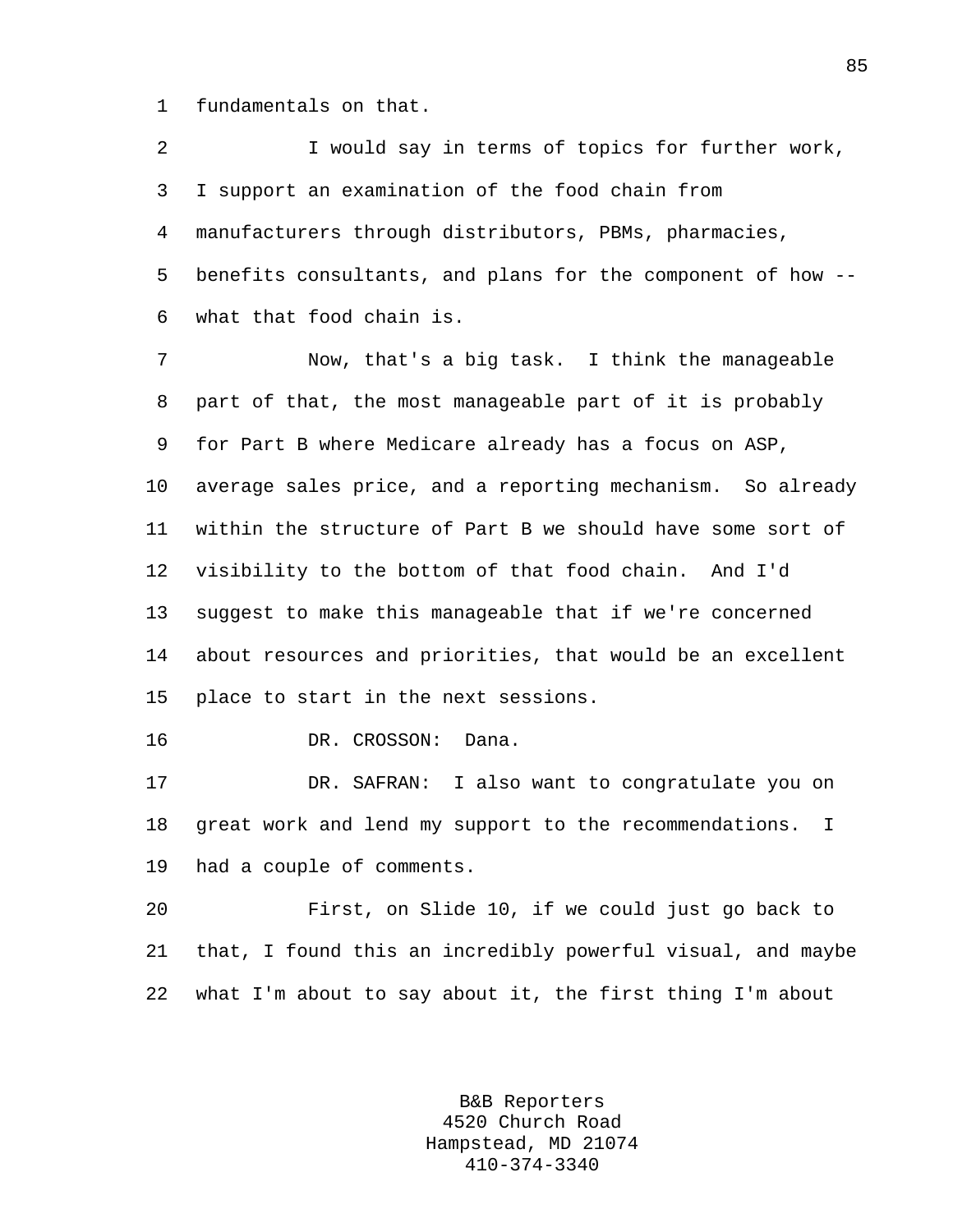1 to say about it should have come in the first round as a 2 question. But in other work we reviewed for today, on the 3 medical side we looked at a distinction that you make 4 between number and volume, where volume is kind of taking 5 into account the complexity of the service. And I just 6 wondered if there's an analog that we could employ here so 7 that we could differentiate -- you know, it's so striking 8 that it's not -- what we're seeing in spending is not 9 explained by the numbers of drugs, and so the question that 10 I'm left with is: How much is it explained by the sort of 11 added complexity or intensity of the drugs versus share -- 12 increases in the cost of the existing drugs? And I think 13 if there was a way to visually parse that, it would be 14 important.

15 Then that raises for me the question about 16 something that we do on a commercial insurance side that I 17 haven't seen us do, and I wonder if we could, which is we 18 always look to see in our overall medical spending trend 19 what percentage -- you know, how are the different sectors 20 driving that, and so what do we know about how the 21 increasing spending on drugs is driving the increasing 22 spending overall in Medicare? I feel like that would have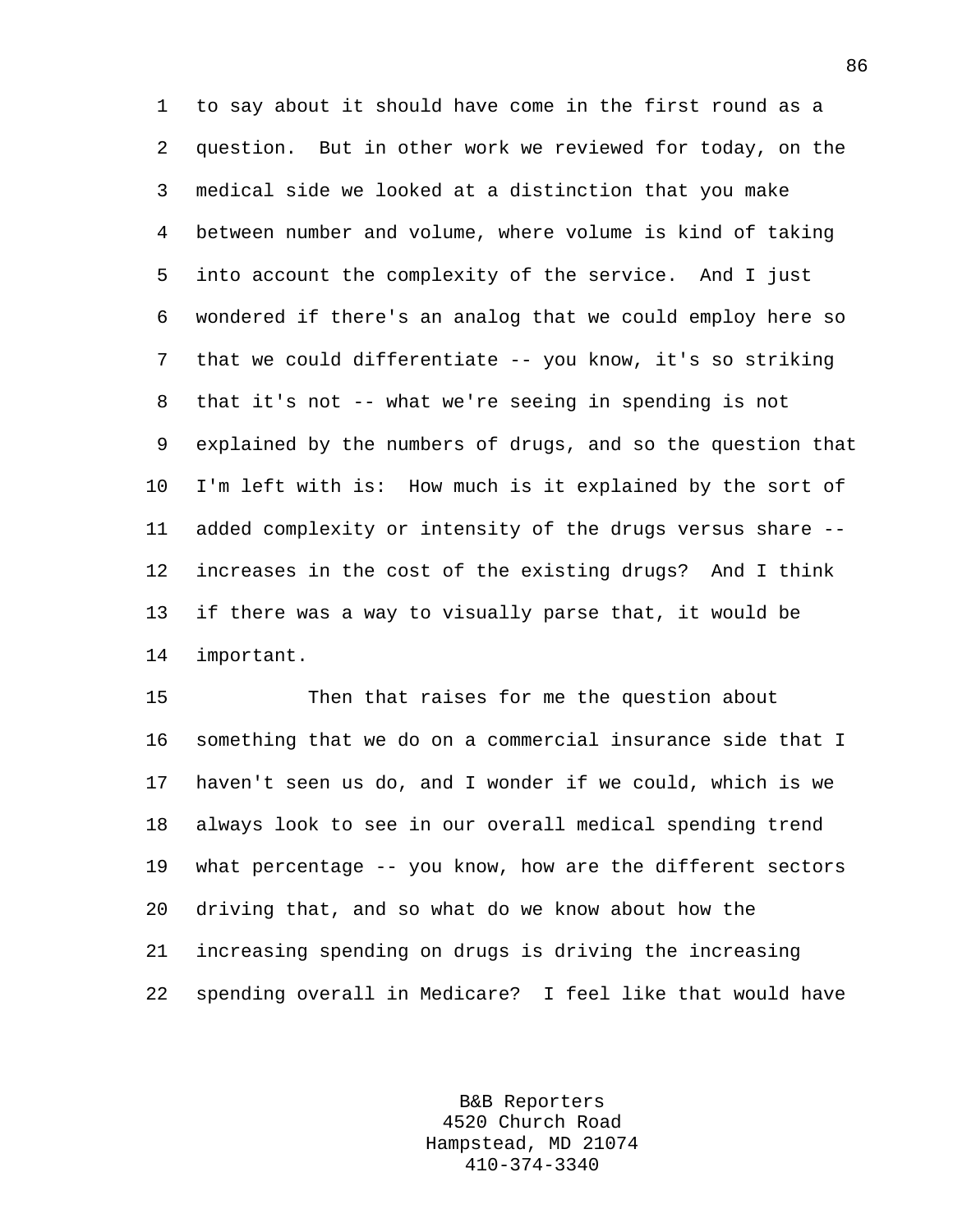1 a place in this chapter or potentially in another chapter. 2 But I haven't seen us address that, and that seems 3 important, and also how that's changing over time because 4 of specialty drugs and specialty pharmacies and so forth. 5 So to really have the readership understand the role that 6 pharmacy is playing in driving overall trend and how that's 7 changing over time I think is an important piece.

8 Two last points. One is maybe a delicate one, 9 but we don't currently in this country get comparative 10 effectiveness information from drug manufacturers. Other 11 countries do. For other countries it's a requirement as 12 part of getting a drug on the market. And it seems to me 13 that somewhere in the narrative we have here about how much 14 more we're spending, we could make some comments about the 15 fact that we don't receive the information that tells us 16 what we're getting for these dollars, what these new drugs 17 are contributing in terms of improved quality of life, 18 longer length of life, and yet manufacturers typically have 19 that information, especially if they want to market their 20 products in other countries that require it. So I offer 21 that point.

22 The final thing, just to comment on this little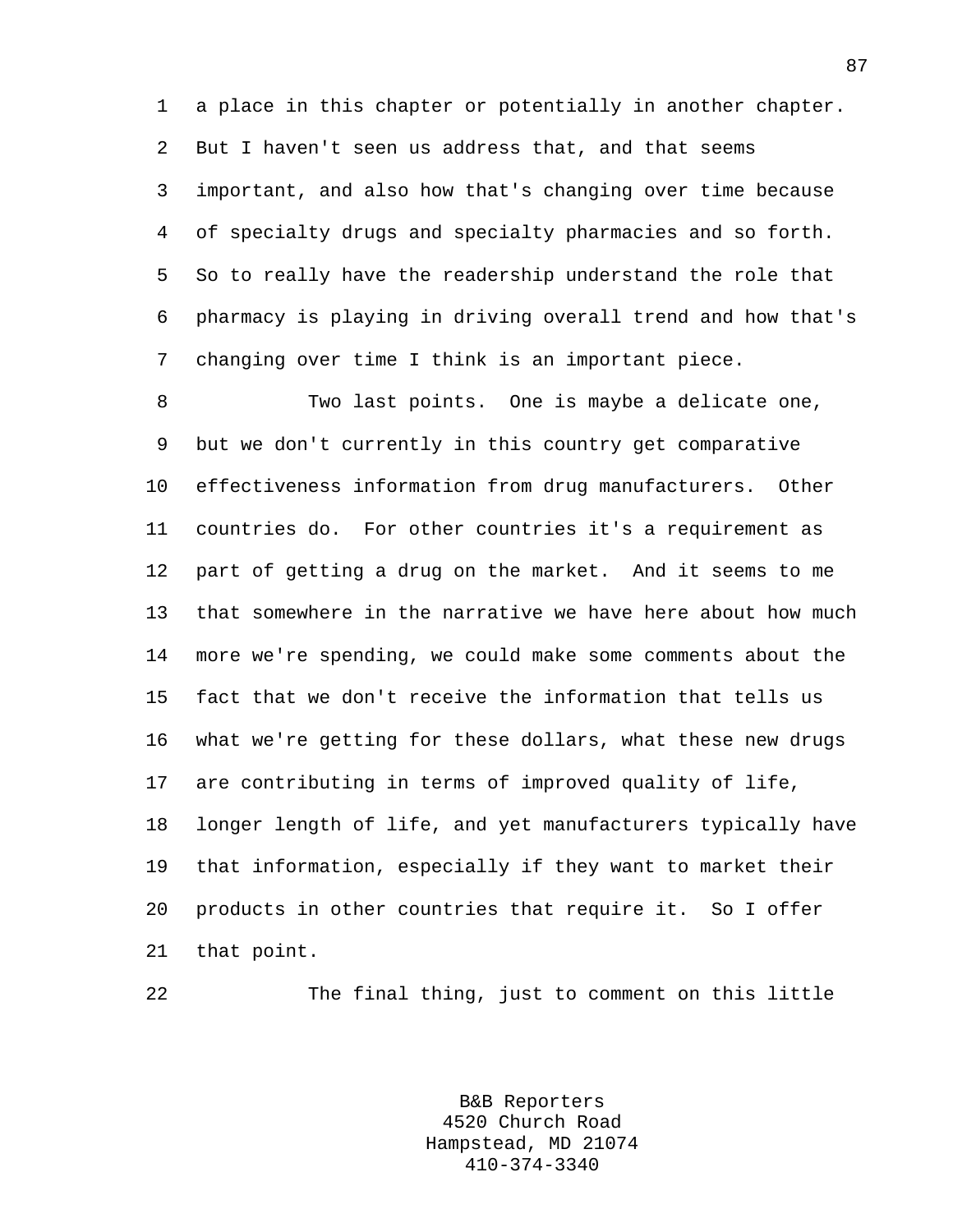1 bit of dialogue we've had about adherence as a quality 2 measure or not, I actually do think that there's a lot that 3 a plan can do to improve adherence. First of all, we know 4 that cost of drugs plays a very important role in 5 adherence, so how a company is pricing medication is going 6 to be a big driver of that.

7 But there are other things in terms of the 8 barriers to adherence, understanding what a drug is for, 9 and other barriers, motivation around how this drug is 10 going to help you in your condition or not.

11 So I do think there is an important role that 12 plans could be asked to play with respect to adherence, 13 notwithstanding Rita's point that there's probably many 14 drugs that beneficiaries are on that aren't appropriate. 15 So that has to be dealt with in a different kind of 16 measurement, but I just wanted to add into the conversation 17 that I think adherence is a reasonable thing to hold these 18 plans accountable for and a way to assess them as one 19 dimension of quality.

20 DR. CROSSON: Dana, can I just ask you to clarify 21 one thing? I couldn't quite understand the concept of 22 intensity. By that, do you mean the amount of drug, the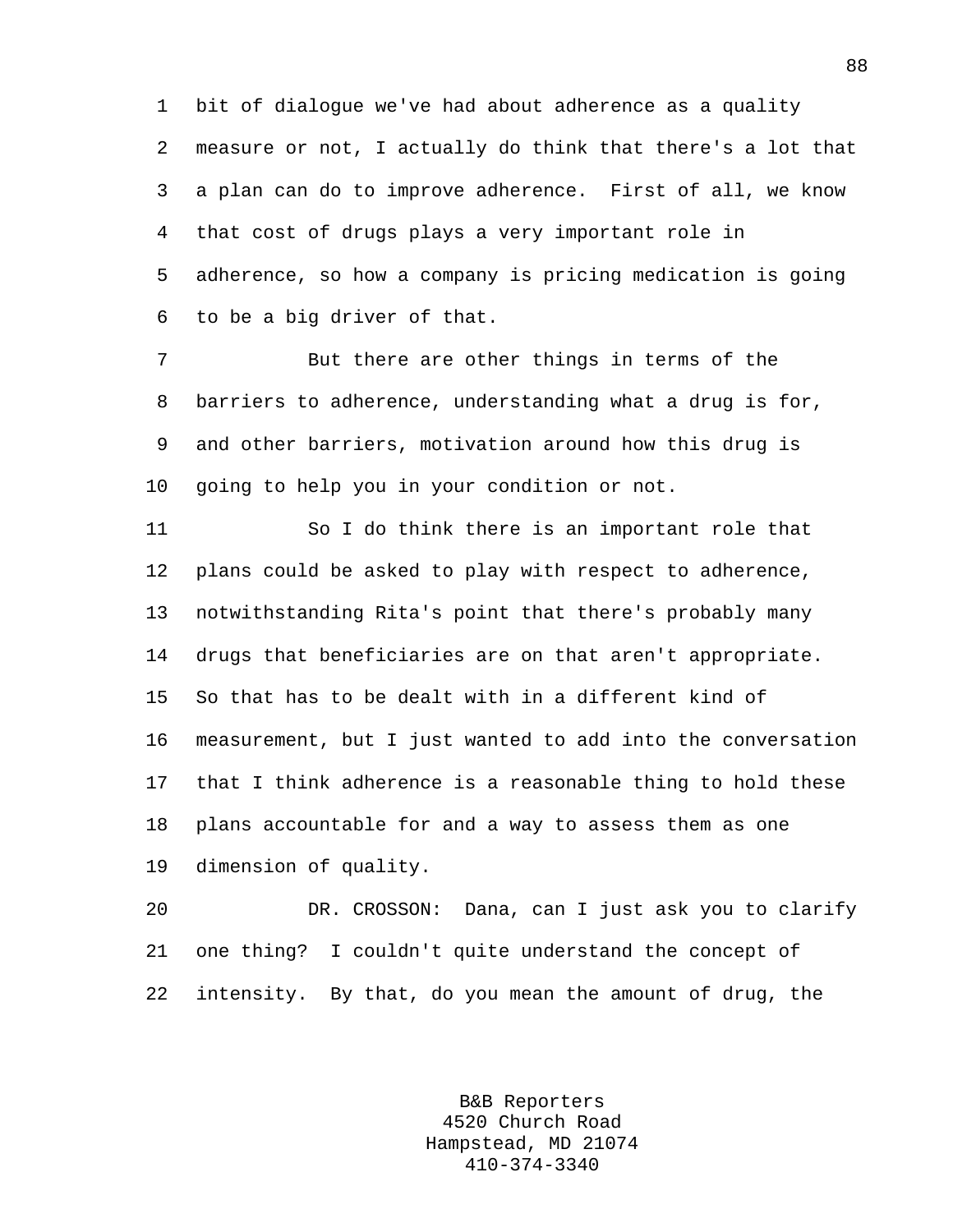1 frequency, whether it's administered? I'm not sure what I  $2 - -$ 

3 DR. SAFRAN: I don't know exactly how this 4 concept would get applied in the pharmacy world, but the 5 kind of biologicals, for example, are a much more complex 6 expensive kind of medicine, I think, than other medicine,  $7$  and  $-$ 

8 DR. CROSSON: Absolutely. So I thought you were 9 making a distinction between cost and everything else.

10 DR. SAFRAN: I was trying to make the distinction 11 between the sheer number of medications people are on, the 12 type of medications they're on, sort of how complicated are 13 those medicines, and there are just more expensive 14 medicines that people are taking now versus they're on the 15 same medicines they were on last year, but the price of 16 those medicines has escalated. So parsing those three 17 elements of number, complexity, and price feels useful if 18 we can do it.

19 DR. CROSSON: Okay. Thank you.

20 I don't see any further comments. I want to make 21 one myself, and I think it's reflective of some of the 22 comments that Commissioners have made here.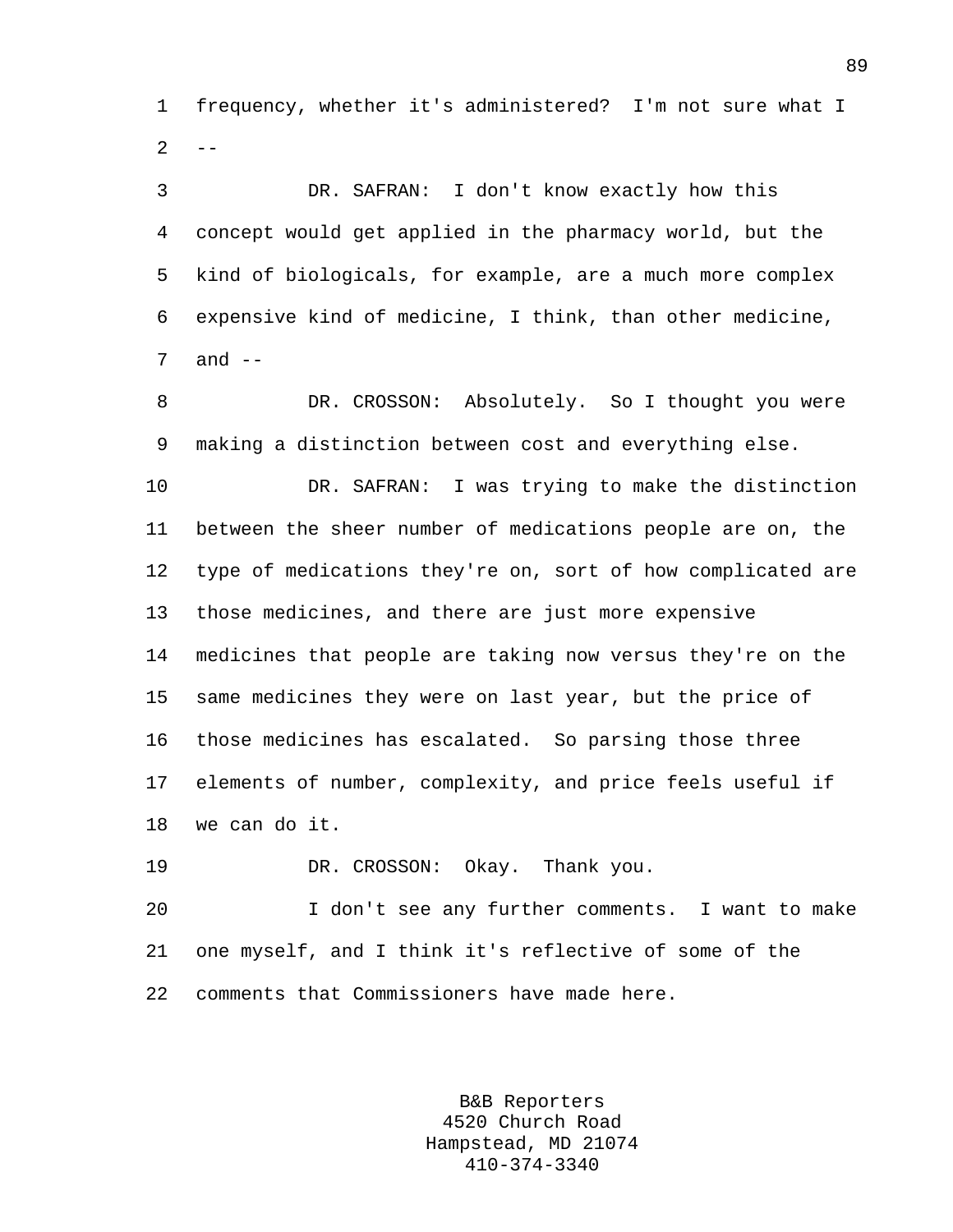1 We have been spending a number of years working 2 on the issue of drug costs, and I think despite the fact 3 that we've done a lot, more recently in both Part D, the 4 work that Rachel and Shinobu have done, and Part B, where 5 we have worked within the constraints that we have; in 6 other words, we have a structure for drug payment which his 7 different from the structure that we generally deal with in 8 other parts of the Medicare, where in fact Medicare is a 9 direct payer. And we make annual updates. We don't have 10 that because of the way Medicare pays indirection, if you 11 want to say that, for drugs.

12 And I think we've gone and made some very good 13 recommendations, which by the way have not been implemented 14 to date, and yet there is a sense of frustration on the 15 Commission that persists. And I share it. I think it's 16 not just an issue for the Commission. It's shared broadly 17 in society right now, which is the cost to pharmaceuticals, 18 despite the benefits provides, and they're substantive -- 19 by new pharmaceuticals, appear to be escalating at a rate 20 which is beyond reason, and eventually, I think if not 21 already, beyond the affordability broadly and is pushing 22 out other societal values, not only within the delivery of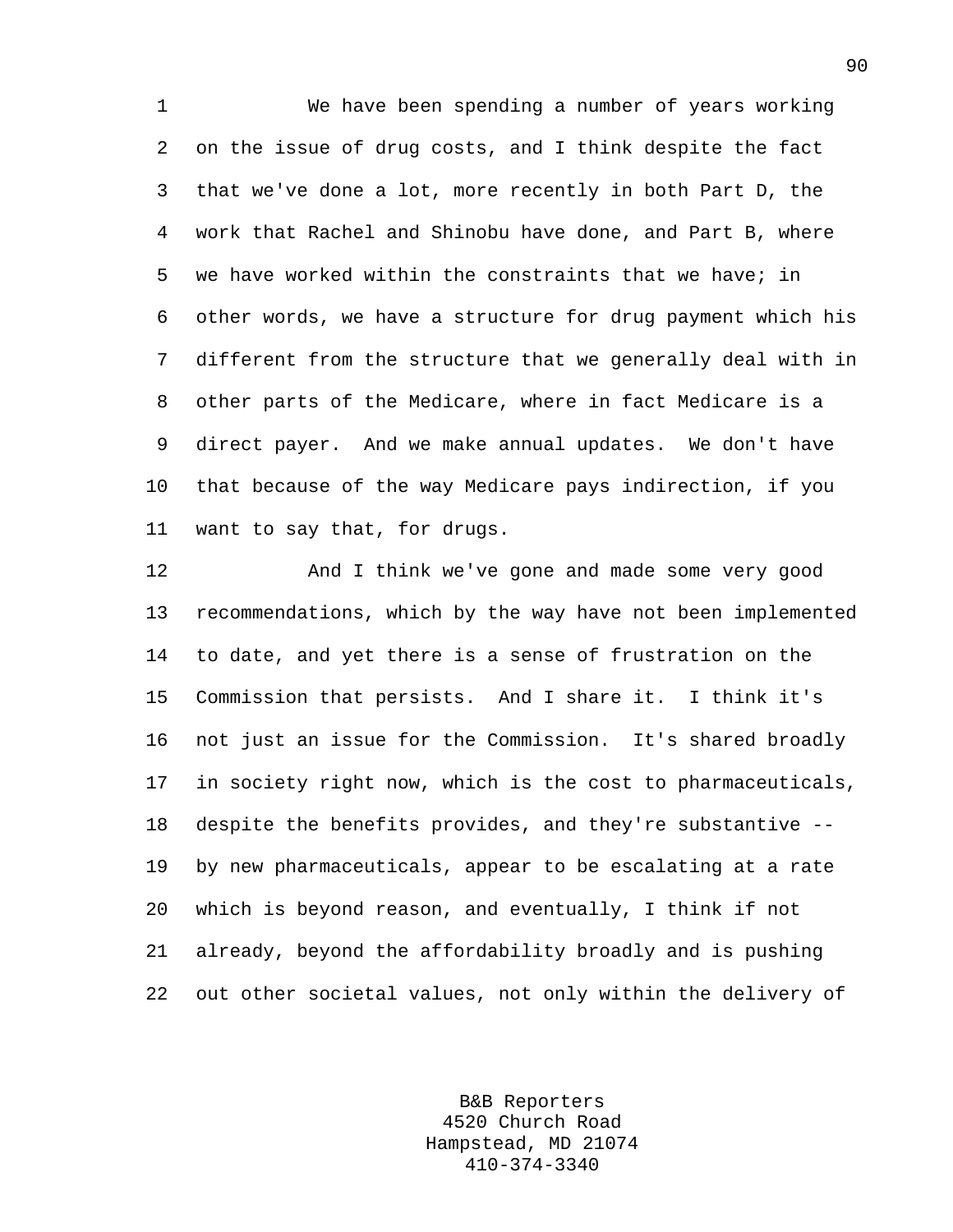1 health care itself but even beyond that.

| 2              | We take it very seriously. We are going to                  |
|----------------|-------------------------------------------------------------|
| 3              | continue our work in this area. I think we have a number    |
| $\overline{4}$ | of suggestions that have been made here, which are very     |
| 5              | good. They range from the detailed to the more aggressive,  |
| 6              | and I think that from my perspective, we're going to do     |
| 7              | everything we can, even if it involves pushing the envelope |
| 8              | a little bit as we go forward in the next couple of terms.  |
| 9              | So thank you for the discussion. We'll now take             |
| $10 \,$        | a vote on the recommendation, which is on Slide 16. I'll    |
| 11             | give you an opportunity to read that.                       |
| 12             | All the Commissioners in favor of the                       |
| 13             | recommendation, please raise your hand.                     |
| 14             | [Show of hands.]                                            |
| 15             | DR. CROSSON: All opposed?                                   |
| 16             | [No response.]                                              |
| 17             | DR. CROSSON: Abstentions?                                   |
| 18             | [No response.]                                              |
| 19             | DR. CROSSON: The recommendation passes                      |
| 20             | unanimously.                                                |
| 21             | Shinobu and Rachel, thank you very much.<br>I               |
| 22             | appreciate the work that you've done for this and all the   |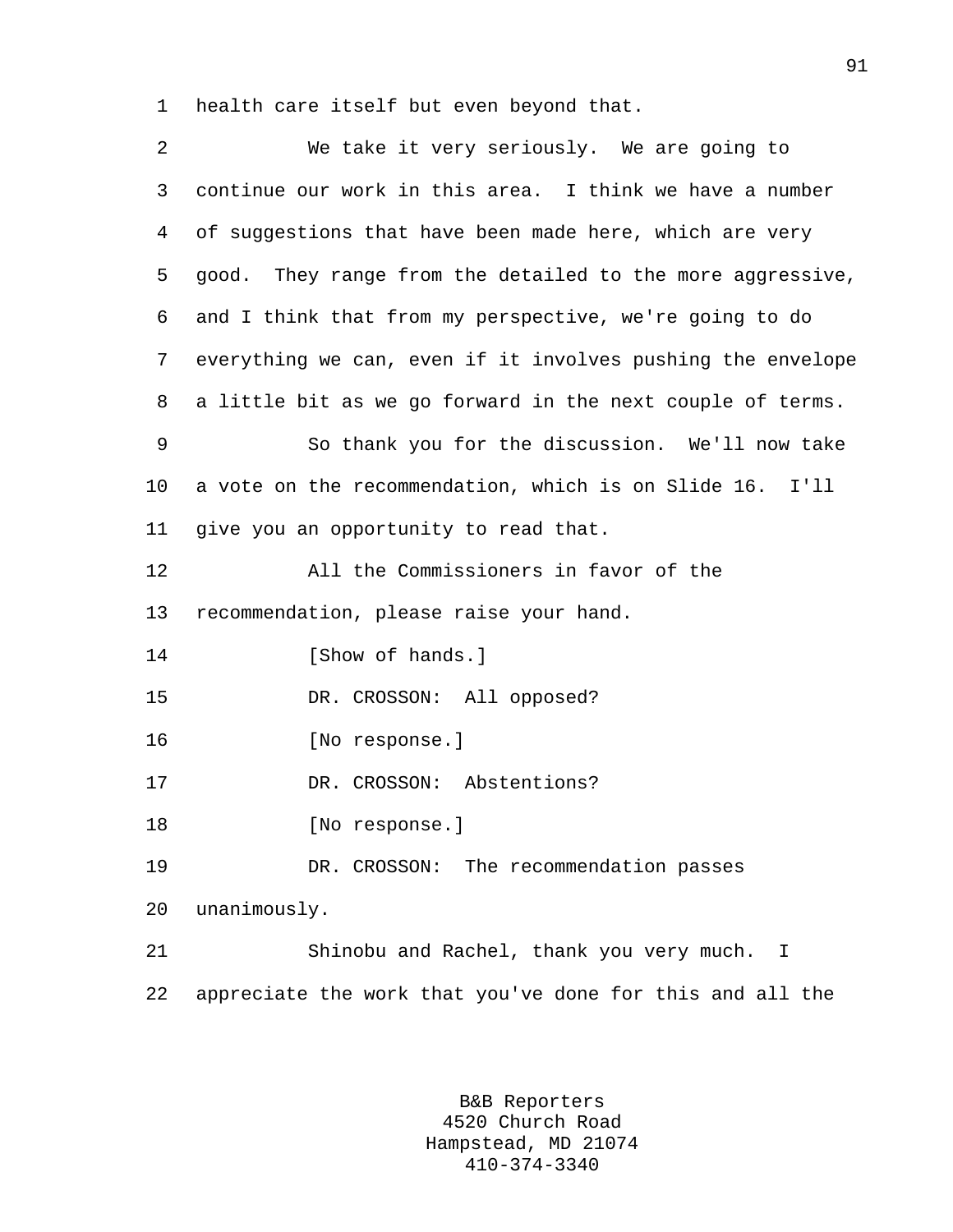1 time that you've spent on these difficult issues.

2 We now have an opportunity for a public comment 3 period. If there are any members here, guests who would 4 like to make a public comment, please come forward so we 5 can see who you are.

6 I'm going to make a little bit of a preamble 7 here. Let me just wait for the place to clear out a little 8 bit. Otherwise you're going to be lost in the madding 9 crowd back there.

10 So I would point out this is an opportunity to 11 provide input to the Commission. It's not the only 12 opportunity. There are others, perhaps even better, prior 13 to our discussions through the MedPAC staff and the MedPAC 14 website.

15 I would ask you to identify yourself and any 16 organization that you're associated with and confine your 17 remarks to two minutes. When this light comes back on, 18 that two minutes will have expired.

19 MR. AMERY: Thank you for the opportunity to 20 address the Commission. I'm Mike Amery of the American 21 Academy of Neurology. I am representing the cognitive 22 specialty coalition, which includes 115,000 members of the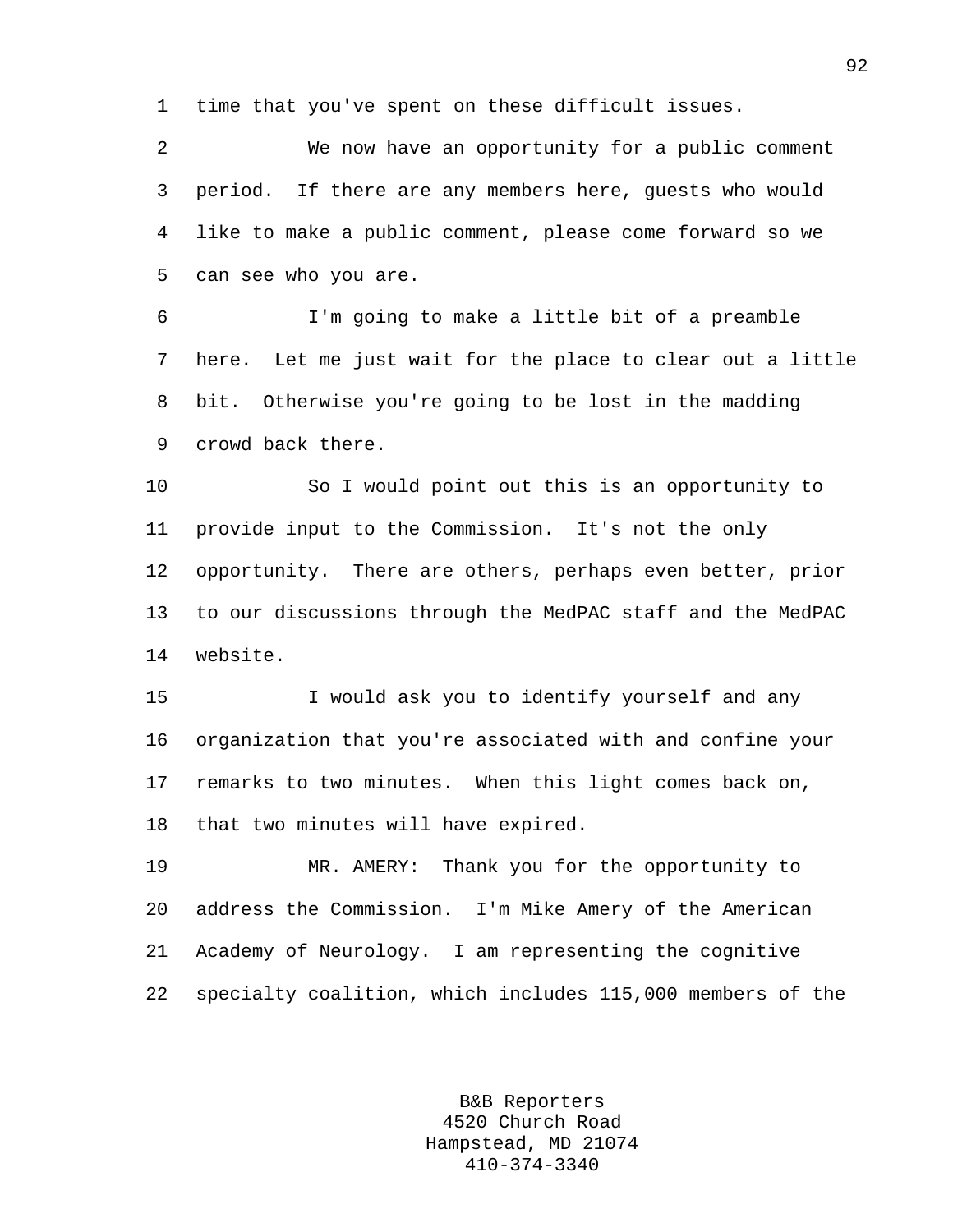1 associations representing asthma, allergy and immunology, 2 neurology, endocrinology, rheumatology, psychiatry,

3 infectious diseases, and neuropathology.

4 Later on, the Commission will continue its 5 discussion of policy options for rebalancing the Physician 6 Fee Schedule towards ambulatory evaluation and management, 7 or E&M services, to increase payment for primary care.

8 And while the Coalition strongly supports efforts 9 to improve payment for E&M services, we want to ensure that 10 the Commission is considering those efforts in the broader 11 context of cognitive care delivery. Cognitive specialists, 12 those physicians who build the very same E&M codes as 13 primary care physicians, are treating higher-cost Medicare 14 beneficiaries, with more complex chronic conditions and 15 must be included in any improvements for E&M services.

16 The Coalition thanks Dr. Nerenz for his 17 recognition at a recent meeting of the Commission that 18 physicians do not bill Medicare for primary care services. 19 Physicians bill Medicare for new or return-patient E&M 20 services. Efforts to improve E&M service is solely for 21 primary care services, works to pick winners and losers in 22 the payment system, that over the long run will have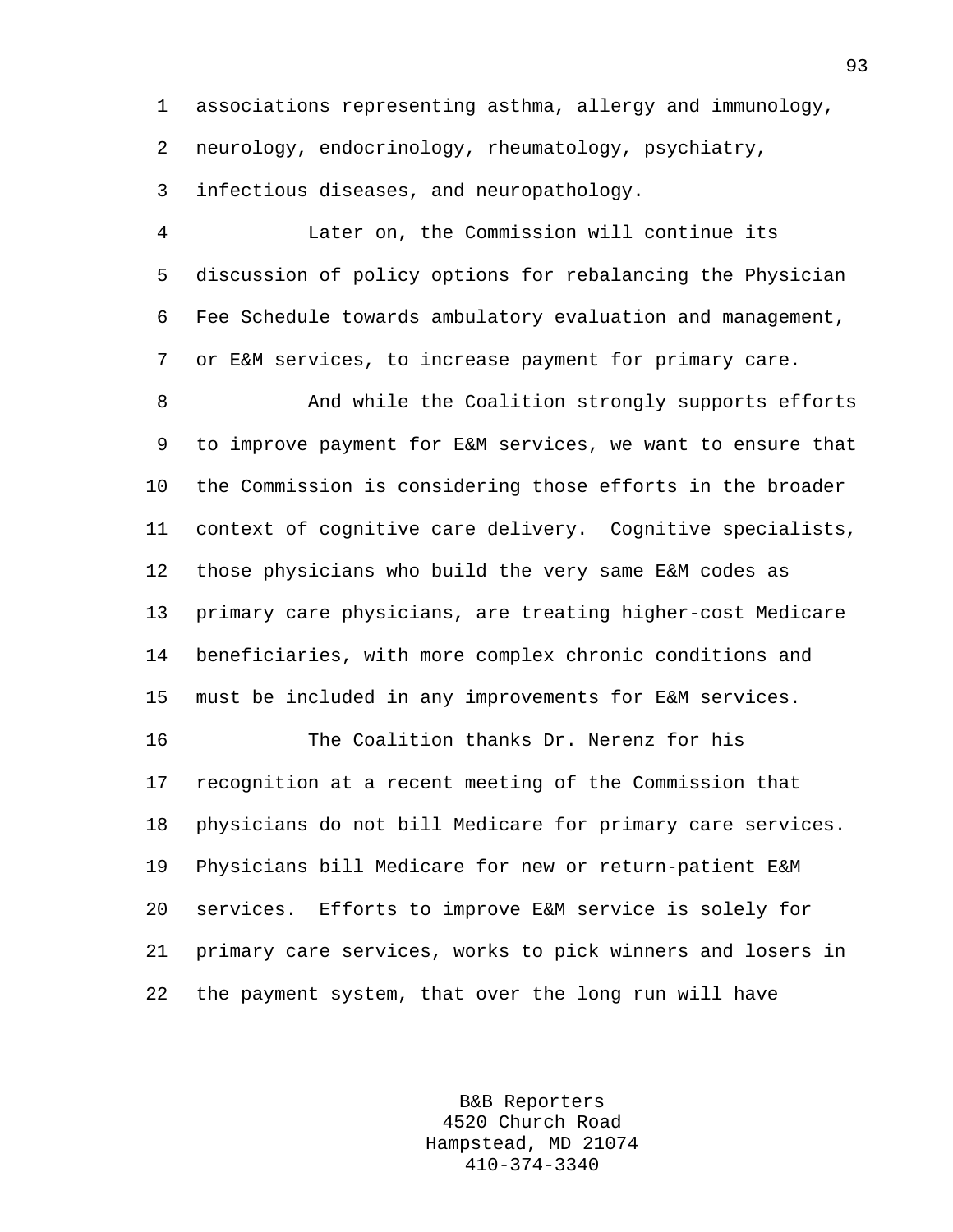1 negative consequences to the most important stakeholder, 2 America's seniors that depend on the Medicare program and 3 its providers.

4 We remind the Commission the cognitive 5 specialists are experiencing the same shortages as primary 6 care. The members of the Cognitive Coalition strongly urge 7 you improve payment for E&M for all physicians who provide 8 cognitive specialty care through the delivery of E&M, not 9 just primary care providers. The result will be a better 10 mix of physicians providing E&M for patients, those in need 11 of primary care, and those with more complex conditions, 12 where cognitive specialists have the requisite expertise 13 and years of additional training to accurately diagnose, 14 comprehensively treat, and fully manage those patients.

15 We would appreciate your recognition of the value 16 that cognitive specialists bring to the Medicare program 17 and the beneficiaries as you deliberate forthcoming 18 recommendations.

19 DR. CROSSON: Thank you.

20 We are adjourned until 12:45 today. 12:45. 21 [Whereupon, at 11:19 a.m., the meeting was recessed 22 lunch, to reconvene at 12:45 p.m. this same day.]

> B&B Reporters 4520 Church Road Hampstead, MD 21074 410-374-3340

94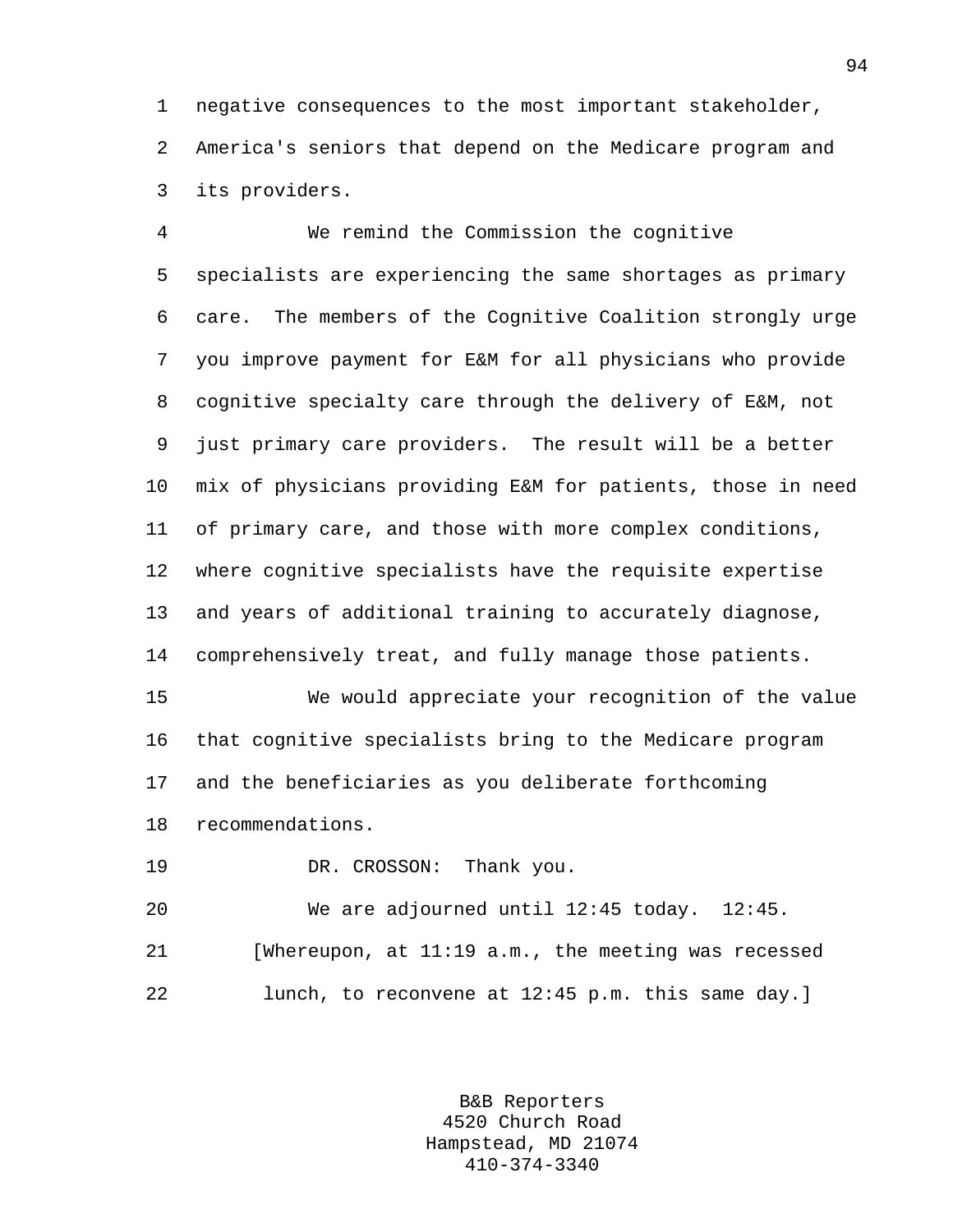1 AFTERNOON SESSION 2  $[12:43 \text{ p.m.}]$ 3 DR. CROSSON: Okay. I think it's time to begin 4 the afternoon session. We are now going to have a series 5 of discussions and votes on the update. These will be our 6 final dates -- final votes on the updates for this term, 7 and we're going to start with hospital inpatient and 8 outpatient services. We've got Stephanie, Jeff, and Zach 9 here, and Stephanie looks poised to begin. 10 MS. CAMERON: Thank you. Good afternoon. This 11 session will address issues regarding Medicare payments to 12 hospitals. Thank you to Dan Zabinski, Craig Lisk, and 13 Ledia Tabor for your contributions to this work. 14 As we discussed last month, we use a common 15 framework to evaluate the adequacy of Medicare payments. 16 When data are available, we examine provider capacity, 17 service volume, access to capital, quality of care, as well 18 as providers' costs and payments for Medicare services. 19 Today we will briefly discuss these measures of payment 20 adequacy in addition to costs and margins for 2016, and

21 provide a projected Medicare margin for 2018. We will also 22 provide supplemental information that you requested last

> B&B Reporters 4520 Church Road Hampstead, MD 21074 410-374-3340

95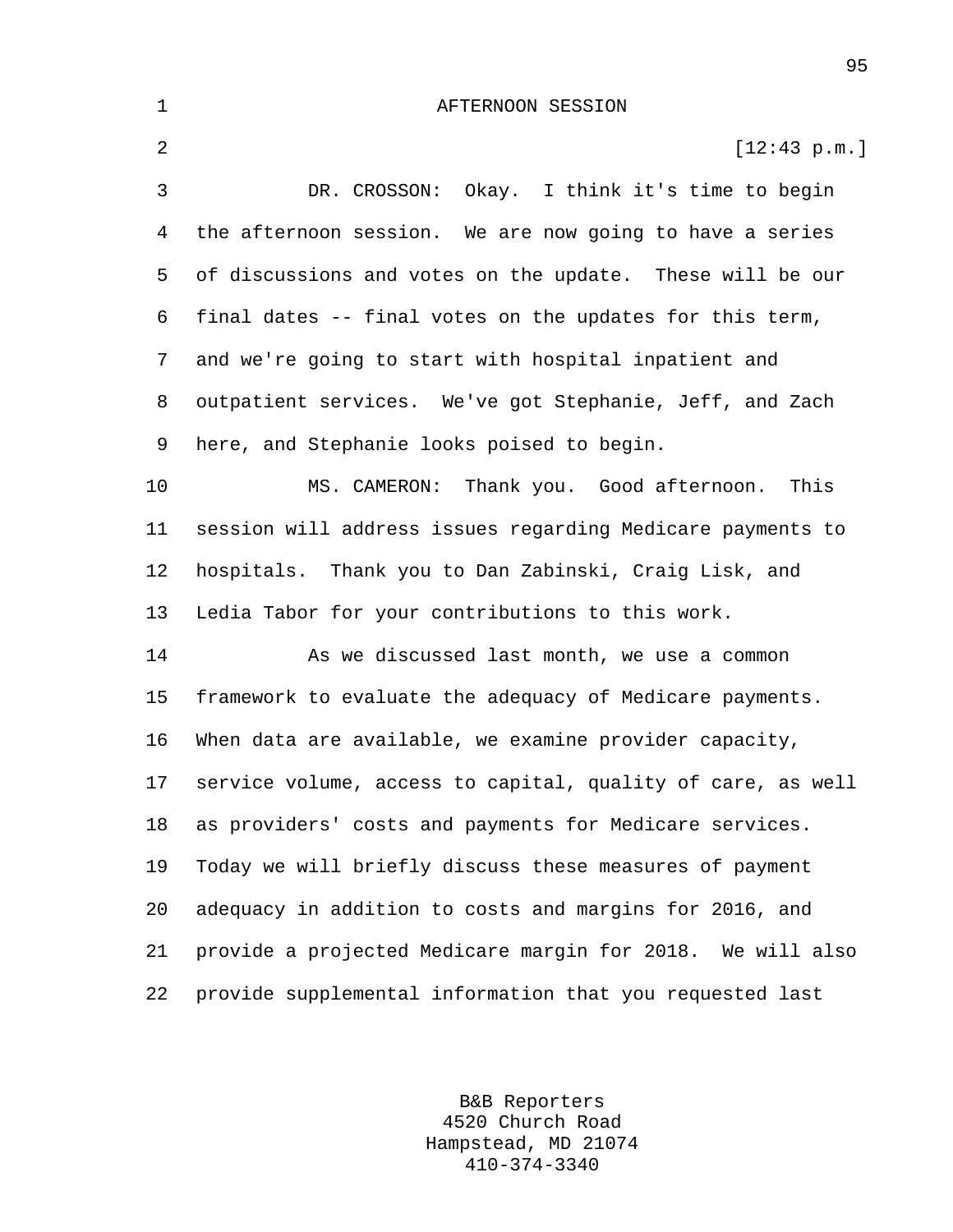1 month.

2 As you'll recall from December, the draft update 3 recommendation would affect \$116 billion in inpatient 4 payments and about \$61 billion in outpatient payments. The 5 update would also affect Medicare Advantage benchmarks and 6 the prices MA plans pay hospitals, as we discussed in your 7 mailing materials.

8 To summarize our payment adequacy findings that 9 we presented in detail last month, access to care is good 10 with excess hospital capacity in aggregate, access to 11 capital remains strong, and quality is improving, as we see 12 risk adjusted readmission and mortality rates both 13 declining.

14 If current law holds, we would expect slightly 15 more negative Medicare margins in 2018 compared with 2016, 16 even for the relatively efficient providers.

17 Warner, last month you asked about the trend in 18 Medicare marginal profit, an indicator of whether providers 19 have an incentive to admit an additional Medicare patient. 20 As you can see, the margin profit has decreased since 2012, 21 from 14 percent to 8 percent in 2016. The trend in 22 marginal profit that you see largely mirrors the trend in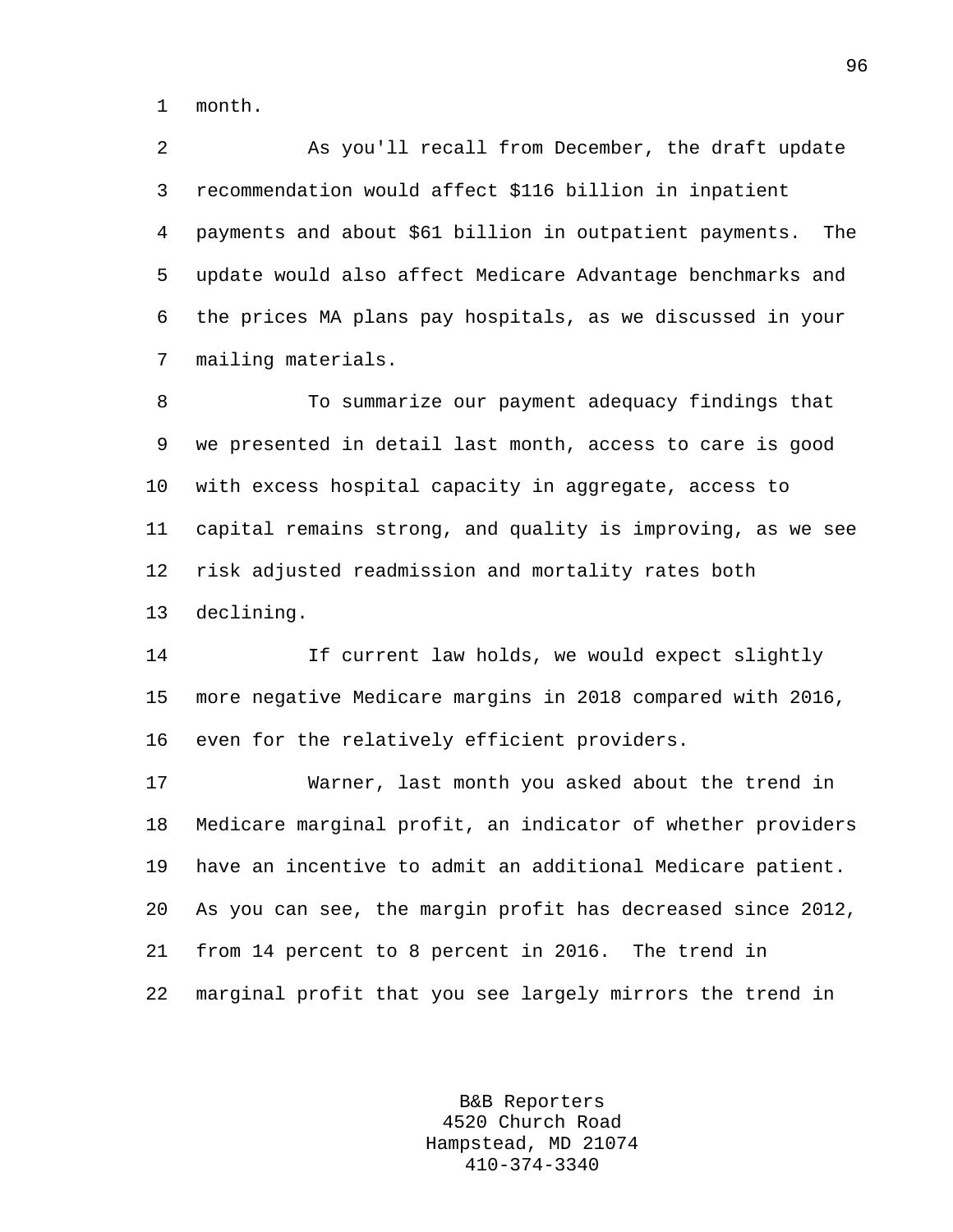1 aggregate Medicare margin. However, you'll notice a larger 2 decrease in marginal profit between 2013 and 2014. This 3 decrease in marginal profit reflects the change in how 4 Medicare pays for uncompensated care.

5 Pat, you asked about Medicare revenues as a share 6 of total revenues. The dotted green line at the top shows 7 you that Medicare patients are a slightly increasing share 8 of hospital patients. However, Medicare prices have grown 9 slower than commercial prices. In addition, many uninsured 10 individuals became insured, resulting in higher revenue for 11 those patients. The growth in Medicare share of patients 12 offset the slower increase in Medicare prices. The net 13 effect, as you can see from the yellow line, is that 14 Medicare's share of revenue was about flat.

15 The bottom dotted line shows that hospital 16 commercial price growth through 2015 was high enough to 17 more than offset the slower Medicare price growth. The net 18 effect was operating margins rising up to a record high in 19 2015, of 6.4 percent.

20 Alice and others asked about margins for high DSH 21 hospitals. Here we show that Medicare margins tend to be 22 higher for DSH hospitals. Note that these high DSH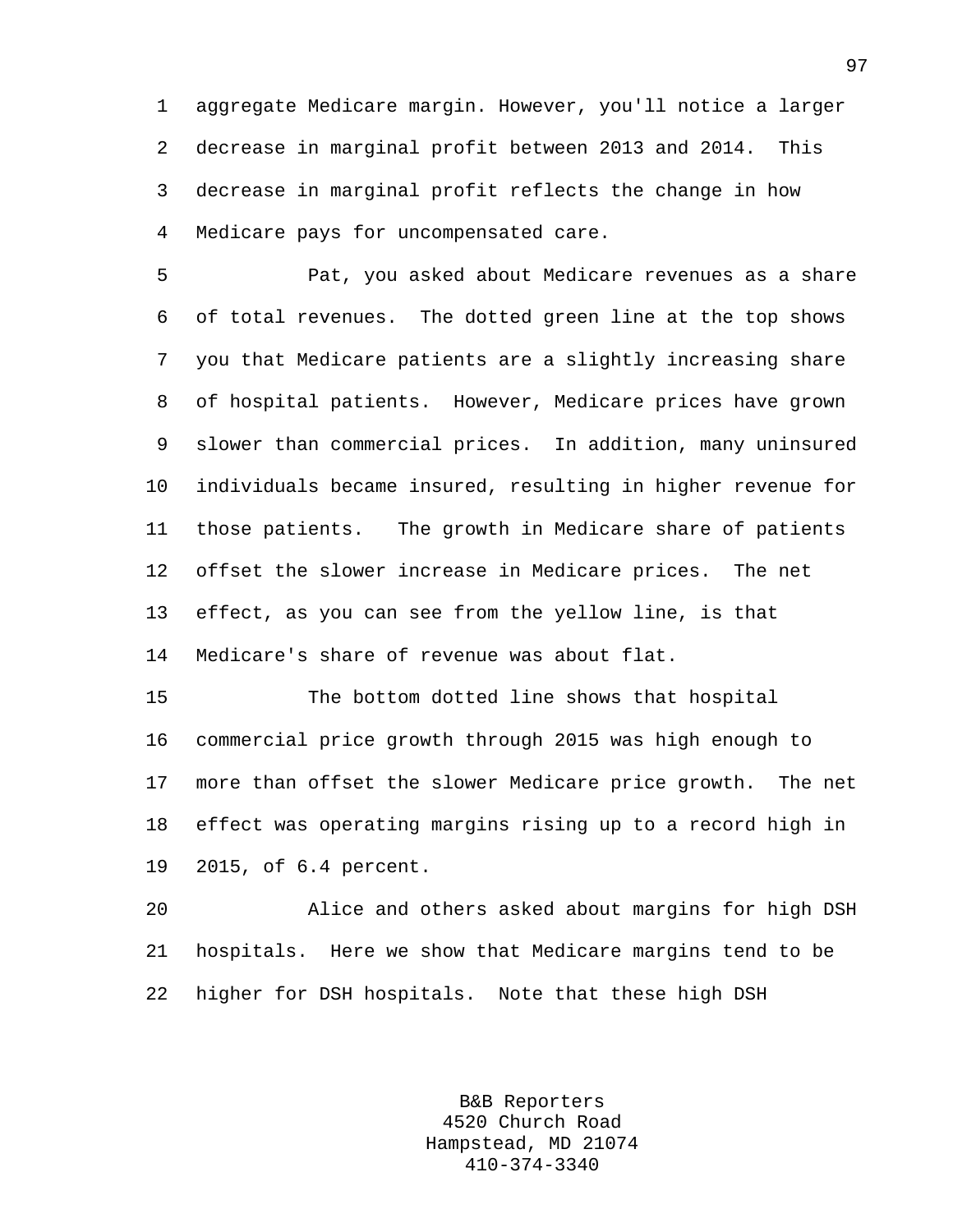1 hospitals tend to have lower overall all-payer margins and 2 thus have more pressure to control their costs. Lower 3 costs lead to higher margins. For-profits also tend to 4 better at controlling their costs, even when they do not 5 face low non-Medicare margins. The lower costs of for-6 profits lead to higher Medicare margins.

7 With that, and based on the payment adequacy 8 indicators we discussed today and in December, the hospital 9 draft recommendation reads:

10 For 2019, the Congress should update the 2018 11 Medicare base payment rates, inpatient and outpatient, for 12 acute care hospitals by the amount determined under current 13 law.

14 This language reflects a technical change from 15 our December meeting with the continued intent to reflect 16 current law for the 2019 payment update. As this 17 recommendation would provide the current law update, we 18 expect no impact on program spending or on beneficiaries or 19 providers.

20 The current law update is appropriate given that 21 beneficiaries maintained good access to care, outpatient 22 volume growth remained strong, providers continued to have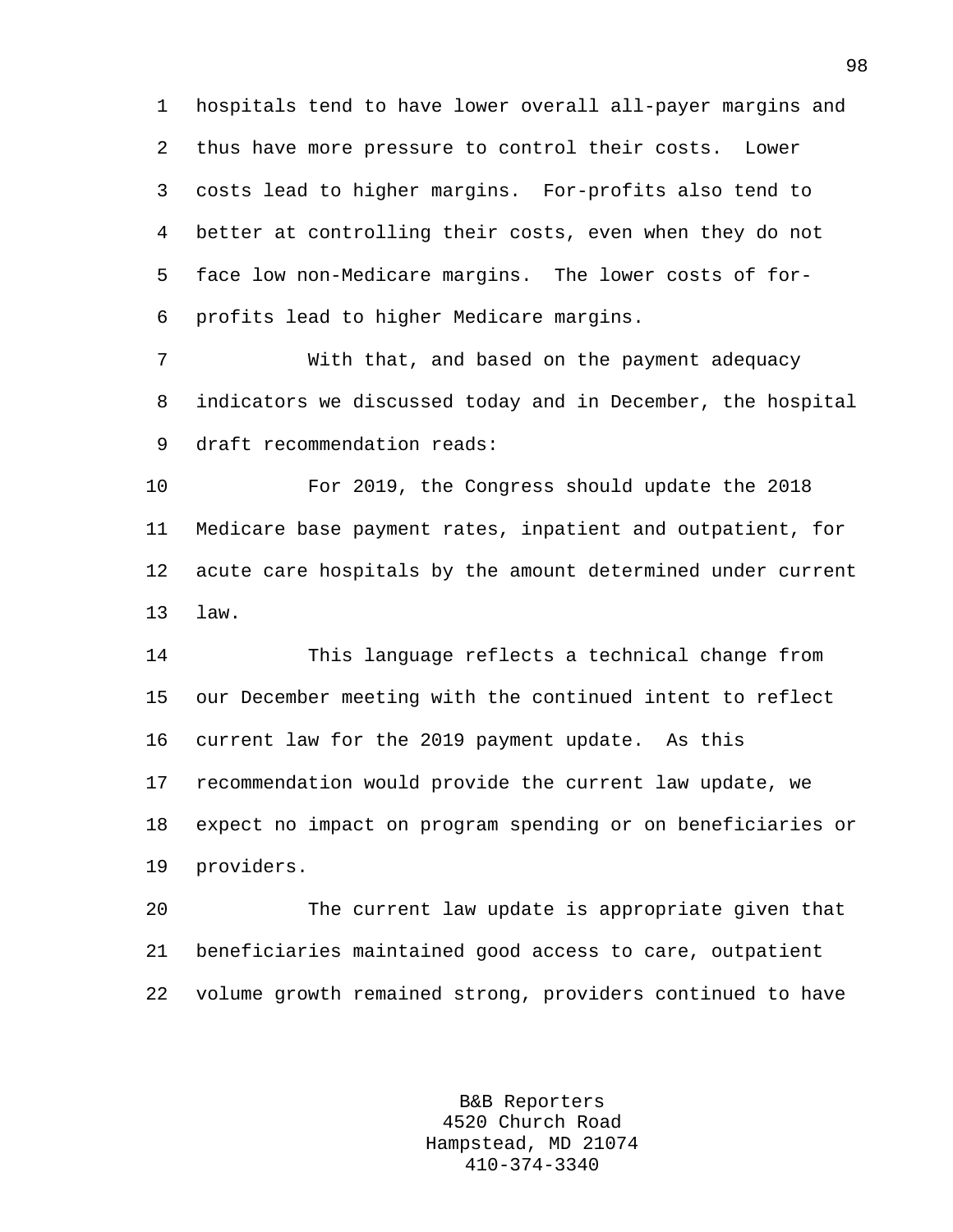1 strong access to capital, all while quality improvement 2 continued, despite negative Medicare margins for most 3 providers. The current law update balances the need to 4 have payments high enough to maintain access to care and 5 the need to maintain fiscal pressure on hospitals to 6 control their costs. 7 And with that I turn it back to Jay. 8 DR. CROSSON: Thank you, Stephanie. So we'll now 9 take clarifying questions. I see Kathy and Warner and 10 David. 11 MS. BUTO: I'm just curious whether the 12 Commission has ever recommended -- or I won't say "ever" -- 13 recently recommended an increase above current law update, 14 statutory updates, that you can recall? 15 DR. MATHEWS: Not in recent memory, no. 16 DR. CROSSON: Warner. 17 MR. THOMAS: On Slide 7, do we have this data for 18 -- because we run this for the Medicare margin -- do we run 19 this for the total margin? I know we make the comment 20 about total margin and the health of this sector of the 21 industry. I just didn't know if we looked at this by total 22 margin or not.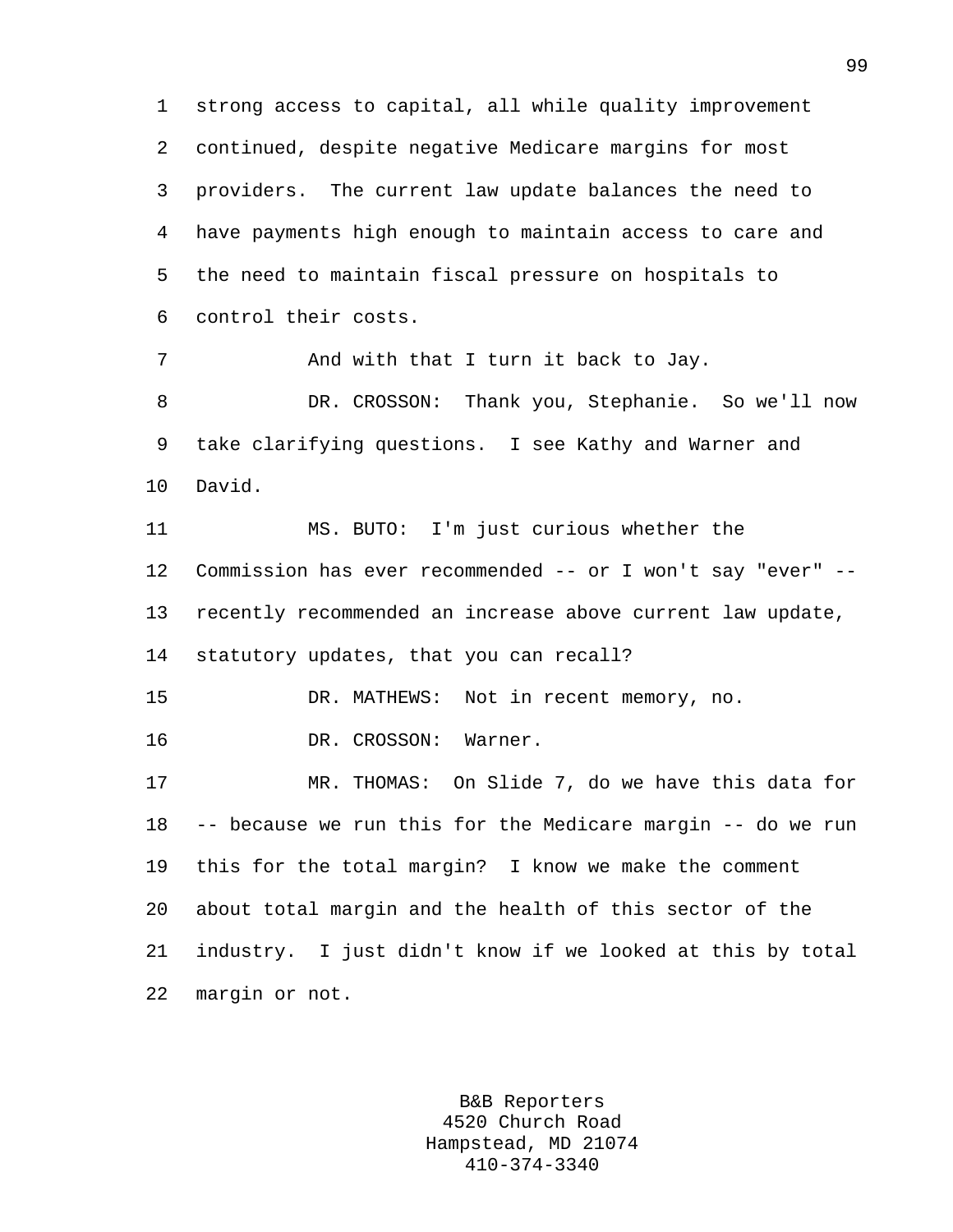1 MS. CAMERON: We can -- we do have the data to do 2 that. Are you looking for a specific --

3 MR. THOMAS: No. I'm just curious. I mean, I 4 think there is a widening disparity on performance and I 5 would just like to understand that more. I think we look 6 at one number for the industry and kind of, you know, come 7 to a conclusion of where it is -- what's happening. But I 8 think it may be interesting to kind of look beyond that a 9 little bit it, on an overall basis, to see whether it's 10 rurals or urban or academic medical centers. Kind of what 11 does that look like on a total basis. Because I'm not sure 12 that just looking at an aggregate, like we have, you know, 13 may tell the whole picture. So it's just a question, not 14 necessarily for this report. I mean, if we had it I think 15 it would be great. But I do think it's something we ought 16 to be looking at on a go-forward basis.

17 The second question I had was really more around 18 the determinants of cost for hospitals, and we've talked 19 about this. I've brought this up, you know, previously. 20 You know, for example, devices or drugs. Do we have a 21 sense of the increase in cost in those components of the 22 inpatient cost structure and that impact on, you know,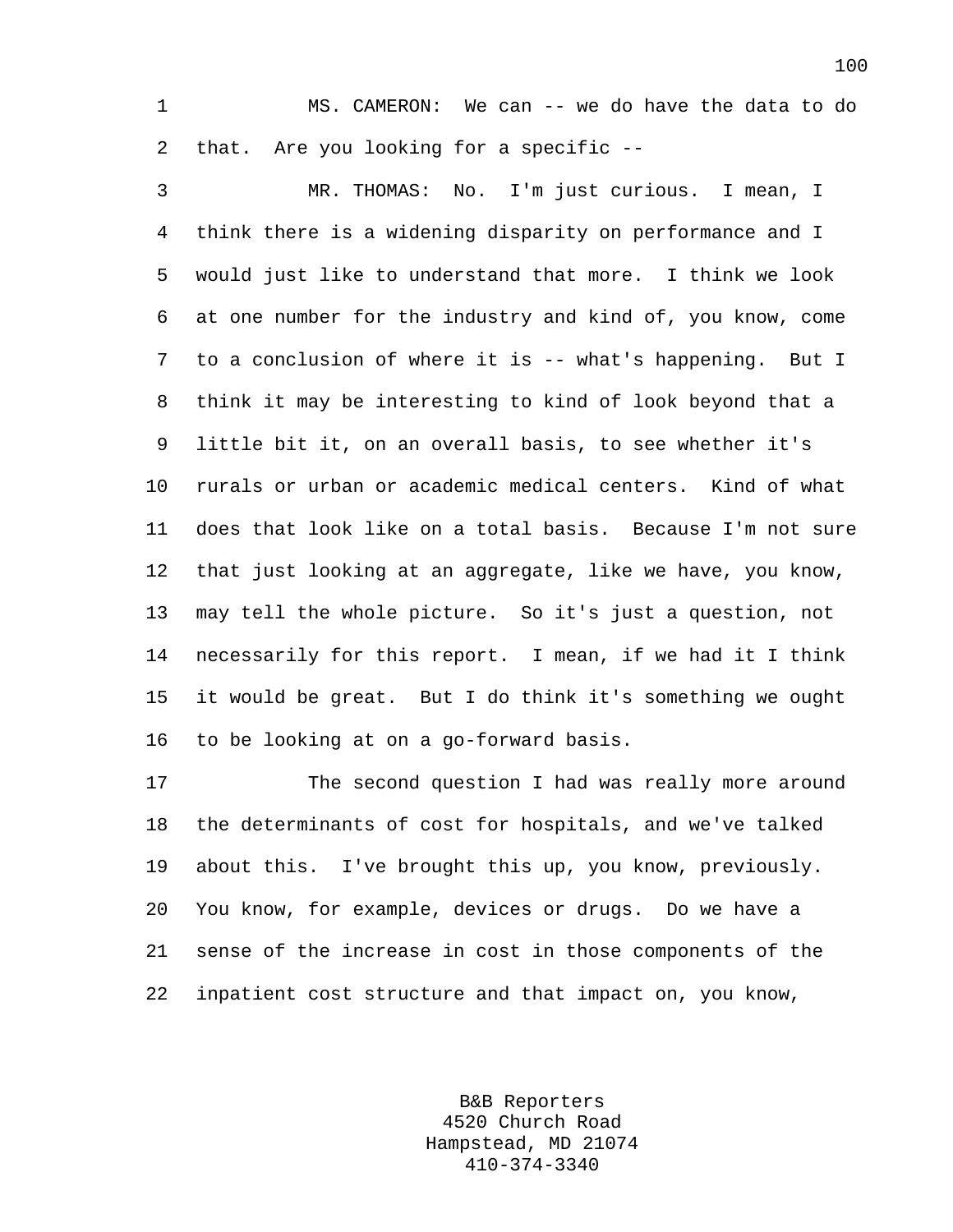1 Medicare margin, which obviously now for, you know, for 2 efficient hospitals is negative. It's the first time since 3 I've been on the Commission that that's the case. So I'm 4 just trying to understand, do we have an idea of what those 5 trends look like and how big an impact they're having on 6 the performance of the industry?

7 MS. CAMERON: So in page 26 of your mailing 8 materials we talk a little bit about the trend in growth in 9 cost for drugs and devices as well as some other areas. 10 So, and just as a reminder to everybody, since 2014, there 11 was about a 12 percent increase in the cost of drugs in 12 this sector, and drugs and devices comprise about 19 13 percent of all hospital costs.

14 MR. THOMAS: Right.

15 MS. CAMERON: However, they account for about a 16 quarter of the growth in per-Medicare discharge spending -- 17 or excuse me, cost per Medicare discharge, about a quarter 18 of that comes from this. You know, I haven't looked at 19 individual -- I don't have the corollary in my mind right 20 now of what the drug piece was, but we could certainly look 21 at that.

22 MR. THOMAS: Okay. Thank you.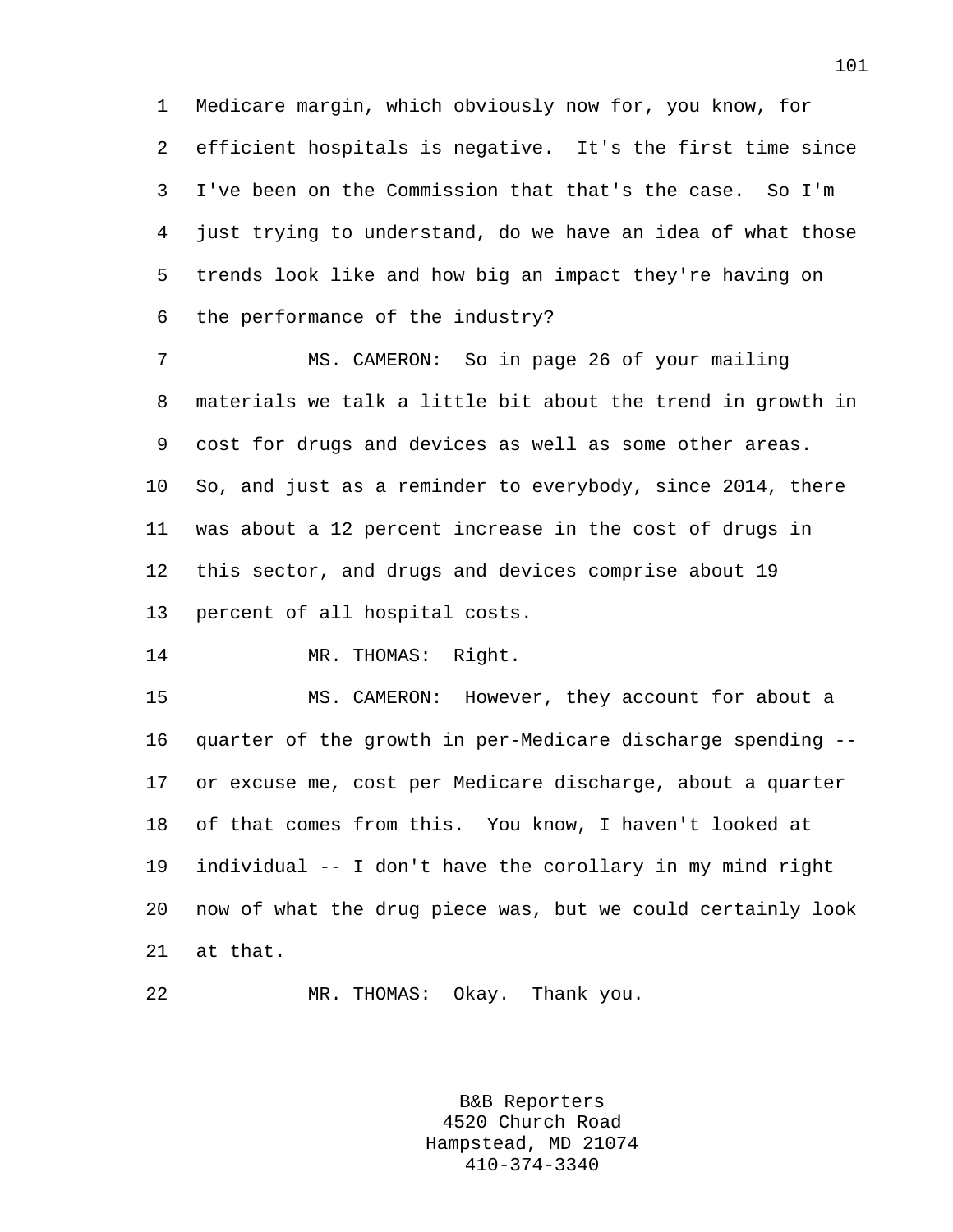1 DR. MATHEWS: And, Stephanie, can you refresh my 2 memory. Are we using cost reports as the basis for 3 determining the growth of these components? 4 MS. CAMERON: We are, yes. 5 DR. MATHEWS: Okay. And so from the cost report 6 data, we are not able to ascertain the relative 7 contributions of increases in volume versus price for 8 either drugs or devices in the hospital sector. Is that 9 correct? 10 MS. CAMERON: That is correct. 11 DR. MATHEWS: Okay. 12 MS. CAMERON: Right. So it could be, you know, a 13 blend of either one of those things. 14 DR. MATHEWS: That's what I wanted to establish, 15 yes. 16 MS. CAMERON: Yes. 17 DR. STENSLAND: And just to be clear, I think the 18 12.4 percent is over two years, so it's -- 19 DR. CROSSON: David. 20 DR. NERENZ: Thanks. I just want to clarify the 21 wording change between December and now. I know in 22 December we had a number of 1.25. So just so I track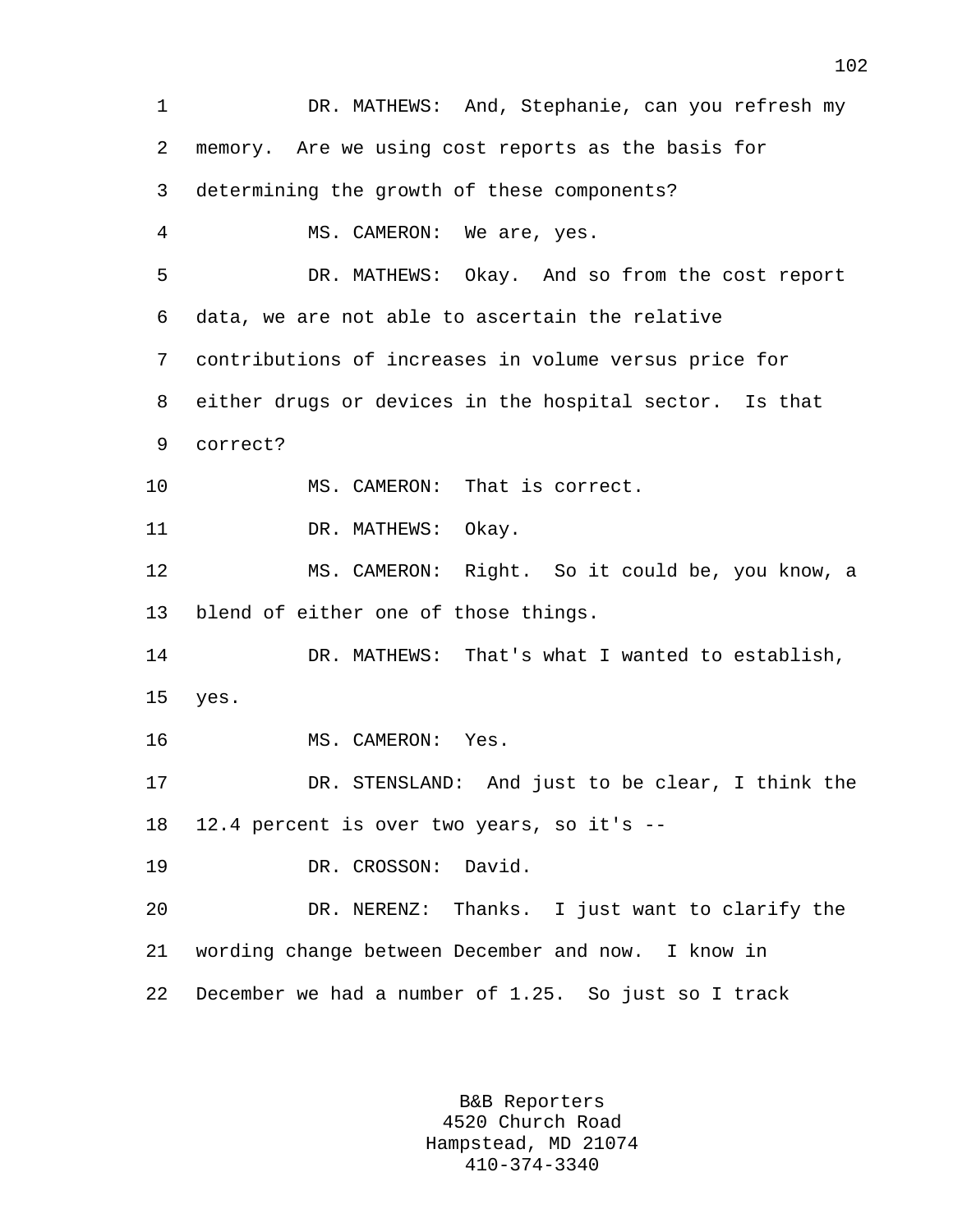1 correctly, the current law -- and I'm looking at page 39 -- 2 really has three significant components, right? There's a 3 market basket adjustment that goes up, but then there's a 4 productivity adjustment down, and then there's a PPACA 5 adjustment down. And the 1.25 we estimated is the net of 6 those three, one up and two down. And it may end up in 7 practice a little different, but, okay. So that's where we 8 are.

9 So the effect of that in terms of how we project 10 our recommendation to margins is if the market basket 11 update, that is to reflect input price increases, right? 12 So, essentially, in the bottom line, our recommendation is 13 essentially to stay even. Would that be a fair summary, 14 that if hospitals' input prices are going up, and then you 15 do the other factors, the adjustment, our recommendation is 16 that the CMS payment should essentially keep up with the 17 market basket price increase. Is that a fair restatement, 18 or did I miss something?

19 DR. STENSLAND: I think it's -- because what 20 we're saying is it would be the same as in current law. 21 DR. NERENZ: Yes. Understood.

22 DR. STENSLAND: So, and the market basket is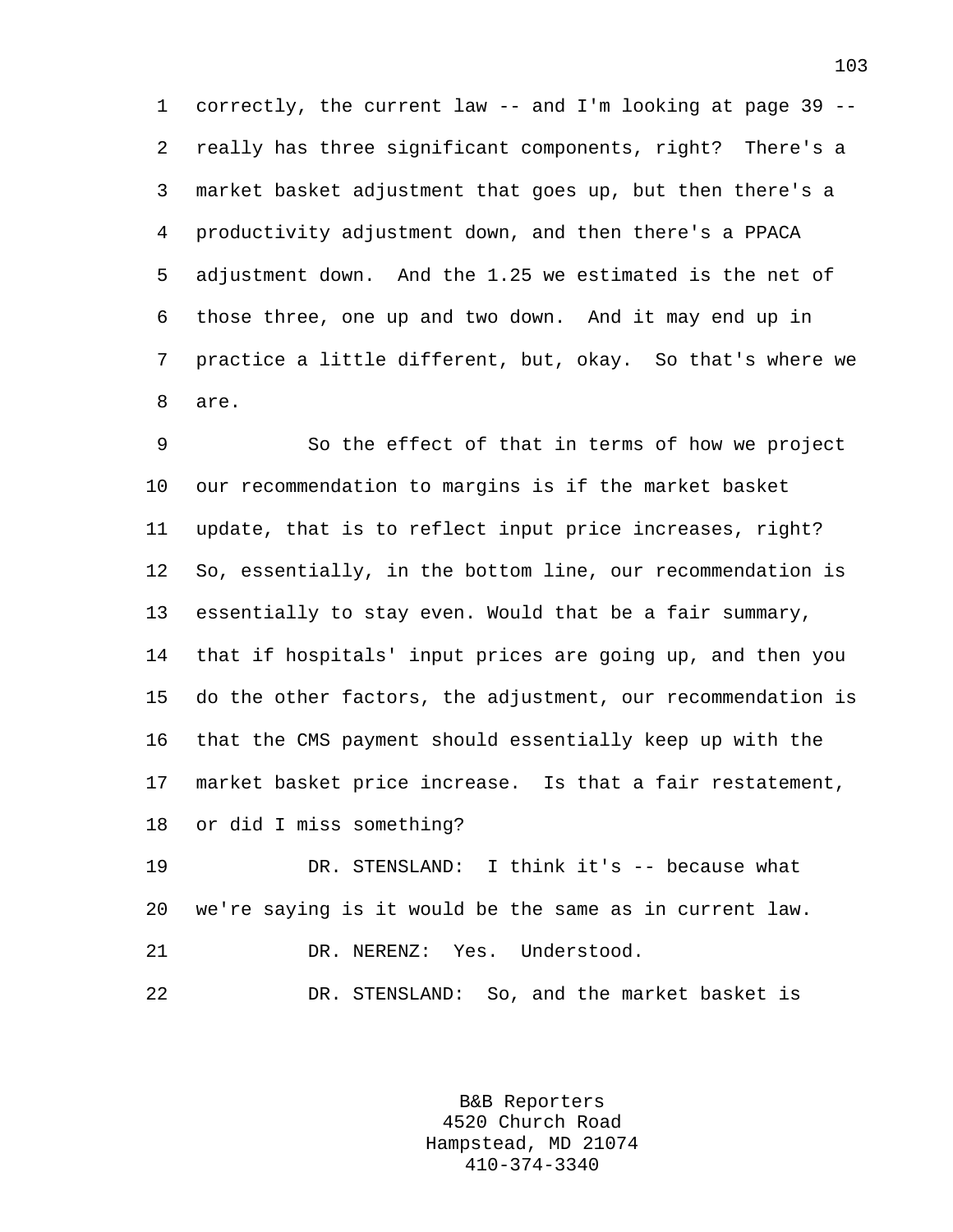1 projected to be, I think, what is it, 2.8 percent.

2 DR. NERENZ: Yes.

3 DR. STENSLAND: But then there are some 4 reductions of that that gets you down to about 1.25.

5 DR. NERENZ: Yes. Right.

6 DR. STENSLAND: So we're saying we would expect, 7 if this goes through and there's no unexpected changes in 8 all those factors, that the underlying input price 9 inflation would go up by 2.8 percent --

10 DR. NERENZ: Yes.

11 DR. STENSLAND: -- and the payments would go up 12 by 1.25 percent.

13 DR. NERENZ: Yes, and then the other two 14 adjustments. Okay. I'm just trying to clarify the point 15 that we're not making a recommendation that, on itself, all 16 else even would improve the margins we're looking at as we 17 look forward. It's essentially a stay-even. Okay. I just 18 wanted to get that -- make sure we had that.

19 DR. STENSLAND: Like we're not saying -- we're 20 not setting the updates so that the margins don't change. 21 We're setting the updates so that the expected path of the 22 margins under current law is the same as it would be under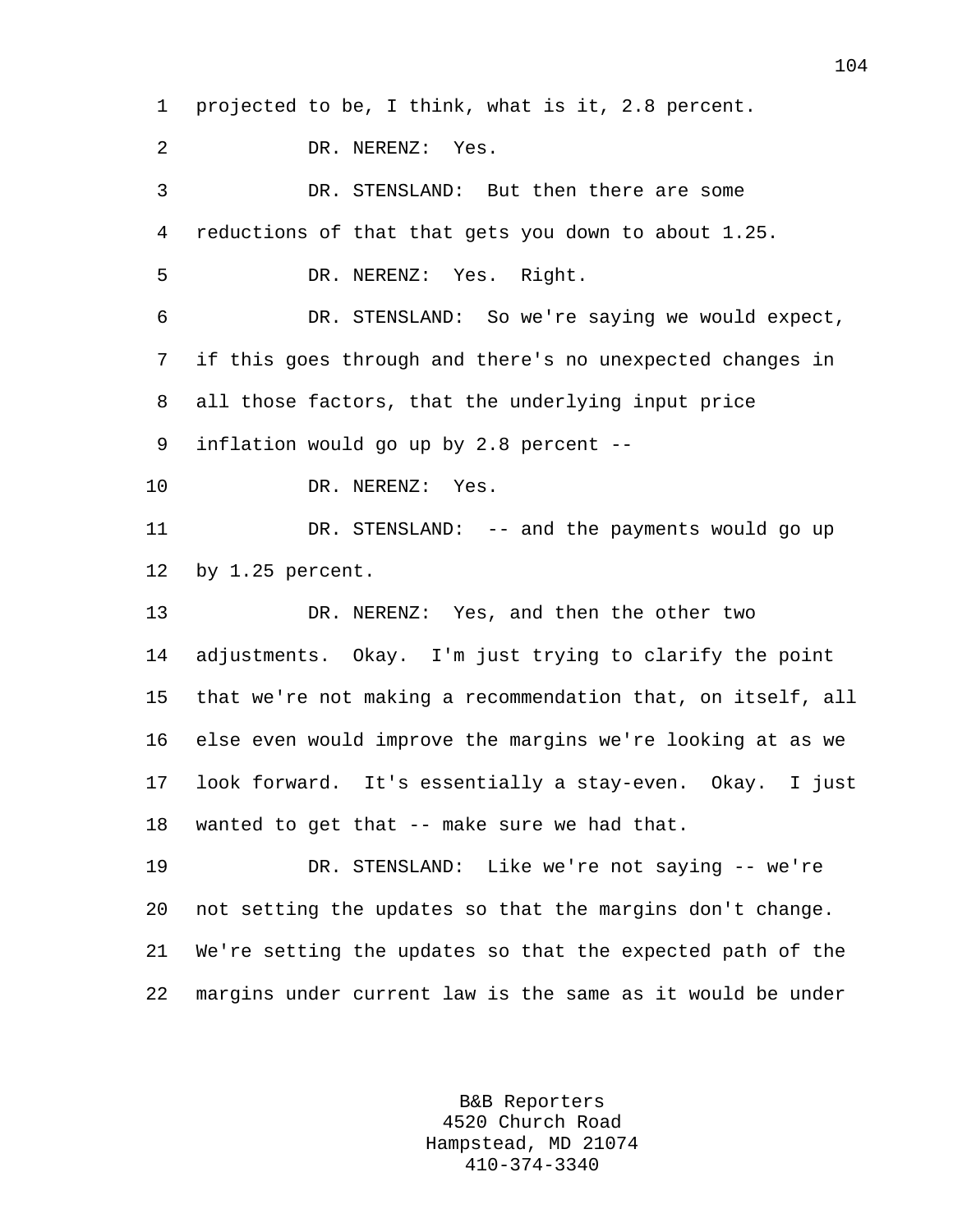1 our recommendation.

2 DR. NERENZ: Yes, okay. That's okay. But, 3 anyway, I think we're saying the same thing. I don't think  $4$  --

5 DR. CROSSON: And to be clear, this assumes that 6 there's no further improvement in the cost structure. 7 DR. NERENZ: That's also true, right. 8 DR. CROSSON: Okay. Questions? Bruce. 9 MR. PYENSON: On page 26 of the material you note 10 that inpatient surgery volume has increased and, in 11 particular, hip and knee replacement. And I'm wondering if 12 you -- and that's over the -- I think that's over the 13 period 2014 through 2016. I don't know if you have any 14 thoughts on what might be going on there. 15 MR. GAUMER: So this is something that we've been 16 curious about as well. We've been looking into it and we 17 plan to do more work on it in the coming year. You know, I 18 think in the chapter we indicate that this could be related 19 to the CJR program, or the demo that's going on, but we -- 20 that's still unknown. We need to evaluate that a little

- 21 bit more.
- 

22 I'd say the only information that we have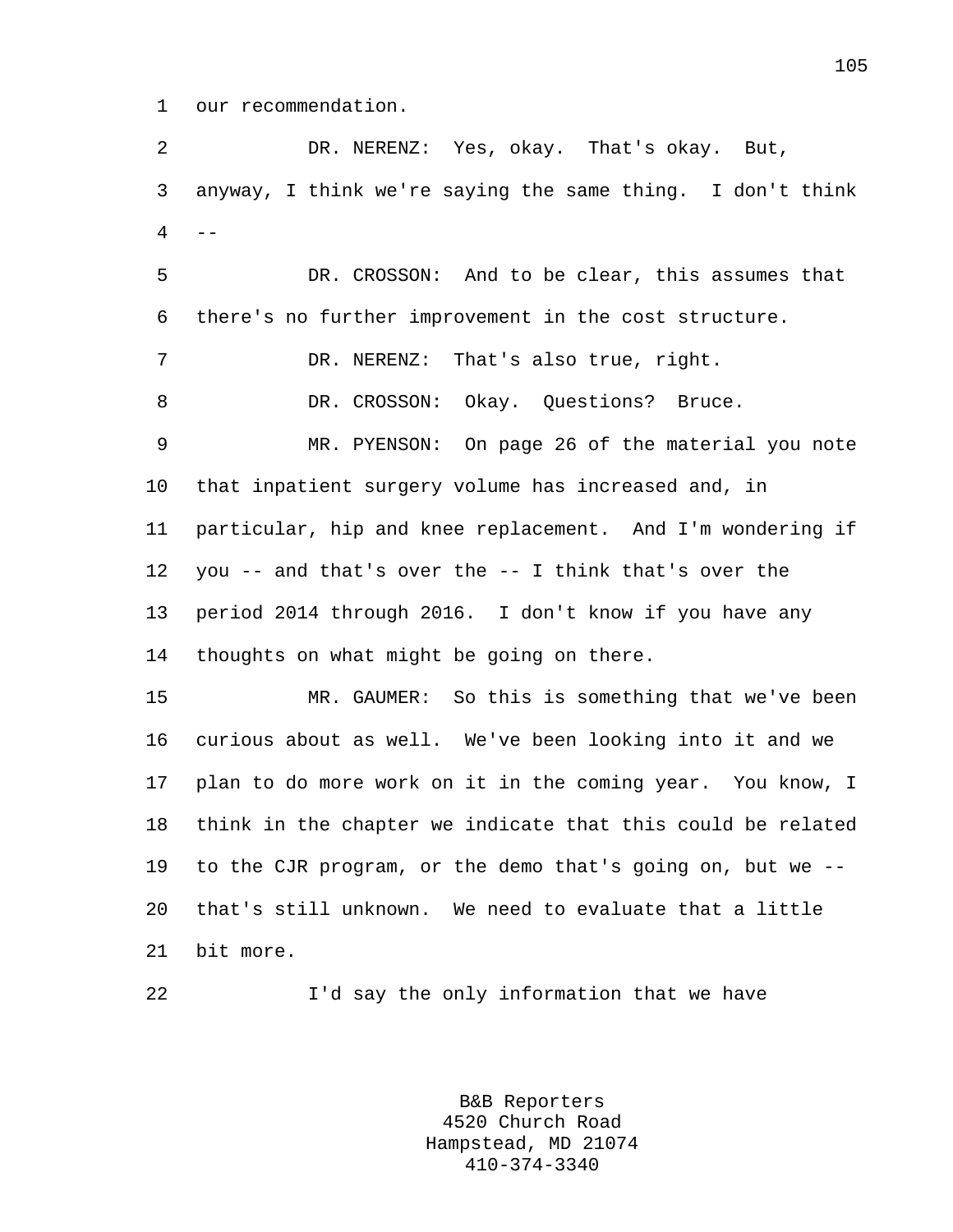1 gathered in between December and now on this is that -- and 2 someone here suggested that maybe there's an age component 3 to this and people are getting younger. That's not 4 necessarily the case. That we've been able to look at. 5 And so we're still --

6 MR. PYENSON: [Off microphone.]

7 MR. GAUMER: Okay. Yeah. These surgery cases 8 are not getting younger, in this case, so it's about the 9 same over those two, three years. So we're looking into 10 it, and if you have thoughts on how we can do that, I'm 11 happy to take them.

12 DR. CROSSON: Okay. Seeing no further questions 13 we're open for comment and discussion. In this case, the 14 discussion should be focused on the recommendation, which 15 is on Slide 8.

16 Discussion? Warner.

17 MR. THOMAS: So the -- I just want to -- this may 18 be a little bit of a question as well. So going back to 19 David's question -- so, basically, with our recommendation 20 that's outlined here, we would essentially think the 21 projection is anticipate to see a continued deterioration 22 in performance. Is that correct, based on our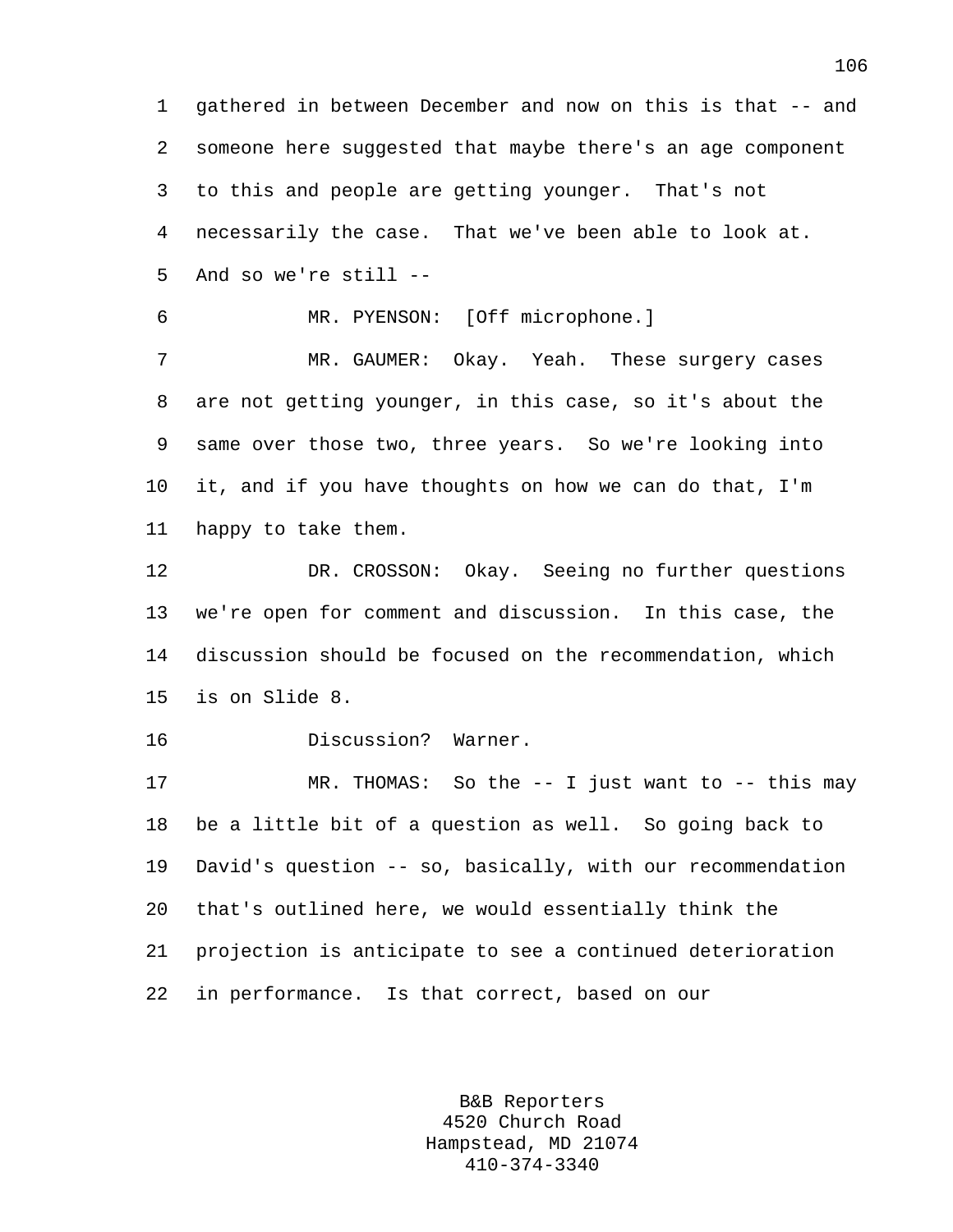1 recommendation?

2 [Staff nod heads in affirmative.] 3 MR. THOMAS: Okay. So I guess the general 4 comment I would have is just -- and I brought this up 5 previously -- but I would like to see us have us stronger 6 language in the chapter around these input costs that, you 7 know, frankly, have -- don't have a lot of opportunity for 8 control, specifically, you know, device and drug cost. And 9 I do think, if the data cannot be derived from the cost 10 reports, as Jim was indicating, I think there are studies 11 out there that indicate what specifically drug cost pricing 12 increases and device pricing increases are causing and the 13 impact they're having here, because I think it's an 14 important trend and it's an important component to be 15 highlighted as part of this.

16 So I would just ask that we have stronger -- I 17 know you've referenced it in that page, and I appreciate 18 that. I would just like to see, to the extent if there's 19 any other data that we could pull in that would help inform 20 that, if there's other studies that are out there that can 21 inform that, I think it would be helpful, because I think 22 it's a trend that's not going to slow down, and when we're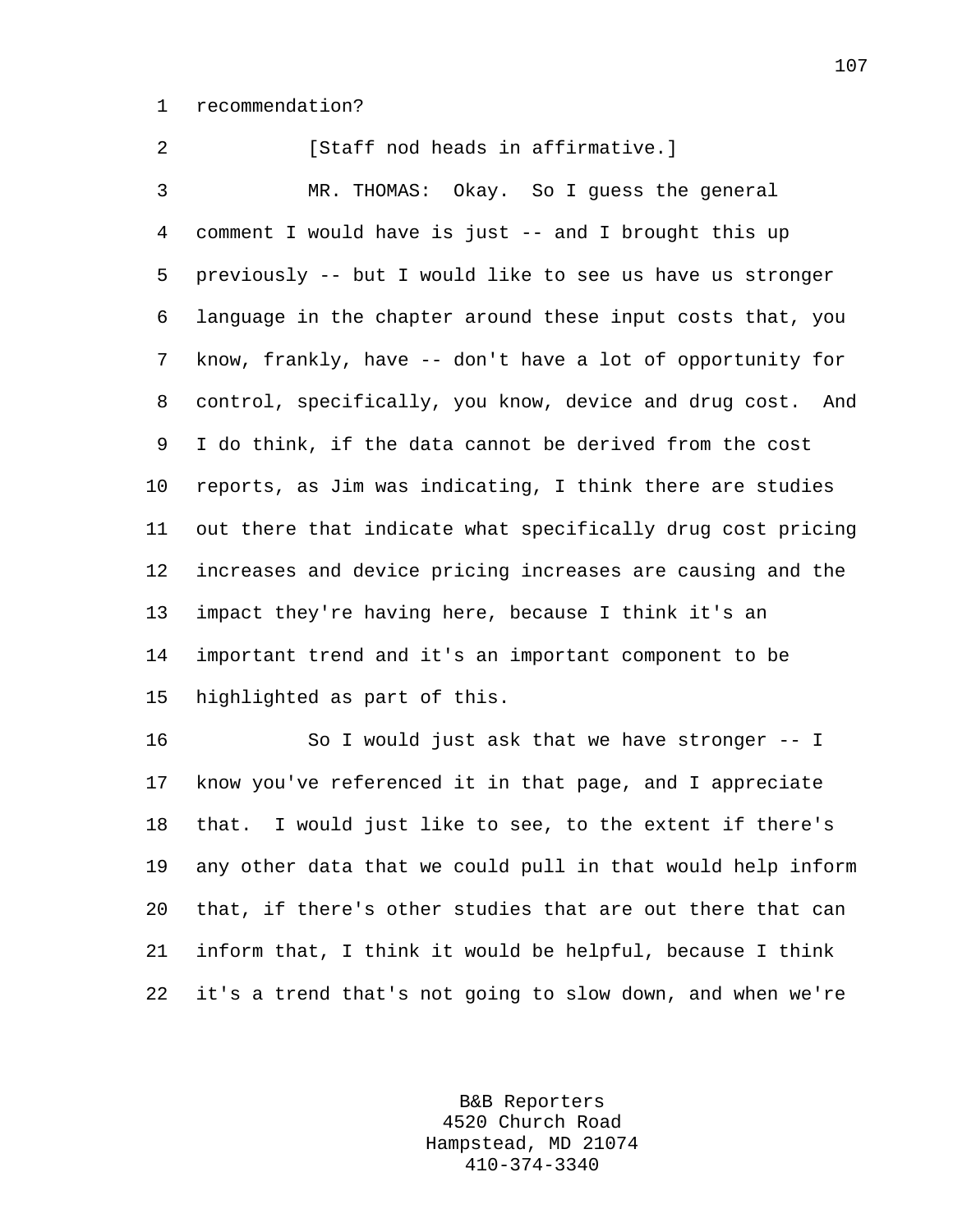1 looking at increases of a point or a point and a quarter, I 2 mean, that is erased -- probably more than erased by just 3 drug pricing increases, frankly, and I'm concerned about 4 that.

5 The second comment -- and I've, you know, asked 6 for the data on looking at the profitability by the group - 7 - but I think the second comment is just to continue to 8 think about how we look at all of these pricing and rate 9 changes and how we analyze the industry and kind of look at 10 the -- if we're going to look at profitability for Medicare 11 and all-payer, like we do here in the hospital, that we do 12 the same thing in the other arenas. So I'll make those 13 comments later as well, but I just think that's an 14 important component to this.

15 And I had another -- oh, and this is a question, 16 Jay, and I just don't know, going back to Kathy's question. 17 So our recommendation, you know, would be going with the 18 market basket, and these other reductions are automatic. 19 Is that how that works? Those are automatic reductions? 20 DR. CROSSON: Formulaic, yes.

21 MR. THOMAS: Formulaic. So there's -- you know, 22 regardless of what our recommendation is, we have no impact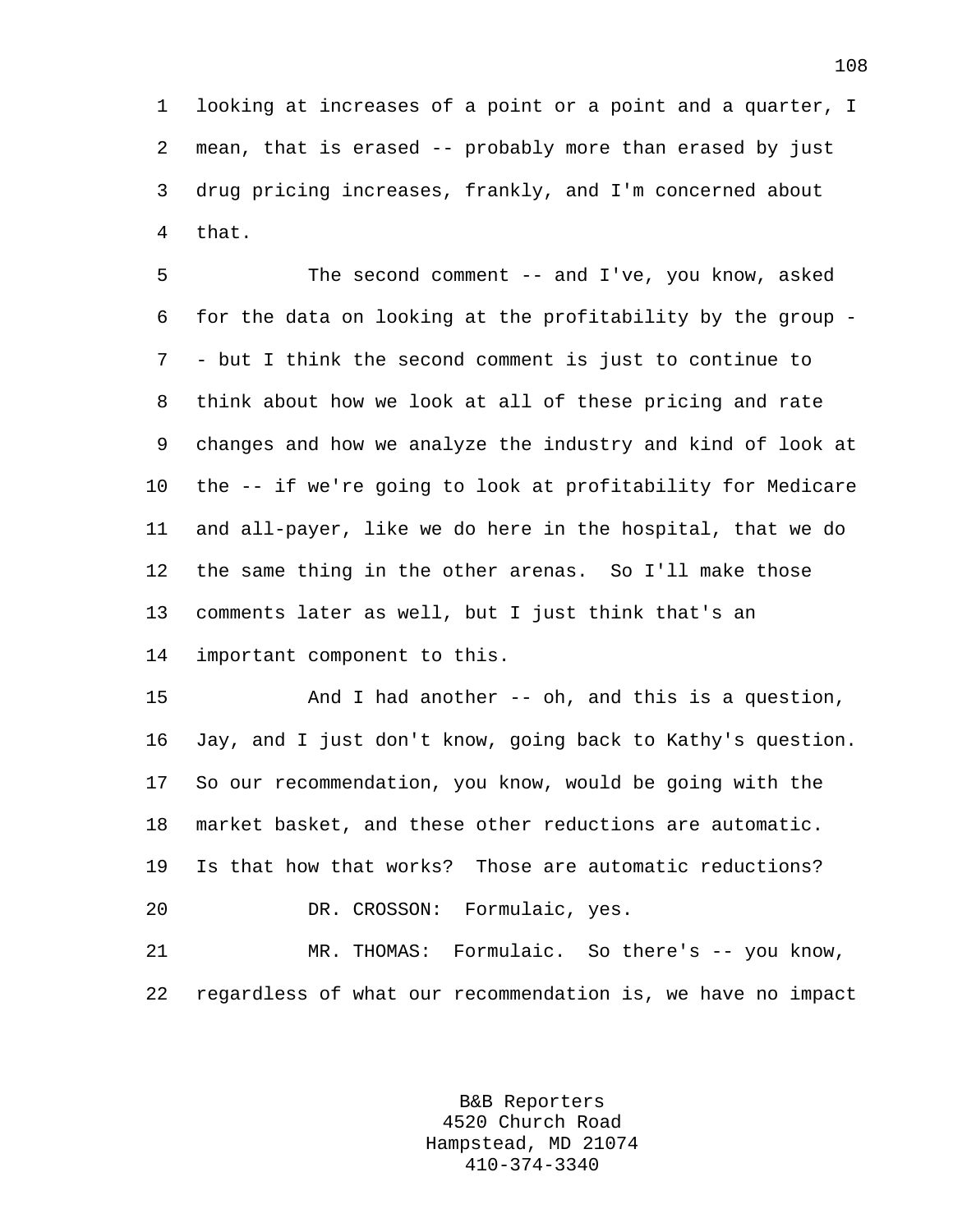1 on those whatsoever.

2 DR. CROSSON: Well, if our recommendation is 3 current law, this is the way current law is structured. 4 MR. THOMAS: I've got it. So, essentially, we're 5 saying we would agree with the reductions based on this 6 situation. Okay. I just wanted to make sure I understood 7 exactly how that played out.

8 I do think it's something -- I can be comfortable 9 with the recommendation. I do think going forward we need 10 to look at those reductions and look at the overall input 11 pricing here and make sure that we are not putting this 12 area in a difficult situation, especially with efficient 13 hospitals now being negative. So I think that's an 14 important thing to consider.

15 DR. CROSSON: Let me just pick up on that, 16 because you didn't make that particular point this time, 17 but I think you were implying it towards the end, and that 18 has to do with the fact that this recommendation -- and 19 this is the historical way we've done this -- the 20 recommendation is for all hospitals. And I think, as you 21 say, we've noticed, for the first time, that the efficient 22 hospital, as defined, has a negative Medicare margin. So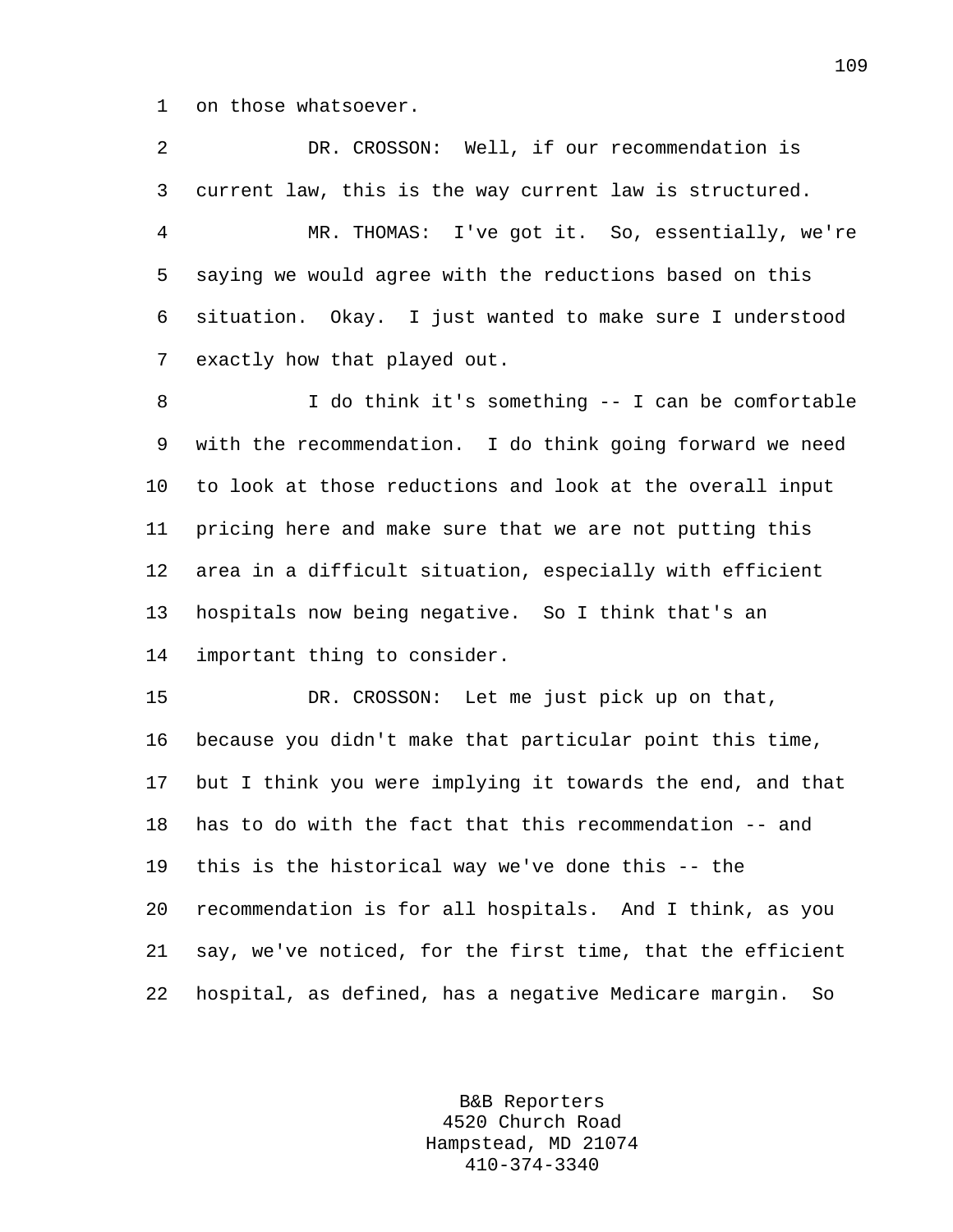1 in previous discussions that we've had leading up to today, 2 we have talked about the question of whether or not we want 3 to consider, as a Commission, differential updates in the 4 future. And how we would do that, based on what 5 categorization, I think is up to us to discuss and 6 determine. But I just wanted to make note of the fact that 7 we have had that discussion and we will have that 8 discussion going forward.

```
9 Amy.
```
10 MS. BRICKER: This might be Round One. It just 11 dawned on me and I apologize if I missed it. Do we reflect 12 the value of 340B on hospital margin? Is that in here? 13 DR. STENSLAND: [Nods yes.]

14 MS. BRICKER: Oh, it is. Okay. Apologies.

15 MR. THOMAS: Just one last comment, and I think 16 this -- and I don't know if we have an estimate or if we 17 think it's really material, the impact of -- I mean, in all 18 these numbers is all the ARRA funding, and that's all 19 essentially, you know, ended now. So that will essentially 20 have a -- for some organizations, a pretty material 21 negative impact on their overall economic picture. So it's 22 probably, as we go forward, we want to look at as those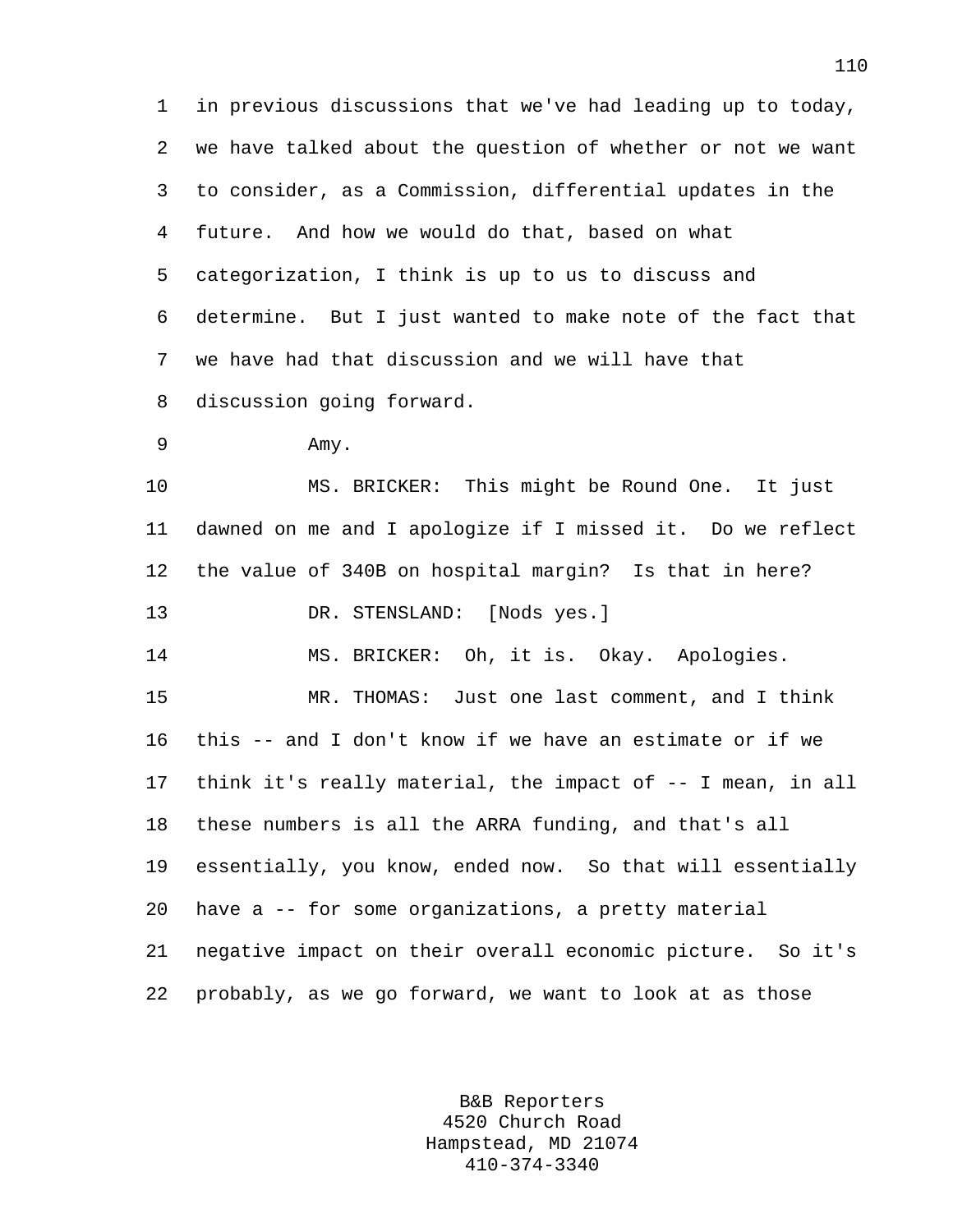1 ARRA funds will be gone. That certainly has probably 2 buoyed some performance over the past couple of years, that 3 we may just want to be aware of.

4 DR. CROSSON: Yes. Jack.

5 DR. HOADLEY: so I wanted to follow up on 6 Warner's first topic on the drug and device, and, you know, 7 thinking about the conversation we had this morning about 8 drugs, and obviously one of the things going on in the drug 9 world is so many more very expensive drugs, which 10 translates into drugs that are often administered in the 11 hospital, and in some cases in inpatient settings, in many 12 cases in outpatient settings.

13 And I wondered if it would make sense to look at, 14 over the next cycle or two, sort of where those are playing 15 out in the system, to what extent drugs are being handled 16 in various ways in the payment system, whether it's through 17 driving outlier payments, because the drugs are so 18 expensive that they're pushing hospitals into those, 19 whether it's handled through some of the other adjustments 20 and the outpatient handled through pass-through costs and 21 so forth. It might give us a way to get a little more 22 insight into where these are just kind of being directly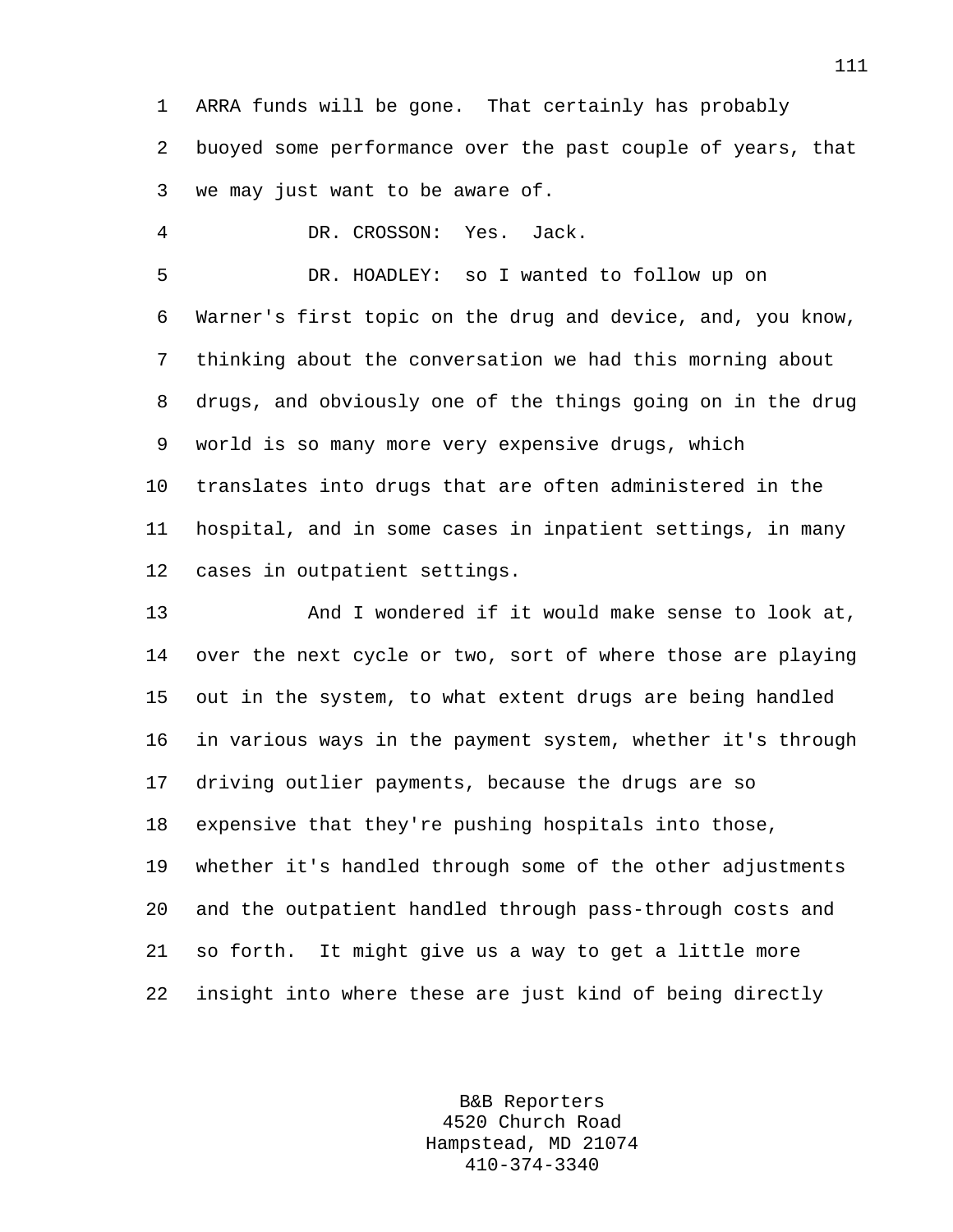1 passed on at some percentage -- you know, with the various 2 percentages that those reflect, what it does for incentives 3 to the hospitals around using those drugs, around, you 4 know, trying to negotiate for prices. In many cases 5 there's not much negotiation if it's a single-source drug, 6 as we talked about this morning.

7 But it just seemed like that would be a way to -- 8 another window into getting into how the higher drug costs 9 are playing out, particularly focusing on those very high-10 cost drugs as opposed to some of the more standard drugs 11 that have kind of been in the system and going through. So 12 that's just a suggestion. And otherwise I'm good with the 13 recommendation we have here.

14 DR. CROSSON: Okay. Seeing no further comments, 15 we'll proceed to vote. Can we put up the recommendation 16 and give everyone a chance to read the recommendation 17 again. Can I see the hands of all Commissioners in favor 18 of the recommendation?

19 **I** Show of hands.

20 DR. CROSSON: Opposed?

21 [No response.]

22 DR. CROSSON: Abstentions?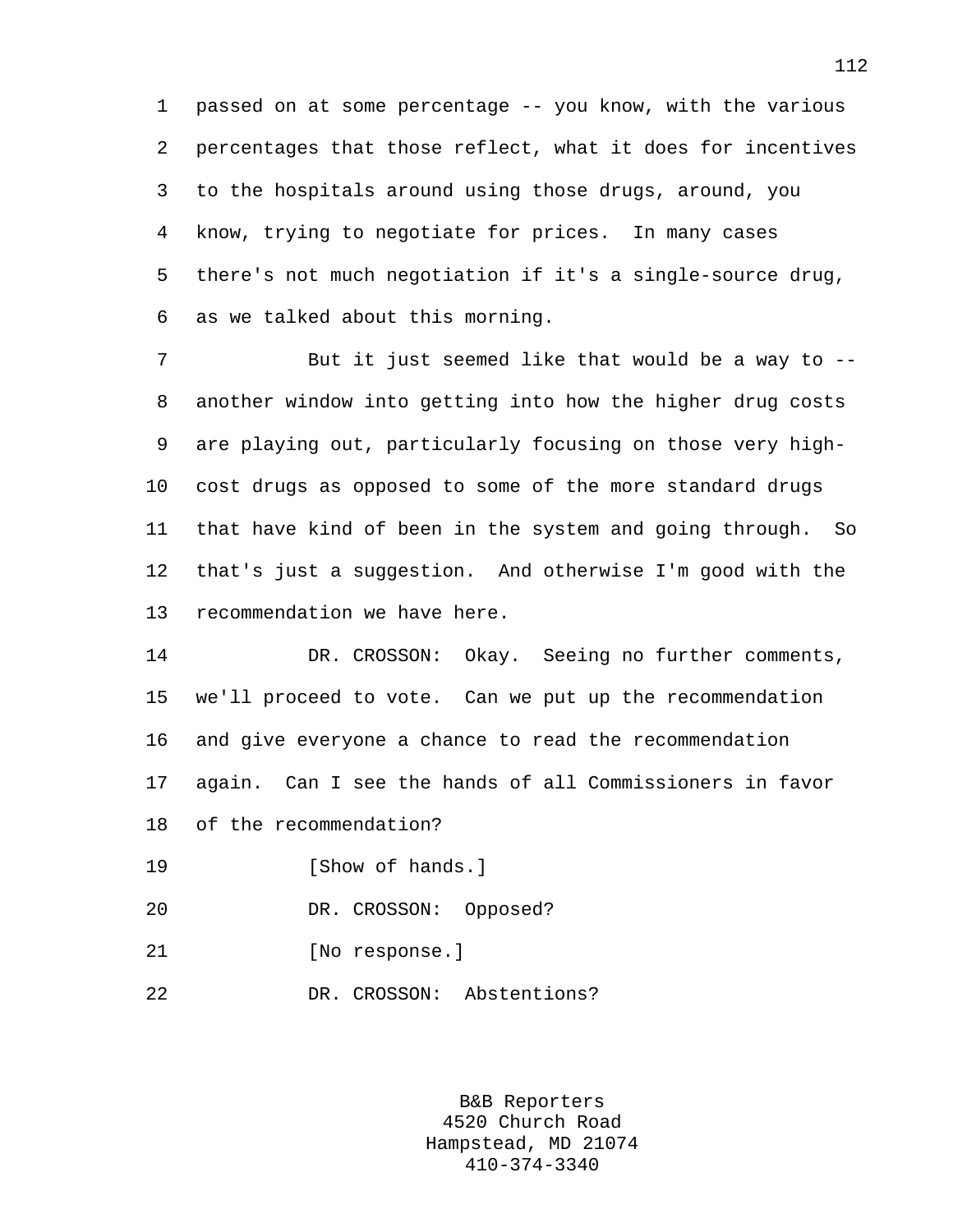1 [No response.]

2 DR. CROSSON: Let the record show Commissioner 3 Wang was not present for the vote. 4 DR. MATHEWS: And Warner. 5 DR. CROSSON: Right. Okay. Warner, the vote is 6 in suspension here. What's your vote? 7 MR. THOMAS: I'm in favor. 8 DR. CROSSON: In favor. Thank you. 9 Okay. Thanks very much for the presentation. 10 And we will move on to the next. 11 [Pause.] 12 DR. CROSSON: There will be a small hiatus. 13 **I**Pause. 14 DR. CROSSON: Okay. So the next item of business 15 is the update for physicians and other health professional 16 services as well as our recommendation on the MIPS program. 17 Kate, Ariel, and David are here, and, Kate, you're going to 18 begin? 19 MS. BLONIARZ: So as Jay said, this session will 20 cover the two draft recommendations you saw last month: 21 the payment update recommendation for physician and other

22 health professional services in 2019, and the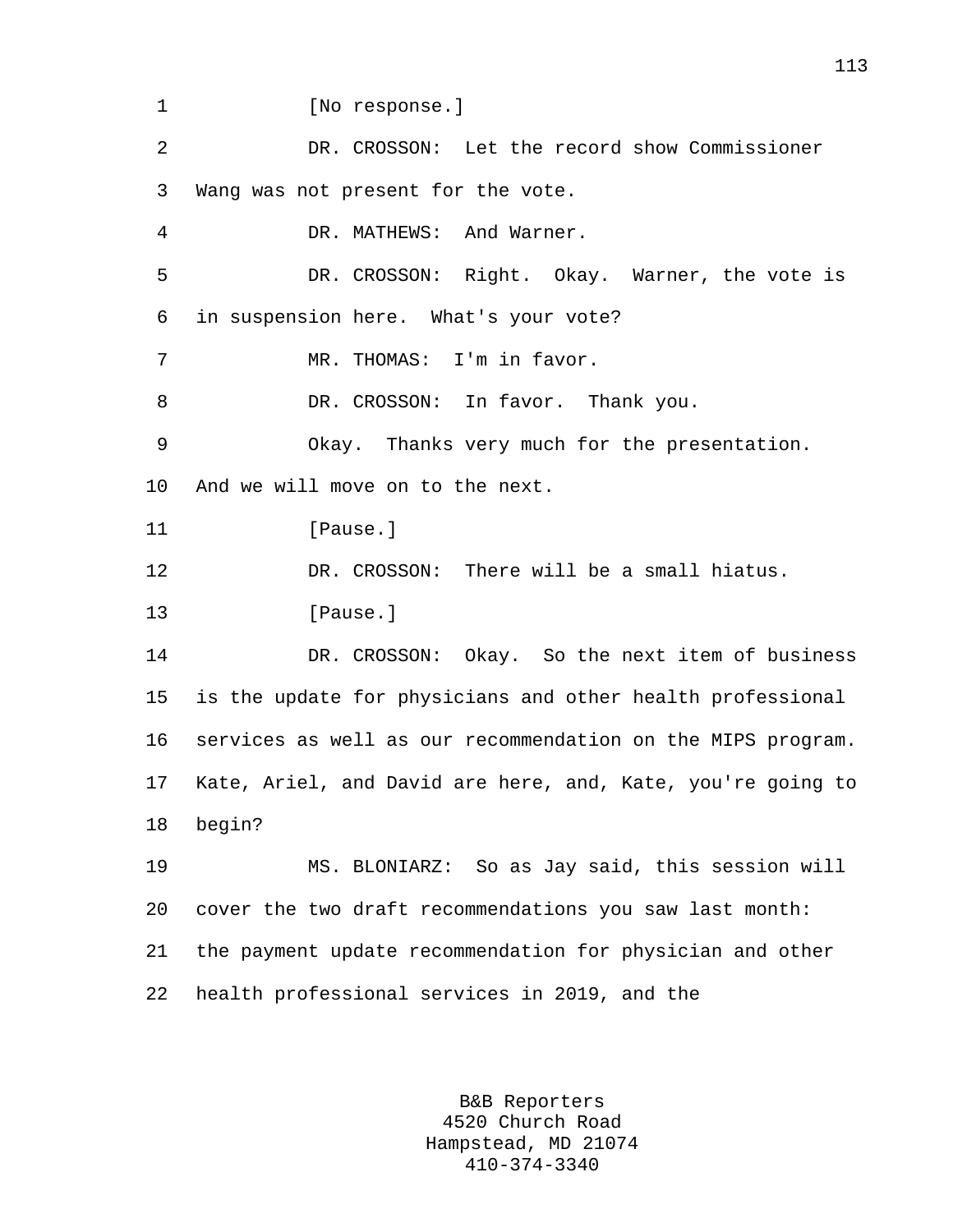1 recommendation to eliminate MIPS and create a new voluntary 2 value program in its place.

3 This is the background slide on Medicare's 4 payments for physicians and other health professional 5 services that you saw last month. Medicare fee-for-service 6 spending on clinician services was about \$70 billion in 7 2016, and there are about a million clinicians billing the 8 program.

9 Germane to both discussions today, the Medicare 10 Access and CHIP Reauthorization Act of 2015 established 11 payment updates in law and also established two incentive 12 programs: an incentive for A-APM participation, and the 13 merit-based incentive payment system. For 2019, the 14 statutory update for this sector is 0.5 percent.

15 Most indicators of payment adequacy for the 16 sector are stable. Individuals can obtain care when 17 needed, and the rates of beneficiaries reporting trouble 18 obtaining care stabilized this year as compared to last 19 year's slight decrease. Participation and assignment rates 20 remain steady, as has the number of clinicians billing the 21 program.

22 The ratio of Medicare payment rates to private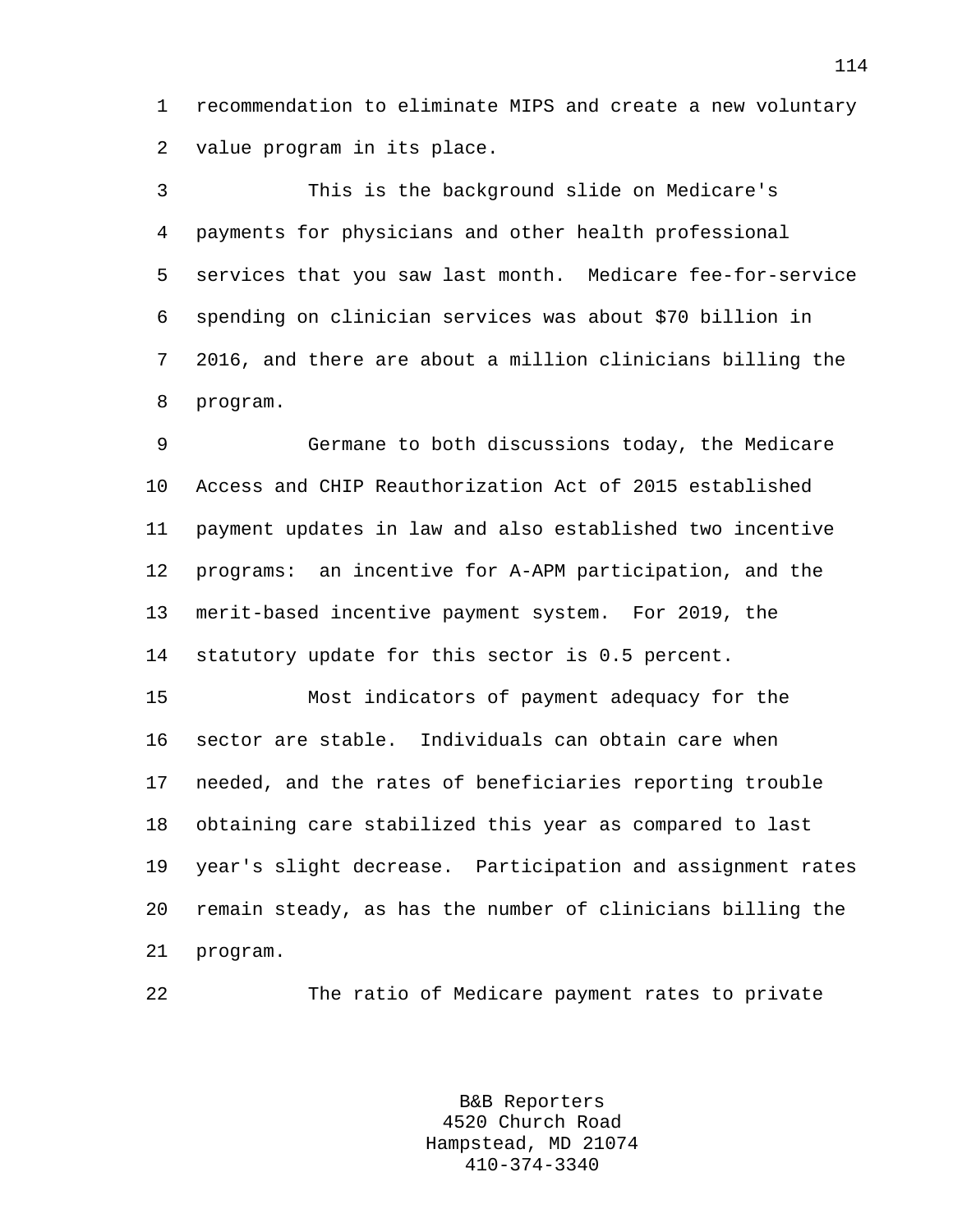1 PPO rates declined from 78 percent in 2015 to 75 percent in 2 2016 because commercial rates have risen while Medicare's 3 rates were stable. Quality is indeterminate, and our 4 continued concern about Medicare's quality programs has led 5 to the MIPS recommendation. This year, we also see an 6 increase in the volume of services of 1.6 percent, higher 7 than last year.

8 Overall, payment rates for clinician services in 9 Medicare appear adequate. So the draft recommendation 10 reads:

11 For calendar year 2019, the Congress should 12 increase the calendar year 2018 payment rates for physician 13 and other health professional services by the amount 14 specified in current law.

15 There is no change in expected spending relative 16 to the current law baseline, and we don't expect the 17 recommendation to affect beneficiaries' access to care nor 18 providers' willingness or ability to furnish services.

19 So turning to the merit-based incentive payment 20 system, just to remind everyone again, the recommendation 21 you'll vote on today addresses only the MIPS part of MACRA, 22 not the other parts, which repealed the SGR, set statutory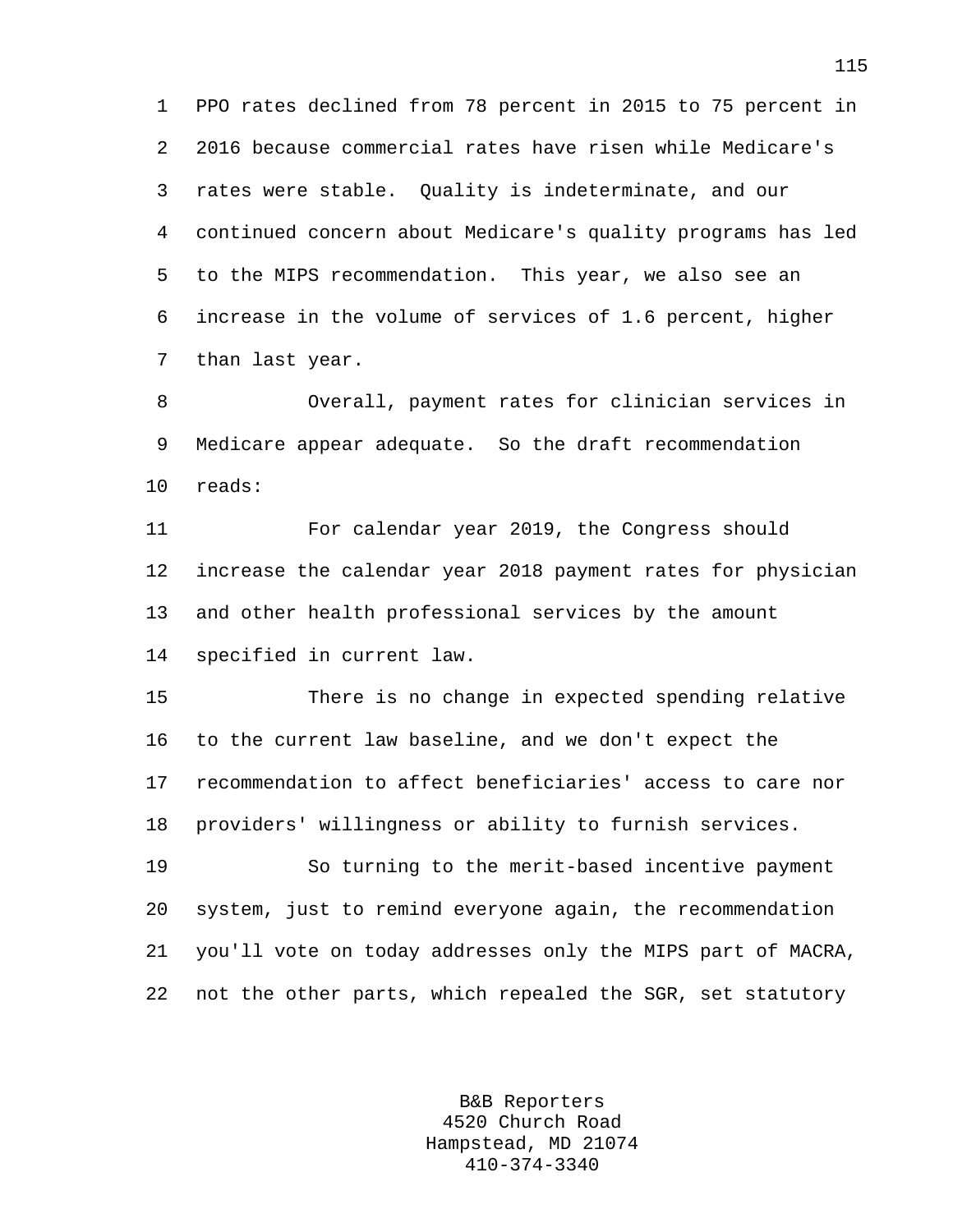1 updates, and created the A-APM incentive payment.

2 MIPS is an individual-level payment adjustment 3 based on quality, cost, care information, and practice 4 improvement activities that a clinician undertakes. It is 5 substantially similar to prior value-based purchasing 6 programs for Medicare clinician services, including the 7 physician quality reporting system, the physician value-8 based payment modifier, and meaningful use of electronic 9 health records.

10 This slide summarizes the Commission's findings 11 on MIPS, which have been covered in detail over the past 12 two years -- nine presentations that resulted in two June 13 report chapters and three comment letters to CMS.

14 Our intent is for the draft mailing materials you 15 received to be a stand-alone chapter in our March report, 16 with any recommendation that you make today.

17 The slide lists some of our concerns with the 18 program. I won't go through them now, but they are in your 19 mailing materials in some detail.

20 The key point is that MIPS will not succeed in 21 helping beneficiaries choose clinicians, helping clinicians 22 change practice patterns to improve value, or helping the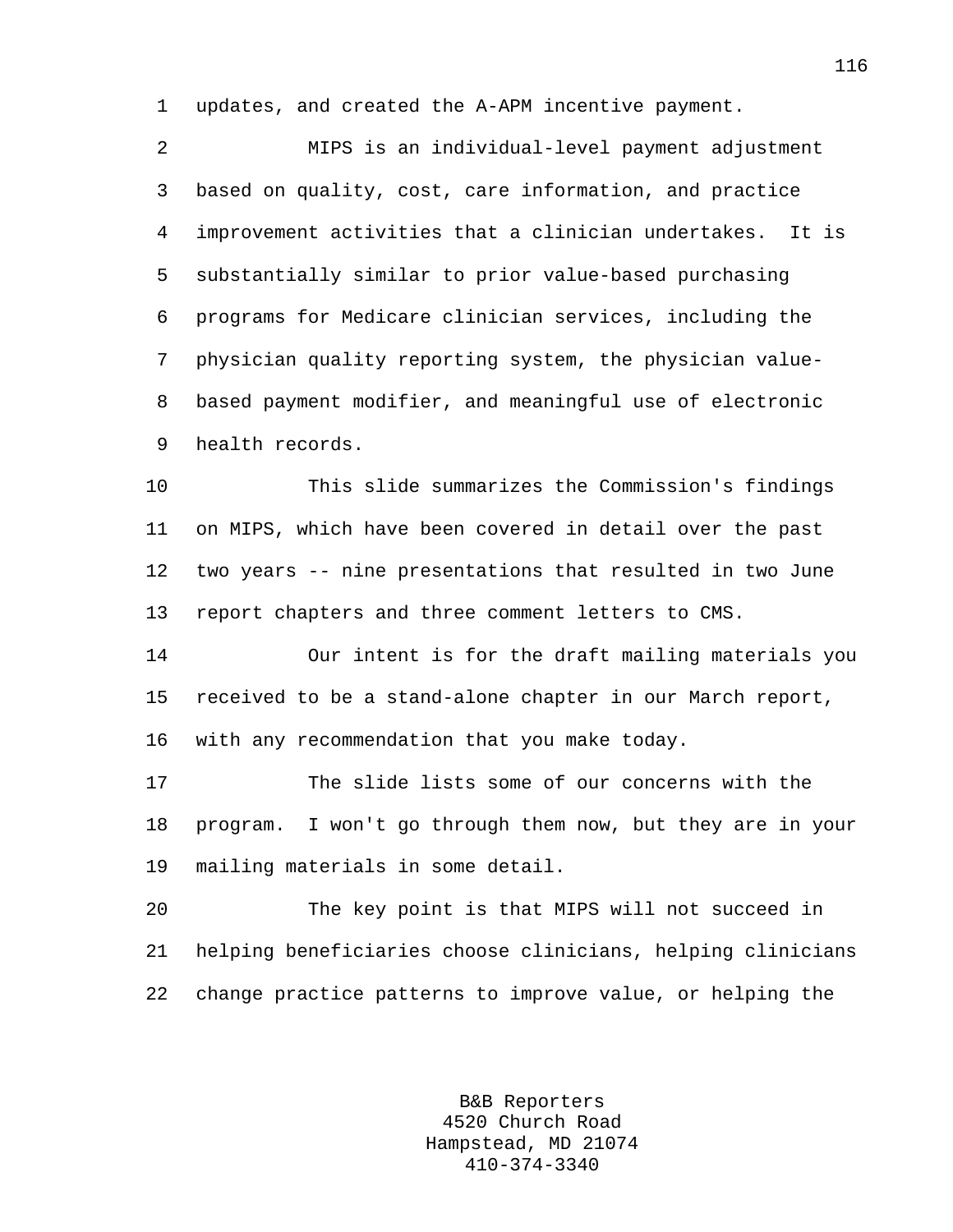1 Medicare program to reward clinicians based on value.

2 Therefore, the Commission has generally reached a 3 consensus that MIPS should be eliminated.

4 In addition to eliminating MIPS, the draft 5 recommendation also includes a new voluntary value program 6 in its place. Our motivation in creating the new program 7 is to keep a value component in traditional fee-for-service 8 aligned with other value-based purchasing programs in 9 Medicare as well as the incentives in A-APMs. The new 10 program would have more modest financial incentives than 11 those possible in A-APMs and would thus act as an on ramp 12 for clinicians who may wish to join or form A-APMs.

13 The design of the voluntary value program, or 14 VVP, would entail a withhold applied to all fee schedule 15 payments. Clinicians could join a voluntary group and have 16 their performance assessed at the voluntary group level; 17 join an A-APM (and receive their withhold back); or make no 18 election and forfeit their withhold. And the Medicare 19 program would use a set of population-based measures to 20 assess each group's performance and eligibility for a value 21 payment.

22 So, altogether, the draft recommendation reads: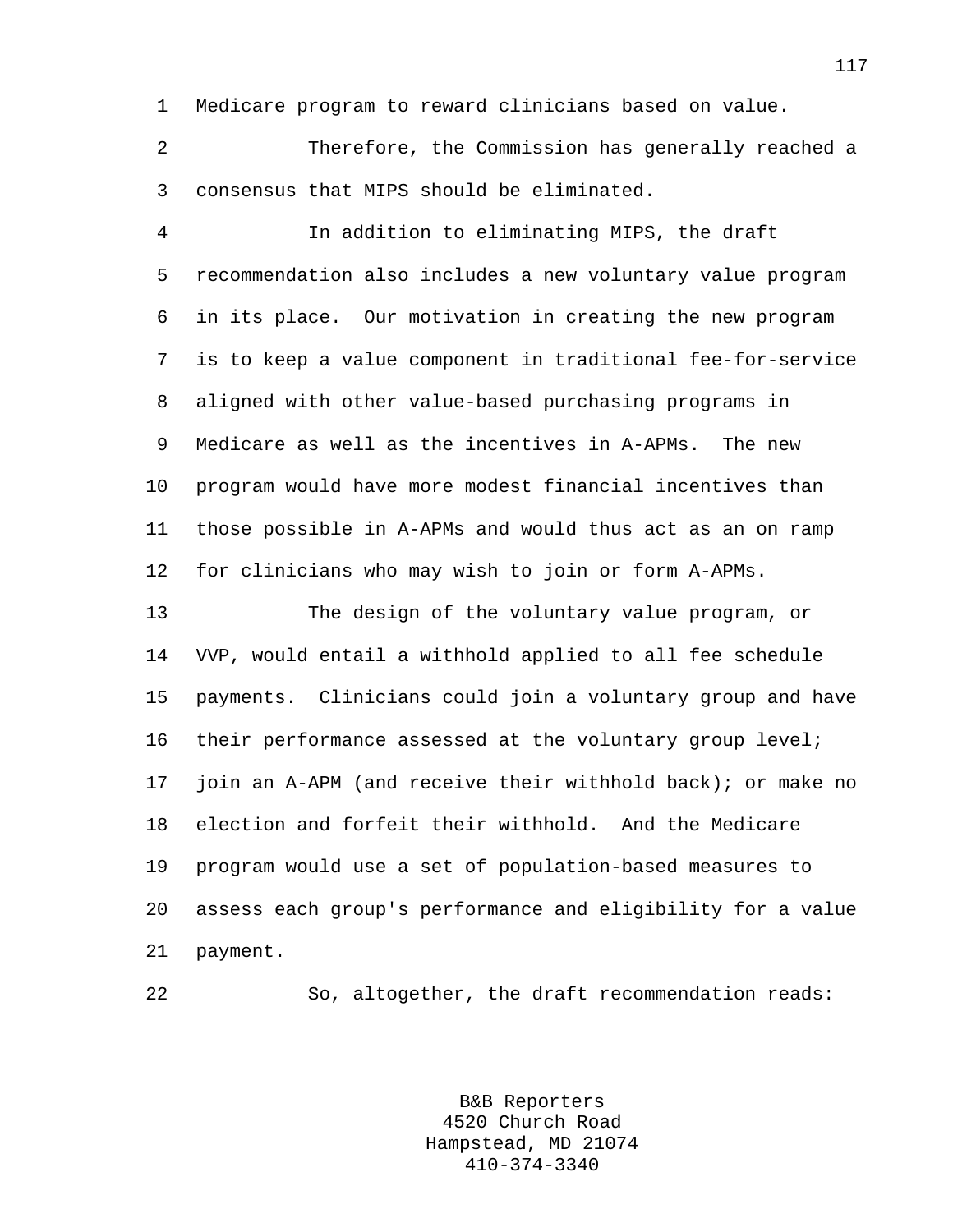1 The Congress should eliminate the current merit-2 based incentive payment system; and establish a new 3 voluntary value program in fee-for-service Medicare in 4 which clinicians can elect to be measured as part of a 5 voluntary group; and clinicians in voluntary groups can 6 qualify for a value payment based on their group's 7 performance on a set of population-based measures.

8 Here are the implications.

9 For spending, payment increases in the VVP would 10 be designed to offset payment decreases. This generates 11 savings relative to MIPS because of the \$500 million per 12 year in funding for exceptional performance in MIPS. Our 13 plan is to reinvest that \$500 million into other priorities 14 in Medicare clinician payment so that overall the policy 15 would be budget neutral.

16 The recommendation is unlikely to affect 17 beneficiaries' access to care. It would significantly 18 reduce provider burden by eliminating all quality measure, 19 ACI, and CPIA reporting. Providers could incur some 20 administrative cost in creating or joining voluntary 21 groups, but the burden would be significantly less than 22 current law. Some providers would see a reduction in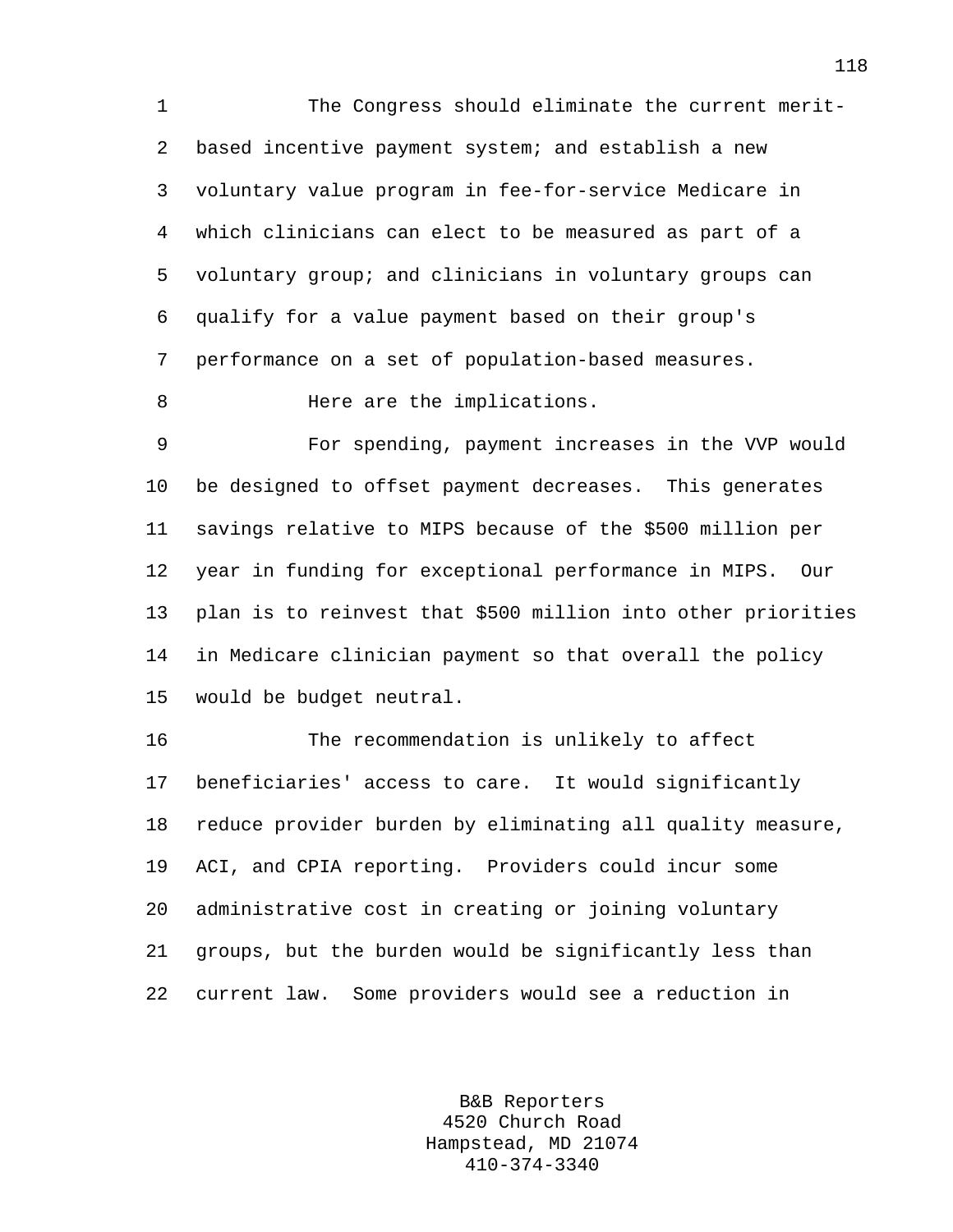1 payments, others a modest increase.

2 So I'll conclude with the two draft 3 recommendations on one slide, and we look forward to your 4 discussion.

5 DR. CROSSON: Thank you, Kate.

6 We are now open for clarifying questions. We'll 7 start with Brian.

8 DR. DeBUSK: My questions are around one of the 9 bullet points on Chart 6 regarding MIPS payment adjustments 10 will be minimal in the first two years, large and arbitrary 11 in the later years.

12 First of all, I really enjoyed your chapter, and 13 I think it's well written and really makes the case that's 14 on this slide. Do we have enough information, though, to 15 meaningfully model those large and arbitrary adjustments? 16 Because I have a suspicion that if we could demonstrate 17 just how large these swings could be, I think it would help 18 communicate the fundamental problem with this program.

19 MS. BLONIARZ: So I can make some guesses based 20 on what CMS has put forward so far. So in the third year 21 of the program -- that will be 2021 -- the payment 22 adjustment can be 7 percentage points up and down. I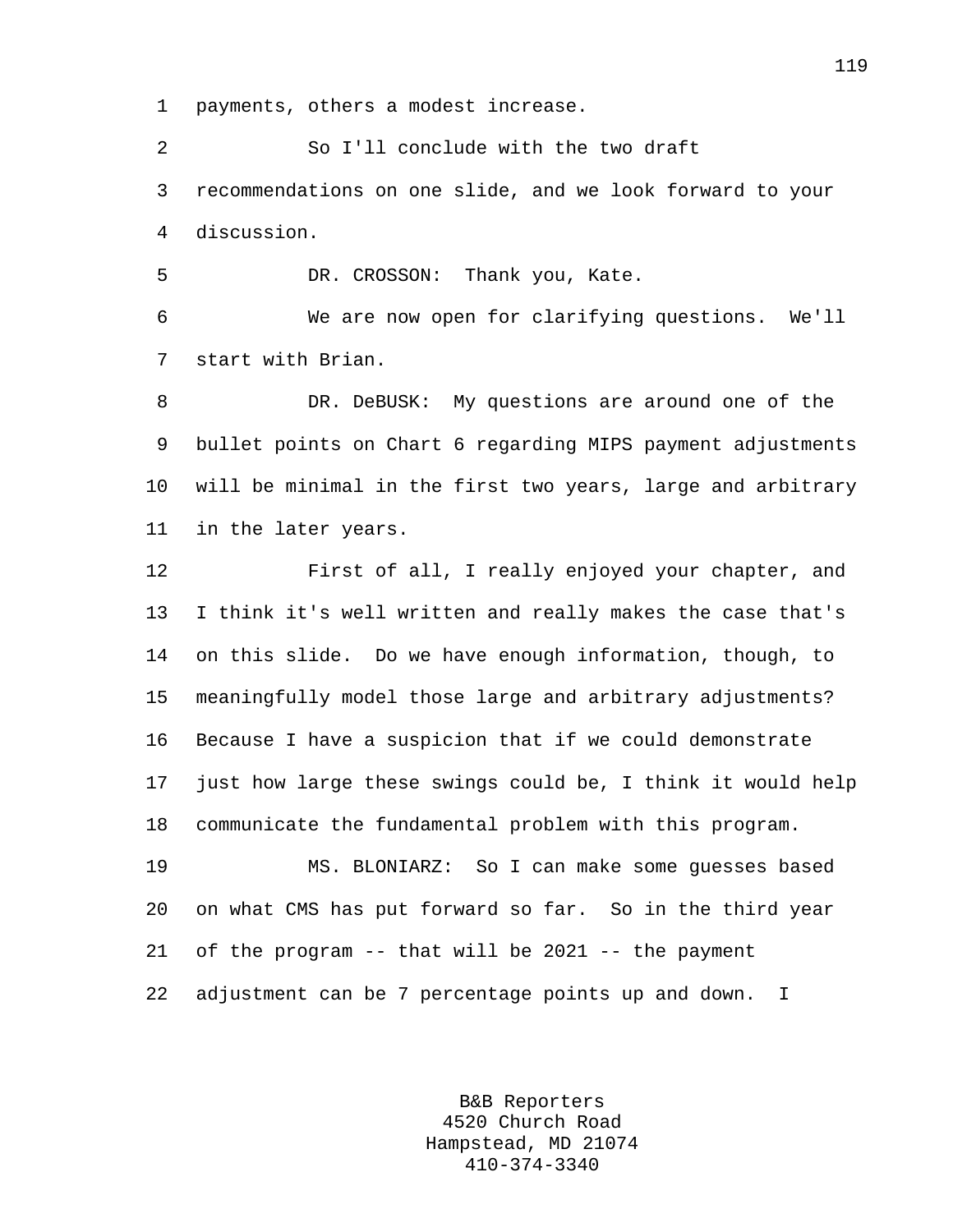1 assume based on what CMS has said that the median 2 performance, MIPS performance score is going to be well 3 above 80 points, somewhere between 80 and 90 points. So 4 what you could have is a situation if the MIPS performance 5 score is 90 points, then between 90 and 100, which is the 6 max, you have to basically make up 7 percentage points, you 7 know, in payment adjustments plus whatever comes up for the 8 MIPS exceptional performance bonus. So I think you could 9 be talking about, you know, over a fairly tight band of 10 performance, you know, anywhere from 10 to 20 percentage 11 point swings.

12 DR. DeBUSK: In the mailing materials, I saw some 13 of the work that -- how you described that. I just 14 wondered -- and this may be an unfair ask -- if we have 15 enough data and we can use some assumptions, because I 16 think when a clinician really looks at this and says, look, 17 if your flu shot PQRS measure drops from 97 to 96, you're 18 going to go from 3 up to 4 down. Do you really want 7 19 percent of your pay based on your flu shot? I just wonder 20 if we could be that explicit.

21 MS. BLONIARZ: I can add in some more color and 22 kind of, you know, do some thinking about fleshing --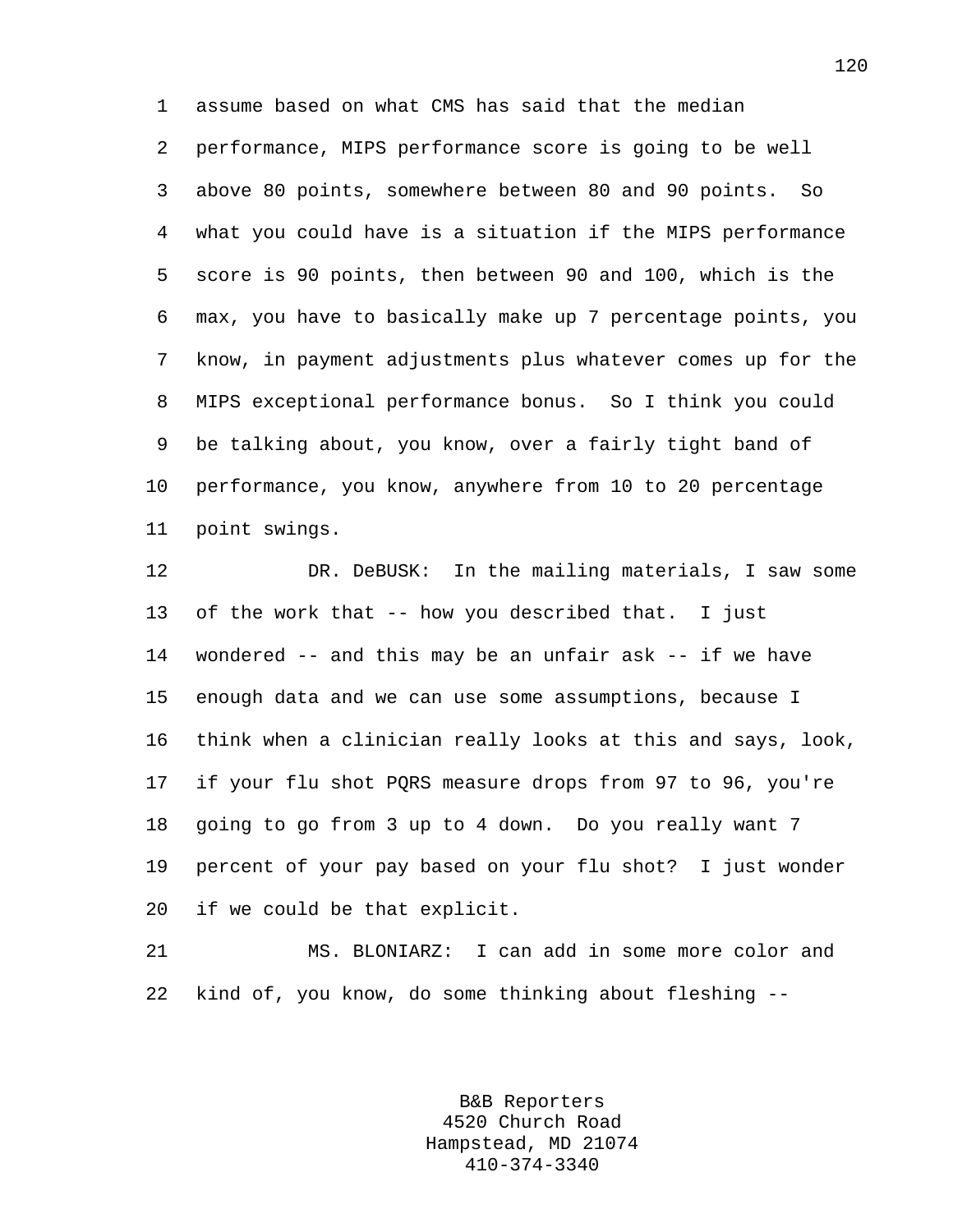1 DR. DeBUSK: Great.

2 MR. GLASS: We would have to -- we could 3 approximate -- you'd have to make assumptions about various 4 things such as where is the median and what the range of 5 scores would be. But we could do something illustrative, I 6 think. 7 DR. CROSSON: But you are touching, Brian, on one 8 of the fundamental inequities we see coming down the line 9 in MIPS, and, you know, one of the reasons why we've come 10 to where we are. 11 David? I'm sorry. I've got the wrong list. 12 Sorry. 13 [Laughter.] 14 DR. CROSSON: Uh-oh, wrong list. Other 15 questions? Paul. 16 DR. GINSBURG: You know, one of the reasons for 17 our proposals was a concern that we could have situations 18 where coming out very well on MIPS leads a well-organized 19 provider group to not pursue advanced APMs, and we want to 20 avoid that. I was thinking that under the VVP, because 21 there's a lot of uncertainty about what proportion of 22 physicians will get into groups to participate in the -- do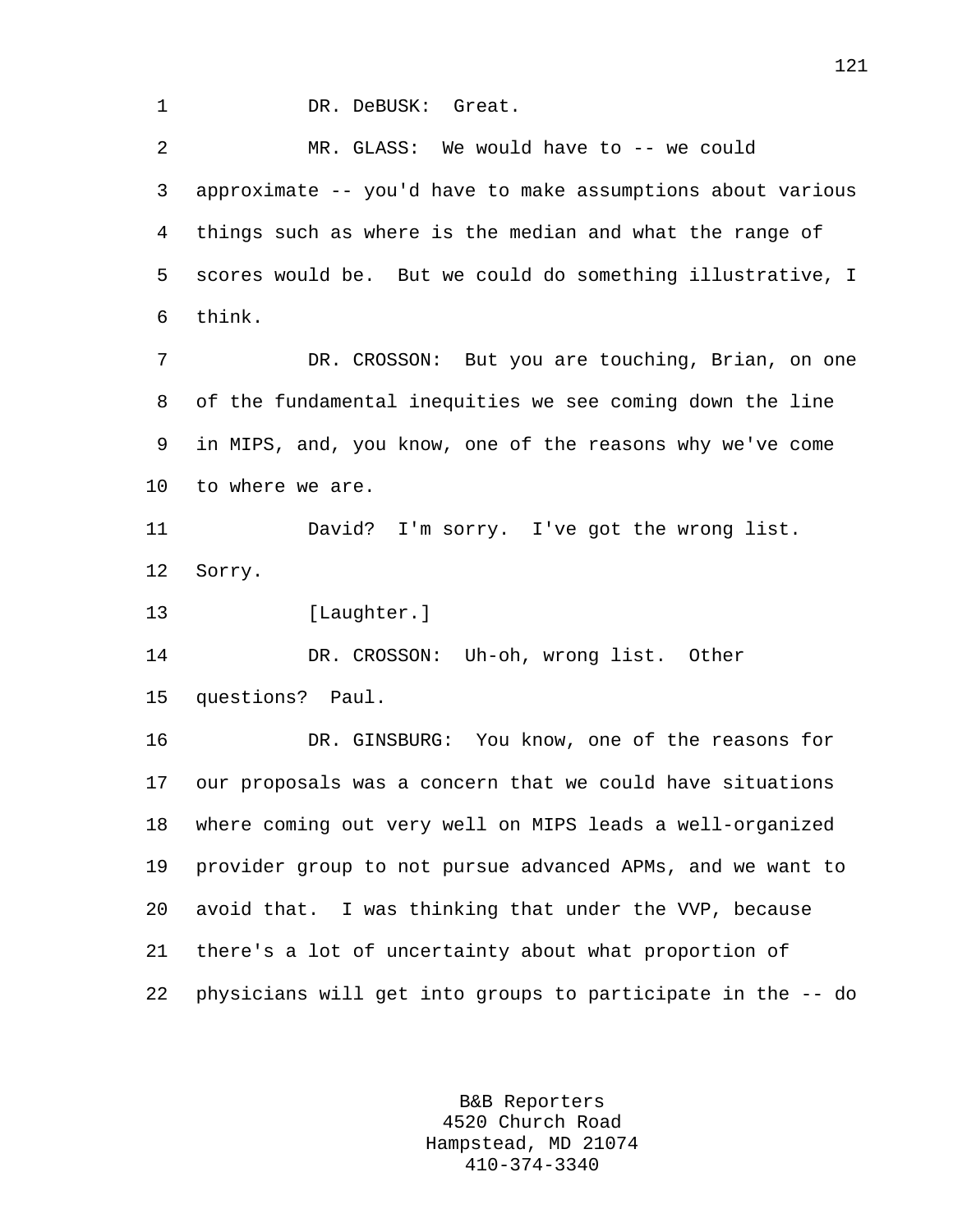1 we have a wrinkle to actually prevent the situation where 2 going into the VVP virtually guarantees you're going to do 3 really well? I presume that wouldn't last very long 4 because that would attract more into the VVP.

5 MS. BLONIARZ: So if like only the winners come 6 in kind of a situation. I think the way we would try to 7 handle that is by putting a cap on the total VVP payment or 8 just I think the idea would be to not make it too 9 attractive to stay in traditional fee-for-service, at least 10 relative to incentive payments on kind of the A-APM side. 11 DR. CROSSON: Again, your point, Paul, is a good 12 one to remember, and that is, one of the other concerns we 13 have about the way MIPS is constructed is just what you 14 say, which is that it's very likely, given the complexity 15 of reporting, the cost and expense, for example, that we 16 would imagine that the larger, more well-funded practices 17 would do better at the expense of the smaller physician 18 practices.

19 DR. GINSBURG: Yes, and I was thinking that the 20 large, well-organized practices would be doing so well that 21 it would make no economic sense for them to go into APMs. 22 DR. CROSSON: And that's the second point, yeah.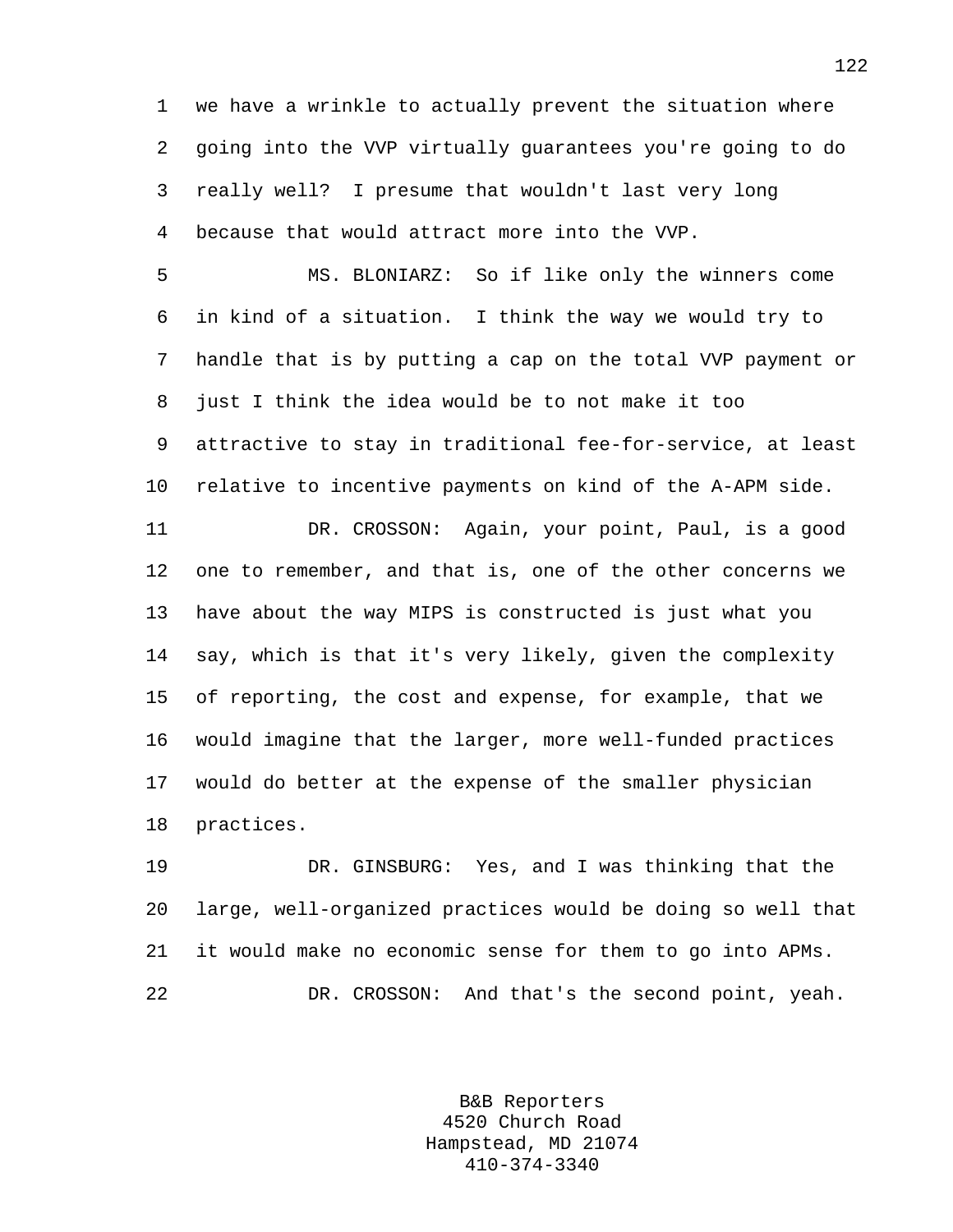1 DR. GINSBURG: Yeah.

2 MS. BLONIARZ: And if I could actually make 3 another point here, there's also incentives in the current 4 MIPS program for providers to kind of stay in what they 5 call MIPS APMs, which is like Track 1 ACOs. It's another 6 set of models that don't qualify as advanced. They get 7 special scoring in MIPS, and we kind of expect that that 8 group of providers will get pretty high scores. They also 9 have a reduced reporting burden.

10 DR. CROSSON: Clarifying questions? Kathy. 11 MS. BUTO: I guess a question for Paul, really. 12 Are we really opposed to physicians doing well under the 13 VVP if the measures, population-based measures are good 14 ones? In other words, there may be a circumstance where we 15 want them to be able to -- if they're not able to form an 16 A-APM -- do well enough that there's some incentive to join 17 the VVP versus just dropping out. So I want to make sure 18 we don't make that unattractive, if you will, particularly 19 for those groups or those individuals that cannot get into 20 an A-APM.

21 DR. GINSBURG: I think that's a really good 22 point, and I think it comes down to how much confidence we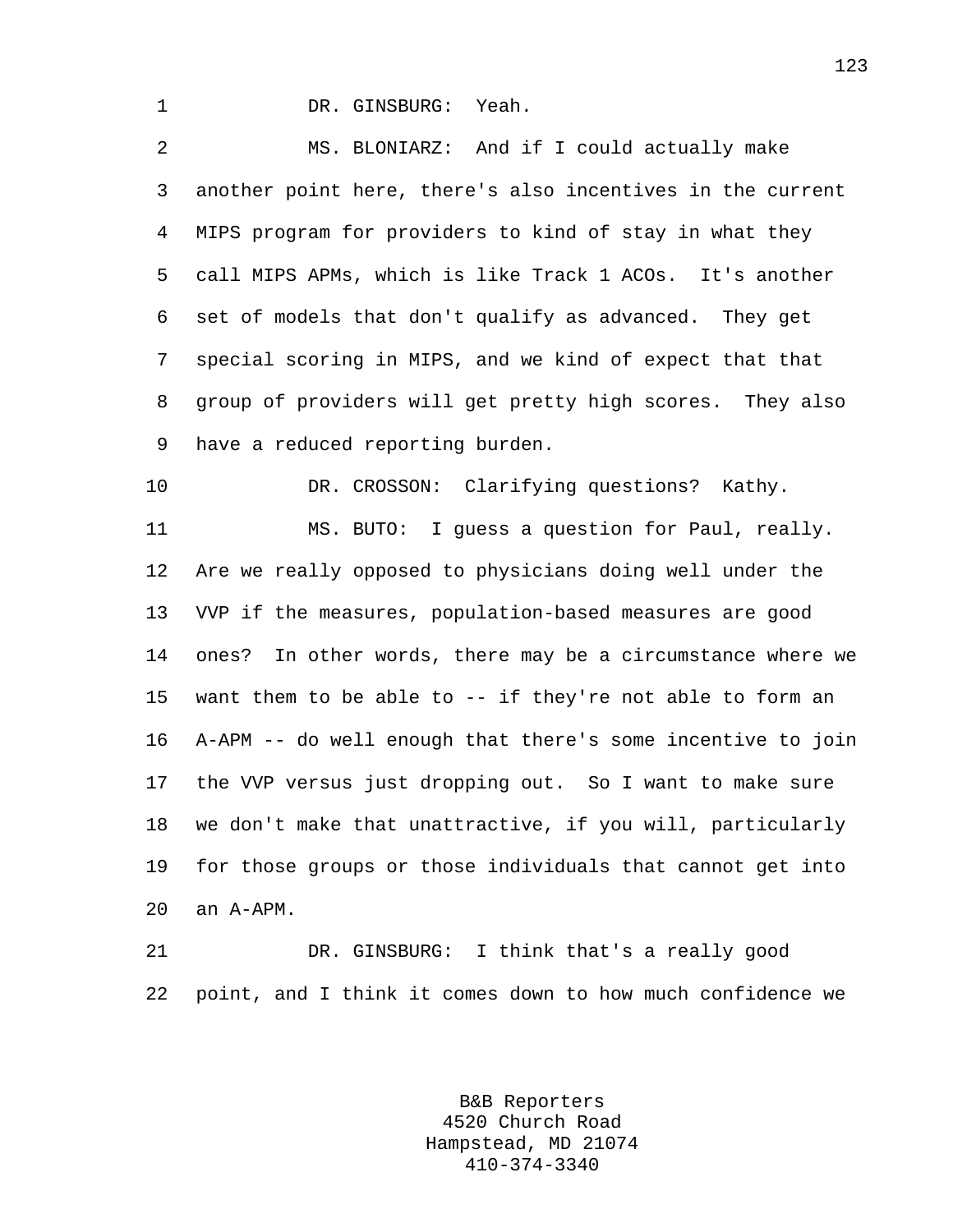1 have in the population claim-based measures that we have 2 now to do the VVP compared to the measures that are used to 3 reward or penalize A-APMs. So, in a sense, if we really 4 have confidence -- which I don't know that I have -- if 5 those measures are as strong, then we wouldn't be as 6 concerned. But if we don't have that confidence, then I 7 think we want to avoid a major diversion from APMs by those 8 organizations really best prepared to thrive and push 9 forward the APM concept.

10 MR. GLASS: And the other aspect is attribution. 11 You need to have confidence in the attribution, and perhaps 12 that might be stronger in A-APMs than VVP.

13 DR. CROSSON: Kathy -- Sue.

14 MS. THOMPSON: Kate, I'm curious about the 2 15 percent withhold. Provide a little color in your thinking 16 about is it enough, will it motivate? Does it stair-step 17 up or what's your thoughts? Have you thinking that you 18 want to share?

19 MS. BLONIARZ: So, yeah, this is definitely 20 something we've thought about a little bit, and I think 21 there's a couple of parameters. One is, you know, it's 22 probably not enough to result in some kind of practice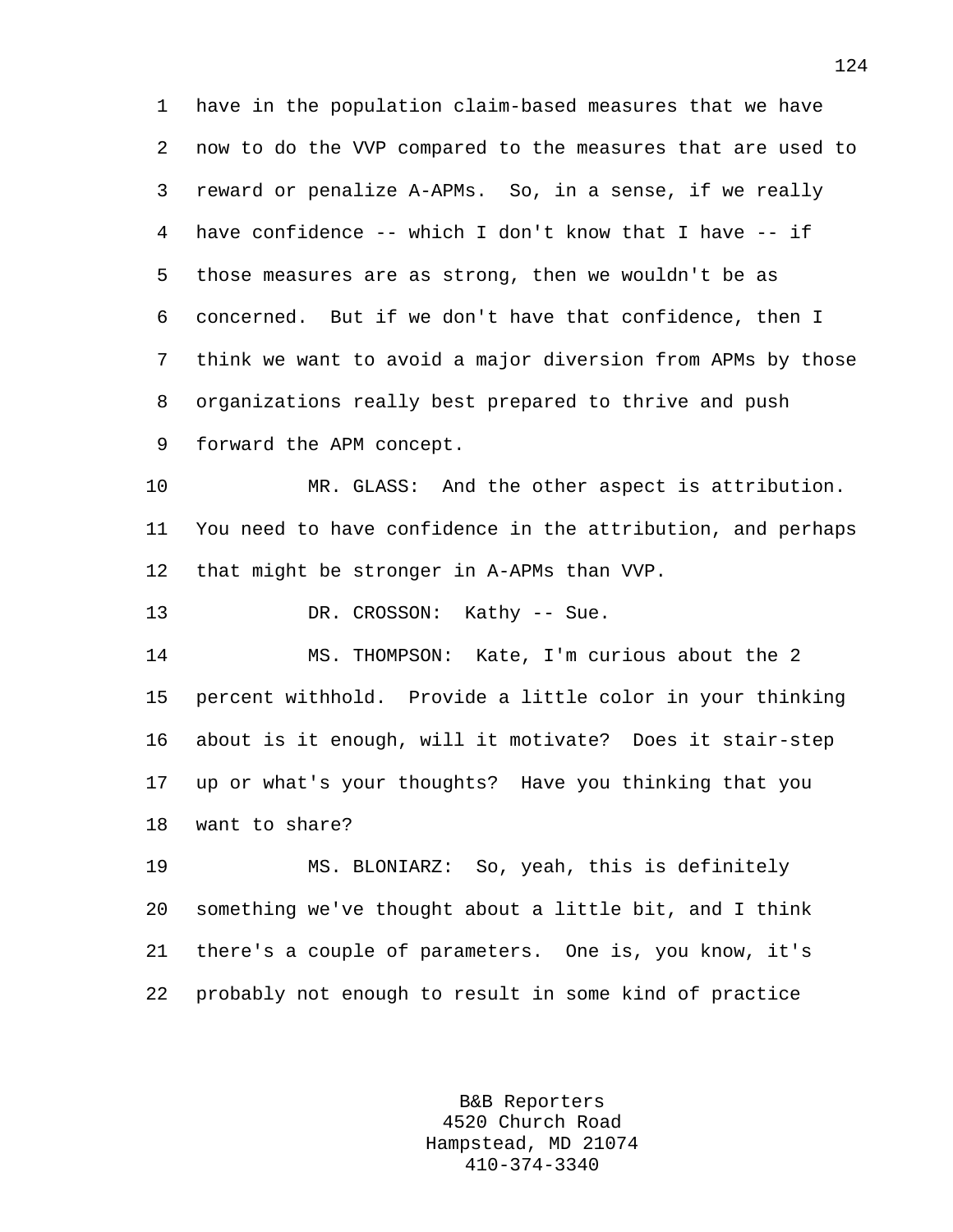1 change. You know, you think that -- you need to be talking 2 about probably 10 percentage points to do that. You know, 3 these groups are somewhat ephemeral. They're not strongly 4 organized, tightly related groups, you know, that maybe 5 could undertake transformative practice redesign. So in 6 that sense, you know, it's not designed to, you know, kind 7 of really get big changes, so maybe it doesn't -- it 8 shouldn't be that big.

9 I think the other point is it's somewhat 10 comparable to other value-based purchasing programs. I 11 think the hospital value-based purchasing program is about 12 2 percentage points. I think keeping it more modest also 13 kind of recognizes that, you know, outcomes in fee-for-14 service are the result of a number of different actors, 15 including clinicians, but not only them. And so, you know, 16 kind of like a shared responsibility kind of thing. But 17 you could definitely say, you know, I want it to be bigger, 18 I want it to increase over time as they get comfortable 19 with it.

20 MR. GLASS: And the other issue being keep it 21 less than the A-APM incentive.

22 DR. GINSBURG: You know, another aspect of this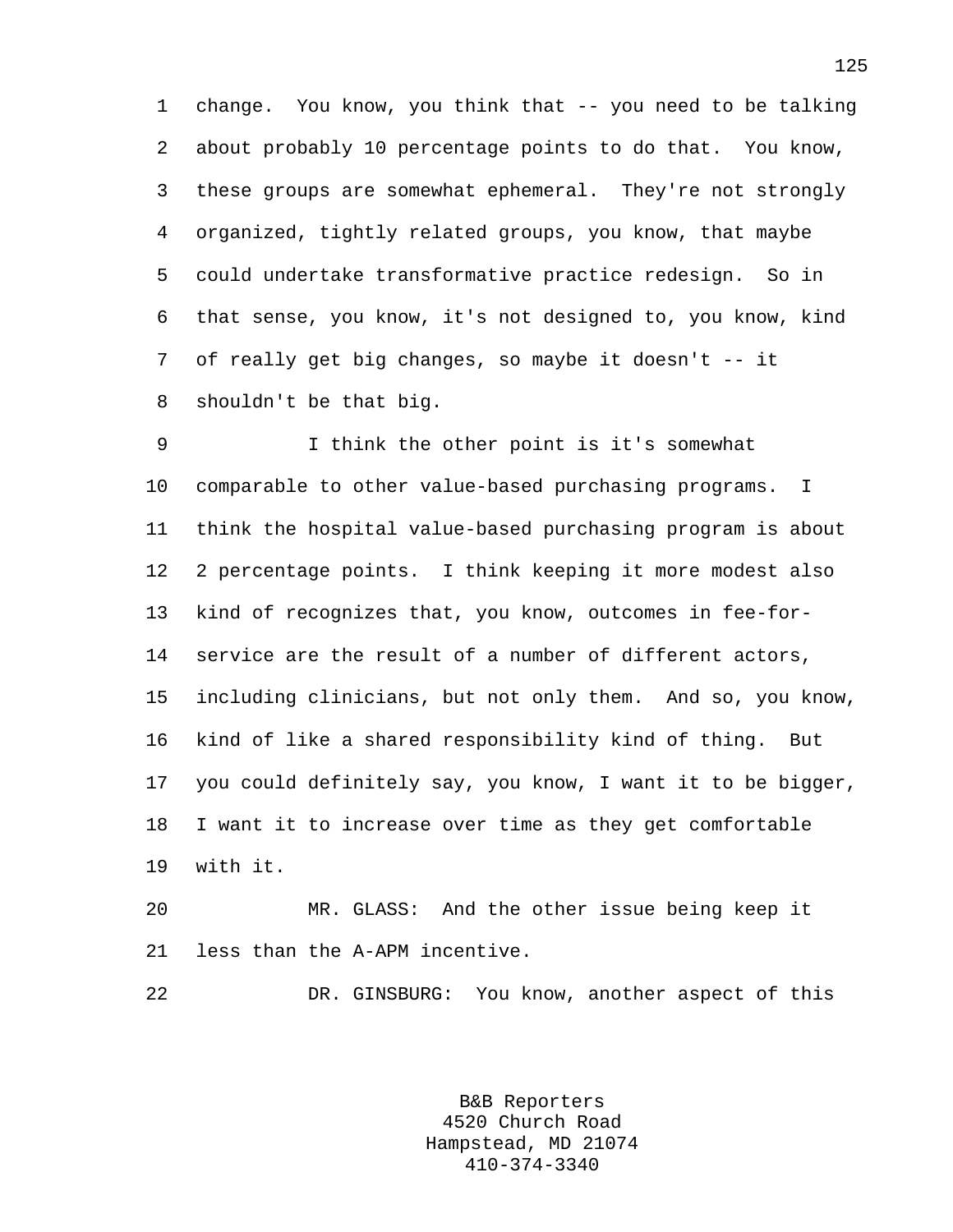1 is that, of course, the 2 percent was pulled out of the air 2 somewhat, and that it may be a matter of how much of a 3 discount do we need to fund, you know, meaningful VVP 4 rewards for the ones that do really well, you know, 5 considering there will be some -- many won't do it at all 6 and some won't do well. They won't be penalized, but they 7 won't be rewarded either. So it can be actually kind of 8 backed out as to how much of a discount do we need to fund 9 it, in at least the first few years.

10 DR. CROSSON: So I think to be clear, what you're 11 saying is that because the withhold is 2 percent, it 12 doesn't mean that the reward for high-performing voluntary 13 groups would only be 2 percent. It's likely that it would 14 be more, actually.

15 DR. GINSBURG: That's right and we could have a 16 situation [off microphone] where just say 10 percent sign 17 up for this initially, which, you know, 2 percent discount 18 would give us far too much money to reward the more 19 successful ones in that 10 percent.

20 DR. CROSSON: Is that clear? Okay. Jack and 21 Alice.

22 DR. HOADLEY: I have two questions about sort of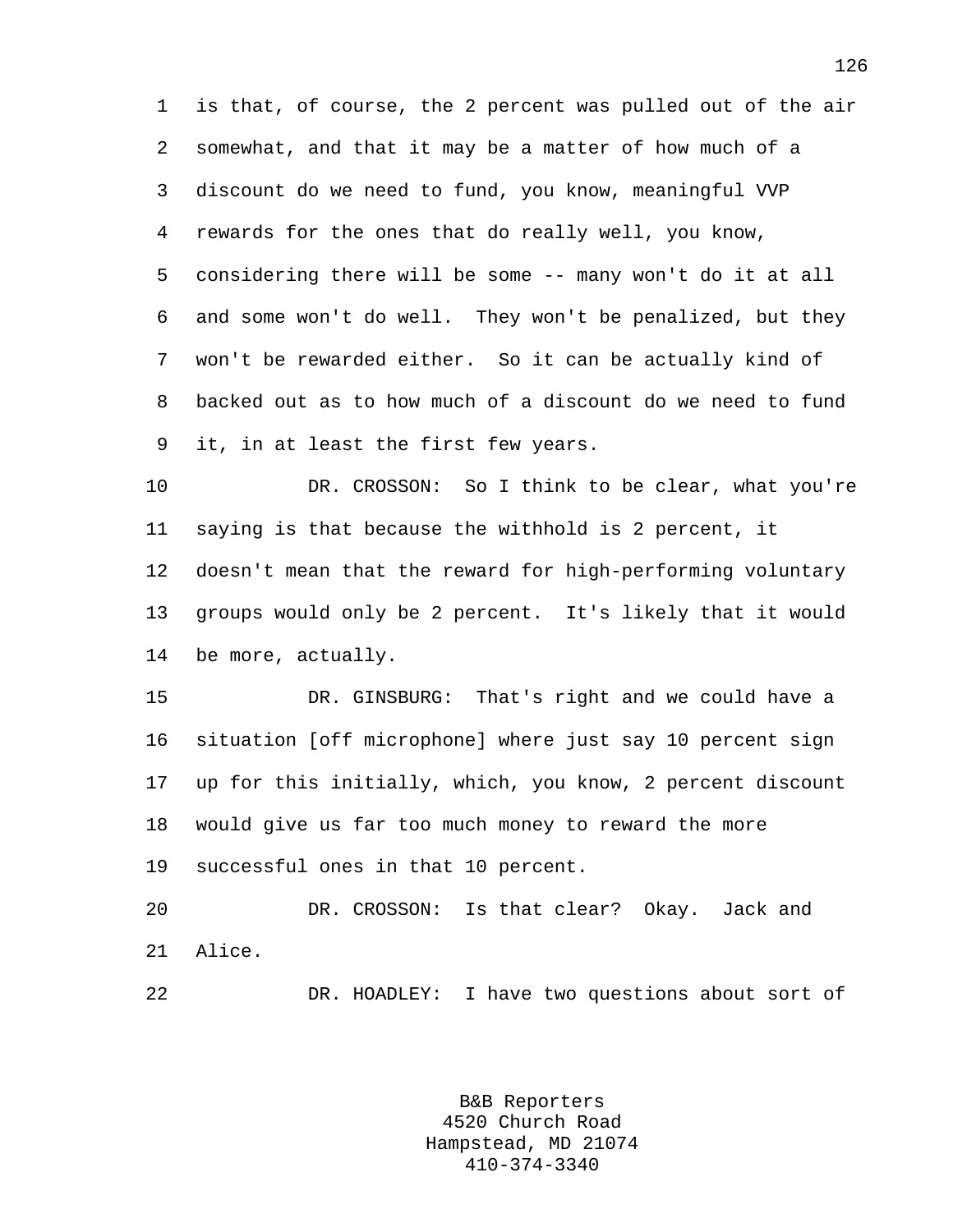1 timing. One is, I mean, we haven't said when this should 2 happen. Obviously, we're speaking to Congress, and so -- 3 but for -- I mean, this would all have to go through the 4 normal rulemaking process if Congress made a decision. So 5 I assume that practically speaking, unless Congress hears 6 what we're saying now and doesn't even wait for the printed 7 version and gets on their -- gets to do this, you know, 8 we'd be talking about a change in 2020 at sort of the 9 earliest. And I guess it -- is that a fair assessment of 10 timing?

11 MS. BLONIARZ: You will probably want a Notice 12 and Comment period. Yeah.

13 DR. HOADLEY: And then are we assuming that the 14 elimination of the current MIPS and the establishment of 15 the VVP has to happen in the same year, or do we have a 16 thought that there could be a lag between the two? And if 17 so, what happens in that interim period?

18 MR. GLASS: Well, I think eliminating MIPS could 19 be done fairly quickly, but developing a VVP and putting in 20 the rules and regs and all that would take time. So there 21 could clearly be a difference in timing there.

22 DR. HOADLEY: And would you just divert to sort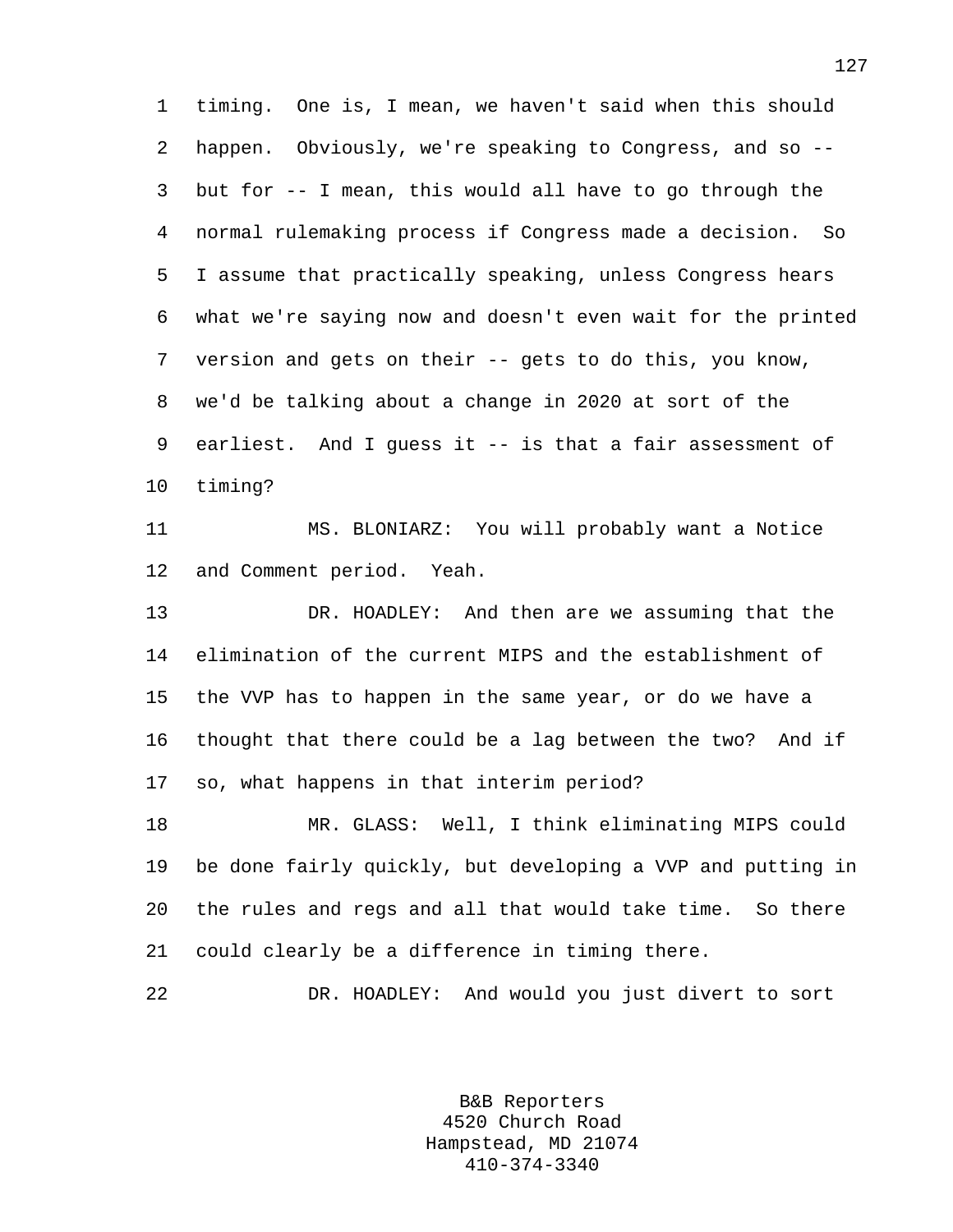1 of the normal statutory updates for non-A-APM?

2 MR. GLASS: Right. Yes. 3 MS. BLONIARZ: Right. I mean, it would be like 4 prior to the value modifier. The update is set in law, and 5 there is not kind of value-based component to the payment. 6 DR. CROSSON: As a matter of fact, Jack, I think, 7 as you know, many physician representations have been so 8 far to delay many parts of MIPS. 9 DR. HOADLEY: Right. So it would be comparable, 10 in a way. 11 DR. CROSSON: It would essentially -- this could 12 -- I'm not even sure this could be done administratively, 13 but it might be to simply suspend it until the second part. 14 DR. HOADLEY: Okay. Thank you. 15 DR. CROSSON: Yes, Brian. 16 DR. DeBUSK: On a related note to that, couldn't 17 we just give CMS the discretion to set the threshold for 18 one more year? Wouldn't that also address it so that you 19 could go through the notice and rulemaking process? 20 Because the real issue is when they lose the ability to set 21 that. 22 DR. CROSSON: Yes.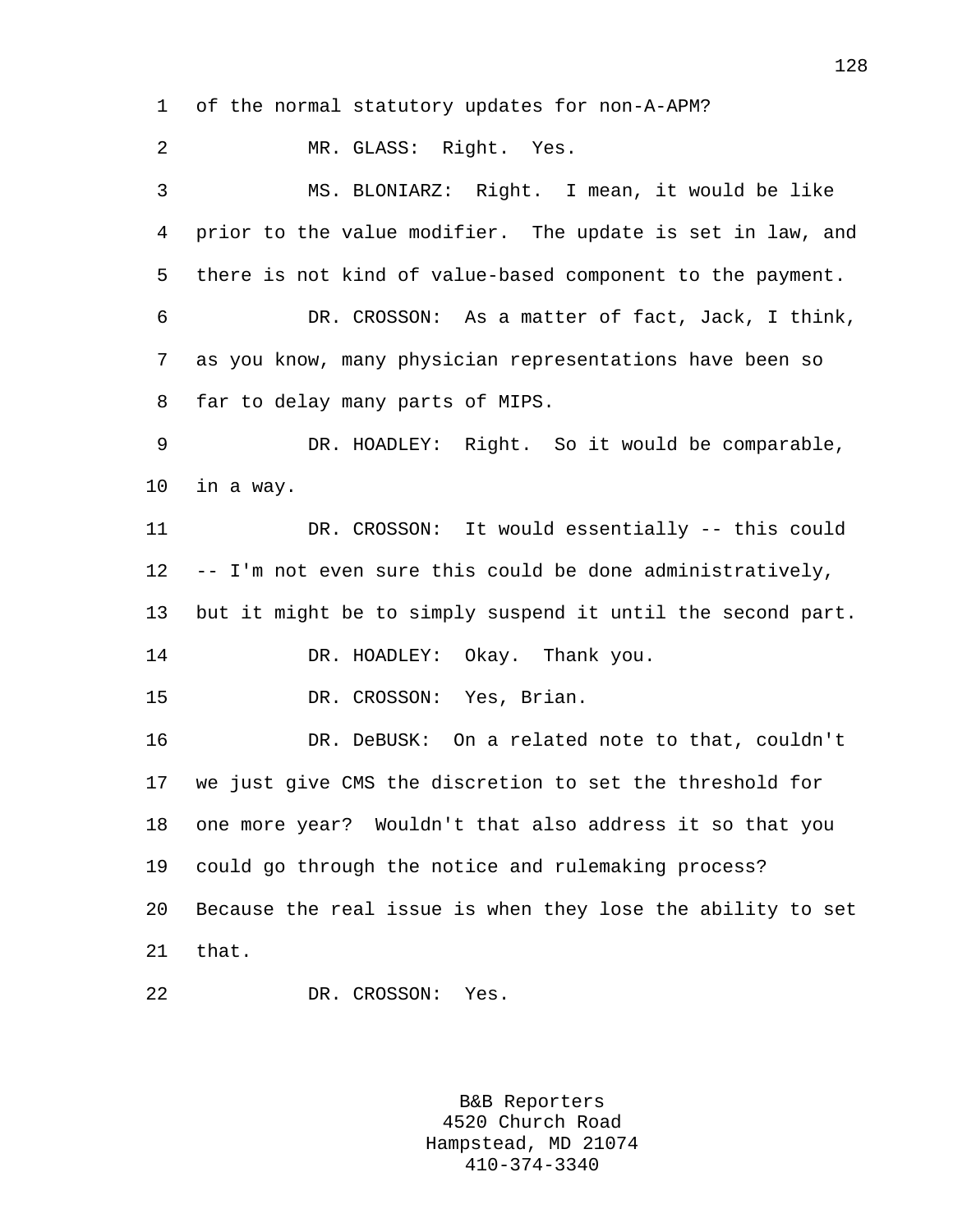1 MR. GLASS: In the meantime, it's all the 2 reporting that has to be done. 3 MS. BLONIARZ: That's right. That's still 4 happening. 5 MR. GLASS: If you eliminated them, you eliminate 6 the reporting. 7 DR. DeBUSK: Yeah. It's probably a billion 8 dollars. 9 MR. GLASS: Yeah. You want to eliminate the 10 burden on the clinician. 11 DR. DeBUSK: Okay. Fair enough. 12 MS. BLONIARZ: And I think you would also be 13 constrained even with that. CMS is still applying all of 14 the other rules of the project like what the weights are 15 and how the benchmarks are calculated. That still is all 16 happening even though the threshold is 3 points out of 100. 17 DR. DeBUSK: So what I'm saying is the minimum 18 fix, to Jack's point, that we're looking at 2020, the 19 minimum fix would be suspension of MIPS, not just 20 necessarily giving them the authority of set the threshold. 21 Thank you. 22 DR. CROSSON: Alice.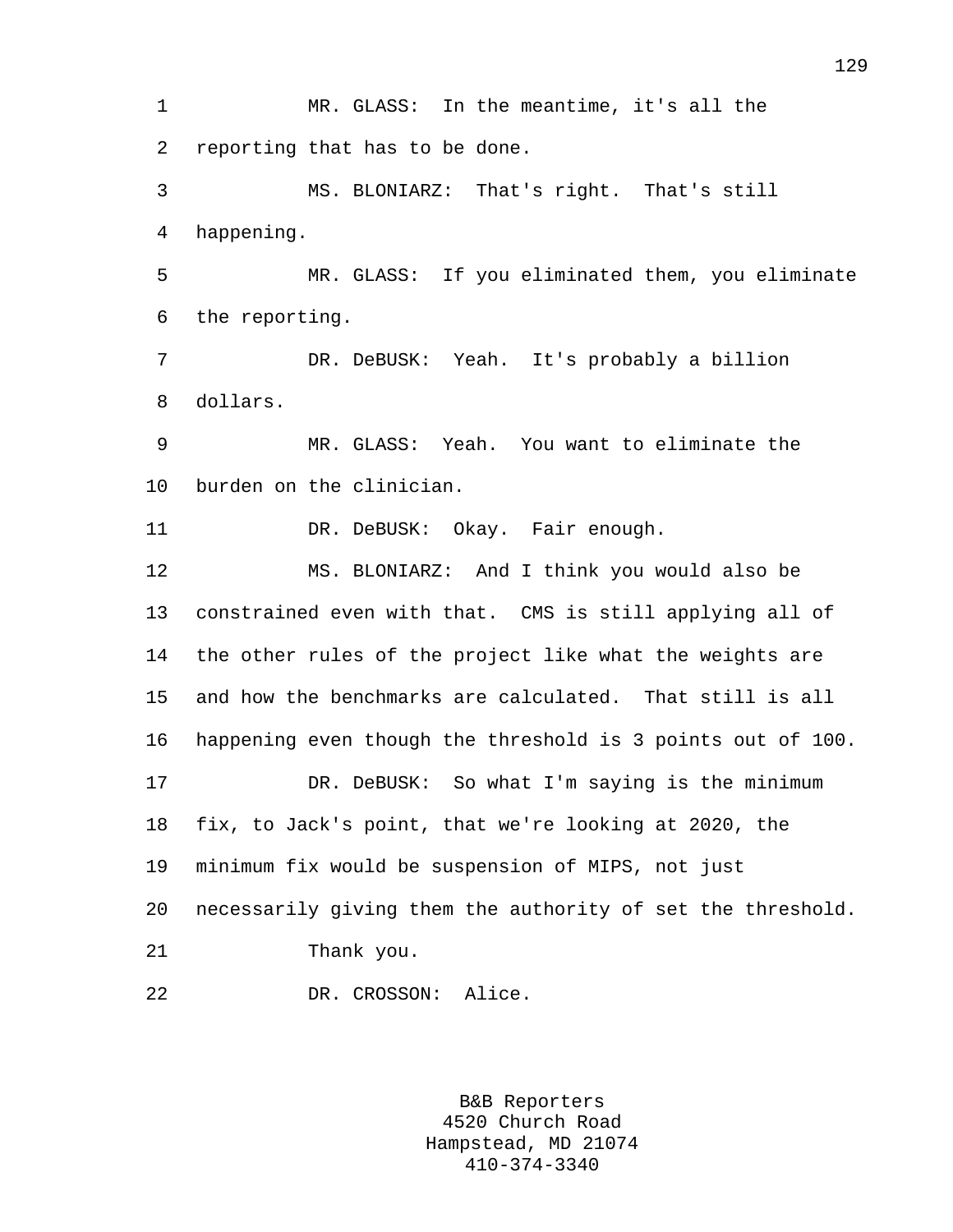1 DR. COOMBS: I had asked this question earlier, 2 and I'm trying to remember if we ever addressed it. I 3 think you took it down. You know what I'm going to ask 4 you.

5 In Table 2, you have this number of clinicians 6 that's really, really large, and then in our other section, 7 we have a much smaller number, 950, 2,000. And so I know 8 the dentists are not in here. Okay. So what's the big 9 delta? And what portion of this big delta, the nearly 1.4 10 million clinicians -- what portion of that would be 11 physicians and advanced mid-levels?

12 MS. BLONIARZ: So the first question is when we 13 talk about the physician update, we often say there's about 14 900,000 or about a million clinicians billing a program.

15 We apply like a de minimis threshold, and I think 16 it's 25 patients.

17 MR. GLASS: At least 15 beneficiaries.

18 MS. BLONIARZ: Fifteen beneficiaries a year. So 19 that gets you from about 1.3 down to about a million.

20 Then in the mailing materials, I went through the 21 groups that are extended, exempted. Let me just find it. 22 So the second line -- so all of those exempt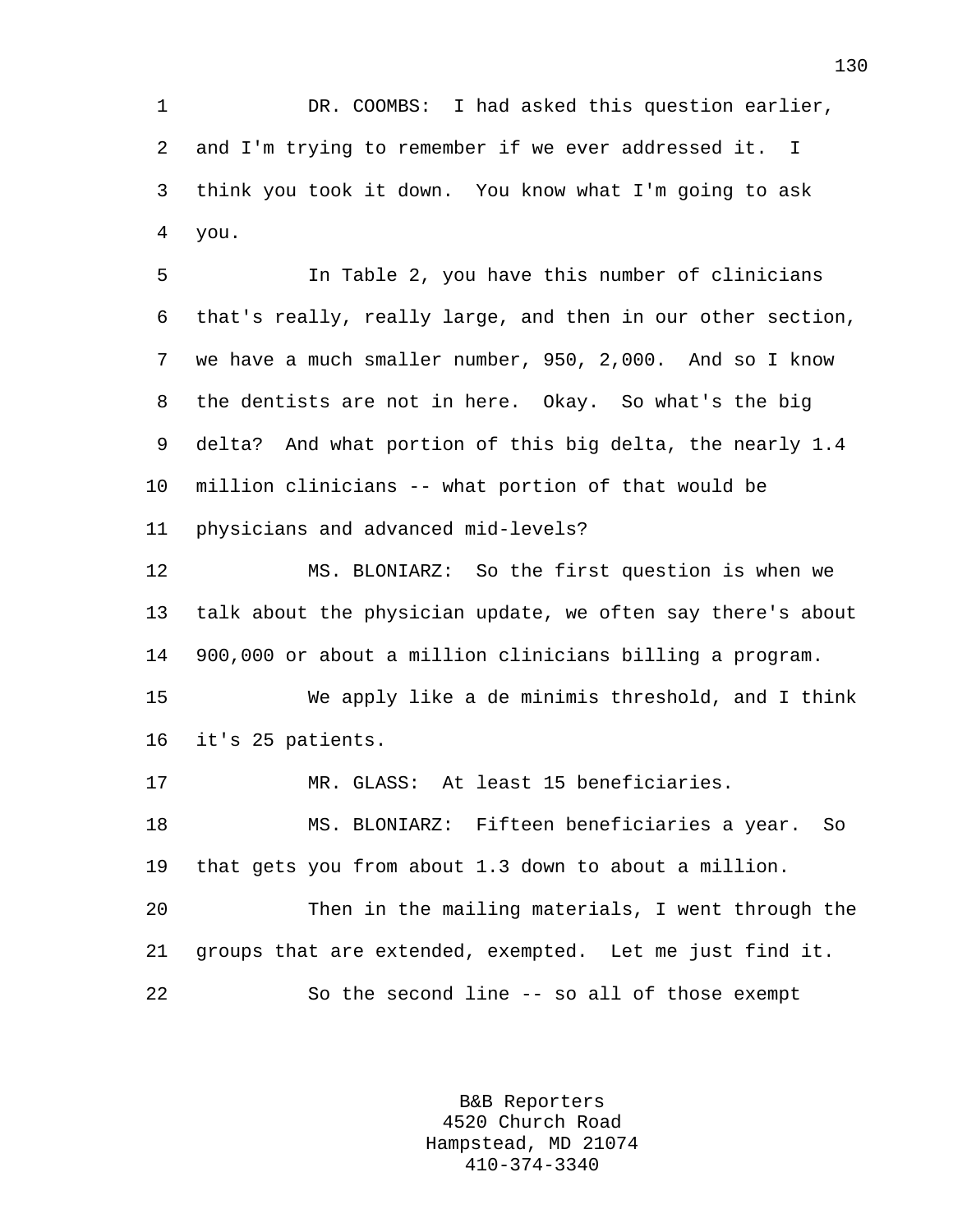1 would be otherwise part of MIPS. So that's APRNs, PAs, and 2 physicians. They would otherwise be subject to MIPS, and 3 they are taken out.

4 DR. COOMBS: So this big number that you have, 5 like the AMA has a database, MGMA -- 6 MS. BLONIARZ: Yeah, yeah. 7 DR. COOMBS: -- this number, does that 1.4 8 million clinicians jive with what they have in terms of 9 being able to reproduce the portion of physicians that's in 10 this large number? 11 MS. BLONIARZ: So the 1.4 definitely includes 12 therapists, dentists. 13 DR. COOMBS: The other does as well, though, 14 right? 15 MS. BLONIARZ: The AMA master file, I believe is 16 only physicians. 17 DR. COOMBS: Right. But the number we have in 18 our chapter -- 19 MS. BLONIARZ: The 1 million that we have in our 20 chapter is physicians, APRNs -- 21 DR. COOMBS: Chiropractors. 22 MS. BLONIARZ: -- and APs.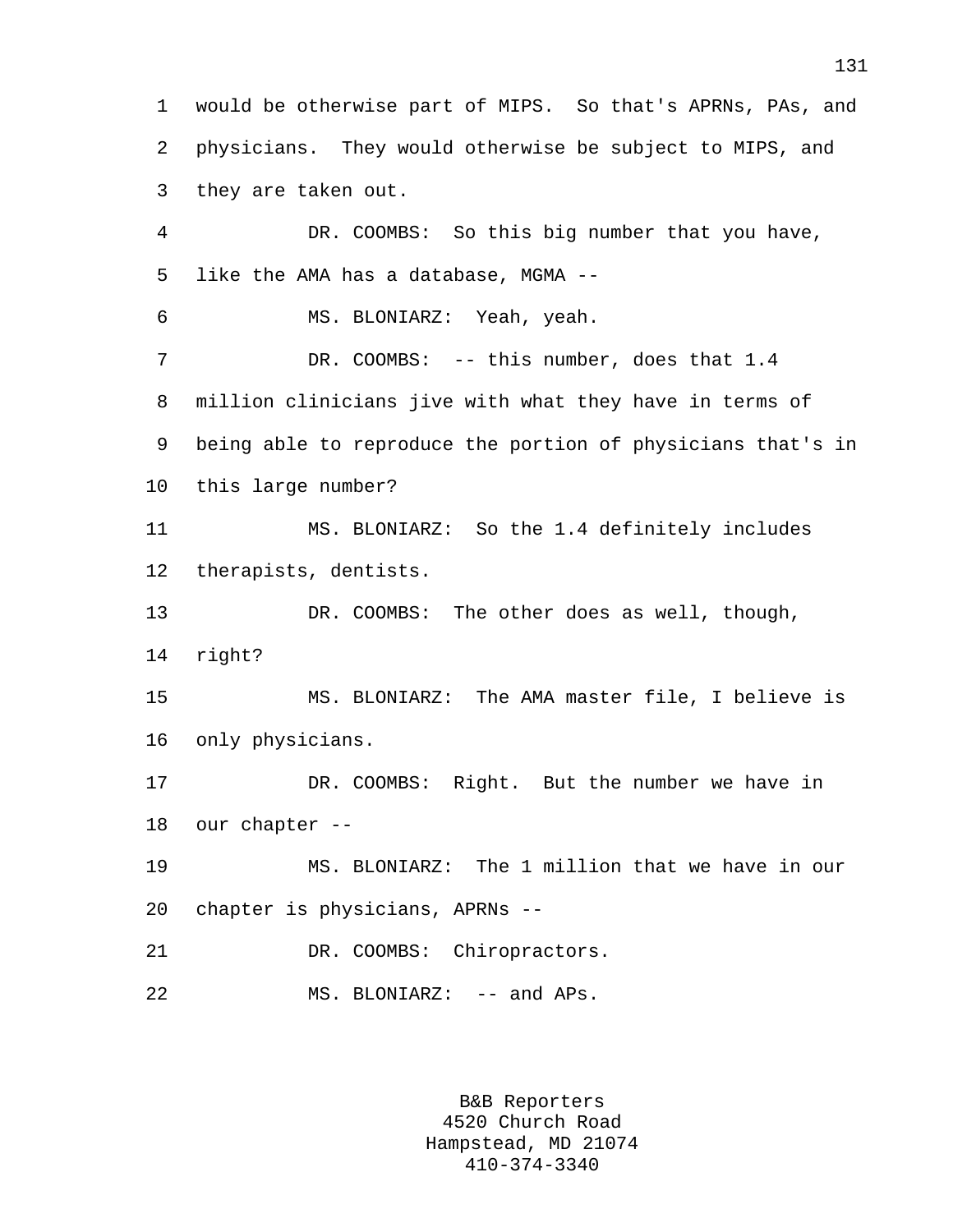1 MR. GLASS: And also other practitioners. 2 MS. BLONIARZ: And other practitioners. 3 DR. COOMBS: And the physician segment of that, 4 where do you get that number from? 5 MS. BLONIARZ: So it's all specialty -- you know, 6 it's all physician specialties on the claim -- or a 7 physician specialty that billed to Medicare service. 8 DR. COOMBS: So it is possible that some would -- 9 either -- in either sector, they have multiple TINs, tax ID 10 numbers? 11 MS. BLONIARZ: This would be at the NPI level, so 12 they shouldn't have multiple NPIs. So, yeah, the 1.4 13 million and the 1 million that we refer to should not be 14 duplicated across for one doctor that's billing under 15 multiple TINs. 16 DR. COOMBS: So I notice that the exemption chart 17 that you have, so that if as proposed by the Chairman's 18 Draft Recommendation, if MIPS were eliminated, that would 19 mean that advanced nurse practitioners, PAs would be also 20 subject to the 2 percent withhold as well? 21 MS. BLONIARZ: Yes. 22 DR. CROSSON: Okay. Seeing no further questions,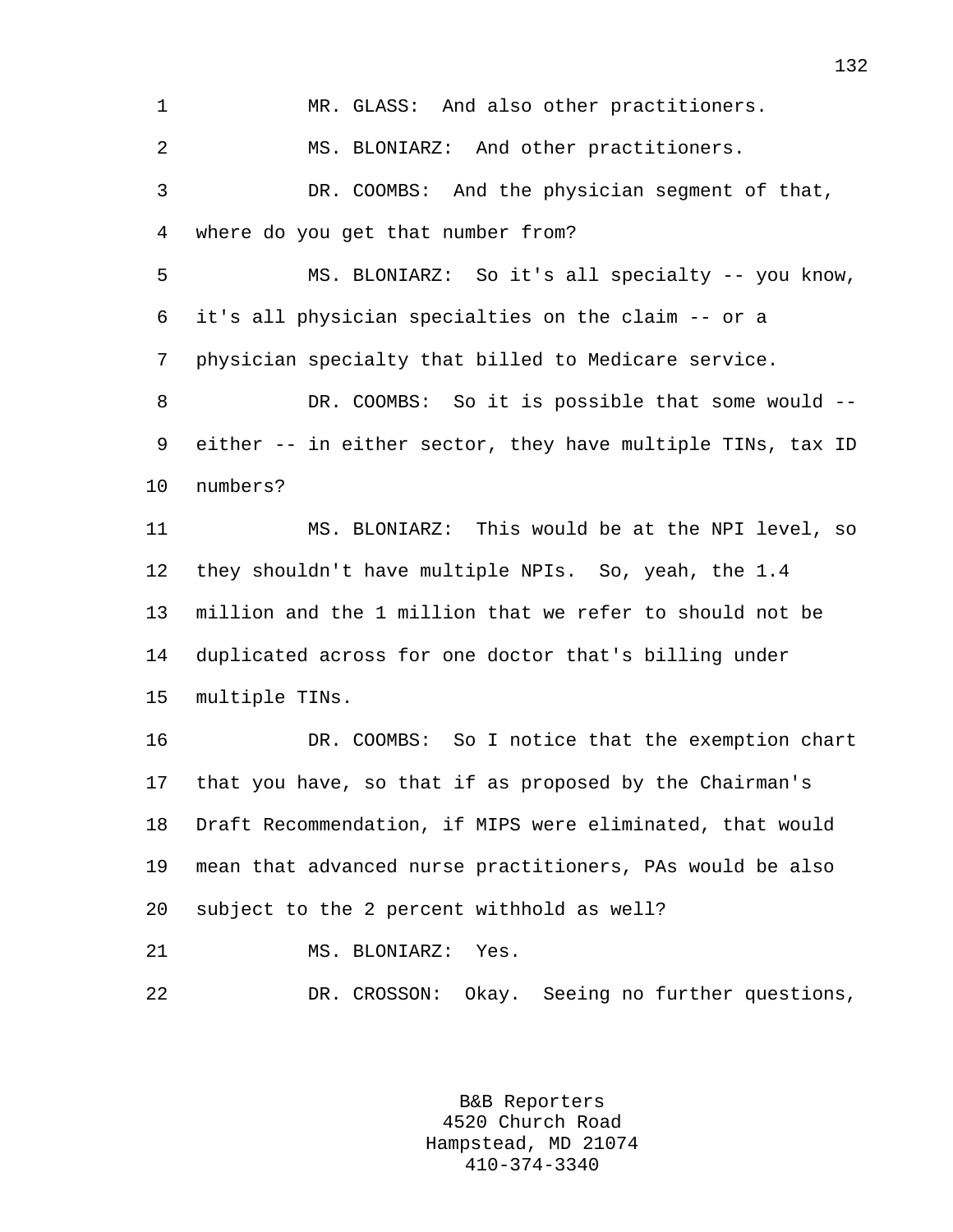1 we'll go on to the comment and discussion. We'll take both 2 recommendations together in the discussion, although we'll 3 have separate votes.

4 Comments? Discussion? 5 [No response.] 6 DR. CROSSON: Seeing none, we'll -- oops. Dana. 7 DR. SAFRAN: Just a couple thoughts. One, I 8 thought that -- I think it's a really well-written chapter, 9 but I'd love to include in the points that you make about 10 MIPS to include the point that based on the history of the 11 programs that came together to form MIPS. We think it's 12 highly unlikely to meaningful improve quality, and it's a 13 lot of money to spend to accomplish very little gain. 14 I also wondered whether -- whether it would be

15 valuable in this report to kind of make the point that 16 quality improvement, particularly when we are focusing 17 increasingly on trying to achieve better outcomes, not just 18 better process, isn't an individual sport, and that it's 19 not only the sample sizes that we can't hope to achieve at 20 the individual level, but just the effort to improve on 21 population-based outcomes is what we want to do and can 22 only be done in a more collaborative way.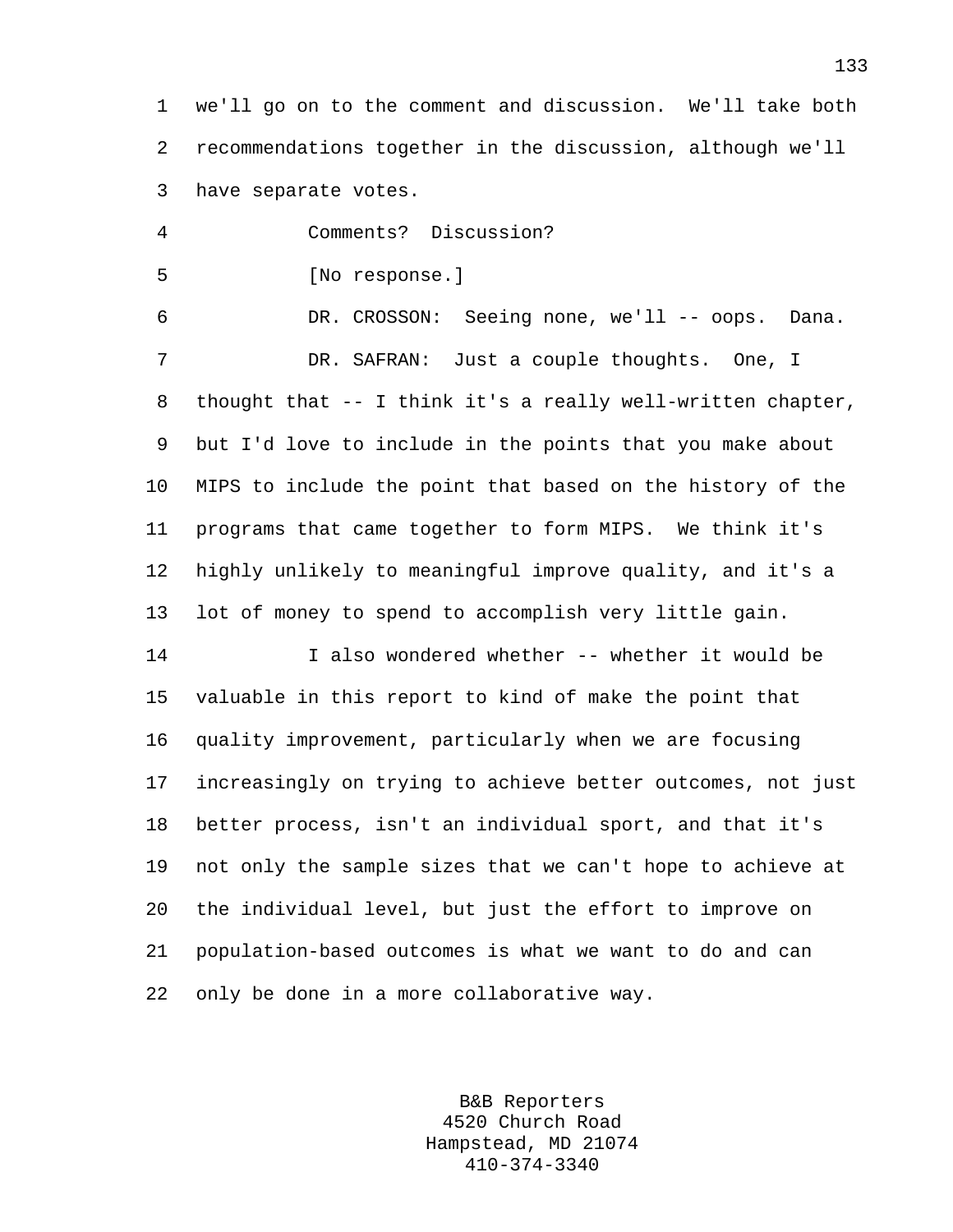1 And then in a text box or some other way, 2 actually create some illustrations of how members in a VVP 3 might actually be able to work together to improve some of 4 the measures that you're suggesting. I think that would be 5 a valuable addition.

## 6 DR. CROSSON: Alice.

7 DR. COOMBS: On that note, I have -- I know that 8 there are problems with MIPS, and I've spoken about this 9 before. I do not support the draft recommendation, and the 10 reasons are a multitude. One is the timing of it, and one 11 has to do with the sheer mass of number of providers that 12 are going to be forced to acclimate in a short period of 13 time. And I do think that some of the parts of the MIPS is 14 actually good. I actually believe that. Some of it is 15 frustrating. There are barriers and challenges even within 16 it, and so the framework of it is a problem.

17 I do believe that physicians just started this. 18 In 2015, MedPAC did not say anything about eliminating 19 MIPS. In our report last year, I don't remember a bold 20 recommendation ever saying anything. So just one year ago, 21 we've shifted from maybe tweaking it to getting rid of it 22 in 12 months' time.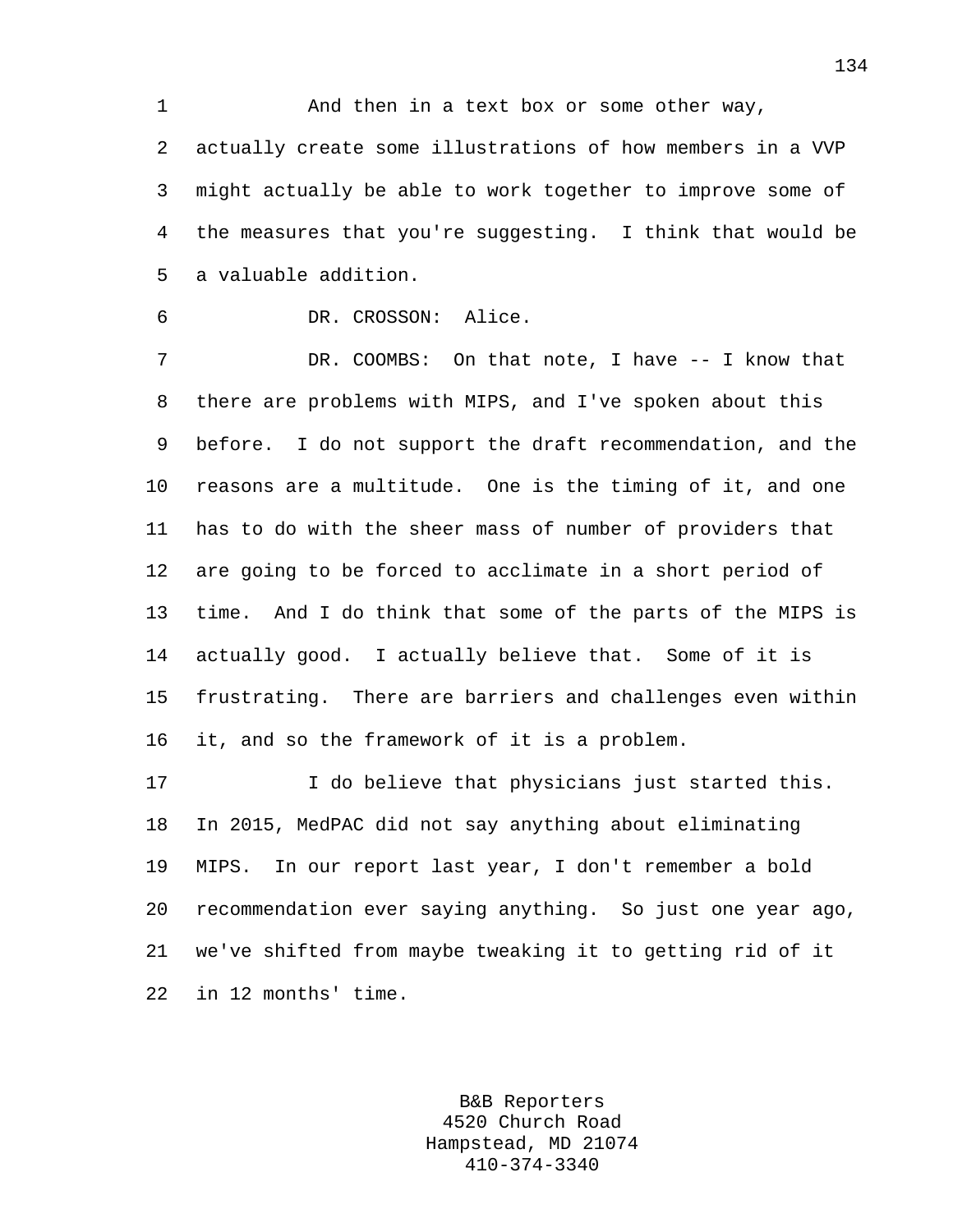1 So it might be something going forward in the 2 future, and part of it is the alternative to MIPS that I 3 have a problem -- getting rid of MIPS, I have a problem 4 with. The value-based programming is fraught with so many 5 different problems, and I'm just imagining the sheer 6 numbers.

7 We're saying right now in the two-sided risk 8 program, there's somewhere, at the max, 20 percent are 9 participating in advanced APMs. You're talking about 10 moving this large mass of clinicians in a short period of 11 time to a value-based program, and I know that in 12 Massachusetts, I was involved with us going to global 13 payment for which Dana's boss, Andrew Dreyfus, was on.

14 We were strategic. We thought about how can we 15 get these providers, and so we had to actually have an 16 infrastructure for success. And a lot of doctors were 17 "Hell, no, I won't go," but there were a lot of doctors who 18 said, "I'll listen." And then with time, the culture 19 changed. So it's a cultural adaptation that needs to 20 happen, and I can't say what that timing is like. 21 I can say one thing, is that if done well, it

22 will accomplish the things that you want. If done wrong,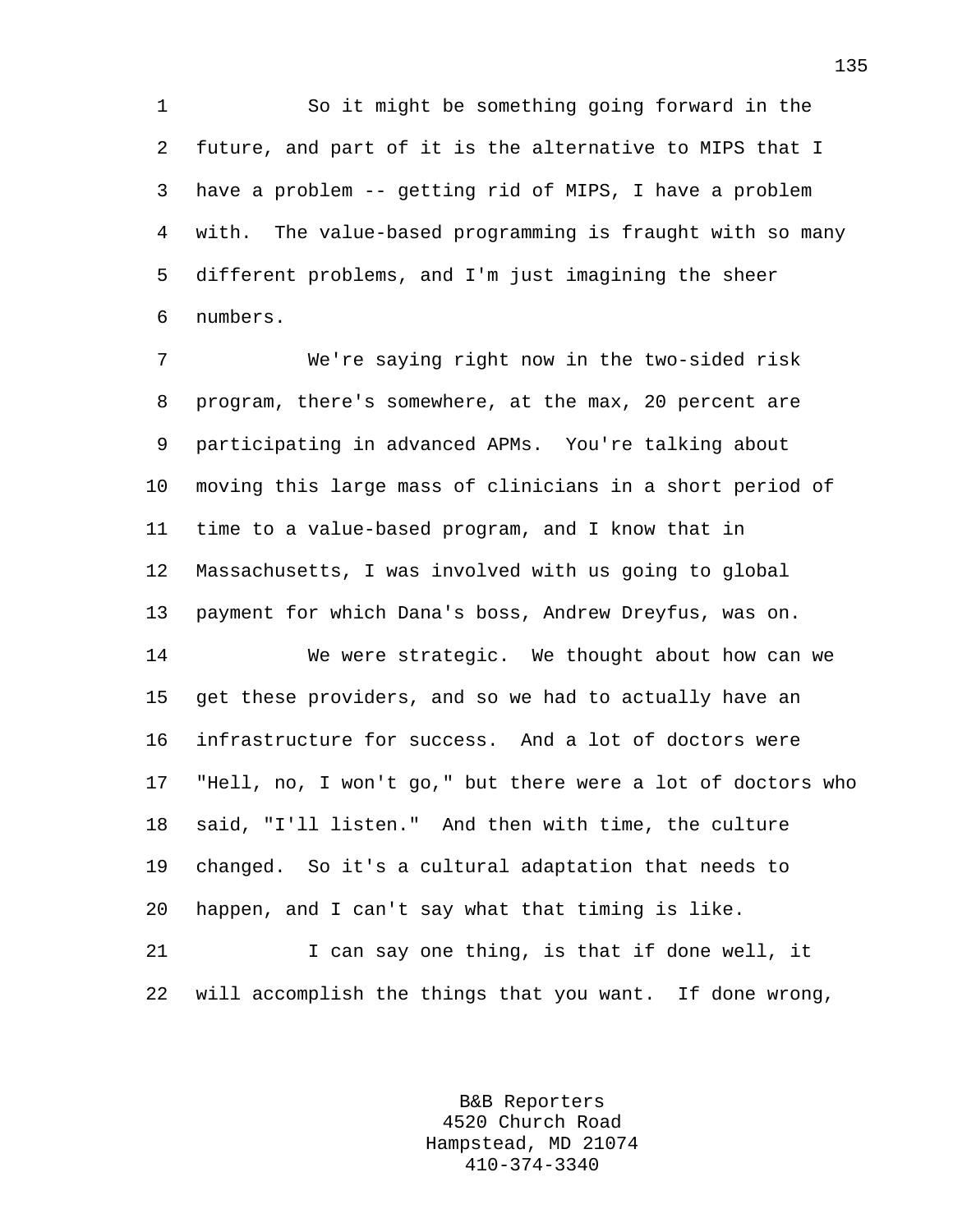1 there are lots of risks that can happen and even to the 2 point of access.

3 And I hear the discussion about a 10 percent 4 withhold. I get chills by that because I'm thinking about 5 the doctors who are in the trenches taking care of 6 vulnerable patients, and that population might be Watts -- 7 or Compton is where I came from, and if there is a few 8 doctors trying to do health care on Compton and Compton on 9 Rosecrans Boulevard, you know what? We need those doctors 10 there, and if that community all of a sudden gets a 10 11 percent withhold because they don't have the infrastructure 12 or they couldn't get the IT \$100,000, it's going to affect 13 primary care doctors as much as specialists. And granted, 14 I am a specialist, but I think these are the concerns I 15 have.

16 MIPS has a lot of problems. I agree with 17 everyone around the table on that one, but this whole 18 notion of the transition right now -- and I want people to 19 think about your own personal physicians and what it would 20 mean if this were to undergo. And we have not seen one 21 specialty physician group yet say, "You know what? I like 22 getting rid of MIPS, and I like this VVP. Let's go with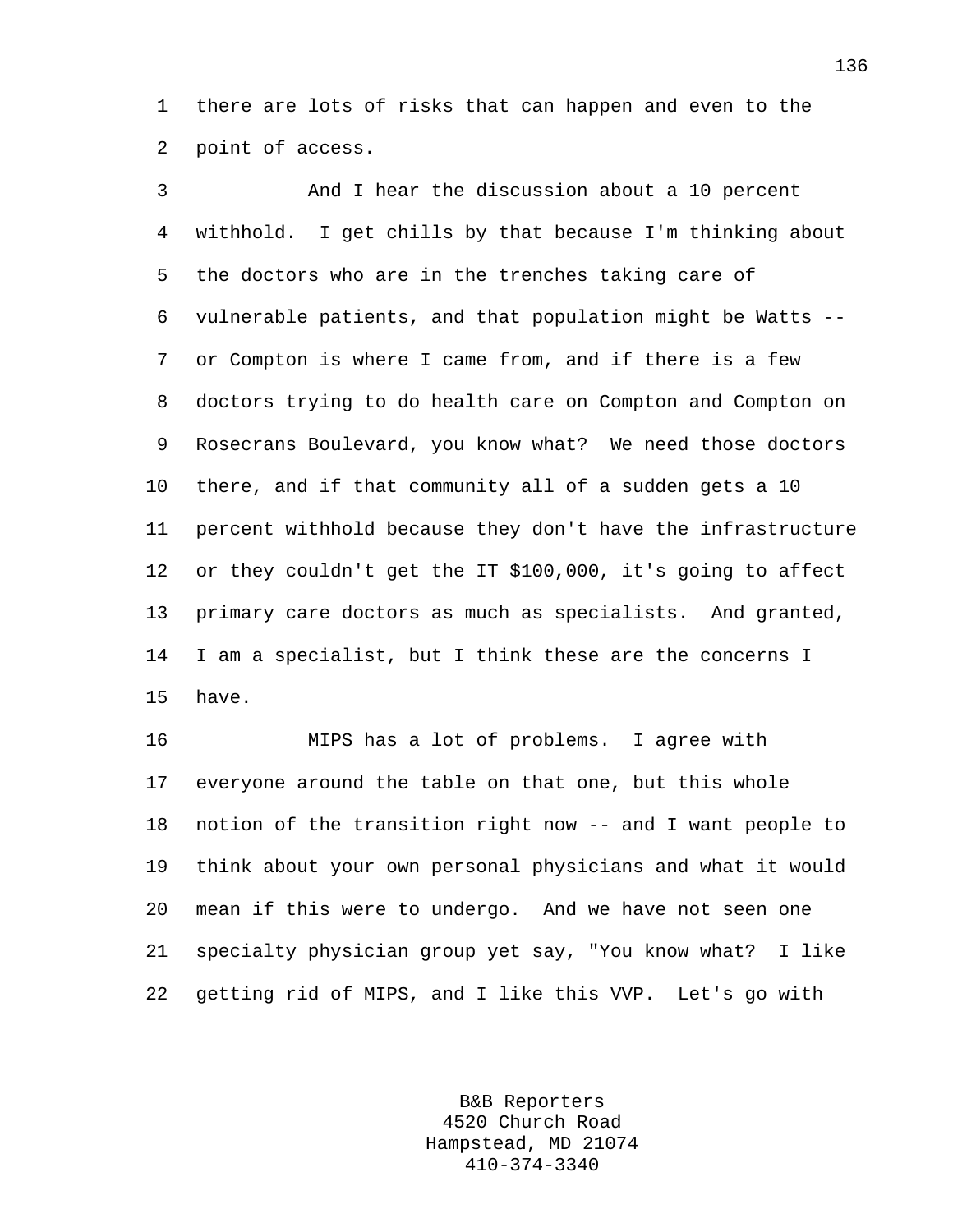1 it." I haven't seen that, and I practice in two different 2 states, both Massachusetts and Virginia.

3 So I agree with the sentiment that MIPS has a lot 4 of problems, but my major objection is that the timing and 5 the whole strategy in infrastructure.

6 DR. CROSSON: Alice, just to be clear, it's a 2 7 percent withhold, not 10 percent.

8 DR. COOMBS: I was just responding to -- we had 9 this discussion the last time about increasing the 10 percentage of withhold, whether or not 2 percent was enough 11 to cultivate a change.

12 DR. CROSSON: Right. But I think the point we 13 made just a little bit earlier in the discussion is 14 depending upon the participation, and this could change 15 over time. That perhaps even though the withhold is 2 16 percent, the actual reward could very well turn out to be 17 more, but it's not a 10 percent withhold.

18 DR. COOMBS: And my only other question is, Would 19 there be a problem if the \$500 million was involved for the 20 slush fund?

21 [Laughter.]

22 DR. CROSSON: Go ahead. Sorry.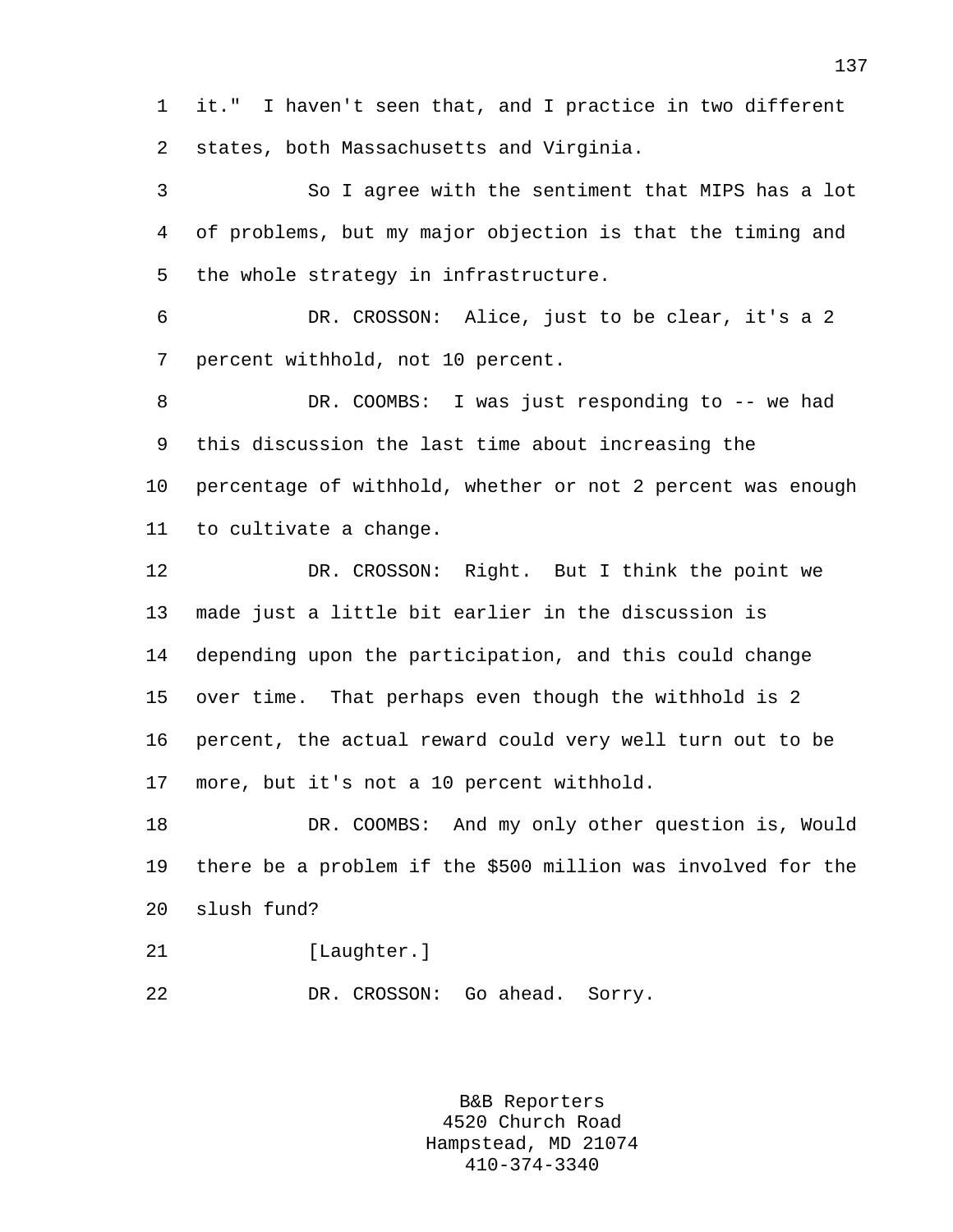|  |  | DR. COOMBS: [Speaking off microphone.] |  |
|--|--|----------------------------------------|--|
|  |  |                                        |  |

2 DR. CROSSON: Paul.

3 DR. GINSBURG: I use different language. 4 [Laughter.]

5 DR. GINSBURG: But I've been sitting here 6 thinking about how we've used 2 percent. I think it's 7 going to be much lower to withhold, and I think it's making 8 it harder for physician groups to get comfortable with this 9 because they see 2 percent.

10 If you consider about that most won't get into 11 groups, of those that get into groups, some are going to 12 get rewards, some won't -- you know, I almost wonder about 13 half a percent, 1 percent.

14 And then what I thought that Alice was going to 15 get at is that maybe for the first few years, it could be 16 funded by that 500 million fund rather than withhold, which 17 again might make an even easier transition and more 18 appealing to get support for this.

19 DR. CROSSON: So, Paul, I think what I heard you 20 say was it's going to be lower. What I think what you 21 meant was it could be lower. It could, from a policy 22 perspective, be lower and still work.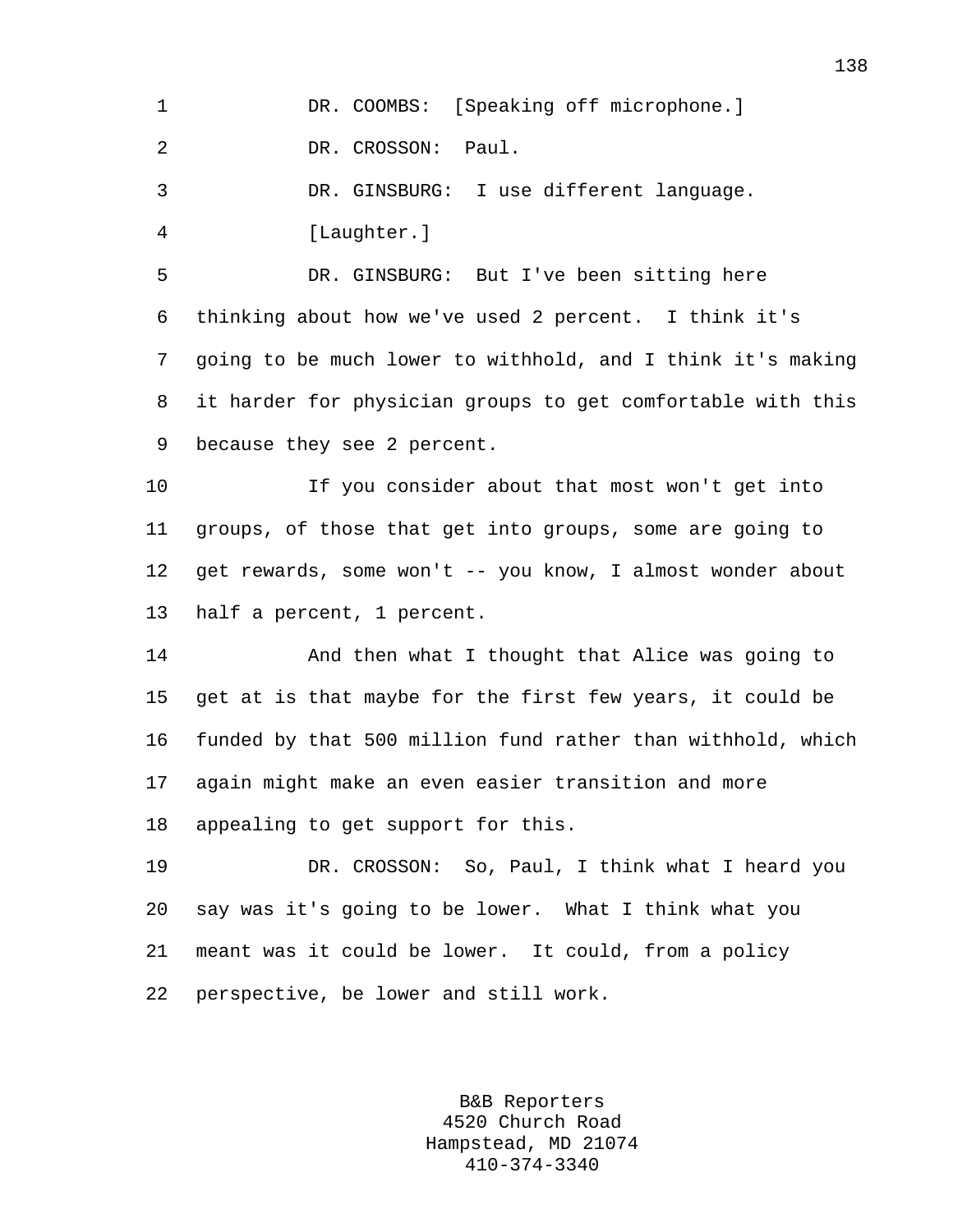1 DR. GINSBURG: Yeah.

2 DR. CROSSON: Okay. Thank you.

3 Comments?

4 David.

5 DR. NERENZ: Thanks.

6 I spoke at some length against the VBP part of 7 this in November. In fact, I had 11 specific points, and 8 people can look at the transcript.

9 I hadn't planned to say anything today figuring 10 that this was already on the track, and I knew which way it 11 was going to go. I will vote against the VBP 12 recommendation.

13 A couple of my colleagues that maybe I should 14 just take a minute and repeat a couple of the concerns, 15 maybe just for the record or for folks here who weren't 16 here in November.

17 So I did a better job in November, I think, but 18 here's just a few things. We call it voluntary, but at 19 least as we're talking about, it's not. If there's a 20 withhold for not participating. It's not voluntary, and 21 although the recent discussion was maybe a smaller one, 22 when Craig was here, he was talking about a bigger one. So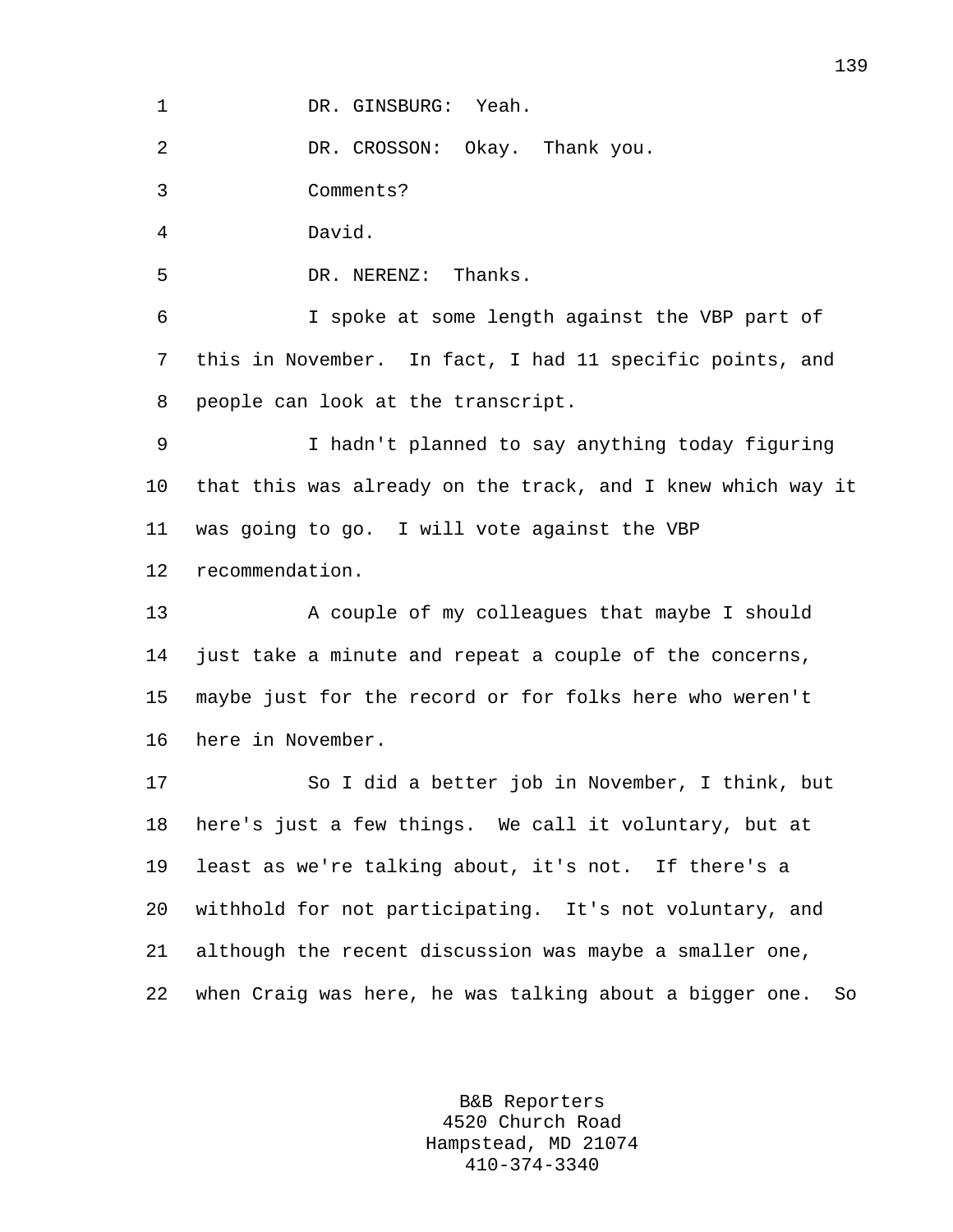1 I have concern about that.

| 2  | I raise a concern that there is a significant                 |
|----|---------------------------------------------------------------|
| 3  | amount of social engineering going on here with no real       |
| 4  | evidence. We're talking about pushing physicians into         |
| 5  | groups that have to be a certain large size in order to       |
| 6  | have denominators big enough to do the least sensitive of     |
| 7  | the measures. And I've looked and looked, and I see no        |
| 8  | empirical evidence that that structure is better than other   |
| 9  | structures. I'm very concerned about that.                    |
| 10 | We don't have evidence that the groups, as we're              |
| 11 | talking about, will vary much in their performance. So the    |
| 12 | objection we have on the MIPS side, I think could carry       |
| 13 | over just as well to this side.                               |
| 14 | I think there's going to be a dynamic here that's             |
| 15 | going to be analogous to fraternity and sorority rush.<br>The |
| 16 | cool people will get together and make groups, and they're    |
| 17 | cool because they know they have good performance, maybe      |
| 18 | because they take care of people who are affluent and         |
| 19 | educated and stay out of the hospital and take good care of   |
| 20 | themselves. Those who aren't included in the cool people,     |
| 21 | rush process are going to be left out. And I'm not quite      |

22 sure what they're going to do because if the formation of

B&B Reporters 4520 Church Road Hampstead, MD 21074 410-374-3340

140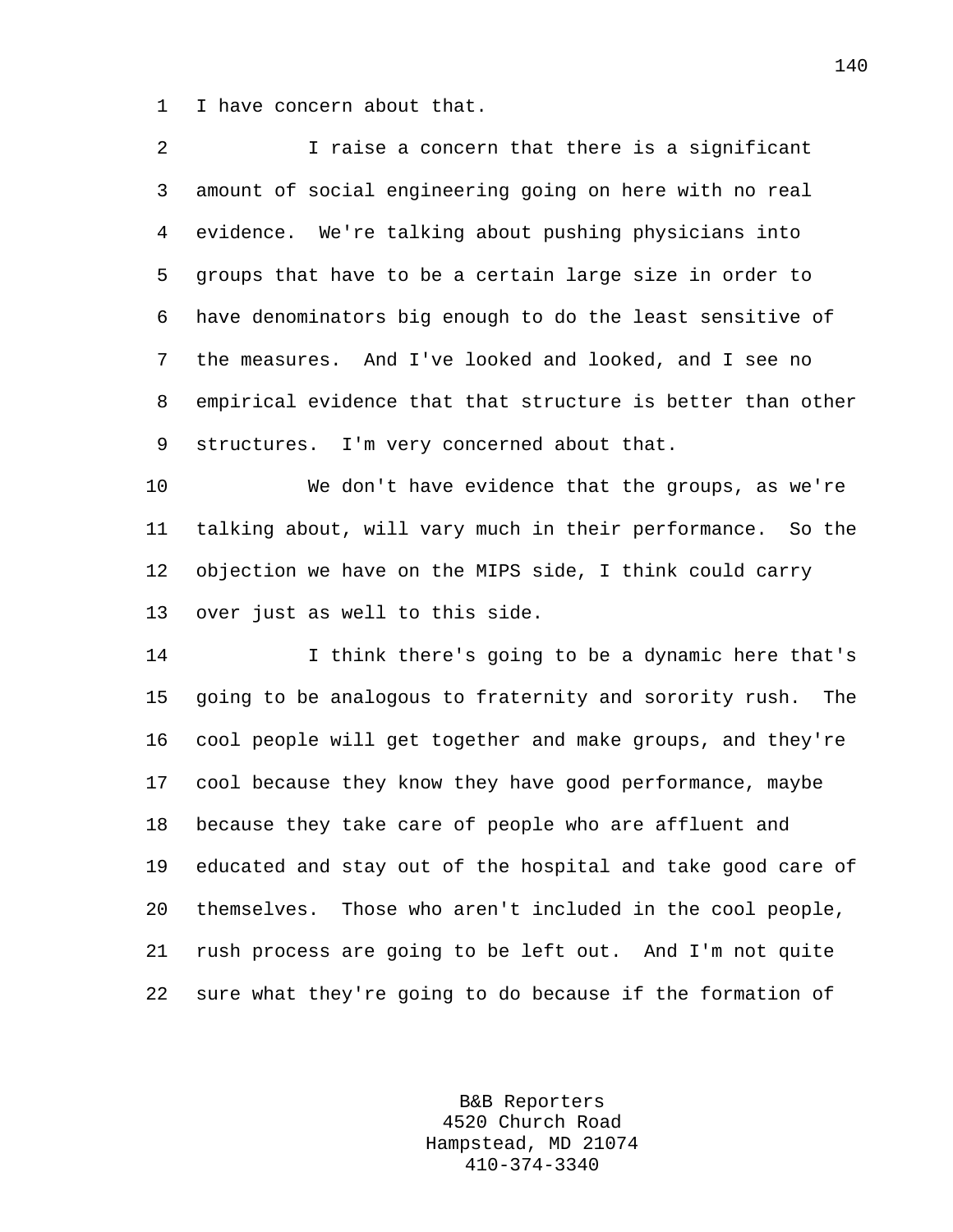1 the groups is voluntary, it's not enough to say you can 2 want to be in one. You have to be accepted in one, and I 3 don't know how that's going to play out.

4 I am concerned about adjustment for social and 5 economic risk factors. I know there's some mention in here 6 about using peer groups, but essentially, we're leading up 7 to CMS to figure that out. And I think we know, and it's 8 no secret. CMS is very, very reluctant to do that, has 9 been reluctant to do this, only currently is doing it when 10 congressionally mandated, so I do not have confidence that 11 that will go well. And poor people will be hurt by this.

12 I don't see any meaningful role for specialists 13 in which as we've put it together. I'm not convinced at 14 all by the observation that there are a lot of specialists 15 and ACOs. I think that's a nominal involvement. I don't 16 think that's a meaningful active care improvement 17 involvement, although I'm sure there may be some examples. 18 But I can think of counter examples. So I don't know where 19 this program takes specialists.

20 Claims-based measures, notoriously sort of 21 insensitive to issues of case mix and disease severity, and 22 we say these are things beneficiaries care about, but I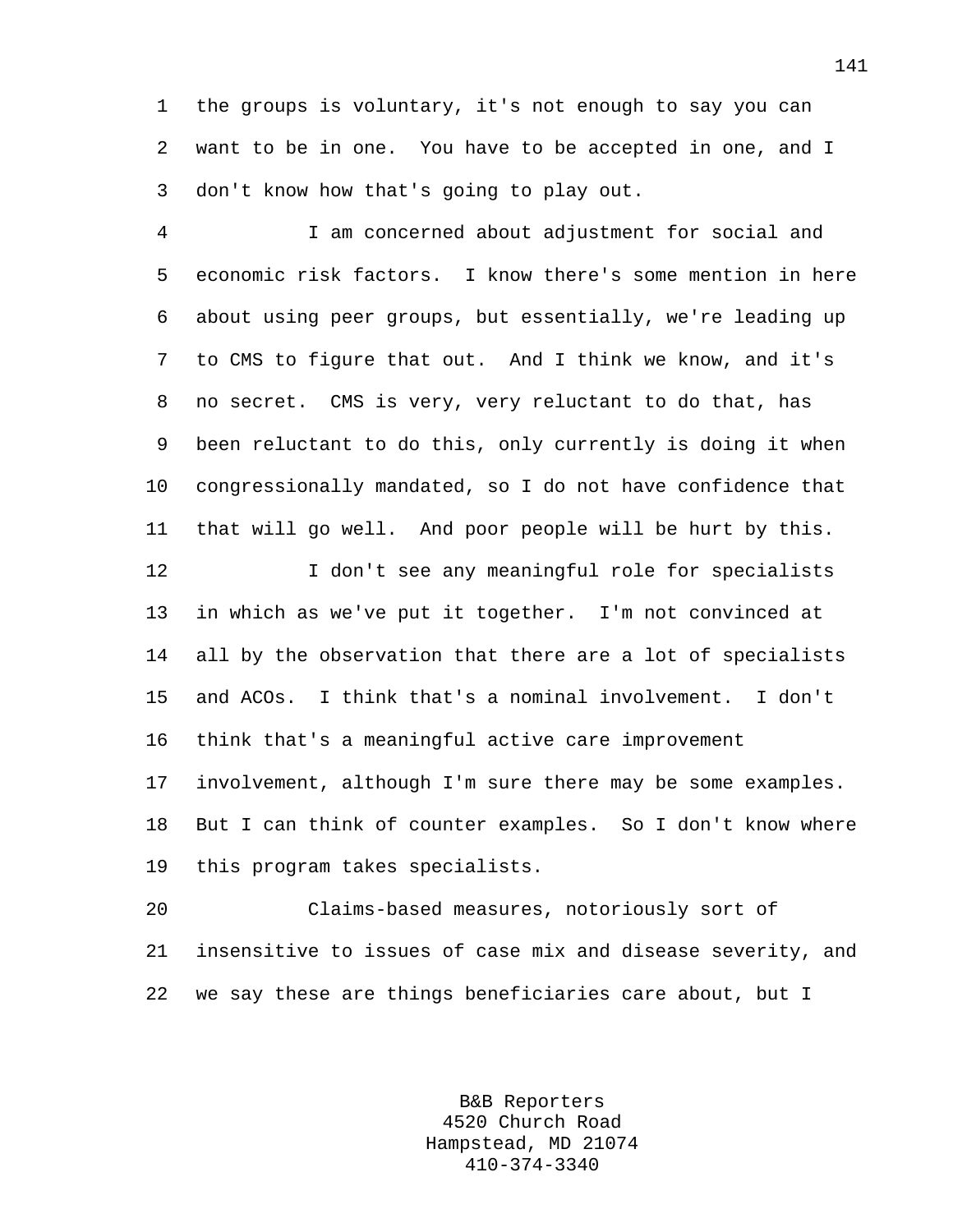1 don't know that. I don't see evidence of that. I'm happy 2 to see it if it's out there.

3 What I do see is evidence that beneficiaries want 4 to know who's a good surgeon, who's a good cardiology, 5 who's a good oncologist. That's not what this is about. 6 So I think in the area of what information beneficiaries 7 will use to choose, I think Yelp will prevail. These 8 measures will be ignored; Yelp will win.

9 And finally, reporting as a group presumably 10 requires some element of coming together and actually 11 behaving and integrating as a group, but we don't really 12 talk about how that's going to happen, where is the funding 13 for that is going to happen, how is that going to be built. 14 And it's sort of, we think ACO dynamics will occur, but 15 without any ACO structure, without some of the financial 16 underpinnings.

17 So I'm sorry if I'm being redundant, and I'm not 18 hoping that I'm going to turn the room, but I will explain 19 my concerns.

20 DR. CROSSON: Further comments?

21 Rita and then Warner.

22 DR. REDBERG: I support the recommendations and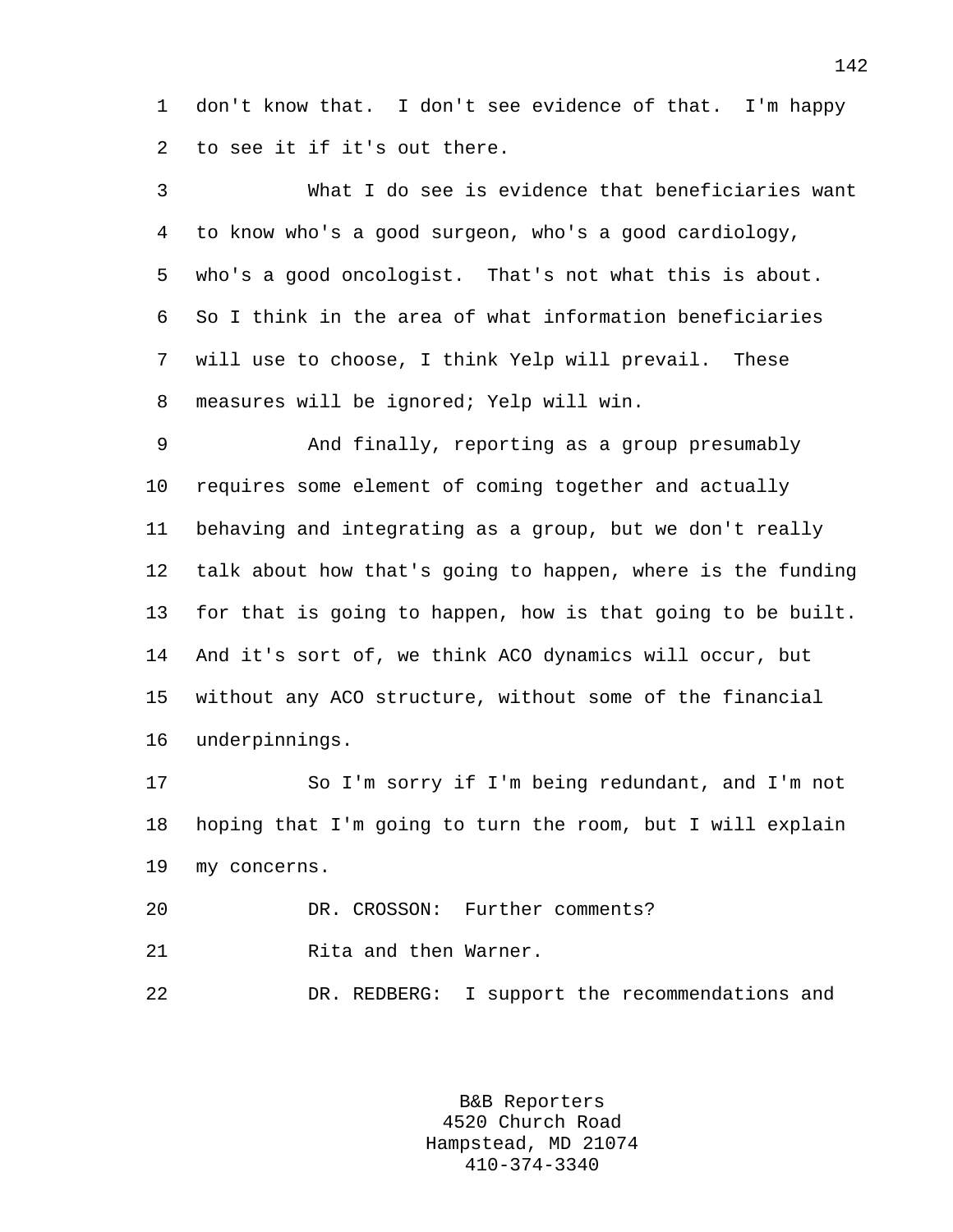1 really appreciate the work in this chapter and the past few 2 years.

3 You know, I think the problems -- and you kind of 4 succinctly summarized them on Slide 6, but MIPS does not 5 support the goals of the program. It's not going to 6 improve quality, and it's not going to improve value. It's 7 an incredible burden for physicians. These quality 8 measures that are going to be capricious and arbitrary as 9 just not something that any physician I've talk to wants to 10 do, not to mention the billion-dollar cost.

11 11 I mean, I think we all want to achieve value, and 12 this is just not going to do it. And I think it's urgent 13 to do it because once we start -- I mean, any bureaucracy 14 has its own weight, and I think a lot of the resistance now 15 is because people have already started working towards 16 MIPS. And I understand that, but even terrible programs 17 don't go away because we have the infrastructure and 18 everyone has invested in it. I wouldn't want to see us 19 start down that road.

20 I think the voluntary value program is incredibly 21 thoughtful and achieves a lot of the goals. I have a lot 22 of confidence in my physician colleagues' ability to come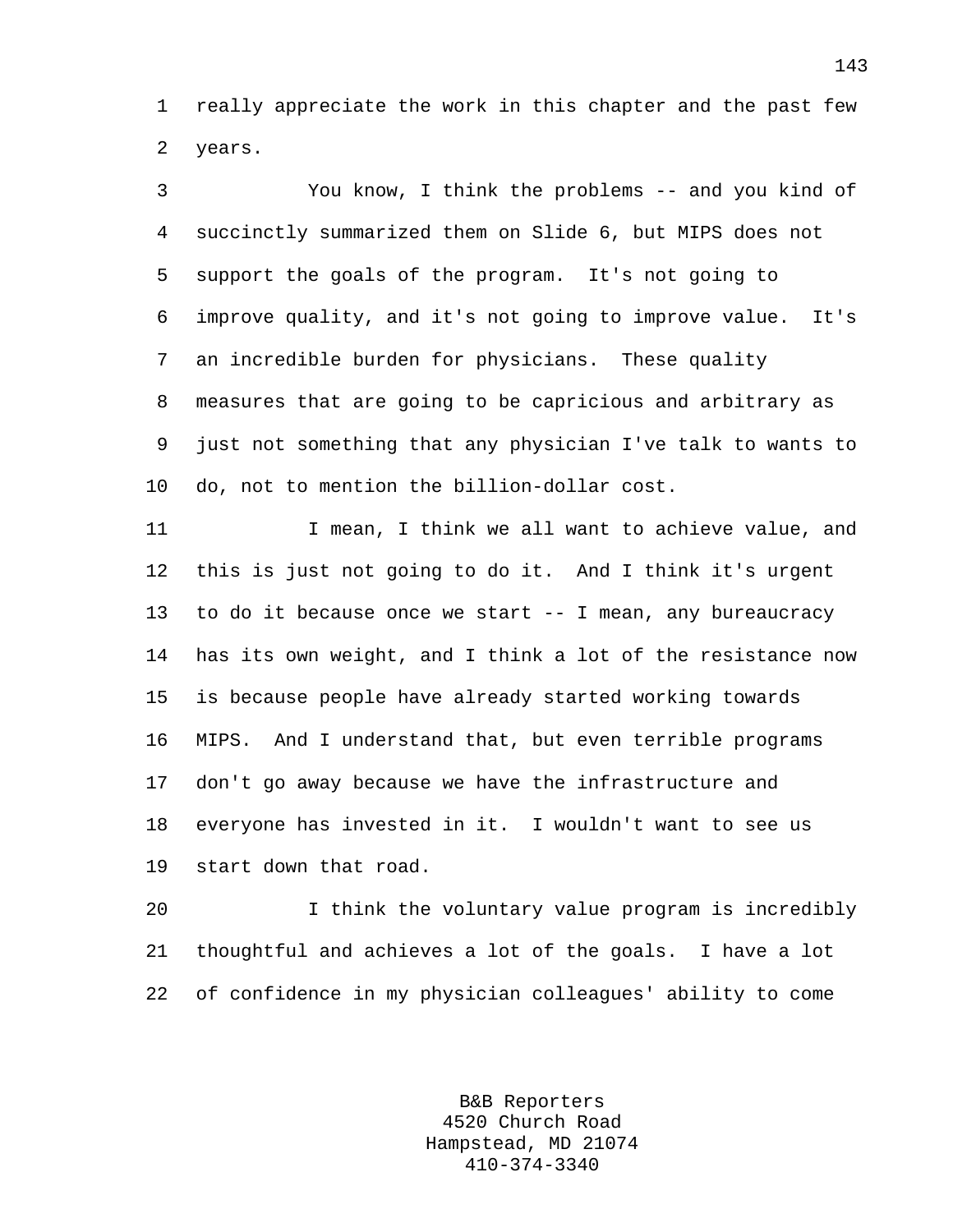1 up with groups and to be able to adapt and make changes to 2 new payment structures, but we have to change the 3 incentives in order to have physicians do that, and I think 4 the voluntary value program is a great start to do that. 5 So I strongly support these recommendations. 6 DR. CROSSON: Warner. 7 MR. THOMAS: Yeah. I have a lot of questions 8 about the program. I do agree with Alice that I'm 9 concerned that there hasn't been any support from the 10 physician community around this, and I think we should be 11 cautioned by that fact. 12 Now, I know that all have not weighed in, and 13 obviously reading, it sounds like some of your colleagues 14 feel good about the new program. But I think there's a lot 15 of complexity there that is unclear and needs to be sorted 16 out as well, and I get concerned about that. 17 I wonder if there's an option to make 18 recommendations to modify MIPS to make it better or 19 different. I firmly believe in APMs, and I really want to 20 see advancements in APMs, but I also understand that there

21 are concerns with some areas that just have trouble getting 22 into APMs. And I understand that, especially maybe in more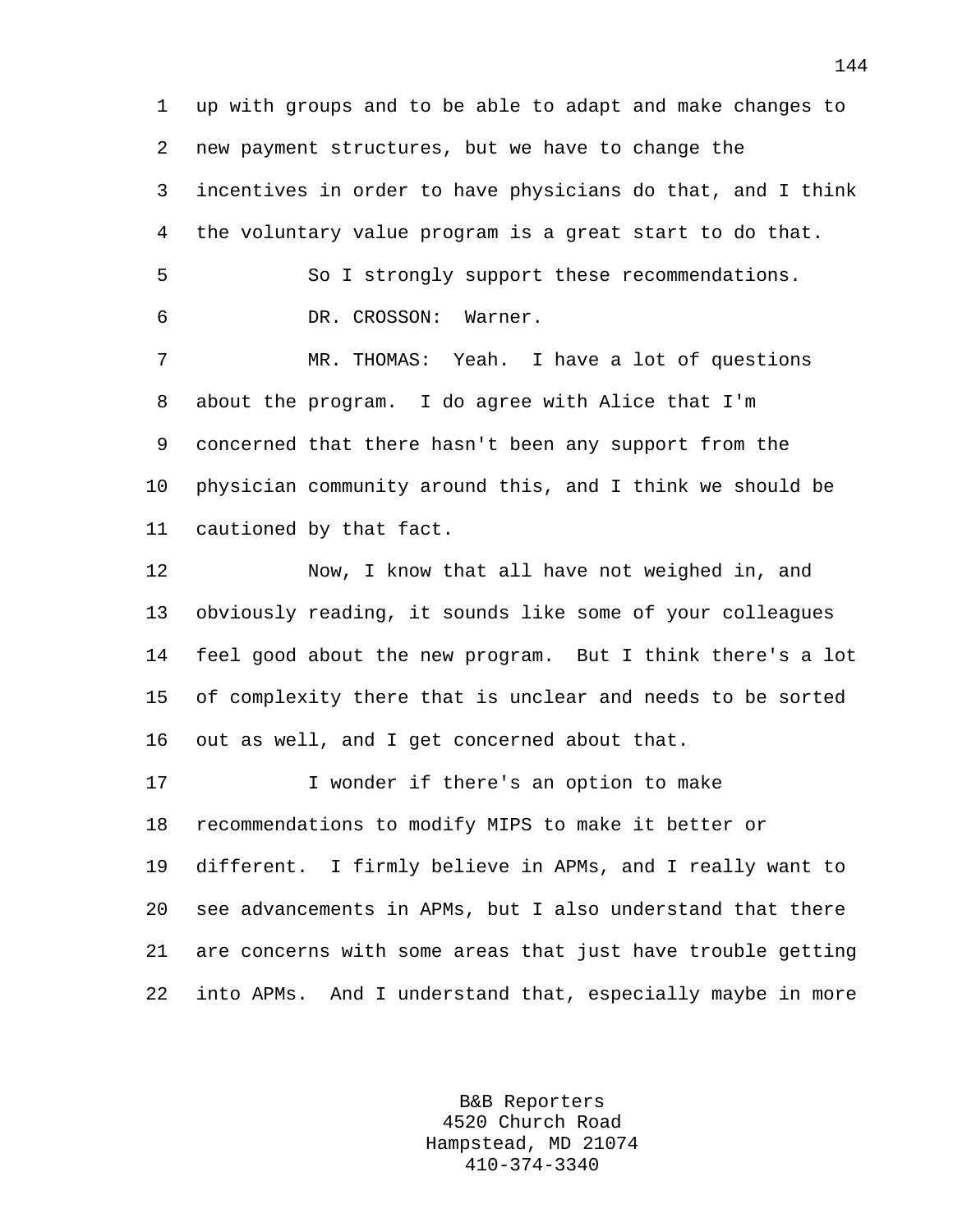1 rural areas.

2 So I, too -- I've got a lot of concerns about it, 3 and I don't know if there's any more thoughts from the 4 staff around any of those comments. That would be helpful 5 for us to consider and think about.

6 DR. CROSSON: Let me jump in, Warner.

7 So, first of all, just let me say in general I 8 appreciate the concerns that have been raised. This is a 9 complex issues. As was pointed out in the presentation, 10 we've been talking about this for over 2 years, and we've 11 been talking about it during a period of time that the MIPS 12 program has started through implementation. So I think 13 it's a fair comment to say I wish, Alice, we could have 14 come to this conclusion two years ago. It would have been 15 better, but we did not. And the reason we did not was we 16 look a fair amount of time doing exactly what Warner just 17 suggested, which is trying to figure out whether or not the 18 MIPS program as it exists could be modified in such a way 19 that it would objective the objectives that it was intended 20 for.

21 And I think as a Commission, we came to the 22 conclusion in the end, and I wish it had not taken a year,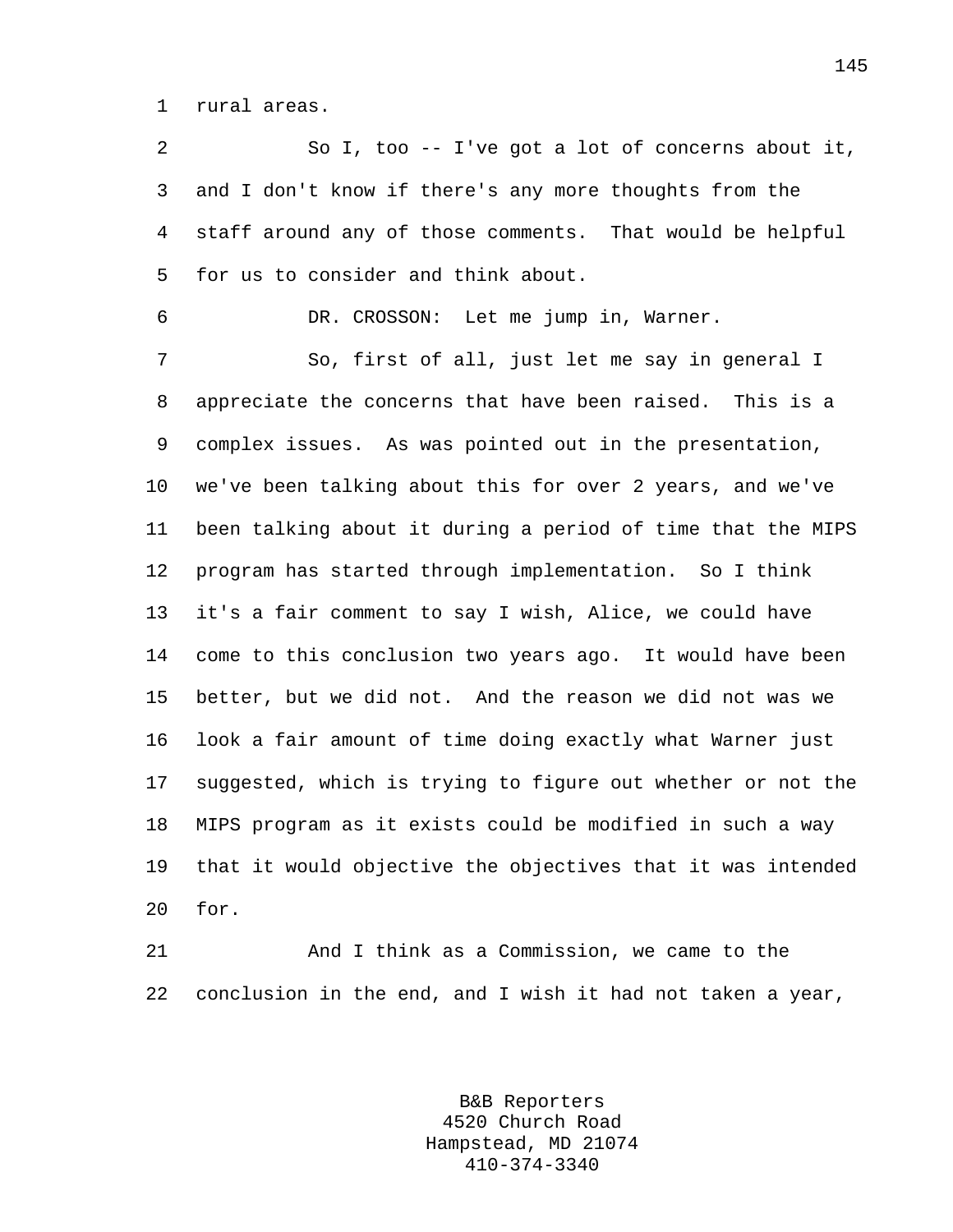1 but it did -- we came to the conclusion that, no, it's 2 simply not fixable for the reasons of cost, the reporting 3 requirements, the burden on practicing physicians, the fact 4 that it was very likely that the quality data was not going 5 to be relevant and salient and useful, so that essentially 6 an expenditure of money that would not produce a result.

7 That in the end, because of the way the law is 8 constructed and the way the regulations were written, that 9 we would experience a compression where for all the work 10 and money that the physicians would put in, in the early 11 yards, there would virtually be no reward or significant 12 penalty.

13 But then down the line, as Kate pointed out for 14 the same reason, because of the way it's drafted, for very 15 small differences in quality results, there could be very 16 dramatic and unexpected changes in income. And this could 17 be very bad for physicians and potentially very bad for 18 physicians in smaller practices, and that's how we came to 19 the conclusion that we did and how we came to -- remember 20 we said at one point how about if we just say let's get rid 21 of MIPS and not replace it with anything else, and we 22 walked back from that because we felt, no, we don't want to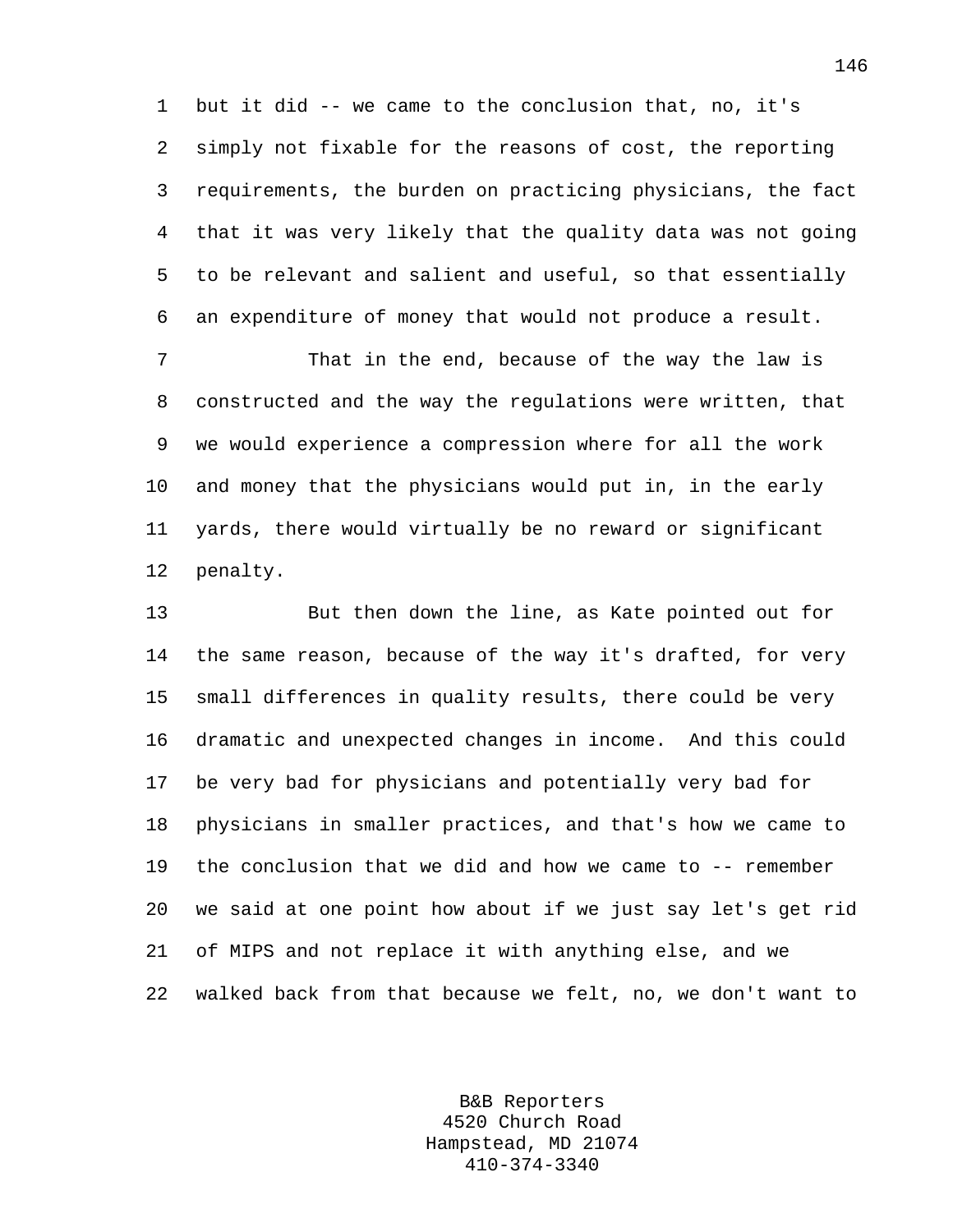1 do that.

2 We do have goals, as Dana expressed a little 3 while ago, about having all physicians involved in quality 4 improvement, and we do have longer-term goals where we 5 think that it's more likely that patients are going to get 6 better care if physicians have a notion that they are, in 7 fact, part of a team, whether that's an actual team or a 8 virtual team. And while the VVP doesn't cement that, it 9 does tend to move both the philosophy in that direction and 10 eventually, if it's successful, the actuality is physicians 11 begin to realize that they can do better financially if 12 they in fact associate themselves with other physician 13 practices.

14 So while I do understand and appreciate the 15 concerns, I do think that this has been a thorough process. 16 It's one where we have looked at the alternatives, doing 17 nothing, fixing MIPS itself, and in the end, collectively, 18 we came to the conclusion that we face today.

19 So, Kathy.

20 MS. BUTO: I don't know if there's anyone else 21 who wants to speak to this, but I've been listening to the 22 conversation, and I have to say that it has changed my mind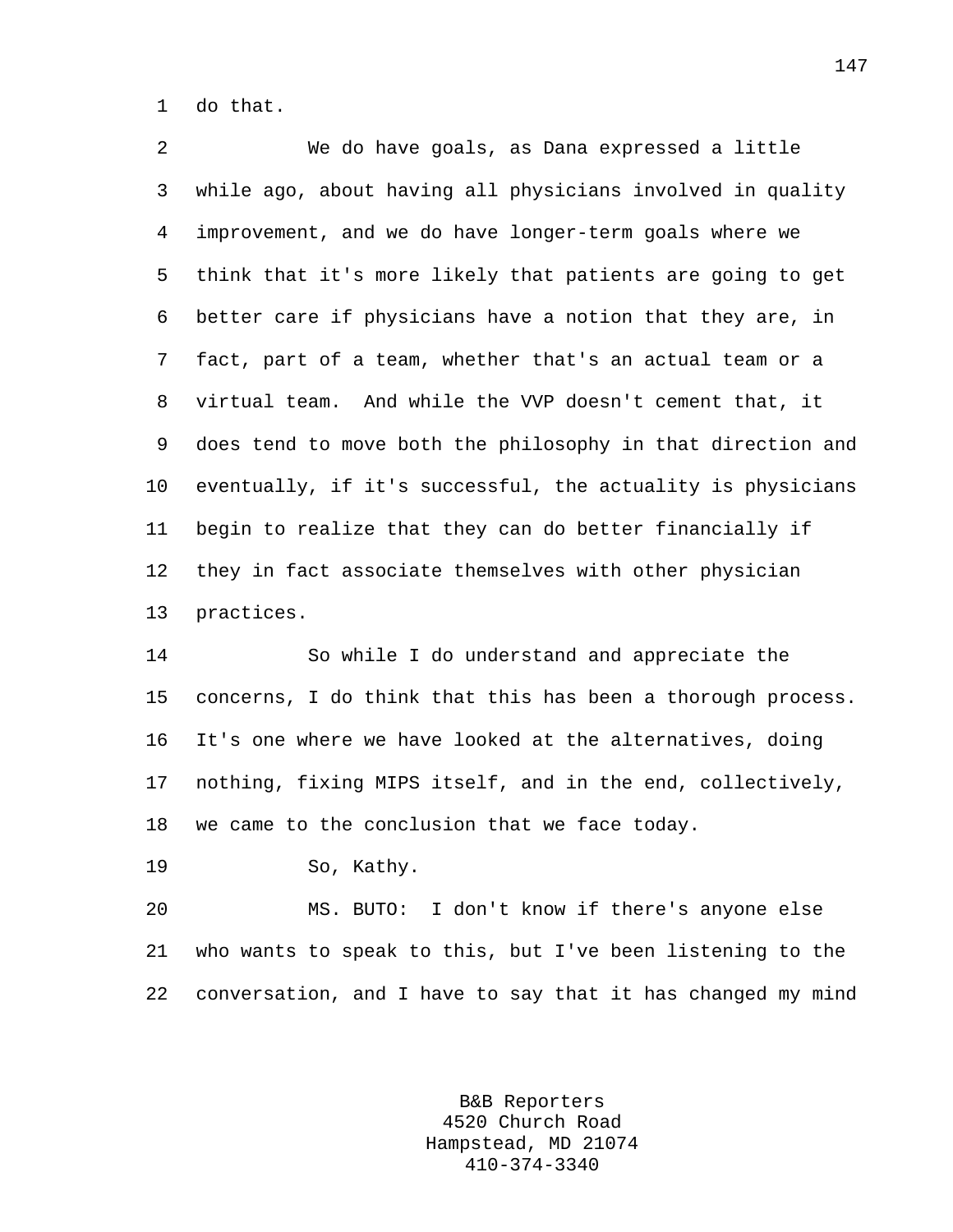1 a little bit. I believe that the most consensus among 2 Commissioners is that MIPS itself needs to be repealed. I 3 don't sense -- I don't feel totally comfortable with the 4 VVP model as I start listening to people's reservations 5 about it, starting with Paul saying, well, you know, if I 6 had more confidence in the population-based measures, then 7 I'd feel better about allowing that that's a real option 8 and not pushing toward APMs. I don't know that we know 9 that much about APMs yet. So I guess I'd say I could 10 support the recommendations, but I would like to -- I guess 11 I would rather see us focus more on some of the uncertainty 12 of things like the size of the withhold, whether there 13 should be a very small withhold, whether it should be 14 funded out of the \$500 million, whether we want to look at 15 things like the issue Dave raised about socioeconomic 16 disparities. That really struck a chord. The idea that we 17 could actually be creating or encouraging a greater 18 disparity in physicians who treat low-income populations, I 19 think that's something to worry about.

20 So I guess I'd just say if we could be a little 21 more tentative or lay out some of the issues around the VVP 22 that need to really be looked at, and I would also add to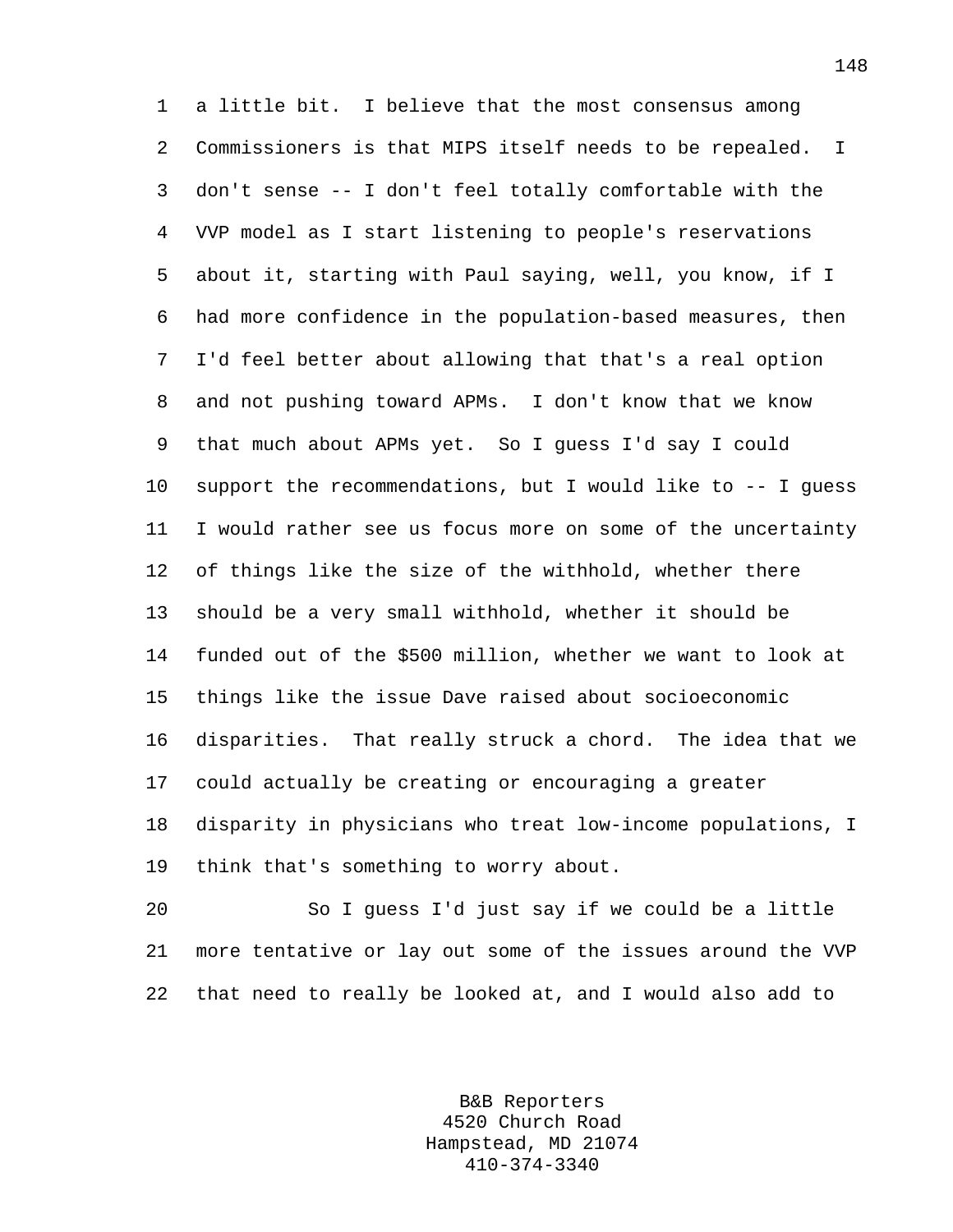1 that this issue of MIPS, VVP, and APMs, and whether we see 2 or acknowledge that in some cases physicians are going to 3 really end up in one of those categories for a much longer 4 period. It's not just a transitional thing where they're 5 going to just move from one to the other. There may be 6 some physicians who never make it to the APM for a variety 7 of reasons that are not in their control.

8 So I'd just like to see a little more of a 9 discussion about the difficulties or the issues that really 10 need to be tackled, and, unfortunately, we have time to do 11 that because it takes a while for Congress to act and for 12 the administration to put out regulations, if Congress does 13 pass legislation.

14 So, again, I could support the recommendations, 15 but I see some issues here that I think we ought to 16 acknowledge exist.

17 DR. CROSSON: So I think there's two things that 18 I'm hearing, and I think there's two things that we could 19 do.

20 Number one is we could take some of the concerns 21 that were raised before and raised again today and address 22 them -- I know Kate has done some of this, but we could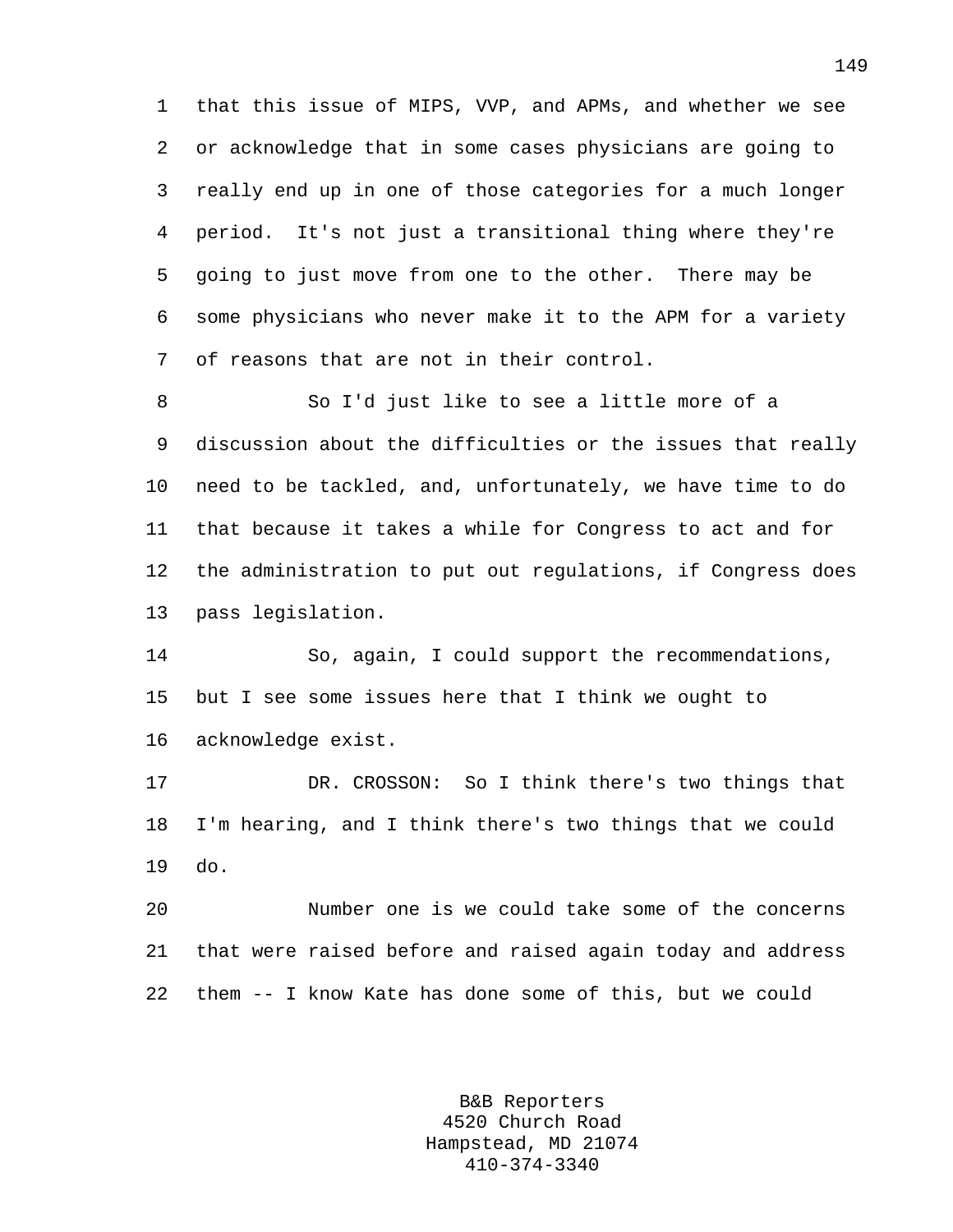1 address them more thoroughly in the writeup for this, and 2 we will do that.

3 And, secondly, I think it's entirely conceivable 4 and we probably should, depending upon what Congress 5 decides to do down the line, if they, in fact, do pick this 6 up and we see it moving in that direction, that we could 7 spend more time as a Commission working through some of 8 these issues. I think we would have to do that, because we 9 would be responsible for this movement, and I would suggest 10 that we should do that. 11 All right. I've got Amy, Warner, Bruce, Jack, 12 and Paul. 13 MS. BRICKER: So, Jay, I agree with -- I'm with 14 Kathy. I feel like the issues that were raised by Alice 15 and Dave and others, I concur. I feel like there needs to 16 be a little bit more work. How do we then, given the 17 recommendation, take that on? To approve the 18 recommendation would mean that we accept it as proposed

19 versus vetting some of these things that have been 20 highlighted. The infrastructure stands out for me. You 21 know, if the model is something similar to the reform done 22 in Massachusetts, do we have an infrastructure to support

> B&B Reporters 4520 Church Road Hampstead, MD 21074 410-374-3340

150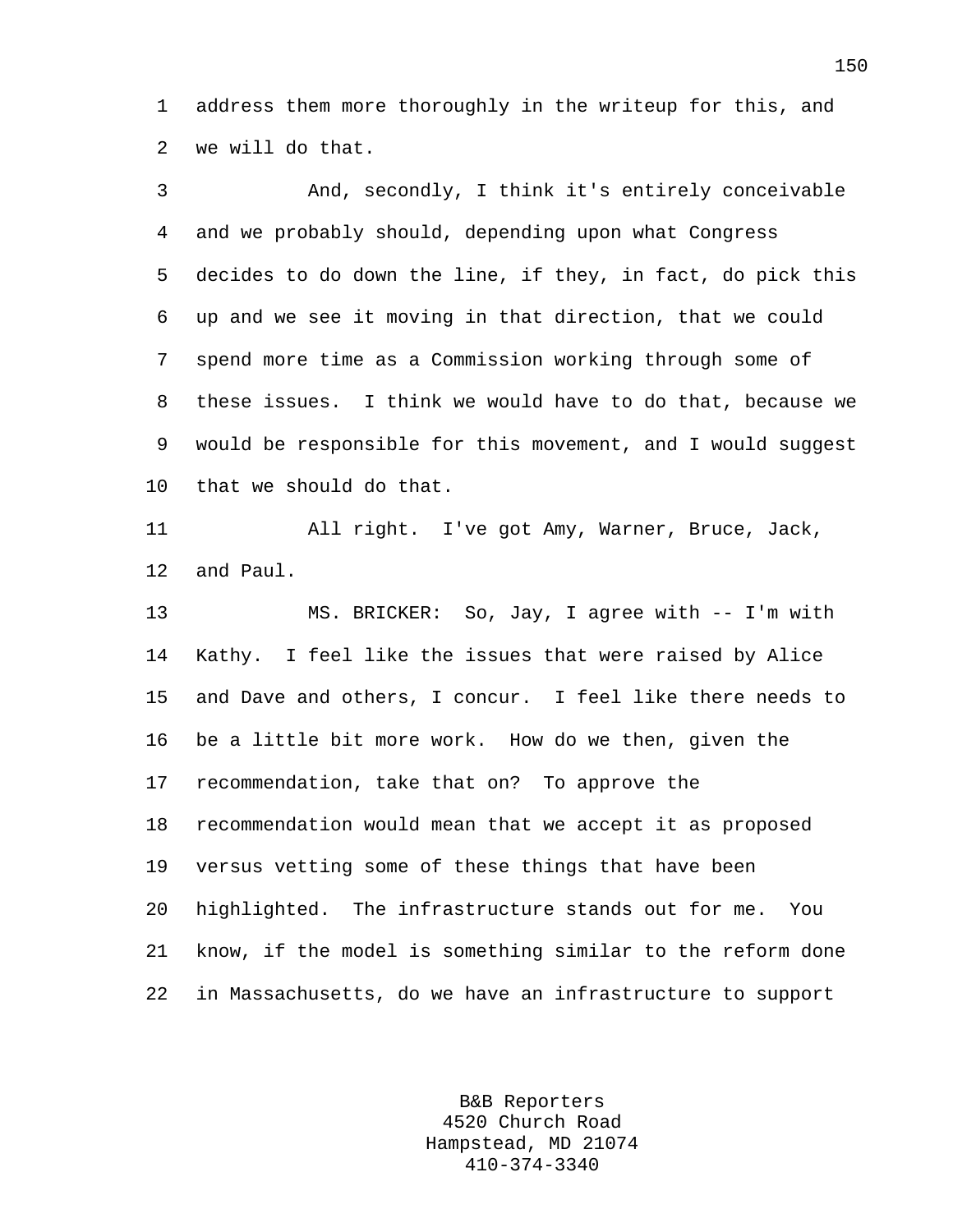1 this? Paul's suggestion around redeployment of the value 2 to ensure the success, just for my own edification, how 3 would one approach that given the recommendation at hand to 4 ensure that those things are vetted?

5 DR. CROSSON: Well, Amy, remember, I think one of 6 the things we're doing here is we're making a distinction 7 between A-APMs, which really means ACO or other types of 8 organized delivery systems, which either have or need to 9 construct a significant infrastructure in order to do this. 10 In the VVP program, we're using information, 11 largely, that CMS already has, right? So the 12 infrastructure demands, if you will, for VVP, while there 13 may be a requirement for somebody, you know, to list who 14 is, in fact, in the VVP, it doesn't imply the kind of 15 infrastructure that one would need in order to create the 16 quality data and report it and the like. In fact, one of 17 the reasons for this is to remove that burden, you know, 18 from physicians individually but even from physicians 19 collectively.

20 So, you know, I think, again, we use the term 21 "infrastructure" kind of loosely here, but I would not, you 22 know, be thinking this is creating an ACO-like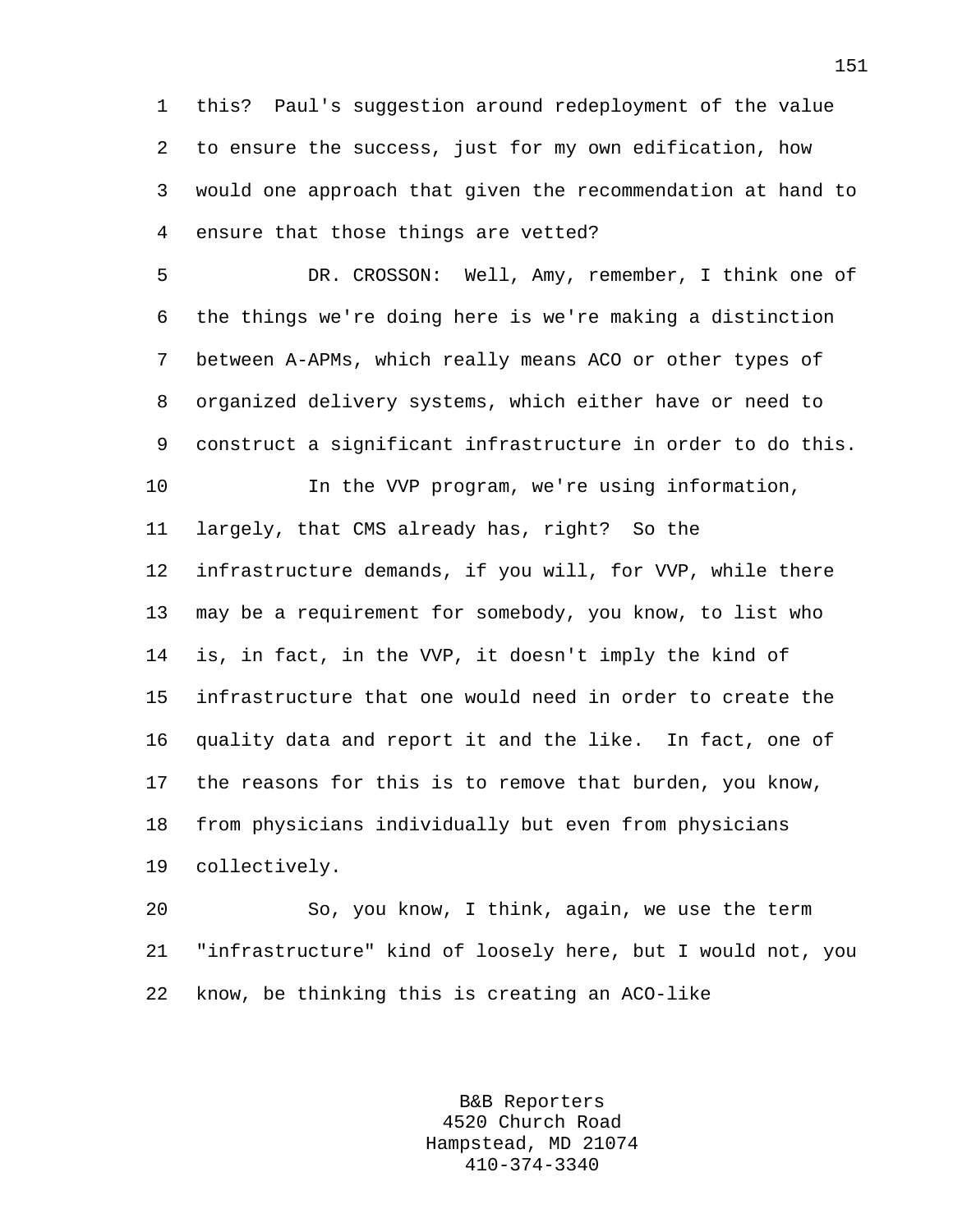1 infrastructure. It's really quite the opposite. We're 2 trying to get rid of that reporting burden by doing this.

3 MS. BRICKER: So you're right, apologies. My 4 concern was around connecting these folks, these virtual 5 groups. How do we ensure that the ones that aren't the 6 popular kids, to use David's term, are connected in a way 7 that they can join a group? That's the infrastructure 8 reference.

9 DR. CROSSON: Right. So I didn't want to sort of 10 take -- I mean, David has a right to make his points. I 11 didn't want to sort of take up time and say, you know, I 12 disagree with that, I disagree with -- but, in fact, if we 13 look through the models that we've suggested for what the 14 virtual group could be, yes, somebody could decide to form 15 a group and say, you know, I only want these people and I 16 don't want others. But that's not the only model.

17 We've used, for example, models of a hospital 18 medical staff, which doesn't include every physician in the 19 community but includes most of the physicians who practice 20 there.

21 We've used the model of the county medical 22 society, which, again, doesn't include every physician if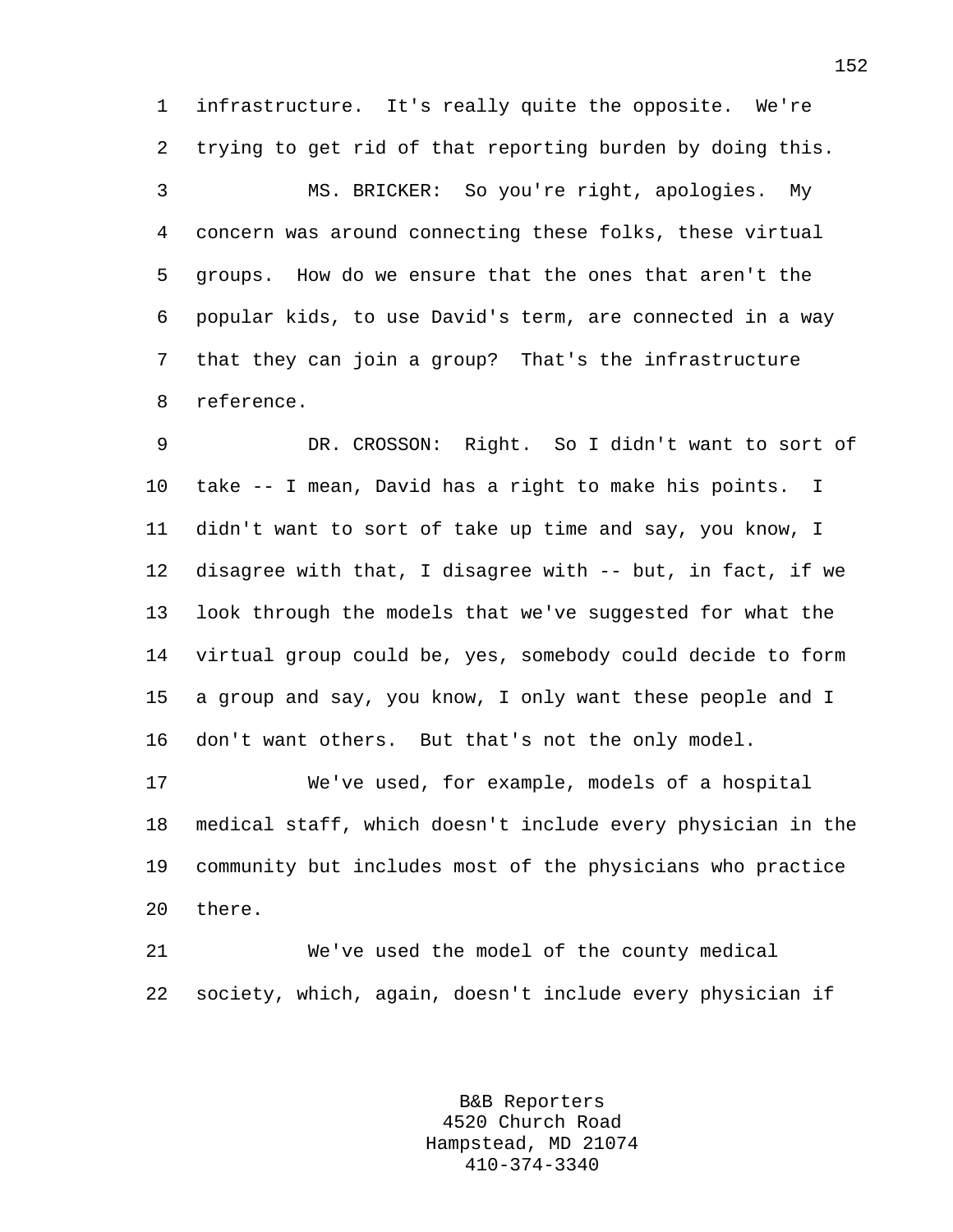1 they choose not to join, but they're perfectly free to join 2 those medical societies.

3 So I think to get the idea that this is somehow 4 going to be a club that will only have certain physicians 5 in it, then the rest will be out in the cold with their 6 noses pressed against the glass is not, in fact, the 7 reality, nor is it what we propose. So I hope that's 8 helpful.

9 Okay. Warner?

10 MR. THOMAS: Yeah, I come back to I think what 11 I'm concerned about is going through a situation where 12 we're eliminating a program and don't have a clear step 13 without these issues to move to. And I think going to 14 Kathy's point, I think there is more of a -- there's more 15 momentum around, okay, we understand some problems with 16 MIPS, but it seems like there's a lot of concerns around, 17 you know, the proposed new program as well. And if that's 18 the case, perhaps we ought to take a step back and just say 19 are we headed in the right direction and make sure if we're 20 going to take it -- because this is a major message to 21 physicians about how we think about Medicare. And I just 22 want to make sure we get that message right.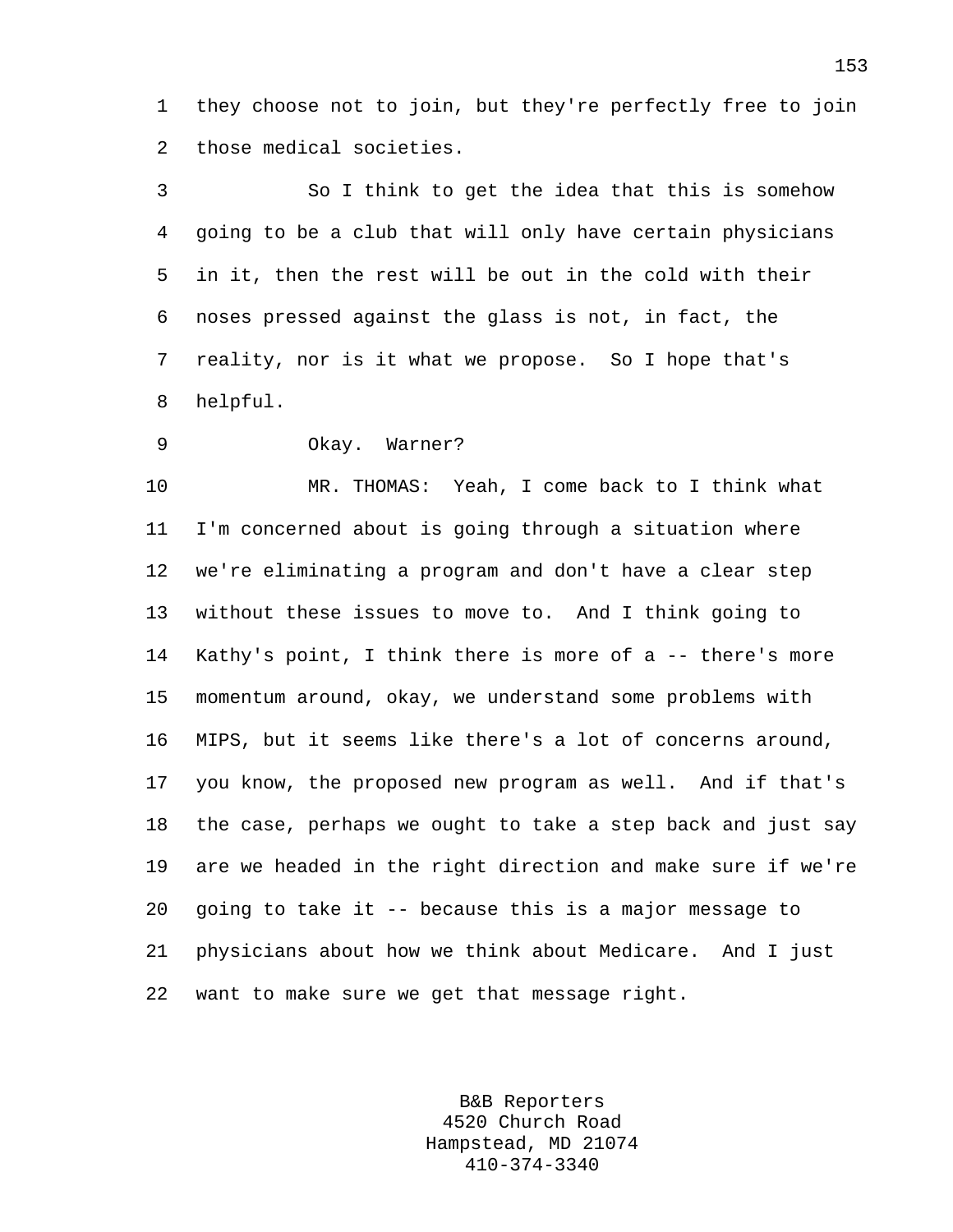1 The thing about MIPS is that it is a message to 2 everybody that you do need to take quality into 3 consideration and be tracking quality measures. I 4 understand that there's time and energy that goes into 5 that. Frankly, it should be being done anyway, but, 6 regardless. And I think this -- you know, the message here 7 is, okay, if we're going to go in this direction, I think 8 we're still saying quality, but now you've got to come 9 together. And I'm not necessarily opposed to that model. 10 Once again, I think the APM model is the preferred model. 11 It's just I also don't think we want to send a message to 12 all physicians that there's a lot of adversity from those 13 groups about it, and I do get a little concerned about 14 that.

15 I'm not afraid to make an unpopular decision, but 16 I think we want to make sure we do something that is 17 constructive and headed in the right direction. That's 18 really what I'm concerned about.

19 DR. CROSSON: Jack.

20 DR. HOADLEY: So I'm prepared to vote for this 21 recommendation, but I was having similar thoughts to what 22 Kathy and then others have expressed. And, you know, I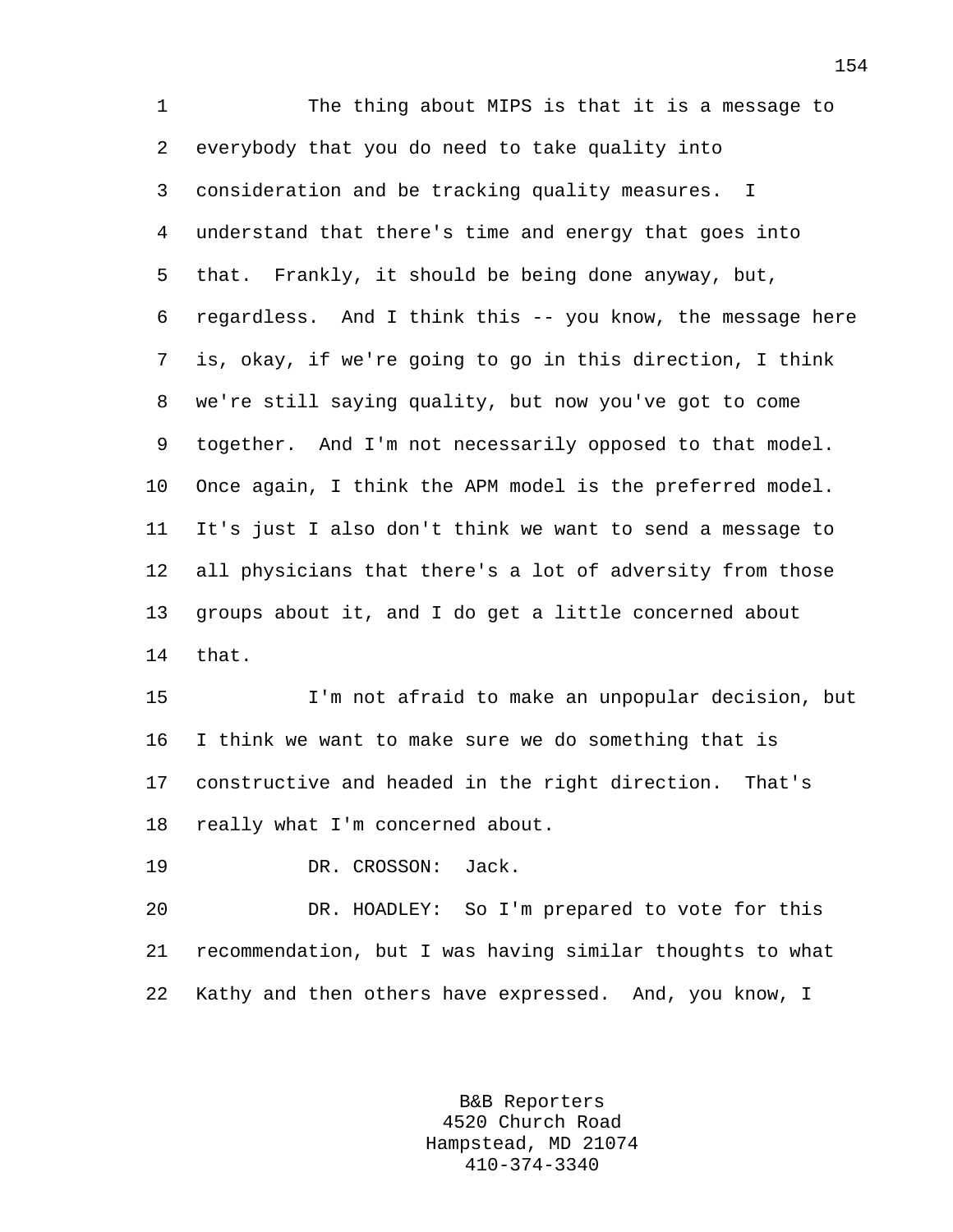1 sort of look back at the recommendation, you know, we're 2 fairly general in what we say about the VVP here. We talk 3 about it being something in which clinicians can elect to 4 be measured as part of the voluntary group and then those 5 who qualify for a value payment or they're able to qualify 6 for a value payment based on performance.

7 A lot of the things we've been talking about, the 8 2 percent withhold and some of the other structural things, 9 are not specifically, as I read that, part of the 10 recommendation. They're examples. And maybe in some ways 11 we've gotten -- we've allowed ourselves to be too fixed -- 12 sometimes we build an example because it really is exactly 13 the direction we want to go. We're not writing all the 14 details into a recommendation. But we feel like it's 15 pretty well thought out and it's the model. But what I'm 16 hearing is some potential variation, so, you know, maybe it 17 adds some comfort to this if we modify some of what's in 18 the text -- I mean, the text isn't wrong the way it's 19 framed. It says take, for example, a 2 percent withhold. 20 But maybe that's followed up by saying, well, that's one -- 21 you know, that's one example. Another example could be for 22 a series of years, no withhold and use the 500 million, or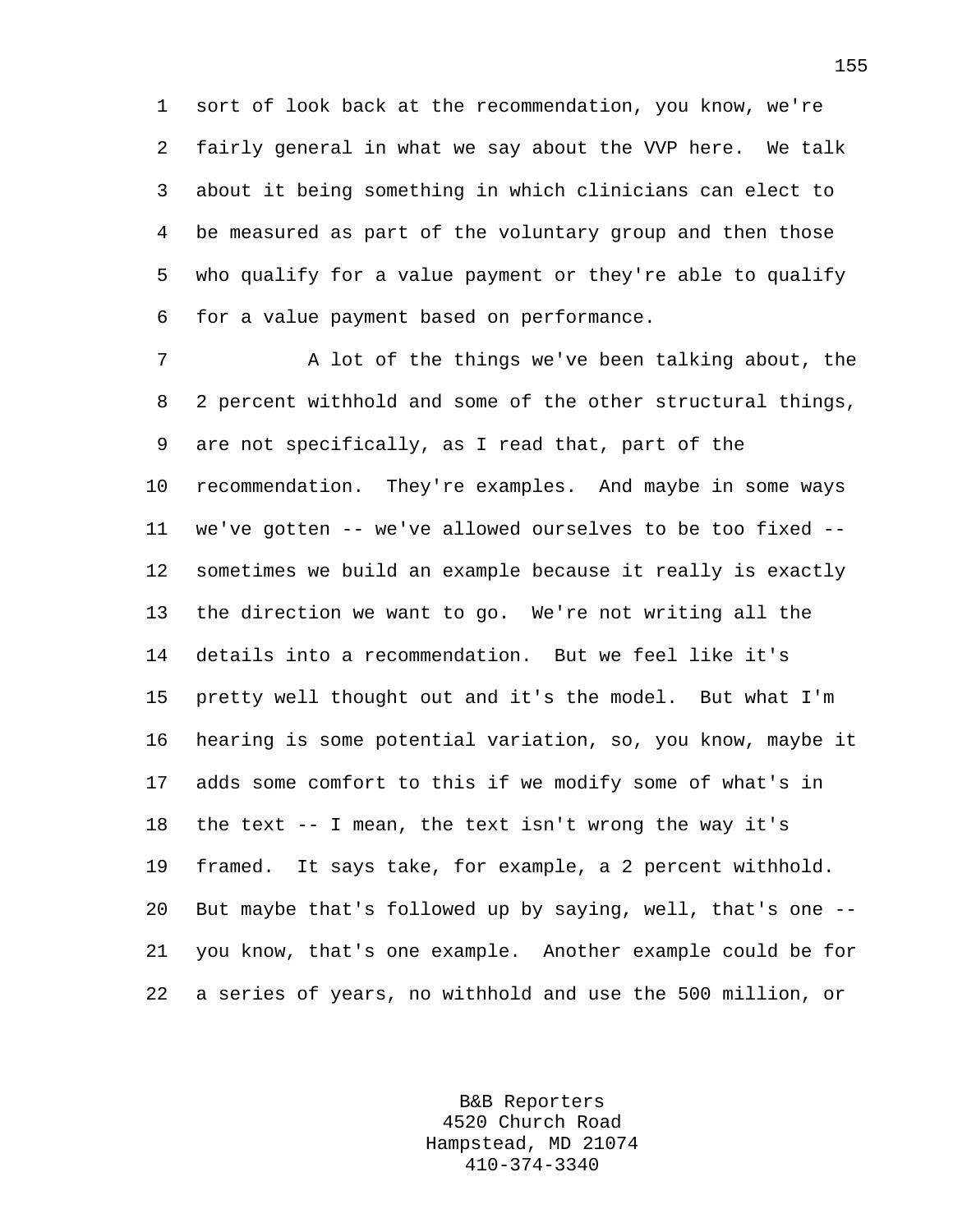1 a half -- you know, we could include other examples of what 2 things could look like in terms of phasing something in, in 3 terms of developing it, recognize that it would go through 4 a development, like you said, give ourselves the 5 possibility to come back in a year and put a little more 6 flesh on that after thinking it through.

7 Right now, if we vote yes, it seems like what we 8 would be doing is saying, A, we don't like the MIPS and we 9 want to get rid of it; B, we don't want to just get rid of 10 it without any replacement, but we've structured the 11 replacement in just a general directional sense. And if we 12 say more, maybe some of the concerns -- and I don't know, 13 you know, I don't imagine this would change, you know, what 14 Alice or David are going to vote, but maybe some of the 15 reactions out there in the broader community will be more 16 open to it if some of these things like 2 percent coming 17 off your thing and guarantee you a lot of people are going 18 to be down 2 percent is made less of a specific part of 19 what we're proposing given that we never actually meant to 20 say -- to lock that in in the first place. So that's my 21 thought on it.

22 DR. CROSSON: So you're proposing changes to the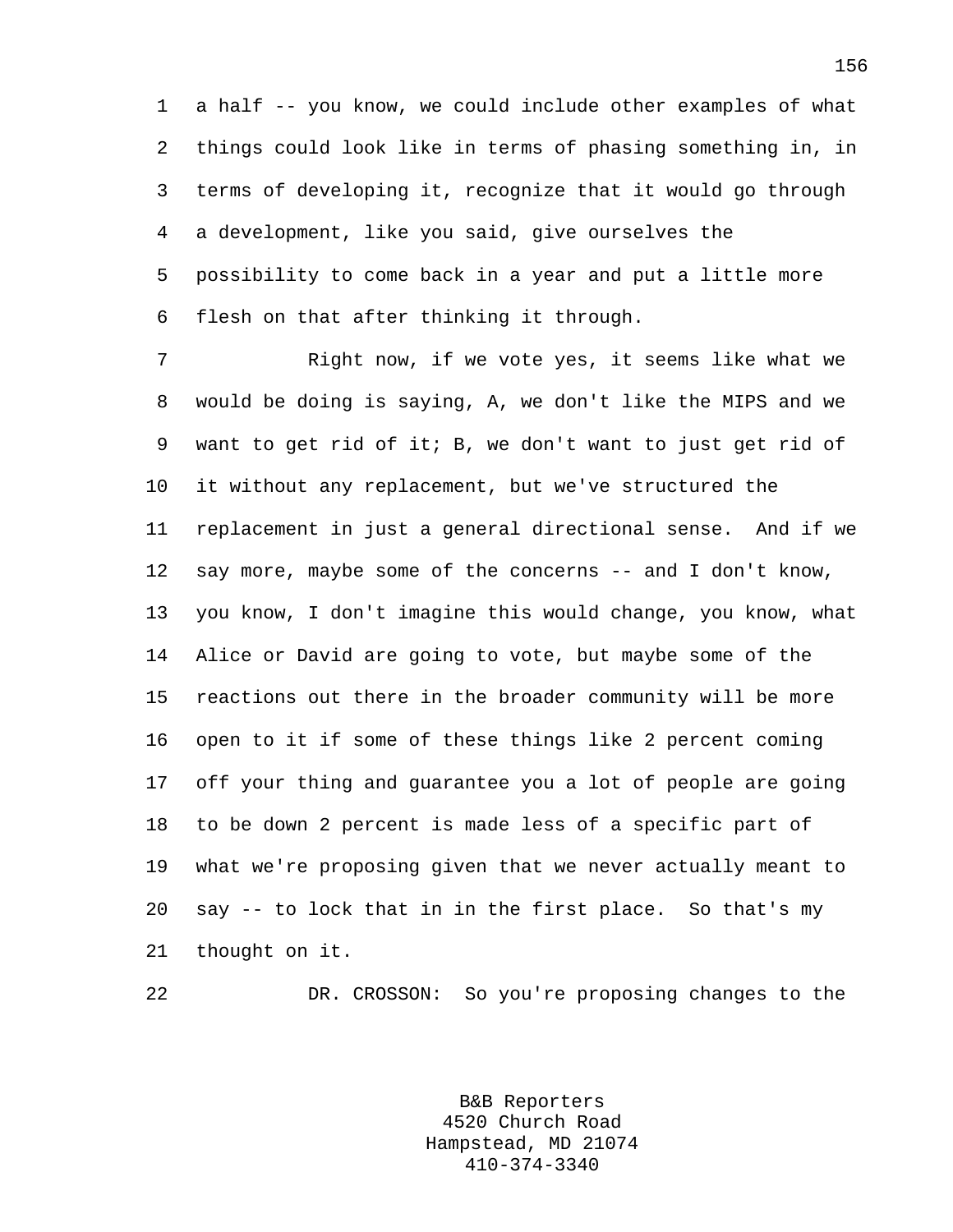1 text, Jack?

2 DR. HOADLEY: To really just to re-emphasize 3 what's already, I think, clear but takes on a life as we 4 build up an example and it starts to feel like that example 5 is the proposal.

6 DR. CROSSON: Right. I mean, the conundrum here 7 -- and we've had this discussion in several different 8 directions, but it seems to me at one of our earlier 9 discussions, at least a number of Commissioners said, well, 10 flesh out the details as to how this would work. And so, 11 you know, we've fleshed out some examples. And then, as 12 you say, when you flesh out the example, people can say, 13 well, you know, we don't like that example, how about if we 14 do it this way? So we're kind of caught on a little bit of 15 the horns of a dilemma.

16 DR. HOADLEY: Just pushing harder on the notion 17 that it is an example and maybe by giving a second example 18 on some of the details or -- I mean, we don't need to write 19 up a whole new second scenario, but each time we give a 20 detail, to be able to say or there could be this or there 21 could be this, and then it doesn't lock that example into 22 people's minds.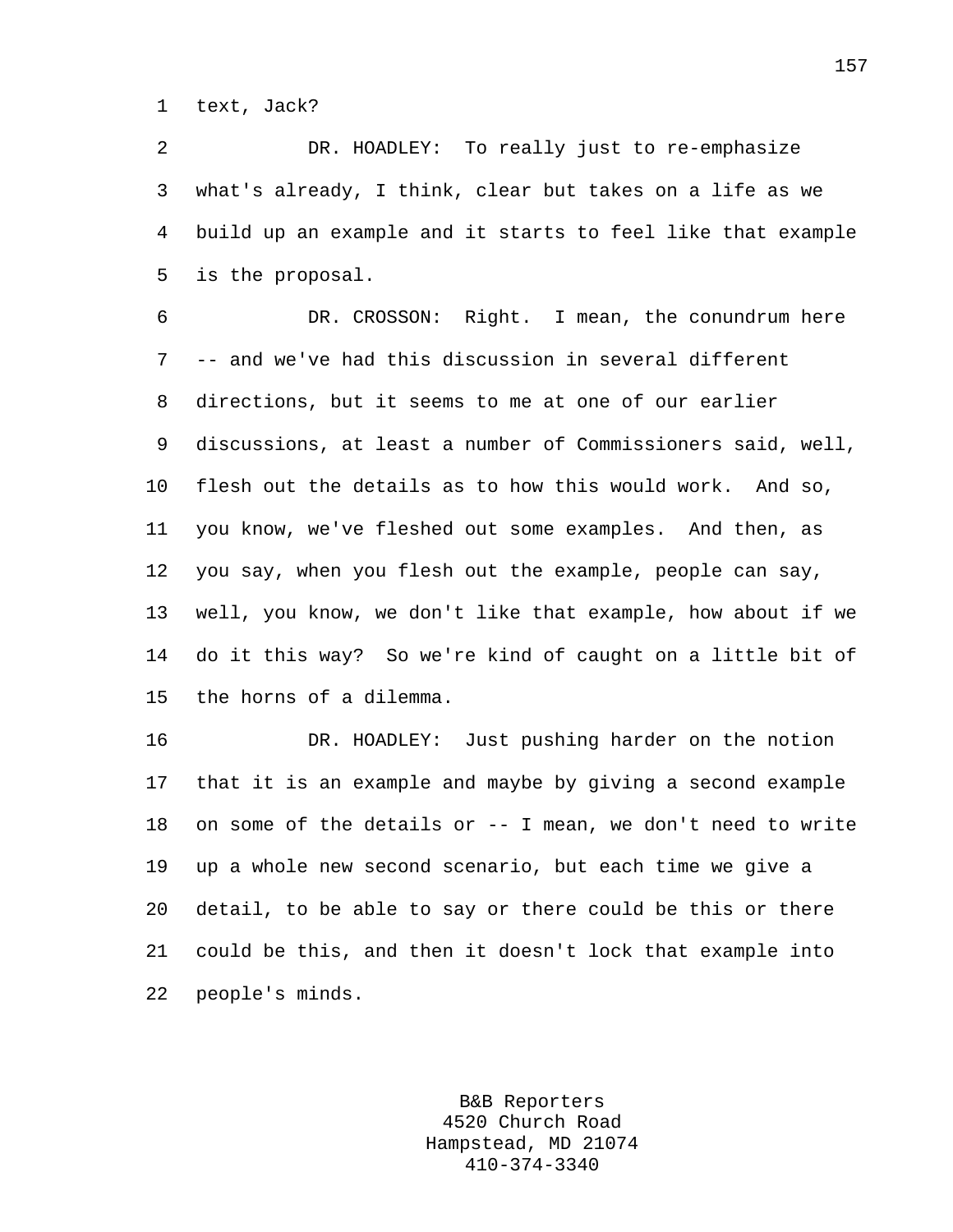1 DR. CROSSON: All right. Dana, do you want to 2 come in on his point? Jon, I got you.

3 DR. SAFRAN: I think so [off microphone]. 4 DR. CROSSON: Okay. All right.

5 [Laughter.]

6 DR. SAFRAN: I guess what was thinking listening 7 to this is in some ways your point, Jay. We are caught on 8 the horns of a dilemma, and the dilemma I hear is I don't 9 hear a single Commissioner who's saying we must preserve 10 MIPS or even we should try to preserve MIPS. The strongest 11 endorsement of MIPS is like people have spent a lot of time 12 and money getting ready for MIPS, and so it's challenging 13 to take that out from under them.

14 So I just want to flag that because I want us to 15 not feel like, well, let's just walk away from this whole 16 thing. I mean, we, I think, are very clear in our own 17 thinking that MIPS is going to spend a lot of money and not 18 gain any ground in quality for beneficiaries. And so I 19 think we have a duty to point that out.

20 The question I'm sitting with -- and in some ways 21 it's just my unfamiliarity still with, you know, how we can 22 do our work -- is: Do we have to have a fully fleshed out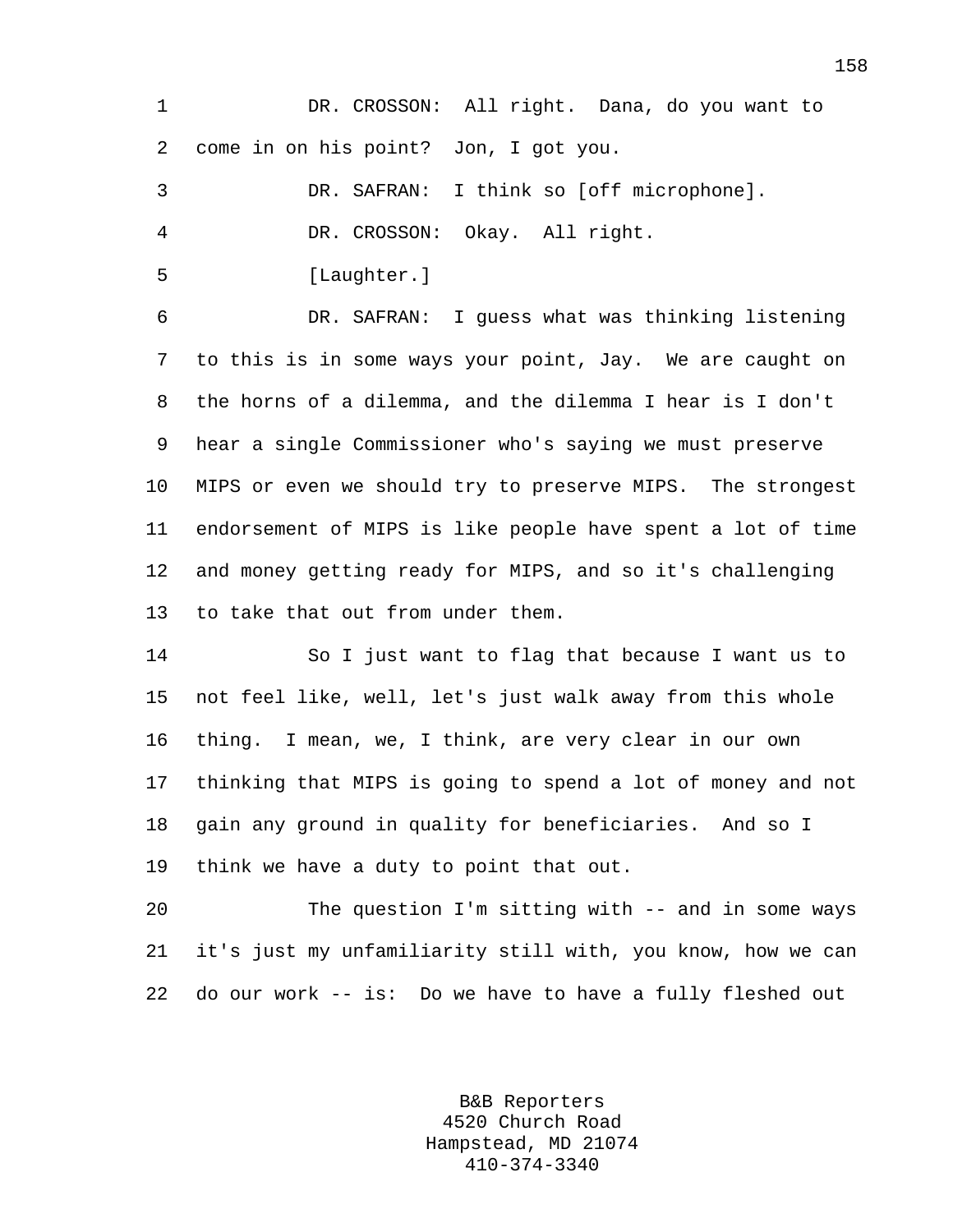1 proposal or can we now, given this conversation, say, you 2 know, the concept that we're talking about is something 3 voluntary, but that, you know, there are these challenges? 4 For example, you know, we want to be sure that those who 5 are serving more socioeconomically disadvantaged 6 populations are not going to end up hurt by this so, 7 therefore, we would consider a model in which those who 8 come together voluntarily and serve such a population might 9 actually get, you know, higher payout for whatever reward 10 they're going to get? You know, sort of point to some of 11 the challenges and then maybe propose a development period 12 that includes input from the key stakeholders that we need 13 input from in order to walk that bridge from the 14 preparation that's been done for MIPS to something else. 15 DR. CROSSON: Okay. Bruce. 16 MR. PYENSON: I strongly support both 17 recommendations, and I want to address a couple of issues. 18 One is the responsibility that professional 19 societies have had to prepare for the existing laws. Of 20 course, any professional society that didn't do that would 21 be in big trouble with their members if they hadn't 22 prepared and nobody listened to MedPAC. So it should not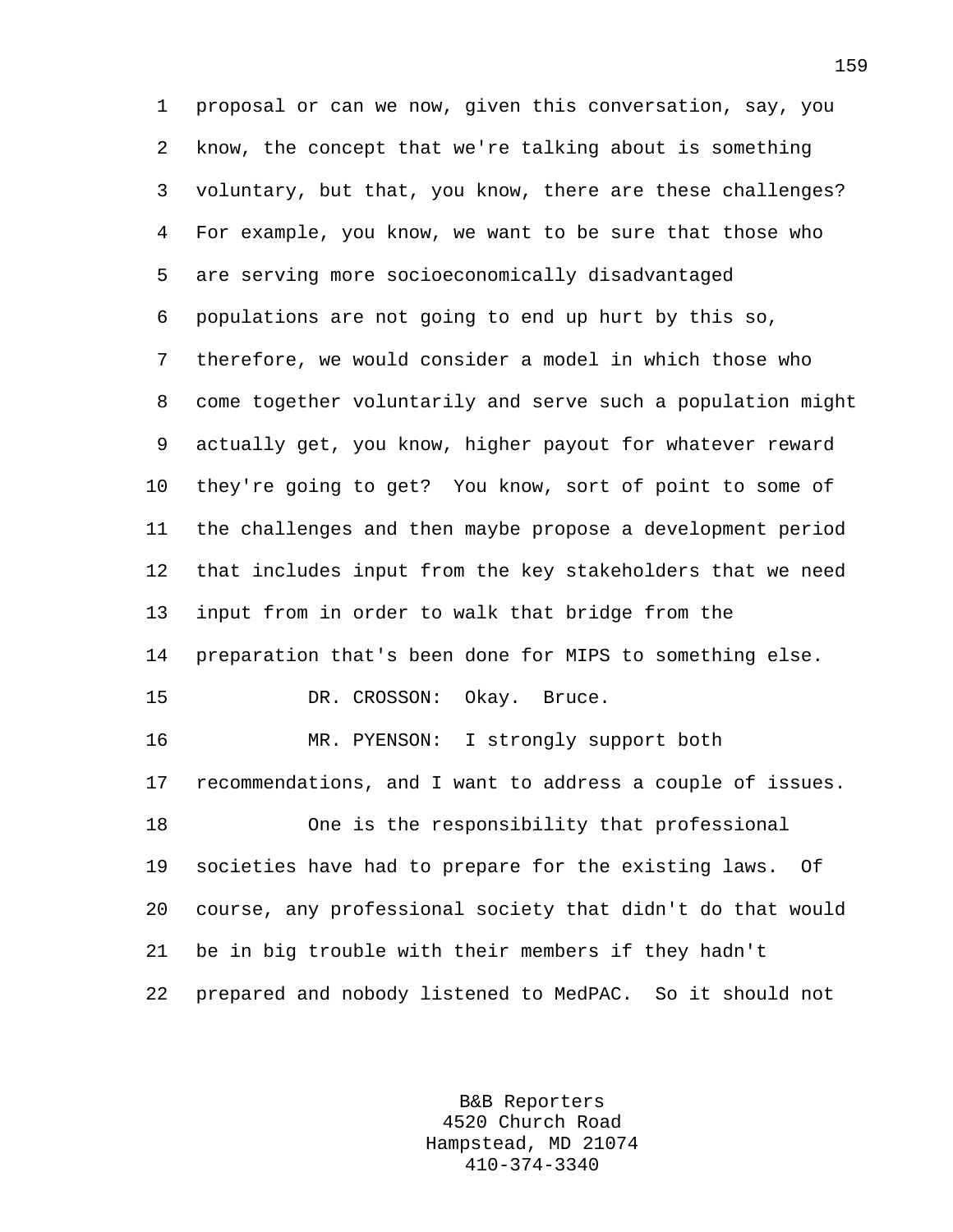1 be surprising that professional organizations have invested 2 heavily in getting ready for this, and the dynamics, I 3 mean, the people here, you know, part of professional 4 organizations and, you know, the dynamics there, I think at 5 MedPAC we have the flexibility to revisit things that's 6 much more than most professional organizations would. So I 7 don't -- it doesn't worry me at all that other -- that 8 professional organizations haven't signed on to the 9 proposed recommendation.

10 The other, I'd like to echo Jack's view that what 11 we have is a principle-based proposal, and I'm fine with 12 that. I think that's what we should often strive to do. 13 And some of the concerns seem out of proportion to the 14 reality of the physician world. We're talking about a 15 couple of percent of Medicare, and if you think of the 16 reality of physicians where, you know, the kinds of changes 17 that go on in the commercial world, where a good portion of 18 an employed population might, going from December to 19 January, all of a sudden be in a high-deductible plan, or 20 physicians get kicked out of the network or there's a 21 consolidation or they're now in a network. There's -- I 22 mean, it seems out of proportion to the reality, the bigger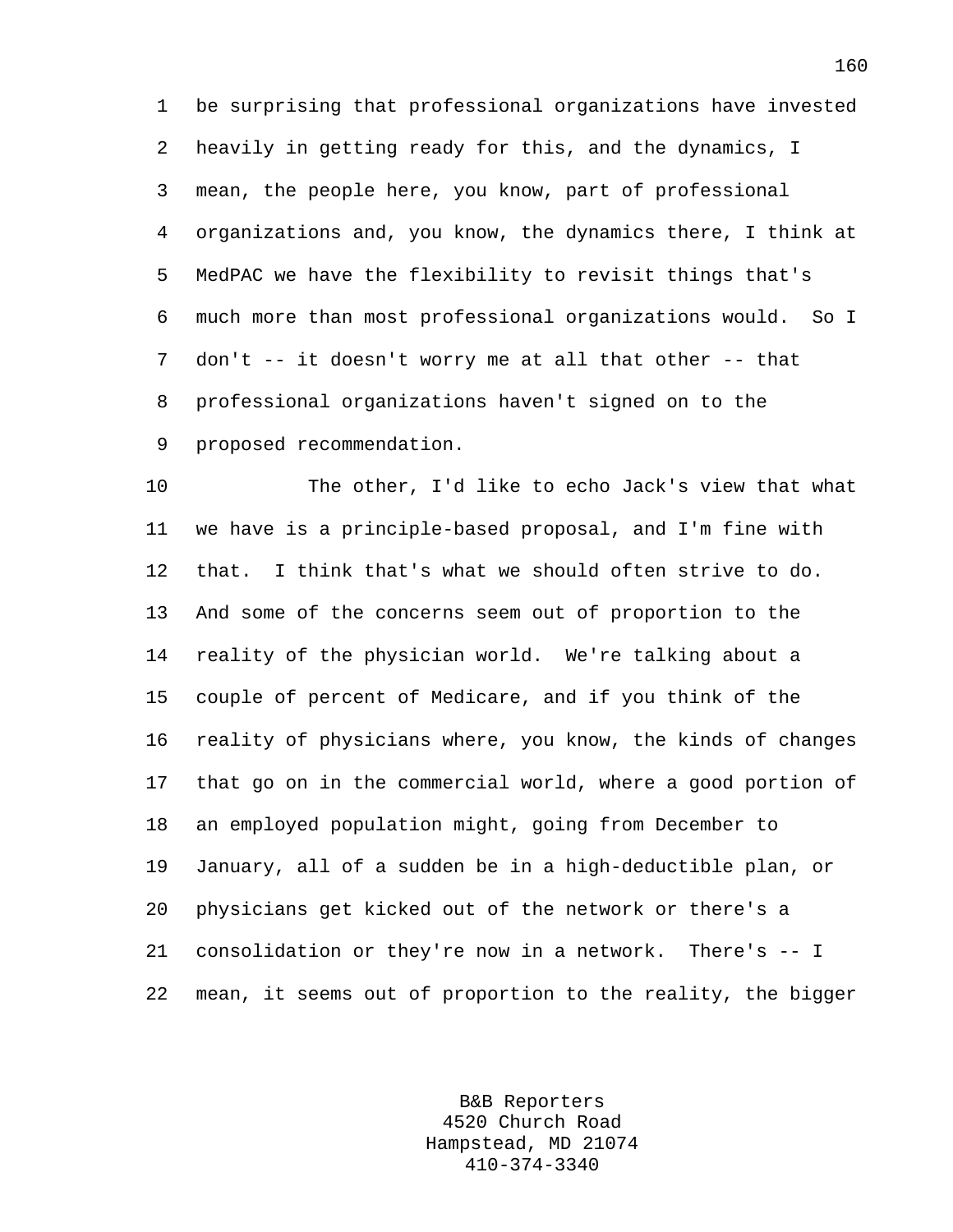1 reality that physicians live in to be all that concerned -- 2 I mean, worried about the kind of change that VVP would 3 make.

4 So I think it's -- so I don't see a downside in 5 going down that path. Of course, there's going to be 6 unintended consequences. That's part of reality, there's 7 unintended consequences. But in the scale of things, I 8 view this as the principle that we're shifting in some way 9 the entire system to value as much as we can. So I would - 10 - I don't know if I'm going to sway David or Warner or 11 Alice, but I'm comfortable with this kind of approach, and 12 I really don't see a downside.

13 DR. CROSSON: Paul.

14 DR. GINSBURG: Yeah, I support both of the 15 recommendations, and, you know, given the discussion we've 16 had, it reminded me of thoughts I had in prior Commission 17 meetings where we discussed this, which is that, you know, 18 I feel the most urgent thing -- and I feel, as Rita said, 19 it is urgent -- is to eliminate MIPS. And I think the 20 urgency comes from a political dimension that MIPS, after a 21 few years, is going to have some real winners who know who 22 they are. They're going to be doing much better than if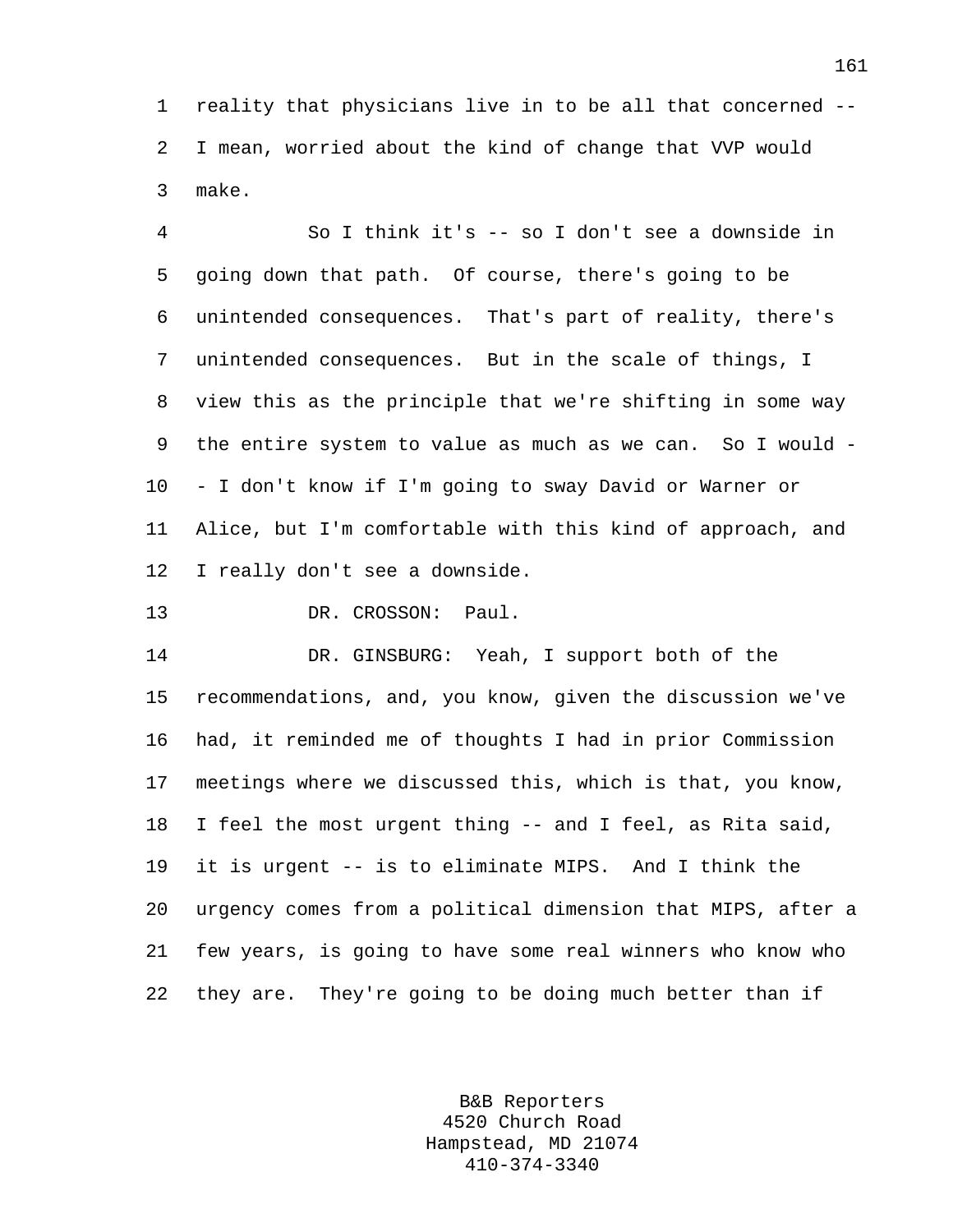1 they had gone to APMs. This just makes it difficult down 2 the road to do things like this. Much easier before anyone 3 knows for sure they're going to be the big winners.

4 But I do feel that if all Congress did was 5 eliminate MIPS and they did not do an alternative, like the 6 VVP, I think that would be progress. I think it would be 7 better if they did something like the VVP, which is why I 8 support both recommendations. But I think it's important 9 that our language, you know, makes it clear to Congress 10 that, you know, the most critical thing they do now is 11 eliminate MIPS. And we also believe that there 12 opportunities to do something value-based with the non-APM 13 population, and the VVP is our idea. There may be other 14 ideas.

15 And so I'm just really talking about the language 16 to set that up.

17 DR. CROSSON: Did I have Brian? No. Sorry. Jon 18 next.

19 DR. CHRISTIANSON: Yeah, just a really quick 20 reaction to something that Warner said, but so much water 21 is over the dam since then, probably you guys won't 22 remember it.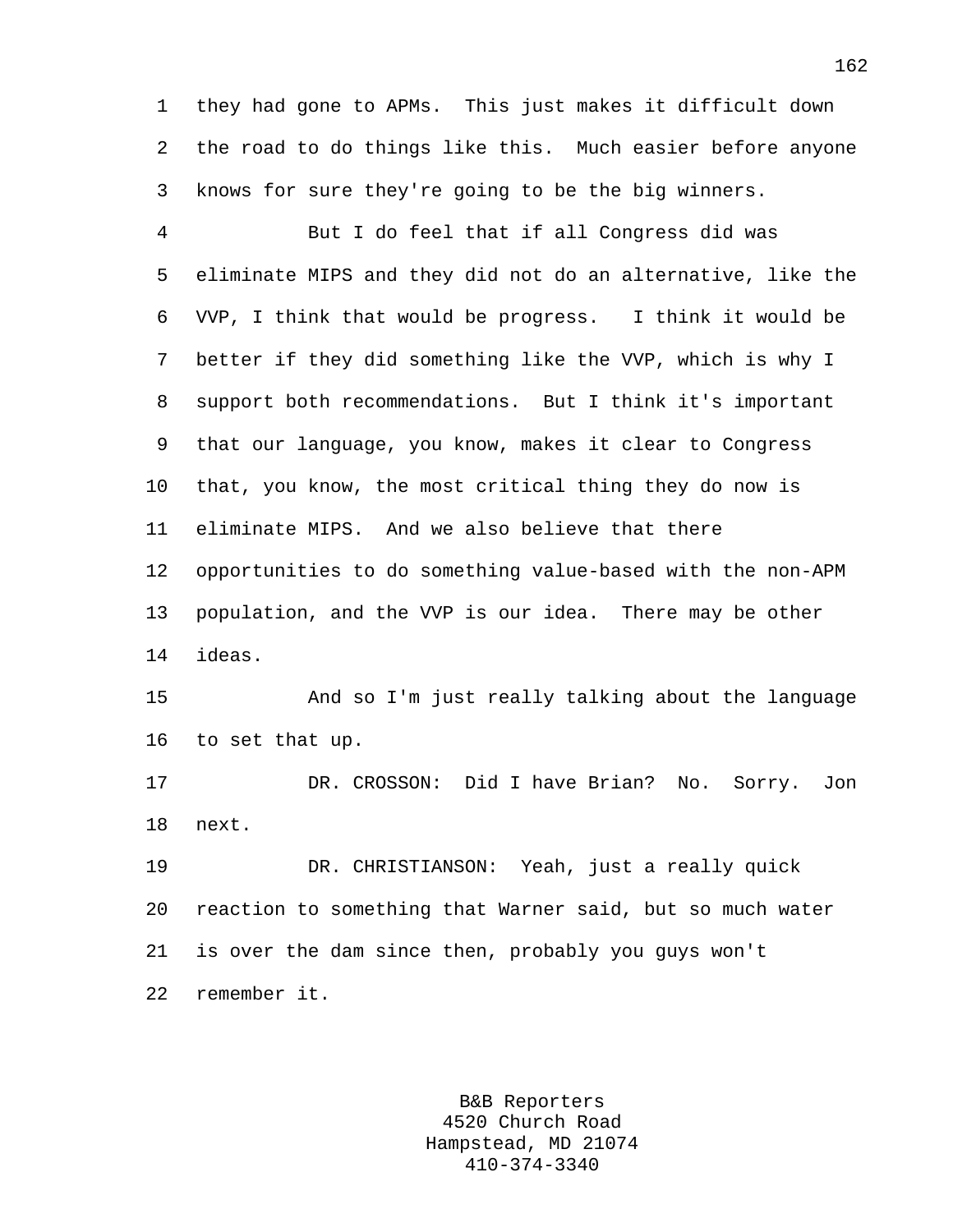## 1 [Laughter.]

2 DR. CHRISTIANSON: No, he said that one of the 3 virtues of MIPS such as ours, that it provides a signal to 4 physicians that they have measured on quality. My own 5 perception is kind of like exactly the opposite -- it 6 provides them with the signal they don't have to. And Kate 7 gave us some data a while ago about how many people will be 8 exempted from this, and particularly when you're measuring 9 at the individual physician level, you're exempting lots of 10 people for legitimate reasons, that David couldn't expound 11 on, in terms of small numbers and reliability of measures 12 and so forth.

13 So one of the things I thought the second part of 14 the recommendation did was give us some potential, in the 15 future, and no matter how that turns out, no matter how the 16 details get worked out, to have more physicians being 17 measured at some level, at least, on quality. And it's not 18 going to be the individual level, and for most physicians 19 that's not going to happen anyway, or shouldn't happen 20 anyway, because of reliability issues.

21 And I agree with what you were saying, is that 22 this is a set of principles and we've kind of maybe even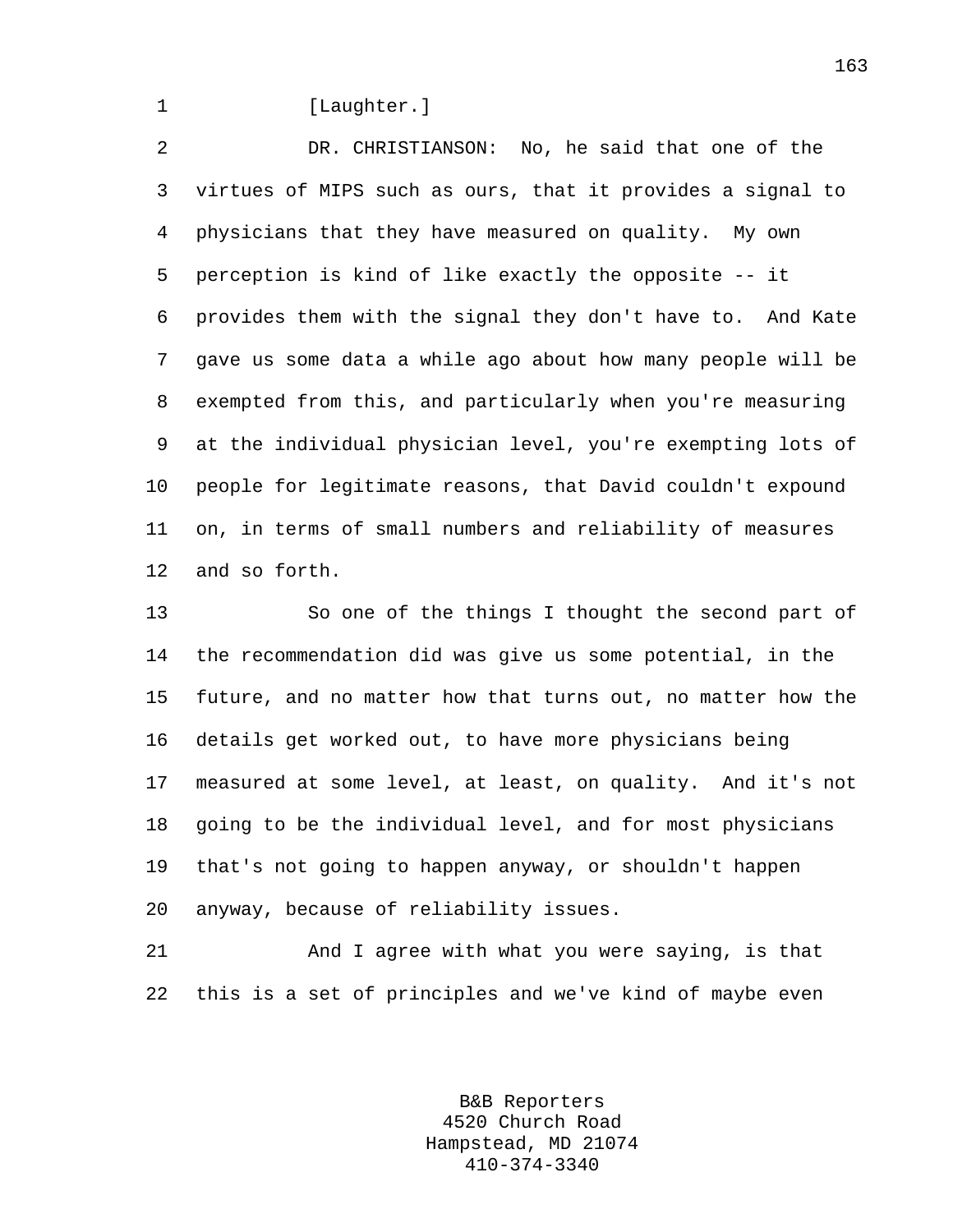1 burdened it with all the examples, except that the 2 Commission has demanded examples of how the principles 3 might play out, in fact. But I really do think it's a we 4 think eliminate MIPS, there's a lot of work to be done, and 5 we think we should move in this direction, and then it will 6 be incumbent on the Commission to do a lot of that work, I 7 think.

8 DR. CROSSON: Okay. I have Warner, Brian, Paul. 9 MR. THOMAS: So, Jon, I agree with you. I 10 understand your comment. I understand your comment, and I 11 guess I would say this. I think if we could -- what I'm 12 concerned about would be with the new proposed program is I 13 don't want to replicate what we're talking about with MIPS, 14 where essentially you had something that was probably not 15 as well thought out as it could have been, and yet it was 16 put together and, you know, made law and implemented. So I 17 just want to make sure we're not down that road.

18 I think if we could make sure we are saying, 19 look, the principles here are around quality, that we want 20 to tie more dollars there, that we want to provide a real 21 incentive for folks to move more to APMs and to start to 22 evolve more to group, then I think that is something --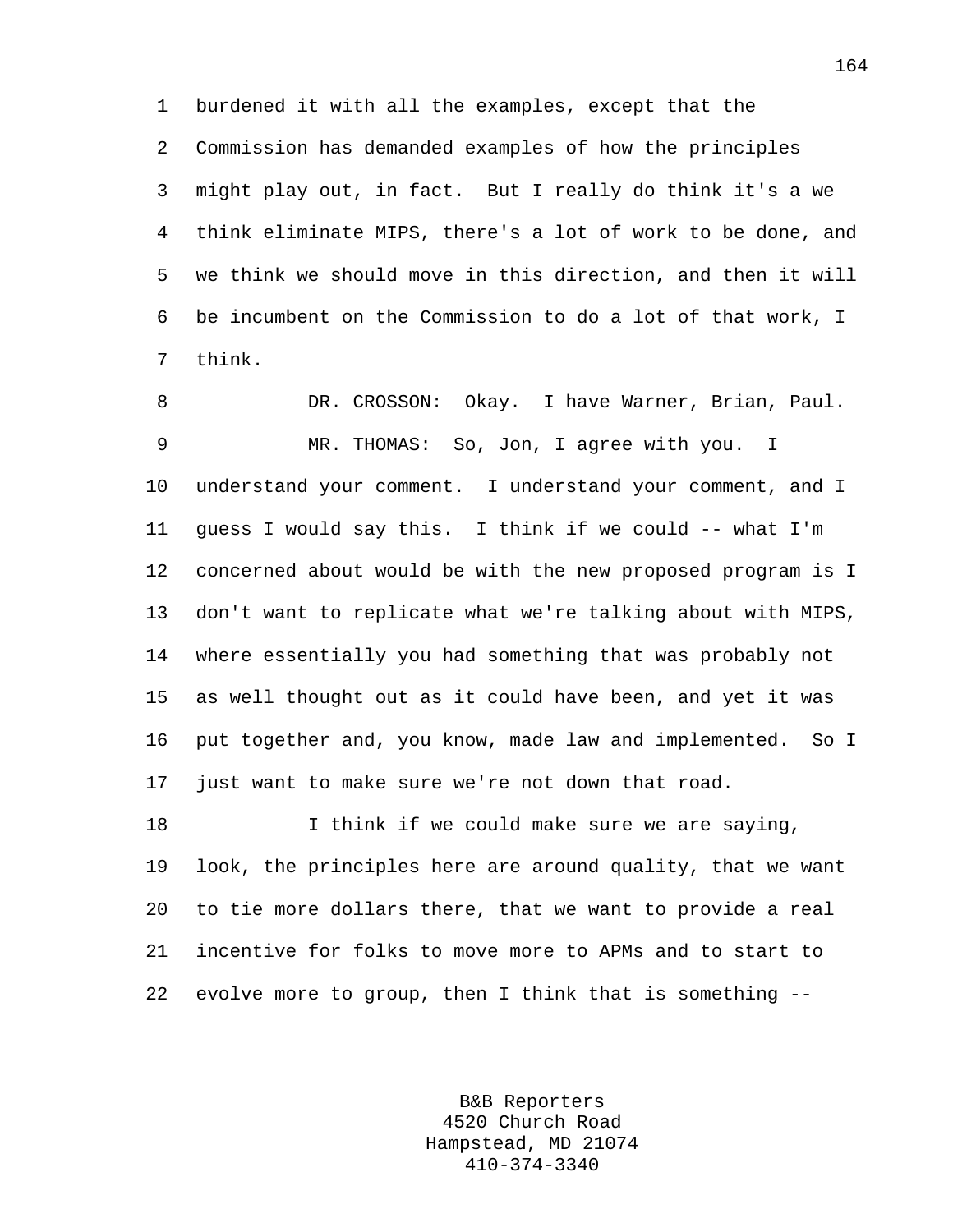1 quantifying that there are components that need to be 2 worked out around the details of that. I can get my head 3 around that and understand that being directionally there. 4 And I understand the downfall with MIPS, and I get that. 5 I just want to make sure we're not replicating 6 that issue with our recommendation and that perhaps we just 7 are very clear about the principles, what needs to be 8 accomplished, and that the details need to be worked out as 9 part of, you know, the next phase of the process. That I 10 could be supportive of. 11 DR. CROSSON: Brian. 12 DR. DeBUSK: I support both recommendations as 13 written, but as someone who was pushing for more 14 specificity -- I was one of several -- I feel a little bit 15 guilty here -- 16 [Laughter.] 17 MS. BUTO: Be careful what you ask for. 18 DR. DeBUSK: -- because -- I know, be careful 19 what you ask for here. Again, I think the text was a very 20 well-written chapter. I think that the VVP is an excellent 21 framework, starting point. So again, I do support both as

22 written. But to Jack's point, if people wanted to -- and I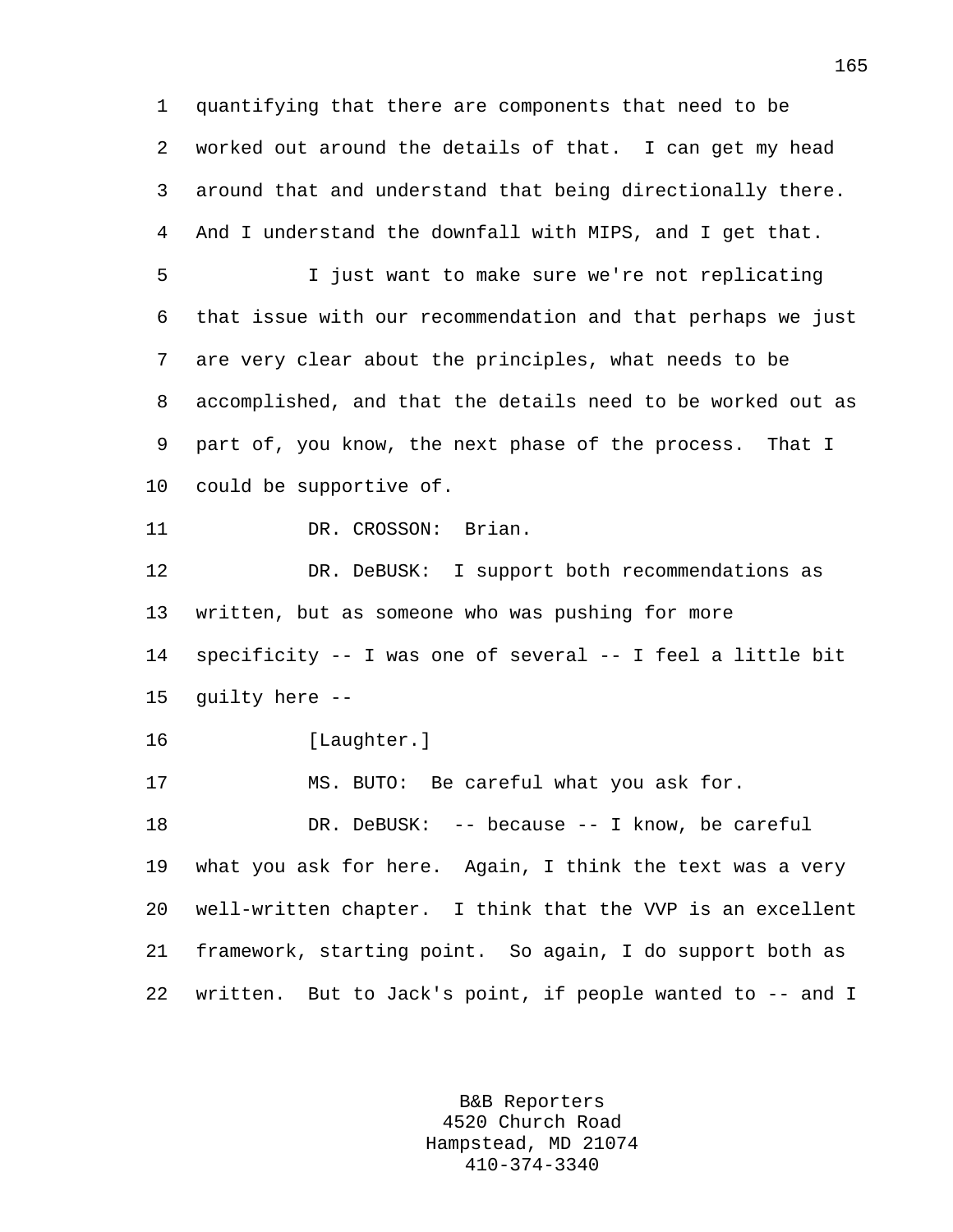1 think Bruce touched on this too -- wanted to look at this 2 really as more of just an example, and maybe we do take 3 some time and build out some alternative frameworks and 4 some choices, I would be very supportive of that as well. 5 But I do think to the point that several people just made, 6 is maybe this request for specificity may have actually 7 gotten this proportion more tangled in the weeds than it 8 needs to. To Paul's point, the big issue here is getting 9 rid of MIPS, before we have these huge winters and all 10 these other issues come to the surface.

11 So again, hopefully we could retreat to the point 12 where this is an example and we can treat it as such. 13 DR. CROSSON: David. David and Paul.

14 DR. GRABOWSKI: Thank you. Good timing to follow 15 Brian's comments. So first, I'm supportive of the draft 16 recommendations as written. Similar to Dana, I was really 17 struck by the discussion here. Nobody seems to like MIPS, 18 and that's pretty obvious. Obviously, there's been some 19 concerns about the VVP as written. I would be comfortable 20 with moving back, and I guess it's where this group 21 started, was just to eliminate MIPS.

22 And so I would be very comfortable -- I feel like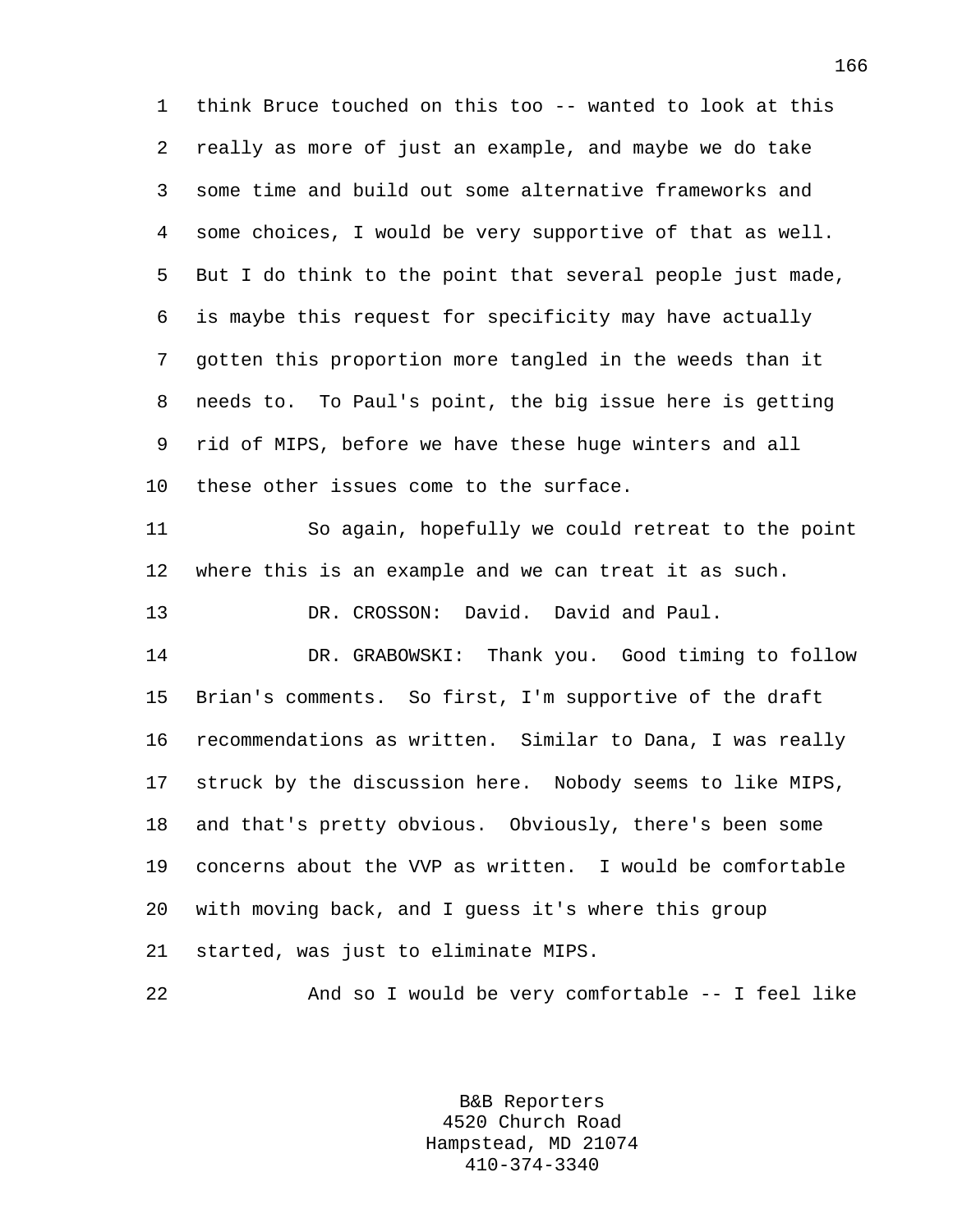1 if that's -- if we couldn't agree on the Voluntary Value 2 Program, I would be very comfortable with just saying let's 3 repeal MIPS. MIPS is a step in the wrong direction. I 4 won't go through it. I've been very direct about it my 5 comments about it at prior meetings. It really introduces 6 some large, arbitrary distortions in our payment system. 7 We need to repeal it. I would like to replace it with the 8 VVP but I'm comfortable with just repealing, if that's 9 where we end up, because I do think just -- if those are 10 the choices on the table. Thanks. 11 DR. CROSSON: Well, good luck, Jay. 12 [Laughter.] 13 DR. CROSSON: You know, this is tough. I don't 14 know how to proceed, but I'm going to suggest something. 15 We have had that choice discussed before, that is, let's 16 just repeal MIPS. In the course of, I don't know, 17 somewhere in the last two years we looked at that. We had 18 a couple of concerns with that. One was, do we really want 19 to -- first of all, is that actually likely to happen -- it 20 would just be repealed but nothing to replace it? Now, you 21 know, you can argue about the political likelihood of this, 22 that, or the other thing. That's fine.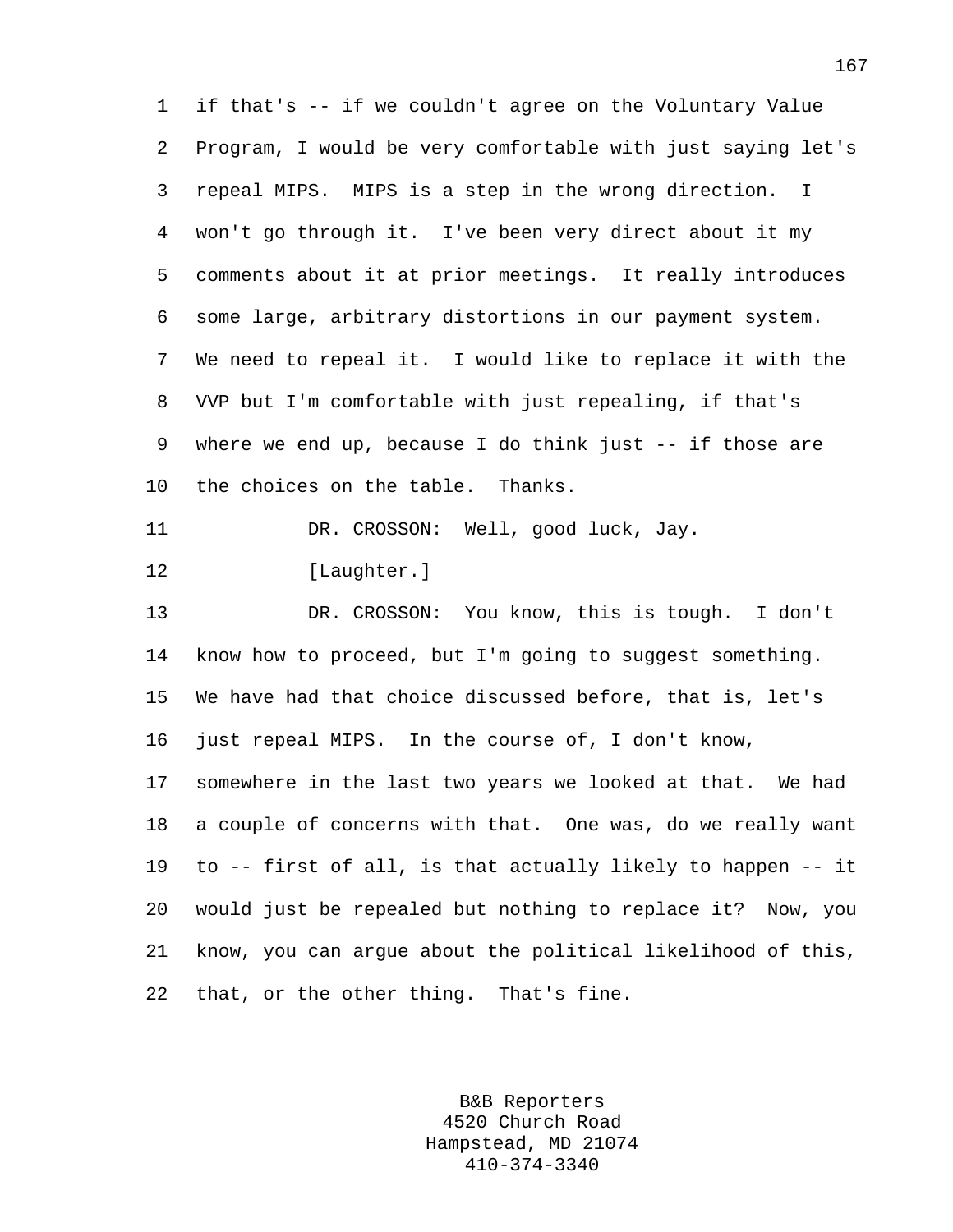1 But I think, also, I think we felt that it would 2 be a retreat on the part of the Commission from a strongly 3 held principle, you know, which is that there ought to be 4 accountability for quality at every level that we can 5 suggest that. And to simply say let's, you know, eliminate 6 800 or 900 or however many thousands of physicians we're 7 talking about, from any representation of quality reporting 8 -- or not even reporting, actually, just accountability -- 9 would not be a strong policy position for us to take.

10 So while I understand that that might be an 11 easier path forward, I think, in the end, we might regret 12 doing that, and I think the likelihood that change would 13 result would be lessened.

14 So I would -- I do think I need to remind people 15 that, as was pointed out in the presentation, that we got 16 here, to where we are today, after a long period of 17 discussion, we have gone back and forth about how much 18 detail we want. We've had some people wanting more detail, 19 now maybe some people want less detail, and I understand 20 all that. I also think I understand that I'm not sure 21 that, you know, more debate is going to produce a different 22 result. I wish that were the case.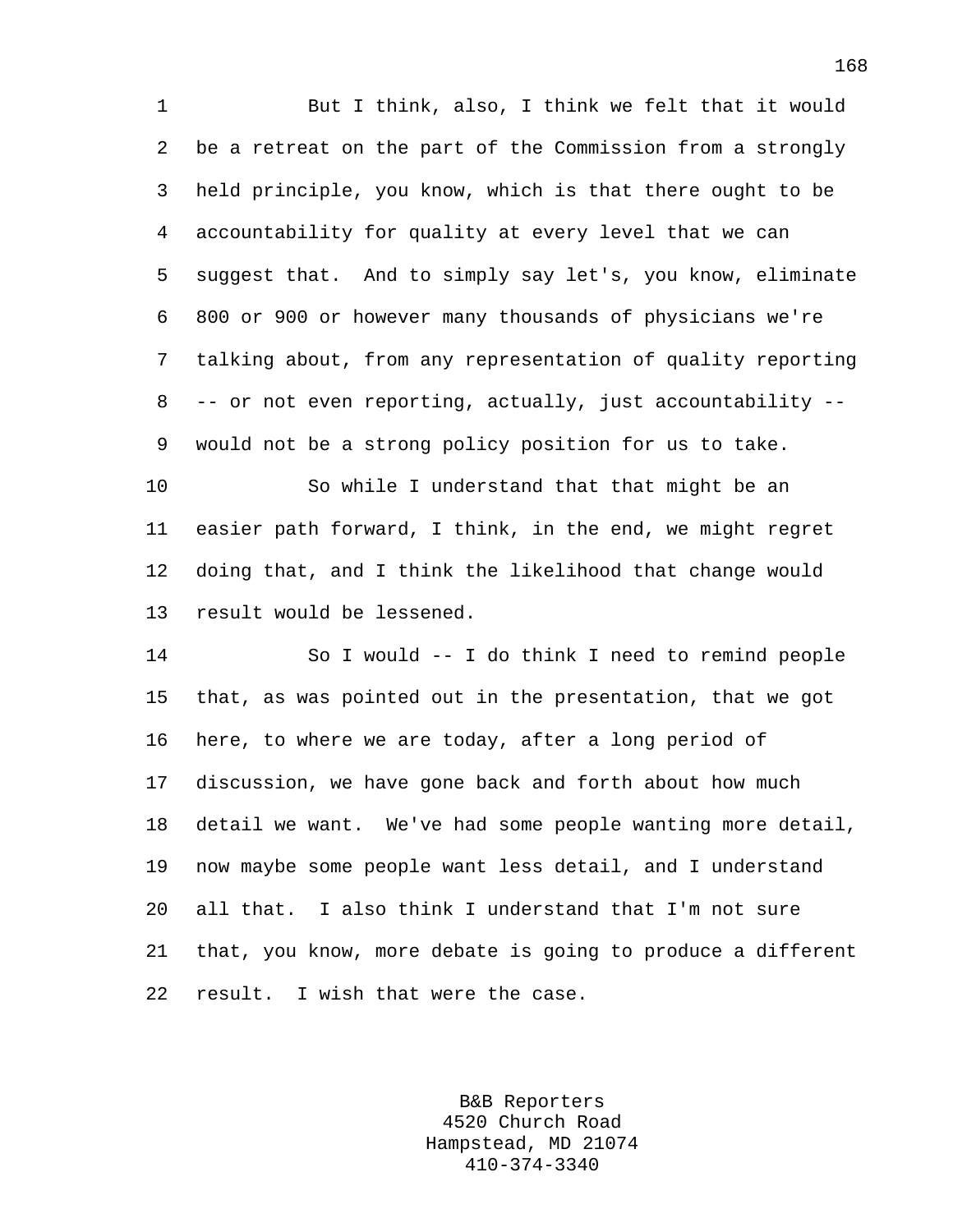1 But I would come forward and say I can commit to 2 two things. Number one, a number of the concerns raised 3 here, Warner and others, have to do, I think, with how we 4 cast this. And, as you know, it will take some quick work, 5 but we do have an opportunity, all of us, to re-look at 6 this chapter as it's written and make suggestions. Lord 7 help the staff who have to bring these all together. But 8 we do have an opportunity, I think, to construct, and 9 Kathy, I think some of your concerns also can be dealt 10 with, in terms of how we rewrite the final version of this 11 chapter.

12 And the second thing I would commit to -- I've 13 already mentioned one -- and that is, if we get the sense 14 that this is going to go forward, that Congress is going to 15 act on the repeal of MIPS and that there is genuine 16 interest in the VVP, then not only will we, but we must 17 come back, subsequently, and work out some of this 18 material.

19 So again, I'm committed, myself, to support the 20 draft recommendations that we have before us.

21 So if there are no further comments, we'll 22 proceed to take votes and we'll do it individually. The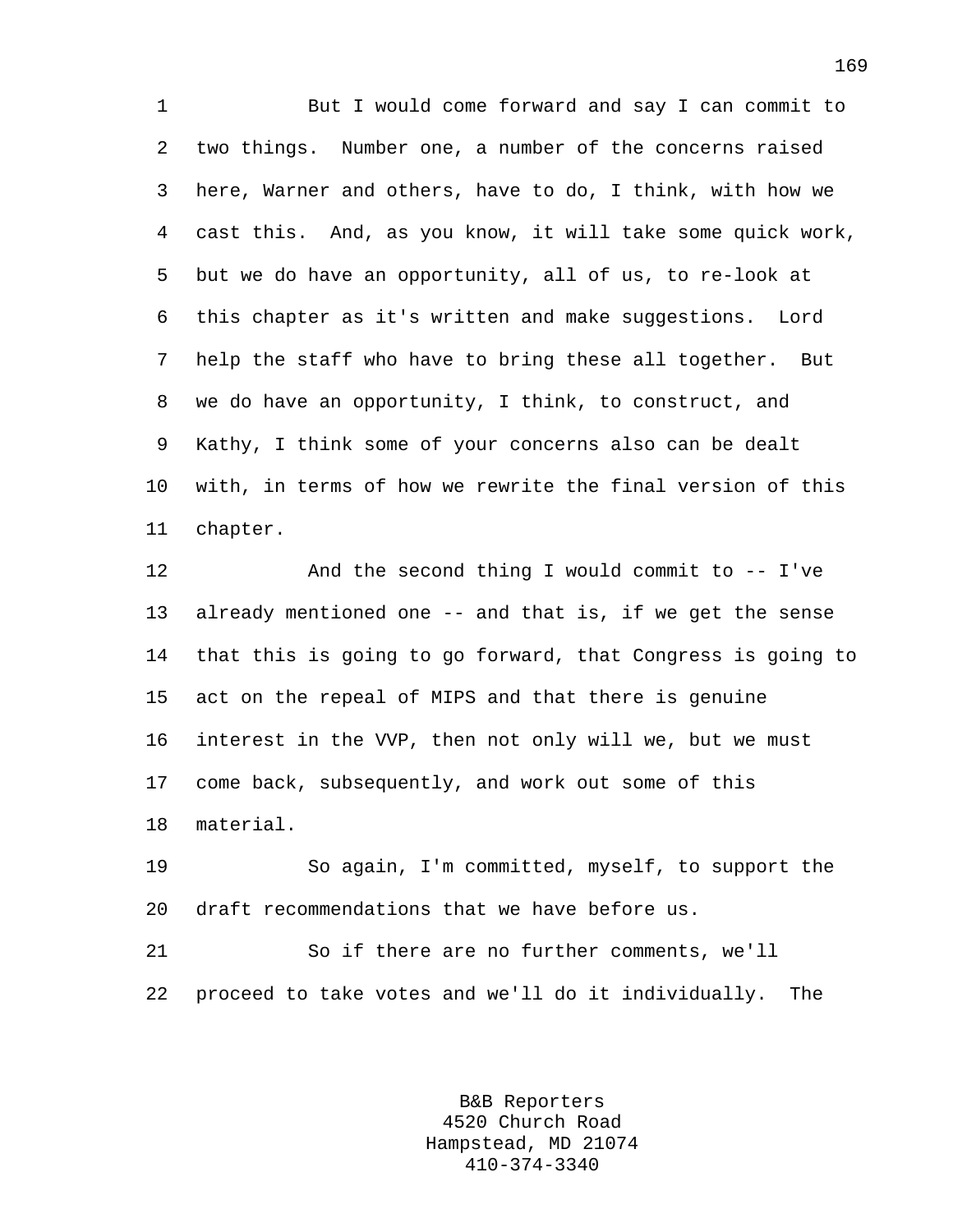1 first is the draft update recommendation, the first draft 2 recommendation. I'll give you a chance to read that. 3 All Commissioners voting -- this is the update 4 itself, not the MIPS recommendation -- all Commissioners in 5 favor please raise your hands. 6 [Show of hands.] 7 DR. CROSSON: All opposed? 8 [No response.] 9 DR. CROSSON: Abstentions? 10 [No response.] 11 DR. CROSSON: Seeing none, it passes unanimously. 12 And then we have the draft MIPS recommendation, its bullet 13 points included. I'll give you a chance to read that 14 again. 15 DR. SAFRAN: Can I ask a question? 16 DR. CROSSON: Yes, Dana. 17 DR. SAFRAN: So given the conversation that we've 18 had on the two, I think, kind of commitments that I just 19 heard you making, is voting in favor of these sort of with 20 the understanding that there will be some rewriting to kind 21 of put this forward as principles, not as a baked program? 22 DR. CROSSON: Yes, as long as the people who want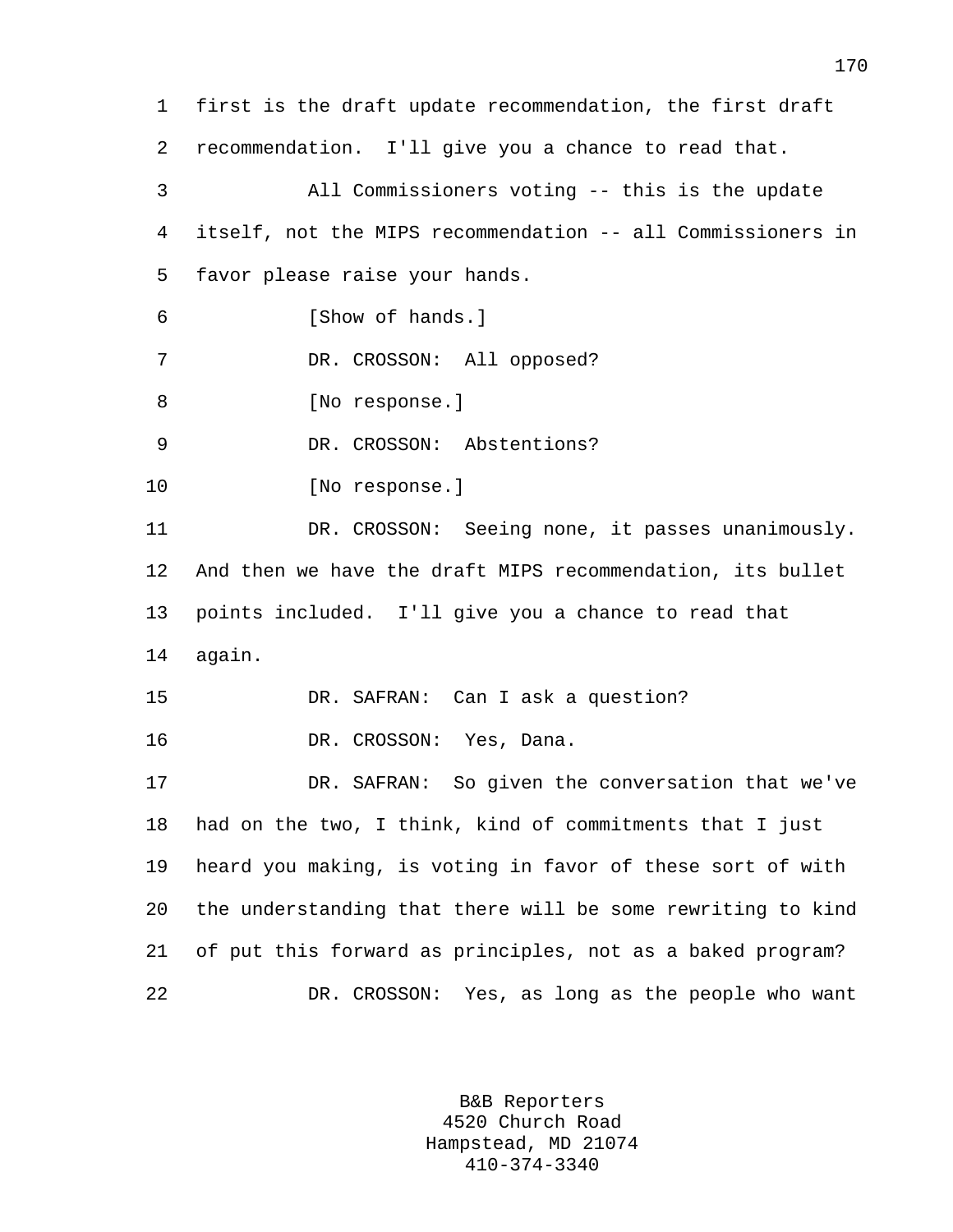1 the more detail are willing to accept that version. So we 2 may have to have some iteration here, but yes. 3 DR. DeBUSK: I'm out. No more requests for 4 detail. 5 DR. CROSSON: Okay. With that clarification, all 6 Commissioners in favor please raise your hands. 7 [Show of hands.] 8 DR. CROSSON: All opposed? 9 [Show of hands.] 10 DR. CROSSON: We have two. Abstentions. 11 [No response.] 12 DR. CROSSON: None. We have 16 voting 13 Commissioners, 14 in favor, 2 opposed. 14 That's the end of this discussion. Thank you 15 very much, Kate, Ariel, and David. 16 [Pause.] 17 DR. CROSSON: Okay. Now we're going to proceed 18 with two presentations on -- no, well, this presentation 19 and then the next. I'm sorry. Two presentations of 20 multiple presentations, and these are part of the -- for 21 those of you in the audience, these are part of our annual 22 update process.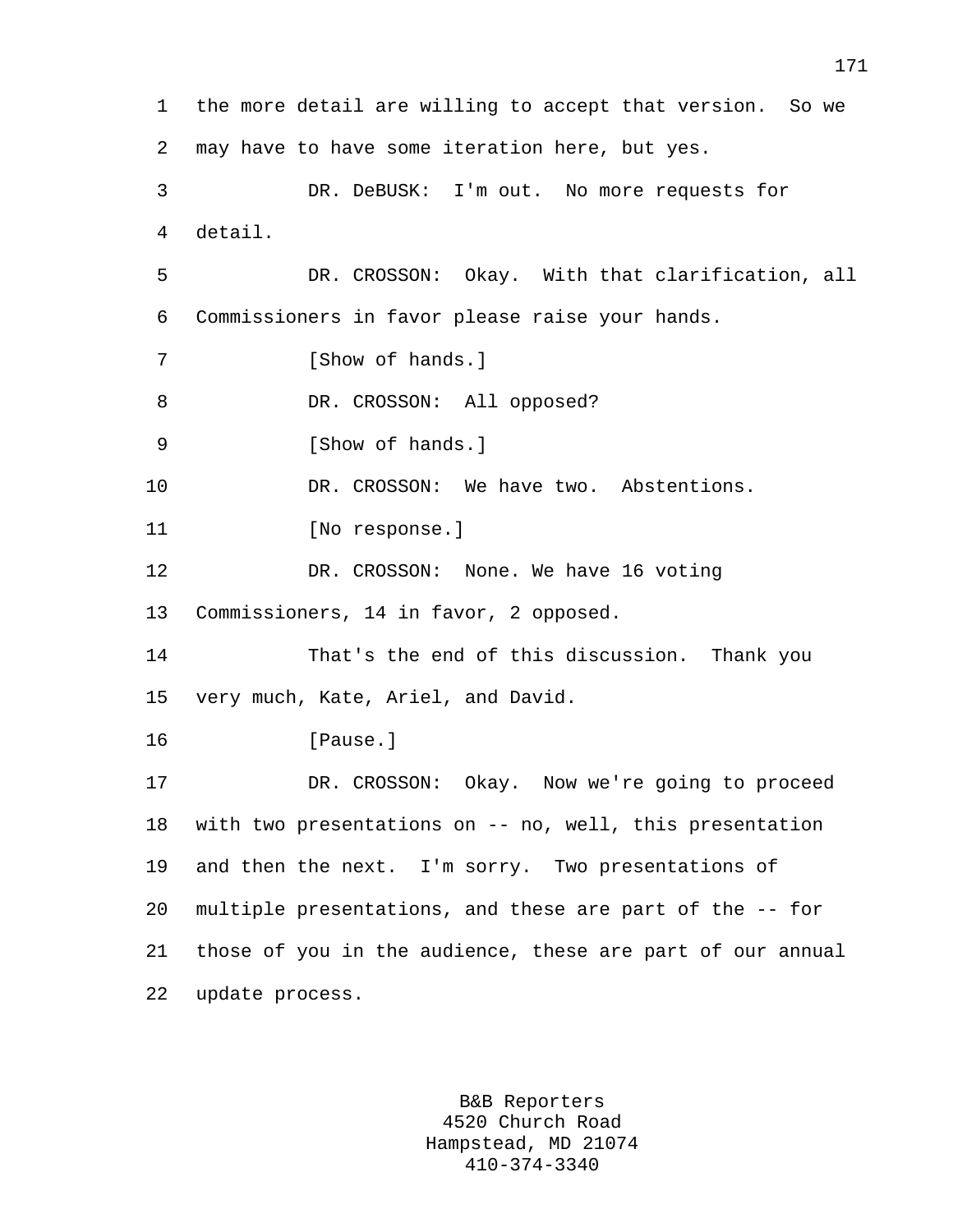1 In this first presentation, we're going to take 2 those portions of the Medicare payment that are not 3 physician and hospital or Medicare Advantage but are not 4 post-acute care, and we're going to do it through what we 5 have referred to in the past as an expedited voting 6 process, which means that in the opinion of the Commission, 7 because we asked for opinions in our December meeting, we 8 have had a thorough discussion, and so we will have a brief 9 presentation of the basis for the recommendation, the 10 recommendation, a brief period of final questions, and then 11 we will proceed to the vote. And then after this panel, 12 we'll have a second panel of the same nature.

13 So having described that, Dan, you look anxious 14 to begin.

15 DR. ZABINSKI: All right. At the December 2017 16 meeting, we presented update information for ambulatory 17 surgical centers and provided draft recommendations.

18 The Commissioners made several comments about 19 stronger language regarding ASCs submitting cost data, and 20 in your draft chapter, we have added statements that 21 strengthen idea that the Commission sees no reason why ASCs 22 cannot or should not submit cost data.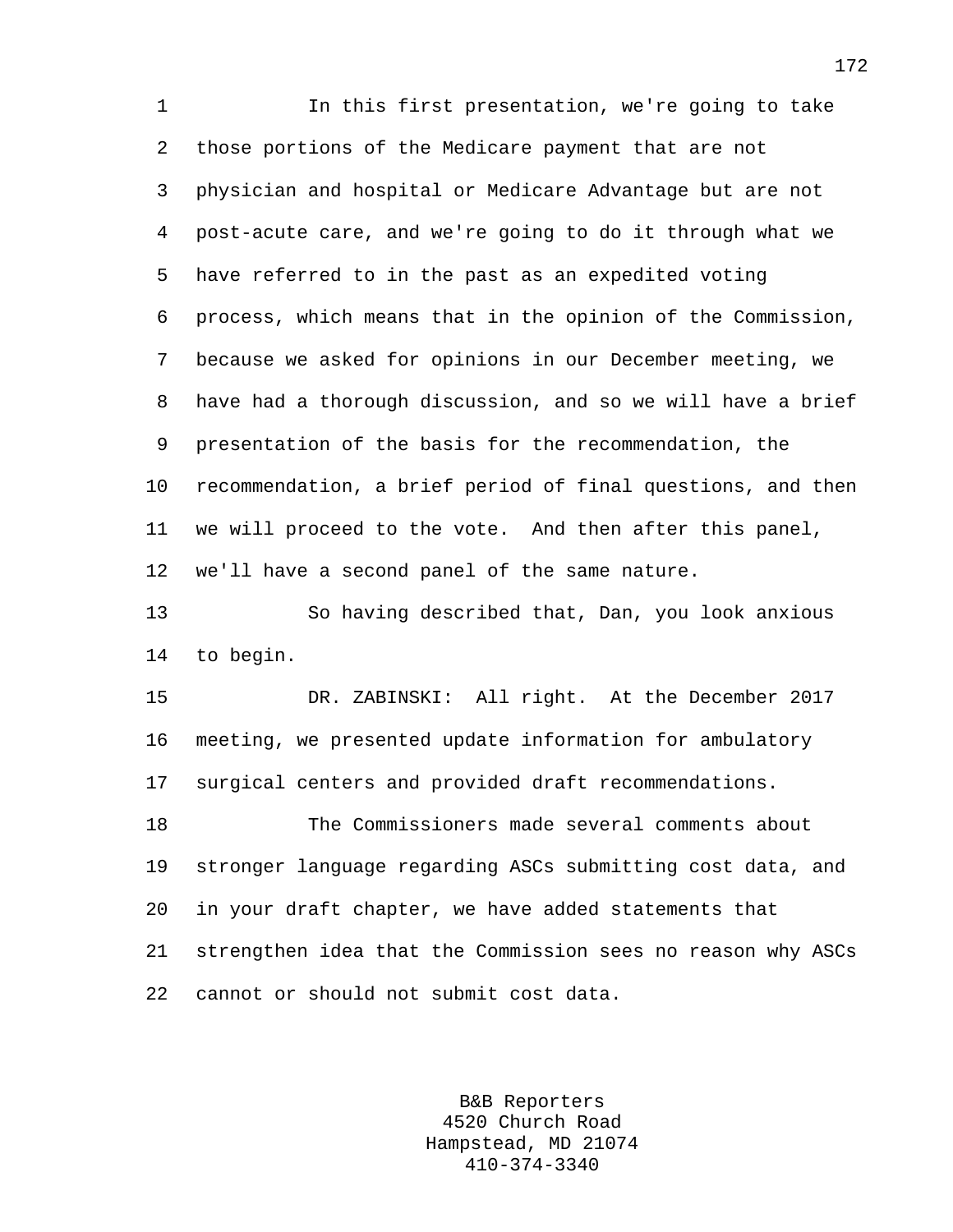1 Facts about ASCs in 2016 are that Medicare 2 payments to ASCs were nearly \$4.3 billion, the number of 3 ASCs was 5,532, and 3.4 million fee-for-service 4 beneficiaries were treated in ASCs.

5 We found that beneficiaries' access to ASC 6 services is stable. In 2016, the volume per fee-for-7 service beneficiary decreased by 0.5 percent; the 8 number of fee-for-service beneficiaries served decreased by 9 0.4 percent; the number of ASCs increased by 1.4 percent; 10 and Medicare payments per fee-for-service beneficiary 11 increased by 3.5 percent.

12 Also, growth in the number of ASCs suggests that 13 access to capital is good. Also, there has been a fair 14 amount of acquisitions and partnerships with ASCs by 15 hospital groups and other health care companies, which 16 requires access to capital.

17 We emphasize that our analysis is limited for two 18 reasons.

19 First, even though ASC quality data are available 20 to the public, the Commission believes that CMS could 21 improve the ASC quality reporting system by including more 22 claims-based outcomes measures, more measures of subsequent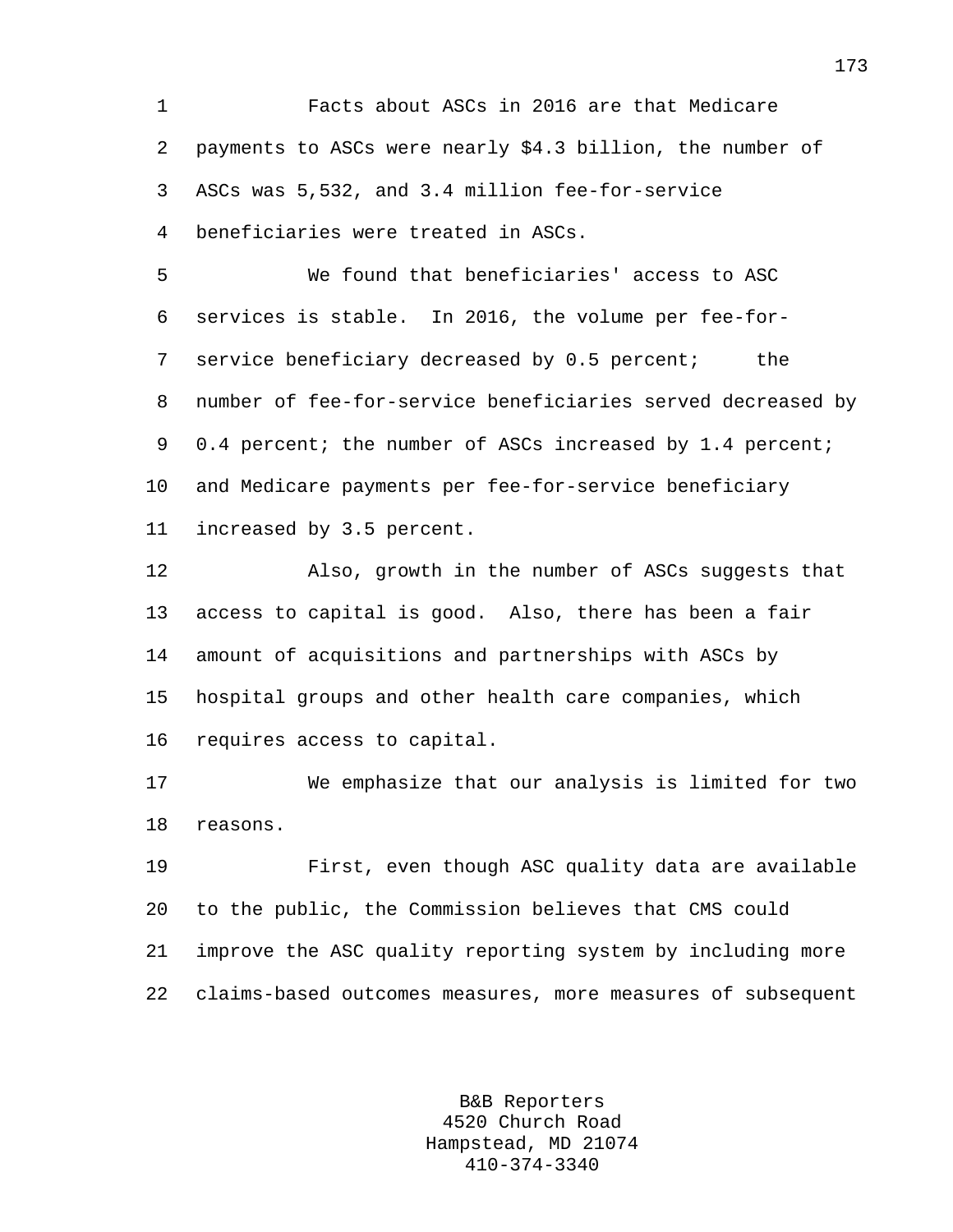1 hospitalizations that apply to all types of ASCs, and 2 surgical site infection measures.

3 Second, we're not able to assess margins or other 4 cost-based measures because ASCs don't submit cost data 5 even though the Commission has recommended on several 6 occasions that these data be submitted.

7 So for the Commission's consideration today, we 8 have the following draft recommendation:

9 The Congress should eliminate the calendar year 10 2019 update to the payment rates for ambulatory surgical 11 centers.

12 Given our findings of payment adequacy and our 13 stated goals, eliminating the update is warranted. This is 14 consistent with our general position of recommending 15 updates only when needed.

16 The implication of this recommendation for the 17 Medicare program is that it would produce savings of less 18 than \$50 million in the first year and less than \$1 billion 19 over five years.

20 We anticipate this recommendation having no 21 impact on beneficiaries' access to ASC services or 22 providers' willingness or ability to furnish those

> B&B Reporters 4520 Church Road Hampstead, MD 21074 410-374-3340

174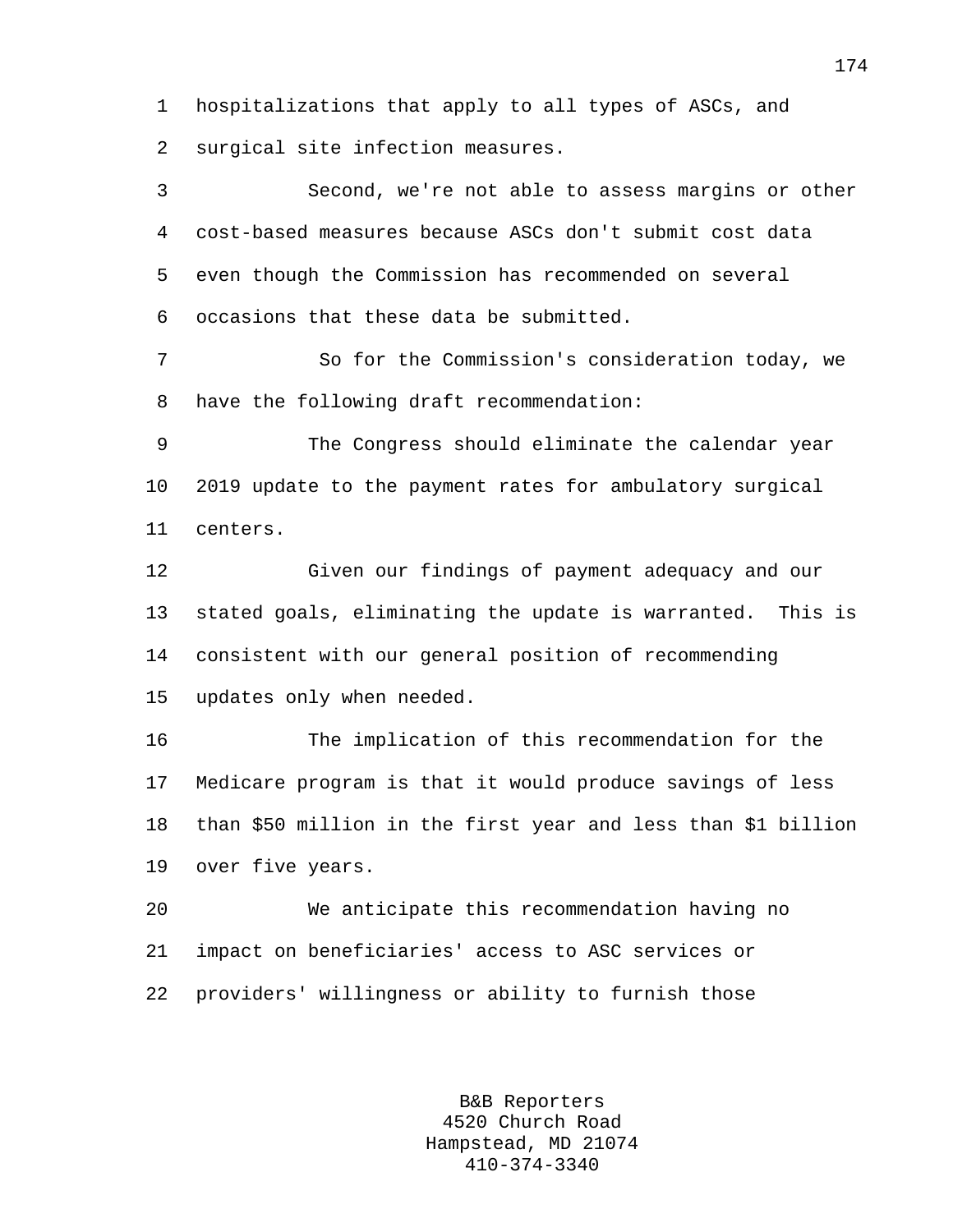1 services.

2 In a separate draft recommendation, we have that: 3 The Secretary should require ambulatory surgical centers to 4 report cost data.

5 Collecting these data, as Medicare does for other 6 providers, would improve the accuracy of the ASC payment 7 system. The Secretary could limit the burden on ASCs by 8 using a streamlined system of cost submission.

9 Implementing this recommendation would not change 10 Medicare program spending. We also anticipate no effect on 11 beneficiaries. However, ASCs would incur some added 12 administrative costs.

13 I'd like to turn things over to the Commission. 14 DR. CROSSON: Thank you, Dan.

15 Questions for Dan on the ASC recommendations?

16 [No response.]

17 DR. CROSSON: Seeing none, we'll put up draft 18 recommendation 1. All Commissioners in favor of the 19 recommendation, please raise your hand.

- 20 [Show of hands.]
- 21 DR. CROSSON: All opposed?
- 22 [No response.]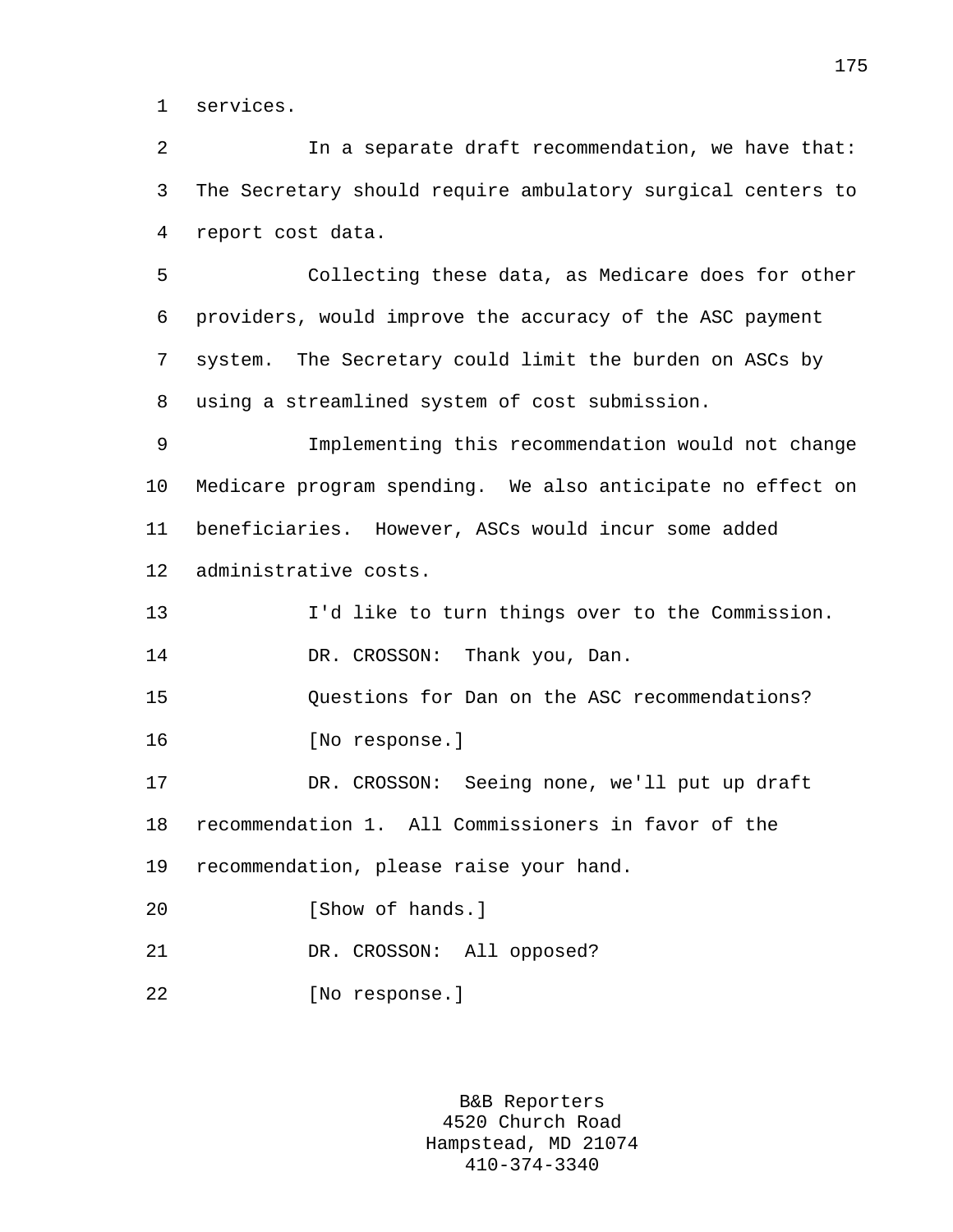1 DR. CROSSON: Abstentions? 2 [No response.] 3 DR. CROSSON: Seeing none, it passes unanimously. 4 [Dr. Coombs not present for the vote.] 5 DR. CROSSON: Draft recommendation number 2, and 6 I will note that I'm not sure how many but there have been 7 many, many years that we have made the same recommendation. 8 DR. ZABINSKI: I don't know either. 9 DR. CROSSON: All Commissioners in favor of the 10 recommendation, please raise your hands. 11 [Show of hands.] 12 DR. CROSSON: Opposed? 13 [No response.] 14 DR. CROSSON: Abstentions? 15 [No response.] 16 DR. CROSSON: Seeing none, it passes unanimously. 17 Thank you very much, Dan. 18 **Inc.** (Dr. Coombs not present for the vote.) 19 DR. CROSSON: We'll now turn to Nancy Ray, who is 20 going to present the dialysis recommendation. That's the 21 order I have. 22 MS. RAY: During this session I will summarize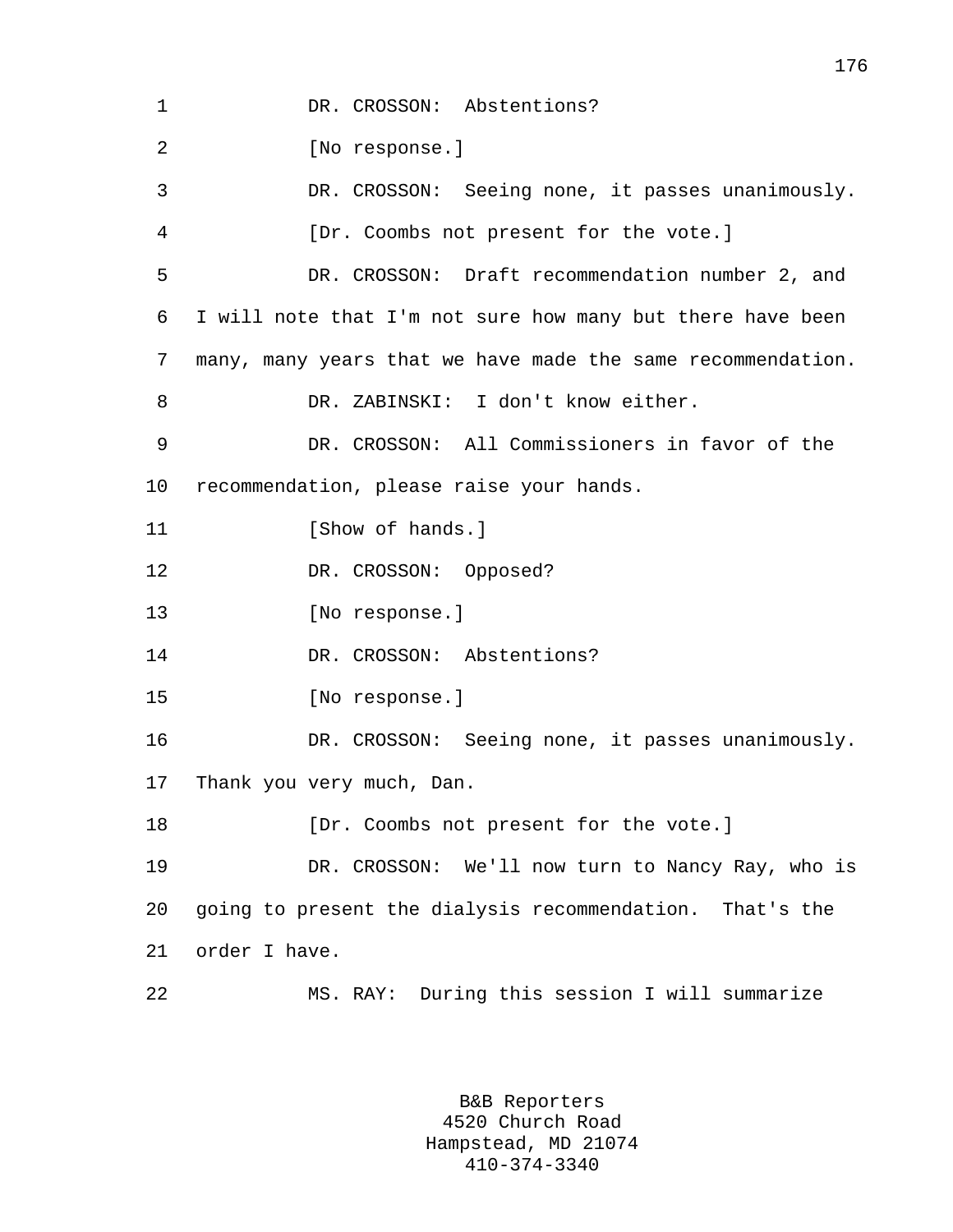1 the information on the adequacy of Medicare's payments for 2 outpatient dialysis services that we discussed at the 3 December 2017 meeting.

4 With respect to the questions you asked us during 5 the December meeting, we have tried to address them in the 6 draft chapter, as indicated in the cover memo. In 7 particular, several Commissioners asked about factors 8 affecting the use of home dialysis. We have added a text 9 box on patient-level and provider-level factors that affect 10 the use of home dialysis and a summary of Medicare's home 11 dialysis payment policies. There were some questions that 12 we could not address either because data were not available 13 or because of time constraints. We are contemplating these 14 issues for the next cycle.

15 First, I will review some key facts. Outpatient 16 dialysis services are used to treat most patients with end-17 stage renal disease. In 2016, there were more than 390,000 18 fee-for-service dialysis beneficiaries treated at roughly 19 6,700 facilities. In 2016, fee-for-service spending was 20 about \$11.4 billion for dialysis services.

21 Moving to our findings on payment adequacy, 22 access to care indicators are favorable. Between 2015 and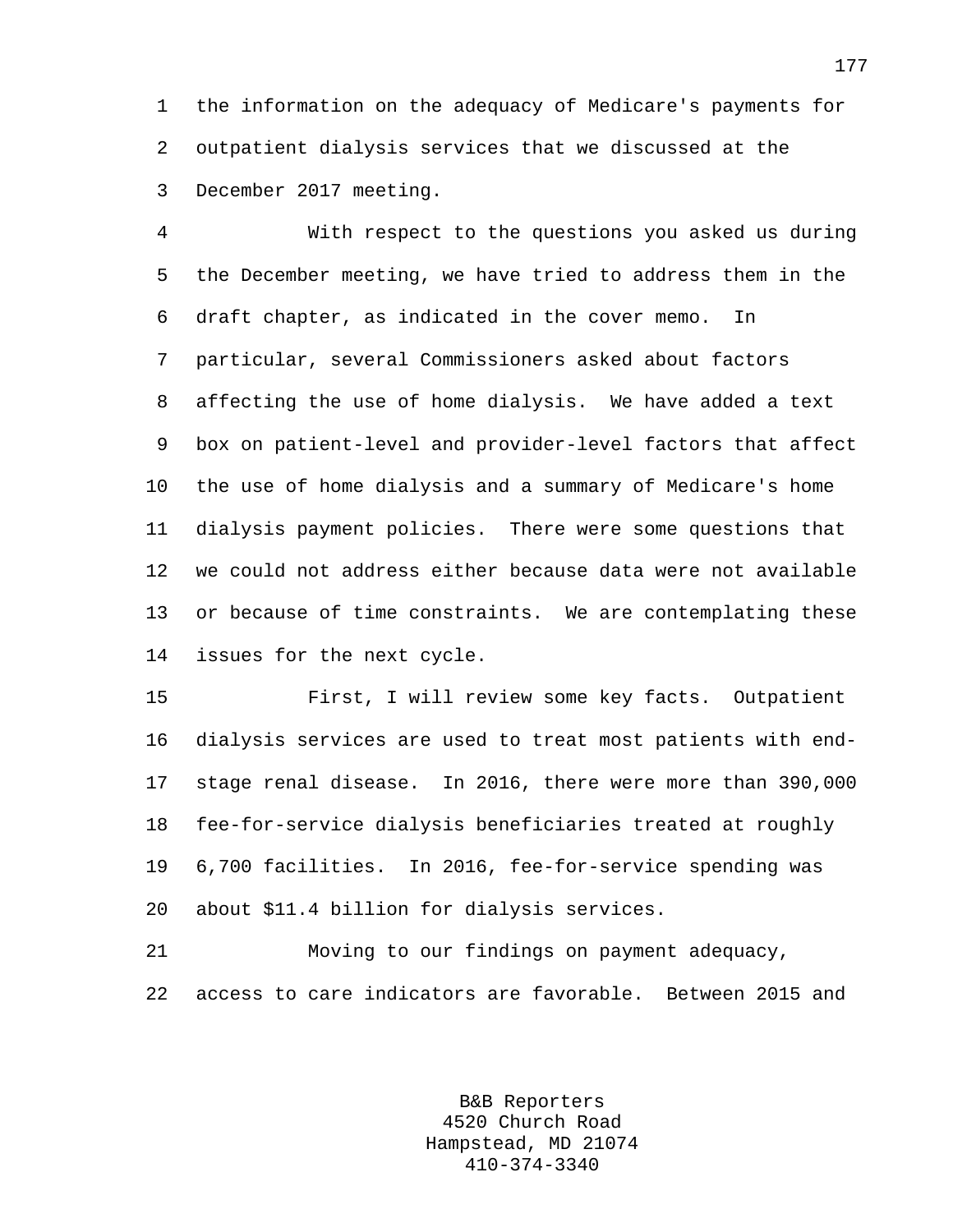1 2016, growth in treatment stations -- a measure of dialysis 2 capacity -- grew slightly faster than fee-for-service 3 beneficiary growth. For-profit and freestanding facilities 4 account for the increasing capacity. Quality is improving 5 for some measures. For example, between 2011 and 2016, 6 home dialysis use has increased, and we have seen declines 7 in hospital admissions overall, admissions related to ESRD 8 comorbidities, and mortality. On the other hand, we do see 9 an increase in ED visits.

10 The dialysis industry appears to have good access 11 to capital. For example, during the last several years, 12 the two large chains either acquired or purchased majority 13 stakes in health care-related companies.

14 Moving to our analysis of Medicare's payments and 15 providers' costs, the 2016 Medicare margin is 0.5 percent, 16 and the rate of marginal profit is roughly 17 percent. The 17 2018 Medicare margin is projected at 0.4 percent, 18 approximately the same as the 2016 Medicare margin.

19 So this leads us to our draft recommendation, and 20 it reads: For 2019, the Congress should update the 21 calendar year 2018 Medicare end-stage renal disease 22 prospective payment system base rate by the amount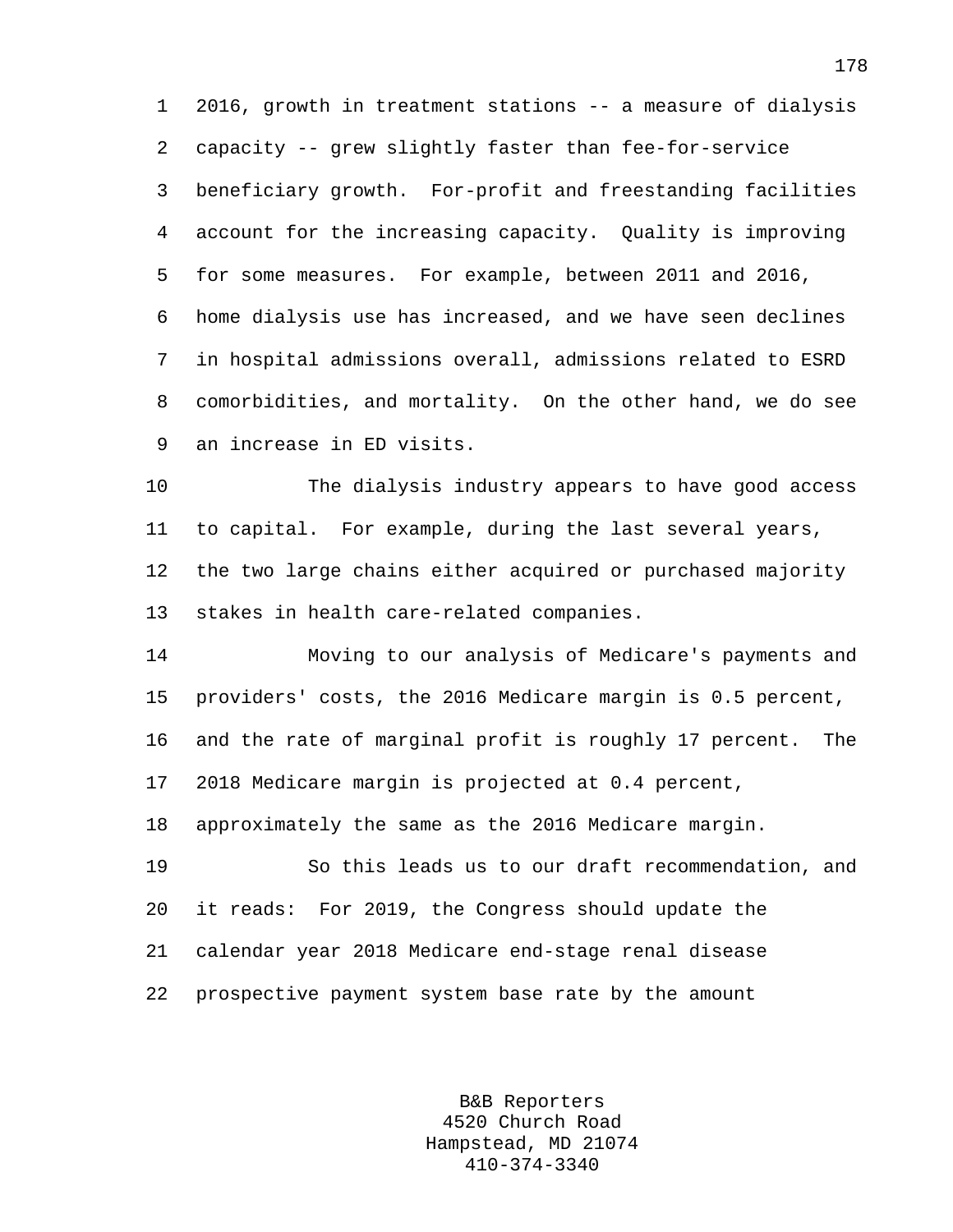1 determined under current law.

2 The draft recommendation's language reflects a 3 technical change from our December meeting. But there is 4 no change in the draft recommendation's intent to reflect 5 current law for the 2019 payment update. 6 The draft recommendation has no effect on federal 7 program spending relative to the statutory update. Under 8 current estimates of the market basket index and 9 productivity adjustment, this would result in an update of 10 1.4 percent. Given this sector's large marginal profit and 11 other indicators of payment adequacy, this recommendation 12 is not expected to have an adverse impact on beneficiaries' 13 ability to obtain dialysis care. This recommendation is 14 not expected to have an effect on providers' willingness 15 and ability to care for dialysis beneficiaries. And with 16 that I'll turn it back to Jay. 17 DR. CROSSON: Thank you, Nancy. 18 Ouestions for Nancy? Yes, Bruce. 19 MR. PYENSON: Just a comment for the next cycle. 20 I believe in a few years end-stage renal disease 21 beneficiaries will be able to join Medicare Advantage 22 plans. I forget when that will happen, but --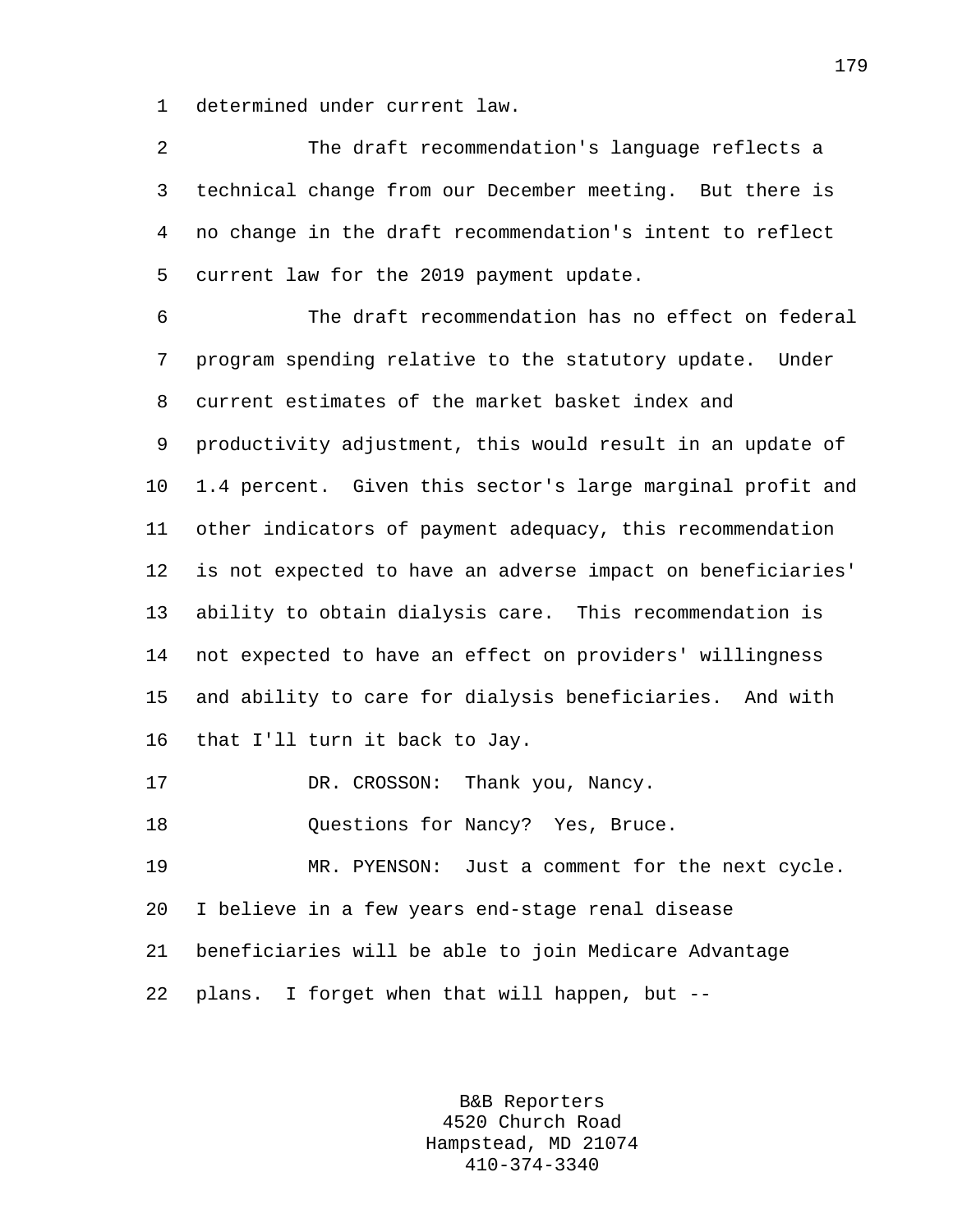1 MS. RAY: 2021. 2 MR. PYENSON: 2021. So I would like to get some 3 consideration of that into the next cycle. 4 DR. CROSSON: Okay. Seeing no other questions, 5 the draft recommendation is before you -- oh, wait. 6 MR. THOMAS: Jay, one quick question [off 7 microphone]. 8 DR. CROSSON: Go ahead. Sorry. 9 MR. THOMAS: Just a quick question and just from 10 a broad -- from a policy perspective. So the 11 recommendation here is a 0.7 percent increase, which I 12 guess it must be the current law. Is that correct? Or I 13 guess it's 1.4 and there must be an adjustment to take it 14 down to 0.7. Is that correct? 15 MS. RAY: No. The market basket is 2.1. 16 MR. THOMAS: Okay. 17 MS. RAY: Less the productivity adjustment, 18 brings it to 1.4. 19 MR. THOMAS: Okay. So the adjustment's 1.4 that 20 we're making the recommendation. Is that correct? 21 MS. RAY: That's what the update would be 22 currently valued at right now. However, when CMS does put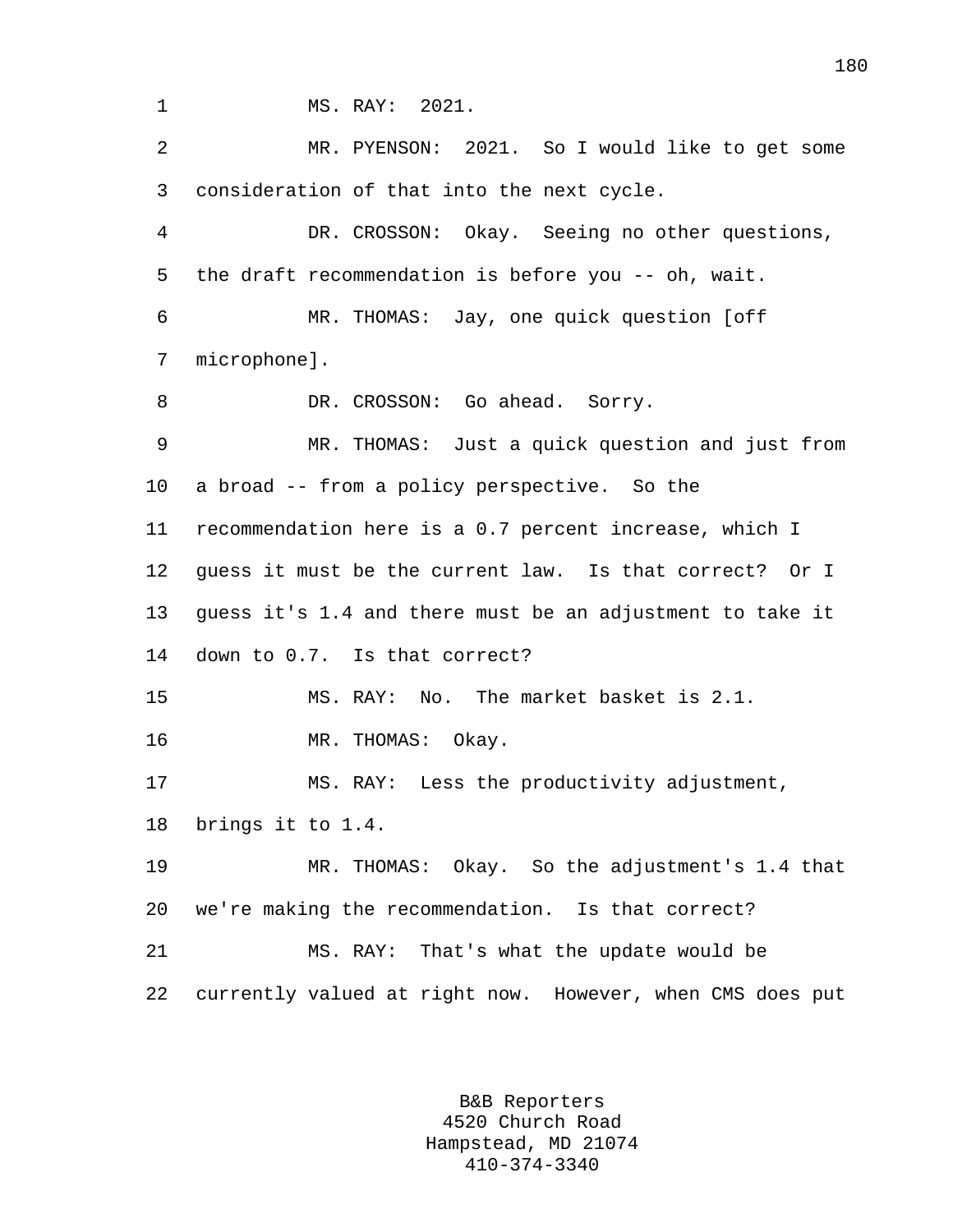1 into place the update, the market basket forecast will -- 2 could change.

3 MR. THOMAS: Could change it some. 4 MS. RAY: Yes. 5 MR. THOMAS: So it's around 1.4, roughly. 6 MS. RAY: Yes. 7 MR. THOMAS: And we have an overall marginal 8 profit of 17 percent. I know there's several areas that 9 we're kind of going with a zero increase. So is there a -- 10 just from a global perspective, what's the -- I just want 11 to make sure I understand the rationale of dollars here, 12 you know, versus other areas where we kind of have it 13 zeroed out. 14 DR. CROSSON: You're talking about the marginal - 15 - the marginal profit, difference in marginal profit from 16 one Medicare payment segment to the other. 17 MR. THOMAS: Yes, well, I'm just saying in some 18 areas we've zeroed out -- we're kind of recommending a 19 decrease or a zero here. I mean, we're essentially -- in 20 the hospital, which we covered earlier, there's a negative 21 Medicare margin, pretty substantial, so I think we kind of 22 said, okay, we should have an increase there. Here we're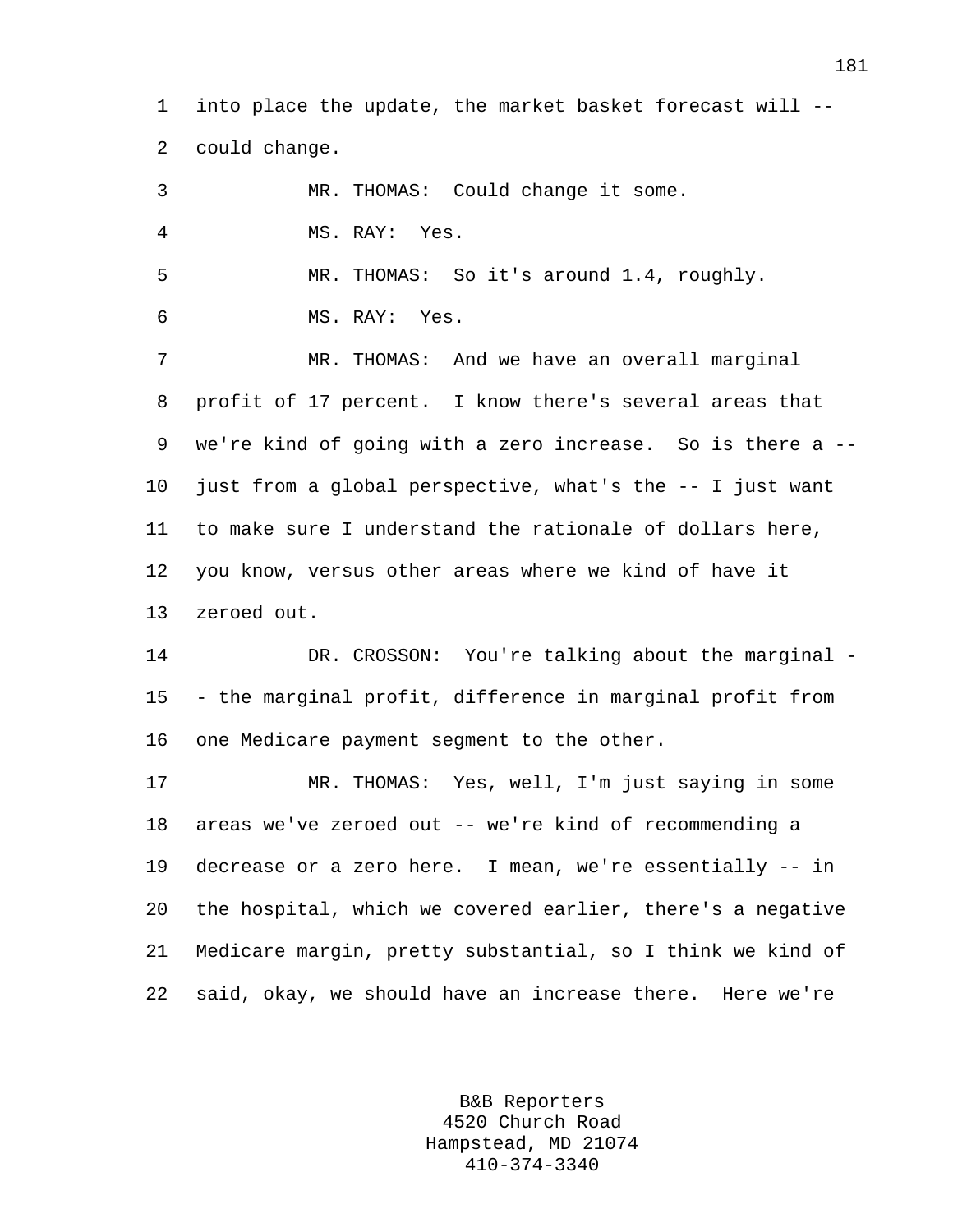1 going with the increase. I just wanted to make sure I 2 totally understand as we go with that -- and I'm not 3 opposed to it at all. I'm not opposed to the 4 recommendation. I just want to make sure I understand it. 5 That's all. 6 DR. CROSSON: Right. So maybe I shouldn't talk 7 for the staff, but one of the issues you've brought up in

8 the past, Warner, has to do with the relative dependency on 9 Medicare as a payor. Right? So I -- Nancy, do you want to 10 sort of expound upon what I just said?

11 DR. MATHEWS: Or Nancy could --

12 MR. THOMAS: I think you just --

13 [Laughter.]

14 DR. MATHEWS: Warner, one way to address your 15 question would be, you know, we look at a suite of payment 16 adequacy indicators for each sector where they exist, and 17 when we look at this, none of the indicators are absolutes 18 that when you combine them all together result in a score 19 that says this is what the update should be. And so there 20 was a fair amount of judgment that takes place --

21 MR. THOMAS: Right.

22 DR. MATHEWS: -- even at the staff level, as we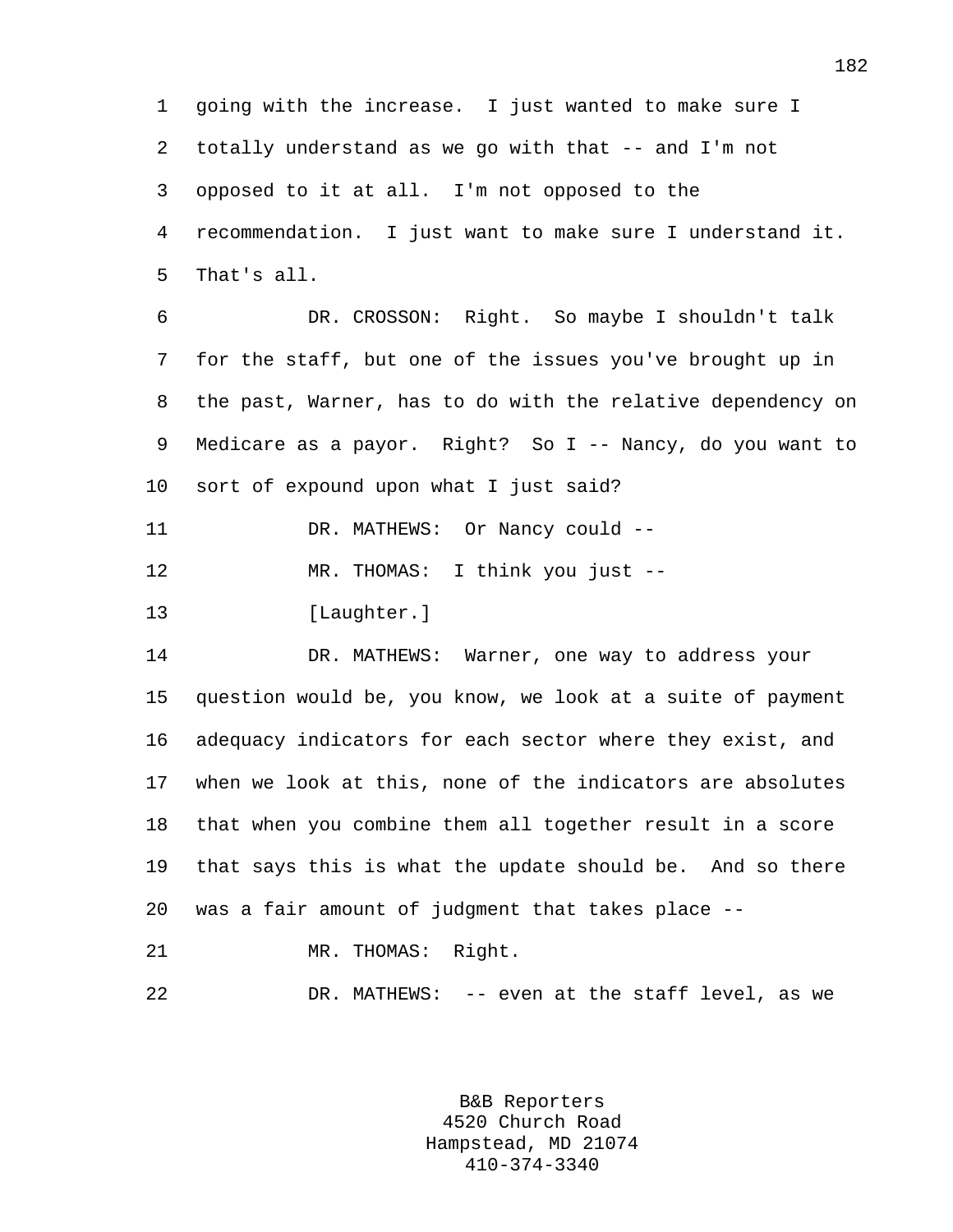1 were working up the analysis and developing a

2 recommendation for your consideration. But then also among 3 the Commissioners, you know, this requires some judgment on 4 your part as well. So with respect to the dialysis sector, 5 we see most of the indicators moving in a positive 6 direction. We see access sufficient to meet demand and not 7 a lot more. We see not, you know, excessive profits in the 8 sector. And so we came to a determination of, with your 9 consent, a current law update seems appropriate for the 10 sector.

11 Now, to your point that with respect to 12 hospitals, we have a slightly different set of indicators, 13 where for the most part things seem to be moving in a 14 positive direction, but the exception is the financial 15 performance, and so your question here is why are we still 16 at the same current law update for hospitals that we are 17 for --

18 MR. THOMAS: Well, I'm not just comparing it to 19 hospitals. I'm looking at other -- I mean, we've looked at 20 draft recommendations in other areas last month, and so if 21 you look at whether it's skilled nursing, home health, 22 IRFs, et cetera. So I'm just trying to understand with the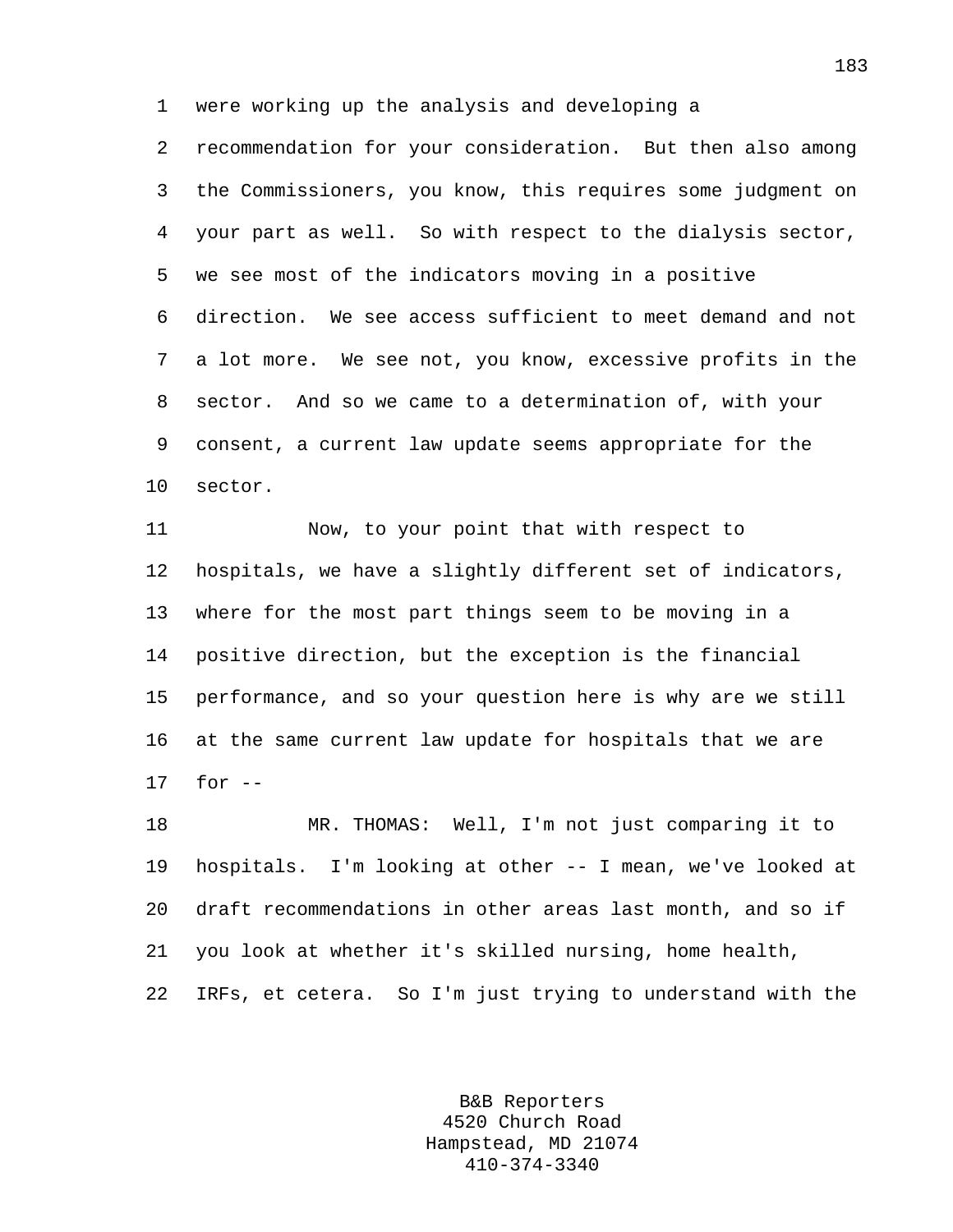1 marginal -- and, once again, I mean, if it's just -- I 2 mean, the judgment and we kind of look at it, we feel like 3 they're still Medicare dependent, that's the rationale, 4 okay, I mean, I understand that. I'm just trying to 5 understand with the marginal profit of 17 percent, you 6 know, kind of just trying to understand that. That's all. 7 I mean, if the answer is, well, in our judgment, given the 8 Medicare dependency, given the importance here, we want to 9 have the right access because so many folks are, you know, 10 Medicare dependent in dialysis, okay. I'm just trying to 11 understand it. That's all.

12 MS. BUTO: Hospice, for instance, has a marginal 13 profit of 13 percent, yet we're recommending there sort of 14 no update. The real difference I saw was the Medicare 15 margin's pretty healthy for hospice. So I get where he's 16 going. I think it's helpful just to better understand. 17 MR. THOMAS: Right. 18 DR. CROSSON: And I'll just reiterate one general 19 comment here, that as we, I think, discussed in December,

20 there is a certain degree of subjectivity, if you want to 21 call it.

22 MR. THOMAS: Yep.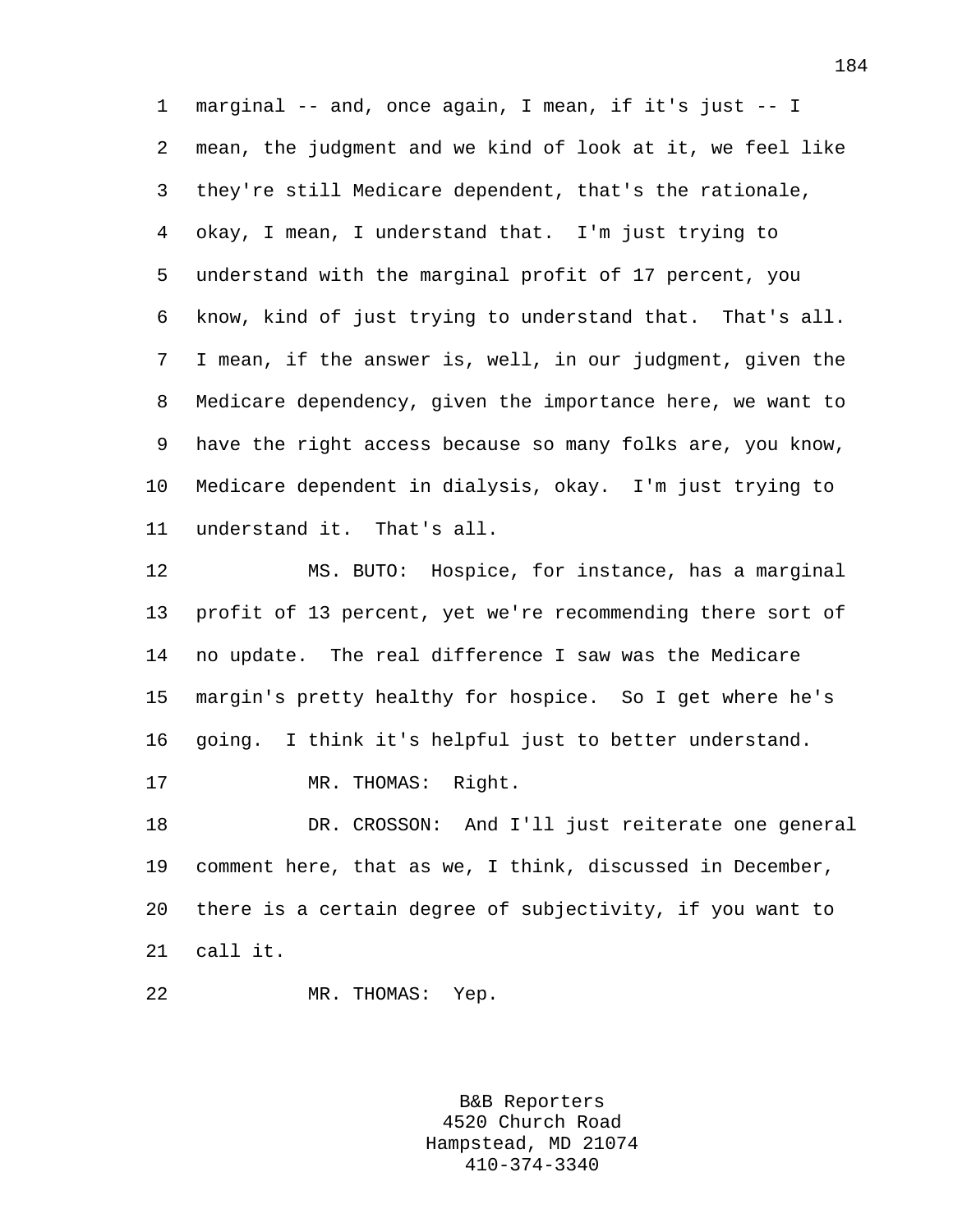1 DR. CROSSON: And as you've pointed out, Warner, 2 a bunch of moving pieces in terms of the numbers. And so 3 it is our intention to spend collectively together a little 4 bit more time on that when we have the time to do that so 5 that everybody is kind of clear, and to the extent that we 6 need to change the uniformity or the process by which we 7 present the data, we will undertake that consideration as 8 well.

9 DR. GINSBURG: Can I come in on this? You know, 10 the dialysis looks different in the relationship between 11 the marginal and the average than most others because it's 12 unusual in the very high degree of fixed costs. So it's 13 not a surprise.

14 I think to me, I look at the average Medicare 15 margin. That's most important. The marginal really is 16 more a thing of is there any short-term risk of declines in 17 access, and that's clearly not the case here. But the 18 overall margin does not seem excessive at all.

19 DR. CROSSON: Thank you for the economist point 20 of view.

21 MR. THOMAS: Just as a general comment, and this 22 would just be overall, I think -- and maybe this is for a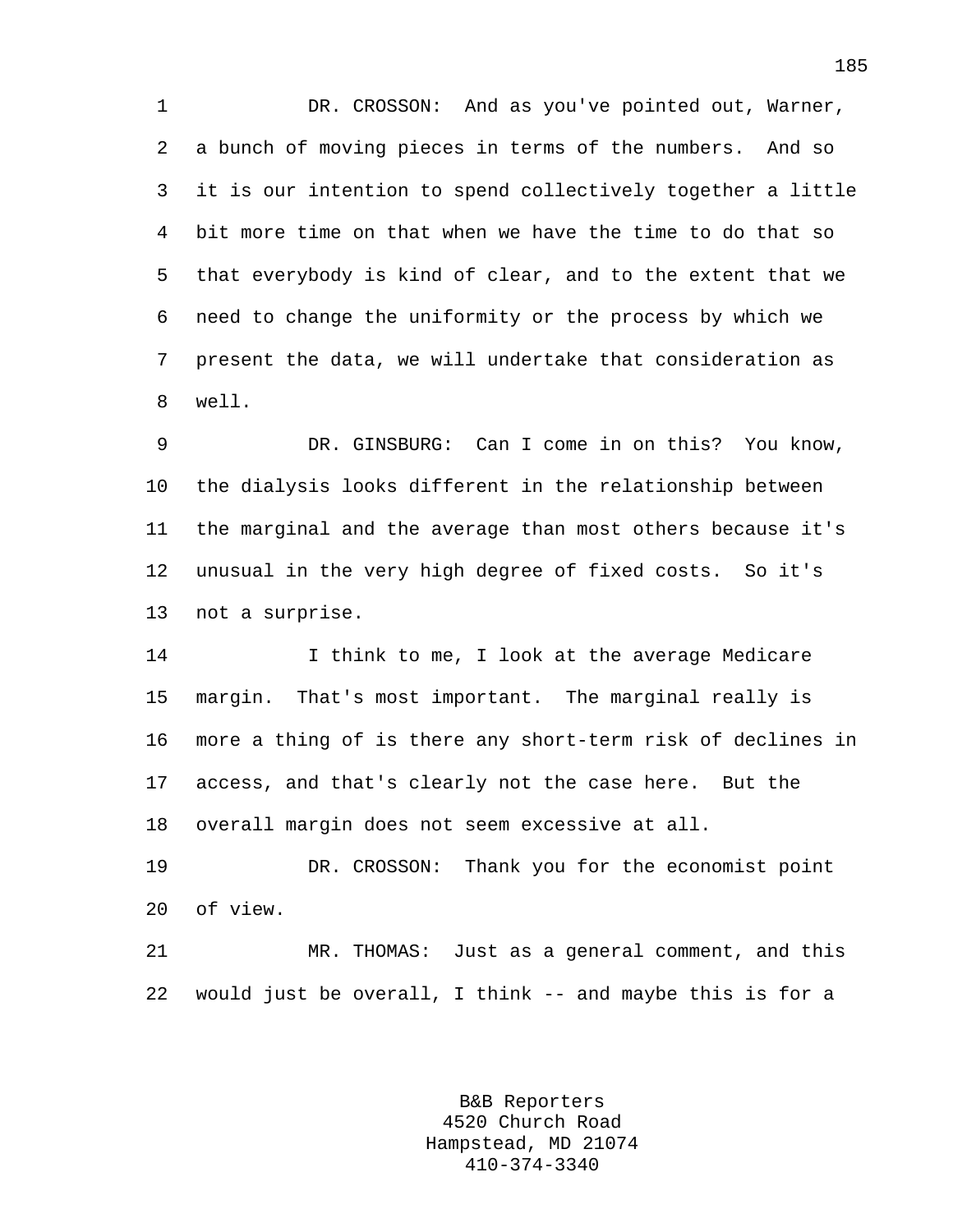1 planning session. But I think access for beneficiaries to 2 care for Medicare for the most part, given the size of 3 Medicare, is not probably the measure we need to look at in 4 general, because, I mean, for example, hospitals, dialysis 5 centers, ASCs, for the most part they need to take 6 Medicare. I mean, they just do in order to exist. So I'm 7 not sure that's the measure we've got to look at around 8 whether, you know, payment is adequate or not. But it's 9 just an aside. 10 DR. CROSSON: As I said, we'll have a chance to 11 spend some time on that. 12 David, do you still have a point? 13 DR. NERENZ: It was essentially Paul's point. I 14 think the -- I basically disregard the marginal profit 15 things. They all look about the same to me. If Medicare

16 payment ever dropped so low that it didn't even cover 17 marginal costs, I think we'd already know it and have a big 18 problem. So the same point, don't worry about it.

19 DR. CROSSON: Okay. Thank you.

20 So we have the draft recommendation. Seeing no 21 other questions, all Commissioners in favor of the draft 22 recommendation, please raise your hand.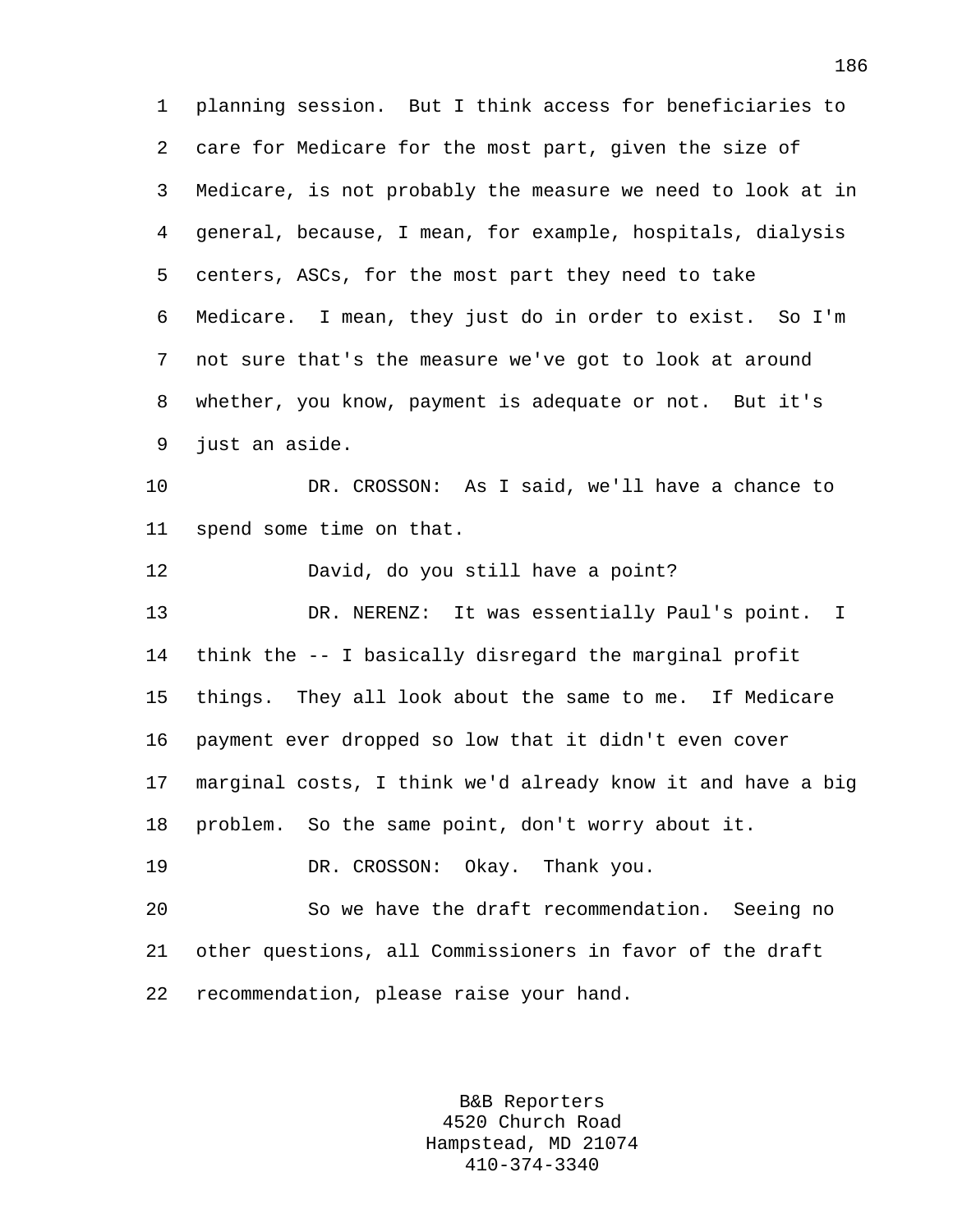1 **I** Show of hands.

2 DR. CROSSON: All opposed?

3 [No response.]

4 DR. CROSSON: Abstentions?

5 [No response.]

6 DR. CROSSON: It passes unanimously.

7 And, Kim, I think you're going to take us through 8 hospice services.

9 MS. NEUMAN: Yes. I'm going to review indicators 10 of hospice payment adequacy that we discussed at the 11 December meeting, and that's described in detail in your 12 mailing materials. We revised the mailing materials based 13 on your December conversation. For example, Brian, we 14 added information on live discharge rates by diagnosis. 15 All right. Next slide. Okay, so key facts about 16 hospice. In 2016, over 1.4 million beneficiaries used 17 Medicare hospice services, including about 50 percent of 18 beneficiaries who died that year.

19 About 4,400 providers furnished services to those 20 beneficiaries, and Medicare paid those providers about 21 \$16.8 billion.

22 So now we'll look at our indicators of payment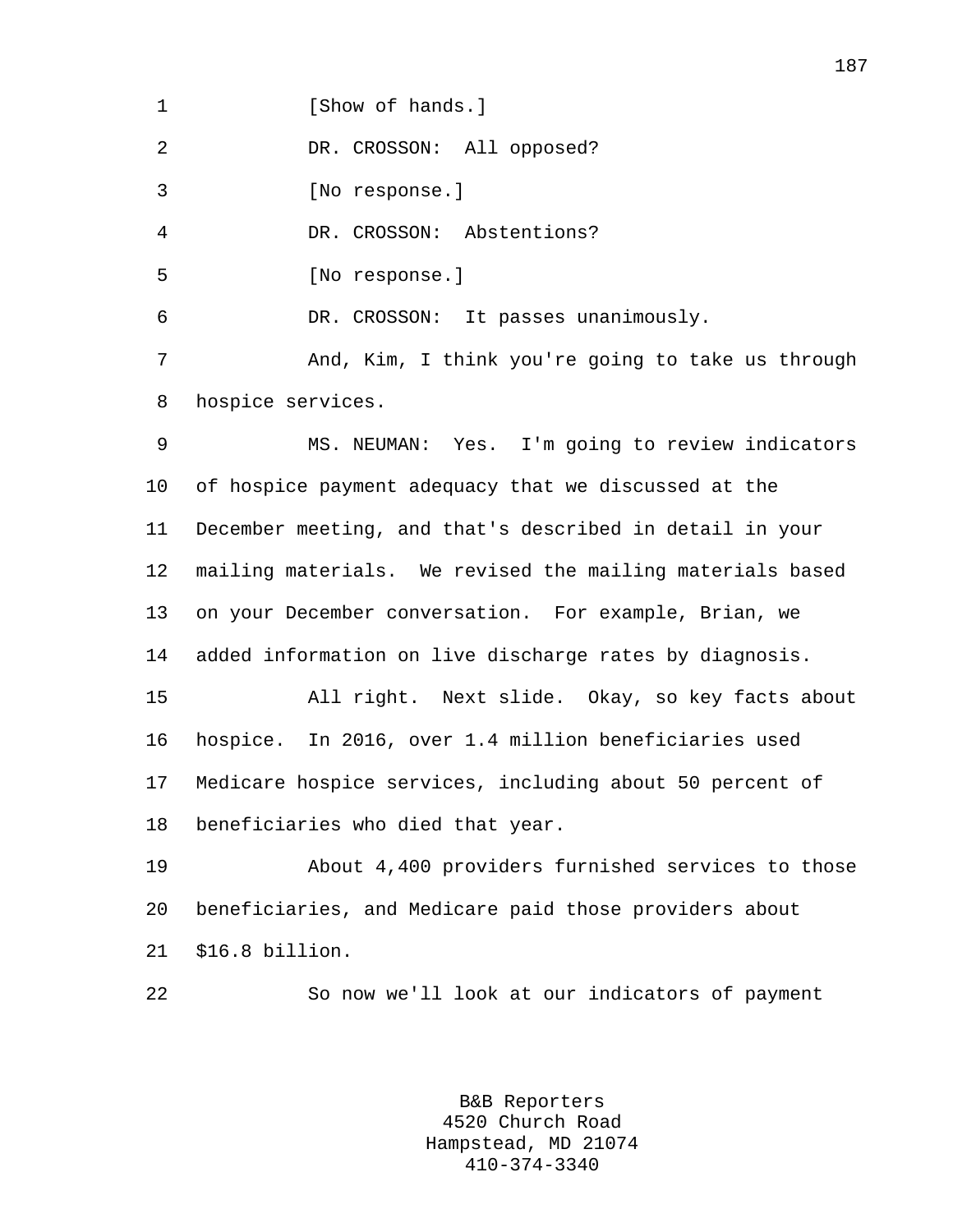1 adequacy. First, our indicators of access to care are 2 positive. The supply of hospice providers continues to 3 grow, increasing more than 4 percent in 2016. For-profit 4 providers account almost entirely for the net growth in the 5 number of providers.

6 Hospice use also increased. About 50 percent of 7 Medicare decedents used hospice in 2016, up from about 49 8 percent in 2015.

9 Average length of stay and median length of stay 10 among decedents increased slightly in 2016.

11 Also, quality data recently became available for 12 individual hospice providers for seven process measures. 13 Even at this early stage of having these new quality 14 measures, performance on the measures is quite high, and 15 the measures generally seem topped out.

16 In terms of access to capital, the continued 17 growth in the number of providers suggests capital is 18 accessible.

19 So then this brings us to margins. As you'll 20 recall, margin estimates assume cap overpayments are fully 21 returned to the government and exclude nonreimbursable 22 bereavement and volunteer costs.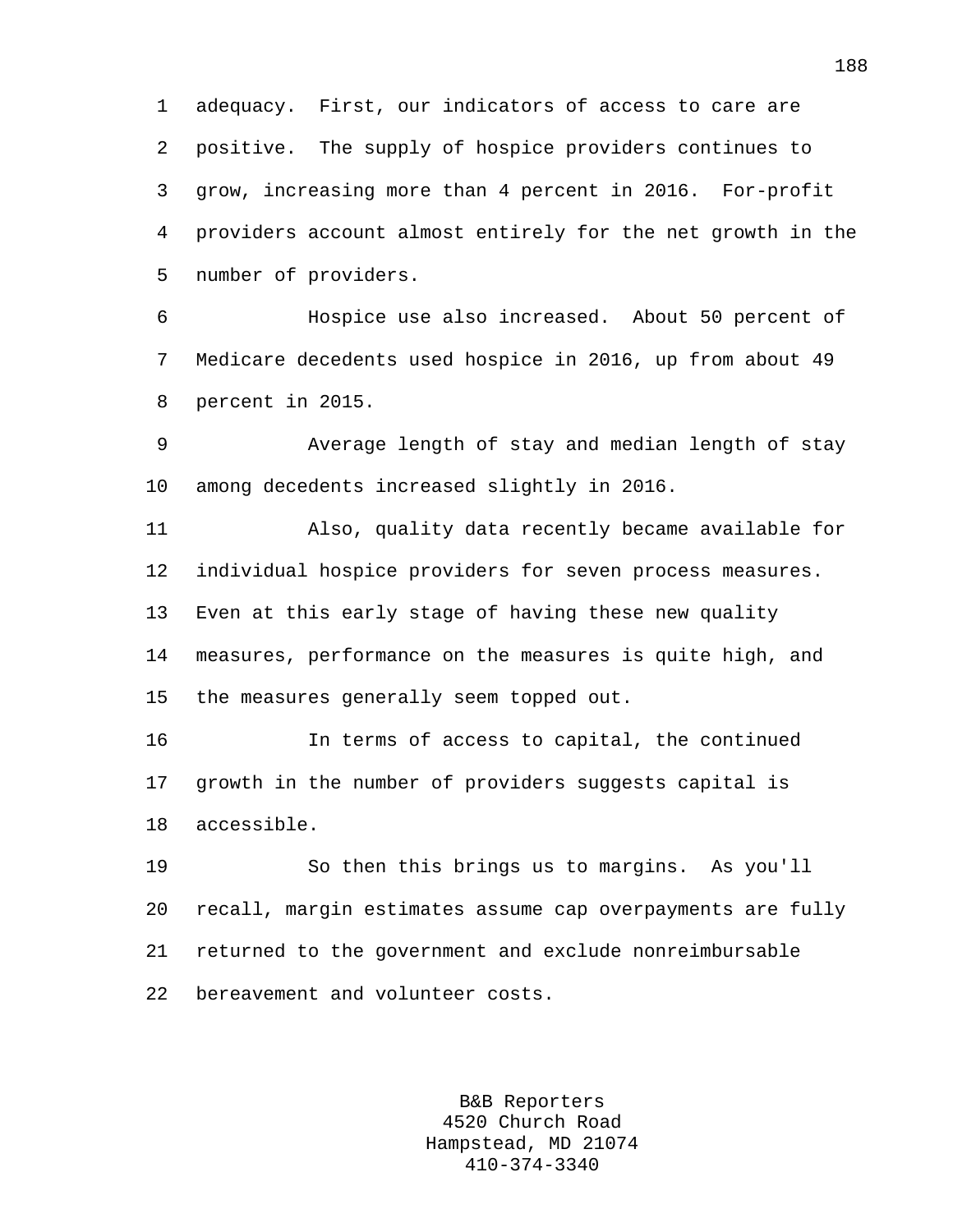1 For 2015, we estimate an aggregate Medicare 2 margin of 10 percent and a rate of marginal profit of 13 3 percent.

4 For 2018, we project an aggregate Medicare margin 5 of 8.7 percent.

6 So on the basis of these positive payment 7 adequacy indicators, we have the draft recommendation, and 8 it reads:

9 The Congress should eliminate the fiscal year 10 2019 update to the Medicare payment rates for hospice 11 services.

12 The implications of this recommendation are a 13 decrease in spending relative to the statutory update of 14 between \$250 million and \$750 million over one year and 15 between \$1 billion and \$5 billion over five years.

16 In terms of beneficiaries and providers, we do 17 not expect an adverse impact on beneficiaries, nor do we 18 expect any effect on providers' willingness or ability to 19 care for these beneficiaries.

20 That concludes the presentation, and I'll turn it 21 back to Jay.

22 DR. CROSSON: Thank you, Kim.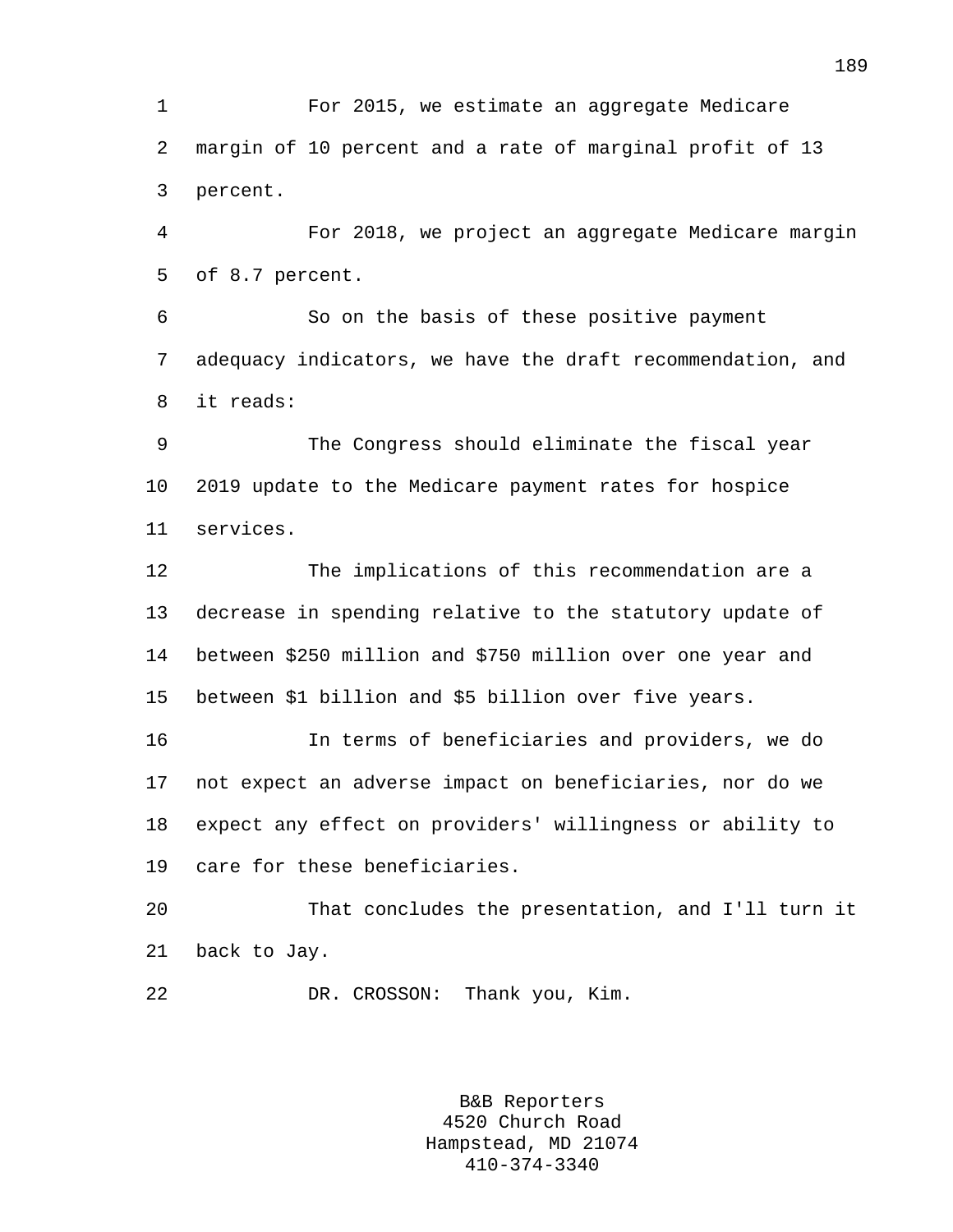1 Questions for Kim on hospice? 2 [No response.] 3 DR. CROSSON: Seeing none, we'll proceed to vote. 4 All Commissioners in favor of the draft recommendation, 5 please raise your hand. 6 [Show of hands.] 7 DR. CROSSON: All opposed? 8 [No response.] 9 DR. CROSSON: Abstentions? 10 [No response.] 11 DR. CROSSON: Seeing none, it passes unanimously. 12 Thank you to our panel, and we'll move on to the 13 next panel. 14 For those of you in the audience who may have 15 joined us in the last few minutes, we're going to have 16 another session of what's referred to as "expedited 17 voting," and these relate to the update payment for post-18 acute care. Expedited voting means that in our December 19 meeting Commissioners indicated support for the 20 recommendations, and, therefore, we will not have a full 21 presentation but we will have an expedited presentation, 22 questions, and move to a vote.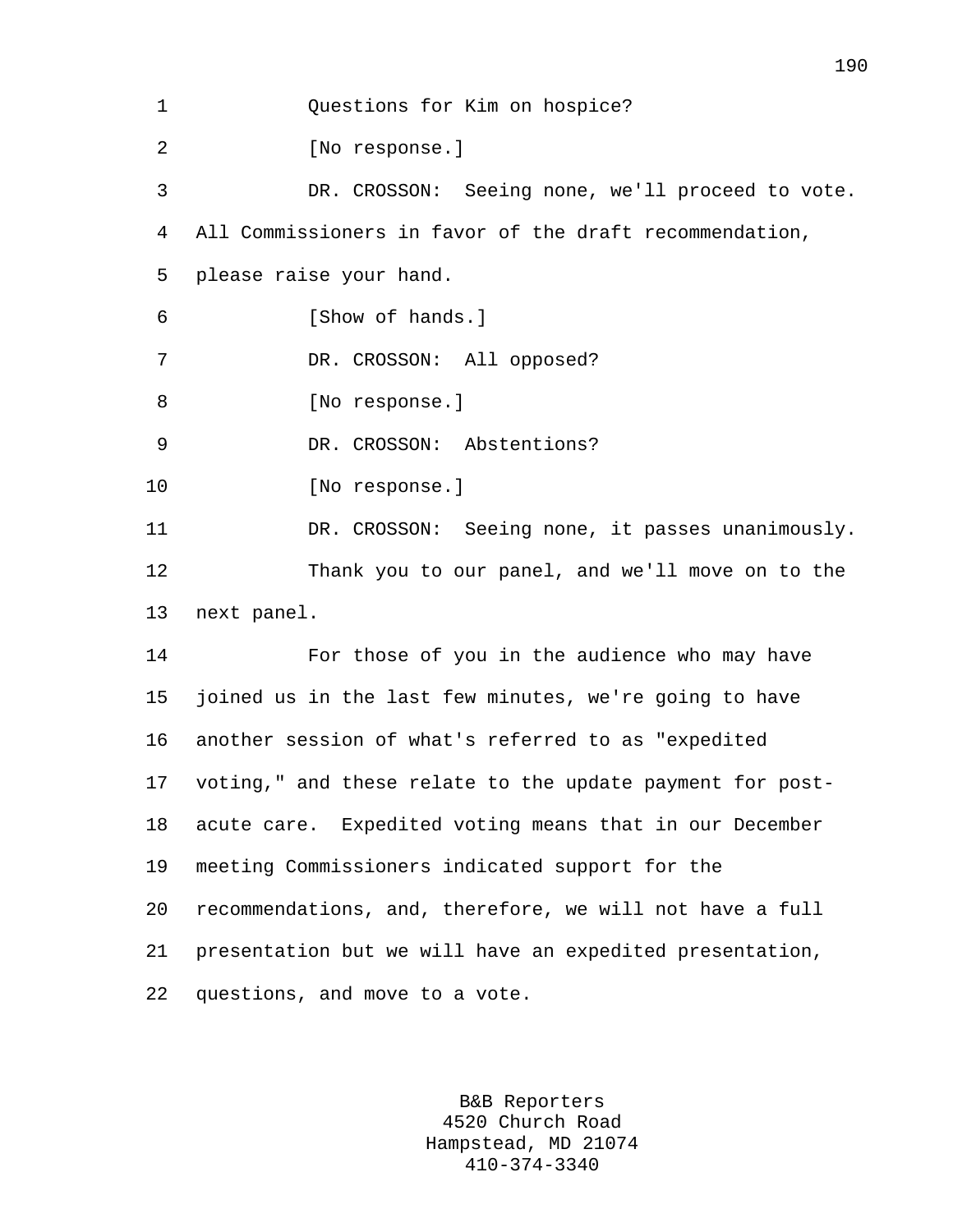1 The first presentation -- well, let me see. 2 Carol, how are you going to do this first one? 3 DR. CARTER: So I'm going to start with the 4 equity of PAC payments and then go through the SNF update, 5 and then we'll go in order with the other post-acute care. 6 DR. CROSSON: Okay. 7 DR. CARTER: But we'll break for voting in 8 between each of them. 9 DR. CROSSON: Thank you very much. 10 DR. CARTER: Okay. So turning to the PAC equity 11 recommendation, at the December meeting, we discussed a way 12 to increase the equity of payments within each post-acute 13 care setting before implementing a unified PPS. 14 The Commission's recommended design of a unified 15 PAC PPS would increase the equity of Medicare's payments by 16 redistributing payments across conditions, raising payments 17 for medically complex care, and lowering them for stays 18 that currently receive therapy that is not related to the 19 patient's condition. 20 The redistribution would narrow the relative 21 profitability across conditions, and as a result, providers 22 would have less incentive to avoid medically complex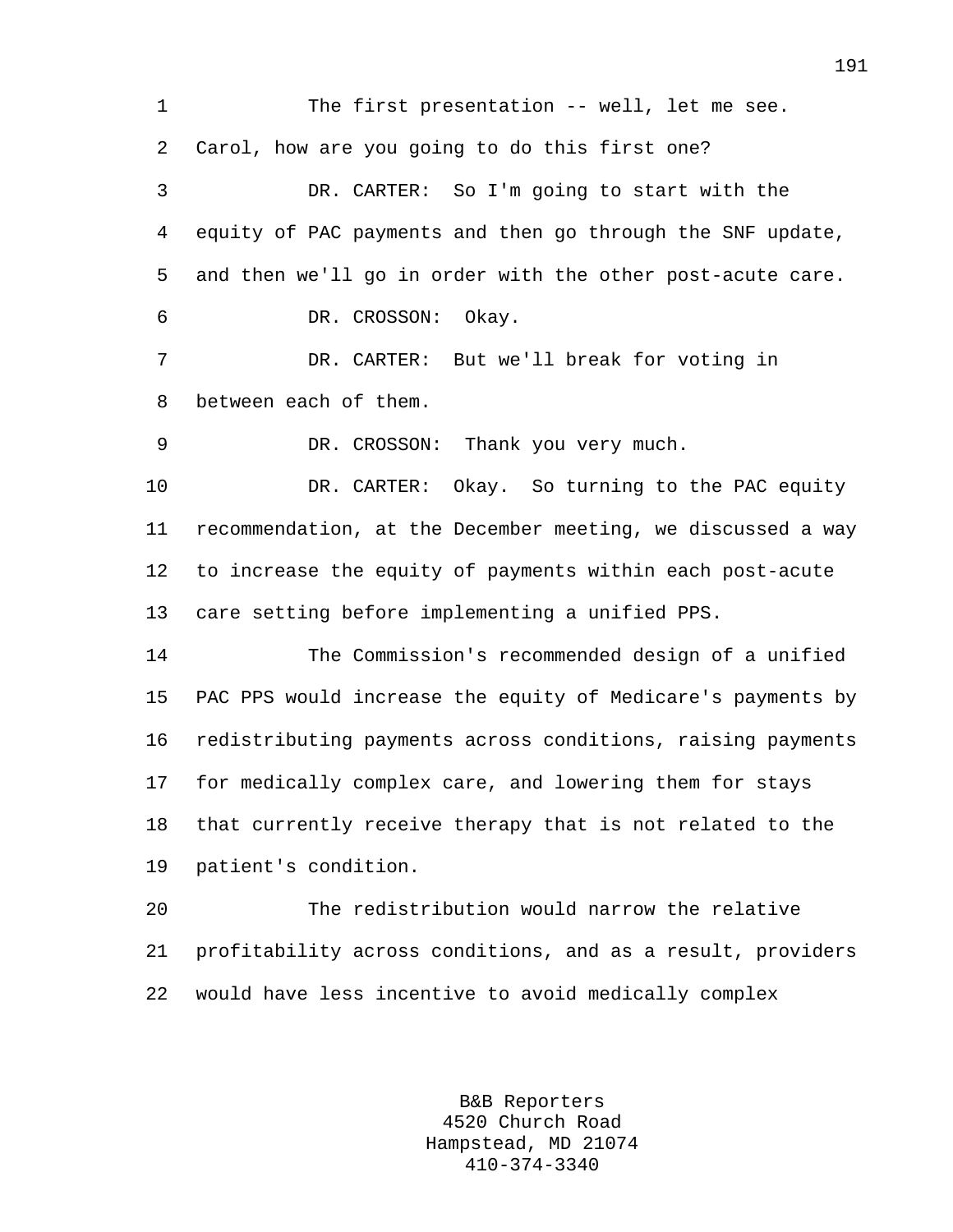1 patients.

| 2  | Before implementing a unified PAC PPS, it would            |
|----|------------------------------------------------------------|
| 3  | be possible to increase the equity in payments within each |
| 4  | setting by using a blend of the current setting-specific   |
| 5  | relative weights and the relative weights from the unified |
| 6  | PAC PPS to establish payments. This would begin to         |
| 7  | redistribute payments across conditions and based on a     |
| 8  | provider's mix of patients and its current therapy         |
| 9  | practices across providers.                                |
| 10 | The redistribution of payments would narrow the            |
| 11 | financial performance of providers, all else being equal.  |
| 12 | Total payments to the setting would remain at the          |
| 13 | recommended level of spending.                             |
| 14 | Warner, you asked about how this would work, so I          |
| 15 | added more discussion of the mechanics in the chapter.     |
| 16 | There are several reasons to begin to blend the            |
| 17 | relative weights within each setting before implementing   |
| 18 | the PAC PPS. Most importantly, it would increase the       |
| 19 | equity of payments so that providers do not favor taking   |
| 20 | some patients over others and avoiding other patients.     |
| 21 | Payments would be more closely aligned to the              |
| 22 | cost of care. In addition, the redistribution would begin  |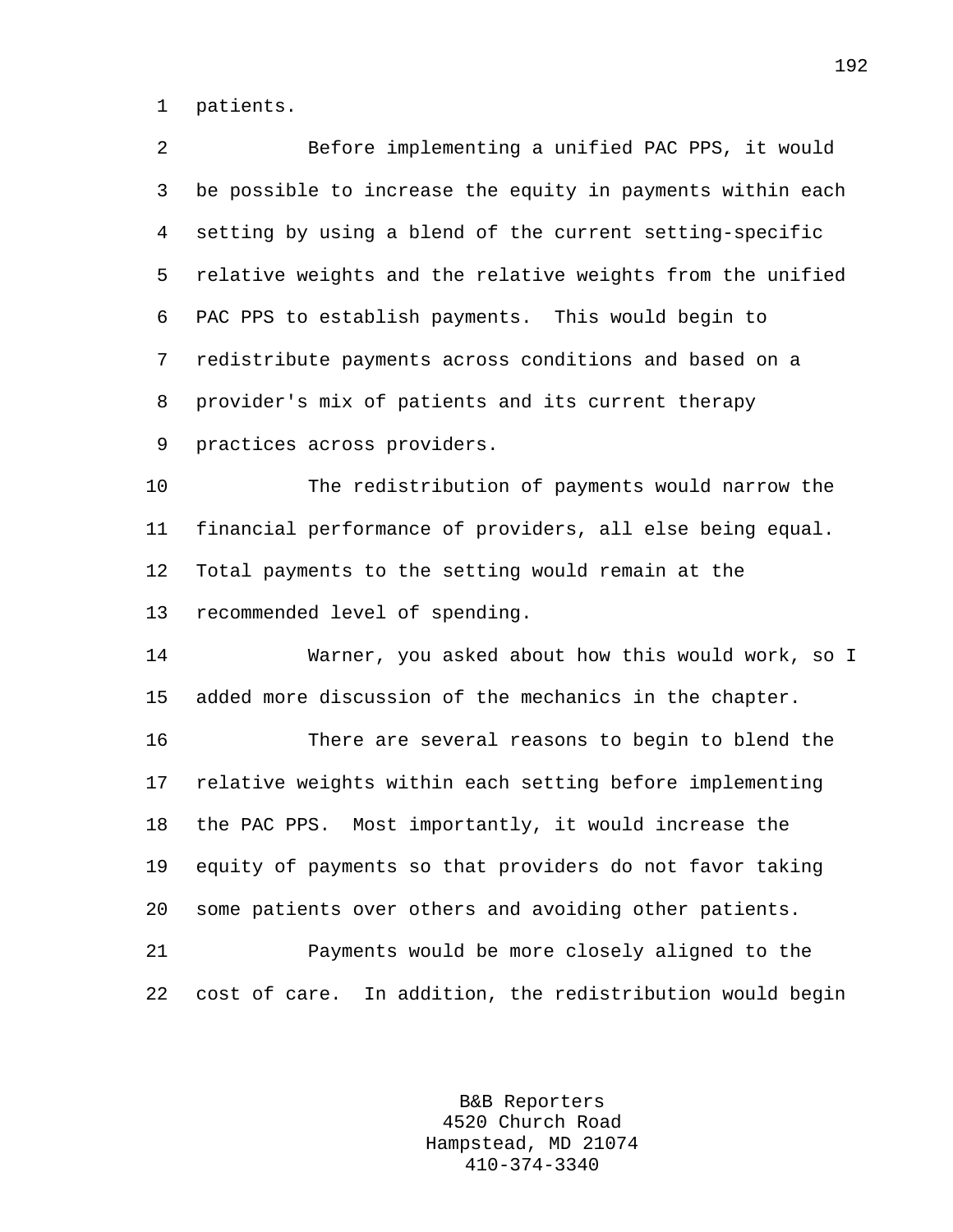1 to correct the known biases of the current SNF and home 2 health payment systems and encourage providers to begin to 3 make the kinds of changes they will want to make to be 4 successful under the unified payment system.

5 It will also support update recommendations that 6 more closely align payments to the cost of care without 7 undesirable financial impacts.

8 The Draft Recommendation reads: "The Congress 9 should direct the Secretary to begin to base Medicare 10 payments on post-acute care providers on a blend of each 11 setting-specific relative weights and the unified PAC 12 prospective payment system's relative weights in fiscal 13 year 2019.

14 In terms of implications, program spending will 15 not change relative to current law.

16 For beneficiaries, access would be more equitable 17 and would increase for those with medically complex care 18 needs. Providers will have less incentive to selectively 19 admit beneficiaries, and disparities in Medicare margins 20 across providers would be reduced. The impact on individual 21 providers will vary based on their mix of cases and their 22 current practice patterns.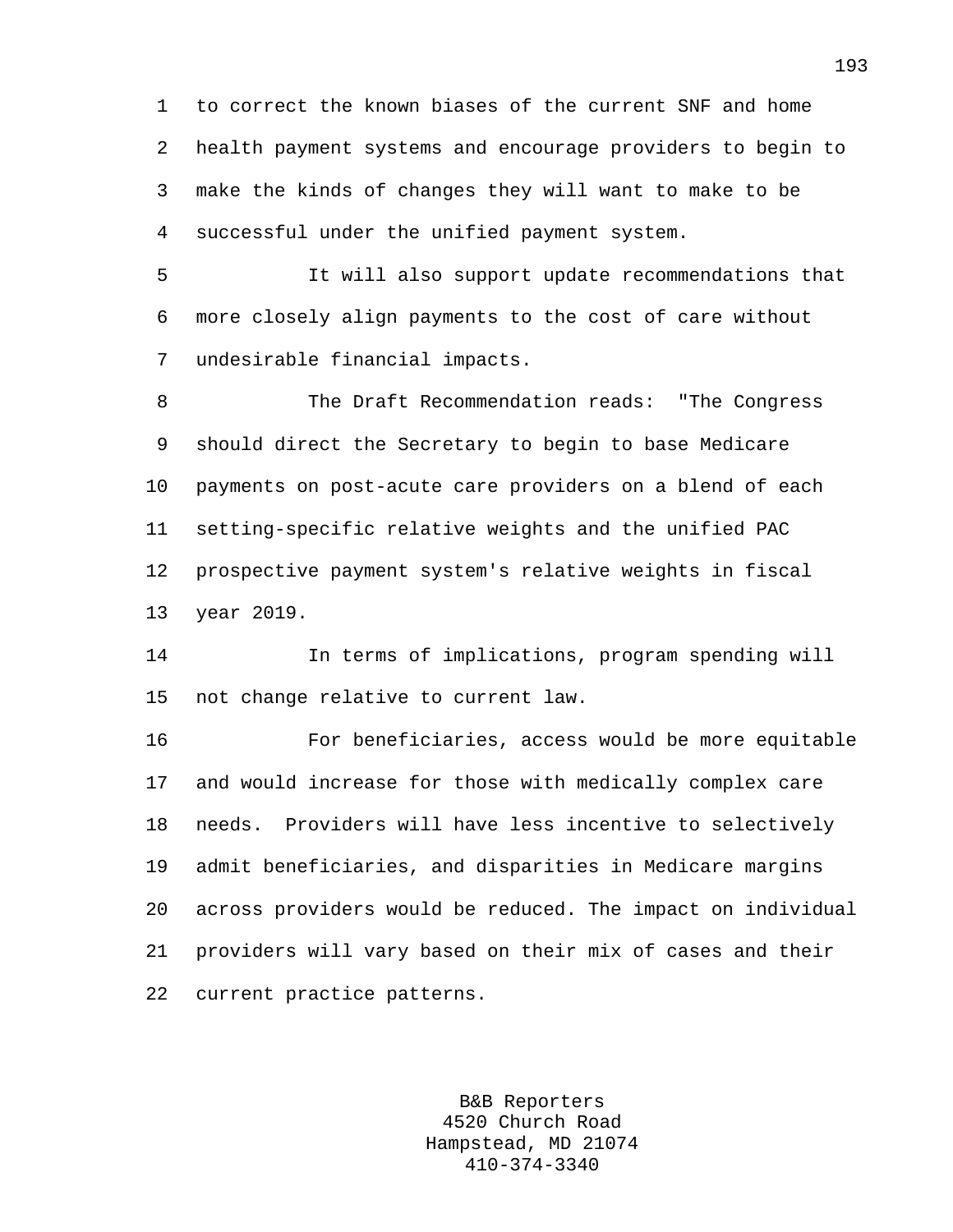| 1  | And I'll turn the voting back to Jay.                           |
|----|-----------------------------------------------------------------|
| 2  | DR. CROSSON: Thank you, Carol.                                  |
| 3  | Questions for Carol?                                            |
| 4  | Warner.                                                         |
| 5  | MR. THOMAS: Carol, can you refresh our memory                   |
| 6  | about -- because I know we've received some feedback that       |
| 7  | we've looked at data that's somewhat dated on this.<br><b>I</b> |
| 8  | think '08. Can you just take us through just very briefly       |
| 9  | what the dataset is that we've looked at to analyze this        |
| 10 | and to come to the recommendation?                              |
| 11 | DR. CARTER: Yes, I can do that.                                 |
| 12 | So the original mandated report required us to                  |
| 13 | use the data that was collected under CMS's post-acute care     |
| 14 | payment reform demonstration, the PAC PRD, but the problem      |
| 15 | with that dataset is it has a limited number of stays and a     |
| 16 | limited number of providers.                                    |
| 17 |                                                                 |
| 18 | So we took a two-part strategy. We used the 2008                |
| 19 | data from the PAC PRD to get a sense about whether it was       |
| 20 | possible to predict payments based on patient                   |
| 21 | characteristics. Once we proved to ourselves that we could      |
| 22 | do that, we put that data aside, and we rebuilt a model         |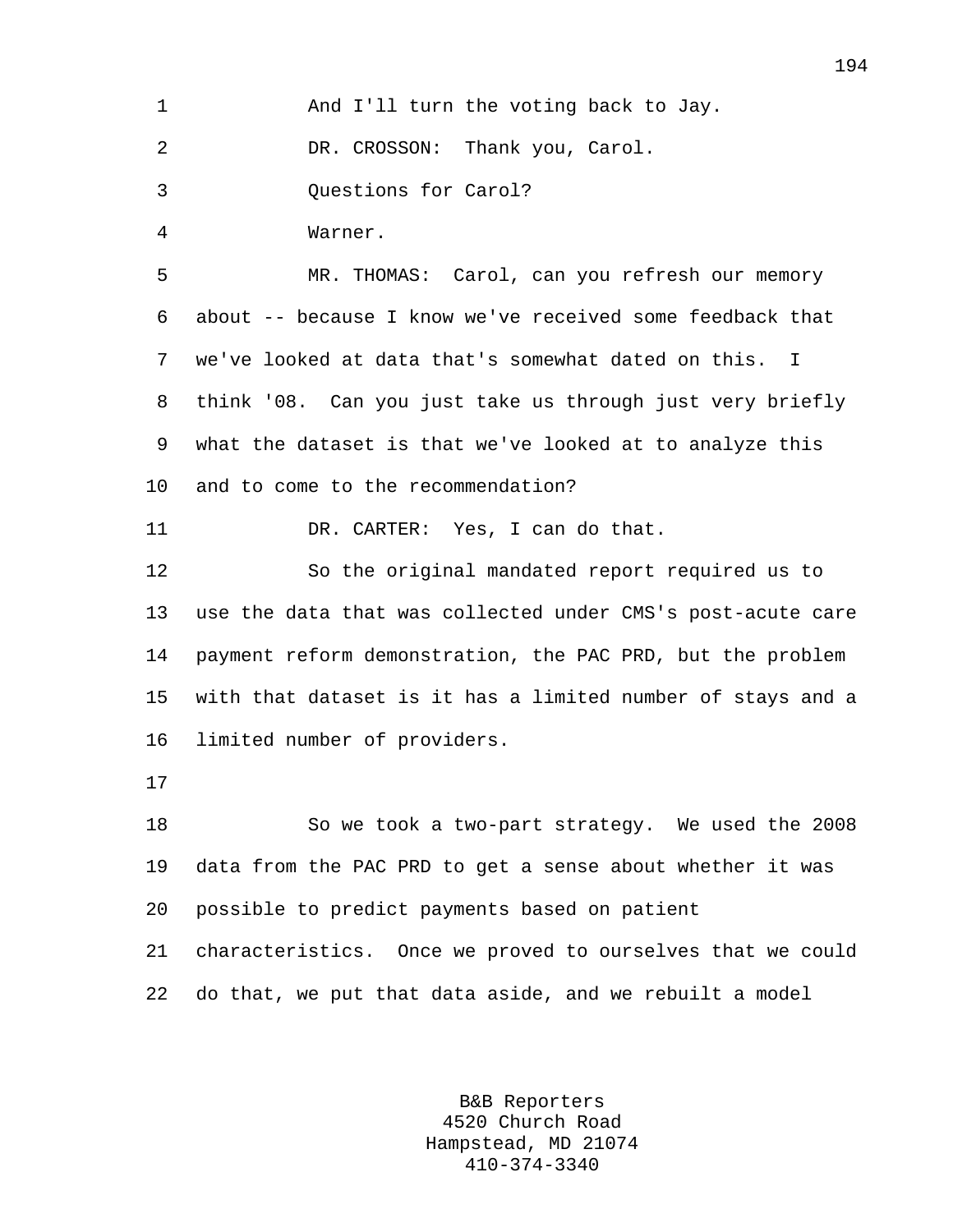1 using 2013 PAC stays.

2 And in our report that we issued to Congress 3 saying that this was possible, we used those 2013 stays. 4 Then next year, when we were asking you to think 5 about the level of payments, when one would go to implement 6 the payment system, we wanted to update those estimates 7 using the same stays, but inflating the cost and payments 8 to 2017, to give a more accurate position sort of at the 9 level of spending. So we used 2013 stays but estimated 10 them up through the spending levels in the payment 11 increases and the cost increases to 2017. 12 I will say just one footnote, using the PAC PRD 13 allowed us to learn one very important thing. Even though 14 the dataset was limited, it allowed us to model a prototype 15 design with and without function, and in doing that, we 16 learned that function was not the game changer. That it 17 was okay to proceed with the design without that 18 information and fold that in over time in the future if 19 that was seen as a desirable thing.

20 So even though it was a limited set and we didn't 21 want to use it for impacts, we learned some very important 22 things from that study.

> B&B Reporters 4520 Church Road Hampstead, MD 21074 410-374-3340

195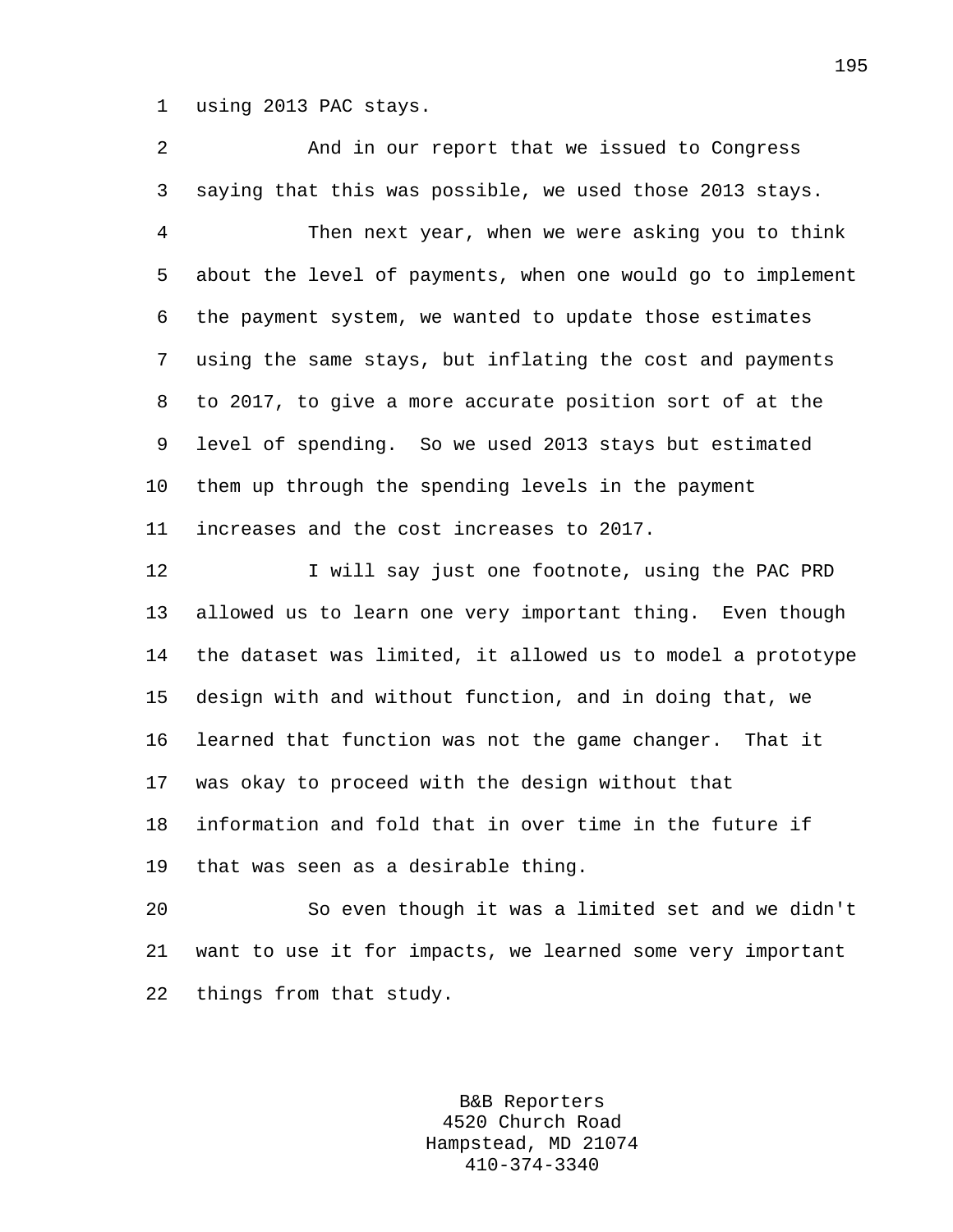1 MR. THOMAS: And from '13 to -- you say current 2 data. I know you updated it for kind of the trend of cost. 3 Has there been any major utilization moves, one way or the 4 other, or has it been pretty stable? 5 DR. CARTER: So I would refer to each of those 6 things. I would not describe them as major changes of 7 utilization from them. 8 MR. THOMAS: Okay, okay. Great. Thank you. 9 DR. CARTER: Do you guys agree with that? 10 [No response.] 11 DR. CARTER: Okay. 12 DR. CROSSON: Other questions? 13 [No response.] 14 DR. CROSSON: Okay. We'll proceed to the 15 recommendation vote. You have the recommendation before 16 you. Carol has read it. All Commissioners in favor of the 17 recommendation, please raise your hands. 18 **IShow of hands.**[ 19 DR. CROSSON: All opposed? 20 [No response.] 21 DR. CROSSON: Abstentions? 22 [No response.]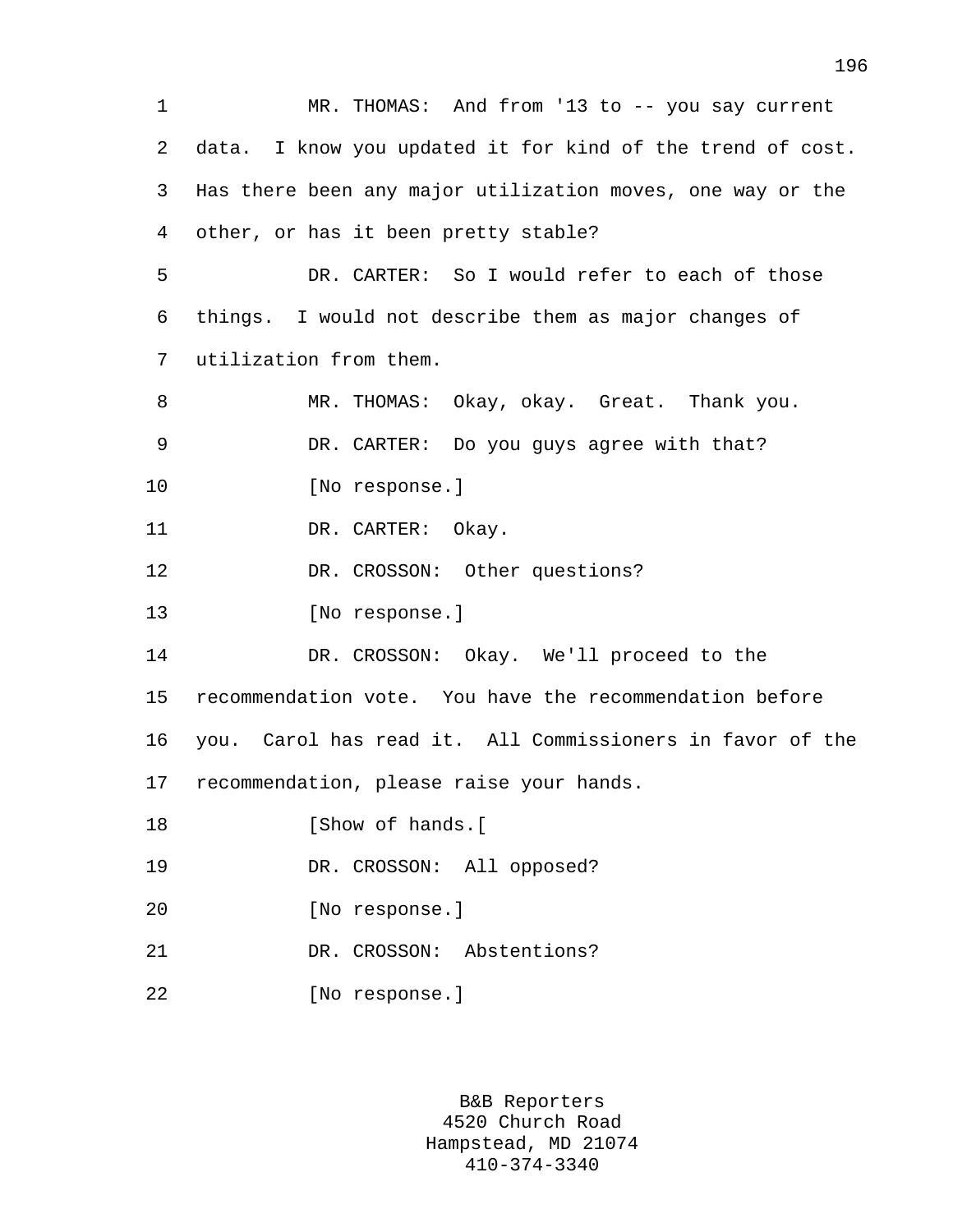1 DR. CROSSON: Commissioner Wang was not present 2 for the vote.

3 Okay. Carol, you're going to take us through now 4 the SNF update?

5 DR. CARTER: Yes.

6 Let me remind you of a thumbnail sketch of this 7 sector. In 2016, there were about 15,000 providers that 8 furnished services to 2.3 million fee-for-service stays. 9 About 4 percent of beneficiary used SNF services, and 10 Medicare fee-for-service spending totaled \$29.1 billion.

11 Reviewing the indicators of payment adequacy, we 12 see that access to SNF services is adequate. In 2016, 13 supply was steady. Even though covered admissions and days 14 decreased between 2015 and 2016, these trends are 15 consistent with the decline in inpatient hospital stays, 16 which is a requirement for Medicare coverage, and with 17 expanded MA enrollment and alternative payment models, 18 which are more likely to use fewer SNF services.

19 Quality performance was mixed, with small changes 20 from 2015.

21 Access to capital is adequate and expected to 22 remain so. Medicare remains the provider's preferred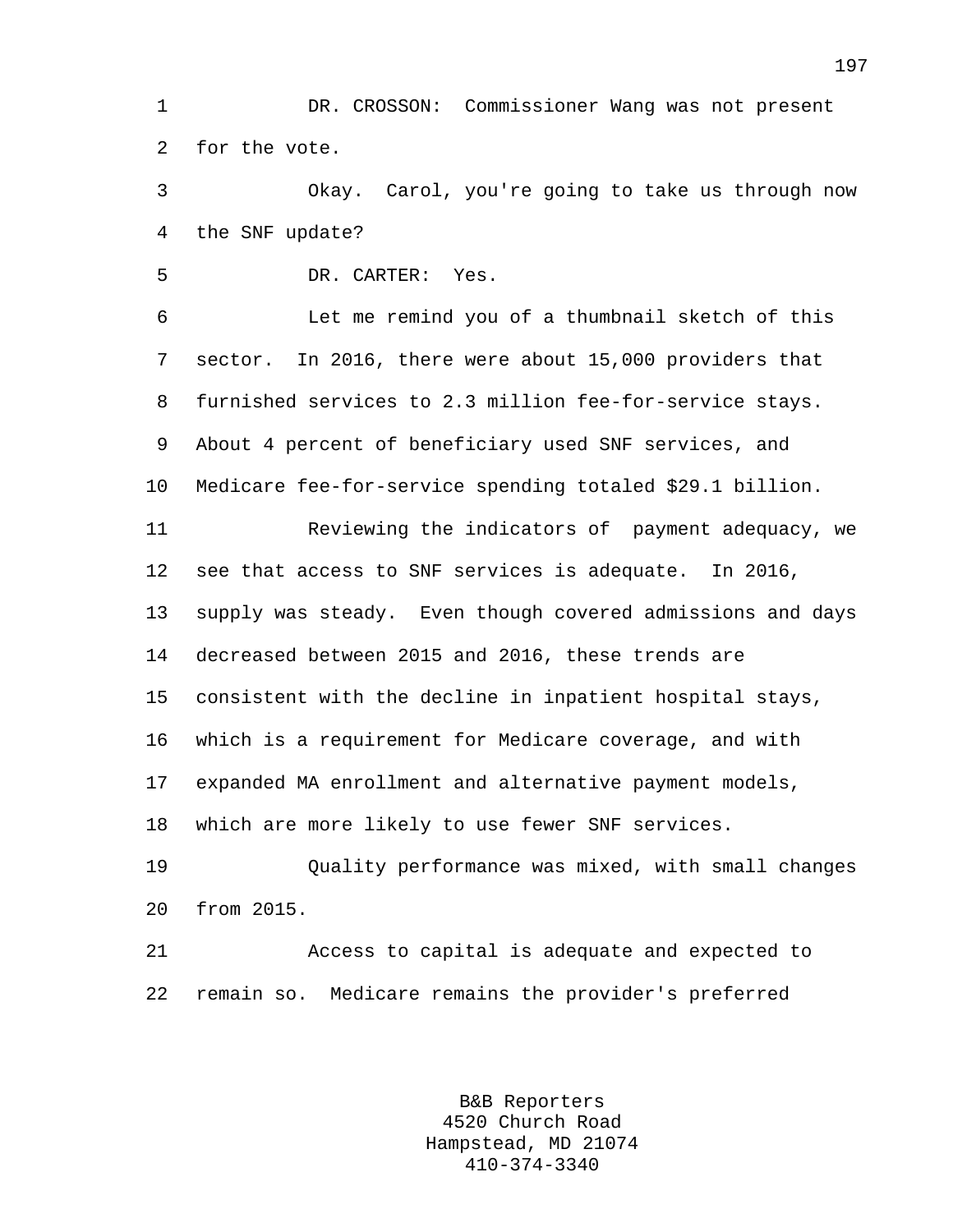1 payer.

2 The Medicare margin in 2016 was 11.4 percent, and 3 that was the 17th year in a row that the average was above 4 10 percent.

5 For efficient providers--those with relatively 6 low cost and high quality--the average Medicare margin was 7 18.2 percent, and we project the 2018 margin to be 9 8 percent.

9 In considering how payments should change for 10 2019, the broad circumstances of this industry have not 11 changed. Medicare SNF margins have been among the highest 12 of any sector for over 15 years. The PPS continues to 13 favor the provision of therapy and needs to be revised. 14 The wide variation in Medicare margins reflects differences 15 in patient selection, service provision, and cost control.

16 The Draft Recommendation reads: The Congress 17 should eliminate the market basket update for skilled 18 nursing facilities for fiscal years 2019 and 2020; direct 19 the Secretary to implement a redesigned prospective payment 20 system in fiscal year 2019 for skilled nursing facilities; 21 and direct the Secretary to report to the Congress on the 22 impacts of a revised PPS and make any additional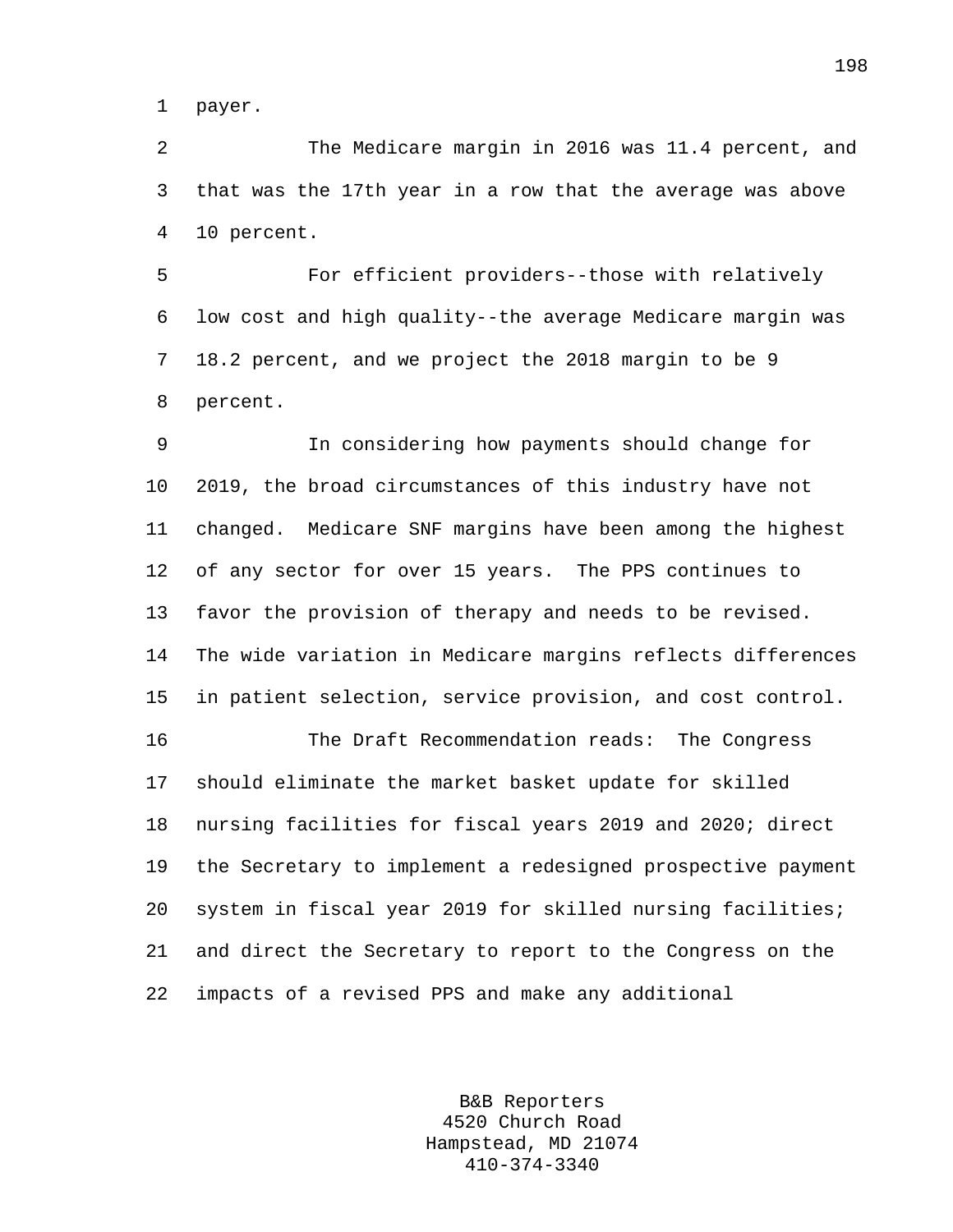1 adjustments to payments needed to more closely align 2 payments with the cost of care in fiscal year 2021.

3 The implementation of a revised SNF PPS would 4 redistribute payments across conditions and narrow the 5 differences in profitability across them. Based on their 6 mix of patients and current practices, payments are going 7 to shift across providers. The redistribution across 8 providers would enable the Commission to recommend and for 9 policy makers to implement a level of payments that is more 10 closely aligned with the cost of care.

11 In terms of implications, the recommendation will 12 decrease spending relative to current law by between \$750 13 million and \$2 billion for fiscal year 2019 and by more 14 than \$10 billion over 5 years.

15 The recommended changes will increase access for 16 beneficiaries who are disadvantaged by the current payment 17 systems, such as those who are medically complex. Given 18 the level of Medicare margins, we expect providers to be 19 willing and able to care for beneficiaries. The impact on 20 individual providers will vary based on their mix of cases 21 and their current therapy practices.

22 On average, payments will shift from freestanding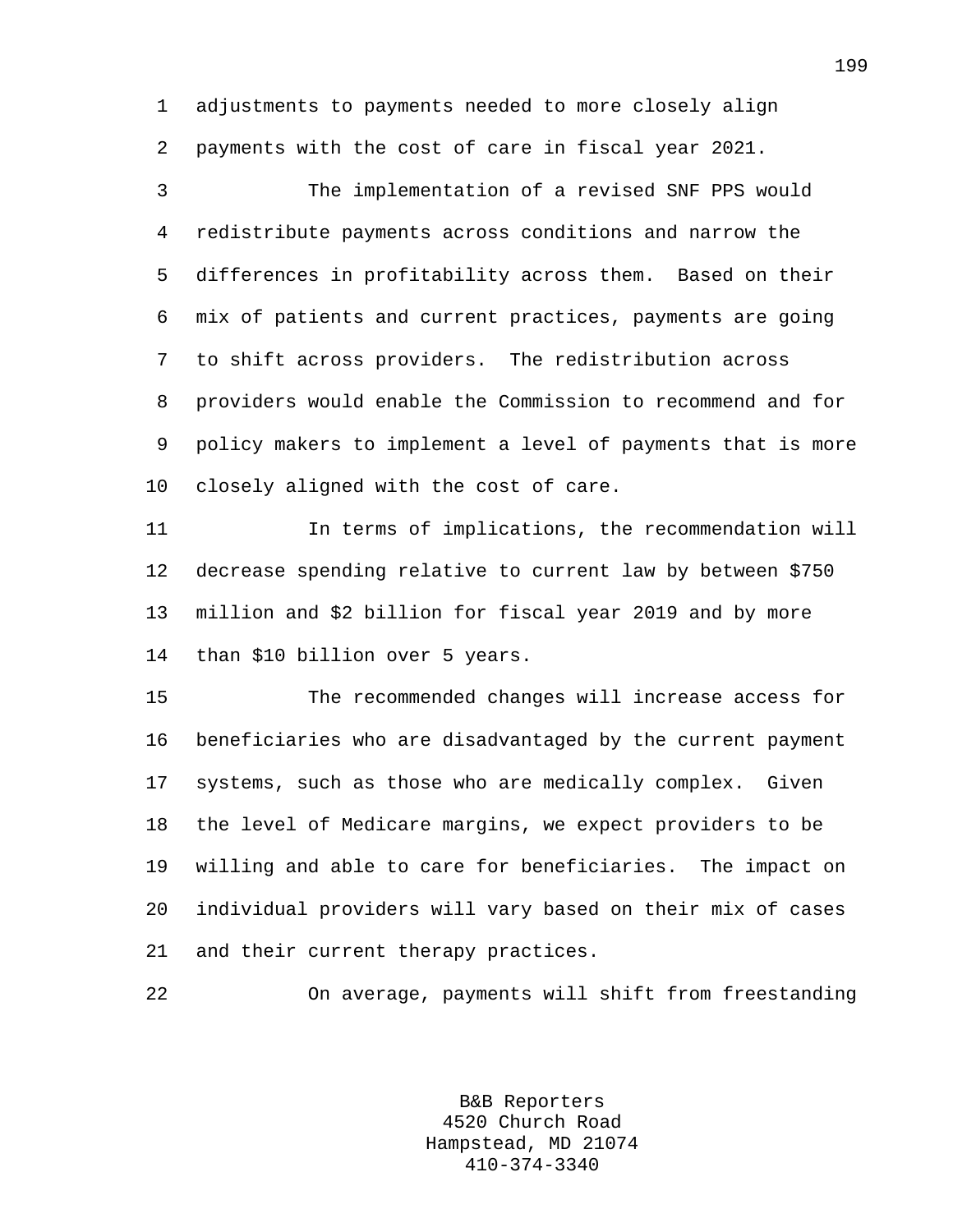1 SNFs and for-profit SNFs to hospital-based providers and 2 non-profit providers. As a result, the recommendation 3 would reduce the disparities in Medicare margins across 4 providers. 5 I'll put the recommendation up. 6 DR. CROSSON: Questions for Carol? 7 Yes, Bruce. 8 MR. PYENSON: Just a question for the next cycle. 9 On the second bullet of the redesigned prospective payment 10 system, I'm wondering if we could get insight into moving 11 from a per diem to an episode-based payment that's 12 prospective. 13 DR. CARTER: Well, that's actually in statute, so 14 that would take congressional action. CMS doesn't have the 15 authority to do that. So am I answering your question? 16 MR. PYENSON: Well, it's a next-cycle question. 17 It's not part of this. 18 DR. CARTER: Okay. All right. We'll take it up. 19 DR. MATHEWS: I think what Bruce is asking is if 20 we could start to think about -- 21 DR. CARTER: Oh, I see. 22 DR. MATHEWS: -- changing the unit of payment.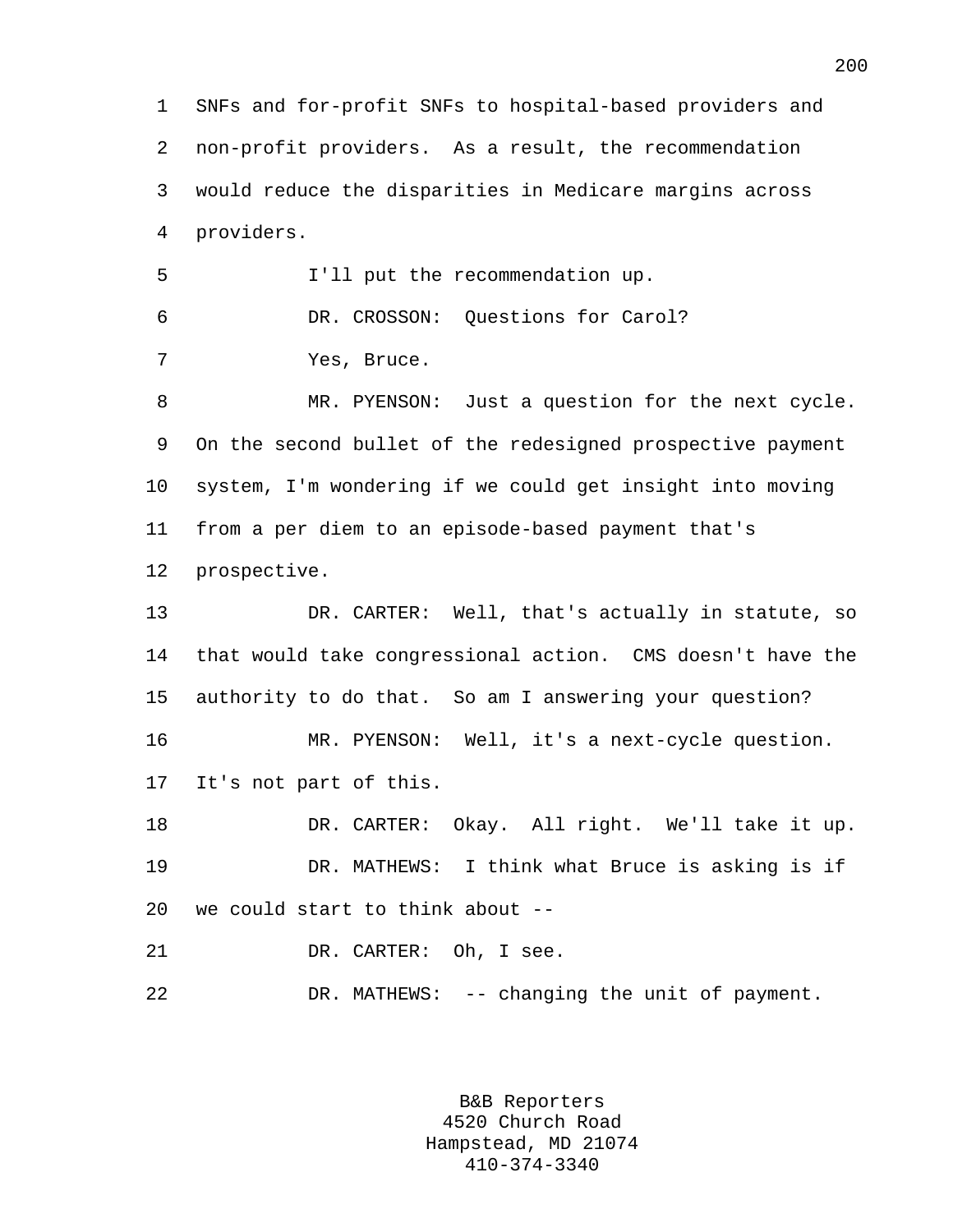1 DR. CARTER: Got it. Got it. Okay. Thank you, 2 Jim. 3 DR. CROSSON: Okay. Seeing no other questions, 4 the Draft Recommendation is before you. It's been read. 5 All Commissioners in favor, please raise your hands. 6 [Show of hands.] 7 DR. CROSSON: All opposed? 8 [No response.] 9 DR. CROSSON: Abstentions? 10 [No response.] 11 DR. CROSSON: Seeing none, it passes unanimously. 12 Thank you, Carol. 13 Evan, you're going to talk to us about home 14 health. 15 MR. CHRISTMAN: Good afternoon. Now we're going 16 to look at the framework as it relates to home health. 17 Next slide, please. 18 As a reminder, Medicare spent \$18.1 billion on 19 home health services in 2016. There were over 12,200 20 agencies, and the program provided about 6.6 million 21 episodes to 3.4 million beneficiaries, and home health 22 accounted for about 5 percent of total fee-for-service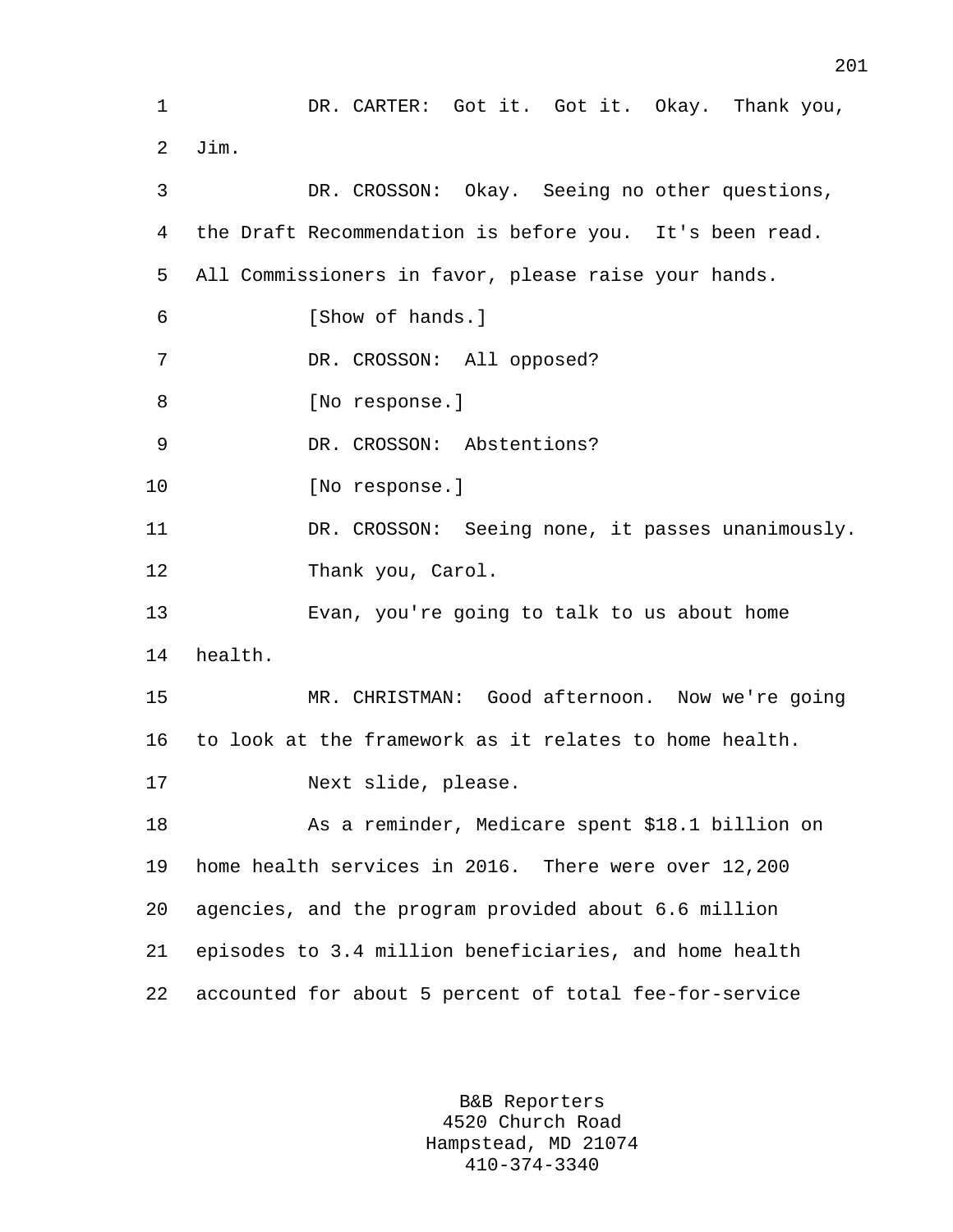1 spending.

2 Turning back to our framework, here is a summary 3 of our indicators. Beneficiaries have good access to care; 4 99 percent live in an area served by home health; 86 5 percent live in an area with five or more. 6 The number of episodes decreased slightly in 7 2016, and the share of beneficiaries using the service also 8 experienced a small decline. 9 In terms of quality, functional measures of 10 quality improved in 2016, but the rate of adverse events 11 such as hospitalization and emergency room use did not 12 change significantly. Access to capital is adequate. We 13 continue to see interest in the sector by outside investors 14 with some outside firms buying home health agencies to 15 expand their presence in the sector. 16 Margins for freestanding agencies for 2016 are 17 projected to equal -- excuse me. Margins for 2016 equal 18 16.6 percent, and the marginal Medicare profit for 19 freestanding home health agencies is 17.4 percent. And 20 the estimated Medicare margins is 14.4 percent. 21 I would note that these are average margins, and 22 our review of efficient providers success that better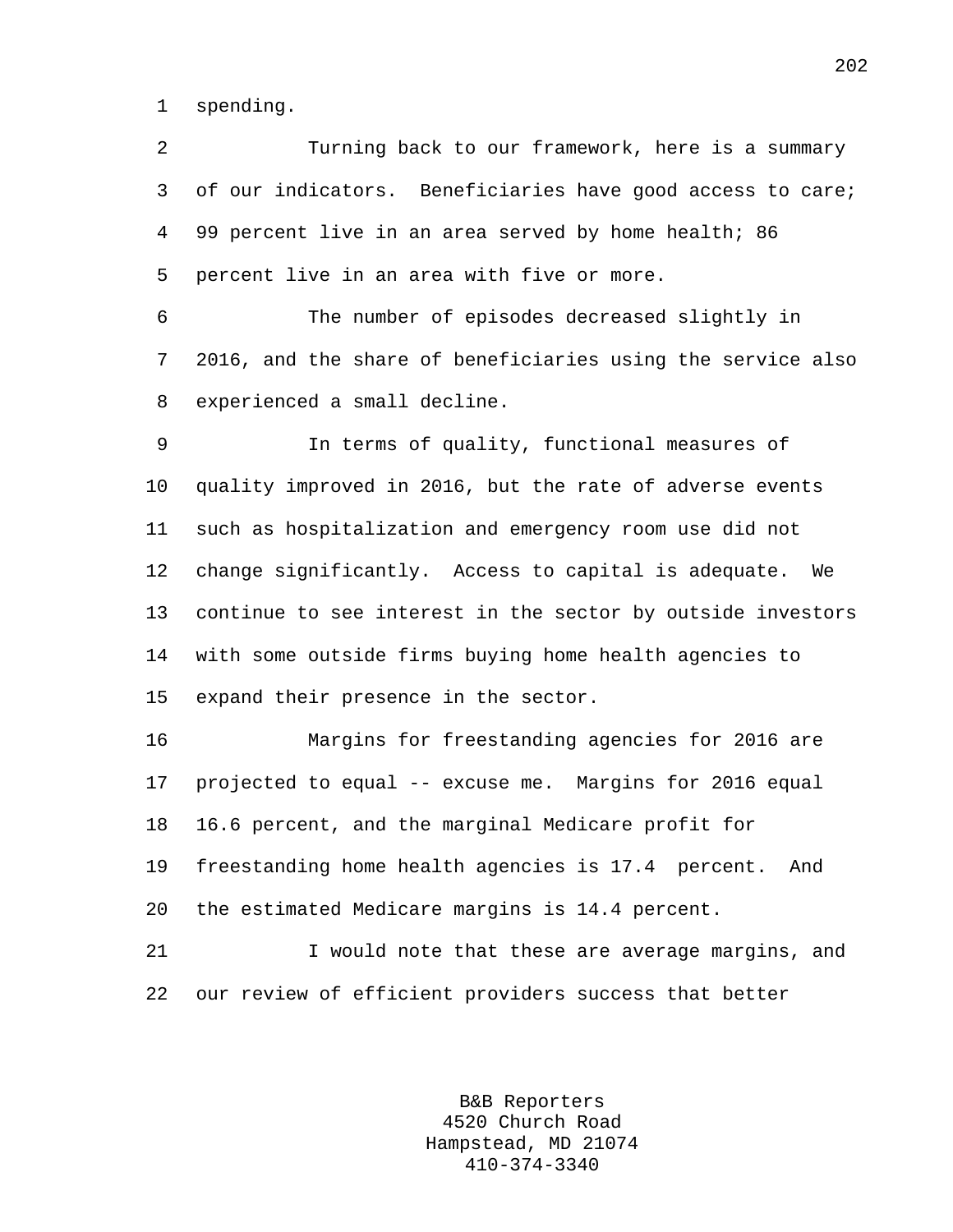1 performing agencies can achieve good outcomes with profit 2 margins that are significantly higher.

3 Next slide, please.

4 Overall, our indicators are positive indicating 5 that payments are more than adequate. Because of the 6 consistently high margins, the Chairman's recommendation is 7 to pursue a payment reduction of 5 percent in 2019, 8 followed by a rebasing that would address the high margins 9 of home health agencies.

10 In addition, we have noted a problem with the 11 incentives of the home health PPS, that it uses the number 12 of therapy visits provided in an episode to set payment. 13 Under this system, payment increases as the number of 14 visits rise. The Commission and others have noted that 15 this incentive distorts decisions about care, and the 16 higher rate of volume growth for these episodes may reflect 17 financial incentives and not patient needs.

18 As a response, our recommendation will include a 19 clause calling for the end of therapy visits as a payment 20 factor and would make the system fully prospective by 21 basing payment solely on patient characteristics. 22 Implementing this second change would be budget neutral,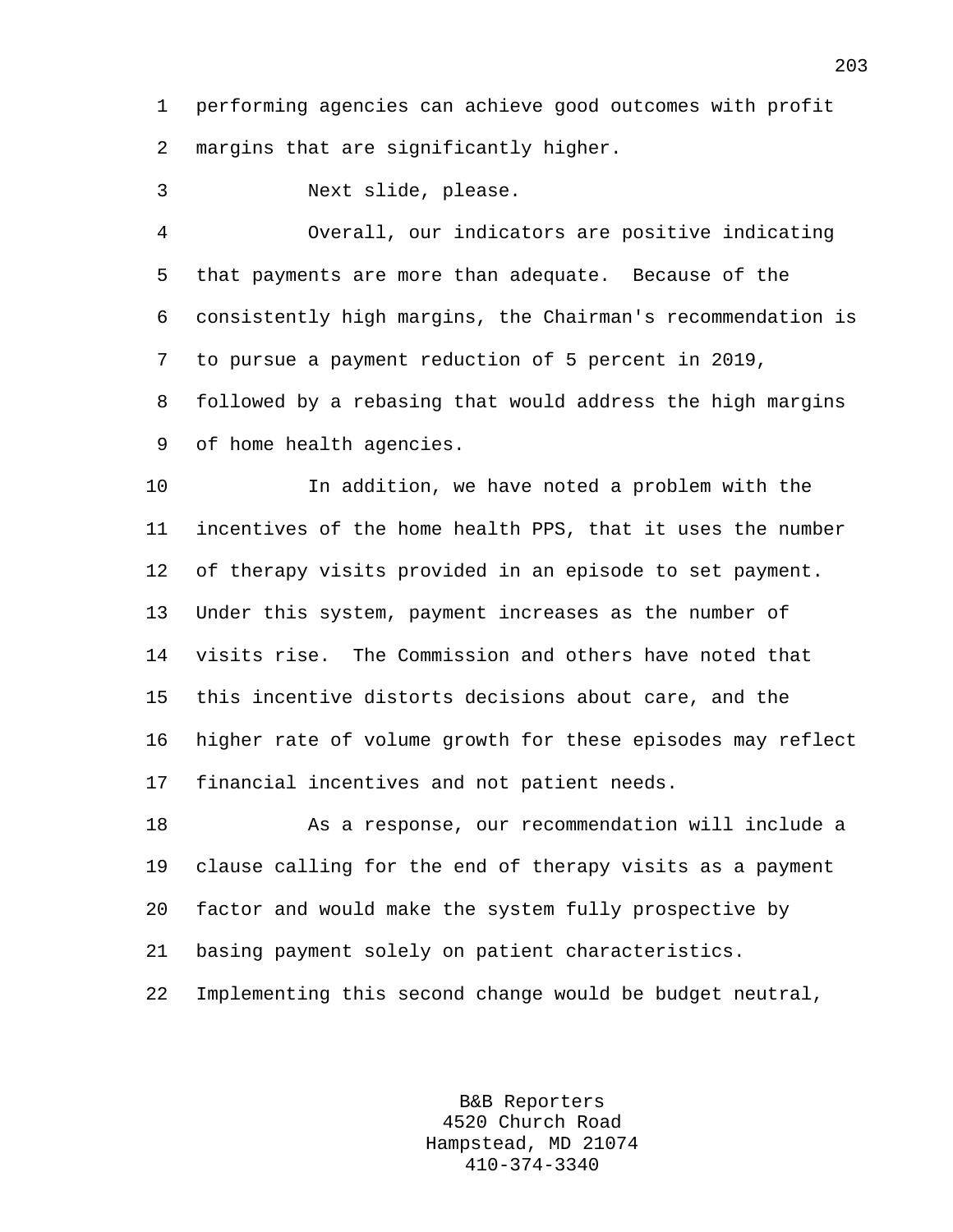1 generally moving funds from providers that do more therapy 2 to those that do less.

3 Our proposed recommendation with these components 4 reads that Congress should reduce Medicare payments to home 5 health agencies by 5 percent in calendar year 2019 and 6 implement a two-year rebasing of the payment system 7 beginning in 2020. The Congress should direct the 8 Secretary to revise the prospective payment system to 9 eliminate the use of therapy visits as a factor in payment 10 determinations, concurrent with rebasing. 11 The impact of this change would be to lower 12 spending by 5- to \$10 billion over five years and \$750 13 million to \$2 billion in 2019. The impact to beneficiary 14 should be limited. It should not affect provider 15 willingness to serve beneficiaries. 16 Eliminating therapies of payment factor would

17 budge-neutral as I mentioned, but redistributive. The 18 policy would shift funds to hospital-based agencies that 19 generally do less therapy and away from freestanding for-20 profit agencies, which typically do more therapy.

21 That completes my presentation.

22 DR. CROSSON: Great. Questions for Evan?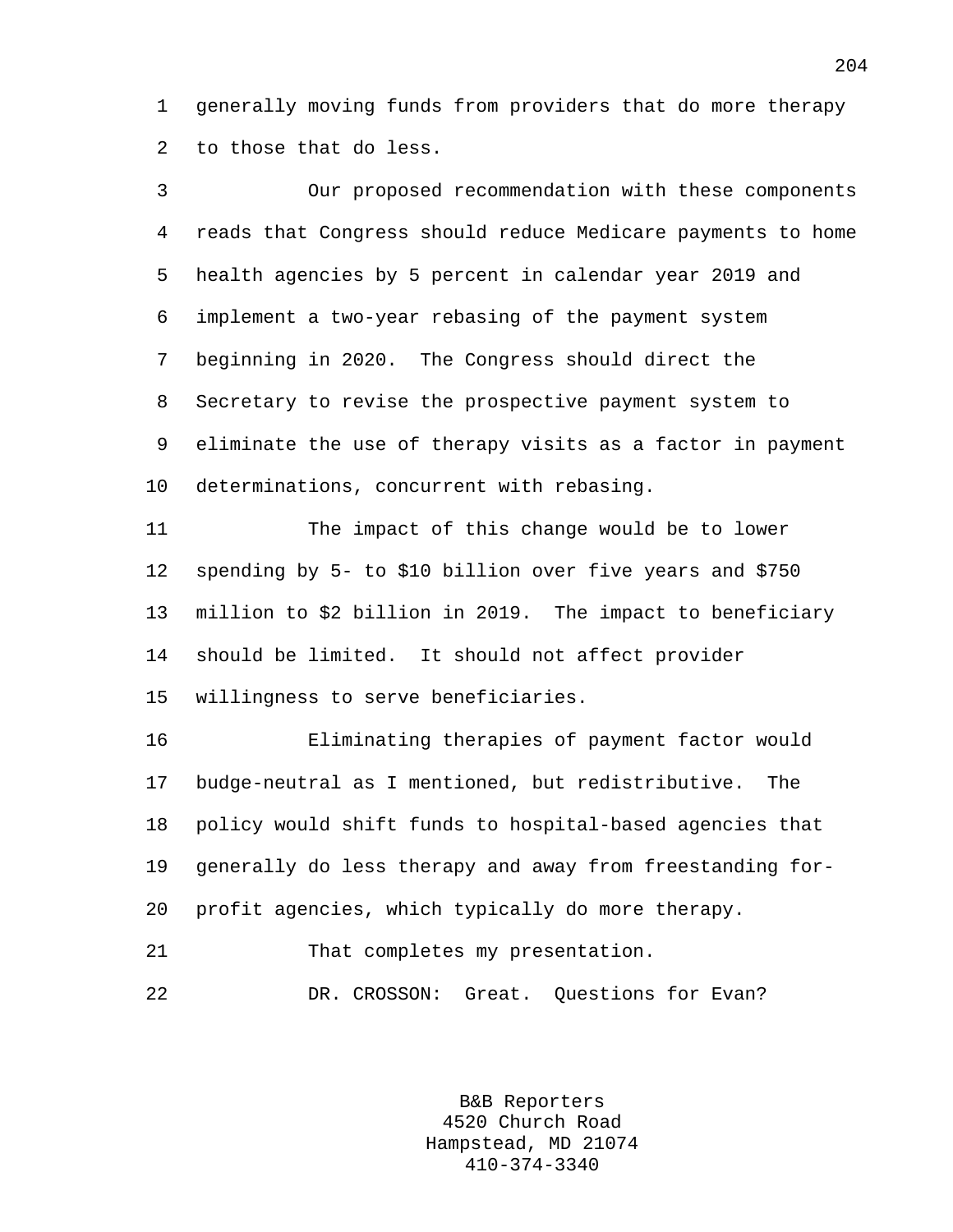1 Amy.

| $\overline{a}$ | MS. BRICKER: On the prior slide, could you              |
|----------------|---------------------------------------------------------|
| 3              | clarify the impact? 750?                                |
| 4              | MR. CHRISTMAN: To \$2 billion.                          |
| 5              | MS. BRICKER: Million or Billion?                        |
| 6              | MR. CHRISTMAN: Yeah, yeah.                              |
| 7              | DR. MATHEWS: 750 million to 2 billion.                  |
| 8              | MR. CHRISTMAN: I'm sorry. 750 million to 2              |
| 9              | billion. That's what -- the 750 should have a "million" |
| 10             | after it and the 2 should have a "billion" after.       |
| 11             | MS. BRICKER: Gotcha. Okay. Thank you.                   |
| 12             | DR. CROSSON: Okay. Any other questions,                 |
| 13             | comments, or anything else?                             |
| 14             | [No response.]                                          |
| 15             | DR. CROSSON: The Draft recommendation is before         |
| 16             | you. It's been read. All Commissioners in favor of the  |
|                | 17 recommendation, please raise your hands.             |
| 18             | [Show of hands.]                                        |
| 19             | DR. CROSSON:<br>Opposed?                                |
| 20             | [No response.]                                          |
| 21             | DR. CROSSON:<br>Abstentions?                            |
| 22             | [No response.]                                          |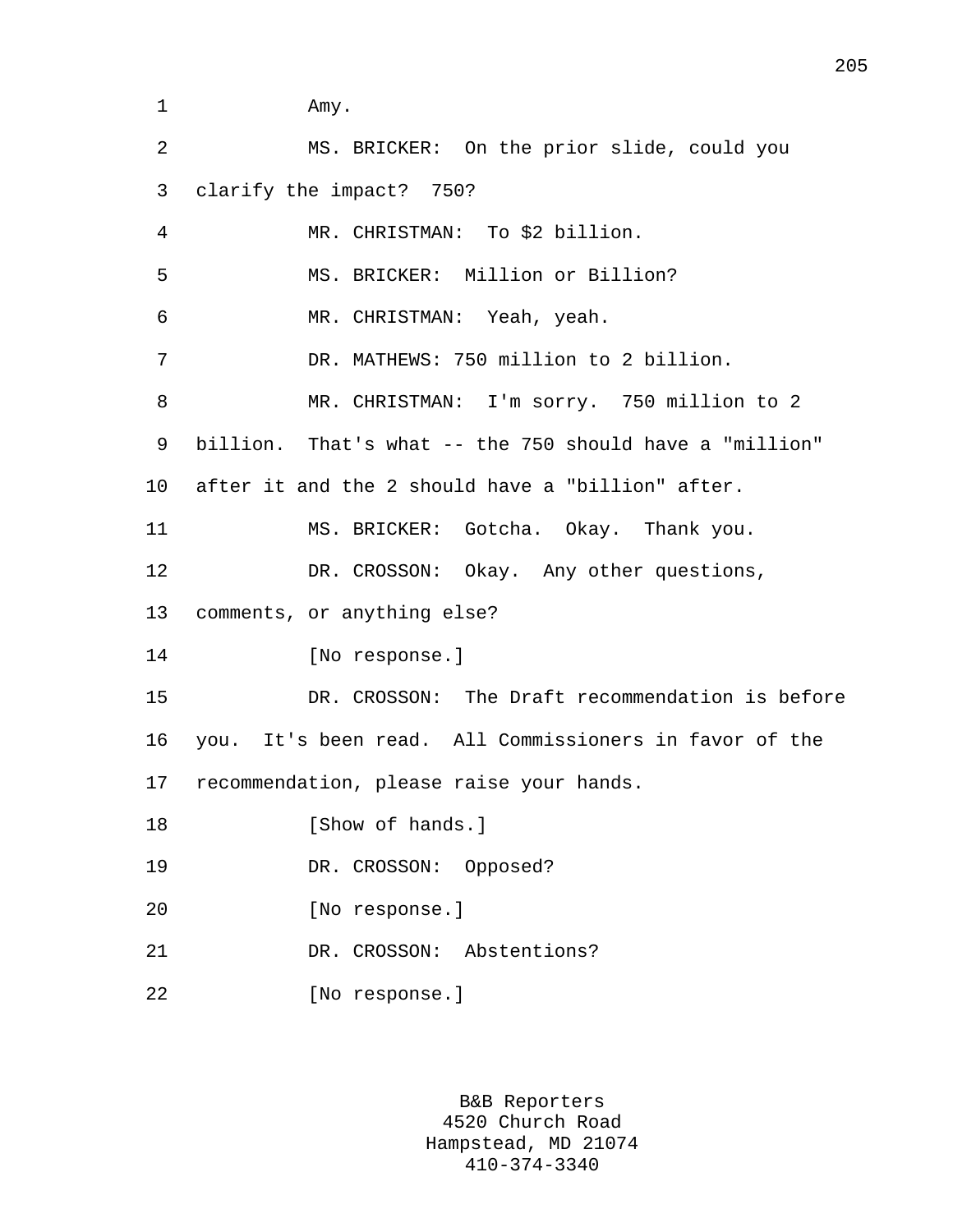1 DR. CROSSON: It passes unanimously. Thank you. 2 And now we'll move on. Dana has appeared, and 3 she's going to present the IRF recommendation.

4 MS. KELLEY: Last month, the Commission discussed 5 the findings from our update analysis of inpatient 6 rehabilitation facilities. I will review those findings 7 and then present the Draft Recommendation for your 8 consideration.

9 Just as a reminder, here is some background 10 information on IRFs. In 2016, there were just under 1,200 11 IRFs. They furnished about 391,000 fee-for-service stays, 12 at a cost to the Medicare program of \$7.7 billion.

13 Overall, our indicators of payment adequacy are 14 positive. Between 2015 and 2016, the supply of IRFs 15 remained fairly steady. The number of IRF discharges per 16 fee-for-service beneficiary grew by 1.4 percent in 2016. 17 The average IRF occupancy rate was 65 percent, indicating 18 that capacity was more than adequate to handle current 19 demand for services.

20 To assess the quality of care in IRFs, we looked 21 at discharge to the community and to SNFs and readmissions 22 to the acute care hospital. We also looked at measures of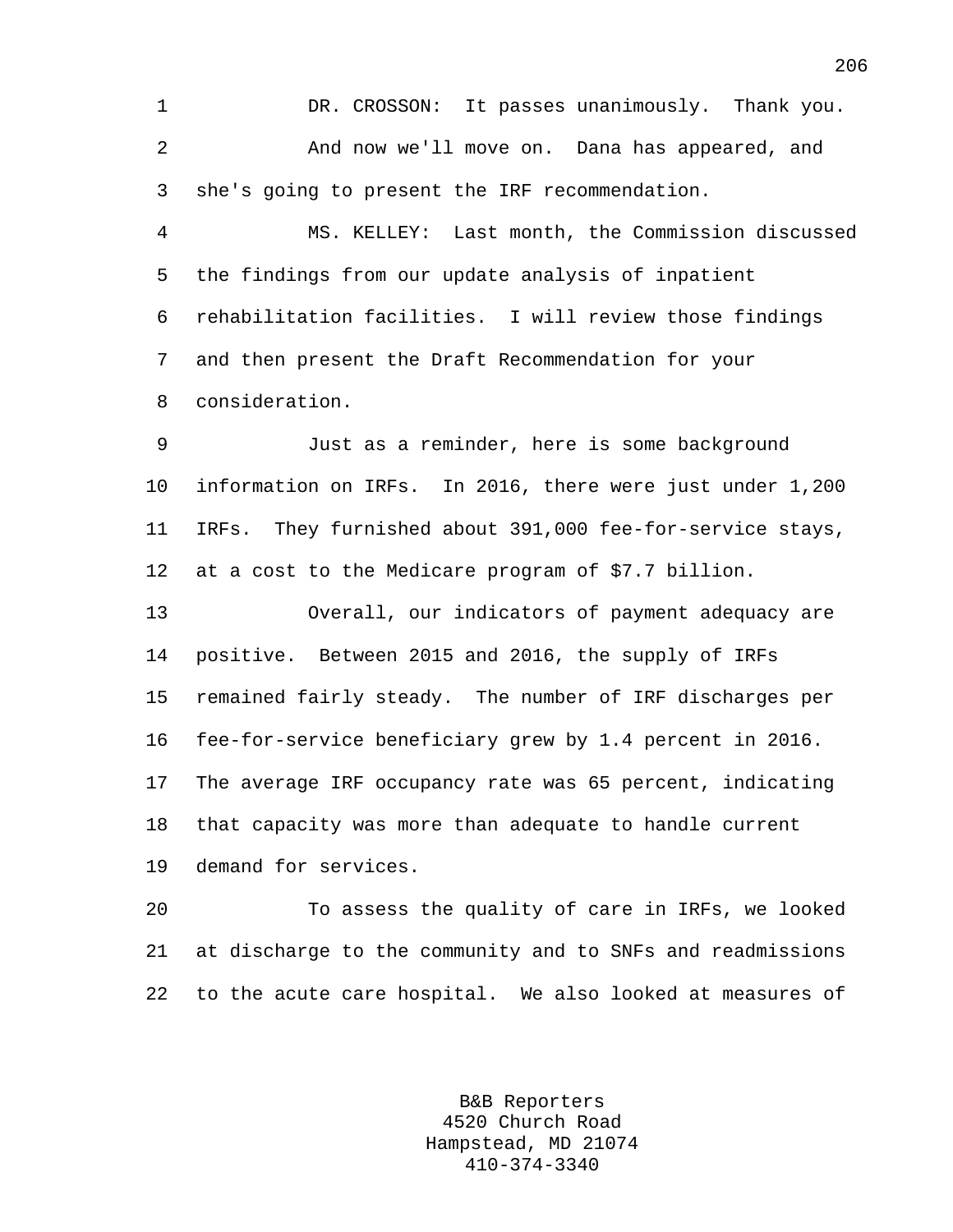1 improvement in motor function and cognition. These 2 measures have generally improved since 2011.

3 We then considered access to capital. Hospital-4 based IRFs have good access to capital through their parent 5 institutions. Large chains also have very good access to 6 capital. We were not able to determine the ability of 7 other freestanding facilities to raise capital.

8 And finally, the aggregate 2016 margin was 13 9 percent. Marginal profit in 2016 was 29.8 percent.

10 We expect that cost growth is likely to exceed 11 payment growth in 2017 and 2018, and so we've projected 12 that the aggregate margin will fall to 11.9 percent in 13 2018.

14 So that brings us to the update for 2019. You'll 15 recall that the Commission recommended that the update to 16 IRF payments be eliminated for fiscal years 2009 through 17 2017. Then, as the aggregate margin neared historic highs, 18 the Commission recommended a 5 percent reduction in the 19 payment rate for 2018.

20 In the absence of legislative action, CMS has 21 been required by statute to increase payments for each of 22 these fiscal years. Though cost growth picked up in 2016

> B&B Reporters 4520 Church Road Hampstead, MD 21074 410-374-3340

207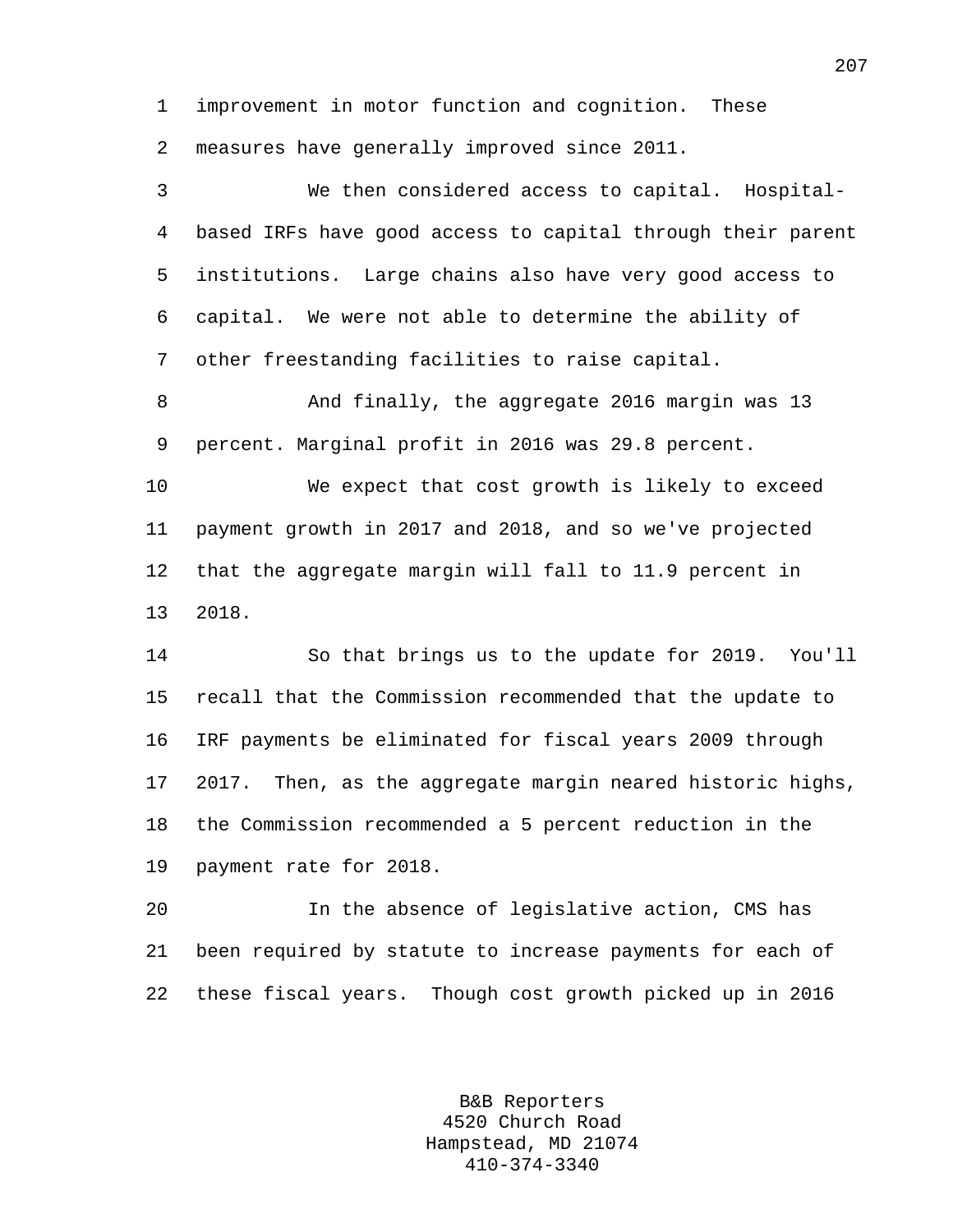1 and margins declined somewhat, we project that aggregate 2 payments will remain well above the costs of caring for 3 beneficiaries in 2018. Indications, then, are much as they 4 were last year.

5 So our draft recommendation for fiscal year 2019 6 echoes last year's recommendation. It reads: The Congress 7 should reduce the fiscal year 2019 Medicare payment rate 8 for inpatient rehabilitation facilities by 5 percent.

9 We do not expect this recommendation to have an 10 adverse effect on Medicare beneficiaries' access to care or 11 out-of-pocket spending. Eliminating the update for 2019 12 will reduce program spending by between \$250 million and 13 \$750 million in 2019 and between \$1 billion and \$5 billion 14 over five years. Even with a 5 percent reduction in the 15 payment rate, we project that the aggregate margin for IRFs 16 will remain above 5 percent.

17 This Draft Recommendation may increase the 18 financial pressure on some low-margin providers, but the 19 recommendation would be coupled with MedPAC's previous 20 recommendation to the Secretary to expand the high-cost 21 outlier pool. Expanding the outlier pool would reduce 22 potential misalignments between IRF payments and costs by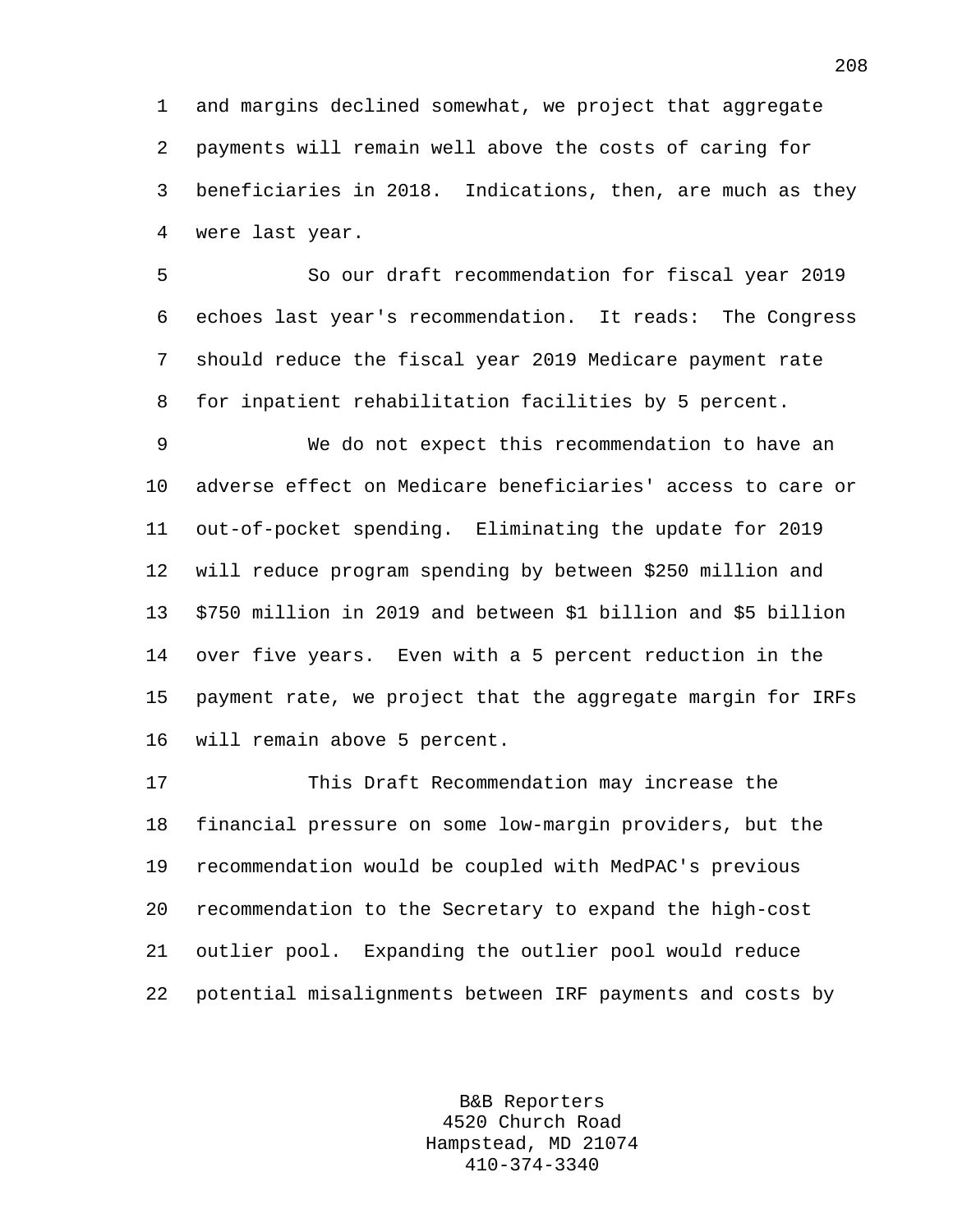1 redistributing payments within the IRF PPS to high-cost 2 cases.

3 As you know, we've always considered that to be a 4 short-term fix. We've also recommended and would reiterate 5 here our recommendation that the Secretary improve payment 6 accuracy overall and program integrity as well by reviewing 7 IRF assessment and verifying the tool's inter-rater 8 reliability. 9 So that concludes my presentation, and I'll turn 10 it back to Jay. 11 DR. CROSSON: Thank you, Dana. 12 Questions for Dana? 13 [No response.] 14 DR. CROSSON: Seeing none, the Draft 15 Recommendation is before you, and it's been read. All 16 Commissioners in favor of the Draft Recommendation, please 17 your hand. 18 **I**Show of hands. 19 DR. CROSSON: All opposed? 20 [No response.] 21 DR. CROSSON: Abstentions? 22 [No response.]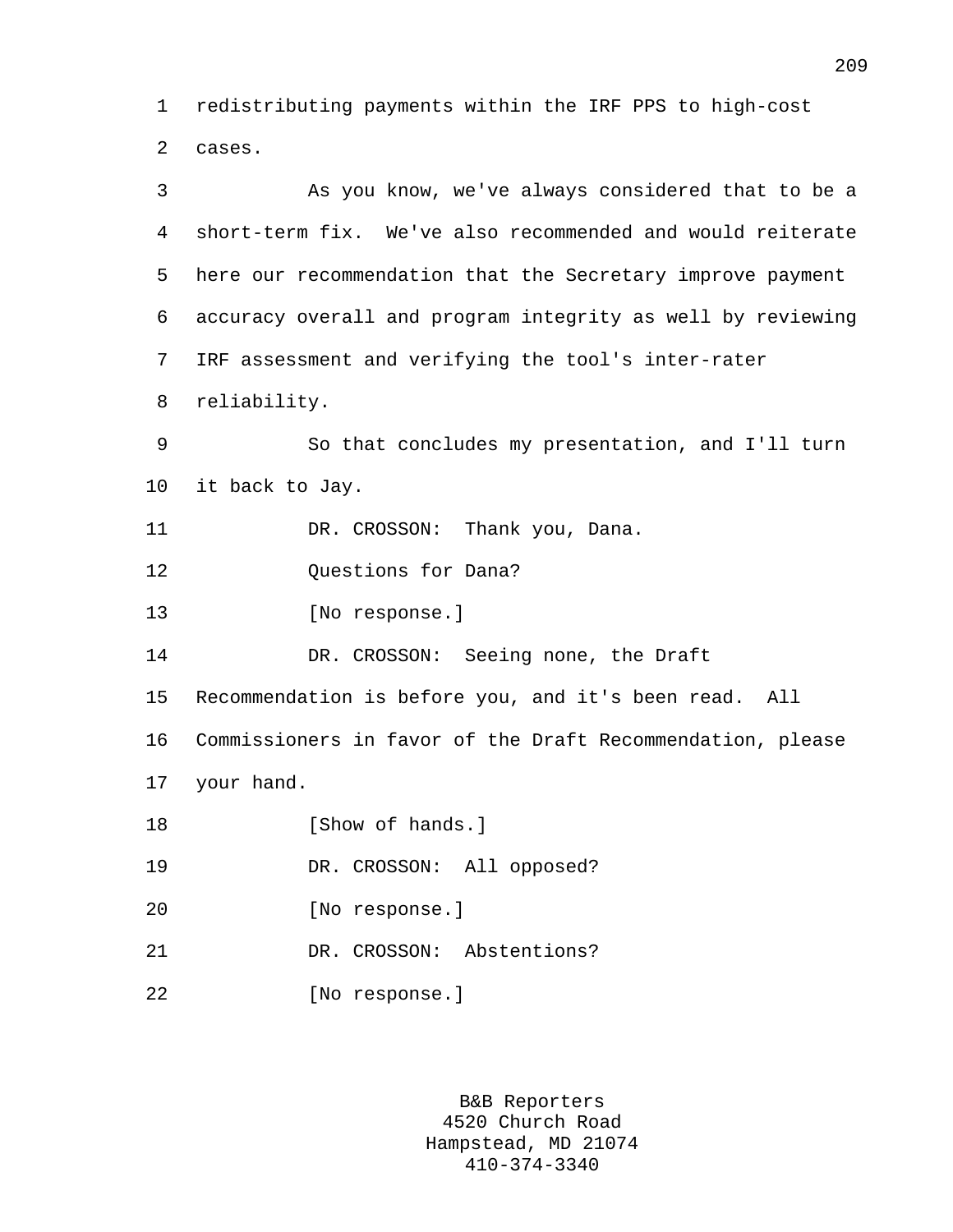1 DR. CROSSON: Seeing none, it passes unanimously. 2 And then the last presentation in this segment 3 and the last update discussion is on long-term care 4 hospitals.

5 Stephanie is here. Off to you.

6 MS. CAMERON: Thank you. Now, moving to our 7 review of last month's LTCH presentation and your mailing 8 materials, you'll recall that in 2016, Medicare paid LTCHs 9 about \$5.1 billion dollars for about 126,000 discharges. 10 The average Medicare payment in 2016 was about \$41,000 11 across all cases and \$47,000 for certain qualifying cases.

12 In our payment adequacy analysis, we first looked 13 at access to LTCH services. Remember that many 14 beneficiaries live in areas without LTCHs and receive 15 similar services in other settings. Occupancy rates across 16 the industry have remained stable. Although the volume of 17 LTCH services per fee-for-service beneficiary declined, 18 this decline is in large part from the implementation of 19 the patient-level criteria as intended by law.

20 Next, we considered changes in quality. We 21 continue to rely on claims data to assess gross changes in 22 aggregate mortality and readmissions, and since 2010, these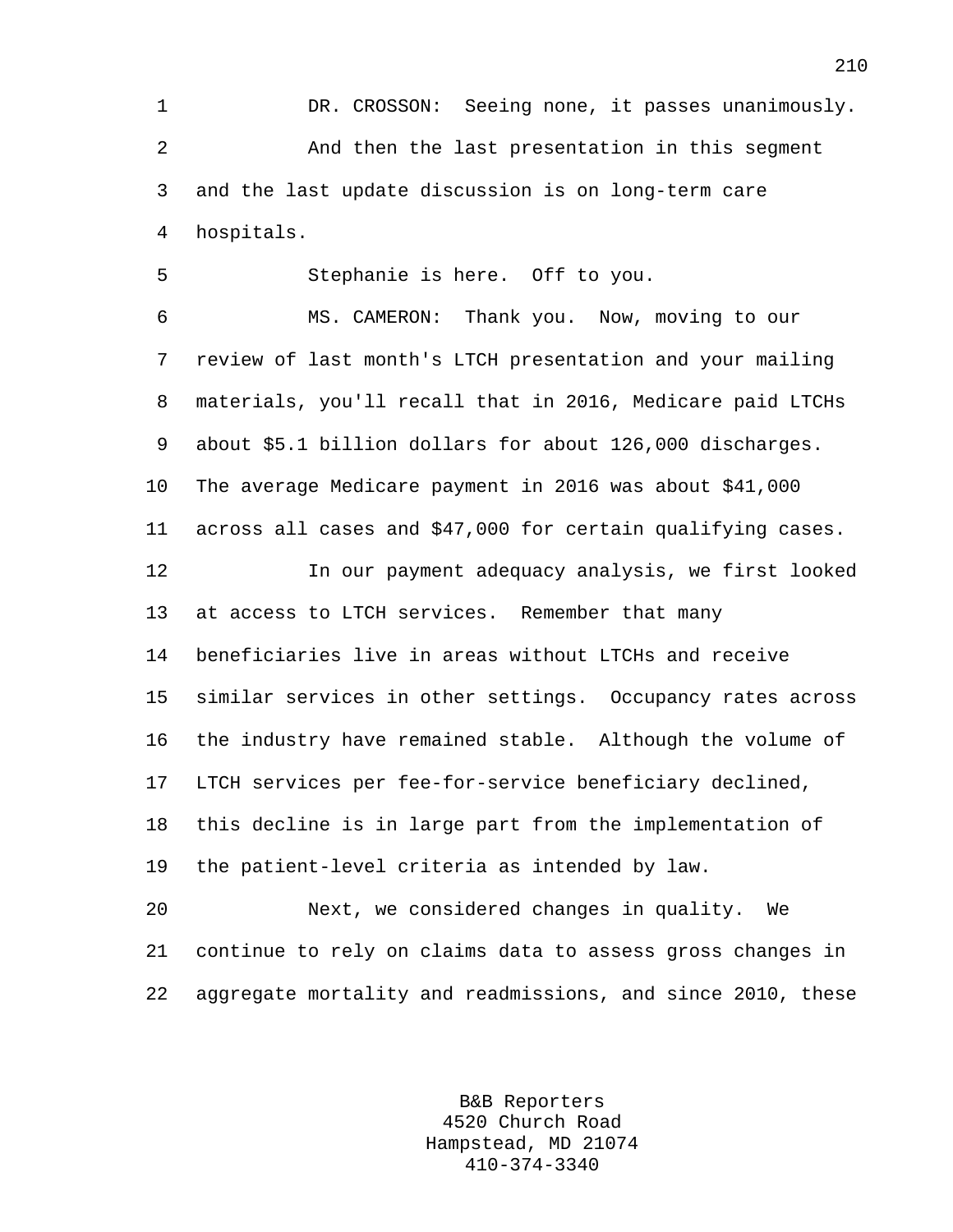1 measures have been stable or improving.

| 2              | In considering access to capital, this year                 |
|----------------|-------------------------------------------------------------|
| 3 <sup>7</sup> | availability of capital says more about the uncertainty     |
| 4              | regarding the regulations governing LTCHs, the effect of    |
| 5              | the moratorium which recently ended, and uncertainty        |
| 6              | regarding the industry's ability to comply with the new     |
| 7 <sup>7</sup> | patient level criteria, than it does about the actual       |
| 8              | payment rates. The Commission expects continued industry    |
| 9              | consolidation, limited need for capital and limited growth  |
| 10             | opportunities until after the LTCH patient criteria becomes |
| 11             | fully implemented and LTCHs adjust accordingly.             |

12 As we discussed last month, the 2016 aggregate 13 Medicare margin was 4.1 percent across all cases. Because 14 the implementation of the dual-payment policy began in 15 fiscal year 2016, we calculated a pro forma margin that 16 includes only cases that would have qualified to receive 17 the full LTCH standard payment rate. Using the most 18 recently available claims data, we calculated this margin 19 to be 6.3% in 2016.

20 Looking ahead, we project that the 2016 LTCH 21 margin for cases that qualify to receive the full LTCH 22 standard payment rate will decline in 2018. We expect cost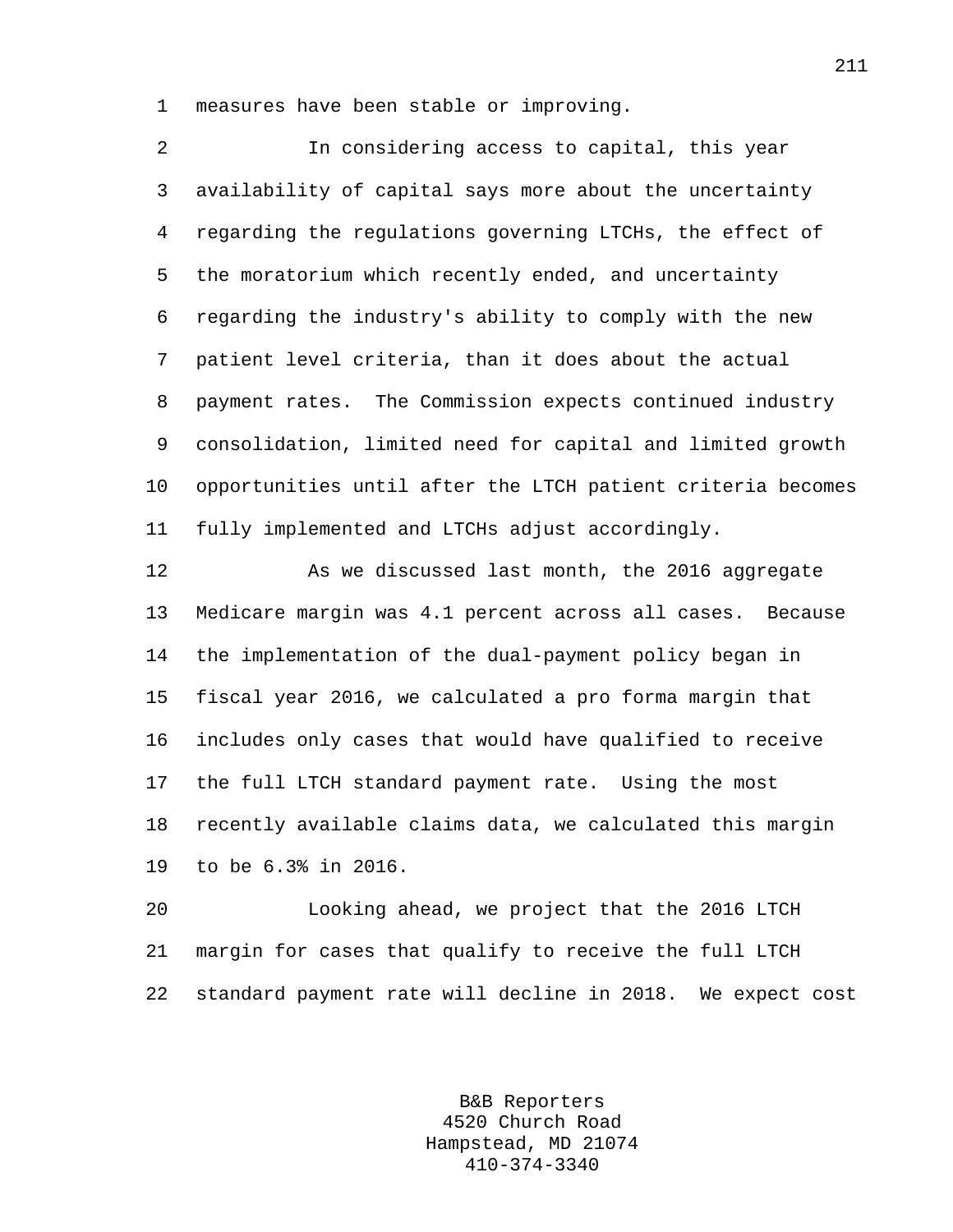1 growth to be higher than current law payment growth since 2 updates to payments in 2017 and 2018 were reduced by PPACA-3 mandated adjustments equaling over one percentage point 4 each year. Using historical levels of cost growth, we 5 project that LTCHs' Medicare margin for qualifying cases 6 paid under the LTCH PPS will be 4.7 percent in 2018. 7 With that, the draft recommendation reads: 8 The Secretary should eliminate the fiscal year 9 2019 Medicare payment update for long-term care hospitals. 10 Eliminating this update for 2019 will decrease 11 federal spending relative to the current law payment update 12 between \$50 and \$250 million in 2019, and by less than \$1 13 billion over five years. 14 We anticipate that LTCH's can continue to provide 15 Medicare beneficiaries with access to safe and effective

16 care and accommodate changes in cost with no update to the 17 payment rates for qualifying cases and LTCH's in fiscal 18 year 2019.

19 And with that I turn it back to Jay. 20 DR. CROSSON: Thank you. Questions for 21 Stephanie? Yes, Alice.

22 DR. COOMBS: These margins are without the short-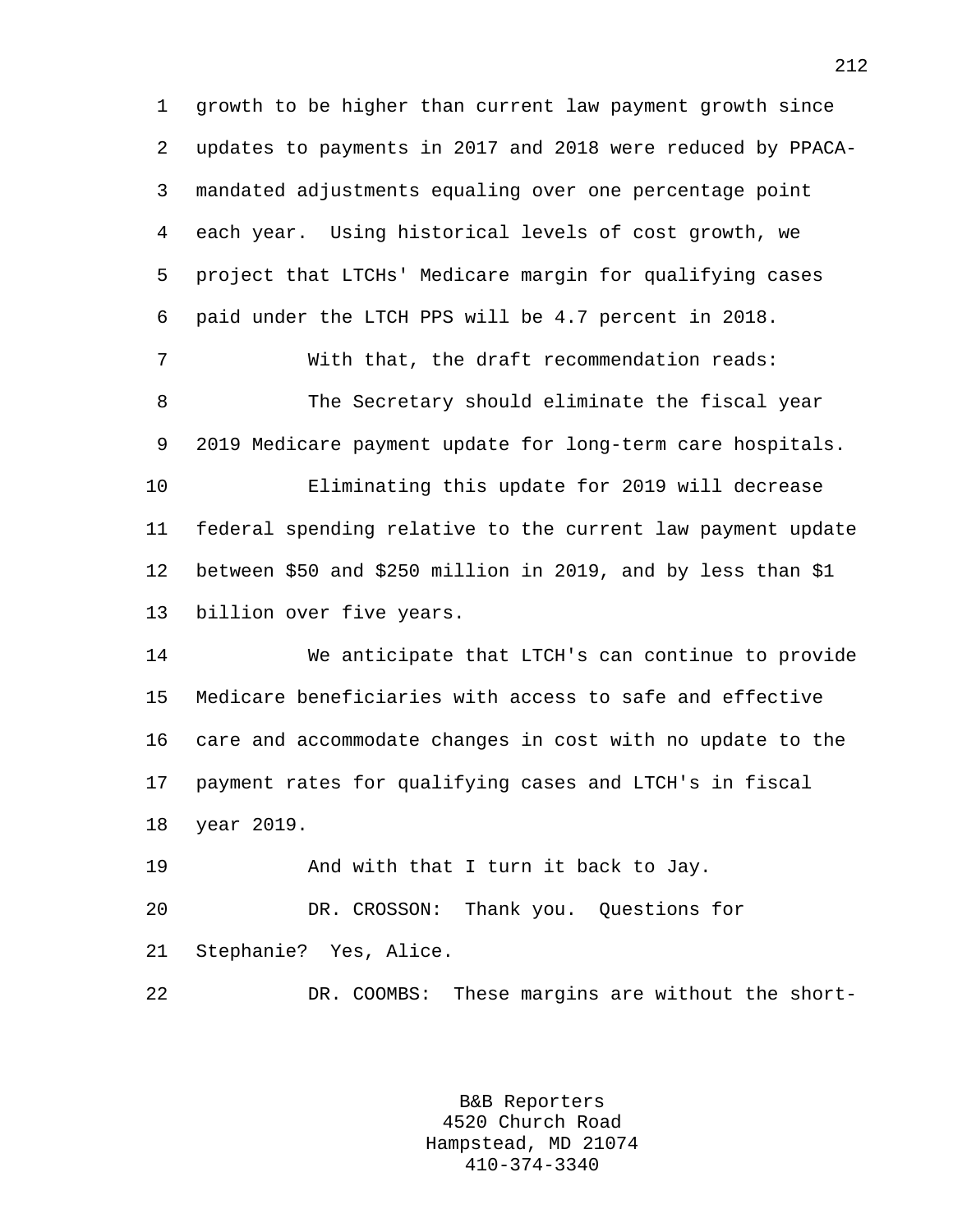1 stay and the high-cost outliers?

2 MS. CAMERON: No. The margins do include the 3 short-stay and the high-cost outliers. The margins we 4 presented for 2016, both the cases the qualify, the all-5 case margin, and the marginal profit include all of that -- 6 DR. COOMBS: Okay. 7 MS. CAMERON: -- whether or not you're a high-8 cost outlier or a short-stay outlier or you're just a 9 regular LTCH, standard payment rate. 10 DR. COOMBS: And what about CCI cases? 11 MS. CAMERON: So that's where the difference 12 comes in. So the margin I presented for qualifying cases, 13 that was for the cases that meet the criteria or the CCI 14 cases according to law. Those may be short-stay outliers. 15 They could be high-cost outliers. But they just meet the 16 criteria to be paid the LTCH standard payment rate. 17 Our projected margin for those cases is the 4.7 18 percent I presented, and that also includes all CCI cases, 19 so it's made up of all CCI cases, regardless of whether 20 they were just a regular, straight-up payment for the 21 standard payment rate, or whether they were short-stay 22 outlier, or a high-cost outlier.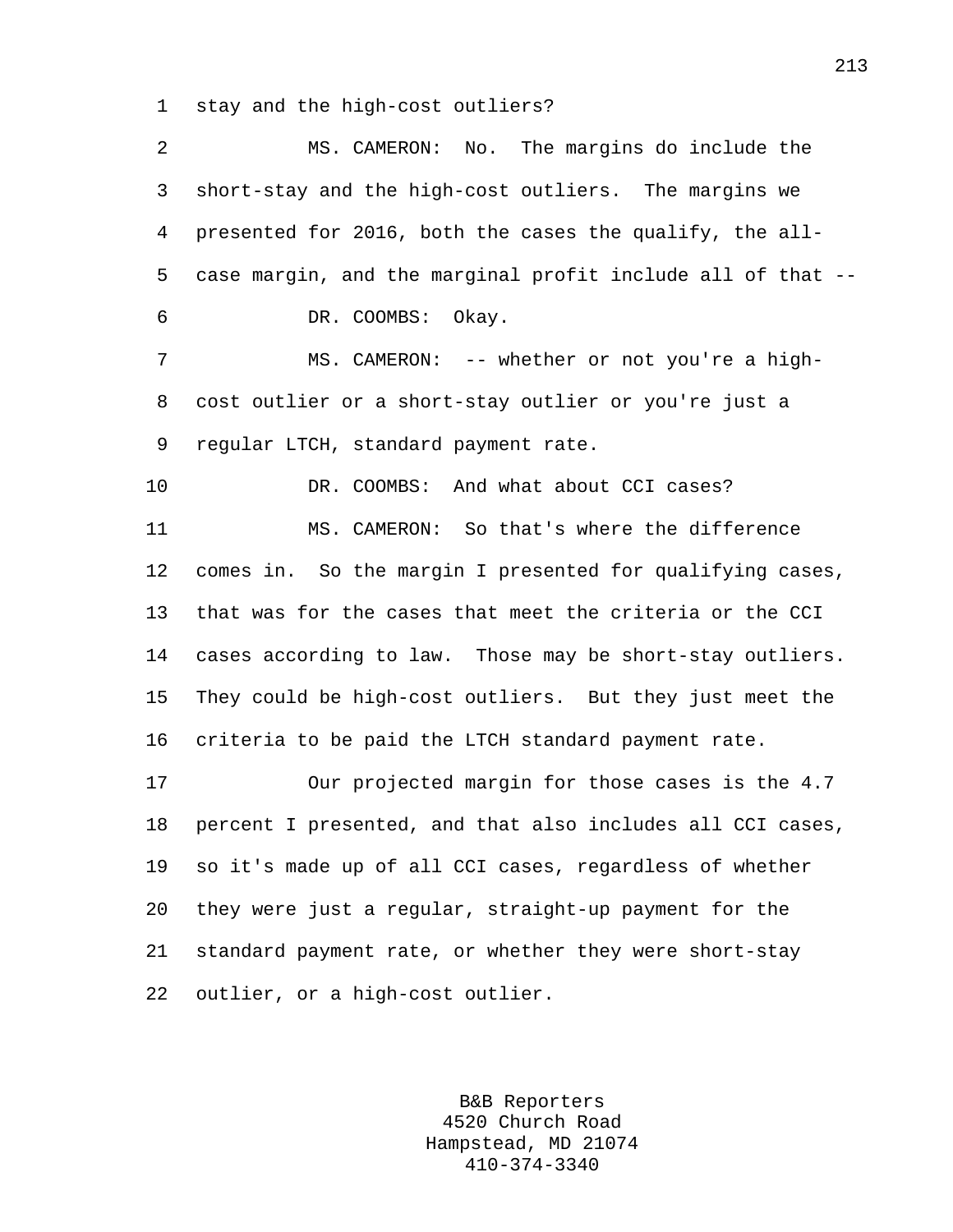1 DR. COOMBS: Okay, because Carol did the 2 calculation, I think it was last month, of projections of 3 what this looks like, combining the PPS with the non-CCI 4 cases, right, in terms of where they would go? 5 MS. CAMERON: I'm not sure. 6 DR. COOMBS: So there's some of the LTCH cases 7 that are in common in that bridge for the blended rate. 8 And so what I was wondering is how this would intertwine 9 with that. 10 MS. CAMERON: So we haven't looked at -- 11 actually, we have looked at how the blended rate would 12 affect some CCI cases, in terms of when we start doing the 13 unified PAC payment plan that we spoke about. And, 14 generally, while we didn't -- I don't have the exact amount 15 wired in my head on how that would change, there was an 16 increase, for example, for patients on ventilators. We 17 didn't build that into the 2018 margin projection, however. 18 DR. CROSSON: Okay. Seeing no other questions, 19 we will proceed to the vote. The recommendation is before 20 you. It's been read. 21 All Commissioners in favor of the recommendation

22 please raise your hands.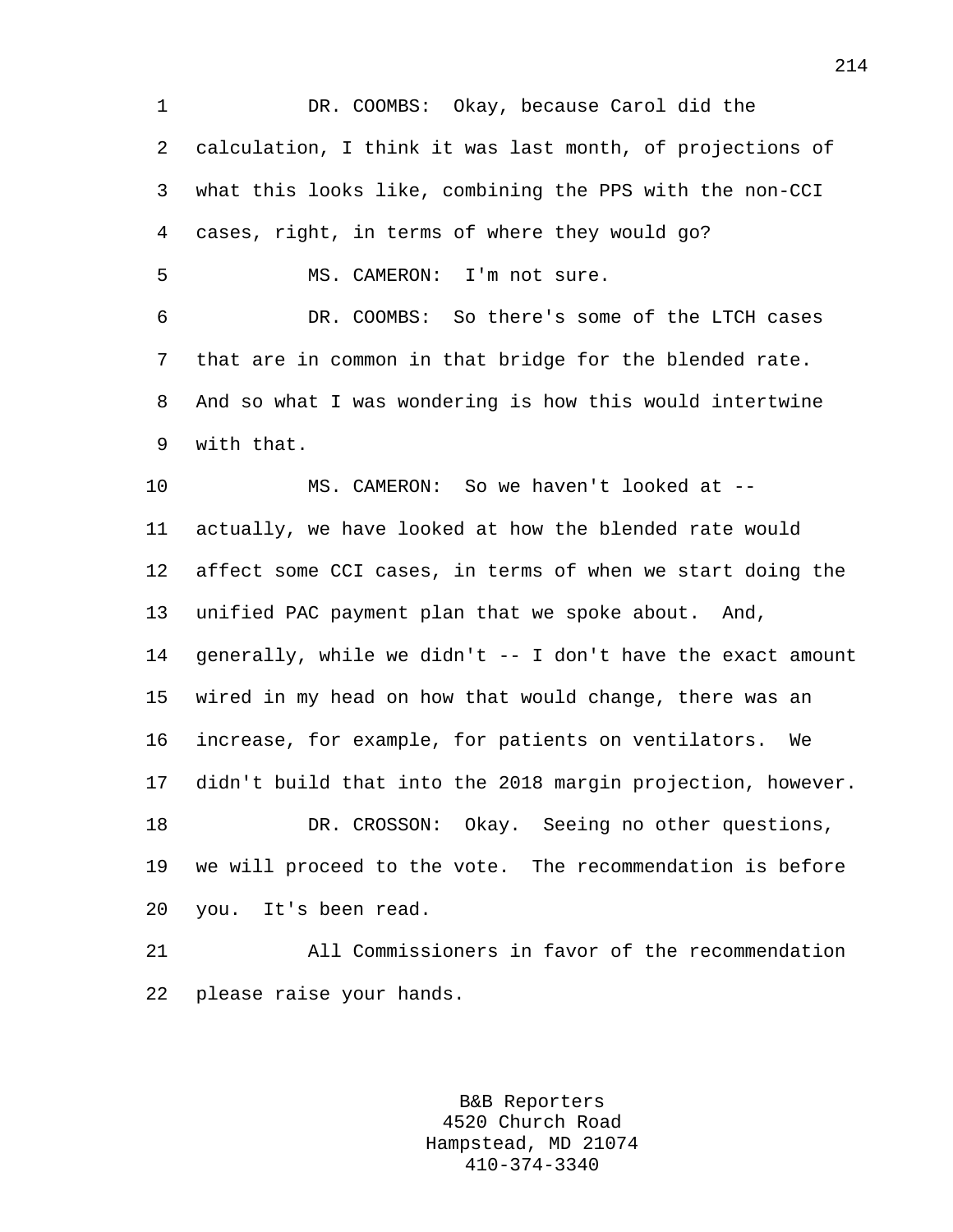1 **I** Show of hands.

2 DR. CROSSON: All opposed?

3 [No response.]

4 DR. CROSSON: Abstentions?

5 [No response.]

6 DR. CROSSON: Seeing none, it passes unanimously. 7 Thank you very much, and we will proceed to the 8 last presentation today.

```
9 [Pause.]
```
10 DR. CROSSON: Okay. Today's final presentation 11 returns us to policy discussions. We've finished with the 12 update process for this year. And the first issue we're 13 going to take on is, in fact, a mandated report, actually 14 an extension of a mandated report on the effects of the 15 Hospital Readmissions Reduction Program. As many of the 16 Commissioners know, there has been some reports in the 17 literature, even in the popular press, about this issue. 18 And so Craig and Jeff are going to present us with the 19 requirements of the mandated presentation, but extend that 20 into this set of other questions.

21 Craig, it looks like you're going to start. 22 MR. LISK: Yes, I am. Good afternoon. This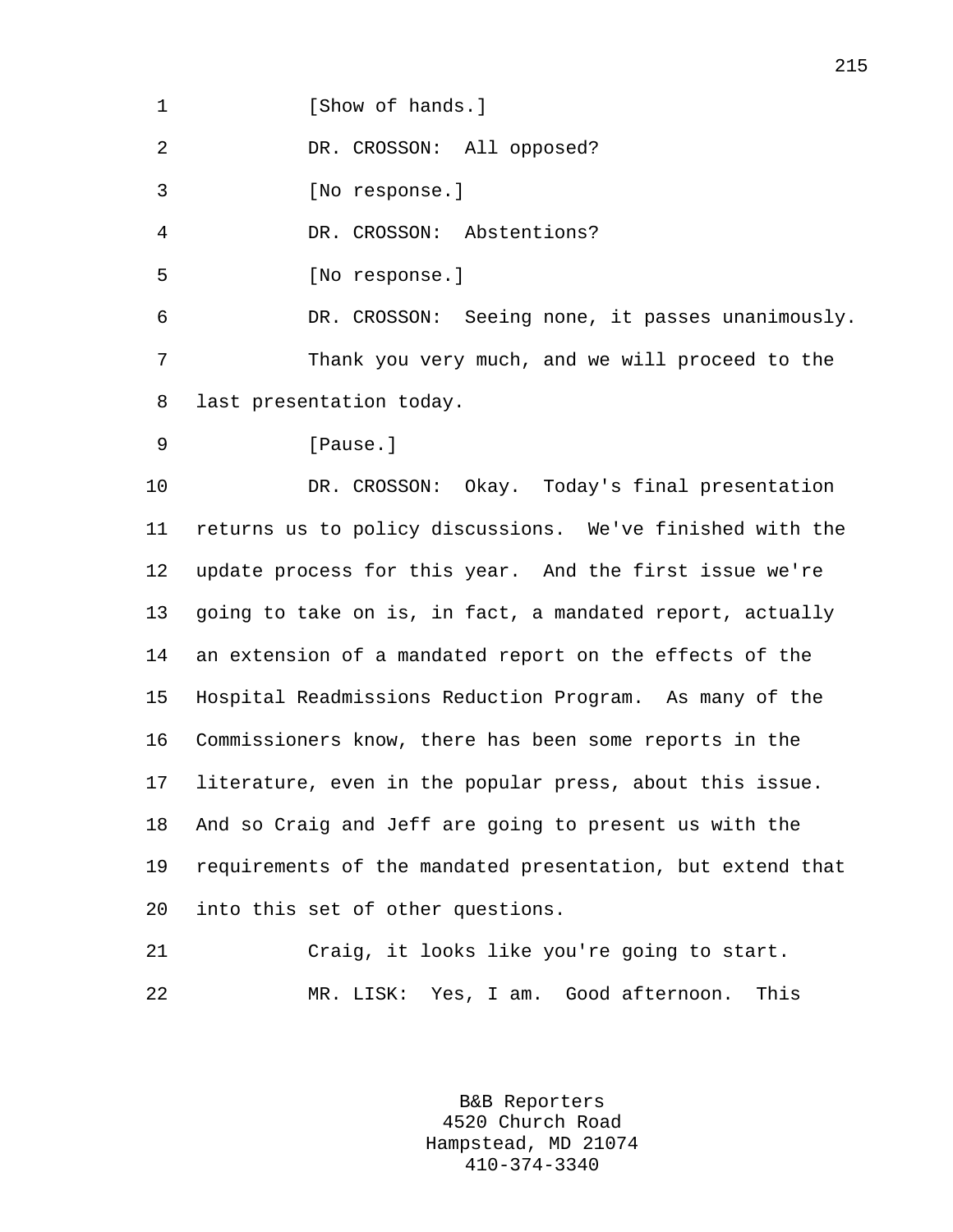1 session is the first discussion of a congressionally 2 mandated report on the Hospital Readmissions Reduction 3 Program. This report is due in June of this year.

4 First, some background on how increased awareness 5 of excess hospital readmissions led the Congress to 6 enacting the Hospital Readmissions Reduction Program.

7 In 2008, the Commission was concerned that a lack 8 of care coordination and poor transitions between acute and 9 post-acute settings resulted in more readmissions than were 10 necessary. There was a belief that the care transitions 11 could be improved and readmissions reduced, but hospitals 12 did not have a financial incentive to improve care that 13 occurred outside of their walls. To create a financial 14 incentive to better coordinate care and reduce 15 readmissions, the Commission recommended publicly reporting 16 readmission rates and reducing payments to hospitals with 17 relatively high readmission rates. Following the 18 commission report there were several articles suggesting 19 readmission rates were higher than they needed to be. 20 Then, in 2009, CMS started to publicly report hospital 21 readmission rates. in 2010, Congress enacted the Hospital 22 Readmission Reduction Program, and in 2013, hospitals with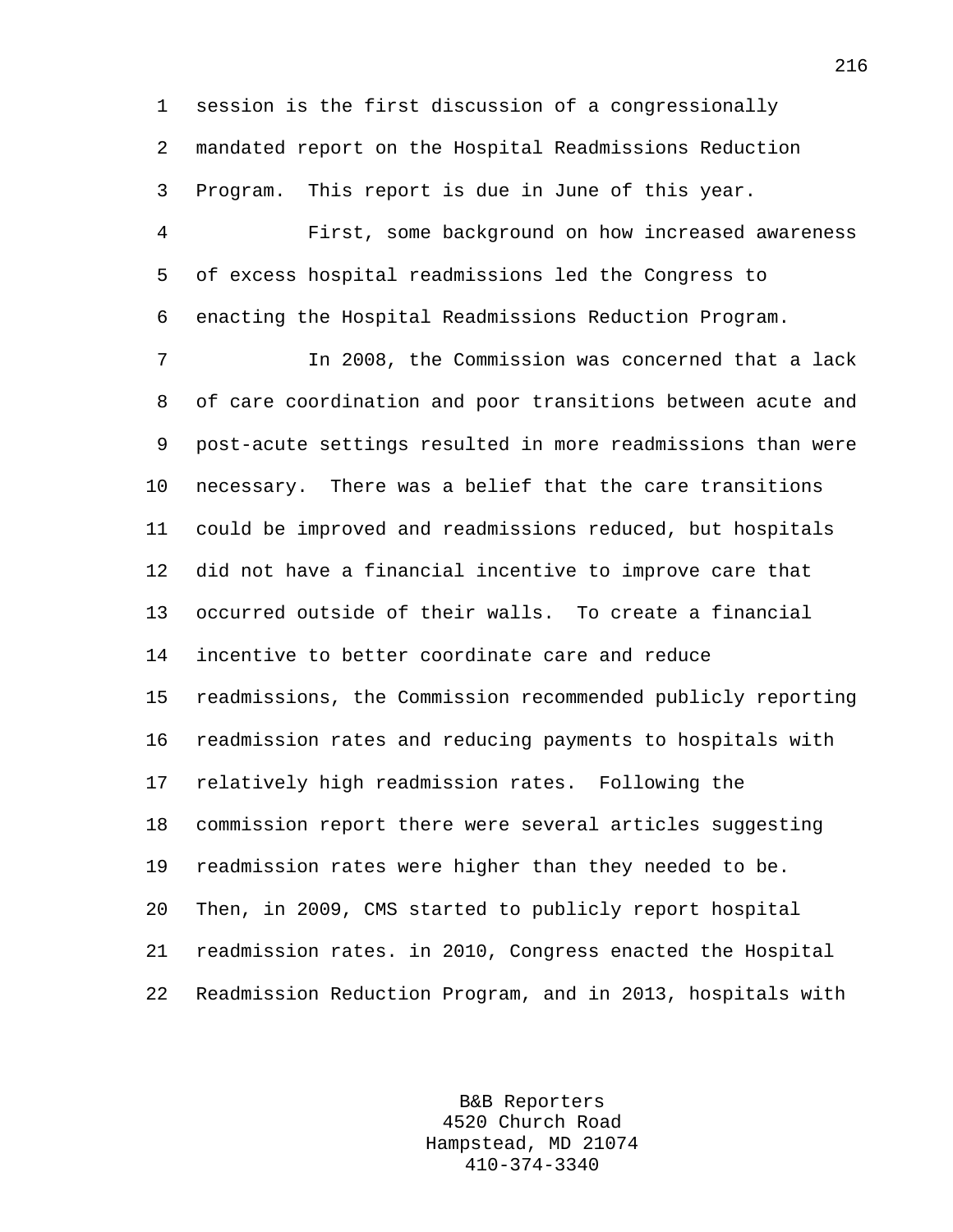1 above average readmission rates during 2010 to 2012 had 2 their hospital inpatient payments reduced.

3 Following the passage of the program, readmission 4 rates declined. Several pieces of data suggest that the 5 program was a key contributor to the decline in 6 readmissions. First, surveyed hospital administrators 7 report that they increased their efforts to reduce 8 readmissions due to the program. Second, readmissions 9 declined on a raw and a risk-adjusted basis. Third, the 10 declines in readmission rates were faster for conditions 11 covered by the program than for other conditions. Fourth, 12 a study that compared reductions at hospital affected by 13 the policy found that their rates declined faster than 14 rates at critical access hospitals that were not covered by 15 the policy. Therefore, the evidence is strong that the 16 program was at least partially responsible for the decline 17 in readmissions.

18 However, in recent years some researchers have 19 raised some concerns about the policy. One concern is that 20 patients may not be readmitted, but still cared for in the 21 hospital under observation status. The concern was that 22 care patterns and care coordination were not really

> B&B Reporters 4520 Church Road Hampstead, MD 21074 410-374-3340

217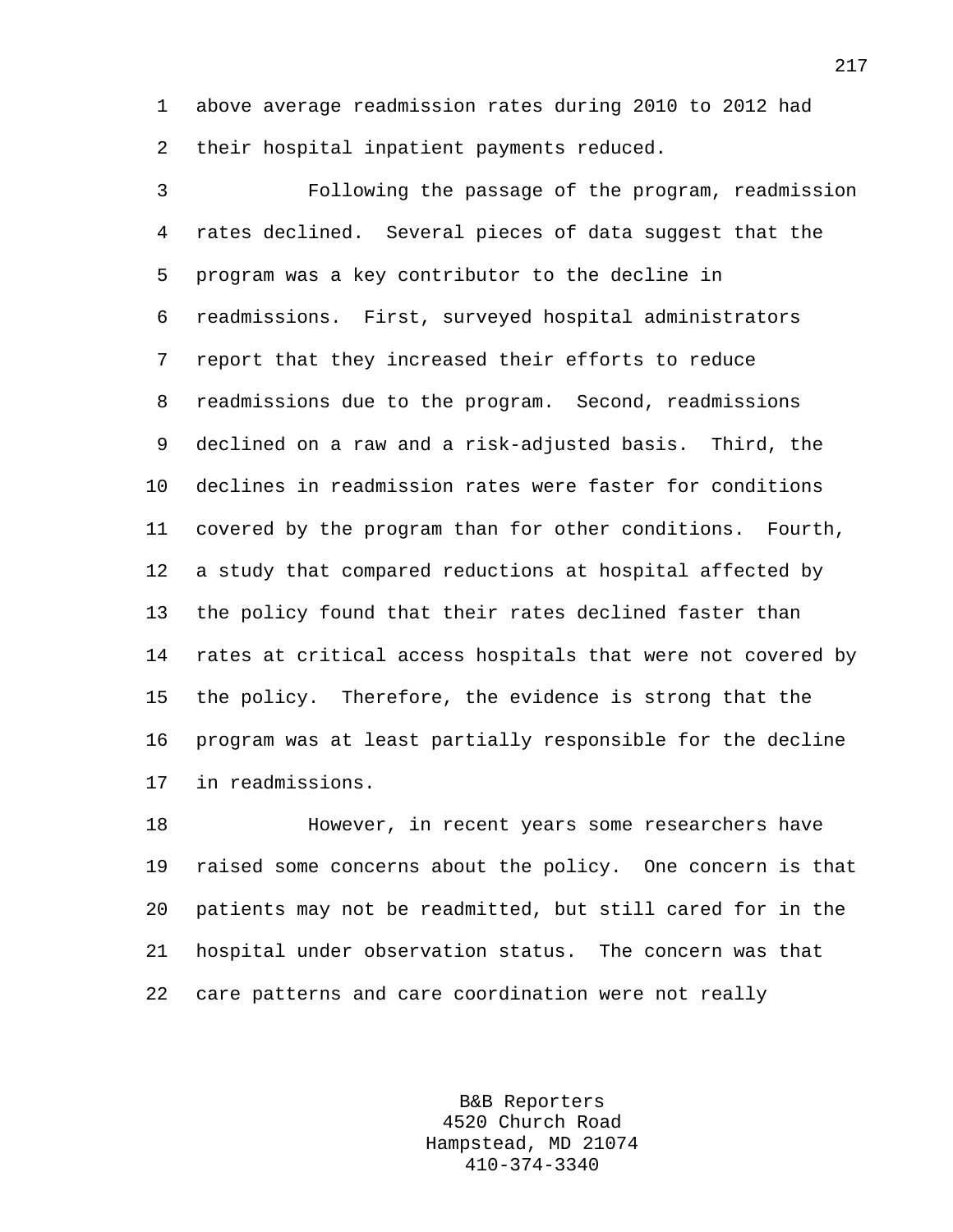1 improving, but patients that used to be admitted as 2 inpatients were just being held as observation patients at 3 the hospital. In other words, did hospitals just 4 substitute observation care for inpatient admissions rather 5 than truly improve care?

6 A second concern is that changes in risk-adjusted 7 readmissions primarily reflect coding changes, rather than 8 a real improvement in care. A third concern is that 9 necessary readmissions were not occurring, resulting in 10 higher mortality for some heart failure patients. There is 11 limited evidence of this, but it did receive attention in 12 the popular press.

13 That brings us to the mandate for this study. In 14 the 21st Century Cures Act, the Congress required that 15 MedPAC examine if reduced readmissions are related to 16 changes in outpatient and emergency services furnished. 17 In this report we examine relationships between 18 the change in readmissions and three things: changes in 19 observation stays, changes in ED visits, and changes in 20 mortality during the stay and the 30-day period following 21 discharge.

22 Our mandate is to examine the effect of the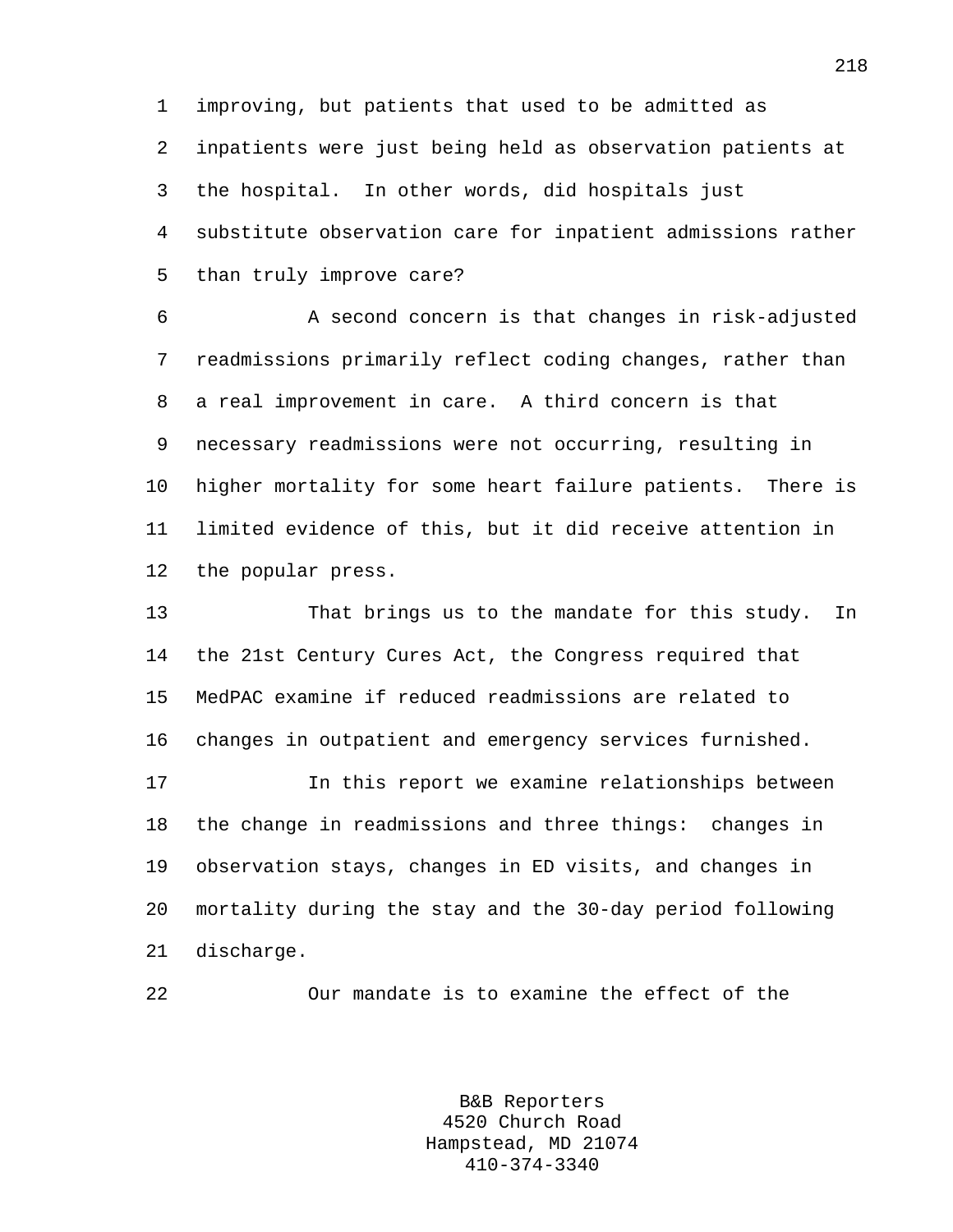1 Hospital Readmission Reduction Program. Therefore, we 2 start by looking at all admissions that are covered under 3 the CMS readmission measures. These are admissions for 4 beneficiaries age 65 and older, enrolled in fee-for-service 5 Medicare with certain exclusions, such as left against 6 medical advice or beneficiary that had a prior admission 7 for the same diagnosis within 30 days.

8 As we discussed in your paper, there was a big 9 drop in admissions per capita suggesting that the profile 10 of patients admitted changed over time. Therefore, risk 11 adjustment is important to capture this change. Therefore, 12 we use a clinical categorical model of risk of readmissions 13 developed by 3M. However, because risk adjustment is 14 imperfect, we also present raw readmission rates, measuring 15 the rates prior to risk adjustment.

16 Finally, because there are many concurrent 17 factors affecting readmissions and mortality, we want to 18 look at more than simple time trends. Therefore, we also 19 look at correlations between changes in readmissions and 20 changes in other variables of interest.

21 So we will start by presenting raw readmission 22 rates.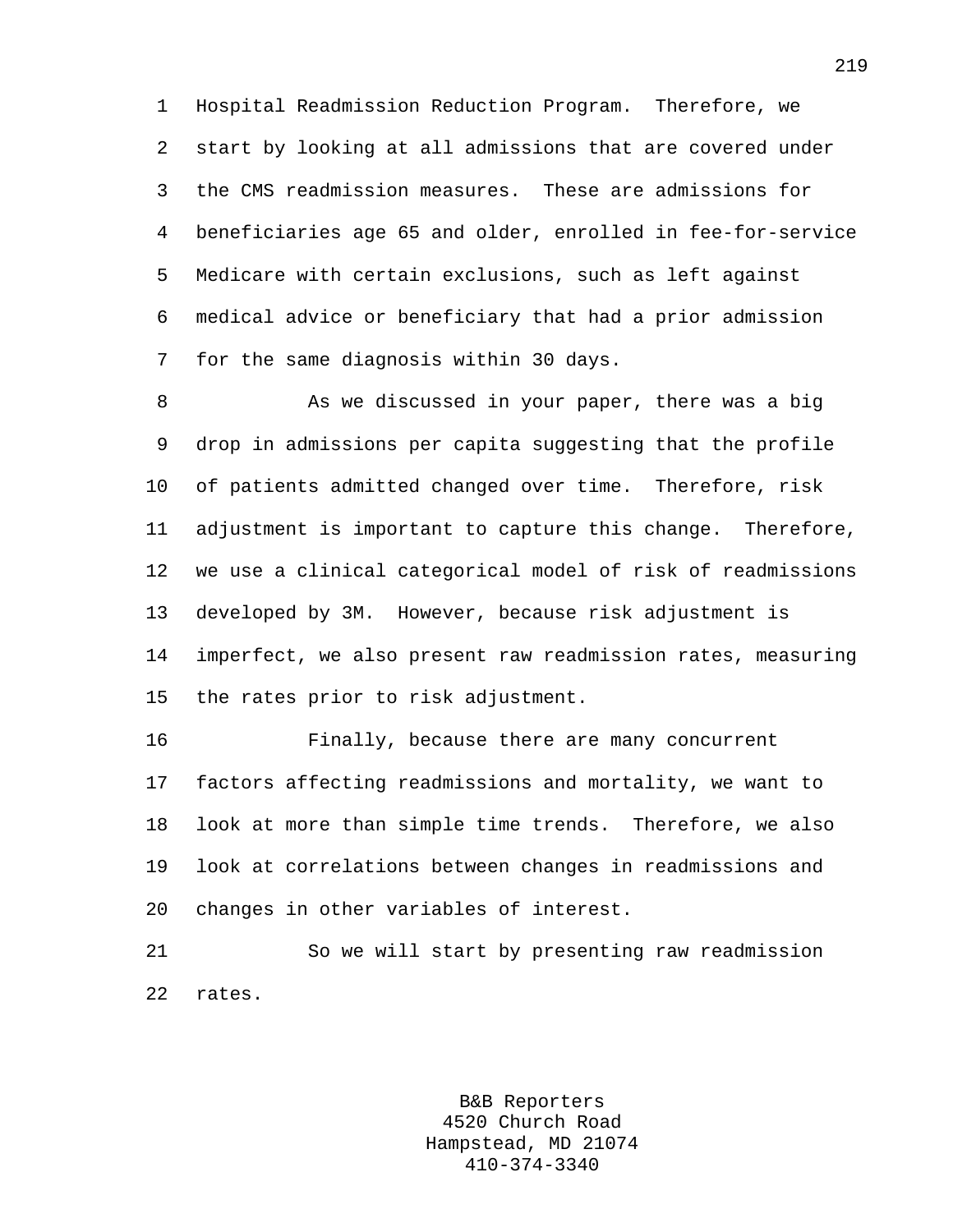1 The red line at the top of this slide is the all-cause 2 readmission rates without any risk adjustment. We see a 3 downward trend in readmissions. This is reassuring, 4 especially given that the number of initial admissions also 5 declined during this time frame.

6 Second, we turn to the green double line. This 7 is the trend in unplanned readmissions. The line has the 8 same slope as the red line, but is slightly lower because 9 it excludes certain planned readmissions to the hospital 10 such as scheduled surgery, maintenance chemotherapy, or 11 rehabilitation. These are the readmissions captured in 12 CMS's readmission measures.

13 Third as a crosscheck on the data. We also 14 looked at changes in potentially preventable admissions. 15 This is a 3M measure that only looks at readmissions that 16 appear to be clinically related to the initial admission. 17 The level of these readmissions is lower due to more 18 exclusions.

19 However, the main point is that across all three 20 measures readmission rates are declining and the slope of 21 the trend lines are similar.

22 From here on out we will focus on unplanned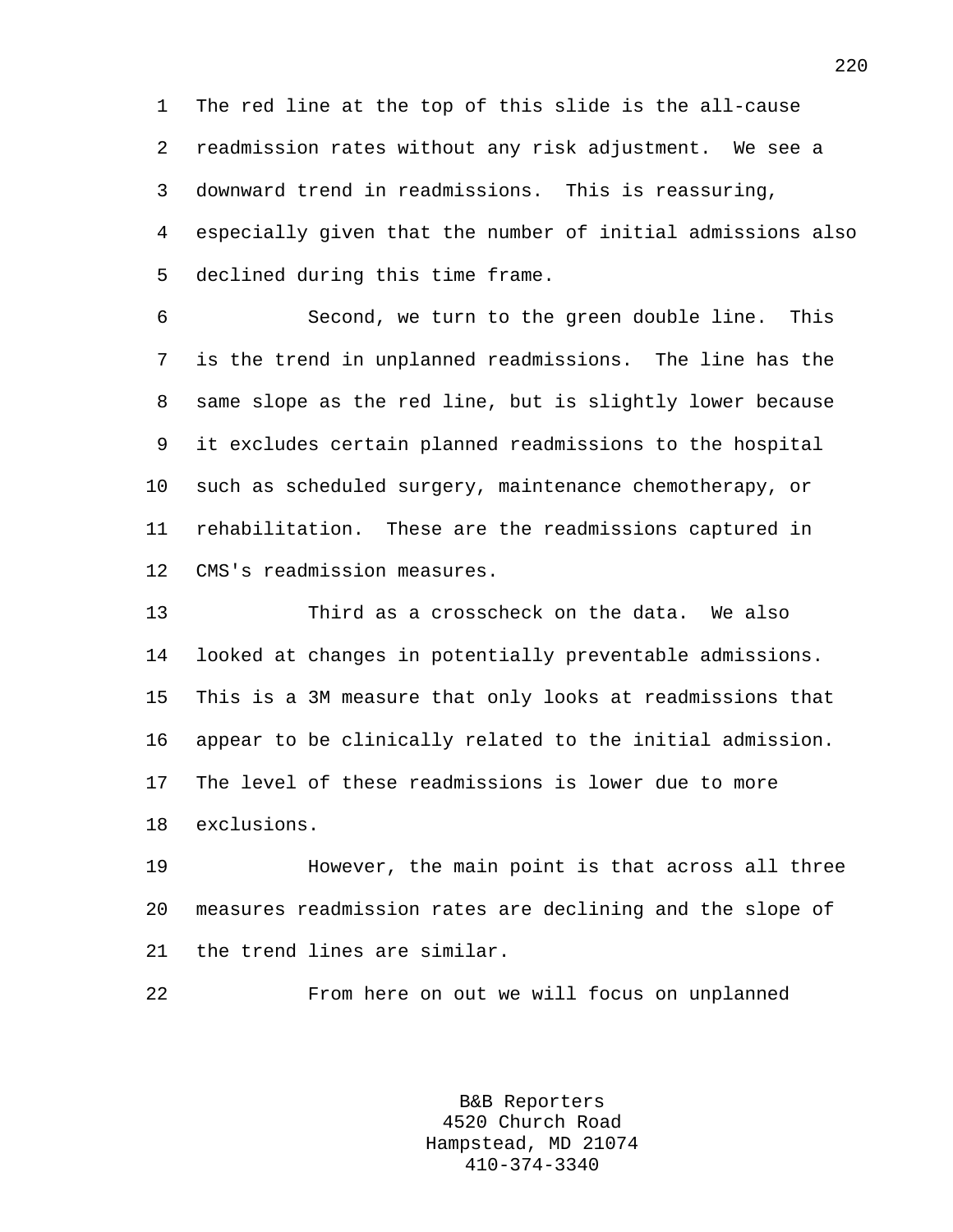1 readmissions, the type covered by the policy.

2 This slide shows the decline in raw readmissions 3 for five specific types of services covered by the 4 readmissions policy through 2016, and there are two main 5 points to this graphic. First, notice that all of the 6 lines are trending downward. That is good. Second, notice 7 that the green line represents all conditions, including 8 those not covered by the policy. The slope of the green 9 line is not quite as steep as the other lines. This 10 indicates that raw readmission rates were declining 11 slightly faster for conditions covered by the policy than 12 for other conditions.

13 So far, we have just showed you the raw 14 readmission rates. Now, we switch to risk adjusted rates. 15 In your mailing materials, we discussed why we 16 believe patient complexity among those admitted has 17 increased over time. Therefore, risk adjustment is 18 important. And the main point to this slide is that risk

19 adjusted rates are declining and that the slope of the 20 lines is a little steeper than we saw for the raw 21 readmission rates on the previous slide.

22 We state in your paper that we think the increase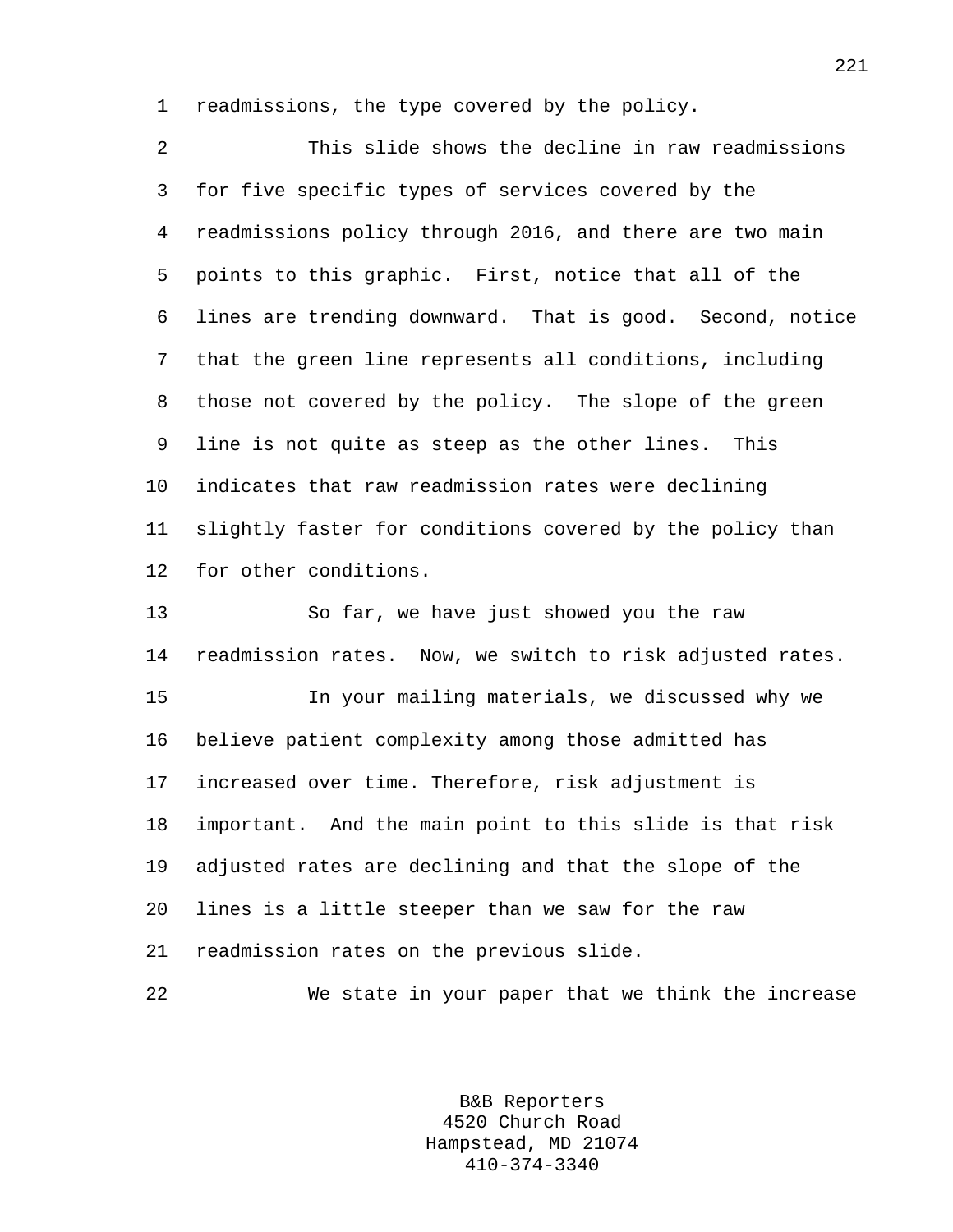1 in patient complexity reported on the claims at least 2 partially reflects the admitted patients becoming more 3 difficult. We do not think it is all coding. The reasons 4 are, first, admissions per capita declined by 17 percent. 5 We expect that it is the easier cases that are no longer 6 being admitted to the hospital. Second, when we look at 7 the data, we see that there are fewer one-day stays. This 8 is consistent with the incentives that occurred when the 9 Recovery Audit Contractors started to deny payments for 10 short stays in 2010. The activities of the RACs, which 11 were concurrent with the program, could have resulted in 12 some short stay patients, who are less severely ill, being 13 shifted to observation.

14 While we are saying that it appears that patients 15 being admitted to the hospitals are sicker on average, we 16 are not saying that there is no change in coding. Part of 17 the change in reported complexity could have been due to 18 changes in coding.

19 Now let's shift our focus to our mandate. Are 20 observation and ED visits acting as substitutes for 21 inpatient care?

22 This slide examines per capita changes in use of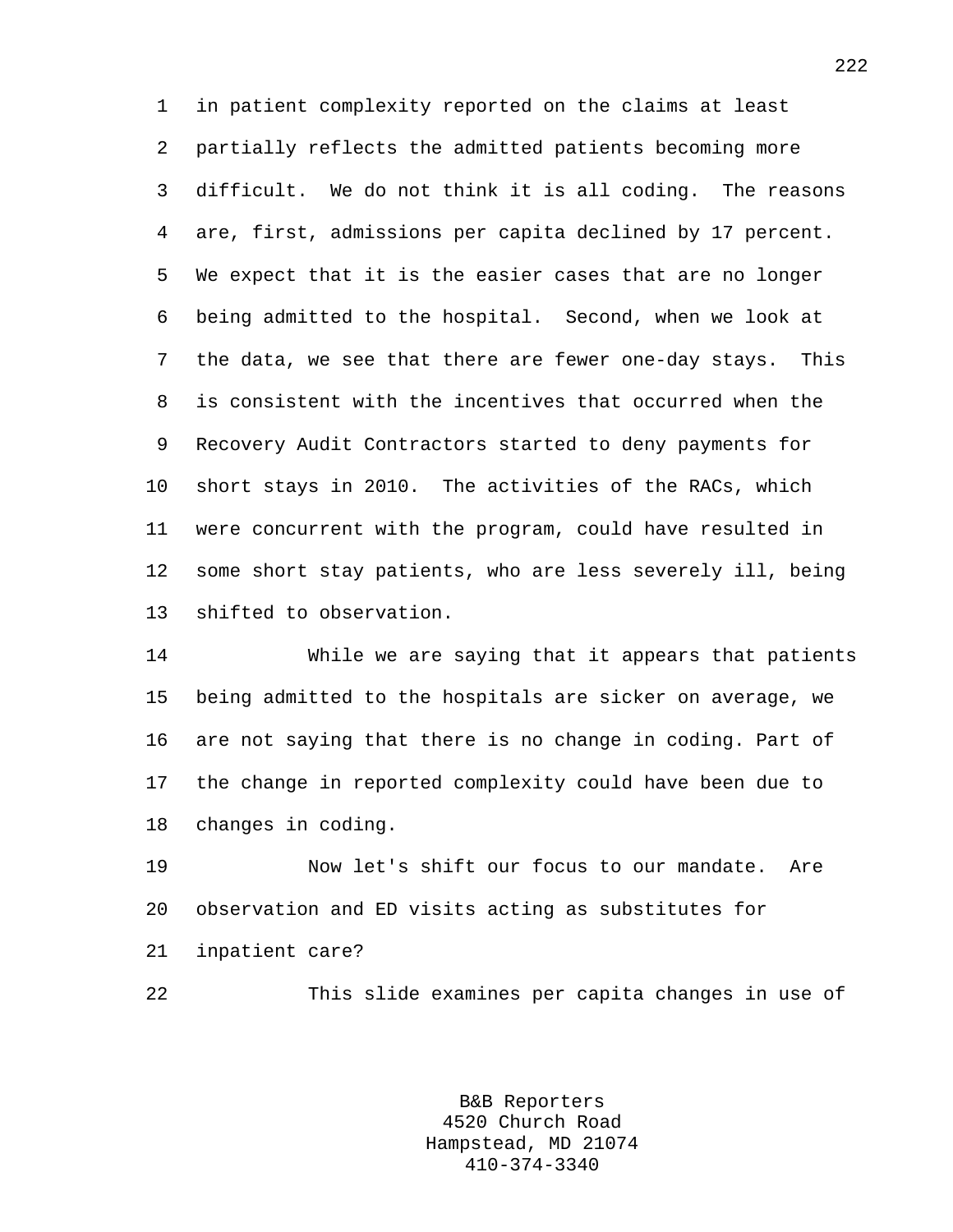1 inpatient care, observation care, and ED services. These 2 are per capita numbers for all Medicare beneficiaries over 3 age 65, not just those readmitted. The green line shows 4 declines in initial admissions -- that's where we saw a 17 5 percent decline -- the red line increases in ED visits -- 6 as we discussed in your mailing -- and the orange line 7 increases in observation stays. As we discussed in 8 your mailing, observation and ED visits increased broadly. 9 That means that the rate of increase for patients without a 10 prior admission to the hospital was similar to the rate of 11 increase after a discharge for patients admitted to the 12 hospital. Another way to look at this is to examine the 13 share of all ED visits that took place after a hospital 14 discharge, and this share was the same in 2010 and 2016.

15 Now we shift to looking only at care received 16 after an admission. The top green line shows that risk-17 adjusted readmission rates are going down. The red line 18 shows that risk-adjusted ED rates are going up for those 19 recently discharged, with a big jump in 2012. We are not 20 sure of the cause of the jump in 2012, but it may have 21 partially been due to the RAC program, which reduced 22 initial admissions and encouraged substituting ED care for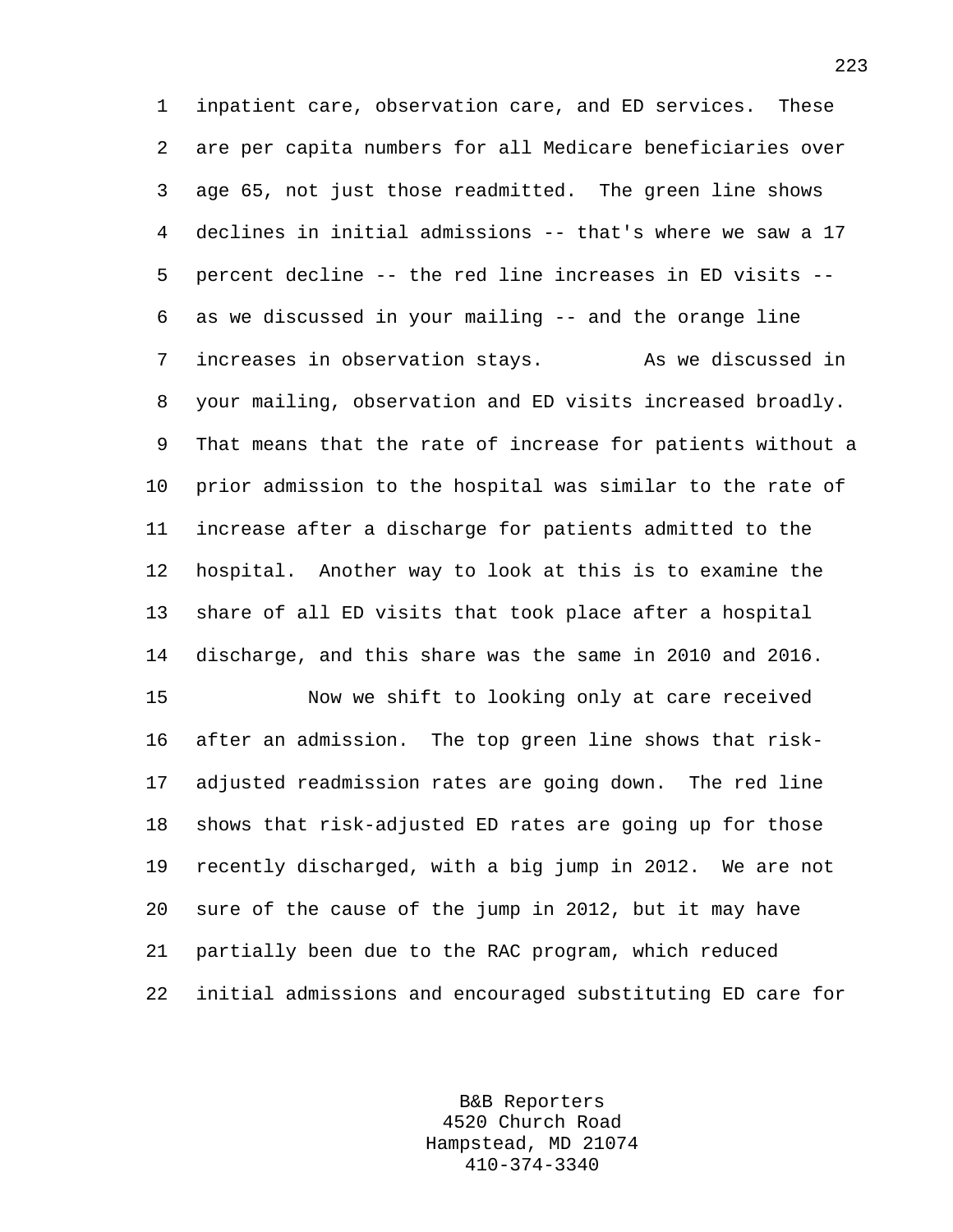1 inpatient admissions. It also could have been partially 2 due to the readmission program. Finally, the orange line 3 shows that observation care was steadily increasing over 4 this time.

5 So next we try to see if there is a correlation 6 between declines in readmissions and increases in ED visits 7 and observation stays. This slide shows that hospitals 8 with bigger declines in readmissions were slightly more 9 likely to have larger increases in observation and ED 10 visits. This suggests that to some degree ED visits and 11 observation visits can substitute for readmissions. But 12 the correlation is relatively weak and the reduction in 13 readmissions only explains about 3 percent of the variation 14 in changes in ED and observation rates. So there may be 15 some effect, but it appears that the readmission program is 16 not the main driver behind the ED and observation growth.

17 So another way to look at this is to examine 18 changes in readmission rates, observation stays, and ED 19 visits for the conditions covered by the program and for 20 those not covered. The first set of bars looks at 21 conditions covered by the program. The green bar shows 22 that these conditions had a 2.9 percentage point drop in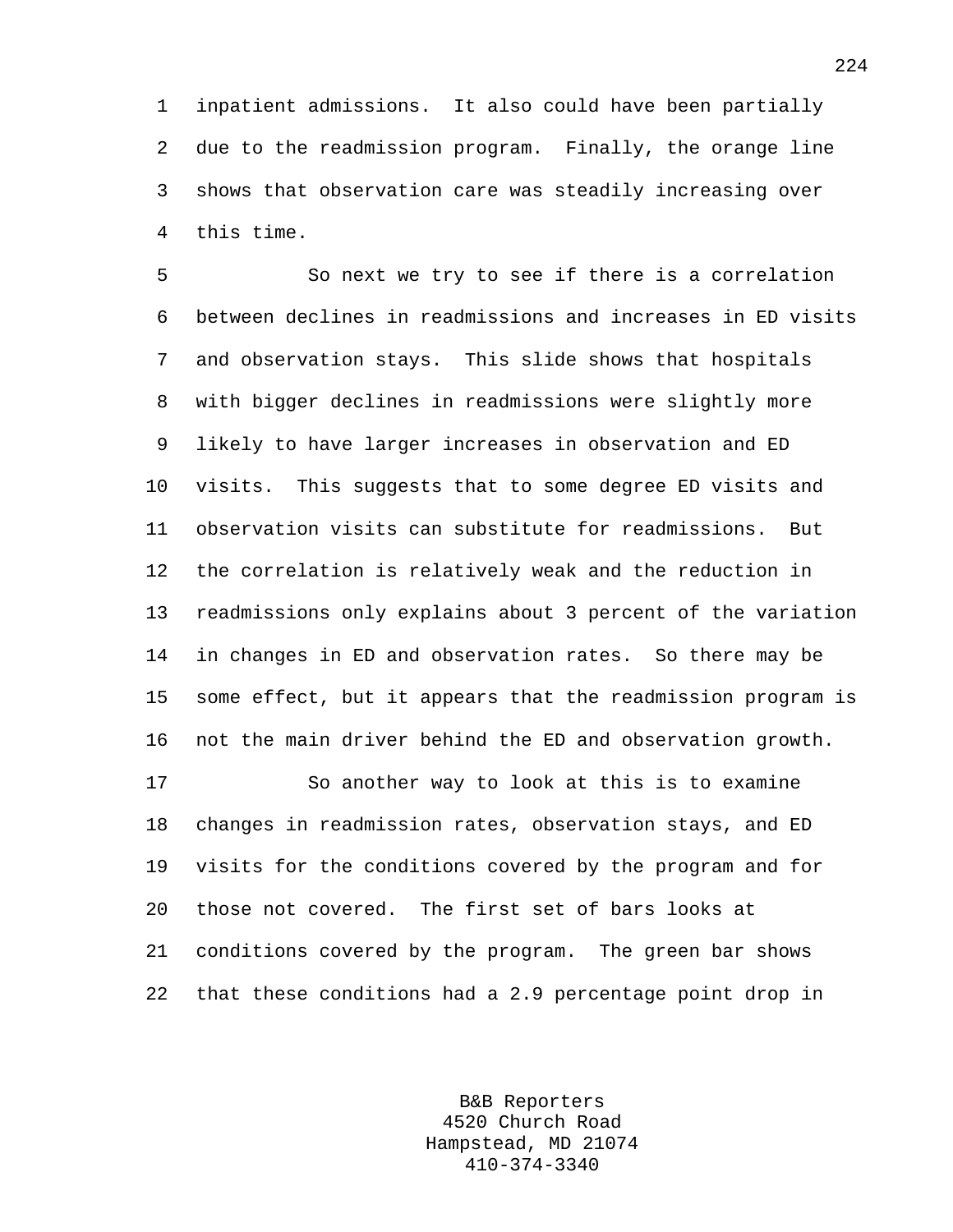1 readmissions from 2010 to 2016, which was much larger than 2 the 1.3 percentage point drop for conditions not covered by 3 the program.

4 But now if we look at change in use of 5 observation, the orange bars, and ED, the red bars, we see 6 that the change in use of these services was almost 7 identical for conditions covered and not covered under the 8 program. If we were to expect hospitals were using 9 observation and ED settings to avoid readmission penalties, 10 we would expect to see larger increases in use of 11 observation and ED for conditions covered by the program, 12 but we do not.

13 Jeff?

14 DR. STENSLAND: All now. Now we're going to 15 shift gears to talk about mortality. We are presenting 16 data on mortality because a recent article raised a concern 17 that the readmission program may be causing mortality rates 18 to rise. We do not find any evidence of this, and will 19 walk you slowly through the data.

20 First we look at raw mortality rates, and I want 21 you to start by looking at the sold green line in the 22 middle of the graphic. That is the raw mortality rate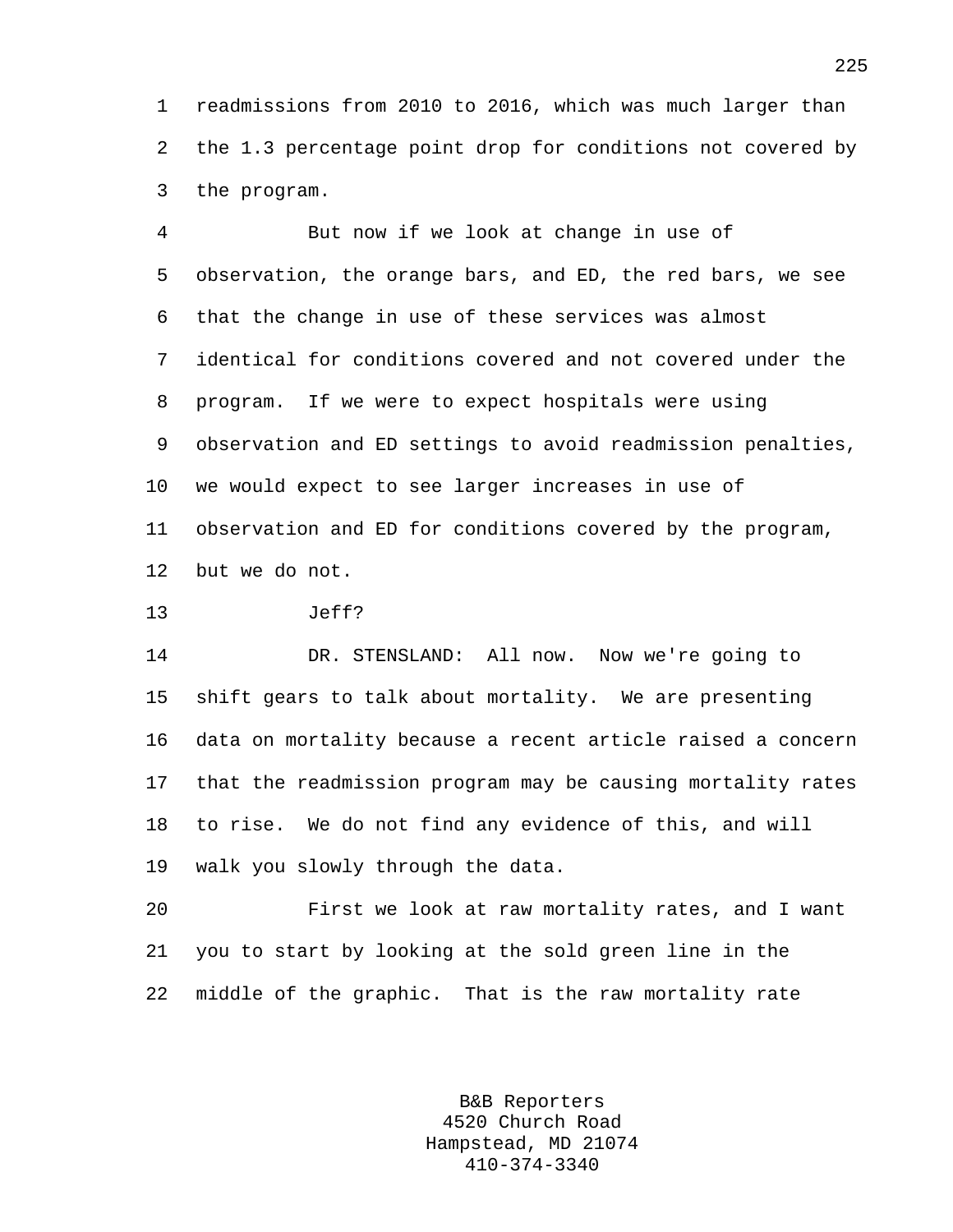1 across all admissions. Note that the readmission rate 2 climbed up slightly from 2010 to 2015, and that increase 3 could be due to the 17 percent drop in initial admissions. 4 As easier cases are no longer admitted to the hospital, 5 patient complexity increases, and we would expect increase 6 in the raw, meaning not risk-adjusted, mortality. Given 7 the decline in initial admissions we see, increasing raw 8 mortality rates should not be unexpected.

9 What is surprising is the blue and orange lines 10 at the top of the paper. The blue line shows raw pneumonia 11 mortality rates declining, the orange line shows raw AMI 12 rates declining. The declines in pneumonia and AMI 13 mortality have not received much attention, but what has 14 received a significant amount of attention is the red line. 15 It shows a slight increase in raw mortality for heart 16 failure patients. Because this coincides with the time 17 frame of the readmission program, one study raised 18 questions whether the program has somehow contributed to 19 the increase in heart failure mortality. The concern is 20 that hospitals are turning away necessary readmissions to 21 avoid the readmission penalty.

22 But taken together, the data show large mortality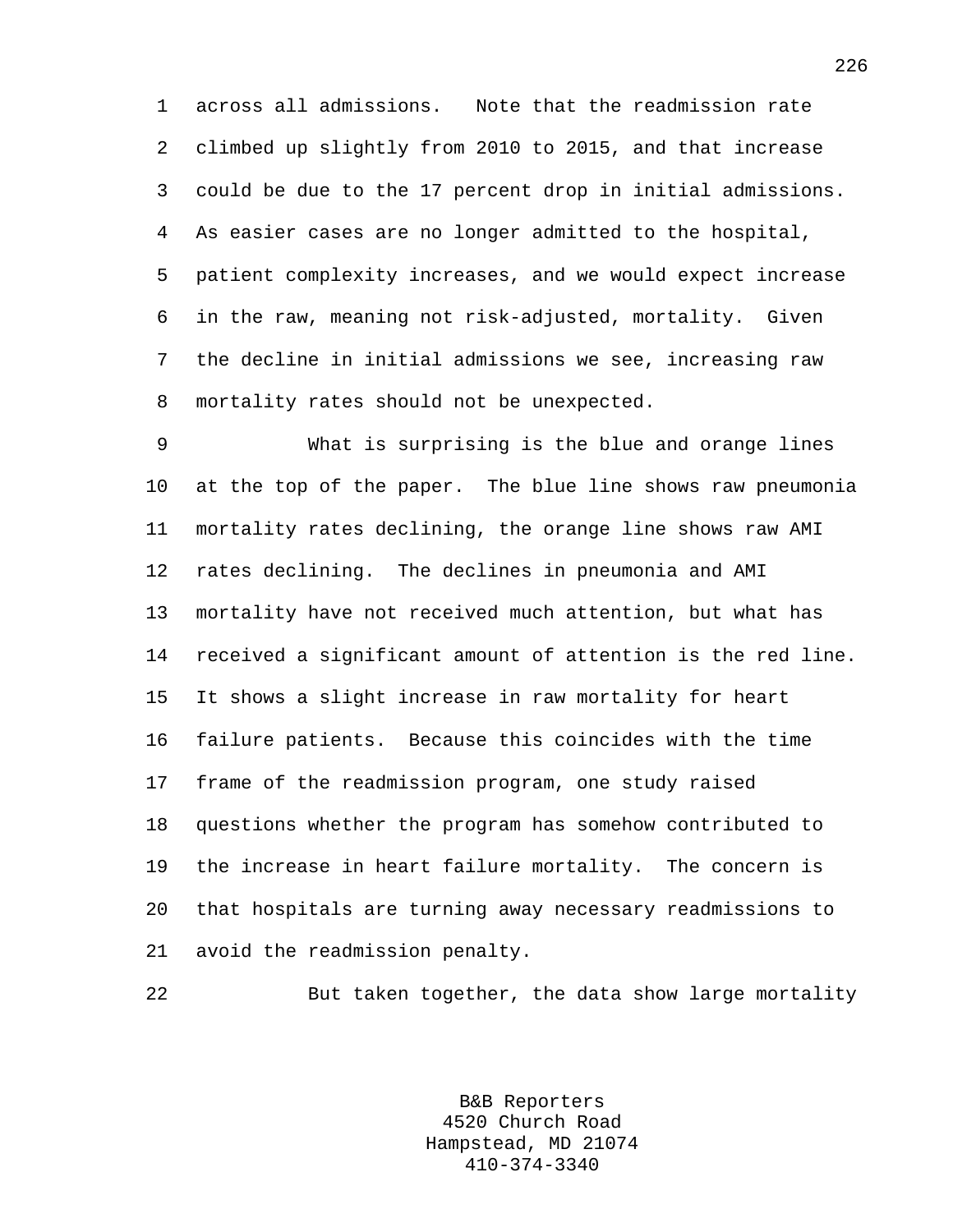1 declines for two HRRP conditions, two readmission 2 conditions, and a small increase for one. This is not 3 consistent with the readmission program causing an increase 4 in mortality.

5 Of course, this is just raw rates. We should 6 also look at the risk-adjusted rates to see how mortality 7 rates look after adjusting for patient severity.

8 When we look at risk-adjusted rates we see all 9 five conditions showing a decline in mortality, and this 10 could be due to better care, or it could be due to increase 11 in coding of comorbidities, or both. We expect that at 12 least some of the change in risk adjusted mortality is 13 real, given the big drop in initial admissions. Therefore, 14 we think at least some of the improvement in mortality 15 across the conditions covered by the Readmission Reduction 16 Program appears to be real.

17 Nevertheless, risk adjustment is imperfect, so we 18 want another method for looking to see if changes in 19 readmissions are associated with changes in mortality.

20 This graphic looks at the correlation between 21 changes in readmissions and changes in mortality from 2010 22 to 2016. Each green dot represents a hospital. The yellow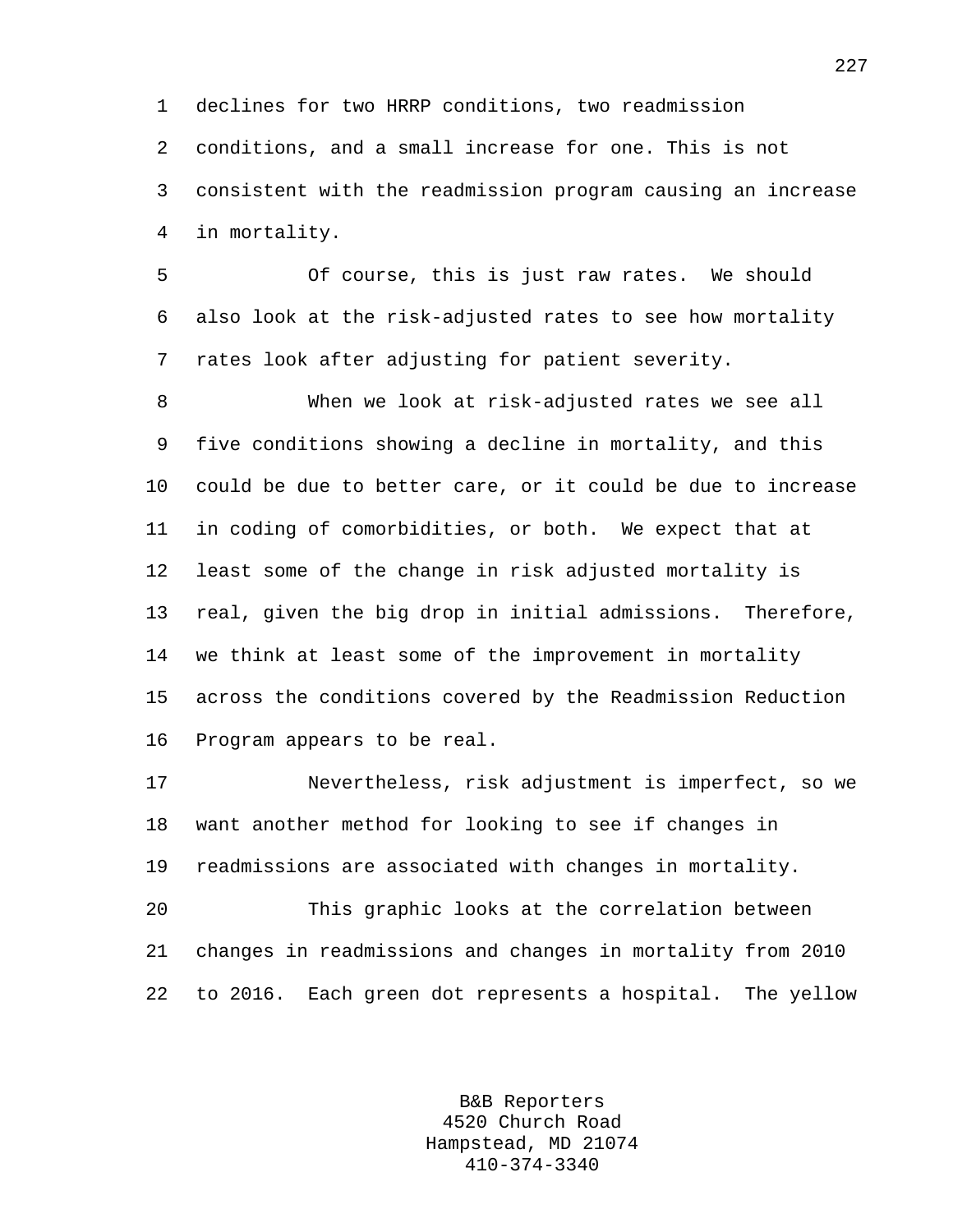1 dotted line represents a linear regression line, and we see 2 that the correlation is weak but the positive slope is 3 reassuring. The positive slope tells us that falling 4 readmission rates are associated with falling mortality 5 rates.

6 Now the slide here only looks at the relationship 7 for risk-adjusted mortality of heart failure patients, but 8 we examined the other correlation and found that the 9 positive correlation holds for all five conditions covered 10 by the readmission policy. It also holds when looking at 11 either risk-adjusted or the raw rates.

12 The bottom line is that the data we have suggest 13 that declines in readmissions are not causing increases in 14 mortality.

15 The positive clinical outcomes we have seen in 16 terms of reduced readmissions and reduced mortality, now we 17 now shift to looking at costs.

18 We computed what the cost of readmissions would 19 have been if the 2016 readmission rates were still as high 20 as they had been in 2010. We found that the Medicare 21 program spent \$2.28 billion less on readmissions in 2016 22 than it would have if readmission rates had not declined.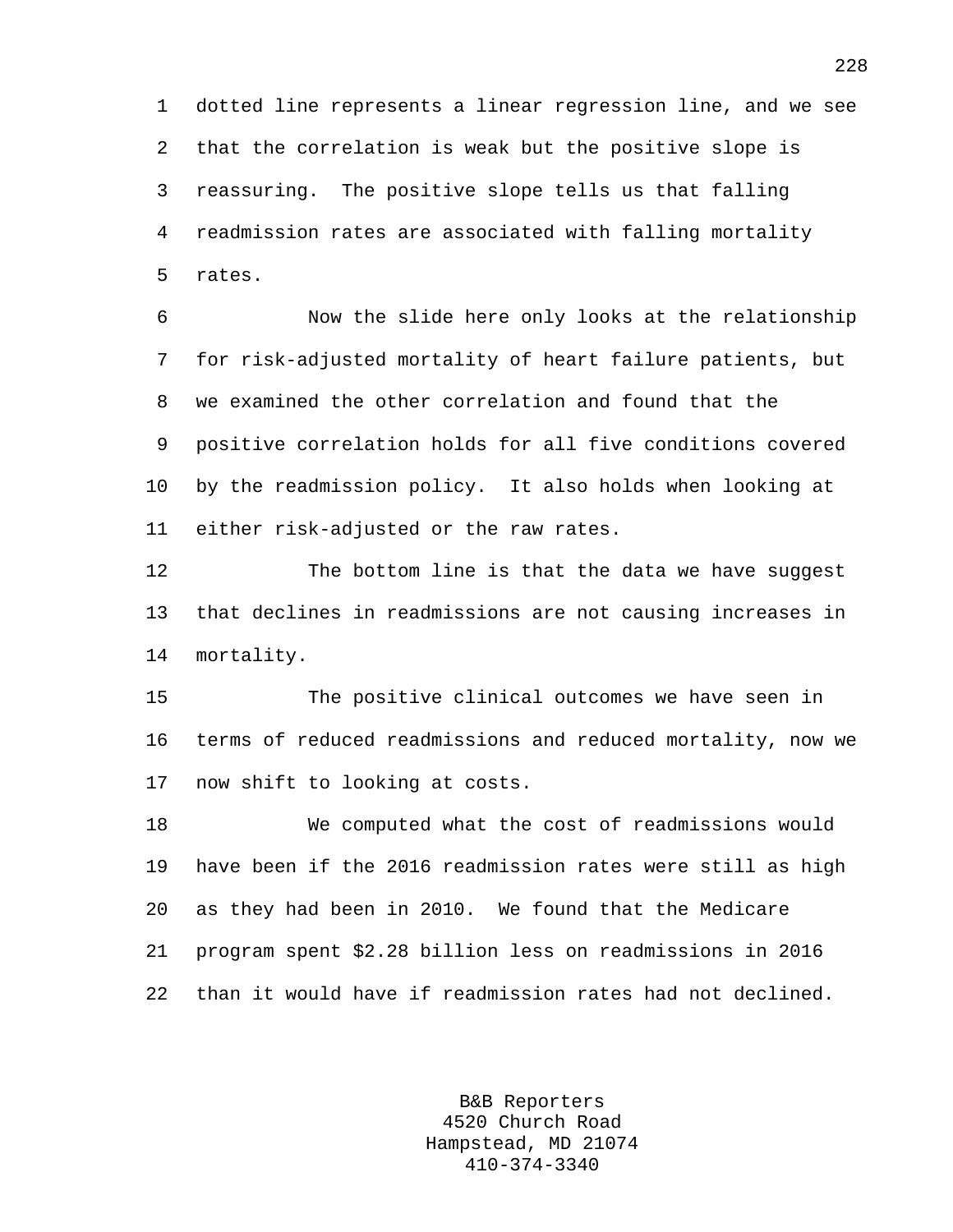1 The program did spend a bit more on observation visits and 2 ED visits, but these costs are relatively small. On 3 average, the payment for an observation stay is about 1/5th 4 the payment for a readmission, and the payment for an ED 5 visit is about 1/20th the payment for a readmission.

6 The bottom line is that the changes in use of 7 post-acute services resulted in Medicare spending being 8 reduced in 2016 by about \$2 billion.

9 So the data we have presented suggests a few 10 things. First, readmissions declined. Second, while 11 observation stays increased, they did not fully offset the 12 decrease in readmissions. Third, while ED visits also 13 increased, those increases appear to largely be due to 14 factors other than the readmission program. And fourth, in 15 addition, all of the evidence we examined suggests that the 16 readmission program did not result in increased mortality.

17 Now while the program is not perfect, it has 18 appeared to generate some benefits for patients and 19 taxpayers. Patients benefit by not having to endure as 20 many readmissions. Patients spend less time in the 21 hospital and appeared to have at least equal outcomes. 22 Second, the readmissions program is a contributing factor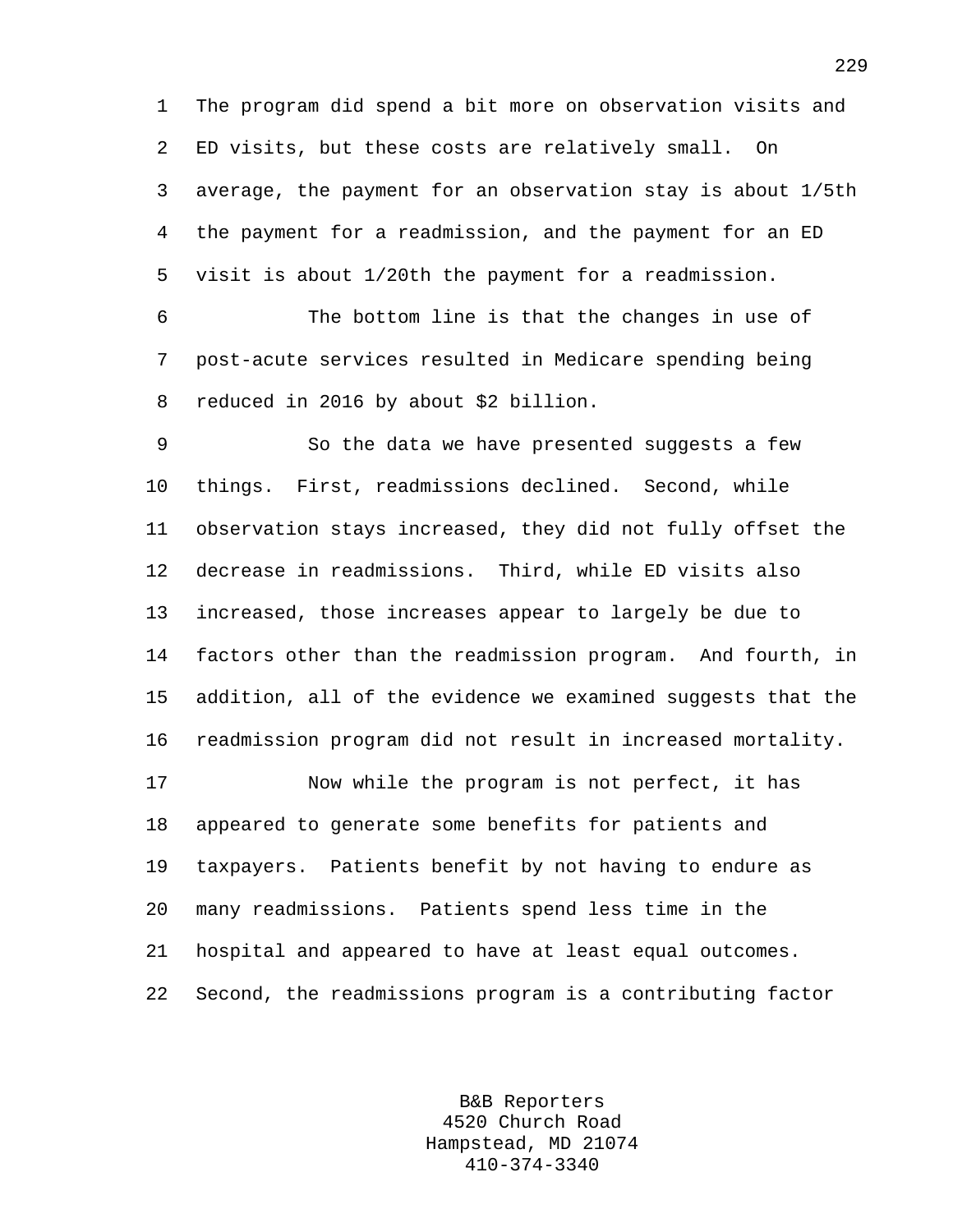1 to the \$2 billion reduction in spending on readmissions. 2 This will help extend the financial viability of the 3 Medicare trust fund.

4 As I said, the program is not perfect. In the 5 past, we've discussed how the program could be improved. 6 We outline some of those options such as fixing the payment 7 penalty formula in your mailing materials, and we'll 8 discuss those changes further when we discuss potential 9 changes overall to hospital incentive programs in the 10 spring. 11 Now I'll turn it back to Jay for your discussion. 12 DR. CROSSON: Craig and Jeff, thank you very 13 much. This is really excellent work -- dense but

14 fascinating. Thank you.

15 So we're now open for clarifying questions. I 16 see David first, Jon.

17 DR. NERENZ: Thanks. Just to fill me in in a 18 little more detail, let's start with the first bullet here 19 about the program has reduced readmissions. If we could 20 then flip to Slide 12? There are a couple others we could 21 do, but let's see that one. Top line. This is risk-22 adjusted unplanned readmissions, probably a good precise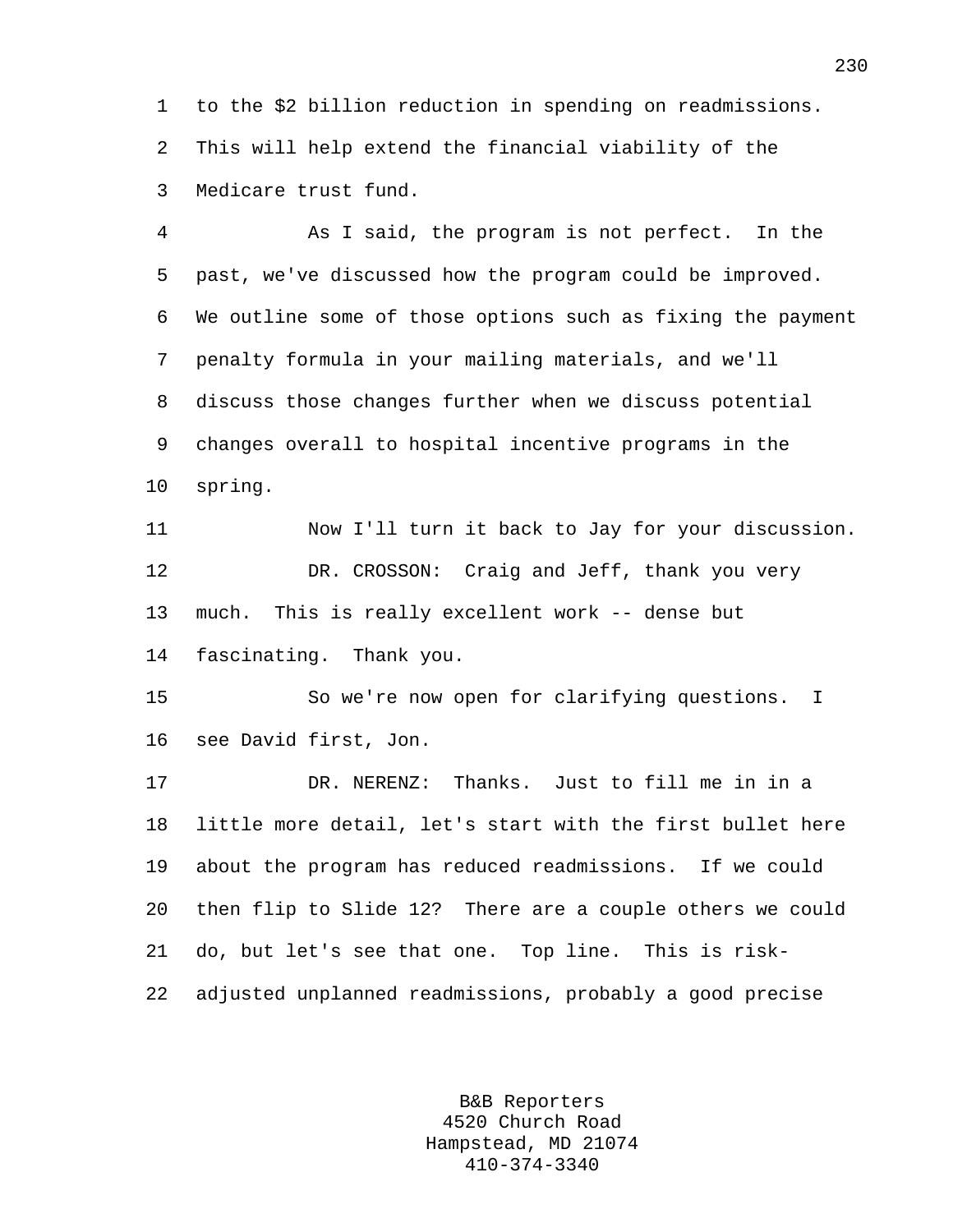1 measure. I see no program effect there whatsoever.

2 Readmissions were coming down before the program. The 3 slope continues at exactly the same rate. I see no program 4 effect. And we could point to three other graphs that have 5 essentially the same pattern. What am I missing here? 6 DR. STENSLAND: Let's look back to the four 7 points we've made. I think some people have said, "Look, 8 it's just a downward slope, there's lots of downward 9 slopes."

10 But I think first if we go out and we talk to 11 people and they say, "We've actually done things to try to 12 reduce readmissions," and they say it's due to the program. 13 And then we go and we talk to the pharmacist who says 14 they're doing pharmacy reconciling medications before 15 discharging the patient, and they weren't discharging 16 before, so there's at least some stories of things 17 happening.

18 I think the second thing that we had was that 19 there was actually a decline in the raw -- in the risk-20 adjusted readmission rate, so we don't think it's just a 21 coding thing.

22 The third thing is we see a steeper drop for the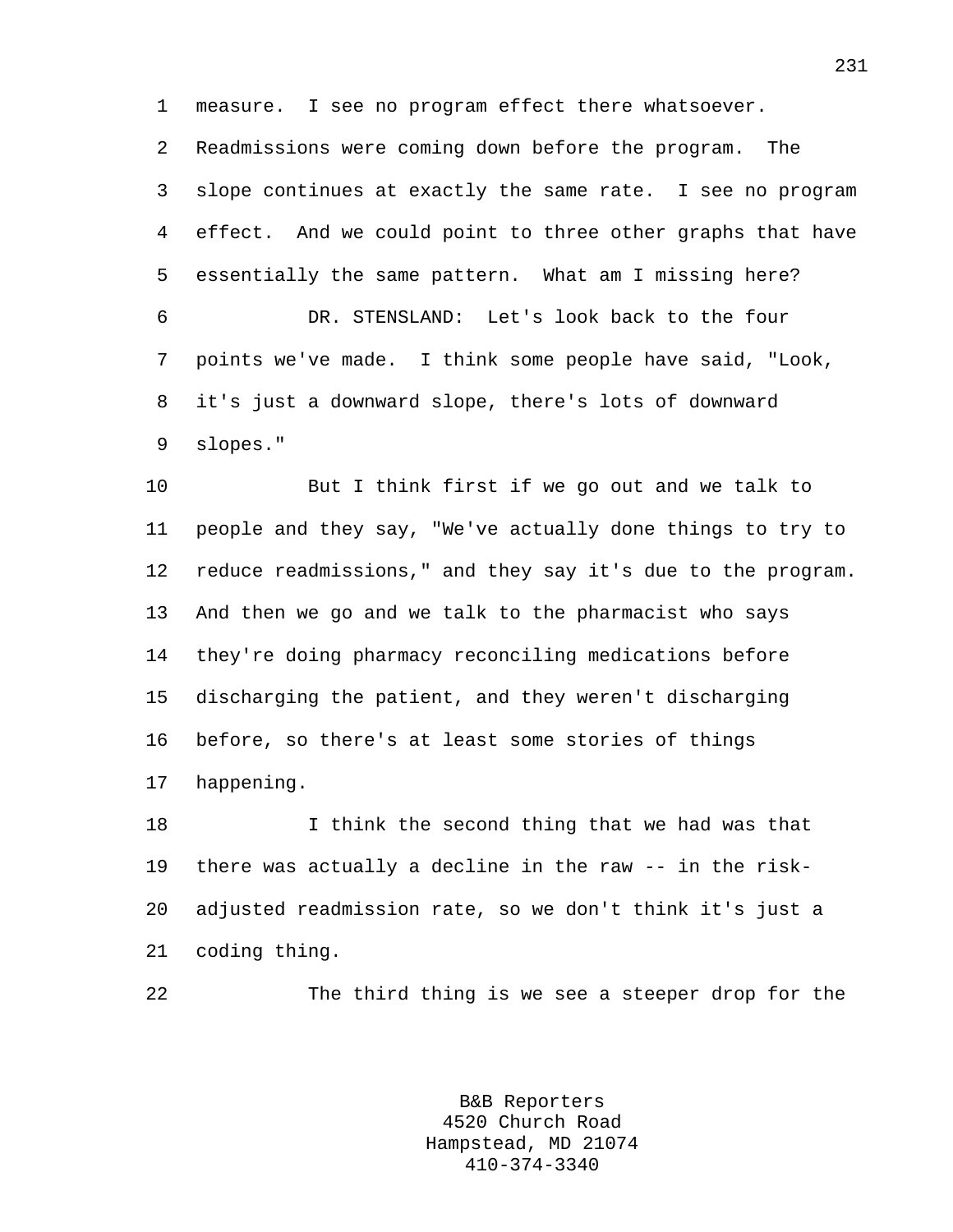1 readmission rates that are in the program than the ones not 2 in the program. So if you compare across the two different 3 groups, you see that difference there. And I think if you 4 also look at the Ibrahim study where they compared it, what 5 happened to the readmission rate reductions for hospitals 6 that are affected by the program and the critical access 7 hospitals that are not affected by the program, the 8 hospitals that are affected by the program had a steeper 9 drop in their readmission rates than the other ones.

10 So you have all of those different pieces of 11 information that are all lining up together, suggesting 12 it's doing something.

13 DR. NERENZ: Okay. Maybe we can get into this 14 more in Round 2. I just wanted to know if there was a 15 statistical test or something that I was missing that was 16 actually making that point from those graphs.

17 DR. CROSSON: Okay. Let's see. I had Jon, Pat, 18 Bruce, David.

19 DR. COOMBS: Jay, can I ask a question on this 20 [off microphone]?

21 DR. CROSSON: On that, yes, Alice.

22 DR. COOMBS: Jeff, you said that the possibility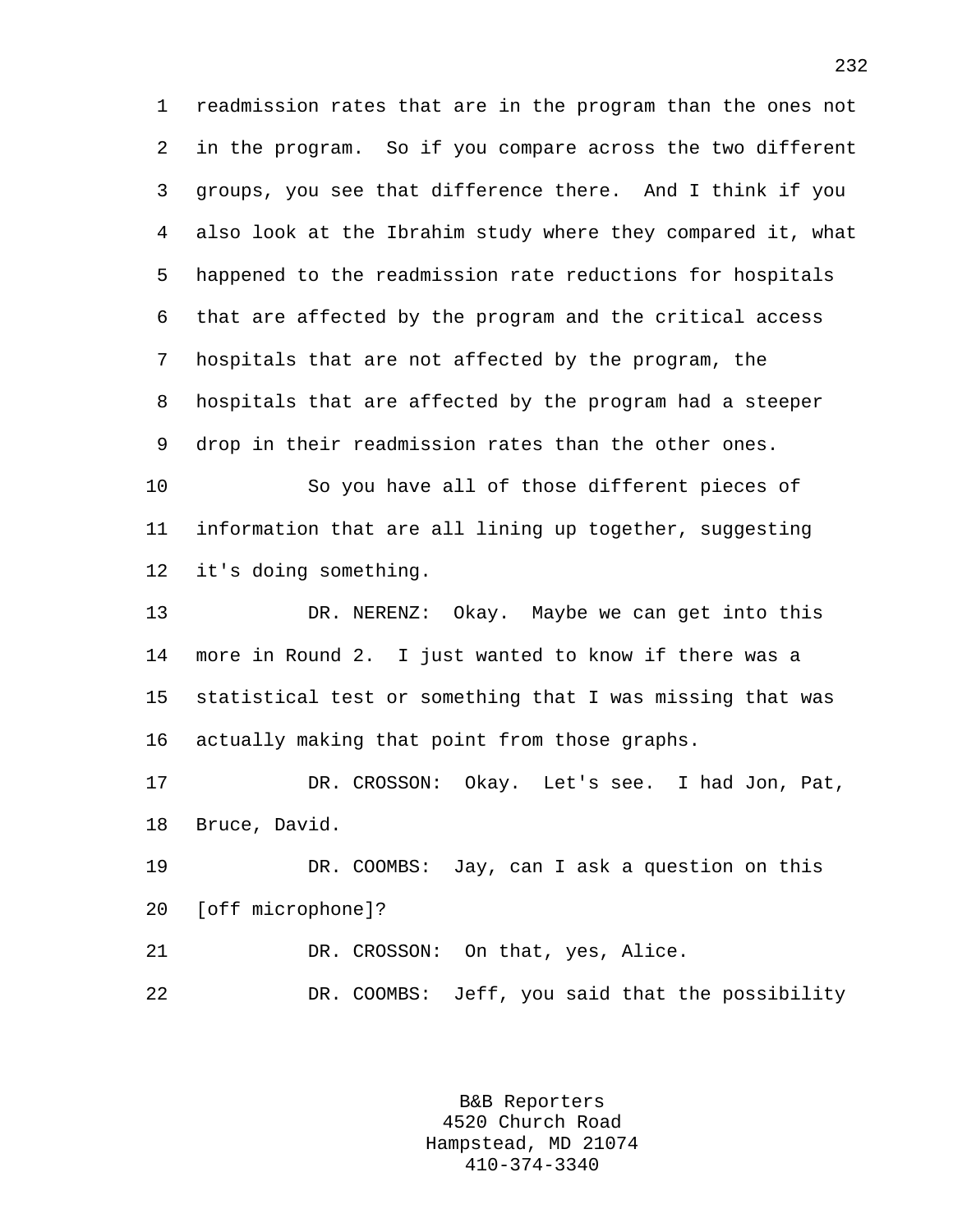1 of a different -- like a larger cohort of not as sick 2 patients in this DRG classification might have resulted in 3 some of that decline early on? I guess the severity of 4 illness for the DRG, did you say something along those 5 lines?

6 DR. STENSLAND: Right. So if we look at what was 7 happening at the same point in time as the readmission 8 reduction program took place, at the same point in time 9 there was the RAC program, and what the RAC program did was 10 it told -- for certain cases, the RAC auditors were coming 11 in and saying this didn't really need to be an admission; 12 therefore, we're not going to pay you. And they were 13 really focusing on these short-stay cases.

14 And so what we believe happened is if you look at 15 the data you see a decline in the short-stay cases, and you 16 see those short-stay cases tended to have very low 17 readmission rates. Okay? So when you get rid of those 18 short-stay cases, we think the remaining cases are more 19 difficult cases that would tend to have higher readmission 20 rates. So if anything, the readmission rates at least in 21 those kind of 2010-2014 period would probably maybe have 22 been a greater improvement than you would expect just by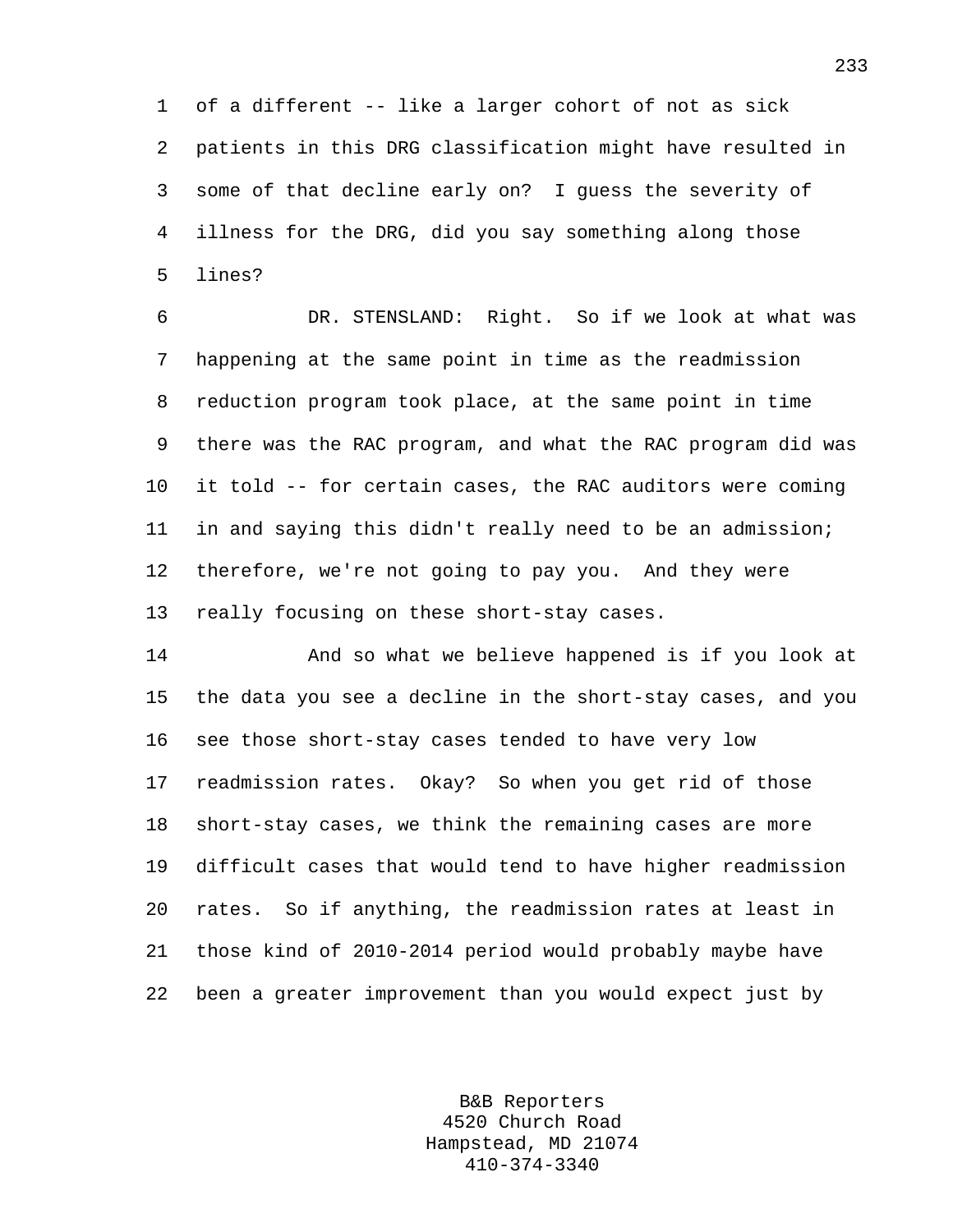1 looking at the raw rates because the people got more 2 difficult.

3 DR. COOMBS: So you're saying there was softer 4 diagnosis for the DRG in the large cohort of the early -- 5 say early on, if you had a diluted, in terms of severity of 6 illness, for that DRG, you're seeing those patients not 7 being -- the readmission is not impacted -- I mean is 8 actually looking better than what it really is. 9 DR. STENSLAND: For the early years before the 10 RAC program, yeah. 11 DR. COOMBS: Yes, yes. 12 DR. CHRISTIANSON: Thanks for this paper. 13 There's certainly a lot of discussion that I feel about 14 this. So you said this is due in June. 15 DR. STENSLAND: Yes. 16 DR. CHRISTIANSON: Will we be seeing another 17 version at some other time then? 18 DR. STENSLAND: I guess that's depending on how 19 much additional information comes out of this discussion. 20 It's possible. 21 DR. CHRISTIANSON: I would say it depends on how 22 much additional information comes out of the field in part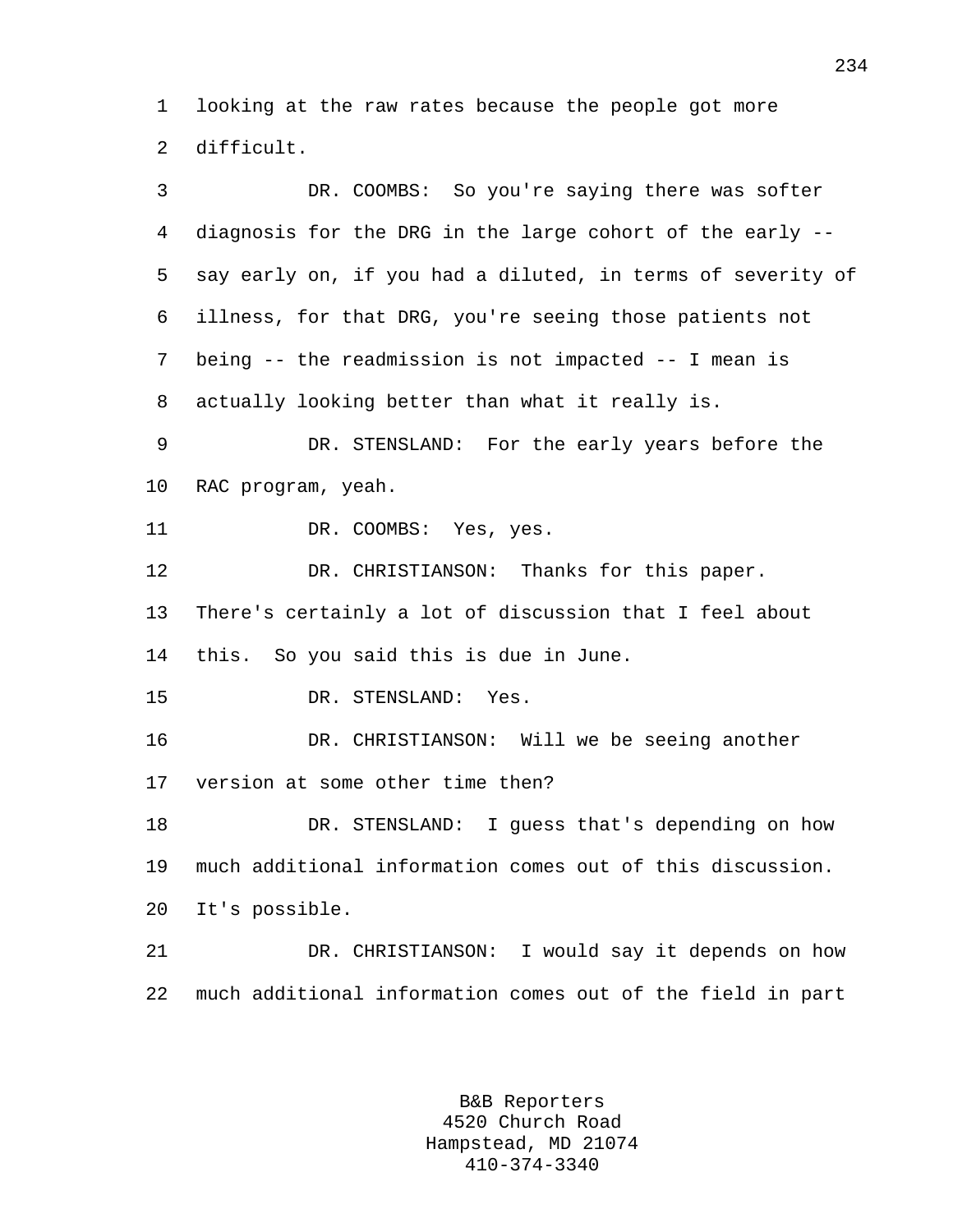1 two. In fact, I think I just sent you another paper last 2 week. I mean, it would really understate things to say 3 that this has become a cottage industry among health 4 services researchers.

5 [Laughter.]

6 DR. CHRISTIANSON: And I expect that we're going 7 to continue to see things. So my question is: Did you 8 have plans to sort of, you know, keep us abreast of the new 9 stuff that comes out, and then at some point you just lock 10 the door and say, "That's as far as we can go"? And if so, 11 what's that point?

12 DR. STENSLAND: I think we can do that one of two 13 ways. You know, we could keep you abreast and put things 14 in the paper before it goes out for your final review. If 15 you think it's actually worthy of all your time to have 16 another session, that's possible also. But that's kind of 17 a hierarchy of the importance of --

18 DR. CHRISTIANSON: There's so much going on, I 19 just don't want us to release a paper that could be more 20 updated but wasn't because we just have some rule that says 21 we can't do it after such-and-such a date. So we should 22 talk about this.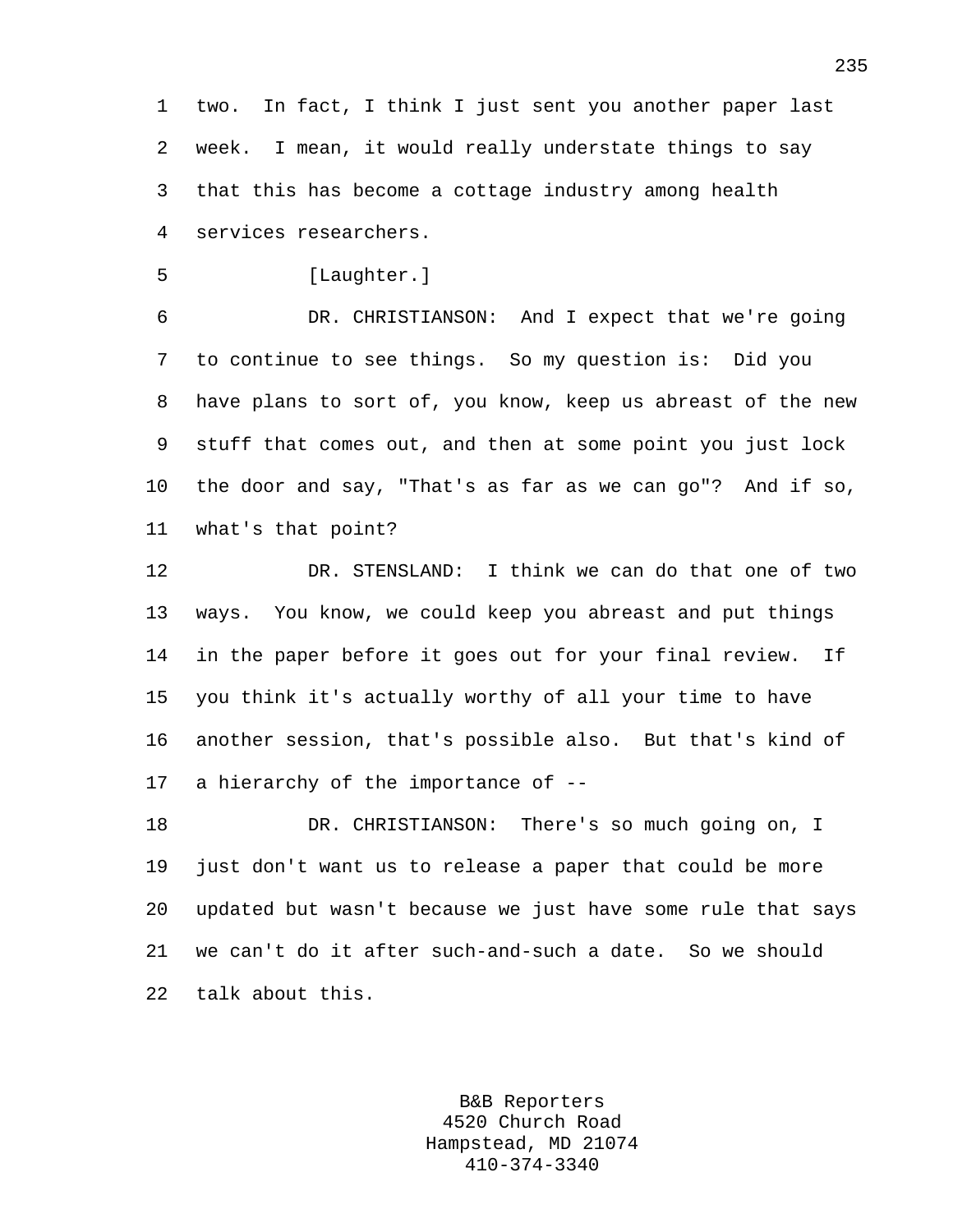1 Pat, you're next.

2 MS. WANG: I just wondered, on Slide 18, 3 obviously the effectiveness of the program is good for 4 beneficiaries avoiding unnecessary care. It's really good. 5 On Slide 18, though, which tries to kind of get at some 6 sort of cost ROI, I guess you could say, has there -- is it 7 feasible or has there been an attempt to look at the total 8 cost of care for beneficiaries who may have been in the 9 cohort of those who avoided unnecessary readmissions, 10 whether that is increased care at home, you know, physician 11 visits to the home? Both medical care as well as maybe 12 what you would call administrative costs, sending a pharm 13 tech to bedside to do a medication reconciliation before 14 somebody goes home? You know, doing more with social 15 workers or care coordinators once the person does go home? 16 I just wonder whether -- I just wonder whether there is any 17 usefulness in looking at a total cost of care, including 18 the use of, you know, certain post-acute-care resources. 19 Even if it came out to be even, which I doubt, it's still a 20 good thing. But this is part of the picture, so -- I know 21 that this was the mandate, but I was just curious what you 22 think of it, even, and is it worth looking at?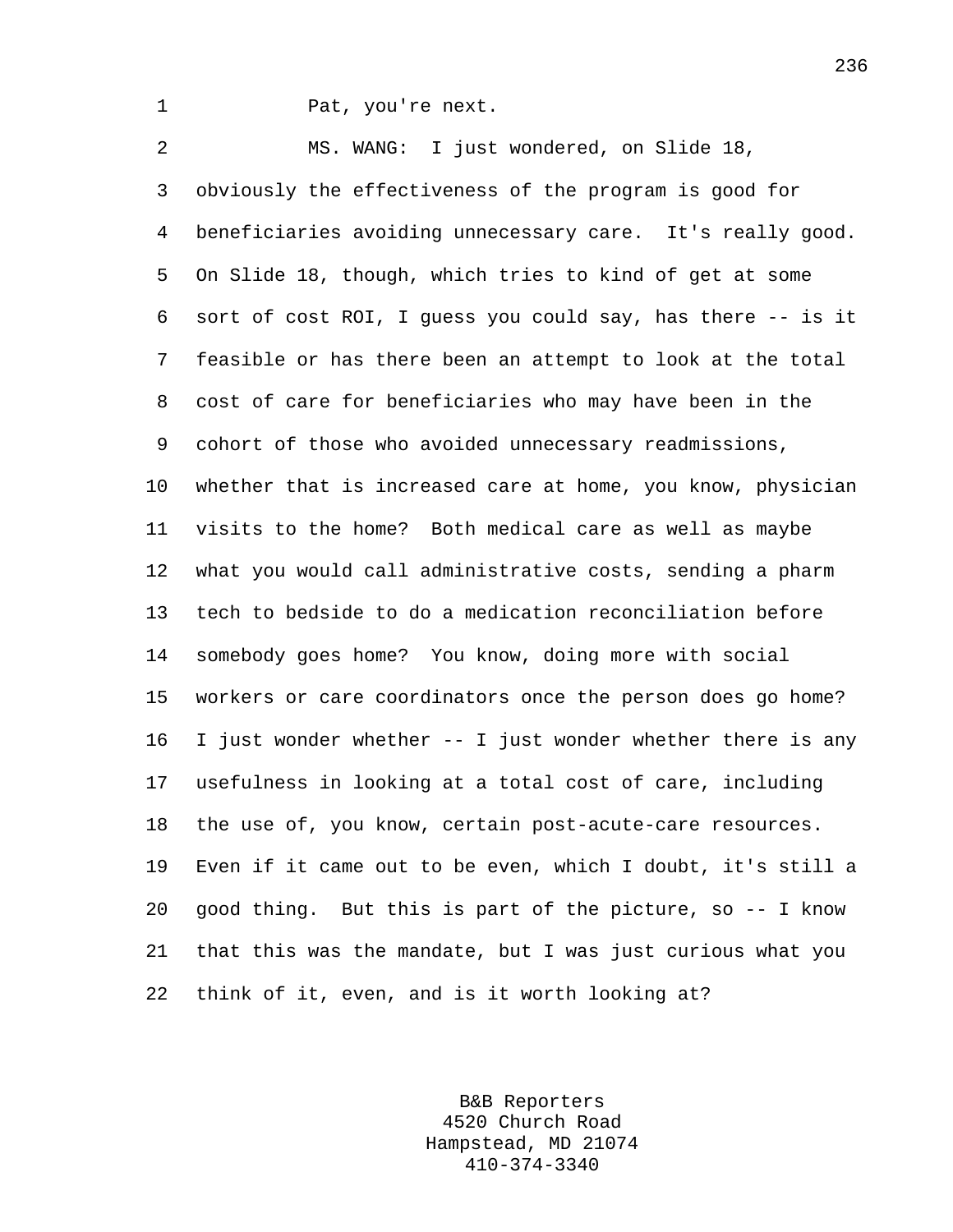1 DR. STENSLAND: I think that would be 2 interesting. I'm reluctant to say that we could do it 3 well. At least when I think of -- at least I think there's 4 one kind of working paper that Jon sent, but that looked at 5 the extra costs of these people in the hospital that was 6 charged to them. You know, was there more stuff charged to 7 them in the hospital? But I think a lot of the things 8 they're doing are not stuff that you actually have a charge 9 for in the hospital. So it's hard to track those costs. 10 Like if they have somebody that's setting up a follow-up 11 appointment with the primary care physician as part of the 12 discharge planning, or if they're having that pharmacist I 13 talk about doing a reconciliation of the medication and 14 they have a Pharm.D. doing it and maybe just a nurse was 15 doing it before, it's hard to figure out how we would get 16 data on how much that stuff is costing. I think this 17 number is probably an upper bound because you're going to 18 have some of those other costs.

19 MS. BUTO: What about post-acute, Jeff [off 20 microphone]?

21 DR. STENSLAND: We could look at higher post-22 acute if we could come up with a good counterfactual of who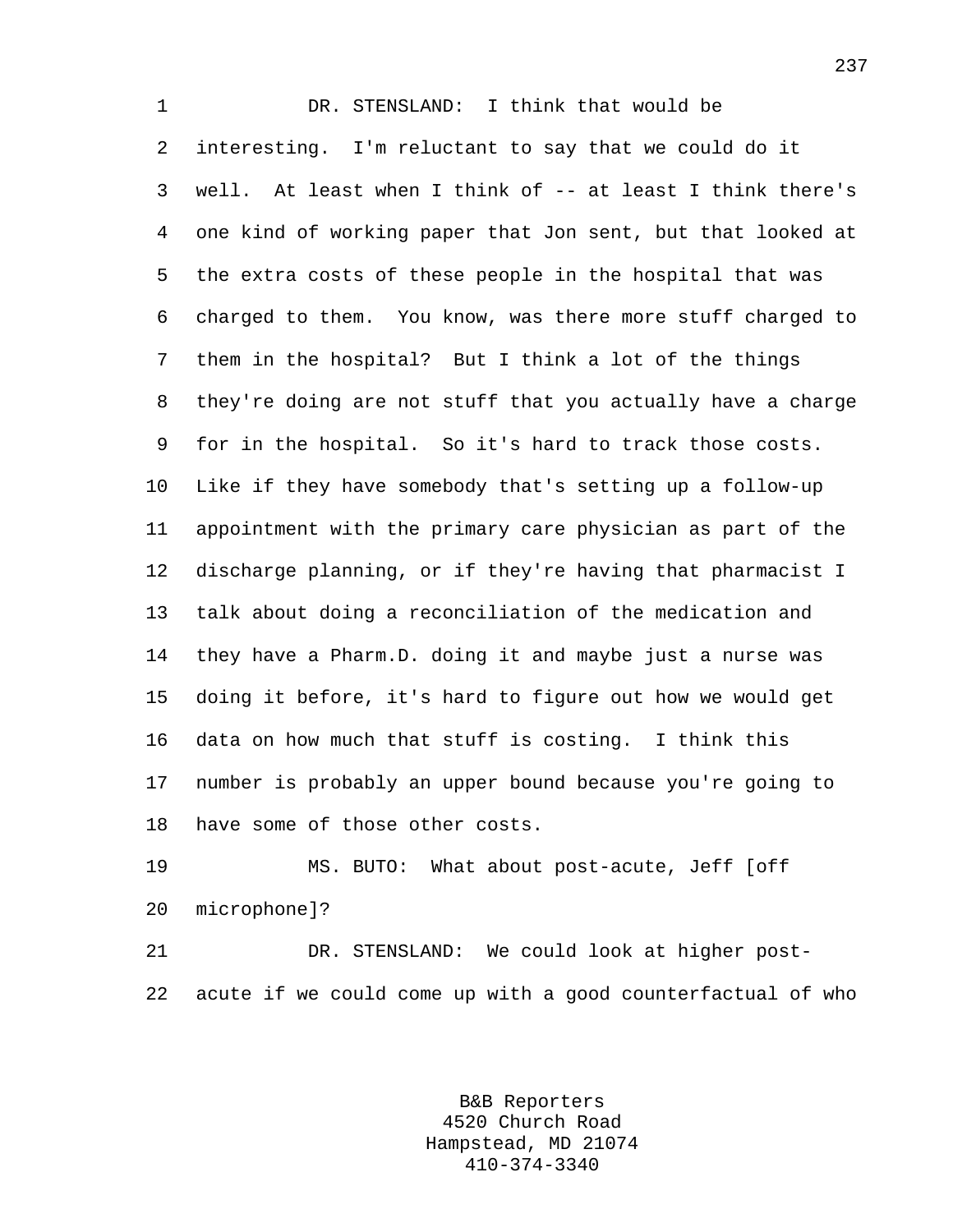1 are these people that would have been readmitted. I don't 2 think we could do a good job of that between now and 3 whenever we hand out our June paper.

4 DR. CHRISTIANSON: Okay. Bruce, I think you're 5 next.

6 MR. PYENSON: Thank you. A really terrific 7 paper.

8 I noticed on page 6 of the drug cartels, the 9 majority of hospitals, 81 percent, will have a penalty, but 10 the penalties are small. And I was curious about if you 11 had thoughts about the impact of the penalty since the 12 penalties we're talking about are relatively small, if 13 there's any scale effect there, you know, maybe -- so the 14 implication is if we doubled the penalty or tripled the 15 penalty, maybe the results would be even better, or not. 16 That's one question.

17 And a related question on the penalty is that the 18 -- I think there was some discussion -- this is on page 11 19 -- on the socioeconomic status, hospitals who have more 20 poor patients would -- the recommendation, I think, from 21 2013 that Congress did mandate a peer grouping. And my 22 question about the penalty there is -- it seemed to me the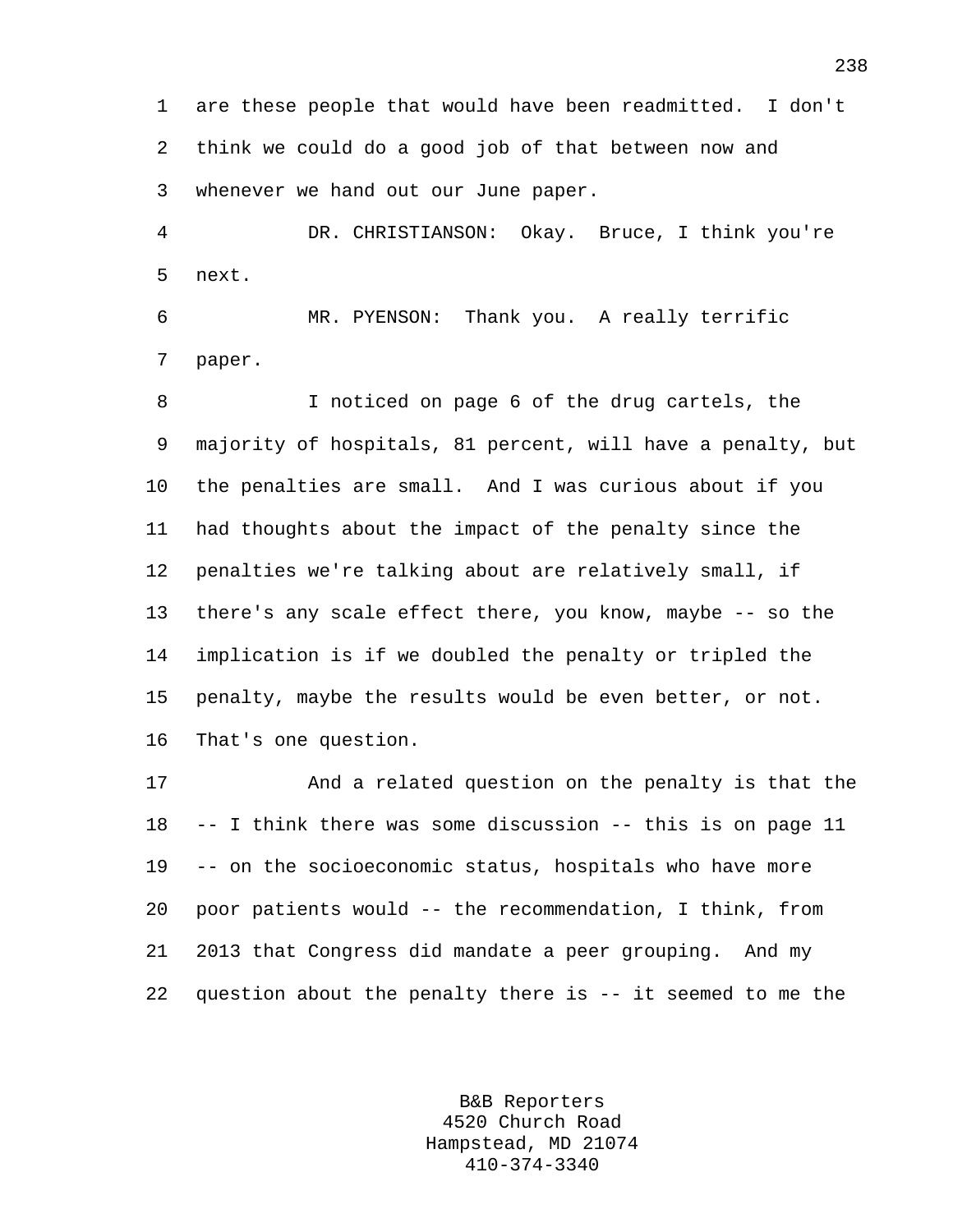1 penalty would go down for hospitals with more poor 2 patients. Would it go up for hospitals with fewer poor 3 patients so that the average stayed the same? 4 DR. STENSLAND: Yes. 5 MR. PYENSON: And on the first question, whether 6 you have thoughts on the scale of the penalty. 7 DR. STENSLAND: When we've talked before, I think 8 we've talked about not increasing the size of the penalty 9 per readmission but actually decreasing the penalty for 10 readmission by removing what I call the "multiplier," 11 because now the penalty is really large for one extra 12 readmission, and part of the thought we had discussed back, 13 I think, in 2012, 2013, when we talked about this before, 14 was taking the readmission penalty and expanding it to all 15 conditions, but then having a smaller penalty for each 16 readmission and make the size of the penalty more 17 equivalent to the cost of that extra readmission. Right 18 now the size of the penalty can be, you know, anywhere from 19 five times the cost of the initial admission in a heart 20 failure case to 25 times the cost of the initial admission 21 in the case of hip and knee. So I think, if anything, 22 especially in the hip and knee cases, the size of the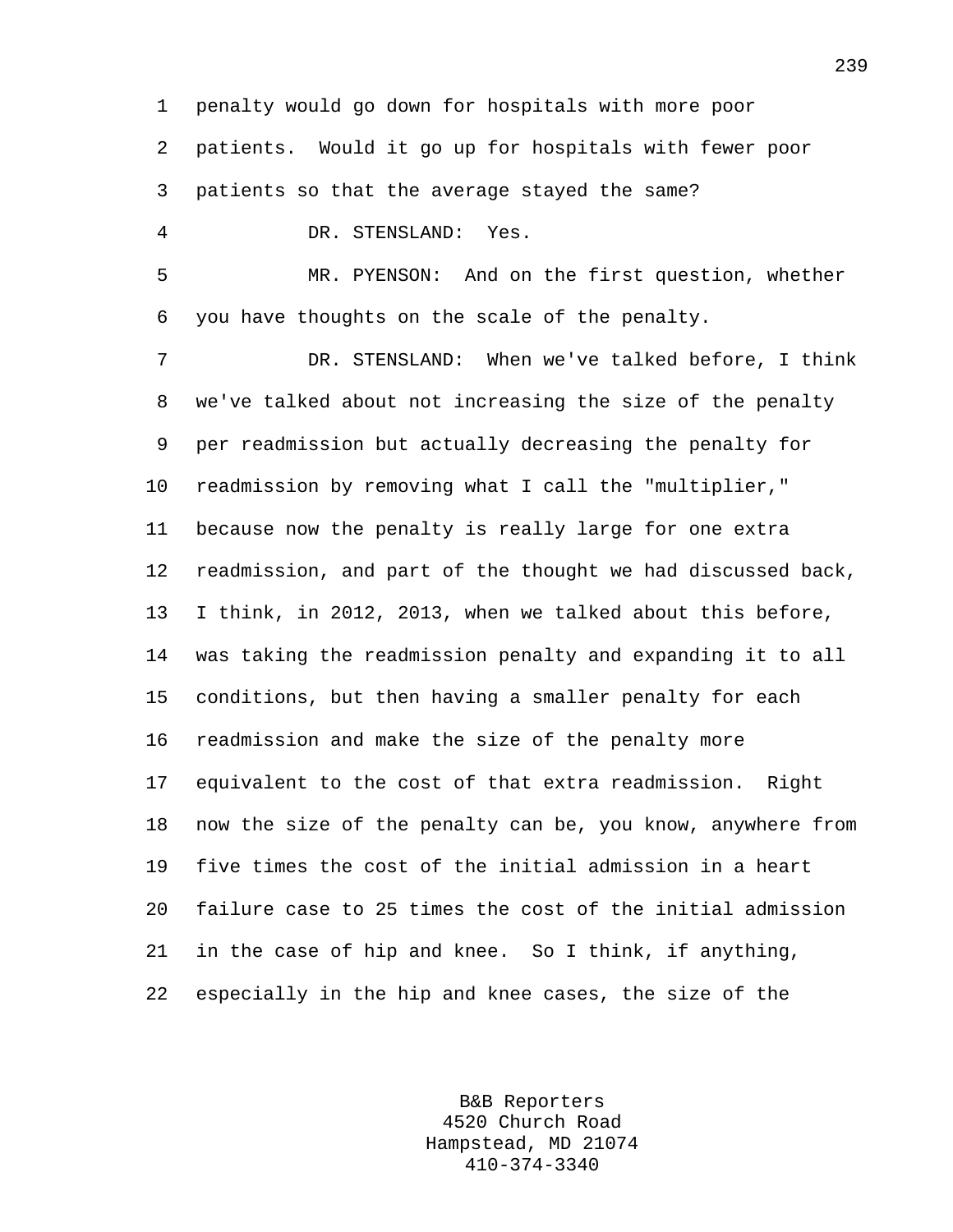1 penalty for one excess readmission is probably too large, 2 not too small.

3 DR. CROSSON: Okay. Let's see. David next, and 4 then I see Sue, Dana, and Jack.

5 DR. GRABOWSKI: Great. Thanks for this chapter. 6 I enjoyed it a lot. Could we look at Slide 9?

7 So when you say "all conditions" here, do you 8 mean all other conditions not included within the HRP? Or 9 does that include all readmissions?

10 MR. LISK: That includes all.

11 DR. GRABOWSKI: All. So this was an issue I had, 12 and I promise it's a question, but why not compare the HRP 13 conditions against all other conditions as your comparison 14 group? That's what most researchers in the literature have 15 done. You have those great parallel trends in the pre-16 period, and you can see the impact. That really gets at 17 David's question earlier. What's the real impact of HRP 18 here? I think you could show that. Why were you reticent 19 in the chapter to do that? I kept waiting for you to show 20 me the effect of the program, and you ever did, and it's 21 sort of -- you took us most of the way there. You have the 22 data. Why not show us the effect of the HRP? Why is that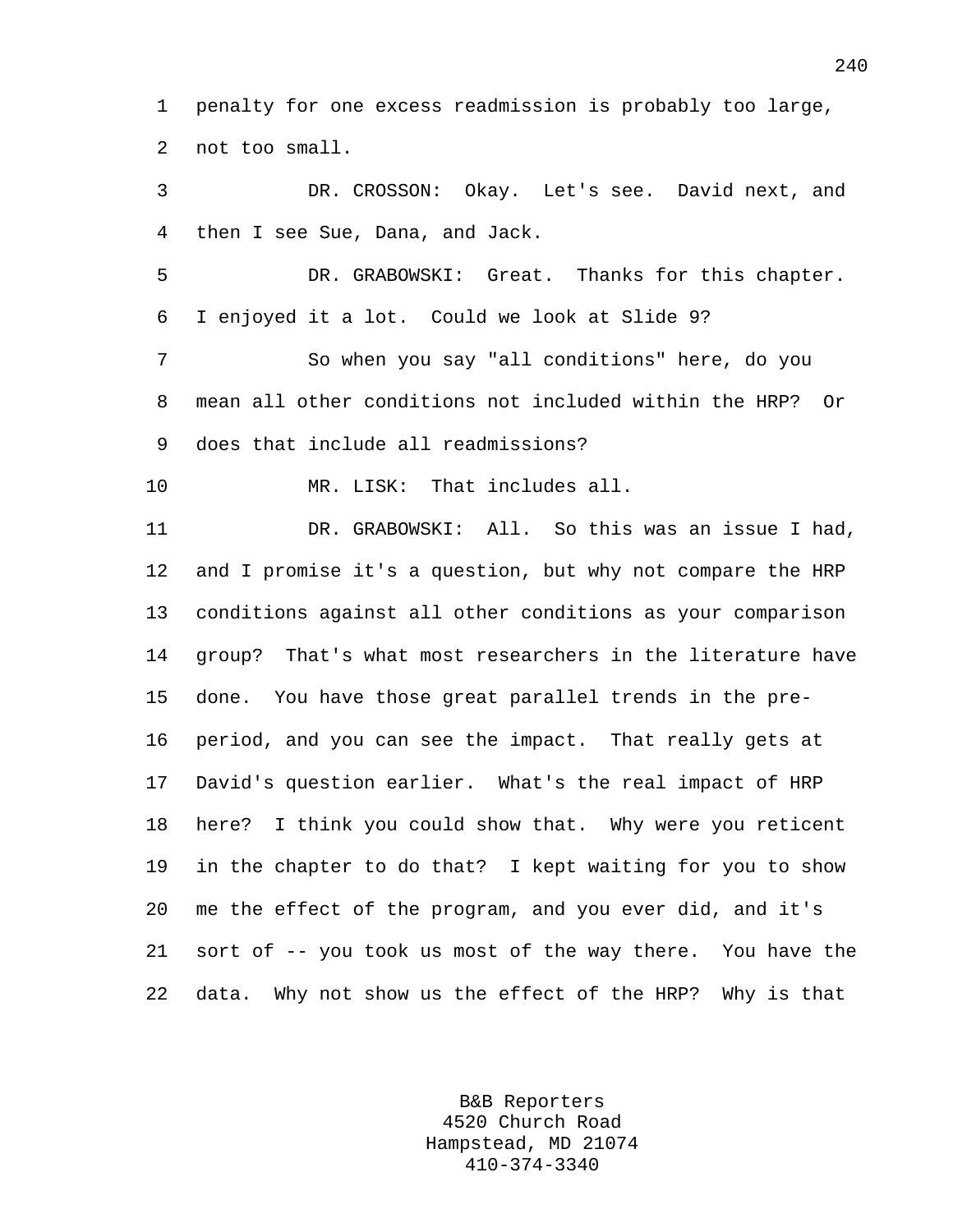1 not --

2 MR. LISK: I mean, that's what this slide is 3 showing, so this is showing -- this slide's showing that. 4 It's showing -- we're showing like all readmissions, but 5 this is showing the same thing in terms of what that slide 6 would be there.

7 DR. GRABOWSKI: If you go to Slide 10, you could 8 do this for all of -- you could do this for op stays. You 9 could do it for ED. You could do it for coding.

10 MR. LISK: Sure.

11 DR. GRABOWSKI: I think that would be a great way 12 to sort of frame the chapter. And if you showed that for 13 each of these steps, you could actually show kind of what 14 was the true effect here, both intended and unintended, of 15 the HRP. I would find that more convincing than some of 16 the arguments that were made.

17 DR. CROSSON: Okay. Thank you. Sue.

18 DR. REDBERG: Jay, can I 00

19 DR. CROSSON: Oh, I'm sorry. Rita.

20 DR. REDBERG: On this slide, we're talking about 21 a difference of a hundredth of a percentage point here? 22 It's between 0.013 -- zero point --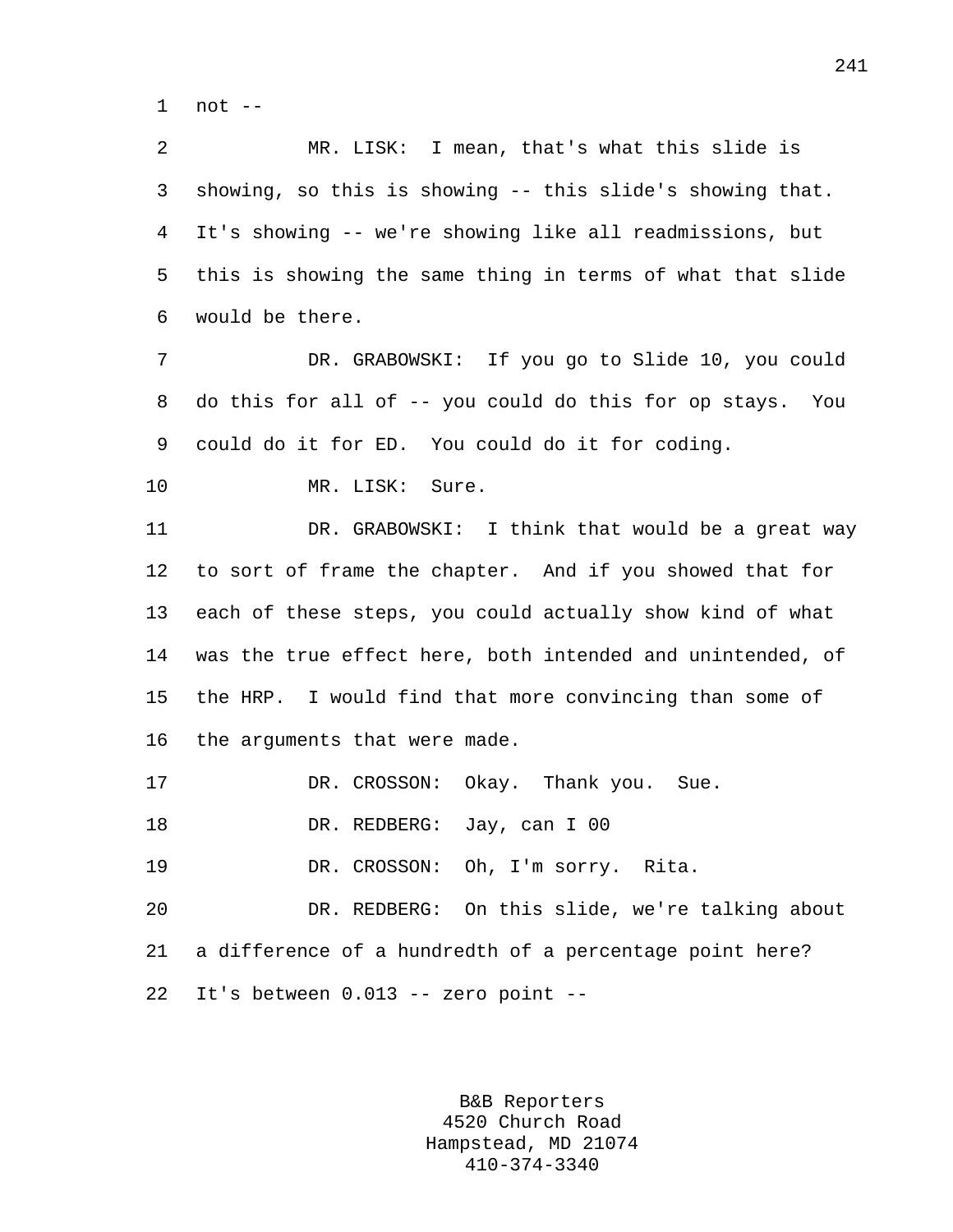1 MR. LISK: That's actually -- that's percentage 2 point change and that's actually -- it's 1.3 percentage 3 points. The labeling got -- yeah. 4 DR. STENSLAND: The labeling is wrong because -- 5 DR. REDBERG: Okay. 6 DR. STENSLAND: The labeling says percentage 7 points, but it's really in decimal points. So, yeah. 8 MR. LISK: It's really in decimal points, so 9 that's -- it's 1.3 percentage points and 2.9 percentage 10 points. 11 DR. CROSSON: Sharp eyes. We got sharp eyes 12 here. Sue. 13 MS. THOMPSON: I'm going back to the questions in 14 the discussion around post-acute and considering -- causes 15 me to wonder a bit about total knees now being removed from 16 the inpatient only category and what impact that will have 17 on all of this. And is there an opportunity ahead of the 18 game to think about how to structure watching that? 19 Granted, you know, it will be the lower-risk patient that 20 will be going to the outpatient setting. Nevertheless, 21 there's going to be some readmissions, and I just have some 22 curiosity about it. Have you thought at all about that,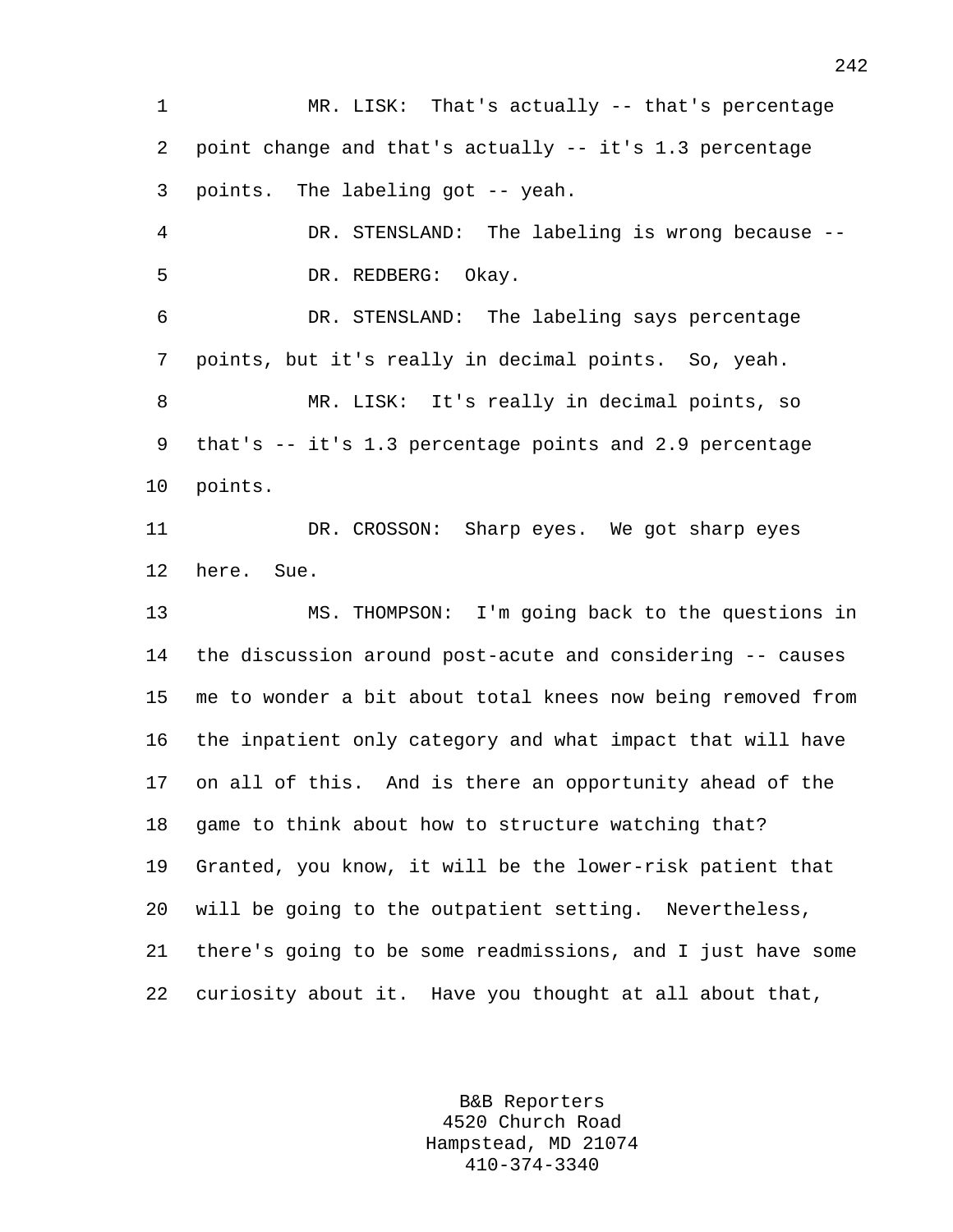1 Jeff?

2 DR. STENSLAND: I haven't thought about it, but 3 it's a great idea, because I think there's a real danger 4 that the readmission program will stop the movement to the 5 outpatient basis, because the penalty for an excess 6 readmission on the hip and knee is so huge, you might be 7 reluctant to move your hips and knees to an outpatient 8 basis where the easy cases go over there and you end up 9 having high readmission rate and pay the huge penalty. 10 That's a really good point. 11 MS. THOMPSON: Yeah, prospectively, I think it's 12 one for us to keep our eye on. 13 DR. CROSSON: Brian, on this. 14 DR. DeBUSK: To that point, though, if I do a 15 knee on an outpatient basis, I don't have an initial 16 admission to trigger the readmission, do I? 17 DR. STENSLAND: No, you don't have an initial 18 admission to trigger the readmission, so you're safe on 19 that one. But the question then, what does it do to your 20 rate? 21 DR. DeBUSK: But if an outpatient knee comes back 22 to me and I admit the patient, I don't have a readmission.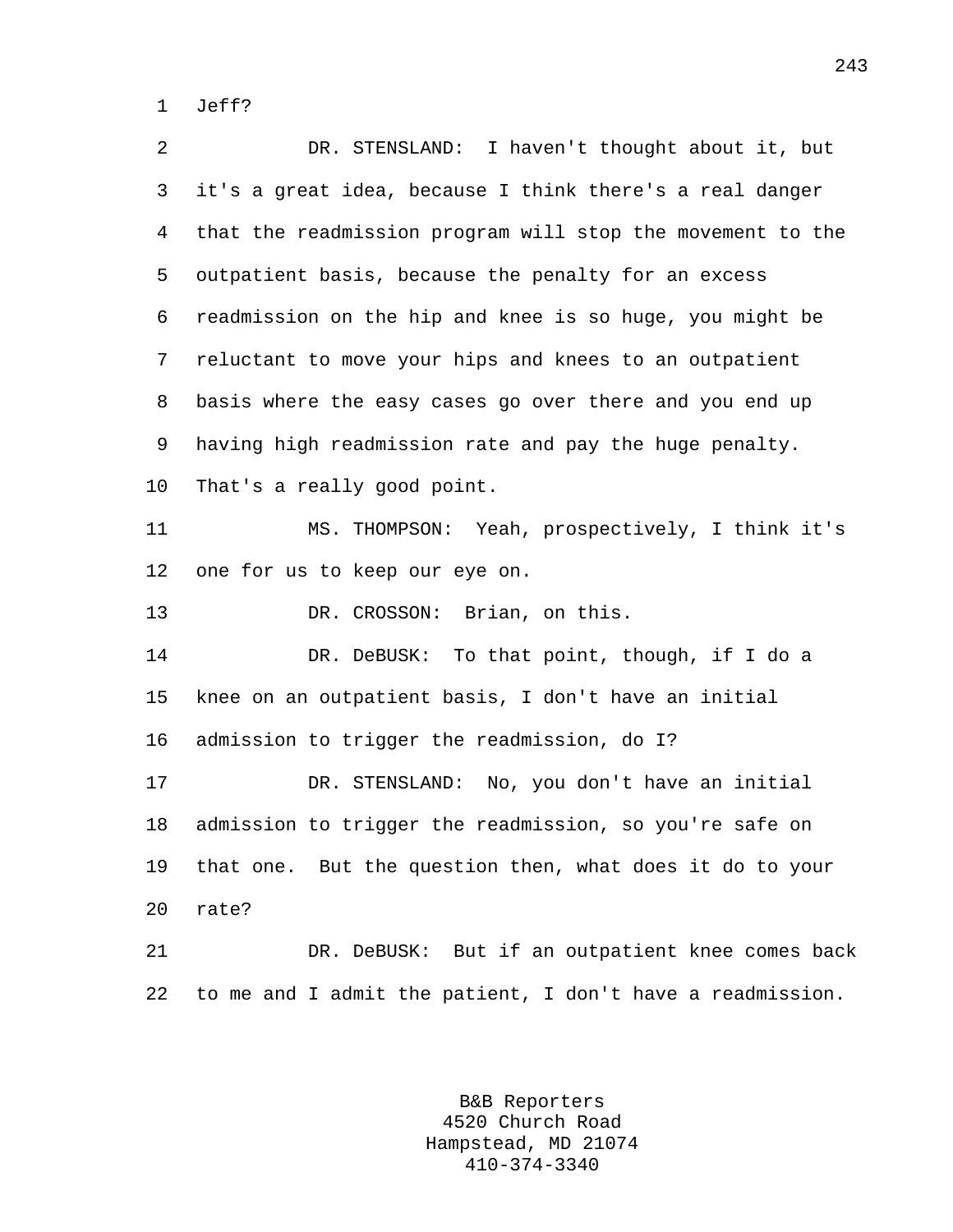1 I have an admission.

2 DR. STENSLAND: Right. 3 DR. DeBUSK: So I should -- maybe I'm missing 4 something, but I think I'd be okay, wouldn't I? 5 MR. LISK: It's more the issue of the cases that 6 remain. 7 DR. DeBUSK: Oh, you'll get -- sicker patients 8 will be the inpatients and then you'll have to risk-adjust 9 for those patients. 10 DR. STENSLAND: Yes, so I think the real question 11 is: Can the risk adjuster fully account for how much 12 sicker the patients that are still going to be inpatient? 13 If the risk adjuster was perfect, we got no problem. 14 DR. DeBUSK: On a number of fronts. 15 MR. LISK: The other issue with hip and knee is 16 the multiplier, and actually, it actually has a relatively 17 low readmission rate. But, actually, in percentage terms, 18 it had one of the biggest declines in readmission rates, 19 probably because of the steeper penalty that they would be 20 receiving. 21 DR. DeBUSK: That was to Bruce's earlier point. 22 Could increasing the penalties actually improve the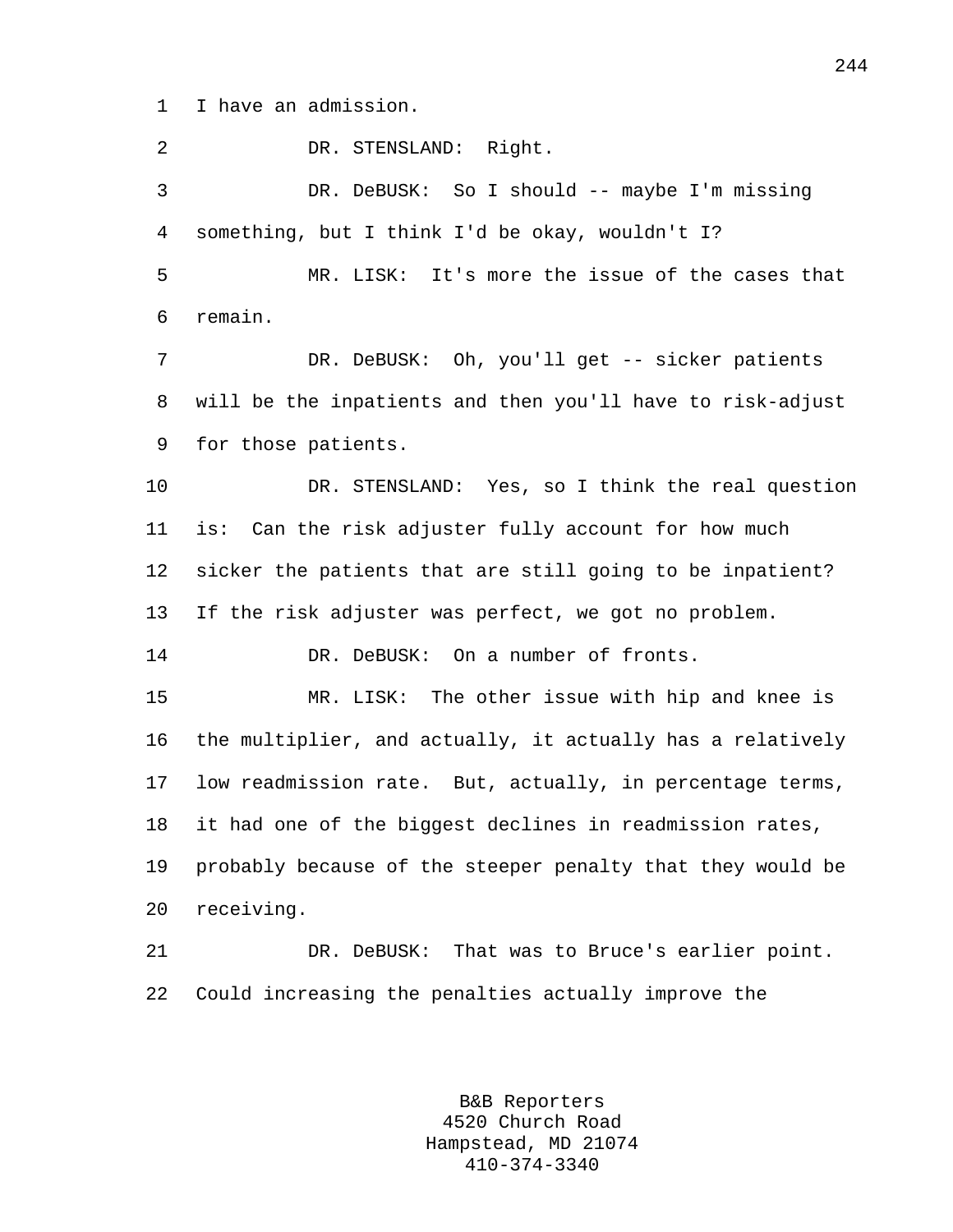1 performance of the program? Bruce, I don't mean to put 2 words in your mouth. Was that what you were -- 3 MR. PYENSON: Those were my words [off 4 microphone]. 5 DR. CHRISTIANSON: Well, Bruce, Brian; Brian, 6 Bruce. 7 [Laughter.] 8 DR. CROSSON: So far not today. I did do a Paul-9 David thing, but that's okay. Sue, you're good? Dana. 10 DR. SAFRAN: So I was wondering whether you tried 11 at all to tease out the effect of ACOs which launched in 12 the midst of your observation period here. And it seems 13 like a good thing to do if you haven't. I really like 14 David's idea of, you know, doing that comparison of the 15 conditions that were not covered by the program and the 16 conditions that were. Once you introduce the ACOs, they 17 have the incentive to reduce all readmissions, so you could 18 look at sort of the interaction of these things. I think 19 it's worth looking at to try to really get at the impact of 20 the program. But the ACO program's certainly rowing in the 21 same direction, so it would be, I think, instructive. 22 DR. CROSSON: Okay. Jack?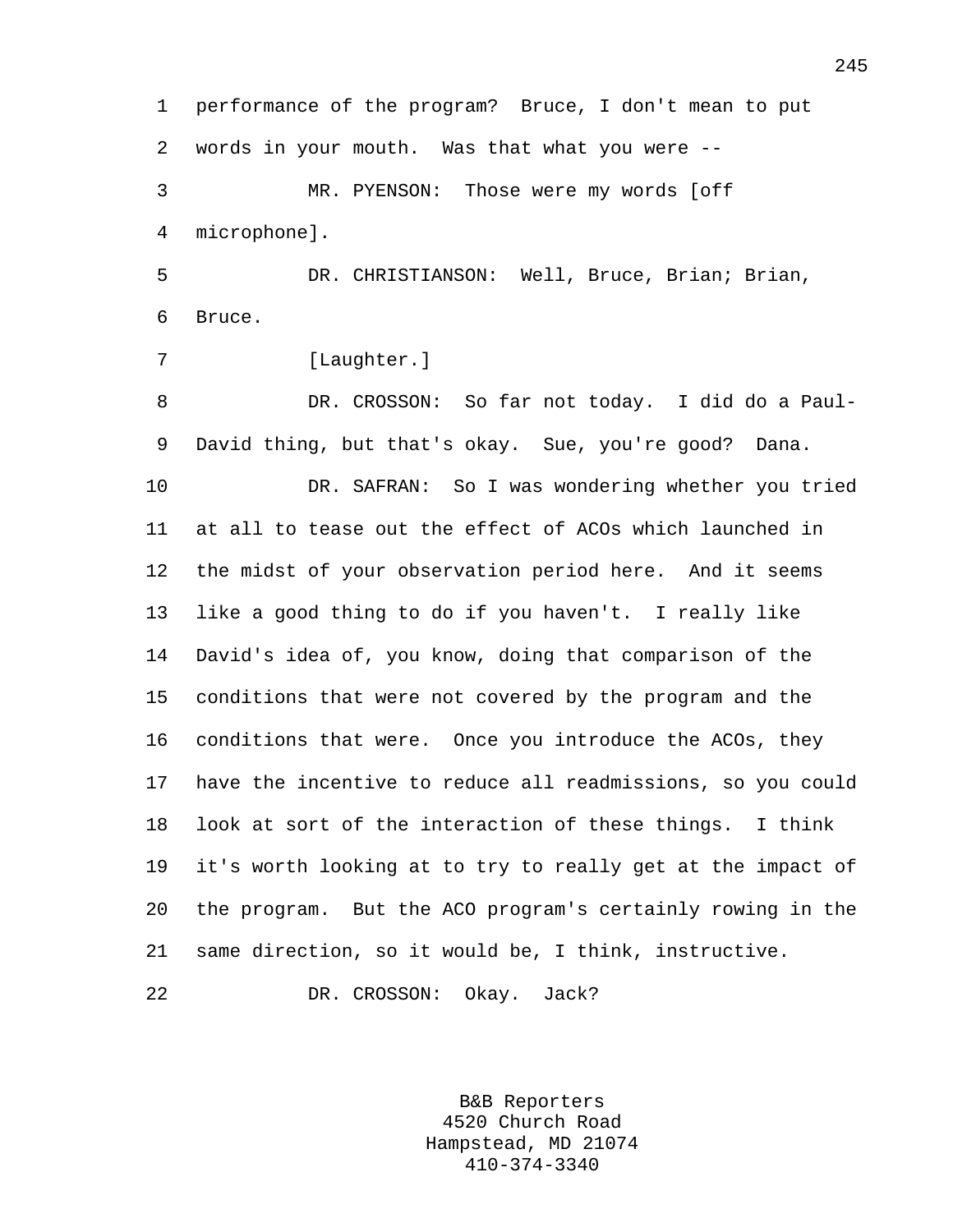1 DR. HOADLEY: I'm jumping from methodology 2 questions to process questions. First of all, I was trying 3 to remember the 2013 recommendation -- or improvement 4 suggestions, were those formal recommendations or were they 5 more general?

6 DR. STENSLAND: They were more general policy 7 options. There was no vote.

8 DR. HOADLEY: Okay. And then when you say on the 9 last slide potential improvements and then we'll discuss in 10 the spring, is that within the context of this report that 11 we would talk about these improvements? Or is this more 12 going into a more general outside of the context of this 13 report? What do you have kind mind? And did you have in 14 mind formal recommendations?

15 DR. STENSLAND: We started this in the fall where 16 Ledia came up and led the discussion on the hospital value 17 improvement program where we talked about shifting from 18 these individual silos of different programs into one 19 combined program where you would combine the readmission 20 and mortality and maybe patient experience, and you have 21 all these things creating a single score and then a single 22 adjusted rather than multiple adjusters, which sometimes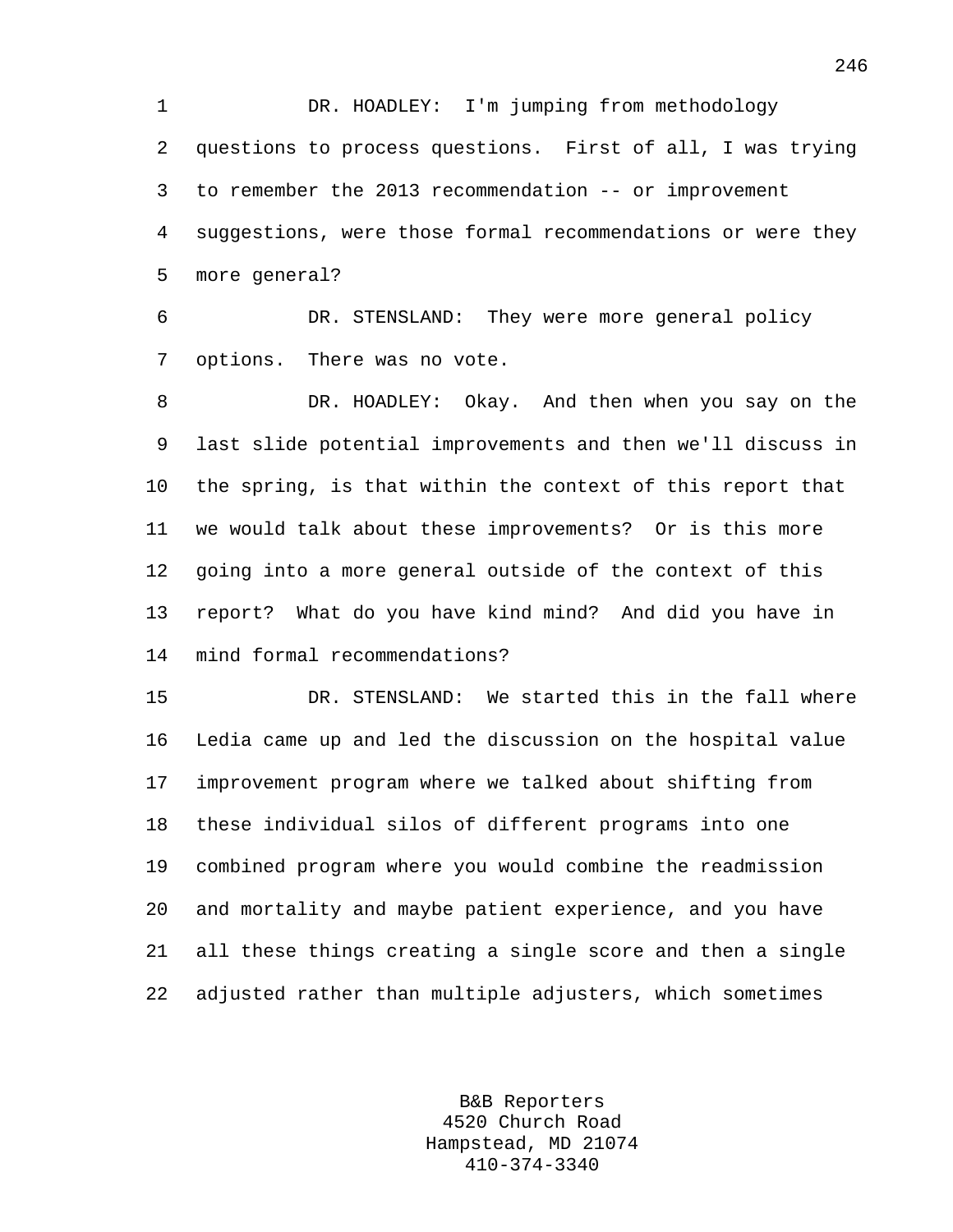1 can overlap. And while that discussion is going on, there 2 will be some discussion of how maybe to evaluate 3 readmissions or incent readmissions differently than we're

4 doing right now.

5 DR. HOADLEY: So the report that specifically 6 responds to this mandate would not be all that stuff, it 7 would be just basically the analytical work that you're 8 doing here.

9 DR. STENSLAND: Right.

10 DR. CROSSON: The intent here, as I understand 11 it, is, assuming that we have general support, this would 12 be the discussion leading to the final mandated report, and 13 then other issues we can take -- if we decide we want to 14 take on, we could take on subsequently.

15 Okay. So I see no further questions, so let's 16 proceed to the discussion and comment period, and I think 17 Rita is going to lead off.

18 DR. REDBERG: Thanks, and thanks for an excellent 19 chapter and mailing materials. It's a very complex issue, 20 and I think you summarized the literature well. It just 21 leaves me with a slightly different conclusion, though, 22 because I think it's really hard to know what's going on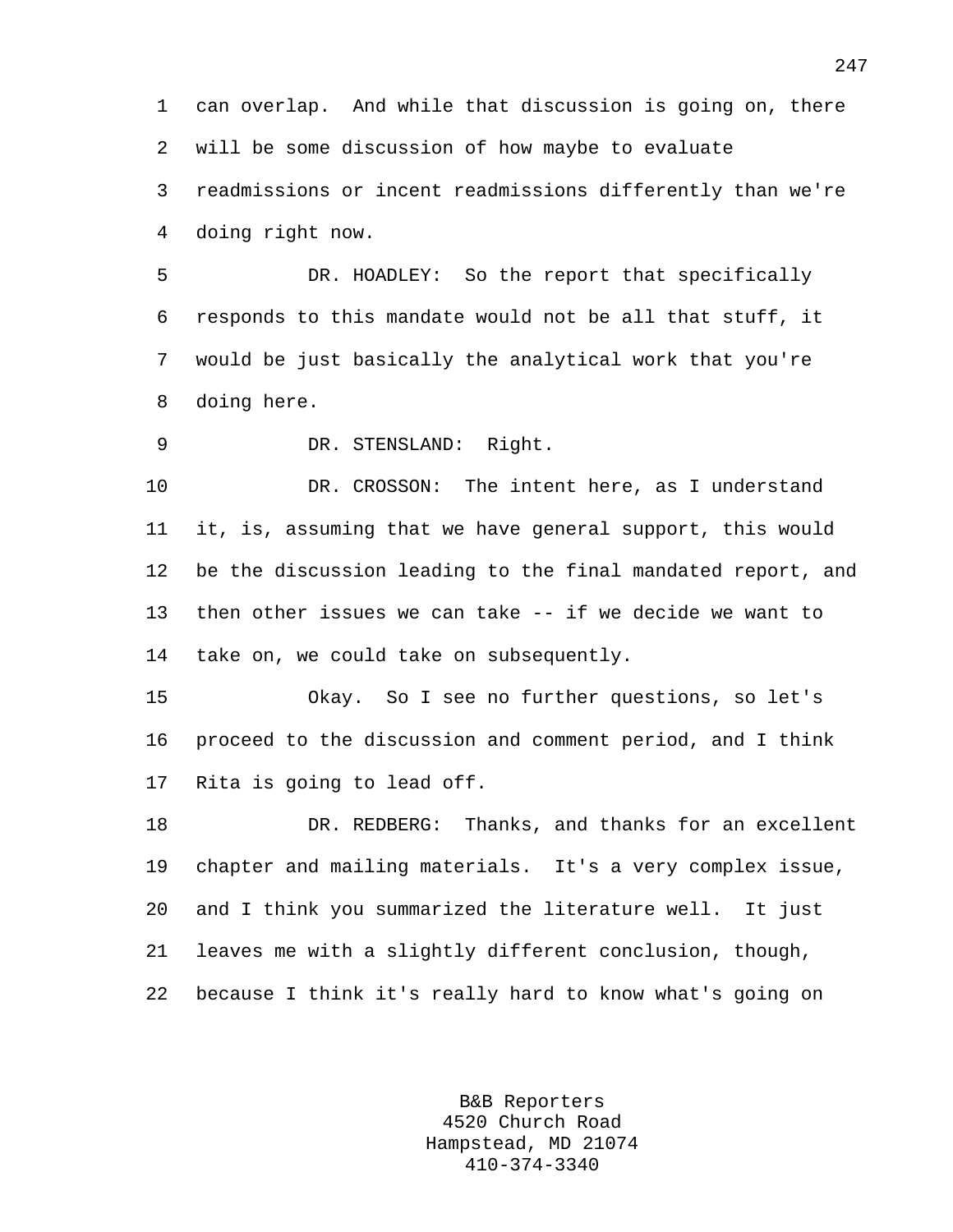1 here.

2 It's all observational data. There are questions 3 about temporal trends, other programs going on. I mean, 4 clearly there were good things that happened with the 5 readmissions penalty. Hospitals all started outpatient 6 programs, pharmacists, nurse to call the patient, but then 7 clearly, there were other things going on. And some things 8 are just not preventable, and it may have created perverse 9 incentives not to readmit patients. We don't know. 10 Also, there were other questions that you 11 mentioned about Ibrahim and the coding issue and whether 12 what we were seeing was a change in coding severity and not 13 an improvement in risk-adjusted mortality. 14 **I** don't know what -- the real savings because I

15 think, as Pat said, there were big, bigger -- you know, we 16 were looking at 1-, 2 billion in admissions, but there are 17 a lot of costs of heart failure in the programs and other 18 things.

19 Last week, when I was in the hall of the 20 hospital, one of the heart failure cardiologists had just 21 come back from rounding, and they said to me -- I said, 22 "How are you doing?" and they said, "Oh, it's so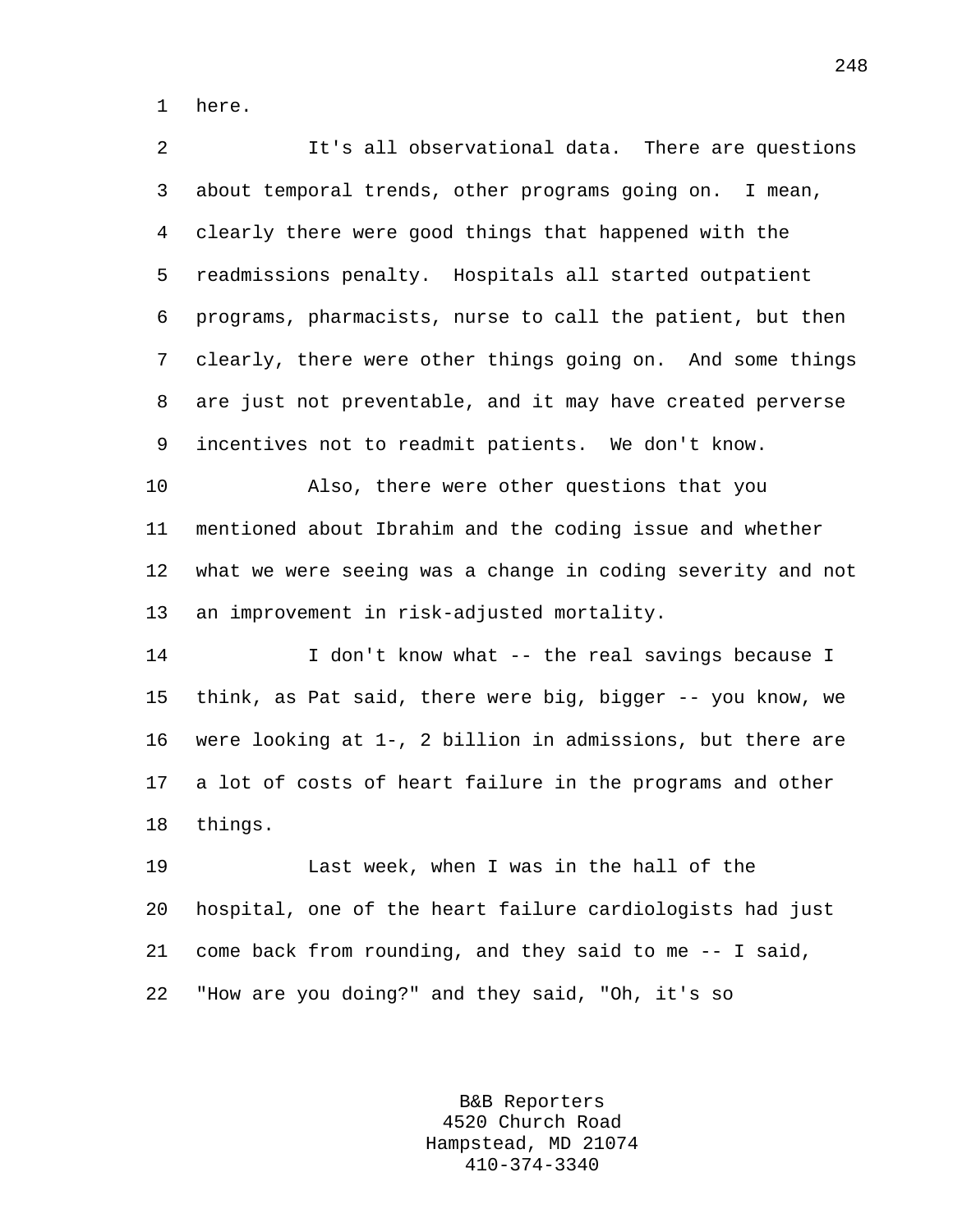1 discouraging seeing so many heart failure patients now 2 getting all these unnecessary procedures," and that's not 3 usually what the other -- mostly, she was talking about 4 ventricular assist devices, which is sort of not covered in 5 here. But Medicare pays a lot of money -- I don't know -- 6 60-, 70,000 for these beds. And they used to be used for 7 people that were very sick as a bridge to transplant, but 8 now there is this destination therapy, which essentially 9 the idea is that you put them in people with heart failure, 10 and then they go out the rest of their lives with them. 11 The data is very unclear what the tradeoffs are.

12 This is a pretty invasive device that you're now attached 13 to. It has a lot of problems with thrombosis and pump and 14 all of that.

15 But the other issue, there was a very interesting 16 trial presented at the American Heart meetings in November 17 on shared decision-making, and it turned out that a lot of 18 people, as happens, getting these devices really didn't 19 have an idea of what they were in for before they signed up 20 for it, and their families didn't know. And it's quite a 21 commitment for not just the patient but their family 22 because it requires a lot of care.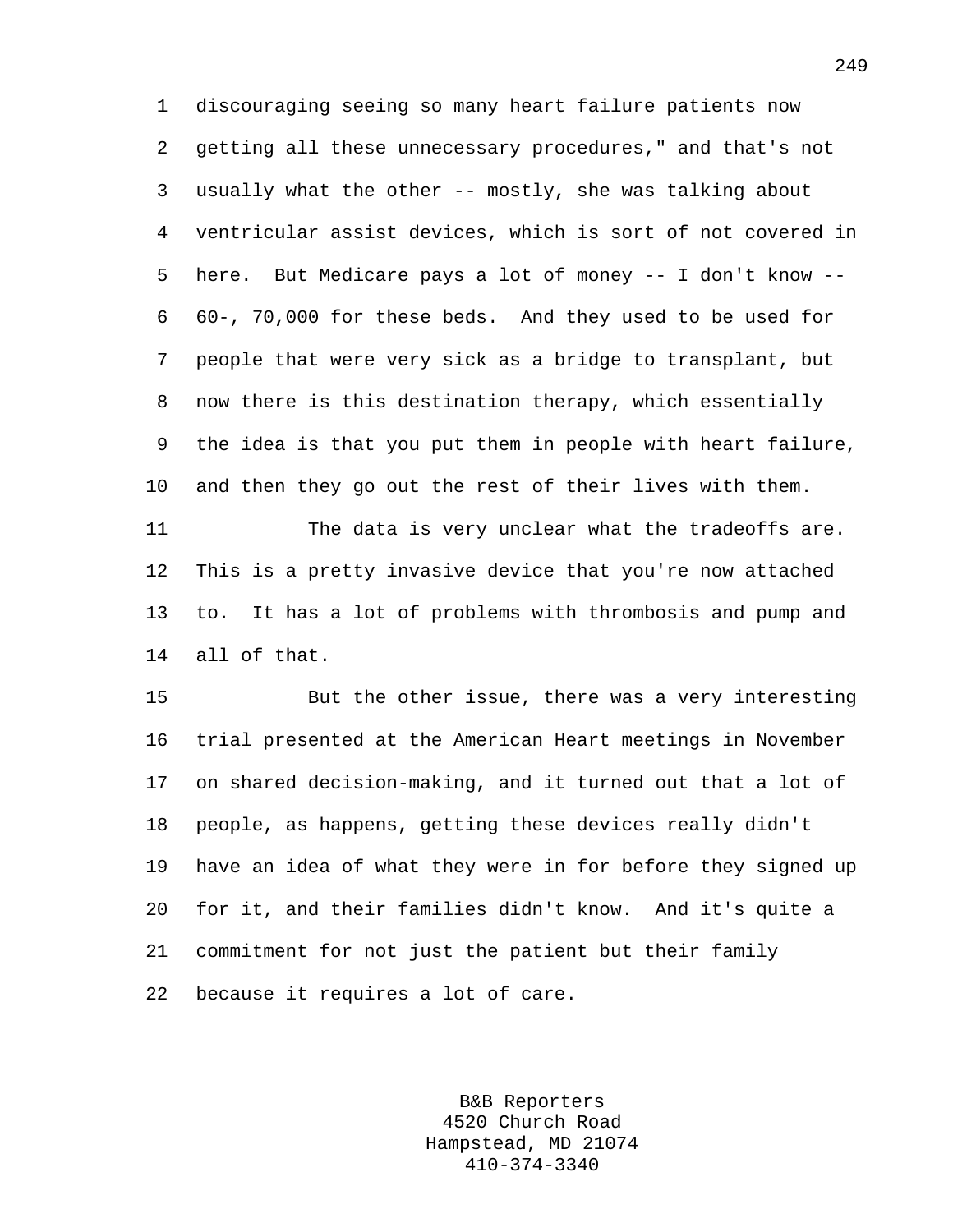1 This was a randomized trial they presented, the 2 people that had what they called shared decision-making had 3 a much lower rate of accepting the beds, which, by the way, 4 also happen to be, as I said, very expensive.

5 We've had other studies where we know 6 defibrillators, which again is very expensive, can be a 7 life-saving intervention, but are overused. We know that 8 the study published in JAMA a few years ago suggested like 9 25 percent of defibrillators that Medicare was paying for 10 were outside of the cardiology guidelines, and now there's 11 talk about maybe changing the guidelines.

12 Clearly, I think if our goal is to improve the 13 care of patients with heart failure and to improve value, 14 there are other places we could look that I think would 15 have more bang for the buck and working more on this 16 readmissions, which to me I feel like we've gotten a lot of 17 the benefit from it, and there are much bigger pockets in 18 all the people getting, for example, beds and 19 defibrillators, particularly near end of life, that don't 20 have the benefit of shared decision-making and may not have 21 chosen to go that way.

22 So I just think we might start looking at other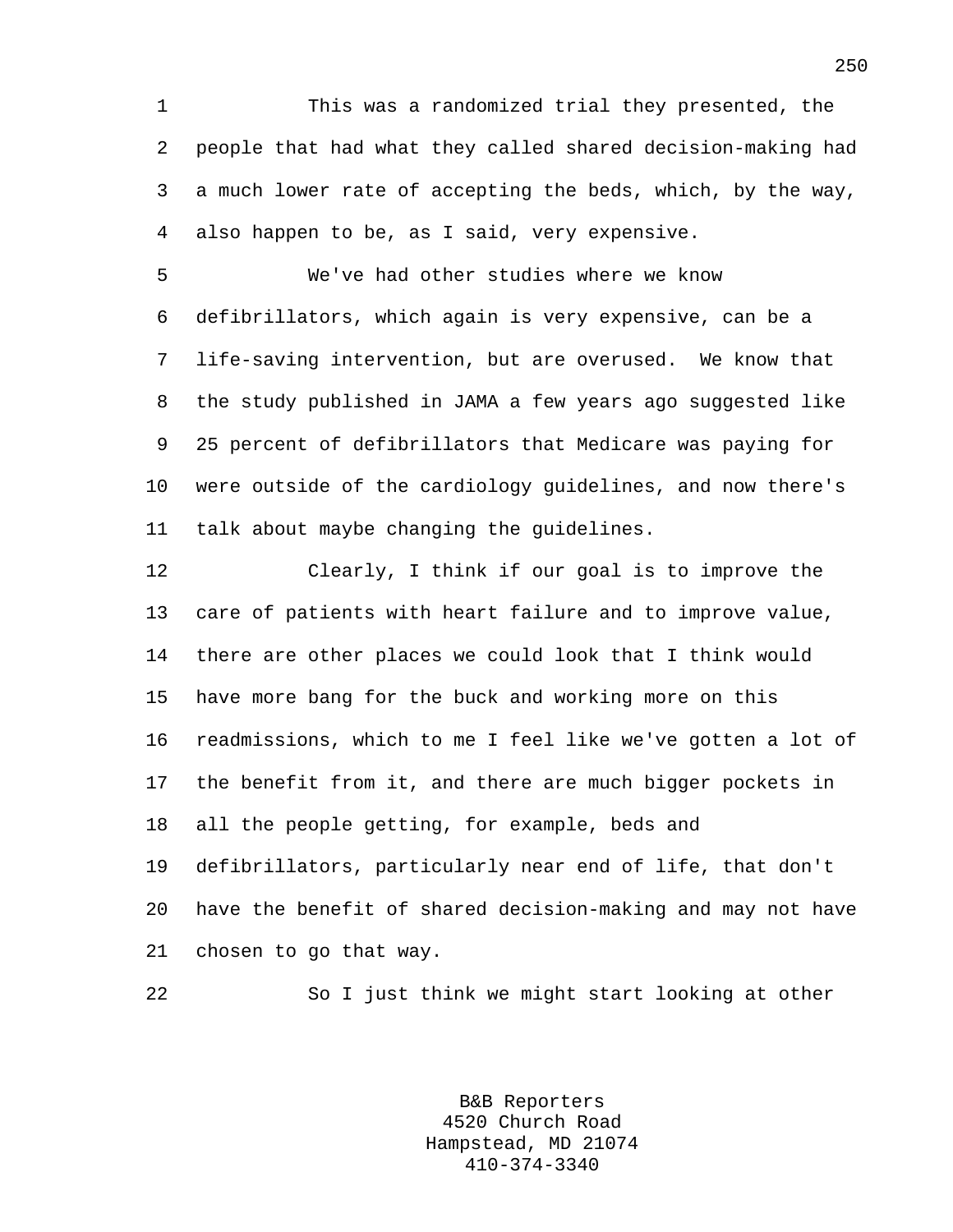1 avenues if we're trying to improve care for our heart 2 failure patients.

3 DR. CROSSON: Thank you, Rita. 4 I just want to be clear on one point. I think I 5 understand, and I think I agree with what you're saying. 6 But I just want to be clear. You're not implying, I don't 7 think, that the increased use of ventricular assist devices 8 as an outpatient is a result of the hospital readmission 9 program. 10 DR. REDBERG: I wasn't linking those at all. 11 I think at least what this cardiologist -- 12 DR. CROSSON: Right. 13 DR. REDBERG: There's the draw of technology, and 14 they are reimbursed very well. 15 DR. CROSSON: Yes. 16 DR. REDBERG: They're profitable for the 17 hospital. 18 DR. CROSSON: No, I understand that. 19 DR. REDBERG: I don't think it's related to 20 readmissions. 21 DR. CROSSON: I just want to be clear. 22 Okay. So where are we? Discussion. Brian --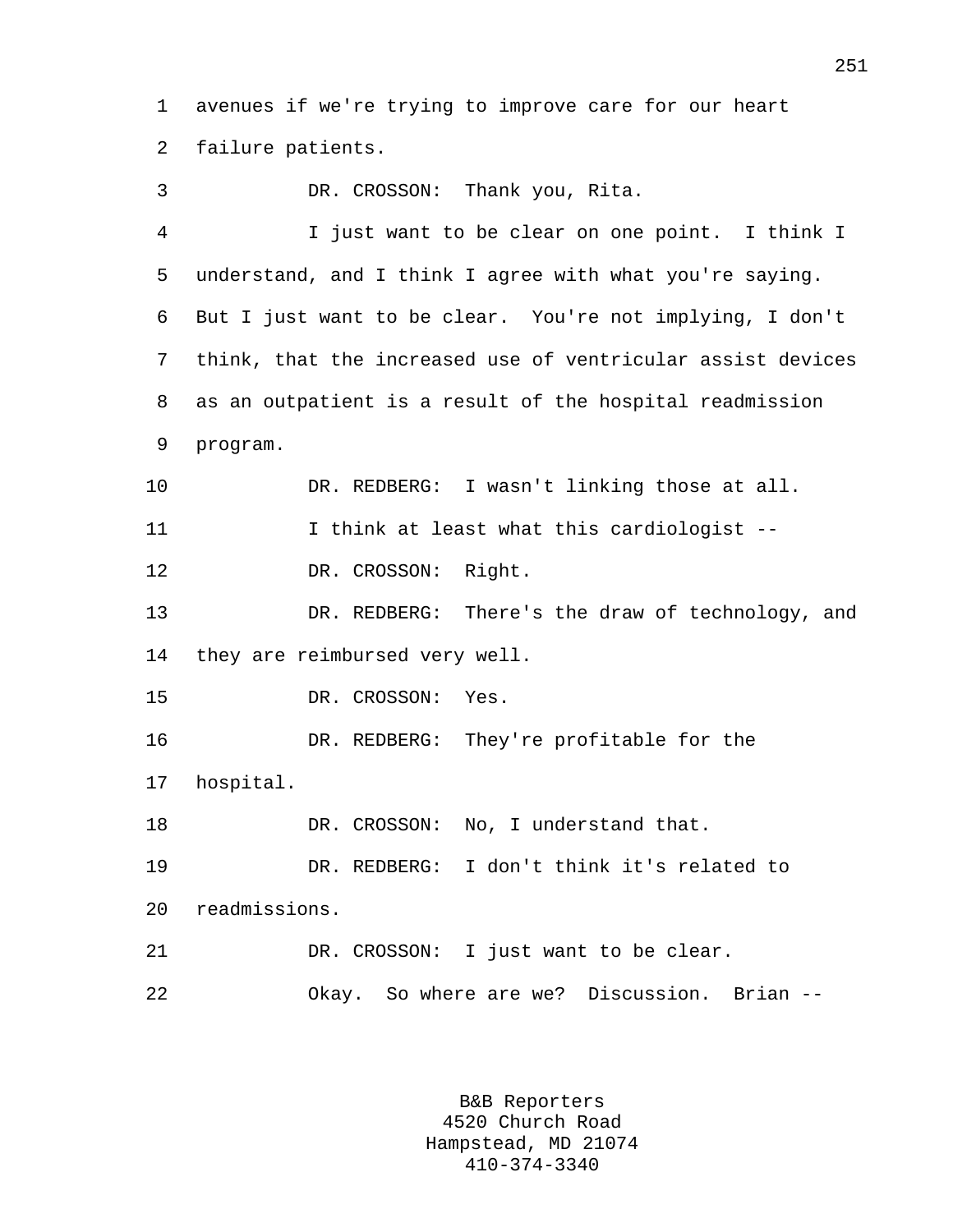1 I'm sorry. Let's move down this way. We got almost

2 everybody. Sue, do you want to start?

3 MS. THOMPSON: Well, I think this was a wonderful 4 chapter to end the day's discussion, and I want to build on 5 the question that was raised. I think it was Dana who 6 asked about taking a look at ACOs to see if there's any 7 correlation to improving and reducing readmissions.

8 Actually, I think this discussion relates nicely 9 to our chapter on MIPS and transforming or making 10 recommendations that works to transform our health care 11 system to move from fee-for-service to value.

12 Improving quality or reducing readmissions is not 13 a solo opportunity. It really is a team sport, and having 14 come from a hospital background in my past life, you don't 15 reduce hospital readmissions without the support 16 particularly of your specialty community and especially in 17 the five diagnoses that are reviewed. So I think this just 18 underscores the importance of the recommendations we've 19 made earlier today, and I thoroughly enjoyed this topic. 20 So thank you for your good work here.

21 DR. CROSSON: Thank you.

22 David.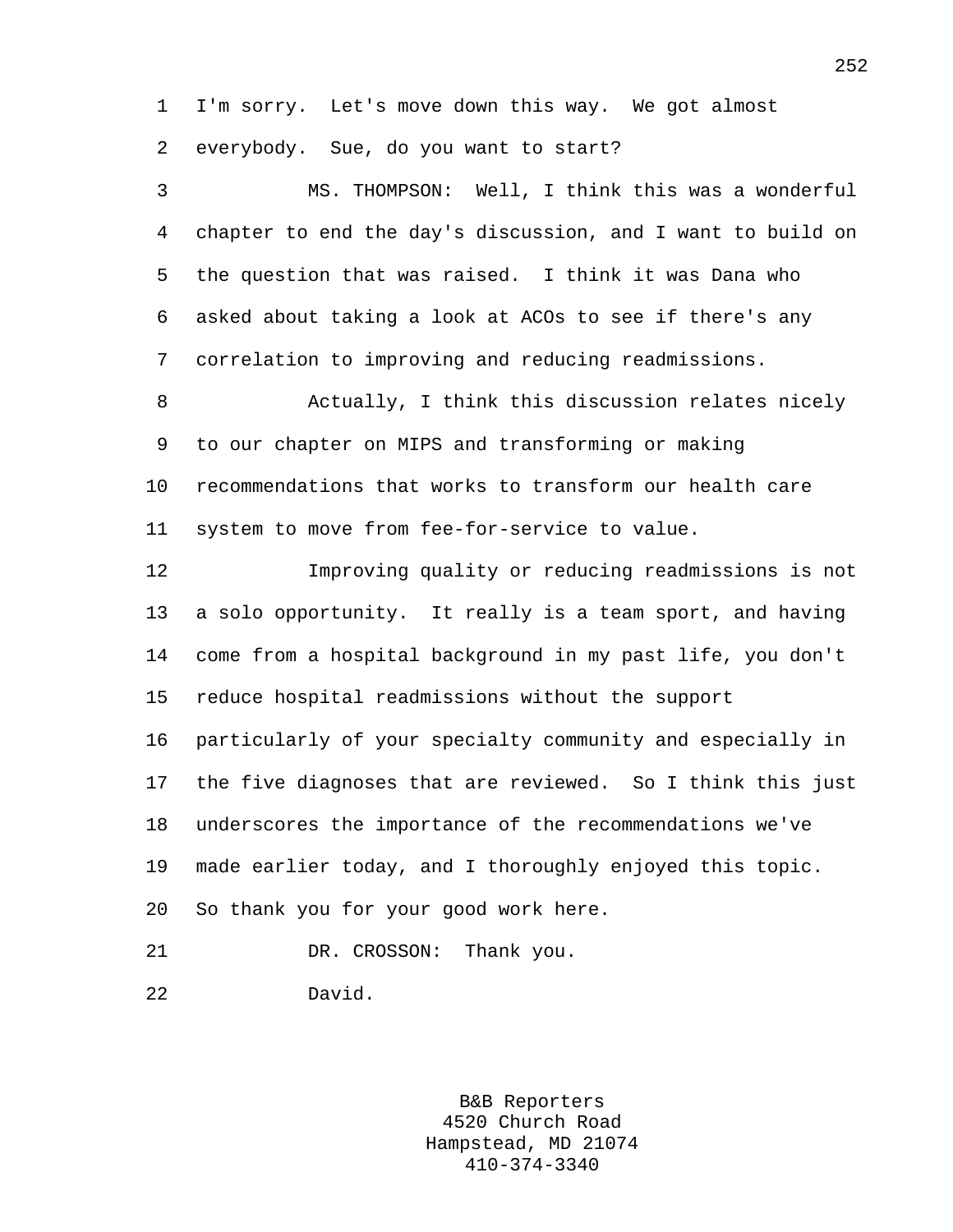1 DR. GRABOWSKI: Yes. Thanks again for the 2 chapter.

3 The Hospital Readmissions Reduction Program has a 4 very blunt policy, and the good news is that blunt policies 5 often have their intended effect. The bad news is they 6 often have lots of unintended effects.

7 And I think it's important here that we figure 8 out both of those. Is it truly reducing admissions? And 9 two, does it have any unintended consequences, whether that 10 be coding changes or increased mortality, ED, ob stay? So 11 I think we should continue to look in all of those 12 dimensions.

13 There is a robust literature, as Jon noted, on 14 all of those issues. I think, however, that MedPAC, given 15 the data that we have access to and sort of the framework 16 that we can apply to this, I think we can actually sort of 17 put this all on sort of a common framework and take a close 18 look at these issues.

19 I will say again that I think it's really 20 important when we're framing each of these issue, both 21 examining the intended effect but also all these unintended 22 effects, that we compare those HRP conditions against other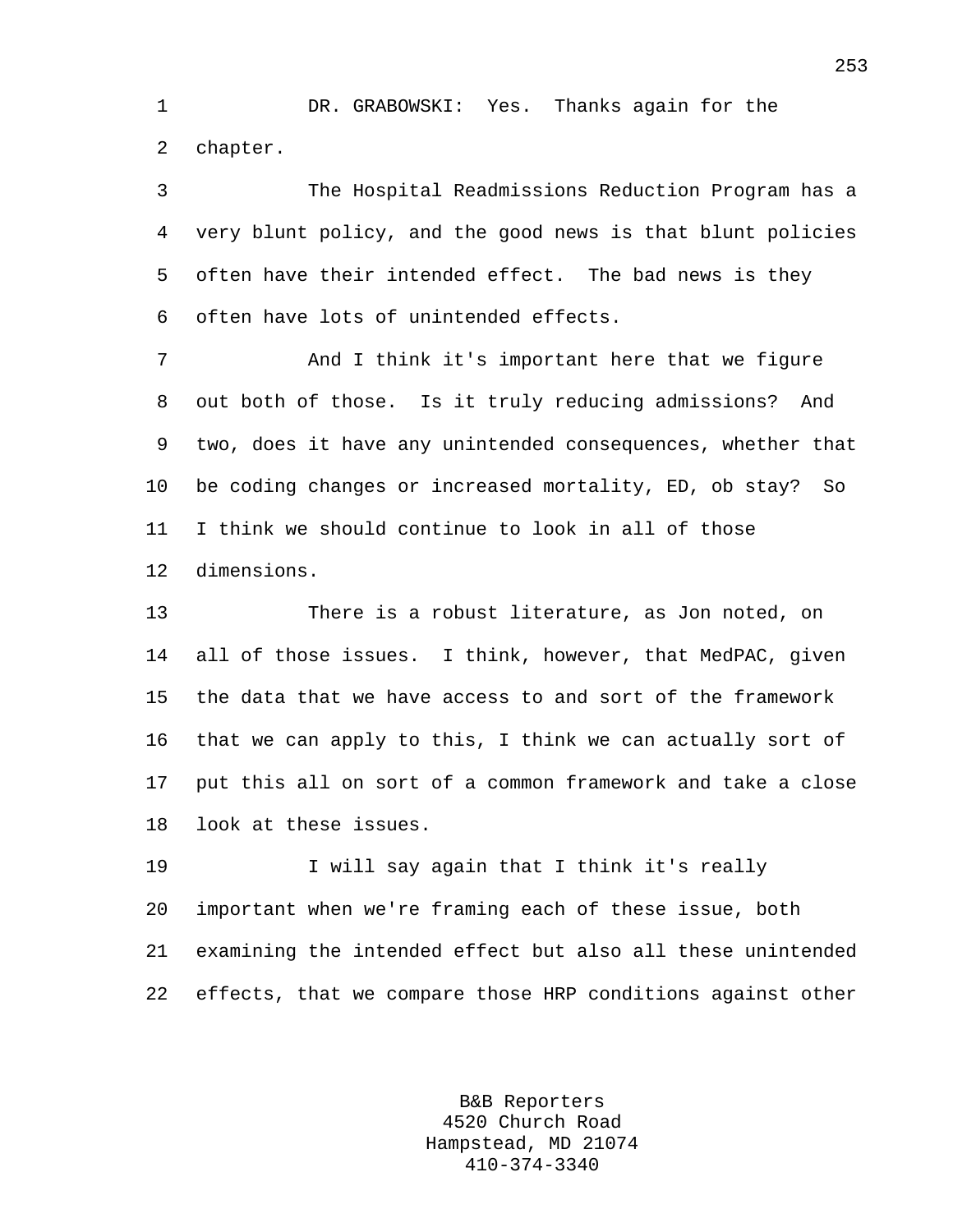1 conditions over time.

2 I think we should do that for the decline in 3 readmissions. I also think we should look at the coding 4 issues. I think that's very important.

5 I found the Ibrahim paper very compelling and 6 interesting, and I agree with the bullet that you had up 7 earlier. Coding may explain some of the effect. I don't 8 think it explains all of the effect, and so I hope that 9 maybe we could put a bound on how much of the readmissions 10 effect is due to coding and how much is due to truly a 11 decrease in readmissions.

12 And I think also looking at mortality, I think my 13 read on the mortality work, including your work on this, 14 suggests -- I don't think we've seen a big mortality effect 15 associated with the HRP.

16 And then finally, looking at ob stays and ED 17 visits, I think that's really important too. So I look 18 forward to your work on this going forward.

19 Thanks.

20 DR. CROSSON: Brian.

21 DR. DeBUSK: I would also like to thank you both 22 on a very well-written chapter. It was a good read.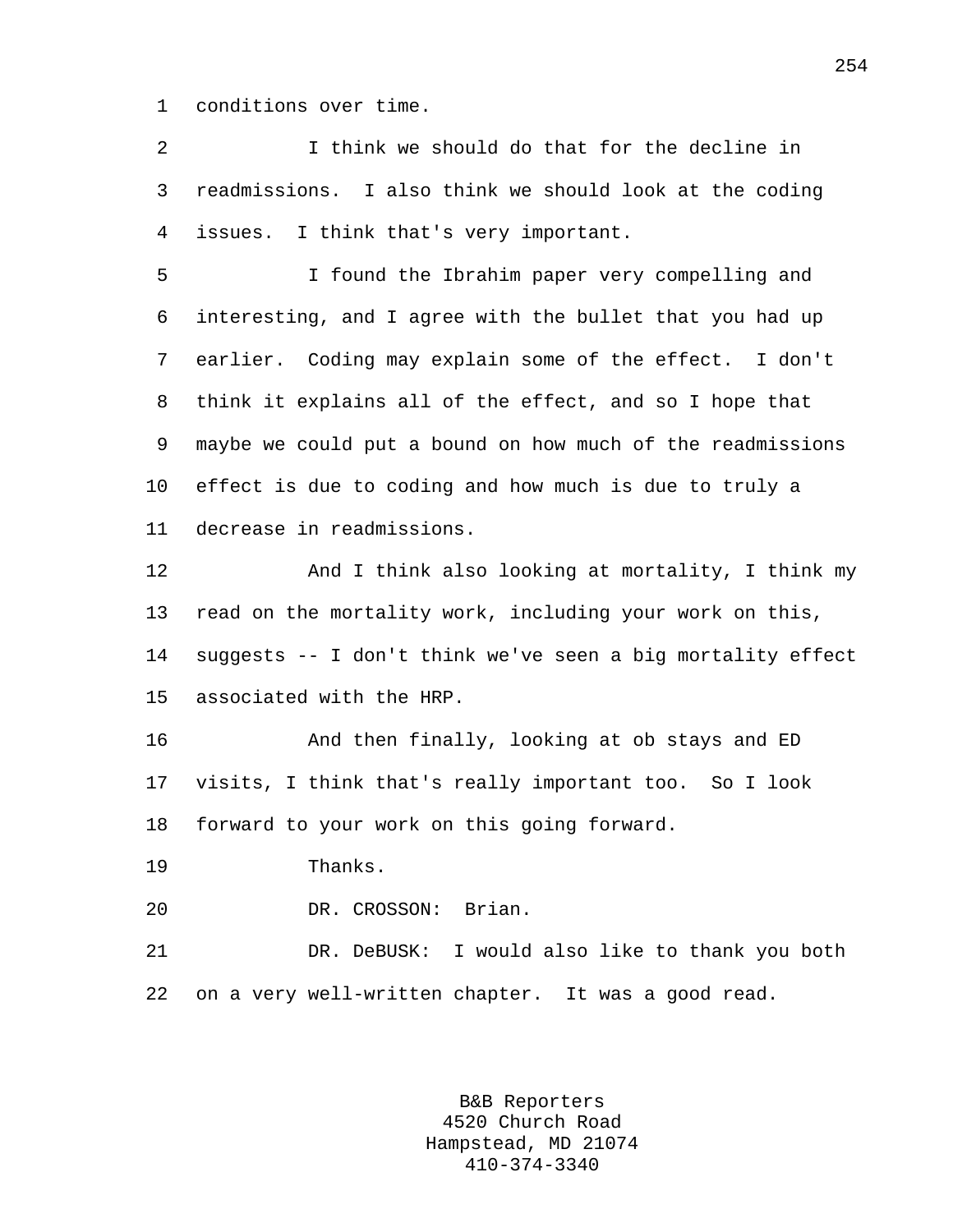1 You mentioned this in the paper, and I realized 2 that this isn't going to be an integral part of the report 3 coming up this summer, but developing out and reusing this 4 concept of peer grouping, I mean, I think there's a lot of 5 power. We almost let risk adjustment get away from us 6 because when you tell me that something is risk adjusted, I 7 have no idea. I mean, is it age? Is it gender? Is it 8 full HCCs? It sort of proliferated the different 9 techniques.

10 I think we have an opportunity here with SDS 11 showing up in so many things. We mentioned it in the VVP 12 earlier today as well. I think now getting a standard 13 treatment where maybe we peer group into quintiles or 14 deciles, but it's all tied, say, to SSI percentage, the 15 more off the shelf we can make it and the more facile we 16 can become with using it in all the different programs, I 17 think it will be a huge benefit for us. So I hope we 18 develop it out and continue to test it and see it appear in 19 lots of different analysis areas.

20 DR. CROSSON: Okay. Warner. 21 MR. THOMAS: I think this was very informative as 22 well.

> B&B Reporters 4520 Church Road Hampstead, MD 21074 410-374-3340

255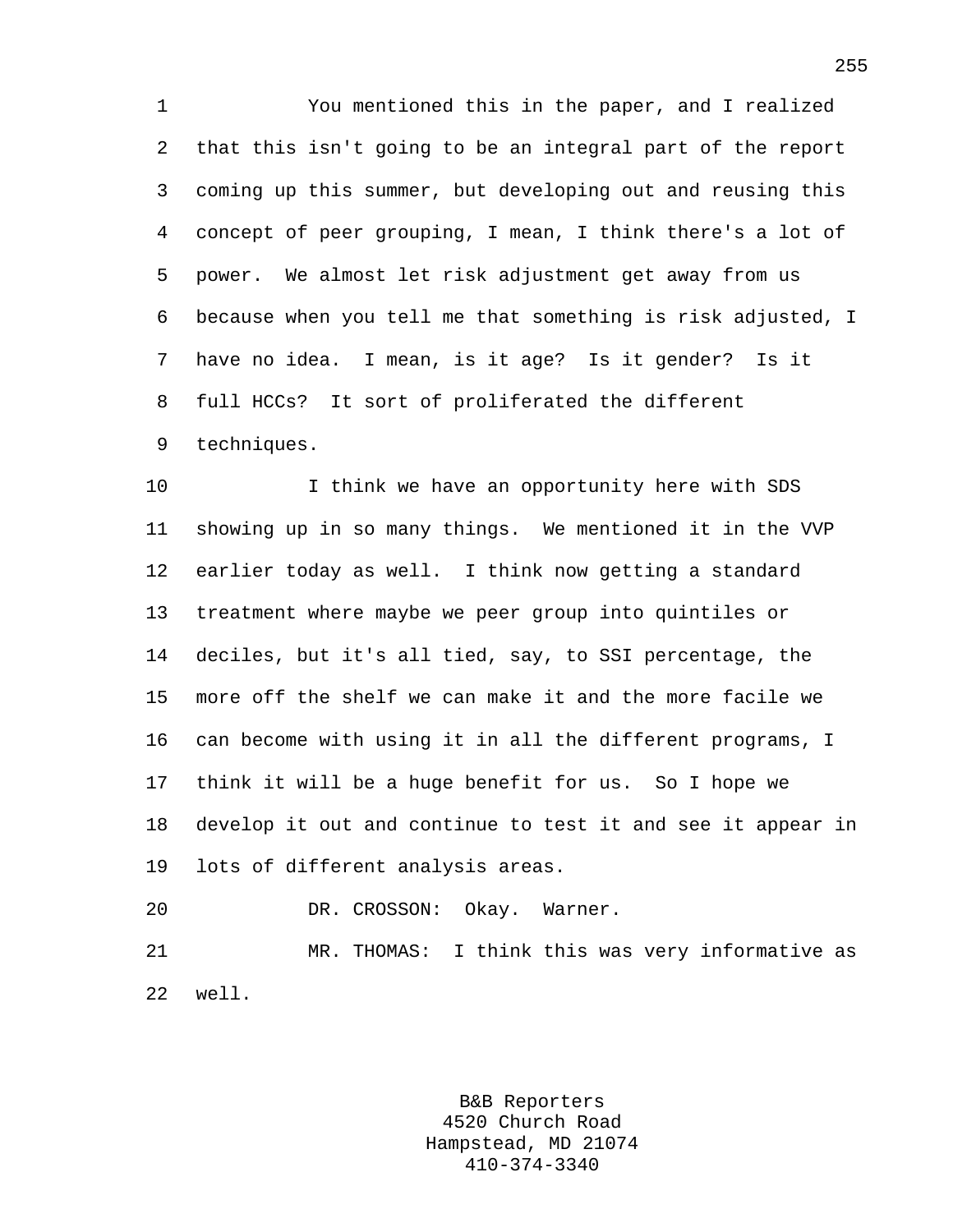1 I just think having the proper incentive here for 2 hospitals to be doing the right thing and to not readmit is 3 a great direction. I think we're seeing changes in 4 readmission. I guess we got to continue to determine 5 whether these are causal or not, but it's not having a 6 negative impact from a mortality perspective, according to 7 the data. So I would just encourage us to keep pushing 8 programs like this forward.

9 DR. CROSSON: David.

10 DR. NERENZ: Yeah. Thanks.

11 Just to build a little bit on my question -- and 12 I guess I'll express is now as a caution -- I really look 13 forward to this, and I think the work done here is really 14 important and really good. But in every one of these line 15 graphs I looked at, I was impressed by the fact that the 16 trend line started coming down all the way to the left side 17 of the graph, and what my eye was impressed with was more 18 just the continuation rather than a change, and so I guess 19 I feel cautious in saying the program had certain effects 20 because they certainly don't jump out of the graph 21 visually. And since we only have a few time points, I 22 don't think we have statistical tests about changing the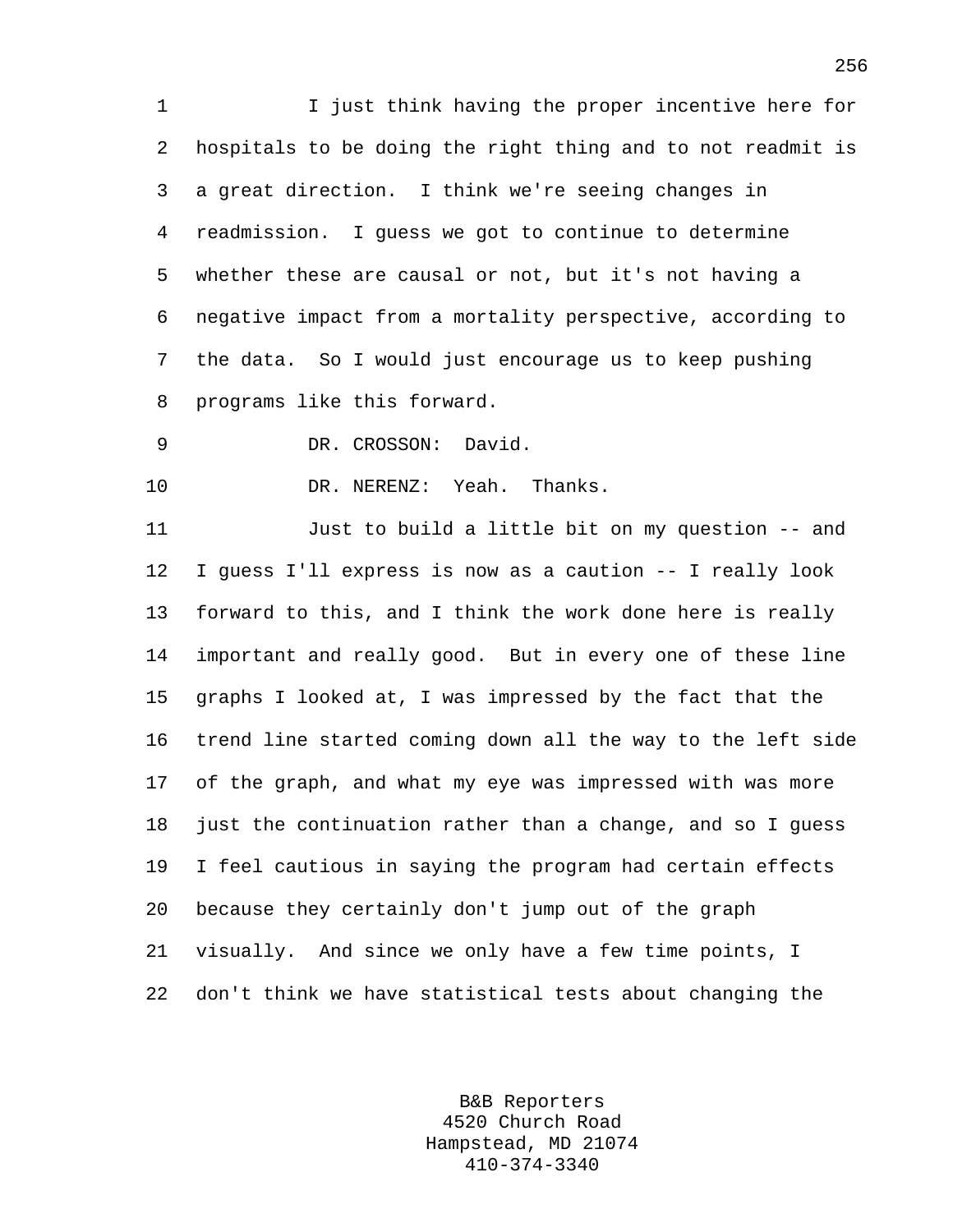1 trend line. I wish we did. That's usually how you try to 2 do it.

3 I would be curious about what those trends look 4 like further back in time, just again to enrich that line, 5 but maybe it's very expensive or impossible to do that. 6 So I guess all I can say is caution, and even on 7 your point about the target conditions declining less than 8 the others, that's -- what was that? Slide 9? Well, 9 there's that. The differences are not that great. We 10 don't say what were these lines doing before 2010. Were 11 they converging any -- were these lines moving in the same 12 direction, anyway? I guess it seems uncertain. 13 And then just to echo Dana's point that there are 14 other things happening in the environment. You got ACO 15 initiatives in the environment. You've got other things 16 happening in the environment. So I'm not disputing the 17 numbers, but to say just as a clear unqualified conclusion, 18 the program reduced readmissions, I'm not so sure.

19 DR. CROSSON: Okay. Bruce.

20 MR. PYENSON: I think this was a terrific study, 21 and I'd like to give you, the fellow Commissioners, my 22 perspective on this, which is this is trends that we don't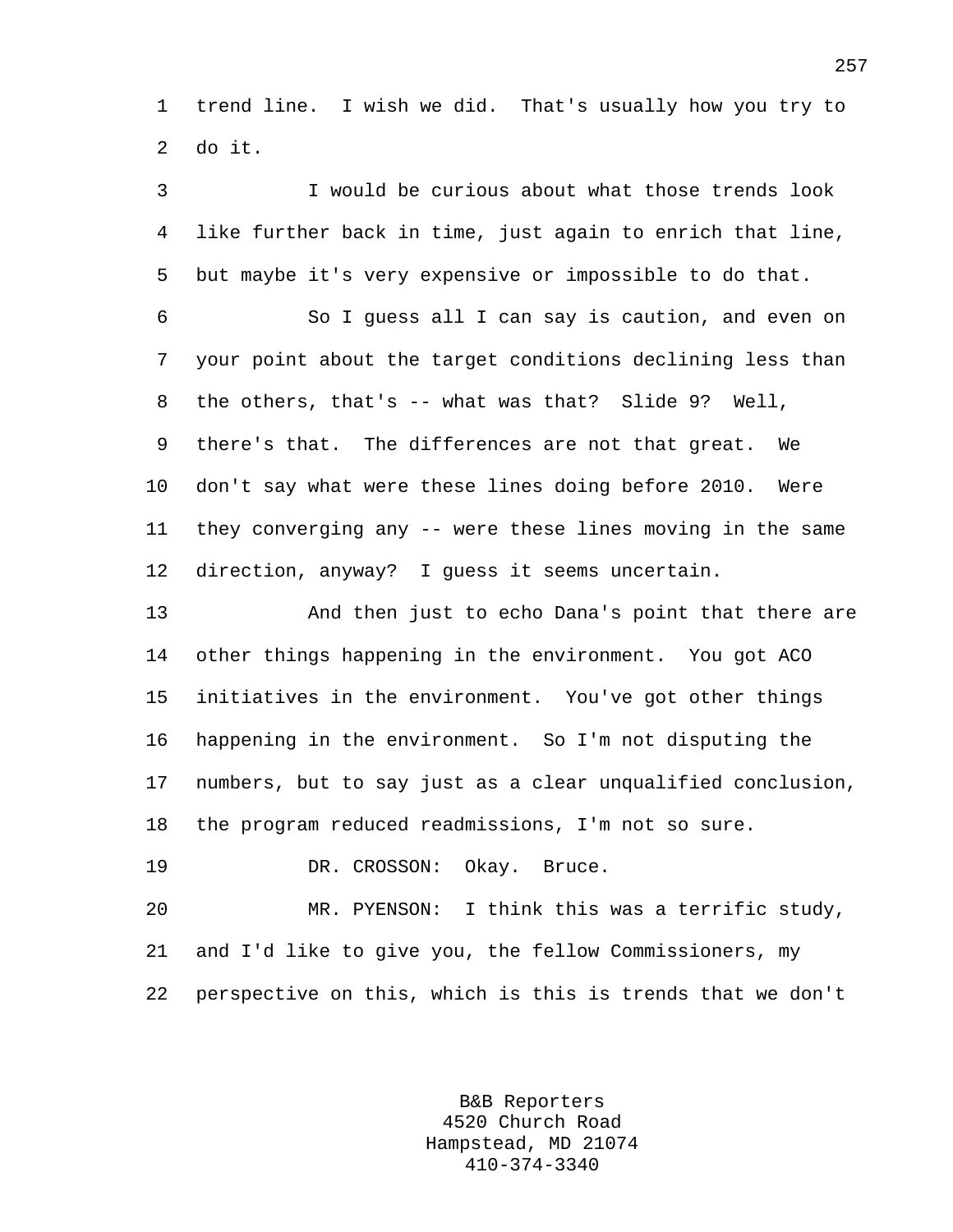1 often see in looking at the data. So something good is 2 going on here.

3 And I don't want to take apart something that's 4 fundamentally good and unusual to try to tease out exactly 5 what happened in South Dakota versus what happened in 6 Missouri. So I think as programs go, this was implemented 7 and the outcomes are successful. Guess what? In the real 8 world, you're probably never going to know all the 9 determinants of what happens. 10 So I think the work -- I just don't want this to 11 become an academic exercise and MedPAC to become involved 12 in the cottage industry of publishing. So congratulations 13 on terrific work. 14 DR. CROSSON: Jon, on this? 15 DR. CHRISTIANSON: Kind of on this, I guess, 16 yeah, and on what David and David said. 17 So it is an interesting question. Most of the 18 time, MedPAC is a consumer of research, and that's kind of 19 what we're doing here, except we're also contributing our 20 own data. And I think, David, you kind of suggested we 21 should continue to do this kind of stuff going forward, and 22 then, David, you said we need to have more timeline here to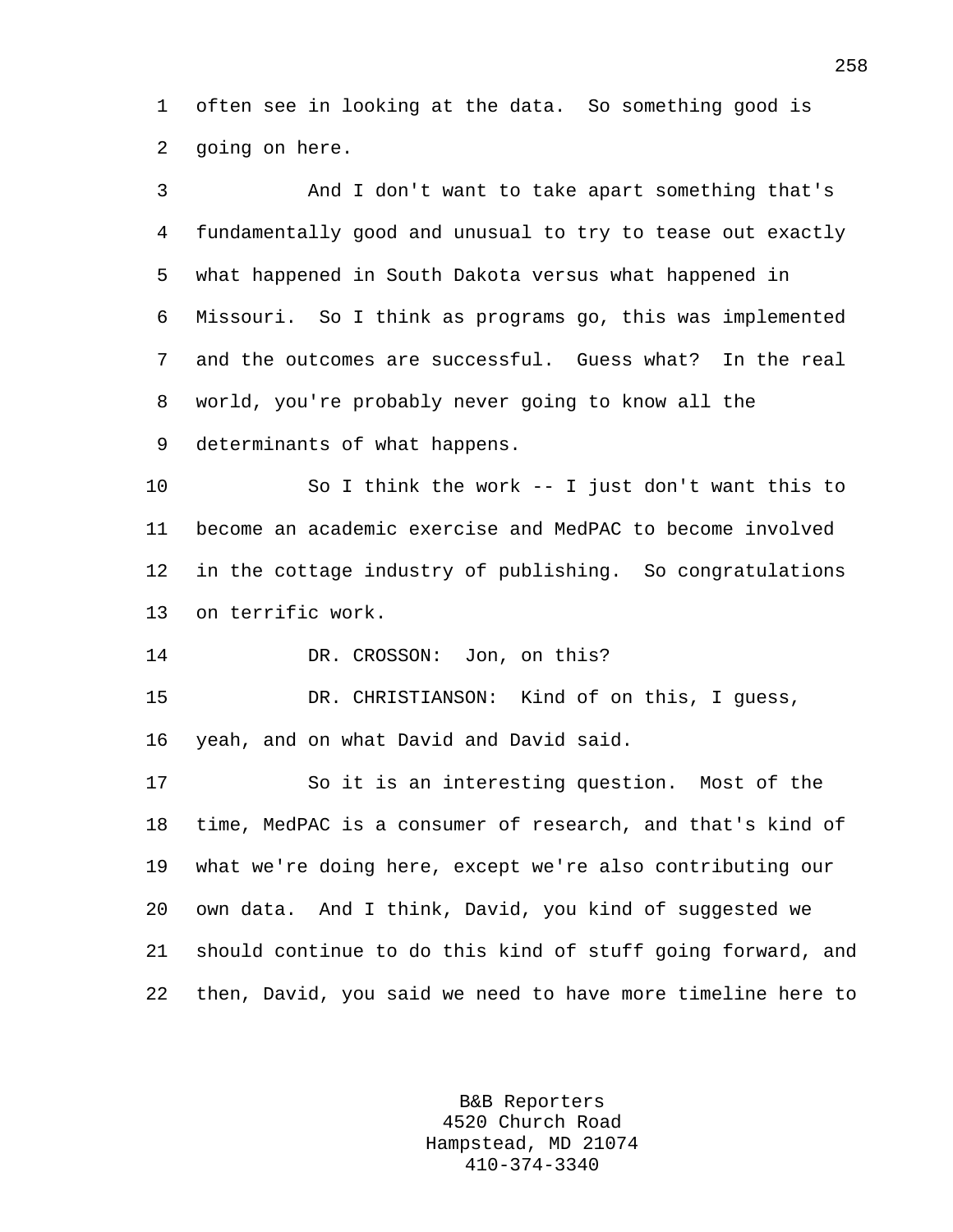1 really get a sense of what's going on. We need to back but 2 also track it forward, both of which suggest that we do 3 contribute to the cottage industry.

4 So I think we need to kind of make a decision 5 about what we want to do here, and I think part of the 6 reason -- so this was mandated. When I looked at it, I 7 thought, "Wow. Why?" Maybe we kind of did something to 8 get it mandated, but it's something we should have done, 9 anyway. Sometimes the mandated stuff is stuff that we are 10 less happy with, but I think we should be really happy we 11 did this mandated report.

12 And this is really important stuff. Just a 13 little anecdote, I just finished five days of executive 14 education, four to six hours a day with a group of doctors, 15 about 30 doctors, and we had a whole section on 16 measurement. So I walked through the readmission measure 17 and whether it was good or bad. I'll tell you, they all 18 hate it. Every one of them hate measurement, and they hate 19 the readmission, but they love the paper that said there 20 was probably or there could have been a relationship 21 between mortality and readmission. They all knew about 22 that paper, and they took that like it was gold, right?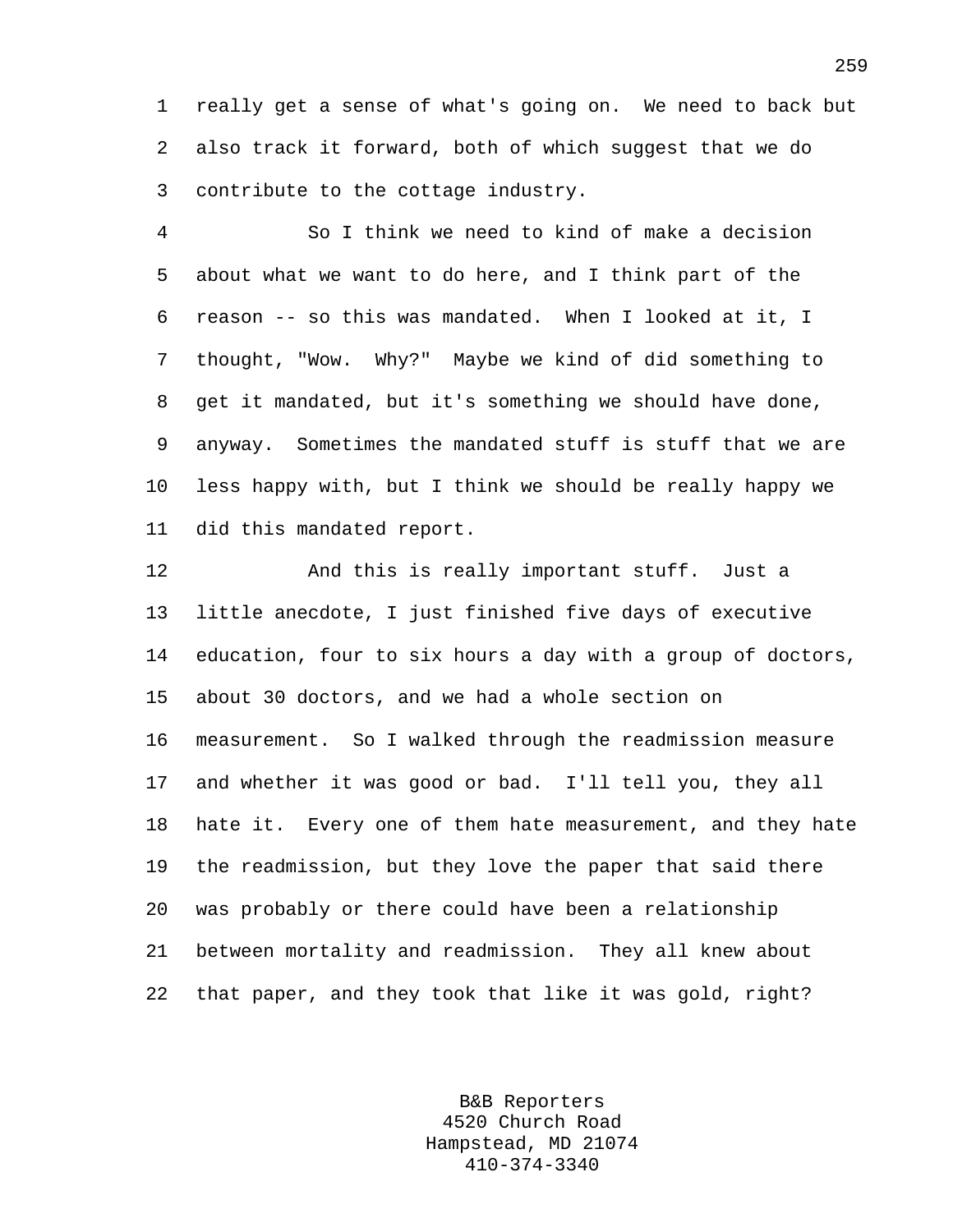1 So the kind of stuff you're doing is a real 2 benefit, I think, to the field to be able to sort through 3 everything that you're seeing that's going on here and try 4 to sort of provide some context for us also.

5 I'm kind of leaning in the we need to continue to 6 do this for a little bit, even though it's not normally 7 what we do and even though it won't be mandated in the 8 future. I think there's going to be so much stuff coming 9 out, and there's going to be continued need to put it in 10 context, and I think that's what you were saying too, 11 David, is that we have a context we can put it in. So I 12 hope we do, even though it's kind of out of the norm for 13 us.

14 MR. PYENSON: So are we going to apply for a 15 clinical trial grant?

16 [Laughter.]

17 DR. CHRISTIANSON: Well, you can sign me on as a 18 consultant if you'll do the work.

19 DR. CROSSON: Jim, you may want to comment on 20 this. I mean, generally speaking we do our work. We 21 publish our reports to Congress. We send letters to CMS, 22 and we let it go at that. I mean, that's where we stand.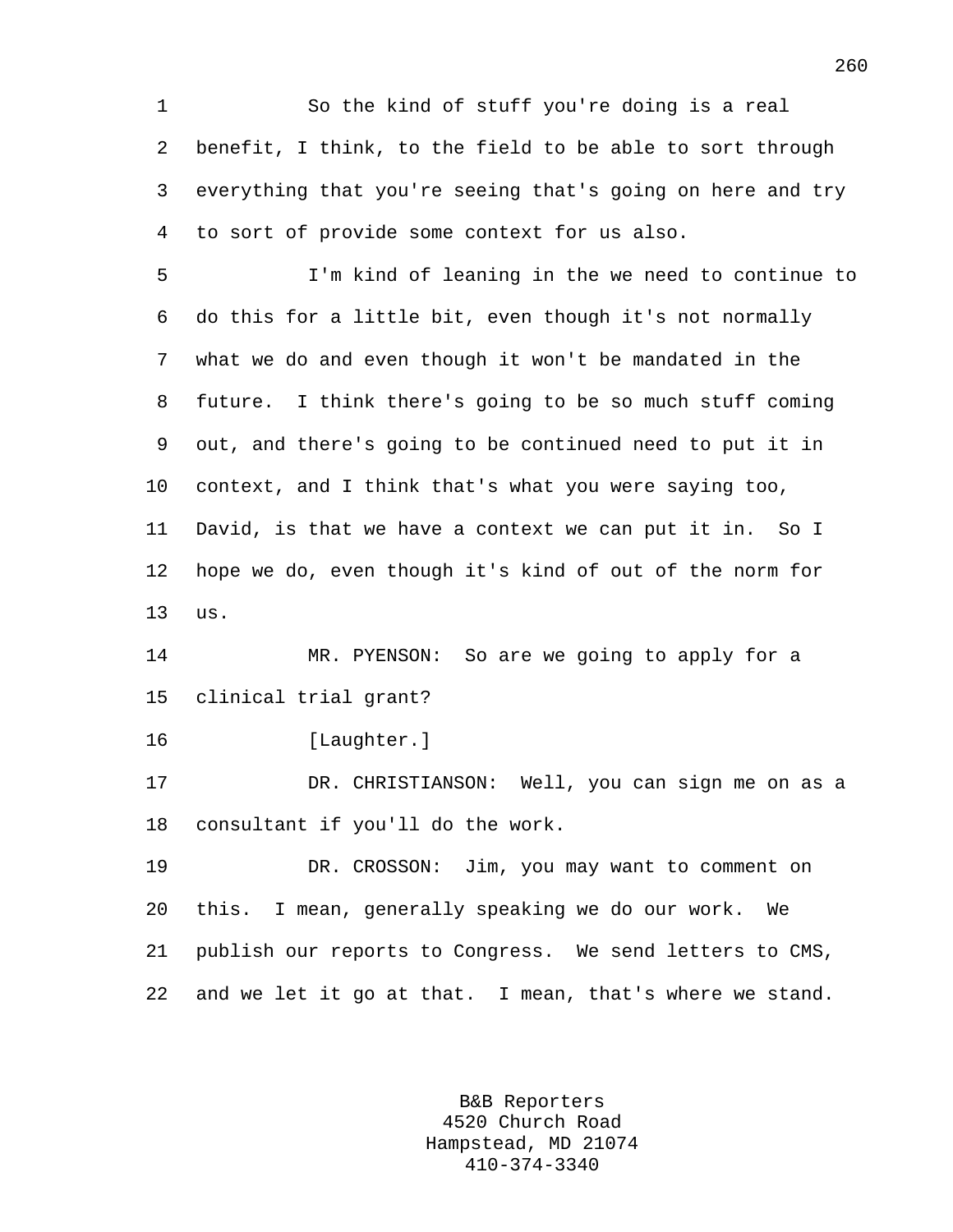1 It's possible that this particular situation and 2 the value of this research, as Jon is pointing out, might 3 suggest that we do a little more than we normally do. 4 That's something that we're considering doing.

5 DR. CHRISTIANSON: We did jump into this sort of 6 discussion around cross-subsidies of pay -- Medicare 7 payment and kind of try to put a new perspective on that 8 and publish that, go into the Journal and then you publish 9 that. And this might be another kind of example of that 10 sort of topic where some clarification is useful.

11 DR. CROSSON: Okay. Alice and then Dana and 12 Paul.

13 DR. COOMBS: So I read the Ibrahim article, but I 14 also read the Gupta article too.

15 I just want to say something about -- we kind of 16 broaches this, what, 2013? And back then, I talked about 17 experiences that we were having in the community with this 18 readmission that was correlated with the shuttle effect, 19 and that would be that the patient would have a high-20 intensity procedure and then would go to a rehab, a post-21 acute care, and then within a short period of time would 22 find themselves on the door steps of community hospitals.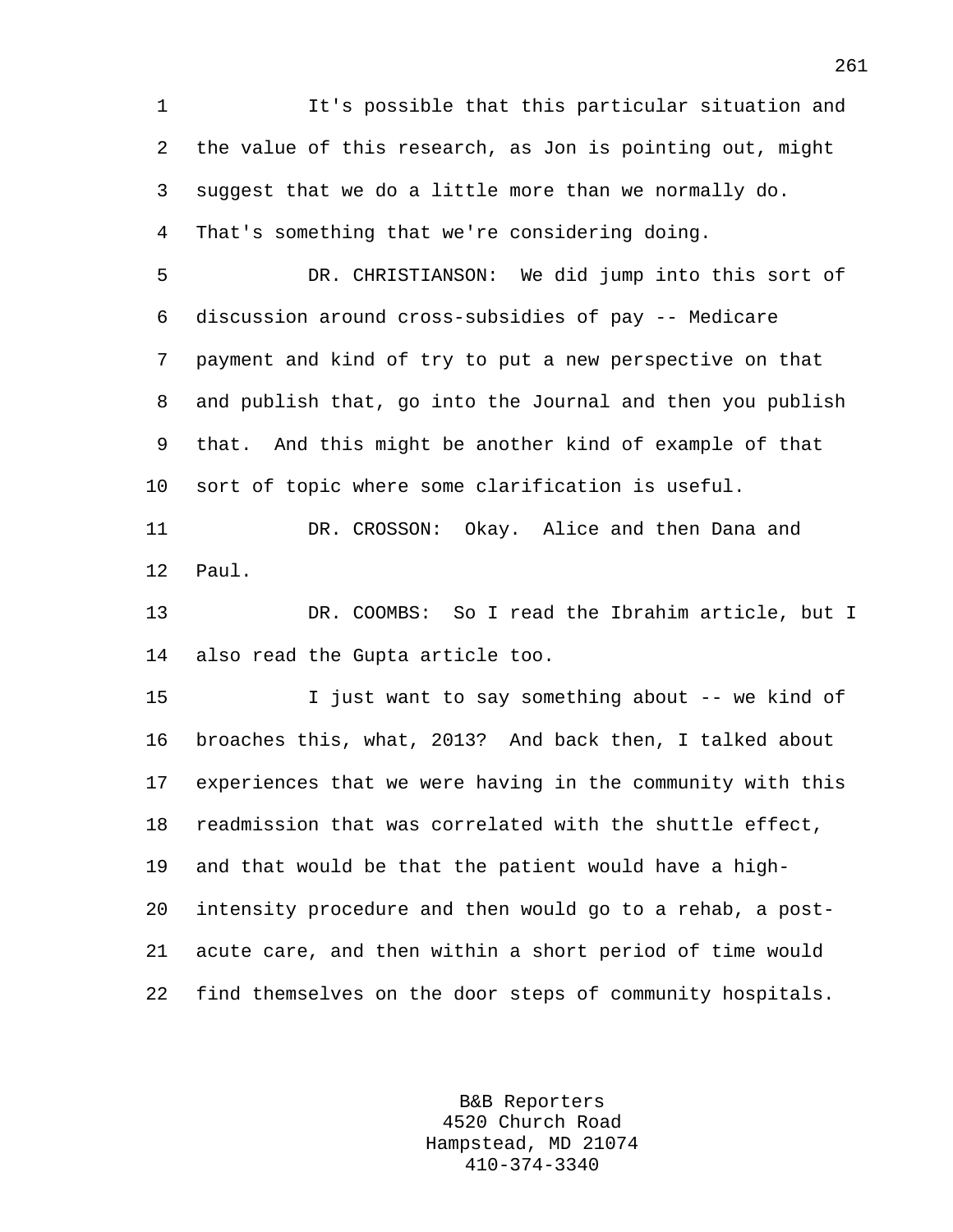1 So they're not being necessarily readmitted back to the 2 parent institution -- and how that's tracked. It's almost 3 like a shuttle because it's very hard to get back into the 4 elite tertiary center when it's a post-operative 5 complication and it doesn't involve some of the more 6 initial interventional kind of procedures.

7 I think this is not unique, and I was wondering 8 if we could look at the readmissions and whether or not the 9 readmissions were -- and I think you can do this to the 10 parent institution of the original admission, because I do 11 think that there's something at work here. It can't be 12 that I've seen this multiple times and no one is being 13 aware of it.

14 Now, two things can be in operation. One is that 15 because there's no continuity of care, there might be a 16 lower threshold to readmit that patient back to the 17 secondary institution where they arrive on the doorsteps, 18 because they're usually coming from a place like -- they 19 might be coming from an IRF, and the IRF says this patient 20 has to go somewhere. They find themselves in the emergency 21 room, and something must be done with this newfound 22 symptom. So that's a piece of it.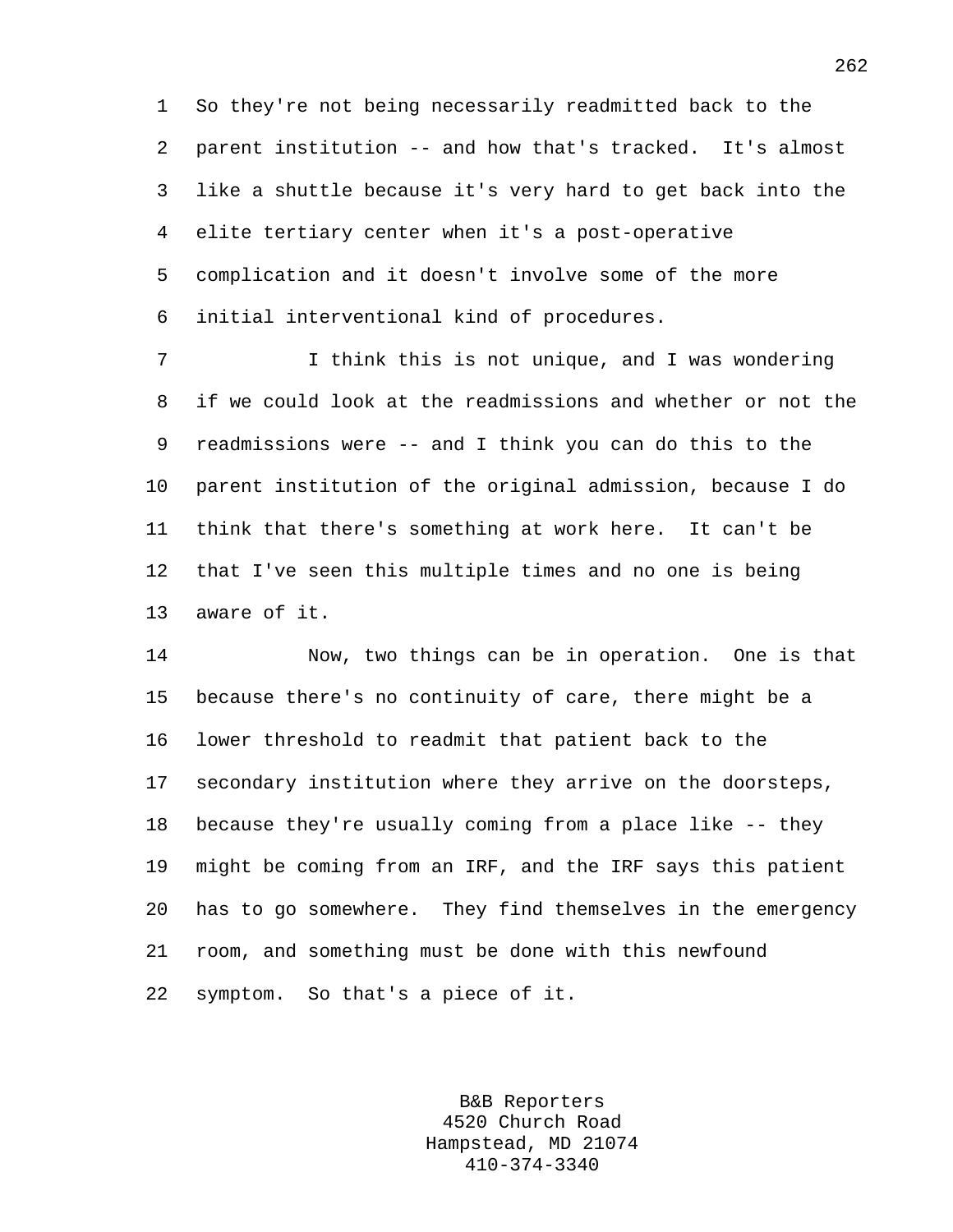1 It may be that if the patient actually went back 2 to the parent institution that they may have an e-visit, 3 but they may not necessarily be admitted to that facility 4 because there's continuity of care. Hopefully, there's 5 some kind of coordination with the service.

6 The particular institution that I am referring to 7 is a highly integrated system, one of the largest in the 8 country, on the East Coast. So it's not necessarily that 9 these places are not ACOs and these are advanced -- the 10 Cadillac model of an APM or ACO. So I think that that 11 piece has always bothered me when it comes to that.

12 Initially, when we had the discussion, Jeff and 13 Craig, I thought that all-cause readmission would be a 14 problem because of the randomness of how some hospitals 15 have a proclivity to have certain diagnoses, whereas other 16 hospitals might be more pulmonary, and so that I was 17 concerned about that skewed population that some hospitals 18 may have with DRGs versus others.

19 That will be another interesting piece because I 20 read the summary of how many hospitals are subject to the 21 readmission penalty, and I think it's nearly 3,000 or 22 something close to that. I should check my data before I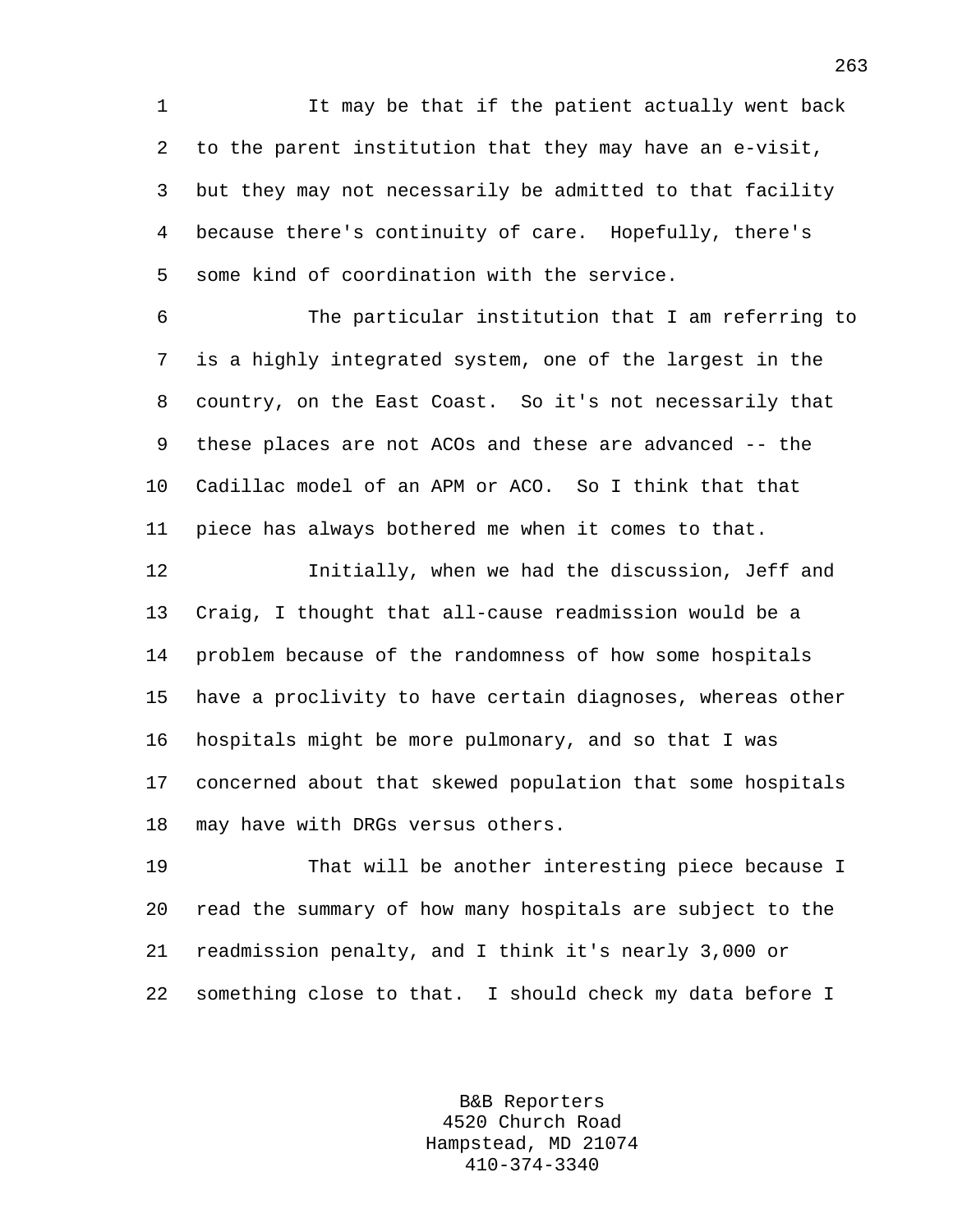1 quote that, but I think it's a large number that is subject 2 to the readmission penalty and looking at how that looks 3 under the umbrella because it could tell us something about 4 just the whole notion of coordinated care.

5 DR. CROSSON: Thank you.

```
6 Dana.
```
7 DR. SAFRAN: So just a couple of thoughts, I 8 guess. I hear, particularly in David's comments, a kind of 9 skepticism about whether the policy has worked, and I guess 10 as I think about that, certainly some of the analyses that 11 we've suggested and follow up to here will help us tease 12 that out. You know, I think there's something in this 13 picture that, yeah, up on the screen, that helps us get at 14 that.

15 But one of the comments I wanted to make was that 16 from a qualitative perspective, I have no question in my 17 mind that this set of policies has changed the way 18 hospitals are thinking about care and behaving and the work 19 that they're doing.

20 So then it comes to the question of, you know, if 21 it's true that it was already declining, and, you know, 22 that the trend hasn't really changed, then I think the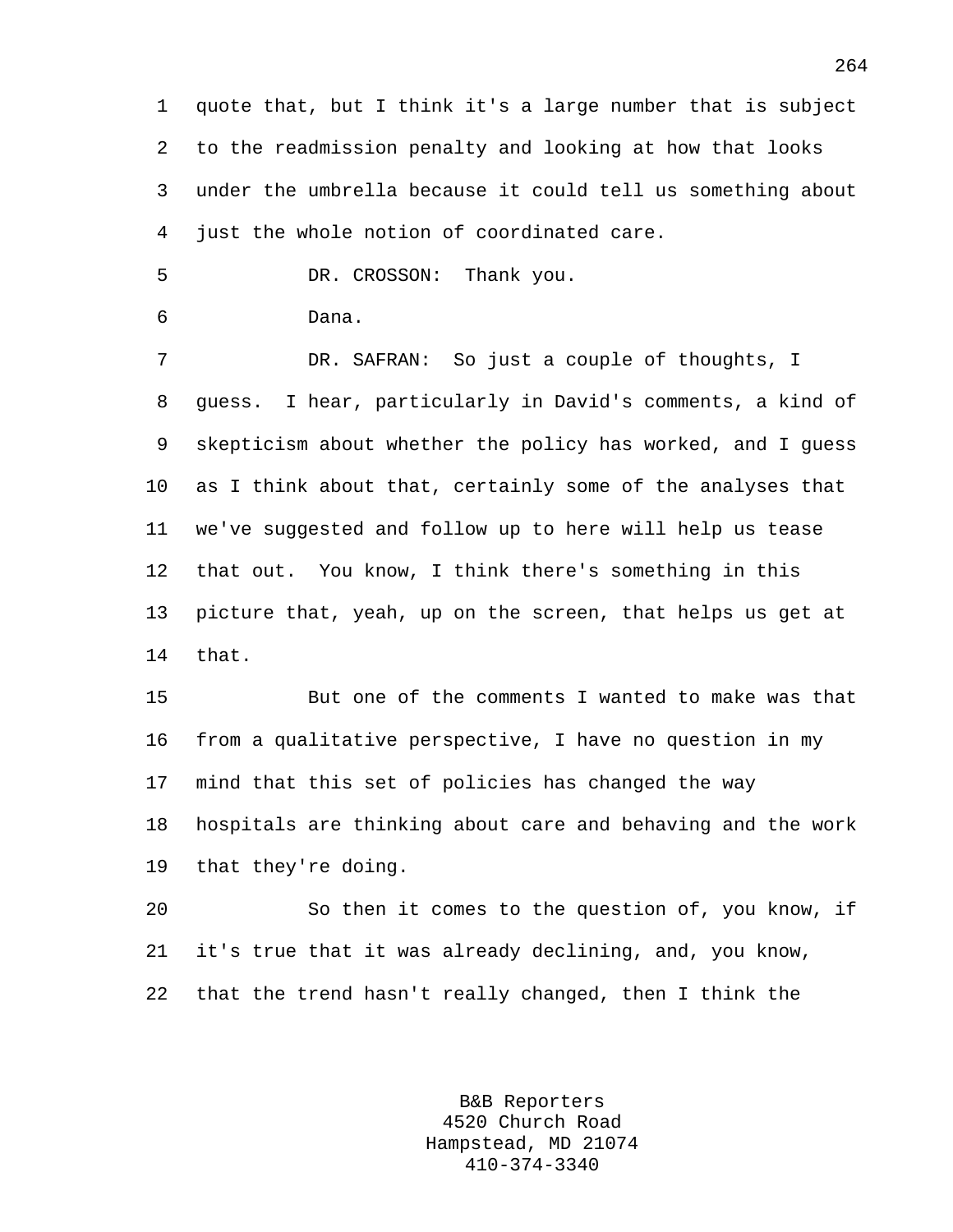1 question becomes, why not? Why aren't all the things that 2 all these institutions are trying not working?

3 And so there I would just add a couple of points 4 from my own experience. One is a hospital that's in our 5 network that in order to reduce CHF readmissions – and they 6 had a quite high rate when all this started -- hired a 7 caseworker to call every CHF member post discharge, every 8 single day, and then only wean off that daily phone call 9 until they started to feel secure that that patient sort of 10 understood what they needed to do to take care of 11 themselves, et cetera. And they got their CHF readmissions 12 to zero and kept them there. So that's one observation 13 that, you know, I see for sure folks are working on this.

14 I also see, in our data, that before 2010, rates 15 were high and undifferentiated. Everybody's rates were 16 high, which makes sense to me because nobody was shining a 17 light on it and nobody was really working on it. After 18 2010, you start to see some differentiation. You start to 19 see some perhaps best practices emerging.

20 So I guess I wanted to inject that into this 21 conversation because I don't have any skepticism myself 22 that these policies have changed behavior. How well they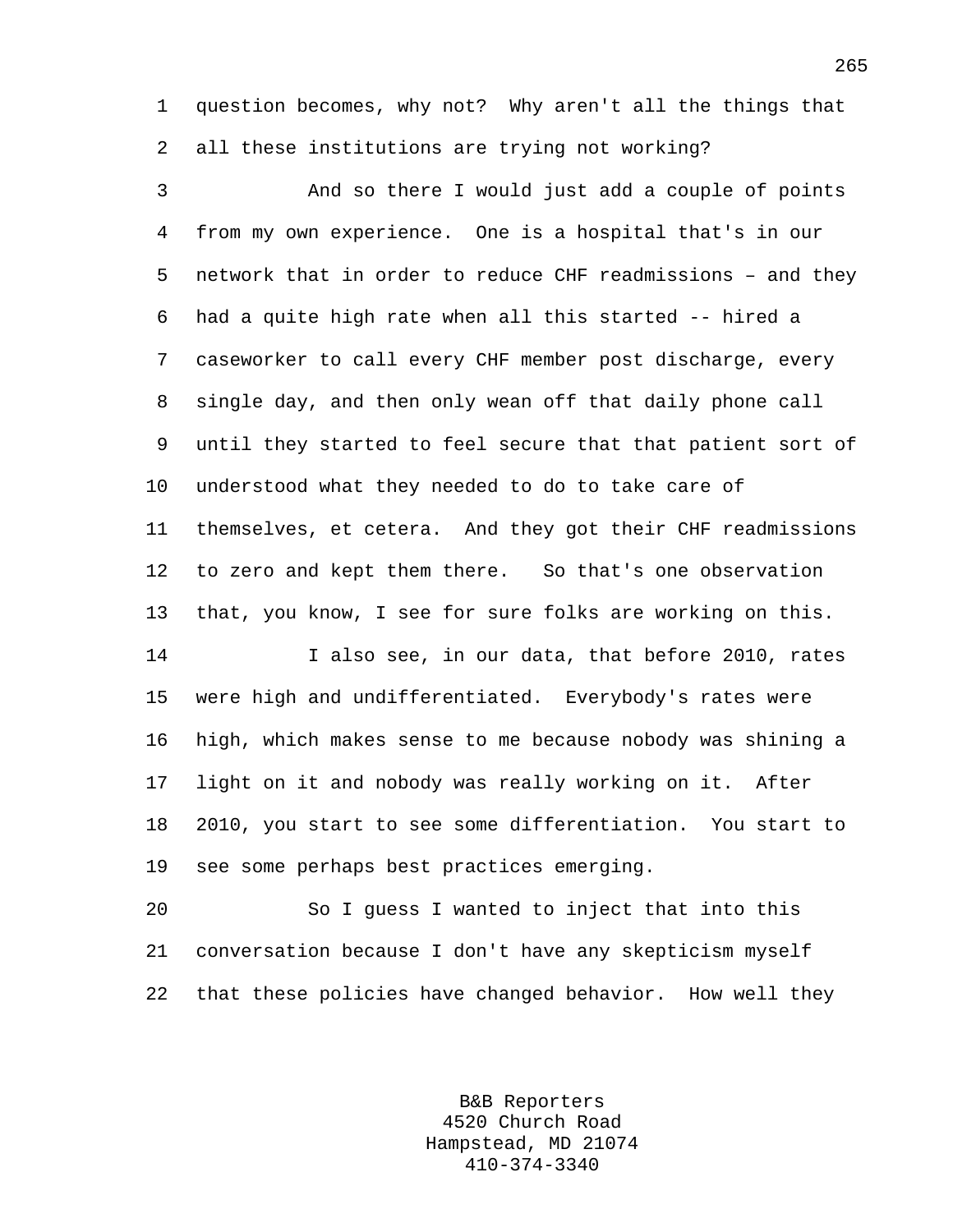1 are -- how effective the interventions are is a different 2 question. And the last thing I'll say, because I know this 3 comes up often, is -- and I don't think it's all about SES, 4 because, in fact, in our market some of the organizations, 5 some of the hospitals that have the most socioeconomically 6 vulnerable populations made the biggest improvements, 7 because they took a serious look at who is our population 8 and what would it take to reduce readmissions, and they 9 started to do those things. Not every hospital that serves 10 a low SES population did that, and therefore not everyone 11 was so successful. But I've heard stories of the same from 12 other markets, from Warner's market.

13 So I just wanted to inject those few thoughts. 14 Thanks.

15 DR. CROSSON: Thank you, Dana. Paul.

16 DR. GINSBURG: Yeah, and I went and reread the 17 mandate which you had in the paper, and the mandate does 18 call for a research study, as we discussed. And I think 19 that's fine because there are some real advantages that the 20 MedPAC staff and Commissioners have in doing this. For one 21 thing, the staff knows the Medicare data so much better 22 than most researchers publishing in the academic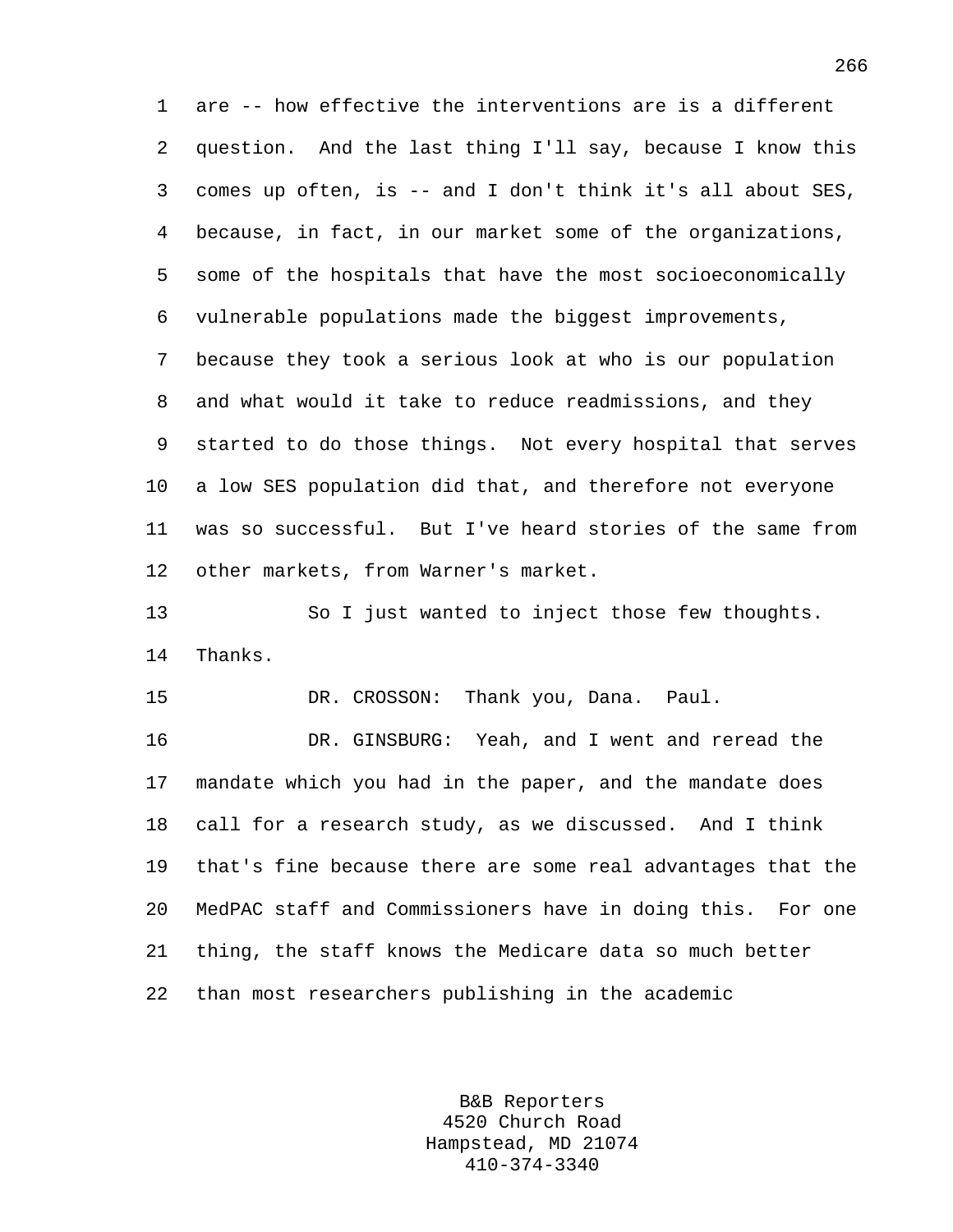1 literature.

2 But it brought the question to my mind, is that 3 even though they didn't ask for any policy advice as to how 4 to improve the readmissions program, should we contemplate 5 giving them some advice? 6 DR. CROSSON: We have that scheduled separately? 7 DR. MATHEWS: Yeah, we do. 8 DR. CROSSON: Yeah. So, again, this is a little 9 bit of a function of segmenting the work here. So we're 10 kind of viewing this as the mandated report, although we've 11 added on the mortality piece. But then there's additional 12 work anticipated in the spring to begin a broader question 13 on that topic, which is how could it be improved. 14 DR. GINSBURG: Yeah, I think there are a lot of - 15 - you know, Bruce mentioned the issue of calibrating the 16 penalties. I've always thought that -- been interested in 17 changes so that the incentives to reduce readmissions don't 18 fall only on the hospitals with poor performance, that we 19 have some incentives for the hospitals with the average 20 performance, or maybe even somewhat better-than-average 21 performance, so that they can reduce their readmissions as 22 well.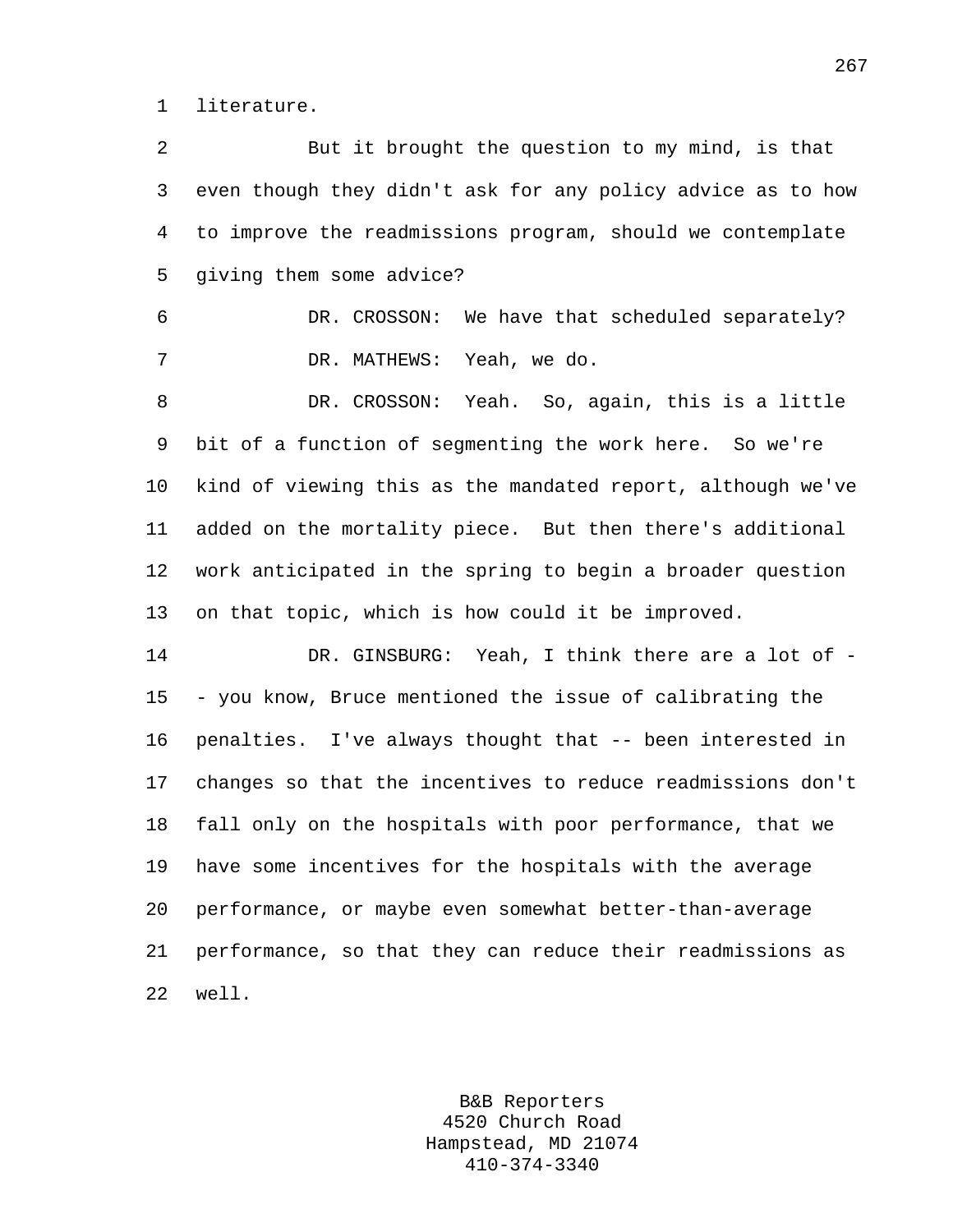1 DR. CROSSON: Okay. Good discussion. Now I want  $2 - -$  David.

3 DR. NERENZ: Just very quickly, I won't belabor 4 it. I think, Dana, I think you and I basically agree and I 5 just want to, perhaps, for the group and get it on the 6 record. I'm not against this program in any way. I'd love 7 to see this work. I'd love to see huge drops in 8 readmission. I'm not a fan of readmissions. But I just 9 want us to draw conclusions that are driven directly from 10 the data we have in front of us, and if the trend lines 11 don't seem to be moving, I'm worried. I'd like to see them 12 move more than I'm seeing.

13 And just to follow on your point a little bit, 14 what I would accept, absolutely, although we don't have 15 data on it in the report, is how much money and time 16 hospitals are spending on this issue. But that's part of 17 my concern. I want that money to be spent effectively, and 18 that time to be spent effectively, because it's being spent 19 here. It's not being spent on something else.

20 And so that's part of my concern about, you know, 21 wanting to see more dramatic effects here, is that if 22 there's a lot of people spinning their wheels and not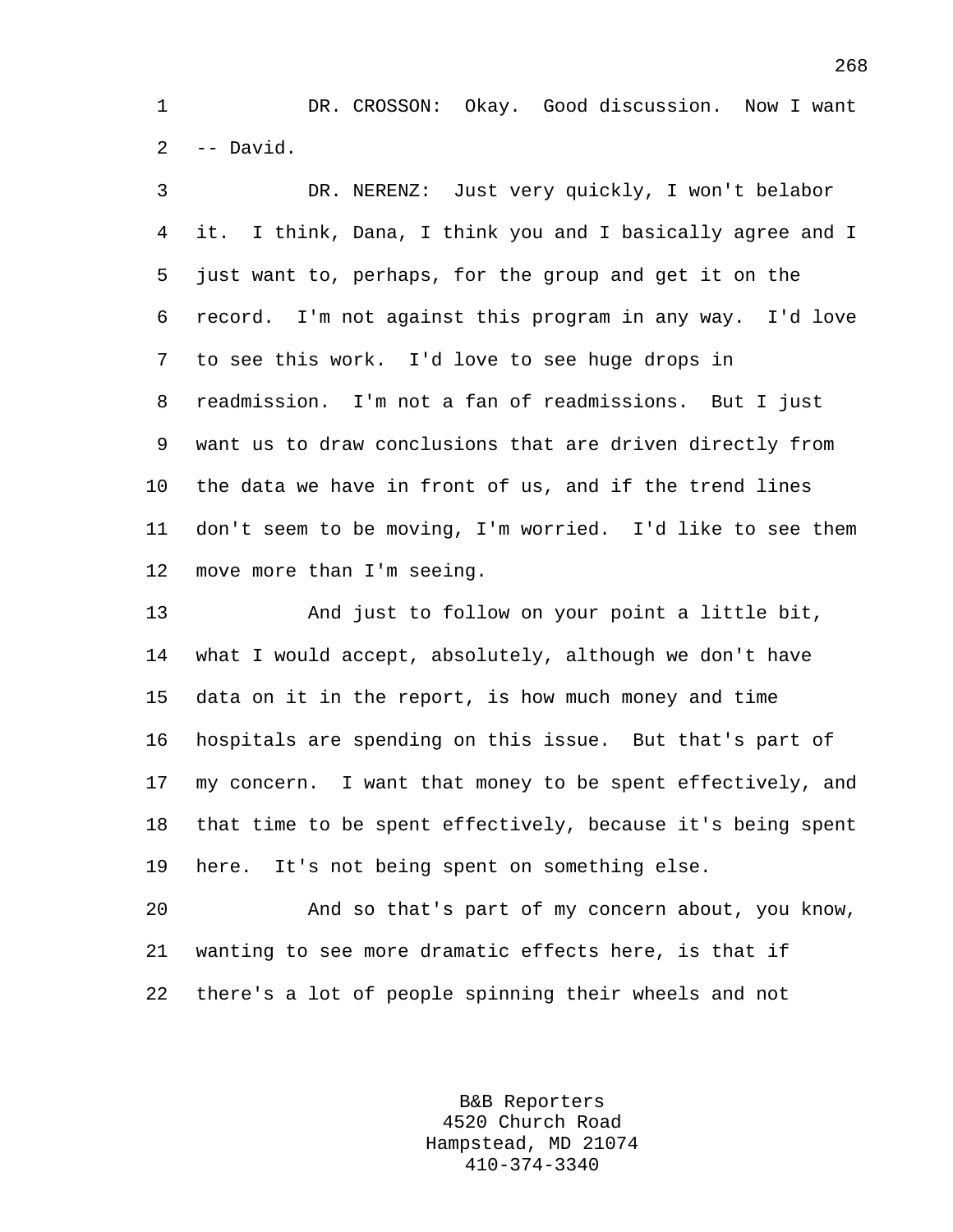1 getting powerful effects, that's not a good thing.

2 MR. LISK: Just to say, on the trend line, is 3 that to say actually that the trend line is steeper since 4 the program went into effect from the short time before 5 period that we have here, and we didn't go back before 6 that. If we went back before that, from other data we had, 7 it was not as steep. In fact, I think it was flat going 8 back before 2008, but I'd have to go back and confirm that. 9 The other thing is that actually we saw the 10 steepest decline in 2016, from 2015 to 2016. So just to 11 say is that there actually -- even though it's harder to 12 see, there was reductions going on before that, but -- 13 DR. NERENZ: No, I did notice that. 14 [Overlapping speakers.] 15 DR. NERENZ: I'm just surprised you didn't remark 16 on that, you know, what's going on there, because it -- 17 DR. CROSSON: Okay. Okay. All right. Paul and 18 then Jack. 19 DR. GINSBURG: Just to follow up on David, in a 20 sense, you know, conceptually, when we have things like 21 ACOs and bundled payments, a readmission program is a very 22 second-tier program, in a sense. We'd rather focus on the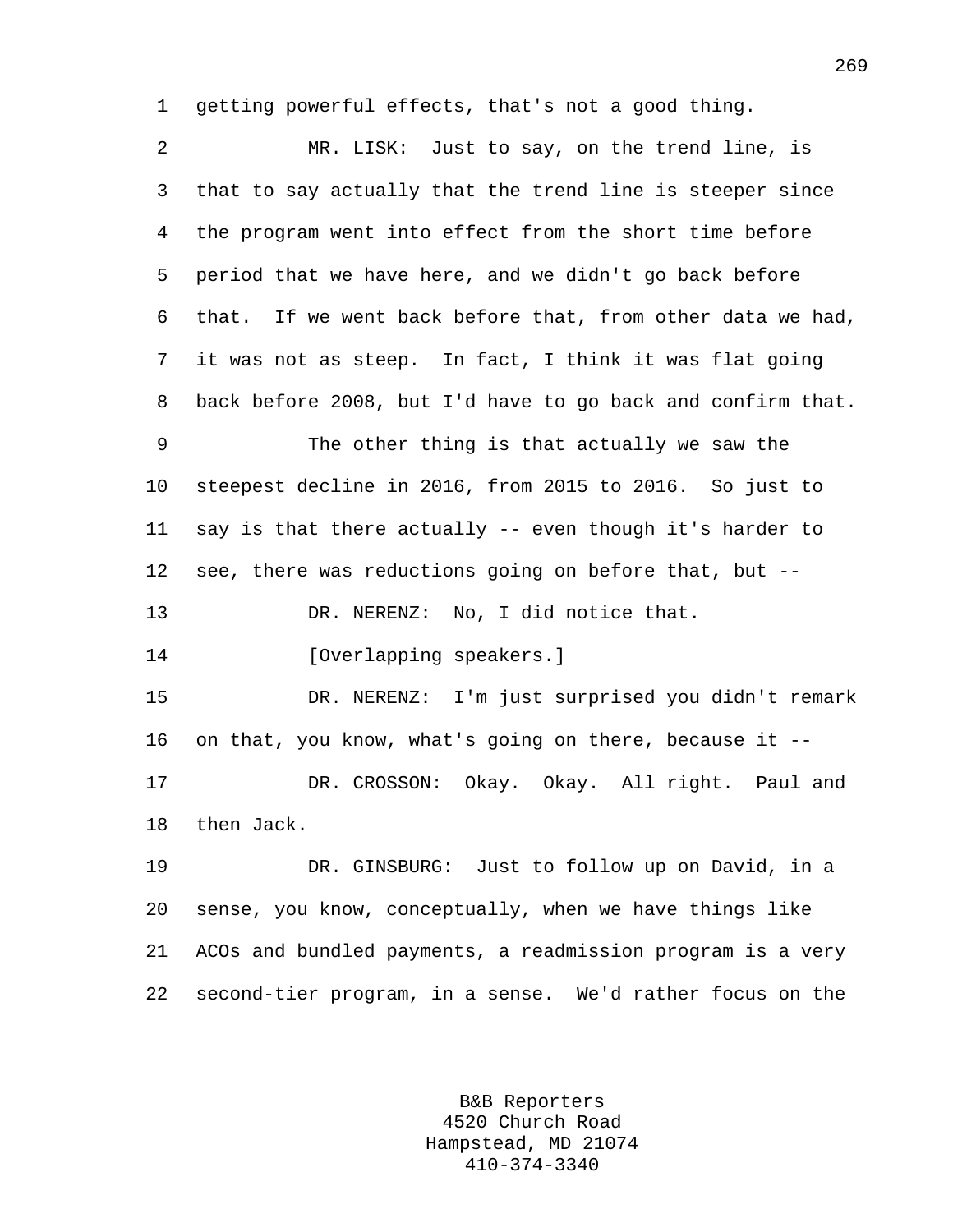1 big picture, on overall quality, on overall spending. And, 2 in a sense, you know, the readmission program probably was 3 conceived long before that, and was a -- you know, let's 4 focus on this thing that we can measure very well. Because 5 we can get the hospitals to pay lots of attention to it, 6 and as you said, maybe that's not for the better. But I 7 guess that's just the reality of the world we live in, that 8 we'll bite off something easy, succeed with it, and that's 9 probably okay as long as it doesn't have major long-term 10 diversion of energy from higher potential activities.

11 DR. CROSSON: Jack.

12 DR. HOADLEY: Yeah. I was just going to observe, 13 I mean, given some of this last round of discussion, I 14 mean, some of -- you cite some of the qualitative -- a 15 couple of qualitative sites sort of early on in setting the 16 stage, but, you know, the kinds of things that Dana's 17 talking about could be bought in, in a discussion of these 18 results, at the end, more some of the broader kinds of 19 things that we've been talking about here, in terms of how 20 much you can draw this conclusion, how much there's 21 multiple things going on. I mean, making sure -- on the 22 one hand we want to present the statistical analysis very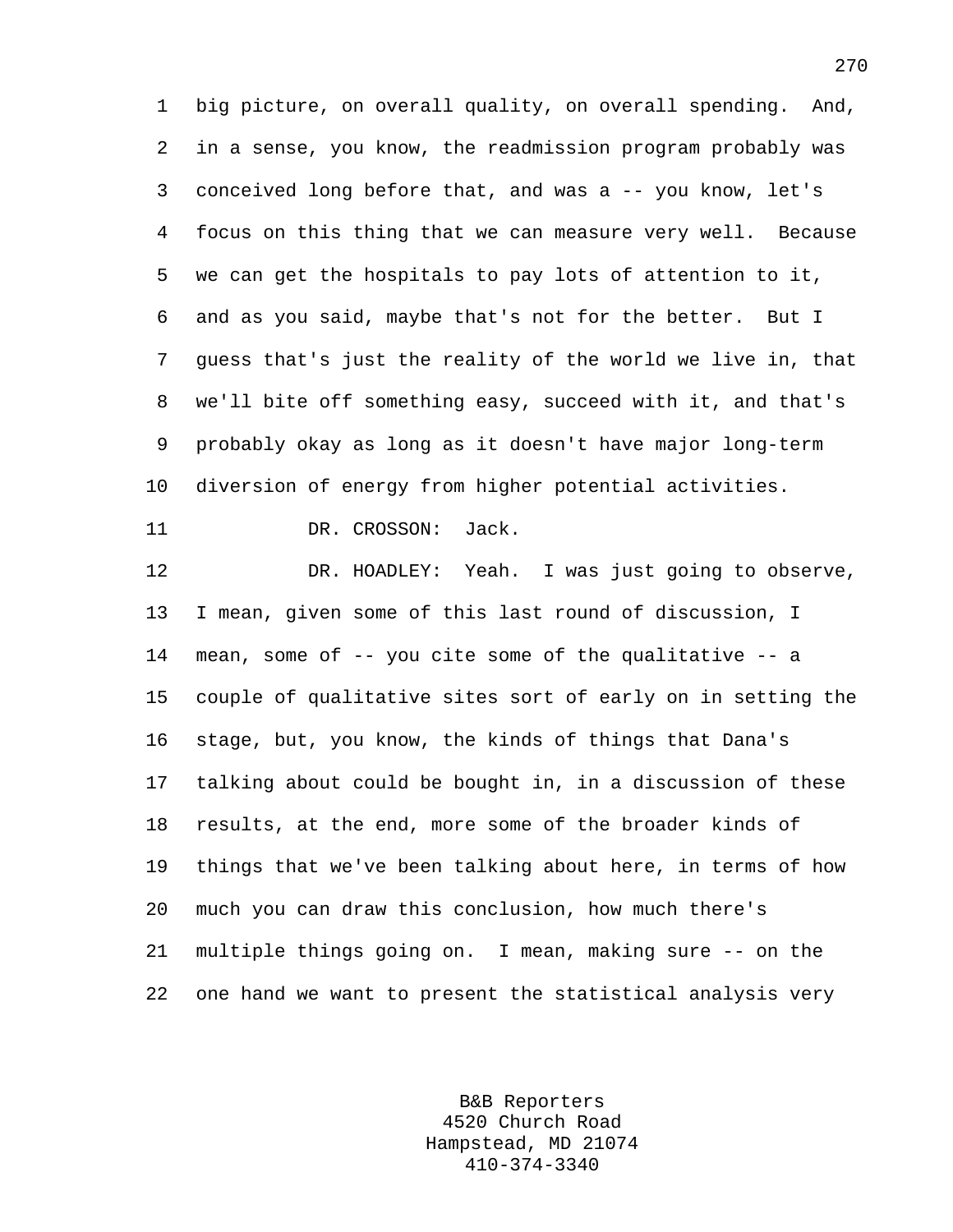1 cleanly, but then in talking about what we learned from it, 2 what we take away from it, I think what you've got here is 3 a number of ideas for how to set that in a context. That, 4 I think, will just make the discussion all the stronger.

5 DR. CROSSON: Okay. So I think there's two ways 6 we could proceed here, and it has to do with whether or not 7 we feel we've had an adequate discussion and input, and 8 whether the product, the final product would be a lot 9 better if we, let's say in April, went over this again, 10 versus having the staff take the input -- and I'm looking a 11 little bit at you, David, because I think you had the most 12 thorough comments in this direction -- have the staff take 13 the input about how to express the data mill a little 14 differently, add data. You know, in some cases make it, 15 you know, clearer, maybe expand that curve, if that -- 16 backwards, if that's important, in terms of looking at 17 trends. But, you know, fundamentally, make a set of 18 improvements in the final report that would satisfy the 19 discussion here, or whether people think we need to have 20 another presentation in April with that data, before the 21 report is finalized.

22 So -- because I'm sort of --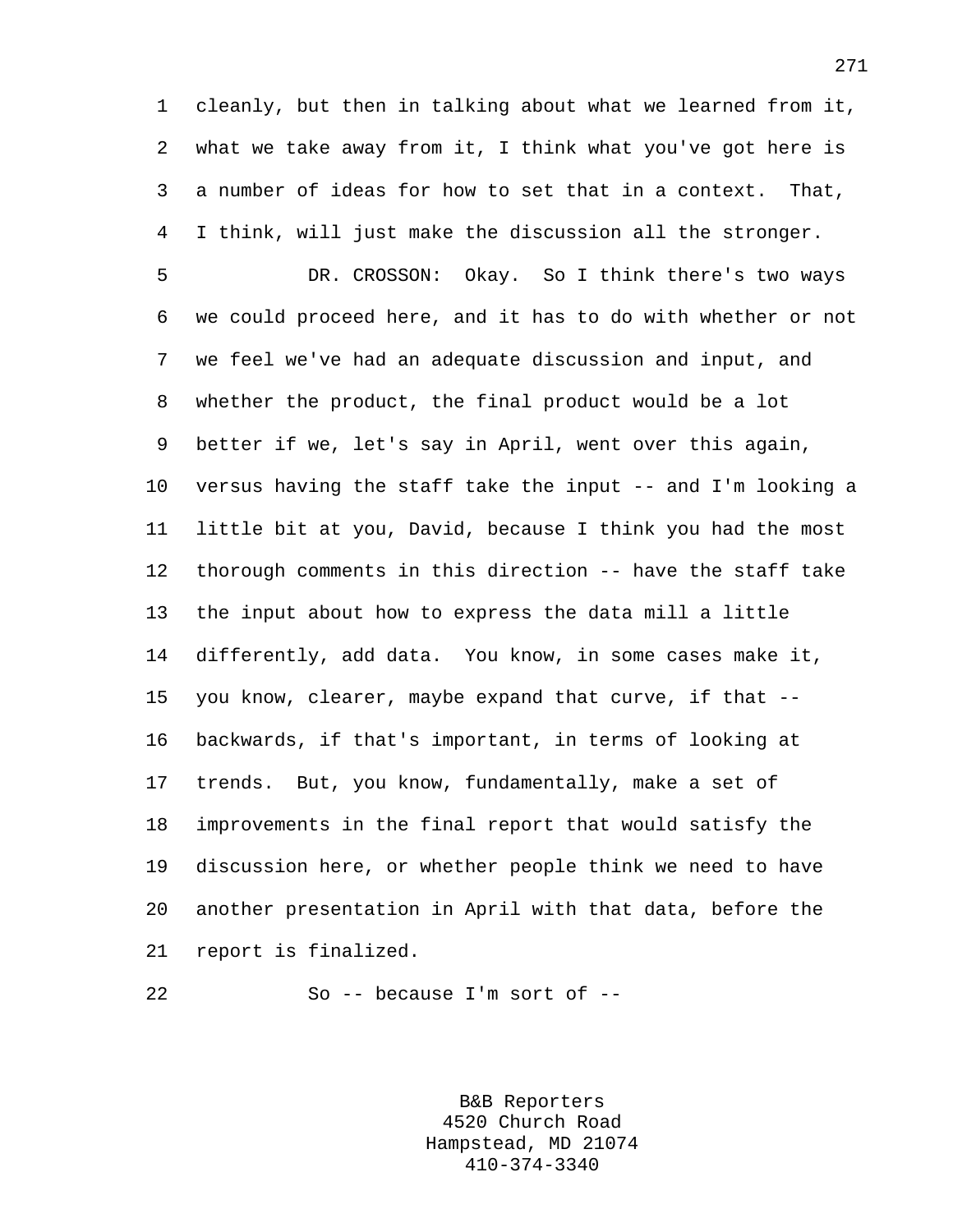1 MS. BUTO: What was the first option, Jay? 2 Sorry.

3 [Laughter.]

4 MS. BUTO: I thought that was the first option, 5 April and --

6 DR. CROSSON: It's 4:30, Kathy. No, that's fine. 7 The first option would say, in terms of the mandated 8 report, not all of our work on readmissions policy, but in 9 terms of the mandated report, where we're done with that 10 discussion, we've made our comments, we will now trust the 11 staff and verify, because we'll get a chance to look at the 12 next version of that and have input into that, or whether 13 we have such a concern about the data that we want the data 14 to be brought back and presented again in April, or March, 15 rather -- I'm sorry -- March or April. March. March. 16 April. March. March or April, before the report is 17 finalized.

18 Dana, Jack, Bruce.

19 DR. SAFRAN: I guess my point of view of that is 20 it's not that we have so much concern but there were so 21 many ideas and suggestions here, including, you know, 22 further methods work, that for us to land sort of all on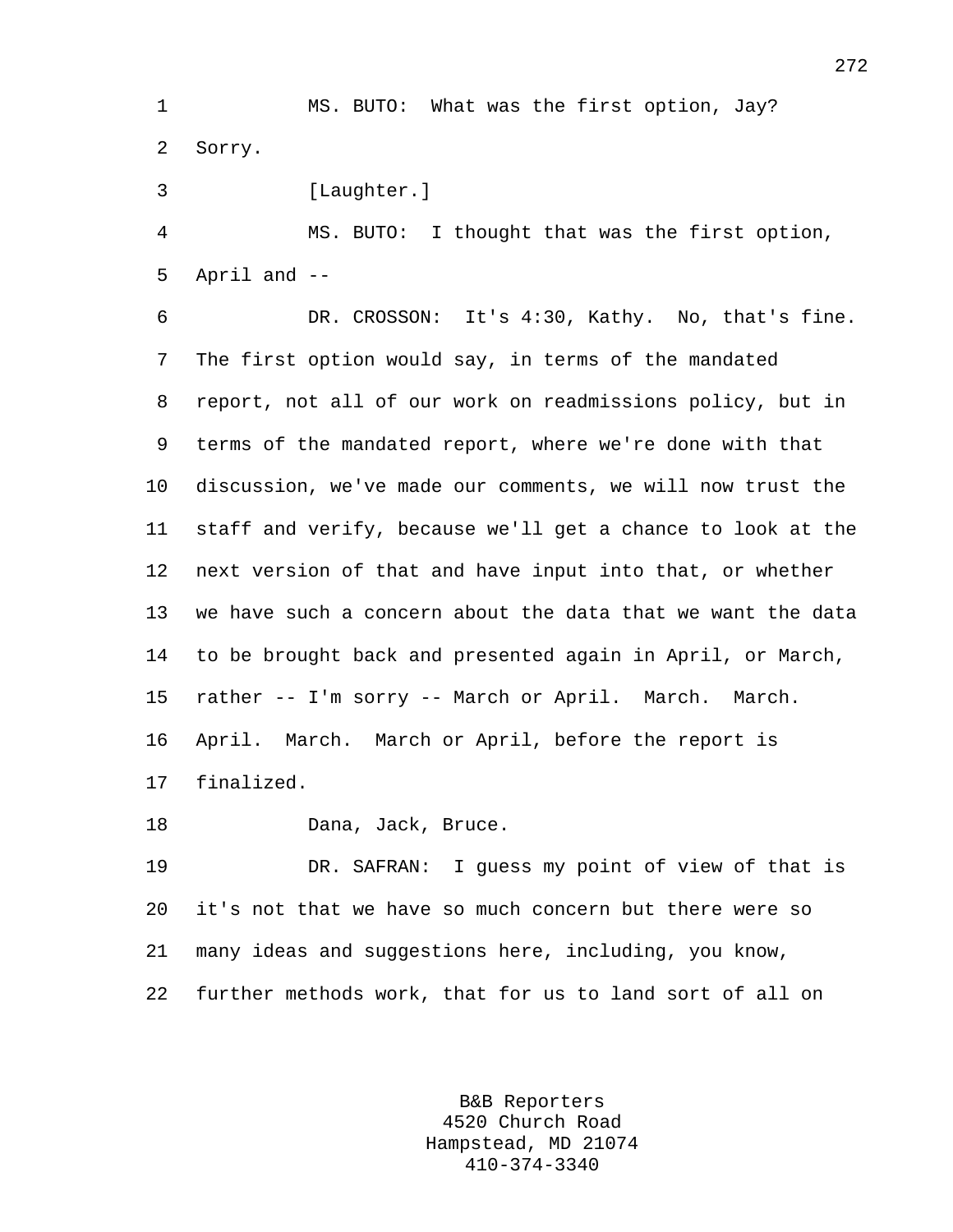1 the same page about what do we know about this -- I mean, 2 this is a very important policy intervention. And so I 3 think it is helpful to come back and have a substantive 4 discussion about the revised piece and not just all read it 5 and think our own thoughts about it.

6 DR. CROSSON: Jack.

7 DR. HOADLEY: I would just, to some degree, just 8 leave it to the discretion of Jim and the staff. If the 9 thing evolves -- like if there's -- and Jon was talking 10 earlier, you know, there's all this literature. Well, if 11 some significant new articles come out that, or if you get 12 some significant new results that feel like they need, you 13 know, our input, you know, that's a good excuse. I think 14 Dana's point could be fine too. I mean, if there's enough 15 evolution in sort of how you frame the conclusion, or maybe 16 you bring us just the conclusion, ask us to talk about a 17 conclusion section or a discussion section without 18 necessarily going back through all the data, I mean, it 19 seems like there are some options sort of in between. 20 DR. CROSSON: Oh, my gosh. I thought there were 21 only two.

22 DR. CHRISTIANSON: So I heard concerns about do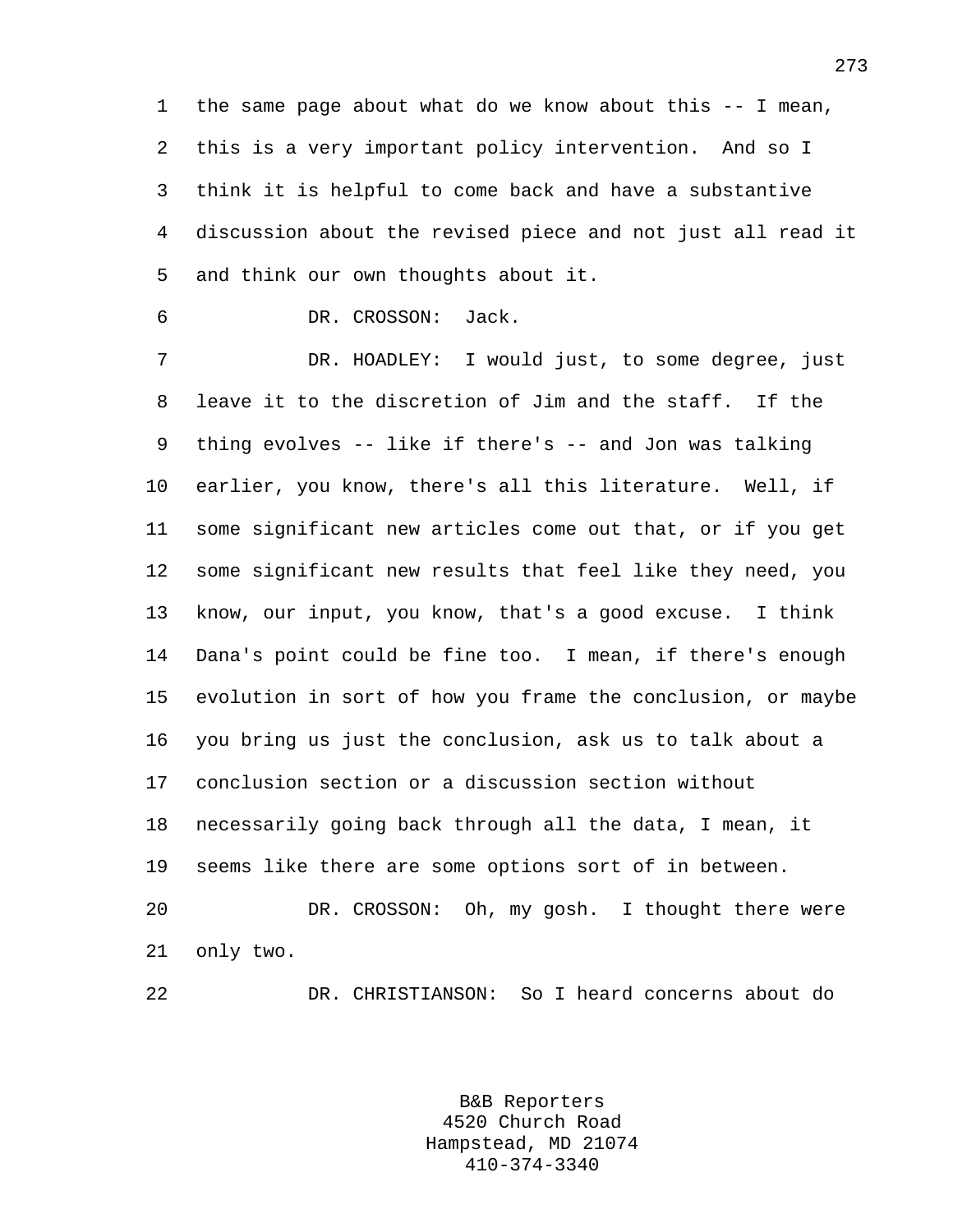1 we have enough data to reach conclusions, but I also heard 2 some concerns about the conclusions that were reached --

3 DR. CROSSON: Yes.

4 DR. CHRISTIANSON: -- and those are the ones that 5 would suggest to me that we probably need to come back.

6 DR. CROSSON: Okay. I'm seeing a semi bobble-7 headed consensus that we would like to --

8 MR. PYENSON: I think the report is wonderful as 9 it is and I'd leave it to the discretion of the staff and 10 Jim to push it through.

11 DR. CROSSON: Okay. We've got double bobble-12 heading. Okay. This is why I'm bringing the question up, 13 because I sort of sensed we were split in this. Let's try 14 this. Let's do a straw poll. This is not a vote. This is 15 just a straw poll. All those who would suggest that we 16 leave it to the staff to take these suggestions and rework 17 it and then provide us with a reworked final report that we 18 would then provide input into, that's going to be Option A. 19 Option B is we come back in March or April, depending on 20 the schedule, and we do it as a committee of the whole. 21 That would be Option B.

22 So Option A, can I see a straw poll for -- oh,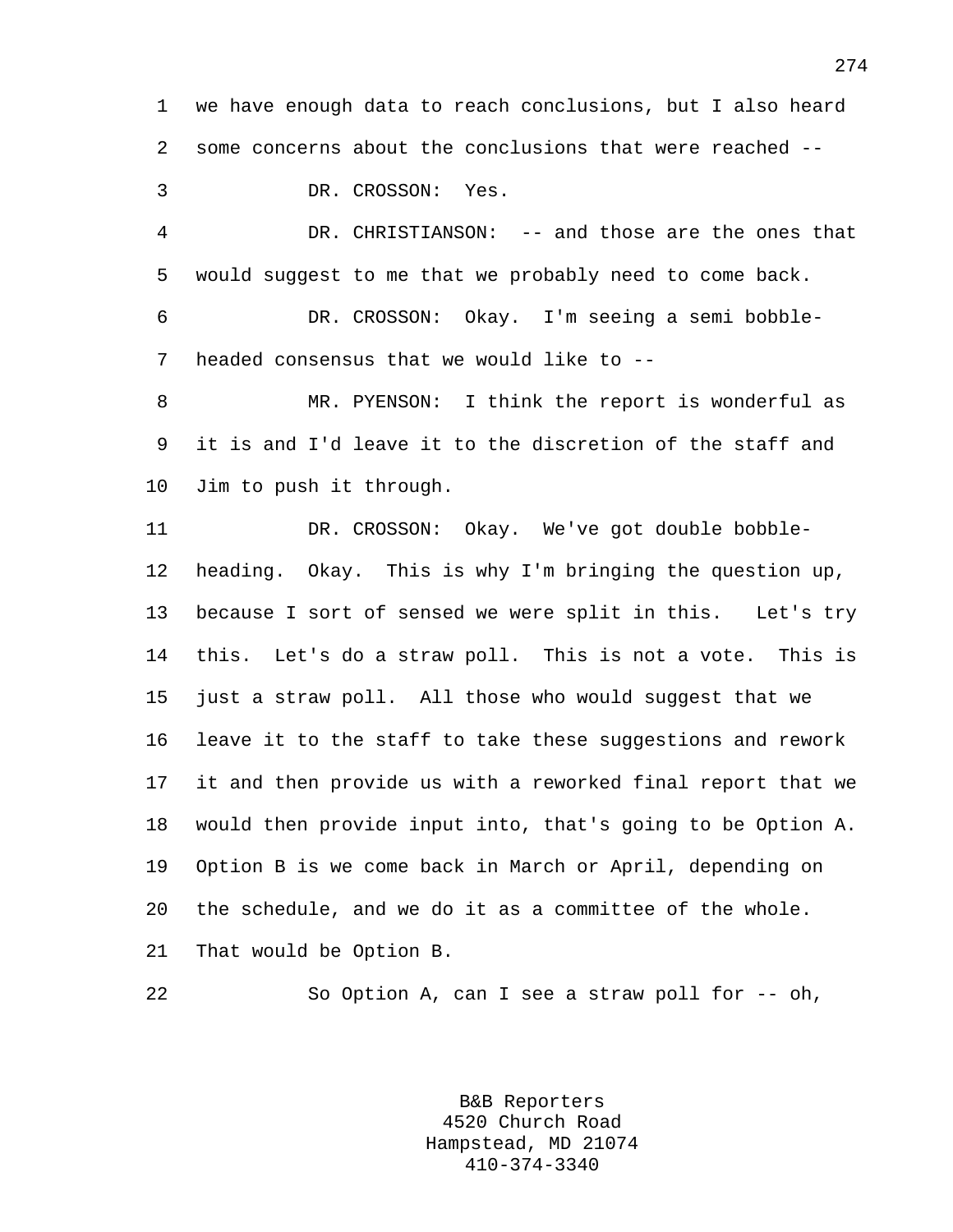1 I'm sorry.

2 DR. MATHEWS: Can I offer an Option C? 3 [Laughter.]

4 DR. MATHEWS: And it's a variation of Option A. 5 DR. CROSSON: Okay.

6 DR. MATHEWS: You know, I understand you guys 7 having, you know, grave reservations about giving the staff 8 broad latitude here, and if I were in your position I would 9 have those same reservations. But in addition to 10 accommodating the discussion here, and keeping track of any 11 developments in the literature that come out over the next 12 six to eight weeks, which is literally the timeline we're 13 talking about to close this out, we could also go back and 14 revisit some of the display issues here, and, you know, 15 particularly with respect to differentiating trends for the 16 conditions subject to the HHRP versus all other conditions, 17 make that clear. And we can see if there are any 18 additional analytic work that we can do in response to this 19 conversation. And if we do determine any significant 20 differences in our findings, interpretation, or message, we 21 could commit to coming back to you in April to have that 22 discussion.

> B&B Reporters 4520 Church Road Hampstead, MD 21074 410-374-3340

275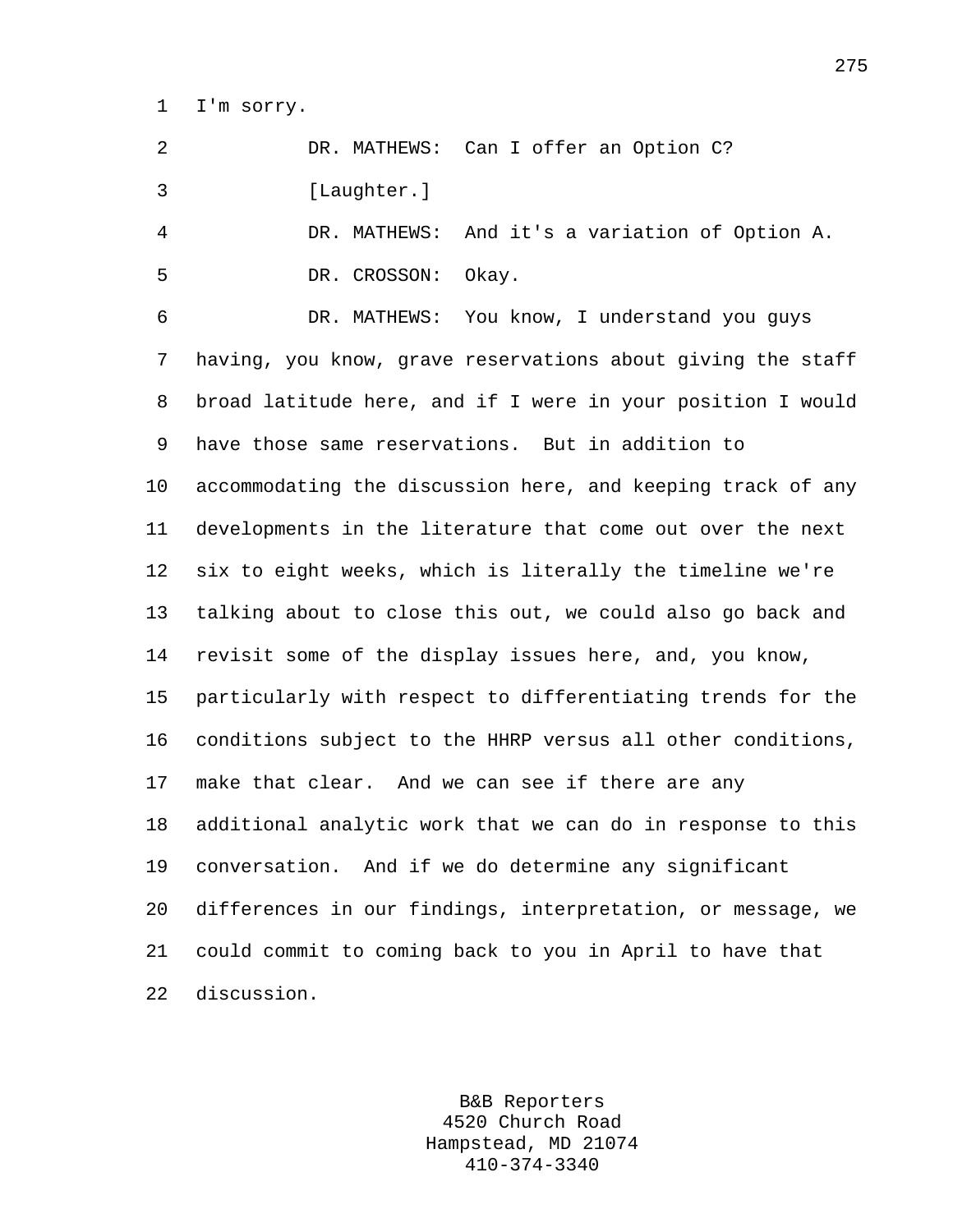1 But if we did all of that, incorporate your 2 discussion, make sure all of your thoughts are 3 accommodated, and we didn't find anything that takes us off 4 of what we've presented here today, we would reserve the 5 option of not coming back in April and instead giving you a 6 memorandum, here's what we did. And so basically giving us 7 the toggle to come back.

8 DR. CHRISTIANSON: So let me just say something, 9 to add on to that. But ultimately, as a Commission, the 10 decision we're making on this mandated report is whether 11 that one or two sentences we agree with -- did it have the 12 effect that was intended, in this, and then you brought up 13 the mortality.

14 So that's what we have to be comfortable with. 15 And so all of the other stuff is great, but ultimately, 16 when we approve the report, we're really approving that 17 conclusion, whatever it is. So think about that when you 18 think about what you want to do.

19 MS. BUTO: And I guess I'm wondering why we are - 20 - I mean, we usually go through two or three rounds on a 21 number of important issues. This one's Round One. Are we 22 short of time? Didn't we just buy ourselves a bunch of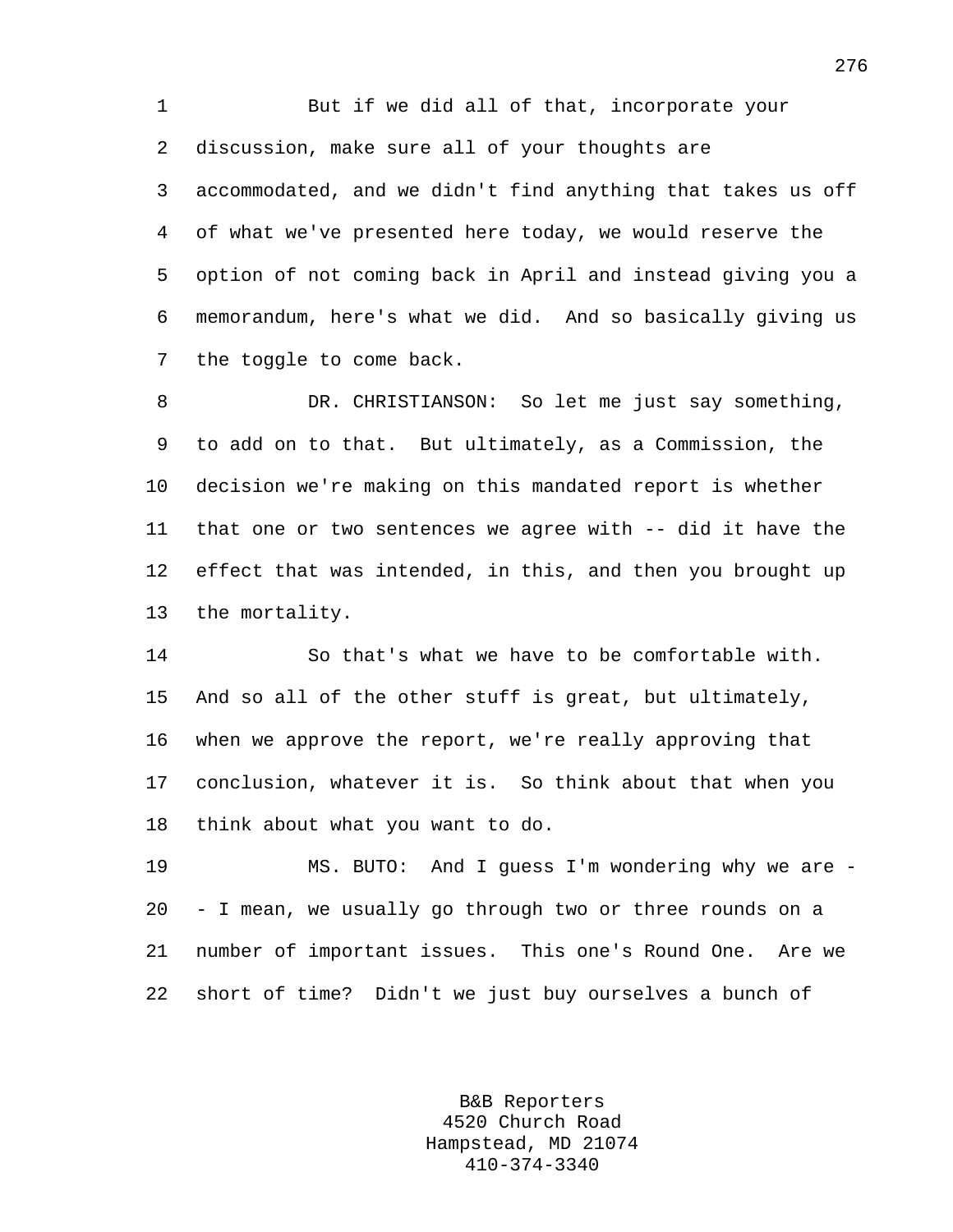1 time by really doing a fantastic job on updates? I'm just 2 wondering why we won't allow ourselves to go ahead and 3 schedule that now. Are we concerned about the amount of 4 work for June?

5 DR. MATHEWS: We do currently have a full 6 schedule and, you know, we would need -- and coming back to 7 this discussion in April is currently contemplated in our 8 agenda for the spring. And so we can definitely come back. 9 The question is we've got a number of other competing 10 issues and a limited, you know, amount of time. And the 11 question would be given, you know, work that we want to get 12 in front of you on low-value care, this cycle, given work 13 that we are trying to put into the calendar to follow up on 14 the fee schedule work that we're presenting tomorrow, you 15 know, we want to come back later with a more primary care-16 focused policy option for you, the question is given the 17 competing demands, does this, here and now, rate a decision 18 to come back definitively in April.

19 DR. CROSSON: Okay. I think I know what's going 20 to happen here, but I'm going to do it anyway.

21 MR. PYENSON: Can we narrow this to two choices, 22 because I'm confused.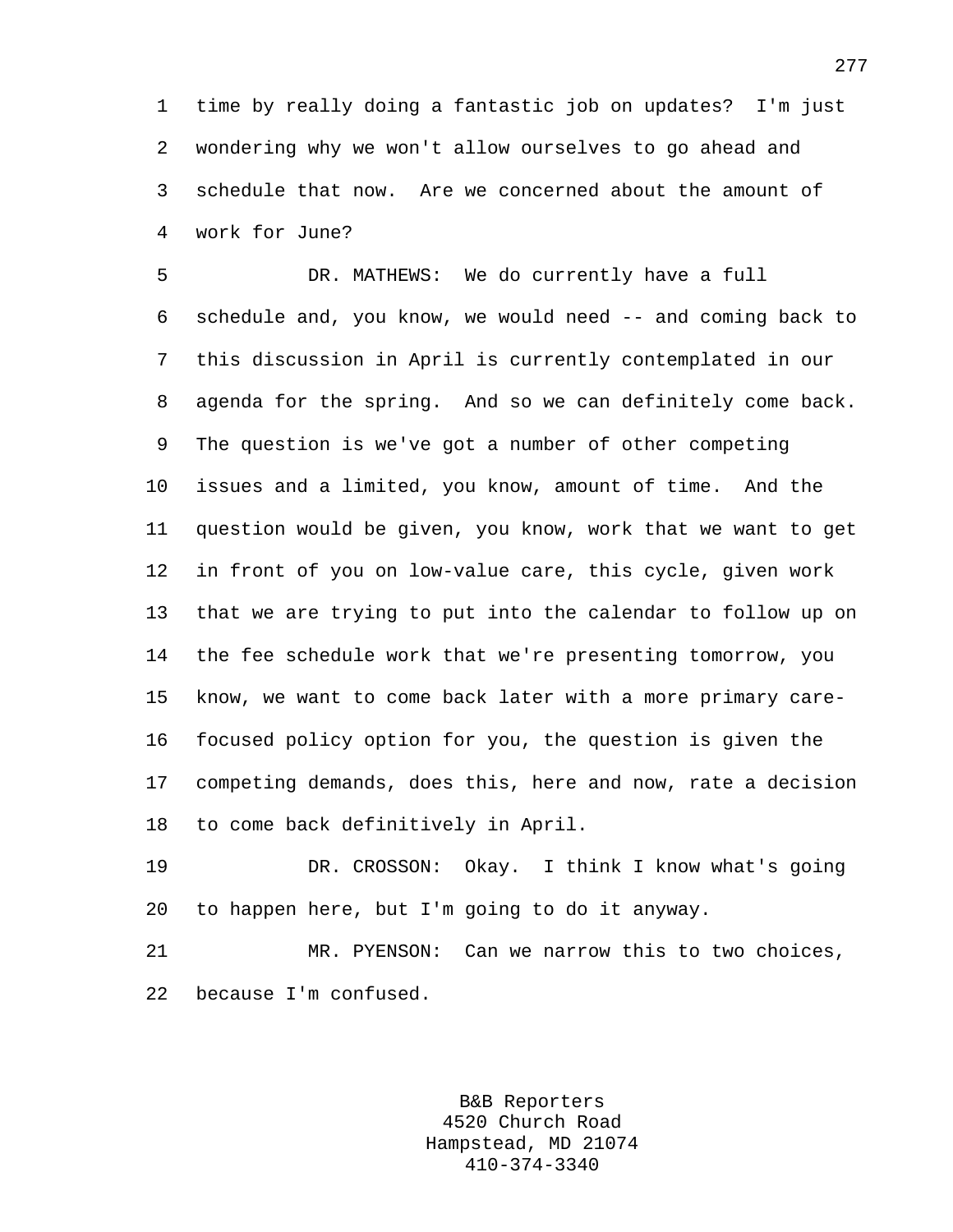1 DR. CROSSON: Well, Jim is making a distinction 2 between simply saying that the report would be reworked and 3 sent out, and the report might be reworked or might be 4 brought back, depending on staff discretion, judgment on 5 that issue, as opposed to the specific content issues. 6 So let's try this again. So A is we give the 7 staff complete discretion to take the input today, write 8 the report, we're done. B is we definitely want it to come 9 back to be reworked at the March or April meeting, before 10 the report is finalized. And C is we give the staff 11 discretion to rework it, but also discretion to determine 12 whether or not it comes back or not, based upon changes 13 that might take place or further staff discussion. 14 DR. GINSBURG: Can I suggest dropping A in favor 15 of C? Isn't that the way we usually work it? 16 DR. CROSSON: Drop A -- 17 DR. GINSBURG: -- in favor of C. Make B and C 18 the only options. 19 DR. CROSSON: Okay. Yeah, okay. Does B become A 20 now, or does B -- 21 [Laughter.] 22 DR. HOADLEY: Just call them B and C.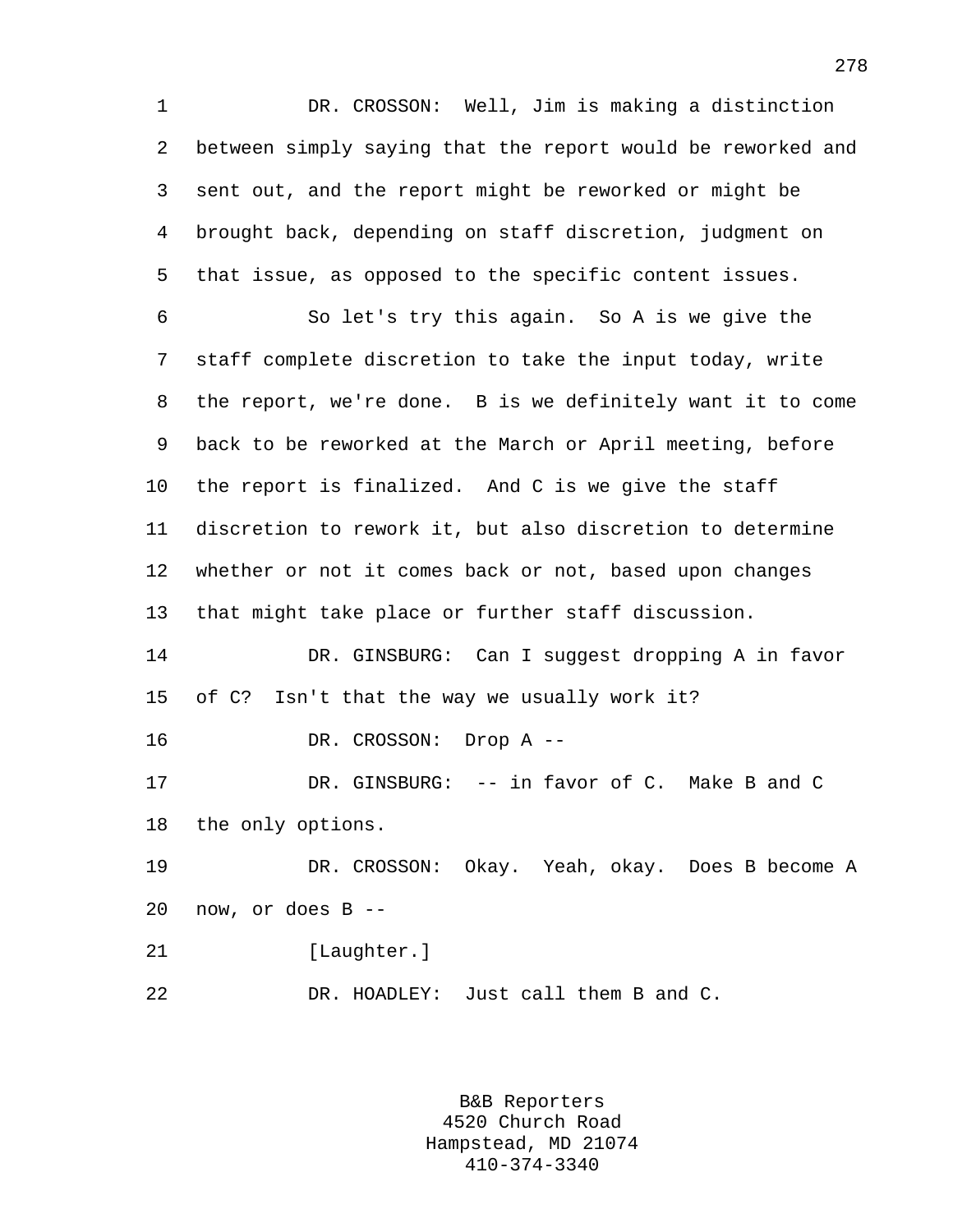1 DR. CROSSON: All right. I'm okay with that. So 2 we now have option B, which is -- I've forgotten. 3 [Overlapping speakers.] 4 DR. CROSSON: We bring it back automatically or 5 we give staff discretion in terms of whether to bring it 6 back or not. Is everybody clear on that except me? Okay. 7 So all in favor of Option B, please raise your 8 hands. 9 [Show of hands.] 10 DR. CROSSON: Okay. Well that's --11 **Interpreteral Contact (Overlapping speakers off microphone.**) 12 DR. CROSSON: Mandatory coming back. Okay, we've 13 got three. 14 Staff discretion as to whether to bring it back 15 or not. 16 [Show of hands.] 17 DR. CROSSON: That follows, that carries, and 18 that's what we'll do. 19 MR. LISK: I appreciate your faith in the staff. 20 DR. CROSSON: Okay. Okay. Well, thanks very 21 much, Jeff and Craig. I guess I was surprised. Okay. 22 [Laughter.]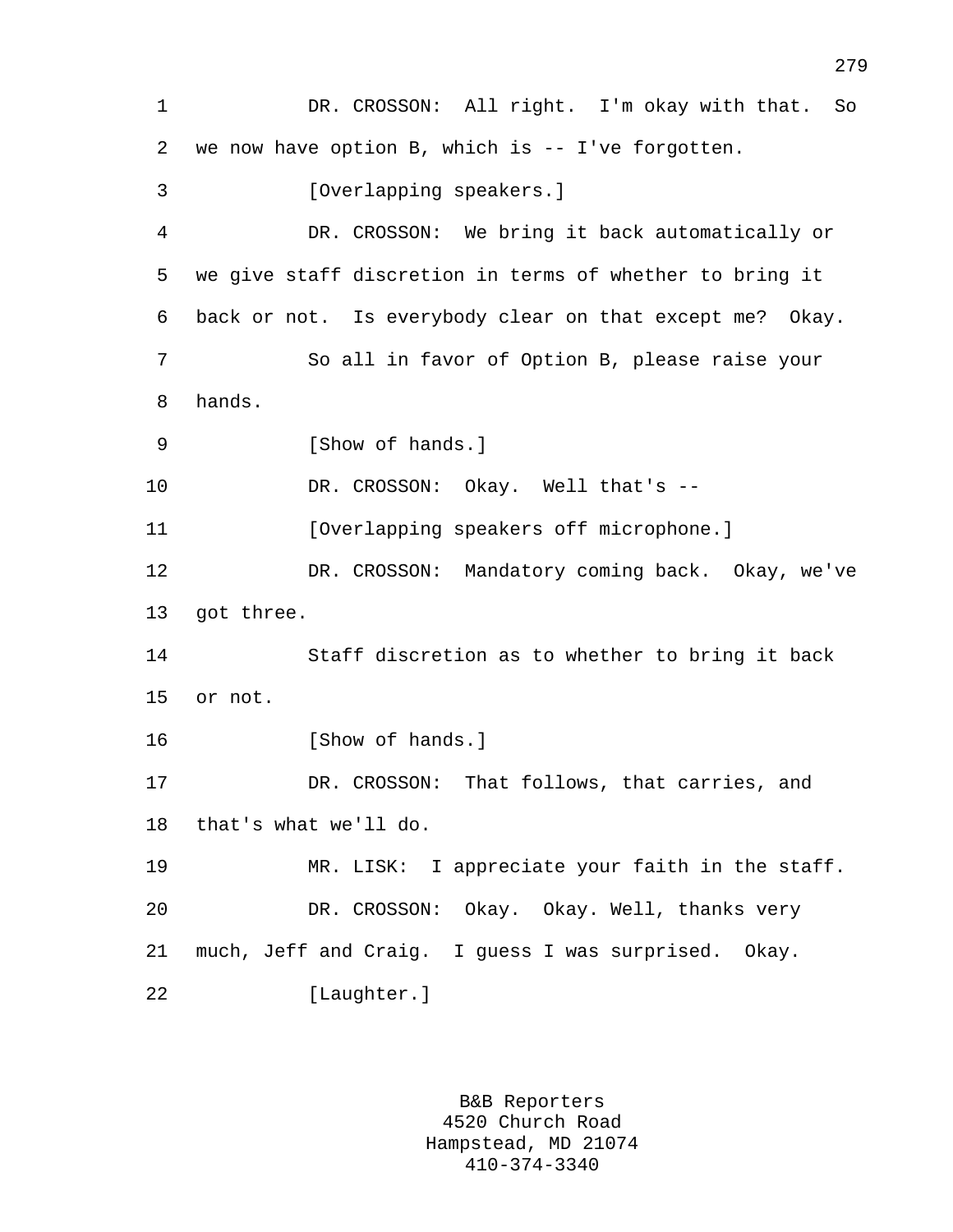1 DR. CROSSON: So we have completed the work for 2 today. Thank you, everybody. It's been exhilarating, to 3 say the least.

4 So now we have time for public comment period. 5 Anyone who would like to come up and address the 6 Commission, please stand at the microphone. Sharon, in a 7 minute I'm going to ask you who you are, and what 8 organization you come from. You know the rules. Two 9 minutes for your remarks. And let me just wait and see if 10 anybody else is heading up. I don't want them to get in 11 your way.

12 Okay, Sharon, we're off and running.

13 MS. McILRATH: All right. I'm Sharon McIlrath 14 with the American Medical Association. So I wanted to talk 15 a little bit about MIPS. I don't think it's a surprise to 16 anyone here that we did not support the VVP for the reasons 17 that David Nerenz and Dr. Coombs laid out. We do agree 18 that there are problems with MIPS -- the complexity, a lot 19 of methodological issues. Some of those methodological 20 issues are going to have to be resolved even if you went 21 with the VVP.

22 So where we are is that we would like to fix it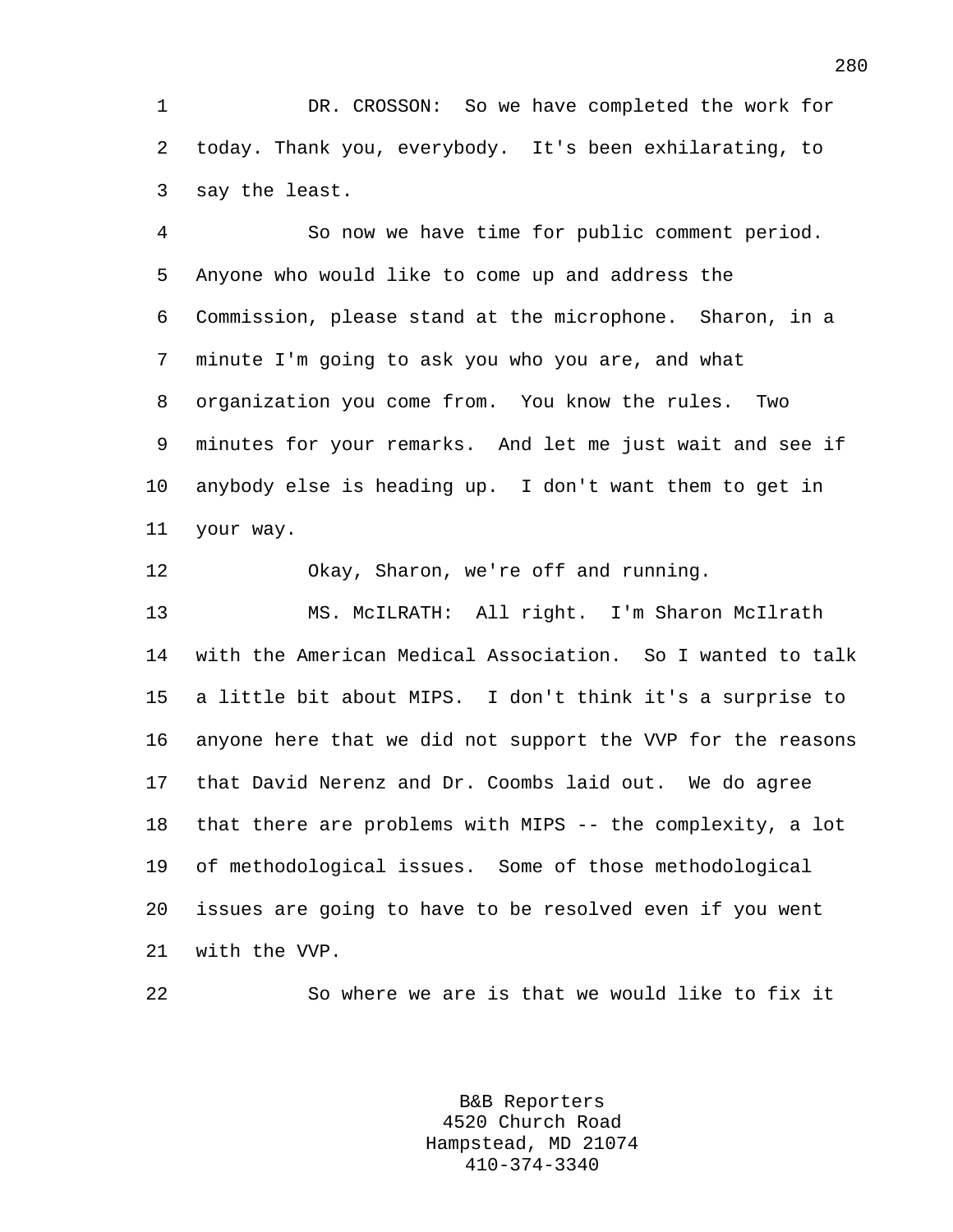1 rather than kill it, and partly that's because we don't 2 like sending sort of shifting messages to the physicians. 3 It's kind of like, you know, are they going to invest in 4 building an infrastructure on shifting ground.

5 There's a problem that is coming up and that 6 needs to be resolved quickly. We don't think that it is 7 political viable to think that you're going to go up there 8 and get the Hill to kill MIPS. We had -- the medical 9 profession came together and agreed on a very restricted 10 sort of policy. The intent is to sort of pause the program 11 briefly and to stop a couple of hammers that are going to 12 come down in 2020 -- well, 2019 for the performance year.

13 So those are that the -- it's not just a question 14 of what the size of the threshold for -- the performance 15 threshold is. It's that it has to be the mean or the 16 median, which at CMS was once interpreted as 50 percent of 17 the people have to fail. And in addition to that, you 18 can't do what they did in the VBM, which was to have a 19 range and only the people at both ends were winners or 20 losers. Now, anybody on one side of that threshold loses 21 and on the other side of that threshold they win.

22 So then the other issue is the cost measures.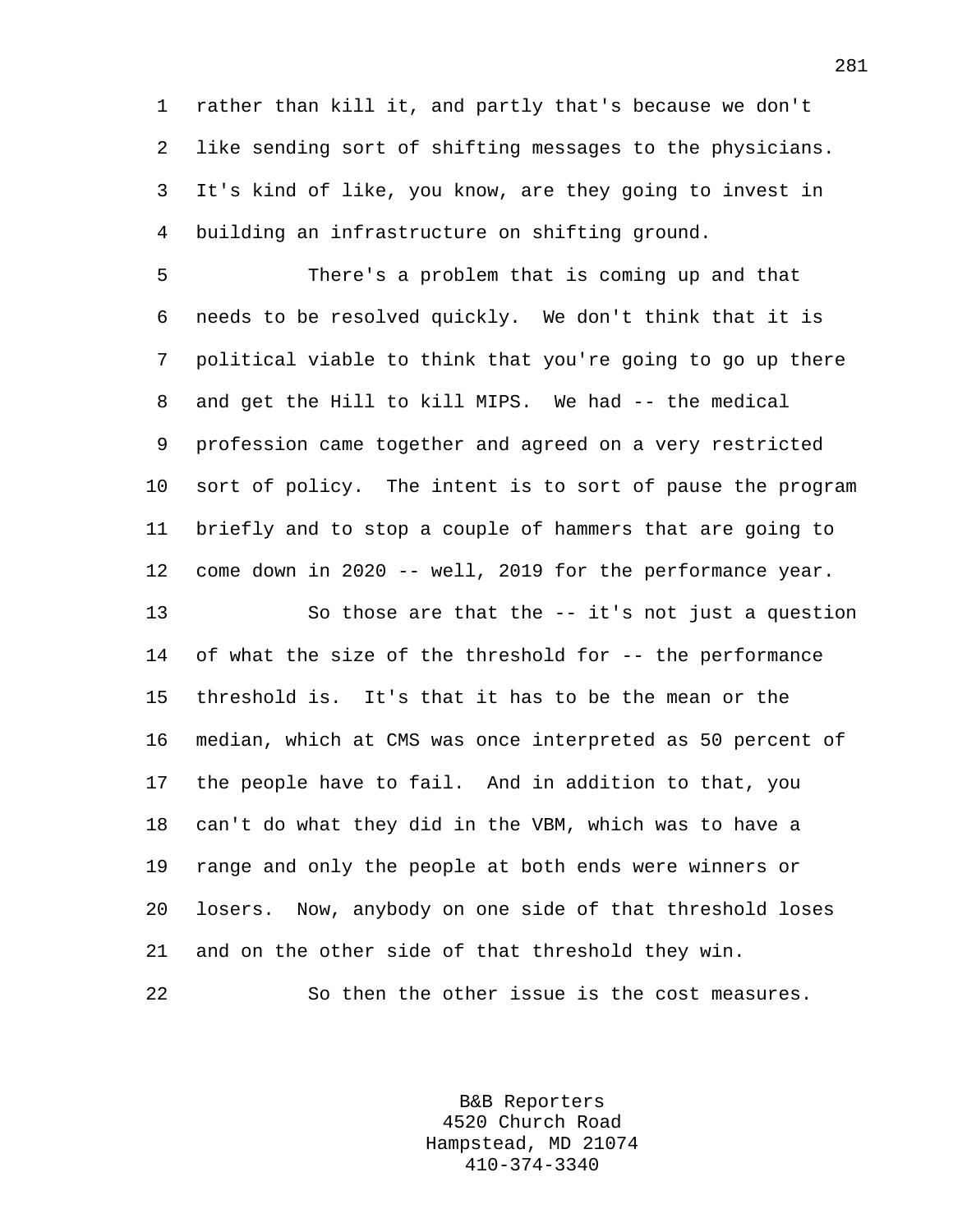1 The cost measures that are in the VBM are -- they're 2 irrelevant for a lot of physicians. They have a lot of 3 flaws. And we're working with CMS and a contractor to try 4 to come up with some good cost episodes. That's taking 5 time. It won't be ready in 2019, so we don't want that 6 weight to go up to 30 percent.

7 My concern is that if you say that nothing other 8 than repeal will do, are you going to then, you know, say, 9 well, if we want to pause the program and at least fix 10 what's there and prevent the worst outcomes from happening, 11 that you don't want to do that.

12

13 DR. CROSSON: Thank you, Sharon.

14 Okay. So we are adjourned until 8:00 a.m.

15 tomorrow morning [off microphone].

16 [Whereupon, at 4:39 p.m., the meeting was 17 recessed, to reconvene at 8:00 a.m. on Friday, January 12, 18 2018.] 19 20

22

21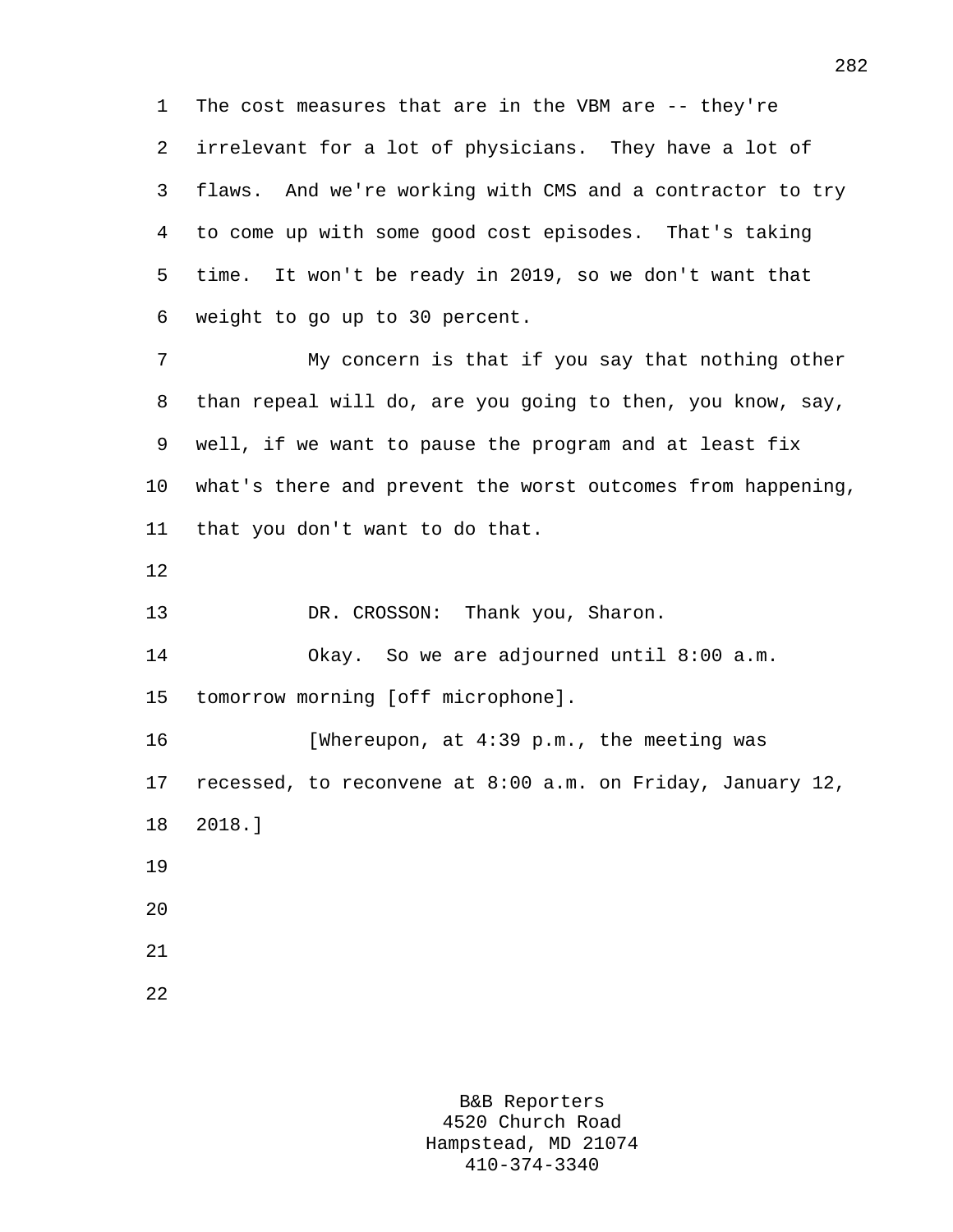## MEDICARE PAYMENT ADVISORY COMMISSION

PUBLIC MEETING

The Horizon Ballroom Ronald Reagan Building International Trade Center 1300 Pennsylvania Avenue, NW Washington, D.C. 20004

Friday, January 12, 2018 8:10 a.m.

## COMMISSIONERS PRESENT:

FRANCIS J. CROSSON, MD, Chair JON B. CHRISTIANSON, PhD, Vice Chair AMY BRICKER, RPh KATHY BUTO, MPA ALICE COOMBS, MD BRIAN DeBUSK, PhD PAUL GINSBURG, PhD DAVID GRABOWSKI, PhD JACK HOADLEY, PhD DAVID NERENZ, PhD BRUCE PYENSON, FSA, MAAA RITA REDBERG, MD, MSc DANA GELB SAFRAN, ScD WARNER THOMAS, MBA SUSAN THOMPSON, MS, RN PAT WANG, JD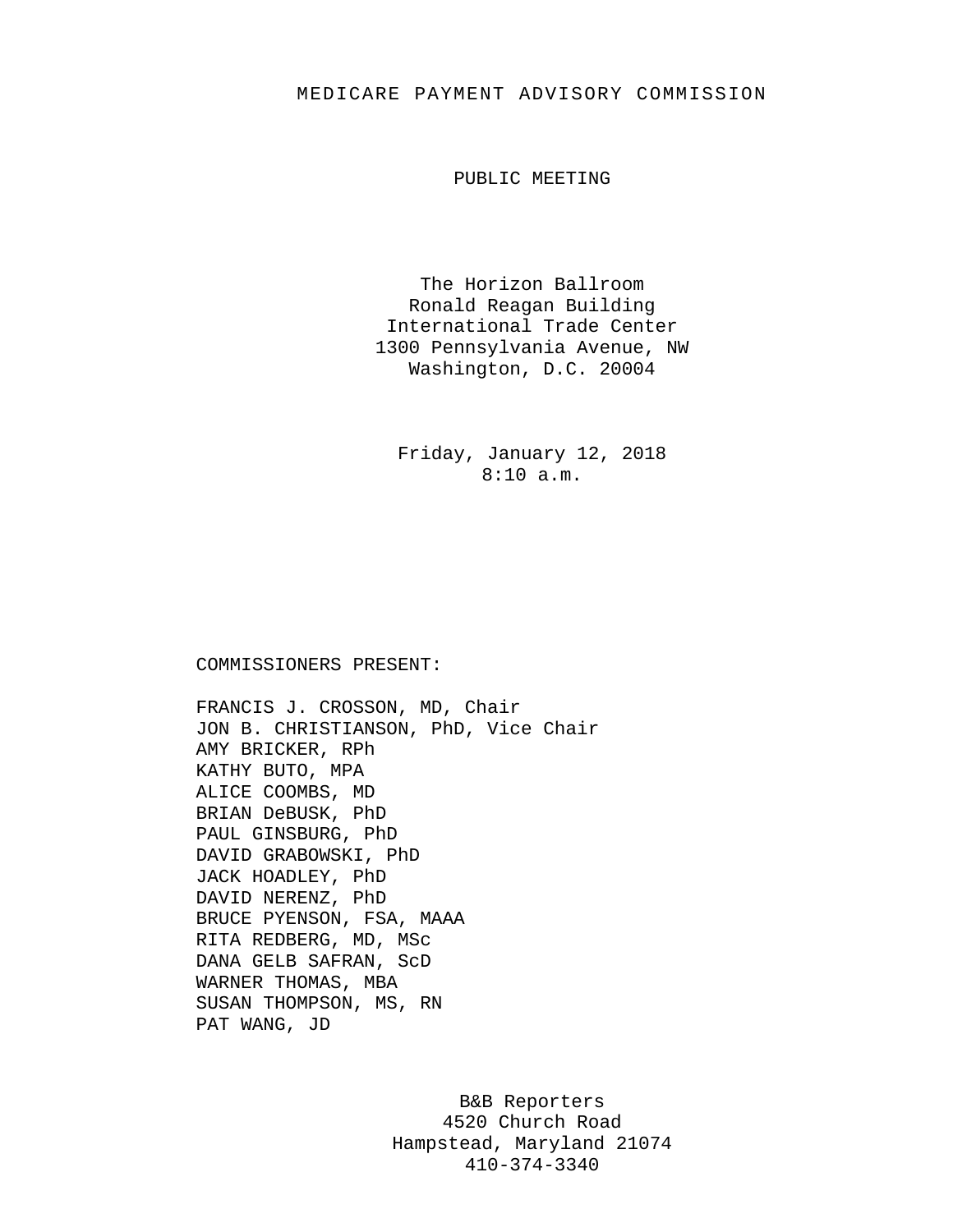## AGENDA PAGE

| Mandated report: Telehealth services and the<br>Medicare program<br>- Zach Gaumer, Amy Phillips, Andrew Johnson3                 |
|----------------------------------------------------------------------------------------------------------------------------------|
| Rebalancing the physician fee schedule towards<br>ambulatory evaluation and management services<br>- Ariel Winter, Kevin Hayes57 |
| Status report on Medicare Accountable Care<br>Organizations<br>- David Glass, Sydney McClendon, Jeff Stensland136                |
|                                                                                                                                  |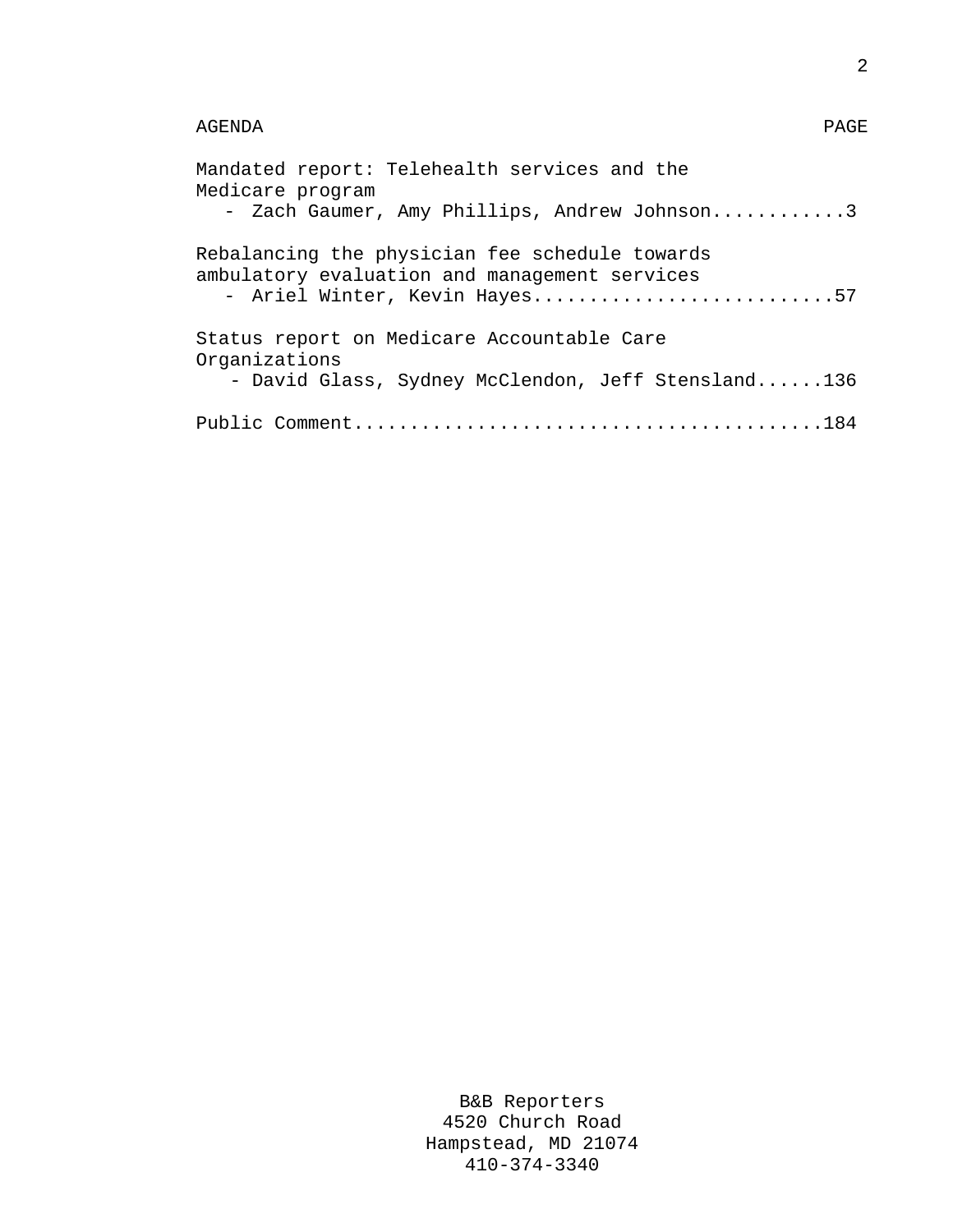| $\mathbf 1$ | P R O C E E D I N G S                                        |
|-------------|--------------------------------------------------------------|
| 2           | [8:10 a.m.]                                                  |
| 3           | Okay. I think we can begin now.<br>DR. CROSSON:              |
| 4           | Glad to see all the Commissioners bright-eyed and bushy-     |
| 5           | tailed this morning. It does my heart good.                  |
| 6           | So the first presentation of this morning's                  |
| 7           | session will be the final report on telehealth services.     |
| 8           | This is a mandated report, and we are going to be preparing  |
| 9           | this information for the Congress at their request.<br>Zach, |
| 10          | Amy, and Andrew, you're on.                                  |
| 11          | MS. PHILLIPS: Good morning. Today we'll be                   |
| 12          | wrapping up our work on telehealth services and the          |
| 13          | Medicare program.                                            |
| 14          | In today's session we are going to go over the               |
| 15          | final draft of the report in compliance with the mandate     |
| 16          | covering background information, Medicare coverage,          |
| 17          | commercial insurance coverage, and our principles for        |
| 18          | evaluation of telehealth. This material is based on          |
| 19          | extensive discussions last year that came on the back of     |
| 20          | the Commission's June 2016 chapter on telehealth in the      |
| 21          | Medicare program, so this presentation is going to take a    |
| 22          | less detailed, higher-level approach. However, if you have   |

B&B Reporters 4520 Church Road Hampstead, MD 21074 410-374-3340

3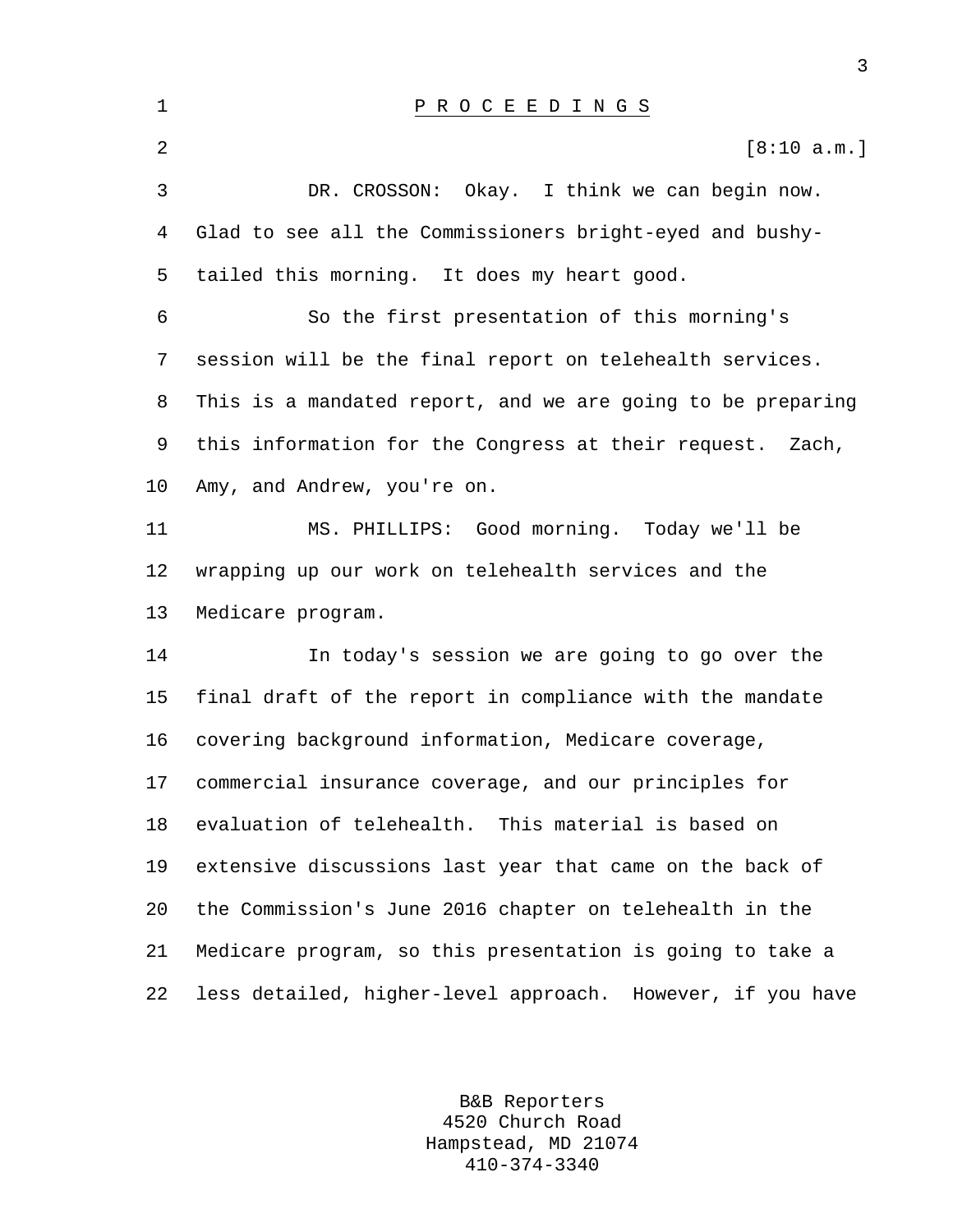1 specific questions, we are happy to take them. The goal 2 today is, like the unified PAC PSS report, to approve to 3 forward the report in its entirety to Congress.

4 Through the 21st Century Cures Act of 2016, 5 Congress mandated MedPAC to provide a report by March 15, 6 2018, answering three questions. As a reminder, the first 7 question was what telehealth services are covered under the 8 Medicare fee-for-service program. The second addressed 9 what telehealth services do commercial health plans cover. 10 And the third addressed how telehealth services covered by 11 commercial health plans might be incorporated into the 12 Medicare fee-for-service program. To complete our work and 13 deliver it in March, we are back here today to have you 14 review the entirety of our findings and gather your final 15 thoughts.

16 Telehealth services encompass a variety of 17 clinical services, technologies, and modalities. Per your 18 request and for the sake of our discussion and Medicare 19 focus, we have narrowed the telehealth down to three forms: 20 direct to consumer, or DTC; provider to provider, or PTP; 21 and remote patient monitoring, or RPM. For your reference, 22 on the slide and in your mailing materials you can find

> B&B Reporters 4520 Church Road Hampstead, MD 21074 410-374-3340

4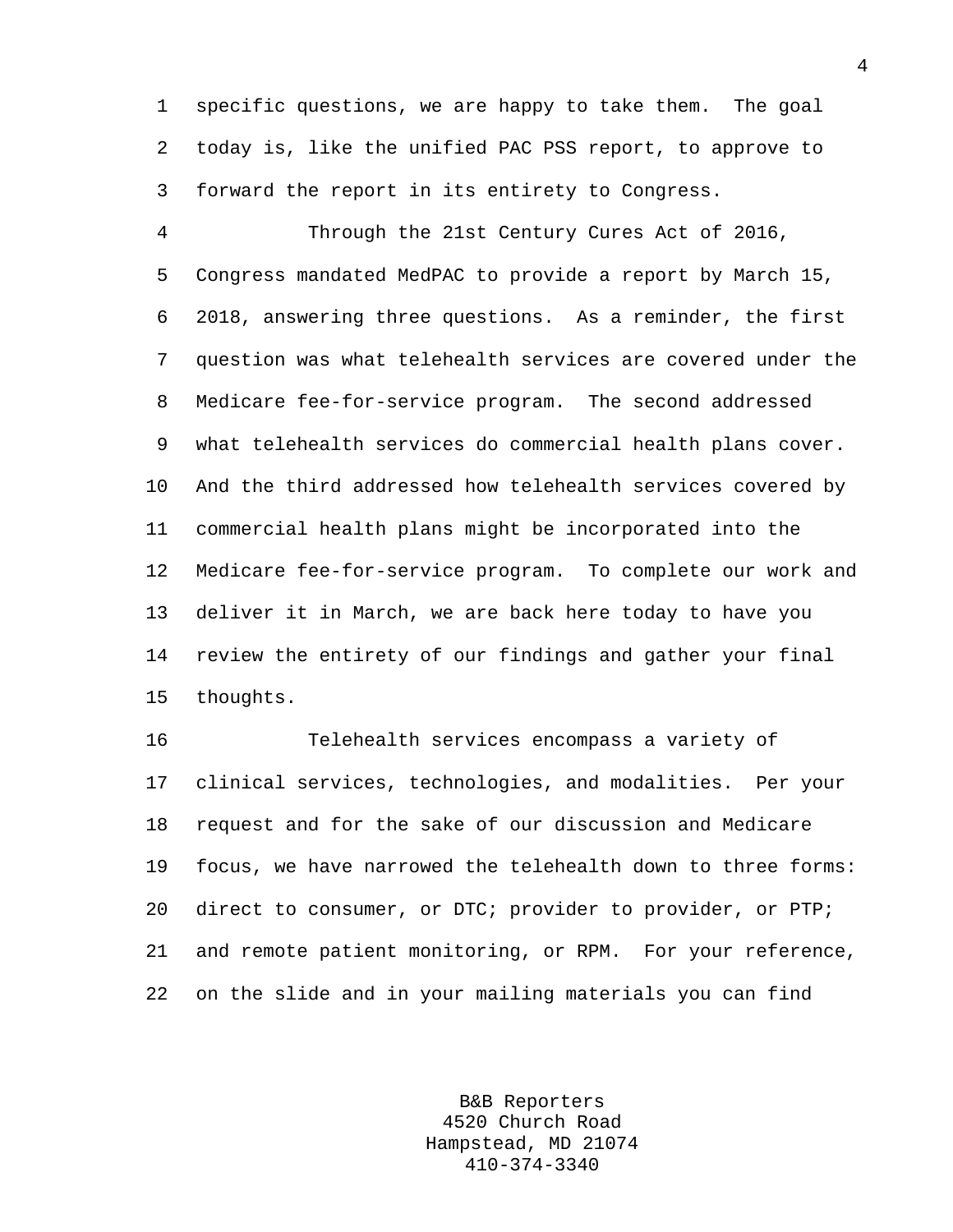1 further explanation.

| 2       | In June 2016 the Commission concluded that                  |
|---------|-------------------------------------------------------------|
| 3       | existing evidence on the efficacy of telehealth was mixed   |
| 4       | and that the incentive for using telehealth services        |
| 5       | differed among the various types of payment systems.<br>In  |
| 6       | addition to Medicare, we know that several government       |
| 7       | programs cover telehealth services, but to varying degrees. |
| 8       | In addition, to date, 35 states have passed telehealth      |
| 9       | parity laws requiring commercial insurers to cover certain  |
| $10 \,$ | telehealth services equal to in-person services.            |
| 11      | Across commercial and government payers, the most           |
| 12      | common physician services used via telehealth were basic    |
| 13      | office visits and mental health services.                   |
| 14      | Under the physician fee schedule, the use of                |
| 15      | telehealth services was low in 2016. This low use was also  |
| 16      | reported by the DOD and those commercial plans we           |
| 17      | interviewed as part of answering Question 2 of the mandate. |
| 18      | While use was low, the growth in telehealth use             |
| 19      | has been rapid. Between 2014 and 2016, the number of        |
| 20      | telehealth visits per 1,000 beneficiaries increased 79      |
| 21      | percent among Medicare beneficiaries. The most rapidly      |
| 22      | growing services were for subsequent nursing care,          |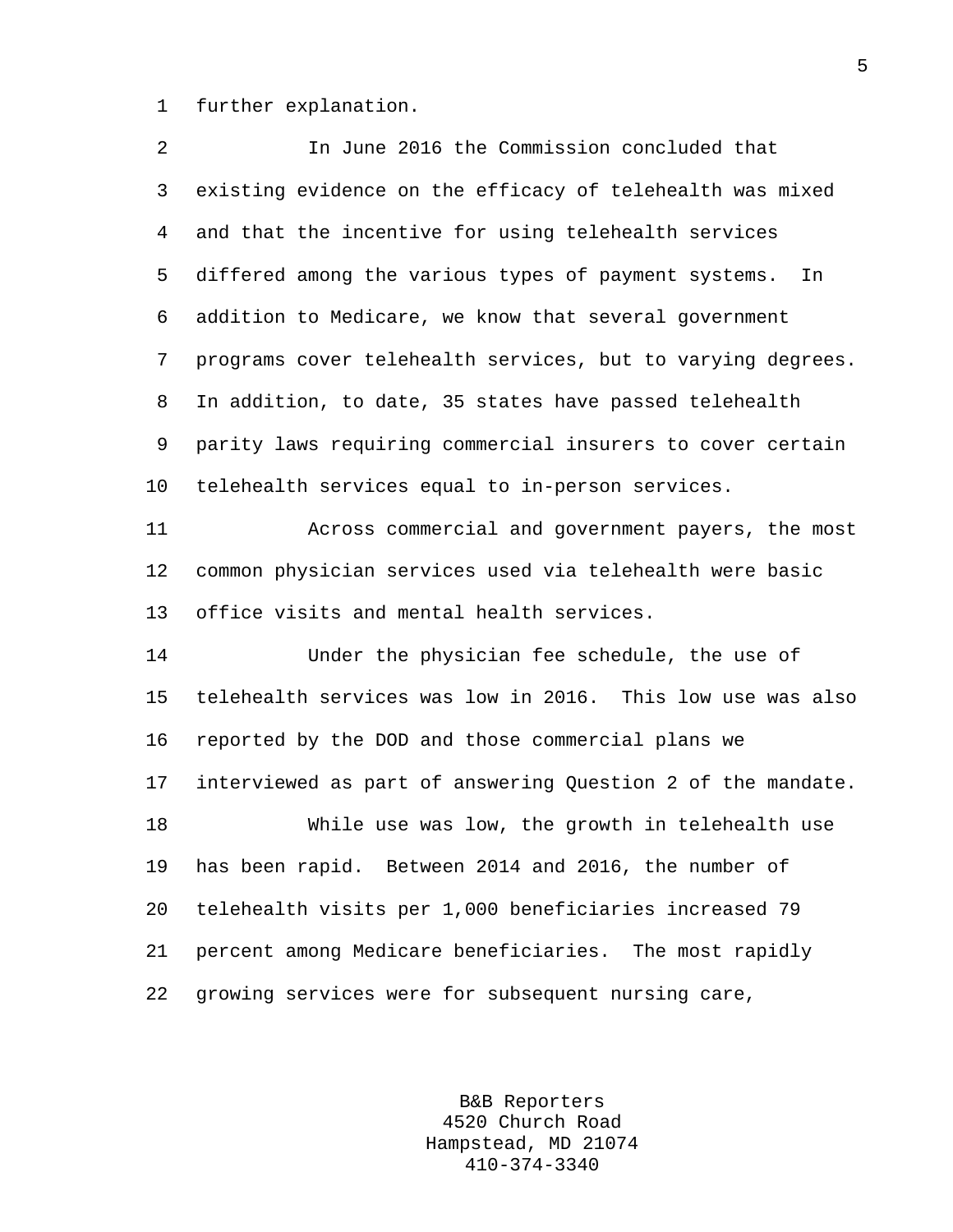1 psychotherapy, and pharmacy management. Keep in mind that 2 one factor in this rapid growth is that the base use in 3 2014 was extremely low. While advocates say that the 4 growth being shown in use is a good sign and indicates 5 there should be expanded access, critics cite the increased 6 growth as a warning that telehealth services may 7 supplement, rather than replace, in-person services, which 8 would ultimately lead to costs increases if growth is 9 sustained.

10 In attempting to answer the question if 11 telehealth is a supplement or a substitute, we used 12 Medicare data to assess E&M claims and found that, after 13 controlling for patient risk score, telehealth users and 14 non-telehealth users had equal numbers of in-person E&M 15 claims in 2016; however, telehealth users had an additional 16 1.6 telehealth E&M claims. This suggests that telehealth 17 E&M claims might be supplemental.

18 In addressing mandate issue one, we looked at 19 Medicare coverage of telehealth across all sectors with a 20 focus on the physician fee schedule. We found that under 21 risk-bearing entities such as MA and ACOs, flexible 22 coverage of telehealth exists. We also found that flexible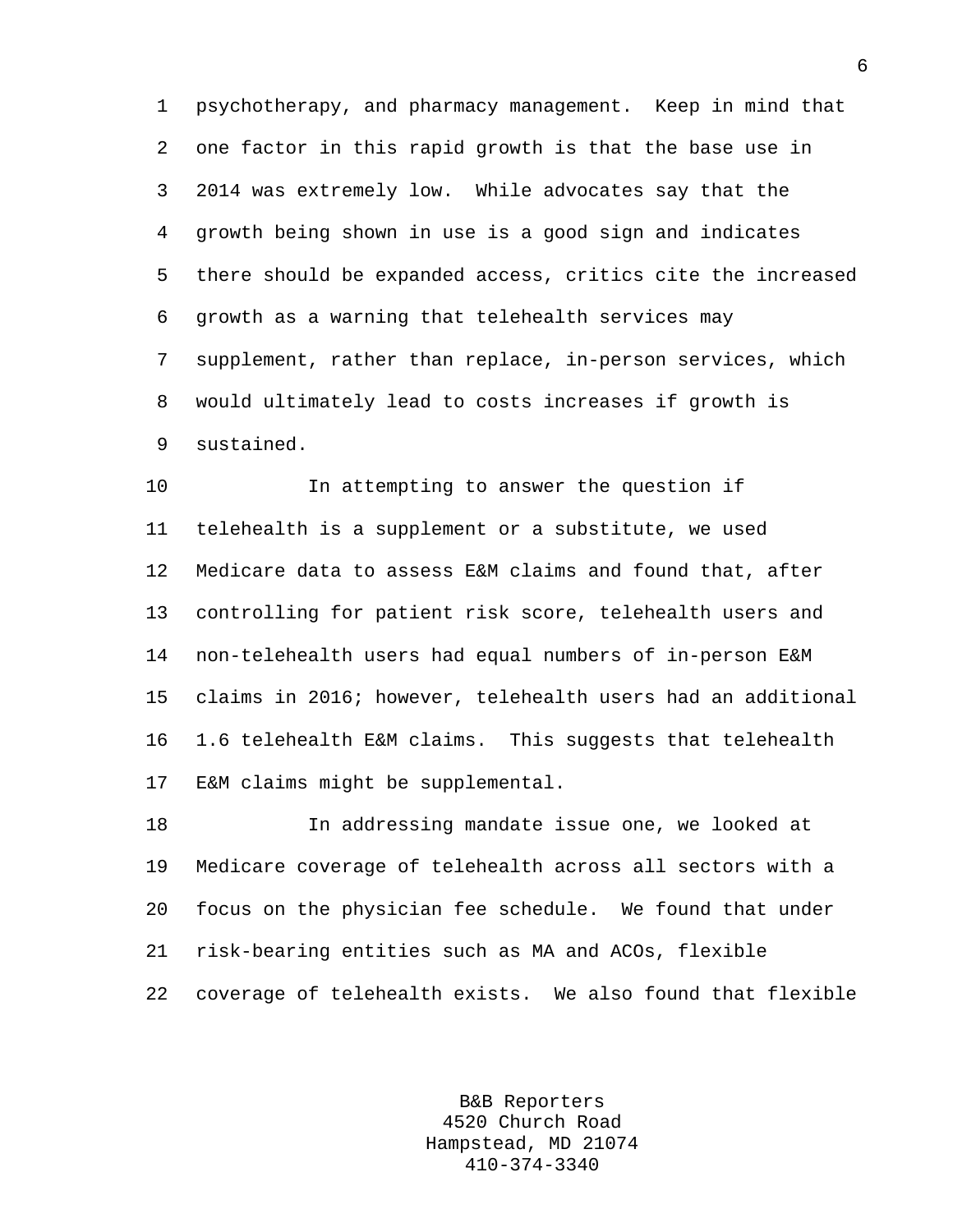1 coverage exists for fee-for-service coverage other than the 2 physician fee schedule. Lastly, we found that Medicare 3 coverage of telehealth is most constrained under the 4 physician fee schedule and is the focus of the mandated 5 report.

6 The most flexibility to use telehealth in the 7 Medicare program occurs in the Medicare Advantage ACOs. 8 Under MA, payments to plans are capitated and plan coverage 9 must include telehealth services covered under fee-for-10 service Medicare. Plans also have the flexibility to 11 finance the coverage of additional telehealth services 12 through a supplemental premium or through their rebate 13 dollars, and those added telehealth costs may not be built 14 into the plan bid. Under CMMI, organizations selected for 15 several programs have waivers to use telehealth services 16 beyond the limits of PFS coverage. While outside the scope 17 of the mandate, the Commission has expressed support for 18 expansion of flexibility for these entities. You can refer 19 to your mailing materials for a more detailed discussion of 20 this.

21 Among the other fee-for-service systems, 22 telehealth is contemplated as a fixed payment for a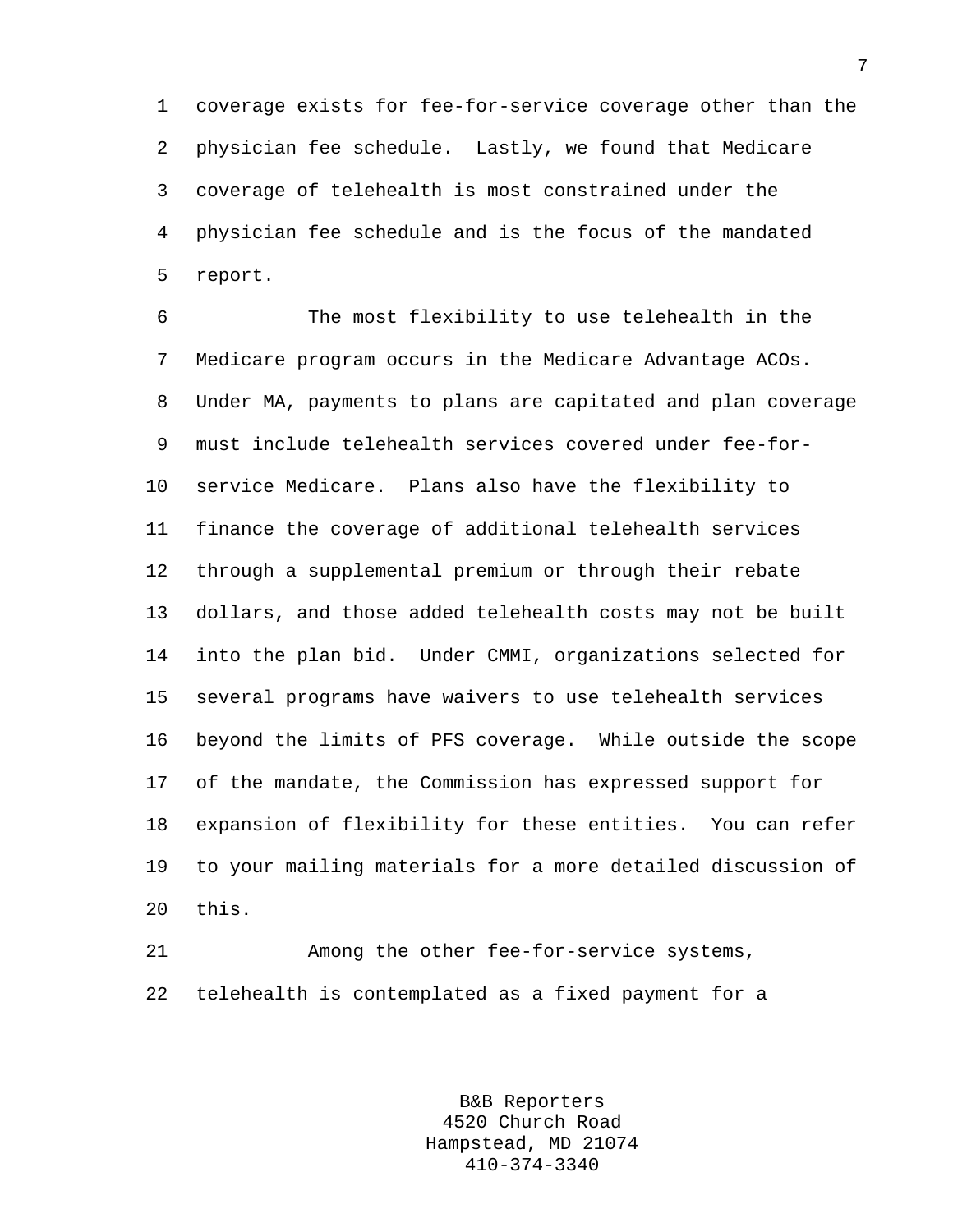1 beneficiary episode. In these cases, the physicians have 2 the flexibility to use telehealth as they see appropriately 3 to achieve higher quality or more effective care while 4 being held at risk if the cost exceeds the fixed payment. 5 Within these areas and with their current payment 6 structure, we believe enough flexibility exists and, 7 therefore, it is not a focus of the rest of our analysis.

8 Under the PFS where telelehealth is most 9 constrained, there is a limited set of telehealth services 10 on a fee-for-service basis that are restricted based on 11 originating locations, geographies, and modalities. You 12 can find much more detail of this in your mailing 13 materials. CMS largely determines which fee schedule 14 service codes are covered as telehealth services, and I'd 15 like to highlight that since our September presentation, 16 Medicare now permits remote patient monitoring as one of 17 the approved telehealth modalities, but remote patient 18 monitoring must still occur under the same restraints as 19 the other telehealth services. There is one exception of 20 all of these rules which is a variety of management codes 21 where services are bundled together, and in telehealth it's 22 considered part of the covered services that may be used to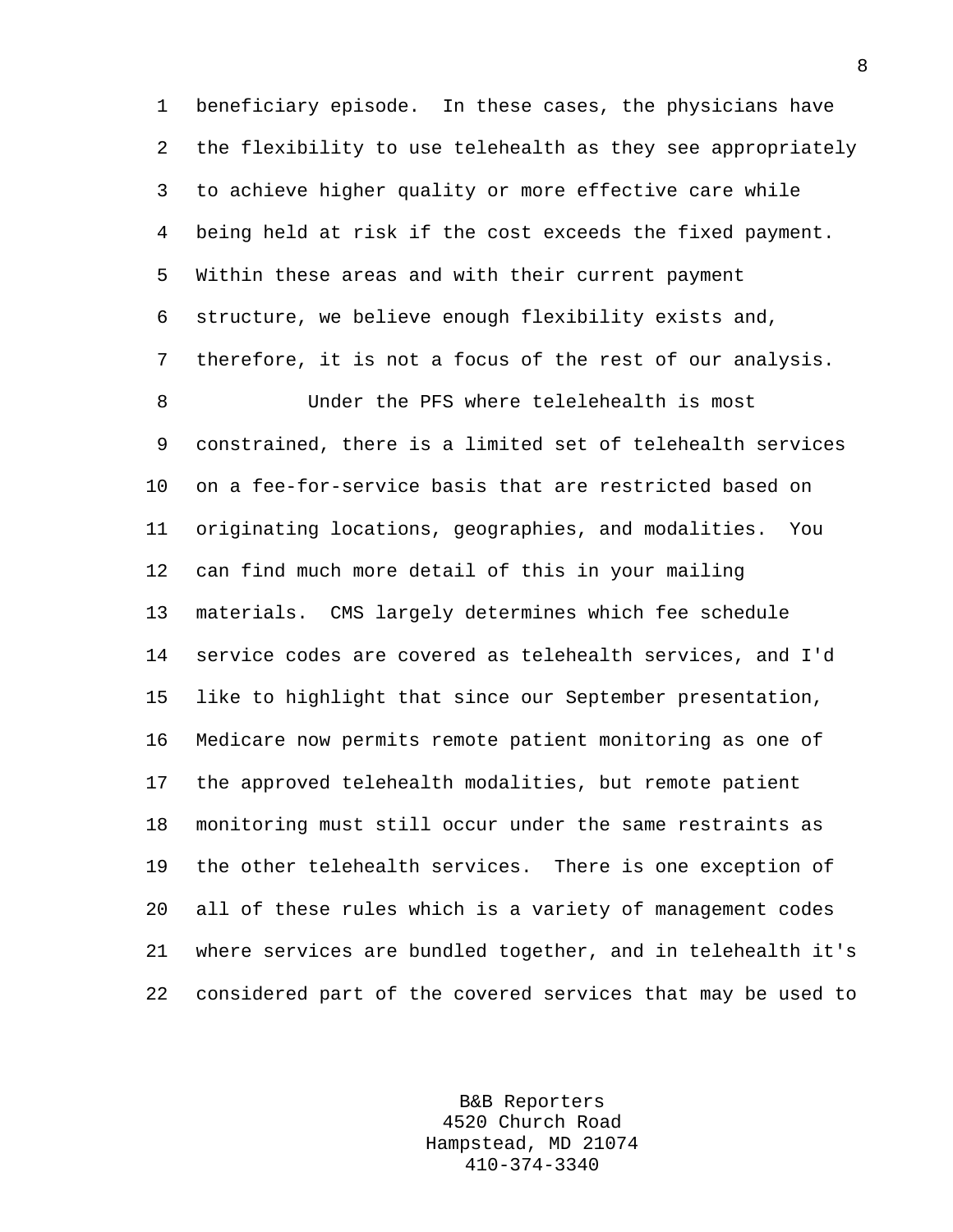1 deliver care under these codes at the physician's 2 discretion.

3 MR. GAUMER: The Congress also asked us to 4 evaluate the extent to which commercial insurance plans 5 cover telehealth. We sampled a large group of diverse 6 plans and interviewed over a dozen insurers. We found that 7 most plans covered some telehealth services, but few did so 8 comprehensively. There was wide variation in coverage, but 9 basic physician visits and mental health visits were among 10 the most common types of services covered. Plans covered 11 telehealth in urban and rural areas. Cost-sharing levels 12 varied by plan and service type.

13 Plans often used pilot programs to test 14 telehealth services before implementing them more broadly. 15 Plan representatives consistently stated that 16 cost reduction was not their primary rationale for covering

18 respond to employer demand and to compete with other

17 telehealth services. But, instead, their aim was to

19 insurers.

20 In terms of outcomes, plans reported low levels 21 of use, as we've said, that access and convenience had been 22 expanded, and that only one insurer noted cost reductions.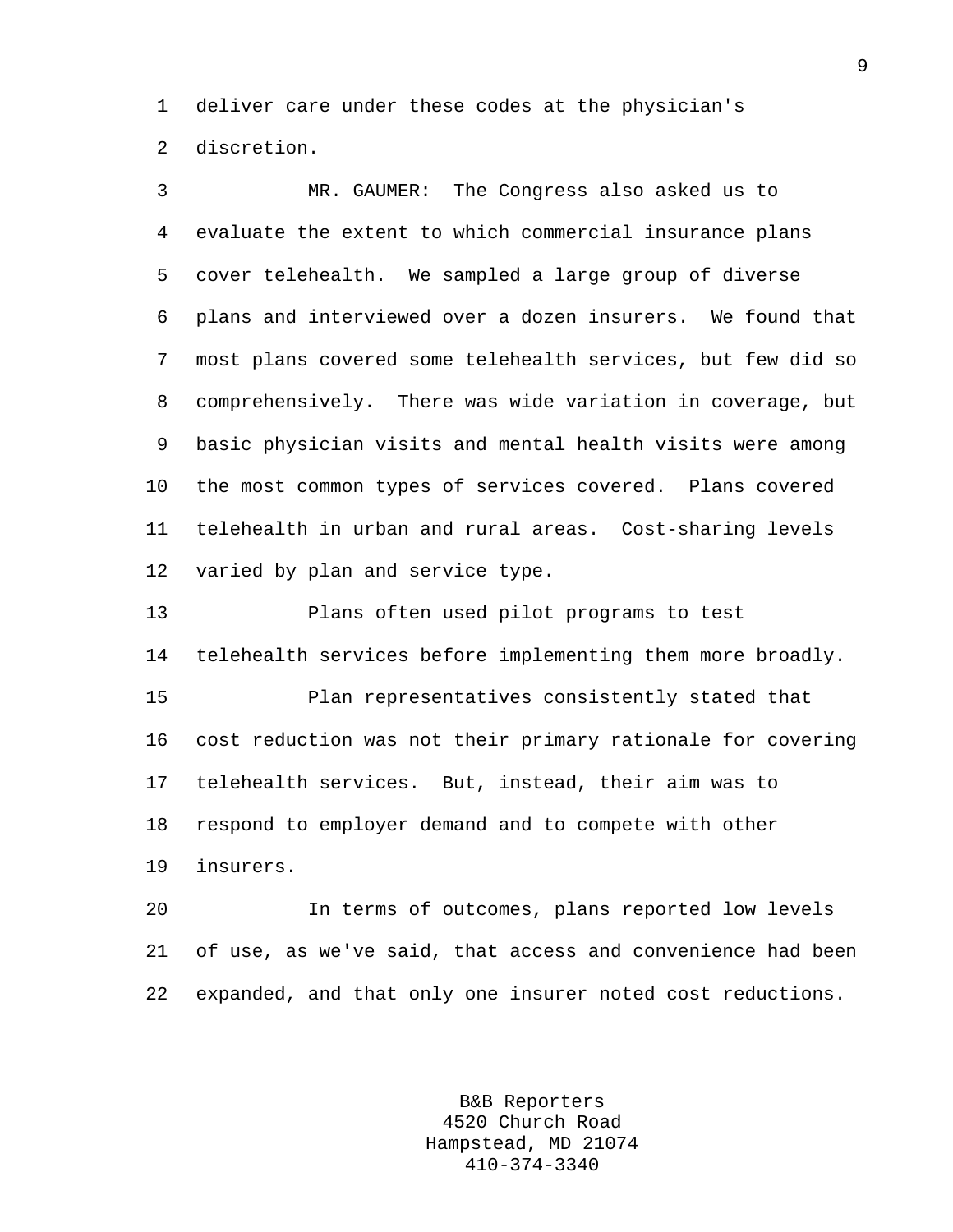1 In response to the third question of the mandate 2 concerning how to incorporate commercial coverage into 3 Medicare, the Commission has several points about doing so 4 being complicated and how it should be approached 5 differently.

6 Overall, plans do not offer a clear and 7 homogenous model for Medicare to follow.

8 Plans appear to consider cost reduction as a 9 secondary rationale, but cost is a critical piece of 10 Medicare coverage decisionmaking.

11 While plans have a variety of tools at their 12 disposal to control volume incentives and any potential 13 misuse, under the fee schedule taxpayers are not 14 indemnified against this incentive, and telehealth may be 15 more vulnerable to misuse.

16 Plan cost sharing varied widely, while under the 17 fee schedule Medigap policies often shield beneficiaries 18 from cost sharing.

19 In general, plans use pilot programs to test 20 telehealth coverage, while Medicare to date hasn't tested 21 telehealth to the same degree.

22 Therefore, the Commission recommends that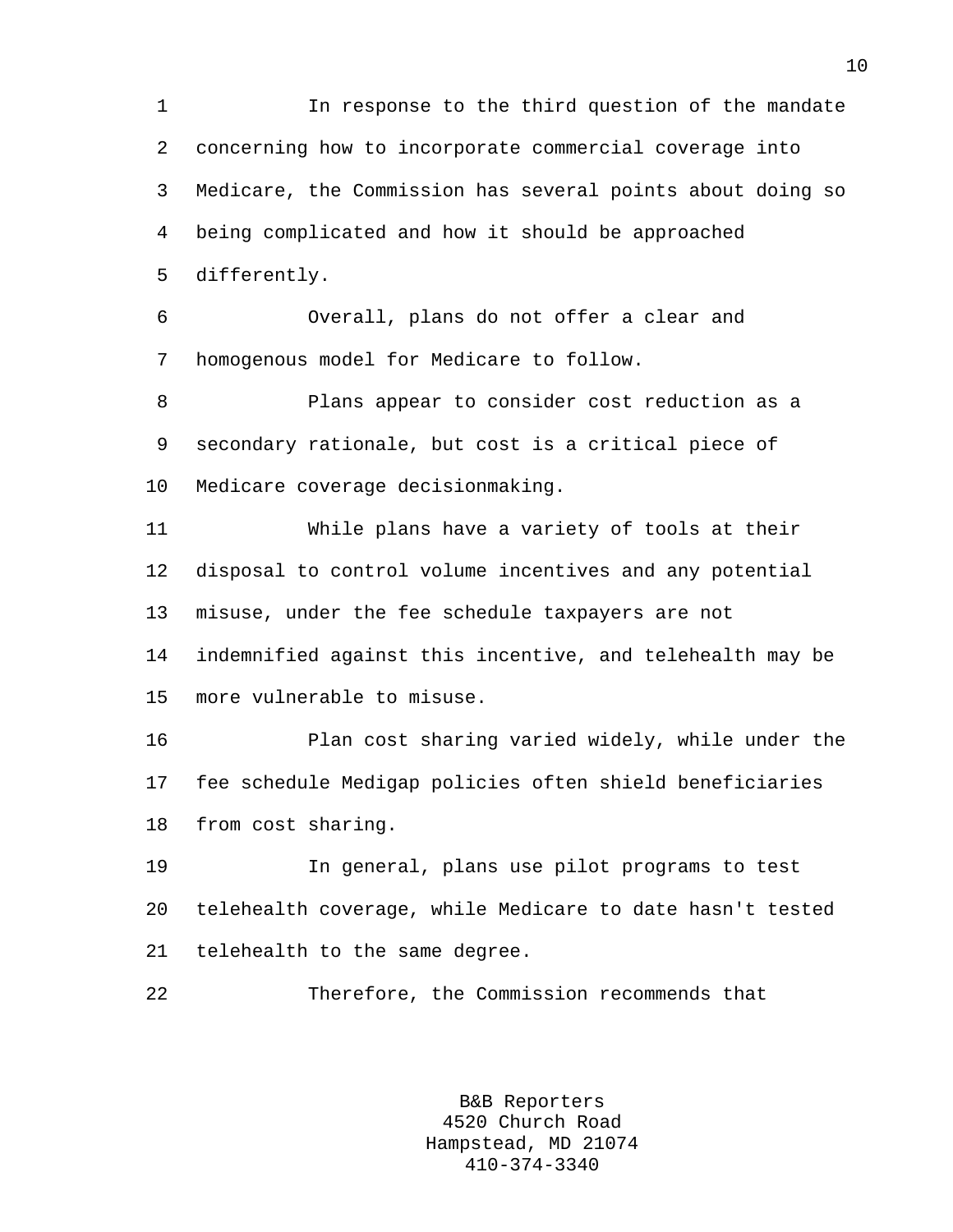1 policymakers exercise caution in further incorporating 2 telehealth services into the fee schedule.

3 In an effort to simultaneously exercise caution 4 and advance the Medicare program, the Commission recommends 5 that policymakers use the following three principles to 6 guide the evaluation of individual telehealth services for 7 their potential incorporation into the program. While a 8 given telehealth service may not demonstrate evidence of 9 all three principles, a service should strike a balance 10 between these three. 11 The first principle is reducing costs, the second 12 principle is expanding access, and the third principle is 13 improving the quality of care. 14 Based on the Commission's discussion, we 15 developed several illustrative examples of how the

16 principles can be applied to telehealth services that were 17 commonly used by commercial plans. I will walk through 18 three of these examples, which demonstrate: first, a 19 telehealth service where the evidence of balancing the 20 principles is clear; a second where the evidence of balance 21 is less clear; and, third, where the evidence of balance is 22 unclear.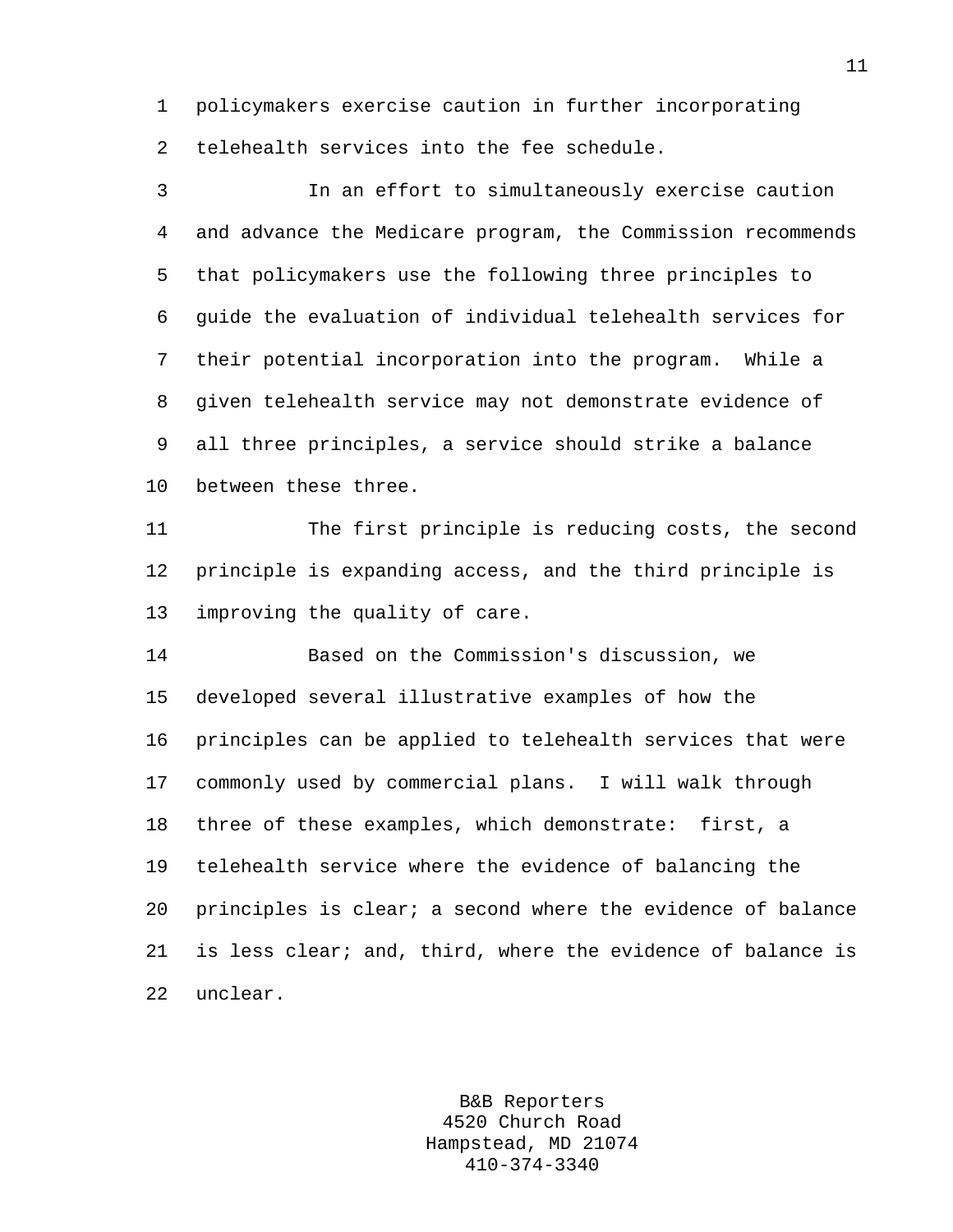1 The first example is telestroke services. These 2 are currently covered by the fee schedule in rural areas, 3 but policymakers could consider expanding telestroke to 4 urban areas.

5 By applying the three principles, we believe that 6 telestroke is likely to increase program costs, by 7 increasing the number of these consults that are occurring. 8 However, cost increases may be mitigated by this service's 9 low risk of misuse and its potential to reduce long-term 10 disability.

11 Telestroke may improve timely access to 12 neurologists. In terms of quality, health systems cite 13 reductions in mortality and disability from their 14 telestroke programs.

15 Therefore, because the evidence of the principles 16 is fairly clear and balanced, policymakers may decide to 17 consider telestroke services for incorporation into 18 Medicare.

19 The second example are tele-mental health 20 services, which are currently covered under the fee 21 schedule in rural areas, but policymakers similarly could 22 consider to expand these services to urban areas or to the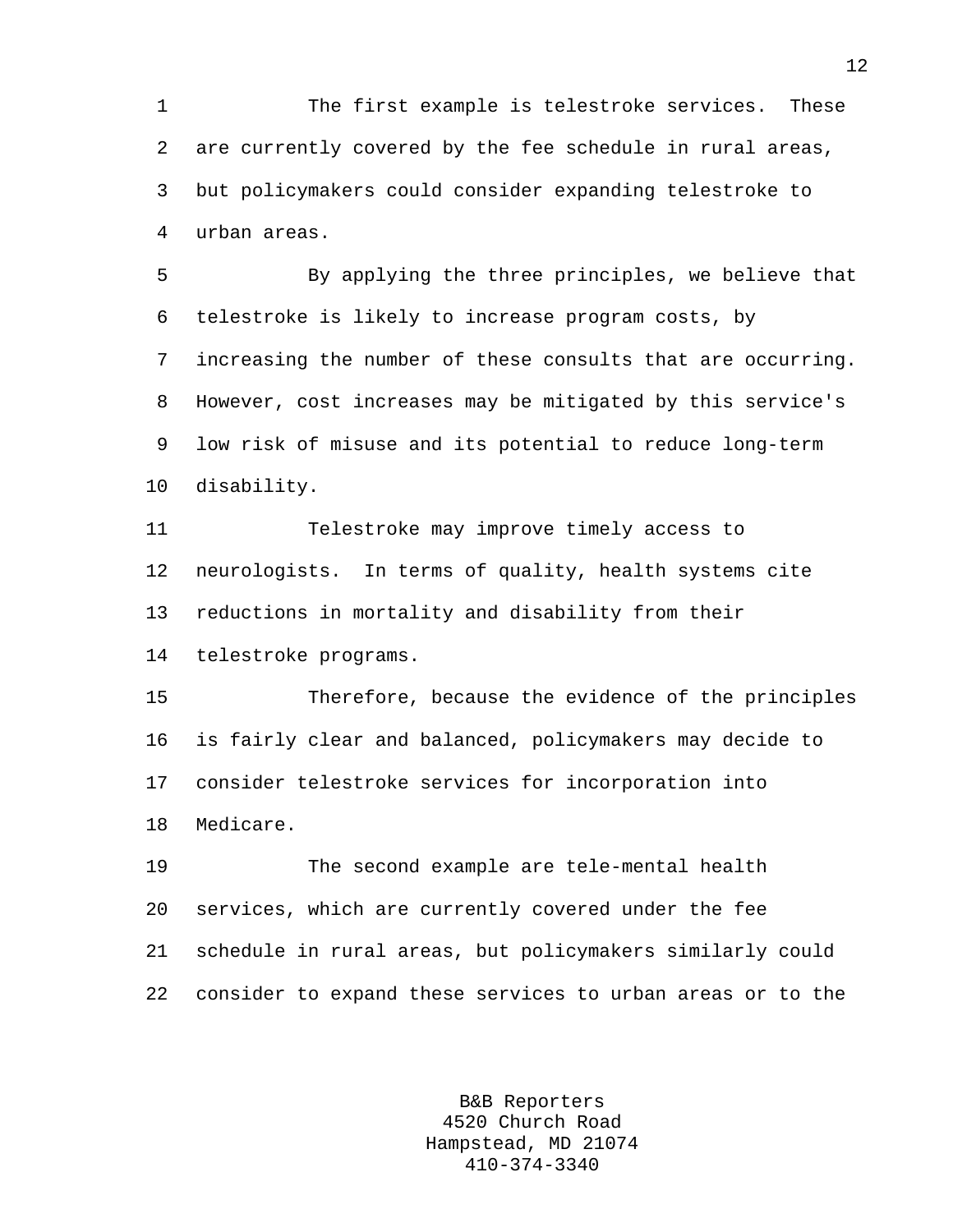1 patient's residence.

2 Program costs are likely to increase because 3 roughly 30 percent of beneficiaries report a mental health 4 condition.

5 This service would expand access to mental health 6 clinicians, which the AHRQ reported being in short supply 7 last year.

8 The evidence that these services improve quality 9 is less concrete.

10 Due to the expectations for cost increases and 11 the gaps in the evidence of quality improvement, the 12 overall evidence of balanced principles is less clear for 13 tele-mental health services. Policymakers may need to use 14 their best judgment and could pair implementation of this 15 service with utilization control policies or with other 16 oversight.

17 DTC services are not covered under the fee 18 schedule, but Medicare could consider covering them in 19 urban and rural areas.

20 DTC may significantly increase costs because 21 these services would be available to all beneficiaries, are 22 used for routine care, are vulnerable to misuse, and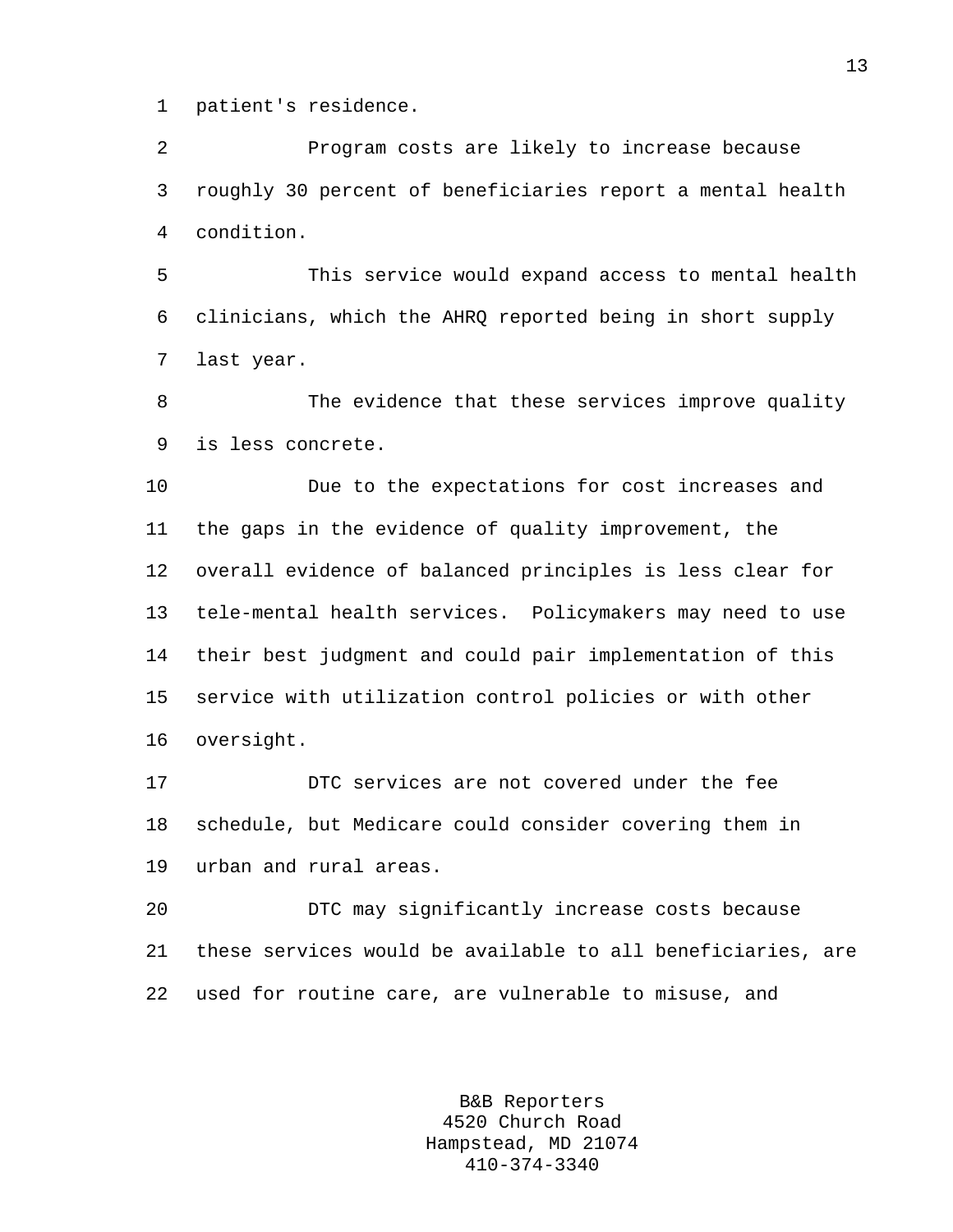1 Medigap policies shield beneficiaries from cost-sharing 2 responsibility.

3 DTC would expand access and convenience 4 significantly.

5 There is potential for DTC to improve quality, 6 but the evidence of this is unclear to date.

7 Therefore, due to the potential for cost 8 increases and the lack of evidence of quality improvement, 9 the evidence of balanced principles is unclear for DTC. 10 Therefore, policymakers could consider testing this service 11 within CMMI.

12 Over the course of this analysis, we have found 13 that Medicare covers telehealth services in several areas 14 of the program. Coverage is more constrained in the fee 15 schedule. Commercial plan coverage varied and was 16 motivated by the demands of employers and competition 17 rather than cost reduction. Commercial plan coverage as a 18 whole is not a clear and consistent model for Medicare. 19 And due to the lack of commercial homogeneity and the fact 20 that under the fee schedule cost increases will be passed 21 along to taxpayers, we identified three policy principles 22 that policymakers can use to evaluate individual telehealth

> B&B Reporters 4520 Church Road Hampstead, MD 21074 410-374-3340

14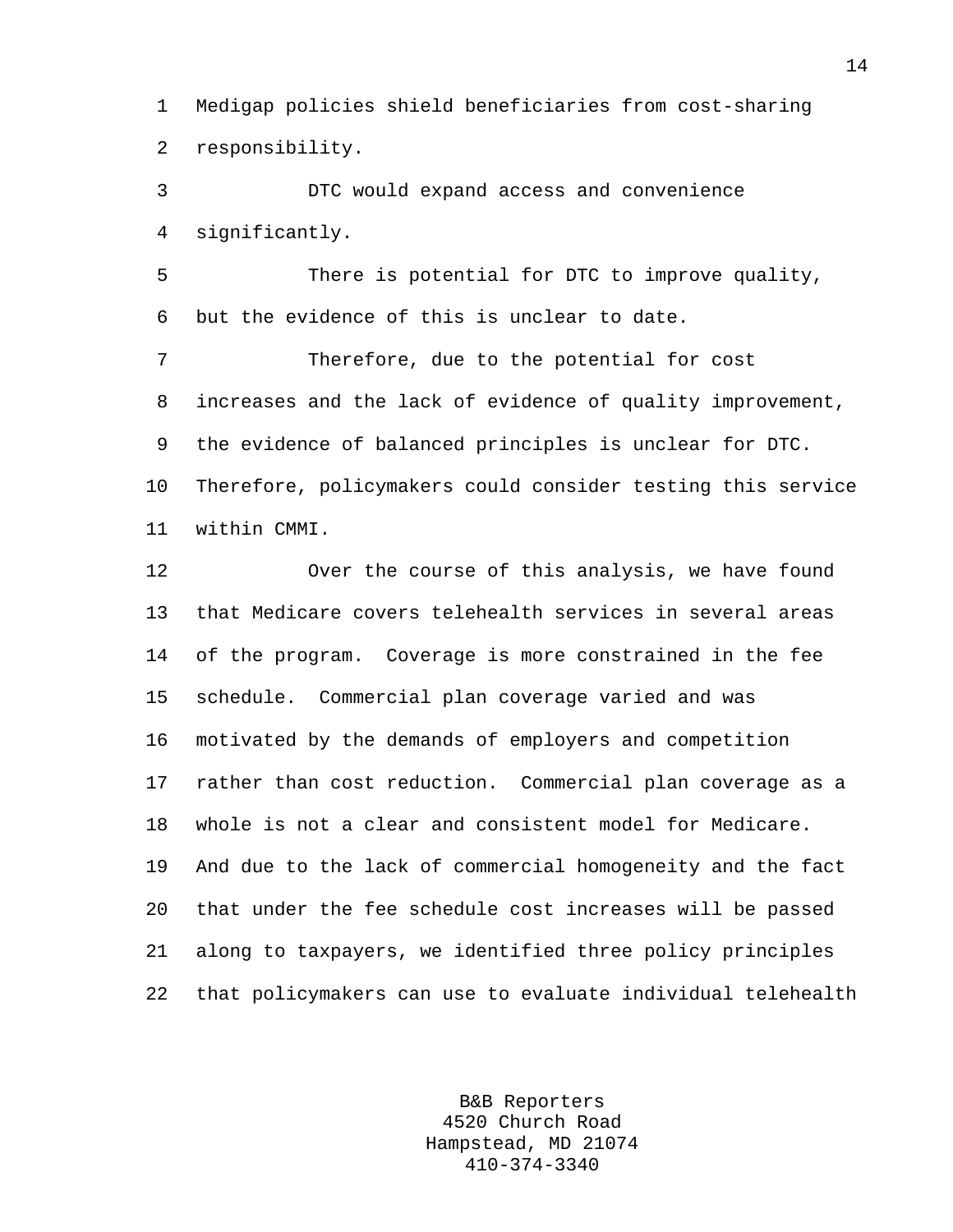1 services. When telehealth services demonstrate evidence of 2 balancing these principles, policymakers could consider 3 incorporating them. When the evidence is unclear, 4 policymakers could consider testing the service more 5 thoroughly through CMMI.

6 Okay. This concludes our presentation and our 7 work in this area, and we will now pass this off to Jay, 8 who will walk you through the Q&A and then the vote. 9 DR. CROSSON: Thank you so much. Nice work. 10 Really appreciate it. Let's do clarifying questions. Sue. 11 MS. THOMPSON: Thank you, Zach, Amy, everybody. 12 On page 45 of the reading material and I think on one of 13 the slides as well, in the direct-to-consumer analysis, you 14 cite a very large increase in cost on Table 8. And then on 15 Slide 5, telehealth utilization, we talk about number of 16 claims for telehealth and non-telehealth users. What's the 17 assumption behind claims? I mean, is the assumption that 18 the claim for a telehealth encounter is equal to a claim if 19 a beneficiary goes to an office visit? I mean, are we just 20 measuring claim to claim, or are we quantifying by dollars 21 this big increase in cost?

22 MR. GAUMER: We're thinking of, you know, the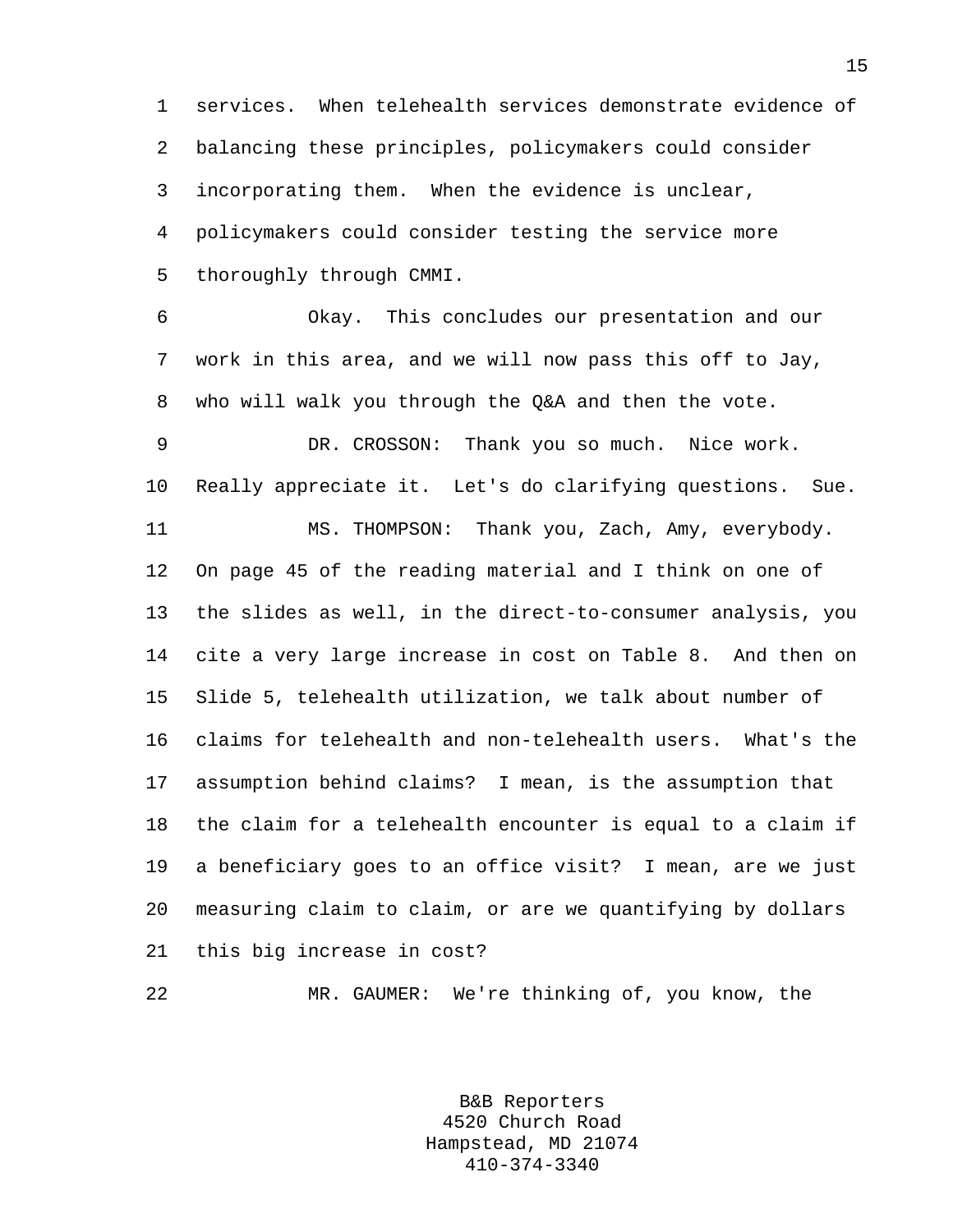1 utilization, 0.3 percent of beneficiaries. That's on a 2 beneficiary basis. That's our assessment of the 3 utilization. But, generally, we think of this on a claim 4 level.

5 MS. THOMPSON: Has there been any analysis of the 6 difference in intensity of service when I pick up the phone 7 or get on my iPhone and have an encounter because I have a 8 sore throat and I need something to get to work tomorrow, 9 as opposed to if I go to an office visit and all of the 10 ancillary services that might be added to that claim? 11 MR. GAUMER: So we haven't dived into the 12 different codes that are appearing on these claims in 13 addition to just the telehealth code. We've looked to see 14 that, you know, maybe a basic E&M code, a physician visit, 15 if it's paired with mental health services and other types 16 of things. We have looked to see what other things have 17 been the second-most likely condition or service to appear 18 on the claim, but we haven't compared the broad scope of 19 services appearing on claims of telehealth versus other 20 office visit claims. So that's something we haven't done 21 yet.

22 MS. THOMPSON: Okay, which was a wonderful segue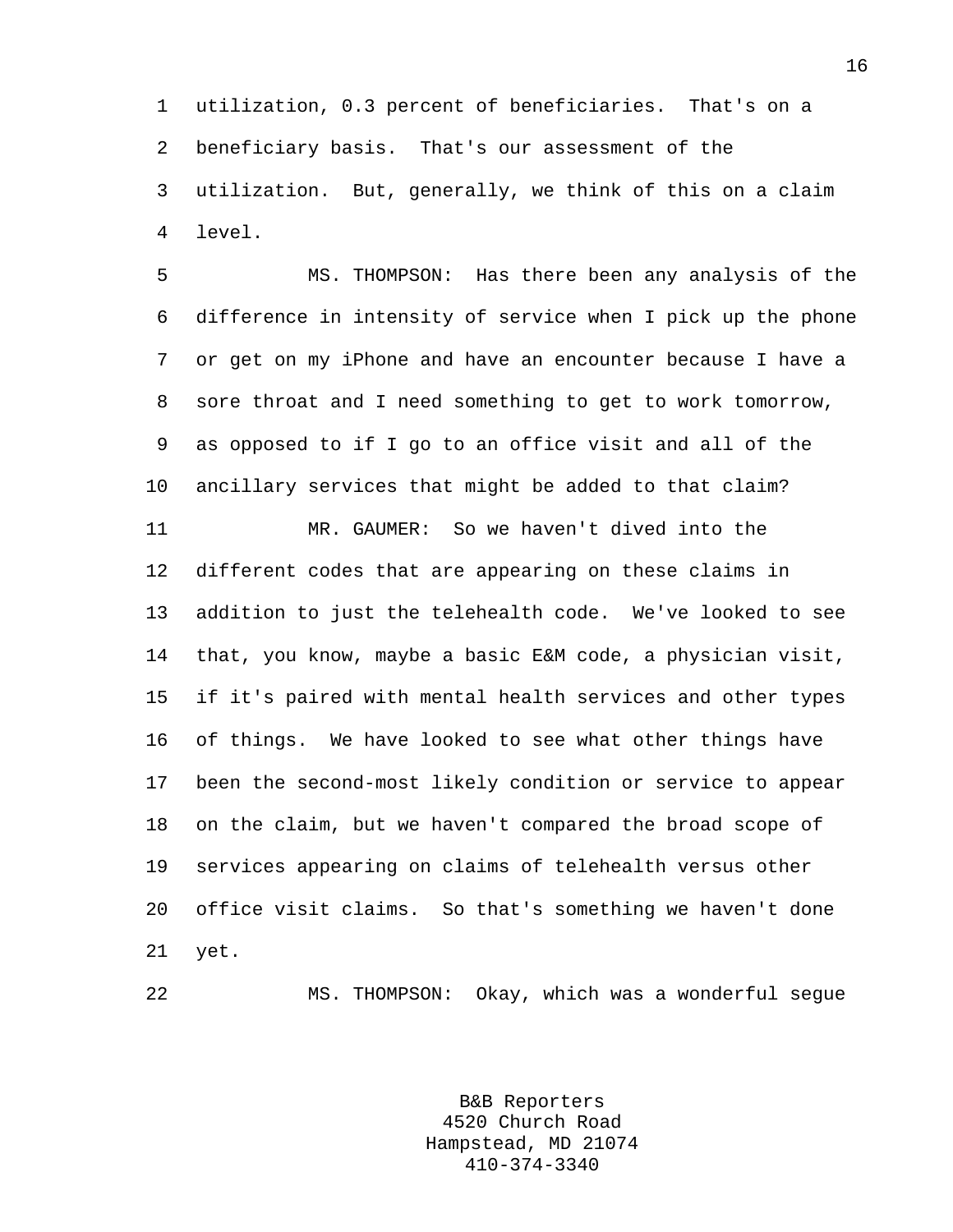1 to my next question, which relates to mental health, and if 2 30 percent of beneficiaries have some diagnosis that 3 relates to mental health. And our assumption is that if we 4 open up telehealth, the costs will go up. Well, have we 5 thought about the impact that we might have on improving 6 the beneficiary's quality of life and adherence to their 7 medication protocols and activities of daily living if 8 their underlying depression was addressed? I mean, I'm 9 curious to know if we're connecting those dots.

10 MR. GAUMER: I think what you're seeing 11 especially on Slide -- let me flip here, on Slide 15, when 12 we say that the evidence of quality improvement is less 13 clear or it's limited, I think we just haven't seen 14 specific evidence in the literature or in our own work that 15 we would have a definitive improvement in outcomes if this 16 -- if tele-mental health services were made more widely 17 available.

18 That doesn't discount what you're saying, and 19 that's why here we've said potential for improvement. I 20 think it is clear that there's great potential for 21 improvement, but we haven't seen definitive evidence of 22 this, and that's where we were trying to go.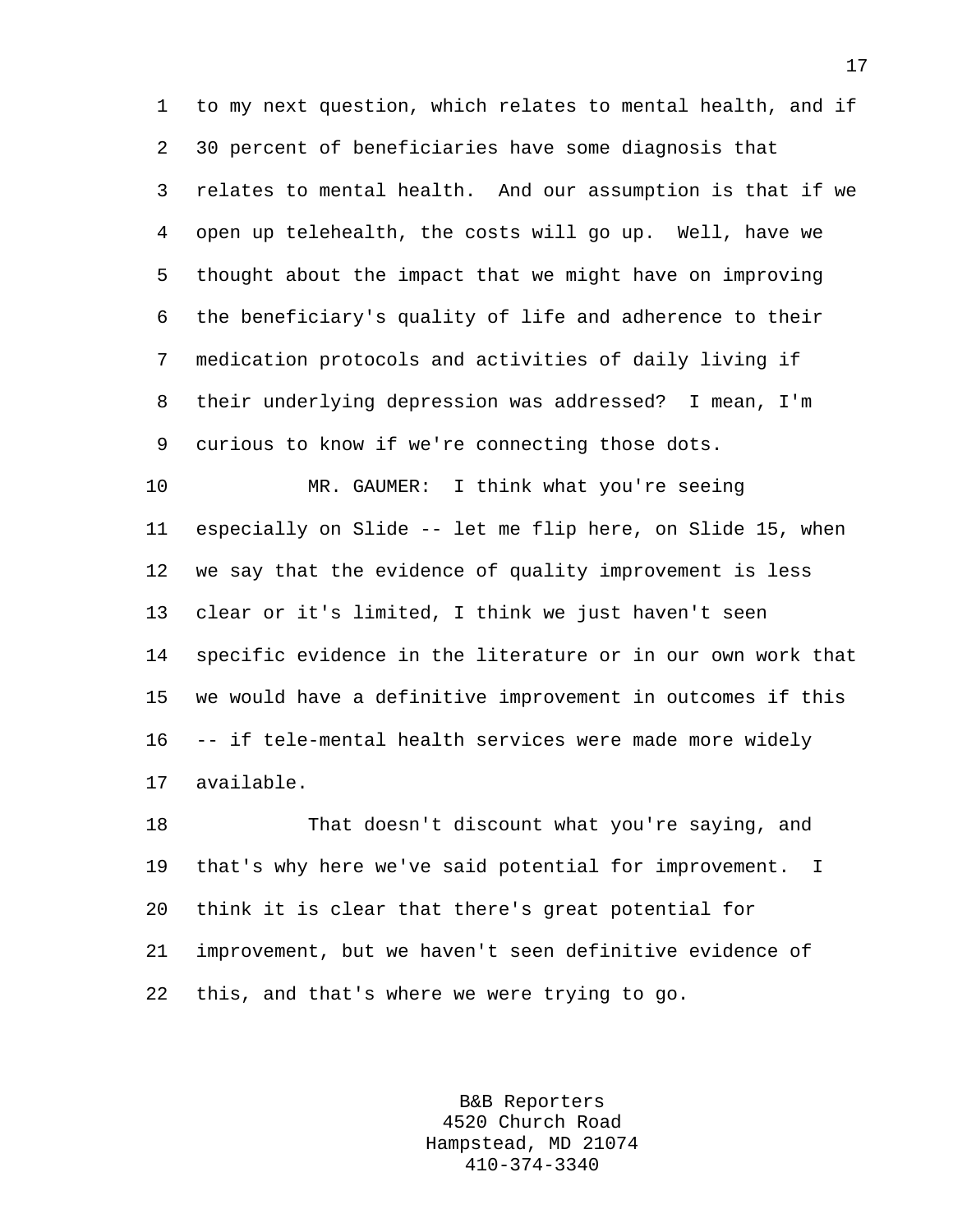1

2 MS. THOMPSON: Thank you, Zach.

3 DR. CROSSON: Jon, on this topic. Then I'll call 4 on Jack.

5 DR. CHRISTIANSON: Yeah, I appreciated that you 6 put in there, too, that it's not like everybody that wants 7 to get care will necessarily be able to get care. We've 8 talked a lot about shortages in mental health care 9 professionals as well. So that might somewhat limit what 10 we would hope would be a positive effect of this.

11 DR. CROSSON: Paul and then Jack.

12 DR. GINSBURG: Yeah, I was going to raise the 13 same thing about the constrained supply of mental health 14 services, which are, you know, extremely constrained in 15 Medicare. And another possibility, I call it "crowd-outs." 16 In a sense, maybe rather than a big increase in supply, 17 maybe there's little increase in supply, and the result is 18 that some beneficiaries getting mental health services 19 would no longer have them because the supply is diverted 20 into tele-mental health. I don't know if you've thought 21 about that.

22 MR. GAUMER: So the point that Paul and Jon both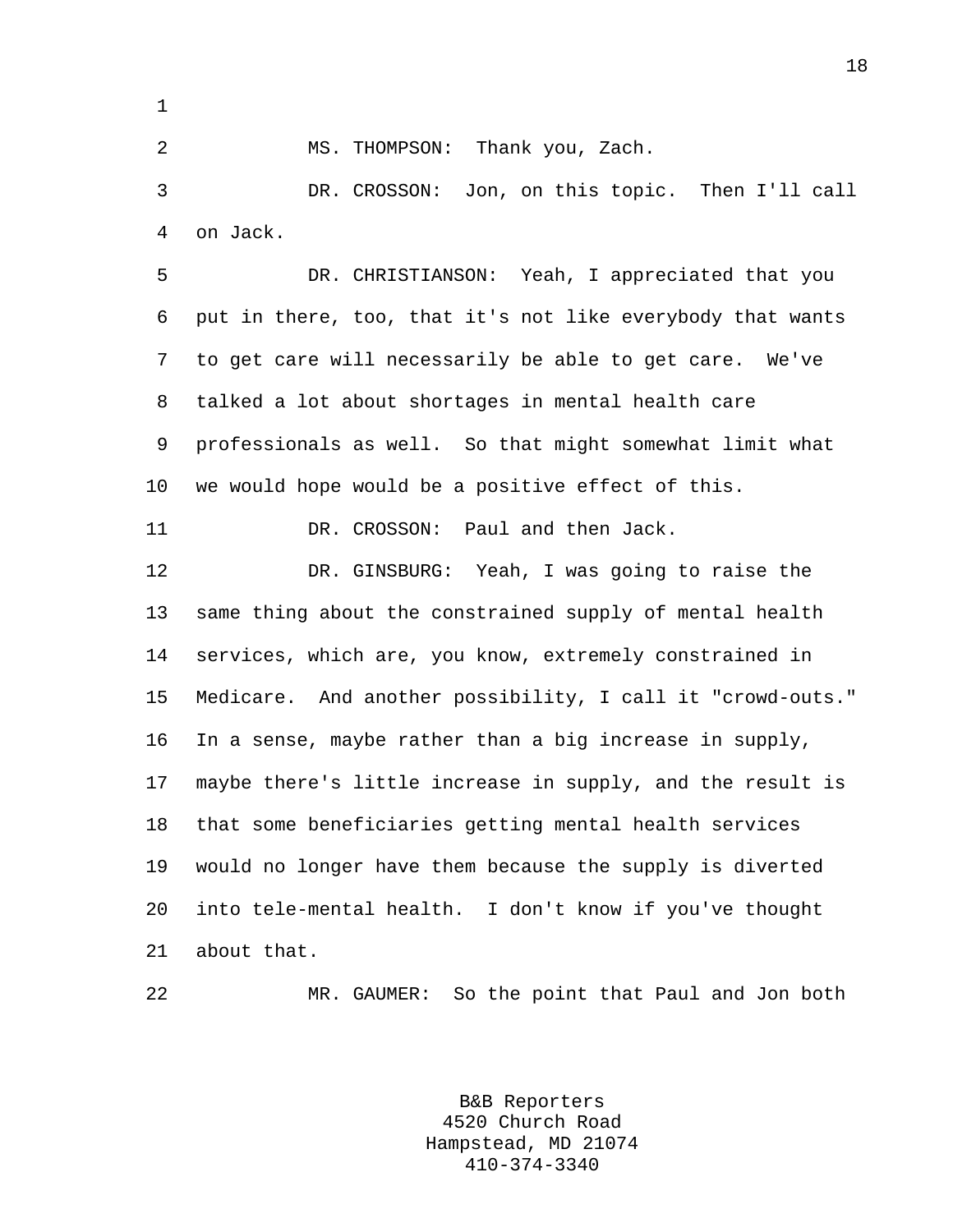1 made here was something that has come up in our work in the 2 past, and since the last round we've incorporated some 3 ideas about these things into the draft. So hopefully 4 we've reflected what your thoughts are.

5 DR. CROSSON: Jack.

6 DR. HOADLEY: So on the comparison and the 7 examples on Slides 15 and 16, I thought I was clear when I 8 read in the paper, but as I sort of go through what you put 9 here, I'm struggling to sort of see what's the level of 10 difference that puts the tele-mental health one at sort of 11 this category of less clear evidence and the DTC as unclear 12 evidence. You talk about, you know, both have potential 13 for misuse and increased cost; both have some ability to 14 expand access; both have potential for improvement in 15 quality. But I was struggling to remember what you're 16 really seeing is the key difference here.

17 MR. GAUMER: The difference here, I think, 18 quality is both unclear and there's great potential for the 19 quality improvement. The difference that I see between the 20 two is that the potential for cost increase is higher for 21 DTC based upon the fact that you've got this applying to a 22 much larger population of people. It's routine services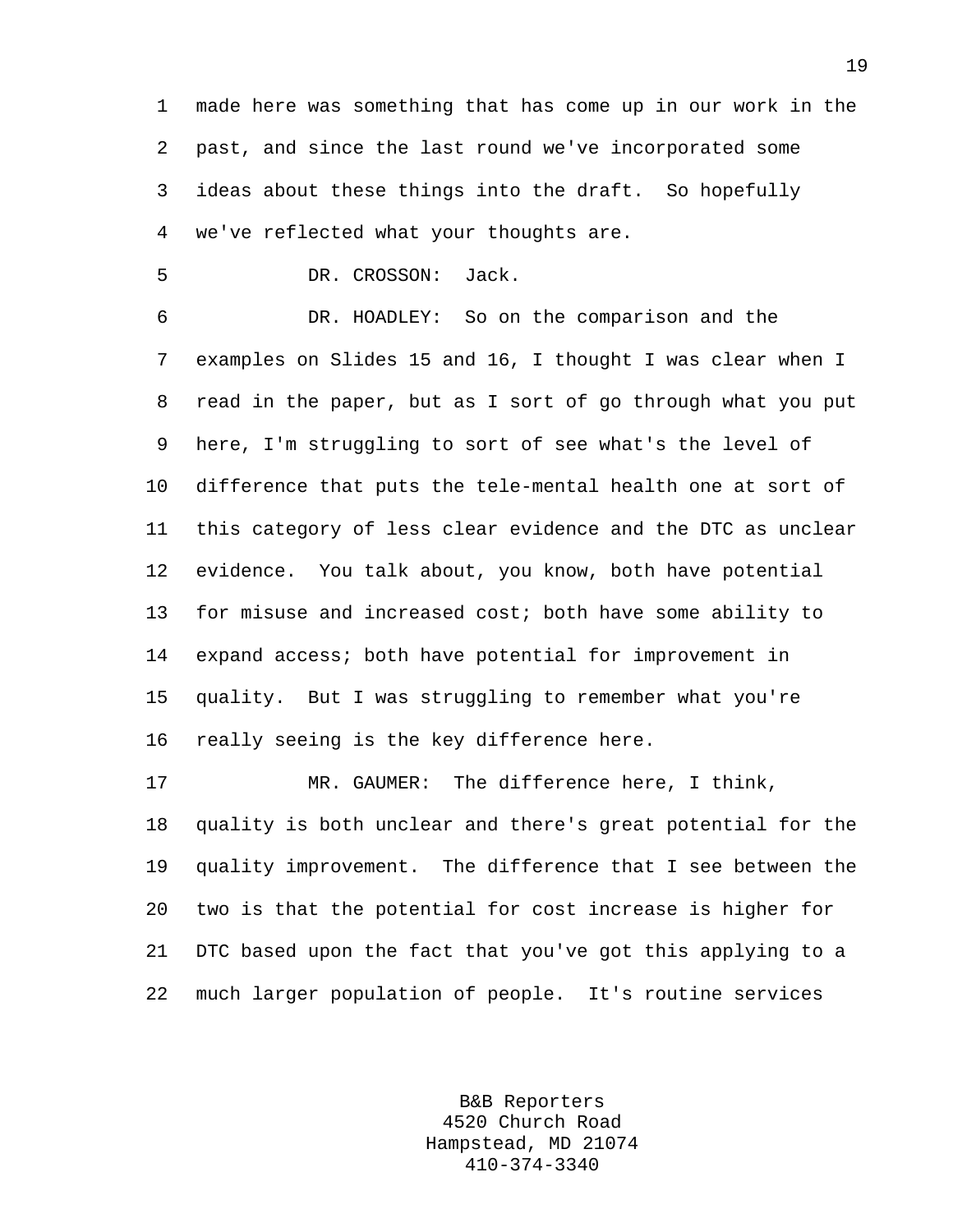1 that anyone is likely to use as opposed to in tele-mental 2 health services, yes, they're available to everybody, but 3 we're seeing that as somewhat of a smaller pool of 4 beneficiaries just because, you know, the research tells us 5 that 30 percent of beneficiaries have a mental health 6 condition, you know, it's probably higher than that. The 7 pool of potential users is probably higher. But we're just 8 seeing a difference in cost.

9 DR. HOADLEY: Okay. Thank you.

10 DR. MATHEWS: And if I could jump into this as 11 well, I agree with everything Zach said. I would also 12 point out that in mental health we do have a lot of 13 evidence of, you know, potentially constrained access, a 14 lot of which is related to the supply. But we do not have 15 similar evidence of access problems with respect to garden 16 variety face-to-face E&M. So that's another reason why we 17 would, you know, think there is a potentially greater 18 rationale to increase access to mental health services 19 through telehealth than there is for standard direct-to-20 consumer kinds of interventions.

21 DR. HOADLEY: And I assume on any of these 22 distinctions, if more research appears, I mean, it might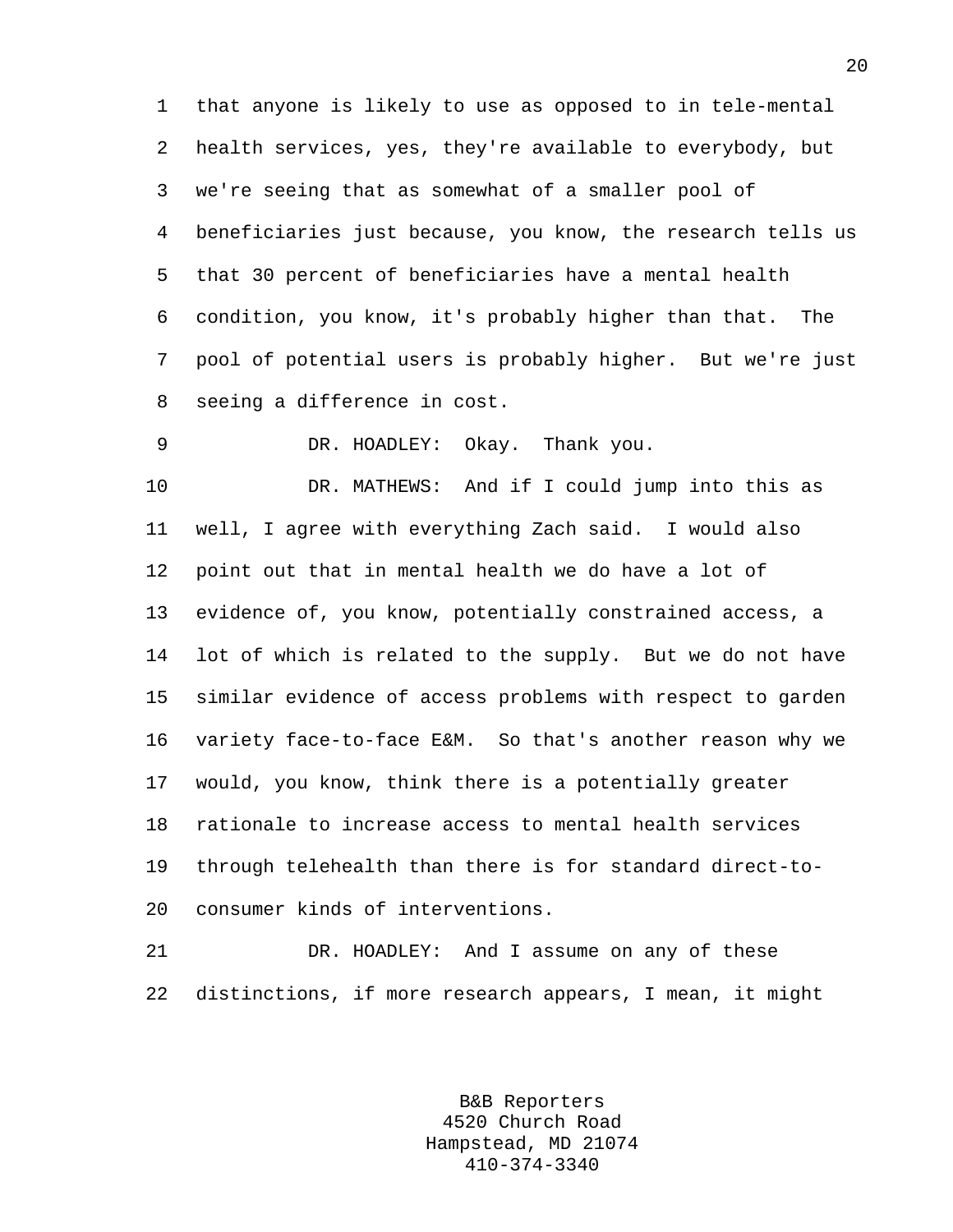1 push us one way or the other, either development of issues 2 over time, like changes in the availability of mental 3 health providers. But even just studying some of these 4 things would give us a chance to push it up or down in the  $5 - -$ 

6 DR. MATHEWS: That's exactly right.

7 And the other general thing to keep in mind here 8 is that as part of our assessment of the landscape, we have 9 found that utilization of telehealth tends to be very low 10 across the board. Medicare, commercial payers, Medicaid -- 11 I think GAO came out with an evaluation of DoD use of 12 telehealth, and it's again in the same low single-digit 13 rates of utilization. So a lot of the evidence just isn't 14 there, which is why we've come down on the side of here are 15 some principles that you should use to determine whether or 16 not you want to expand coverage rather than definitive 17 statements saying yes, you should expand coverage for this 18 service in this way.

19 DR. HOADLEY: Thank you. That's helpful. 20 DR. CROSSON: Rita and then Bruce. 21 DR. REDBERG: I think I'll wait until Round 2. 22 DR. CROSSON: Then Bruce and Warner.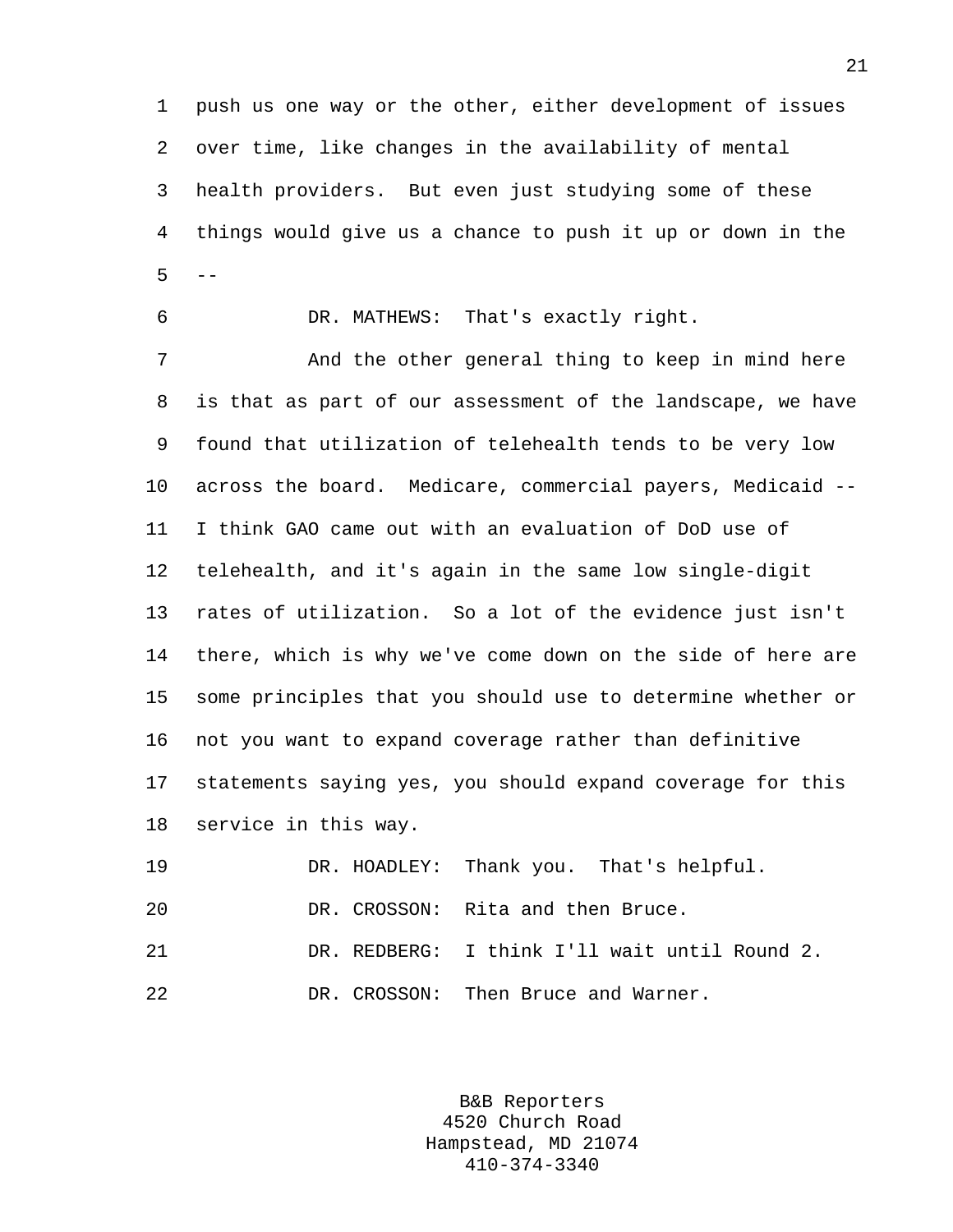1 MR. PYENSON: Thank you very much. 2 I think a lot of the focus here has been on 3 potential impact on the physician fee schedule, but it 4 strikes me that at least some of what we're talking about 5 is more connected with the underlying infrastructure that 6 Medicare and others don't pay for through a physician fee 7 schedule that they would pay as part of a DRG or case rate 8 or something like that.

9 To what extent is this an issue that is best 10 handled through things like licensure? So, for example, 11 probably emergency rooms require running water. It's not 12 something Medicare pays for separately.

13 When it comes to telestroke or other emergency 14 room kinds of things, I think there's requirements -- and 15 it may vary by state, but access to certain kinds of 16 services to be considered a stroke center or even top-rated 17 emergency room.

18 So I'm wondering where you draw the line on some 19 of these services.

20 MR. GAUMER: So I think we can talk to telestroke 21 and licensure. We did a little looking around at the 22 qualifications criteria for stroke centers, and what we

> B&B Reporters 4520 Church Road Hampstead, MD 21074 410-374-3340

22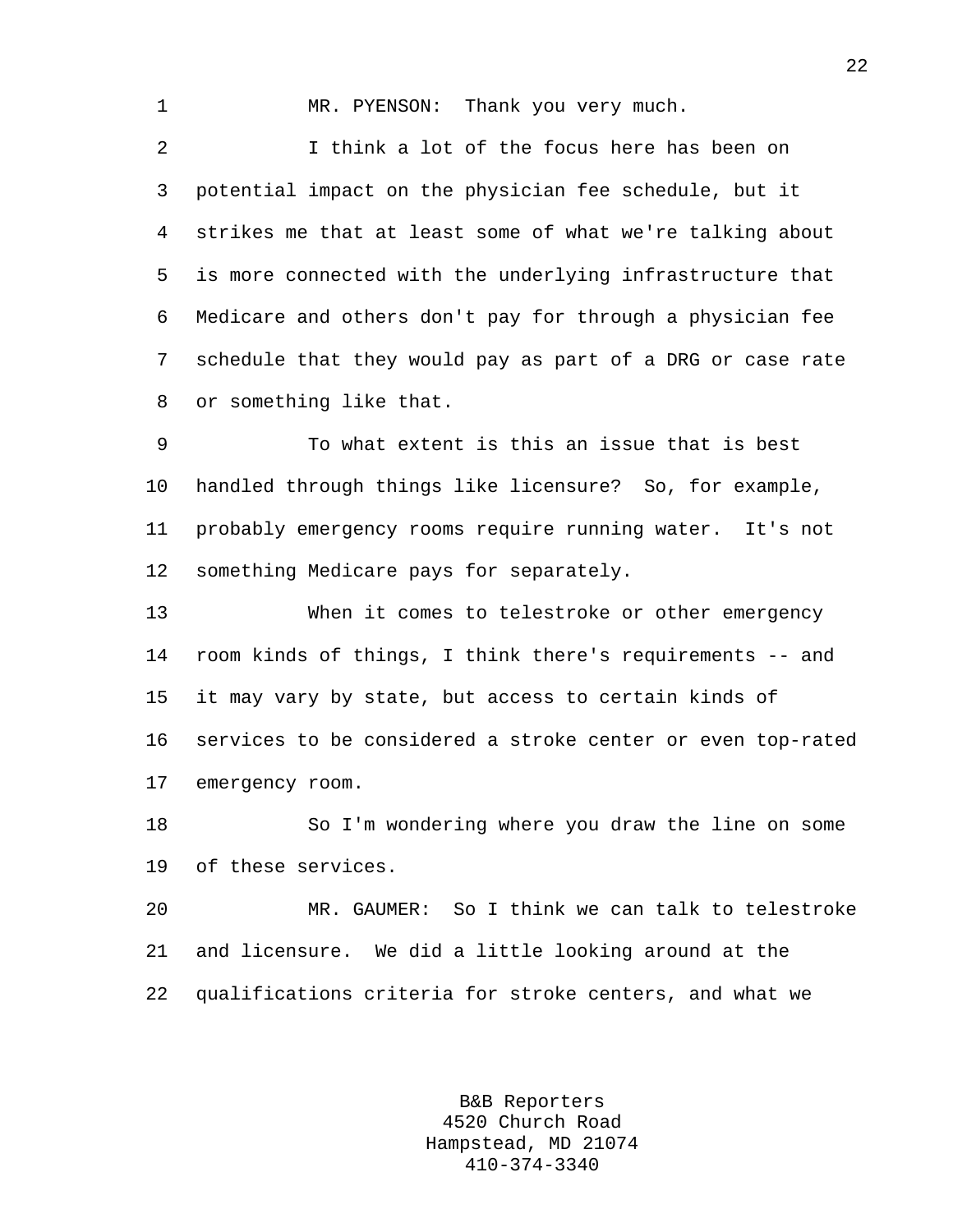1 found is that generally the Joint Commission, JCAHO, when 2 they're accrediting stroke centers, what they'll say is 3 that a stroke center does not have to have telemedicine in 4 place, but it can. The critical component for the stroke 5 centers is that they must be 24/7 and have access around 6 the clock. They can use the telemedicine instead of in-7 person care if they choose. So it's not a requirement that 8 the stroke center have telemedicine, but they can use it.

9 We are seeing kind of an opening the door in the 10 licensure world. They are opening the door to telehealth 11 but not requiring that telestroke or telehealth be a part 12 of the process.

13 MR. PYENSON: Just a follow-up question. In the 14 telestroke example -- forgive me if this was in the 15 material, whether the stroke centers have moved to that 16 because it's more efficient than other ways or not.

17 MR. GAUMER: That, I'd say we don't have a good 18 sense of.

19 Do you --

20 MS. PHILLIPS: Count.

21 MR. GAUMER: Yeah. And the coming of this is a 22 little unclear to us as well. We're looking at what the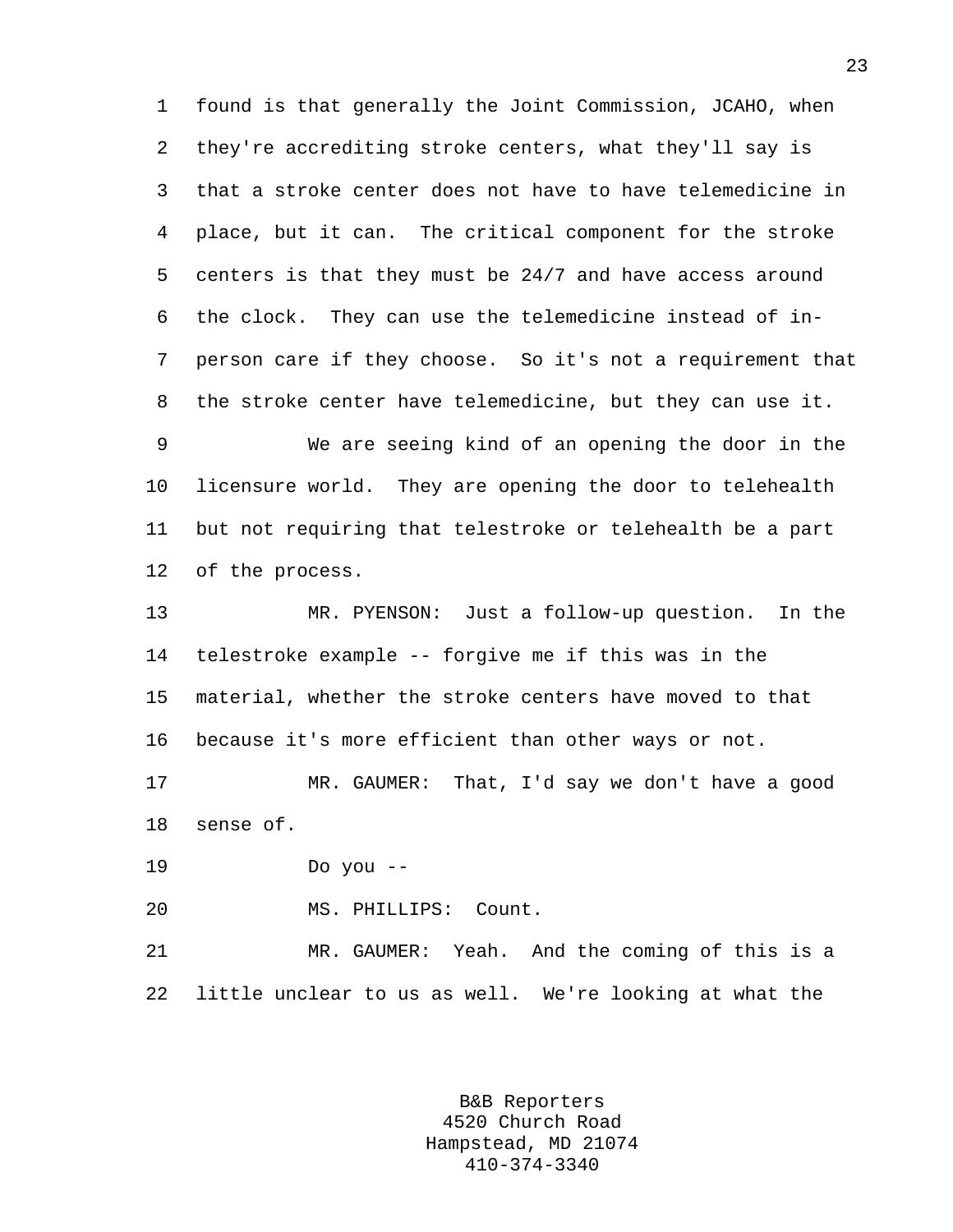1 Joint Commission does now, but I'm not sure if that 2 happened five years ago or last year.

3 DR. CROSSON: I think I see Rita and Kathy on 4 this point.

5 DR. REDBERG: Just on this, because I had 6 forgotten until you said that. In the telestroke session, 7 which you considered to have the better evidence, I saw 8 that UVA, for example, said it was better, but I didn't see 9 actual references that were kind of -- I like to see 10 references.

11 MR. GAUMER: Sure, sure.

12 DR. REDBERG: Were there studies that also said 13 it was better?

14 MR. GAUMER: Yeah. There's been a bunch of 15 studies on telestroke specifically. That's probably where 16 the research is most robust, and so we can put some of that 17 in there.

18 DR. REDBERG: And the idea is then they are 19 diagnosing remotely, but someone is on hand to treat that 20 wouldn't have felt comfortable treating was the impression 21 I got without the remote diagnosis.

22 MR. GAUMER: Yeah.

B&B Reporters 4520 Church Road Hampstead, MD 21074 410-374-3340

24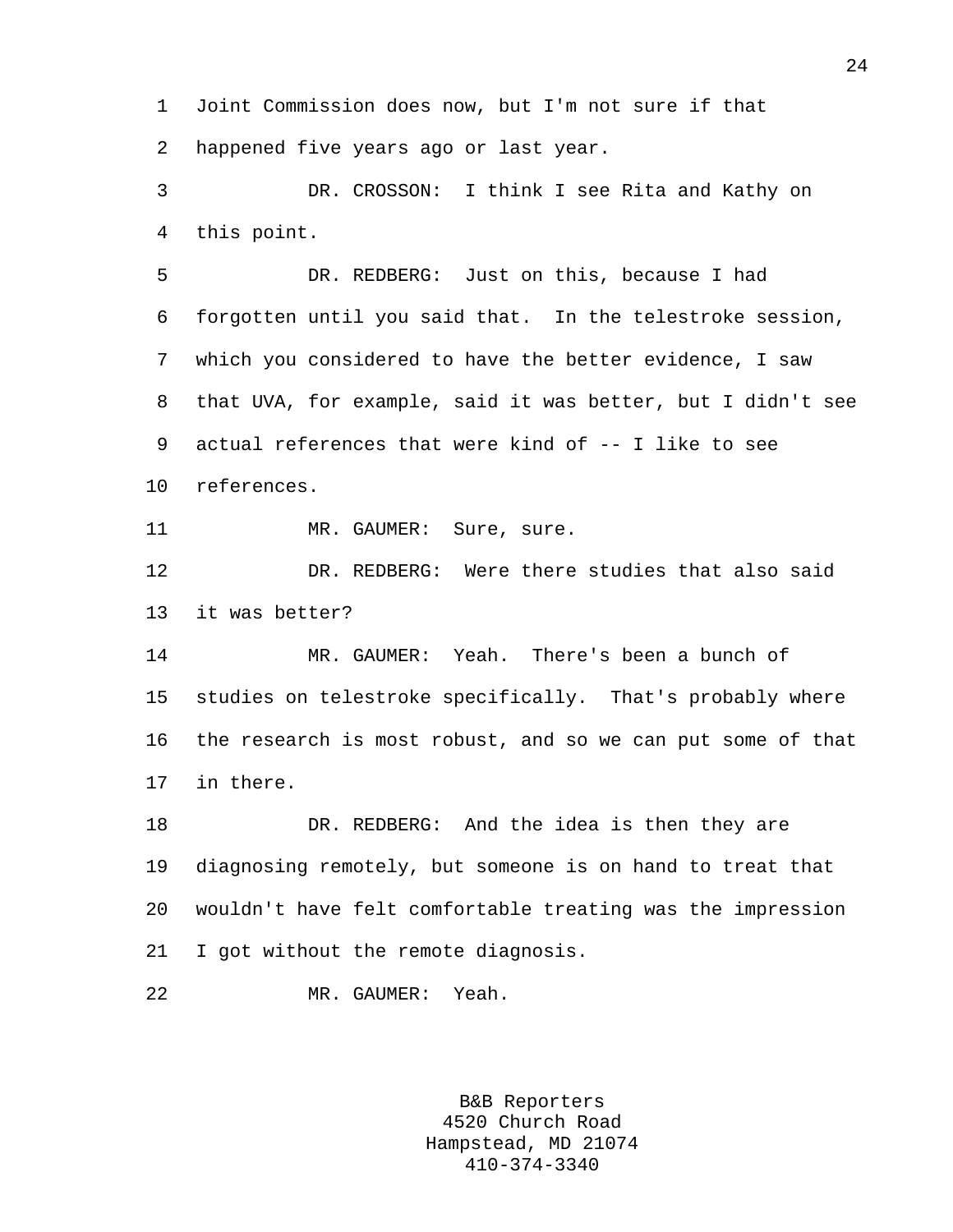1 And do you want to talk about the ambulance 2 stuff?

3 We've seen telestroke happening out of ambulances 4 as well in some markets, and it seems like that might be 5 kind of a new frontier for telestroke in general. So 6 you've got an EMT on one end and not just -- you know, 7 maybe a standard physician in a rural ER connecting with an 8 neurologist. It's happening with nurses and EMTs as well. 9 DR. REDBERG: That sounds great.

10 MS. BUTO: Bruce, back to you point, I thought 11 what you were trying to get at -- and correct me if I'm 12 wrong -- is don't hospitals, stroke centers have 13 flexibility to use telestroke methodologies, and I think as 14 the paper, I thought, pretty well laid out with DRGs and MA 15 payments, there's a lot of flexibility to do that kind of 16 substitution.

17 But I think the question here is really whether 18 the physician involved remotely gets paid, and so I think 19 even though the stroke center -- and correct me if I'm 20 wrong, that this is where you were headed -- may have 21 flexibility and licensing and so on and may somewhat 22 dictate what services they can offer or have available or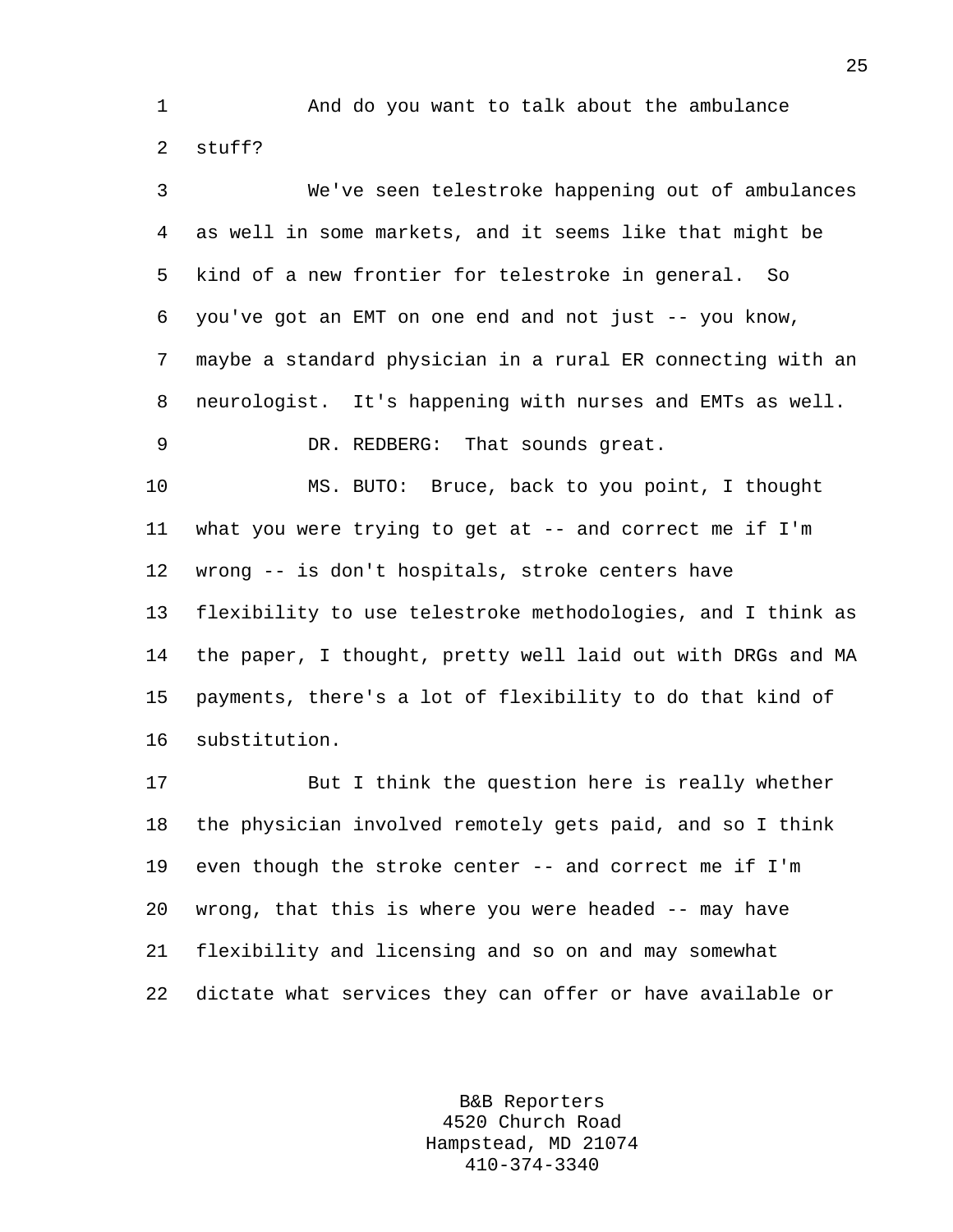1 substitute.

2 The question is still whether the physician on 3 the other end of that gets paid.

4 MR. PYENSON: Well, sometimes maybe the physician 5 at the other end is not going to know whether the patient 6 is Medicare-eligible or not or which carrier, so this is 7 different. It might be a service requirement that the 8 hospital has to do this, has to make it available just like 9 they have to have 24-hour access. The physician in that 10 case doesn't know whether they're going to get paid or not. 11 MS. BUTO: I'm sorry. I just meant I thought 12 that the question we were trying to address as a Commission 13 was whether this service ought to be legitimately and 14 clearly covered by Medicare for physicians, so that a 15 statement is made that for telestroke, anyway, that meets 16 these criteria, the physician should get a payment or the 17 consulting stroke expert ought to get some sort of payment. 18 So I misunderstood where you were going with that. Sorry. 19 MR. PYENSON: I think I was going there. 20 DR. CROSSON: Okay. Alice, on this point? 21 DR. COOMBS: Yeah. I just wanted to say -- as a 22 stroke center -- and it forms clinical affiliations with

> B&B Reporters 4520 Church Road Hampstead, MD 21074 410-374-3340

26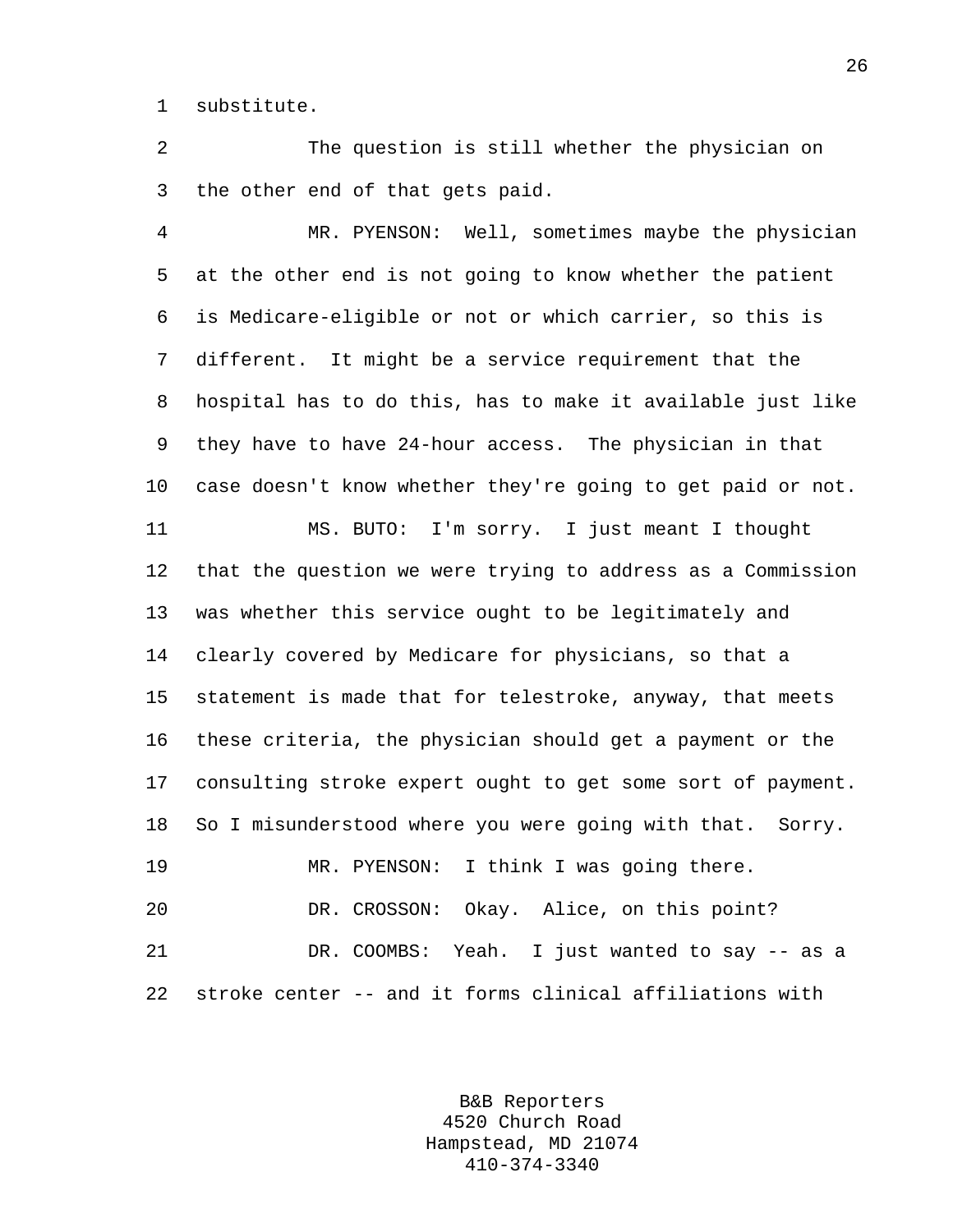1 surrounding hospitals whereby the strokes -- as a stroke 2 center, it has people on call 24/7, makes itself available 3 for the radiologic interpretation of the CT scan. As soon 4 as it's done in the community hospital. Someone reads it 5 remotely, and they say, "Oh, this is a problem. There's no 6 hemorrhage. We can drop TPA and ship the patient to the 7 center." So it's a whole arborization of services that are 8 incurred.

9 But the stroke center usually doesn't have a 10 requirement that you know what the payment structure is 11 like. It could be no insurance at all. So it depends on 12 where you're located, but the requirement to be a stroke 13 center, it doesn't have anything to do with geography. It 14 is the resources that the facility says, "I have these 15 resources. We need this to serve our community." So it 16 can vary anywhere in the country. There's some places 17 where it's available because the resources of the tertiary 18 center has the availability of those resources, and they're 19 on for 24/7 but not just for one entity, but for many. And 20 the small hospital might be one that says we would like to 21 tie into this, and we want a clinical affiliation. And so 22 they would have to be able to have the connection in terms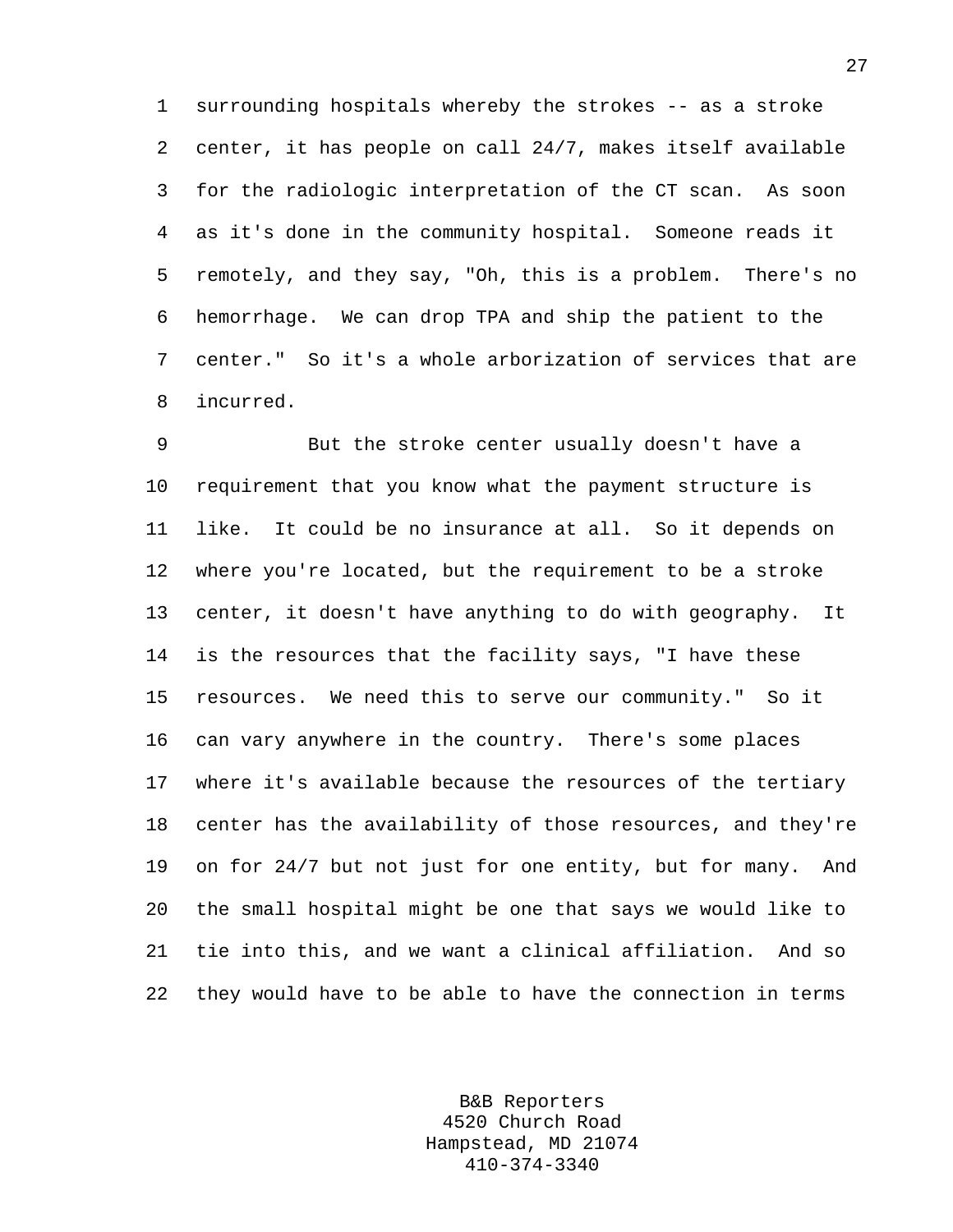1 of being able to have someone to do a CT really quickly and 2 be able to be available to say, "Okay. Administer TPA," 3 that kind of thing.

4 The variation in the clinical infrastructure 5 changes, depending on where you are. So there's not a 6 mandate. There is a need to meet community needs so people 7 will rise to that occasion based on the resources that they 8 have.

9 DR. CROSSON: Okay. Warner.

10 MR. THOMAS: I guess one question I have is it 11 seems like you're making an assumption. You're concerned 12 about the increase in utilization and cost. I mean, what 13 do we do today to impact utilization just in offices? Why 14 do you think this is more susceptible to a cost run-up or 15 utilization challenge than just general visits, which there 16 is really on control of today?

17 MR. GAUMER: I think the argument that's made for 18 this, for this being higher potential for misuse, is the 19 concept of convenience and just having more access, easier 20 access, especially with DTC where you can pick up your 21 telephone, connect with your physician's office.

22 I think generally there's concern that some folks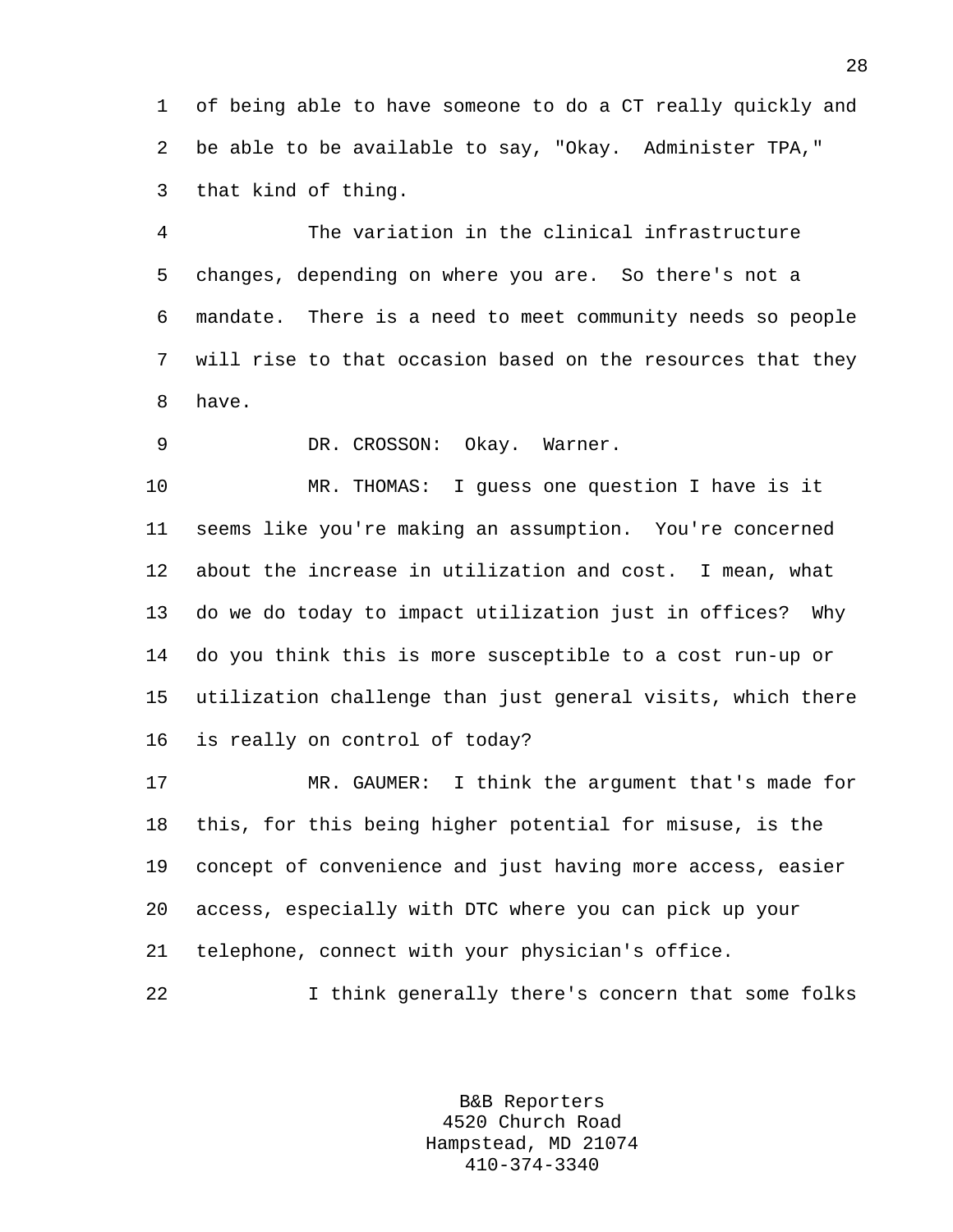1 will just overuse this service or that providers will 2 connect with patients maybe when they're not needing the 3 service. So that's what I'd say.

4 There are some things in place in the Medicare 5 program, some limitations for just standard office visits 6 that do apply to telehealth. For example -- and I'll be 7 very general here, and the physician crowd over here will 8 probably say I'm wrong to a certain degree. But you cannot 9 have more than one office visit, just a standard office 10 visit per day under Medicare. There's a limitation on 11 that. So the same limitation applies to telehealth 12 currently and would, if they just decided to expand this to 13 urban.

14 So I don't know if that answers your question 15 completely, but the convenience thing is why, the fear.

16 MR. THOMAS: So is there a concern that someone 17 will essentially have a telehealth visit and still have an 18 office visit or -- or it sounds like really the concern is 19 multiple -- just multiple telehealth visits, you know, 20 potentially even same day or, you know, just that a 21 potential recipient, Medicare recipient may just try to 22 over-utilize from that perspective. Is that the thinking?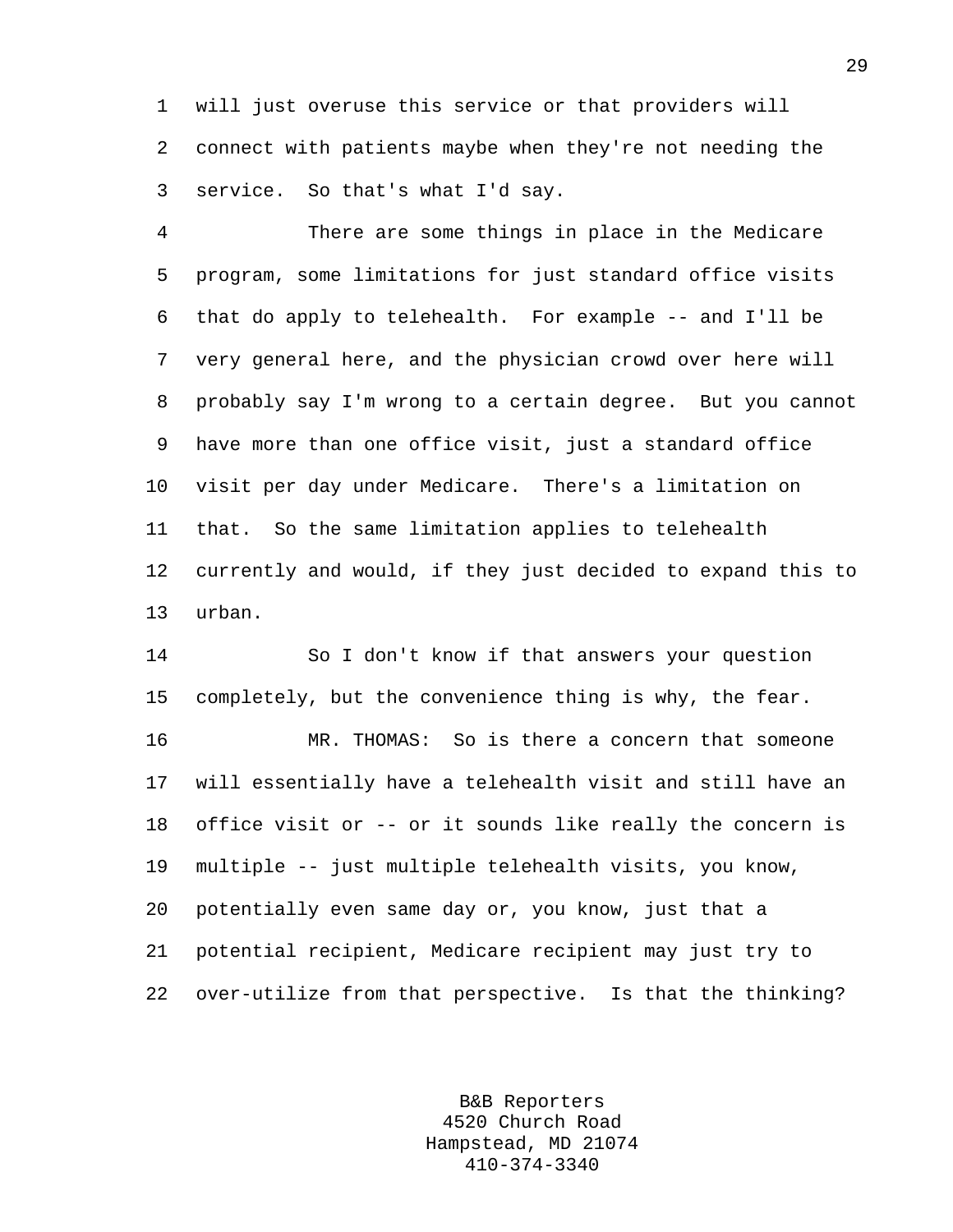1 MR. GAUMER: I think that there is that, and 2 there is concern that folks may do both, in person and the 3 televisit, have a televisit. The problem may or may not be 4 solved. Therefore, the patient may have to go in and see 5 the doc face-to-face. That's the other side of the 6 concern. So it may generate other visits is the argument. 7 DR. CROSSON: Pat.

8 MS. WANG: Going back to the discussion of 9 telestroke, because each of these modalities is really very 10 different, I think, but going back to telestroke, I have 11 the impression that telestroke is, borne out by your paper, 12 used by many, in many different areas beyond rural, and I 13 guess if the question on the table for telestroke is 14 physician fee schedule payment as Kathy articulated, is 15 there evidence that the current lack of physician fee 16 schedule payment for telehealth consults outside of these 17 rural areas has constrained the availability of use of that 18 service?

19 MR. GAUMER: I think we have not heard that from 20 beneficiary groups. We didn't hear that, I think, in the 21 beneficiary focus groups that we did. So we have not seen 22 or heard that argument.

> B&B Reporters 4520 Church Road Hampstead, MD 21074 410-374-3340

30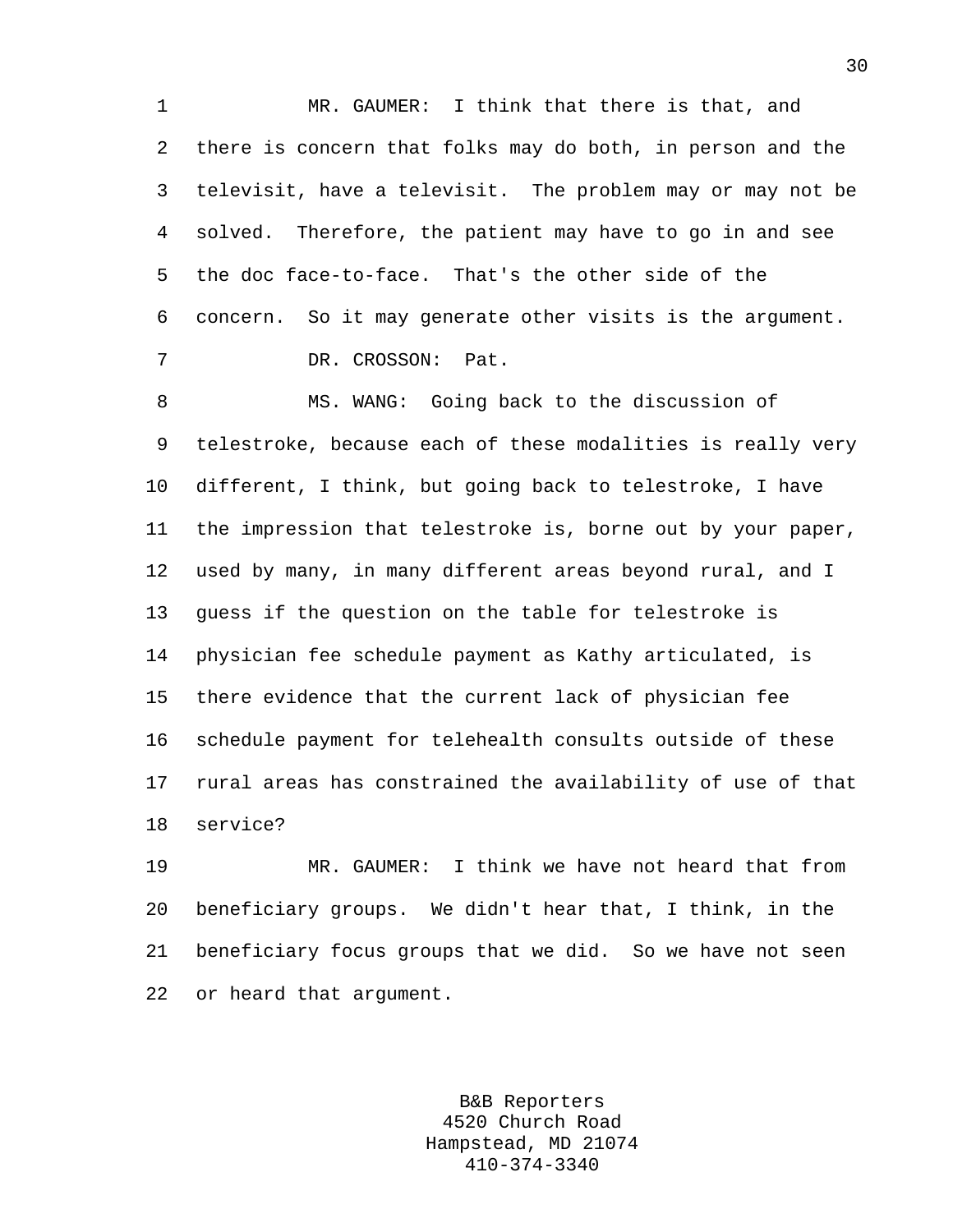1 MS. WANG: I guess what I'm getting at is for 2 different kinds of telehealth services, there are different 3 ways of obtaining those services, other than fee schedule 4 billing. Sometimes they are contractual arrangements with 5 a vendor type of entity that will supply, and so it's a 6 different payment mechanisms, perhaps.

7 So on telestroke in particular, which I think 8 everybody recognizes is quite valuable and important, I 9 just am curious whether in an urban area, for example, 10 hospitals or others, ambulances that are employing 11 telestroke effectively have complained or feel like, well, 12 if we don't get physician fee schedule, specific payment 13 for telehealth, we have to stop doing this, or we would 14 make it more -- it seems like it's happening somehow.

15 MS. PHILLIPS: Yeah. Everyone we talked to said 16 they were implementing these programs irregardless if they 17 were going to get payment from Medicare or insurance 18 companies. Some said they were starting to get commercial 19 payments. Some said as long as they had a certain number 20 of telestroke visits a month, it paid for itself in the 21 other savings. And so people are saying this is something 22 they believe in to do, regardless of if they were going to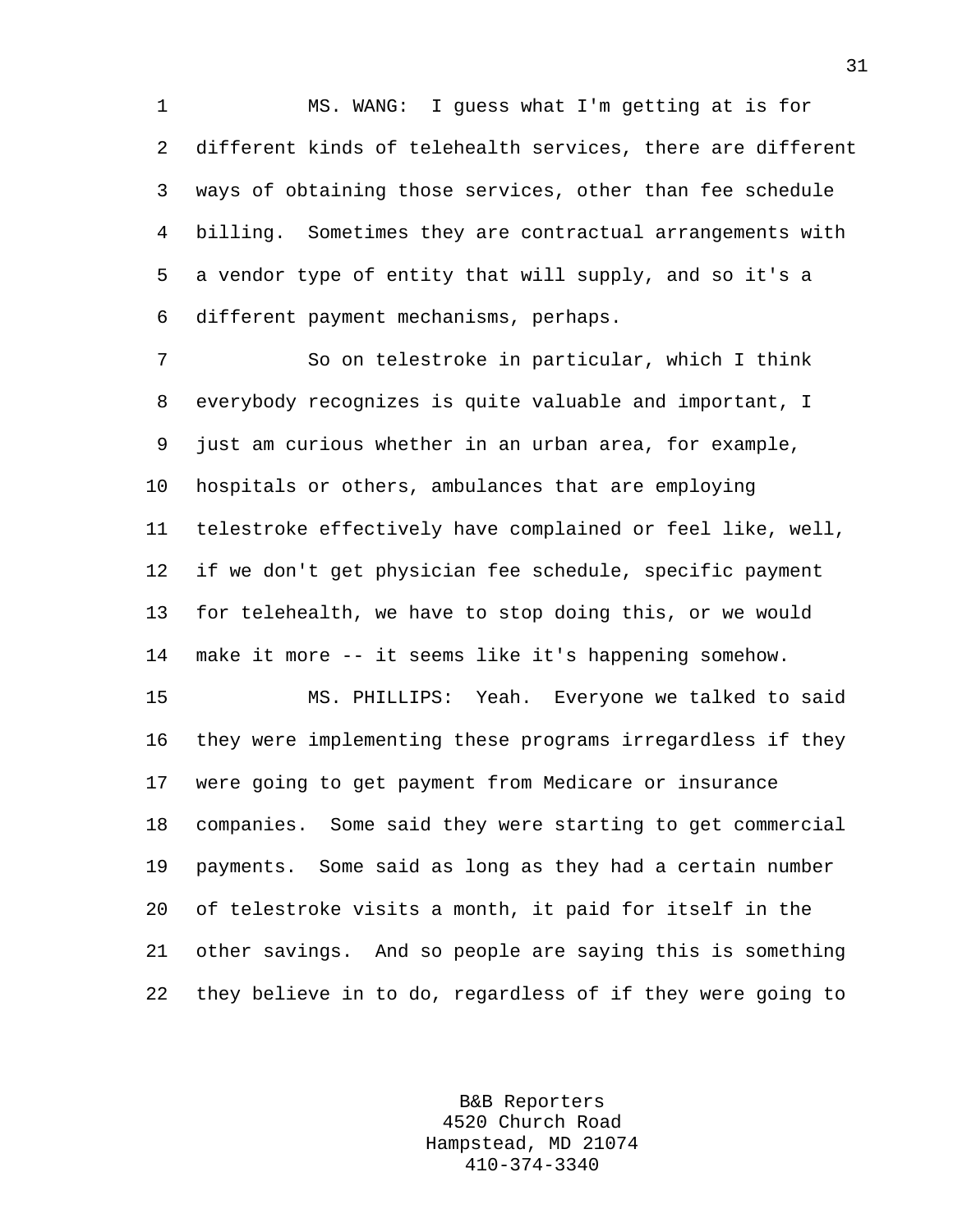1 get payment. No one expressed that they were going to stop 2 if they didn't get payment in the next year or anything 3 like that.

4 DR. CROSSON: Paul.

5 DR. GINSBURG: I wouldn't be surprised if the 6 telestroke centers have to compensate the neurologist. So 7 if the neurologist is not getting payment from Medicare, 8 the center does it, but as they're saying, it's worth it. 9 DR. CROSSON: Warner.

10 MR. THOMAS: Just on this comment or on this 11 issue. So we have 65 hospitals on a telestroke network. 12 We get whatever minimal payment from Medicare. It's an 13 amazing service that I think people need to -- I would 14 encourage you to look at this more because essentially what 15 happens here is if someone doesn't get this TPA or gets it 16 inappropriately, as you know, that's pretty bad, and if 17 they don't get the TPA, essentially the cost of the program 18 with a negative outcome on that stroke is significant.

19 So I would really just encourage us to make sure 20 we fully understand that before we kind of pass judgment on 21 these programs because they're critically important. I 22 mean, I'm sure you see it in your area, so --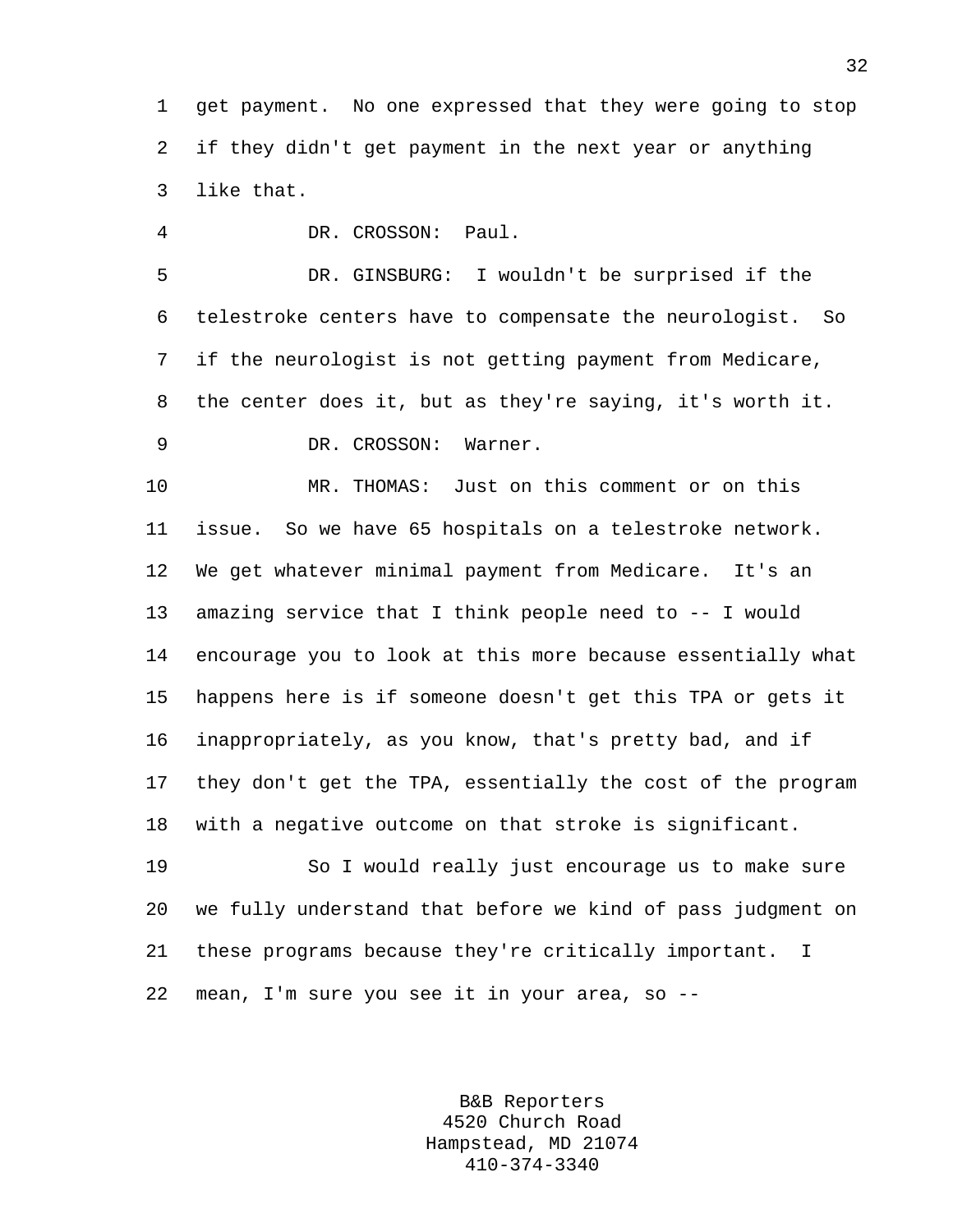1 DR. CROSSON: Okay. Jack, Pat, and we're going 2 to have to move on to the discussion soon.

3 DR. HOADLEY: Yeah. I was looking at the 4 conclusion on implications for policymaking, and I think 5 I've got this right. Where you talk about CMMI testing, 6 that's something that wouldn't require any kind of 7 statutory measure. They've got the full authority to do 8 that.

9 With the other areas -- so for something like 10 telestroke, if somebody wanted to read this and say, well, 11 we really need to move forward and broaden the telestroke 12 coverage, to just do that would take a statutory 13 adjustment?

14 MR. GAUMER: Yes. It's written into statute now 15 that rural-originating sites are permitted and urban is 16 not. So they would have to change law.

17 DR. HOADLEY: And do you anticipate or did you 18 think about any way that Congress could sort of write 19 something more along the lines of our principles, give CMS 20 authority to add things if it met a set of principles that 21 might look something like what we're setting? Is that also 22 a possibility?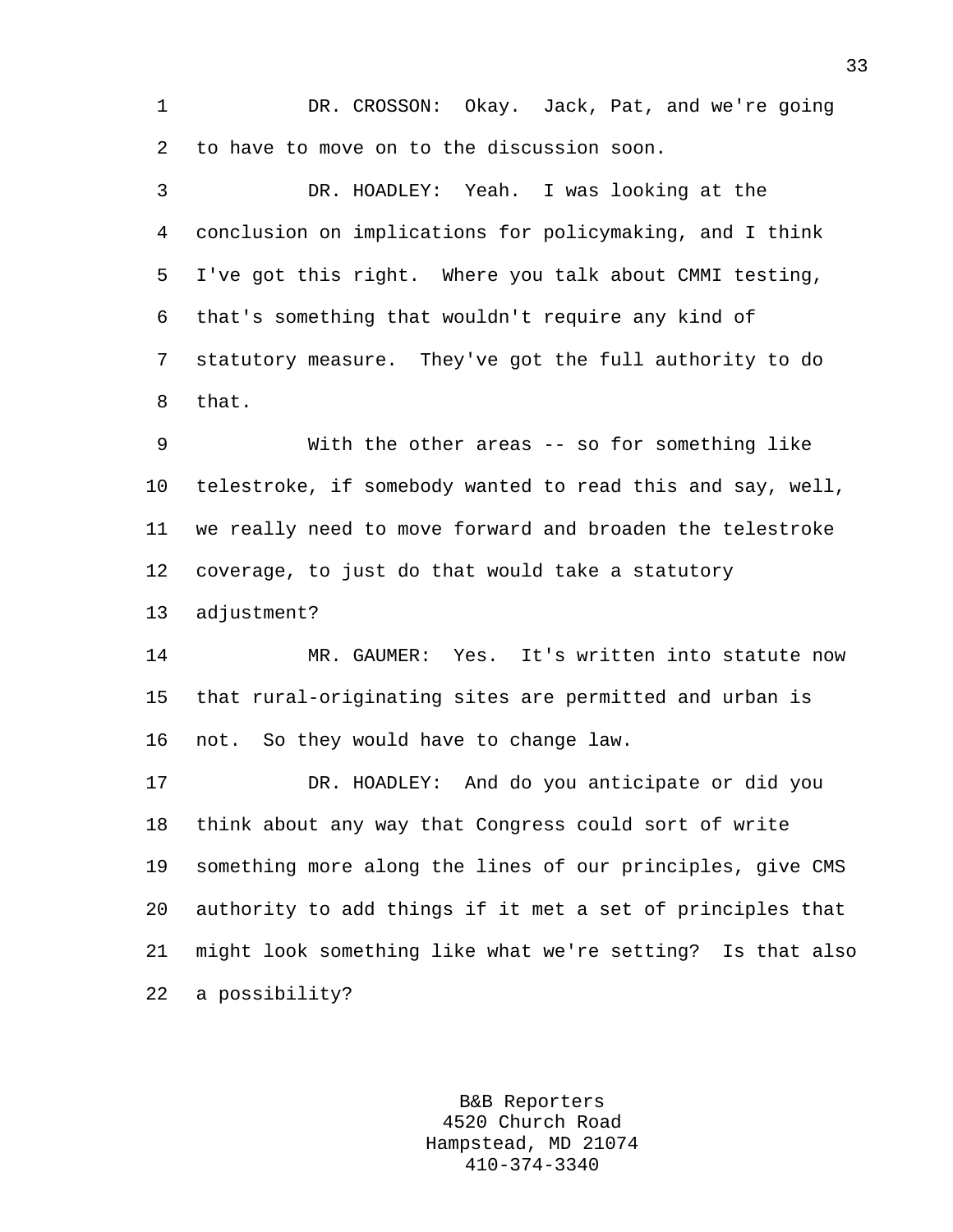| MR. GAUMER: | I imagine it could be. |
|-------------|------------------------|
|-------------|------------------------|

2 DR. HOADLEY: Yeah. Okay.

3 DR. CROSSON: Pat.

4 [No response.]

5 DR. CROSSON: Okay. So what I'd like to do now 6 is have a round, and we are a little behind, but 7 nevertheless, I think this is the opportunity to give final 8 thoughts to the authors here who are going to prepare this 9 report for delivery to Congress in March.

10 So we'll start with Brian.

11 DR. DeBUSK: Well, first of all, congratulations 12 on a really well-written report. I mean, it's a good read, 13 very informative.

14 On Chart 3 -- and I promise this isn't a Round 1 15 question. It's a legitimate Round 2. I held it for that 16 reason. You know, the third part of our mandate speaks to 17 ways in which telehealth services covered under private 18 insurance plans might be incorporated into the Medicare 19 fee-for-service program. I love the research that we've 20 done, that you've done, and I really like the examples. 21 You have a table on page 45 that actually lays those 22 examples out.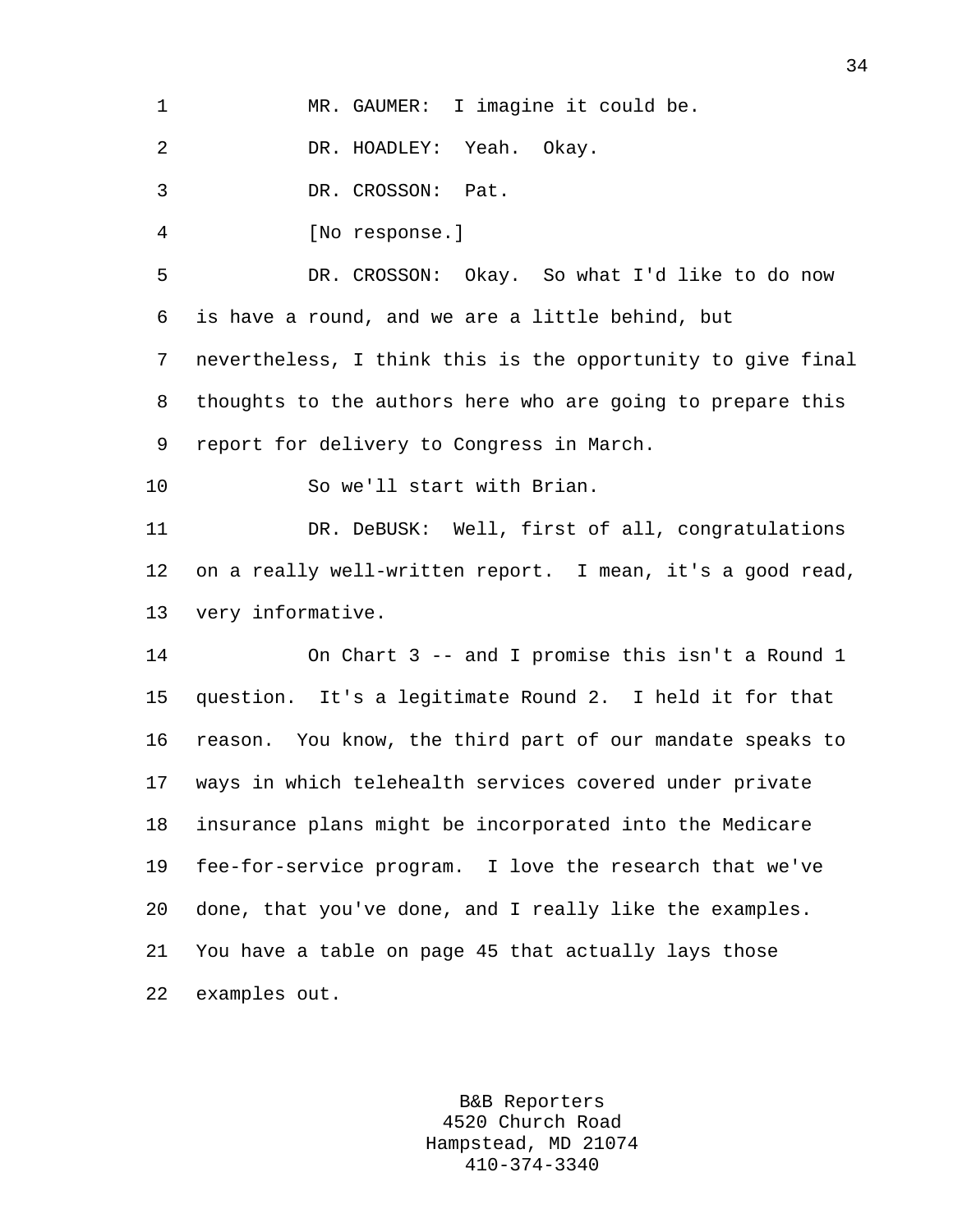1 I realize this homework assignment has to be 2 turned in real soon. So I was even nervous about even 3 mentioning this, but did we stop just a little bit short of 4 what they may be asking for? And this is an honest 5 question. This isn't rhetorical.

6 I almost wonder if they wanted us to be a little 7 bit more prescriptive in saying here's a pool of things -- 8 not just telestroke, for example -- here are a pool of 9 things that we consider very low risk that maybe you should 10 encourage CMS to adopt, again, along the lines that you've 11 done. But did we pull up and stop just a little bit short 12 of giving them something? Is there a risk that a 13 policymaker could read this and say, "So what am I supposed 14 to do?"

15 DR. MATHEWS: So, Brian, if you don't mind, I'll 16 take a stab at answering that. If anyone has to take the 17 fall for misinterpreting congressional intent, it should be 18 me rather than the staff.

19 But you are correct. In addition to the 20 statutory language of the mandate, there was a sense of the 21 Congress language underneath the mandate that said exactly 22 what you're saying. There was a presumption that Medicare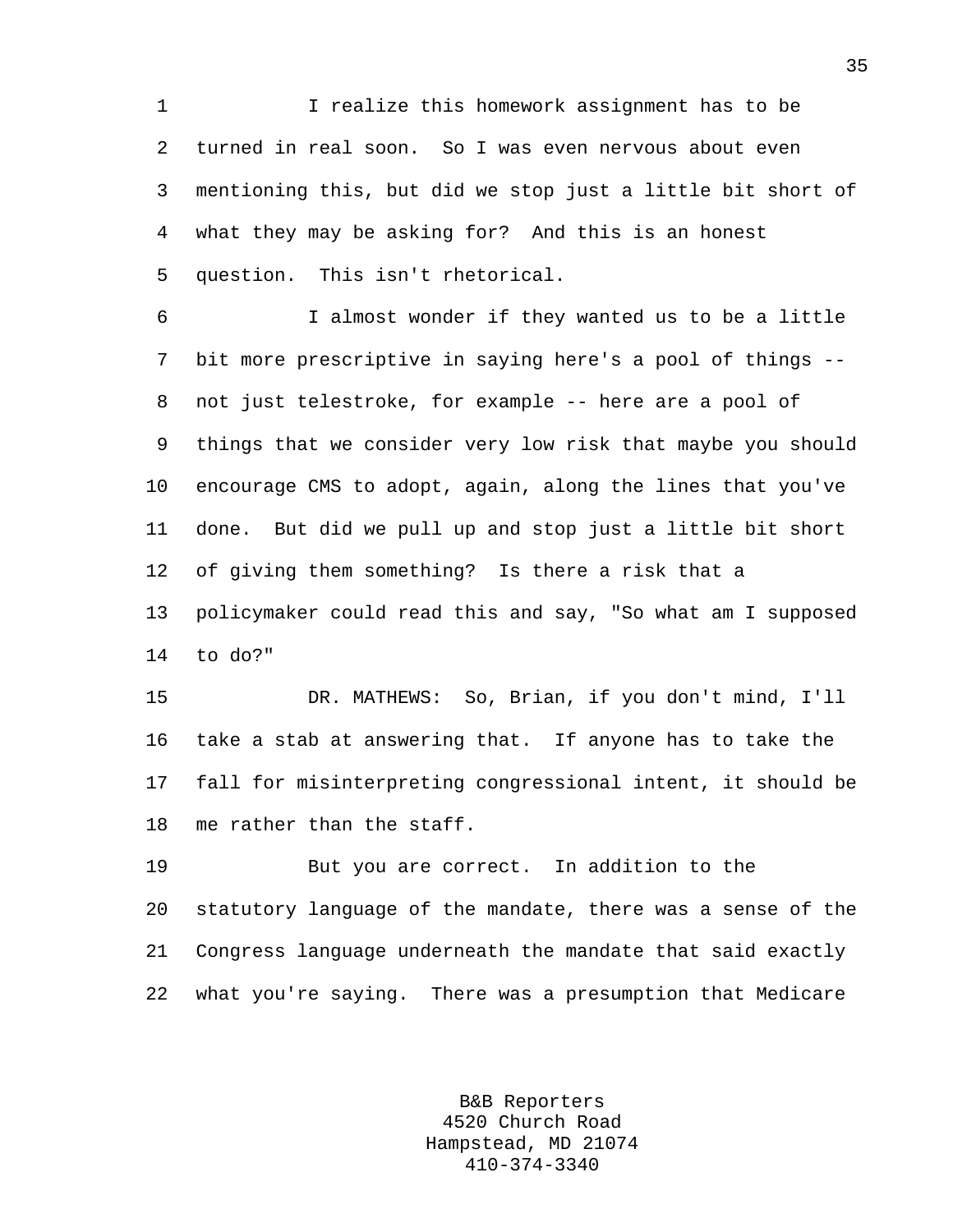1 should be doing more telehealth, and MedPAC should look for 2 ways to try and facilitate the importation of commercial 3 practices into Medicare.

4 The problem that we found ourselves facing was 5 that when we looked at private plans coverage -- and I 6 think we looked at 48 different plans offered by 40 7 different managed care and commercial payer entities -- 8 beyond things like face-to-face -- or the equivalent of 9 face-to-face visits, the telehealth equivalent of E&M 10 visits, we found a lot of heterogeneity in terms of what 11 types of modalities private plans covered, limitations that 12 they would impose on the use, a lot of heterogeneity in 13 terms of cost sharing that they would impose. Some had 14 cost sharing equivalent to face-to-face visits. Others 15 said, "You're going to pay full freight for the 16 intervention. Feel free to use." And the motivations for 17 private-sector coverage were different than what might 18 motivate the Medicare program.

19 I'll get to the punchline here. We did not find 20 a very clear-cut set of examples that could be imported 21 lock, stock, and barrel into the Medicare program, and so 22 we felt the best we could was come up with a set of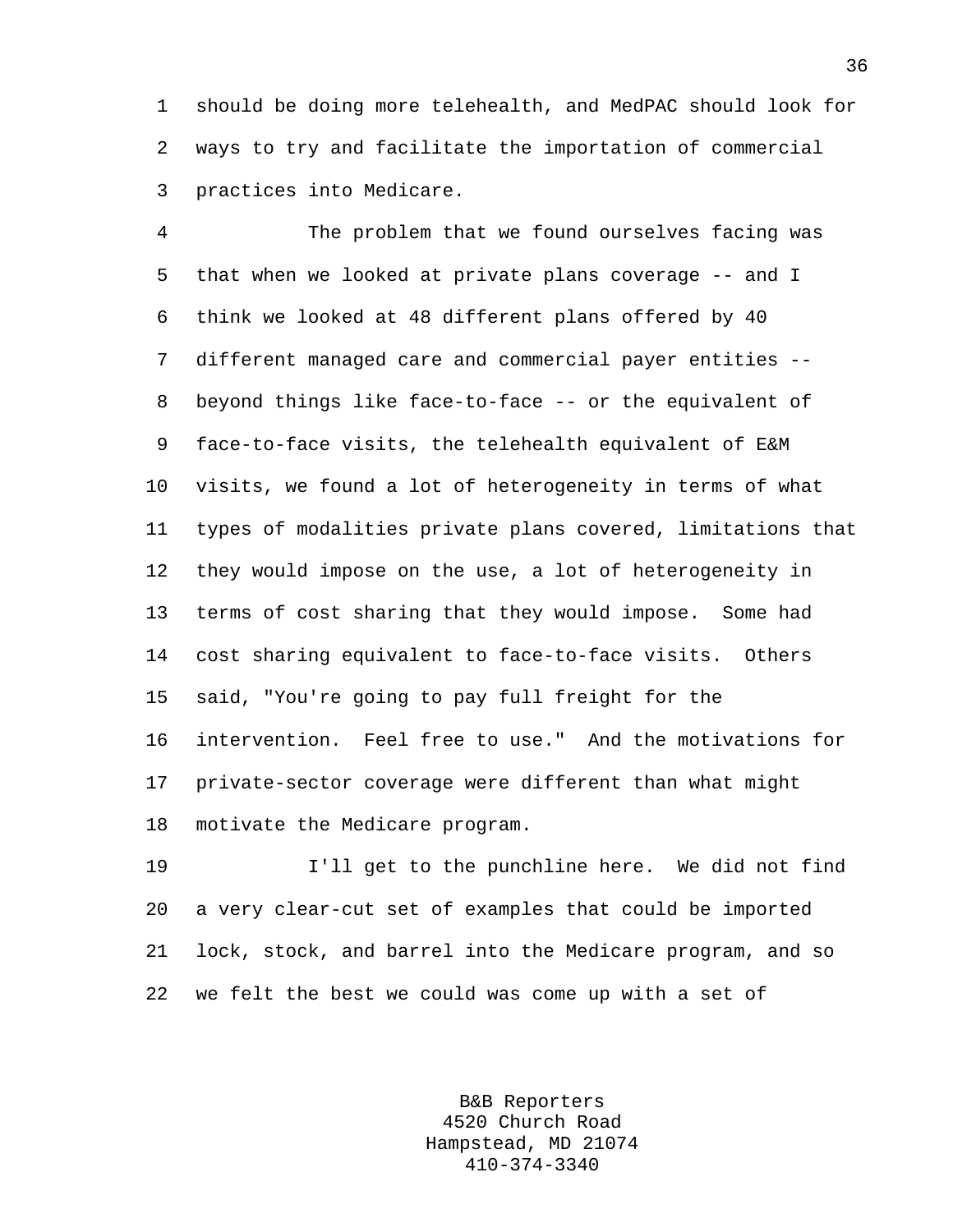1 principles so that if something out in the environment did 2 have potential to be brought into Medicare, here is a 3 structure by which you would be able to evaluate that. 4 DR. DeBUSK: First of all, thank you. That's

5 perfect. So what we're really saying is that we can't -- 6 we've answered the question as best we can because Mandate 7 3 says it's within the context of what we see in commercial 8 -- or private insurance plans or commercial plans. Perhaps 9 then if they re-ask the question for MedPAC to develop a 10 road map for telemedicine adoption, that would be maybe 11 step two.

12 DR. MATHEWS: Potentially, yes.

13 DR. CROSSON: Kathy and then Jack.

14 MS. BUTO: Just two things. One is just kind of 15 an observation. The cost, access, and quality criteria are 16 really good ones, the principles that you've laid out. But 17 I did notice that under cost, most of our examples are cost 18 increasing. So, yes, we ought to consider cost or it ought 19 to be considered, but I think what you're acknowledging 20 here is that a lot of telemedicine is about increasing 21 access through other means rather than reducing costs by 22 some kind of substitution.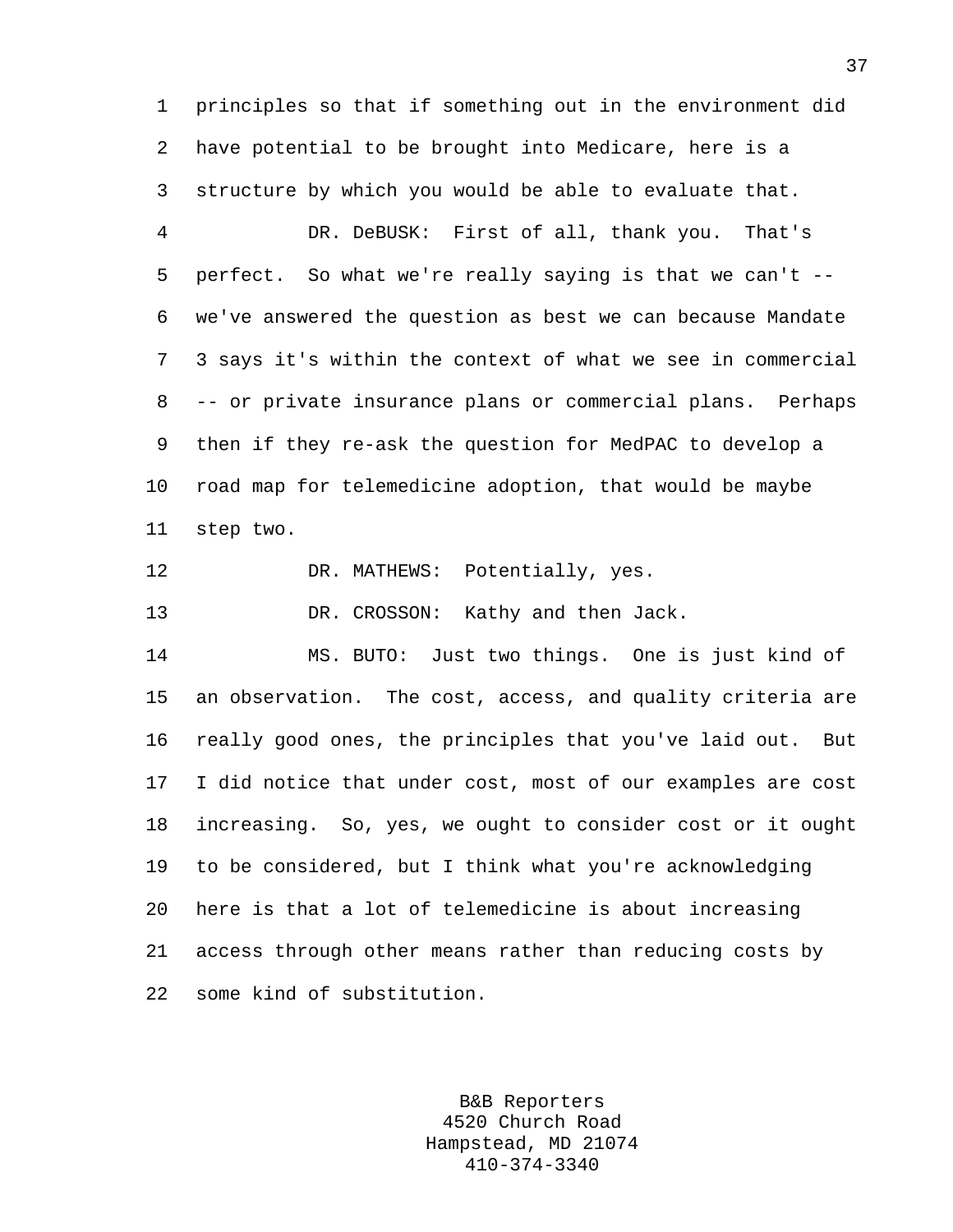1 So the impression I didn't want to leave in the 2 report is that cost reduction should be an important 3 criterion for moving forward on telehealth because I think 4 -- my recollection of the history of this has always been 5 it was an effort to figure out how to improve access for 6 services that were critical.

7 So, yes, we ought to look for cost reducing, but 8 that's not the compelling issue, and you do lead with cost 9 as the criterion. So that's sort of what got me thinking 10 about this.

11 The other thing is -- and I think I brought this 12 up last time -- I think we acknowledge that MA plans, along 13 with hospitals under DRGs, should have greater flexibility 14 because of the fixed payment to use telehealth services. 15 And I think the stroke example was a good one where many 16 hospitals are doing that.

17 But I keep seeing in the text references to 18 either in terms of, quote-unquote, expansion of telehealth 19 in MA plan coverage, that either it'll be done through a 20 supplemental or potentially included in the original bid. 21 I think they have as much flexibility as a hospital does 22 under DRGs to substitute whenever they want to. That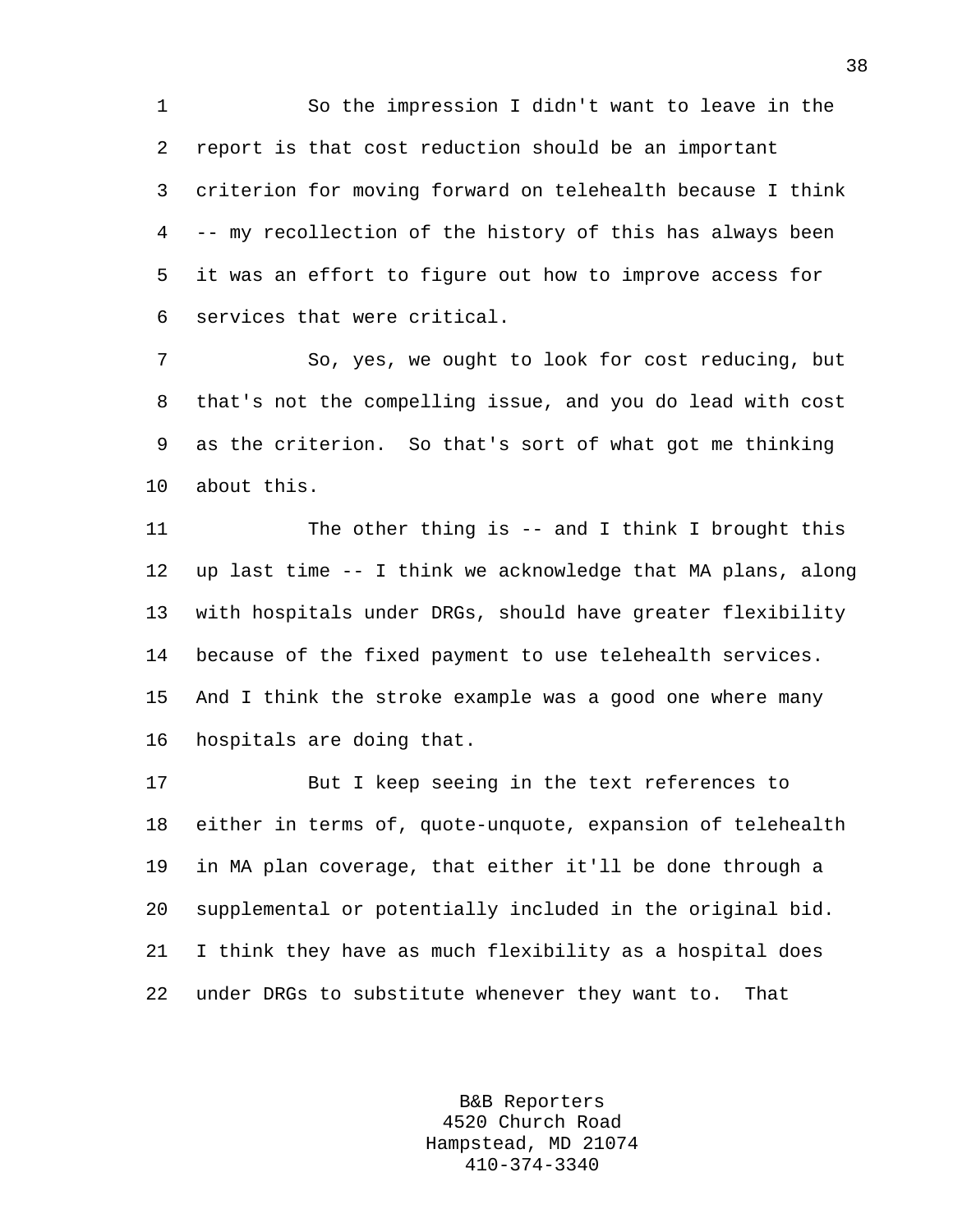1 doesn't really come across. So if that's what we -- if 2 we're clear about that, I think we need to be clear about 3 that, because our narrative really just goes into there are 4 these two avenues, and I think an important other avenue is 5 they're MA plans. The idea was to allow them the 6 flexibility, because they're accountable for quality and 7 access, to make these substitutions. So if we could weave 8 that in a bit more, I think it would be a stronger message. 9 And then I guess the last thing -- and this is a 10 point Paul mentioned at some point -- is I actually think

11 we are teetering on the edge of a couple of

12 recommendations, Jim, and one of them is around telestroke. 13 And you sort of point out that, you know, this is not an 14 area that's really subject to a lot of abuse. Yes, there's 15 always the issue of, well, gosh -- Warner mentioned this -- 16 hospitals are already doing this. Why should Medicare pay 17 extra? Well, I think Medicare's responsibility is to pay 18 for services that it ought to be paying for.

19 So I would just raise that question of aren't we 20 just teetering on that one and then, you know, anything 21 else in the flexibility area could be stated strongly in a 22 recommendation that, whether it's MA plans or two-sided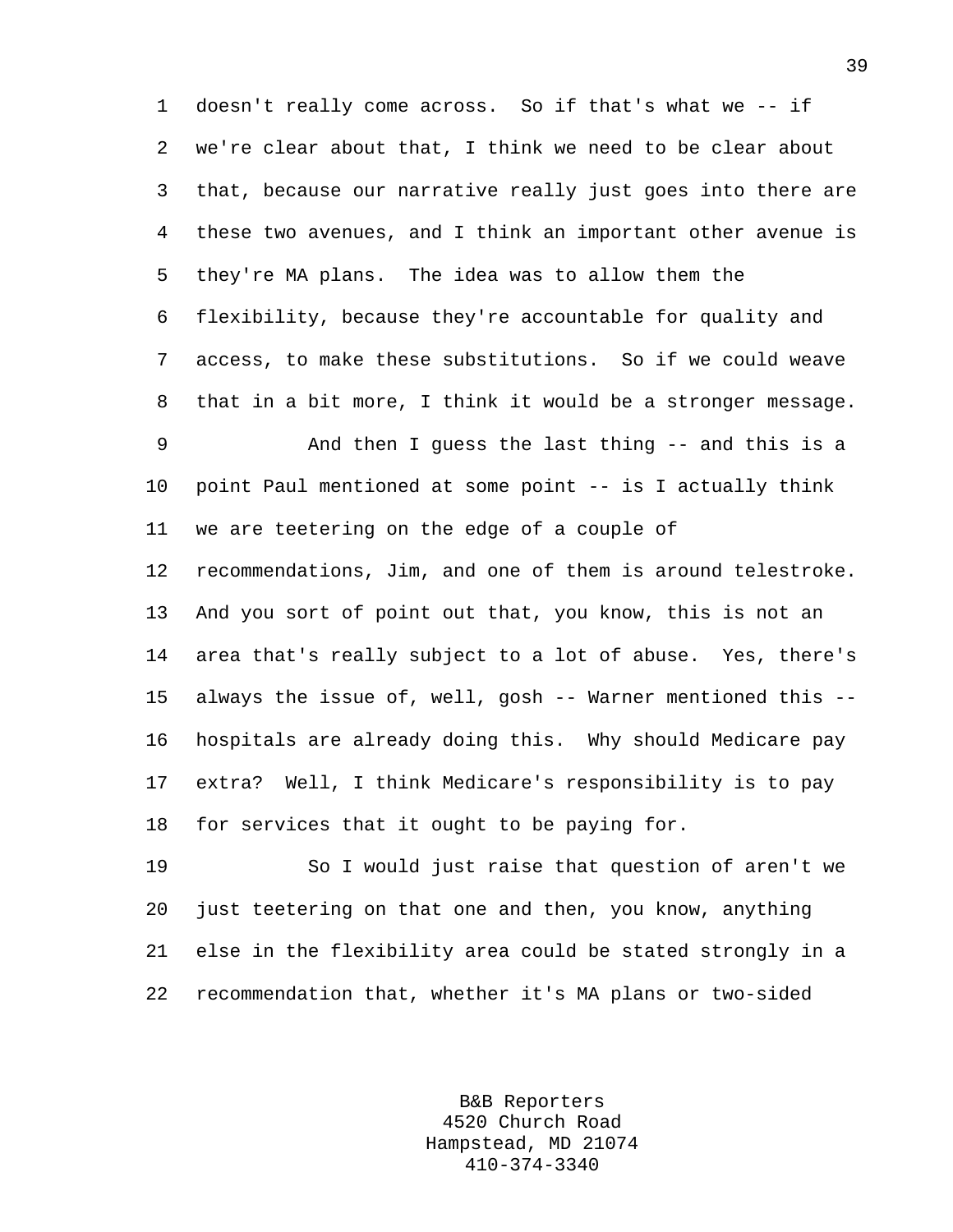1 risk ACOs, where we really feel strongly there ought to be 2 the kind of flexibility, urban and rural, to use these 3 services. I see that we're there in the narrative, but we 4 don't go that last step, as Brian was saying, of going 5 ahead and, you know, making the recommendations. 6 So just a couple of thoughts. 7 DR. CROSSON: Thank you. Jack. 8 DR. HOADLEY: I was going to play directly off of 9 what this discussion has been, but it also relates to the 10 question I asked. But in the very last paragraph in the 11 chapter under implications, you know, we make some 12 statements. We talk about the cost, quality, and access, 13 and we say when the evidence is sufficiently compelling, 14 policymakers should consider implementing these services. 15 So that's the amount to which we get up to that edge. 16 But I wonder if that sentence could be followed 17 with a "for example." I mean, we're not presumably going 18 to move to a formal recommendation because we haven't gone 19 through the procedural stuff to do that. But we could take 20 it one step closer to that edge, to use Kathy's phrase, by 21 saying, "for example, telestroke," blah, blah, blah, you

22 know, "seems to meet this." We still don't have to say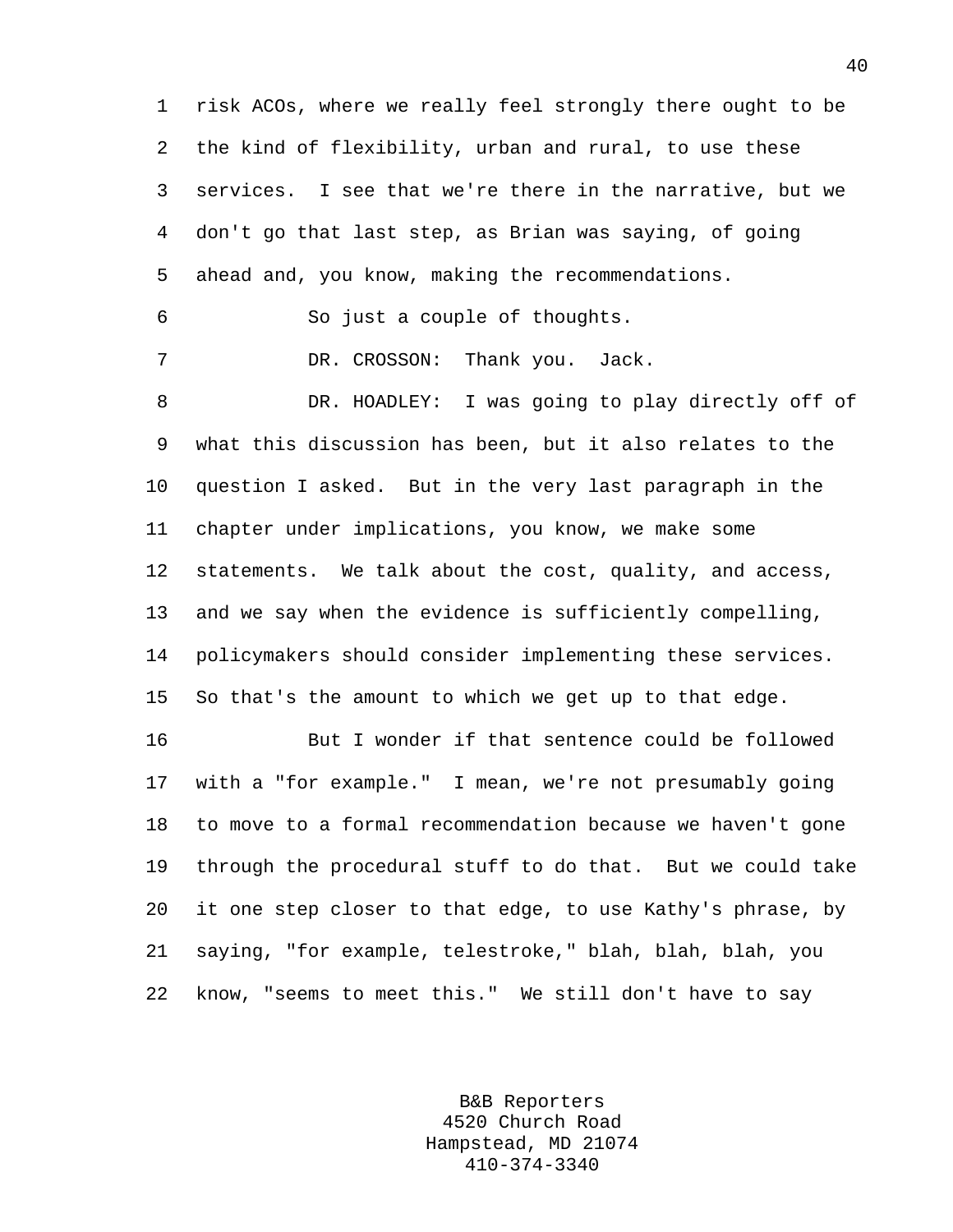1 "should." We could still say "could." But we could put -- 2 and the other one that has clear evidence we haven't been 3 talking about today, but, you know, if we felt like -- or 4 maybe the telestroke is the cleanest one, but using that as 5 an example there. And then, similarly, you know, maybe in 6 the next sentence or two beyond that, it talks about the 7 CMMI should consider -- and there we do so say "should" -- 8 conduct more testing. Again, maybe even just building in 9 one or two of those examples to make it a little more 10 concrete and come a little closer to being instructive, 11 even while phrasing it in terms of "for example" so we're 12 not sort of at that bold pace level.

13 DR. CROSSON: Could I just see the hands here 14 again? Because I think I missed -- I've got Pat, Paul, 15 Alice, Bruce, Warner, Rita, David. Okay. Let's go down 16 that way and come back up this way.

17 MS. WANG: Sort of picking up on Kathy's point 18 about cost, I think that the -- what we're really talking 19 about here is cost effectiveness. So in a capitated 20 environment, in an MA plan, within a DRG system, telehealth 21 has tremendous -- telehealth in general has tremendous 22 potential to improve quality outcomes, beneficiary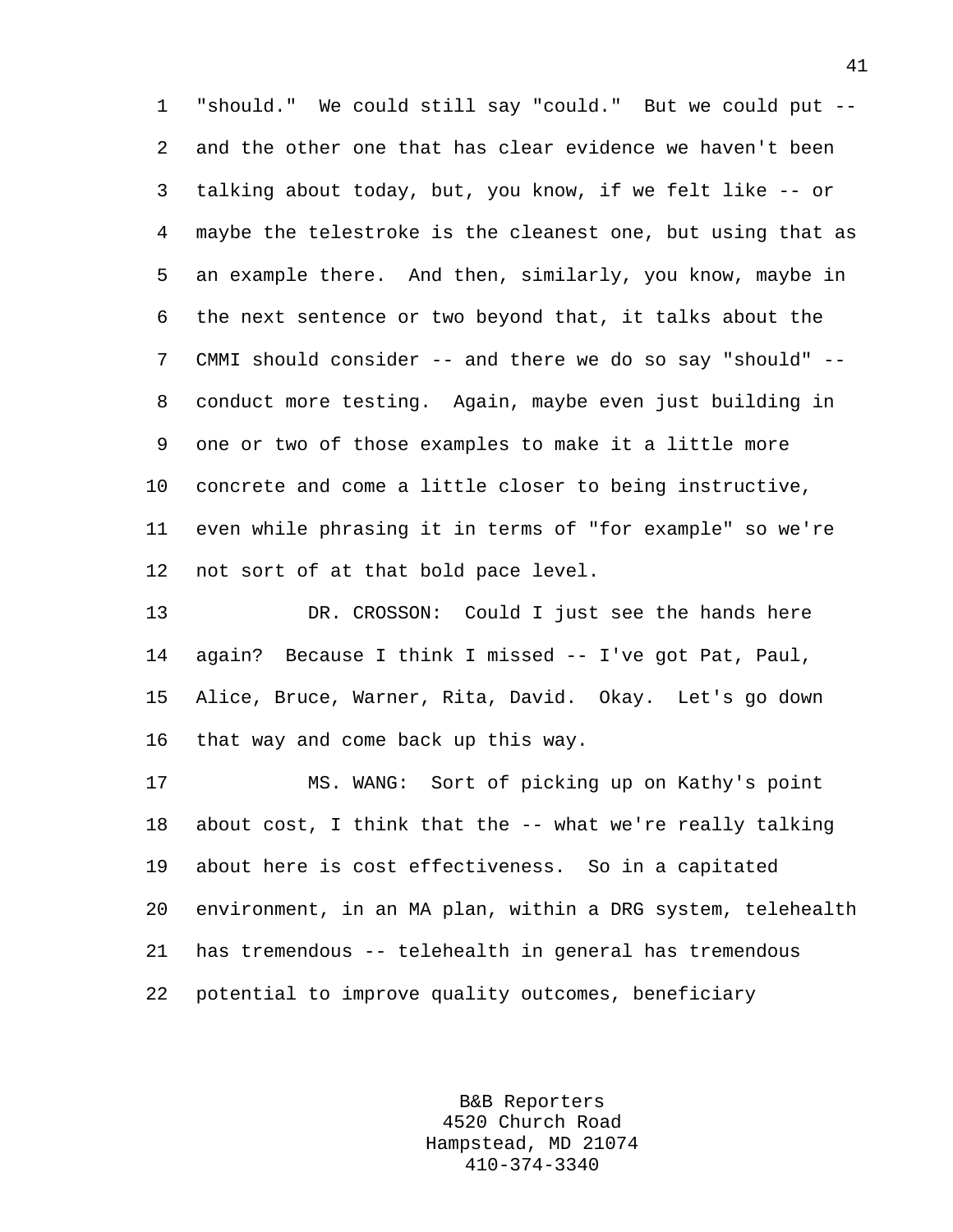1 experience. The issue, I think, that we're afraid of is 2 that it will be cost inflationary without an offsetting 3 benefit in improvement in outcomes, effectiveness, quality 4 of life, et cetera. We don't want to create a low-value 5 telehealth benefit, right? That's what people are 6 concerned about. So that's why I feel like in the -- 7 certainly in the more sort of global budget environment, 8 whether it's an ACO kind of situation or an MA situation or 9 a DRG, there is less concern because, by definition, there 10 are constraints. And so what we're really talking about 11 here is fee-for-service.

12 I would just encourage us to think about -- and 13 so to echo the point, in an environment when somebody is at 14 risk for needing to show sort of an ROI on using a 15 different modality that may cost something, you know, it 16 has to result in a better outcome, basically, to continue 17 doing it.

18 And my question earlier about telestroke and the 19 availability of telestroke was not to say that I don't 20 think it's valuable. I think it's very valuable. The 21 question is kind of don't fix it if it ain't broke. If 22 folks are feeling like it's worthwhile to do it, even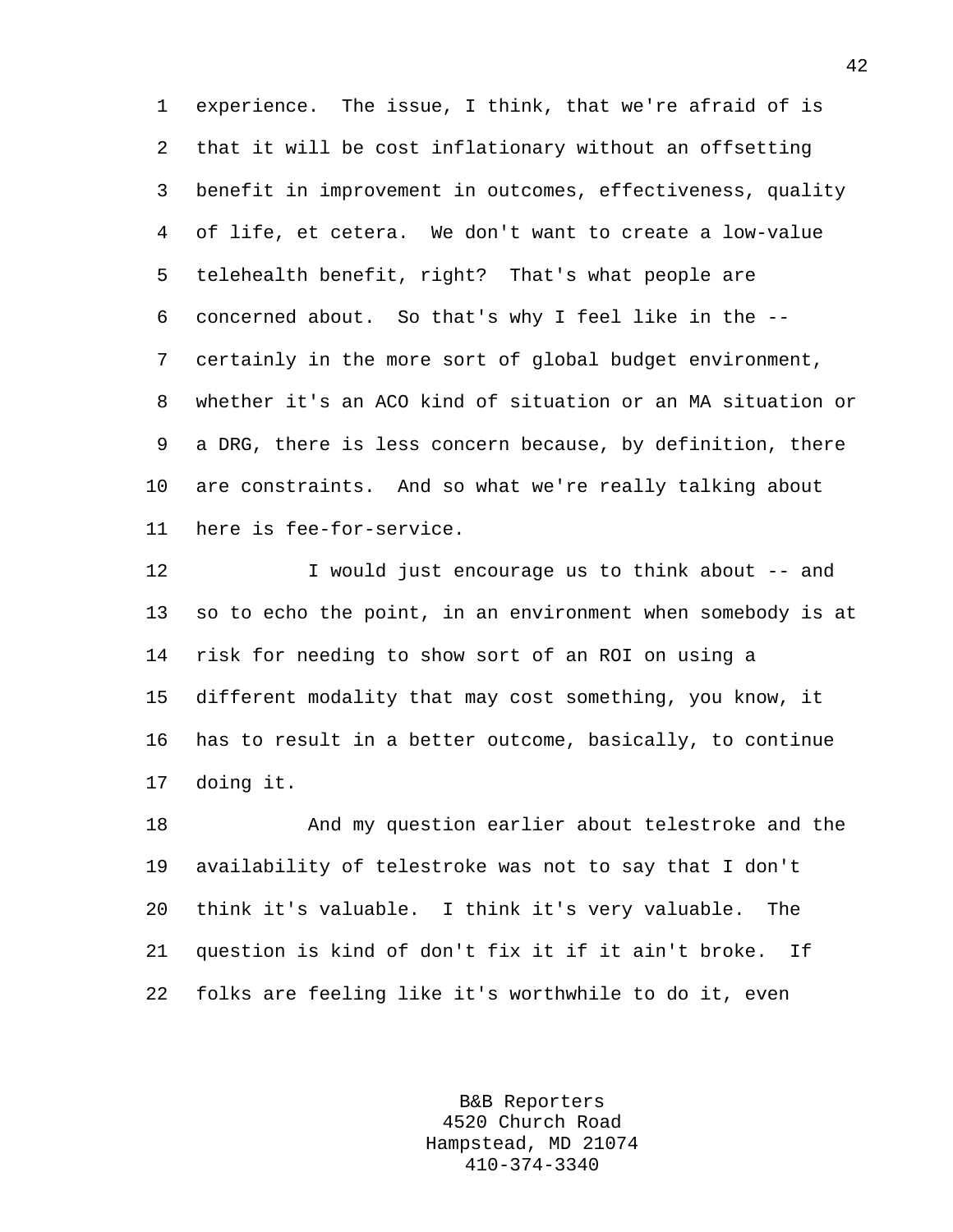1 without a private fee-for-service or a physician fee-for-2 service payment on the other end, they've already kind of 3 figured out because it results in a more cost-effective 4 approach to treating stroke.

5 So I would urge us to kind of maybe -- it's not 6 specifically reducing cost. You know, I talk a lot about 7 total cost of care. I know that's difficult to get at in a 8 fee-for-service environment, but I do think that that is 9 kind of the measure that we should be using.

10 DR. CROSSON: Paul.

11 DR. GINSBURG: Yes. First, let me repeat this. 12 This is a really good report. I thought it was very 13 focused and very nuanced and very thorough.

14 I think one of the main contributions the report 15 has is showing how the experience of commercial insurers is 16 far less relevant in this sphere than it might often be for 17 Medicare because the employer's motivations are different, 18 including keeping people at the work site saving them time, 19 doesn't come up here.

20 I also felt, as I stated before, that I think 21 there is some opportunities to be a little more forceful in 22 the policy recommendation area without taking a formal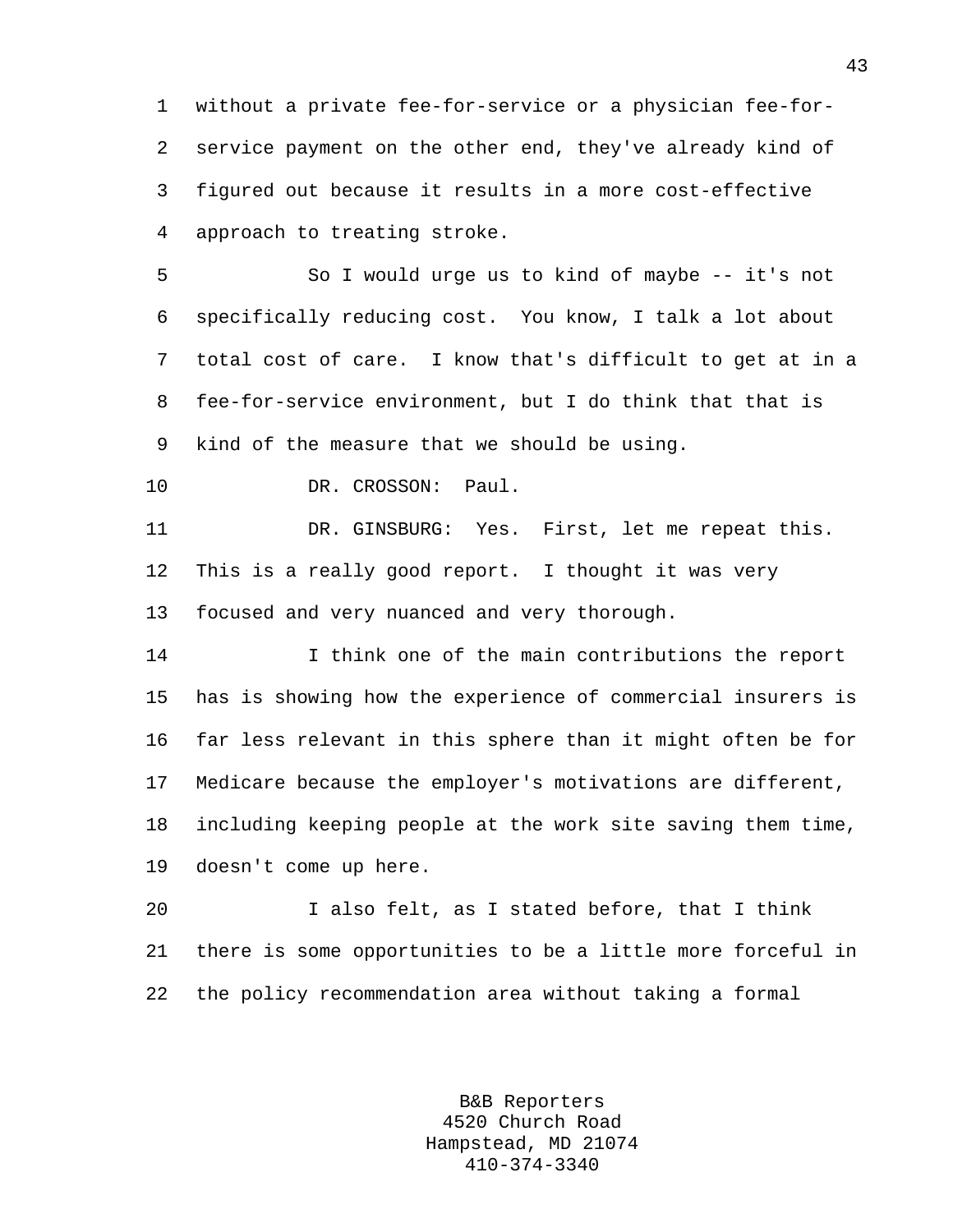1 vote. I actually thought that I really was concerned about 2 Medicare Advantage being constrained by having to put this 3 in as a supplemental benefit. And the possible principle 4 that we could propose is that where a service appears to 5 have potential to reduce costs, that should clearly be in 6 the bid, not as a supplement, and that supplements should 7 be reserved for things where it looks predominantly to 8 increase patients' convenience, because that could be seen 9 as something extra.

10 And we probably can't get into it, but, you know, 11 the notion that legislation says that you can be paid for 12 telestroke in a rural area and not an urban area, Medicare 13 has to get away from this type of micromanagement. So kind 14 of a broad theme is that, you know, if this is going to be 15 a very nuanced area, some services are going to be 16 worthwhile, some are not. This just has to be delegated to 17 CMS to work through.

18 DR. CROSSON: Thank you. Dana.

19 DR. SAFRAN: So one of the things that strikes me 20 is a kind of irony about worrying about the cost 21 inflationary nature of this, and that's deserved. We worry 22 about it, too, on the commercial side, and we've had some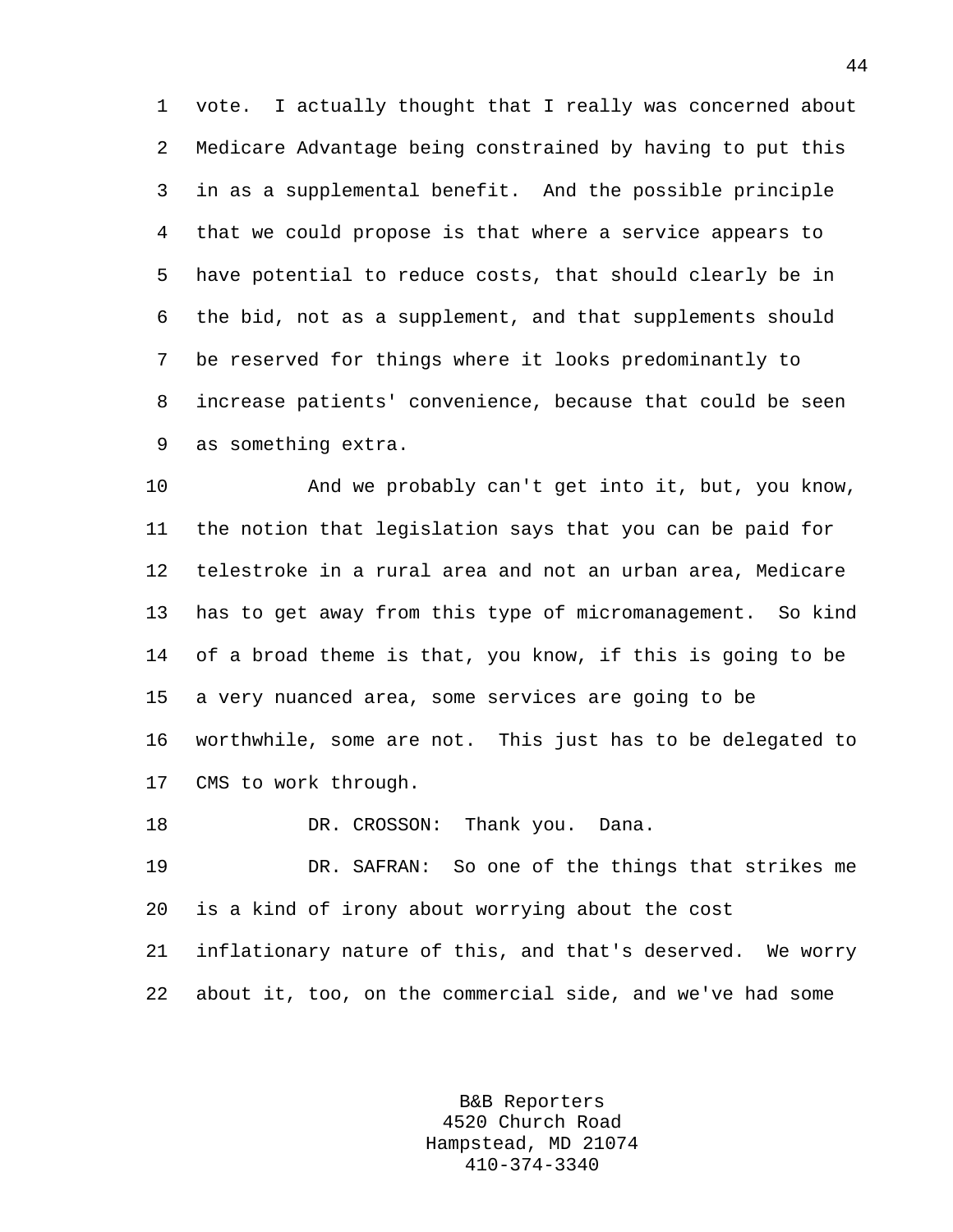1 conversations about that along the process here. But as we 2 think about all of the things that are introduced as new 3 treatments, new technologies in Medicare all the time, 4 there's a part of this conversation that's making me think, 5 you know, why are we thinking about this one so differently 6 from all the other things that get added year after year 7 that we know are going to be cost inflationary?

8 And so there are things that are different about 9 this, and, you know, in one case we think it could improve 10 access, and/or it could create a substitution effect that, 11 frankly, with the rest of what we've been talking about 12 over the last two days, we want to encourage, you know, 13 calling to mind a clinician calls it "breaking the tyranny 14 of the office visit," right? Or, you know, just building-15 centered care, right? Moving away from that, we want to 16 encourage it.

17 So I guess for me I'd like to see us find a way 18 to encourage that these modalities could improve access and 19 quality, including quality of life. We have to be mindful 20 of cost, and that we should, therefore, be monitoring those 21 three elements that you frame up as principles as these are 22 implemented to be sure that it's having the desired effect.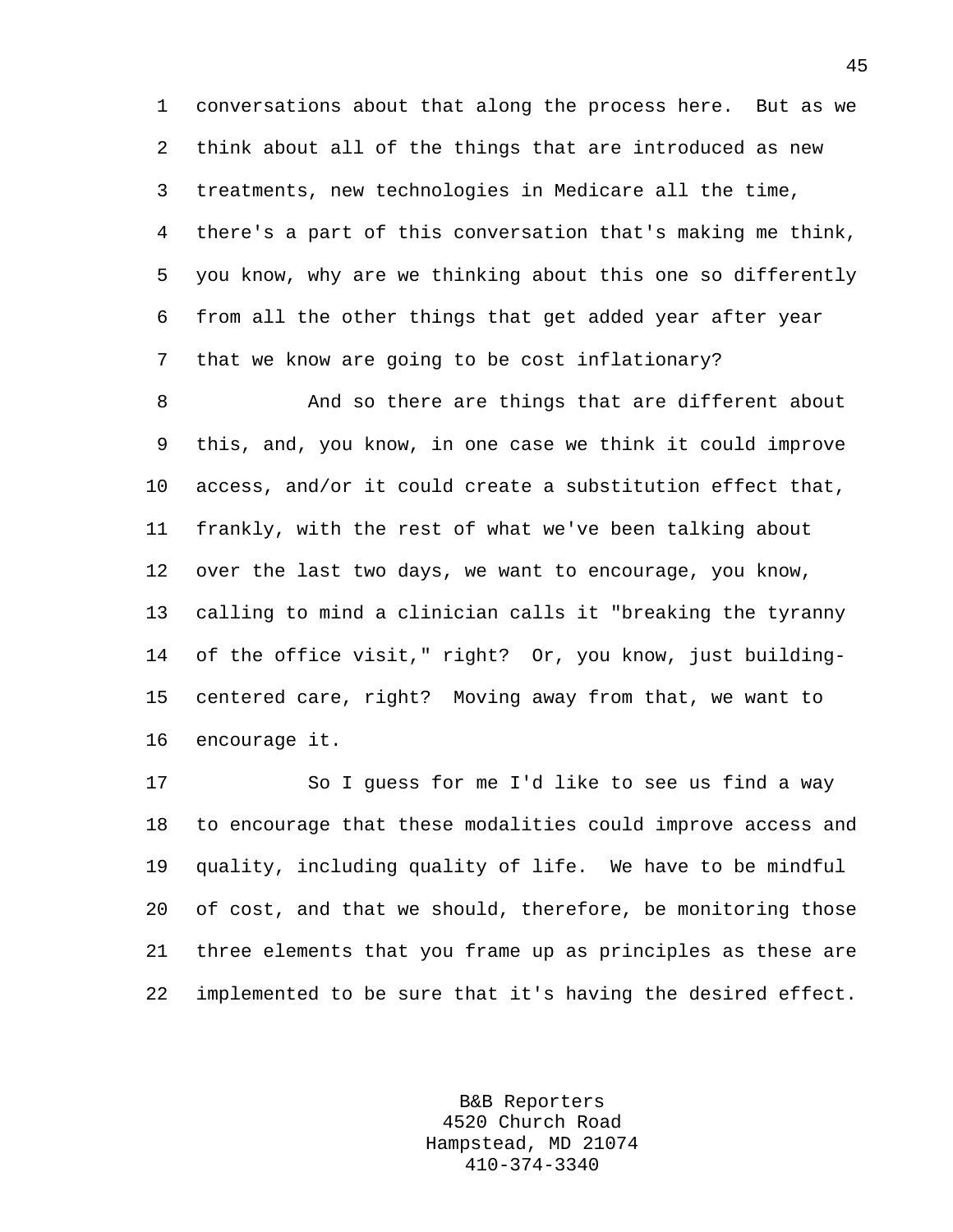1 But this kind of treatment of it as something that we have 2 to be afraid of introducing because it could be cost 3 inflationary, I understand; but, on the other hand, we 4 don't do that with anything else.

5 DR. CROSSON: Okay. Alice is next.

6 DR. COOMBS: First of all, it's an excellent 7 report, and I think, Zach, Amy, and Andrew, you guys got it 8 right. And, Amy, you said something that was really 9 important in that this progression of telestroke, the 10 availability of it is proceeding because of the need to 11 meet community needs. And I think that's the most 12 important piece of this, is that hospitals, community 13 hospitals, providers are actually already there, and I 14 think we're not in the infancy of this whole process with 15 telestroke. We're actually far along. And because of 16 that, I really feel that it's part of the duty of the 17 institution to help meet the needs of the community, and 18 they're doing it already.

19 So I think we're right at the right place. I 20 wouldn't go any farther with a starter recommendation. I 21 would wait to see what other literature there is along the 22 lines of the distribution of telestroke centers. We know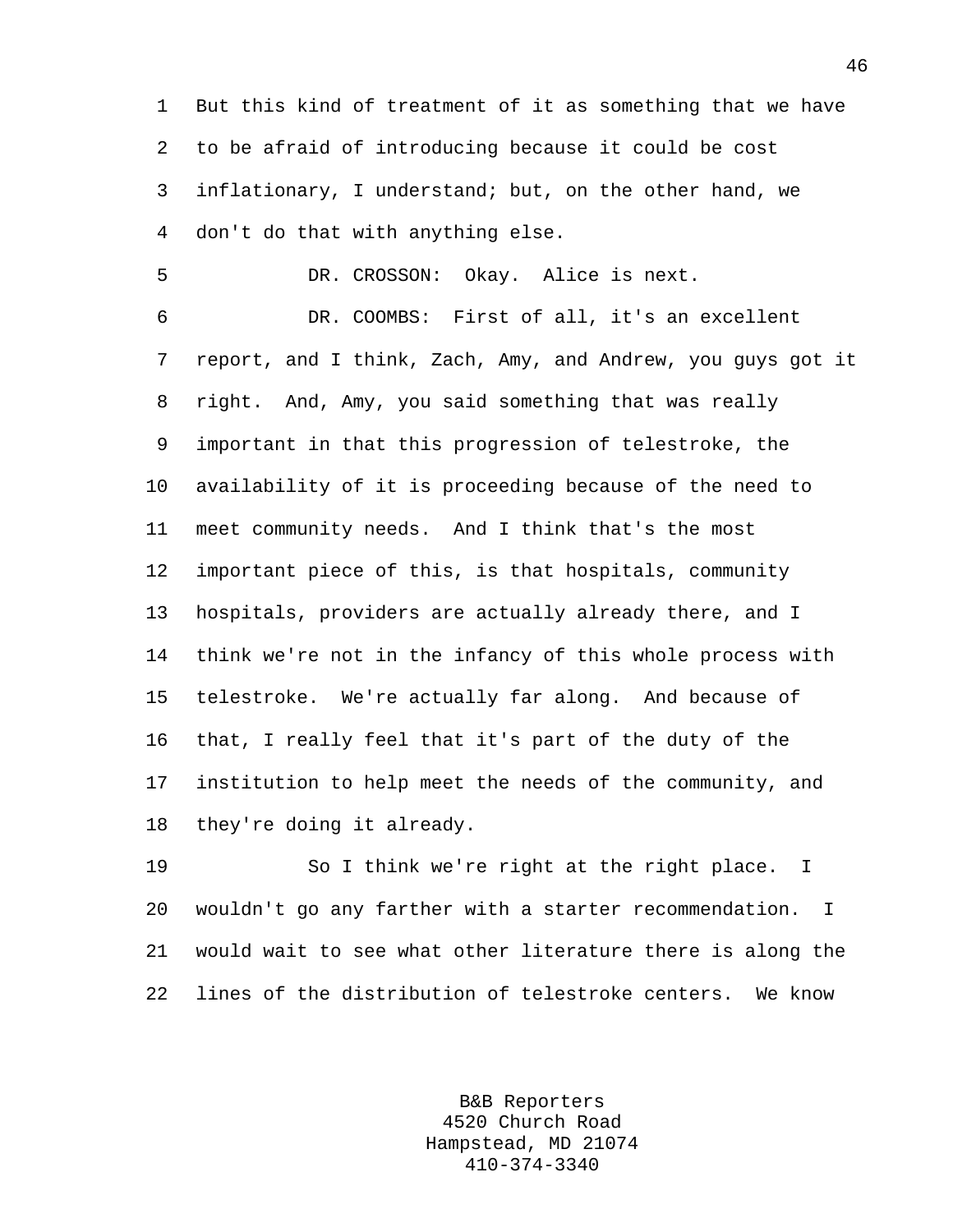1 geographically, I think, there are so many studies that 2 look at the Stroke Belt, and if you looked at the Stroke 3 Belt and telestroke didn't go with the Stroke Belt, then 4 you'd say, okay, there's some major problems with access. 5 But that would be one thing that CMMI could do, is actually 6 look at the distribution and determine whether or not the 7 demand is adequate -- the supply is adequate for the 8 demand.

9 But I think you guys got it right. This is a 10 really difficult field because the potential for dire 11 consequences is enormous, and I've seen people who've 12 gotten tPA, the \$11,000 drug, and actually have a 13 hemorrhagic event whereby they went from maybe being 14 cadaveric in an arm and a leg and all of a sudden they're 15 in a severe vegetative state because of a bleed on top of 16 that. So it requires a lot of expertise. No way in the 17 world would I ever want it to be expanded beyond what the 18 clinical services are available to really make sure it's a 19 good program. But, you know, there's 800,000 strokes a 20 year, and, you know, it's the leading cause of death 21 amongst beneficiaries. But I think right now people are 22 trying to get to the place where they develop a good stroke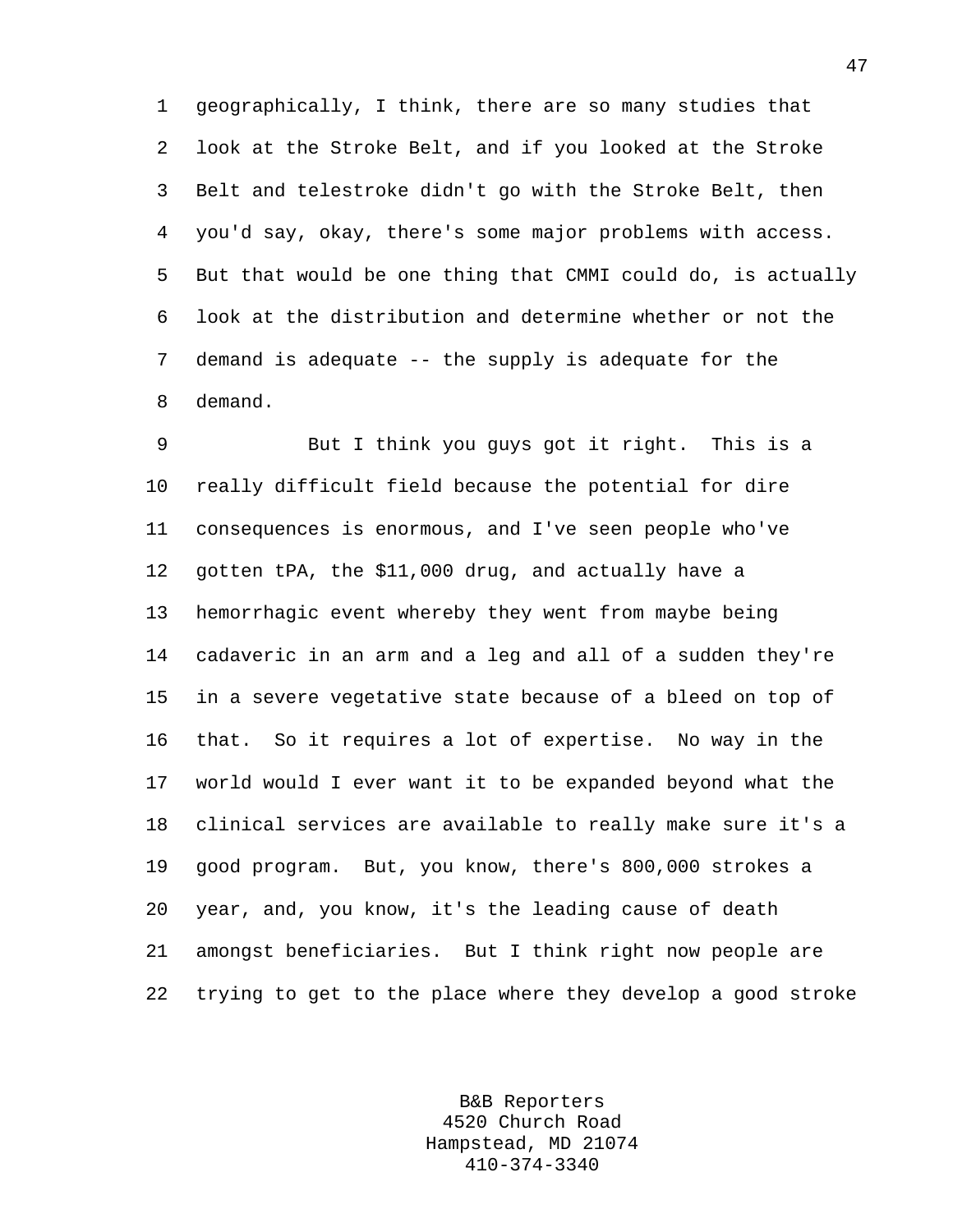1 service, and I think this is one of the areas where it's 2 really important that we stay right there in terms of 3 studying the supply and demand.

4 So I think that I like the report. I like where 5 it is. I do not think that MAs should get a special 6 inclusion of this in their bids. I think that that's part 7 of the duty of a plan.

8 DR. CROSSON: Okay. Coming up this way -- I'm 9 sorry, Bruce. I didn't see your hand.

10 MR. PYENSON: Thank you. I like the report as it 11 is and would suggest a couple of thoughts for the next 12 cycle if the Commissioners agree with pursuing this.

13 I'm concerned that some elements of what we think 14 of as telehealth are really pretty old technology, and I 15 can remember companies selling transtelephonic EKG services 16 in the 1980s, and if you think of the pace of technology 17 change and what that would mean for price and cost, so the 18 venture capital that's pouring into telehealth perhaps 19 looks at office visit fees, but envisions servicing that 20 with physicians without a practice expense, or maybe even 21 without a malpractice expense.

22 So the trade-off with telehealth, since we're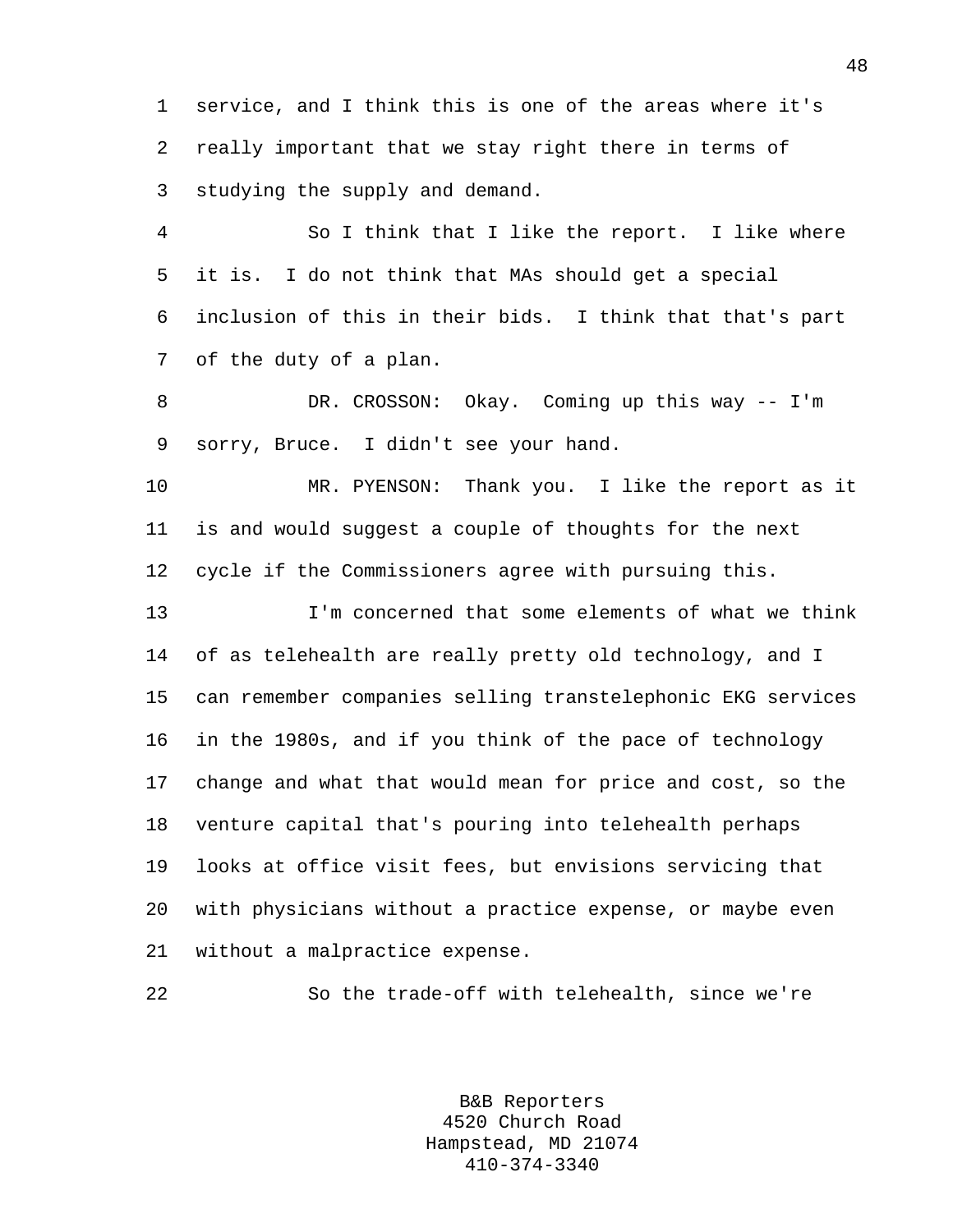1 jumping heavily into a fast-moving new technology

2 structure, should be a dramatically reduced set of fees for 3 many of the services. So I think -- that's my hypothesis, 4 but I think if that's the sort of direction we're going in, 5 I think that deserves a look in the next cycle. But I'm 6 very happy with the report as it stands.

7 DR. CROSSON: Thank you. I think I saw Warner 8 first.

9 MR. THOMAS: Yeah, I think it's a really 10 important topic, and I think it does a good job in the 11 report. I would just encourage us -- and I agree with many 12 of Dana's comments that, I mean, this is a technology that 13 is critically important for access. I feel like we're 14 having a little bit of the Blockbuster-Netflix discussion 15 here, and so, you know, I think if a patient is taken care 16 of via telemedicine and they're satisfied and taken care 17 of, they're probably not going to get in the car and go 18 down to the physician's office.

19 So I think we need to facilitate and support 20 this, and I think especially in rural areas or -- and I'll 21 tell you, there's relative urban areas that don't have 22 appropriate stroke capability. And to be able to connect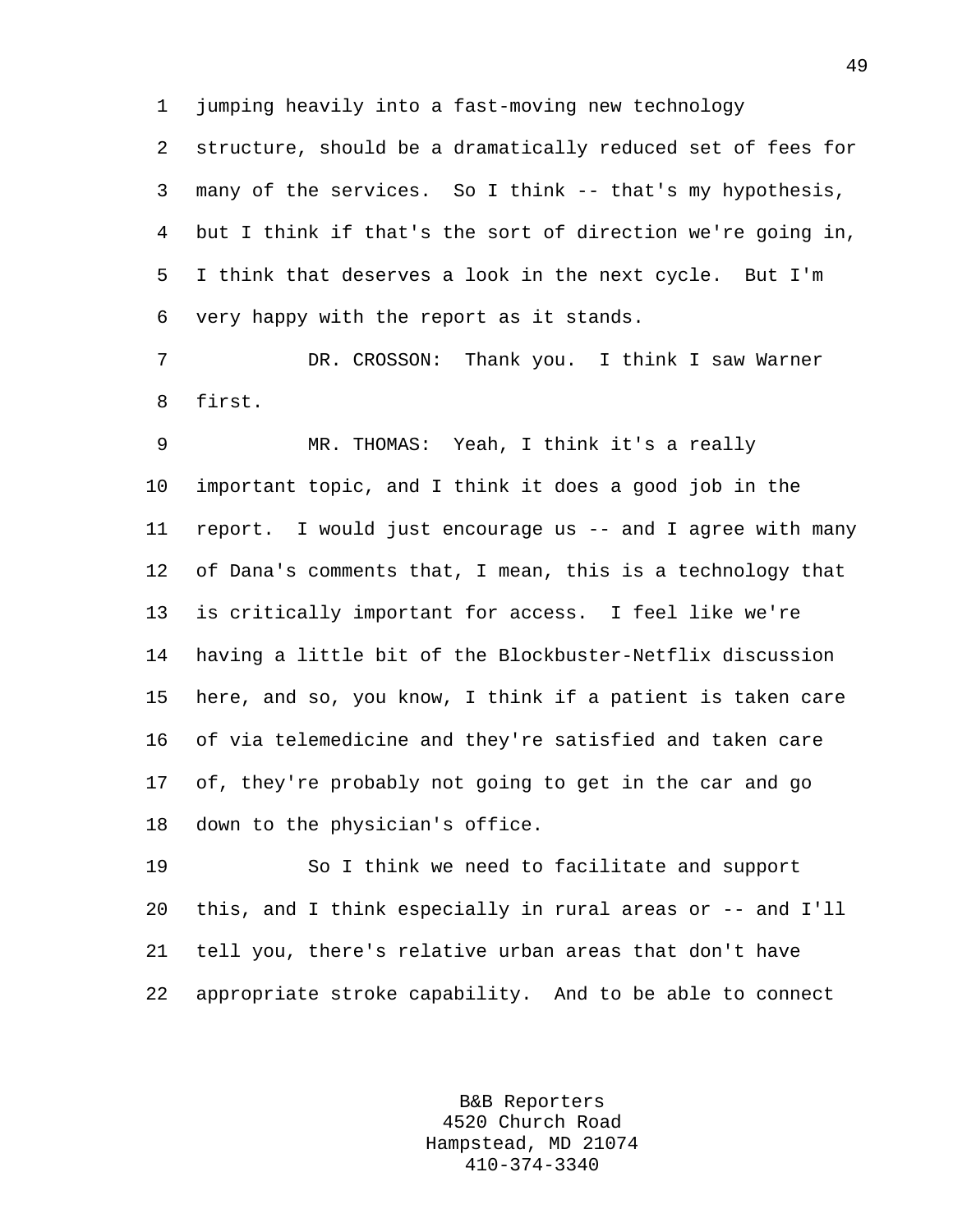1 with the appropriate people, going to Alice's point, has a 2 significant positive impact on patients.

3 So I would encourage us to facilitate and 4 accelerate this and support this. It may have some short-5 term cost impact. I'm not sure. But I think this is 6 something we should bet on, and it's a potential service 7 that could really help beneficiaries and I believe over 8 time can have a cost reduction impact. But I don't think 9 that should necessarily be the leading indicator for 10 whether we add every single service. I think this is just 11 something that will facilitate better access to care, and, 12 frankly, the reason we have a lot of cost issues in the 13 program is because people don't have timely, appropriate, 14 preventative access to care and then we deal with things on 15 the back end. So I think this may help mitigate some of 16 those issues.

17 DR. CROSSON: Thank you. Rita.

18 DR. REDBERG: Thank you. I first want to 19 compliment you. The report was really excellent. It's a 20 very complex area and you really, I think, had a great 21 organization and clearly put a lot of work and talked to a 22 lot of people.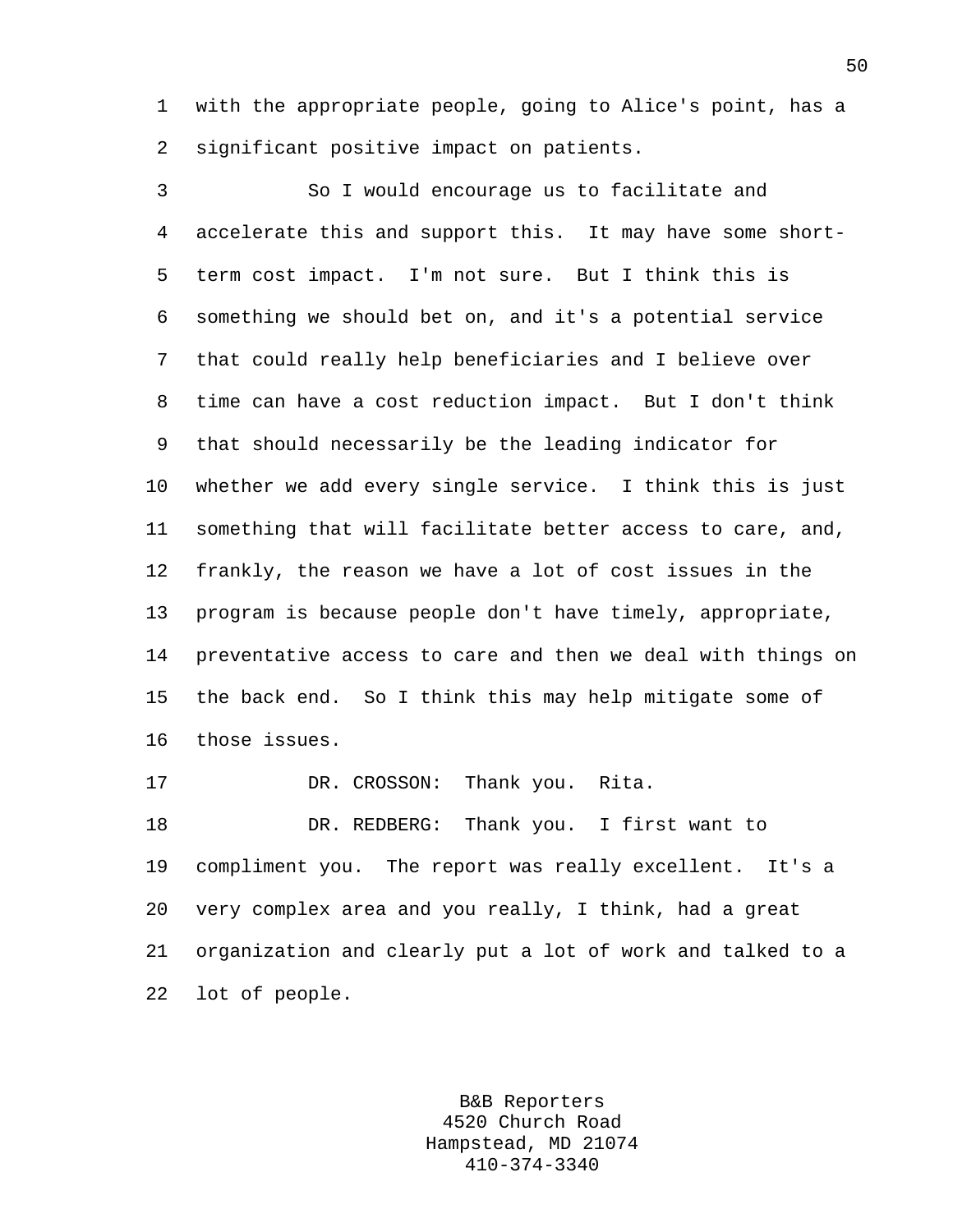1 I will say, though, I don't agree -- I mean, I 2 don't think our problem in Medicare about cost is all 3 because of not access, and I actually think a lot of our 4 access indicators are really good. I think a lot more of 5 our problems are related to fee for service and 6 inappropriate services. You know, I want access to things 7 that are helping our beneficiaries. But fee for service, 8 you know, paying for things that have never been shown to 9 help our beneficiaries and are harming them is, I think, 10 what's really driving up our costs.

11 And when Bruce mentions that venture capital is 12 pouring into telehealth, one has to think that they're 13 seeing a lot of money from Medicare coming into this area 14 and that, you know, should raise some red flags, I think. 15 You know, I think you laid it out very nicely in 16 terms of the evidence, and as we were talking about with 17 telestroke, if there's good evidence that's great, but I 18 think having Medicare coverage get out ahead of the 19 evidence is going to be something that we're going to 20 regret, and it's very -- it's always hard to pull back once 21 Medicare has started paying for things. So I don't think 22 the argument that, well, we pay for everything else so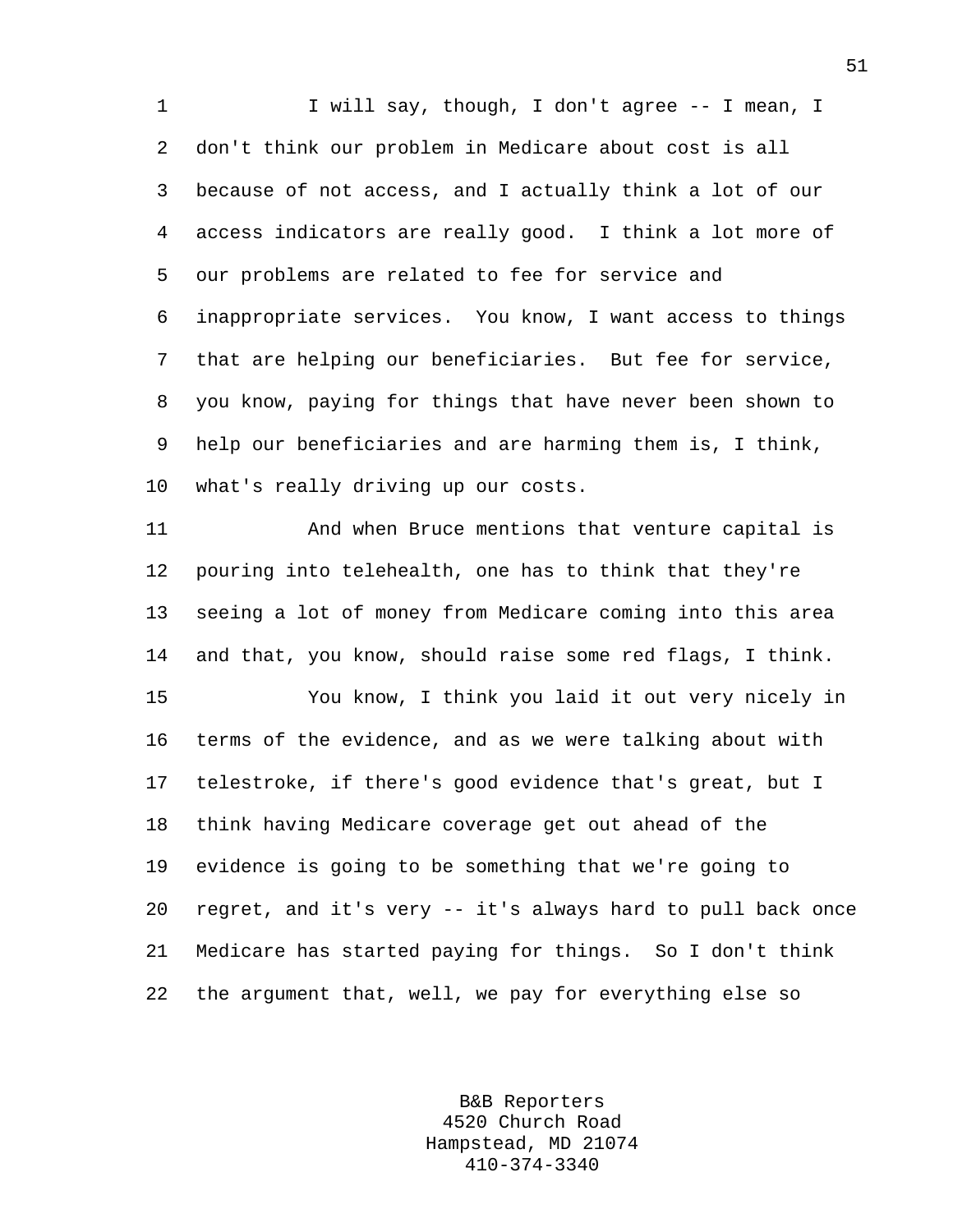1 let's start paying for this is a good reason to start doing 2 things. I think we should apply the, you know, principles 3 of, is this going to improve our beneficiaries' health.

4 And because as you laid out very carefully, 5 telehealth is a lot of different things, and, you know, 6 some of them -- it really depends on what the alternative 7 is. You know, if the alternative is something that, you 8 know, this person wouldn't have gotten care and this is 9 going to be an improvement, that's great. But if that's 10 not what the alternative is, or it's an add-on or it's not 11 useful, that is not a good thing, and we really need to 12 have the evidence.

13 If we just start paying, particularly as you laid 14 out in a fee for service system, we're not going to get the 15 evidence and we're going to end up, you know, with 16 something that may not be good at all for beneficiaries, 17 and clearly is going to be very costly. That's different 18 in a capitated system, and I think we were talking about 19 that, where then, you know, you are going to be focused on 20 outcomes and what you're putting in and what you're getting 21 out.

22 And the last thing I just wanted to say is, you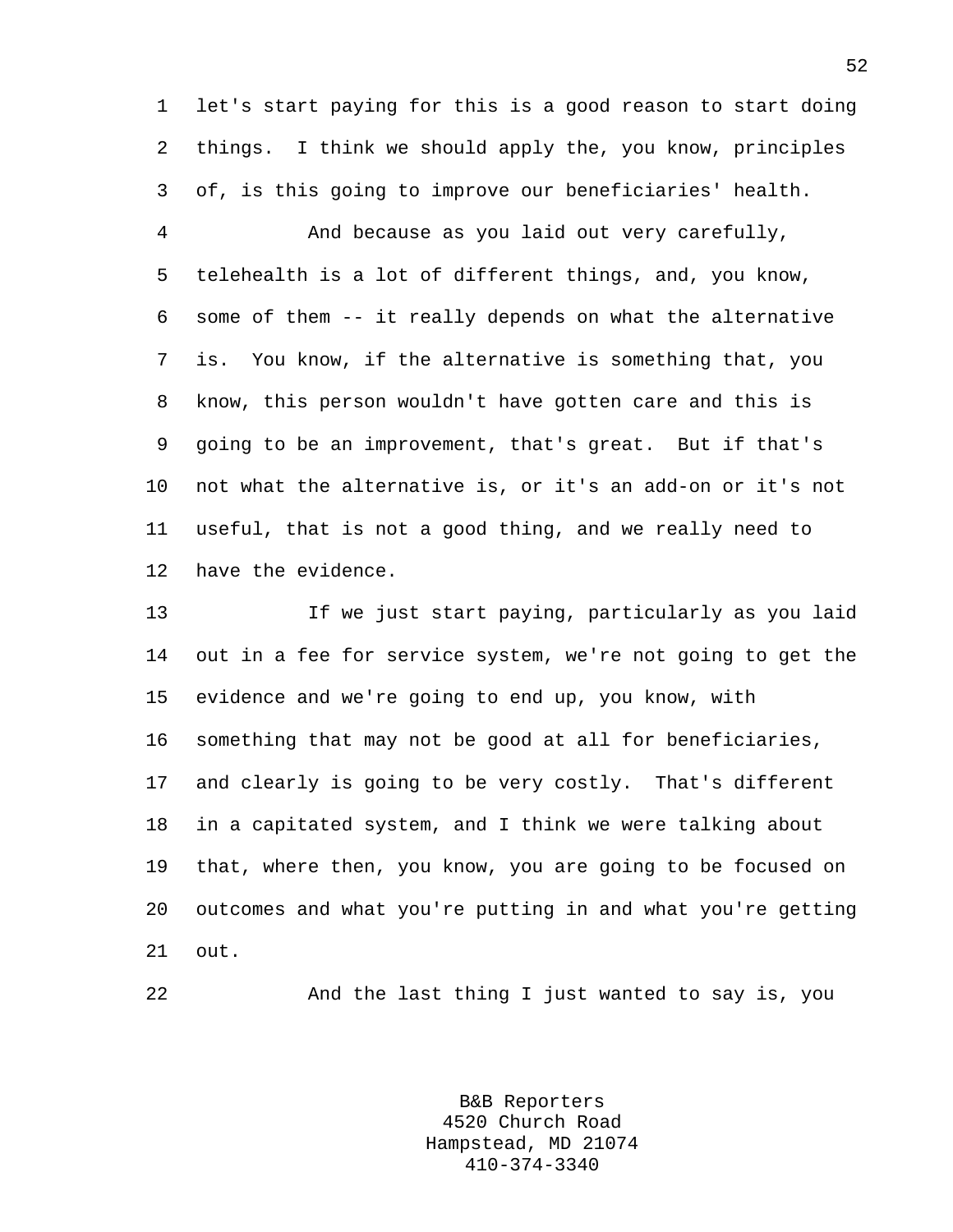1 know, for some -- I mean, maybe I'm old-fashioned but some 2 things are better face-to-face, and particularly for our 3 elderly patients. I mean, I don't know that everyone -- 4 there are people, if you're -- certainly if you're an 5 employee, you're going to work, you're rushing around. 6 You'd rather go, you know, have a phone call if that's the 7 -- going through a place in offices, and lots of people do 8 that, and I don't think this -- but there also is value for 9 a face-to-face visit, and, you know, I don't -- I think 10 there is potential for telehealth, and great potential in 11 circumstances. But I think the way you laid it out in the 12 chapter, in terms of the evidence and looking at the type 13 of systems, is really the way to go.

14 DR. CROSSON: Okay. David.

15 DR. GRABOWSKI: Great. Thanks. Once again, this 16 was a great chapter. Zach, I wanted to pick up on a word 17 you used, "convenience," because I actually think in fee 18 for service convenience is both telehealth's greatest 19 selling point but also its greatest challenge, in that for 20 certain service it can really open up the floodgates. And 21 for that reason, I really like the framework you've set up. 22 We want to think about -- not just think about cost. We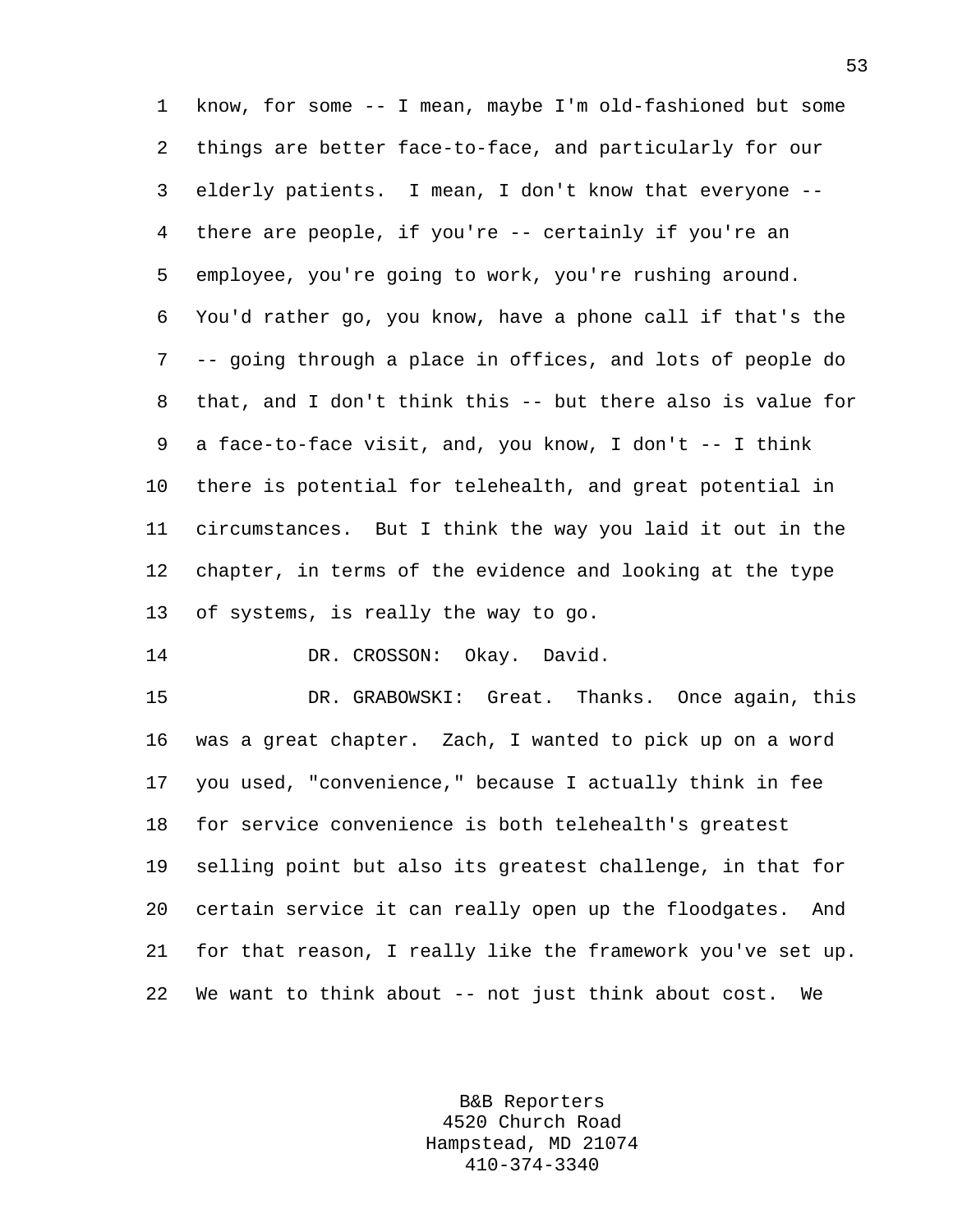1 also want to think about cost in the context of quality and 2 access. It's really a value construct.

3 And I think we want to cover telehealth in fee 4 for service, in those instances where there's high value, 5 and obviously not in those instances where there's not 6 value there. And I think that's a very simple construct, 7 and I think that's what you were trying to get at with the 8 framework, of thinking about not just spending but spending 9 in the context of quality and access. In a kind of ACO 10 risk-based framework or in MA, let them cover it, but in 11 fee for service, I think we want to be really thoughtful 12 here about the evidence and what it says in terms of value. 13 Thanks.

14 DR. CROSSON: Thank you. Sue and then Jon. 15 MS. THOMPSON: I'll be quick. Again, thank you. 16 The report frequently cites lack of evidence. It's tough 17 to study something that we have been so restricting. So I 18 just strongly support the chapter. I strongly support 19 continuing to work with CMMI to study what we can. This 20 has great application in our value-based environments. And 21 so, you know, go forward, do great work with us. 22 DR. CROSSON: Thank you. Jon.

> B&B Reporters 4520 Church Road Hampstead, MD 21074 410-374-3340

54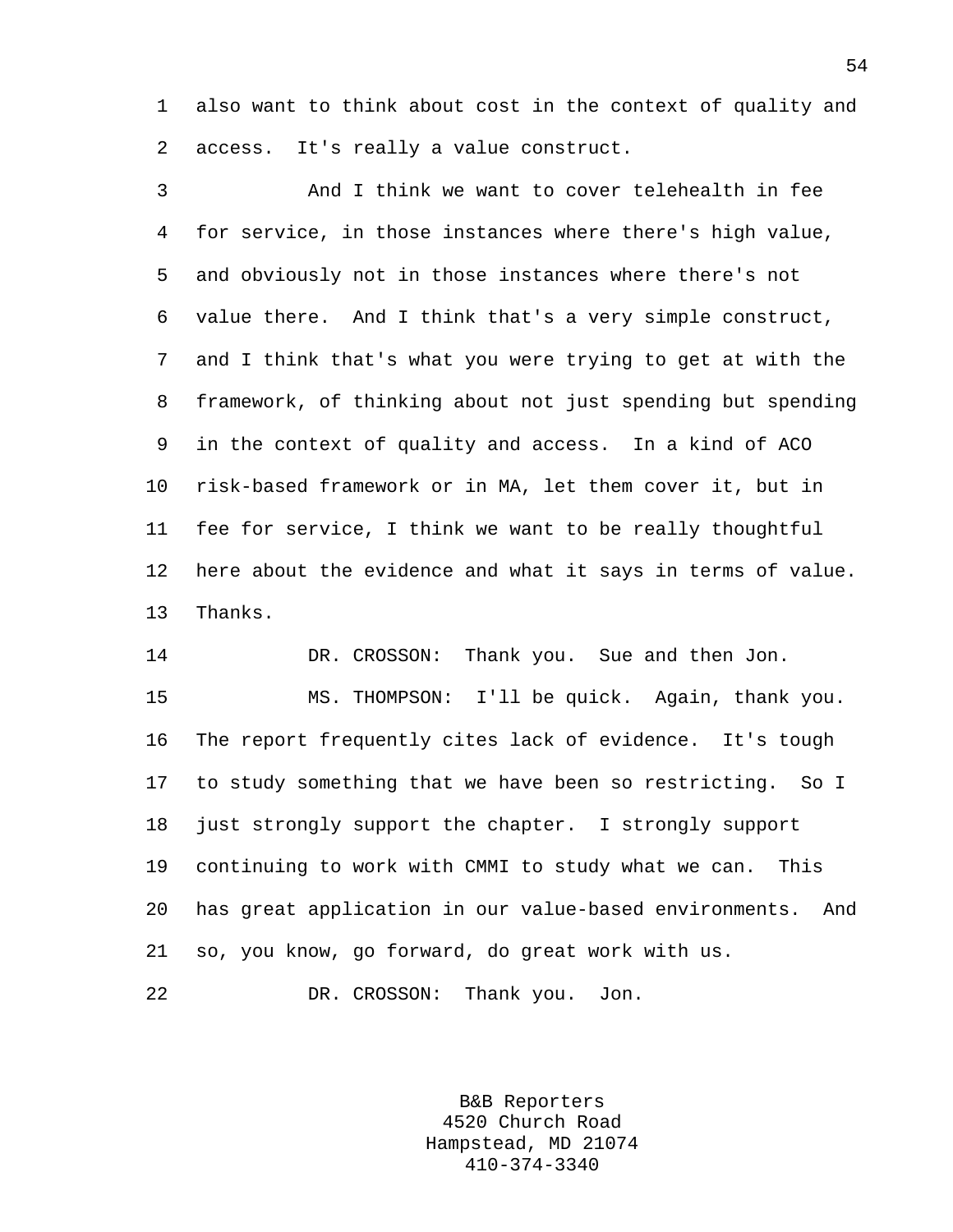1 DR. CHRISTIANSON: Yeah, I agree with Alice and 2 Sue, and I think the chapter is where it should be right 3 now, and that we are where we should be.

4 I do have a question in terms of the framework, 5 to follow up what you said. So in describing the framework 6 you used phrases like "incorporating in the Medicare 7 program," that the chapter is all about -- mostly about 8 coverage. So I'm not sure whether incorporating in the 9 Medicare program in your framework means finding ways to 10 cover or whether it means something else.

11 And then the framework starts out by saying 12 telehealth should reduce costs, and so forth. Is what 13 we're looking for in the framework what telehealth should 14 do in these areas or what coverage for telehealth should be 15 about for Medicare? And I think those are very different 16 things, and so I think when we think about this framework 17 we need to be careful in terms of laying this out. I 18 believe that if somebody gets to this point in the chapter 19 their mind is going to be about coverage.

20 DR. CROSSON: Okay. Thank you. Good discussion. 21 I'm not going to try to summarize it. I think we're not 22 heading towards a point decision here. You've got good

> B&B Reporters 4520 Church Road Hampstead, MD 21074 410-374-3340

55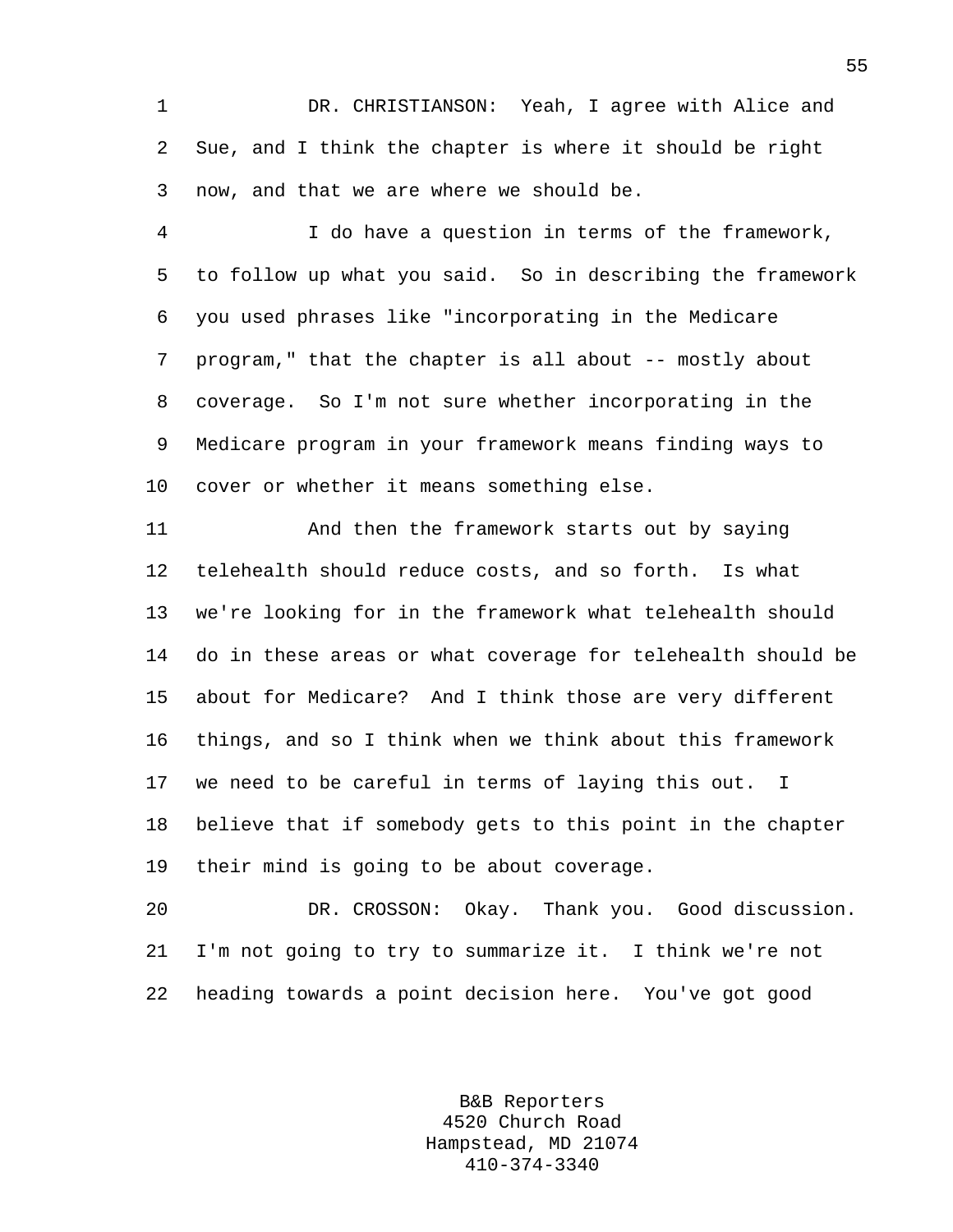1 support for the report. I think you've had a number of 2 suggestions for maybe some added emphasis, and we will look 3 forward to your final report. Thank you so much. 4 DR. MATHEWS: Do you want a show of hands vote 5 for the report? 6 DR. CROSSON: If you'd like. Yeah. So, sorry. 7 This is not a formal vote but sometimes when we do reports, 8 Jim reminded me, we do an informal show of hands for 9 support for the report, so I'd like to do that now. 10 All Commissioners supporting the report as it 11 will be revised please raise your hand. 12 [Show of hands.] 13 DR. CROSSON: Thank you. All opposed? 14 [No response.] 15 DR. CROSSON: Abstentions? 16 [No response.] 17 DR. CROSSON: We have unanimous support for the 18 report. Thanks very much Andrew, Amy, Zach. We will head 19 on to the next topic. 20 [Pause.] 21 Okay. I think we can move forward with the next 22 presentation and discussion. We're going to come back to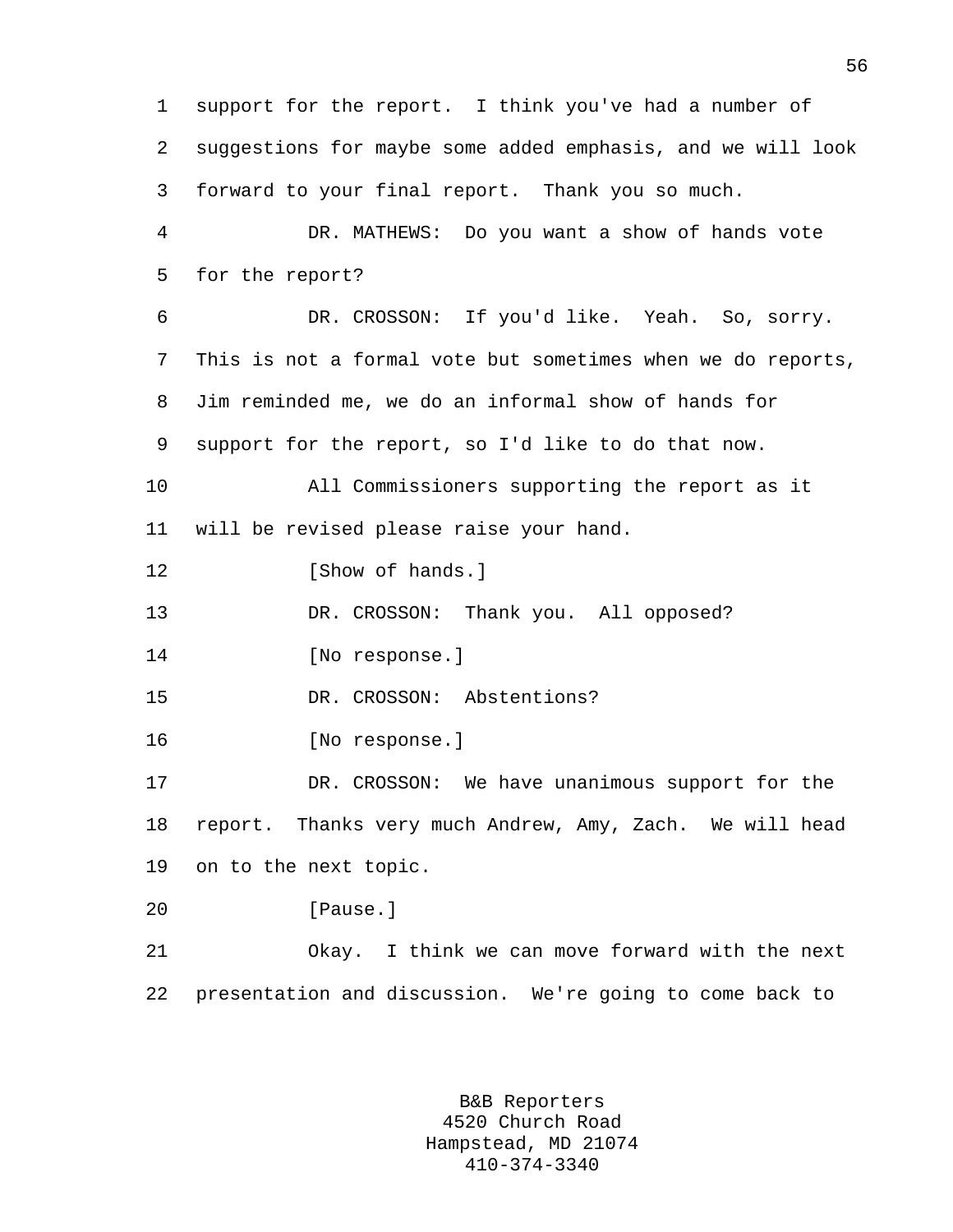1 our discussion which has been going on for a number of 2 years now, with respect to the fee schedule, particularly 3 with respect to balance among specialties. And Ariel and 4 Kevin are here to take us through that discussion.

5 MR. WINTER: Good morning. Today, we will be 6 talking about rebalancing Medicare's physician fee schedule 7 towards ambulatory evaluation and management services. 8 This is a follow-up to a presentation we gave at the 9 November meeting, and we expect to include this work as a 10 chapter in the June report.

11 During your discussion at the November meeting, 12 it became clear that are dealing -- we are trying to 13 address two separate issues. The first issue is that the 14 fee schedule underprices ambulatory E&M services relative 15 to other services. An example of an ambulatory E&M service 16 is an office or outpatient visit. Today we will be 17 discussing a policy option to increase payment rates for 18 these services when they are provided by any clinician. 19 The second issue relates to primary care, and

20 concerns about whether the fee schedule is well-designed to 21 support primary care services and clinicians. We will 22 describe a policy option there for a special payment for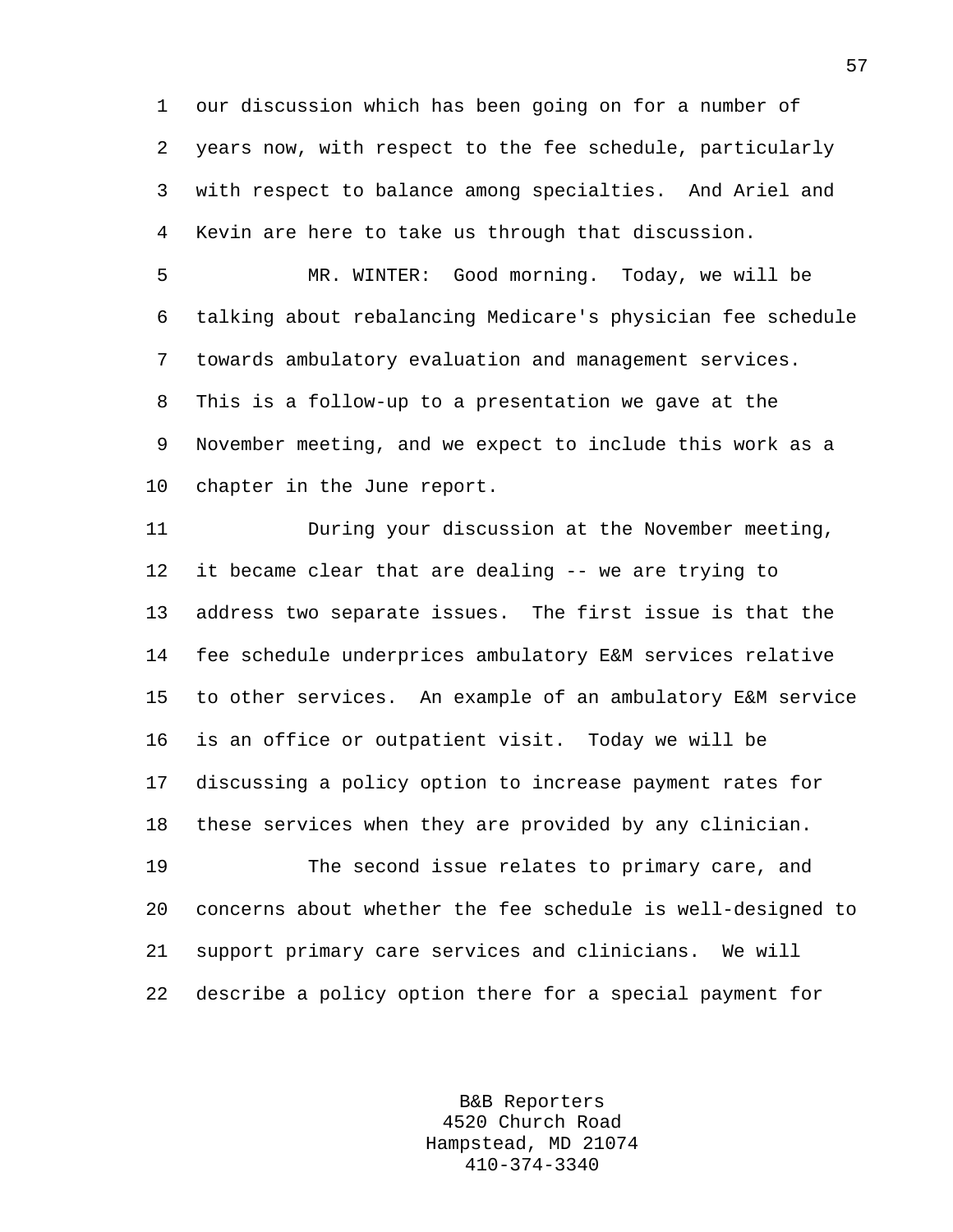1 primary care clinicians. If you are interested in pursuing 2 this option, we could develop it further in future 3 meetings.

4 I want to note up front that we modeled the 5 impact of each policy option in isolation. We did not 6 model the combined effects of both options.

7 Our work on these issues is part of a broader 8 agenda on clinician payment policy. Yesterday, as well as 9 last month, we presented our annual assessment of payment 10 adequacy for physician and other health professional 11 services, and you approved an update recommendation for 12 2019. Yesterday, you also approved a recommendation to 13 repeal MIPS and establish a new voluntary value program.

14 We have also done work on advanced alternative 15 payment models and ACOs, which will be presented right 16 after this session.

17 The fee schedule underprices ambulatory E&M 18 services relative to other services. Payment rates for 19 clinician work are based on estimates of the relative 20 amount of time and intensity required for each service. 21 E&M services are labor intensive. A clinician takes the 22 patient's history, examines the patient, engages in medical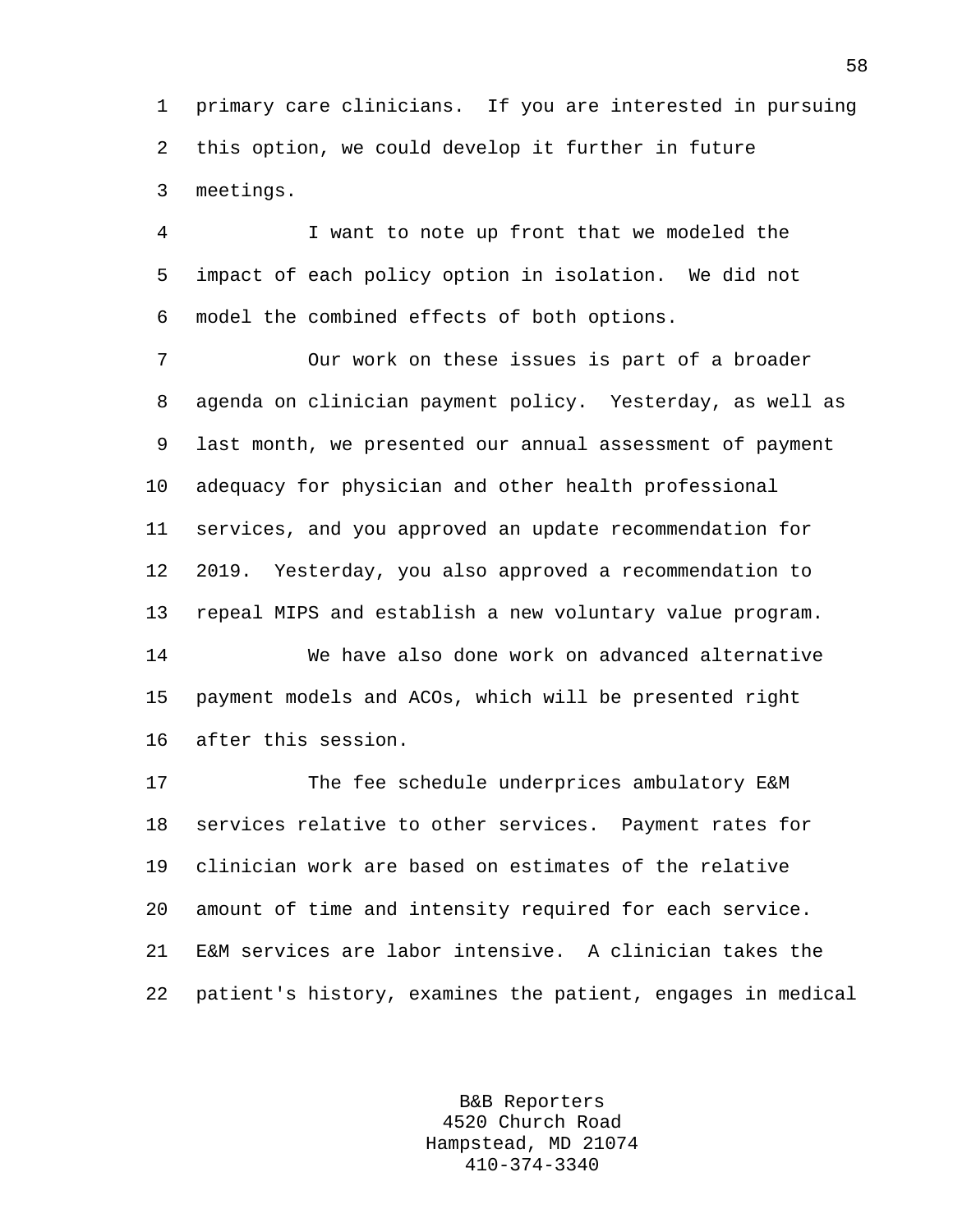1 decision-making, and so forth. These activities do not 2 lend themselves to reductions in the time it takes to 3 provide the visit.

4 By contrast, the time needed for other services, 5 such as procedures, often declines over time due to 6 productivity gains and changes in clinical practice and 7 technology. Ideally, the prices for these services would 8 also be reduced to reflect these efficiency gains.

9 Because the fee schedule is budget neutral, a 10 reduction in the prices of these services would raise 11 prices for ambulatory E&M visits. But this two-step 12 sequence often does not occur, which means that payment 13 rates for ambulatory E&M visits are too low relative to 14 other services. The Commission has called this problem 15 "passive devaluation."

16 This slide illustrates the extent to which 17 certain services have become overpriced. We hired a 18 contractor in 2014, to compare the actual number of hours 19 worked with the number of hours assumed in the fee schedule 20 for services provided by clinicians in four practice 21 groups: cardiology, family practice, orthopedics, and 22 urology. If a physician actually worked 10 hours per day,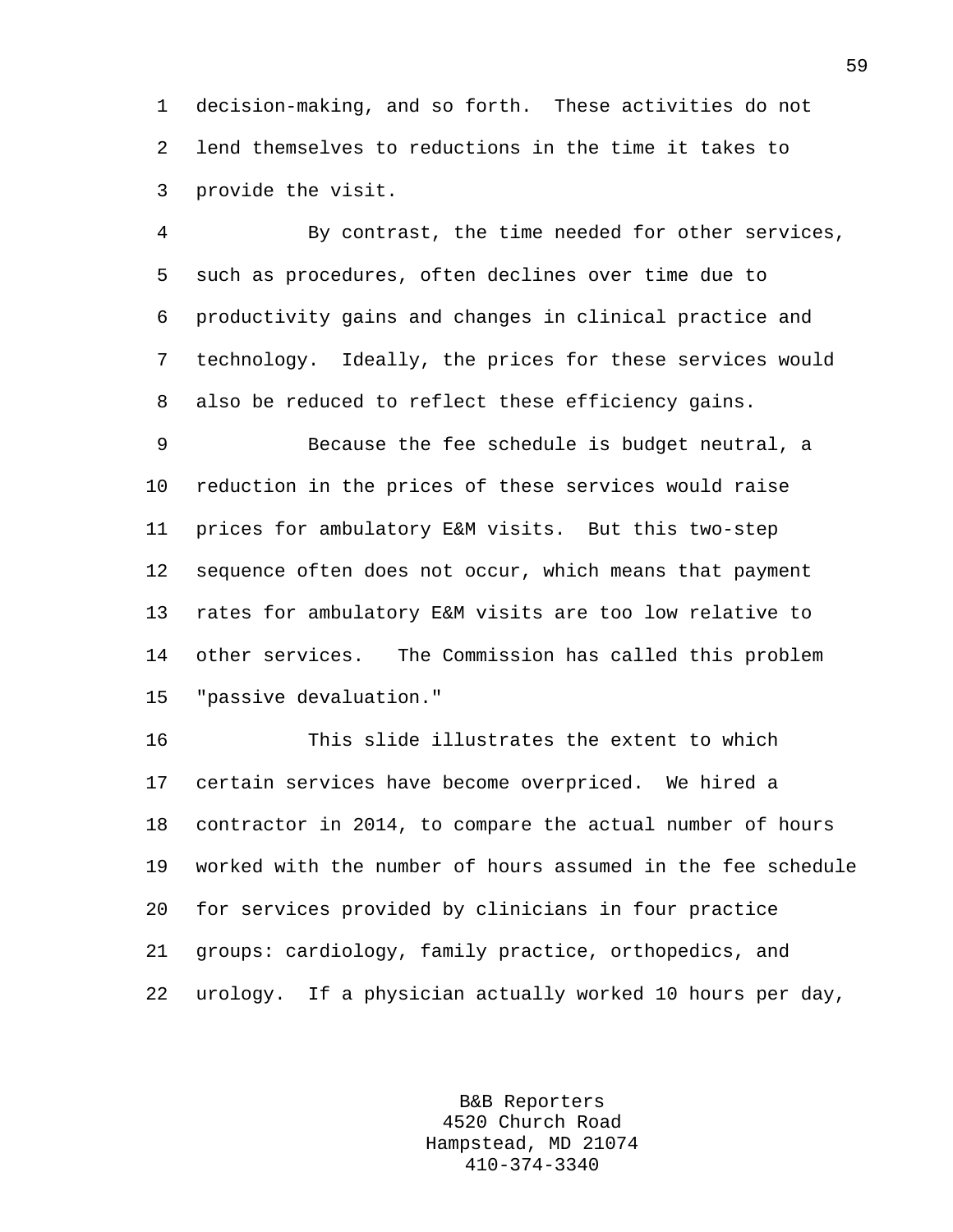1 but the fee schedule assumed that the services provided by 2 that physician take 15 hours, this difference implies that 3 the time estimates in the fee schedule are too high.

4 The contractor's study found that the hours 5 assumed in the fee schedule exceeded actual hours worked 6 for physicians in all four practices. However, the 7 discrepancy was much greater for the practices that focus 8 on procedures, which suggests that the services they 9 provide may be based on inflated time estimates. For 10 example, the hours assumed in the fee schedule were 24 11 percent higher than actual hours worked for family 12 practice, but 64 percent higher in cardiology, and 92 13 percent higher in orthopedics.

14 Since 2008, CMS has reviewed many potentially 15 mispriced codes, but we believe the process has not been 16 sufficient. Although the review process has been going on 17 for several years, many services have not yet been 18 reviewed. These unreviewed services account for 35% of fee 19 schedule spending. Even for services that CMS reviewed and 20 reduced their work RVUs, the RVUs did not decline as much 21 as might be expected, given the decline in the amount of 22 time that it takes to provide the services.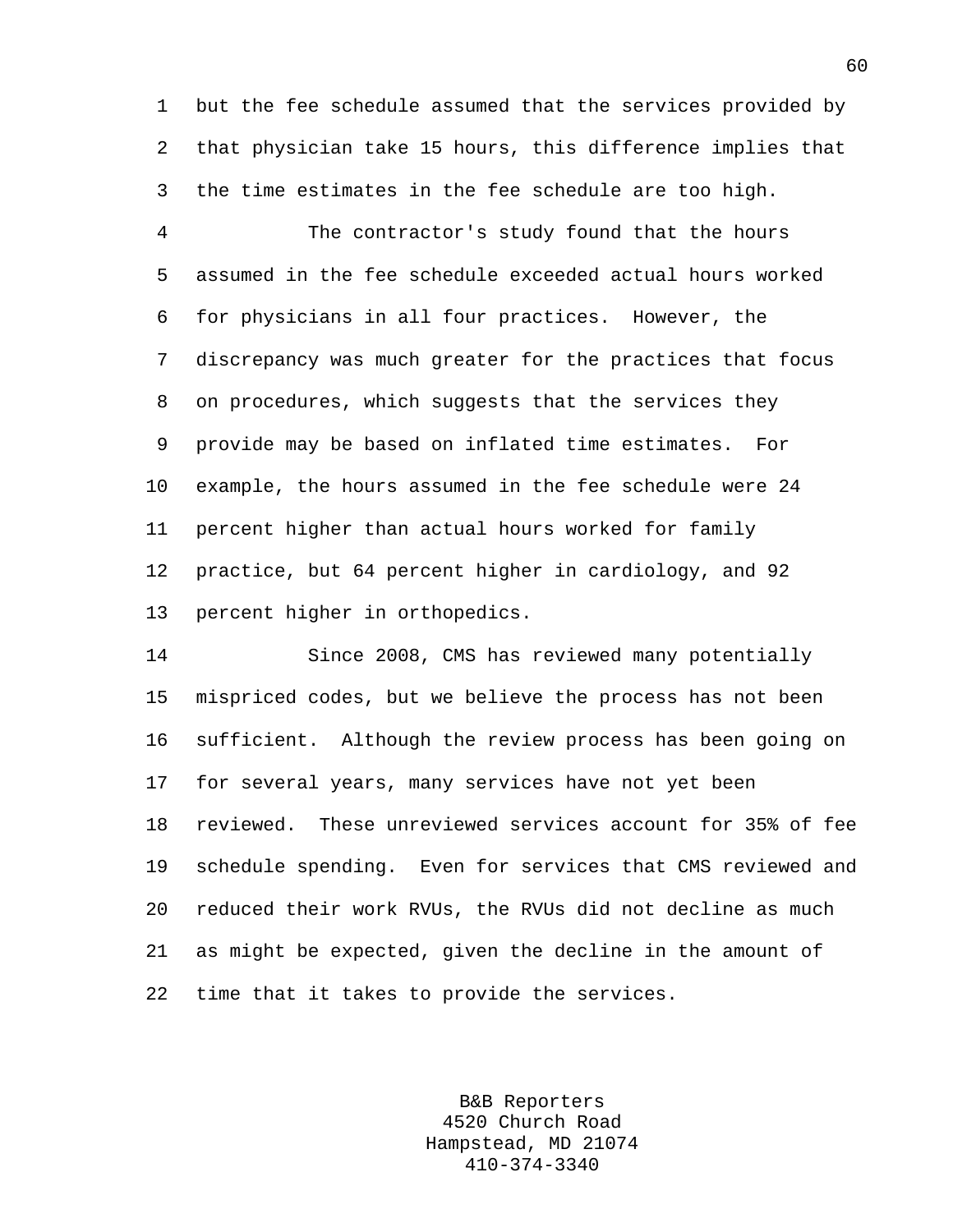1 From 2008 to 2016, CMS decreased the work RVUs, 2 the time estimates, or both, for 607 services. The time 3 estimates for these services decreased by an average of 18 4 percent, but the work RVUs decreased by an average of 9 5 percent. A potential explanation for this disparity is 6 that decreases in time were partially offset by increases 7 in intensity.

8 Prior incremental efforts to address the relative 9 underpricing of ambulatory E&M services have not succeeded 10 in rebalancing the fee schedule. Therefore, the Commission 11 may wish to consider more significant changes.

12 Based on your discussion from the November 13 meeting, we are presenting an option to increase payment 14 rates for ambulatory E&M and psychiatric services by 10 15 percent when they are billed by any clinician, regardless 16 of specialty. This option recognizes that many specialties 17 provide ambulatory E&M services and are affected by the 18 underpricing of these services.

19 This option would increase total spending for 20 these services by about \$2.7 billion. To maintain budget 21 neutrality, payment rates for all other services would be 22 reduced by 4.5 percent.

> B&B Reporters 4520 Church Road Hampstead, MD 21074 410-374-3340

61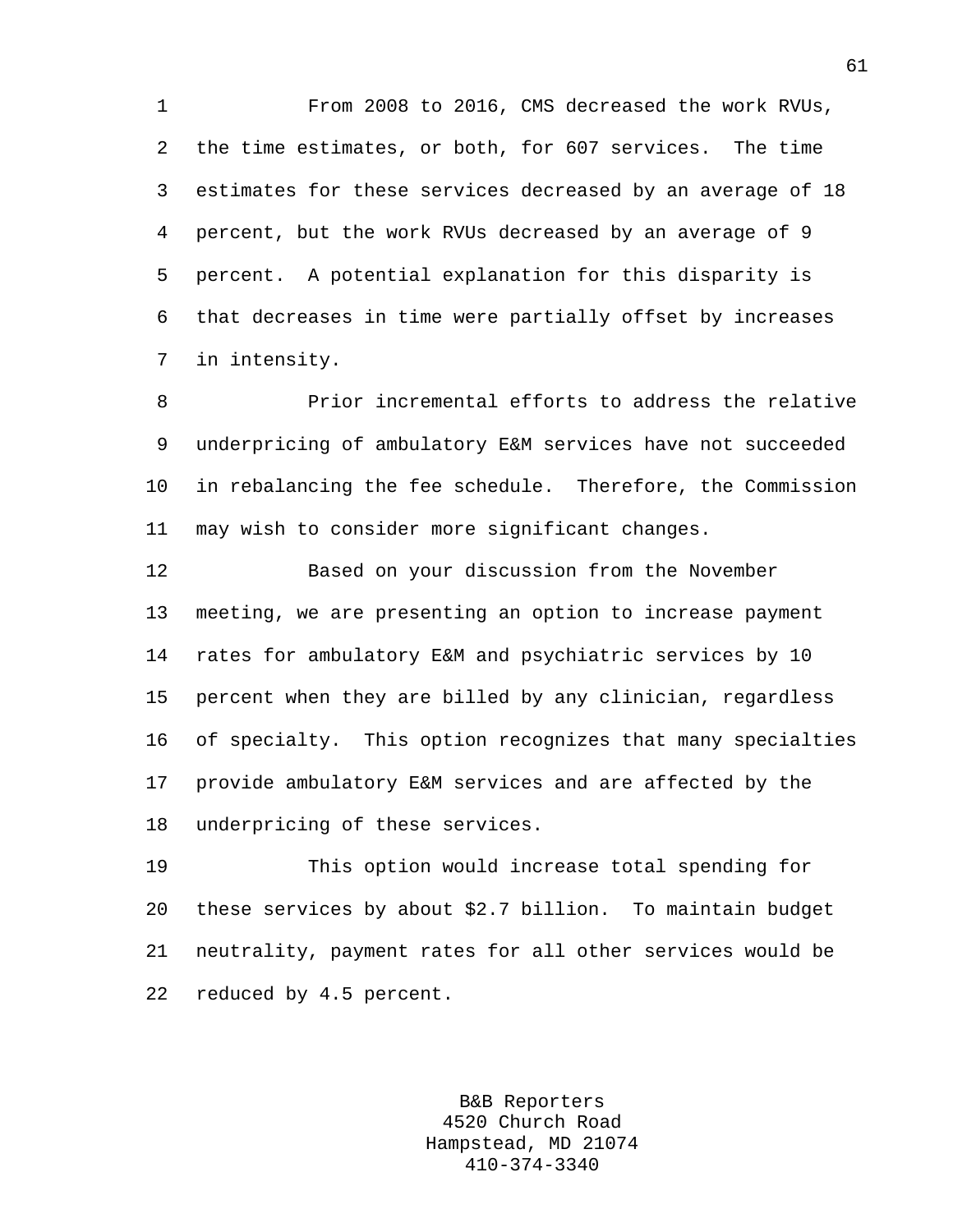1 The E&M services included in a payment rate 2 increase are E&M codes for office visits, home visits, and 3 visits to patients in long-term care settings; chronic care 4 management and transitional care management codes; and 5 Welcome to Medicare visits and annual wellness visits.

6 The payment increase would also apply to 7 psychiatric services, which include psychiatric diagnostic 8 evaluation and psychotherapy. We included these services 9 because of concerns about beneficiaries' access to 10 behavioral health care. Also, the psychotherapy codes are 11 based on the amount of time spent with a patient, which 12 makes it difficult to improve productivity.

13 A question for you to discuss is whether we 14 should include Welcome to Medicare and annual wellness 15 visits in the payment increase. Both Choosing Wisely and 16 the U.S. Preventive Services Task Force recommended against 17 annual general health checkups.

18 In addition, we have heard from ACOs and 19 physicians in our focus groups that third-party companies 20 sometimes provide annual wellness visits to beneficiaries, 21 during which they recommend unnecessary tests. Also, the 22 beneficiary's primary care clinician is unable to bill for

> B&B Reporters 4520 Church Road Hampstead, MD 21074 410-374-3340

62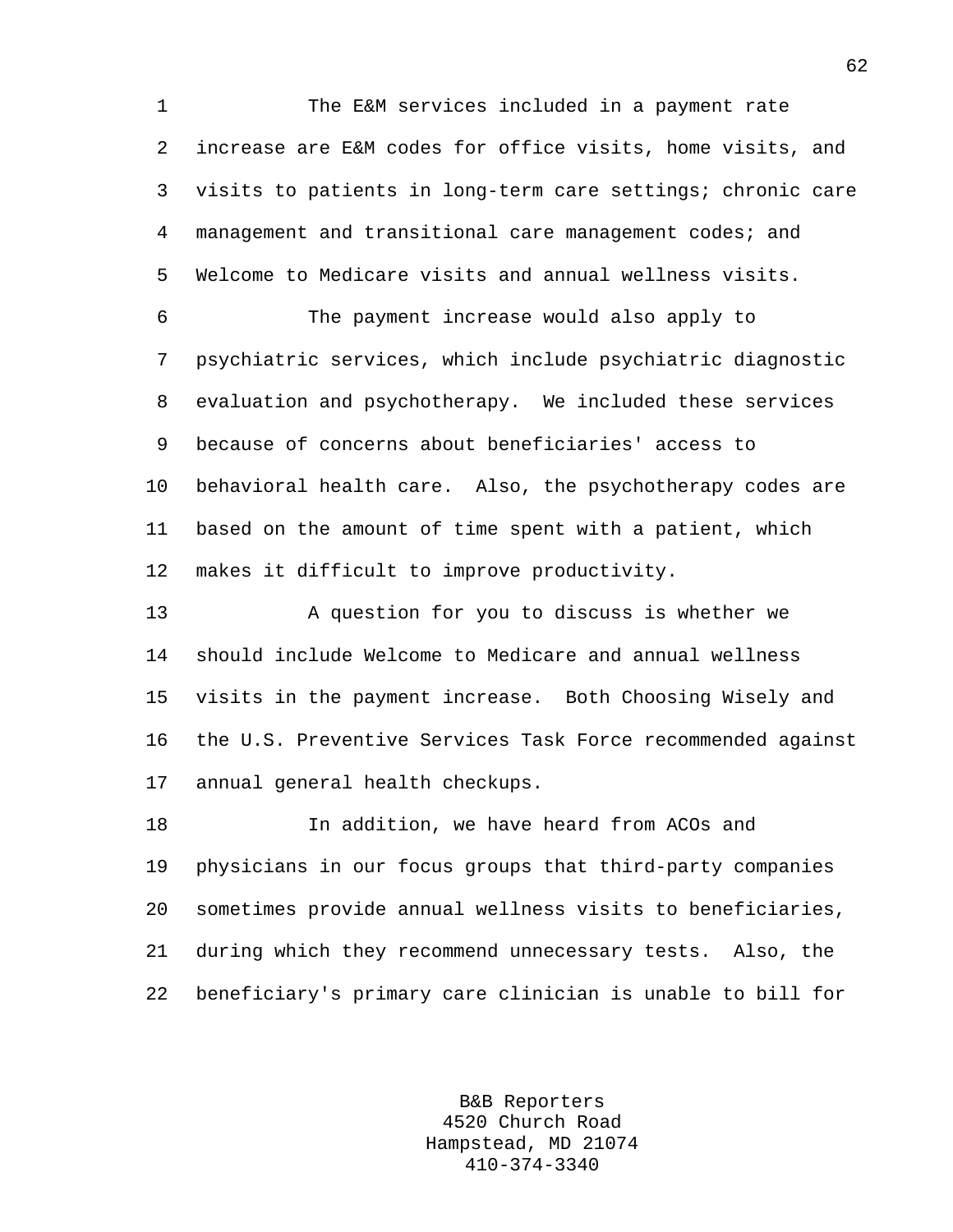1 a wellness visit during that year if a third-party company 2 has already billed Medicare for one for the same patient. 3 We modeled the net effect of a 10 percent 4 increase to payment rates for ambulatory E&M and 5 psychiatric services, and a 4.5 percent decrease to the 6 rates for all other services to maintain budget neutrality, 7 and here we show the specialties that would have the 8 greatest net increase in their fee schedule payments. 9 The top three specialties are licensed clinical 10 social workers, which would have payment rates going up by 11 10 percent, clinical psychologist, by 8 percent, and 12 endocrinology, which would increase by 6.5 percent. 13 It's important to note that LCSWs are paid 75 14 percent of the full fee schedule amount. 15 In the last row, you will see internal medicine, 16 which would have a net increase of only 2 percent. That is 17 because this specialty performs a lot of services other

18 than ambulatory E&M, and the rates for those services would 19 drop by 4.5 percent.

20 Later on, we'll talk about a targeted payment to 21 support primary care clinicians, and this table does not 22 show the effects of such a payment.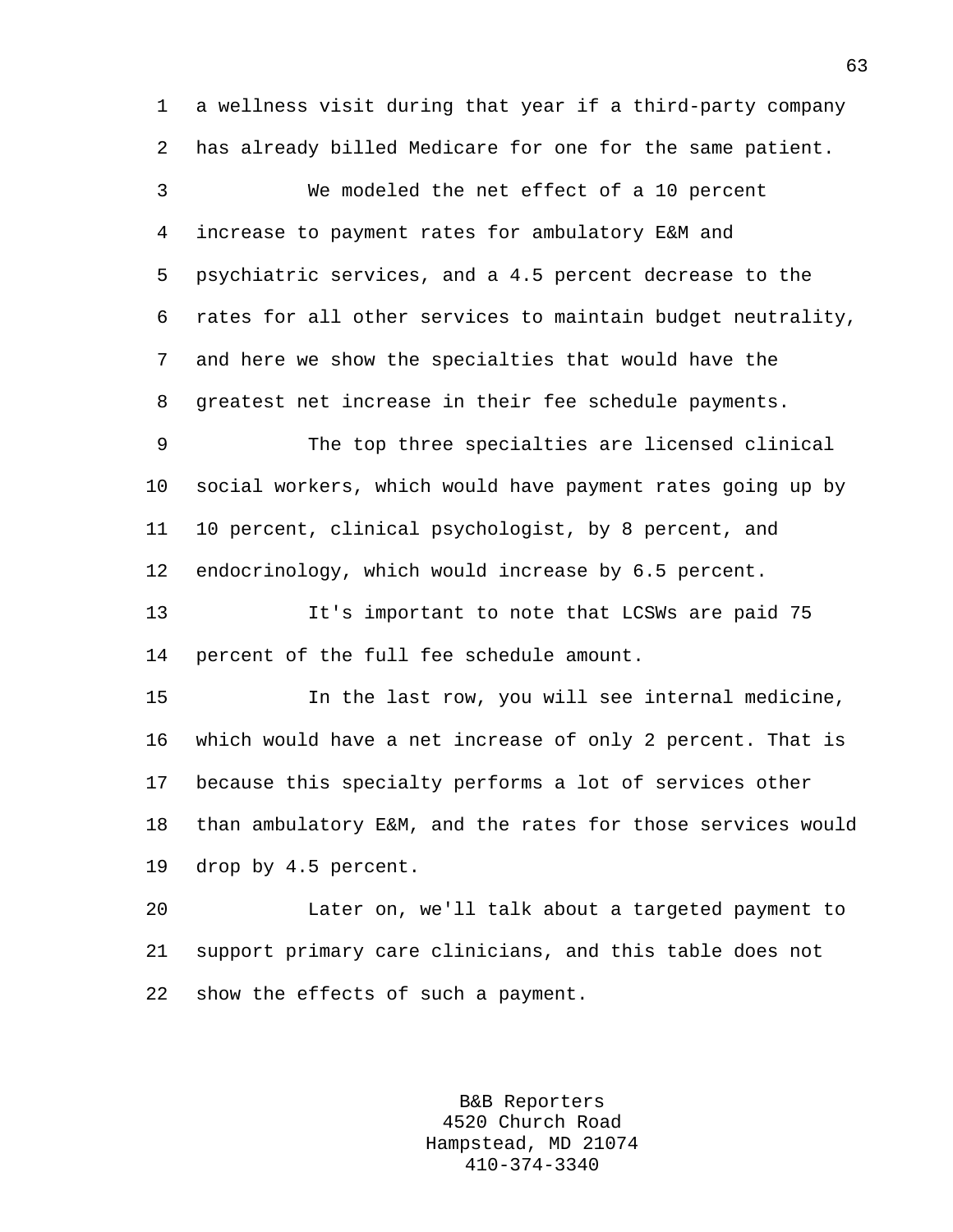1 We also looked at which specialties would account 2 for the largest share of the total payment increase across 3 all specialties, and this is shown in the second column. 4 Internal medicine would account for 18 percent of the total 5 increase, or \$493 million, and family practice would 6 account for about 16 percent of the total increase, \$423 7 million. Taken together, all the primary care specialties 8 would account for 45 percent of the total increase, or \$1.2 9 billion.

10 Several specialties, not shown on this slide, 11 would experience payment reductions of more than 4 percent 12 because they provide very few E&M or psychiatric services, 13 and these include radiology, pathology, physical therapy, 14 and occupational therapy.

15 Up until now, we've been talking about an option 16 to increase payment rates for ambulatory E&M and 17 psychiatric services when they are billed by any clinician, 18 regardless of specialty, and now we're going to switch 19 gears and talk about another topic, primary care.

20 The fee schedule is not well-designed to support 21 primary care because it is oriented towards discrete, face-22 to-face services, while a major component of primary care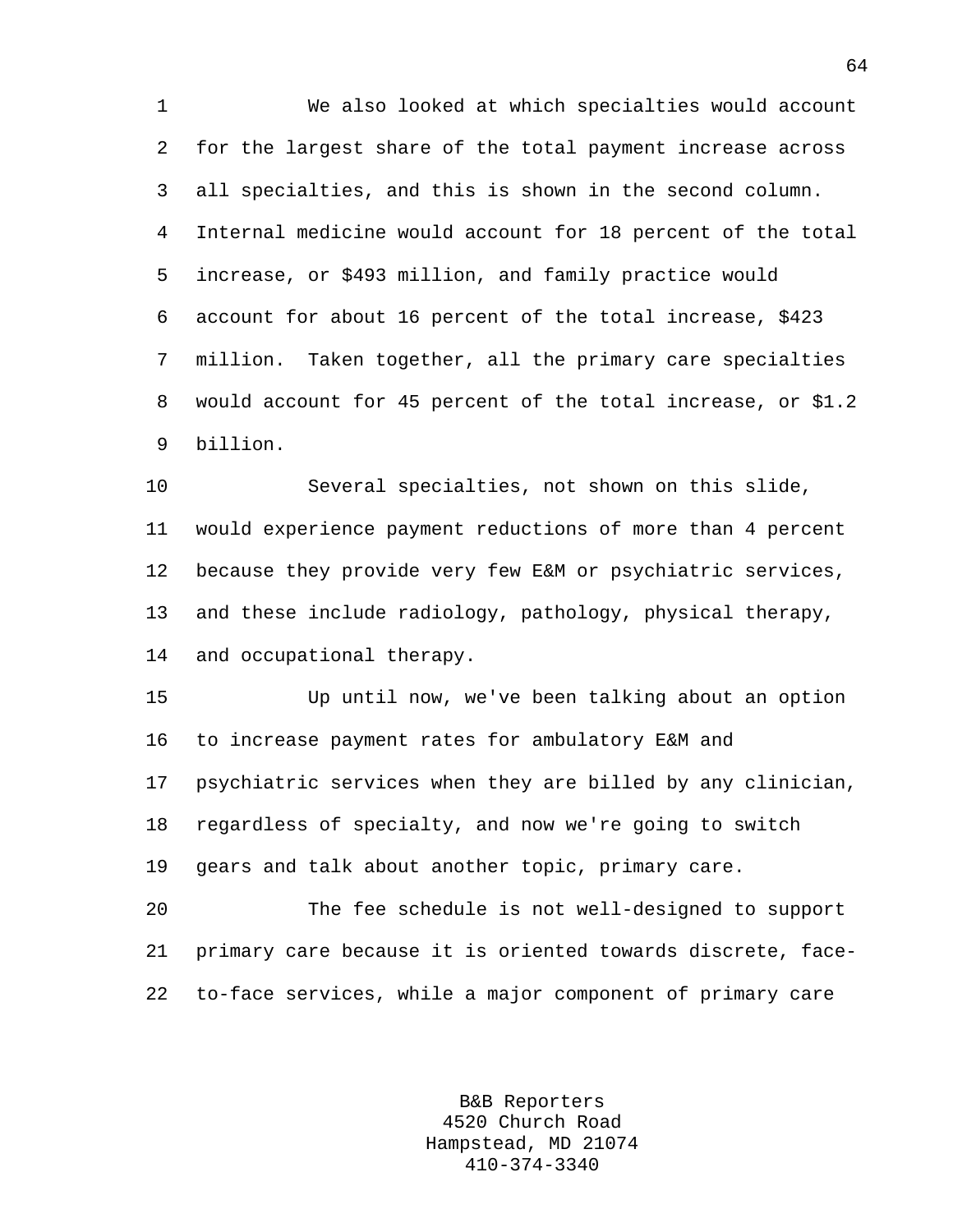1 is ongoing, non-face-to-face care coordination. Another 2 issue is that the nature of fee-for-service payment allows 3 specialties that focus on procedures to more easily 4 increase the volume of services they provide than primary 5 care clinicians, who tend to focus on E&M services. This 6 is because it's easier to achieve productivity improvements 7 for procedures than for E&M services.

8 As we've discussed before, compensation for 9 primary care physicians is substantially less than for 10 other specialties, which could deter medical school 11 graduates and residents from pursuing primary care careers, 12 and the pipeline of future primary care physicians appears 13 to be shrinking. The share of third-year internal medicine 14 residents who planned to practice primary care dropped from 15 54 percent in 1998 to 21.5 percent in the 2009-2011 16 academic years. We note in your paper that multiple 17 factors influence physicians' specialty choices, but income 18 differences among specialties have an especially strong 19 influence.

20 The Commission has been working on primary care 21 issues for several years, and this slide lists our key 22 recommendations in this area. In 2008, for example, we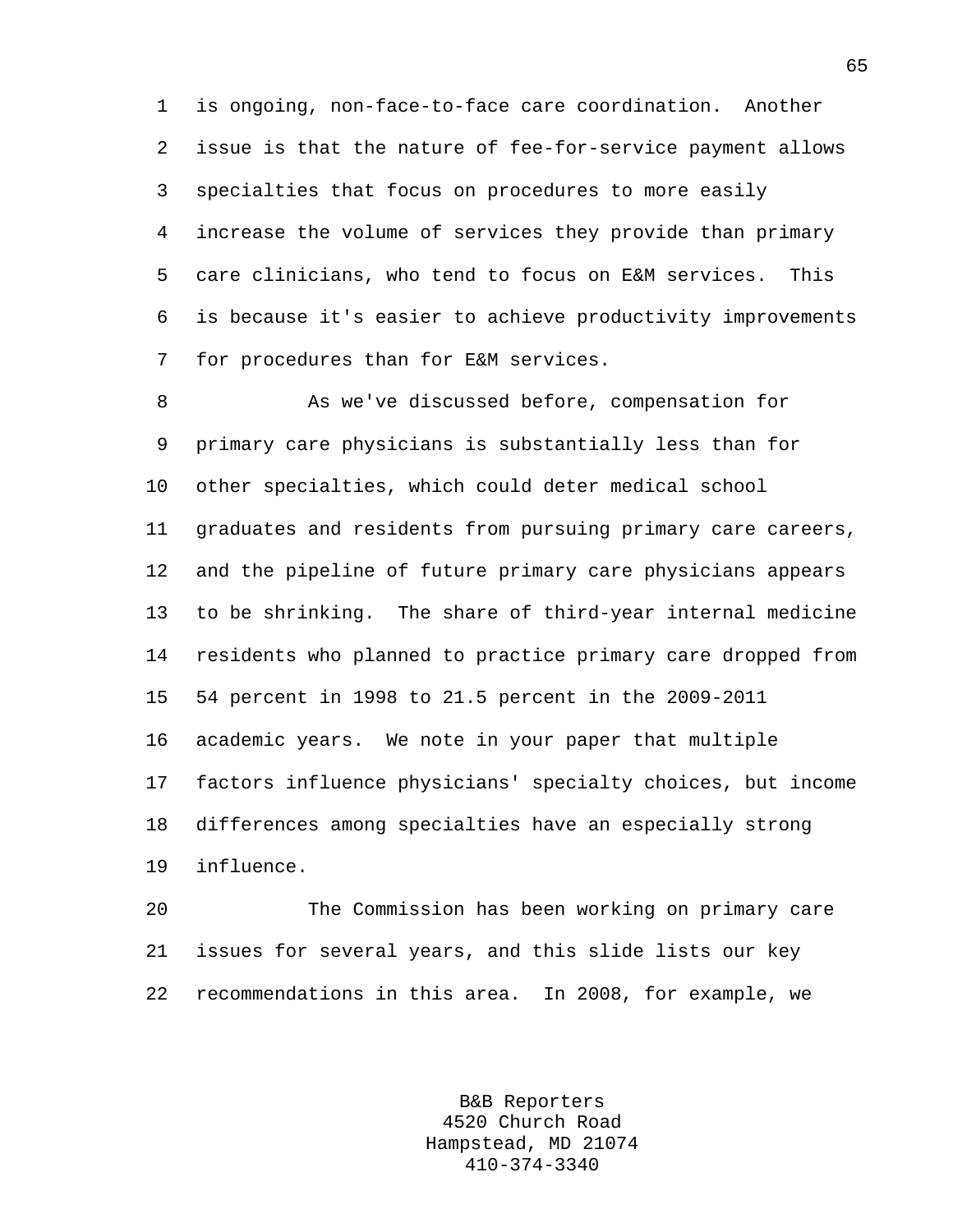1 recommended that Congress create a budget-neutral bonus for 2 primary care services, and this eventually became the 3 Primary Care Incentive Payment program, or PCIP. In 2015, 4 we recommended that Congress establish a per-beneficiary 5 payment for primary care clinicians to replace the PCIP, 6 which ended in 2015.

7 An option for you to consider is whether to 8 establish a special, targeted payment for primary care 9 clinicians to address the concerns that we've outlined, 10 namely, that the fee schedule does not adequately support 11 care coordination activities, if compensation for primary 12 care is much less than other specialties, and the pipeline 13 of future primary care physicians is shrinking. This 14 special payment would be on top of the 10 percent increase 15 in payments for ambulatory E&M and psychiatric services 16 billed by all clinicians.

17 This is an issue that we could work on and flesh 18 out during future meetings. There would be several 19 important design issues to consider. How should eligibility 20 for a special payment be determined? Options include the 21 specialty designation, the share of payments that they 22 derive from ambulatory E&M services, or both. Should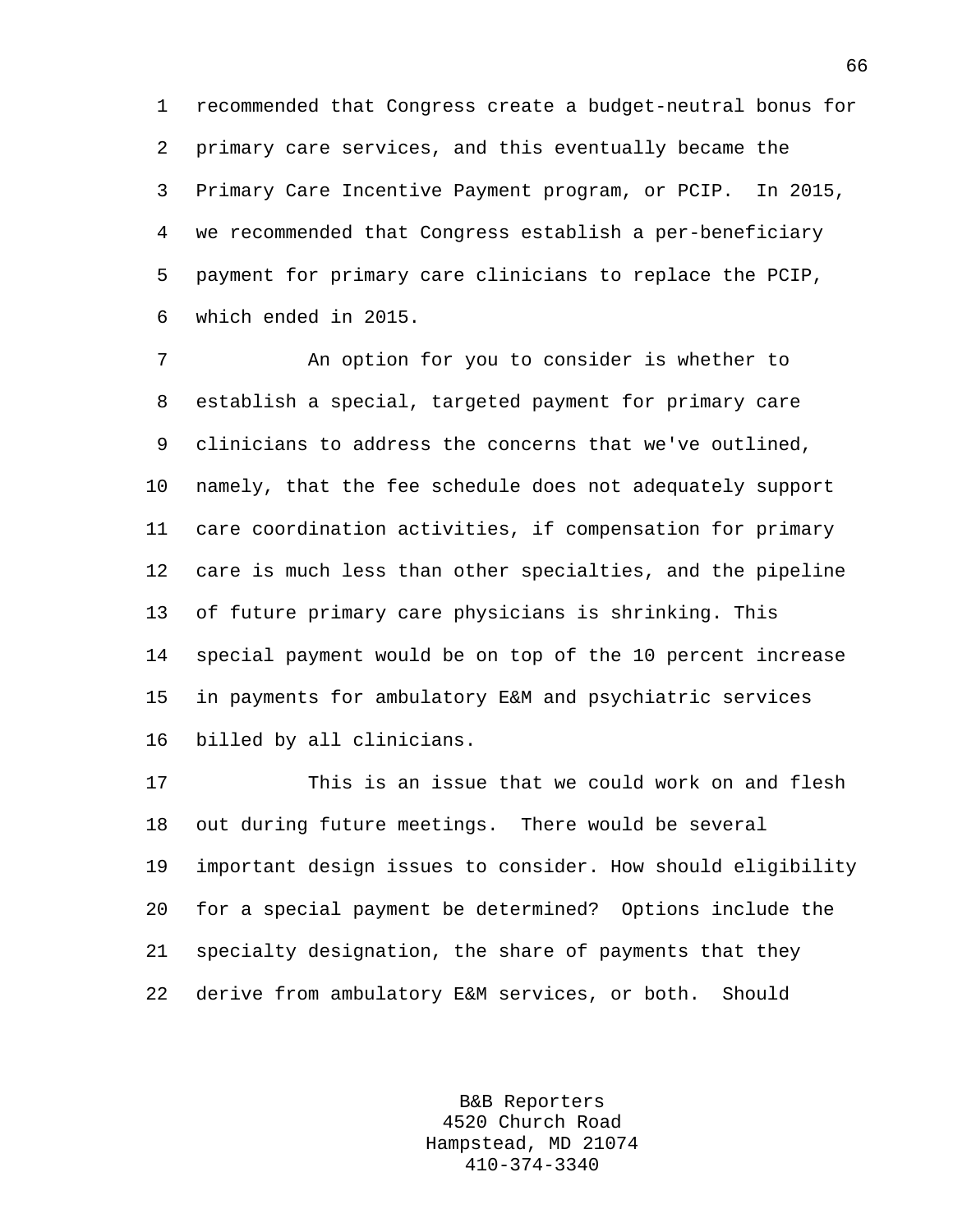1 clinicians from specialties besides primary care be 2 eligible for a special payment? How much money should be 3 allocated to a special payment, and where should the 4 funding come from?

5 One option would be to use the \$500 million per 6 year from the MIPS exceptional performance bonus, which 7 would be available if MIPS were repealed. But keep in mind 8 that this money is scheduled to expire after six years. 9 Another option is an across-the-board payment reduction for 10 non-ambulatory E&M services.

11 Another important question is how to distribute a 12 special payment for primary care. One option is to 13 distribute it based on the number of eligible E&M services 14 billed by a primary care clinician. This would be easier 15 for CMS to administer, but it would reward clinicians who 16 provide more discrete visits. Another option is to 17 distribute it based on the number of beneficiaries 18 attributed to each clinician, consistent with our 19 recommendation from 2015. However, a per-beneficiary 20 payment does raise questions about how to attribute 21 patients to primary care clinicians, and whether the 22 payment would need to be risk adjusted.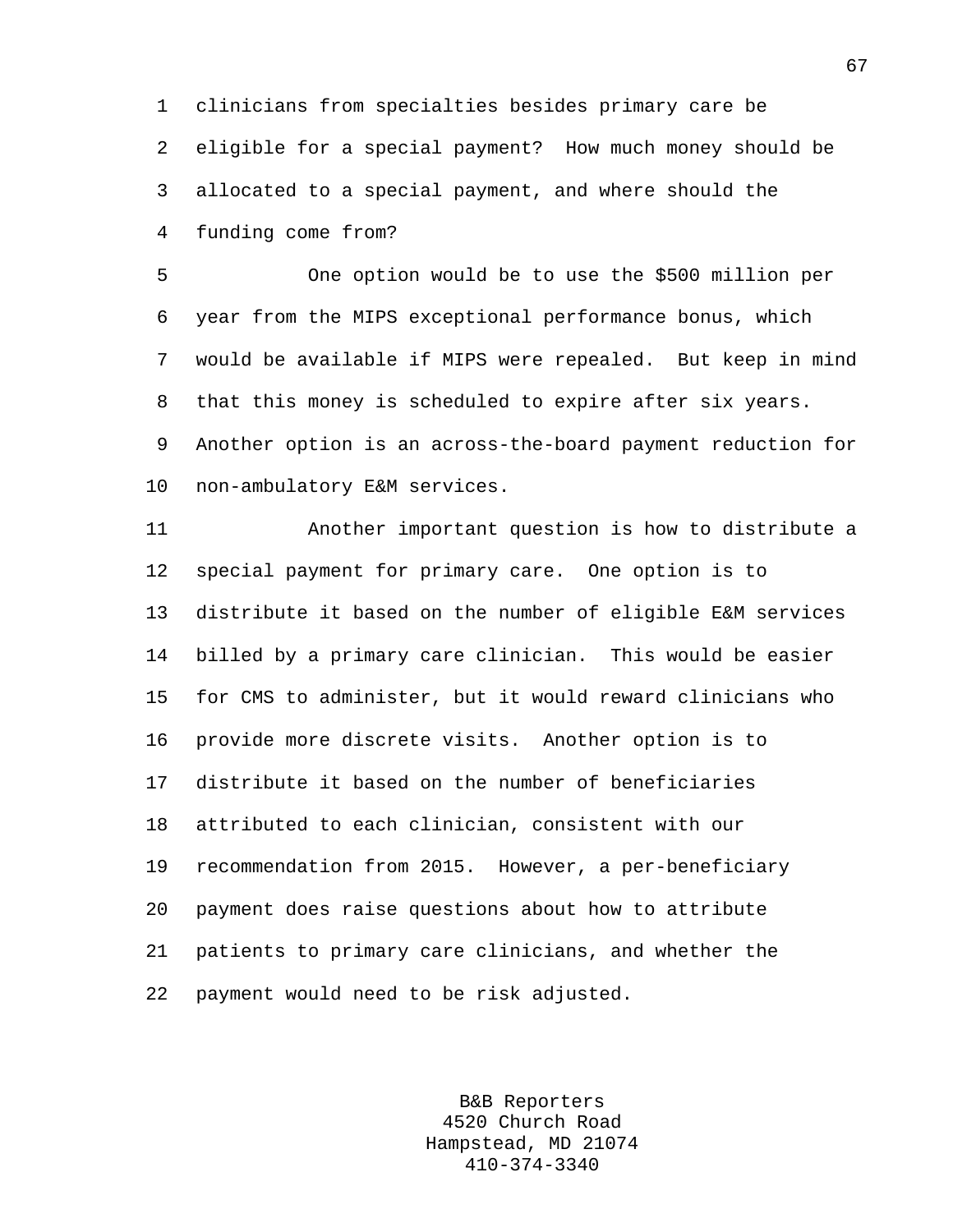1 We've raised several design questions in the last 2 few slides, and the answers to those questions would affect 3 any future modeling that we might do. But to illustrate 4 the potential impact of a special payment for primary care 5 clinicians, we used a fairly simple scenario, which is 6 similar to the PCIP program. We assumed that the special 7 payment would be equal to a 10 percent increase for 8 ambulatory E&M services, and it would be provided to 9 primary care clinicians who derive at least 60 percent of 10 their fee schedule revenue from ambulatory E&M services. 11 In this scenario, the special payment would total \$1 12 billion and would be paid to about 220,000 clinicians. 13 To maintain budget neutrality, payment rates for 14 services other than ambulatory E&M services, such as 15 procedures, imaging, and tests, would be reduced by 1.7 16 percent. This reduction would be smaller if the add-on 17 were partially funded with \$500 million from the MIPS 18 exceptional performance bonus. 19 During your discussion, we'd like to get your 20 feedback on the two policy options that we talked about.

22 take any questions.

B&B Reporters 4520 Church Road Hampstead, MD 21074 410-374-3340

21 And this concludes our presentation, and we'd be happy to

68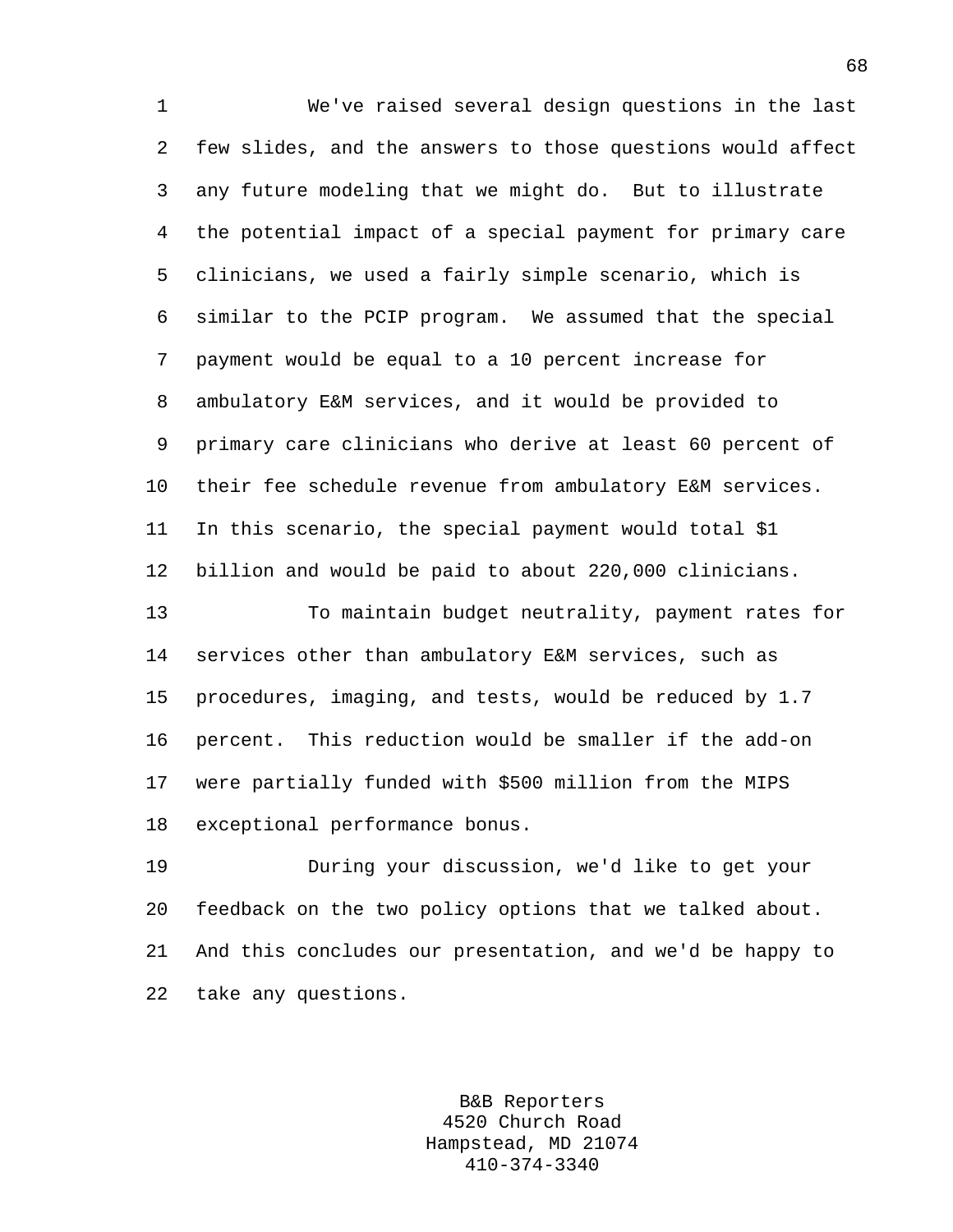1 DR. CHRISTIANSON: [Presiding.] Amy. 2 MS. BRICKER: Really quick clarification on Slide 3 9, the chart that lists the specialties. Which specialty 4 is nurse practitioner and physician assistant? 5 MR. WINTER: They're listed on the slide. Are 6 you asking for clarification about what subspecialties 7 might be within those? 8 MS. BRICKER: Well, nurse practitioner is just a 9 license. What is the -- 10 MR. WINTER: Okay. So these are self-designated 11 by the clinician when they enroll with Medicare, so they 12 are self-reported by the clinician. 13 MS. BRICKER: So this nurse practitioner could be 14 working in the cardiology office -- 15 MR. WINTER: Yes. 16 MS. BRICKER: -- or could be working in the 17 family practice office. 18 MR. WINTER: Yes. Yes, absolutely. Yes. 19 MS. BRICKER: Okay. 20 MR. WINTER: Yeah, and the same with physician 21 assistant, same thing with internal medicine, and any of 22 the other clinicians who are listed here. And that's one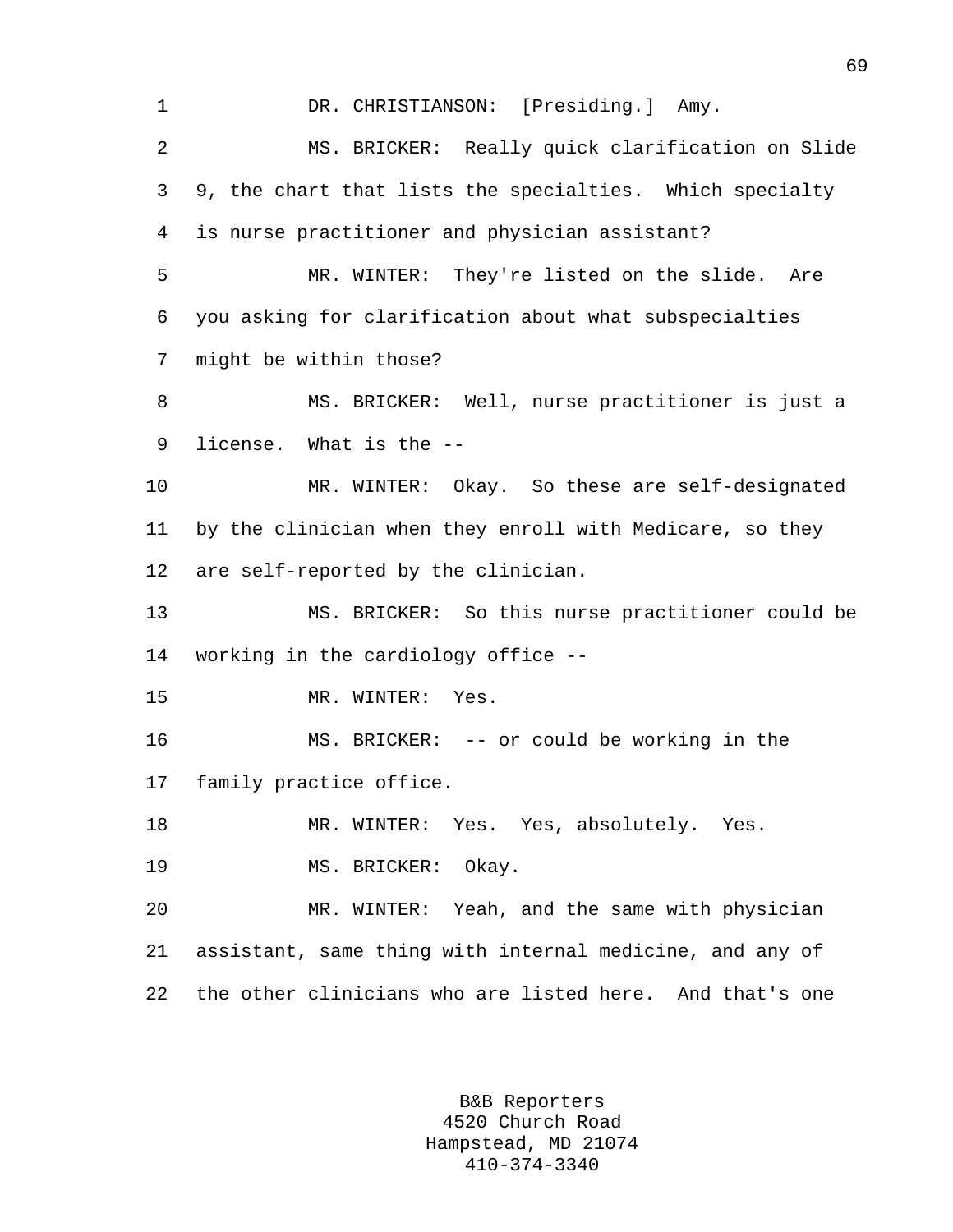1 of the weaknesses of relying on this specialty designation. 2 It's reported by the clinician when they enroll with 3 Medicare. There's no requirement for them to update it if 4 they change their practice patterns.

5 DR. REDBERG: So we don't know how many nurse 6 practitioners are working in primary care as opposed to 7 specialties or others.

8 MR. WINTER: So AHRQ did a report in 2010 where 9 they estimated that about 43 percent of PAs focused on 10 primary care and about 52 percent of NPs focus on primary 11 care. And if you look at a mix of services they provide, 12 NPs about three-quarters of their fee schedule payments are 13 for ambulatory E&M, which, you know, may or may not be 14 primary care, and for PAs it's lower. It's something like 15 in the 50 percent range.

16 DR. CHRISTIANSON: And I think Alice, you wanted 17 to get in on this question too?

18 DR. COOMBS: Yes. I was going to go straight to 19 the slide, and the reason, Ariel, is because this piece is 20 a really difficult complex and I want you to tell me, can 21 you decipher between "Incident to" billing, because some of 22 these individuals are working under the direction of a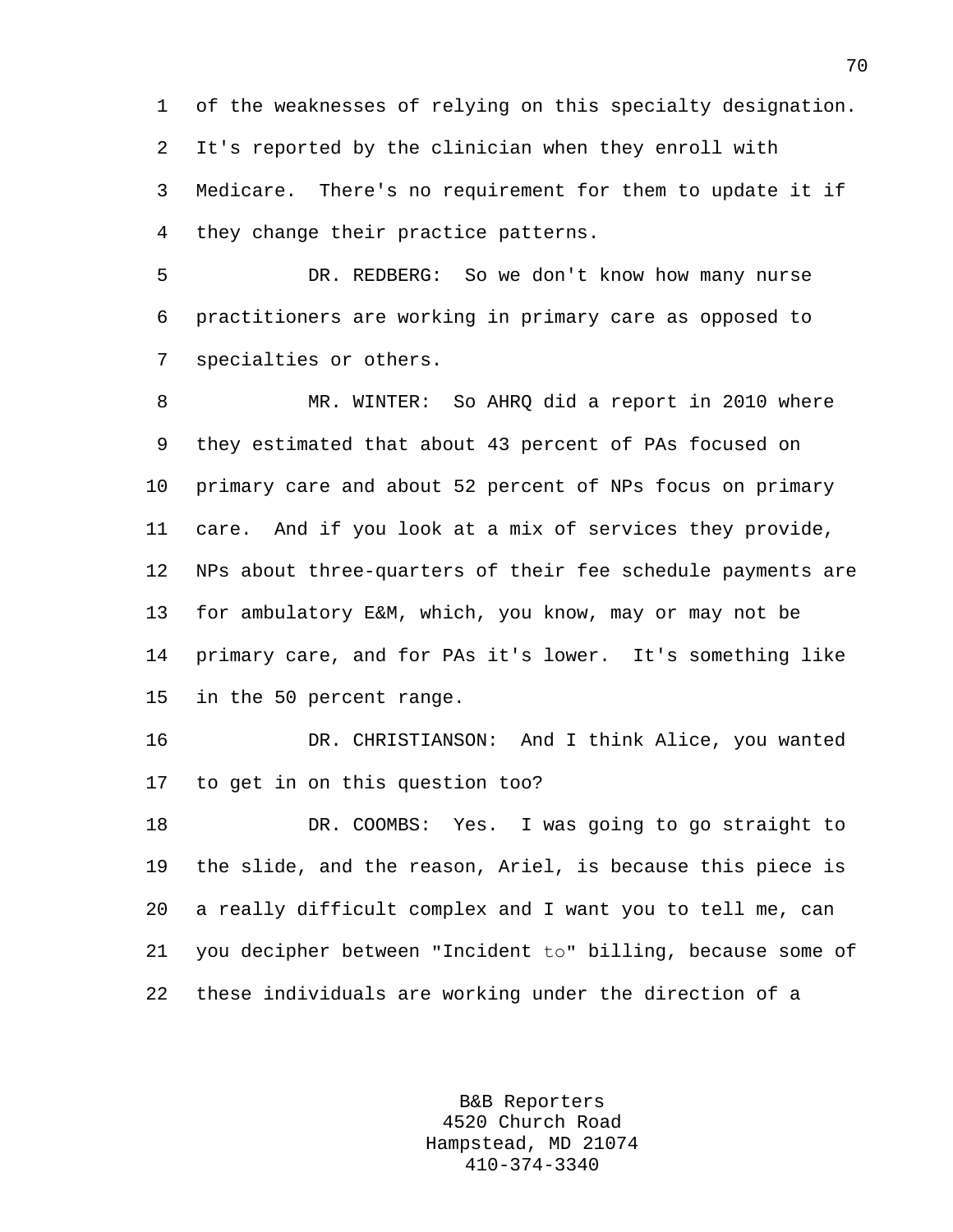1 physician.

2 MR. WINTER: Right.

3 DR. COOMBS: Now, they are salaried but yet the 4 office is billing under Medicare and what they -- this 5 increase that we see doesn't reflect what actually they 6 get. It's that they may be working under primary care 7 physicians. Right?

8 MR. WINTER: You are correct that if a service is 9 provided by an NP or a PA, but it's billed by the physician 10 as an "Incident to" service, that it would show up -- it would 11 be attributed to that physicians and not to the NP or PA. 12 So we have no ability to discern, based on claims, whether 13 the service was provided "Incident to", and we have suggested 14 to CMS, more than once, that they change the claim to add a 15 modifier so that we would be able to distinguish between 16 "Incident to" and other services.

17 DR. COOMBS: So this, depending on states, 18 because some states allow MPs and PAs to work without 19 collaboration or supervision, and that's okay, but this 20 graph is artificially maybe lower or higher for any of 21 these entities without us being able to appreciate that 22 specific.

> B&B Reporters 4520 Church Road Hampstead, MD 21074 410-374-3340

71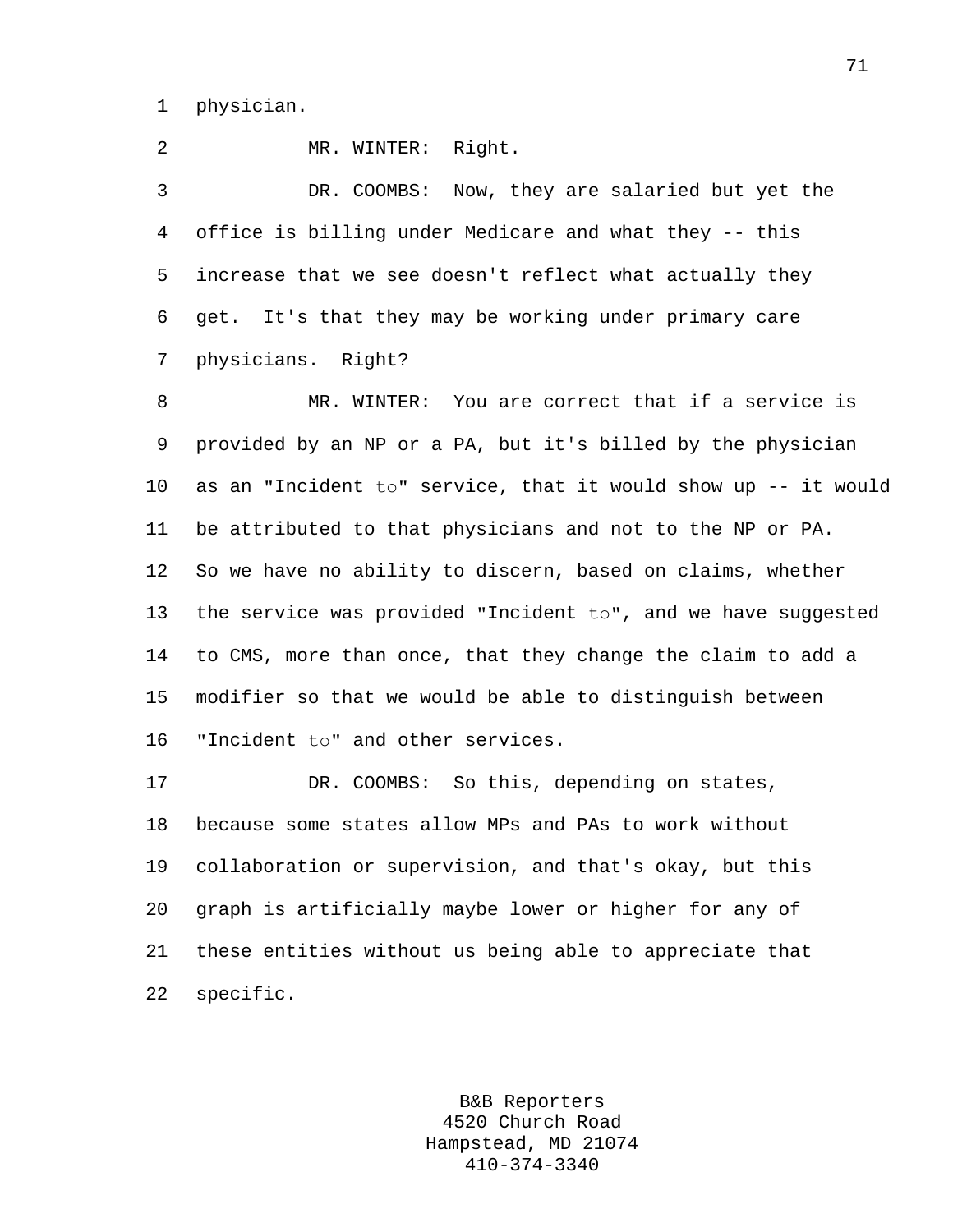1 MR. WINTER: I would say it doesn't fully capture 2 the number of services being provided by MPs or PAs, and a 3 portion of those are being billed under the physician's 4 identifier.

5 DR. CHRISTIANSON: Sorry to interrupt. I need to 6 see some hands. I've got Brian on the list. Okay. So 7 then I've got Pat and Paul. Go ahead, Brian.

8 DR. DeBUSK: Ariel, I just wanted to follow up on 9 something too. When you were commenting on Chart 9, again, 10 just to make sure I understand this, you know, there is a 11 weakness here in that they designate their primary 12 specialty when they enroll in Medicare, and there's a 13 weakness there in that it isn't necessarily accurate or 14 properly updated. But there's actually a second weakness 15 here in that we treat nurse practitioners and PAs as a 16 specialty. I mean, it's really a structural issue in the 17 data and how the data -- I mean, it's not just a matter of, 18 oh, we need to keep up with how they designate better. We 19 actually need to change the way that designation is done, 20 in that you almost need to say this is my specialty and 21 then within that specialty I am a physician or I am a PA or 22 I am a nurse practitioner. It's almost like you designate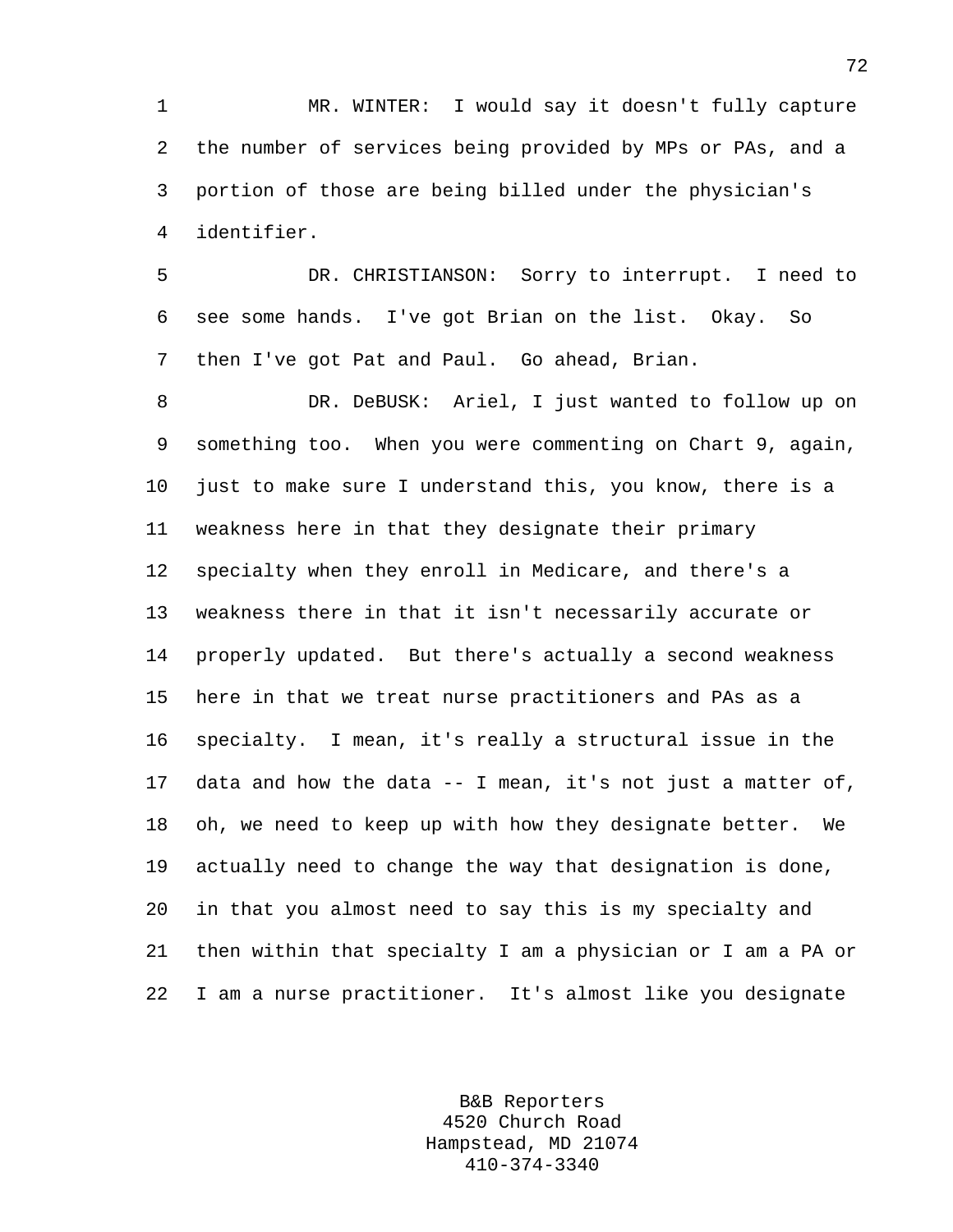1 to a specialty, and -- okay, I just wanted to make sure 2 that, at least in my mind, how the world should work is 3 correct, because that would be a really bad thing. 4 MR. WINTER: Yes. That level of detail or 5 refinement would be helpful for us as analysts. 6 DR. DeBUSK: Okay. And then to build on Alice's 7 point, we've been talking about "Incident to" services. That 8 is a separate but somewhat related data integrity issue, 9 and I don't think -- and to go back to Chart 9 as a 10 clarifying question -- 9? I don't have my glasses. 11 12 13 14 worked on. Oh, that didn't help. Chart 5 is a -- [Laughter.] DR. DeBUSK: I need to really get my prescription 15 Back to Chart 5, the fact that "Incident to" 16 services to occur, I don't think that gets us a pass to 17 say, "Oh. Well, we can't trust these numbers," and I don't 18 think we're saying that at all. 19 And "Incident to" may distort some of these numbers, 20 but you see extenders used in all of these professions. 21 And I don't know that we can definitively say that they're 22 disproportionately used in any one.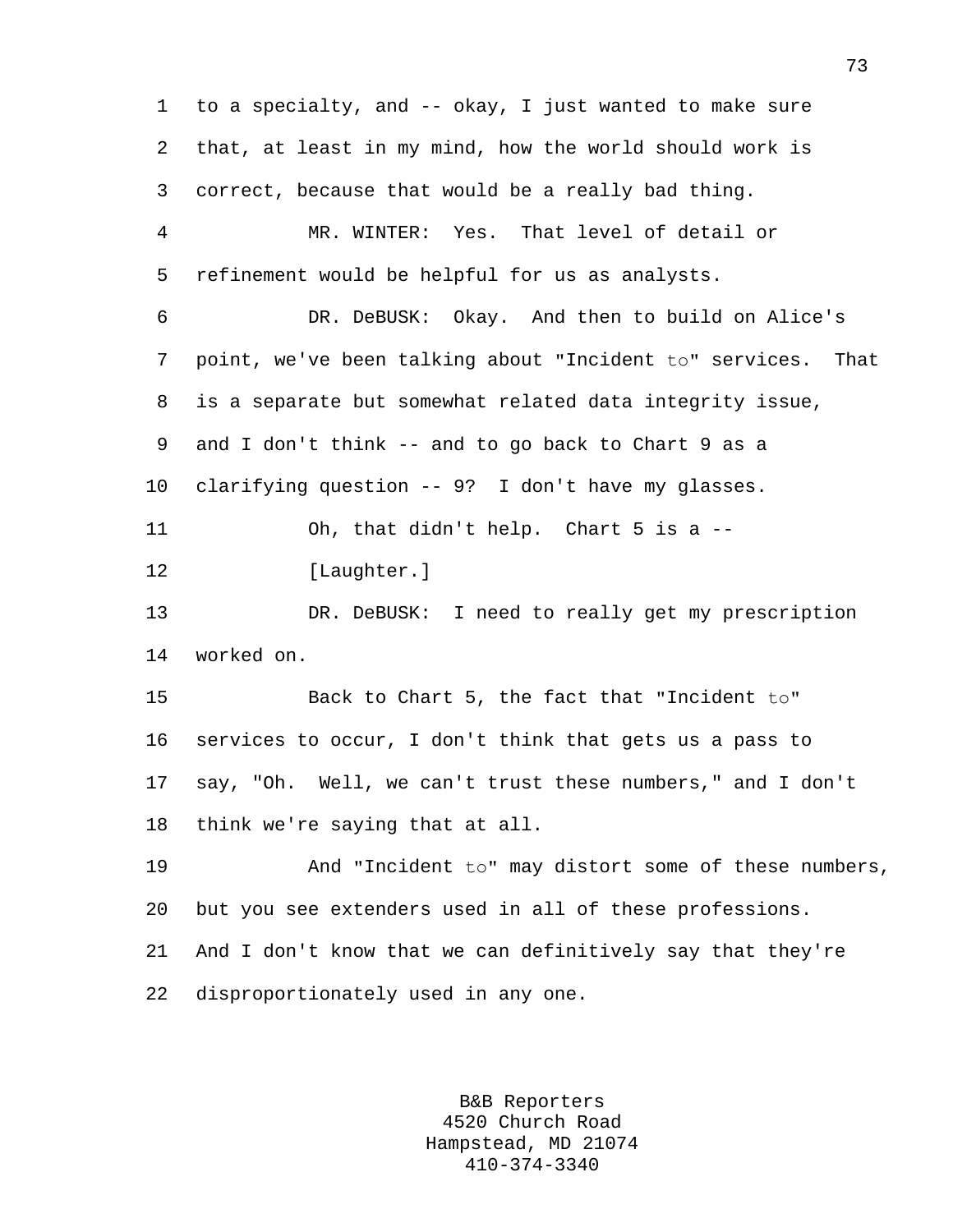1 So it's fair to say that there is some 2 contamination there, but it's spread across the spectrum of 3 specialties. It isn't just something that's lumped onto 4 one specialty. 5 DR. HAYES: Can I just clarify? On this 6 particular project, we did not allow "Incident to" billing to 7 kind of contaminate the data. In other words, we did 8 require a separation of the practitioner from the volume of 9 services, from the time spent. 10 DR. DeBUSK: Well, that's, first of all, 11 excellent. I mean, that's great. 12 But if the claim comes through and it has the 13 physician's NPI, but the actual work was done by the PA or 14 nurse practitioner but it's billed "Incident to", can we even 15 tell the difference? I don't know that we can see that in 16 the data, can we? 17 MR. WINTER: We can't. 18 DR. DeBUSK: Okay. 19 MR. WINTER: And in addition to our strong 20 suggestion to CMS that they change the claim to reflect 21 that, OIG has made the same recommendation because of 22 program integrity issues as you raised. We're not the only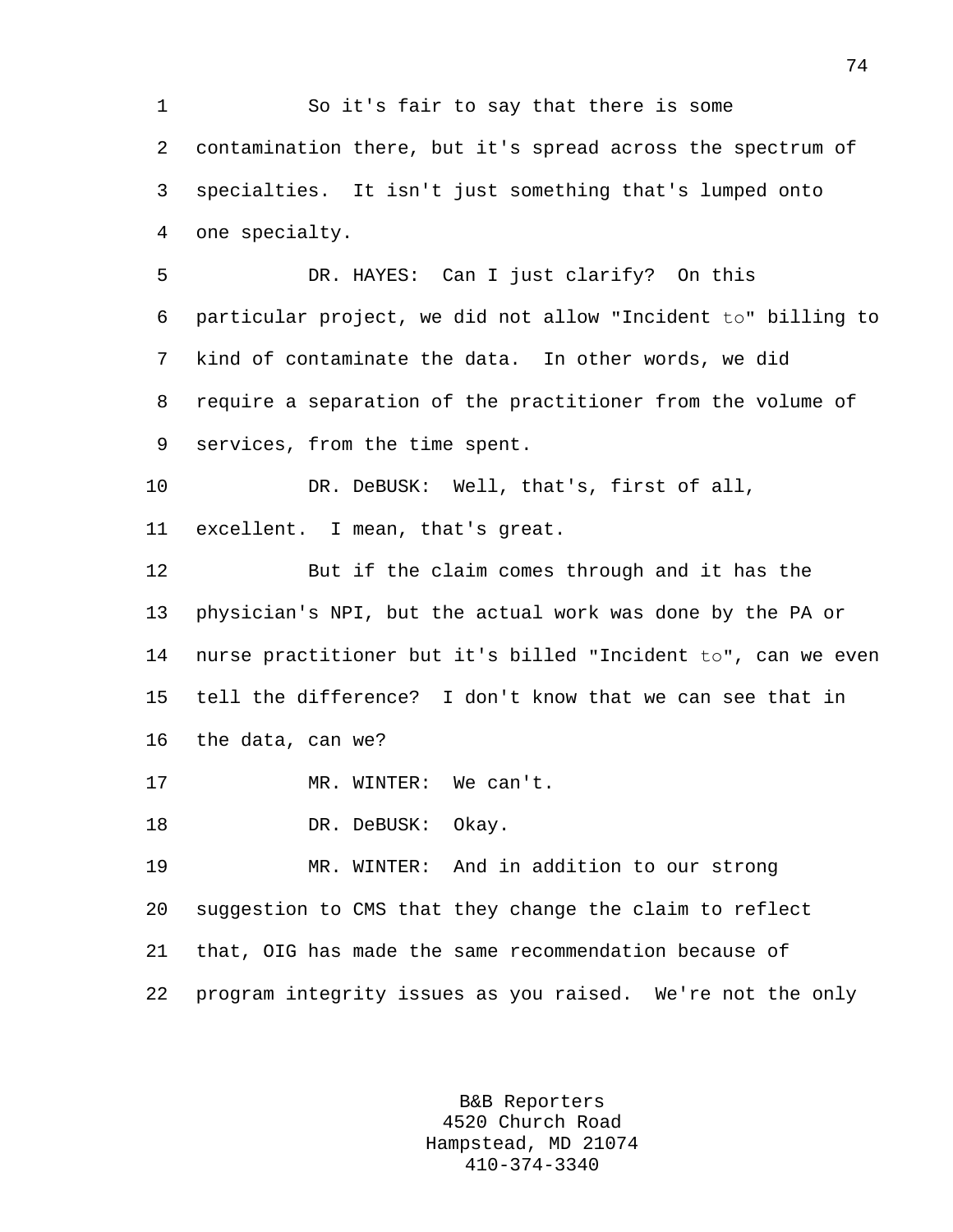1 ones saying this.

2 DR. DeBUSK: Okay. Not to belabor this, but if 3 you notice, every public meeting, we have a data integrity 4 issue, and I think making claims smarter may need to be a 5 chapter someday. That's my plug. 6 MR. WINTER: That's a good point. 7 DR. CHRISTIANSON: Good point. 8 MR. WINTER: If I could just clarify something 9 about this table, the policy option we're trying to model 10 here is would an increase in ambulatory and psychiatric 11 services, regardless of the specialty that billed for the 12 service, it would not apply to certain specialties but not 13 others. And what we're trying to do here is to show you 14 the impact by specialty because we know there have been 15 concerns about certain kinds of specialties perhaps being 16 under -- having lower compensation or perhaps access 17 concerns or pipeline concerns. That's why we're showing 18 you by specialty. The intent here is not to have the 19 policy applied differently by specialty. 20 DR. DeBUSK: Well, a corollary to that -- and 21 again, I promise I'll get off this issue -- if we go back,

> B&B Reporters 4520 Church Road Hampstead, MD 21074 410-374-3340

22 for example, and change -- let's say we do try to do a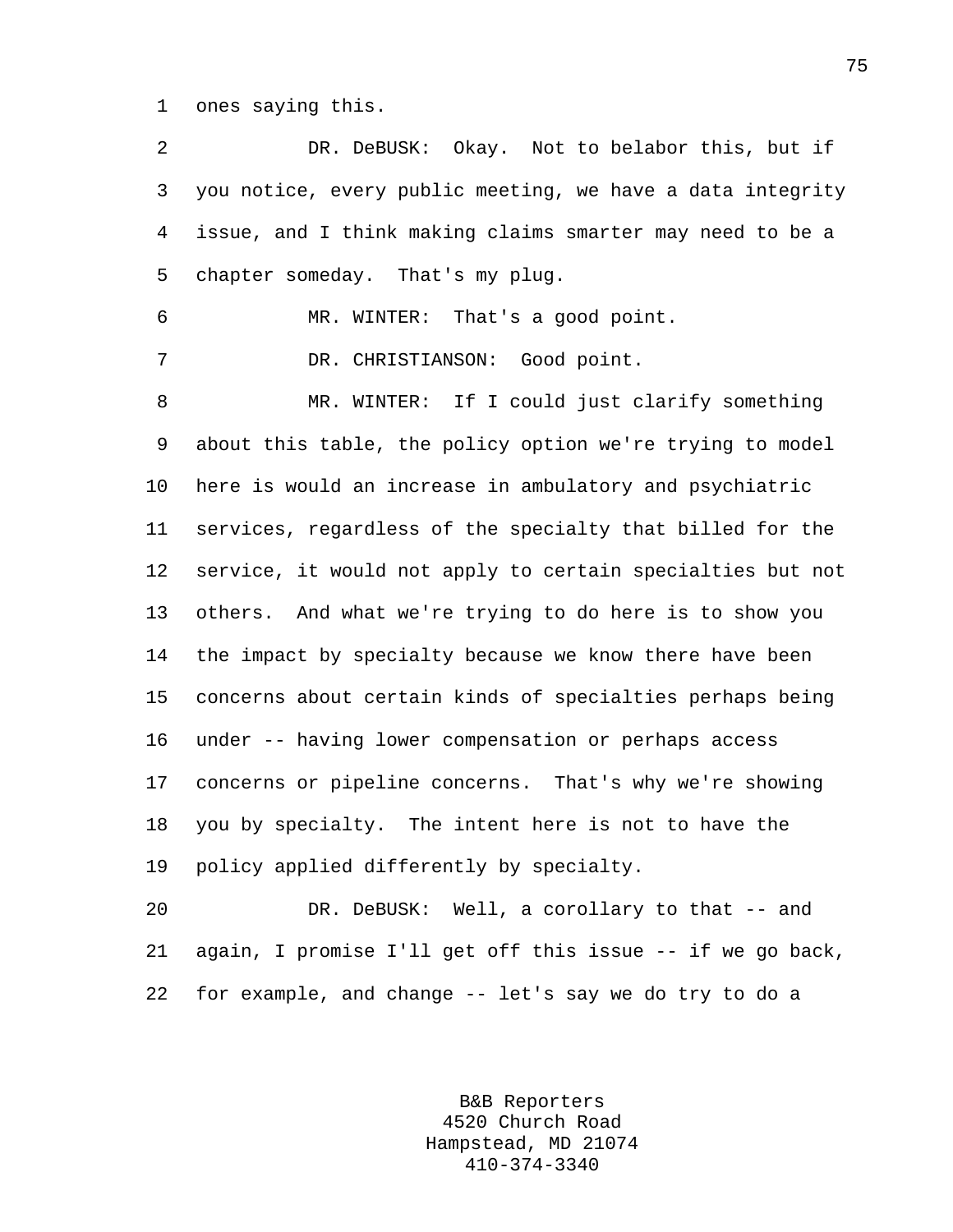1 designation for nurse practitioners or PAs. We're going to 2 have to either assume their primary care or not, won't we? 3 Because we won't have the luxury of knowing their 4 specialty. I guess we'd have to base it on their E&M 5 codes, wouldn't we? 6 MR. WINTER: Right. One thing you could do -- 7 DR. DeBUSK: Okay. 8 MR. WINTER: -- which is what PCIP did is to base 9 it on the share of their fee schedule revenue that are 10 derived from ambulatory E&M as a proxy. 11 DR. DeBUSK: You are a couple steps ahead of me. 12 Thank you. 13 MR. WINTER: And the same issue would apply to 14 internal medicine because many internal medicine physicians 15 so specialize. 16 DR. CHRISTIANSON: Okay. So I've got Pat, Paul, 17 and Kathy. 18 Thank you, Brian. I think we've got a new -- 19 besides your points, I think we have a new potential MedPAC 20 principle, so how the world should be according to Brian. 21 It's very good. 22 [Laughter.]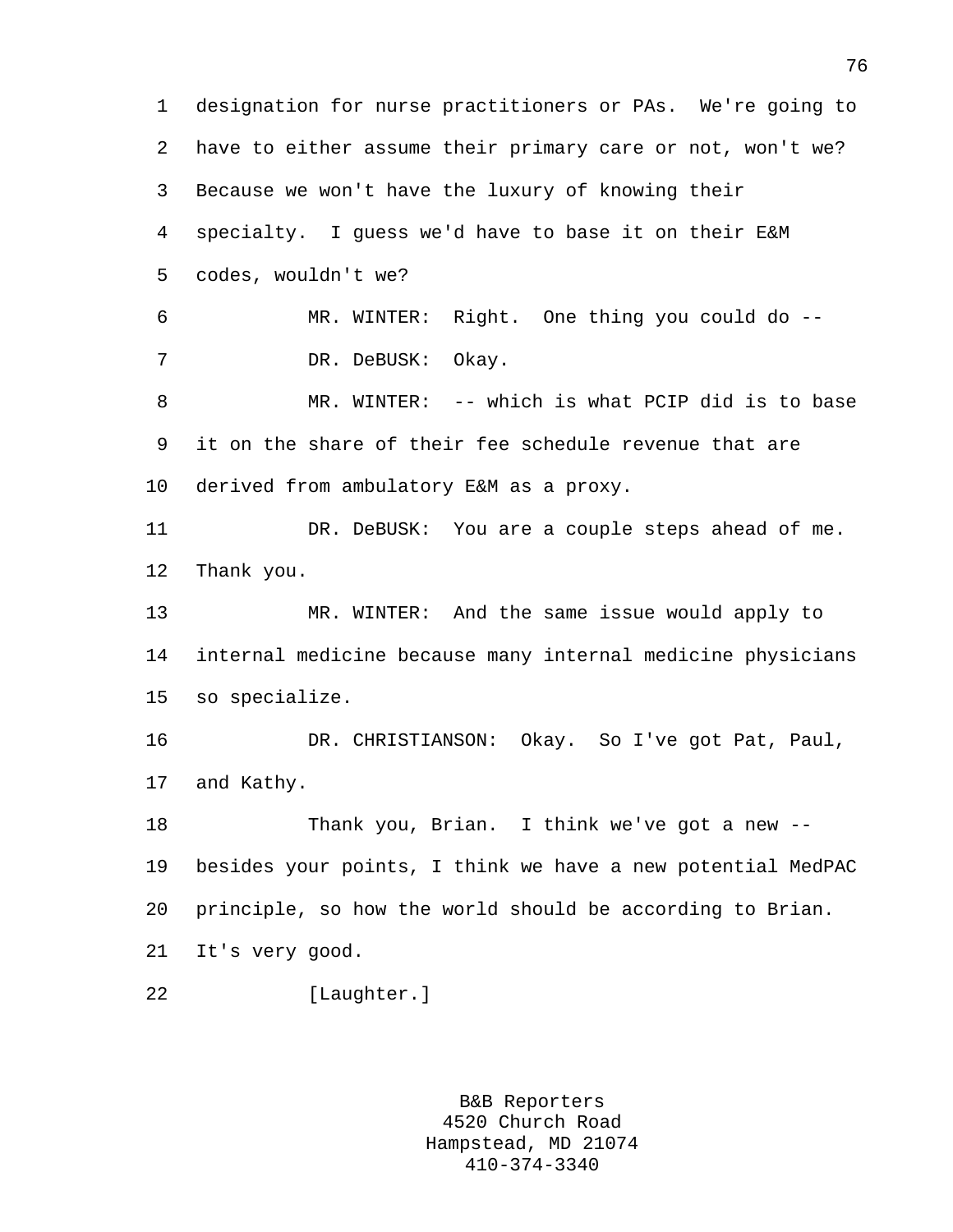1 DR. DeBUSK: It should be right there with paying 2 similar --

3 DR. CHRISTIANSON: Yeah, I think so. 4 DR. DeBUSK: -- for similar rates. 5 DR. CROSSON: It's right up there with that. 6 Yeah. 7 MS. WANG: Staying on Slide 9, can you remind me 8 why some of the cognitive specialties like neurology don't 9 show up on this list? 10 MR. WINTER: So I will look up in a second what 11 their specific impact was. 12 So what we think of as cognitive specialties, 13 they're doing -- yes, they're doing ambulatory E&M, but 14 they're also doing other services. They're doing inpatient 15 E&M. They're doing procedures, imaging, and test some of 16 them, and so those services would be reduced by 4.5 17 percent, the rates for those services. 18 For some services, you're getting an increase.

19 Other services, it's a decrease. And so for certain 20 specialties, the net effect is not large, and if you will 21 give me a moment, I'll just quickly look up -- do you want 22 me to look up neurology, or was that just an example?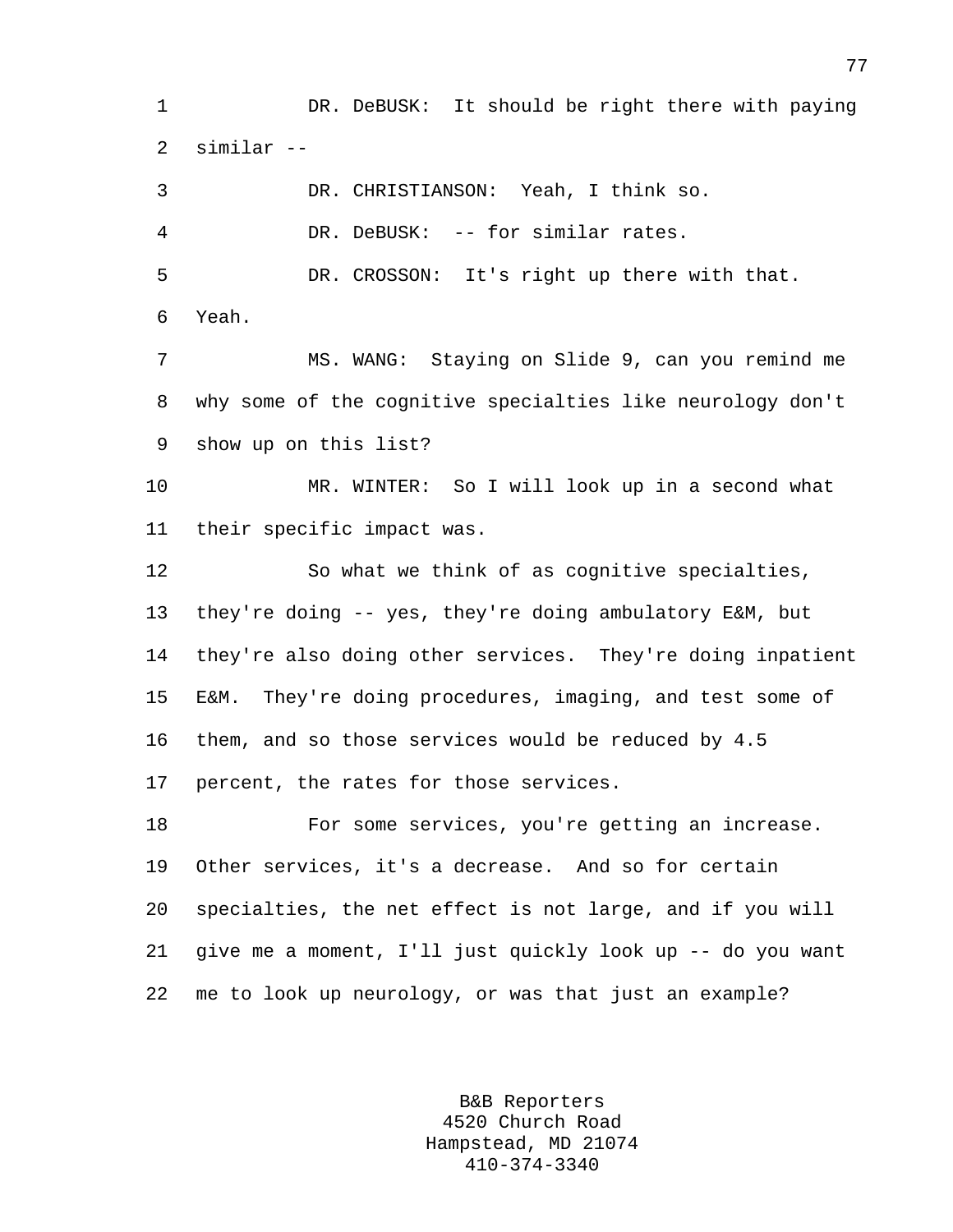1 MS. WANG: Don't take the time of the group. We 2 can follow that up later.

3 Also, I understand that Slide 9 is just showing 4 sort of like this is what it would look like and this is 5 how it falls down by specialty, but you did a good job, I 6 think, elsewhere in the material about talking about the 7 concerns around primary care physician shortages, pipeline, 8 et cetera, et cetera.

9 Do we have evidence that the non-physician 10 specialties that sort of fall out in this analysis is 11 having a lift in compensation or in similar shortage 12 situations? Applications to PA school, for example, are 13 through the roof. I'm just curious about --

14 MR. WINTER: As you pointed out, there's been an 15 increase in NP and PA students, and there's been an 16 increase, fairly substantial, in the number of NPs and PAs 17 treating Medicare beneficiaries. So it went up from, I 18 think, 3.3 per thousand beneficiaries in 2014 to 3.9 per 19 thousand beneficiaries or 3.6 per thousand beneficiaries in 20 2016. So there was a marked increase.

21 DR. CROSSON: Okay. Paul.

22 DR. GINSBURG: Actually, most of what I want to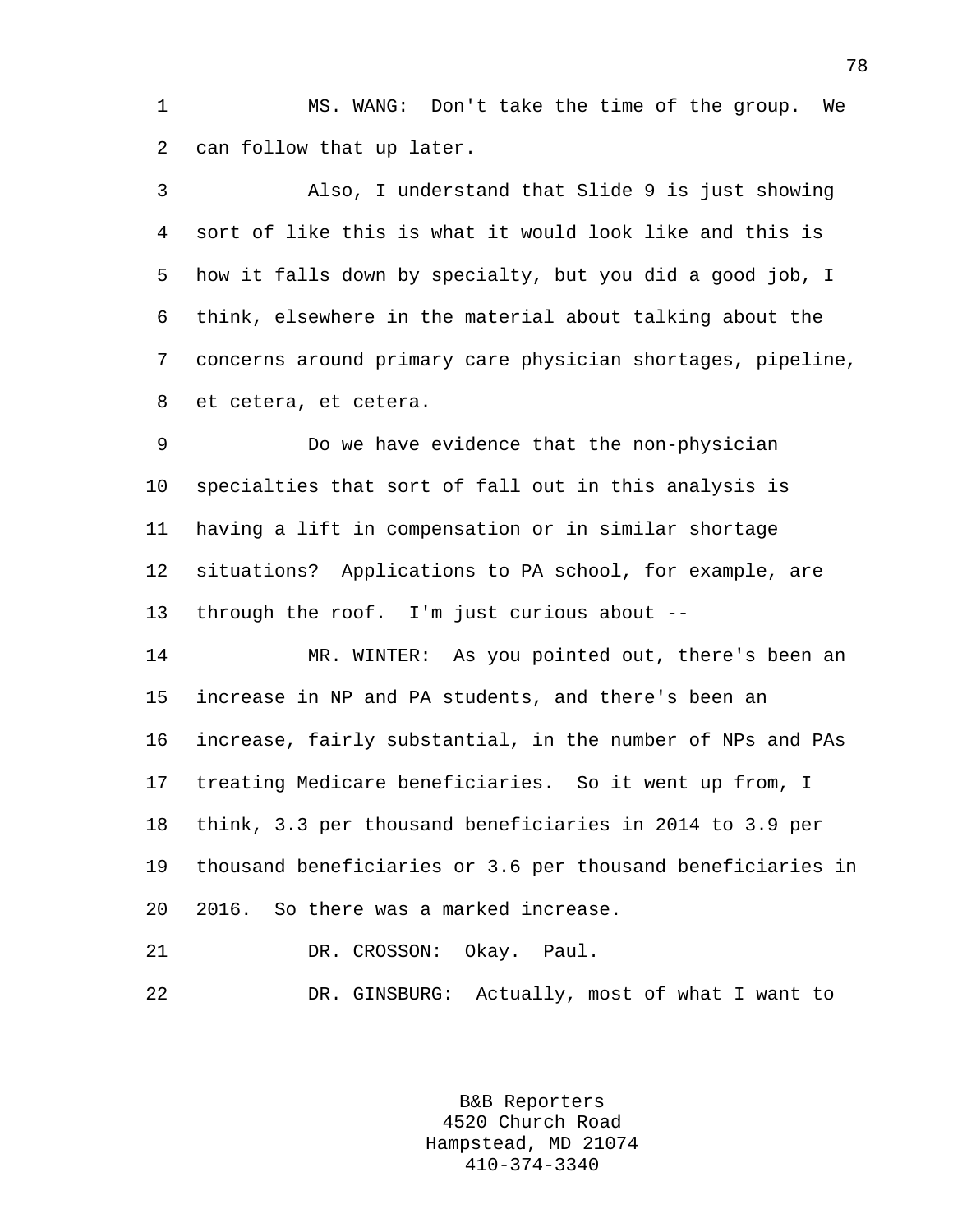1 say was covered by others, but I just wanted to make sure 2 we come back later to -- the full payment of a physician 3 fee under "Incident to", I think is a growing problem, and I 4 guess that's what you meant by the program integrity issue. 5 I think it's really worth some of our attention.

6 DR. CROSSON: Let's see. I've got Kathy, Warner, 7 and Jack.

8 MS. BUTO: I just wondered whether we have kind 9 of walked away from the top-down approach and gone to the 10 10 percent add-on as a way of sort of short-circuiting or 11 cutting through, cutting to the chaise, if you will, and 12 raising payments for E&M services, because I thought you 13 did a really good job of explaining how that would begin to 14 really address underpricing of services. So I'd be curious 15 just to know that.

16 DR. MATHEWS: Kathy, can you refresh my memory as 17 to what you're referring to by top down?

18 MS. BUTO: This is the approach that's laid out 19 where we look at the changes in time related to procedures, 20 and there's a growing disparity between primary care or E&M 21 services and other procedural. And I think you called it 22 the top down. Am I getting that wrong?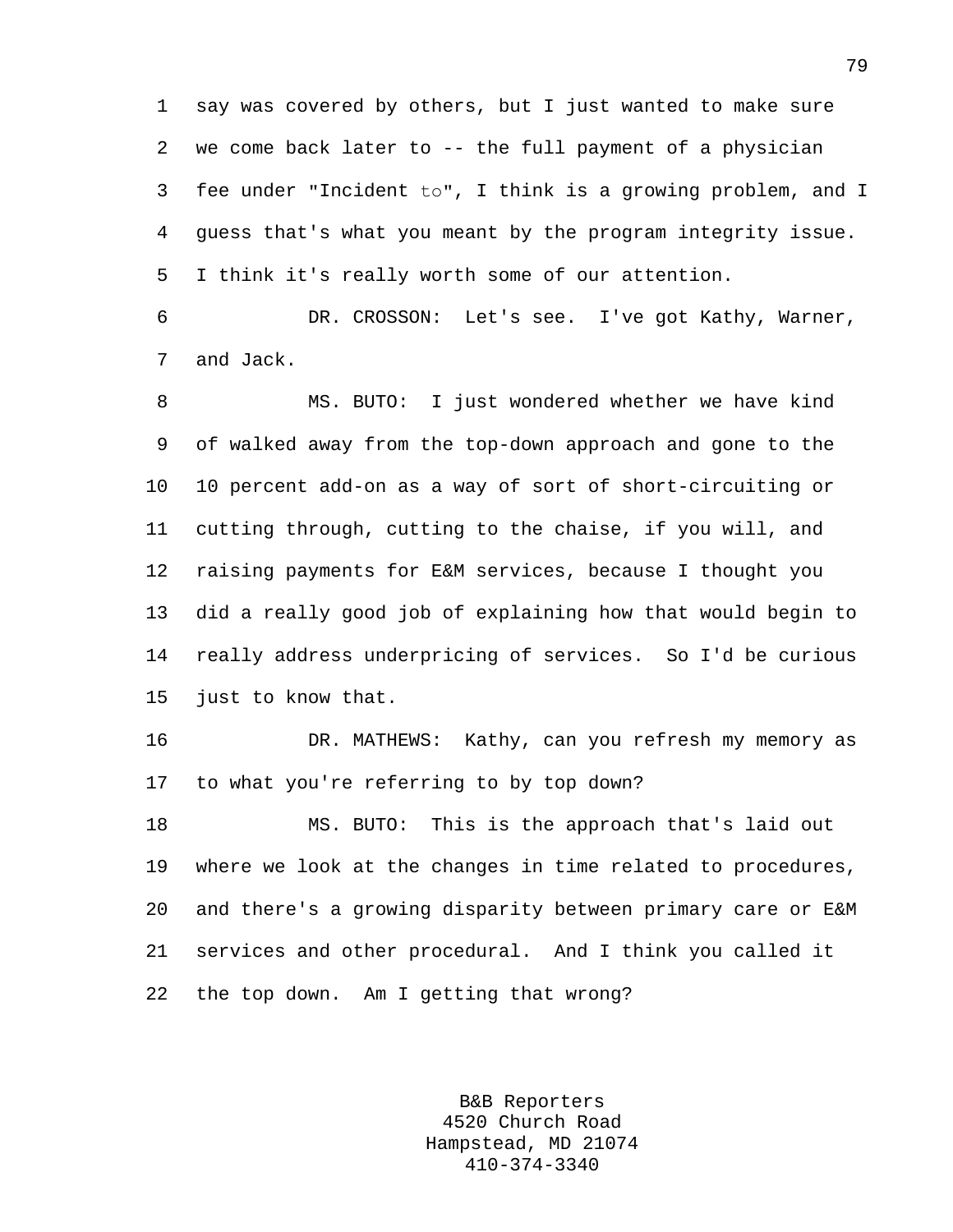1 DR. HAYES: No. That's correct. 2 MS. BUTO: Maybe you can explain it better than I 3 can.

4 DR. HAYES: This slide is an illustration of how 5 the top-down approach would work. We would have 6 information on what the fee schedule estimates as the total 7 amount of time worked for all services furnished during a 8 given time period, and then we would compare that to hours 9 worked, actual hours worked for the same individual, for 10 the same individual, for the same physician, nurse 11 practitioner, PA, whoever it would be. And you would sort 12 of compare the two, and that would be an indication of 13 where in the fee schedule there might be problems. And it 14 would require a more focused look on the specific services 15 that went into accumulating into the fee-for-service time 16 and the hours worked that are shown, but it would give you 17 a starting point. The issue is that we've got 7,000 or so 18 codes in the fee schedule, and it kind of becomes a 19 question of where do you start. And so that's what this 20 kind of thing is meant to do.

21 DR. CROSSON: Just to remind people, that's in 22 distinction -- terminology is a little cumbersome. That's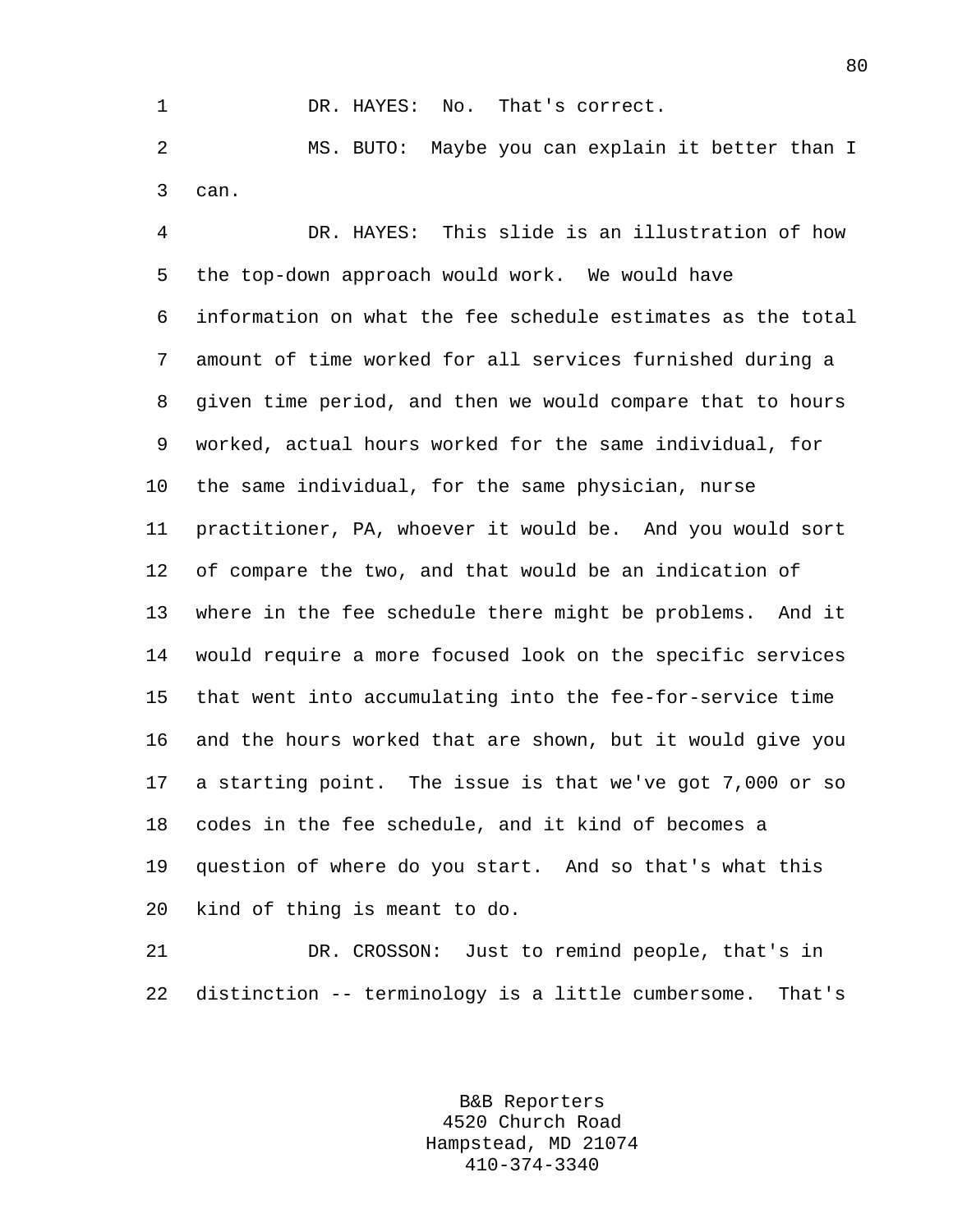1 in distinction to what we have called "bottom up," and 2 bottom up would be sort of time-in-motion studies, sending 3 somebody around to actually find out on a sample basis how 4 long it takes to do a colonoscopy, et cetera, et cetera.

5 MS. BUTO: Right. What I was trying to get at, 6 Jay, was really have we walked away from that approach and 7 moved to this 10 percent add-on to E&M services for all 8 specialties as sort of a proxy and then reducing. To me, 9 it's sort of the issue of more of a rough-cut approach 10 versus one that's based on the actual data that reflects 11 the time in performing these services, so I'm just curious. 12 MR. WINTER: I think there's a -- I'll let Paul 13 speak to this, and then I'll jump in.

14 DR. GINSBURG: Actually, I was going to say this 15 is a major issue I was going to get into in Round 2 --

16 MS. BUTO: Okay.

17 DR. GINSBURG: -- is that have we failed year 18 after year with the bottom-up approaches that now we have 19 to contemplate what some other countries have done and do 20 it top down.

21 MS. BUTO: Right. But I think they've gone yet 22 another step. Am I wrong? The 10 percent is your latest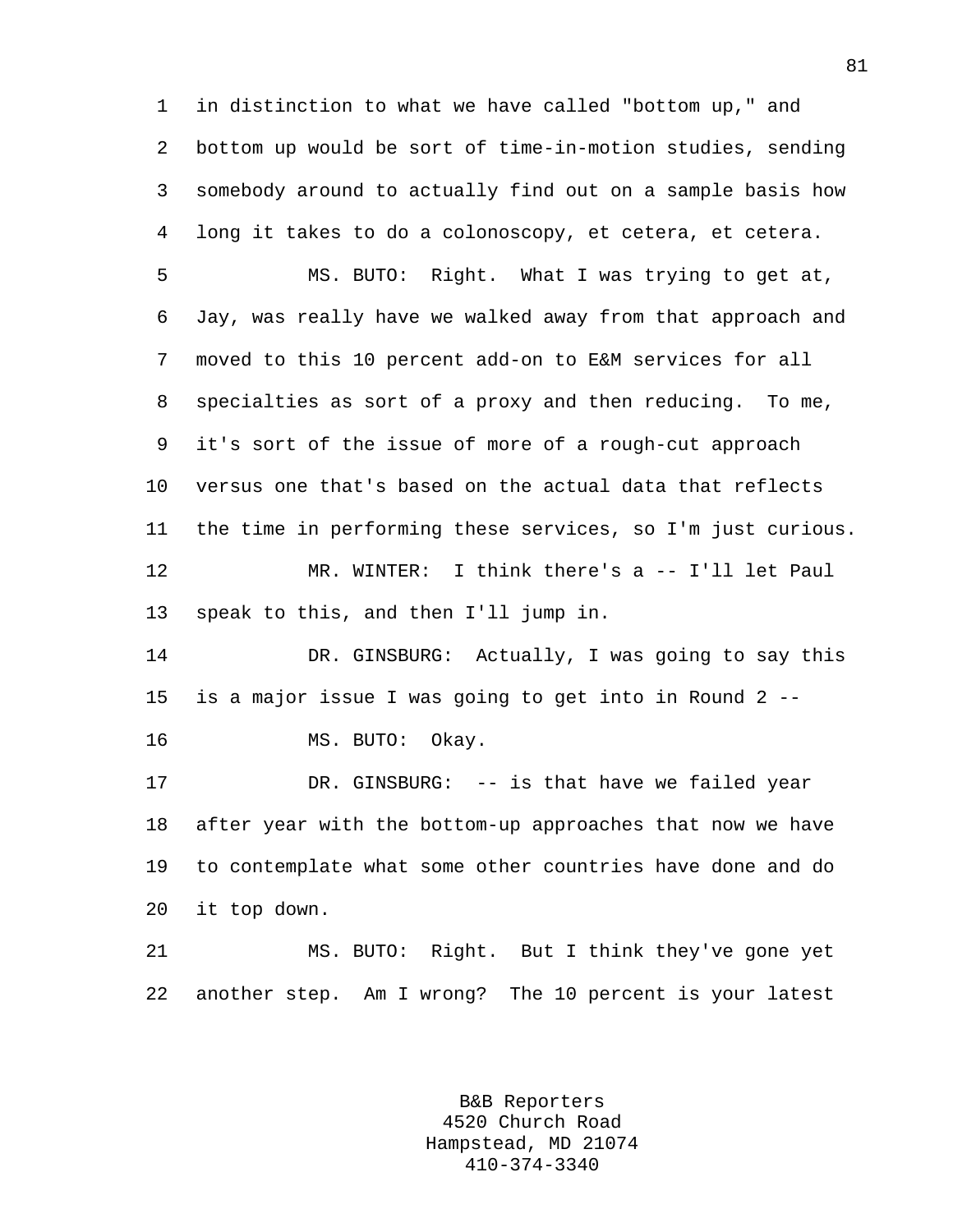1 version of that, which is sort of an across-the-board, not 2 a specific look at the differences in time so much as just 3 an across-the-board increase for E&M services and then a 4 reduction.

5 DR. GINSBURG: That's how I interpret it, but 6 Ariel --

7 MR. WINTER: Yes. Yeah, I think you're correct. 8 This would reflect a policy judgment that because of many 9 years of MedPAC and others making recommendations about 10 ways to improve the process and the data by which services 11 are valued and frustration that the system process and the 12 data have not improved and therefore there are still big 13 differences, there's still a significant relative 14 underpayment of E&M, ambulatory E&M relative to other 15 services, that there needs to be a different approach, sort 16 of a mechanical adjustment to make up for many years of -- 17 make up for this underpricing.

18 So, ideally, the process by which we've -- the 19 process -- the change that we've recommended over the last 20 decade-plus would have addressed a lot of the over-21 valuations that we've been seeing. But we think the 22 process has not been sufficient. The data are not there,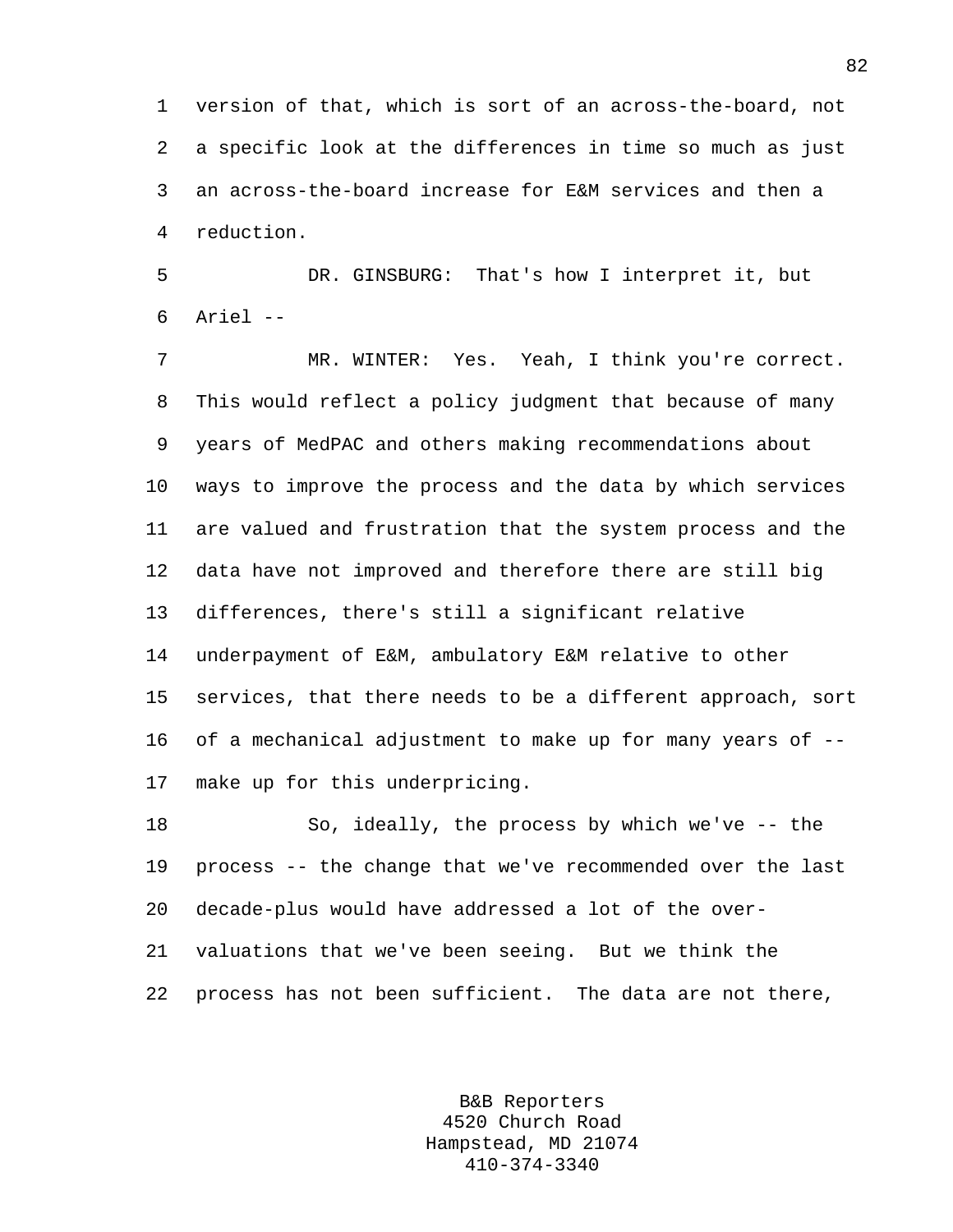1 and so we're making sort of a -- we're suggesting a 2 mechanical adjustment.

3 But you could still -- we still -- I mean, one 4 way to look at it is that going forward, you still want to 5 do the things that we've been recommending, like a top-down 6 approach, improving the data, improving the process, 7 because you still need to maintain the entire system. 8 DR. CROSSON: Kathy, I just want to be clear. Is 9 what you're asking why not take the top-down data, which is 10 the data that we have? Because we found out that it's too 11 difficult and too expensive to do it bottom up, and I think 12 that's still a question, but that's the issue. 13 Why not sort of take a numerical approach based 14 upon the ratios, et cetera, et cetera? Is that the point? 15 MS. BUTO: That's exactly what I was -- 16 DR. CROSSON: Yeah. Got it. Okay, thanks.

17 Warner.

18 MR. THOMAS: I just had a question, a little 19 different angle. Did we consider or look at the 20 opportunity to expand primary care-specific training 21 options, GME slot specifically around primary care? I 22 mean, I know we have capped those for many years, but the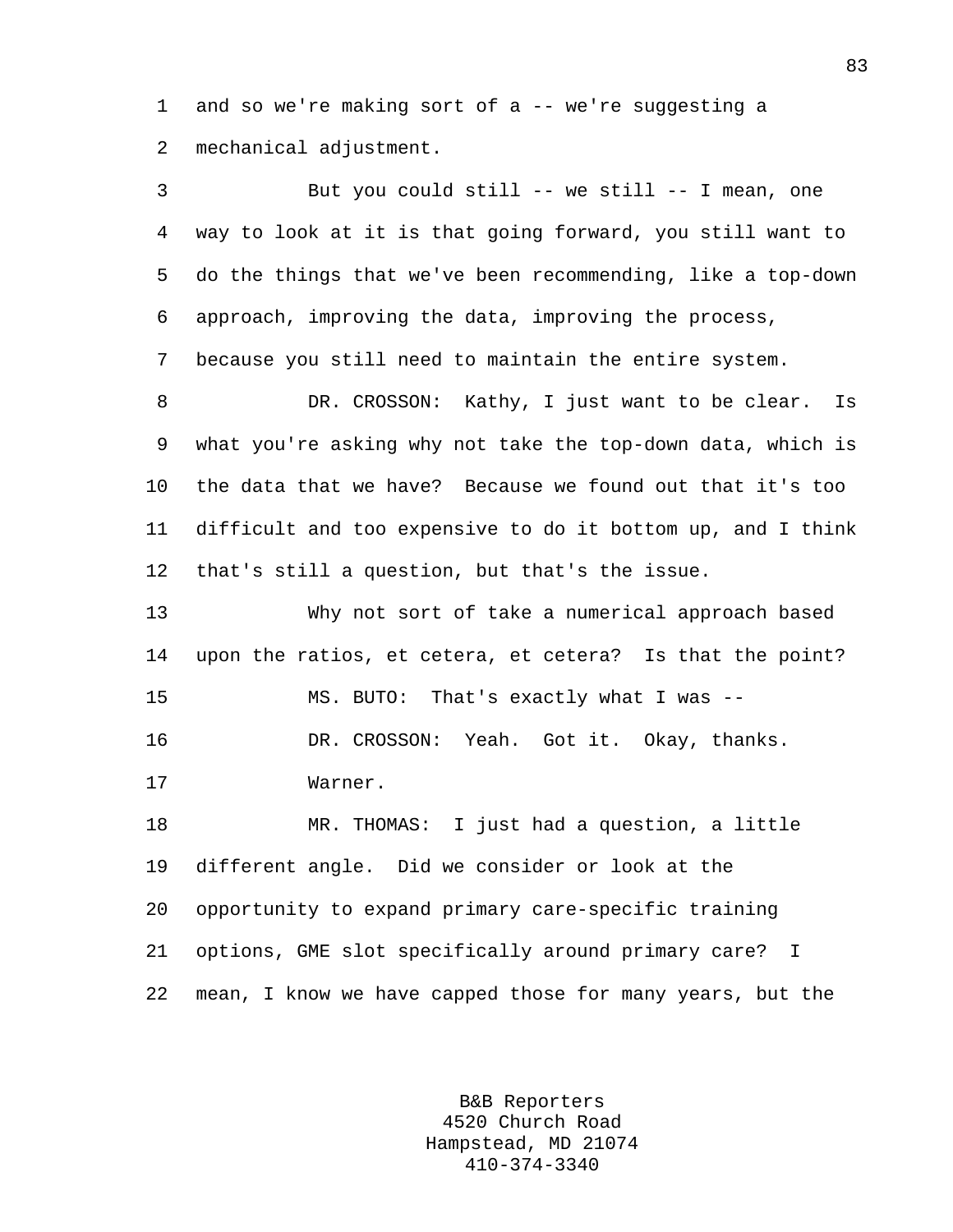1 idea to just target this specific area?

| 2  | MR. WINTER: It's something we talked about in                     |
|----|-------------------------------------------------------------------|
| 3  | our 2008 chapter. We made a recommendation for a bonus for        |
| 4  | primary care clinicians. We talked about some ideas for           |
| 5  | targeting GME and IME dollars to improve the supply of            |
| 6  | primary care; for example, targeting some of those dollars        |
| 7  | to primary care residencies specifically. And there's some        |
| 8  | other ideas along those lines, but we have not really             |
| 9  | discussed it since that 2008 report.                              |
| 10 | MR. THOMAS: And I guess based on what we know,                    |
| 11 | was there any work done in -- I mean, I know this is really       |
| 12 | focused primarily on the economics and the payment, and I         |
| 13 | think there's $-$ - I guess the question is do we $-$ - did we do |
| 14 | any work on pipeline as part of this? Do we have any              |
| 15 | knowledge of kind of what that looks like?                        |
| 16 | MR. WINTER: Yeah. We talked about that in the                     |
| 17 | chapter in terms of the change in the number of family            |
| 18 | medicine residents --                                             |
| 19 | MR. THOMAS: Right, right.                                         |
| 20 | MR. WINTER: -- and internal medicine residents,                   |
| 21 | and then we provided some data on percent, the decline in         |
| 22 | the percent of internal medicine residents who say they           |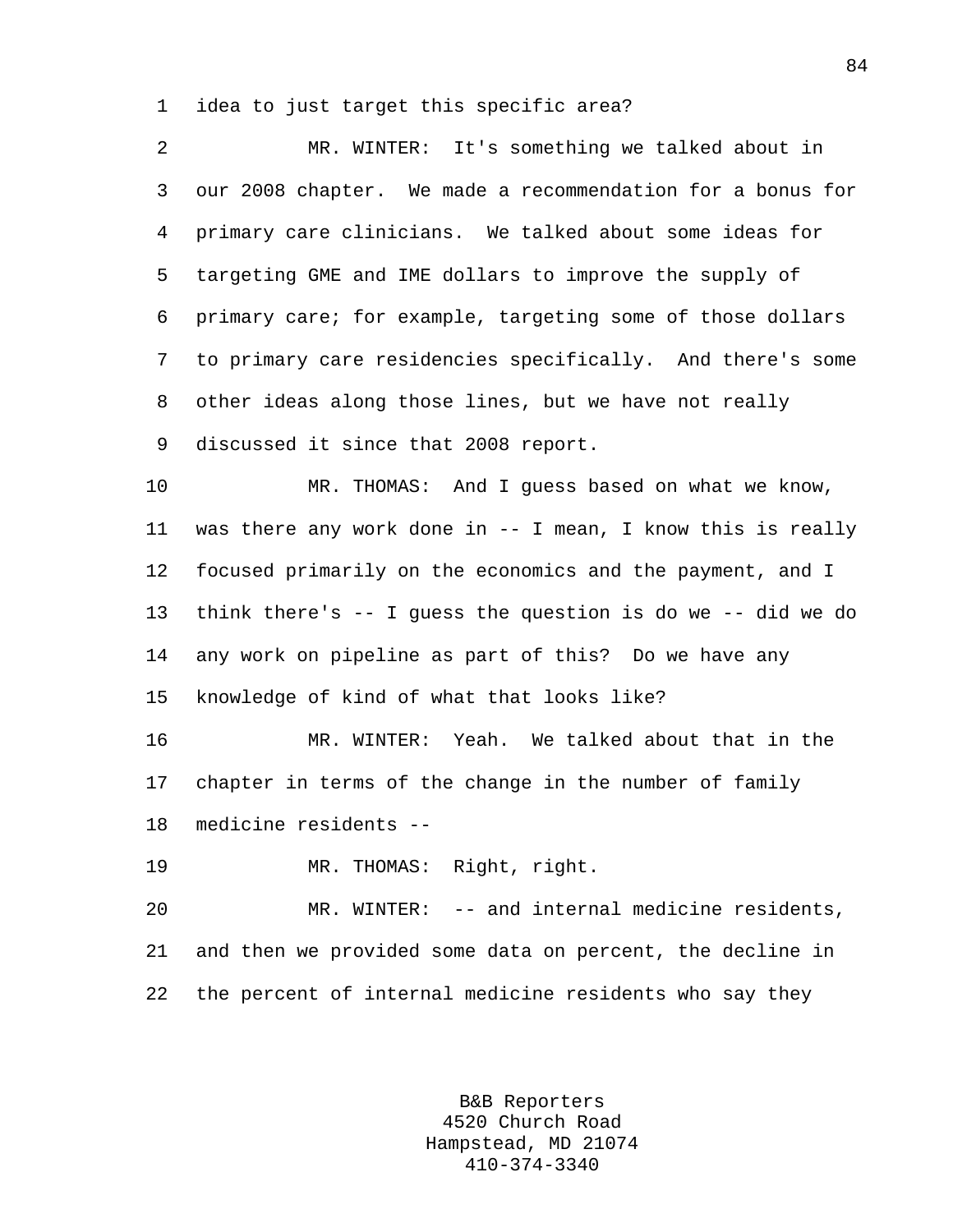1 intend to pursue a primary care career.

| 2  | MR. THOMAS: And I guess that kind of gets back              |
|----|-------------------------------------------------------------|
| 3  | to my point of is there a way to think about that being     |
| 4  | targeted specifically because, as we know, folks that are   |
| 5  | in internal medicine, they can go in a lot of different     |
| 6  | directions. So this idea of targeting -- so is there -- do  |
| 7  | we have a handle on what that exact number looks like of    |
| 8  | primary care-only slots?                                    |
| 9  | MR. WINTER: Oh, in terms of residency slots?                |
| 10 | I'd have to look into that.                                 |
| 11 | DR. CHRISTIANSON: So since we made our                      |
| 12 | recommendation in 2008, of course, there's been a major IOM |
| 13 | report on graduate medical education, and it had some       |
| 14 | recommendations about how the Medicare funding for it       |
| 15 | should be redone. We probably want to try to build off of   |
| 16 | that or use it as a starting place if we decided to go down |
| 17 | this path.                                                  |
| 18 | DR. CROSSON:<br>Okay. Jack.                                 |
| 19 | DR. HOADLEY: So I had a question on Slide 14                |
| 20 | where you illustrate the special payment, and I'm just      |
| 21 | trying to make sure I understand these numbers.             |
| 22 | So you get 220,000 eligible clinicians by this              |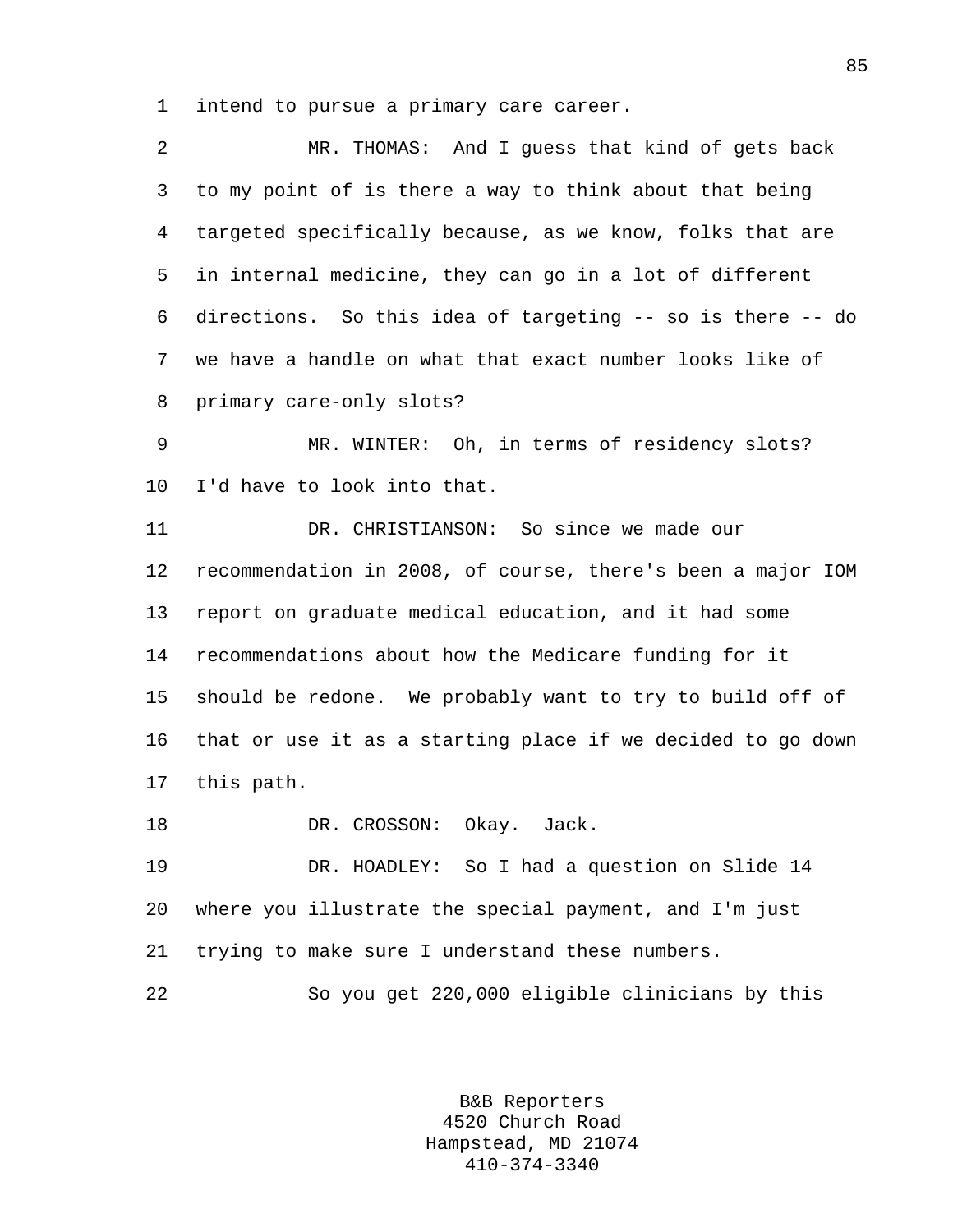1 definition, and that's -- as I read this, that's people who 2 meet two criteria. One is they've got a designated primary 3 care, and second, that they meet the 60 percent payments 4 from the eligible services.

5 Do you have numbers on how many meet one but not 6 both of those criteria? So either they're getting 60 7 percent from eligible services, but they're not primary 8 care, or vice versa?

9 MR. WINTER: I feel like we had some of that 10 information for the November meeting. I don't recall it, 11 but I can get back to you with that.

12 DR. HOADLEY: Yeah. It would just be a helpful 13 context to understand, if you wanted to loosen that either 14 way, what kind of set of people were you talking about.

15 The other question I had was you talk in the 16 chapter about making the assumption and modeling the 10 17 percent increase that it would apply to all charges, 18 including beneficiary cost sharing, but that that's 19 potentially a design decision. What tradeoffs did you have 20 in mind particularly in terms of the beneficiary cost 21 sharing?

22 MR. WINTER: So if you include the beneficiary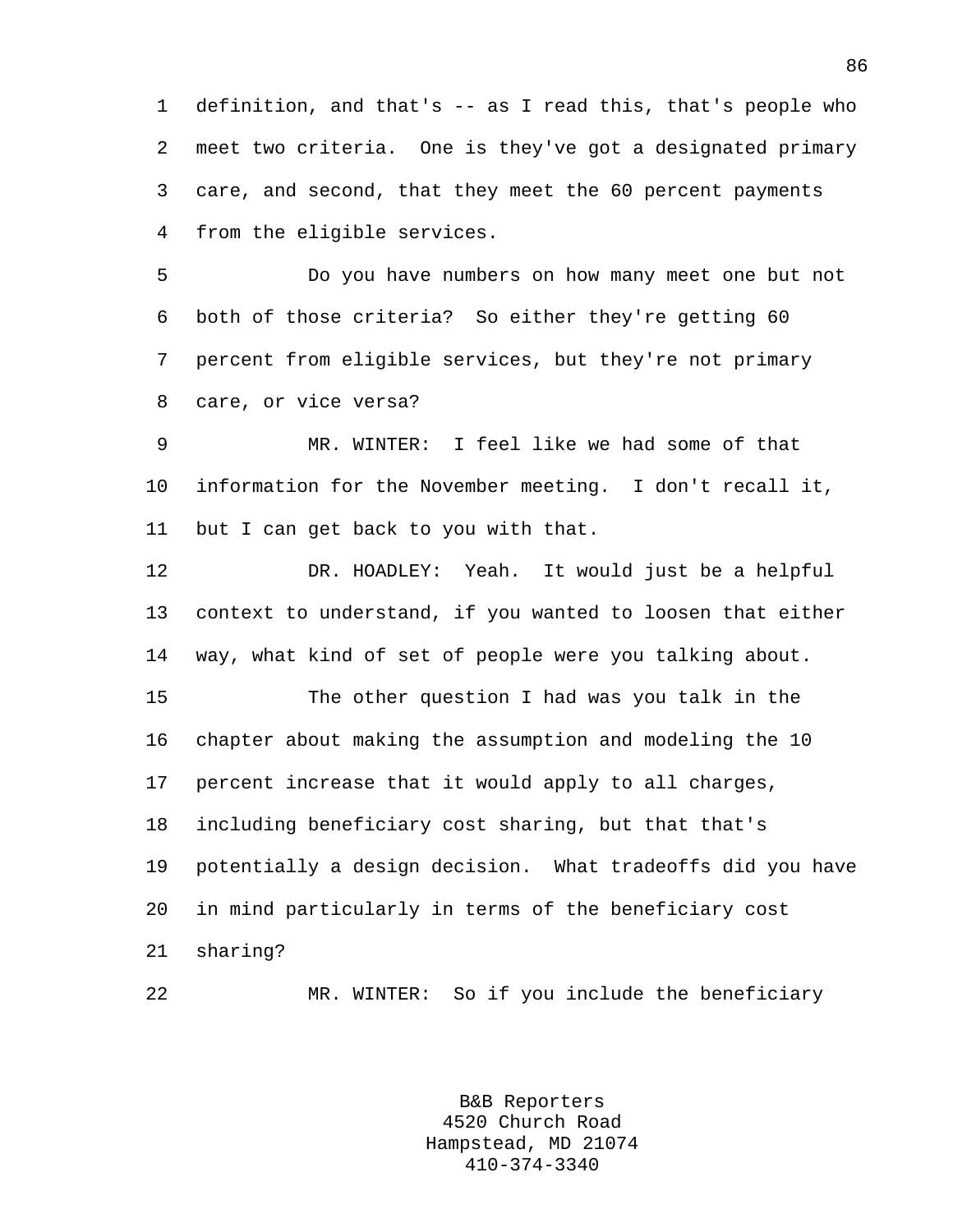1 cost sharing, there's more revenue to the clinicians. 2 That's sort of one upside.

3 A downside is if this payment were separated from 4 a visit, a separately billed visit, and the beneficiary 5 just got a bill in the mail for 20 bucks, 100 bucks, 6 because their clinician was getting a monthly payment from 7 a Medicare program, they might be confused. They might 8 wonder what's this about, "I didn't see the clinician last 9 month." So there's going to be some confusion.

10 And we've heard about this issue coming up with 11 the chronic care management codes, which are billed on a 12 monthly basis and are not linked to a specific visit, and 13 the beneficiaries have been confused when they get a bill 14 in the mail for the coinsurance for that. So that would be 15 a downside.

16 Another downside could be why should we ask the 17 beneficiary to pay more to address this issue with primary 18 care.

19 DR. HOADLEY: Thank you.

20 DR. CROSSON: Alice? I'm sorry. I thought I saw 21 your hand.

22 DR. COOMBS: I just had a question about the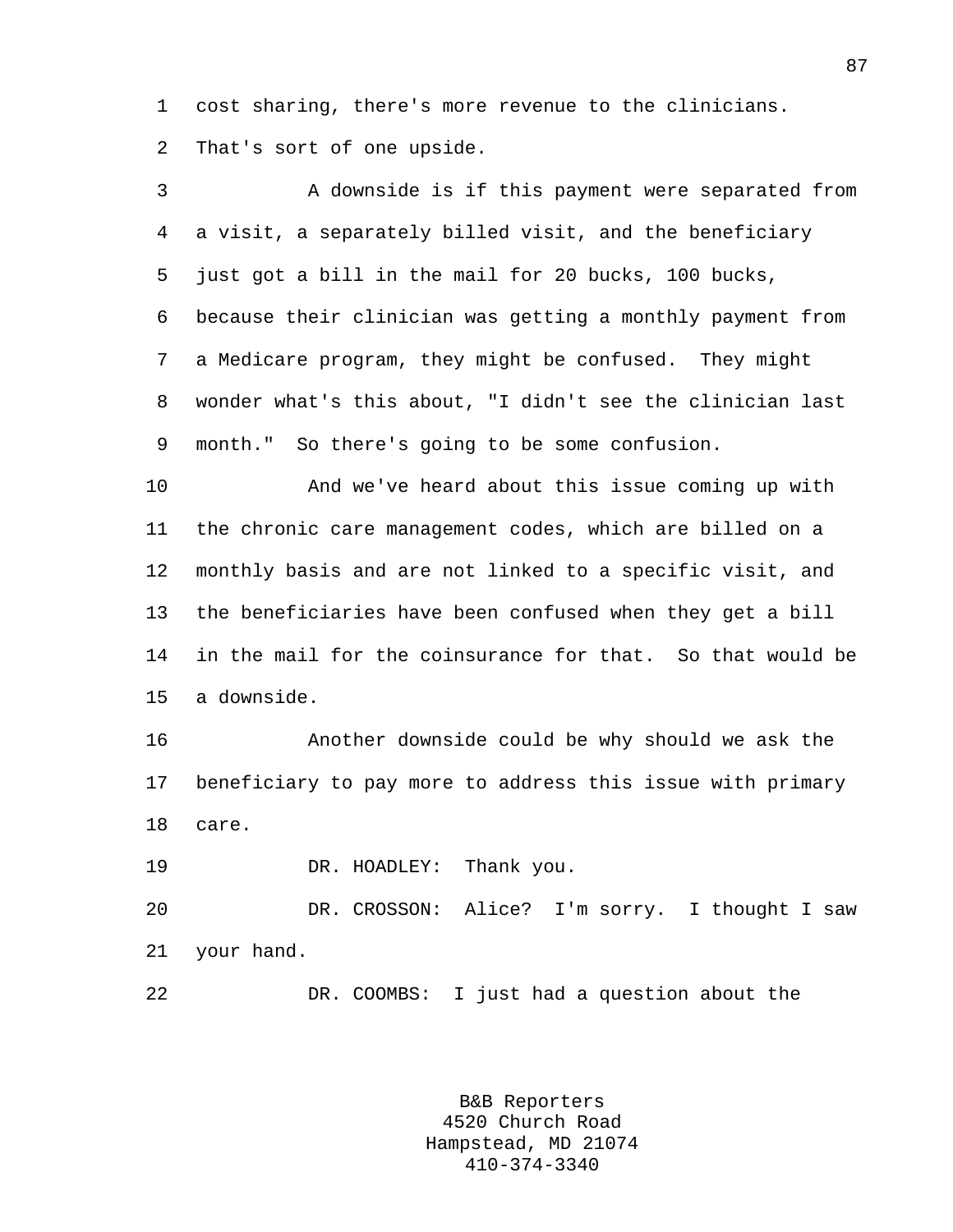1 percentage of primary care patients as being an index of 2 being a primary care physician, and so my concern is 3 obviously that someone can be an FTE that's .4 versus a .3, 4 and they could have 100 percent of their patients in 5 primary care. But in terms of them meeting access needs in 6 a given community, it's problematic.

7 And then the other question is you have a very 8 productive -- you know, as mentioned yesterday, you have a 9 very productive neurologist, who's seen as much primary 10 care. Maybe he has a multiple sclerosis patient where he 11 coordinates the primary care, and when you do absolute 12 percentages, it becomes problematic. And that the volume 13 of, say, someone who is not necessarily designated family 14 practice or internal medicine might be doing more primary 15 care because of the sheer number of patients that they're 16 seeing.

17 MR. WINTER: Yeah. We've looked at different 18 points both for the November meeting and for our 2008 19 chapter. We can talk about a 40 percent threshold, 50, 60, 20 75, and if you lower the threshold, then more clinicians 21 are going to be eligible, which means you're spending more 22 money.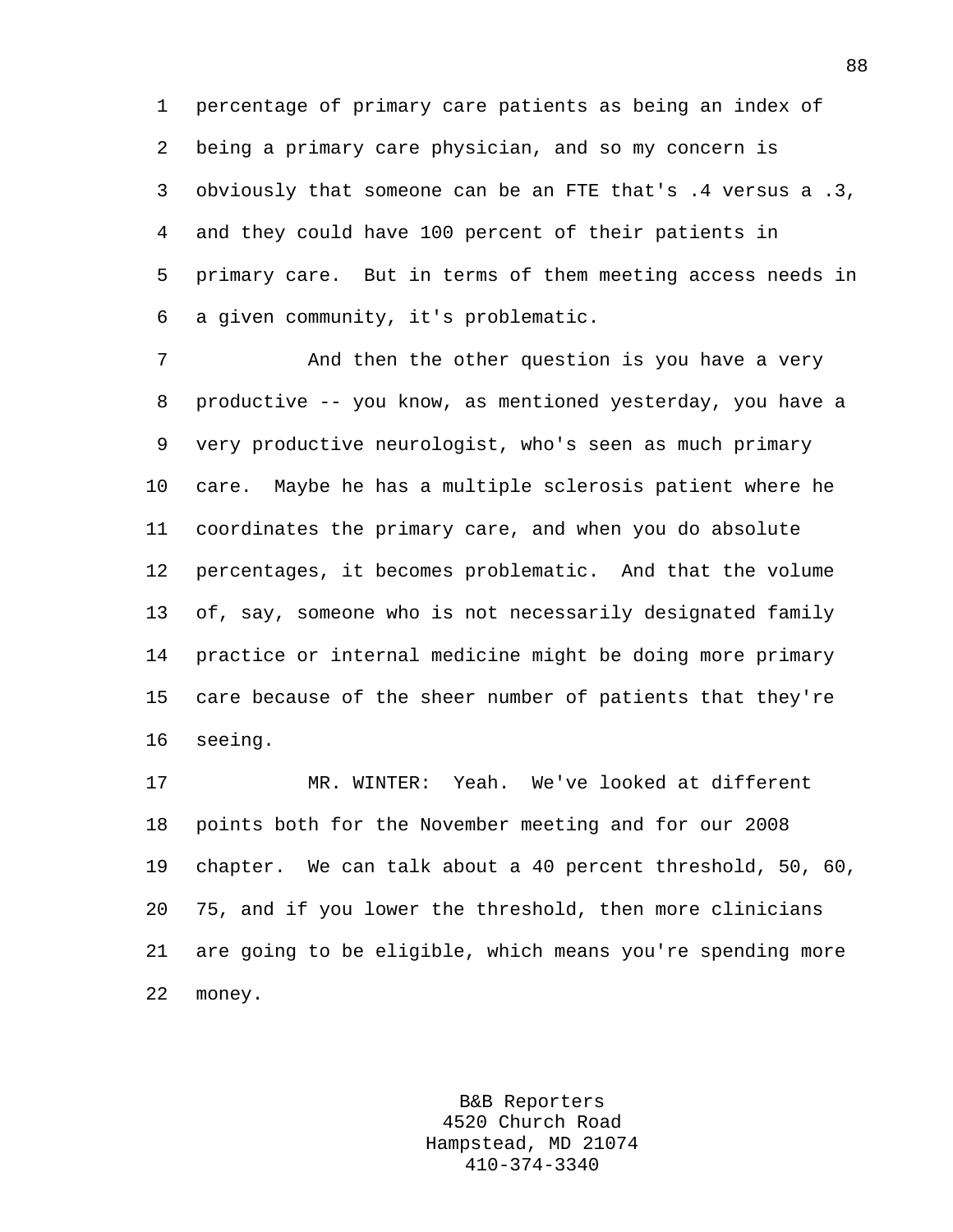1 DR. COOMBS: Well, I wasn't thinking about 2 lowering the threshold. I was having an "or" in there for 3 a very productive person. So if you were to say whatever 4 percentage one should decide, then there should be an "or" 5 this person is actually doing above and beyond the call of 6 duty of procurement, which merits some kind of 7 accountability to us paying attention to them as well.

8 MR. WINTER: So are you suggesting more like an 9 absolute number of beneficiaries seen, an absolute number 10 of ambulatory E&M visits?

11 DR. COOMBS: Yeah. So if you took the average 12 number of a panel for internals, say 1,000, 1,500 patients, 13 and if you said this is the average expectation in terms of 14 how many patients correlate that with ours, then you might 15 come up with an absolute number that says, okay, this is a 16 reasonable amount of primary care patients that should be 17 as a part of it. And you could use the percentage, but you 18 could also use an absolute "or" as well.

19 DR. CROSSON: Okay. I've got Bruce and Dana and 20 then Pat.

21 Bruce.

22 MR. PYENSON: Thank you. I've got a question

B&B Reporters 4520 Church Road Hampstead, MD 21074 410-374-3340

89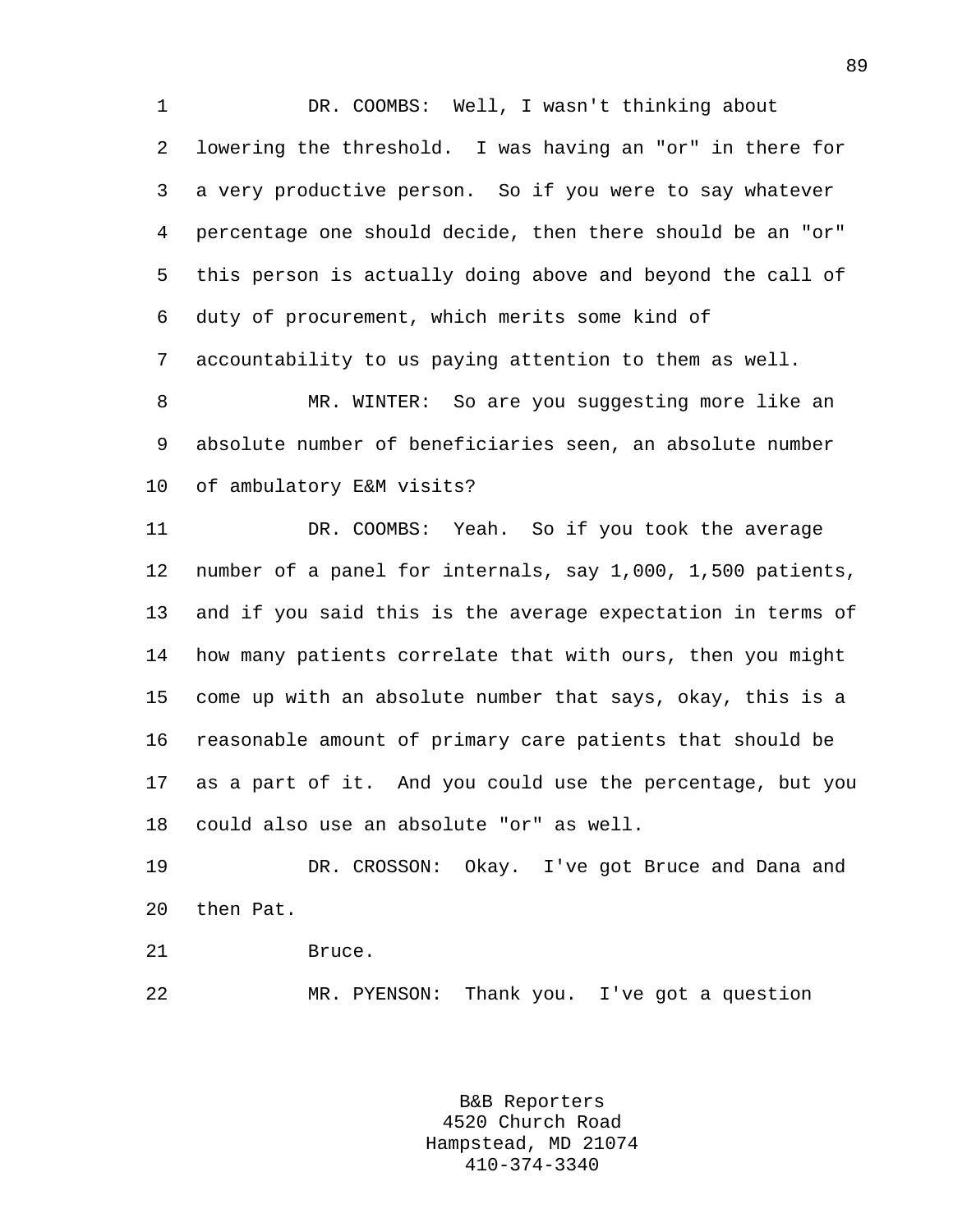1 related to Slide 5. In the decade since RBRVS, as I think 2 you've pointed out, there have been various solutions to 3 the issue we've identify of the disconnect between primary 4 care and specialists or, as we're perhaps characterizing 5 it, E&M, ambulatory E&M and procedures. So I think each of 6 those was perhaps an attempt to make the relativities here 7 look similar, and over time it fell out of sync for I think 8 the reasons you've described as the ability for procedures 9 to take less time.

10 So my question is: Can you estimate how long the 11 10 percent fix would last before we're back in this 12 situation?

13 MR. WINTER: Yeah. It's really hard to say. I 14 think part of it depends on whether there are improvements 15 in the data and the process for updating and validating the 16 RVUs. If there are no changes, then the effect of that 10 17 percent increase is going to, I think, wear off over time. 18 If there are improvements, then you may see a greater -- a 19 similar relativity across types of services and specialties 20 that persist. I think it really depends on where the 21 process goes from here.

22 DR. CROSSON: Dana.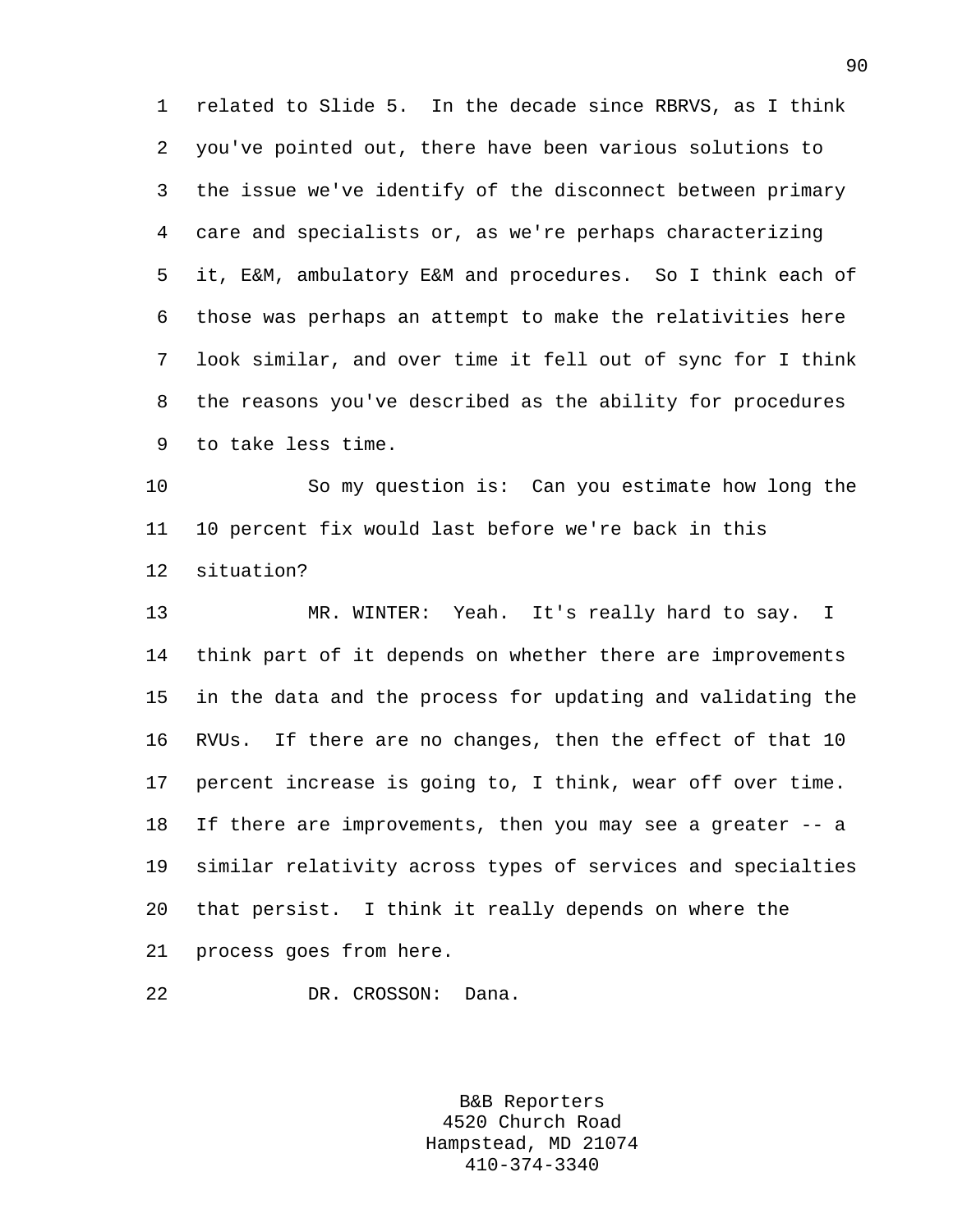1 DR. SAFRAN: Thanks. My question relates to the 2 added payment, not the 10 percent, and I guess I'm trying 3 to understand whether the added payment -- the fundamental 4 goal of the added payment is to further ensure the adequacy 5 of payment for primary care. And if that's the goal, my 6 reading, anyway, of what you're showing on Slide 5 is that 7 even with the balance issues that we have -- could you put 8 Slide 5 back? -- that in family medicine, for example, 9 payment was actually more than adequate to time being 10 spent.

11 So I question it from that perspective. If the 12 goal of the added payment is to encourage primary care to 13 do added services -- care coordination and so forth -- I 14 think the evidence is really weak coming out of the 15 patient-centered medical home research, that doing that is 16 very effective, that those added payments -- so I'm not 17 going to make a Round 2 comment about what I, therefore, 18 think about it, but I just am asking the question about 19 whether -- which of those things is your goal for this 20 added payment?

21 MR. WINTER: I think that's really a question for 22 you all to think about, to put the ball back in your court.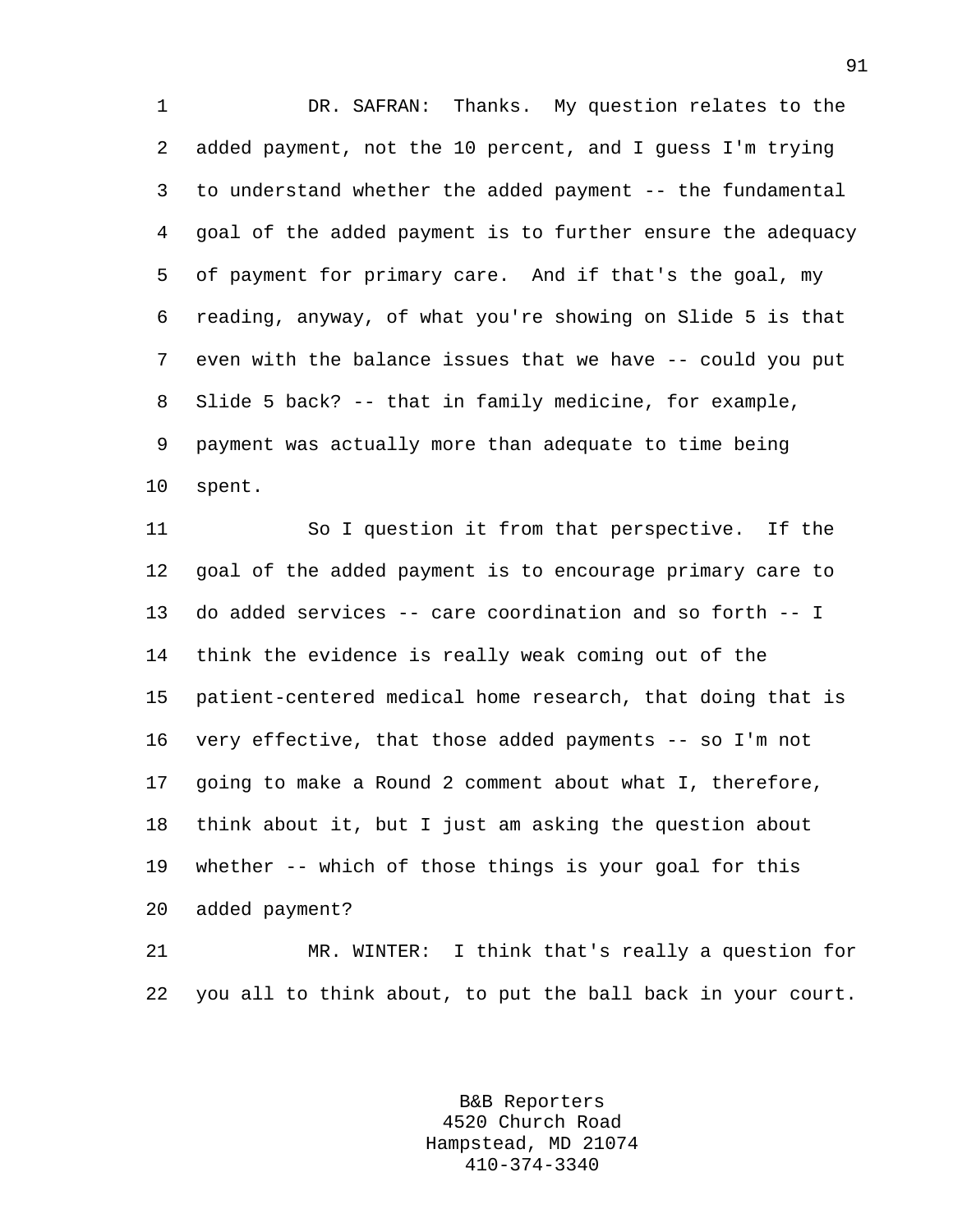1 But, you know, is the goal here -- we laid out a variety of 2 concerns, and we think that a special payment for primary 3 care could address some or all of these concerns, the issue 4 of how there's a mismatch between a fee-for-service payment 5 and the need for ongoing, non-face-to-face care 6 coordination, issues of compensation disparities, issues of 7 the future pipeline of primary care clinicians. And it's 8 really a judgment call as to whether a special additional 9 payment for primary care could address one or all of these 10 concerns, or whether some other options should be pursued. 11 We're laying this out here for your discussion, and as you 12 know, the Commission is on record with the 2015 13 recommendation that there should be a per beneficiary 14 payment, but that was three years ago, and you might want 15 to reconsider that, particularly in the light of the first 16 policy option that we're raising, which is a new direction 17 for the Commission, potentially new direction. 18 DR. CROSSON: So it is up to -- that's why we're

19 having the discussion. It is up to the Commission. You 20 know, but thinking back to 2015, to may be a very little 21 reductionist, I think the concern here was -- or is, or was 22 at the time, anyway, that we think there's a fair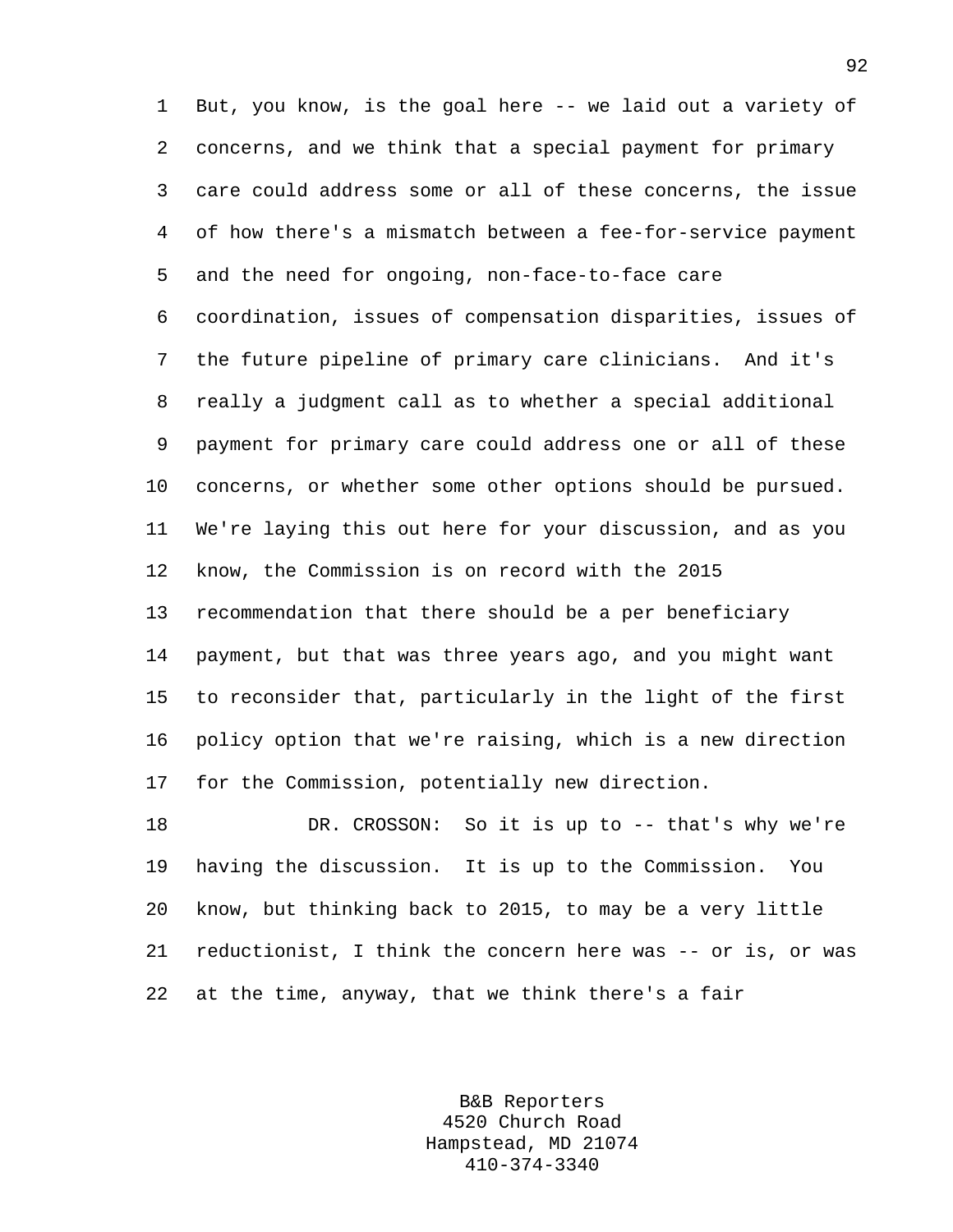1 likelihood that the pipeline for primary care physicians -- 2 now, it gets very tricky because I think we've included in 3 this other providers of primary care services, and I think 4 the question of whether there's a shortage or not is a good 5 one. But I think if you look at the pipeline for family 6 practice doctors and internal medicine physicians 7 practicing internal medicine and the decrement that's 8 occurred in the last decade or so, and you project that 9 forward in a pipeline that may be seven to nine years long, 10 there's a good possibility that if we don't act or make a 11 suggestion to change that, that we could find a situation 12 in a few years where a significant number of Medicare 13 beneficiaries who want to see a physician for primary care 14 services are unable to do that because they're not there. 15 That's about as close to the problem statement as I can 16 get.

17 Now, the solution for that is, of course, 18 difficult, right?

19 MR. WINTER: If I could provide one more piece of 20 background about the 2015 per beneficiary recommendation, 21 at the time the PCIP, which was a 10 percent increase for 22 primary care, was about the expire, and the Commission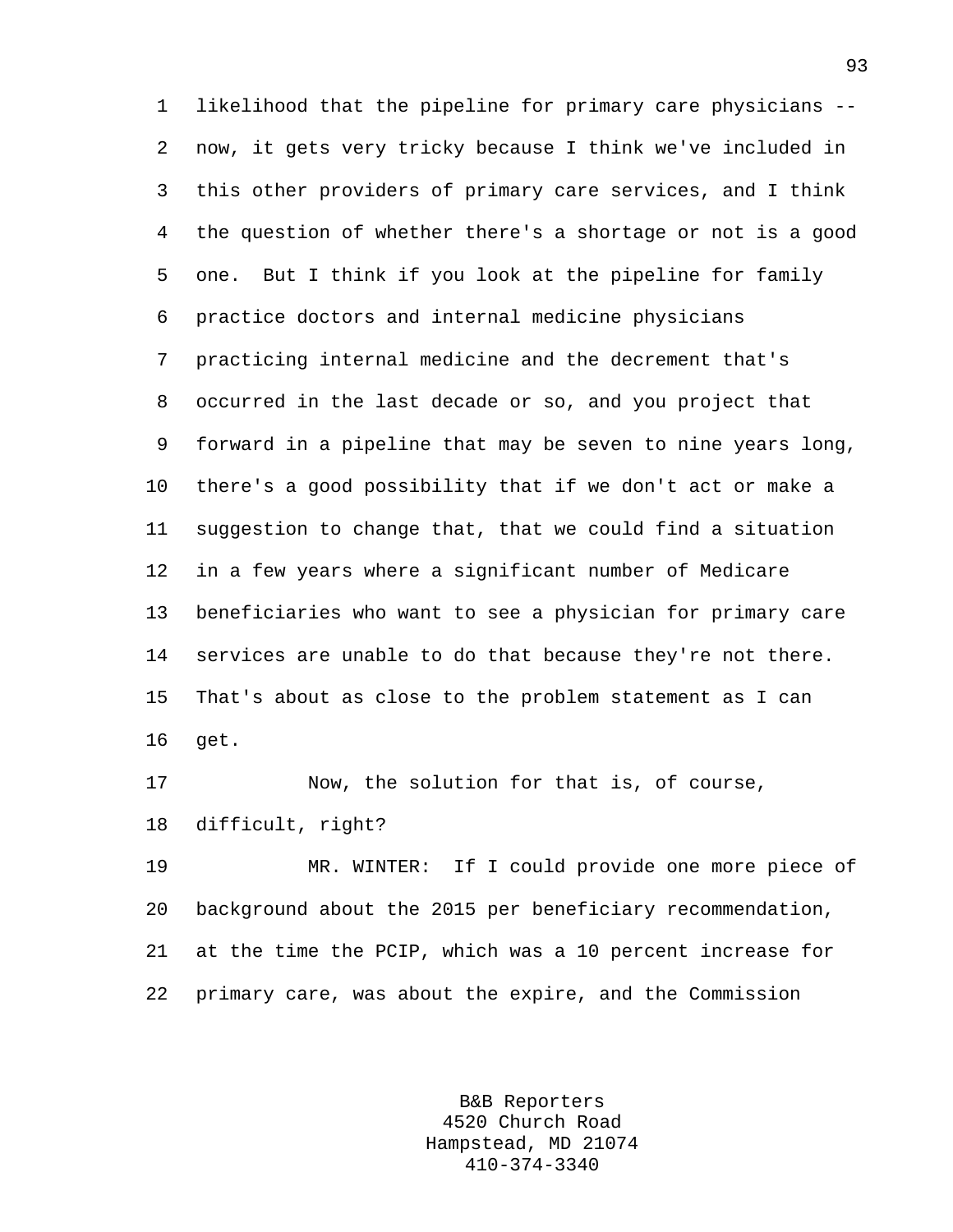1 believed that letting it expire without replacing it with 2 anything would send the wrong signal to primary care 3 clinicians. And that was coupled with an intent to try to 4 move away from fee-for-service payment towards a broader 5 type of payment for primary care. 6 DR. CROSSON: Thank you. Pat. 7 MS. WANG: Going to Slide 14, this kind of puts 8 the additional screen of 60 percent of payments from 9 eligible services, 220,000 eligible clinicians. Do we have 10 this information broken down by the categories in Slide 9, 11 what specialties, what type of clinician to see who's in 12 that 220,000? Is that available? 13 MR. WINTER: I'd have to go back and look at the 14 November meeting materials, but I can -- 15 MS. WANG: Was it in there? Okay. 16 MR. WINTER: I believe there was something very 17 similar to that in there, the distribution by specialty. 18 You're going to see the larger specialties, like internal 19 medicine and family medicine are going to represent the 20 bulk of the clinicians who get the additional payment. 21 MS. WANG: Okay, but in addition, all clinician 22 types, which was helpful to see in Slide 9 --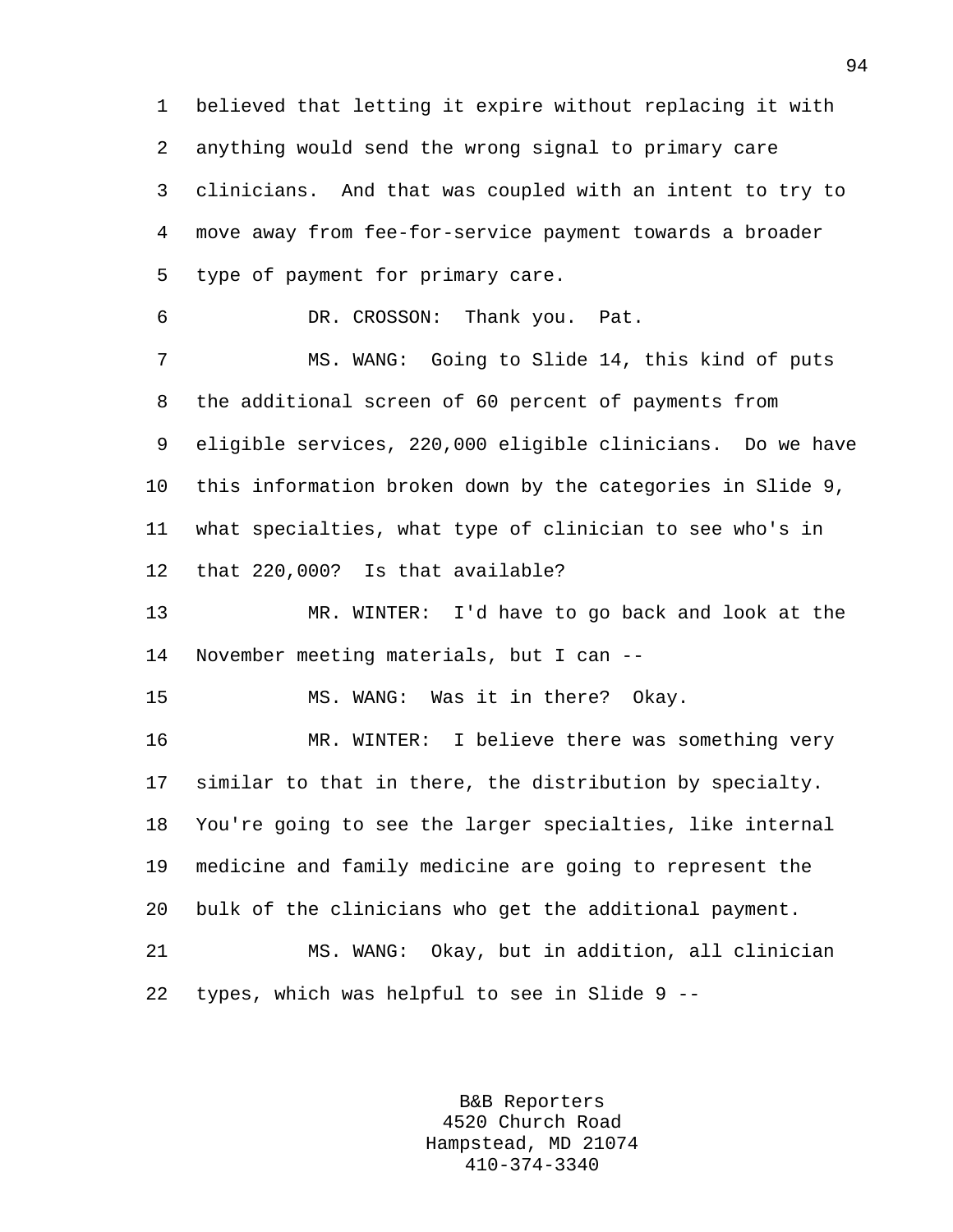| 1              | MR. WINTER: You mean the specialties we showed?             |
|----------------|-------------------------------------------------------------|
| $\overline{2}$ | MS. WANG: Yeah, physician and non-physician.                |
| 3              | MR. WINTER: Yes, sure. We can do that.                      |
| 4              | MS. WANG: Okay, who was in there.                           |
| 5              | The other question I had was: Is Slide 14                   |
| 6              | related to the information in Table 3 on page 21 in the     |
| 7              | report? There's a table, primary care practitioners and     |
| 8              | certain other specialties derive much of their fee schedule |
| 9              | payments from ambulatory E&M, and then there's a column.    |
| $10 \,$        | So does this Table 14 then exclude geriatricians?           |
| 11             | Geriatricians are not represented in the 220,000 eligible   |
| 12             | clinicians? They don't have 60 percent of their payments,   |
| 13             | according to this table.                                    |
| 14             | MR. WINTER: Right, so the table on page 21,                 |
| 15             | Table 3, is showing the average percent. So there's a       |
| 16             | distribution around that average.                           |
| 17             | Okay.<br>MS. WANG:                                          |
| 18             | MR. WINTER: So geriatric medicine, across the               |
| 19             | entire specialty they derive 56 percent of their revenue    |
| 20             | from ambulatory E&M, but there are many geriatricians who   |
| 21             | get more than 60 percent and, therefore, would qualify for  |
|                |                                                             |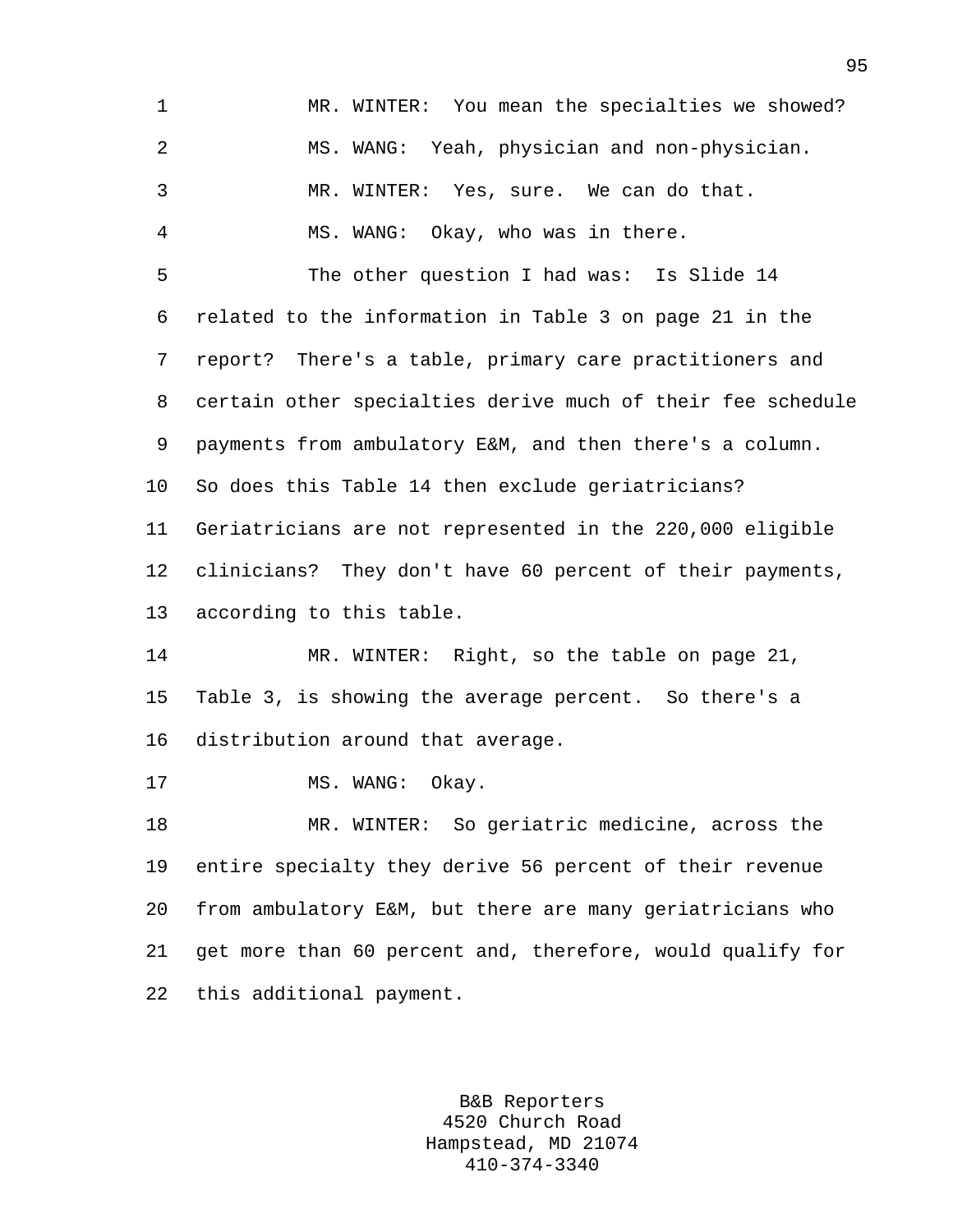1 MS. WANG: It would be so helpful to see this 2 cohort of -- if we move from with this approach, it would 3 be so helpful to see this 220,000 broken down into the same 4 categories as Table 9.

5 MR. WINTER: Absolutely, we can do that. 6 MS. WANG: Thank you.

7 DR. CROSSON: Okay. I think we're going to move 8 forward now to the discussion, try to move this issue 9 forward a little bit, see where we think we should go. And 10 Paul and then Kathy are going to -- have asked to begin the 11 discussion.

12 DR. GINSBURG: Yes, well, I thought that this 13 document that you sent made real progress since November by 14 making the distinction between dealing with the distortion 15 that affects all E&M services versus the particular issues 16 that where fee-for-service payment is not very suitable for 17 a lot of current contemporary primary care activities. 18 But, Ariel, your answer to Dana's question made 19 me wonder if you really believe what you wrote, but we can

20 get back to that later.

21 DR. CROSSON: Okay. But I think we need to give 22 Dana a chance to answer while he's thinking. Go ahead,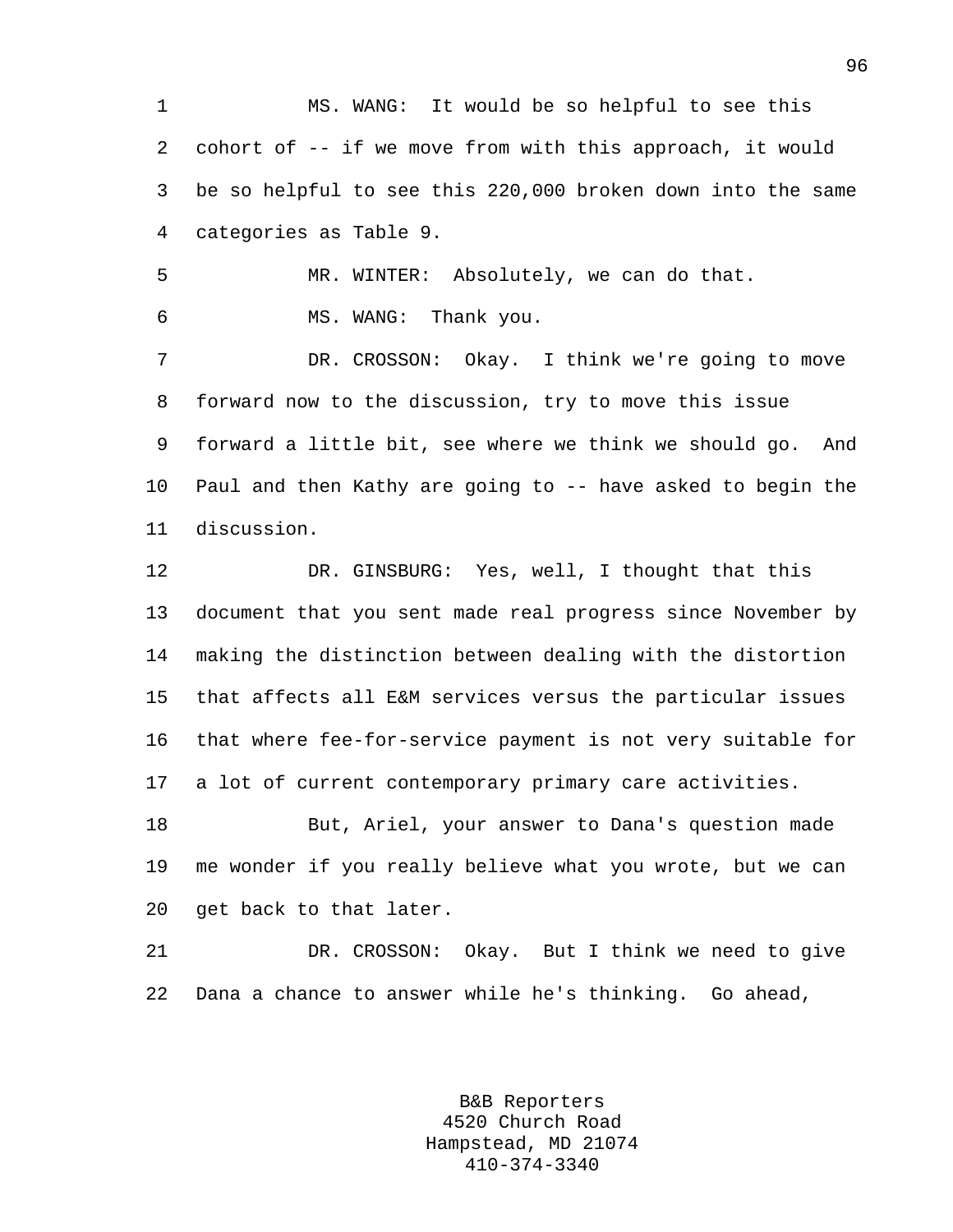1 Paul.

2 DR. GINSBURG: Sure. So in a sense, I think the 3 key thing is the distinction. You know, I think the -- you 4 didn't get into why only outpatient services, and I started 5 thinking of some reasons, but better that you stated them 6 than I come up with something.

7 So when we get to the shortcomings of inpatient 8 payment for primary care, I think some of these 9 shortcomings do affect some of the other cognitive 10 specialties who have the same issues in care coordination 11 and non-face-to-face visits. And there really are a range 12 of ways to address these primary care issues beyond RVS 13 changes. And one thing that I'd like us to look into and 14 if you have or haven't talked to Bob Berenson, his ideas 15 about coming up with new codes suitable for primary care, 16 he's told me he thinks it can solve a lot of some of these 17 fee-for-service shortcomings for primary care.

18 I do have concerns, as many others have, about, 19 you know, a per physician payment for primary care in this 20 non-HMO, non-organized environment, with problems for 21 attribution and, as Dana mentioned, you know, the lack of 22 encouraging results from the patient-centered medical home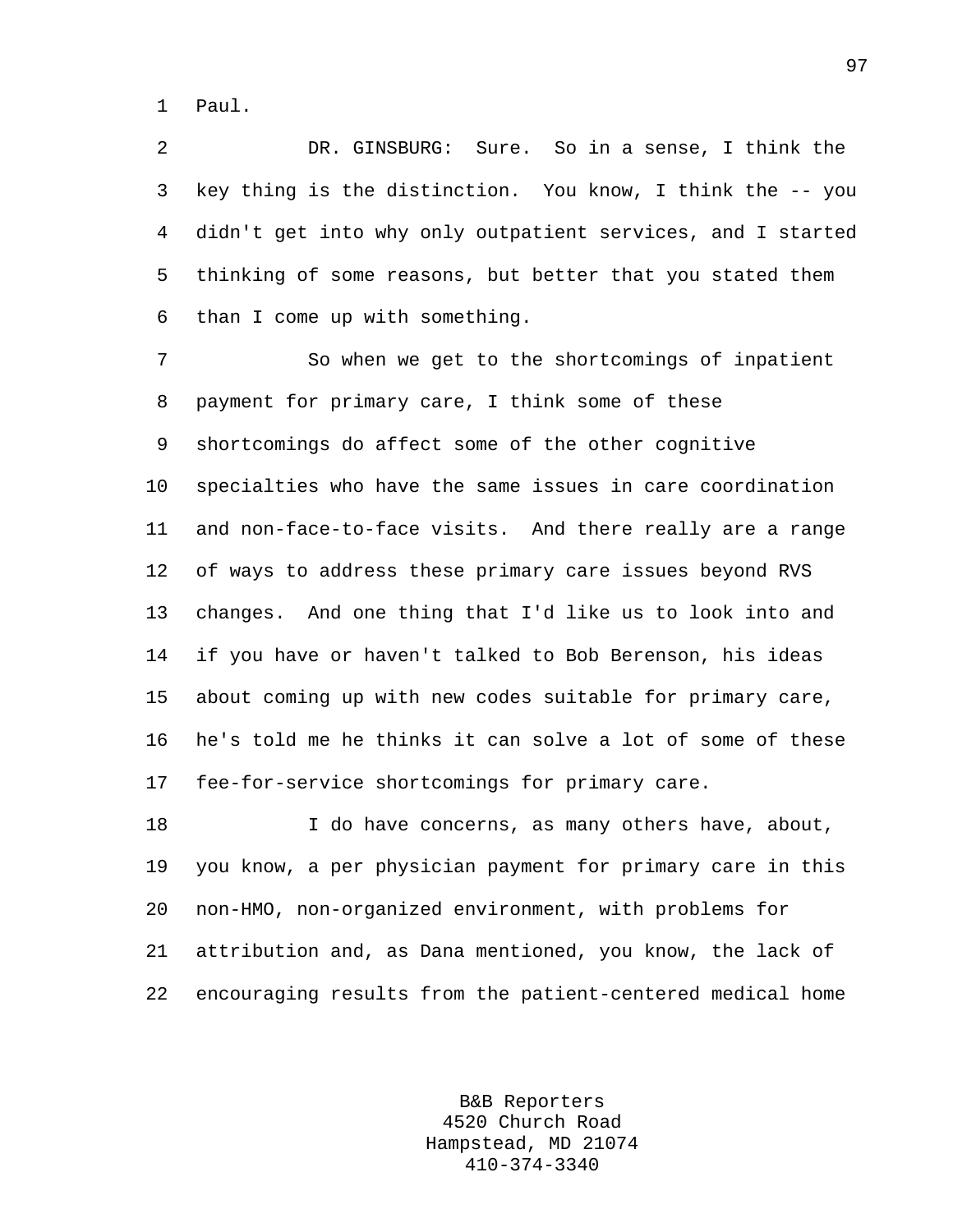1 demonstrations.

| $\overline{a}$ | DR. CROSSON: Okay. I apologize. You all look                 |
|----------------|--------------------------------------------------------------|
| 3              | confused, so, Ariel, do you want to respond?                 |
| 4              | MR. WINTER: I believe everything I wrote.                    |
| 5              | [Laughter.]                                                  |
| 6              | MR. WINTER: But this is -- it's not just my                  |
| 7              | document. It's, you know, the combined efforts of Kevin      |
| 8              | and Jim and other staff as well. But I think what we were    |
| 9              | trying to get at is react to the feedback we got at the      |
| 10             | last meeting, where there was both an interest in            |
| 11             | addressing the undervaluation, underpricing of specifically  |
| 12             | ambulatory E&M, but also addressing issues and concerns      |
| 13             | about primary care. And so we tried to separate those two    |
| 14             | concerns into separate policy options.                       |
| 15             | With regards to the second one, which I think is             |
| 16             | what you're referring to, Paul, in my response to Dana's     |
| 17             | questions, if you provide more payment, it's going to        |
| 18             | address to some extent the compensation disparities,         |
| 19             | particularly if private sector -- if commercial payers and   |
| 20             | plans follow suit. It's not going to, you know, completely   |
| 21             | equalize compensation. I don't think that's the goal.<br>But |
| 22             | it should help improve the disparities or reduce the         |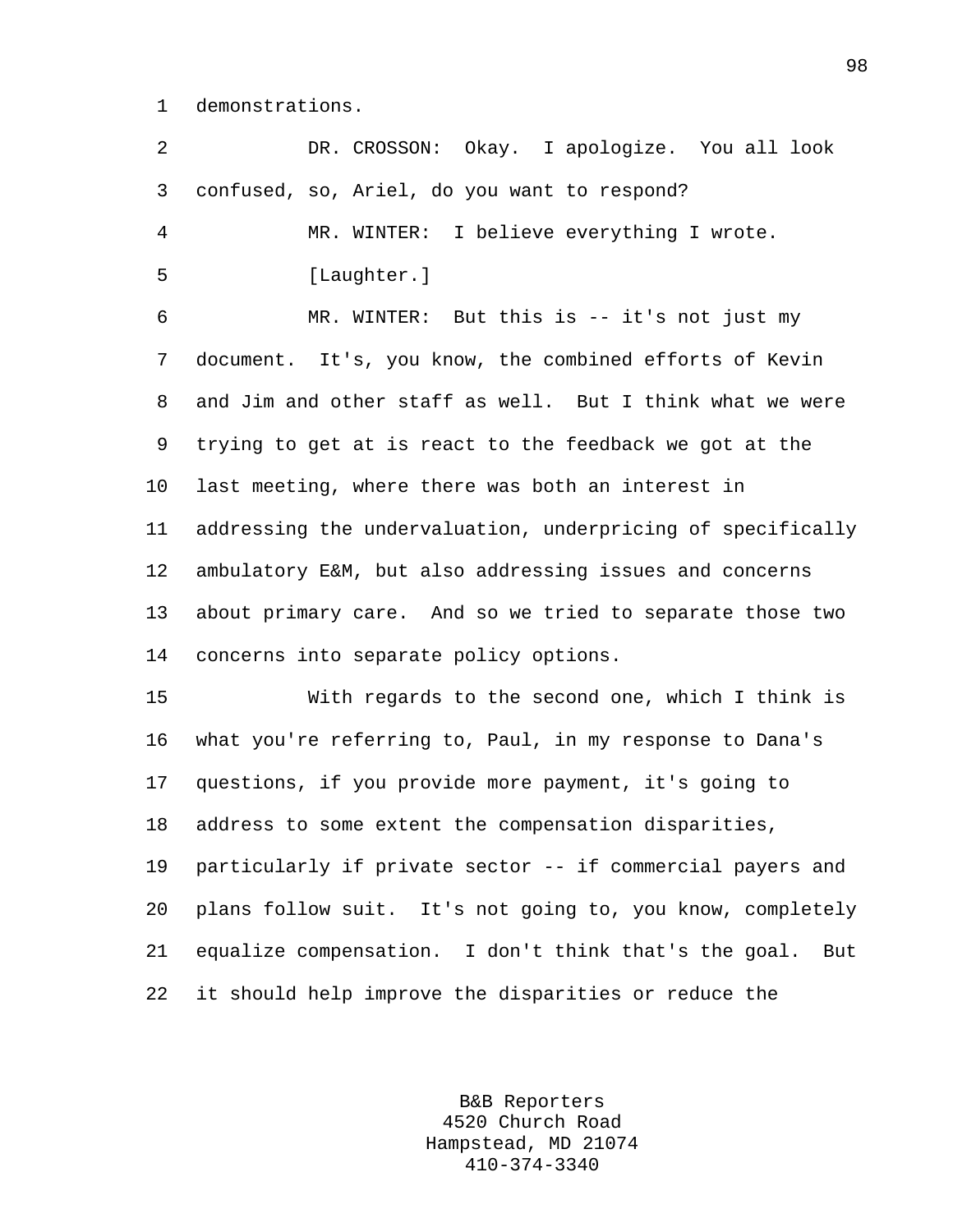1 disparities.

2 In terms of coordination and improving care 3 management, I think that depends on whether you want to 4 impose any requirements, in terms of practice requirements, 5 and the evidence about practice requirements on improving 6 care coordination is mixed. We noted that in our 2015 7 chapter. And so that's probably the best response I can 8 make. 9 DR. GINSBURG: You were really talking about 10 Option 2 when you were answering Dana. 11 MR. WINTER: Yes, I --12 DR. GINSBURG: I was afraid you were abandoning 13 Option 1. 14 MR. WINTER: And I'm not abandoning either 15 option. 16 DR. CROSSON: Okay. Kathy. 17 MS. BUTO: So I think I expressed some concerns 18 at the last meeting, and I continue to have them. Let me 19 just say, as I think about this issue, I think we're all 20 trying to grapple with, first of all, recognizing that we 21 believe -- I think you correctly say in the preamble or 22 beginning of the report, the chapter, that E&M -- that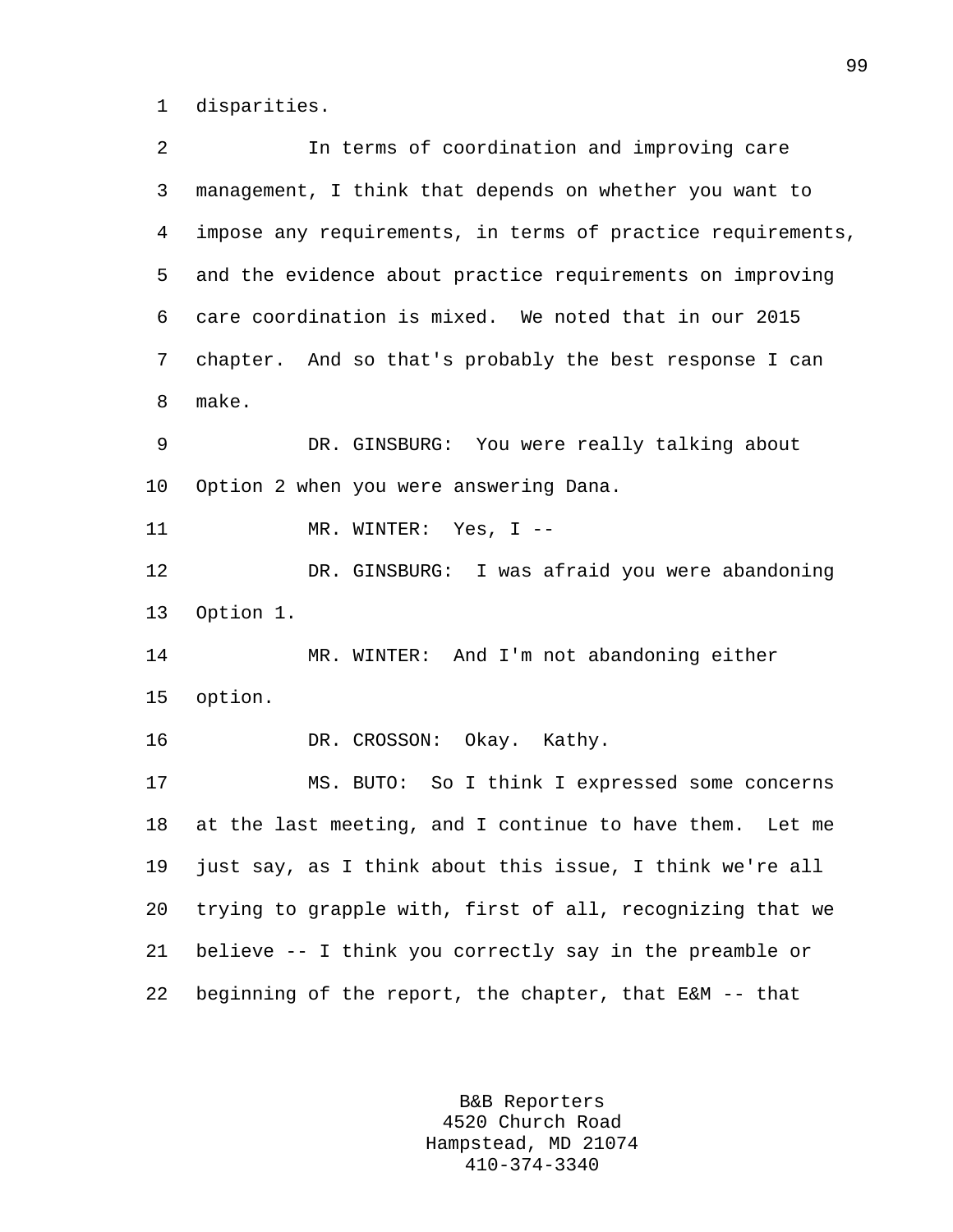1 primary care is undercompensated and underpaid for services 2 rendered. You lay out, I think very well, some of the 3 problems, so the underpricing of primary care or E&M 4 services, which I think you make a compelling case for; 5 secondly, the issues of income disparity and concern about 6 the future supply of physicians; thirdly, you talk about 7 the important role of primary care. I think this is a 8 goal, actually, that we are somehow trying to strive for, 9 making primary care more of a central, more powerful role 10 in the Medicare sort of fee-for-service system, that it 11 actually gets both the compensation and kind of the 12 authority it should to do better on managing fee-for-13 service patients.

14

15 So if I start with the problem set, underpricing 16 of primary care, back to the issue of the 10 percent and 17 then the across-the-board cut, I really like better the old 18 top-down or the top-down approach that you proposed as an 19 alternative to bottom-up, which is more numerically based, 20 as Jay was articulating. And the reason for that is that's 21 something that MedPAC -- that doesn't rely on MedPAC coming 22 back every five years and recommending a 5 percent or a 10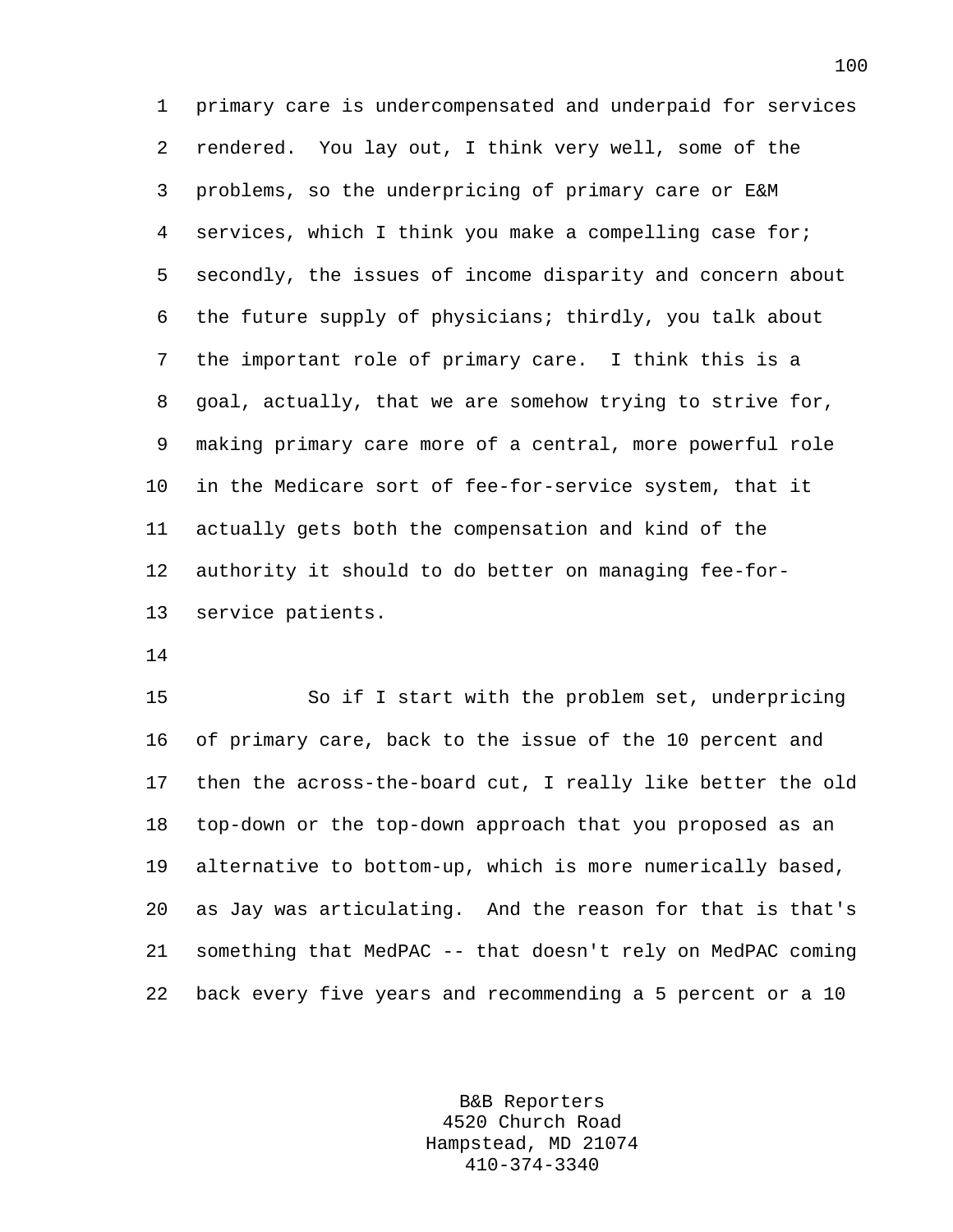1 percent increase, sort of Bruce's question of how often 2 would we need to be doing this.

3 If it's numerically based, it ought to have some 4 momentum of its own that continues to rebase the system, if 5 you will, and so that to me has some real power to it.

6 On the issue of income disparity -- and I think 7 this gets partly -- we're trying to partly address this in 8 the primary care special add-on section. I looked at the 9 various options and think that a 10 percent increase in 10 income, Medicare income, is not going to make much of a 11 difference. I don't think it gets to the problem we're 12 concerned about, which is the supply of primary care 13 physicians or practitioners down the road.

14 So that leads me to the question of, you know, 15 what would -- and I do have some thoughts about that. I 16 think you laid out very well that some of the other 17 concerns that physicians in training have are things like 18 medical school debt. Maybe we should look at a flat 19 payment that helps to compensate for medical school debt 20 related to primary care for Medicare. If you want to come 21 into Medicare and you're willing to have, you know, a 22 patient panel that represents 60 percent of your practice,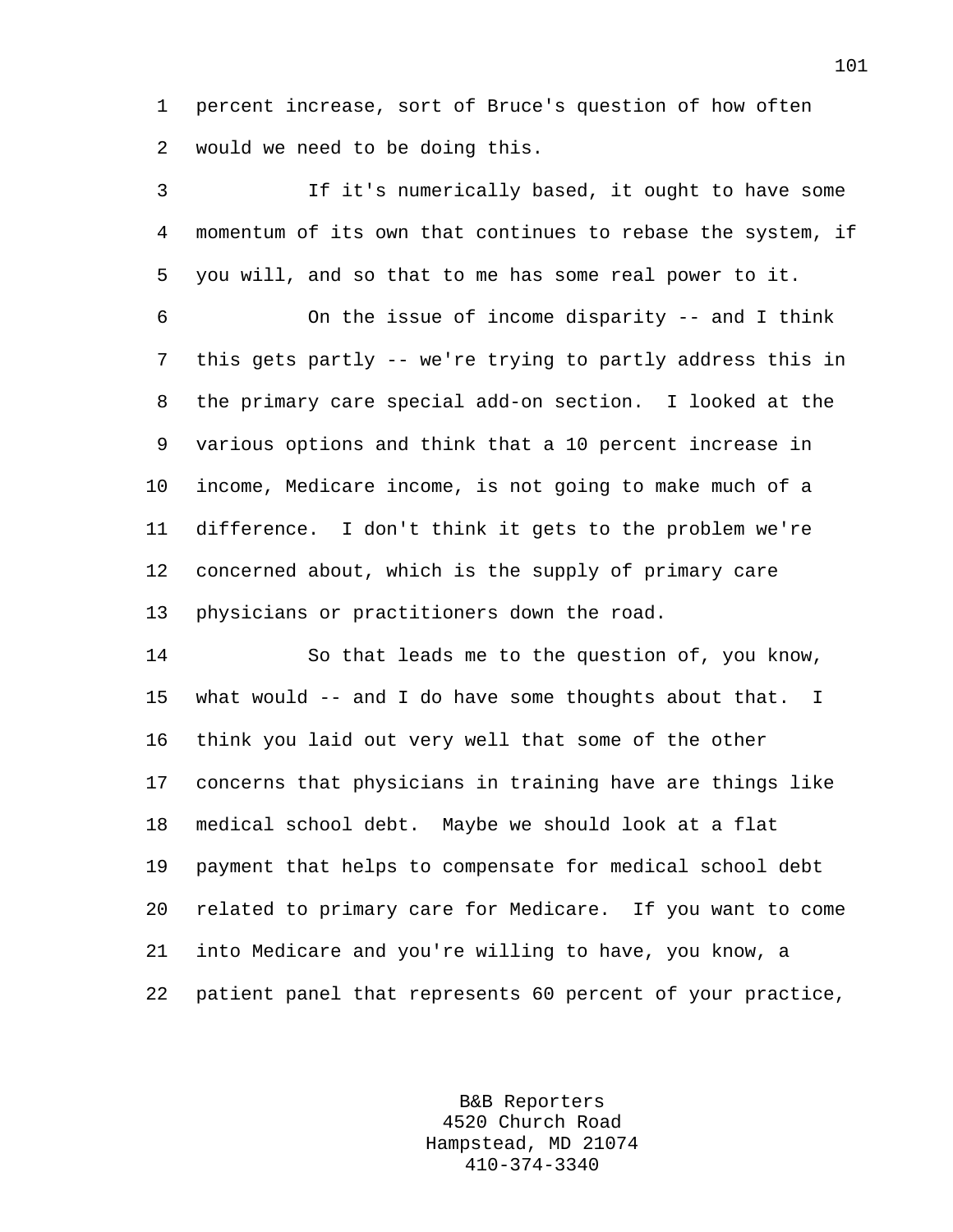1 we will help you to some extent with your medical debt. 2 Maybe we ought to look at those kinds of issues rather than 3 trying to use the fee schedule as the vehicle for, you 4 know, ensuring a supply for the future. I don't know. 5 The last thing, which is the issue of are we 6 hoping that enhancing payments for primary care will 7 actually improve coordination of care and management of 8 patients, I don't think either of these options really does 9 that. So that leads me to ask the question: Should we be 10 thinking more about that issue? I don't know what Bob 11 Berenson's coding changes would be, but maybe that's -- I'm 12 assuming they're more bundled, they're more -- no? 13 DR. GINSBURG: [off microphone]. 14 DR. CROSSON: Microphone, Paul. 15 DR. GINSBURG: I think some of them are codes for 16 additional services that are not paid for today. 17 MS. BUTO: Okay. So there may be a way to work 18 with those and maybe add to them. But it just strikes me 19 that the area that we hope we're getting to, which is to 20 have more authority, more accountability, and more 21 management, the primary care physician, and then I guess 22 more of a relationship between the primary care physician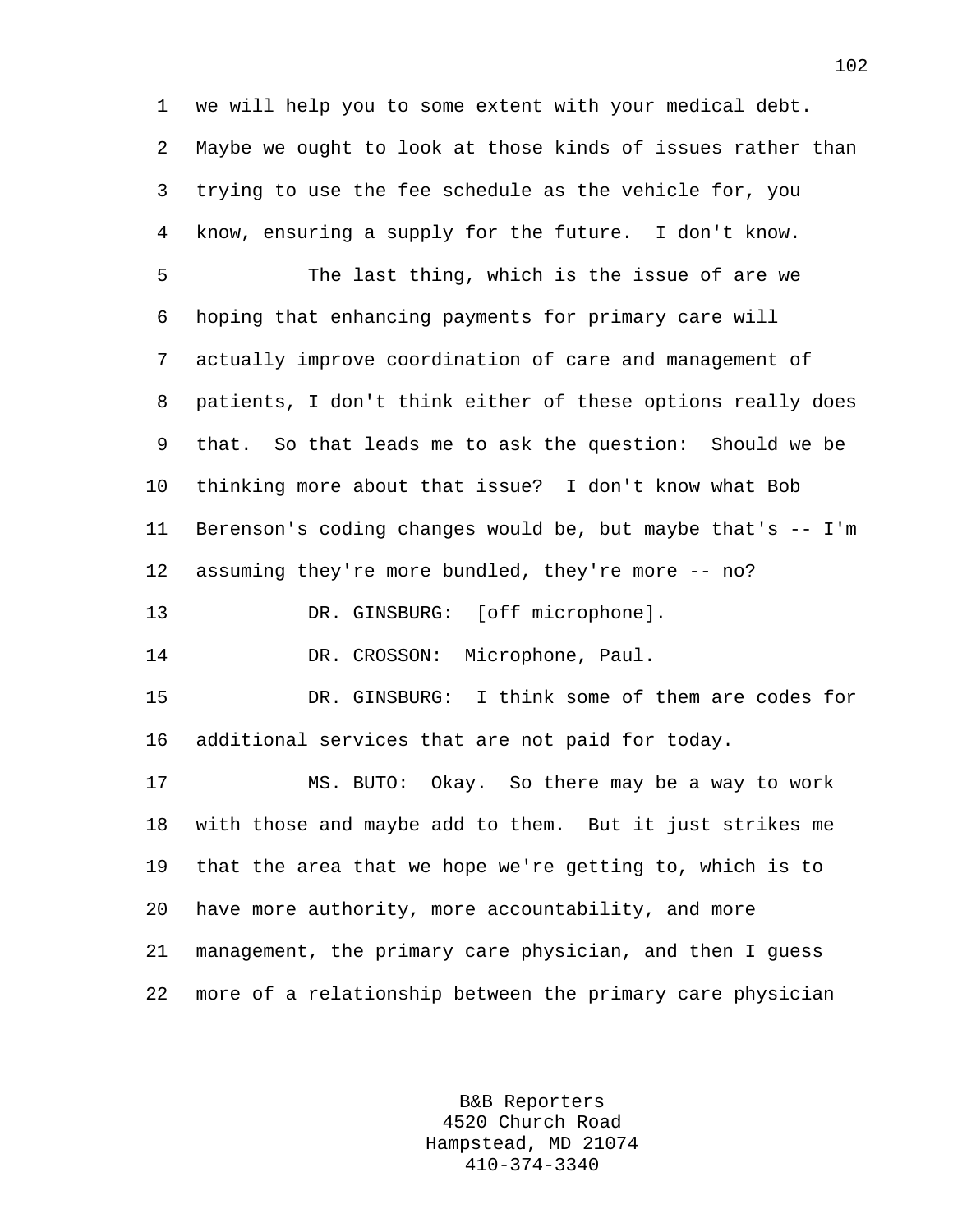1 and the patient over time. We're not getting at that, and 2 it just strikes me that the current codes for coordination 3 of care and chronic care management don't get there either.

4 So that's an area that I hope we'll try to build 5 into this in some way. But bottom line, I'm worried that, 6 because of our collective frustration with what's happening 7 with primary care and E&M, that MedPAC is trying to in a 8 sense take over the responsibility that should be CMS' of 9 updating and making these adjustments, rebasing and so on, 10 the idea that every so many years we might have to 11 recommend another adjustment of 10 percent or 5 percent. 12 I'm hoping that it doesn't rely on us to do that, that 13 there's something that we can recommend systematically that 14 should be done much more automatically by the agency. And 15 maybe it involves taking some of that authority that was 16 delegated to RUC back. Having been involved in the 17 original delegation, I mean, maybe it's time to take 18 another look at what would that look like. Would that mean 19 that CMS would need to develop its own structure for 20 updating, for looking at overpriced procedures, et cetera? 21 I don't think we talk about that. But we're sort of 22 wrestling with this is the world we're living in, we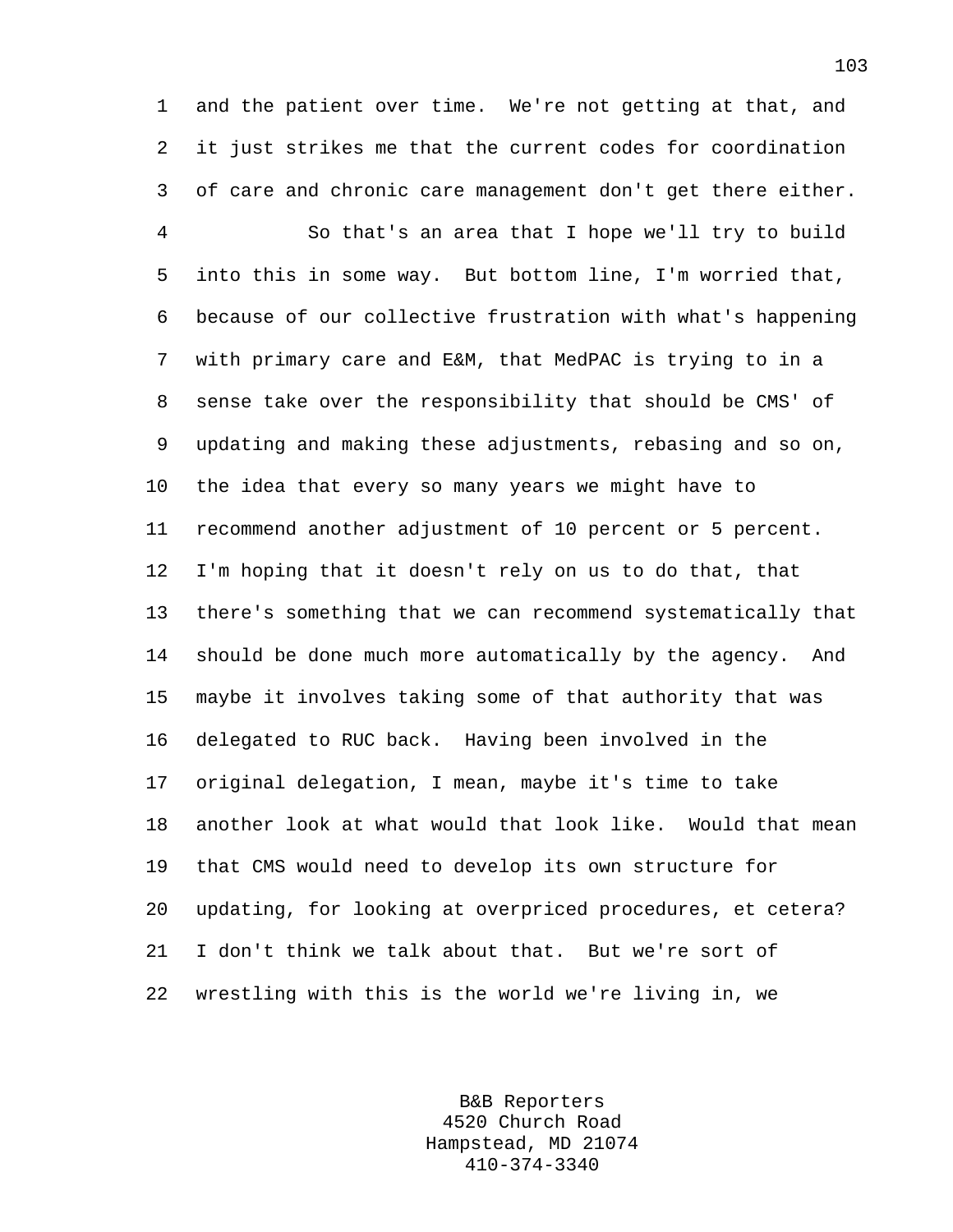1 haven't seen any progress, let's go ahead and make some 2 bold changes. I get that. I just don't feel like that's - 3 - I don't feel comfortable with that right now. 4 DR. CROSSON: Okay. So let's open up the 5 discussion. We'll start down there with David. 6 DR. HOADLEY: Jay? 7 DR. CROSSON: Sorry? 8 DR. HOADLEY: Could you speak to where we're sort 9 of trying to head with this procedurally? Are we trying to 10 get to the point of some recommendations at the March and 11 April meetings for the June report? Are we still just 12 envisioning an array of options of the sort that the way 13 this is currently structured? 14 DR. MATHEWS: Yes, so this particular 15 presentation, again, tries to separate the two policy 16 options that got conflated a little bit at the November 17 meeting, and what we're trying to do at this point is, now 18 that they have been separated, gauge the Commission's 19 interest in pursuing the mechanical fee schedule 20 rebalancing option, and if so, that's something that we 21 could continue to model and come back to you. And then as 22 a companion piece of that, we're putting some markers down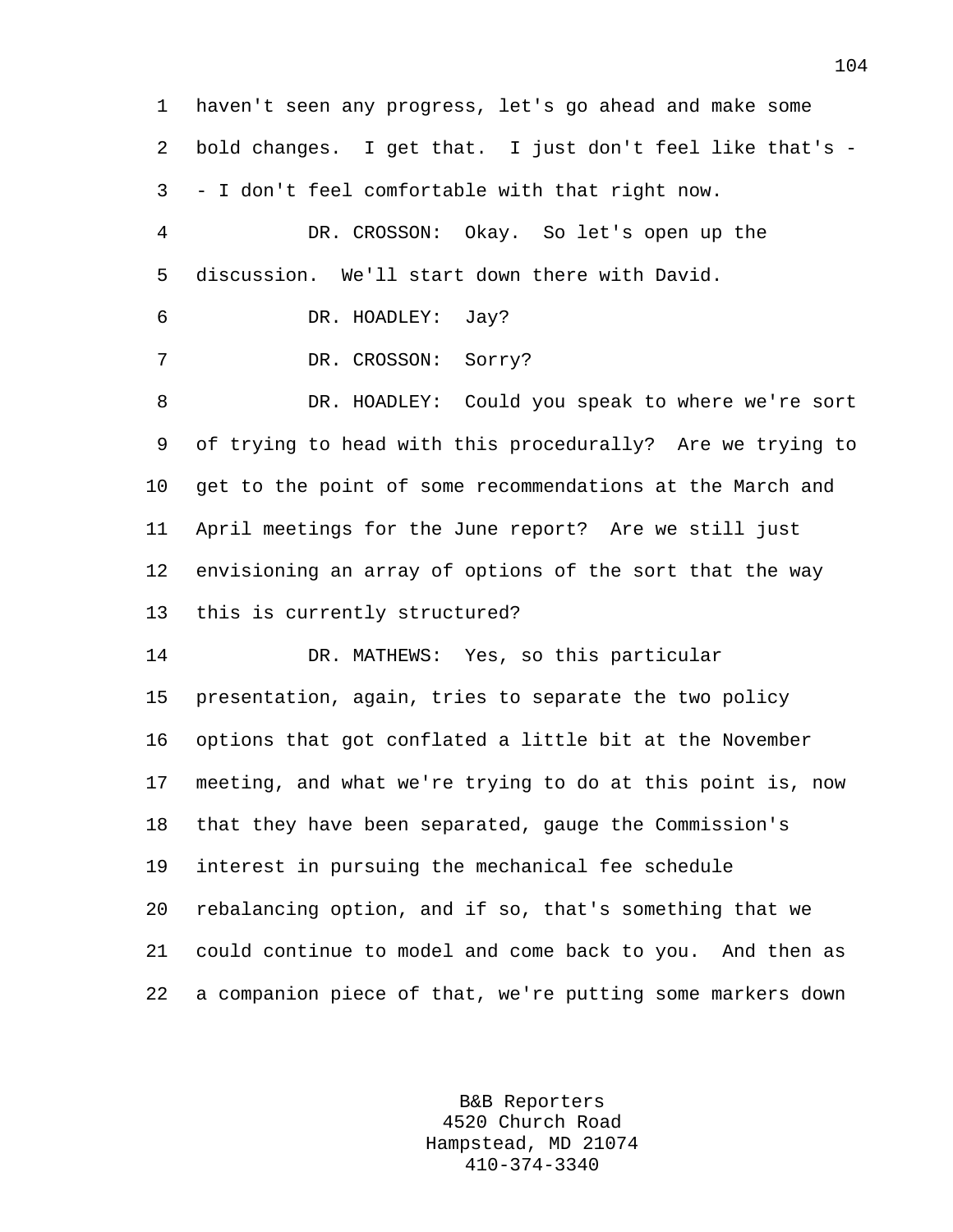1 as to how we might proceed on the related path of improving 2 payments for primary care physicians.

3 So I don't think we are aiming towards bold-faced 4 recommendations this cycle. I think we would package this 5 up in an informational chapter in our June report. You'll 6 recall we tend to do this when we are in a policy 7 development phase. We'll have an informational thing in 8 June first, and then we could come back, depending on the 9 specificity of your guidance and interests here, in the 10 fall of this year, this upcoming fall, to, you know, 11 develop more specific draft recommendations if that's where 12 you end up. 13 DR. HOADLEY: That's helpful because otherwise it 14 would seem like we need to really push to where we're -- 15 DR. CROSSON: Yeah, and I wish we could, 16 honestly, Jack. I'm not sure how many years we've had this 17 discussion. From my perspective, there's, you know, kind

18 of a core problem. I described it five minutes ago. I'm 19 not going to repeat it. We're looking for a solution. We 20 had one a few years ago. Congress adopted it; then they 21 let it sunset. We came back and said let's do it again but 22 do it better, and it has not been enacted. So we still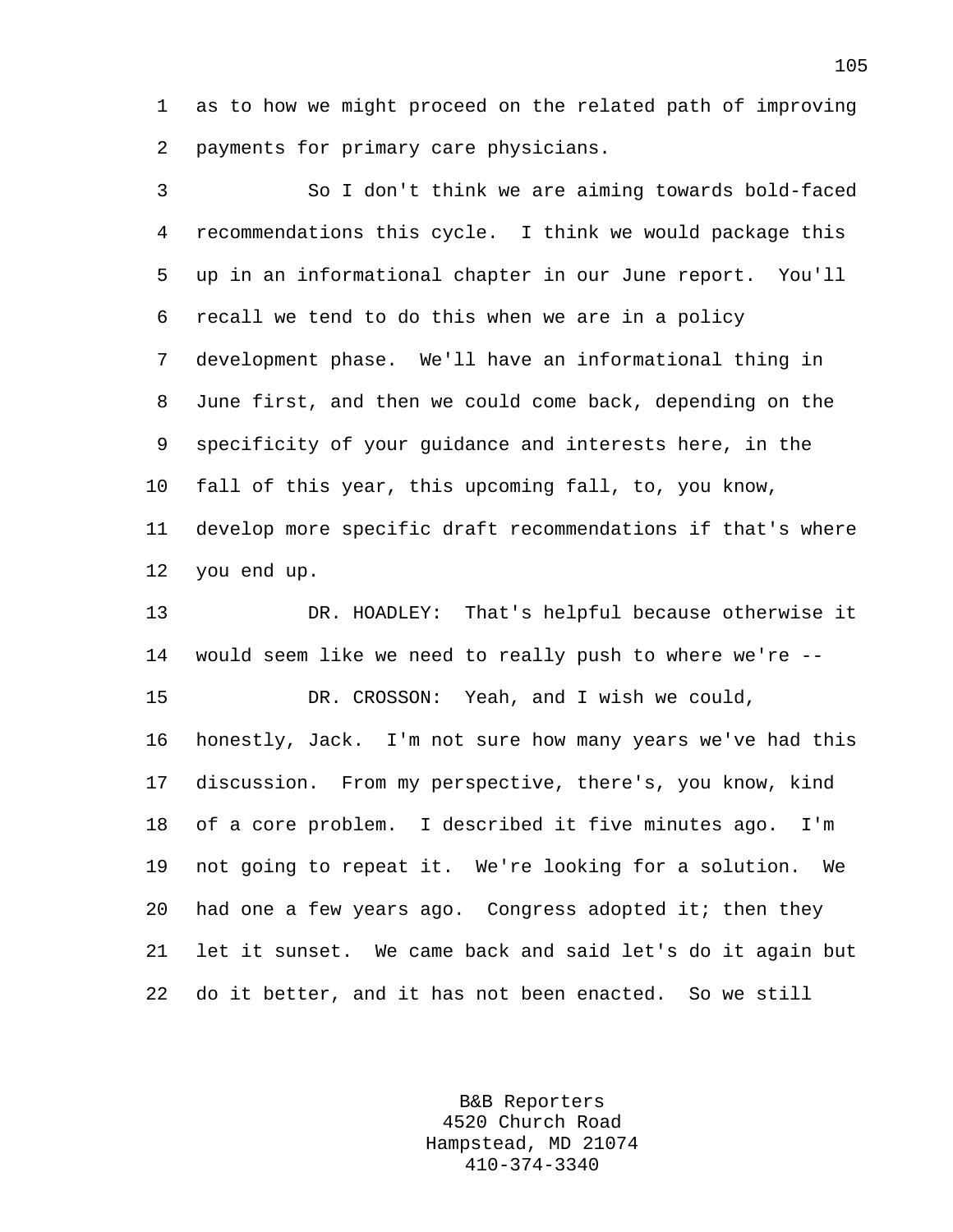1 have, I think, a significant problem facing the Medicare 2 program and beneficiaries coming forward. The solution 3 space, though, is complicated. No matter how you kind of 4 try to dice it, there's a problem associated with it.

5 You know, just based on the questions so far 6 today, I don't think we're going to nail anything, you 7 know, in the next however many minutes we talk about it. 8 So this clearly is going to be, I think, a chapter for June 9 that kind of lists our deliberations, you know, the pros 10 and cons of different ideas, but I really hope that we can 11 find the time, you know, during the next cycle to come up 12 with a solution we can all agree on. Otherwise, I think 13 we've probably not done our job.

14 David?

15 DR. NERENZ: Okay, thanks. I'll try to be brief 16 here. First of all, let me just echo Paul's thank you for 17 the changes from the last time we looked at this. I think 18 they're really good. The two things specifically 19 separating ambulatory E&M and primary care, recognizing 20 they're not synonymous terms, I really appreciate that. I 21 was going to say it if Paul didn't say it, but he beat me 22 to do it. That's good.

> B&B Reporters 4520 Church Road Hampstead, MD 21074 410-374-3340

106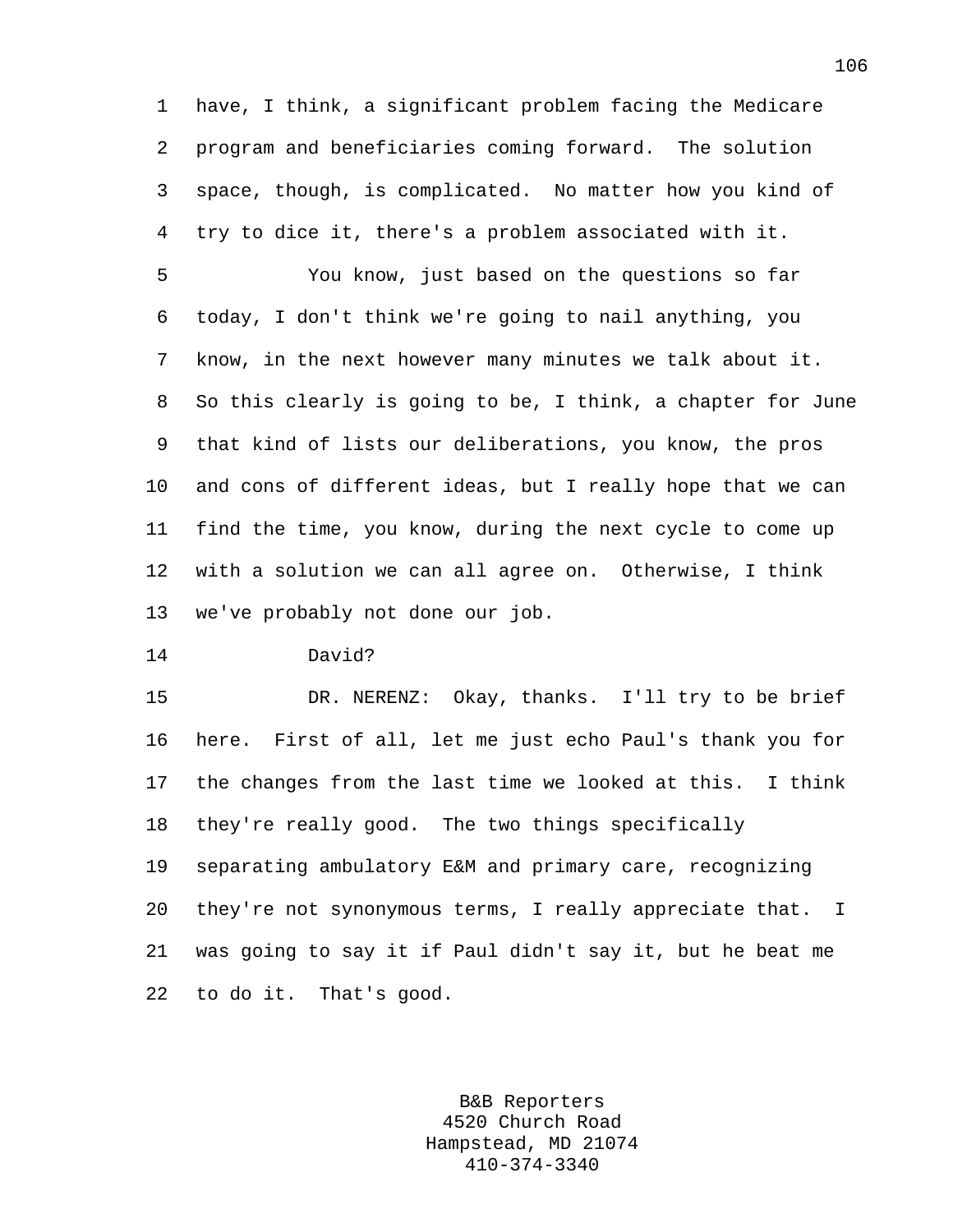1 And also, I think, opening the door to discussion 2 that not everything on the E&M side should receive the same 3 treatment, and you gave us one example, and I'll get back 4 to that in a second. So, first of all, thank you for that.

5 A few things, concerns, but I think are all 6 addressable as this moves forward. First of all, just the 7 issue that a 10 percent uptick is not going to completely 8 solve the problem of the pay disparities. It's too bad 9 Craig is not here. You know, two years ago he was 10 absolutely eloquent on this point, so I'll try to rephrase 11 what he said. You know, what we're going to do here is 12 take a \$250,000 pay gap and turn it into a \$247,000 pay 13 gap. And it doesn't mean that the thing shouldn't be done. 14 It just means that other things have to be considered and 15 addressed at the same time if ultimately we're talking 16 about people's choice, for example, to go under primary 17 care.

18 There's a literature on that. There are other 19 practice dissatisfiers, and I think we could probably say 20 even more about those, and then perhaps talk about, in the 21 section of this, not on primary care, what might be done. 22 You know, just as an example, when we think about, you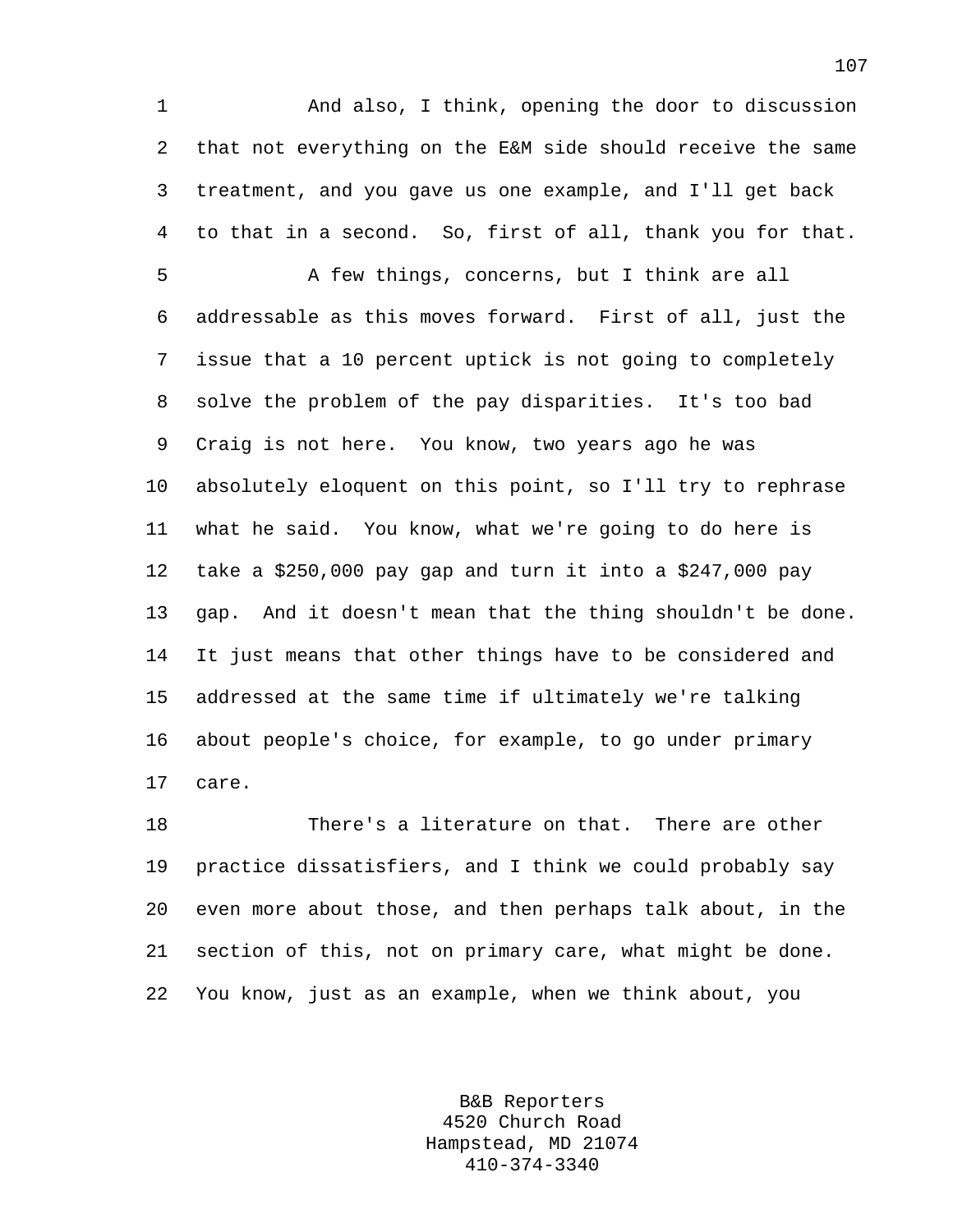1 know, why there's not been much uptake of some of the 2 chronic care codes or perhaps why there hasn't been much 3 behavior change in some of these demos, you know, if you 4 look at the regulations of what doctors are asked to report 5 and certify and attest to, you know, to bill for \$20 like 6 care coordination code, you know, it's expensive, and there 7 seems to be evidence that those barriers, those burdens, 8 are the take-up of those codes.

9 Well, I think we could extend the concept and 10 say, you know, what burdens or what requirements does 11 Medicare impose in either the domain of ambulatory E&M or 12 primary care, or their overlap, that perhaps could be 13 relieved? It's not a money issue but it still is in the 14 domain of payment.

15 I do -- I was going to link with Dana on this. 16 She stepped out. And I was going to borrow her term from a 17 few minutes ago about the tyranny of the office visit. You 18 know, I am a little concerned about the proposal here 19 focusing on face-to-face office visits when I think it is 20 important to look at better ways to compensate physicians 21 for work done the other way. I just read something, a 22 recent study in Health Affairs primary care physicians now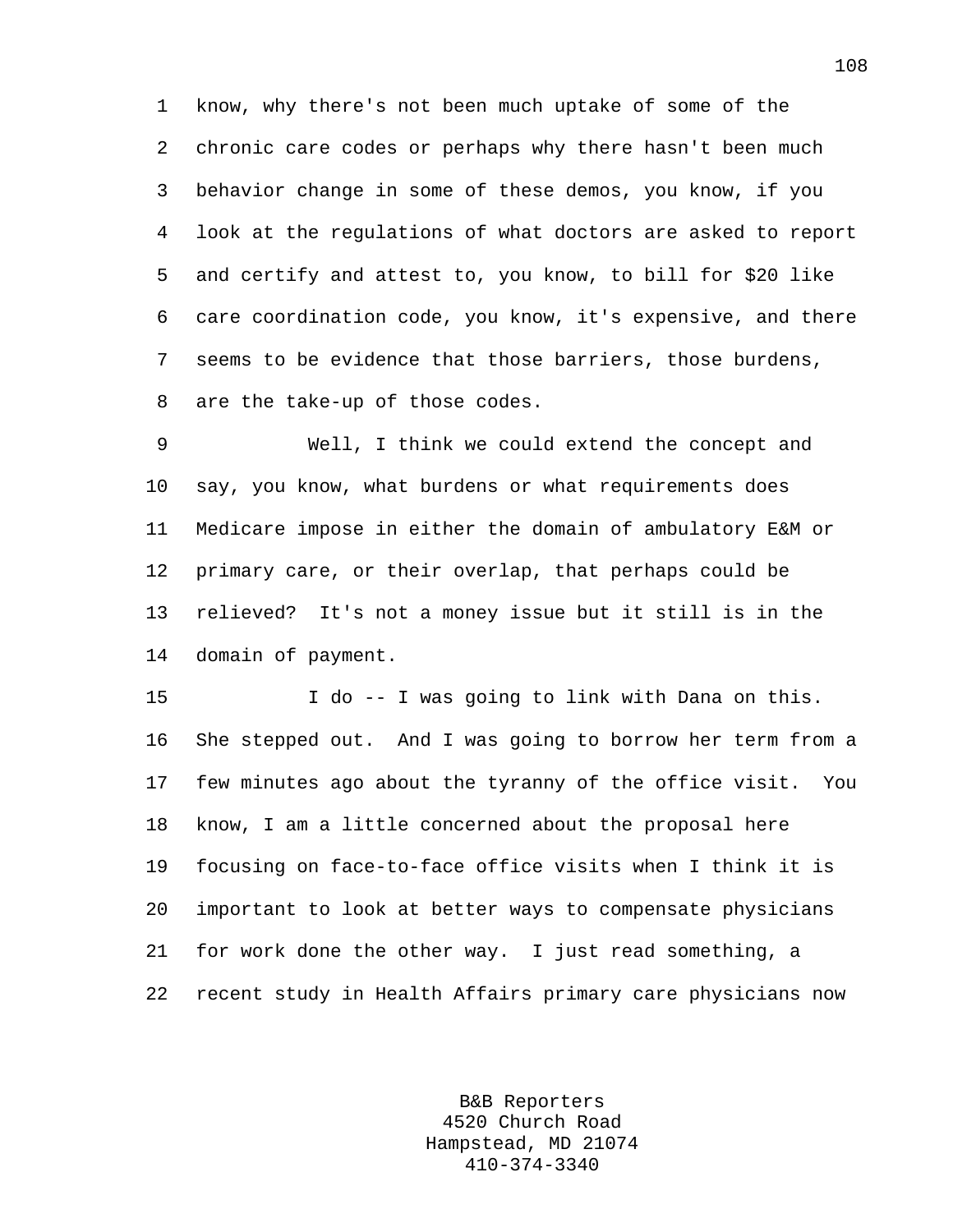1 spending only half their time actually seeing patients 2 face-to-face. The rest of the time is spent in backroom 3 things. Again, it doesn't mean this is bad, but it just 4 means that it focuses on one part, and perhaps a shrinking 5 part. So it's perhaps a little bit behind, but, you know, 6 it just means that we should be thinking about those other 7 things and how do we address those, recognizing, as Dana 8 pointed out, recent evidence that it's not easy. You know, 9 we've tried some things and they haven't worked all that 10 well.

11 Okay. Last two things. I did mention last time 12 we talked about this, I used the phrase it's a "blunt 13 instrument" that we're talking about here, and I just want 14 to repeat that concern. You know, we've taken the domain 15 of physician practice, divided it into two big chunks, and 16 say, okay, we're going to pay more for everything on one 17 side, we're going to pay less for everything on the other 18 side, and I was concerned about that a month or two ago and 19 I'm still concerned about it.

20 But you've actually opened the door to that. On 21 the bottom of Slide 8, you asked us the question, you know, 22 what about, say, the annual wellness visit. Should that be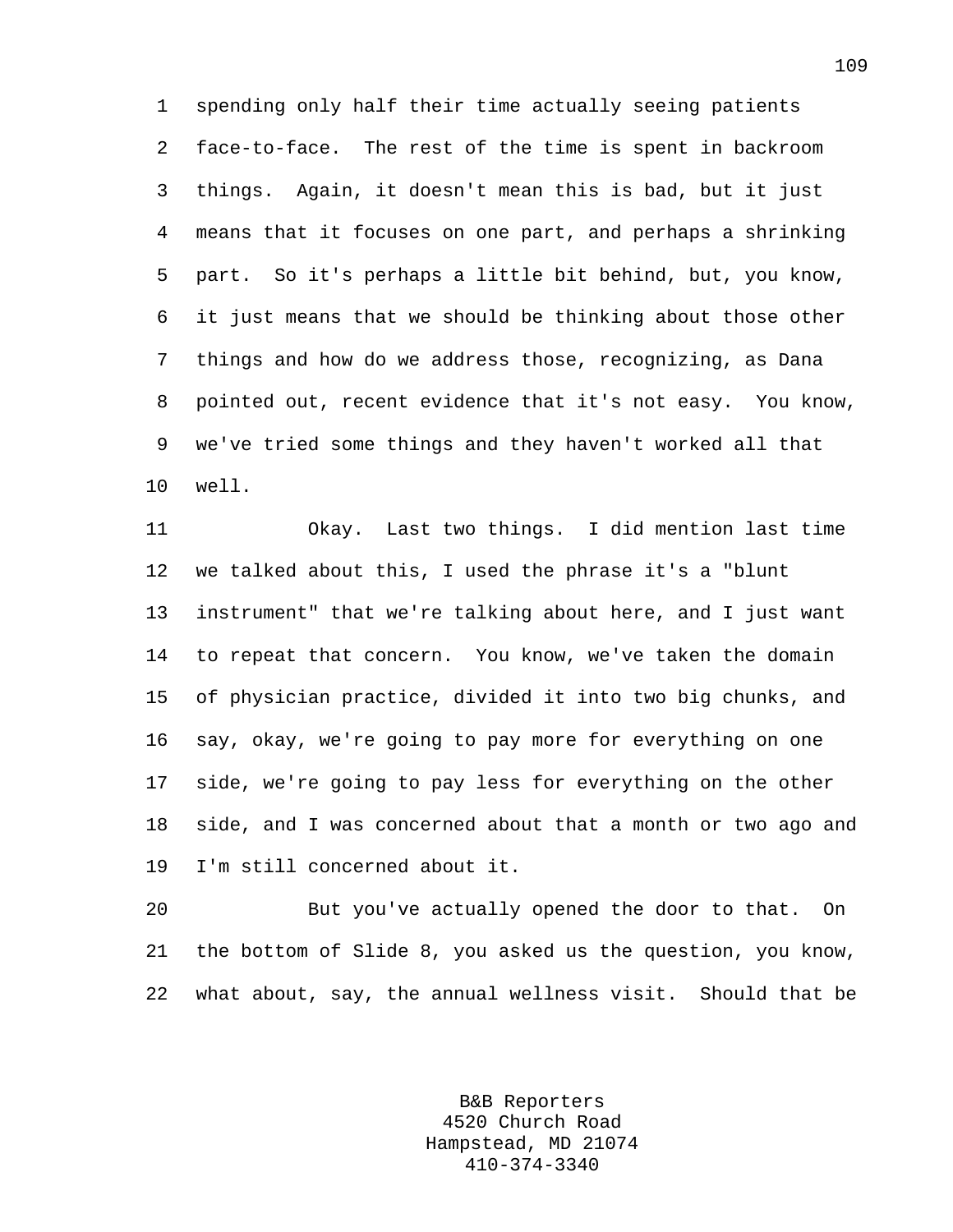1 in or not? I would say no, based on as you described it. 2 But I think I would just extend that concept and say we 3 really ought to look carefully and say, well, it's not all 4 ambulatory E&M that should get the update, nor should it be 5 everything on the other side that should go down. Now we 6 have to think through what are then the criteria. You 7 know, but we've been down this path before. When we did 8 the site-neutral recommendations in 2012 and 2013, there 9 was a finite list of codes that met an explicit list of 10 criteria, and we said these are the things to which the 11 policy would apply, but other things that are sort of like 12 them, we don't apply. So I'd like to have us work through 13 that here.

14 And then the last thing. I'll use the term 15 "collateral damage" here. It's a familiar term in the 16 military context. What it means is you try to attack a 17 target but in the course of doing that innocent bystanders 18 are harmed. I see that here and I hope we can figure out a 19 way to avoid it.

20 Page 24, and then you mentioned it briefly in the 21 presentation, physical therapists, occupational therapists, 22 you have their pay reduced 4.5 percent. It doesn't seem to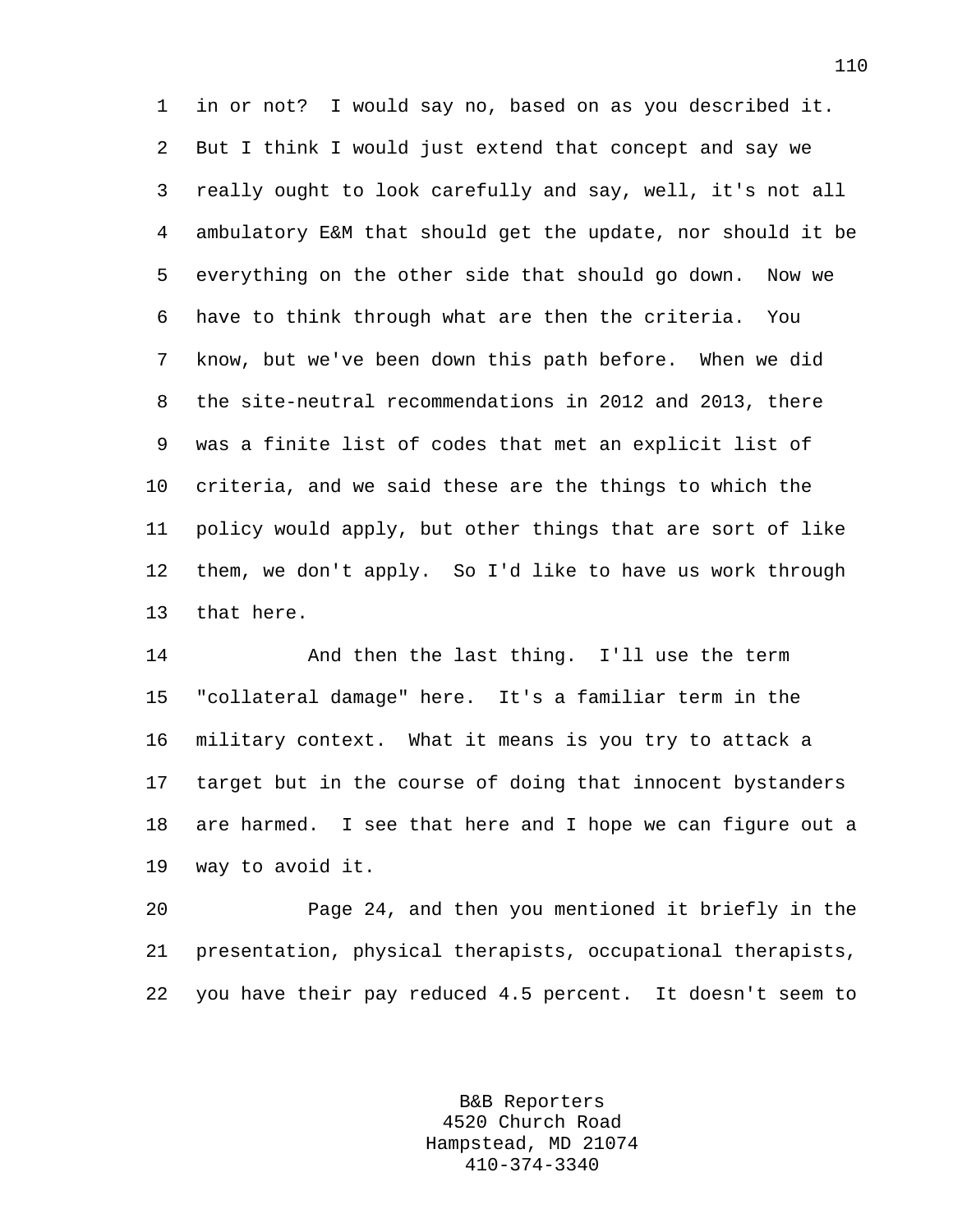1 me that we have any evidence in front of us that they're 2 overpaid or that, you know, their work is, you know, 3 somehow, you know, become more efficient. They're face-to-4 face. It's very time-dependent, but it's billed as a 5 procedure.

6 So I don't think we should be hurting innocent 7 bystanders, and I have the same concern about a procedure 8 like colonoscopy. You know, for the appropriate people 9 it's a lifesaving procedure. Should that payment go down 10 4.5 percent? I don't know. So if we could just be more 11 fine-grained in carrying this forward I think it would be 12 better.

13 DR. CROSSON: David, thank you. I think your 14 concerns about lack of uptake of the care coordination and 15 chronic care management codes is a good one for us to keep 16 in mind as we start thinking about solutions, because, you 17 know, a few years ago that seemed like, you know, it was 18 going to be a good solution. And I thought you did a nice 19 job channeling Craig. The only concern I had was that you 20 weren't loud enough.

21 DR. NERENZ: I could try it again but I think 22 everybody heard it.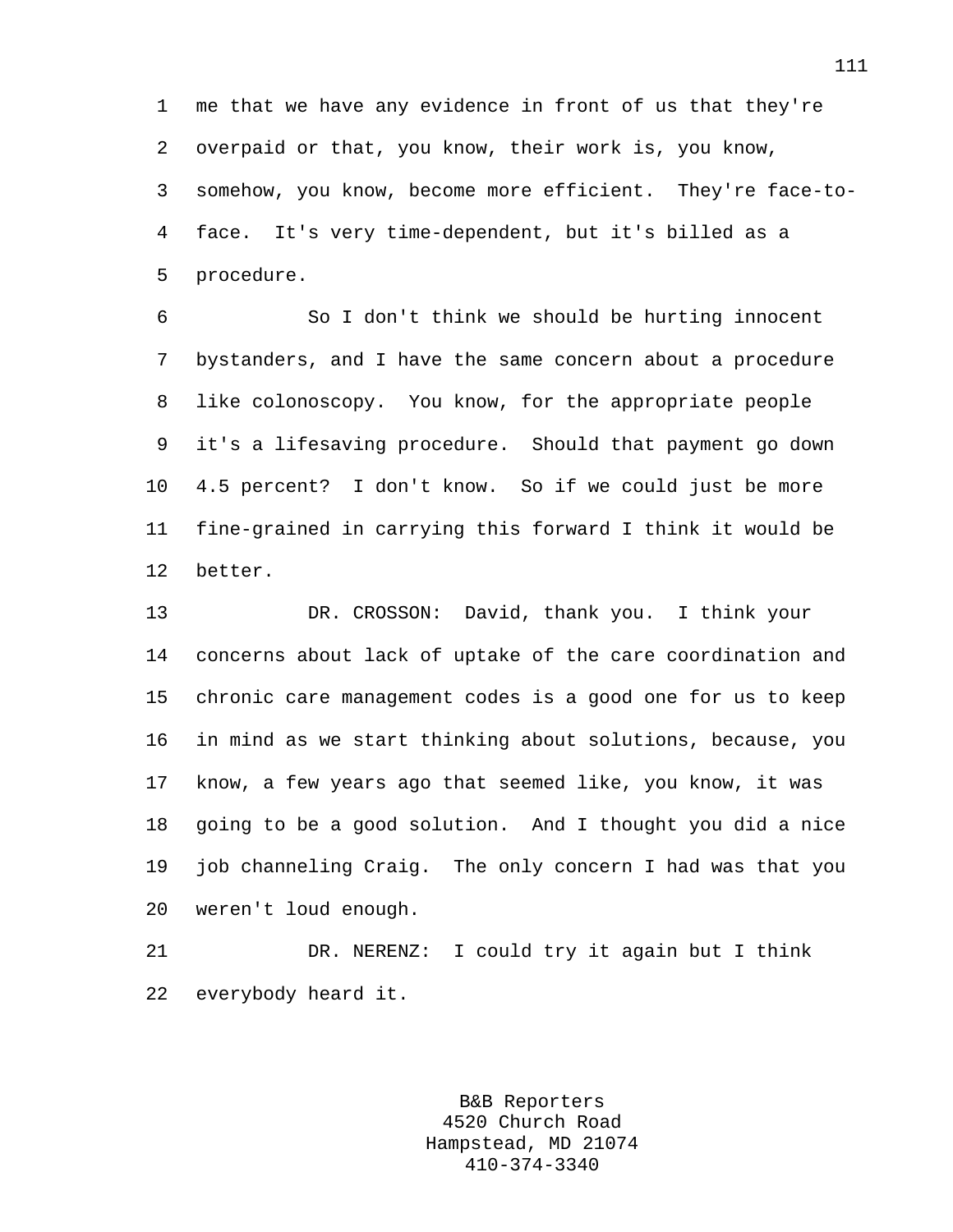1 DR. CROSSON: Okay. Amy.

2 MS. BRICKER: So just to echo a few things that 3 I've heard so far. I was, too, left with the question of, 4 you know, if the average salary is \$230,000 and so now 5 you're given a \$20,000 increase, does that then, you know, 6 result in more people entering the field? It's a nice 7 gesture, but I'm not sure that it actually gets to the 8 question at hand, which is, you know, this decline of 9 practitioners entering the field. I like where Kathy was 10 going. I think that's interesting. That would send a 11 stronger message.

12 And have we spent -- do we feel like we've spent 13 adequate time with med students to understand why they are 14 selecting the fields that they are, and would something 15 like Kathy's suggestion sway them one way or the other? I 16 think that would be an interesting survey or feedback, and 17 if there are other things that might sway those decisions I 18 think also it would be quite interesting.

19 DR. CROSSON: Rita.

20 DR. REDBERG: I thought the chapter was excellent 21 and I liked the separation. I really wanted to make the 22 sort of bigger philosophical sort of comment on the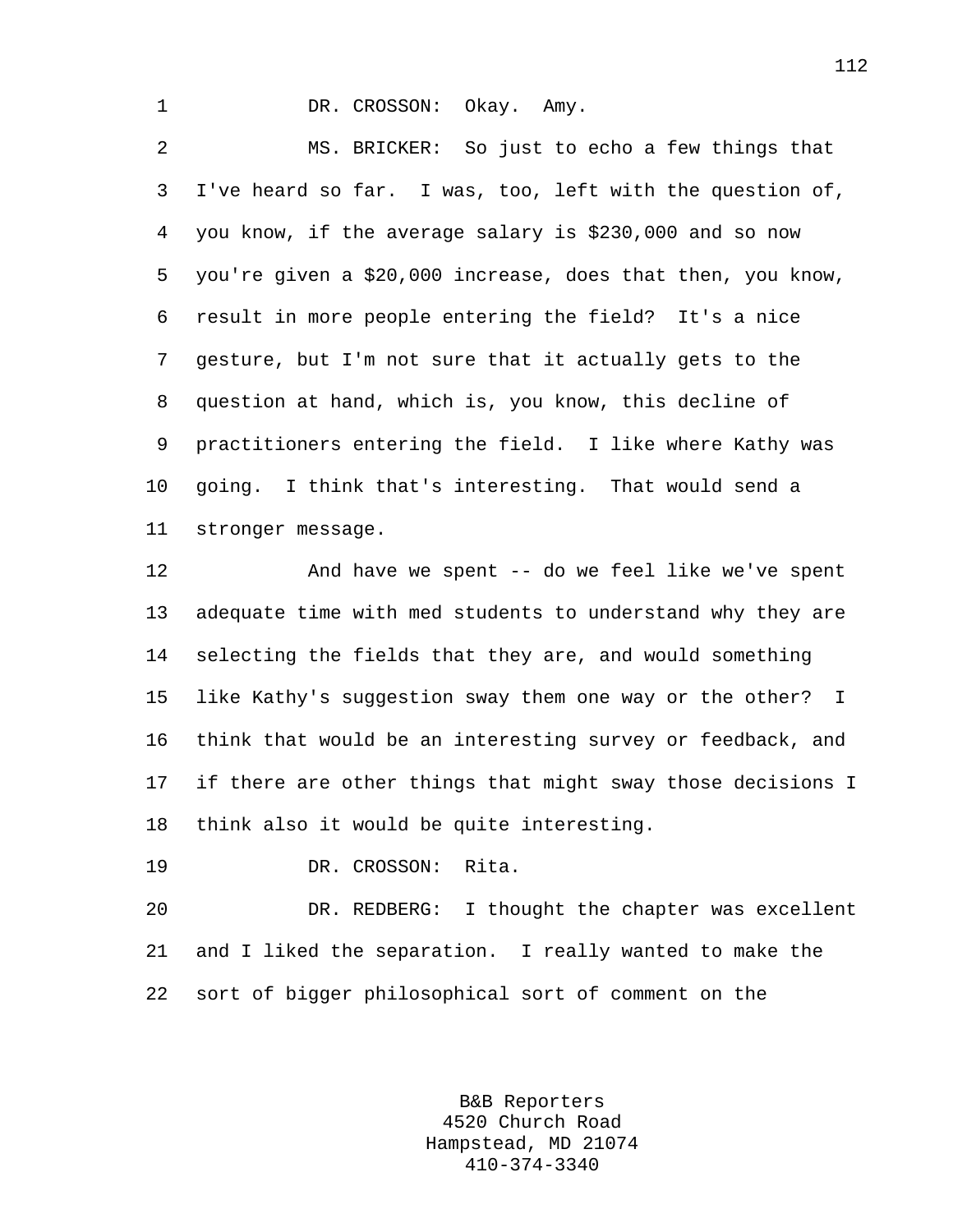1 Medicare world as it should be. You know, to me, I feel we 2 can make these changes but a lot of the problem is in fee 3 for service Medicare, because we're just rewarding -- you 4 know, even with these change, we're rewarding procedures. 5 We're not rewarding, necessarily, things that patients 6 value, and that I see sort of rebalancing primary care as 7 part of what we were talking about yesterday, and moving 8 towards alternative payment models, voluntary value 9 program, because I think in that model we will do much 10 better at the balance between primary care and specialty. 11 And I feel like a lot of times, you know, we 12 spend a lot of time rebalancing and the problem is really 13 that the fee for service system is broken and it's very 14 hard to, you know, make changes in the system and that we 15 should be spending more of our energy talking about the 16 alternative payment models that we're trying to move 17 towards, which I think would be better for beneficiaries, 18 better for the program and for physicians.

19 DR. CROSSON: Thank you. That's a good point, 20 and I think, to a certain degree, that was the notion 21 inherent in trying to move away from the 10 percent add-on 22 to a per-beneficiary payment, although it's kind of a tiny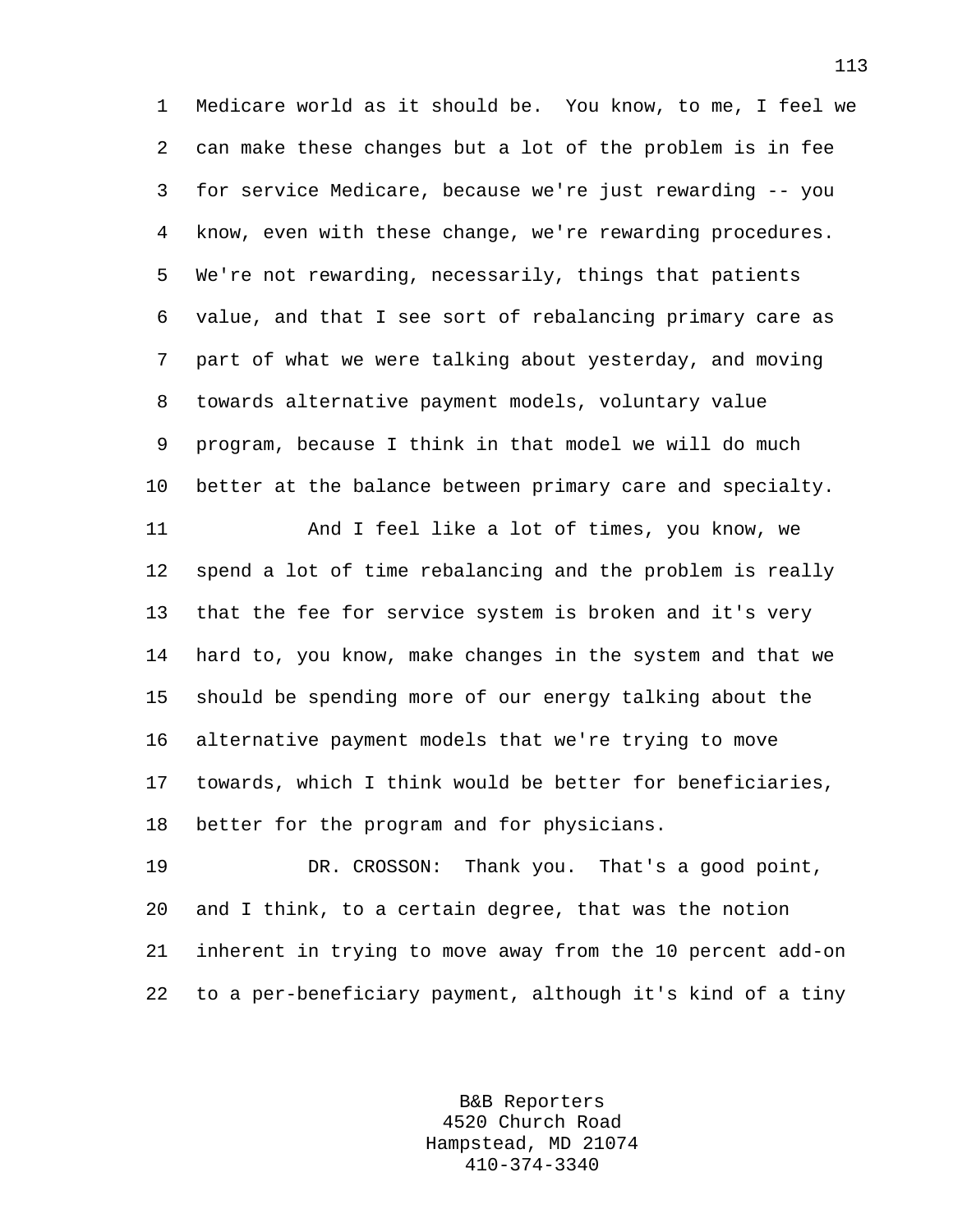1 change in that direction.

2 Yeah, Brian.

3 DR. DeBUSK: Well, first of all, congratulations 4 on a very well-written chapter. I'm really excited to see 5 us not treating this as a choice now and saying let's look 6 at the 10 percent payment and let's look at an additional 7 special payment. So I like the all-of-the-above approach.

8 Just to build on something that Jay was talking 9 about earlier, his concern about the future of primary care 10 physicians. I would argue that the pipeline is collapsing 11 now, and part of that is being masked by nurse 12 practitioners and PAs. And I would urge us to all watch 13 the literature closely, particularly on the number of tests 14 and other procedures done by the extenders, because we may 15 be trading a \$260,000 primary care physician for a \$100,000 16 extender, who may be ordering hundreds of thousands of 17 dollars of additional tests and misdiagnosis.

18 So we may be experiencing a more detrimental 19 effect than we even anticipate. And I know the reading 20 materials we're talking about, how the shortfall in PCPs 21 per thousand beneficiaries was being filled by these 22 extenders. So I think we should watch the literature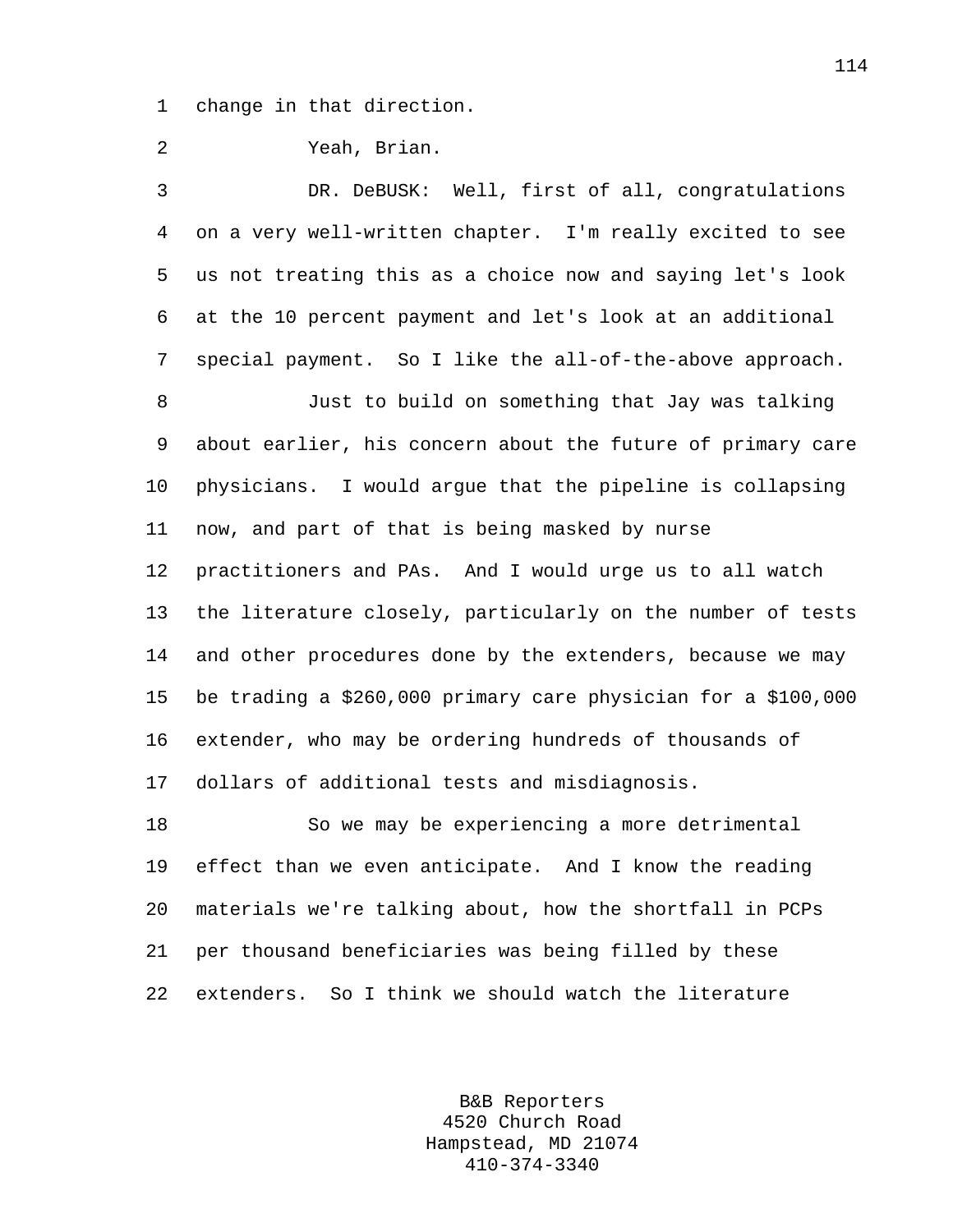1 closely, because I think, you know, we may be pennywise and 2 pound foolish.

3 The other thing that I want to talk about, and 4 these are little bit more technical issues, I really like 5 the top-down approach as a way to identify potentially 6 misvalued codes. I think the frustration there is that we 7 probably can't analytically solve that problem. I think, 8 at best, we can just identify the codes, because you've got 9 7,000 CPT codes that are spread across all these different 10 specialties. And I know you guys can do some pretty 11 complex regressions but I don't think you're ready to 12 regress every specialty across 7,000 codes and say adjust 13 this code up, adjust this code down. So I think the top-14 down approach is a wonderful approach but it's probably 15 more of a weather vane to point us toward the misvalued 16 areas, more so than it is an analytic base to come up with 17 a numeric solution to exactly how much to adjust a 18 particular work RVU.

19 The other thing -- and again, these are more 20 technical issues but they're in the weeds -- I think it was 21 Bruce who mentioned, or who asked the question about, well, 22 if we make a one-time change to say that TCM, CCM, and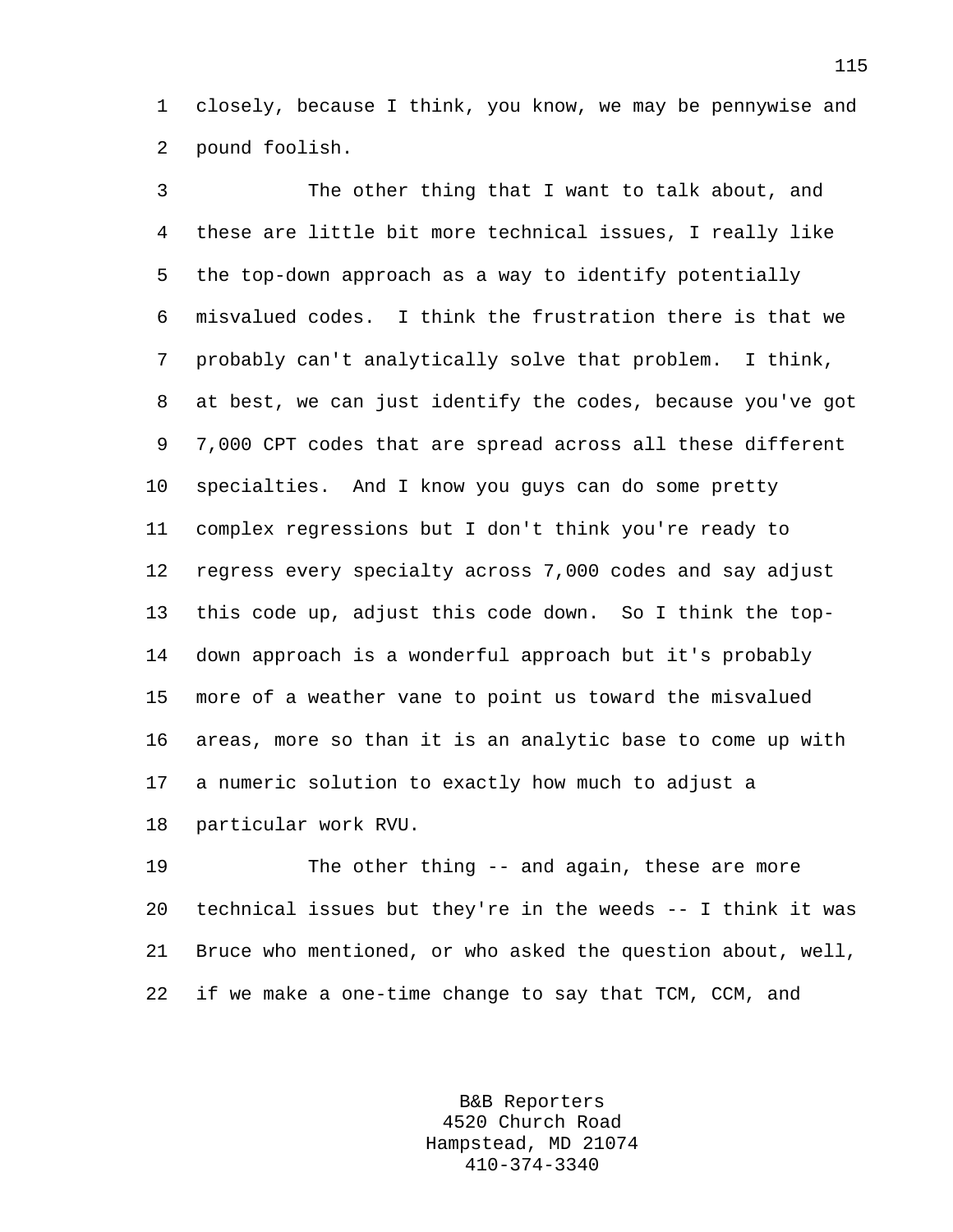1 ambulatory E&M codes, what's to prevent the distortions 2 from not occurring, or passive devaluation from occurring 3 again? I hope we can explore the idea of using separate 4 conversion factors. You know, the RBRVS used separate 5 conversion factors for a few years, but it was really 6 around a designation of primary care versus the procedural 7 specialties.

8 In this case, what we would do is we would 9 separate them out into a subset of E&M, TCM, CCM type 10 codes. So really what you'd be doing is segregating based 11 on code, not based on specialty. But if we did it that 12 way, and used separate conversion factors, it wouldn't 13 interfere with the underlying RUC process. So, you know, 14 you wouldn't -- I mean, there's an obstacle that's being 15 addressed, but you'd also have independent control of how 16 you want to manage payments for what we would consider 17 primary care-associated services versus other procedures. 18 And again, I know that's a very technical issue but I think 19 that would be an interesting way to get control, on an 20 ongoing basis, without having to go back and try to argue 21 work RVUs for, you know, 99213 or something like that, 22 because I think that gets us into the weeds in a hurry.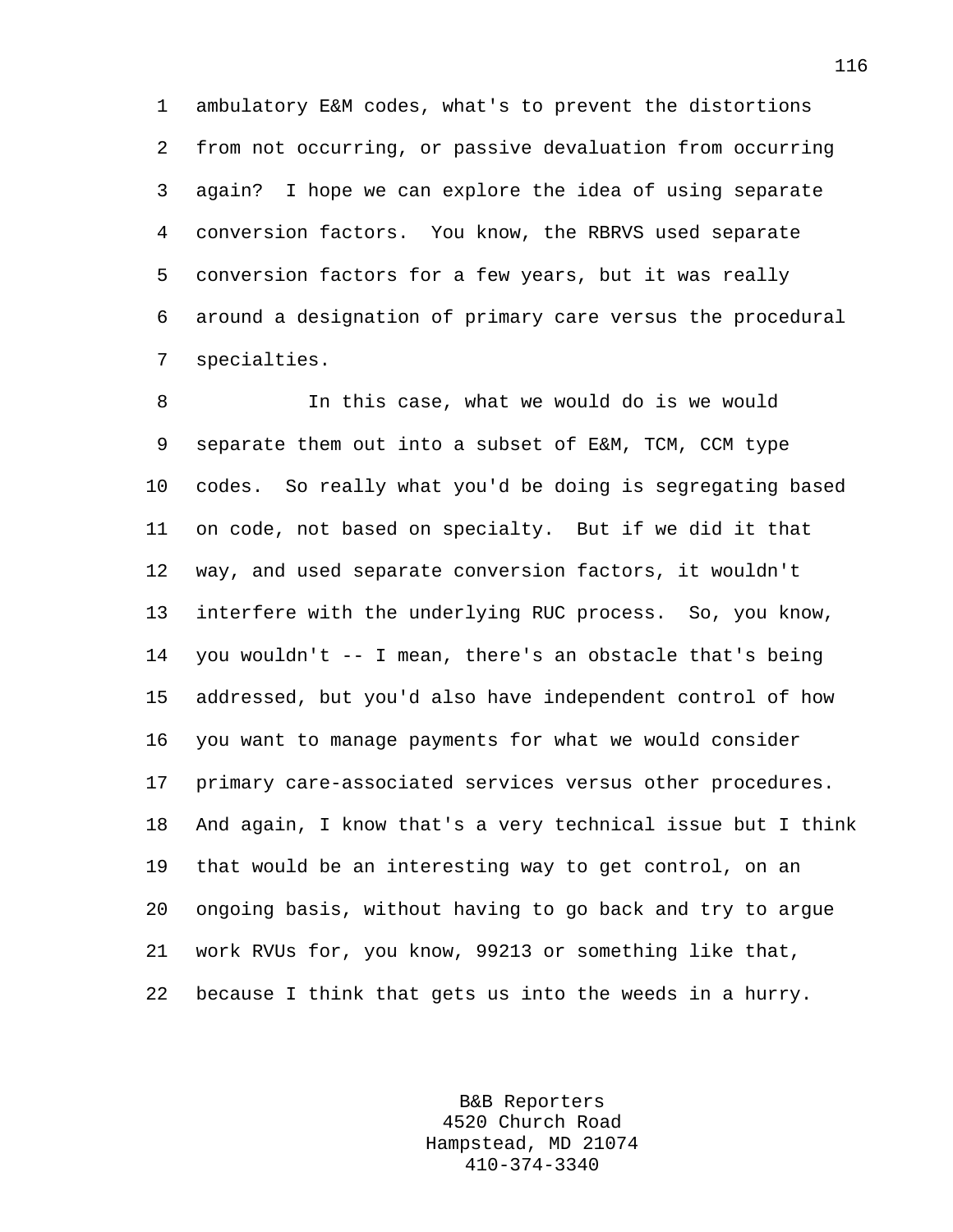1 And then, really, the final issue is I really 2 like this idea of a separate payment to people who are 3 designated primary care. I think doing it on a per-member, 4 per-month basis is a great idea, and I also do think that 5 it needs to have some type of risk adjustment, say like a 6 CPC+ type risk adjustment, where you're trying it to HCCs 7 but maybe you're breaking it into quartiles or quintiles. 8 I like that too, because -- just one other plug -- I still 9 want to get all these fee for service beneficiaries fully 10 coded, because I think there's benefit to knowing more 11 about them, plus as you recalibrate the model each year, 12 you're actually reducing the need for that coding intensity 13 adjustment, or at least part of that coding intensity 14 adjustment as well. 15 So there's benefit on both sides to getting these 16 patients properly coded, and if this is another step toward

17 that, so be it. Thanks.

18 DR. CROSSON: Some good points coming up here. 19 Sue.

20 DR. THOMPSON: I'll be quick. I just -- Jay, I 21 thought your comments outlining this problem were right on 22 the money and I appreciate that. An unintended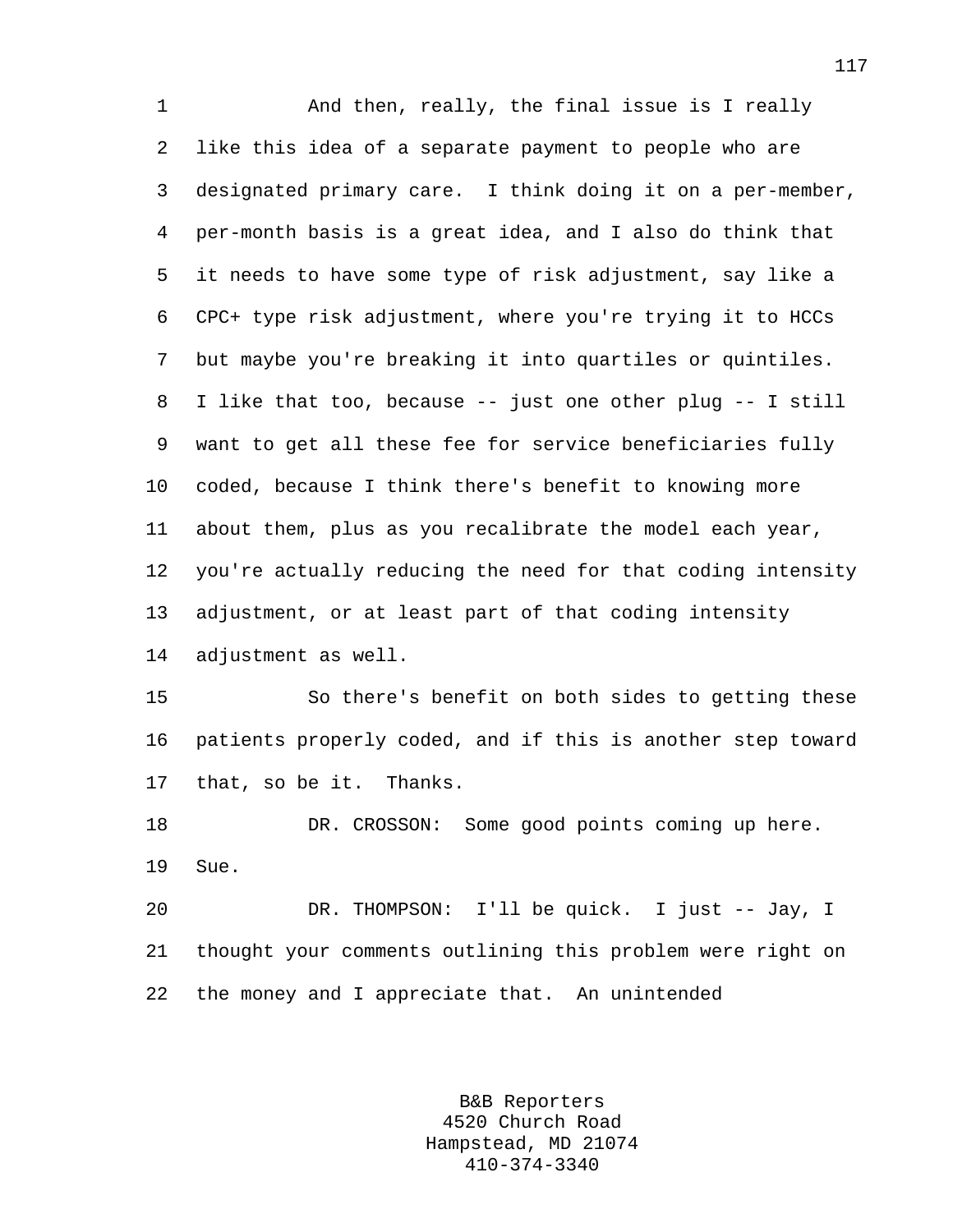1 consequence, and to build on Brian's comments about the 2 fact that we do have ARNPs and PAs filling these roles, 3 especially in rural parts of our country, I'm not quite so 4 pessimistic about what the data may show as we study that, 5 but I think it is wise for us to keep an eye on what's 6 happening with quality and cost as it relates to panels of 7 patients that are being cared for by extenders. And I 8 think we're going to be asking that question so it's a good 9 time for us to get ahead of that.

10 And then last but not least, I don't know that 11 we've gotten this into the discussion today but we have 56 12 percent of psychiatrists in this country that actually take 13 Medicare, and I'm not sure that a 10 percent boost in their 14 \$200,000 average income is going to change their idea about 15 -- and I think we talk about psychiatry whether we're in 16 telehealth, or -- it seems like every discussion we 17 reference the grim shortage of behavioral health. And in 18 the context of our country, I think that's worth including 19 in this discussion and thought going forward as we work on 20 this chapter.

21 DR. CROSSON: Thank you. Jon. 22 DR. CHRISTIANSON: Yeah. I also have three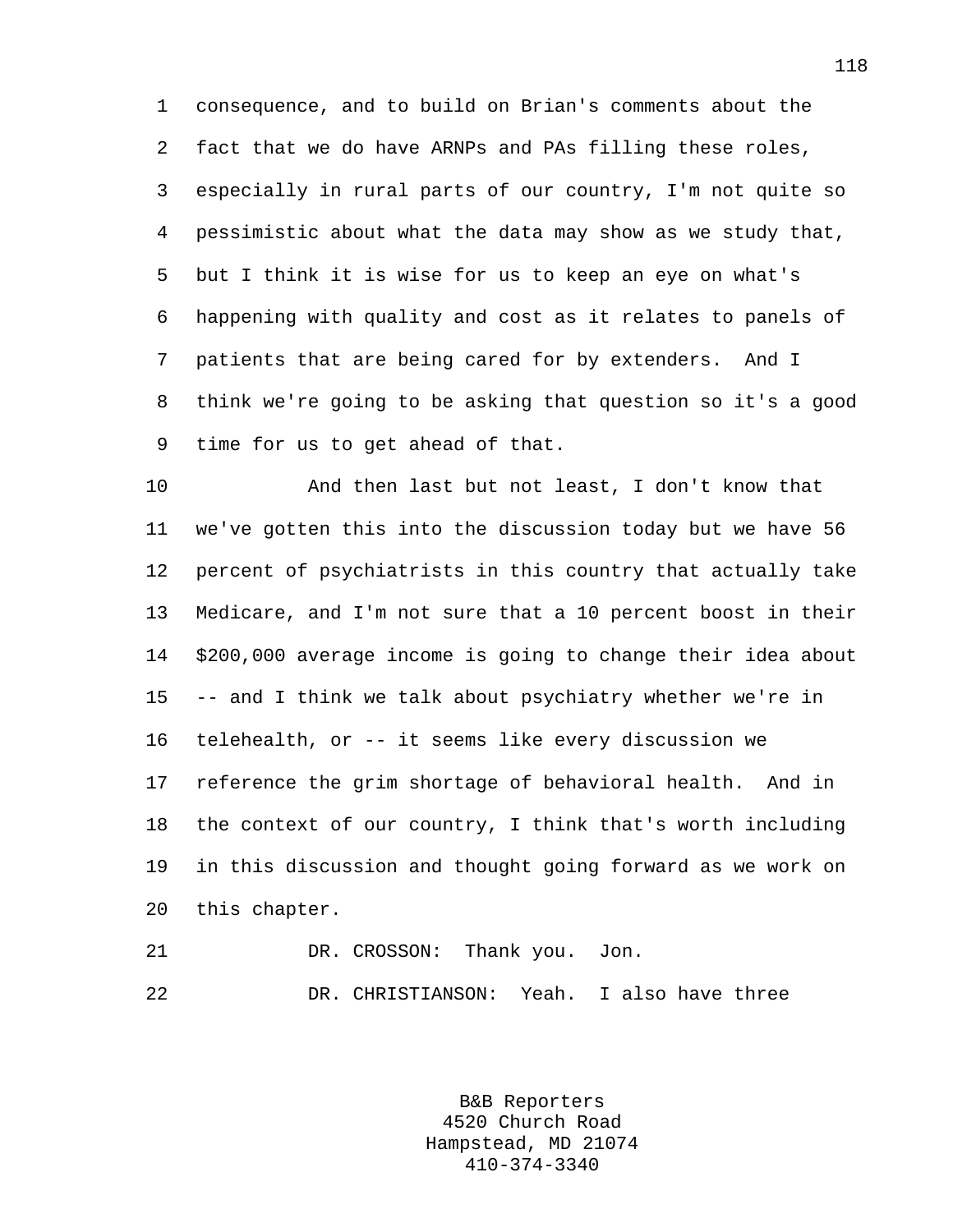1 comments. I guess one is I agree with Paul. I think 2 separating the chapter in the way that you've done it is 3 good and I think we can see that in the discussion here. I 4 think it's helped the discussion.

5 I think Jay's problem statement isn't in the 6 chapter. So, yeah, if the problem is there's not going to 7 be enough primary care physicians in the future and the 8 goal is to increase the number of primary care physicians, 9 we need to be pretty explicit about that in the chapter. 10 There are a few set of allusions to if we increase payment 11 rates maybe that will affect the choice of specialty, and I 12 think David's comment about, you know, channeling Craig I 13 think is right.

14 So I think Kathy is also right. I think if the 15 problem statement is as Jay has articulated, the chapter 16 needs to be redone and we need to think about, from what we 17 know at least from behavioral economics, give them money up 18 front to repay their cost of going to medical school and 19 we're going to get a lot more primary care physicians than 20 depending on a trickle-down theory of a very small increase 21 in payment, which will increase your income maybe over 22 time, sometime in the future, while you're trying to pay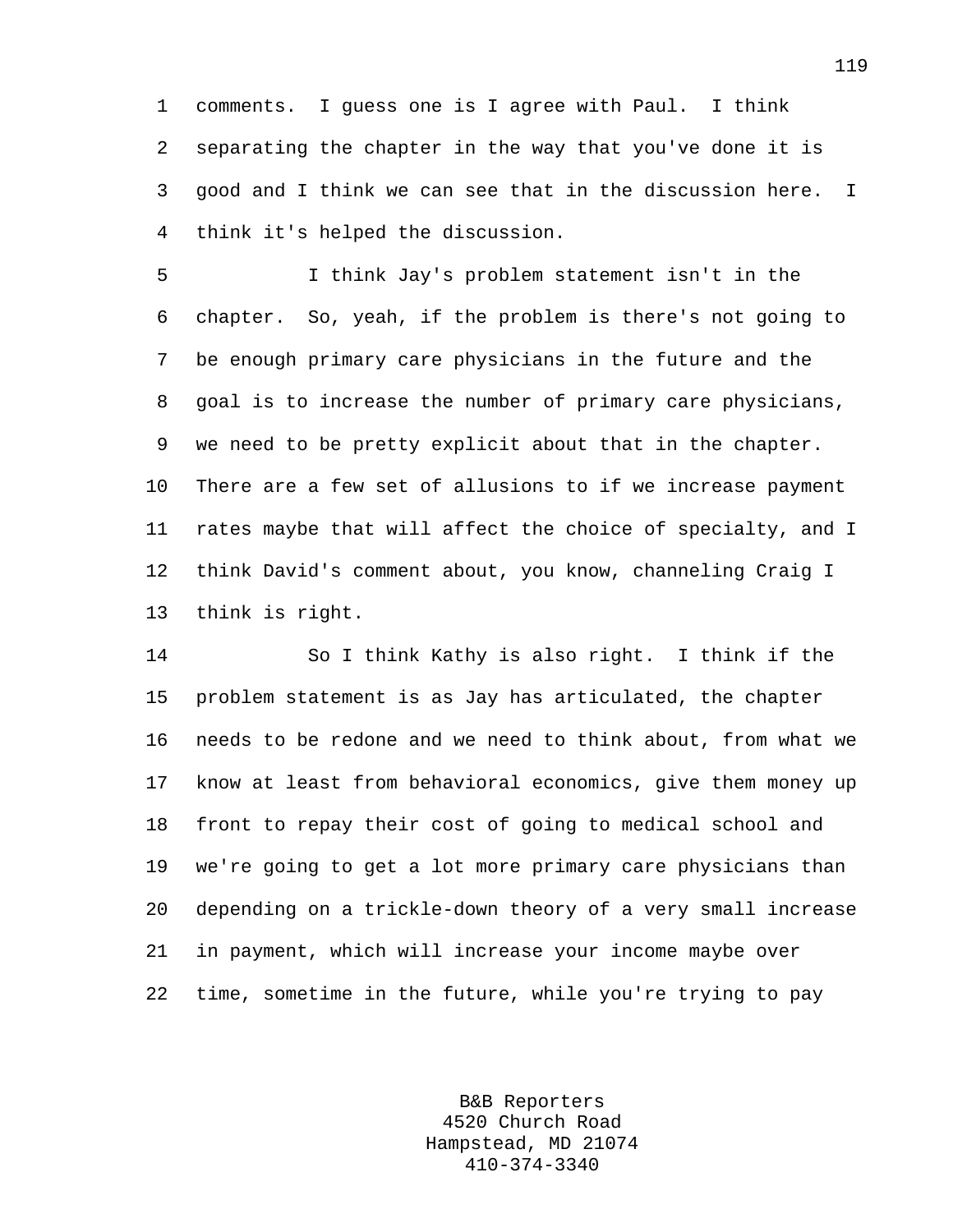1 down your medical school debt for the first 20 years before 2 that sort of really makes a material difference.

3 And then, finally, to something I say all the 4 time, when we have this discussion, so I might as well say 5 it again, since I know what I want to say, so there's no 6 guarantee at all anymore, in the world of primary care 7 physician employment, that increasing the payment for 8 primary care services is going to trickle down into higher 9 incomes for primary care physicians, because that payment 10 will go to organizations, and organizations will decide 11 what to do with it, and it's additional revenue and maybe 12 it'll go to invest in the newest cardiac procedure, because 13 that's going to generate more retained earnings, if it's a 14 nonprofit organization or if it's a profit organization.

15 So thinking that we're going to, even with a 16 materially large increase in primary care service payment, 17 that's going to all turn into magically primary care income 18 is not necessarily going to happen. And then the other 19 part of that is -- getting back to Brian's comment -- there 20 is a market for primary care out there, and if I'm a -- 21 we're pushing ACOs, we like ACOs, if I'm managing an ACO, 22 my problem is how do I provide primary care services more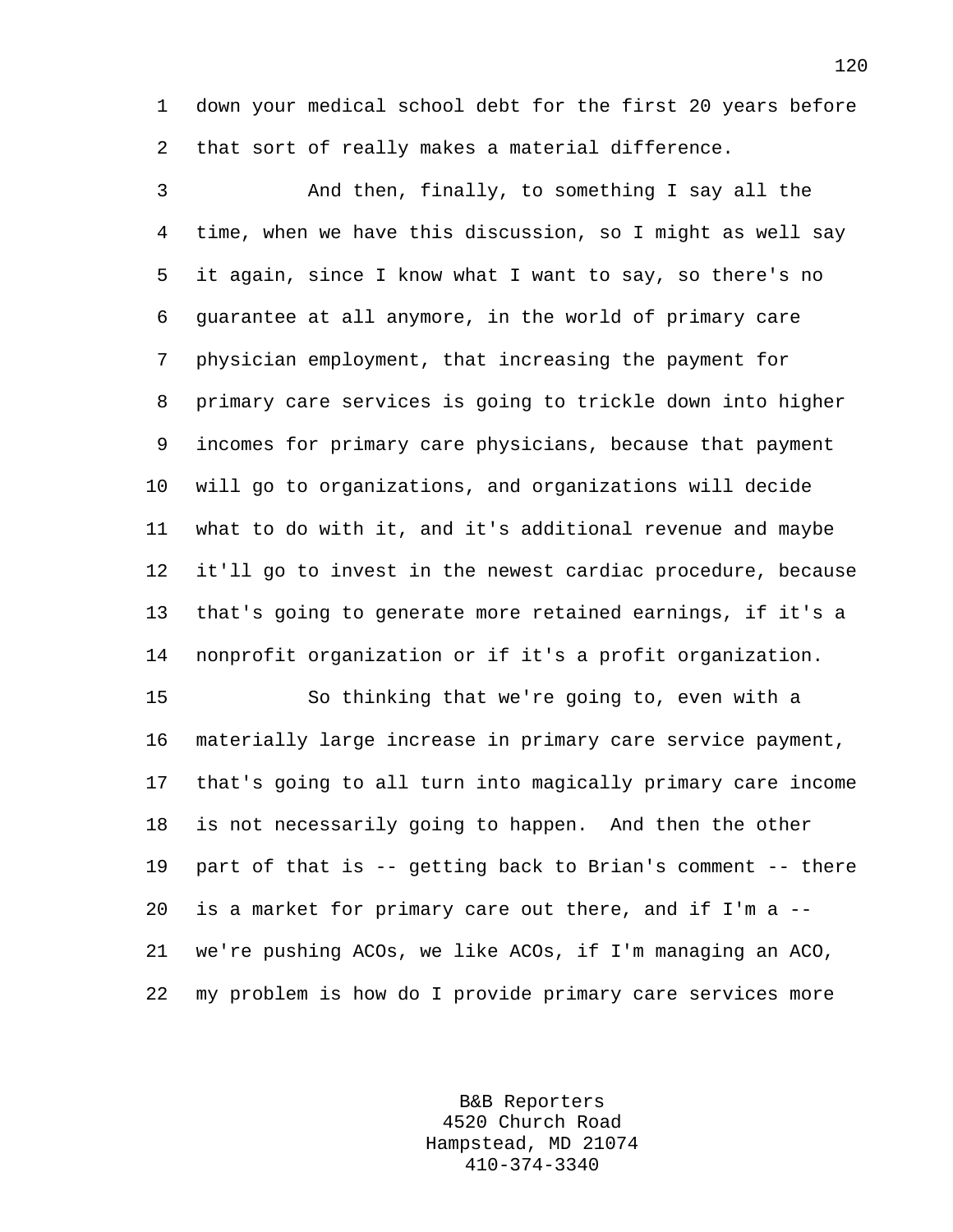1 efficiently for my population. So back to what Sue was 2 kind of saying, more and more we're seeing these kinds of 3 organizations turn to advanced practice nurses and others 4 to do this. And we actually have quite a bit of data about 5 what's happening in retail clinics, which are increasingly 6 becoming owned by and part of these organizations, and that 7 is the practitioners in those organizations are more and 8 more getting into chronic illness management. So, you 9 know, they're located in drugstores makes all the sense in 10 the world. You can buy your drugs for your chronic 11 illness, while you're there seeing the advanced practice 12 nurse.

13 So what's my point? My point is that there is a 14 market here, a labor market here, in which, for many 15 services, owners and managers of ACOs are going to see 16 advanced practice nurses as close substitutes, and that is 17 going to depress incomes for primary care physicians, and 18 that is the way it is. So we are sort of thinking about a 19 small change in payment as the way to sort of counteract 20 what I think is a major shift in the market and how we 21 think about primary care, and I don't think that will be 22 successful.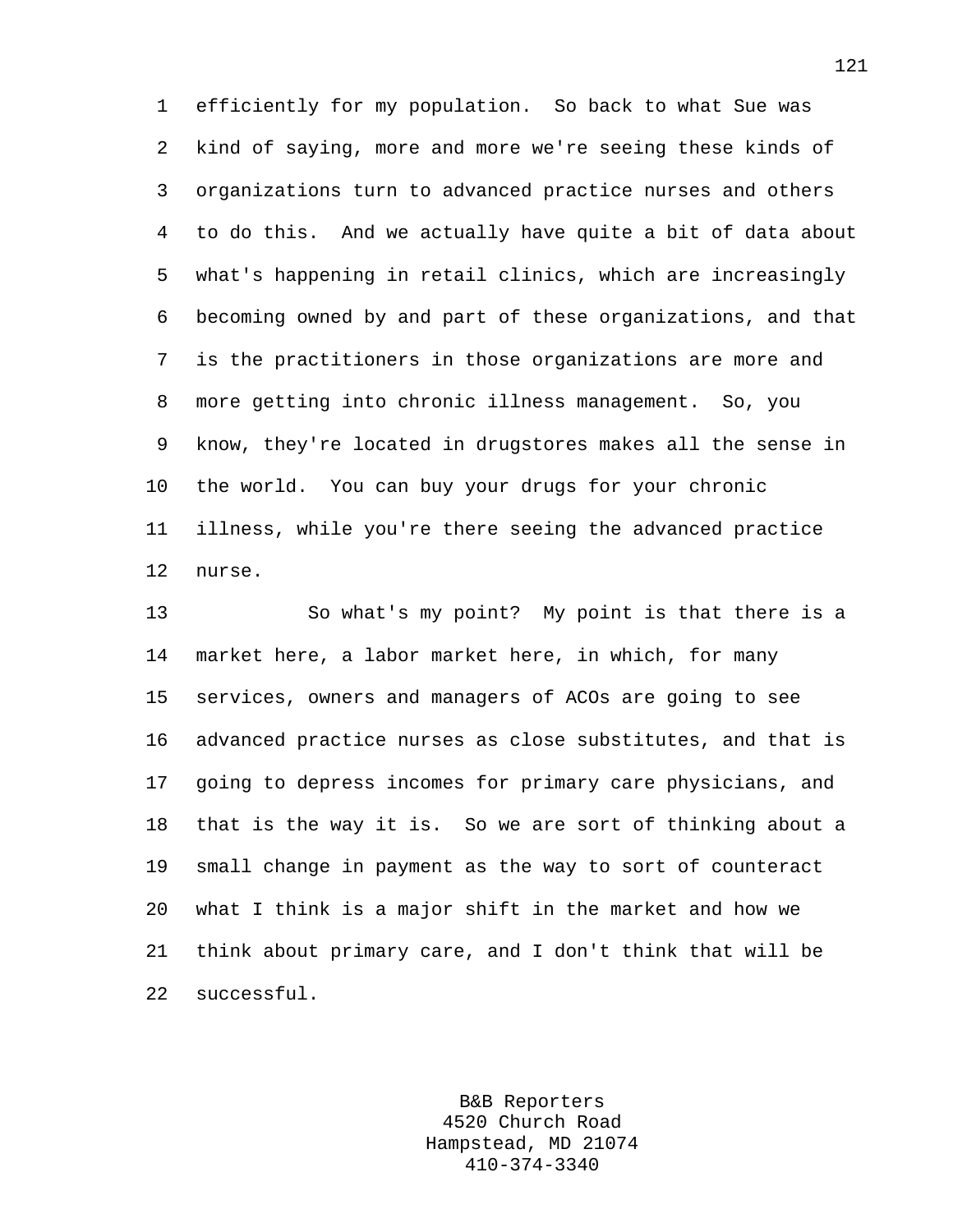1 So if we want to increase the number of primary 2 care physicians in the future, I think we have to go back 3 further upstream and talk about educational subsidies and 4 things like that.

5 DR. CROSSON: Thank you. Pat.

6 DR. WANG: I appreciate and want to thank you for 7 the additional work that you did modeling the top down, et 8 cetera, et cetera, because I think that what it 9 demonstrated to me anyway is that that's a very kind of 10 overly broad and crude approach, you know, that doesn't 11 really get at the problem statement that was just discussed 12 here, and that -- because it involves clinician types that 13 are not in short supply, it includes specialties that may 14 or may not be providing primary care, it seems not to 15 include others. So, you know, the issue of undervalued 16 services, I do kind of think that as frustrating as it has 17 been, finding other approaches, bottom up, to address that 18 is very important.

19 I do think that we need to be clear, as a 20 Commission, of what exactly we are trying to -- as we 21 iterate this conversation -- what we are trying to address, 22 and I do endorse trying to come up with, if you call it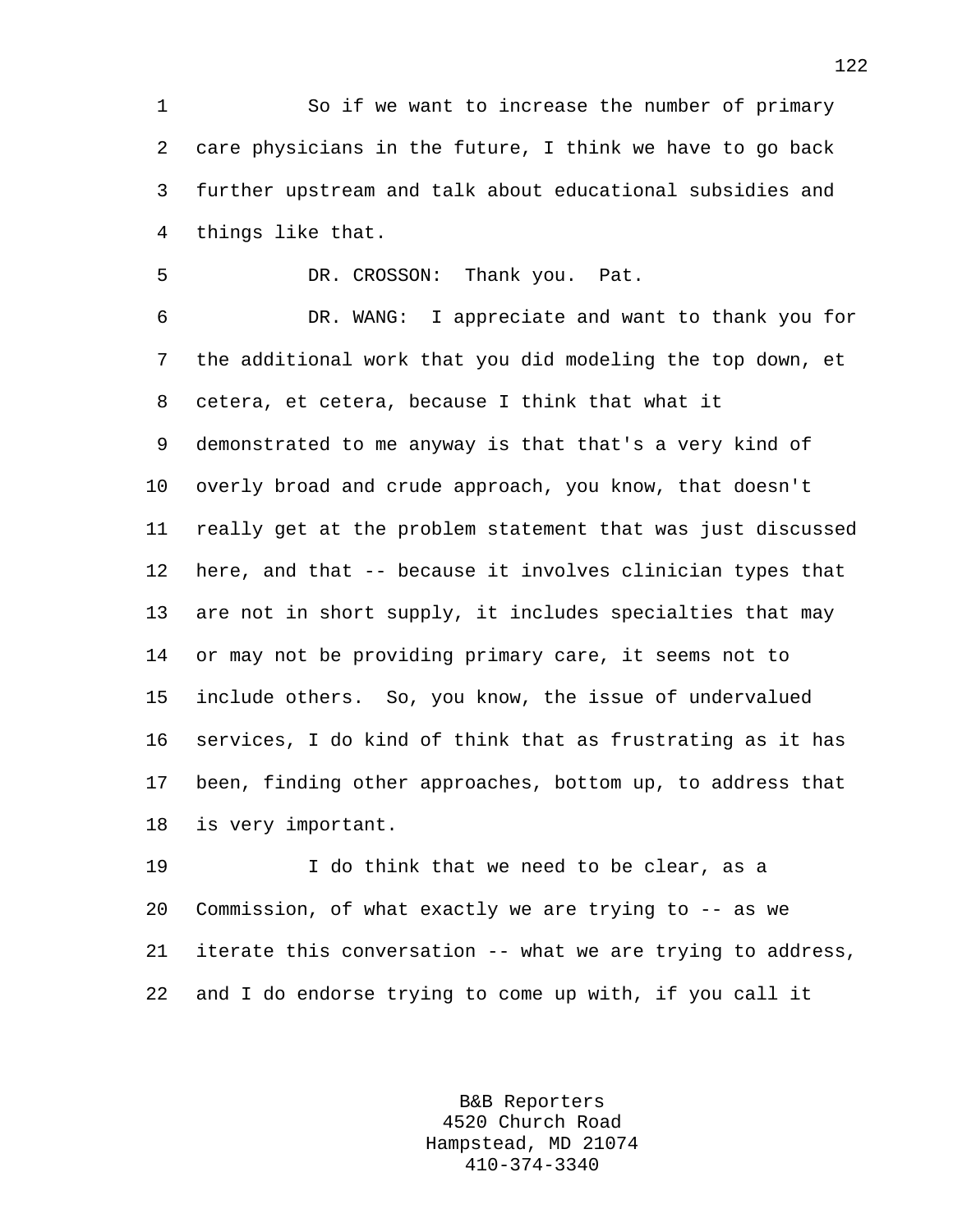1 top-down or, you know, lateral or something like that, to 2 address very specifically the issue of increasing the 3 supply and practice presence of primary care clinicians, 4 about whom we have concerns about pipeline, primary care 5 physicians who, in particular, specialize in the care of 6 older adults, and, you know, that includes geriatricians. 7 It's not exclusive to geriatricians but I don't want to 8 leave them out of the mix, because, to me, you know, all 9 care of older adults aspires to the quality of board-10 certified geriatricians, period, end of story.

11 And there's, you know, lots of great primary care 12 delivered by other primary care specialties, but I don't 13 want to lose sight of that, and that's why, you know, I 14 look for them in all of these analyses. Are they popping 15 up to the top of the list? And the fact that they're not, 16 you know, suggest that the approach is a little too 17 blunderbuss.

18 I think that if the concern also is, you know, 19 sort of clinician types shortage pipeline, particular focus 20 on care of older adults, because this is a Medicare 21 program, we do slide into lots of other areas and medical 22 education training, medical school debt. Frankly, you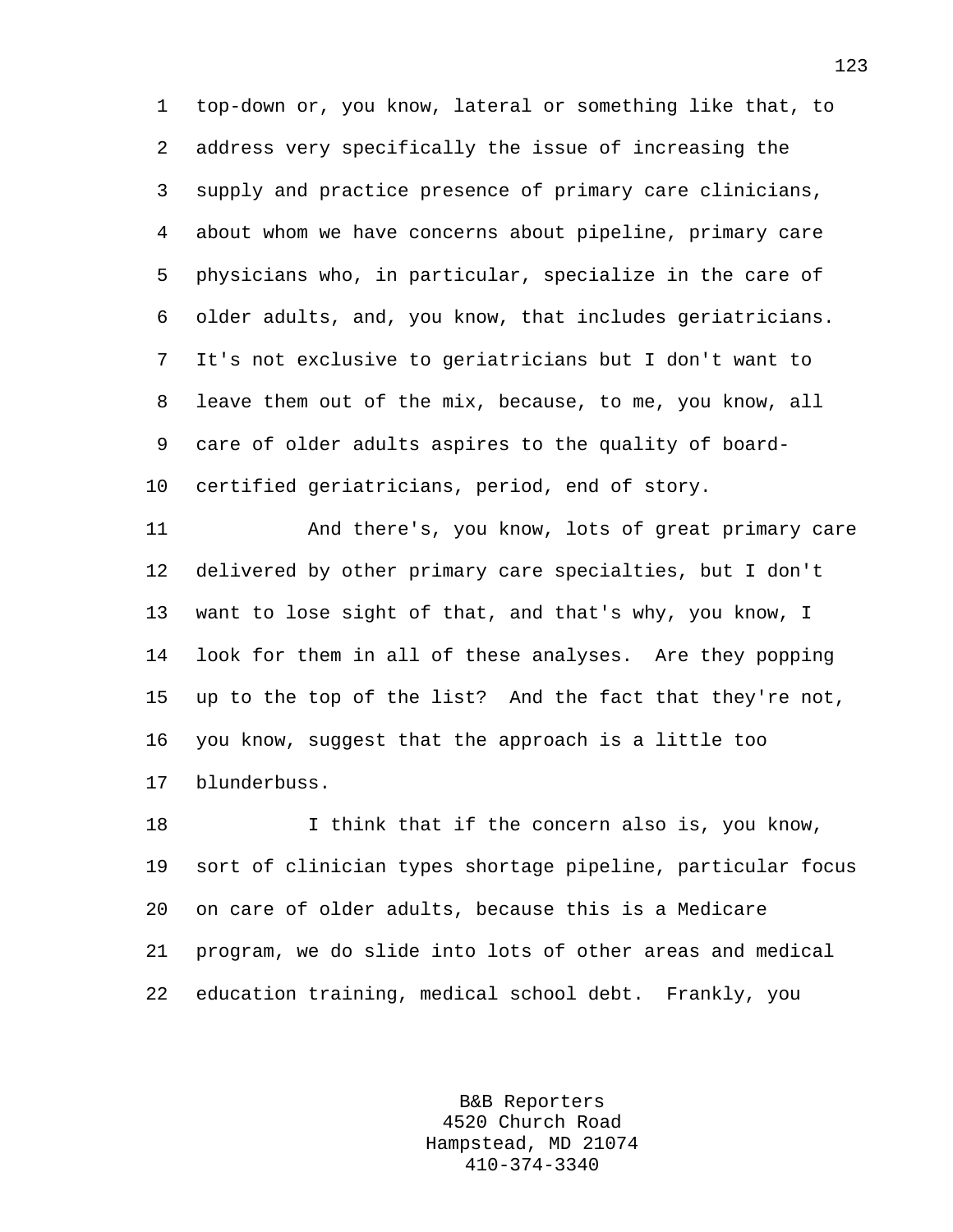1 could get as far as to think about whether the training of 2 physicians is equipping our entire physician workforce for 3 the realities of how care is delivered today, which is 4 increasingly population-based, increasingly team-based, et 5 cetera.

6 So I would encourage us to -- I think the top-7 down, the 10 percent, as well as per-beneficiary are very 8 important exercises to look through, but for me, you know, 9 just seeing the -- sort of the results of the 10 percent 10 bump approach, as well as the 10 percent screen of certain 11 percentages -- I wouldn't really take that approach 12 further, personally, and I think that we should focus on 13 how you correct undervalued codes through the system so 14 that it's self-perpetuating, and then focus in a very 15 targeted way on Jay's problem statement.

16 DR. CROSSON: Dana.

17 DR. SAFRAN: Thanks. I do really appreciate the 18 way this chapter split things out. I think we're hearing 19 how that's benefitted our discussion.

20 I think Jon's comments captured a lot of what I'm 21 thinking because I think that so much of primary care 22 payment now is driven by the organizations that primary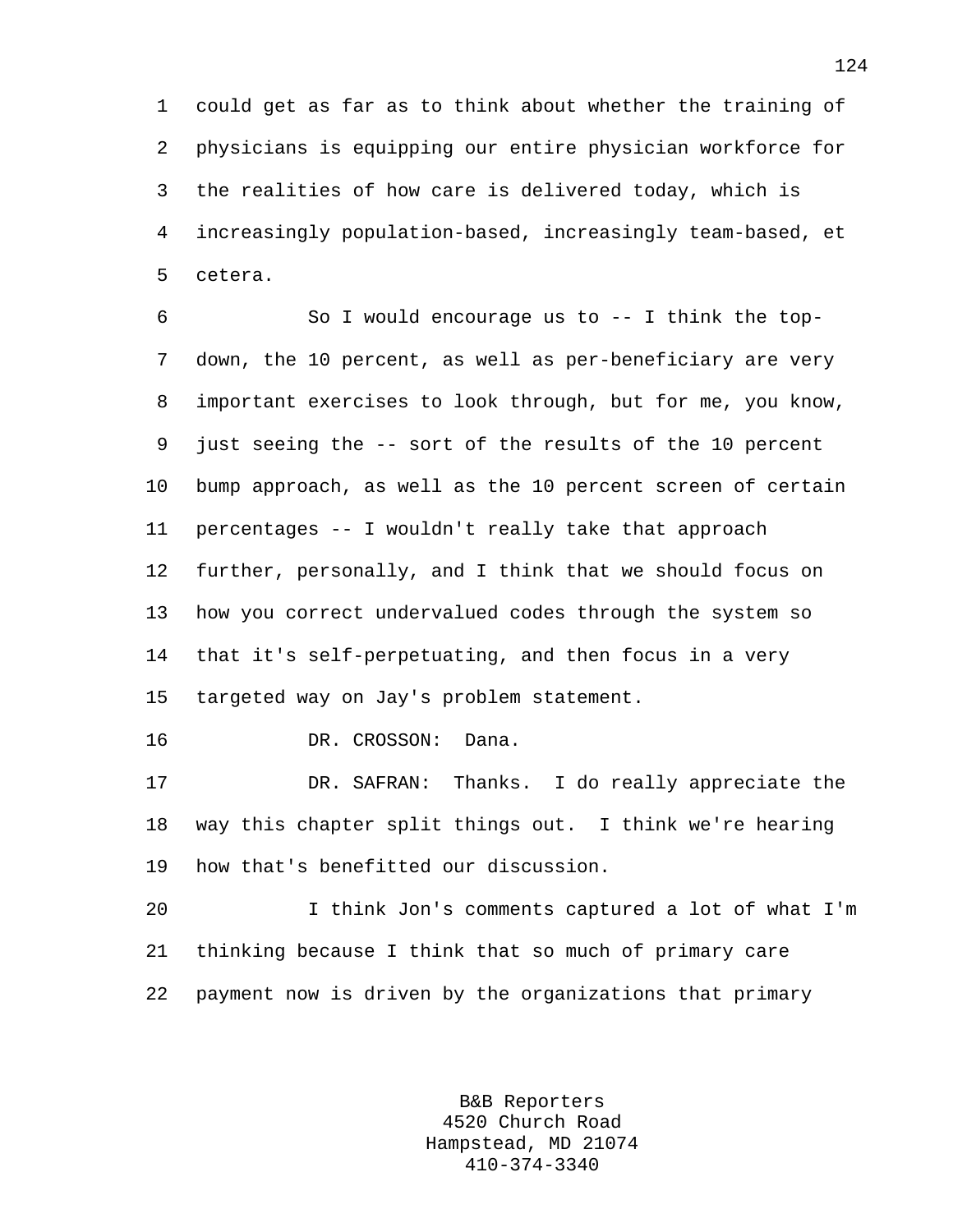1 care physicians increasingly are a part of. That I'm 2 finding myself struggling with how this lever that we're -- 3 or set of two levers that we're trying to use is actually 4 going to accomplish what we want to accomplish.

5 So that led me to think about payment adequacy in 6 sort of three categories. Are we trying to accomplish 7 better equity? Are we trying to accomplish better supply 8 and in so doing assure access, or are we trying to be sure 9 that payment is aligned with value and what we think is 10 valued?

11 I guess on all three counts, I am finding both of 12 these approaches coming up short. It maybe helps the most 13 with equity, but then there's that challenge about how 14 payment actually gets shaped by the organizations providers 15 are a part of. So I struggle with whether it even 16 accomplished that, but maybe it's not a bad idea for that. 17 On the supply piece, I am extremely skeptical 18 that anything we could do with either of these, the 10 19 percent or the lump sum, is going to accomplish some of 20 what, Jay, you outlined as our problem statement. 21 I do say that in our market, as ACOs really took

22 hold and in particular in a payment model that Blue Cross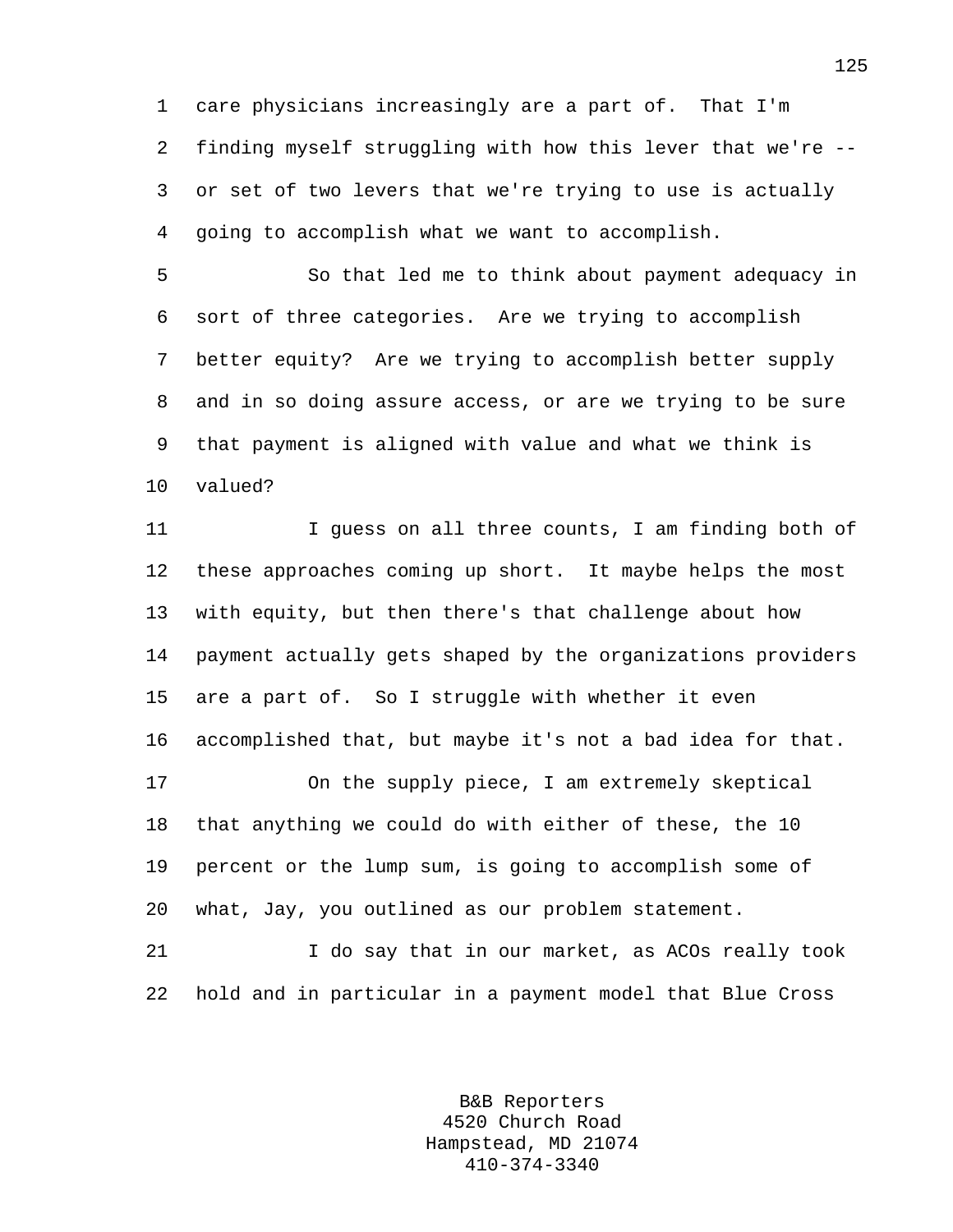1 has championed, we saw a huge increase in both the valuing 2 of primary care by organizations that knew they couldn't be 3 successful on either the quality incentives or the resource 4 use incentives without really strong primary care. So we 5 saw tremendous investment in primary care, both through 6 compensation models, but also in the kinds of 7 infrastructure enhancements for primary care, and we saw 8 our state starting to get primary care providers coming 9 from other states.

10 So that's in my thinking as I consider what are 11 the real levers that are going to increase supply, and I 12 also -- I really liked Kathy's suggestion about medical 13 school debt because I've been removed for a while from that 14 literature and that line of inquiry about what shapes 15 people's decisions about their career, but back when I was 16 closer to it and the little bit that I still interact with 17 medical students, it seems like it's an awful lot to do 18 with the kind of esteem that they believe they'll be held 19 in by the profession and what their mentors are pushing 20 them and encouraging them to do coupled with a concern 21 about their ability to make a living that will pay off this 22 debt. So I did like that idea a lot.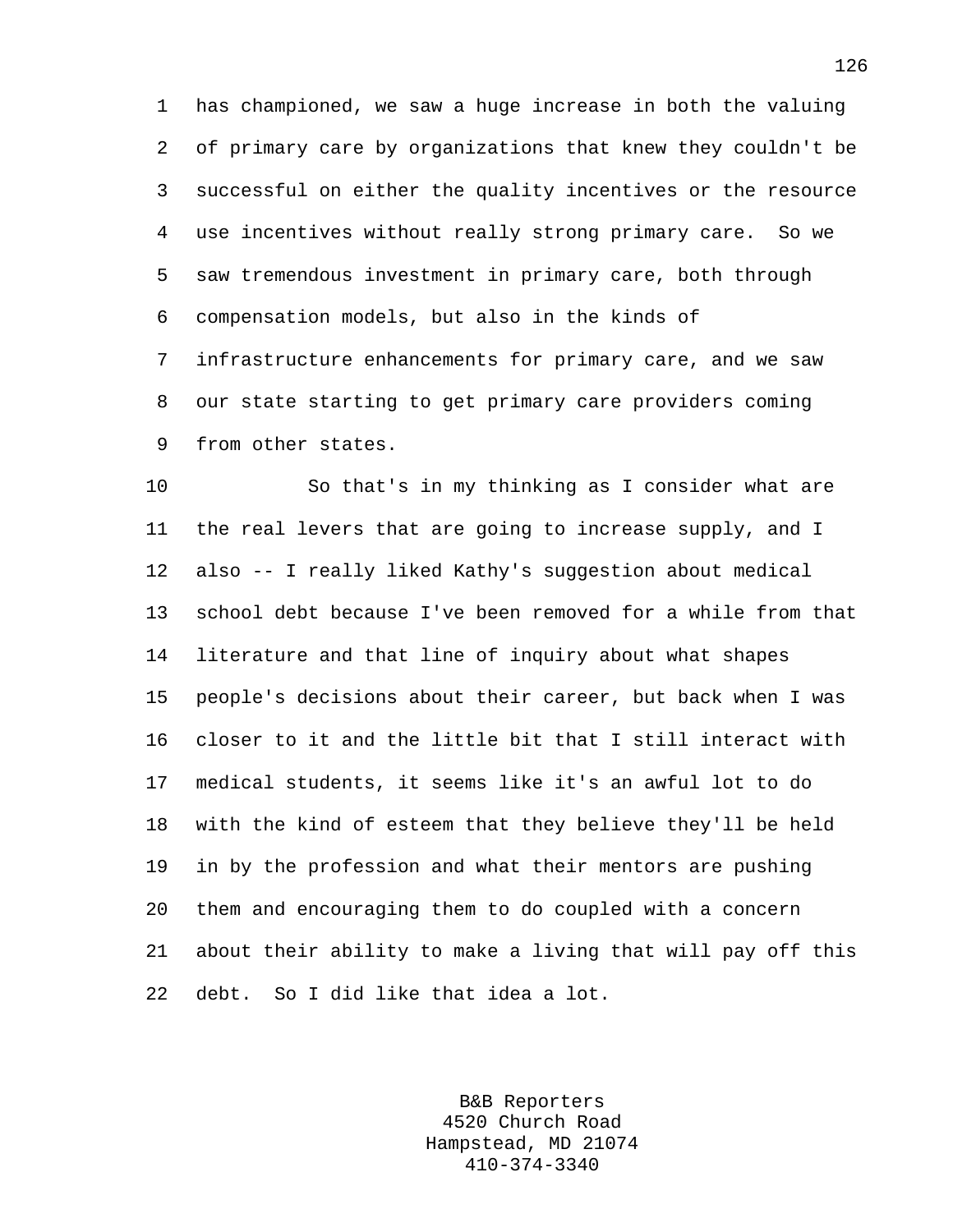1 Then finally, I really feel that the added per-2 member payments are not going to really get us anything on 3 any of these goals. That it wouldn't help us with supply. 4 It wouldn't get us better care for the reasons I was 5 indicating before from the evidence.

6 I'm concerned about spending that money and not 7 really getting a return on it for any of our goals. So 8 those are some thoughts.

9 DR. CROSSON: Thank you.

10 Jack.

11 DR. HOADLEY: So again, thank you for what you've 12 put together in this chapter, and I'm glad that we're not 13 trying to get ourselves to a recommendation in the next two 14 meetings because I don't think we'd get there.

15 And I guess I'll focus on a few things where I 16 feel like I need more information or I need more help in 17 thinking about either literally data or maybe, in some 18 cases, it's our continued conversation about these things. 19 One of them is the whole issue of primary care, 20 specialty designations, codes, and going back to some of 21 the questions from the data about we're identifying these

22 physicians based on a specialty that they may have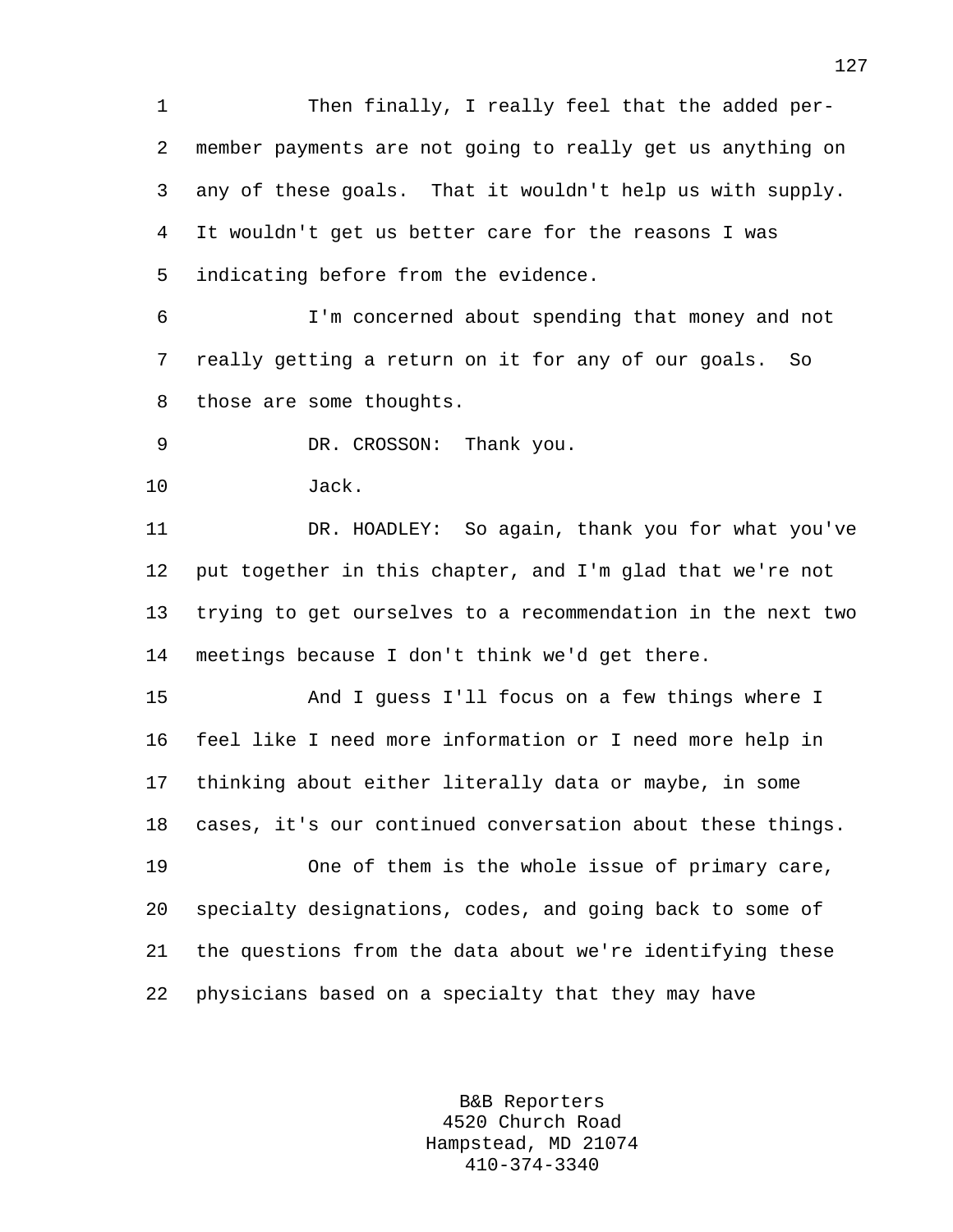1 designated at some point historically, and if that becomes 2 a channel to how we're paying, the accuracy of that 3 definitely becomes a concern.

4 And that then spills into the sort of, well, who 5 is really delivering primary care, and what do we mean by 6 it, and these notions that we've talked about so often. 7 While lots of people are getting their primary care from a 8 family physician or something like that, sort of the 9 classic mode, others who have a cardiac history may really 10 be getting their primary care from a cardiologist or a 11 diabetic, from an endocrinologist or whatever, and do we 12 understand that well enough to be able to actually draw 13 that conclusion. And that's, of course, the notion of 14 percentage of services that are E&M and some of that stuff. 15 Another area is this whole NP/PA role, and I'm 16 hearing some very different perspectives on whether there

17 are challenges in that. I'm hearing data perspectives. 18 Just the "Incident to", the question of how many of these NPs 19 and PAs are actually doing specialty care and where we're 20 going to wrap the up in any kind of payment adjustment, and 21 from a workforce perspective, are we concerned about or are 22 we happy about the notion that NPs and PAs may become the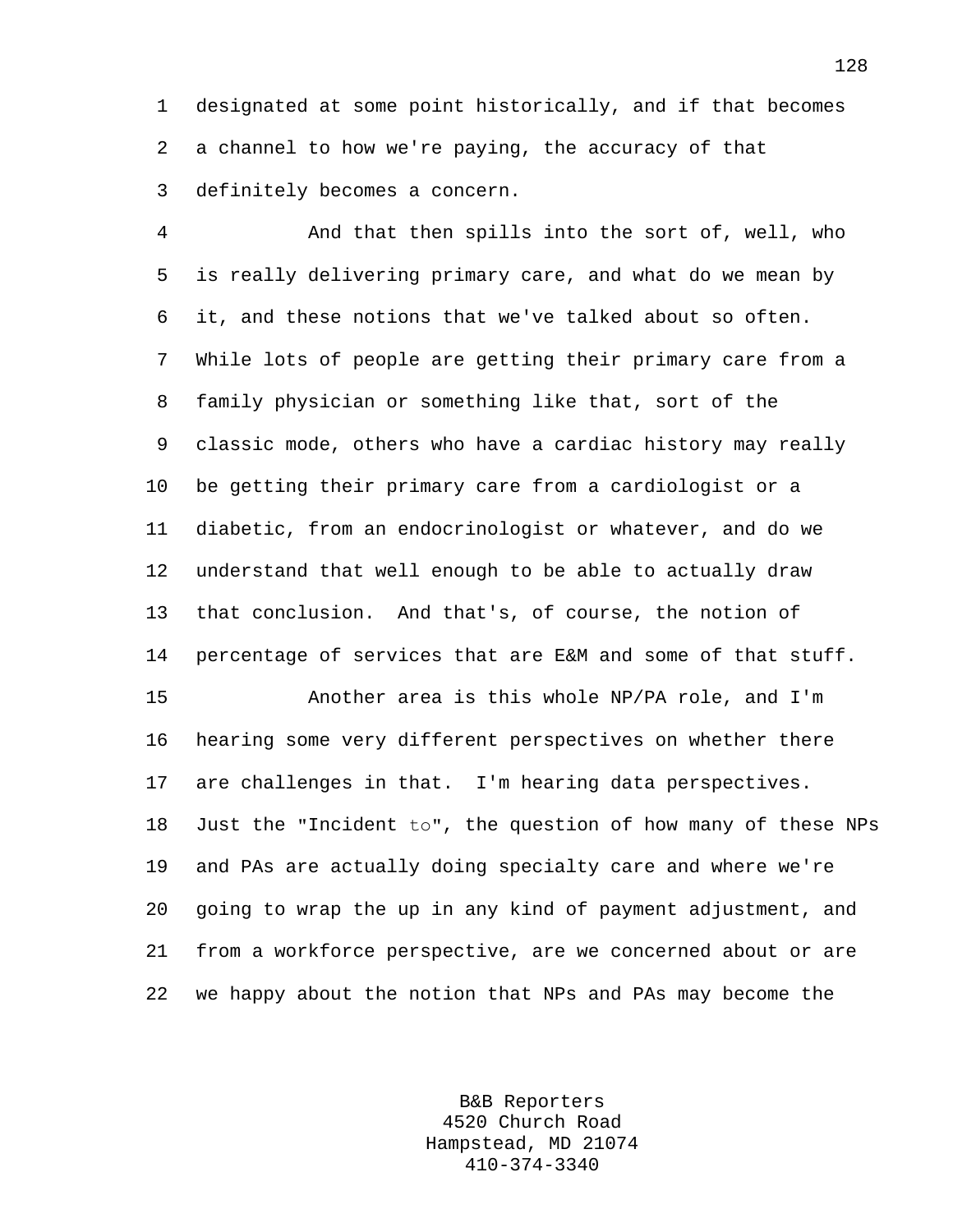1 dominant providers of the classic primary care? And I 2 think the more we can get some sense of that built into 3 this, that feeds into this.

4 The per-beneficiary payment, I mean, Dana was 5 just raising issues about that. I think of some of the 6 specific issues like the attribution and this notion of 7 which patients are you really getting this for that we've 8 struggled with so often, the psych services, is any of this 9 really addressing this, is this part of this issue, or is 10 this really a separate issue? Should we be dealing both 11 with the adequate payment for psych services and the 12 adequate supply of people to deliver those services through 13 some completely different mechanism or is it for the 14 moment, we were sort of piggybacking it on this, which 15 could work?

16 And then last, I hope we don't forget the cost-17 sharing angles on this. I do think, to Ariel's comment 18 earlier, if we do go in some kind of a per-beneficiary 19 direction, this notion that you get billed for cost sharing 20 sort of out of the blue for something that's very nebulous 21 doesn't make a lot of sense, and yeah, it may get picked up 22 on a supplemental coverage, and so at some point, people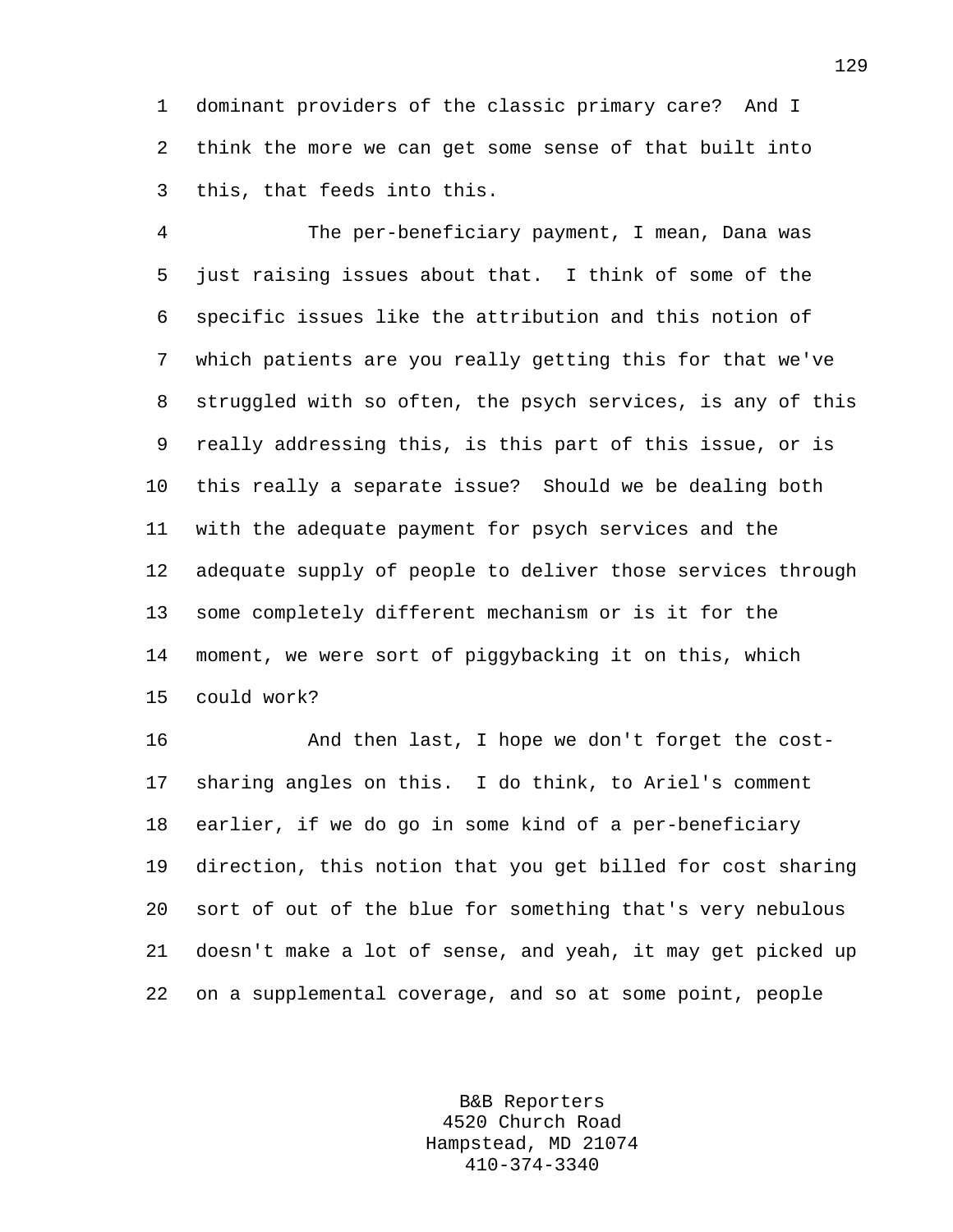1 won't necessarily notice it. But that seems problematic.

2 If we're just correcting the fee schedule -- and 3 that means that cost sharing is going up for primary care 4 services -- well, it would have been up had the fee 5 schedule not gotten out of this line, so that's not much of 6 a problem. But I just want to flag that we should continue 7 to pay attention to sort of where that plays out.

8 So that's a list of things where I feel like I 9 need help before I can draw a better conclusion.

10 DR. CROSSON: Okay. Alice and then Bruce, and 11 then we'll move on.

12 DR. COOMBS: So I won't echo everything that's 13 been said so far, which is a lot, but I want to piggyback 14 on Kathy and Brian and Warner and Jon on the whole thing 15 with the workforce.

16 Dana, you talked about supply and equity, income 17 disparities, but this key piece, when I came on in 2012, I 18 went to Glen and I said, "Glen, we've got to deal with GME 19 because it's really an important piece for primary care." 20 And at the end of this coming near six years -- you know, 21 we did it in 2010. I think we should go back to that. The 22 Institute of Medicine, as Jon has said, has done a piece on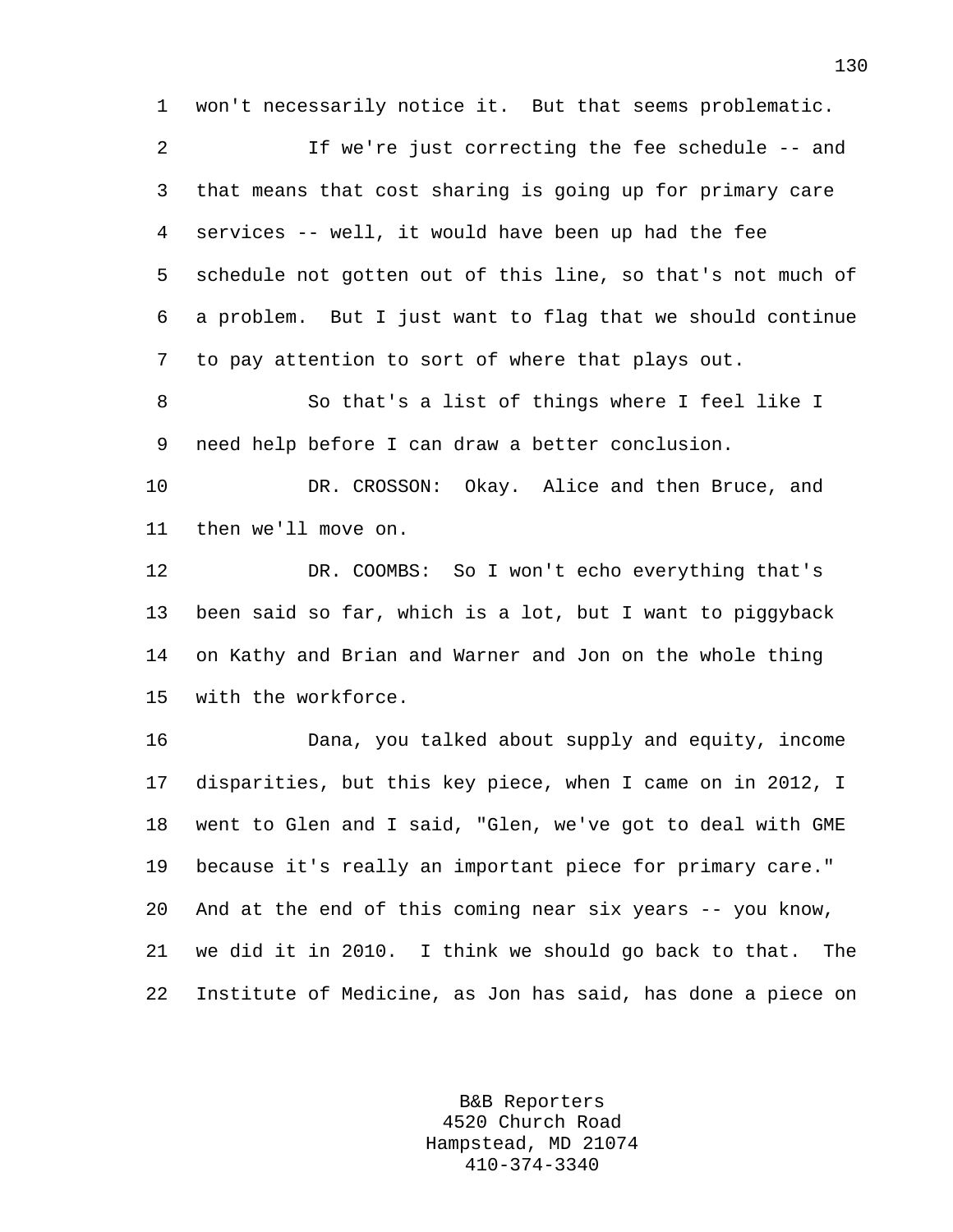1 this in terms of how we fund GME. It's really important.

2 And there's been some analysis, Dana, that 3 actually looked at -- it's not just how much you get paid 4 as a primary care doctor. It is also this whole notion of 5 who is your mentor while you're training in medical school. 6 You get someone in internal medicine that's frustrated 7 because of the pay, I think this is what that's for.

8 I think that giving everyone across the board a 9 10 percent increase, on Slide No. 9, we probably shouldn't 10 show that slide again until we get some of the questions 11 answered that Jack and many people around the table have 12 spoken about because this whole notion of how specialties 13 are kind of conflated with nurse practitioners versus PAs - 14 - and there's actually been several studies in "Health 15 Affairs" that say that the migration of mid-levels from 16 rural areas into urban areas, they want to go to the same 17 place physicians want to go. And they want to practice in 18 specialties that are similar to what physicians have. 19 There's two articles, one with PAs specifically and one 20 with advanced nurse practitioners. So I think that's 21 really important.

22 So we have to have a multi-prong approach. One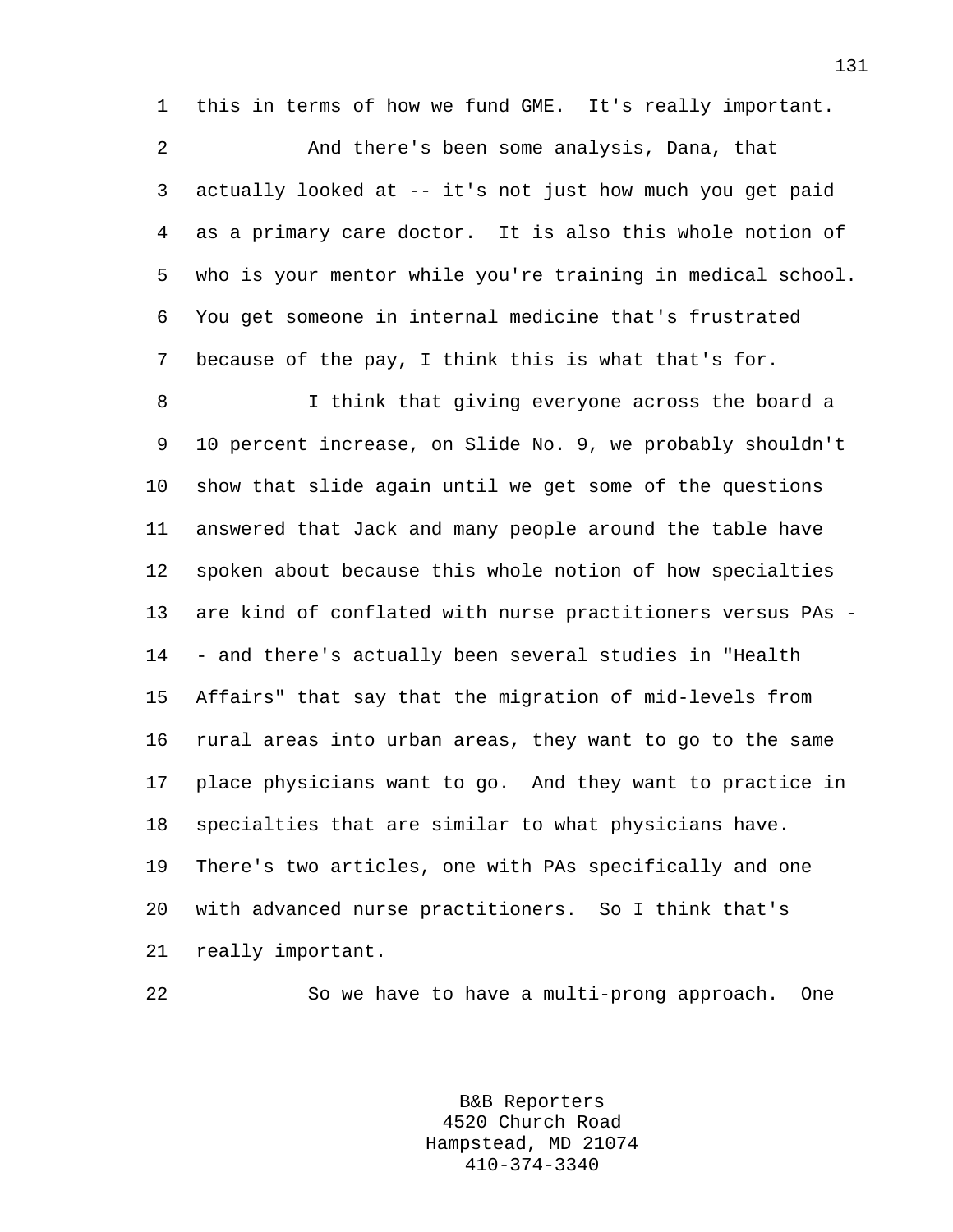1 is to deal specifically with the supply and medical school 2 decision-making with the students and all of the factors 3 that influence them, which is the sum total experience.

4 The other thing I want to mention is that I think 5 that we do get a different type of practitioner, rapidly 6 turnover in field with internal medicine and family 7 practice in terms of mid-levels. It's a very different 8 kind of provider that's how there, and I can only say my 9 experience is the ICU doctor being called to the emergency 10 room. When I see PA who says, "I got five consults, and I 11 did a CT, angiogram, and I did this," to me I'm like, 12 "Well, what about this patient who has an obvious acute 13 appendicitis?"

14 There's a different type of thought process from 15 a physician who is seasoned, a primary care physician who 16 has been seasoned, and it has a lot to do with experience, 17 but it also has a lot to do with just the sheer fact of 18 training and the intensity of training.

19 I'm saying that we don't have enough data in this 20 area of cost. I think, Brian, you hit it -- and so did Sue 21 -- about this whole notion saying they're equivalent to 22 physicians, and I think that this is an area that we're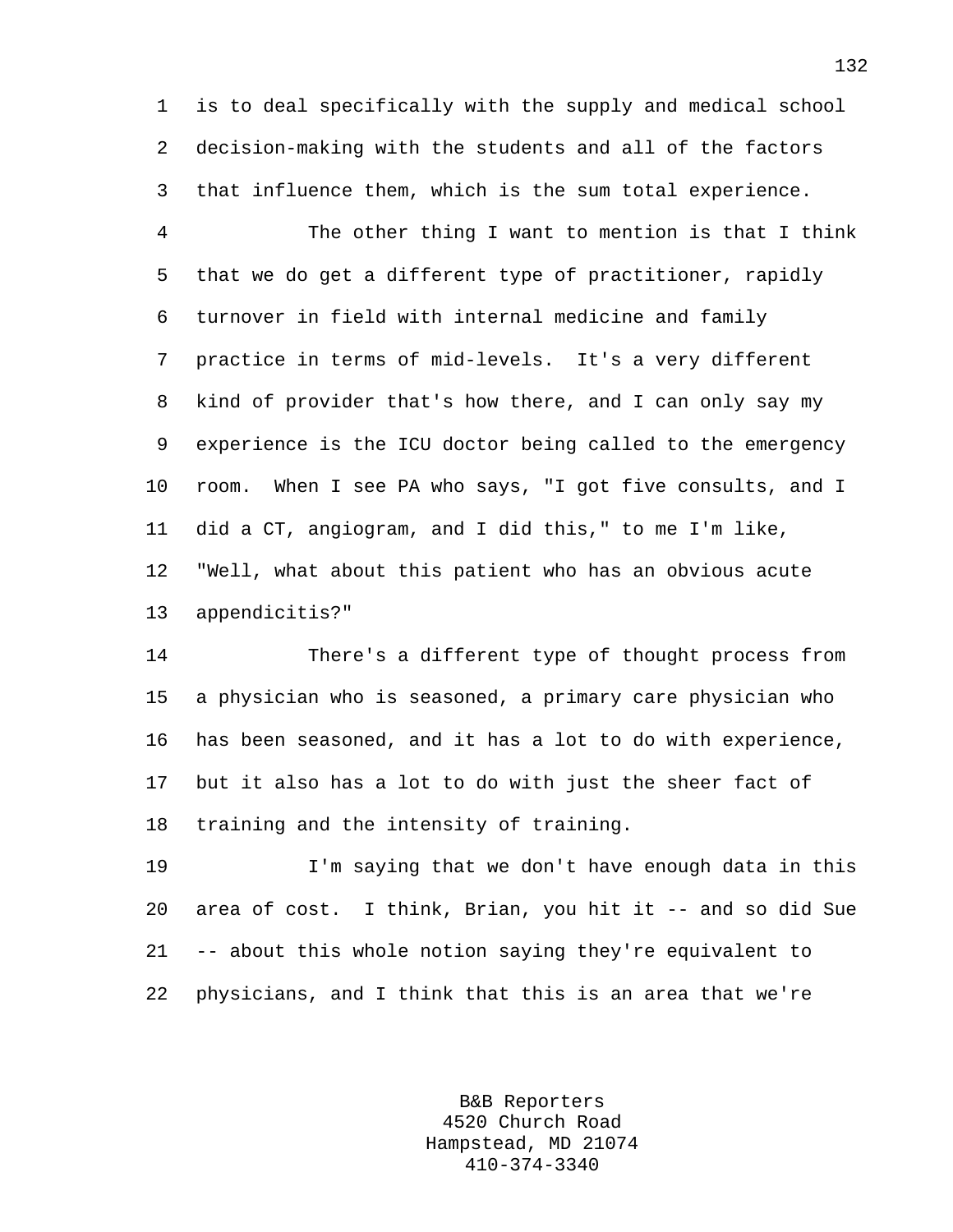1 going to enter in.

2 And I haven't seen any studies yet that actually 3 look at cost per APRNs, cost per independent practicing 4 PAs, or even cost for aggregates of mid-levels who are 5 working together in comparison to -- and risk-adjusted and 6 looking at the type of patients that are being cared for. 7 I think that this thing of ACGME is really 8 important, and I just want just for us to focus on that at 9 some point going forward. 10 DR. DeBUSK: May I build on that? 11 DR. CROSSON: Yes. 12 DR. DeBUSK: Just briefly. 13 I really appreciate what you are saying there, 14 particularly about the culture of medical schools. I worry 15 that when you take a prospective primary care physician and 16 you dump them into a medical school where the person on 17 their left is going to become a cardiologist and the person 18 on the right is going to become an orthopedic surgeon, I 19 think it creates a culture where it is hard to do, to do 20 primary care. And I think we need to go back and look at 21 institutions. What are the characteristics as we address 22 the pipeline? What are the characteristics of institutions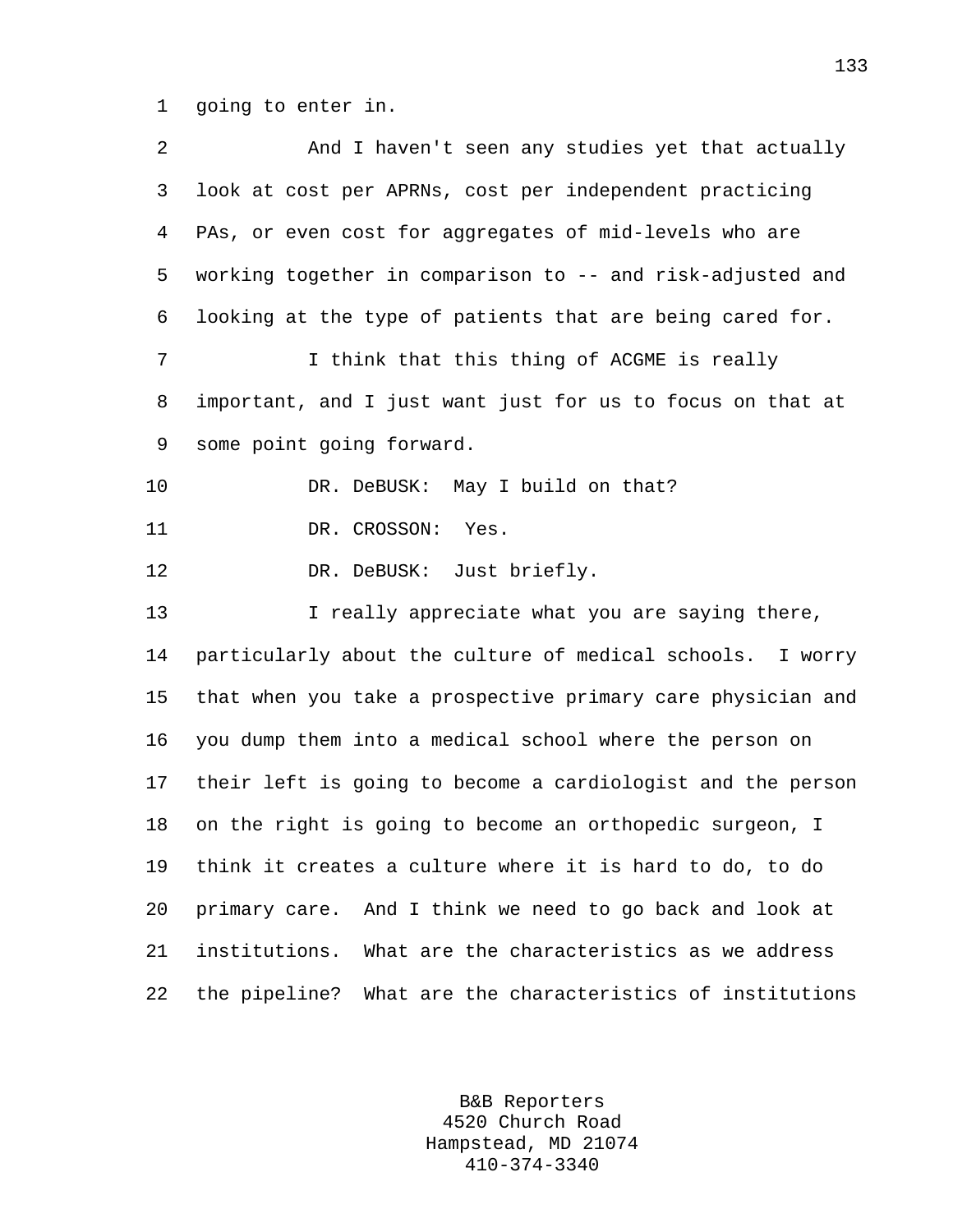1 that produce higher rates of primary care physicians?

2 I mean, there are schools out there that have 70, 3 75, 80 percent rates of primary care conversion. One of 4 the challenges is a lot of those are DO schools, and now 5 that the DO residencies are being harmonized, ACGME and AOA 6 are being harmonized, I suspect you're going to see DOs 7 begin to specialize at allopathic rates.

8 We talk about these pipeline issues, but I think 9 there's some medical school cultural issues. I loved what 10 Kathy and Jon were talking about, about addressing student 11 debt and some of the other behavioral economic issues, but 12 I think there's a whole -- and maybe it's a whole separate 13 chapter on pipeline, but it needs to look at the culture of 14 medical schools, and it needs to look at the threats on the 15 horizon because I think what you're seeing is -- the 16 primary care pipeline crashed. I think it crashed years 17 ago, and I think it's been backfilled by nurse 18 practitioners, PAs, and DOs. And I think all of those have 19 some issues now that we're going to need to address because 20 I think there will be a snap effect. Once we realize 21 what's happened, it's going to be too late. We're going to 22 be 10 years out from fixing the pipeline.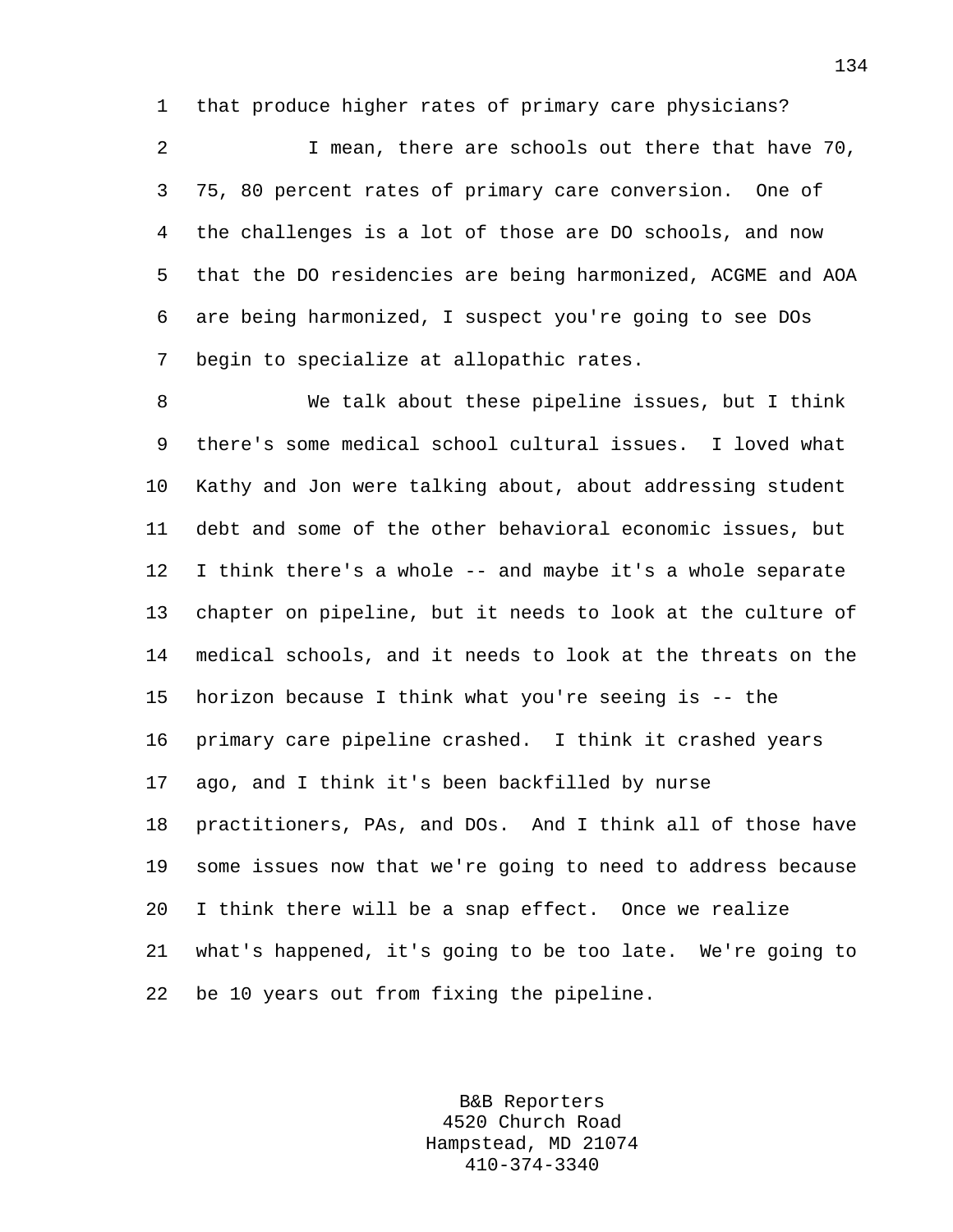1 DR. CROSSON: Okay. Bruce, last comment. 2 MR. PYENSON: I hate to add to Jack's list, but 3 one issue that I would welcome some help in is whether the 4 disparity is that primary care is paid too little or 5 specialists are paid too much.

6 But I would like to, second point, support 7 Brian's idea of a separate conversion factor, and if we 8 think about a longer-term solution, I think we can find 9 very strong evidence that productivity increases over time 10 for procedures. So rather than coming back every couple of 11 years to fix that, that should be built into the fee 12 schedule, perhaps through the conversion factors, so some 13 real technical issues there.

14 MR. THOMAS: Jay, may I make one quick one? 15 DR. CROSSON: Last one, yeah.

16 MR. THOMAS: I just would echo Kathy and Jon's 17 comments around pipeline. I think the idea of the loan 18 repayment probably has the quickest impact, and it's 19 something that would be more immediate. Some of these 20 others are going to be long term, but I think if we could 21 look at the GME primary care-only slots coupled with loan 22 repayment, I think we would have some immediate impact.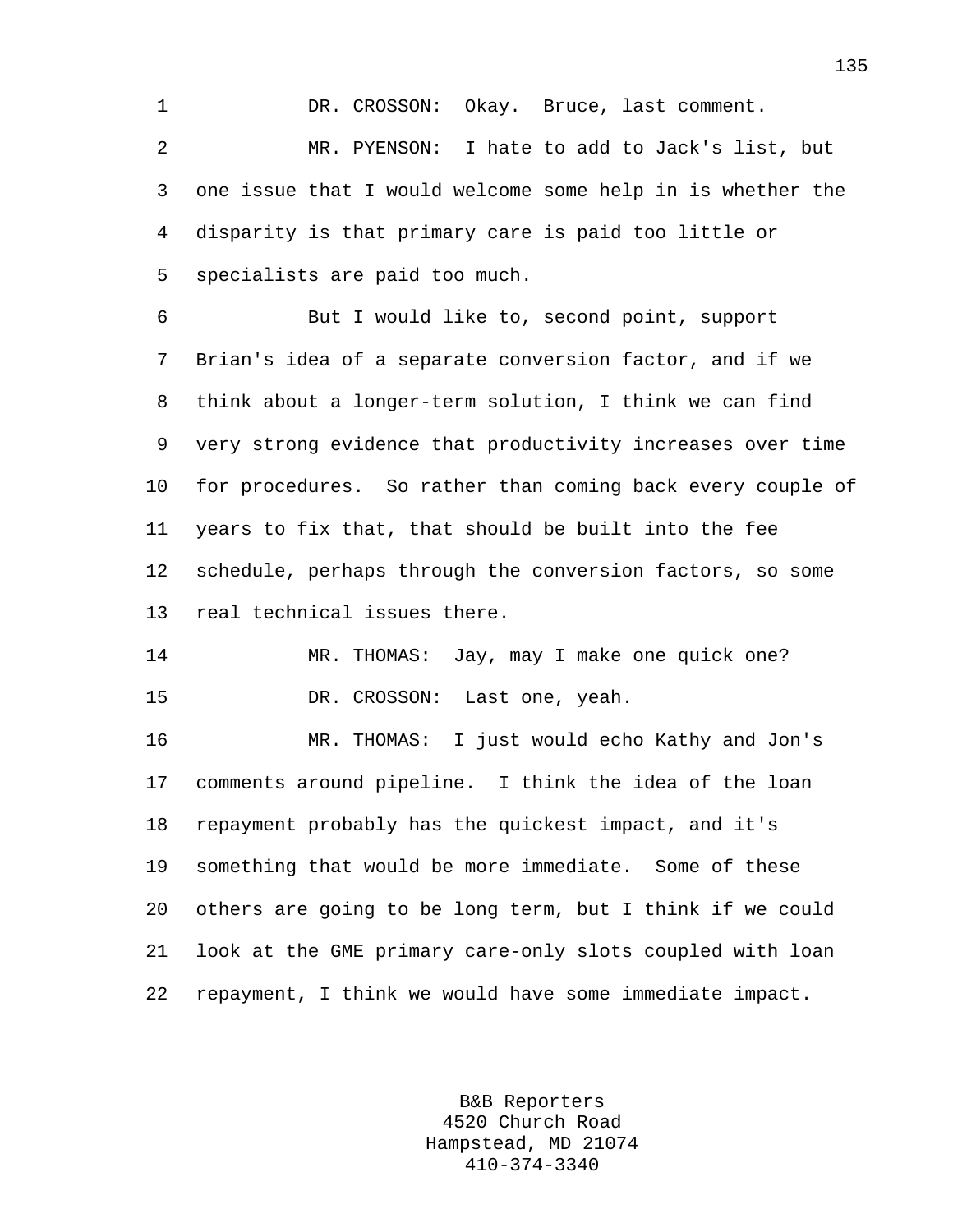1 And I would encourage us to try to expedite some of those 2 ideas.

3 DR. CROSSON: Okay. Very good discussion. It 4 would come as no surprise to anybody that we have more work 5 to do on this topic, and so we look forward to further 6 analyses, suggestions, and ultimately coming to some 7 conclusions.

8 Thank you very much, Ariel, Kevin. Appreciate 9 it.

10 We will now move on to the last presentation and 11 discussion for the meeting.

12 [Pause.]

13 DR. CROSSON: Okay. So our last presentation and 14 discussion is a status report on ACOs, Medicare ACOs 15 specifically, and we've got David, Sydney, and Jeff here. 16 Sydney, are you going to begin? Go ahead.

17 MS. McCLENDON: Good morning. In this session 18 we'll be discussing the status of Medicare's Accountable 19 Care Organizations, or ACOs. Before we begin, I'd like to 20 thank Ledia Tabor for her help with this presentation. 21 I'll begin today by giving some brief background

22 on Medicare's ACOs and an overview of the status of ongoing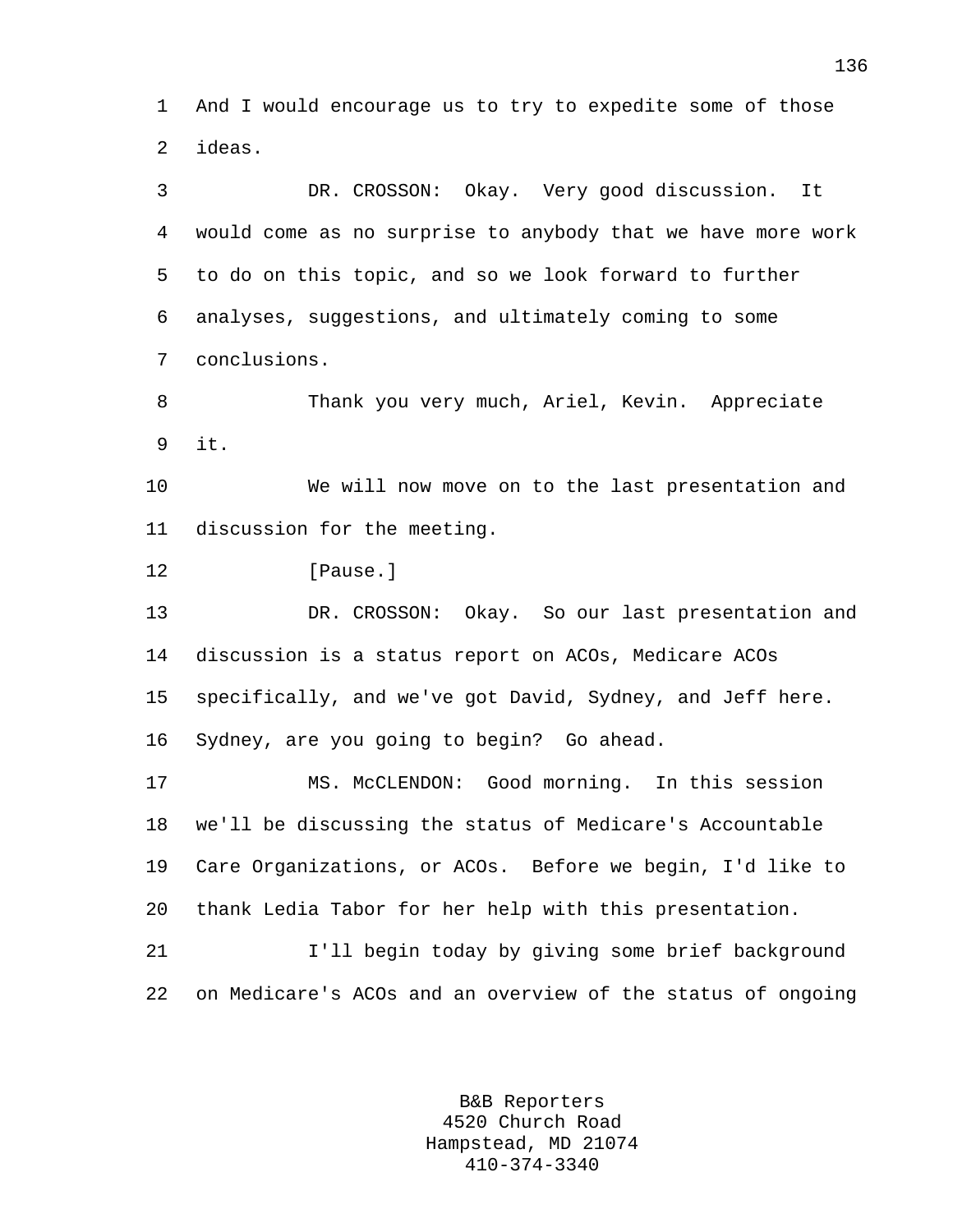1 and completed ACO programs. From there we'll look at 2 quality and financial performance in 2016. I'll then turn 3 it over to David to further discuss the net savings 4 results, potential concerns when creating and rebasing 5 benchmarks, and some policy issues for your consideration. 6 So what are ACOs?

7 ACOs are groups of health care providers who have 8 agreed to be held accountable for the cost and quality of 9 care for a group of beneficiaries. If the ACO does well on 10 cost and quality measures, it is rewarded with shared 11 savings.

12 Medicare's ACOs were created with a goal to 13 improve quality and slow Medicare spending growth by 14 rewarding efficient and high-quality providers for better 15 coordinating their beneficiaries' care.

16 There are three basic concepts at the core of 17 ACOs, though individual ACOs and ACO models vary somewhat 18 in the details.

19 The first is the composition of the ACO group. 20 ACOs can be composed of whatever health care providers they 21 choose, which can include primary care clinicians,

22 hospitals, or specialty practices, as long as they have the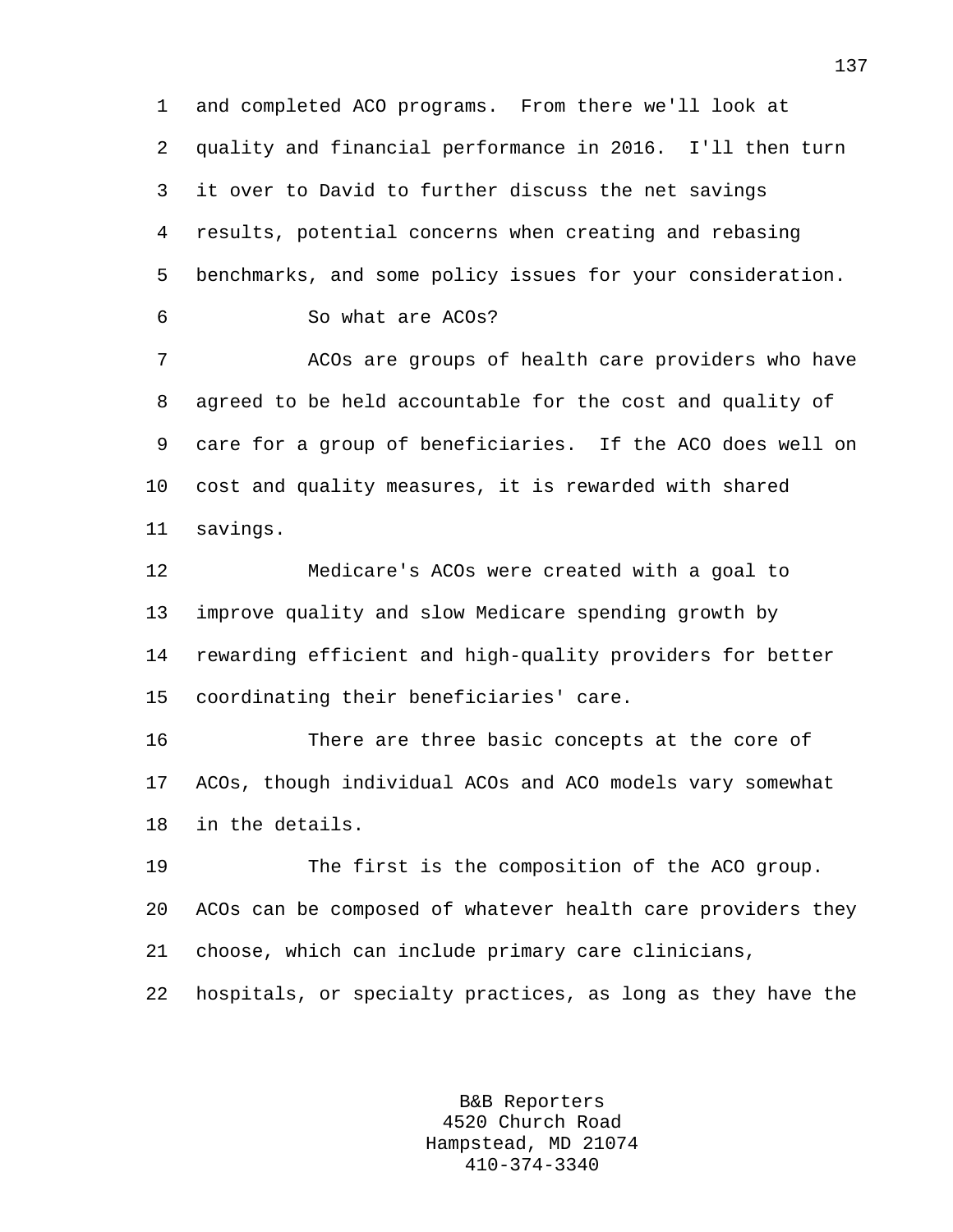1 minimum number of beneficiaries attributed to them as 2 required by their model.

3 To attribute beneficiaries to an ACO, CMS looks 4 at beneficiary service use. If an ACO is responsible for a 5 plurality of a beneficiary's evaluation and management 6 services in a year, the beneficiary is attributed to that 7 ACO. Starting in 2017, beneficiaries also have the option 8 to voluntarily align themselves with MSSP ACOs. And when 9 attribution happens depends on the ACO model. Some ACOs 10 have beneficiaries attributed to them prospectively, at the 11 beginning of the performance year, while others have 12 beneficiaries attributed to them retrospectively, at the 13 end of the year.

14 To judge ACO financial success, CMS creates 15 benchmarks. The benchmark is an estimate of expected 16 Medicare Part A and B spending for an ACO's beneficiaries, 17 and at the end of the year CMS assesses whether spending 18 was above or below the benchmark. The majority of 19 Medicare's ACOs are in one-sided risk arrangements where 20 they earn shared savings if spending is below the 21 benchmark, but are not responsible for losses if spending 22 is above it. ACOs can also choose two-sided arrangements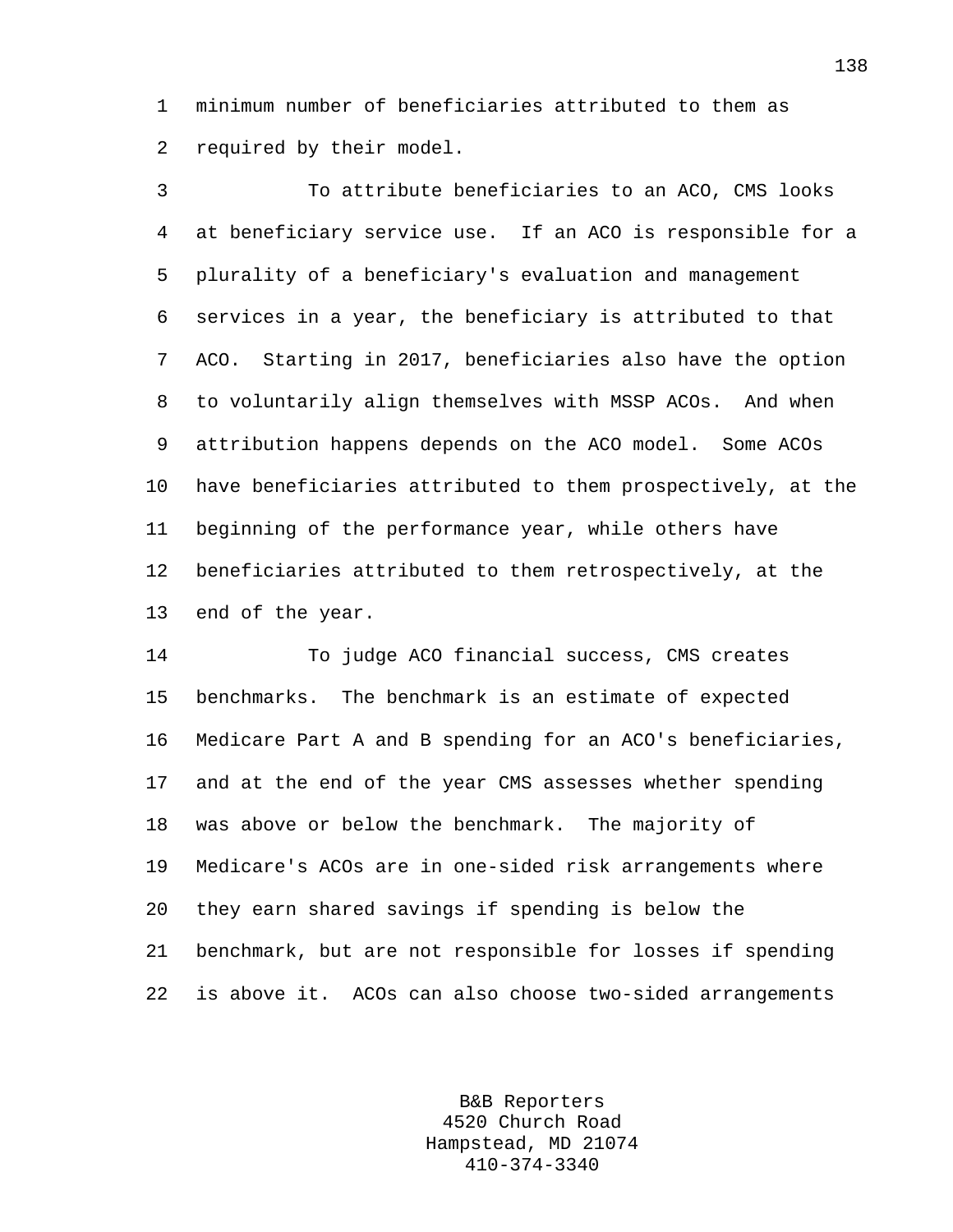1 where they earn shared savings yet are responsible for 2 shared losses.

| 3       | Medicare has multiple ongoing and completed ACO             |
|---------|-------------------------------------------------------------|
| 4       | models, which are listed here, and more detailed            |
| 5       | information on these models can be found in your mailing    |
| 6       | materials. But I'd like to highlight a few things here.     |
| 7       | First, the Medicare Shared Savings Program                  |
| 8       | includes three tracks and is a permanent part of Medicare.  |
| 9       | Track 1 is a one-sided model, while Tracks 2 and 3 are two- |
| $10 \,$ | sided models. And about 90 percent of MSSP ACOs are in      |
| 11      | Track 1.                                                    |
| 12      | The rest of the ACO programs are demonstrations,            |
| 13      | and most of these are two-sided models.                     |
| 14      | The first of these demonstrations was the Pioneer           |
| 15      | ACO demonstration, which began in 2012 and ended in 2016.   |
| 16      | The Pioneer ACO model was the foundation for the Next       |
| 17      | Generation ACO demonstration, which began in 2016.          |
| 18      | There's also the ESRD Seamless Care                         |
| 19      | Organizations, or ESCOs, that began in 2016. ESCOs differ   |
| 20      | from the other ACO models in that they are only comprised   |
| 21      | of ESRD beneficiaries on dialysis, so they are often        |
| 22      | responsible for fewer beneficiaries that are also higher    |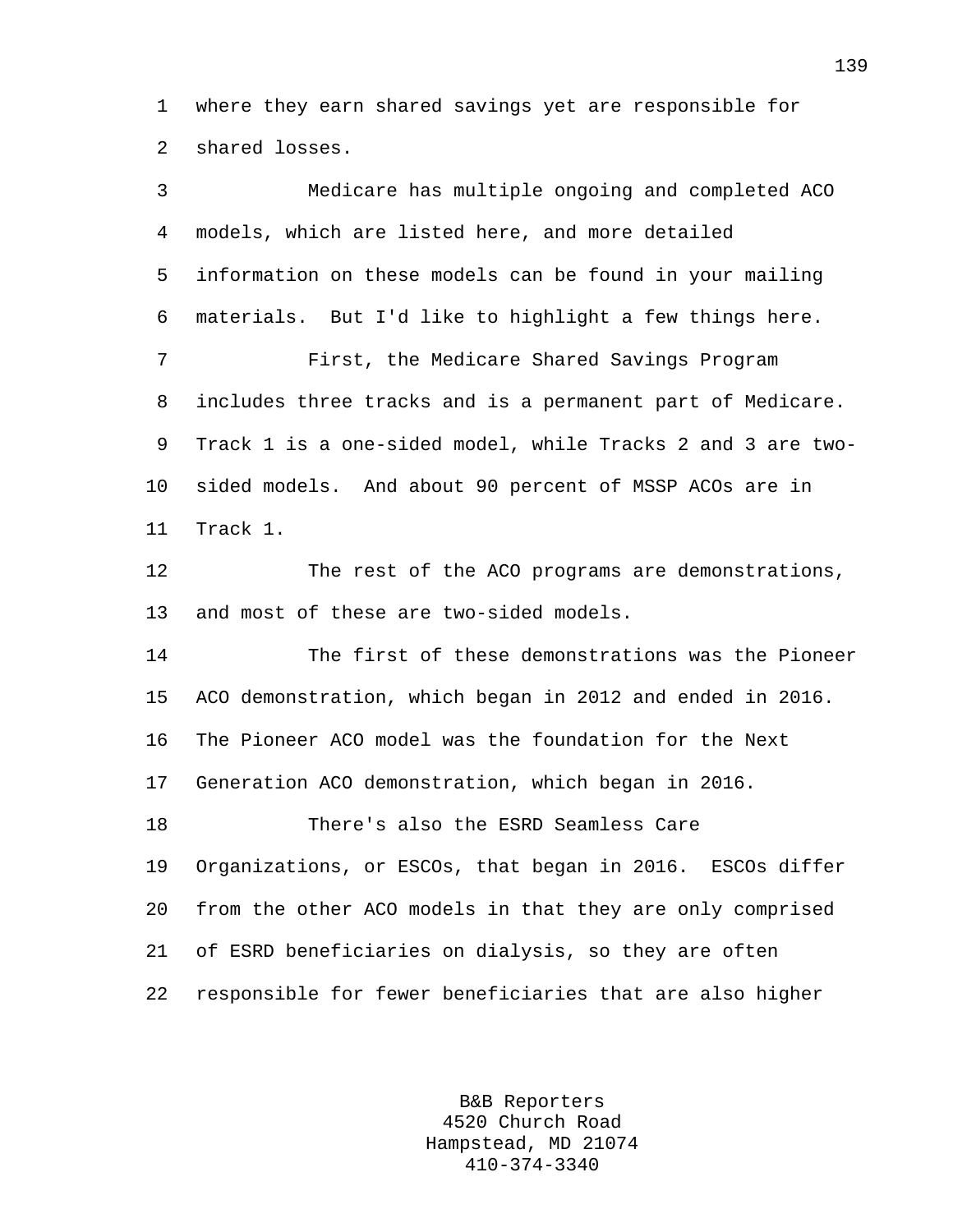1 cost.

2 So CMS has recently begun releasing the number of 3 participating ACOs for a few of the models in 2018, but for 4 our presentation today we will be focusing on performance 5 year 2017 and earlier.

6 As you can see from the chart, the number of 7 Medicare ACOs has been growing since 2012. If you look to 8 the far right bar, which highlights the number of ACOs in 9 2017, you can see that MSSP Track 1, a one-sided model, 10 contained the largest number of ACOs at 438, although the 11 number of ACOs in MSSP Track 2 and 3 grew to 42 in 2017. 12 The number of NextGen ACOs and ESCOs also grew in 2017, to 13 44 and 37.

14 And as the number of ACOs continues to grow, so 15 does the number of beneficiaries attributed to them. In 16 2017, there were approximately 10.5 million beneficiaries 17 attributed to ACOs, or about a third of the beneficiaries 18 in fee-for-service.

19 So a goal of ACOs is that providers come together 20 voluntarily to give coordinated, high-quality care to their 21 Medicare patients. And CMS has defined a set of about 30 22 measures to evaluate ACO quality.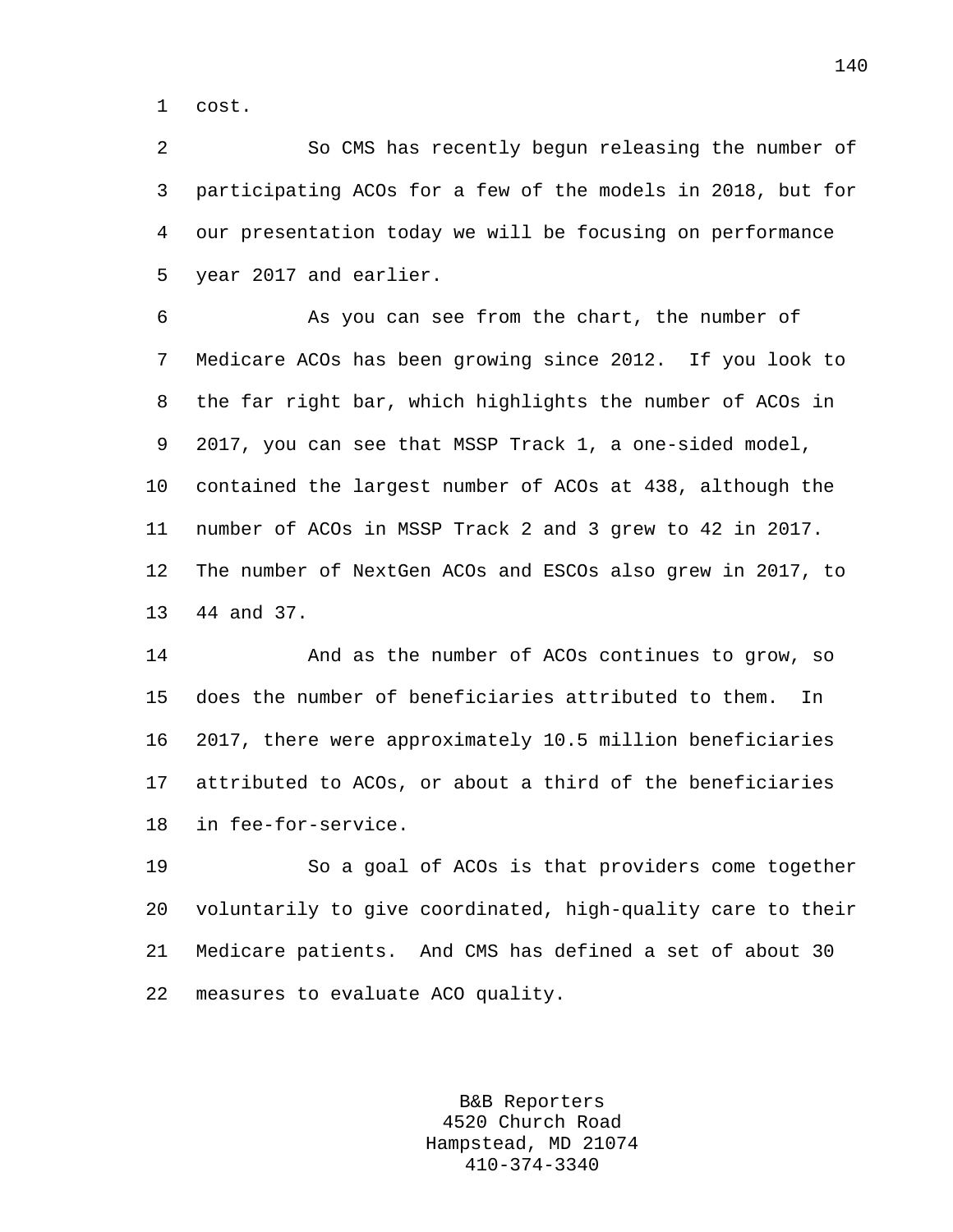1 In each ACO's first performance year, they are 2 only scored on whether they report quality information. In 3 the second and future years of the ACO, each ACO's 4 performance is converted to a quality score, and that 5 overall quality score affects the ACO's ability to earn 6 shared savings payments.

7 We find that ACOs meet the reporting requirements 8 and have relatively consistent and high overall quality 9 scores. Across the models, overall quality scores for 10 individual ACOs ranged from 76 to 100 percent in 2016. 11 However, in all ACO models, more than half of the 12 quality measures used are process measures, like influenza 13 vaccination rates and medication reconciliation. These 14 measures are inconsistent with the Commission's principles

15 that Medicare quality programs should include small sets of 16 population-based measures such as outcomes, patient

17 experience, and value measures.

18 Where data were available, we looked specifically 19 at results for patient experience and outcome measures. We 20 found that ACOs are maintaining at least average results. 21 For example, MSSP ACOs had slightly higher performance on 22 readmission rates compared to fee-for-service readmission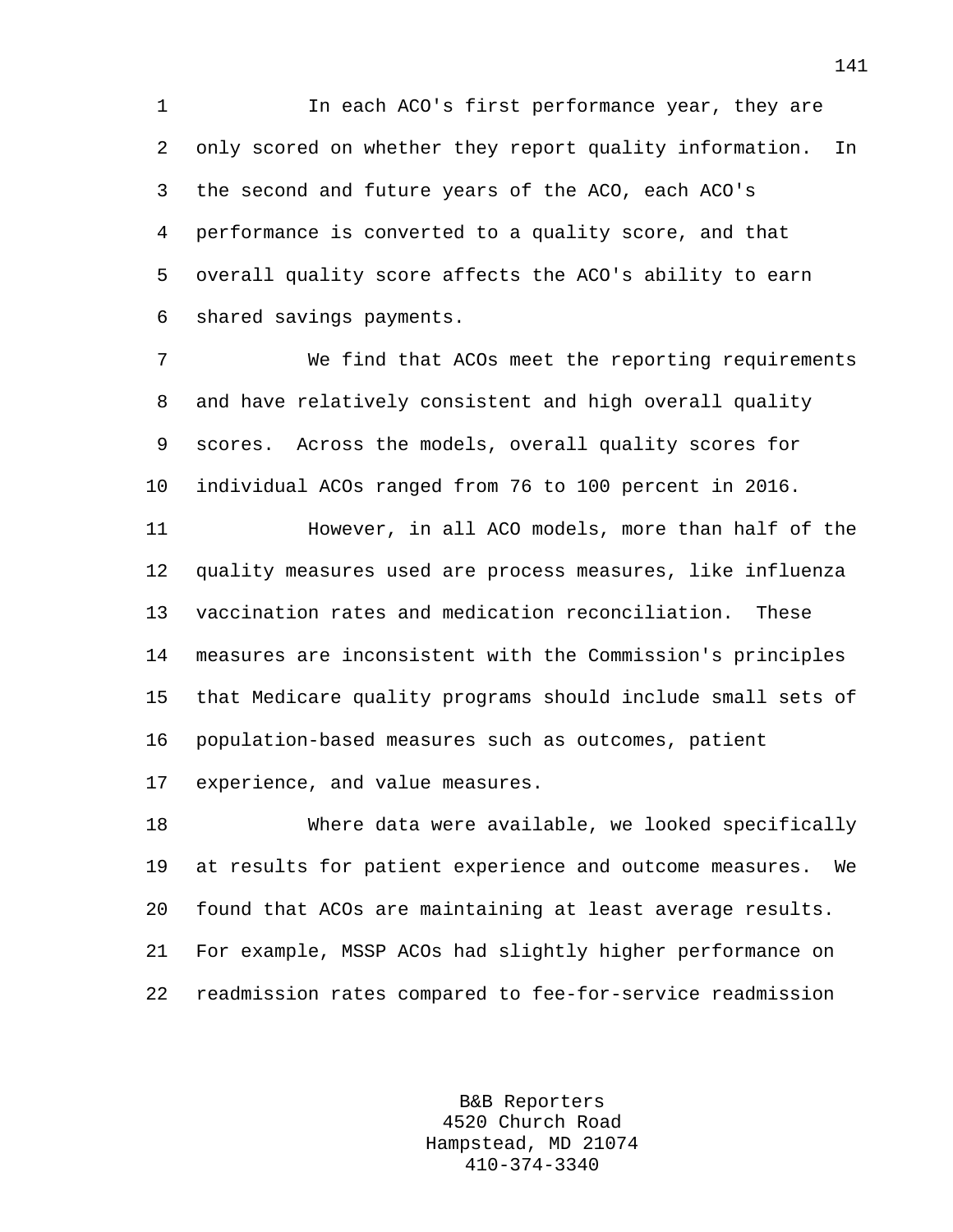1 rates, while ESCO patient experience results are around the 2 national average for dialysis facilities.

3 In addition to being judged on the quality of 4 care they provide, ACOs are judged on their financial 5 performance, and on this slide we have financial 6 performance by ACO model for 2016.

7 The first bar for each ACO model is what we'll 8 call "savings" and is displayed in green. We calculated 9 this savings value by subtracting actual expenditures for 10 the year from the CMS-computed benchmark. Overall, actual 11 spending for beneficiaries in MSSP Track 1, MSSP Tracks 2 12 and 3, Pioneer and the NextGen demonstrations was less than 13 the benchmark, constituting a savings for the program.

14 The second bar for each ACO model, which is 15 displayed in red, shows the amount of shared savings CMS 16 paid to ACOs, and the white bars show the shared losses 17 that CMS recouped from ACOs in two-sided risk arrangements. 18 Because shared savings payments are money paid out by CMS, 19 we've displayed them as a loss to the program.

20 So when you combine these three values, meaning 21 the savings relative to the benchmark, the shared savings 22 payments, and shared losses, we obtained a net savings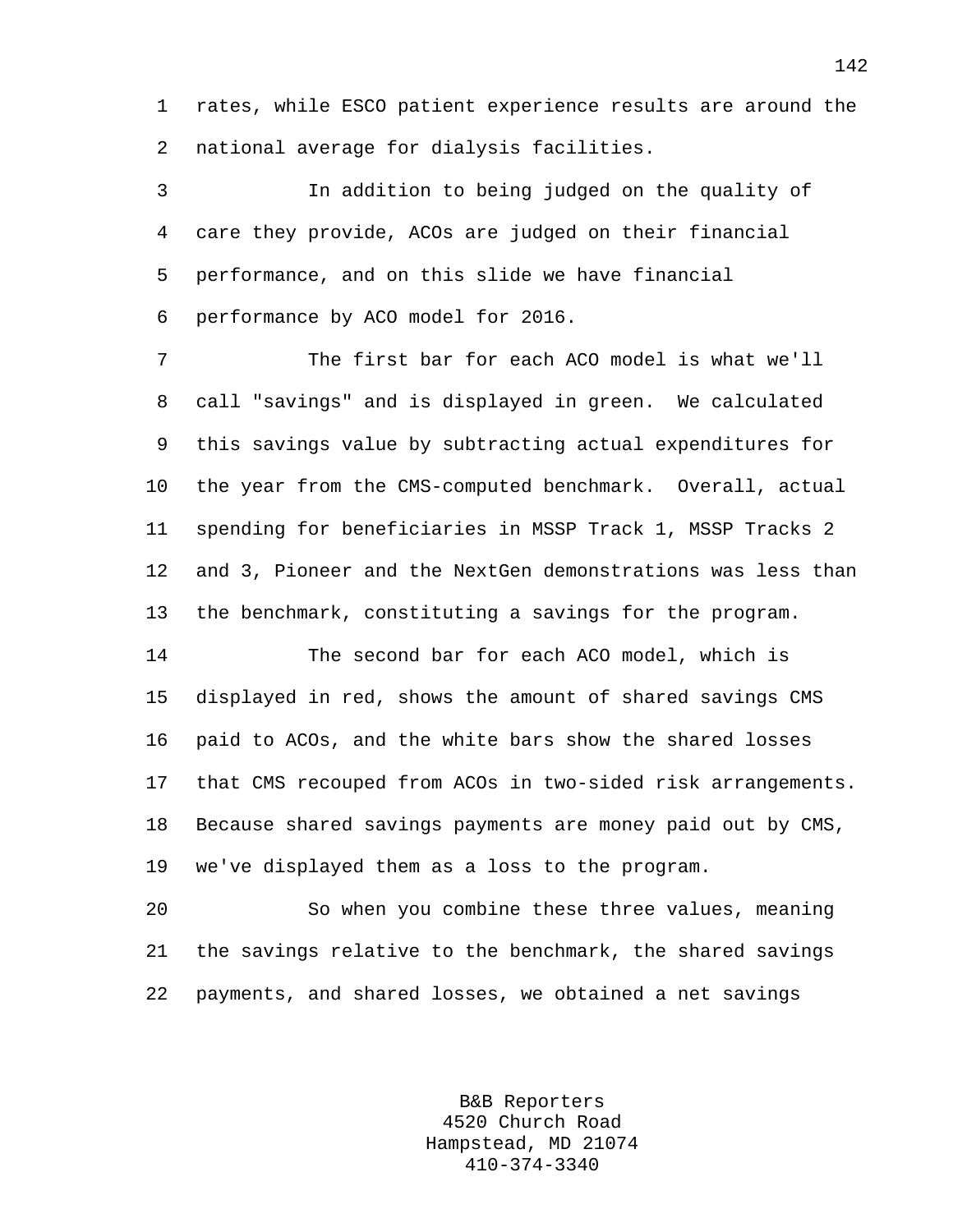1 value for each program, which is shown in blue.

2 For MSSP Track 1, which is comprised of ACOs in 3 one-sided risk arrangements, CMS paid out more in shared 4 savings than what ACOs reduced relative to their 5 benchmarks. This resulted in a net loss to the program of 6 0.1 percent. MSSP Tracks 2 and 3, the Pioneer and the 7 NextGen demonstrations, which are all two-sided 8 arrangements, resulted in net savings of 0.7 percent and 9 1.2 percent. These findings are not surprising given that 10 two-sided ACOs by design will not cost the program 11 additional money because CMS can recoup losses from these 12 ACOs.

13 It's also worth noting that NextGen's net savings 14 may appear higher than would be expected based on the 15 values displayed in green, red, and white. And this is due 16 to an ACO-specific reduction to the benchmark, called the 17 "discount," that occurs for all NextGen ACOs and generates 18 additional savings for Medicare.

19 Now, you may remember from our October 2016 20 presentation on ACOs that we provided analysis showing 21 service use in an ACO's market area was the best predictor 22 of ACO success, with ACOs in high-use areas generating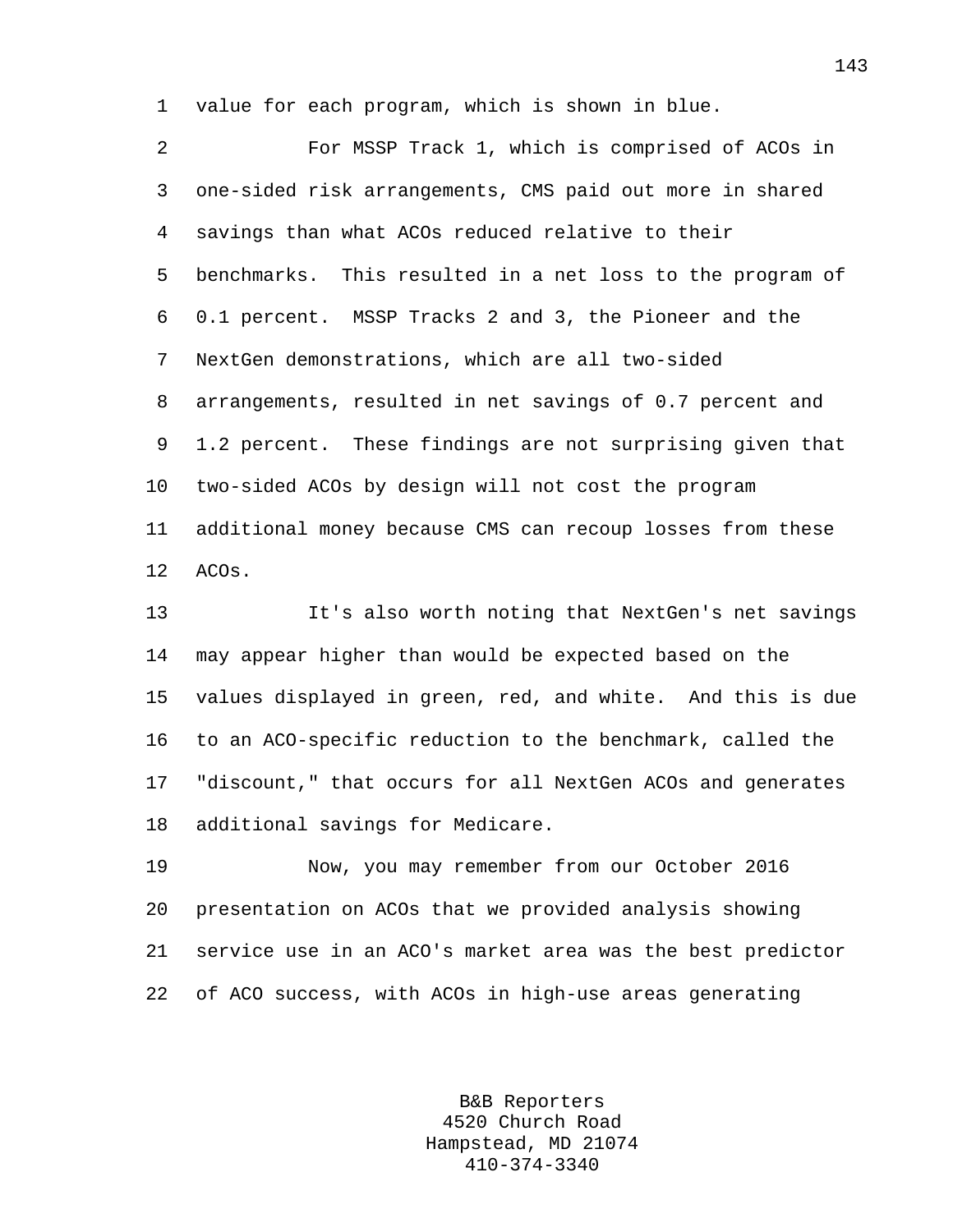1 larger savings than ACOs in low-use areas. And we've 2 continued to explore the relationship between savings and 3 service use in a preliminary analysis of the 2016 MSSP 4 data.

5 For this analysis, we first price-adjusted the 6 ACO benchmarks so that they could serve as a proxy for an 7 ACO's historical service use. We then separated the ACOs 8 into quintiles based on the adjusted benchmarks. So ACOs 9 with the lowest adjusted benchmarks were placed in the 10 first quintile, while ACOs with the highest adjusted 11 benchmarks were placed in the fifth quintile.

12 On the chart we've displayed the percentage of 13 ACOs in each quintile that received shared savings. You 14 can see that as the average price-adjusted benchmark 15 increased, more ACOs earned shared savings payments, and 16 this is consistent with the hypothesis that efficient ACOs 17 may have a harder time generating savings, while initially 18 less efficient ACOs may have unnecessary service use to 19 cut. Part of this unnecessary service use appears to be 20 utilization of post-acute care, and some studies have found 21 that ACOs are beginning to reduce PAC. Taken together, 22 these findings indicate that ACOs with high historical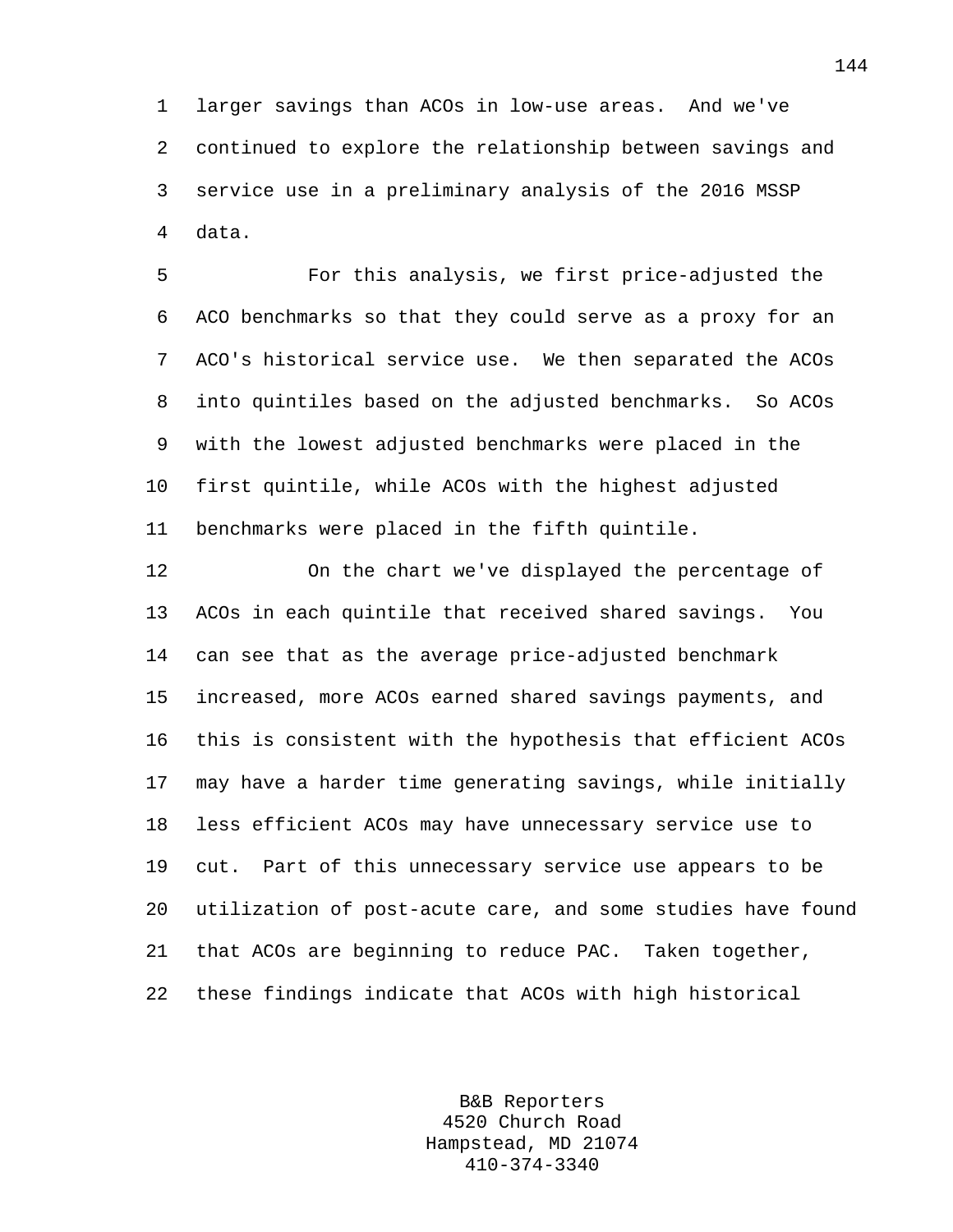1 service use, especially high PAC use, may have an advantage 2 in generating savings.

3 Now we'll take a look at the financial 4 performance of a slightly different ACO program, the ESCOs. 5 Overall, ESCOs are responsible for fewer beneficiaries than 6 other ACO models, but because they focus on a high-cost 7 population, ESRD beneficiaries on dialysis, their 8 benchmarks per beneficiary are about nine times higher. 9 All 13 ESCOs in 2016 reduced spending for their 10 beneficiaries relative to the benchmark, and even when 11 factoring in the resulting shared savings payments, they 12 generated a net savings of 1.7 percent for the program. 13 The higher savings percentage for ESCOs relative 14 to the other ACO programs could potentially be explained by 15 more frequent beneficiary contact with their providers. 16 ESRD beneficiaries see their providers more regularly, 17 which could create more opportunities for providers to 18 better coordinate their beneficiaries' care and decrease 19 unnecessary utilization. 20 Now I'll turn it over to David to further discuss

21 the ACO net savings results.

22 MR. GLASS: Thank you, Sydney.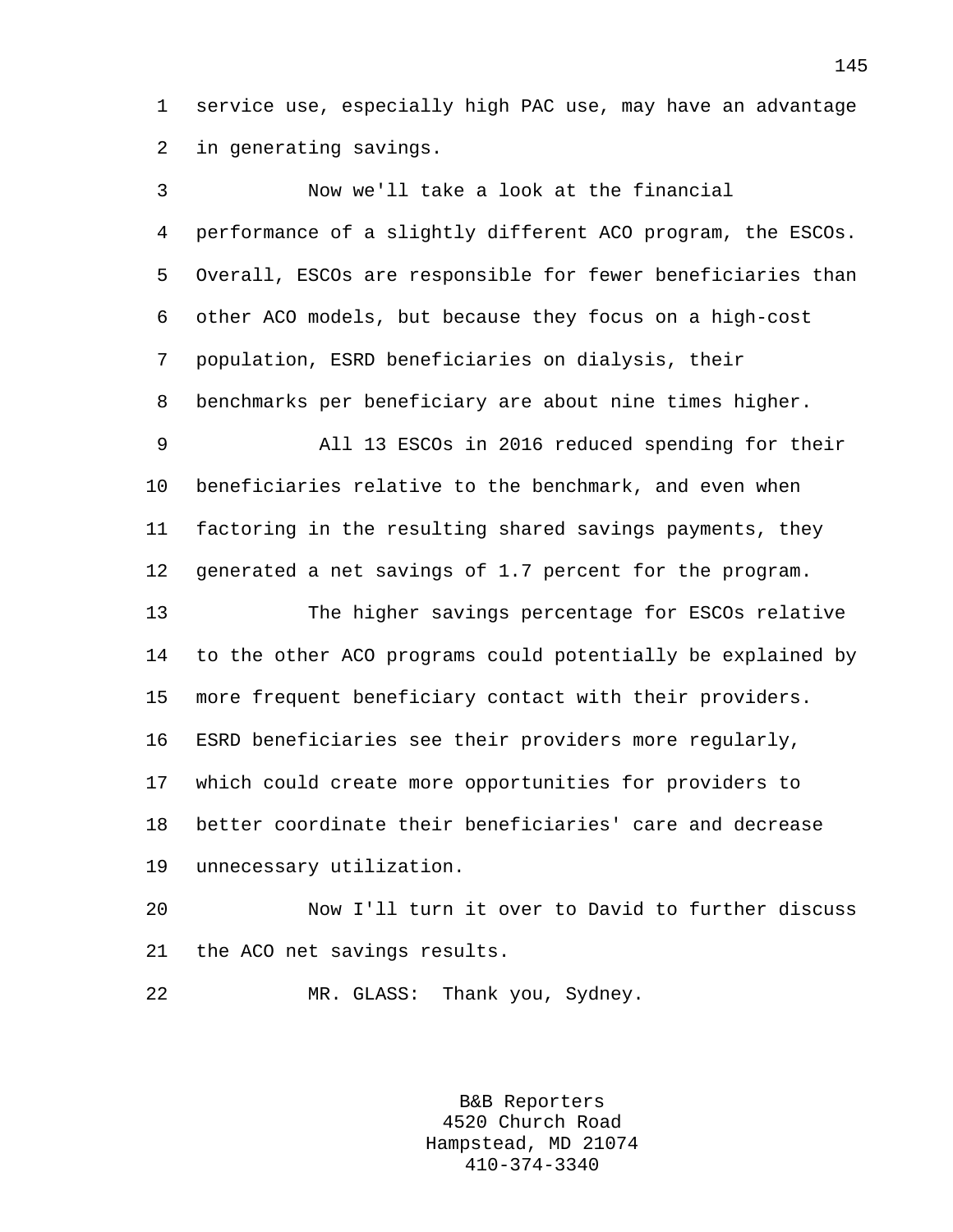1 A key question is whether or not ACOs are saving 2 money for the Medicare program.

3 As Sydney just discussed, relative to the CMS 4 benchmarks, the one-sided MSSP, which has by far the most 5 ACOs, had a small loss, and two-sided models had gains 6 ranging from 0.4 percent to 1.7 percent of Part A and B 7 spending for their attributed beneficiaries.

8 **Books** However, some have argued that the CMS benchmarks 9 are not the right measure for savings. That is, they are 10 not necessarily a good estimate of what spending would have 11 been in the absence of the ACOs.

12 Therefore, we looked at what other researchers 13 have found. For example, McWilliams and colleagues found 14 savings of 0.7 percent for MSSP and 1.2 percent for 15 Pioneer. And the Office of the Actuary at CMS found 16 savings of 1.2 percent for MSSP and 2.1 percent for 17 Pioneer.

18 The bottom line is all agree that ACOs model with 19 two-sided risk show greater savings than models at one-20 sided risk, and savings are in the 0 to 2 percent range. 21 But the other studies find that MSSP ACOs are 22 reducing program spending by a small amount and the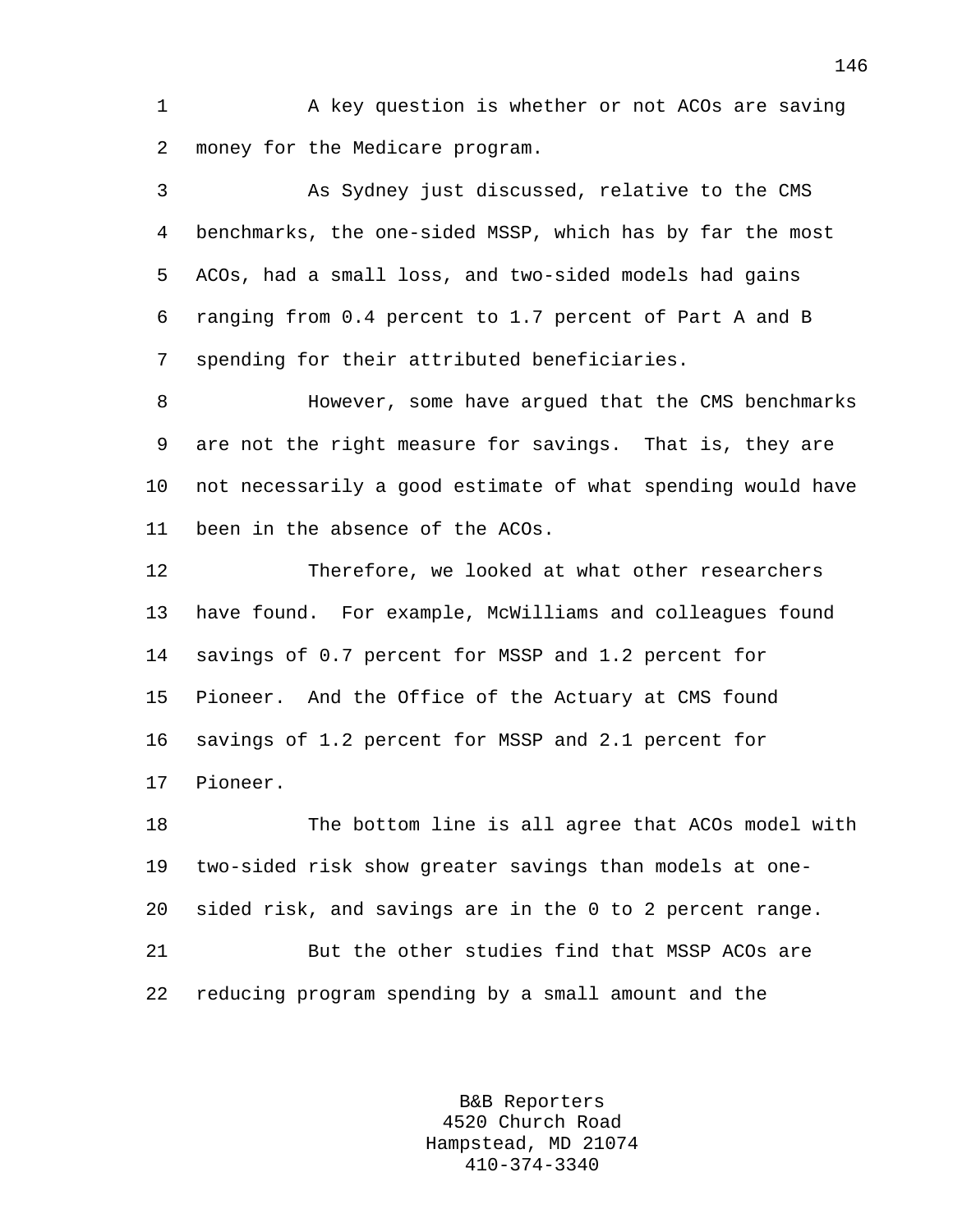1 benchmarks do not. Does that mean that the benchmarks 2 should be rethought?

3 Well, we would say that benchmarks should not be 4 rethought simply because they do not match some estimate of 5 what spending would have been without the ACO. This is 6 because benchmarks are intended to create incentives and 7 incorporate policy goals, not strictly to represent the 8 counterfactual. The question is, rather, what policy goals 9 should be incorporated into the benchmarks?

10 One goal, for example, could be equity within a 11 market. In other words, should an efficient ACO have a 12 lower benchmark than an inefficient ACO? Or should they 13 face similar benchmarks?

14 Another goal could be equity across markets. As 15 Sydney has just pointed out, the most important factor for 16 achieving shared savings is the service use in the ACO's 17 market. Higher service use is associated with greater 18 savings. Should a goal be to make it easier for ACOs in 19 low-use markets to meet their benchmarks?

20 Another goal might be equity over time. It may 21 become more difficult to achieve savings as benchmarks are 22 rebased to reflect past success.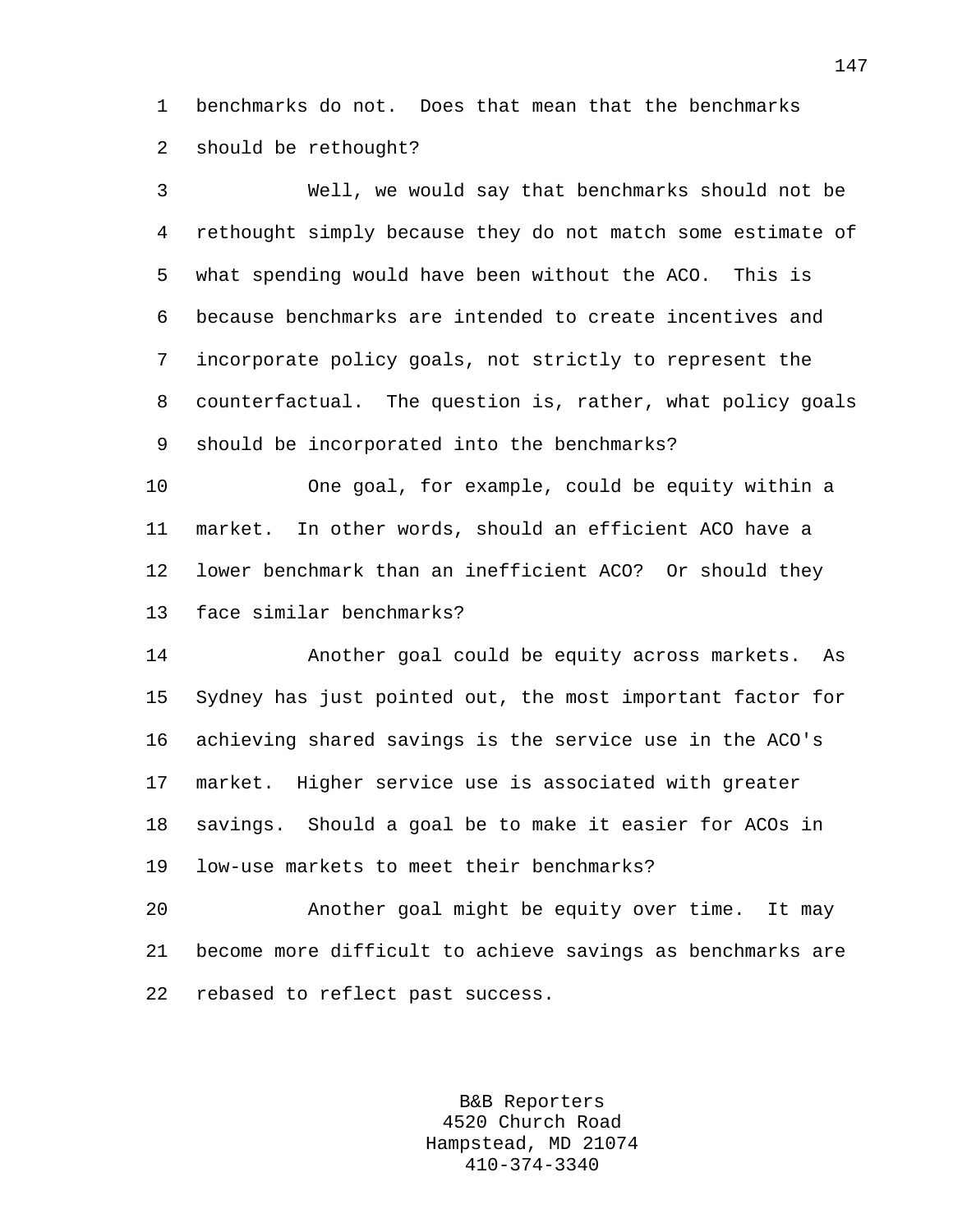1 Current ACO models are taking different 2 approaches to these issues. For example, the Next 3 Generation demonstration explicitly includes factors for 4 efficiency within a region and for efficiency across 5 regions when calculating its discount. The higher the 6 efficiency, the lower the discount, thus the easier for the 7 ACO to keep spending below the benchmark.

8 MSSP is blending historical performance and 9 regional fee-for-service spending when rebasing benchmarks 10 to address equity within a market and over time.

11 A separate issue that we have found in a 12 preliminary analysis is that beneficiaries who move in and 13 out of ACOs seem to have systematically different levels of 14 spending growth. This could have implications for setting 15 benchmarks and for estimating savings from ACO programs.

16 With these finding in mind, we would like to know 17 which policy questions you might want us to pursue. Here 18 are some possible issues for your consideration.

19 First, how should quality assessment change to be 20 more consistent with our quality principles? This could be 21 particularly important as we move beyond MIPS to a 22 voluntary value program so that the two will align.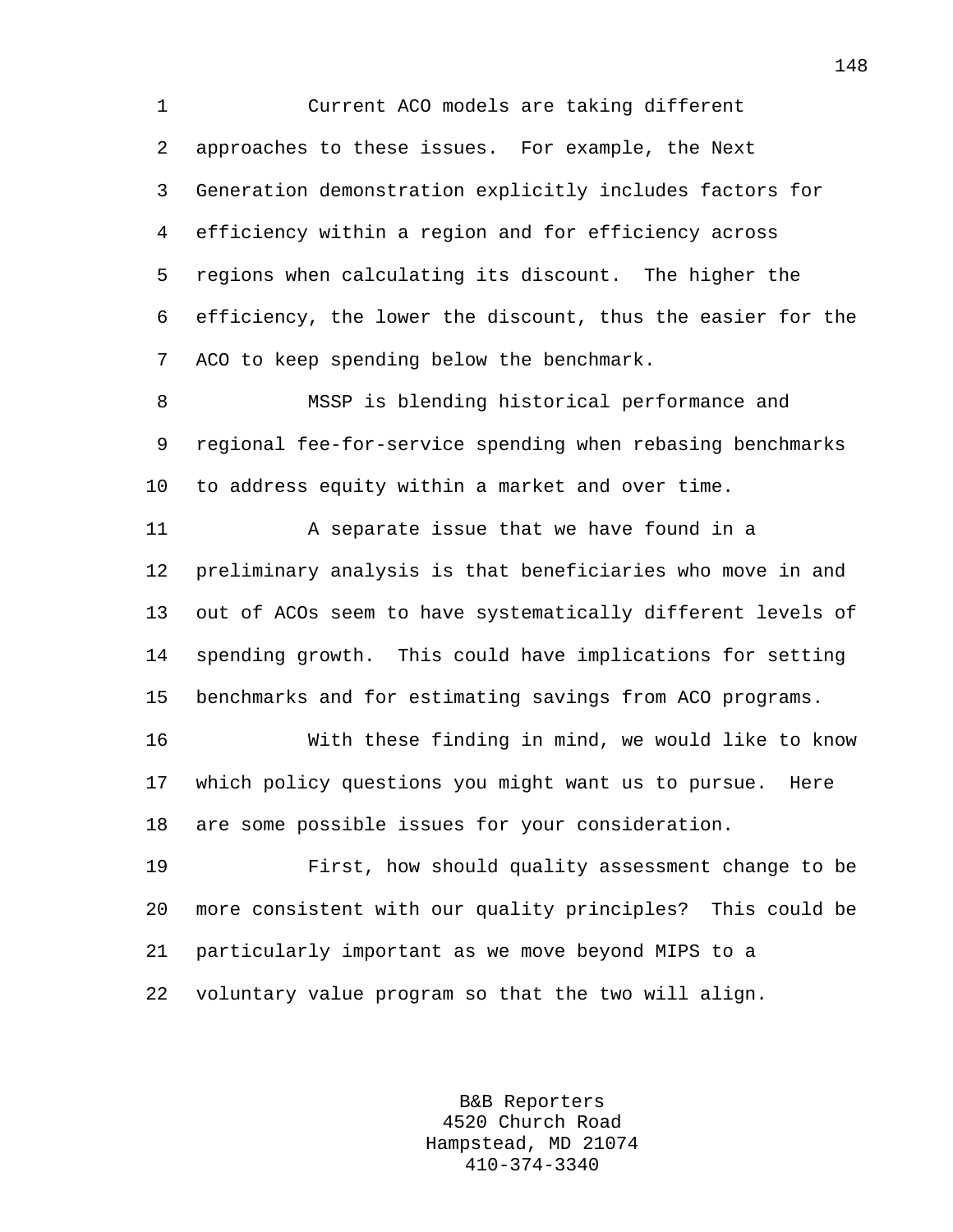1 Second, in general, how should benchmarks be set 2 to correctly incentivize ACOs and keep them in the program 3 long term? For example, already efficient two-sided ACOs 4 may find it difficult to generate savings, so should 5 benchmarks be adjusted to account for that?

6 Also, how can we better encourage ACOs to take on 7 two-sided risk? We could explore, for example, how Track 8 1+ is doing and consider approaches such as asymmetric risk 9 corridors.

10 Finally, should voluntary alignment be encouraged 11 to stabilize attribution? That is, in light of our 12 findings on differential spending growth for beneficiaries 13 moving in and out of ACOs, would it be helpful for 14 beneficiaries to designate a primary clinician in addition 15 to claims based attribution? And how can that be 16 encouraged?

17 So we look forward to your views on these issues 18 and would be happy to answer questions on the status of 19 ACOs.

20 DR. CROSSON: Okay. Thank you very much. This 21 is both an update and I think also an opportunity for us to 22 discuss policy issues of further changes to the ACO model.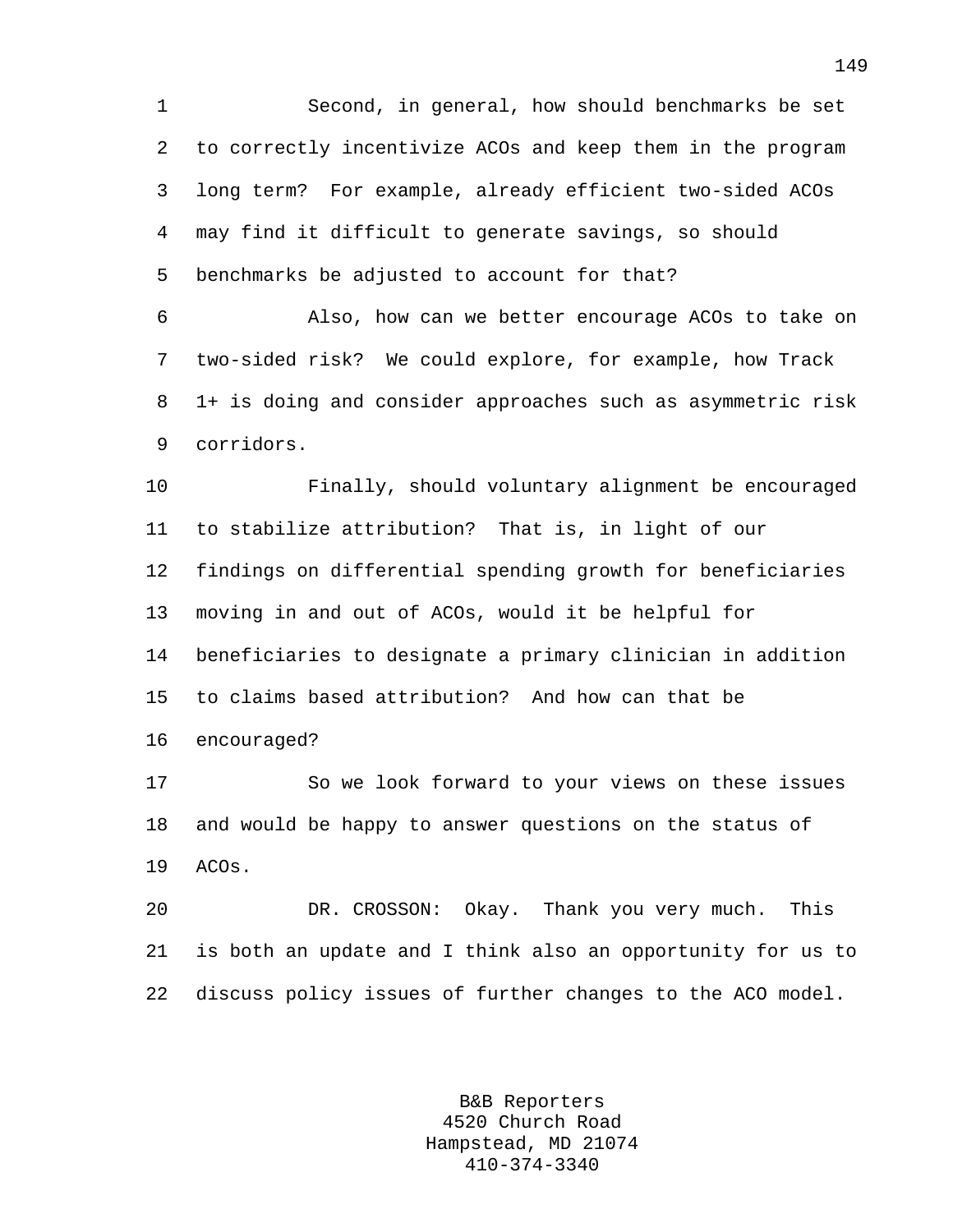1 So let's do clarifying questions. We'll start with Warner.

2 MR. THOMAS: Thanks for the information.

3 Sometimes I know the benchmarks continue to move. I mean, 4 have we looked at by any of these different tracks, whether 5 it be NextGen or Pioneer or MSSP, the different tracks, the 6 trend over time compared to just traditional, you know, 7 Medicare trend?

8 MR. GLASS: Well, we haven't looked at that 9 explicitly. There is a trend that's really a nationwide 10 trend in MSSP that's reflected in the benchmarks as they go 11 from year one to year two to year three. So they're set 12 for the first year on historical and then that's trended 13 forward by the national increase. So, in other words, it 14 should look pretty similar, but we could certainly look and 15 see if that is, in fact, what happened.

16 MR. THOMAS: And I understand they're benchmark - 17 - I mean, and I think that's part of the issue is the 18 benchmark continues to move. I think what I'm trying to 19 figure out -- and it's hard to ascertain from the 20 information -- is, you know, if Medicare trend is -- I'm 21 just making up numbers -- 4 percent overall for the 22 program, is the trend on ACOs 4? Is it 5? Is it 3? Is it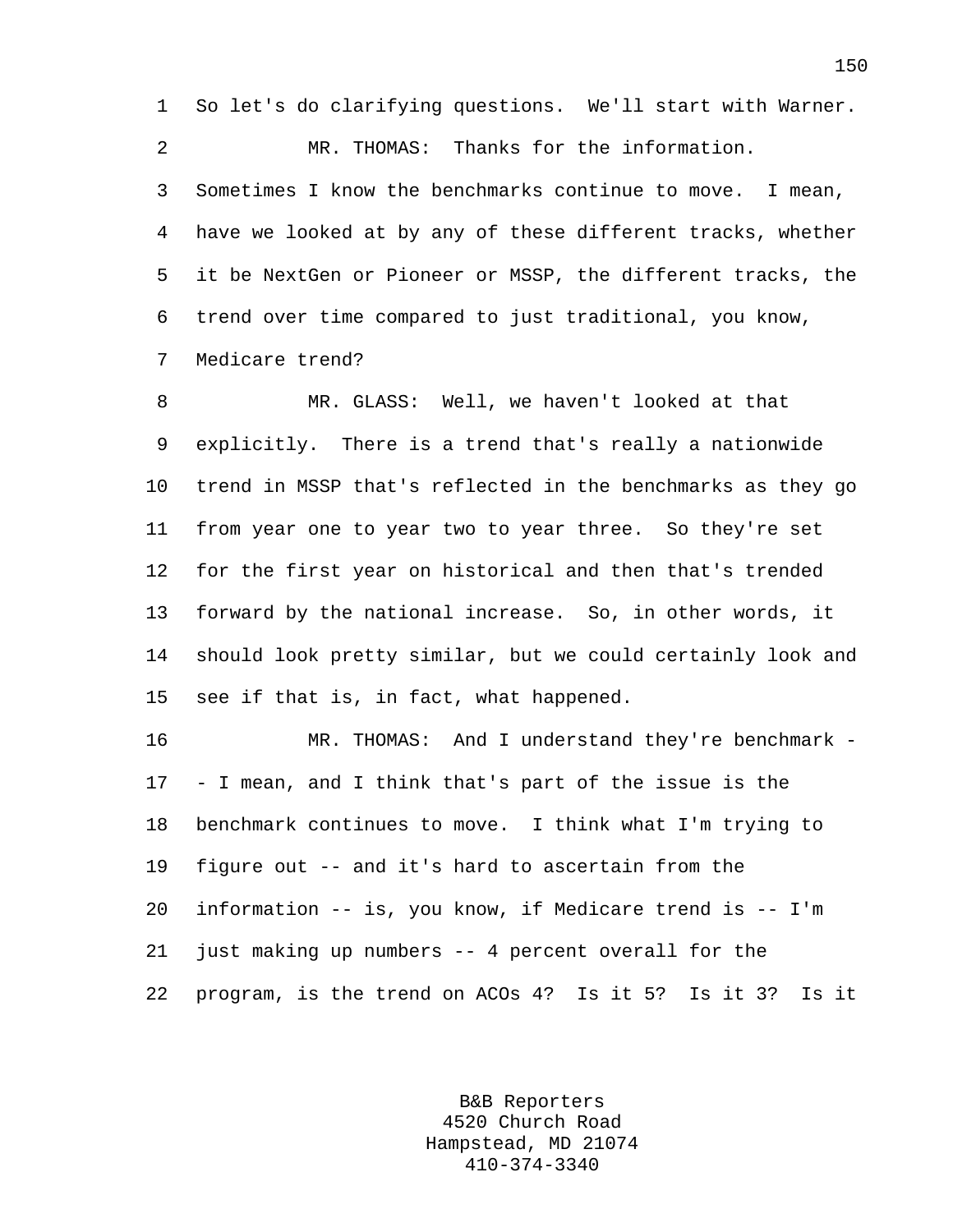1 2? Like, what is it in aggregate? And I think that's what 2 I'm trying to understand, because I think, you know, what 3 happens is we -- you know, we keep looking at the 4 benchmarks and the savings paid out and what-not, and I 5 think at the end of the day the question to me is: Is the 6 trend different over time? And I don't think you can look 7 at it one period of time. I think you need to look at it 8 over multiple years. I'm just trying to get a handle on 9 where that is.

10 MR. GLASS: We can see if we can compute that. 11 Jeff?

12 MR. THOMAS: Because if you look at Table 5 in 13 the chapter -- and I understand the population of ACOs 14 keeps changing, but the actual spending from '12 to '13 15 through '16 keeps dropping. But my guess is that that's 16 because the population of ACOs is different. So it would 17 be nice to know for ones that are in in '16 and were also 18 in in '12, would did that look like? You know, just kind 19 of consistently through.

20 MR. GLASS: Yeah, we can --

21 MR. THOMAS: I'm just trying to get a handle on 22 what that trend, the overall trend for total cost in, looks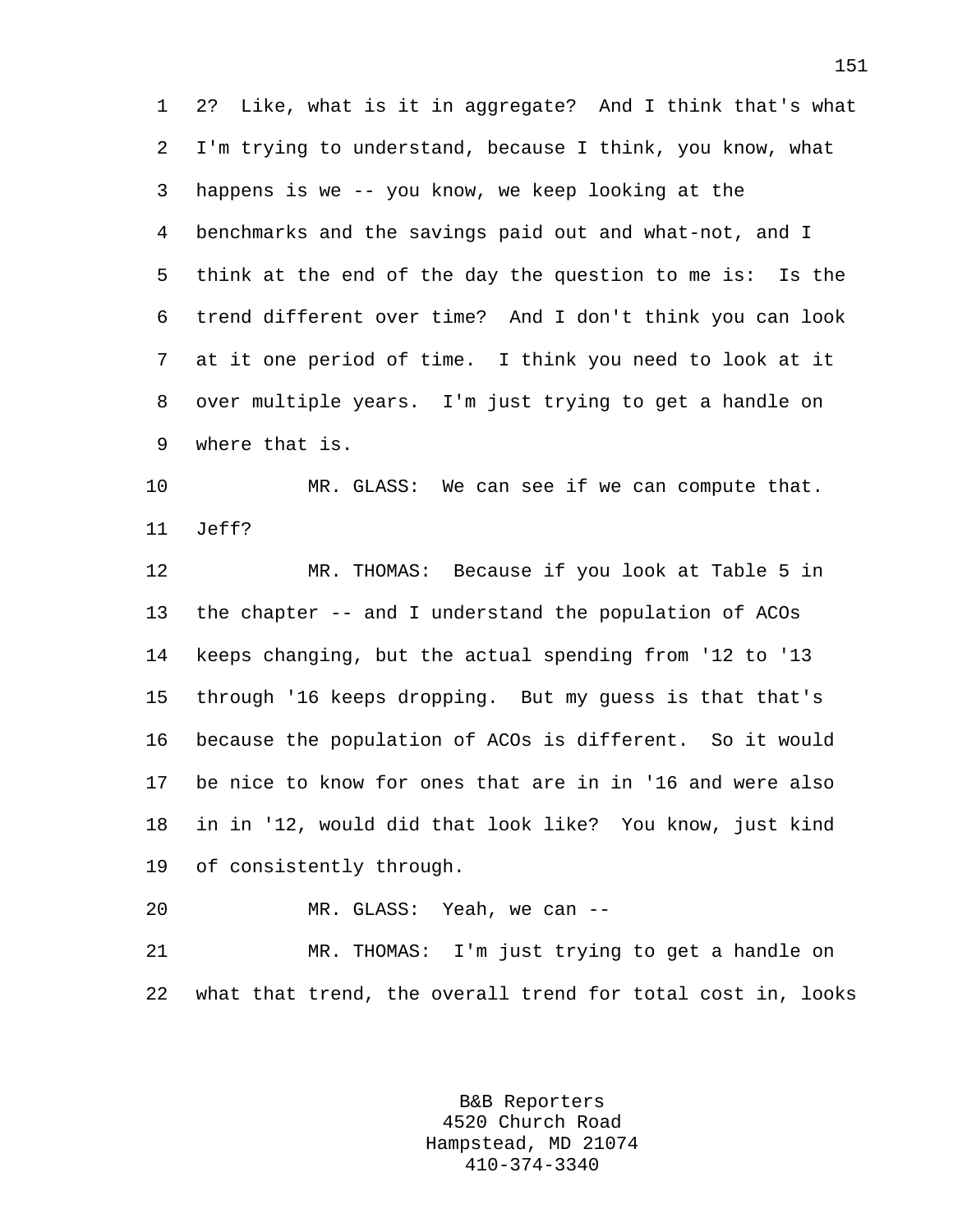1 like comparatively.

| 2  | DR. CROSSON: I think I saw Brian.                           |
|----|-------------------------------------------------------------|
| 3  | DR. DeBUSK: First of all, really well-written               |
| 4  | chapter, great information. I had a question on page 13,    |
| 5  | and you alluded to this at the end of your presentation,    |
| 6  | but I really want to just set myself up for a Round 2       |
| 7  | comment. But I won't get there, I promise.                  |
| 8  | Your last bullet point, when you talk about the             |
| 9  | benchmarks and the fact that, again, you know,              |
| 10 | beneficiaries entering the ACO versus those leaving, that   |
| 11 | does introduce a bias in the benchmark -- or I quess in the |
| 12 | cost of the beneficiary. And are we -- when you suggest     |
| 13 | this in that bullet, are we proposing to use basically a    |
| 14 | numerical solution to an underlying attribution problem?    |
| 15 | Can you speak to -- would you rather try to just solve the  |
| 16 | attribution issue and not have to face this potentially     |
| 17 | difficult numeric correction?                               |
| 18 | This is why we brought up this<br>MR. GLASS:                |
| 19 | question of the voluntary alignment, where a beneficiary    |
| 20 | says this is my primary care provider, and if that provider |
| 21 | is in the ACO, then the beneficiary is attributed to that   |
| 22 | ACO.                                                        |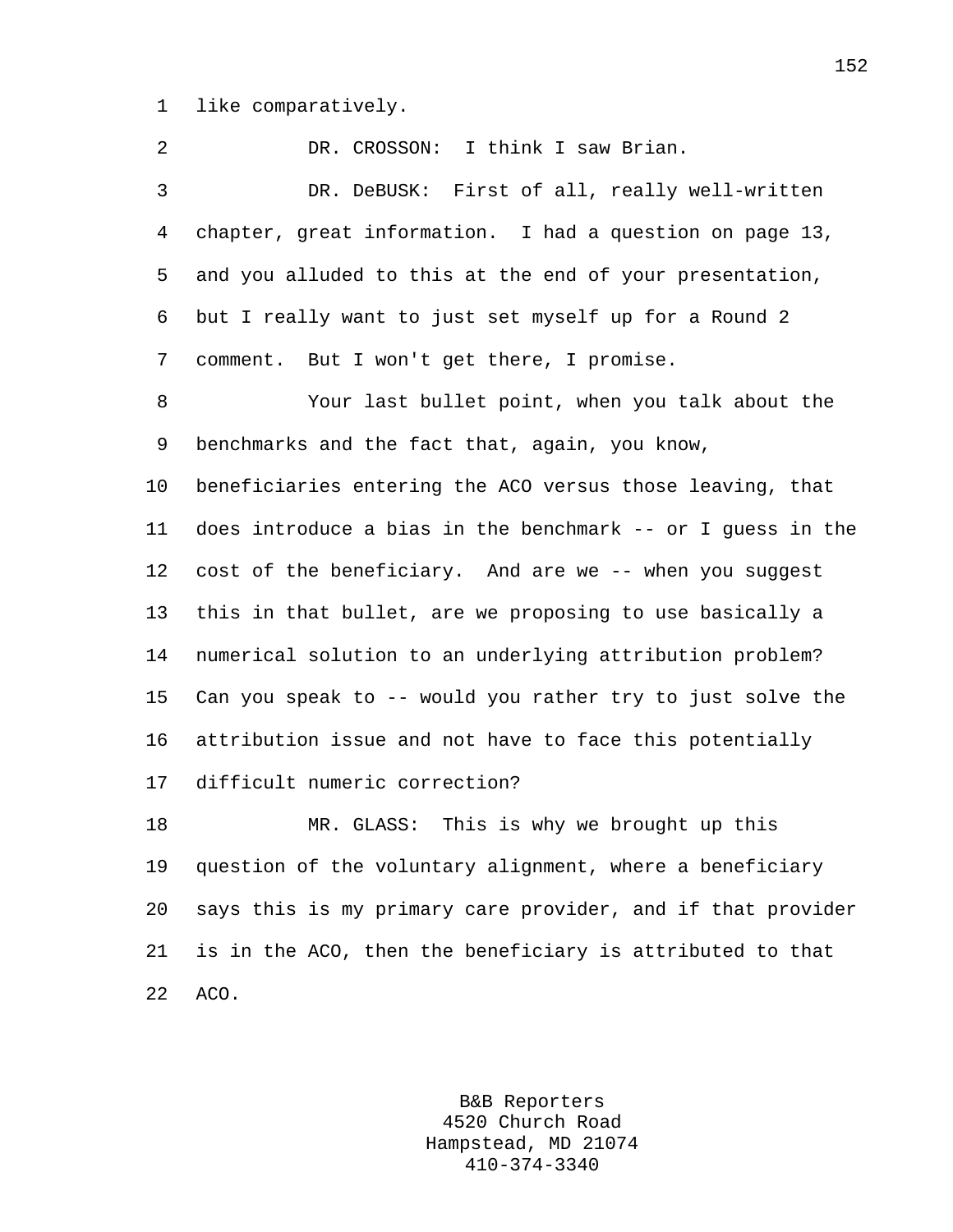1 And you can play that out in various ways. You 2 can say that that's going to trump any attribution based on 3 use, and you could have it just keep going until the 4 beneficiary changes that.

5 DR. DeBUSK: Well, in keeping this as a pure 6 Round 1 question, let me ask you a slightly different way. 7 If we as a Commission come up short and can't agree on a 8 better attribution mechanism and we just sort of throw this 9 problem over the fence and say, well, you know, "Sydney, 10 David, and Jeff, figure out how to adjust for this 11 numerically," how comfortable are you with making that 12 numeric adjustment?

13 MR. GLASS: Well, if you make it Jeff, how do you 14 do it, then I'm perfectly comfortable with it. Yeah.

15 [Laughter.]

16 MR. GLASS: But there are a lot of subtleties 17 involved. Are you doing prospective, retrospective 18 attribution? Do we have enough data to really estimate 19 what it is? Is it different for physician-only ACOs, or is 20 it ones with hospitals? There are a lot of things that 21 might enter into it.

22 DR. DeBUSK: So you are comfortable doing the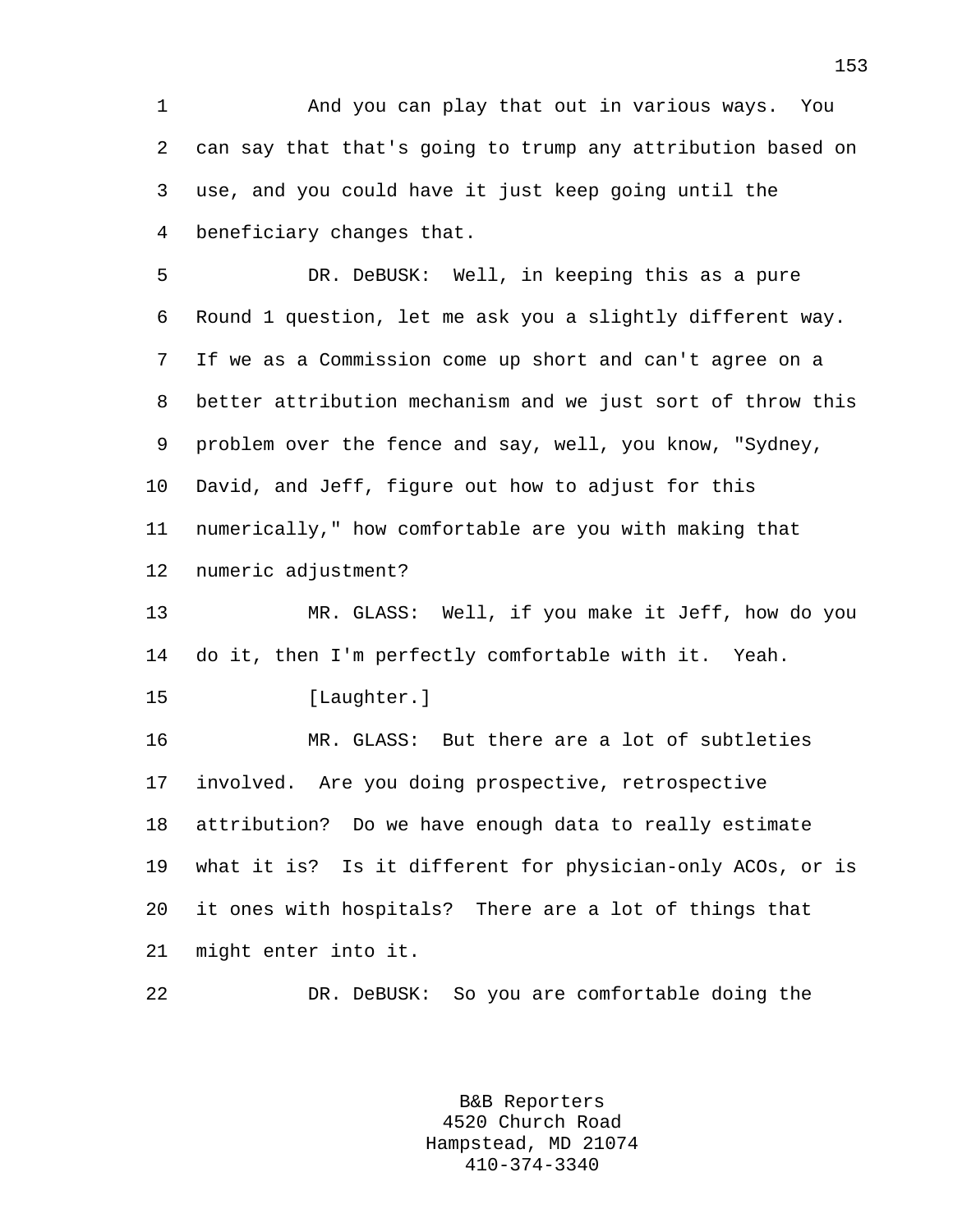1 numeric adjustment?

2 MR. GLASS: I'm not too comfortable, but Jeff 3 might be.

4 DR. STENSLAND: I think I'm moderately 5 comfortable, and I have a little bit of hope that the 6 problem we're talking about is a lot less severe when you 7 have prospective adjustment. So if you're getting 8 attributed by your visit this year to the doctor and that 9 attributes to who you are going to be aligned with next 10 year, that's less of a problem. 11 The problem of the mixing of the attribution and 12 the spending is more severe when the attribution is 13 happening at the same year as the spending. 14 DR. DeBUSK: So the retrospective attribution is 15 more problematic than prospective attribution? 16 DR. STENSLAND: Yes. 17 MR. GLASS: That's what he's saying. 18 DR. DeBUSK: Okay. So if you get 18 opinions out 19 of 17 people on how to do attribution, you're still okay as 20 long as it's prospective. You can do the adjustment. 21 DR. STENSLAND: I think something could be done 22 or we could -- maybe even a perspective, maybe just live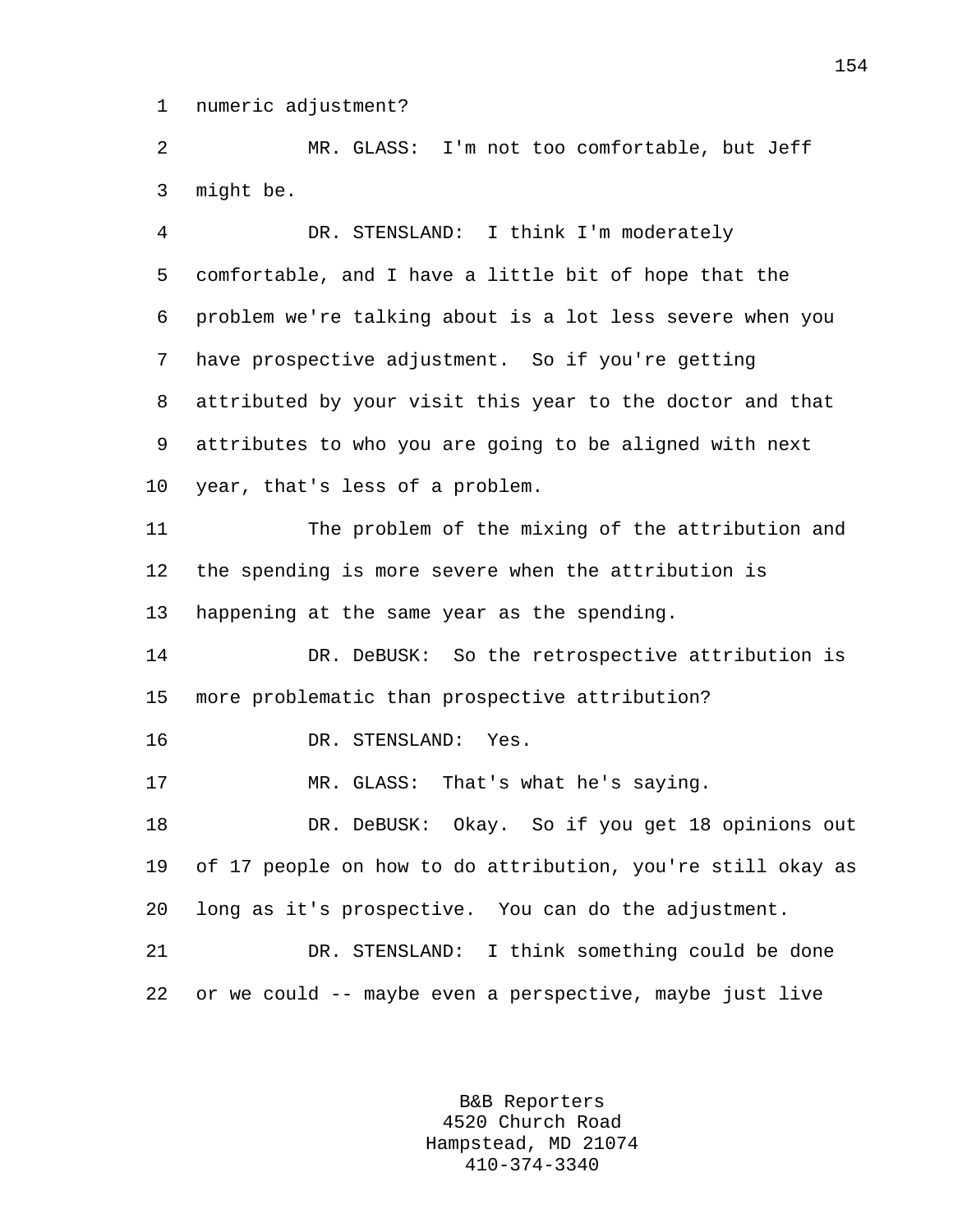1 with it.

2 DR. DeBUSK: Okay.

3 DR. CROSSON: Thank you.

4 David.

5 DR. GRABOWSKI: Great. Thanks for a great 6 chapter.

7 I wanted to ask you about that first bullet. I 8 guess this connected a couple of dots for me. I know how 9 MedPAC thinks about quality assessment. I guess I knew how 10 the ACOs were being assessed, and I just had never thought 11 about that, that they weren't being assessed in a way that 12 was consistent with MedPAC principles. Have you gone back 13 and sort of thought about what that would have meant, how 14 they've actually fared given -- if you had applied this 15 sort of MedPAC framework historically?

16 MR. GLASS: Yeah. That's why we talked -- can 17 you turn to the slide on quality? That's why we're talking 18 about the third bullet on population-based outcome and 19 patient experience measures. They're at least average, and 20 some are --

21 DR. GRABOWSKI: But you haven't gone back and 22 sort of actually looked at sort of payments or anything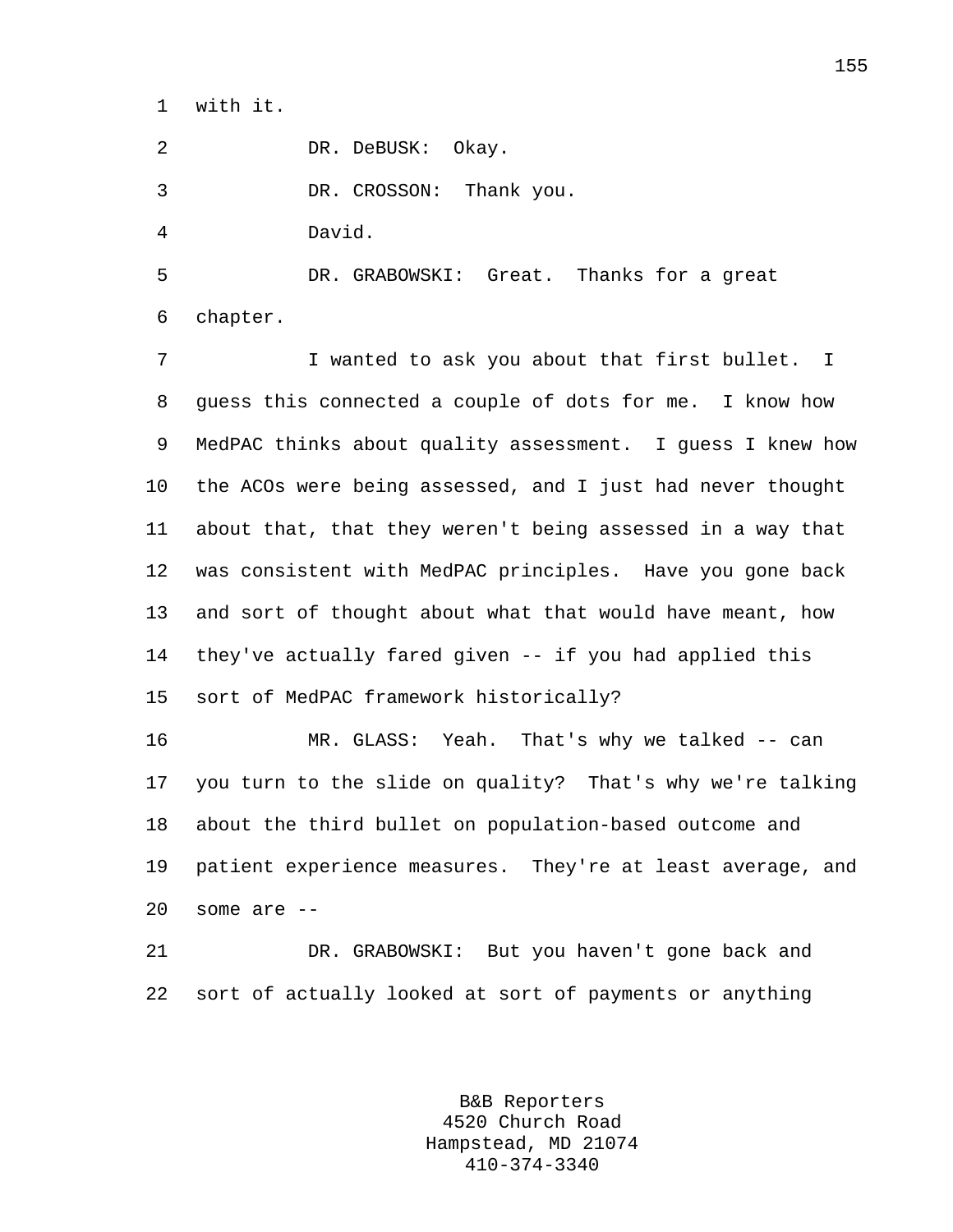1 like that and said that --

| 2  | MR. GLASS: About what?                                      |
|----|-------------------------------------------------------------|
| 3  | DR. GRABOWSKI: Or just how they've been assessed            |
| 4  | and who would have been -- who wouldn't have been -- who    |
| 5  | wouldn't have qualified, I guess, for a payment.            |
| 6  | MR. GLASS: Oh, I see. Yeah.                                 |
| 7  | DR. GRABOWSKI: Yeah. No, we haven't done that.              |
| 8  | DR. CROSSON: On that Dana?                                  |
| 9  | DR. SAFRAN: Yes.                                            |
| 10 | DR. CROSSON: Yeah.                                          |
| 11 | DR. SAFRAN: I had a similar question about --               |
| 12 | you know, in Appendix A, you list out all the ACO measures. |
| 13 | Have you actually looked to see what performance in the     |
| 14 | different programs, different ACO programs looks like on    |
| 15 | those measures compared to fee-for-service?                 |
| 16 | MR. GLASS: I can turn that over to Ledia who I              |
| 17 | think has actually done that.                               |
| 18 | MS. TABOR: So in the process measures, we                   |
| 19 | haven't, because we don't have a good comparison point,     |
| 20 | since for MA its plan to report it and for fee-for-service  |
| 21 | we don't have the clinical data to be able to do it.        |
| 22 | We did look at readmissions because we have the             |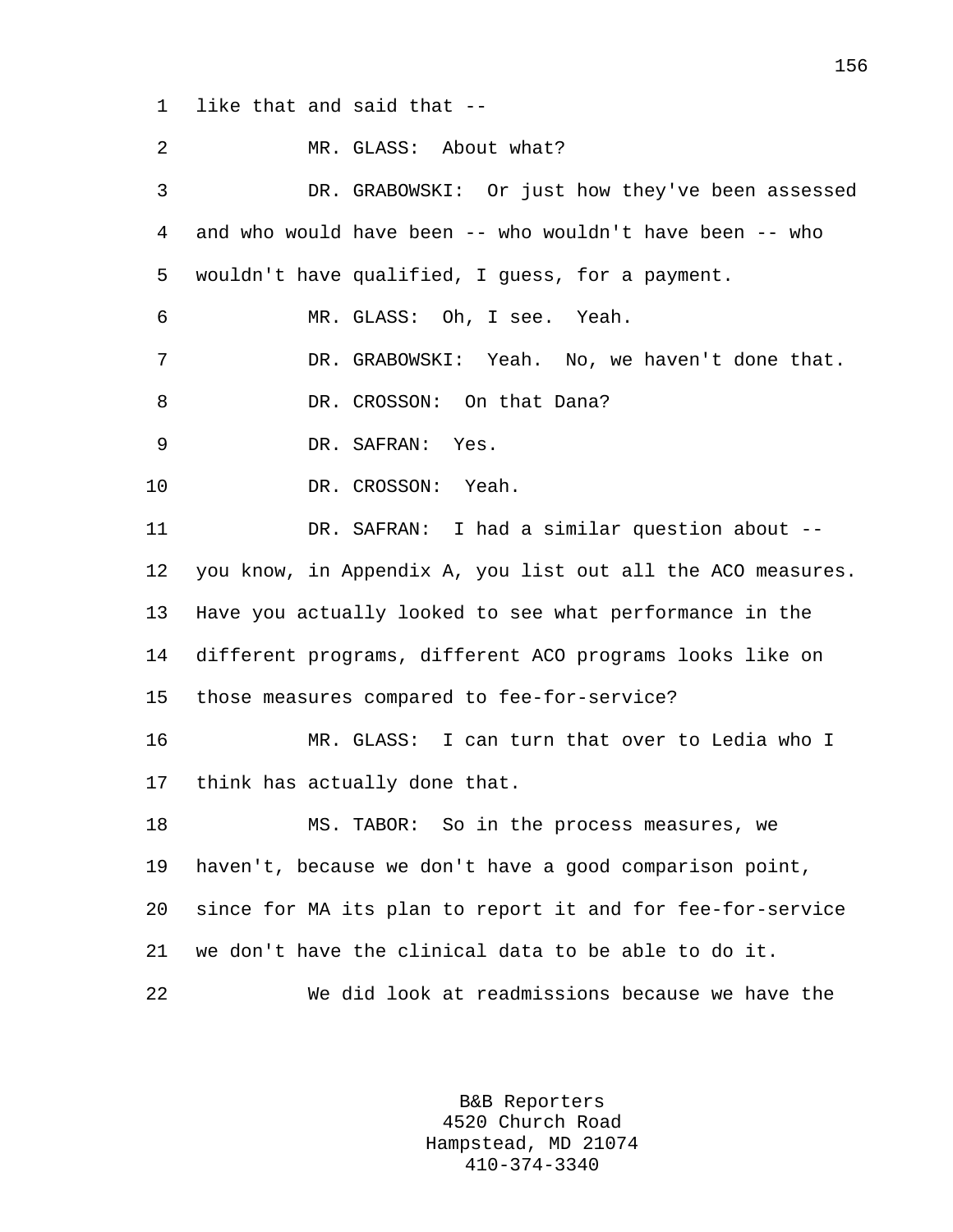1 fee-for-service results for that, and ACOs were slightly 2 better, so about 14.7, at least for MSSPs, compared to 3 about the 15 percent that we learned yesterday. And 4 patient experience is around the national average.

5 There's some of the ambulatory care sensitive 6 condition measures that we couldn't compare because CMS 7 kind of changed the way they reported out the results. 8 They did publicly report the results, but -- and not in a 9 way that's comparable over time.

10 DR. SAFRAN: But you can compare the ACO programs 11 to each other in terms of performance on those.

12 MS. TABOR: Right. And they were all pretty 13 consistent because, again, a lot of those process measures 14 are kind of topped out.

15 DR. SAFRAN: Yeah.

16 MS. TABOR: So there wasn't much variability 17 between the programs.

18 DR. CROSSON: Okay. Questions. I see Jack. 19 DR. HOADLEY: Yeah. Can you just explain again 20 the next-gen discount sort of what's both the -- how does 21 that work, and what's also the logic that's going on with 22 that?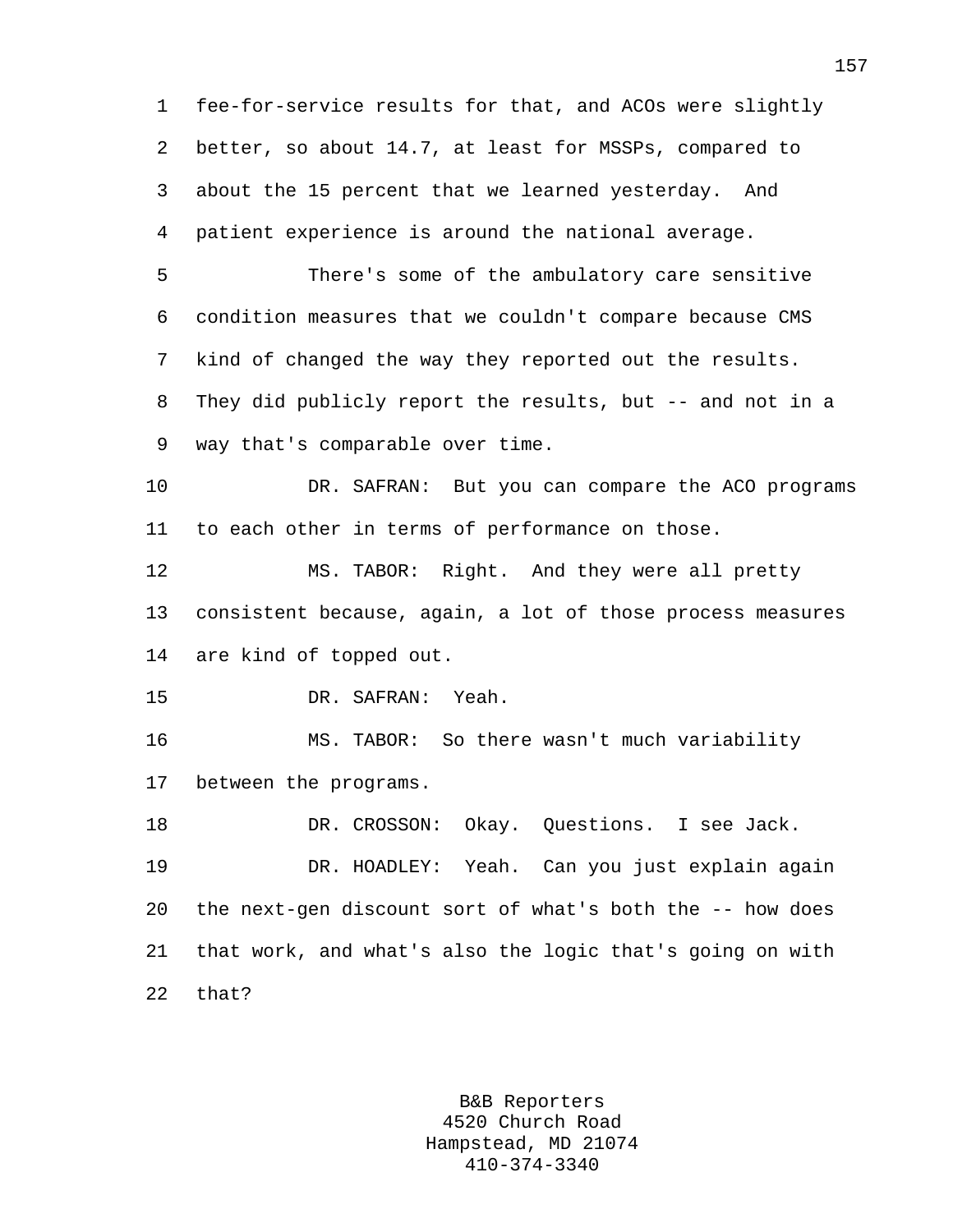1 MR. GLASS: I'm glad you asked that question.

2 DR. HOADLEY: Gee --

3 [Laughter.]

4 MR. GLASS: So I didn't know if we wanted to get 5 into this level of detail or not.

6 So the next-gen, there is an ACO-specific 7 reduction to the benchmark, and it could range from .5 8 percent to 4.5 percent, the standard discount being 3 9 percent. And the discount varies based on ACO's quality. 10 So the discount could be zero if you're, I guess, perfect 11 on quality or minus -- well, no, it's the other way around. 12 Minus 1 is if you're really good on quality. It's minus 1. 13 The efficiency relative to region is plus or 14 minus 1 percent. So you look at the ACOs risk-adjusted 15 benchmark relative to fee-for-service spending, risk-16 adjusted in the region, and if you're more efficient, you 17 get -- let's see. Which is it? A lesser discount. And 18 again, efficiency relative to the nation, the same thing.

19 So you can work your discount down to .5 percent. 20 If you're really good on quality, you're efficient relative 21 to the region, and you're efficient relative to the nation. 22 So if you have a smaller discount, then that means your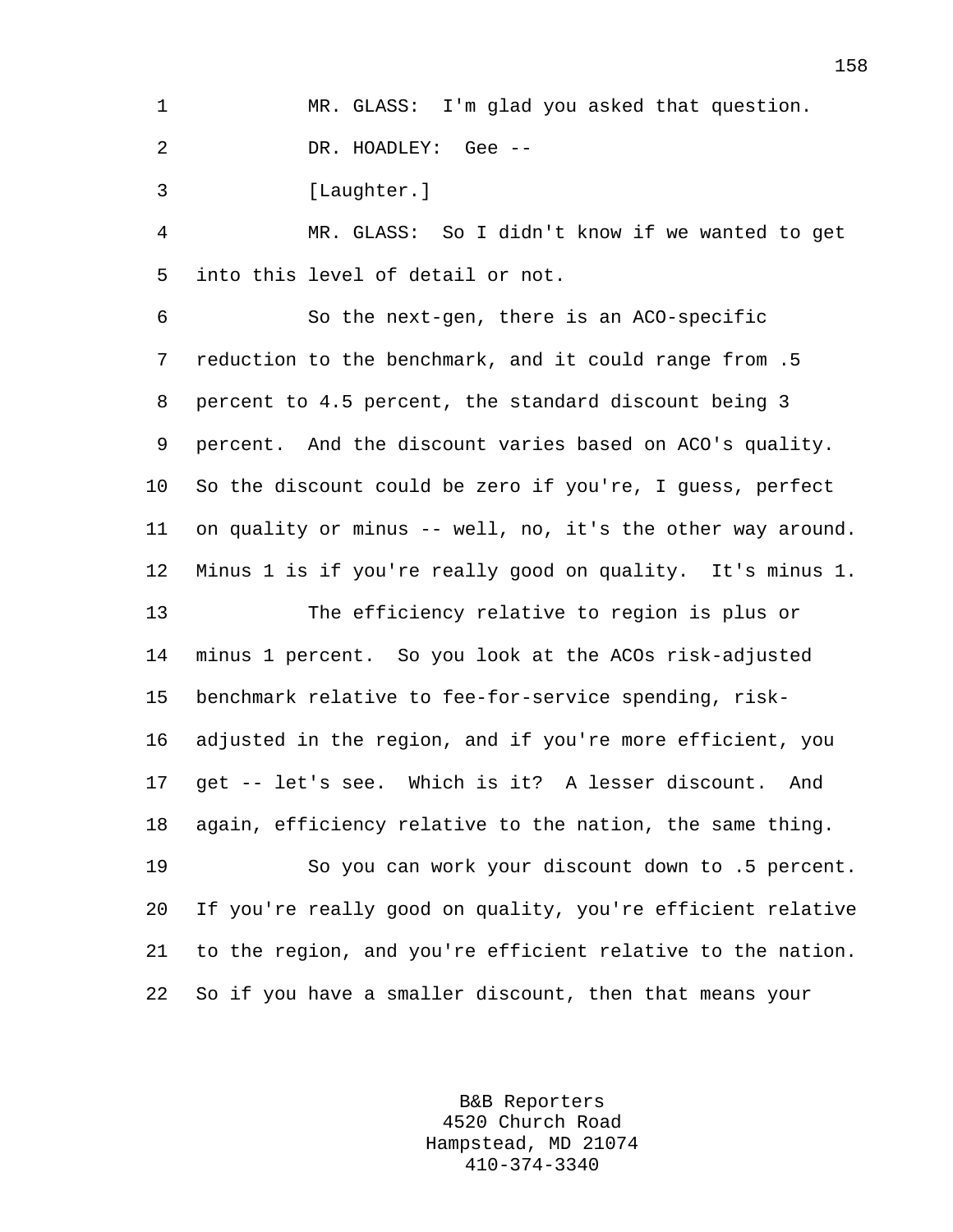1 benchmark essentially is bigger.

2 DR. HOADLEY: So therefore harder to -- 3 MR. GLASS: Easier -- 4 DR. HOADLEY: Right. 5 MR. GLASS: So that's how it works, and it's an 6 interesting way to do it. It has some good features, if we 7 think that -- if you think it's good to give ACOs that are 8 more efficient some leg up. 9 DR. HOADLEY: Okay. Thank you. 10 DR. CROSSON: Questions. Bruce and then Warner, 11 and then we'll move on. 12 MR. PYENSON: Thank you very much. 13 I've got a question that gets at the viability of 14 the ACO programs. 15 Table 1 in the materials shows a remarkable 16 popularity of ACOs over time. There's no shortage of 17 interest in organizations becoming ACOs, and that's 18 increasing. I was struck, the 10 million figure that you 19 showed today is, as I said, about a third of fee-for-20 service beneficiaries. That's just huge in just a couple 21 of years, so lots of organizations want to do this, but 22 it's hard to see.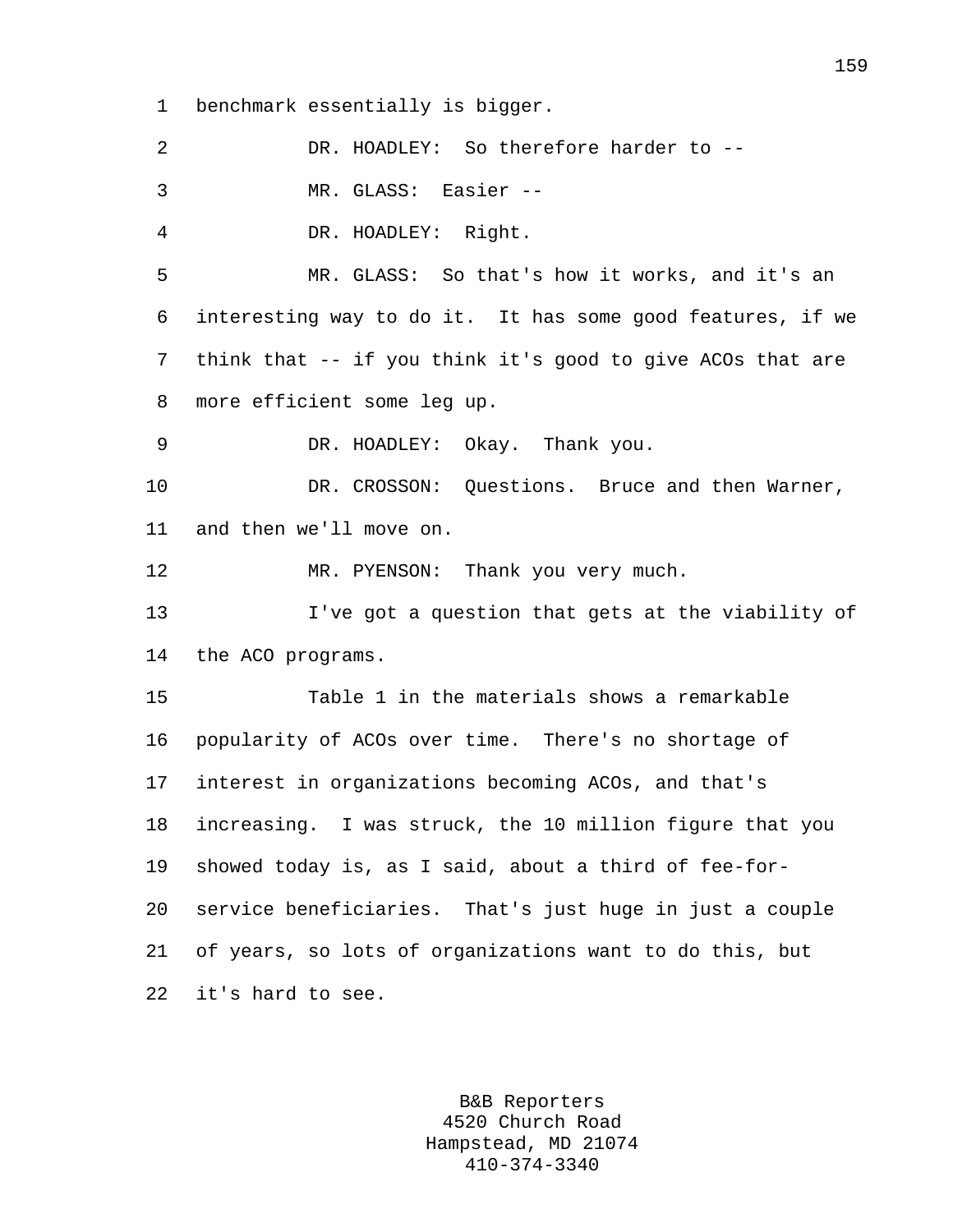1 Apparently, they're not doing it because of the 2 shared savings, because the shared savings seems rather 3 modest.

4 Now, perhaps there's the belief that they'll get 5 lots of shared savings in the future, but the evidence is 6 that shared savings from most organizations are thin. What 7 do you think is going -- the contrast there? I can see the 8 popularity if shared savings were substantial.

9 MR. GLASS: Yeah. Well, a couple of years ago, 10 we went and talked to ACOs and tried to figure out what's 11 going on, and a lot of them just thought that they didn't 12 want to be left out of the move away from fee-for-service 13 to value, and that this was a good way to get into it, 14 particularly the Track 1, which is one-sided. You don't 15 have a chance at a loss.

16 Then as MACRA comes into effect and the A-APM 17 bonus of 5 percent if you're -- for the clinicians who are 18 in ACOs and have a sufficient number of people, blah-blah, 19 as that comes in, a lot of people don't want to be left out 20 of that. So that's going to provide another impetus, and 21 some of them really are achieving lots of shared savings. 22 And they're going to continue to want to be in it.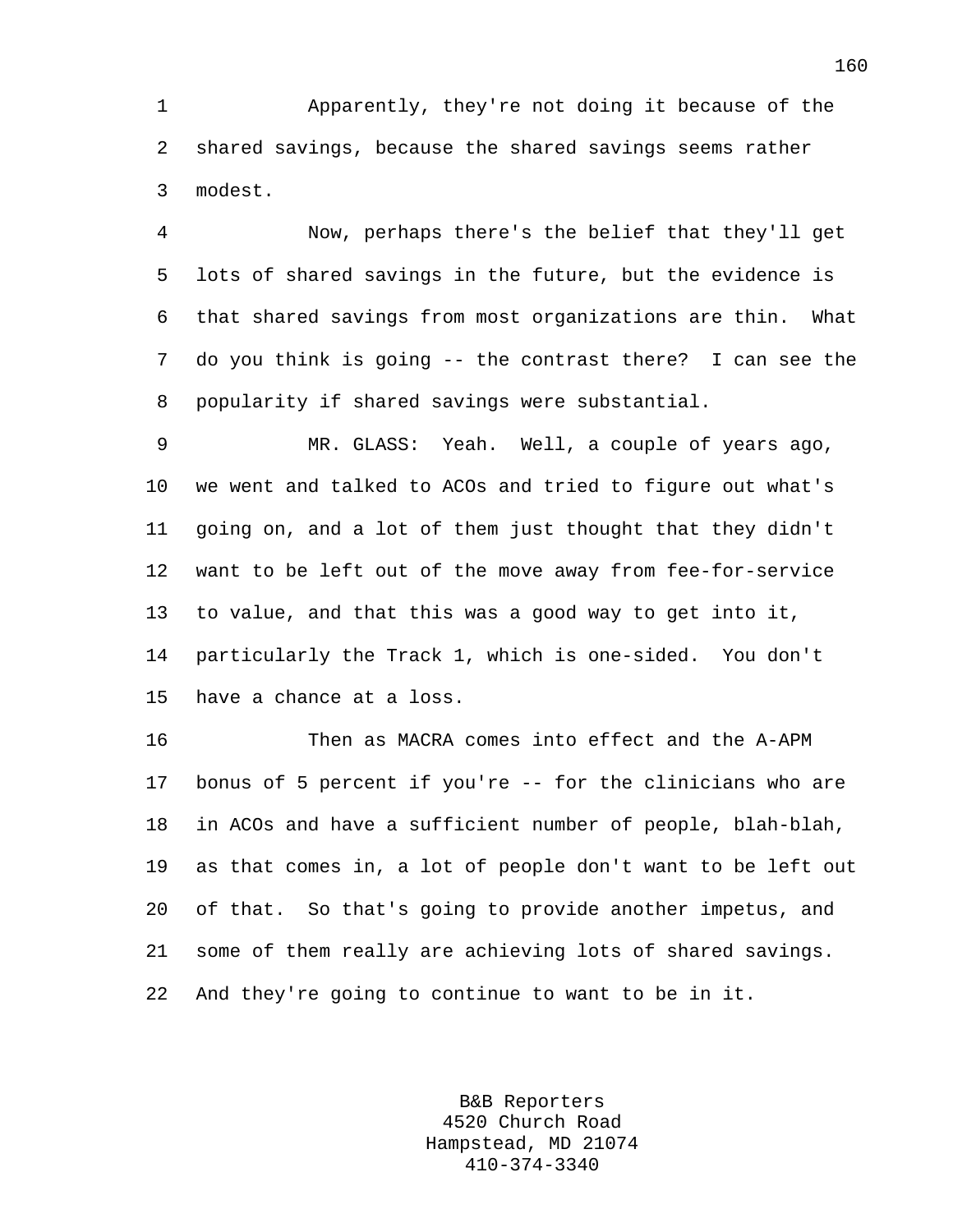1 But the Track 1+ model, which is just starting in 2 2018, has attracted, I think, 55 ACOs into that, just in 3 the first year -- and Warner, for example, now as a proud 4 owner of a Track 1+ ACO, and perhaps he can explain what 5 the attraction is to that model. But it does get you -- 6 it's considered an advanced APM model, so the clinicians in 7 it will get the 5 percent. There's a chance of shared 8 savings, and it's asymmetric in the sense that the shared 9 savings rate is 50 percent, and the shared loss rate is 30 10 percent. So -- and it also has a small cap on total losses, 11 4 percent of the benchmark, or if it's all physician, then 12 maybe a rural hospital thrown in, then it's 8 percent of 13 the practice's revenue. So that one has a lot of 14 attraction to it, I think. 15 MR. PYENSON: SO that's all Medicare kind of 16 issues. 17 MR. GLASS: Right. 18 MR. PYENSON: Do you think there's attractions 19 behind Medicare? 20 MR. GLASS: Oh, for sure, I think what I meant to 21 say, the first part is not being left out of value-based 22 purchasing, and the move away from fee-for-service holds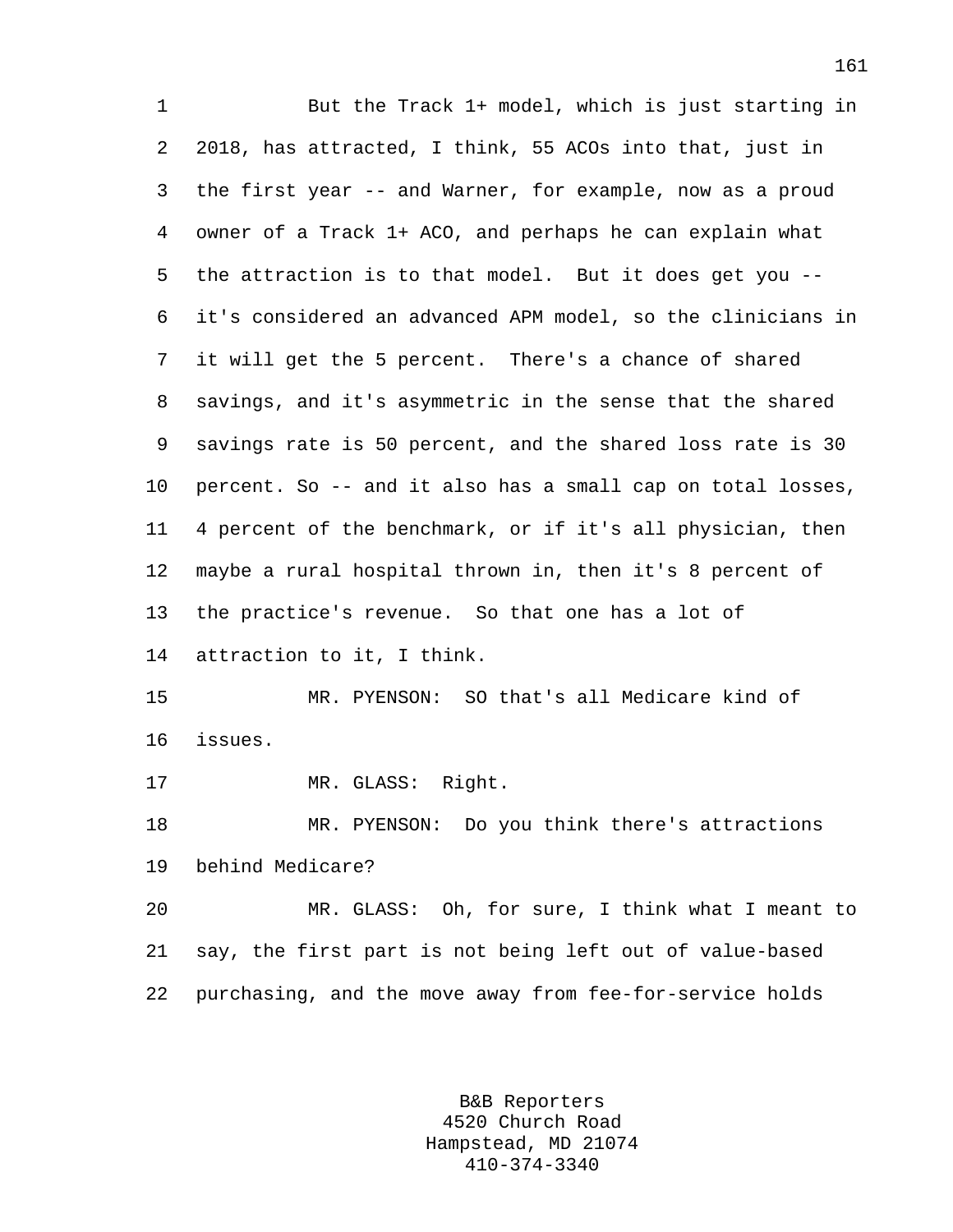1 not just for Medicare, but also for commercial. And there 2 is -- I forget how many -- 700 or something commercial. 3 MR. PYENSON: Most states have about 780 or 4 something like that. 5 MR. GLASS: Yeah, yeah. A commercial variance of 6 ACOs, and there are all sorts of different designs for 7 that. 8 DR. CROSSON: Jack, on this? 9 DR. HOADLEY: Related to where Bruce started out, 10 of the 10.5 million beneficiaries, how many of them are in 11 two-sided? 12 MR. GLASS: [Speaking off microphone.] 13 MS. McCLENDON: Yes. So there were about 9 14 million overall in the MSSP program. So that 10.5, 9 15 million were MSSP, and like most of those are Track 1 16 still. So it's really a good chunk of them are still -- 17 DR. HOADLEY: So the share that are in the two-18 sided, less qualifying as A-APM, is still pretty small? 19 MS. McCLENDON: Yeah. 20 MR. GLASS: Yeah. That's before the Track 1+ 21 came in. Yeah. 22 DR. HOADLEY: Do we know how many beneficiaries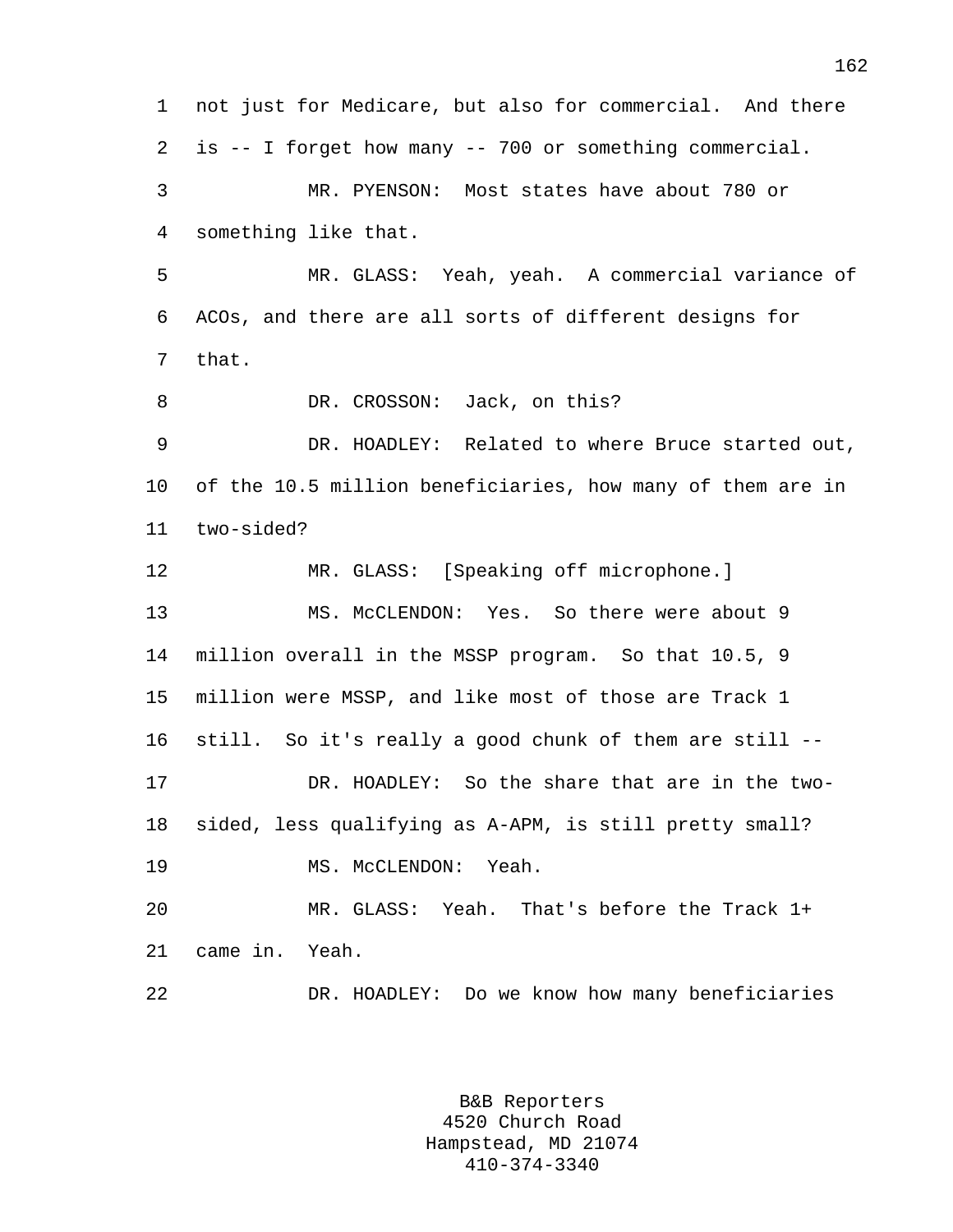1 are represented in Track 1+ yet? Too early?

2 MR. GLASS: I don't think we have the number. 3 MS. McCLENDON: No. CMS gave an overall number 4 for how many beneficiaries are going to be in all of MSSP 5 when they have started really seeing this first wave of who 6 is going to be in MSSP in 2018, but they haven't broken it 7 out yet by track.

8 MR. GLASS: On the table back there, we have the 9 fast facts from the MSSP.

10 DR. CROSSON: Warner.

11 MR. THOMAS: Do you have any thoughts or is there 12 any comments around the different ways to engage patients 13 in the different types of models and the impact that that 14 had on outcomes or any feedback you got as you were talking 15 to the ACOs and on ways to do things differently there and 16 engaging patients, or do you see any correlation to how 17 patients are engaged, results, or anything like that? 18 MR. GLASS: I mean, that was a real, I guess, 19 sore point at the very beginning of all the ACO business 20 was do you even tell the beneficiaries they're in the ACO. 21 First, they sent out a letter, and that managed to confuse 22 approximately everybody. And they quit sending out the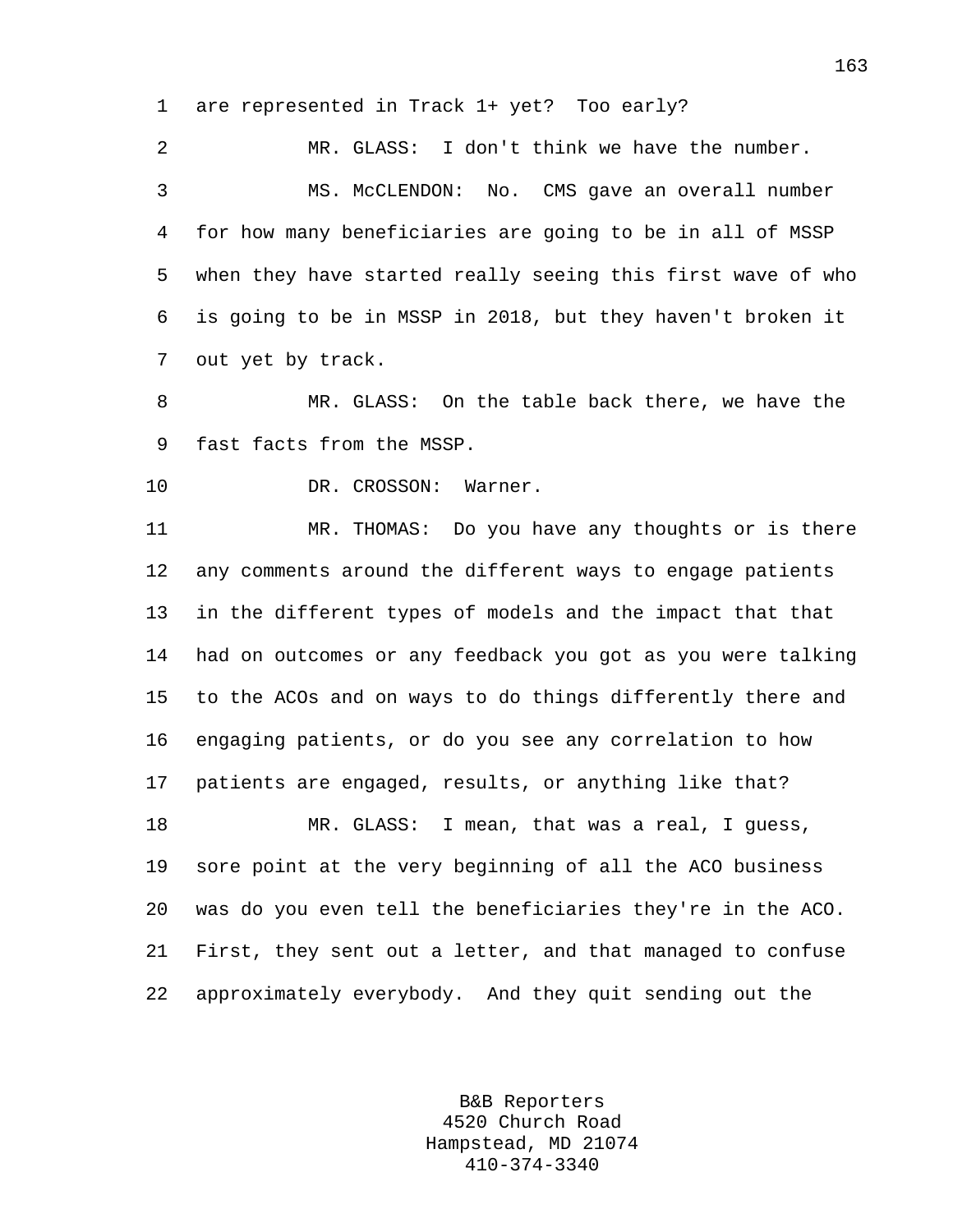1 letter saying, "Congratulations. You're now in an ACO," 2 because no one knew what it meant.

3 So this has been a big issue because people said, 4 "Well, how can we help coordinate their care if we can 5 really only see the patient once?" I think that's 6 something that no one has quite figured out yet. 7 What they are doing is making sure people come in 8 for annual wellness visits because they don't have any cost 9 to the beneficiary, and they help people get attributed to 10 the ACO. Well, Rita is not here, but she might question 11 whether those are particularly helpful. 12 DR. CROSSON: Questions. Sue. 13 MS. THOMPSON: You've alluded to it, but are you 14 leaning towards recommending prospective attribution versus 15 retrospective attribution, or do you have any comment on 16 that? 17 MR. GLASS: Well, I think the Commission has come 18 out several times in favor of prospective attribution in 19 our comment letters. I don't think we ever put it in a 20 bold-faced recommendation or not. 21 We've written -- I don't know -- five comment 22 letters on ACOs over the years, and we've often said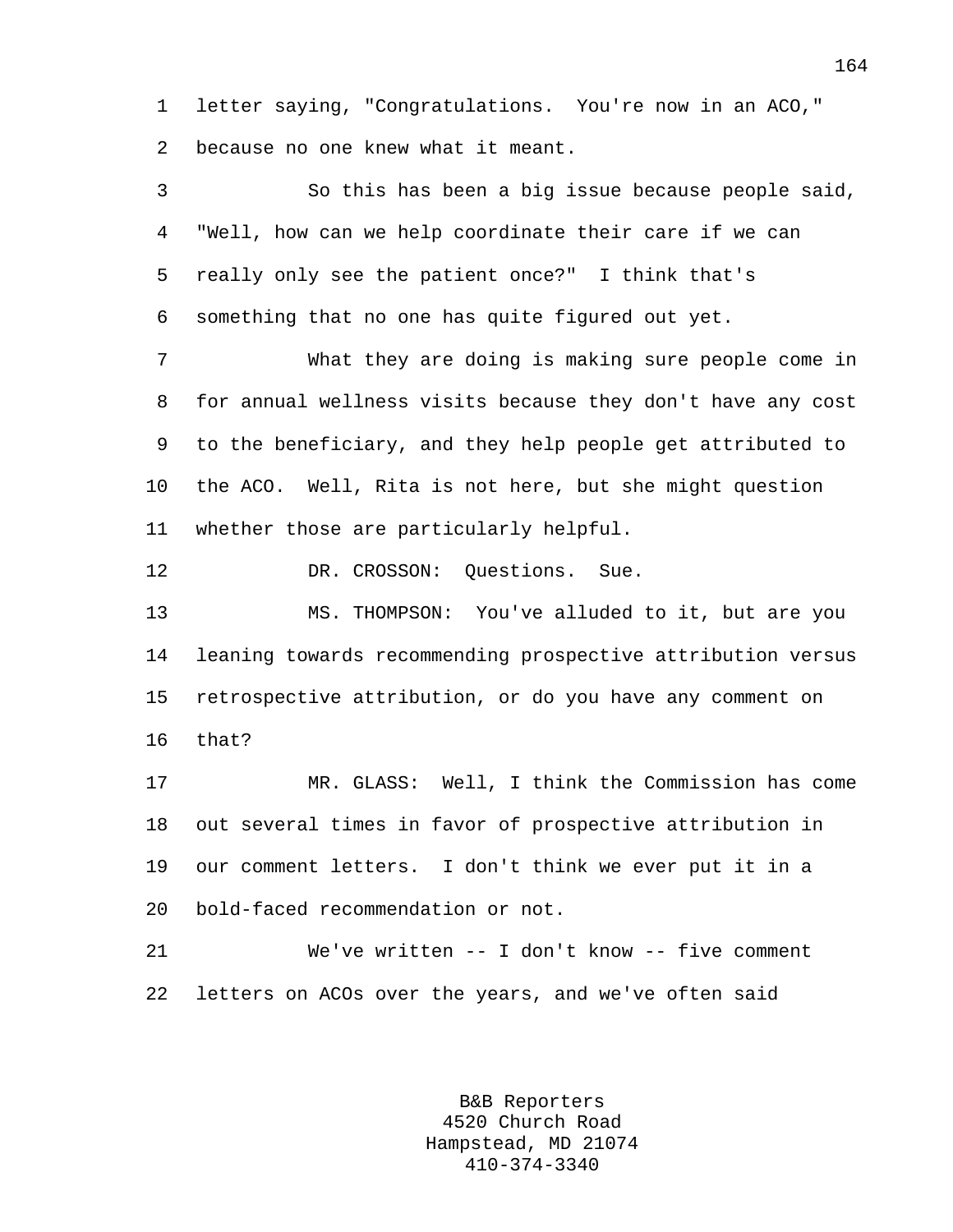1 prospective seems to be a much better bet than

2 retrospective, and the new Track 1+ is prospective, as is I 3 think Track 3 in the MSSP. So there is a move -- and of 4 course, next-gen. So there is a move towards prospective.

5 DR. CROSSON: But we could very well in the next 6 set of sessions, if we come to some conclusions -- we could 7 very well come up with a set of bold-faced recommendations. 8 Yeah. Bruce.

9 MR. PYENSON: I thought your attention in the 10 report to the churn issue and how that distorts makes it 11 difficult to set benchmarks, the applicability of 12 benchmarks, where patients who come in or leave. And I 13 wonder if you have a directional solution, so the 14 suggestions for dealing with that.

15 MR. GLASS: Well, I may turn it to Jeff for 16 thoughts on that.

17 I would say the fact that the churn is pretty 18 high, I think has been concerning for many people, and can 19 you really coordinate care for people if they're moving in 20 and out of the lot? Just the initial thinking behind the 21 ACO design was you take historical spending for this group 22 of beneficiaries or for beneficiaries in these practices.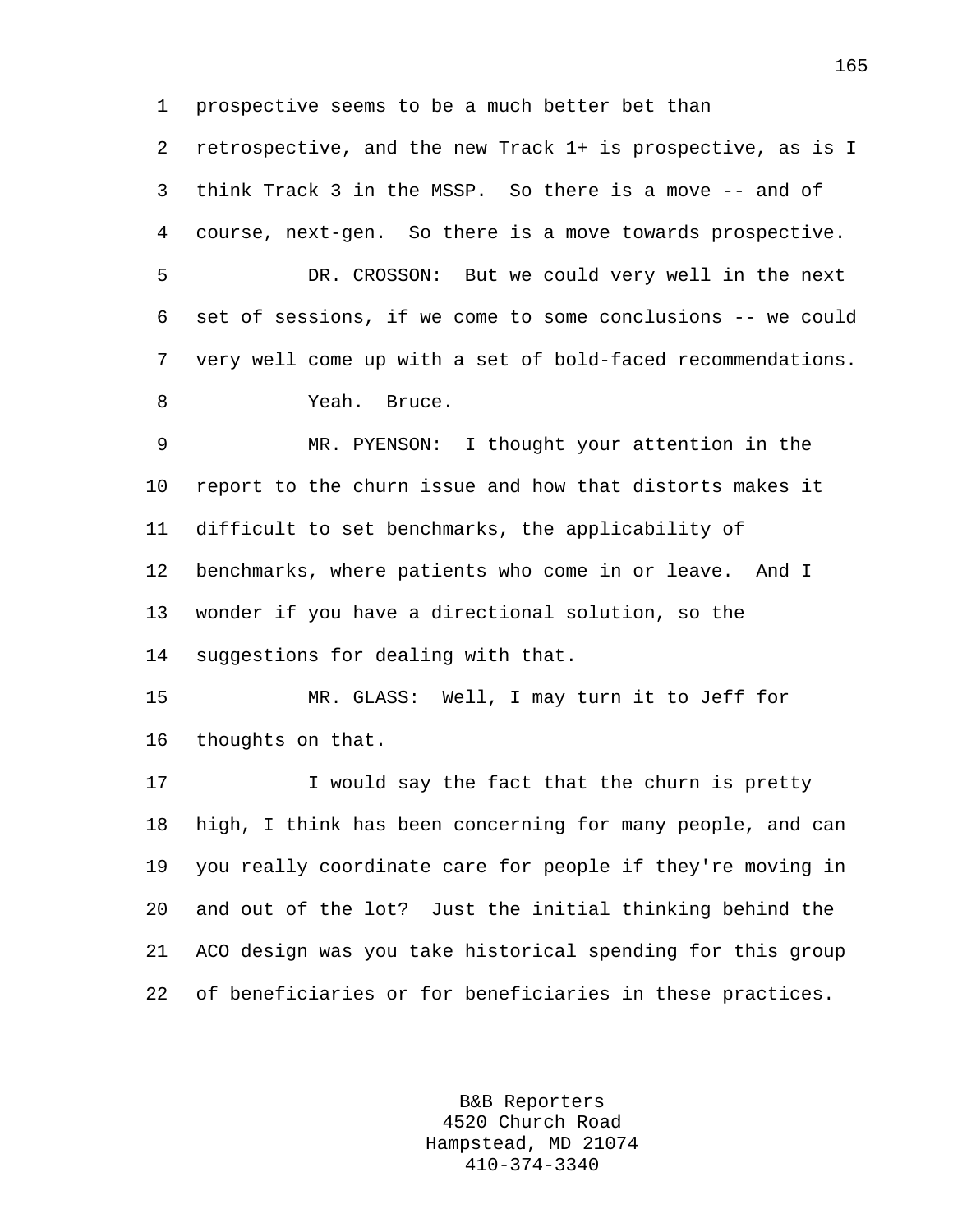1 Then you trend it forward, and that's going to work great 2 because people are loyal to their doctors and stay there. 3 And then it turns out attribution is not quite working out 4 that way. So there's two approaches to it. One, you 5 change how you do attribution, and the other is you try to 6 make some numeric adjustment for in and out. And Jeff, I 7 think addressed that.

8 DR. STENSLAND: Yeah. I think when we look at 9 it, at least with MSSP in our preliminary results, you tend 10 to underestimate the performance of the MSSP due to the 11 fact that when people get attributed to you, they get 12 attributed because they're actually coming to see you. And 13 if they're coming to see you, it's kind of an indicator 14 that maybe they're going to need some care.

15 So there is this problem that is not going to be 16 picked up -- all that is not going to be picked up with the 17 risk adjustor either.

18 That would imply to me that if we moved -- and we 19 haven't done the prospective yet, though I think your 20 organization did some analysis with the Pioneer, that it 21 wouldn't be as large of an effect. And I think the 22 magnitude of the effect might be fairly small, like it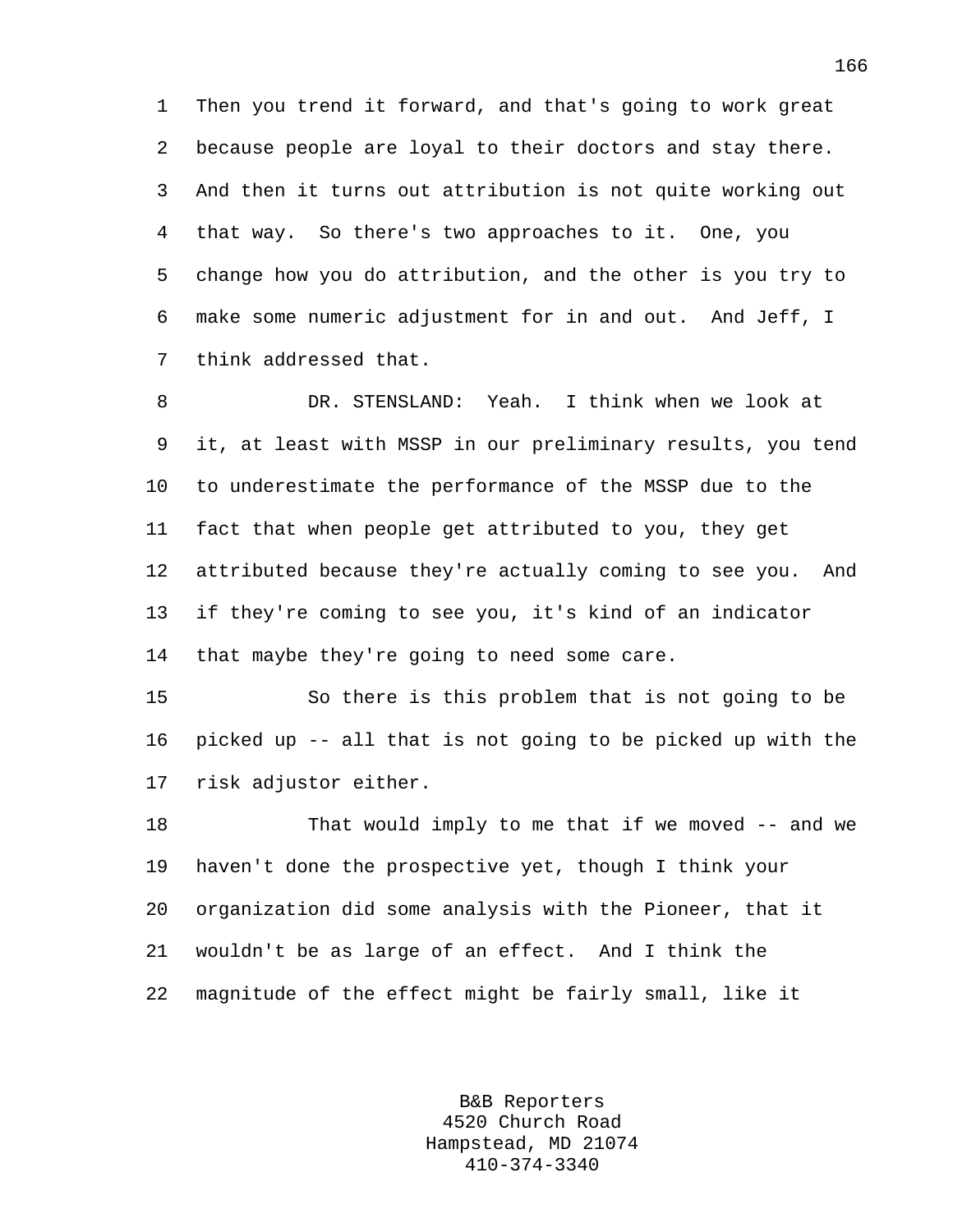1 might even be less than a 1 percent effect, which could 2 just be kind of like this -- you know, this little 3 benchmark adjustment they have in next-gen.

4 So I'm not sure if the problem, if it's 5 prospective alignment, it would be so large that it would 6 need to be addressed. We might just say that you are going 7 to maybe have to overcome a little bit of this. It might 8 ding you three- or four-tenths of 1 percent, but you're 9 going to have to overcome that.

10 DR. CROSSON: Okay. Go ahead, Brian.

11 DR. DeBUSK: A question on the prospective 12 alignment. I understand what you're saying that it reduces 13 the magnitude of the difference, but isn't that just 14 because it falls back on the law of averages? I mean, the 15 idea is that a few people will -- you know, there's still 16 this high churn, and the fact is a few people come in, a 17 lot of people come in, a lot of people come out, and I'm 18 really just falling back on the fact that there's sort of a 19 nominal person that I can start with, with prospective 20 attribution. I mean, is that a fair statement? 21 DR. STENSLAND: I may have not followed it, but I 22 think it more just has to do with you are measuring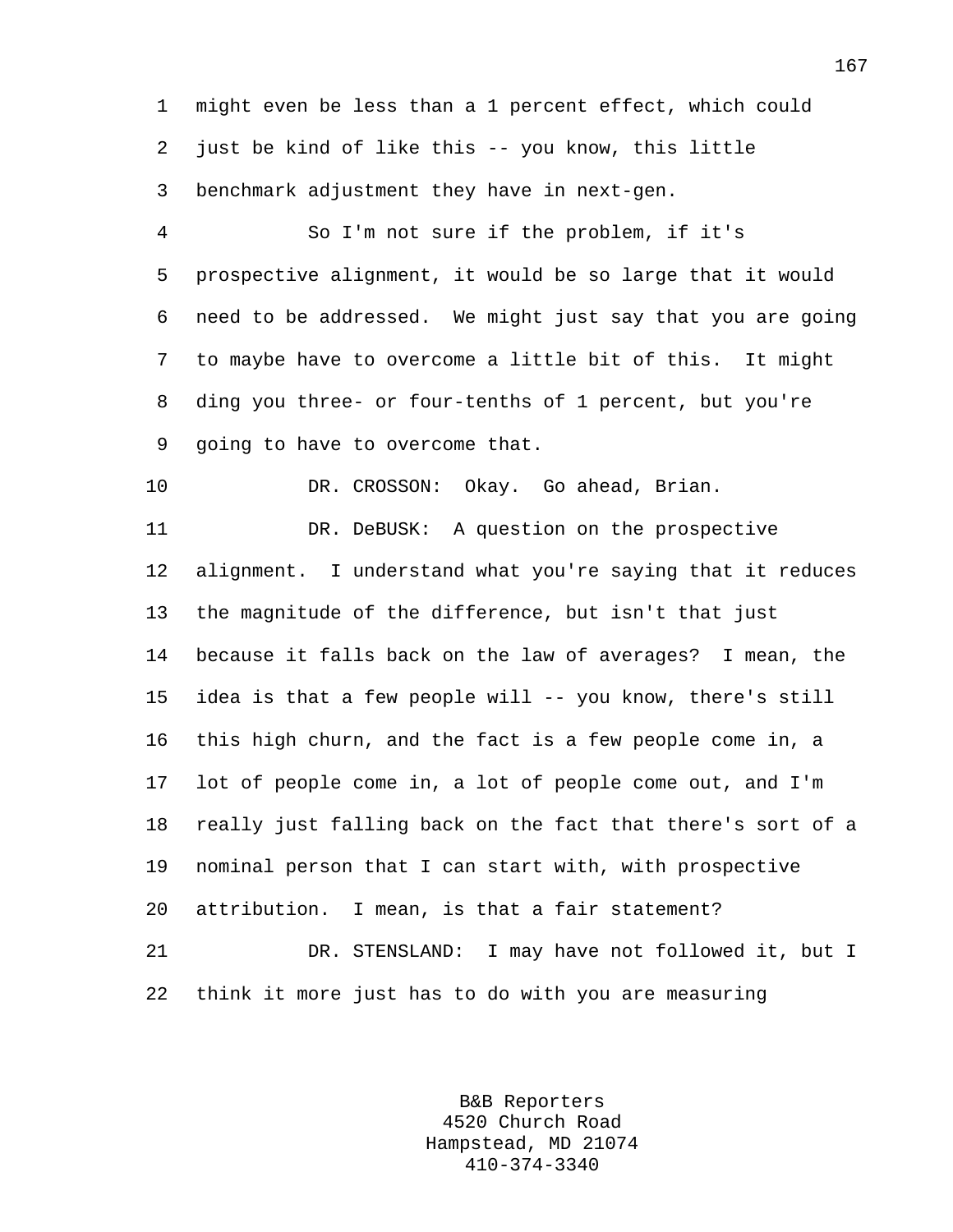1 spending say in 2014, and that 2014 spending is just going 2 to be more correlated with whether you had that office 3 visit in 2014 and whether you had it in 2013. 4 DR. DeBUSK: Agreed. But what I'm saying is 5 let's say that I'm looking at the 100 percent, and 15 6 percent churn in, 15 percent churn out, well, that's 30 7 percent of my base shifting in a year. 8 DR. STENSLAND: Right. 9 DR. DeBUSK: Prospective attribution isn't really 10 fixing anything. What it's really doing is it's sort of 11 using a plug number. It's using an average to blend that. 12 We weren't really fixing anything as much as we're 13 mathematically smoothing over a problem because those 14 biases in theory should average out if my base isn't 15 changing. Is that -- 16 DR. STENSLAND: Right. 17 DR. DeBUSK: Okay. 18 DR. STENSLAND: Yeah, because you're going to 19 have a lot of people that you're responsible for that you 20 didn't see that year. 21 DR. DeBUSK: Right, right. 22 DR. STENSLAND: So you're relying on the fact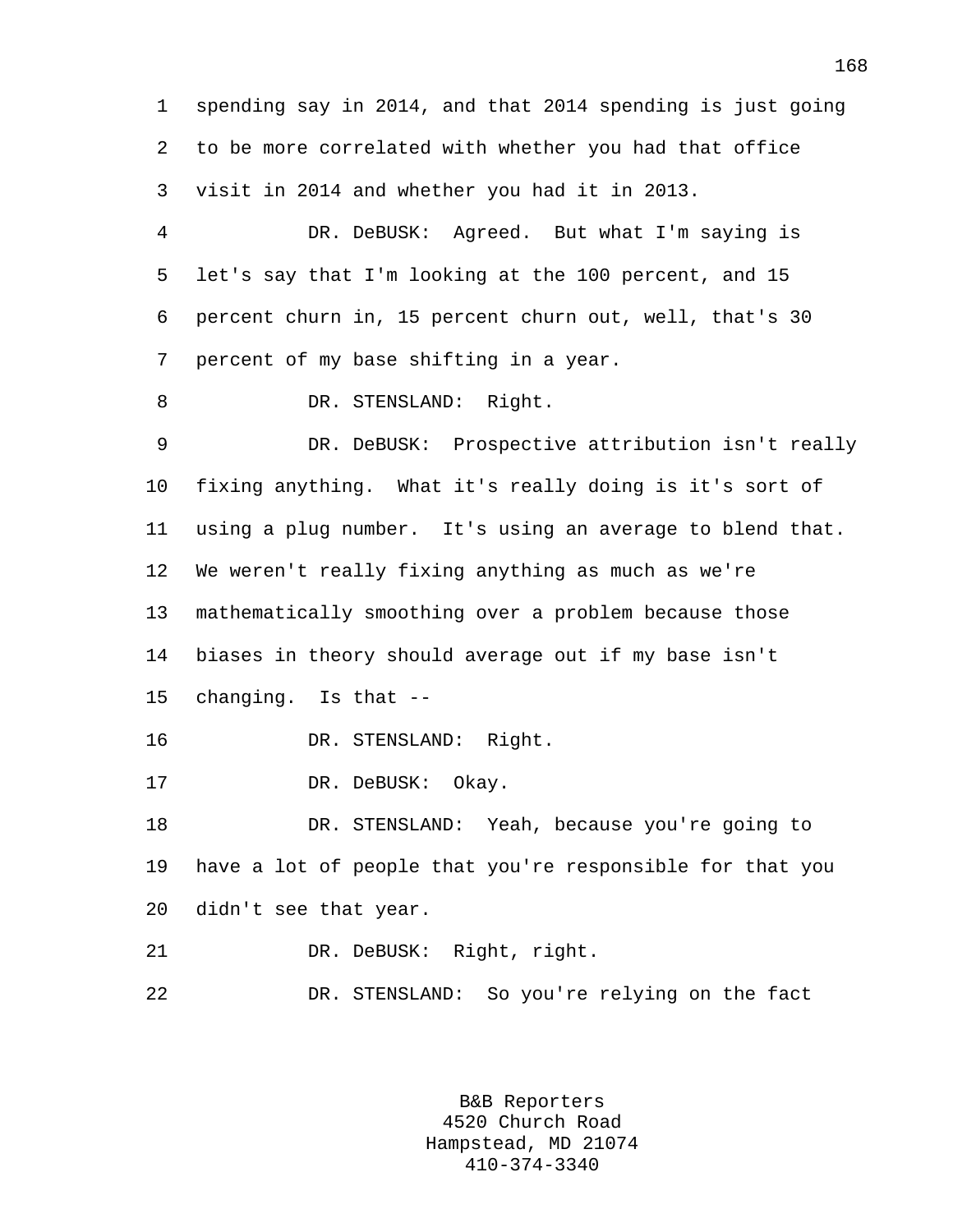1 that those aren't disproportionately swinging one way or 2 the other.

3 DR. DeBUSK: You're coasting off the ones that 4 are going away, and you're taking a hit on the ones that 5 come in, but it's averaging out because you're prospective. 6 DR. STENSLAND: Right. 7 DR. DeBUSK: Again, I'm going to get close to a 8 Round 2, and then I'm going to stop. I promise. I won't

9 do Round 2.

10 But Bruce and you were just having a conversation 11 about is this an issue of prospective attribution versus 12 retrospective or is this an issue of adjusting the numeric 13 benchmark. I would ask the question: Have we looked at 14 addressing ways to address the underlying churn? Because 15 that's really -- that would really fix the bigger issue, 16 and to that point -- and again, not Round 2, because I'll 17 do Round 2, but is this -- do we need to incorporate some 18 type of beneficiary engagement mechanism that creates maybe 19 a financial incentive to stay within the ACO and a 20 financial penalty if you leave the ACO? Is it time to give 21 ACOs a beneficiary engagement mechanism? 22 DR. STENSLAND: And that, again -- the Commission

> B&B Reporters 4520 Church Road Hampstead, MD 21074 410-374-3340

169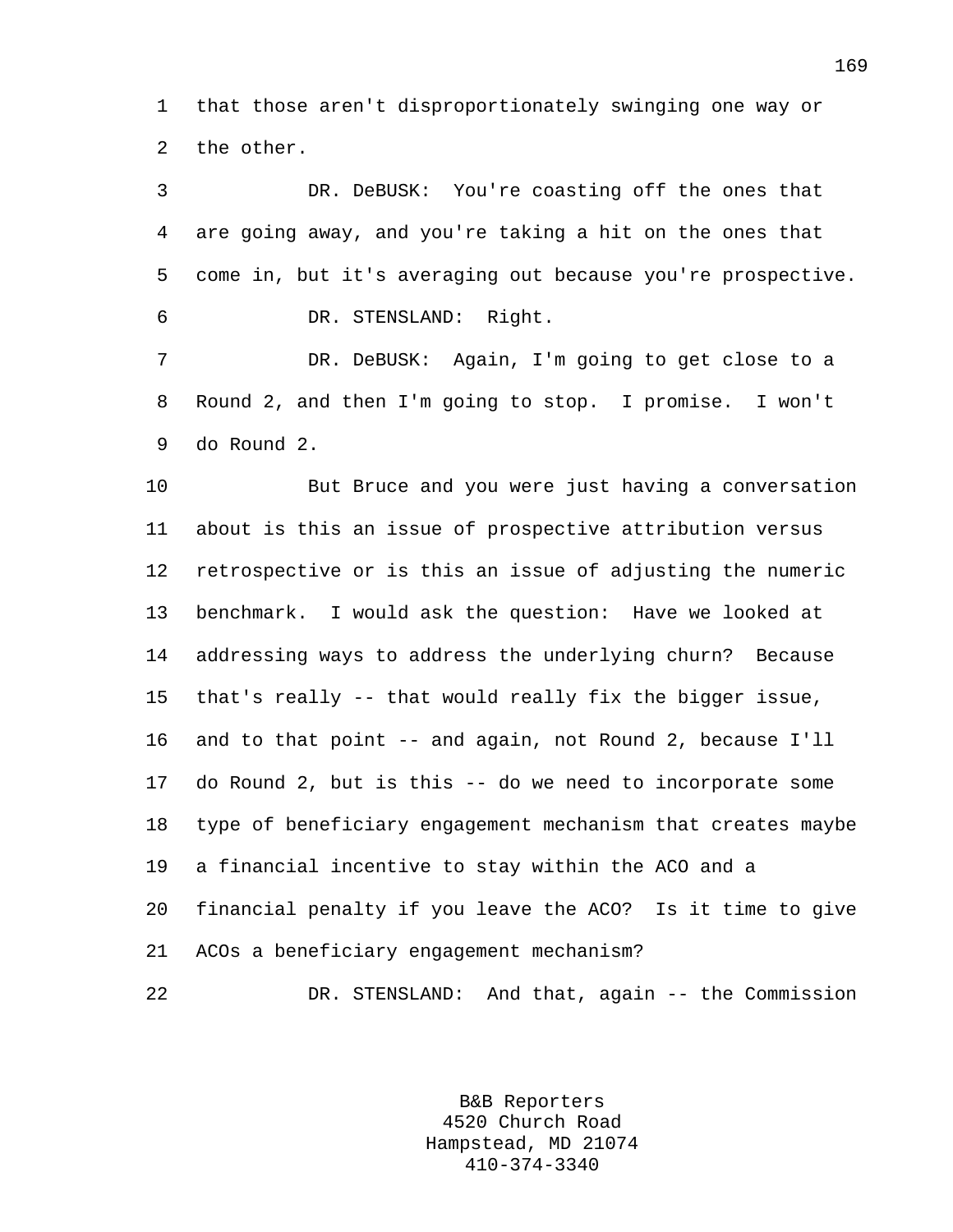1 has also addressed that in the past, that if there are 2 shared savings, why aren't they shared with the beneficiary 3 as well? And through that sort of thing where you have 4 lower cost sharing if you see someone in the ACO or not. 5 So that's been contemplated, and we can certainly look at 6 that again.

7 DR. CROSSON: Okay. I think we're going to 8 proceed to the discussion.

9 Let me just point we have run over -- I'd like to 10 try to get us done by noon because people are going to have 11 travel issues to deal with pretty soon. Paul is going to 12 start the discussion. Then we'll have a discussion. I 13 have a few remarks I'll make towards the end.

14 Paul?

15 DR. GINSBURG: Okay. This is a very valuable 16 paper. I'm particularly pleased that you clarified the 17 benchmark versus counterfactual issues and assessing it. I 18 think we all benefit from that.

19 On the policy priorities, I think to me the areas 20 I think most fruitful would be doing more work on 21 benchmarks. You know, you've covered a lot in the Round 1 22 discussion. One other factor is just thinking about,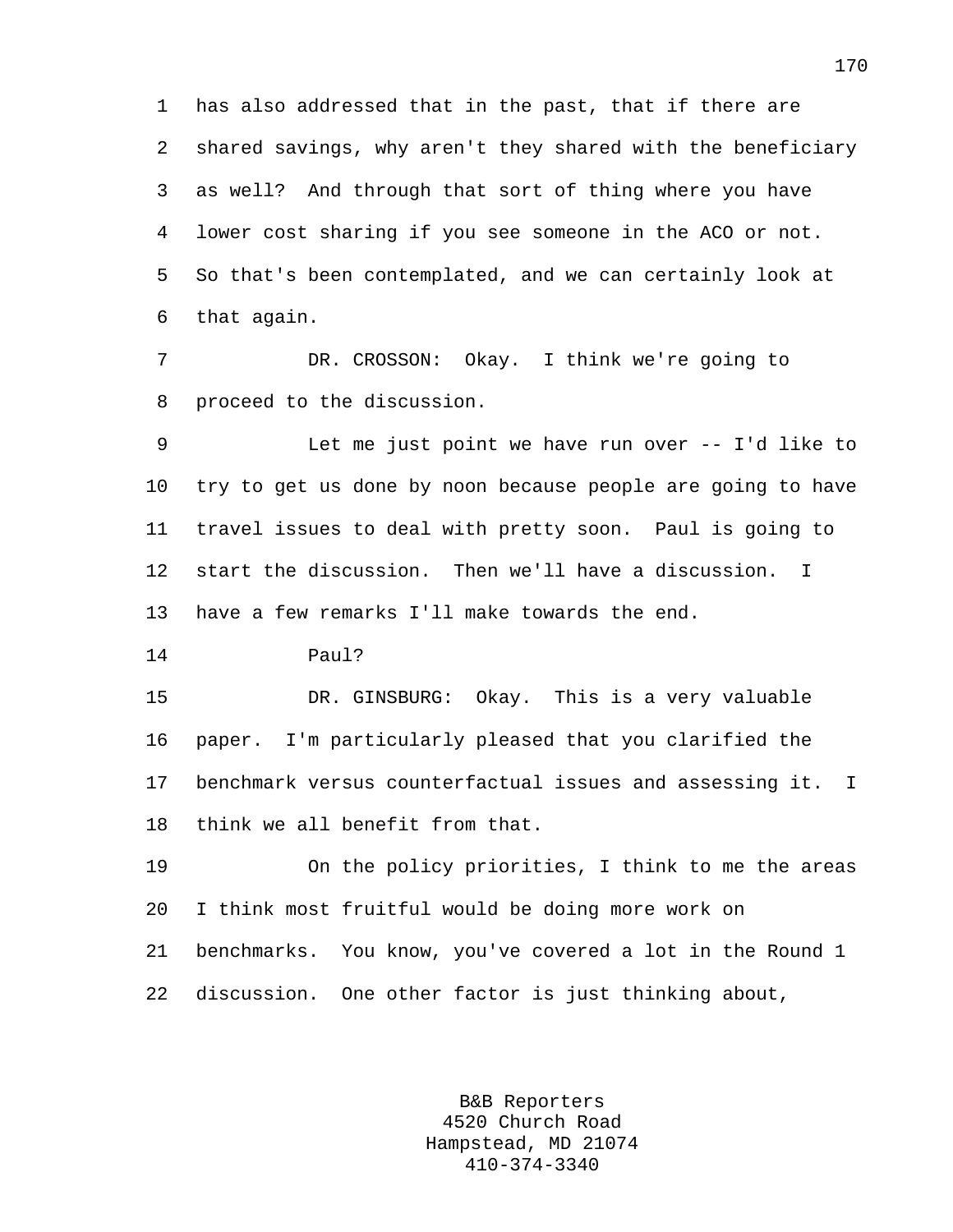1 again, the business case for investing in doing better, 2 that this was the problem in just pure, you know, rebasing 3 to new historical data, an option to stay at the older 4 historical data for some time, which I gather Dana's plan 5 did initially. She might have something interesting to 6 say.

7 And then the attribution alignment issue, I think 8 that's very important. I'd like us to perhaps consider 9 network models where the beneficiaries share in the 10 savings, they have incentives to use physicians that the 11 ACO puts in a network around the ACO as opposed to other 12 physicians, and this is a way of involving specialists more 13 in ACOs, which would help us on APM, advanced APMs, if they 14 did.

15 Sorry about my voice.

16 DR. CROSSON: Thank you. Okay. So let's have a 17 discussion. I will press for conciseness. Issues, people 18 who want to comment? We'll start with Jon.

19 DR. CHRISTIANSON: Yeah, just a quick comment as 20 we move along to all of these suggestions that we've heard. 21 Just to think about it, at what point do we say, you know, 22 it looks like an MA plan, it quacks like an MA plan, why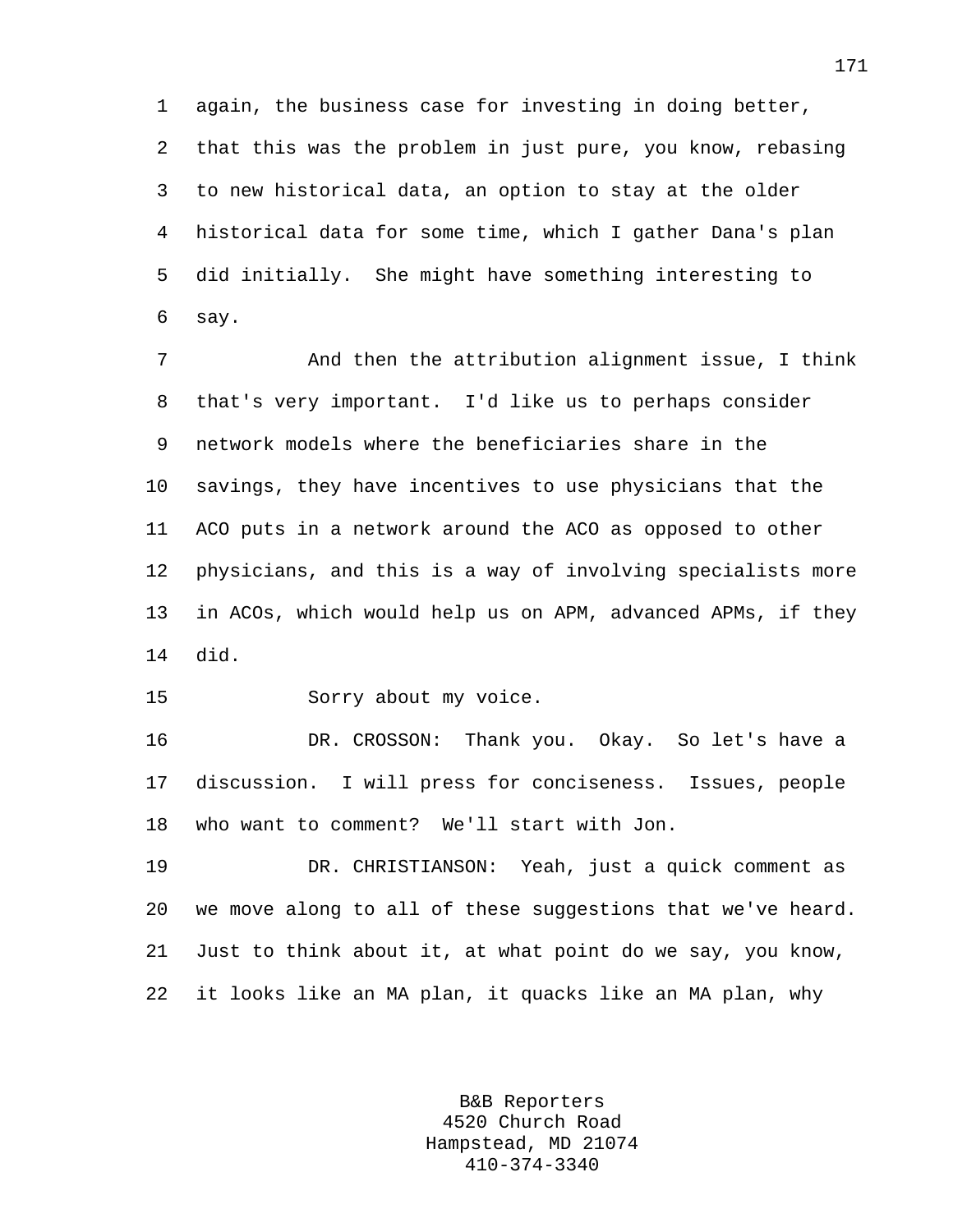1 isn't it an MA plan? You know, so it gets us back to, I 2 think, the discussion of what exactly were we trying to 3 accomplish? Were ACOs going to be the sort of gateways to 4 moving more providers in MA plans? Or did they have 5 distinct features that we valued that were separate from MA 6 plans? Because most of what I hear about next steps has to 7 do with moving them towards looking more like an MA plan. 8 DR. CROSSON: And, in fact, there is a proposal 9 I've looked at recently by a physician organization to do 10 just that, to sort of pick up on the old PSO concept, 11 Kathy, that we've talked about and move certain types of 12 ACOs into risk-bearing arrangements similar to MA plans. 13 DR. CHRISTIANSON: And there are people, 14 organizations, in that business to try to help you take the 15 next steps. 16 DR. CROSSON: Right. Dana. 17 DR. SAFRAN: Yeah, so my brief answer on all of 18 the policy issues there is yes, that we should be looking 19 at all those things. On the quality piece, I would think 20 it would be valuable in the paper, even if it does go in an

22 the analysis, Ledia, that you said you've done, and

21 appendix, to not just list out the ACO measures but to show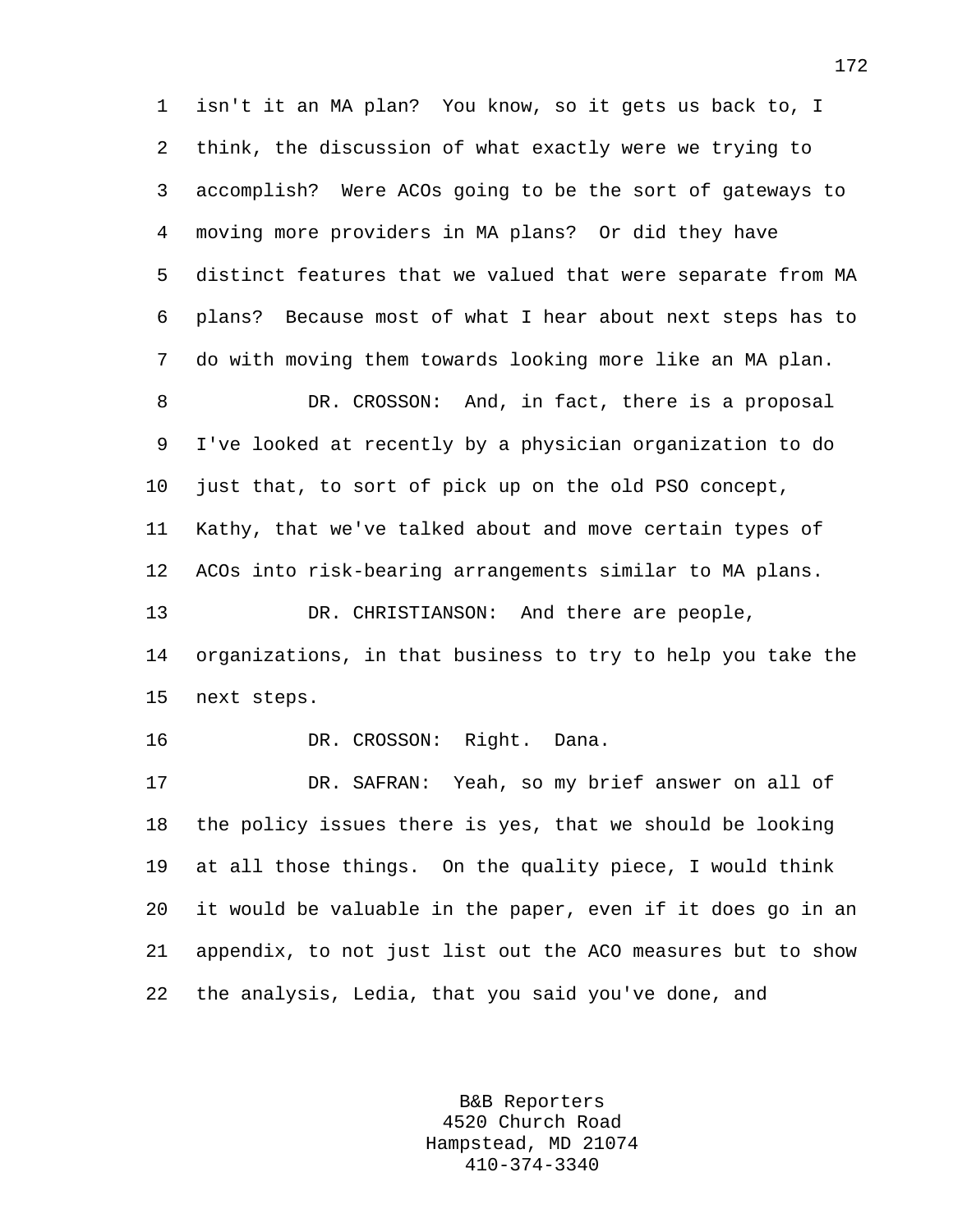1 wherever we have it, to have the fee-for-service comparison 2 data, because I think keeping our eye on how quality is 3 going in these programs is really important.

4 The issue of benchmarks has been so incredibly 5 important that I think we have to look at that. 6 Particularly given what NextGen is doing with the 7 rebalancing and everything, really anything we can do to 8 really understand how that is succeeding or not at keeping 9 the more efficient providers in and encouraging those that 10 aren't efficient to perform better, you know, that feels 11 like the Holy Grail. So that seems really important to 12 understand.

13 On the issue of taking on two-sided risk, you 14 know, my two cents on that is that it's very hard to get 15 organizations off of one-sided risk if that's where they 16 start. But I do think a policy treatment of that question 17 is very, very important, particularly in light of the 18 numbers that you showed us of, you know, where the bulk of 19 ACOs are and how weakly they are performing compared to the 20 others.

21 And a definite yes on encouraging voluntary 22 alignment. I think, you know, you had -- I forget if it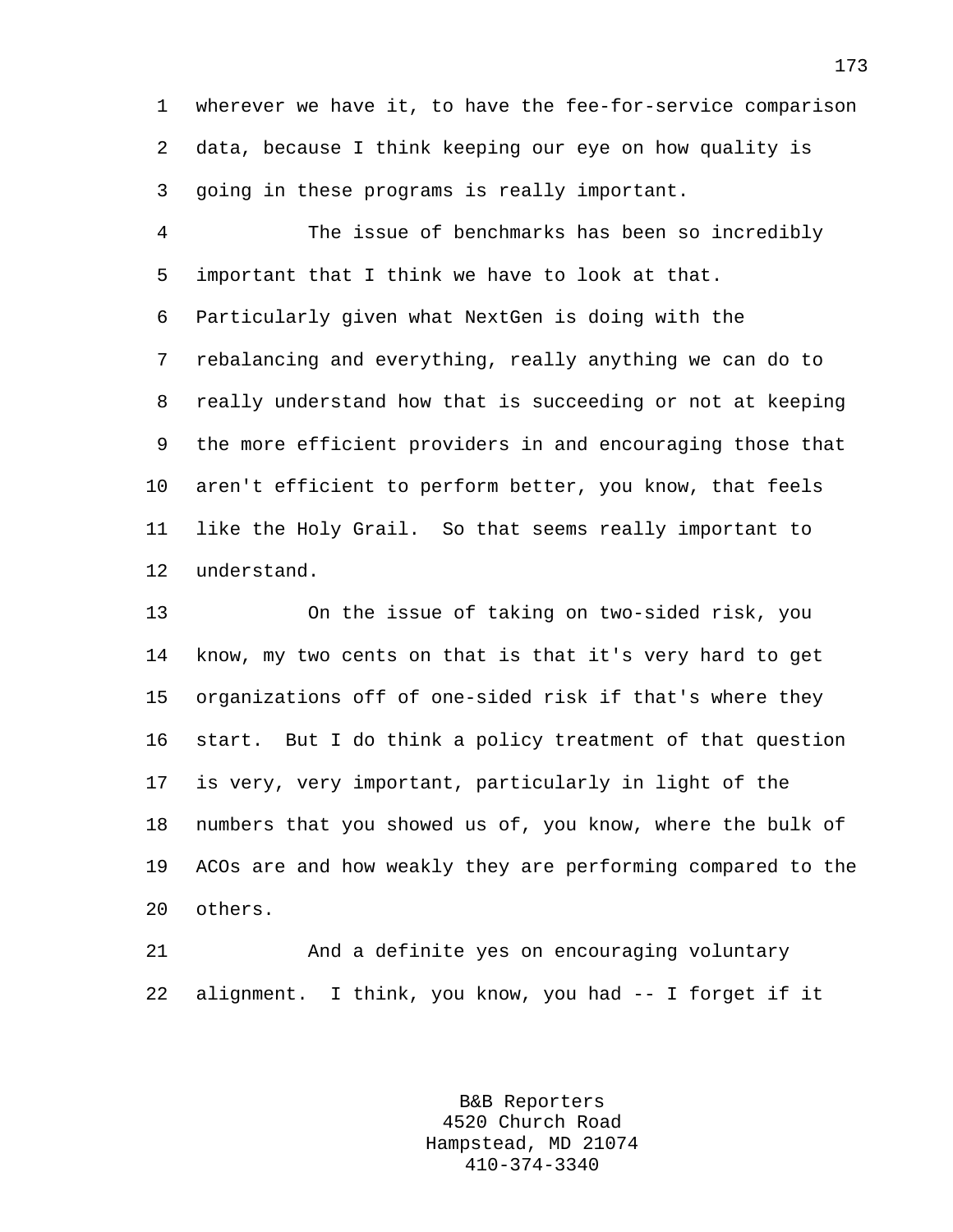1 was in this paper or another one -- a statistic that 97 2 percent of Medicare beneficiaries report having a regular 3 source of care. So it's not that our beneficiaries don't 4 have someone they would identify, and so just asking them 5 to tell us who that is, and perhaps considering, you know, 6 cost-sharing benefits if they do that and stay within their 7 network, though I know there are some Medigap products -- 8 we had the first one -- that try to help ACOs in that way, 9 and members. 10 So, anyway, yes, on all of that. 11 DR. CROSSON: Paul -- Jack. 12 DR. HOADLEY: Actually, Jay, I meant to ask -- 13 you said something about eventually moving towards 14 recommendations. Like I asked on the last one, is the 15 assumption for this year that we're just at a discussion 16 chapter again?

17 DR. CROSSON: That's correct.

18 DR. HOADLEY: So I'll focus on the last of these 19 policy issues, and I've talked in some previous years about 20 some of these. I do worry about the potential for 21 confusion at the beneficiary level, just like the letters 22 were confusing, you know, what happens if you try to do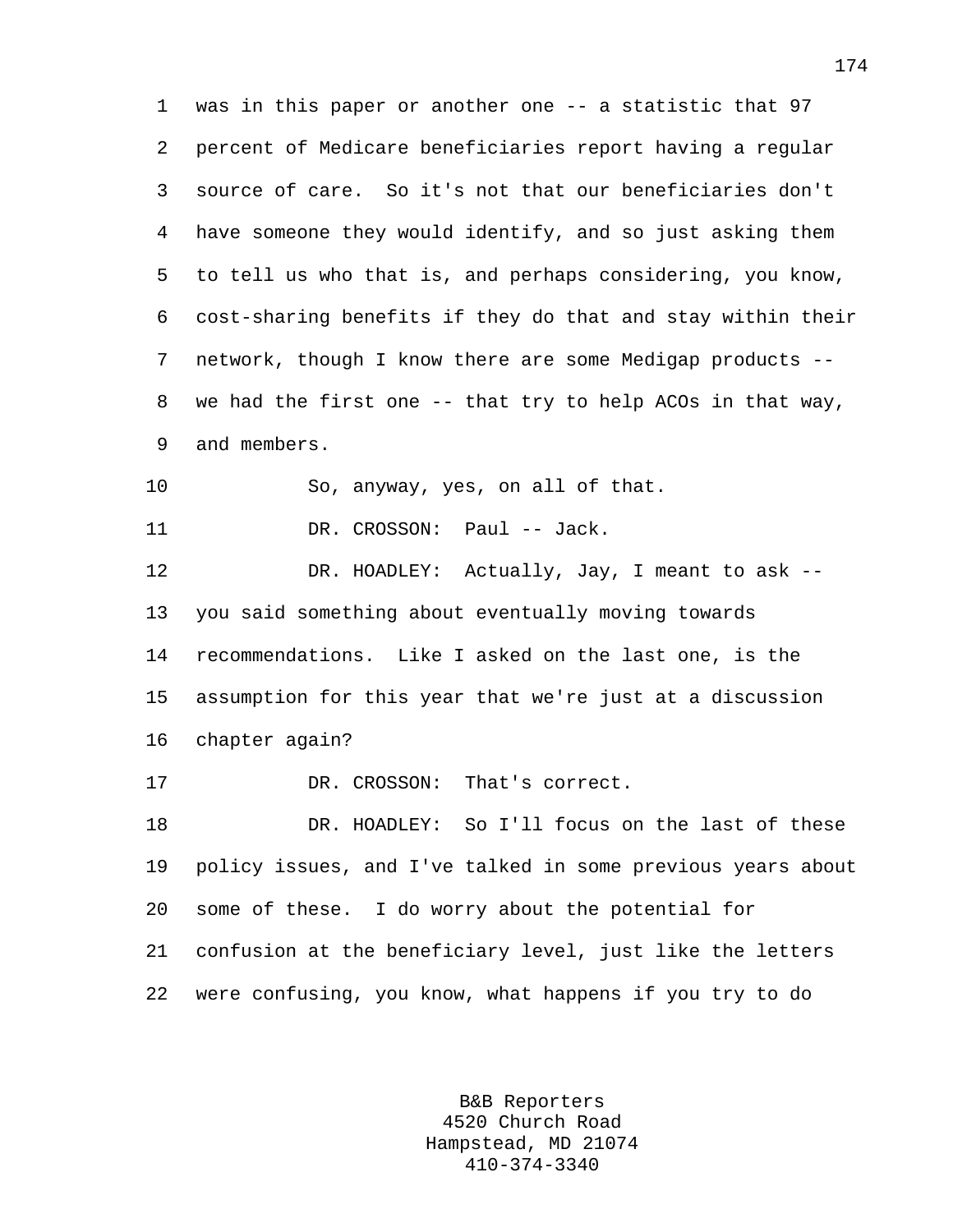1 certain things in a voluntary designation of a primary 2 source of care, like Dana was talking about, might be fine. 3 But, you know, what happens as you start to move into -- 4 even putting the Medigap issues aside, you start to move 5 into something that looks more like a network, even if it's 6 more like a PPO-ish kind of network where you're going to 7 tilt people toward -- encourage the preferred providers, 8 but not restrict -- and I sort of go to Jon's comment. At 9 that point should we just be saying before you get to that, 10 we should just encourage these organizations to shift into 11 the MA world rather than have something that sort of acts 12 like MA and the beneficiary hasn't really had a full 13 selection of it with all the consequences weighed out? I 14 want to move carefully, you know, if we try to look in that 15 direction.

16 DR. CROSSON: Bruce.

17 MR. PYENSON: Thank you. Terrific paper. I 18 noted your useful definition of the counterfactual as how 19 much would these beneficiaries cost in the absence of the 20 ACO, and that's a really useful concept. However, I'd urge 21 us to think that given the popularity of ACOs, it might 22 make sense to have the benchmark deliberately below that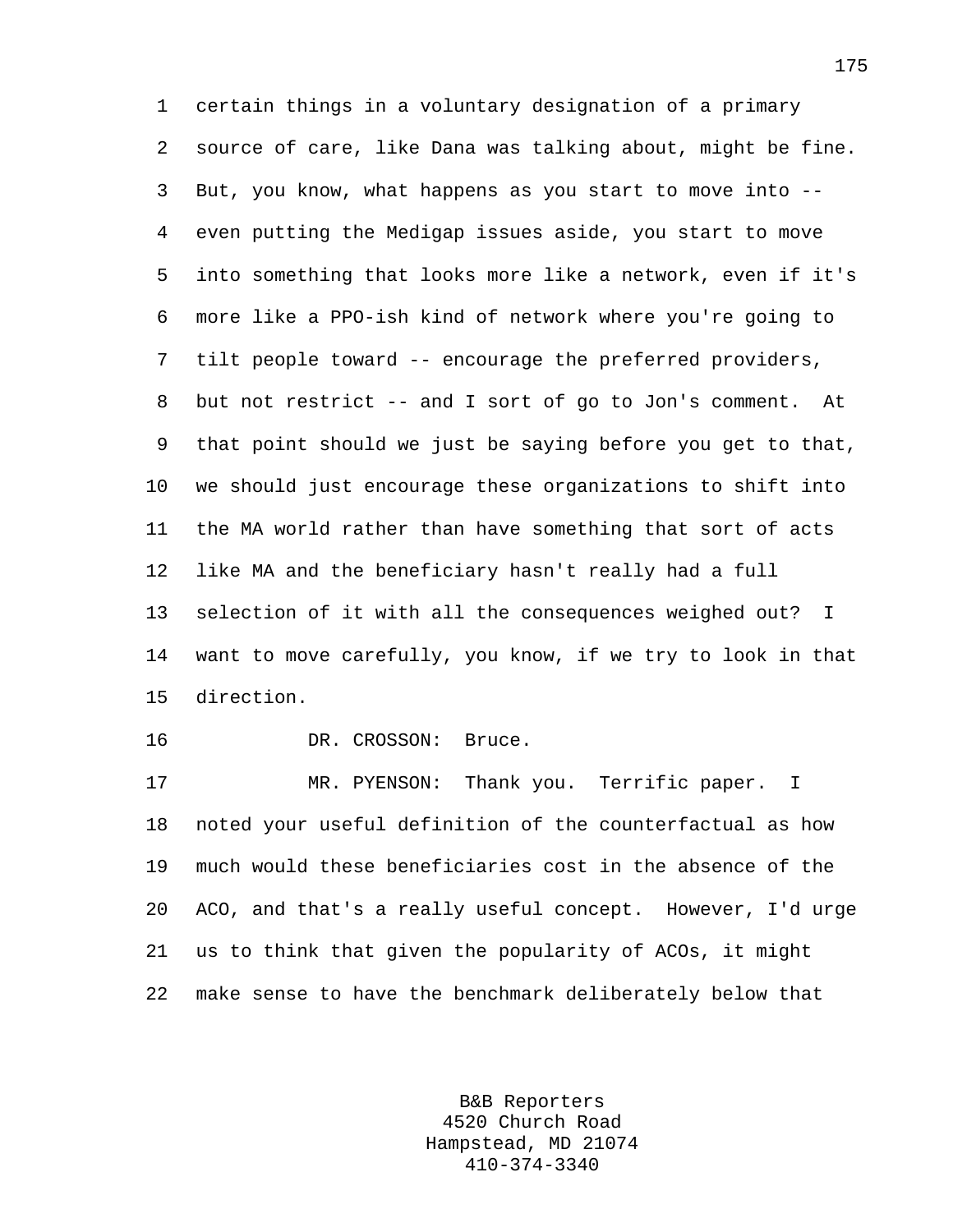1 because ACOs appear to bring so much value to the 2 organizations that are participating in them. And there 3 could be other features that encourage that such as some of 4 the network opportunities others have mentioned. 5 DR. CROSSON: Comments? Warner. 6 MR. THOMAS: I would encourage us in the chapter 7 to be -- to me, the way I look at this is you either 8 believe in the ACO model and trying to go to more value-9 based type of payments or not. And if you don't, then it 10 means you believe in the fee-for-service model and you 11 think that's the right solution. So, to me, I think if we 12 believe in value and we believe in moving to more proactive 13 and preventative care, then I think we should be clear 14 about that in this writeup. 15 I do think the comment around engagement of 16 patients and how we try to build relationships is 17 important. It's hard to coordinate care, as you indicated, 18 David, without someone knowing that they're part of 19 something and understanding that they've got a relationship 20 with this primary care physician and a team. So I do think

22 The other comment I would make is that there's

21 that building that information out is critically important.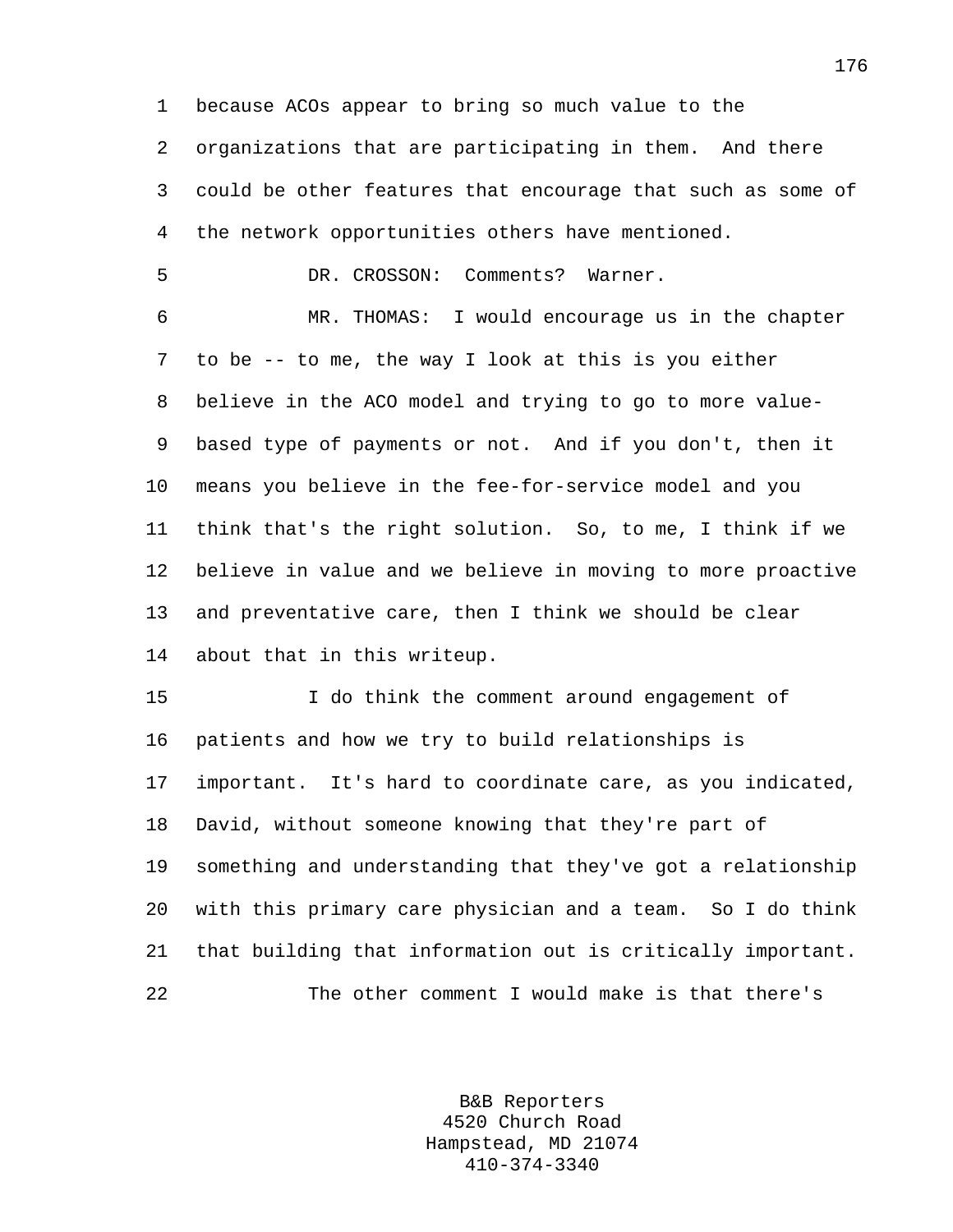1 significant expense that goes into building the

2 infrastructure to make these organizations work. I think 3 comments around that and I think celebrating versus -- 4 celebrating the organizations that are doing this I think 5 would be a very positive thing, because I think they're 6 trying to drive the payment model in the right direction.

7 I do think moving towards more first-dollar 8 sharing is a positive thing, and I think we'll get more 9 organizations on board. And I think continuing to evolve 10 the 1+ model to try to move people to two-sided risk is 11 critically important. I think part of that will be 12 availability of information and ability to engage patients, 13 which I think those are going to be two very critical 14 aspects to get organizations comfortable moving there.

15 I hear Jack's comments on, you know, this being 16 MA-like, but the reality is that if we don't change the 17 payment model, then we shouldn't sit here and complain 18 about the cost of the program. And if we're concerned 19 about the cost of the program, we've got to change the 20 payment model. And that is going to require change on the 21 beneficiaries' part as well, but I think you'll find the 22 quality of results here are positive. It would be nice to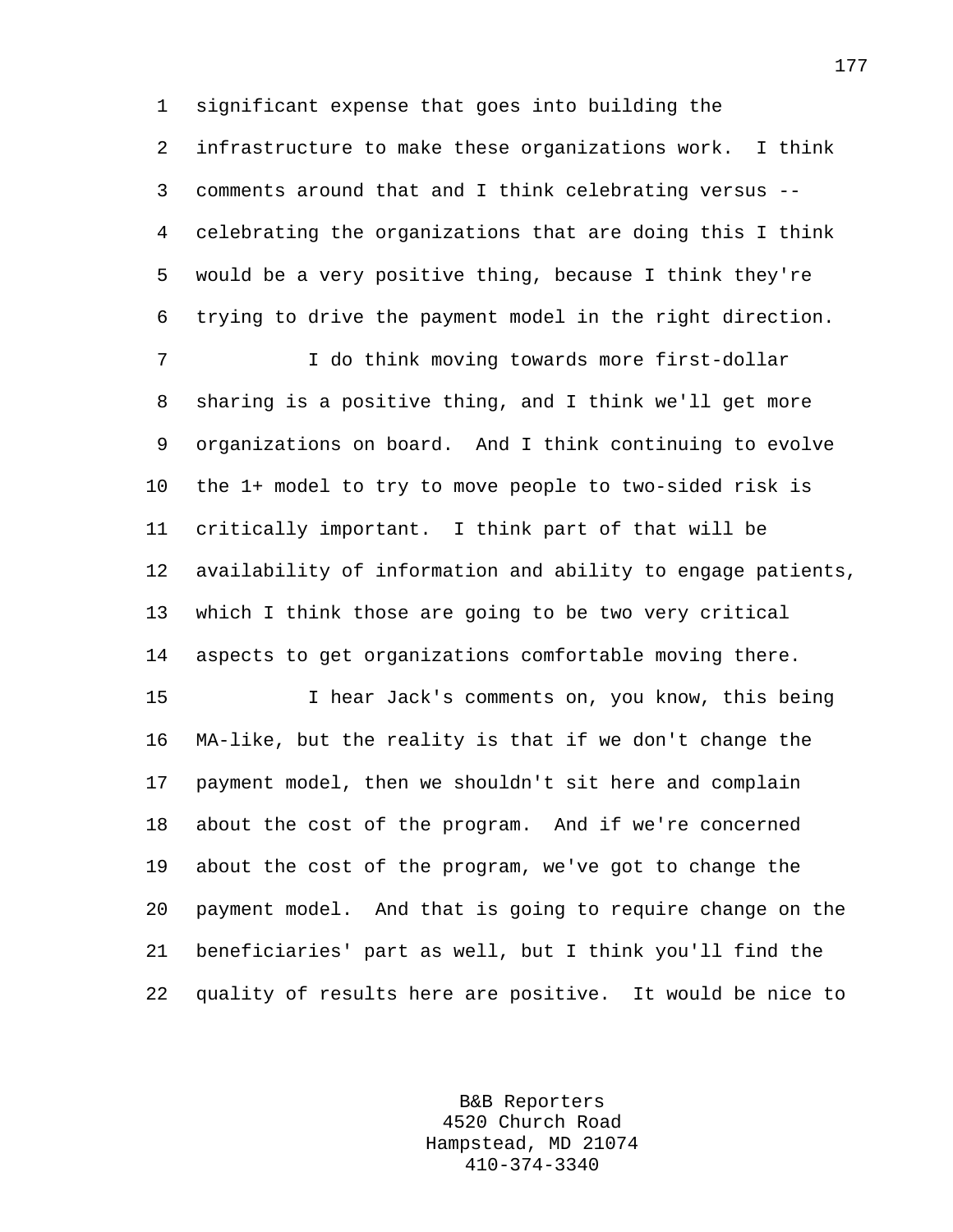1 have consistent quality results across all the payment 2 mechanisms so we could really do a true comparison. So I 3 think that should be part of our comments as well.

4 But I think, generally, patients that are more 5 engaged and are more aligned in their care are generally 6 happier and feel more connected to their system, and I 7 think we'll find that as we build that connectivity with 8 patients with these organizations.

9 DR. CROSSON: Sue -- David, go ahead.

10 DR. GRABOWSKI: I just wanted to come back to the 11 quality issue again and echo kind of Dana's recommendation 12 that we bring in some of those data that we have using the 13 MedPAC quality assessment framework, but applying it to 14 these different models. I think that could be really 15 useful and help kind of educate potential stakeholders on 16 this transition and what it means. Given Ledia has already 17 done some of that work, I think that could be a real value-18 add to this chapter.

19 Thanks.

20 DR. CROSSON: Sue.

21 MS. THOMPSON: Three points.

22 On the benchmarking, for those low-cost providers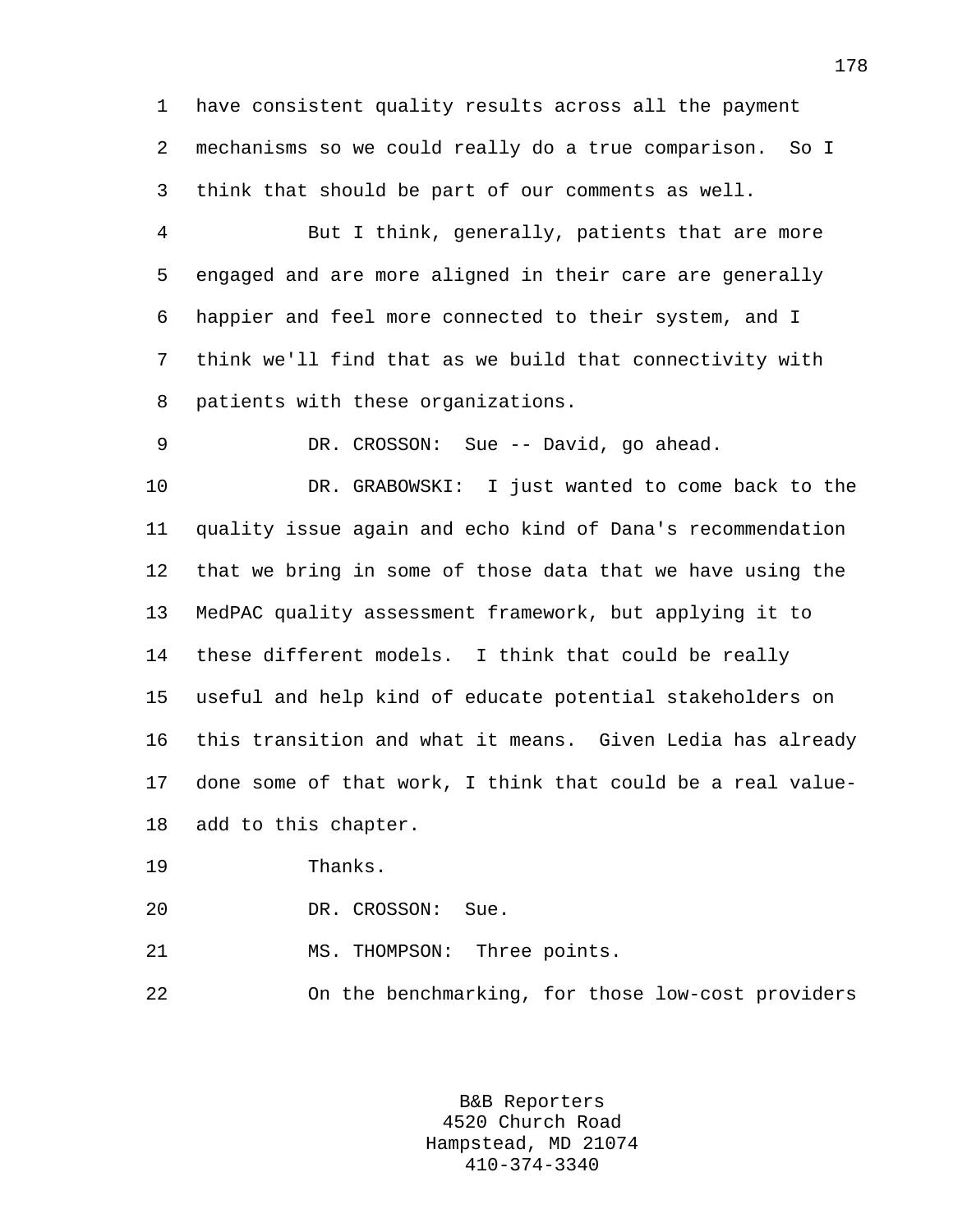1 that are in that lowest quartile, we want to keep those 2 providers at the table and sharing how they became low-cost 3 providers. So I think assuming their quality is where it 4 needs to be, we need to understand what's driving that 5 performance, and what we can do to keep those folks 6 participating I think is important.

7 Secondly, on the attribution, personal 8 experience, having come from the Pioneer world and moving 9 into the NextGen world, we moved from a 25 percent churn 10 when it was a retrospective attribution to most recently a 11 4 percent churn. And we're roughly managing around 80,000 12 Medicare lives in NextGen. It wasn't that large in 13 Pioneer, but I think it's worth taking a deep look at, how 14 do we -- because what we need to do, to Warner's point, is 15 to maintain -- develop, first of all, and maintain 16 relationships with these beneficiaries. That's the only 17 way I think we're going to be successful in meeting the 18 goals.

19 And last, but not least, you know, to the 20 organizations who are participating, I tell you, the shared 21 savings is not going to cover the reduction in top-line 22 revenue they have left on the table in order to move to a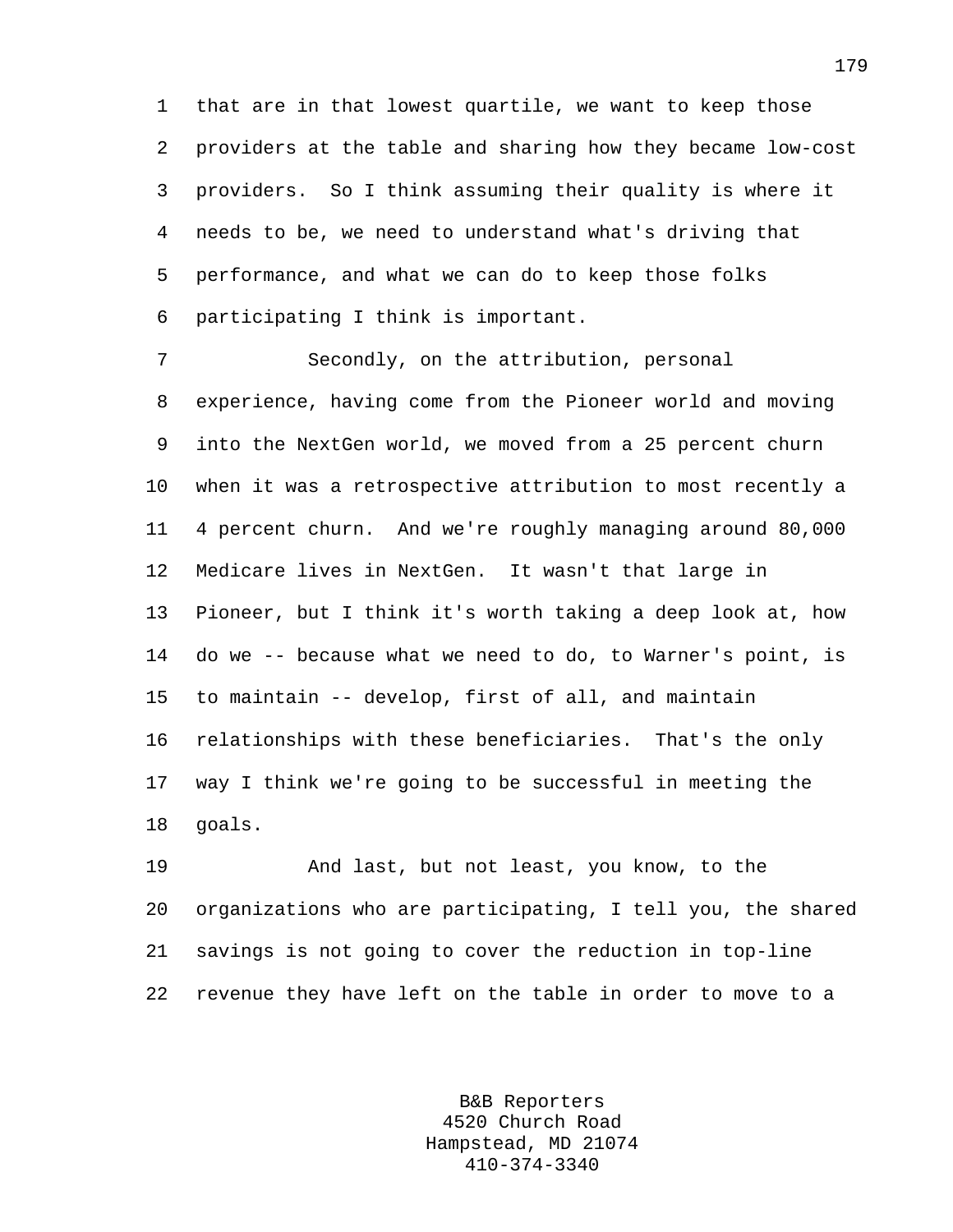1 transformed care delivery model. We believe this is a fee-2 for-service system that is broken. We believe that the 3 payers are no longer going to participate in a payment 4 model that's going to reward us in fee-for-service. We 5 believe we're moving to a value-based payment model. In 6 order to do that, we have to invest in these care 7 capabilities to be successful.

8 So I again would underscore Warner's 9 recommendation to celebrate these organizations that have 10 been bold enough to take on that kind of work.

11 DR. CROSSON: Okay. It's a very good discussion. 12 This is a biological block from my perspective, a set of 13 building blocks. I think we've moved these issues along 14 that are on the slide there, and I think that will be 15 helpful.

16 I do think there's a larger question here that 17 we're eventually going to have to grapple with, because I 18 feel the same as Warner and Sue and others around the table 19 here that this is the right direction for the Medicare 20 program. I also think that, you know, MedPAC specifically 21 has somewhat of a special responsibility in this area since 22 ACOs literally came out from this body. So I think we have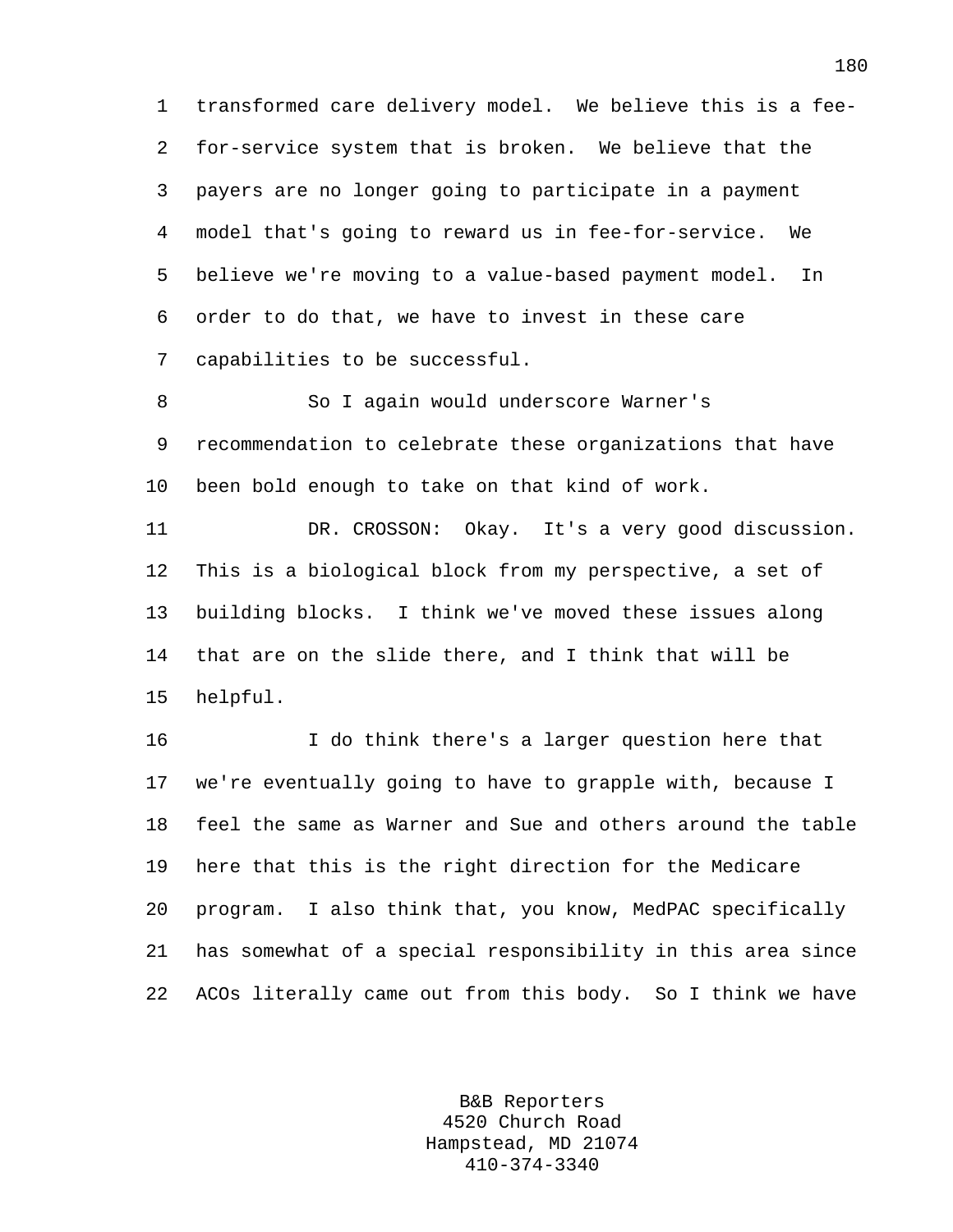1 a responsibility not just to monitor it and do periodic 2 status reports, but to take a very hard look at why it has 3 not been as robust. You know, there are savings here. 4 These are small percentages but large dollars. The quality 5 is moving in the right direction. I think that's terrific. 6 But I also don't think that it's as robust as 7 what I intuitively think we could be seeing if we had, you 8 know, some significant changes, and here again we may have 9 to, you know, over time become a little bit more -- a 10 little bit bolder. 11 Some of the things that I would like to see us

12 take a look at, if we can do it, are: What's the 13 difference between Medicare ACOs and how they're doing and 14 commercial ACOs? Are there things that we could learn for 15 the Medicare program there?

16 I think that -- and I think Paul brought this up 17 to a certain extent, but I think the role of specialists in 18 all this is critical. I don't see how an ACO over time is 19 going to be successful if a small group of primary care 20 physicians has one set of incentives and the specialists 21 that are necessary to care for the patients have a 22 different set of incentives. I realize how difficult that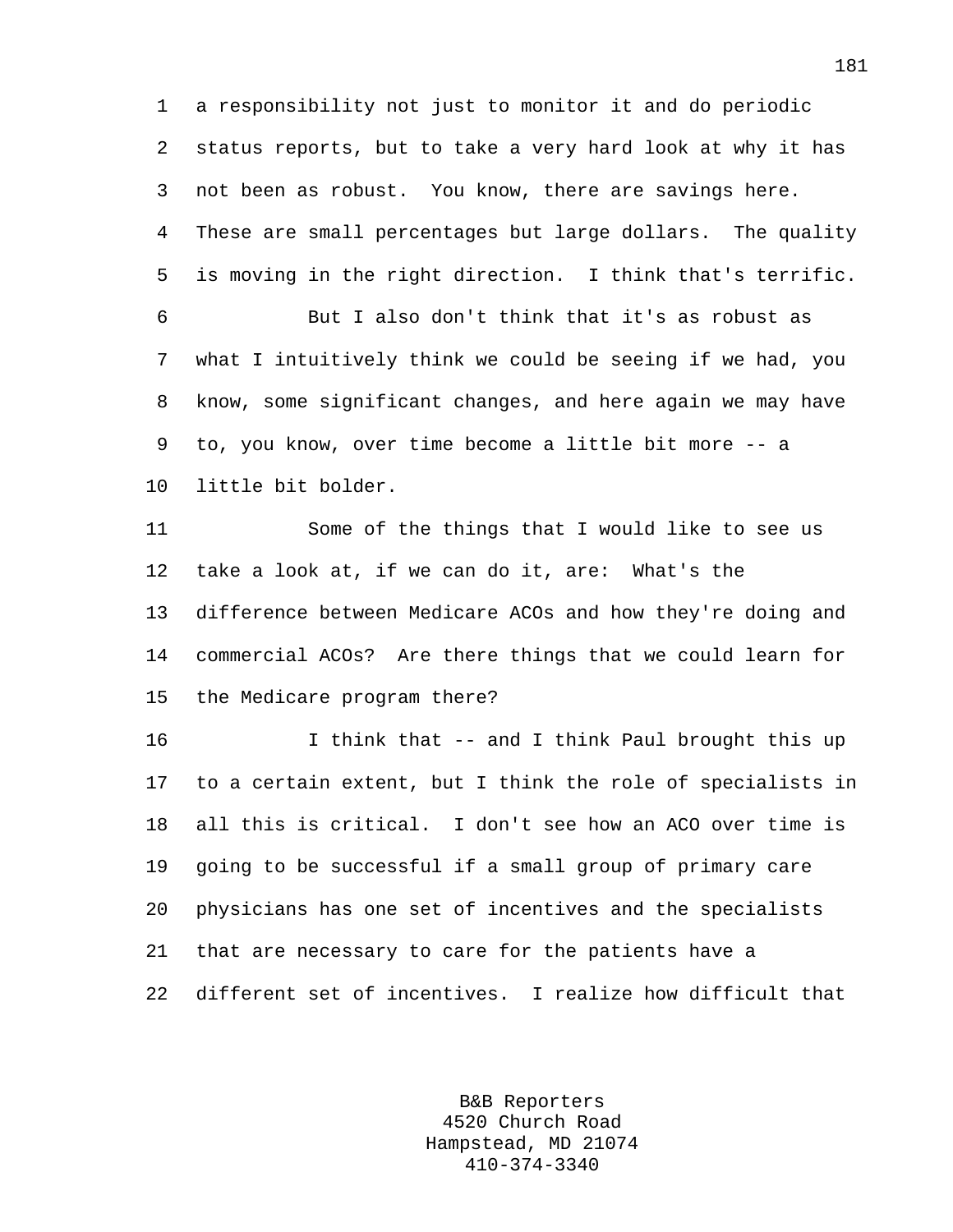1 is, but I think we need to think about it. We need to 2 explore it. Paul suggested one idea. I hope we can find 3 more comprehensive ones as well.

4 Pat's gone now, but sometime ago she brought up 5 the question of the role of hospitals, and, similarly, I 6 have had for a long time a question of, you know, if we 7 have hospitals with one set of motivations and incentives, 8 you know, to fill up beds, but we're working with a group 9 of physicians, no matter how large that is, and we're 10 asking them to take a different set of motivations and 11 incentives, how that's going to work. And this is a very 12 large and very complicated and very difficult question. 13 But I do think down the line, if this is going to be 14 successful, the role of hospitals needs to be thought 15 through. And the payment changes that Sue suggested, that 16 I completely agree with, need to somehow involve hospitals 17 down the line, or essentially we're just sending a bunch of 18 physicians to batter their heads against the wall.

19 You know, and then I think this whole issue of 20 beneficiary engagement and this issue of the boundaries 21 then between more sophisticated ACOs and how they're paid 22 through more sophisticated mechanisms and what that means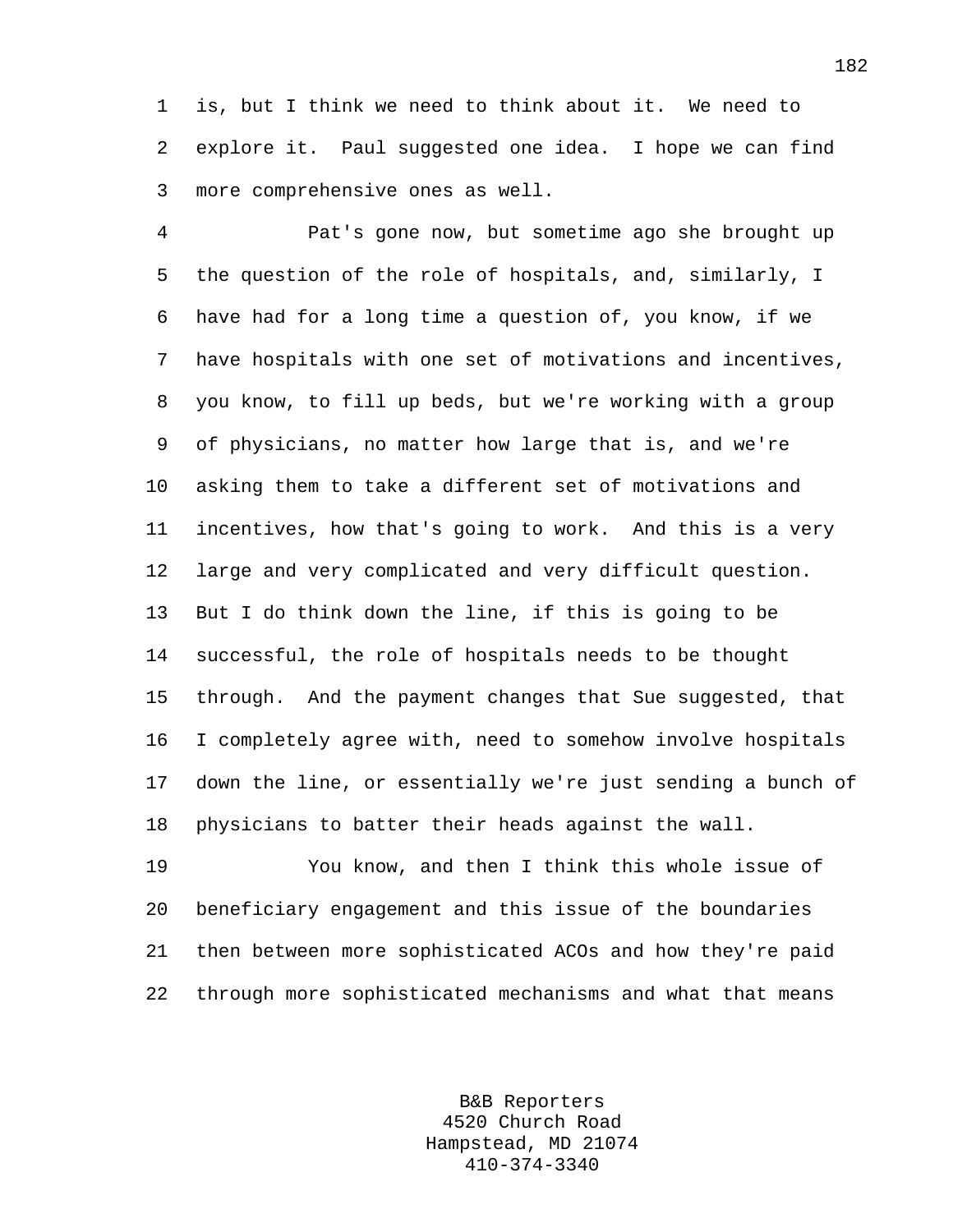1 for MA or for MA-like organizations, because I know, I can 2 tell you those proposals are going to be brought forward 3 very aggressively in the coming year. I think we need to 4 think about that and what our position is and whether we 5 think this is part of the solution or not.

6 So from my own perspective, because I think it's 7 important for the Medicare program and because I think we 8 have a special responsibility, for me this is very high on 9 my own priority list, and I hope that as we carve out time, 10 you know, heading into and through the next set of 11 sessions, we will begin to take this on, you know, from 12 some of the more detail-level issues which we've discussed 13 today to some of the more global issues. And I can tell 14 you they're going to be tough and difficult and 15 controversial to deal with, but I think if we don't do 16 that, we're not fulfilling our responsibility.

17 Having said that, the January meeting has come to 18 a close. Thank you, Sydney, David, and Jeff, for the 19 presentation. Good work.

20 We now have time for a public comment period. If 21 there are any members of our audience that would like to 22 come up and make a comment, please come to the microphone.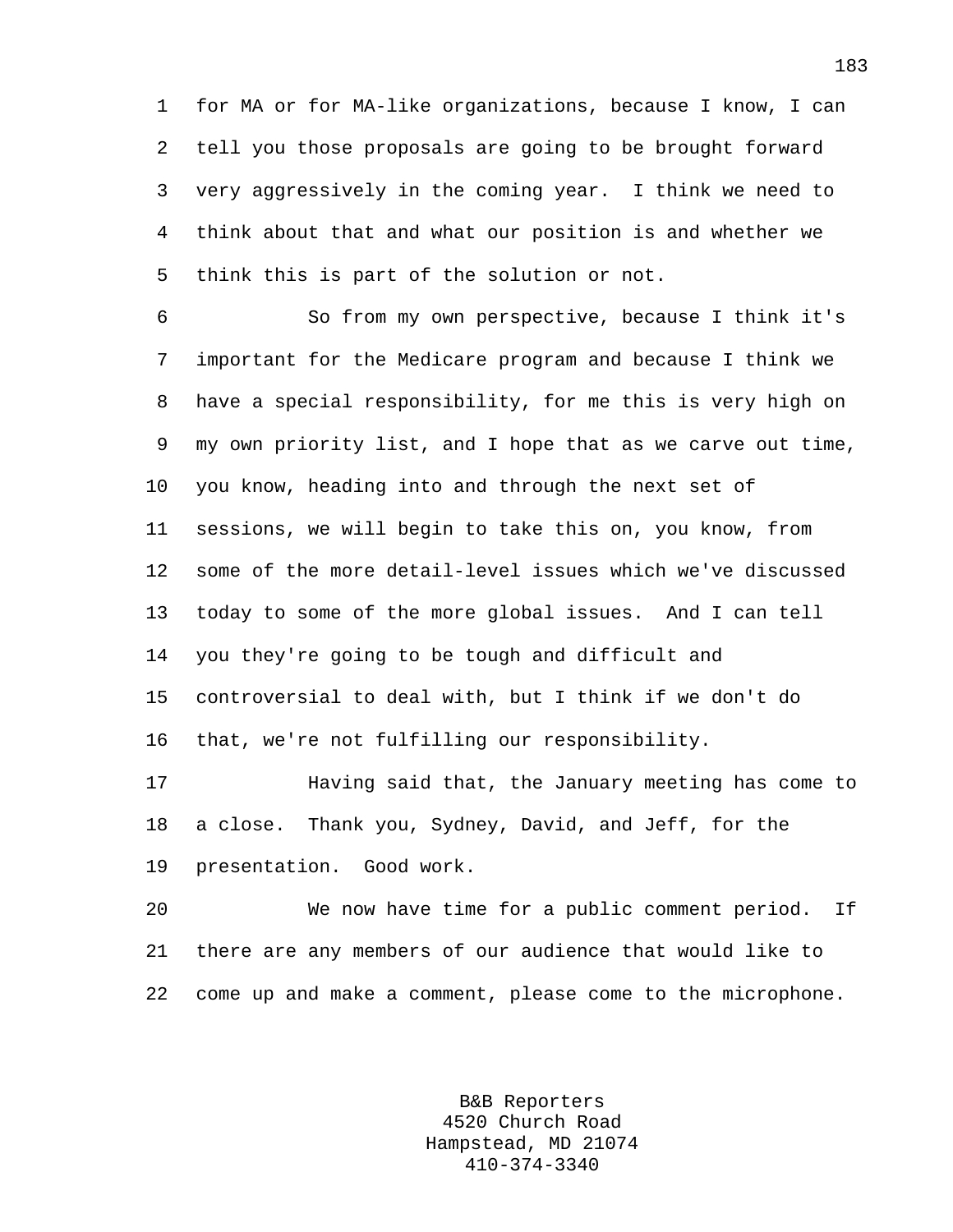1 **I** Pause.

2 DR. CROSSON: We have one individual. Let's let 3 people clear out a bit. I don't want our speakers to be 4 trampled as they try to speak.

5 So I'll ask you in a minute to identify yourself 6 and any organization that you represent. I would point out 7 that there are other opportunities to provide input. This 8 is one. Direct contact with the staff of MedPAC is another 9 one. And I'd ask you to confine your comments to two 10 minutes, and when this light comes back on, that will have 11 expired.

12 MS. BRENNAN: Okay, great. Thank you. My name 13 is Allison Brennan and I'm with the National Association of 14 ACOs.

15 So it was a great discussion today and I just 16 wanted to make two comments. One is on the performance of 17 two-sided models versus one-sided ACOs. I think as we're 18 having this discussion it's really important to keep in 19 mind that ACOs won't move into two-sided models unless they 20 see success in one-sided models. And I think from an 21 organizational perspective that really makes. You're 22 probably not going to take on risk if you haven't seen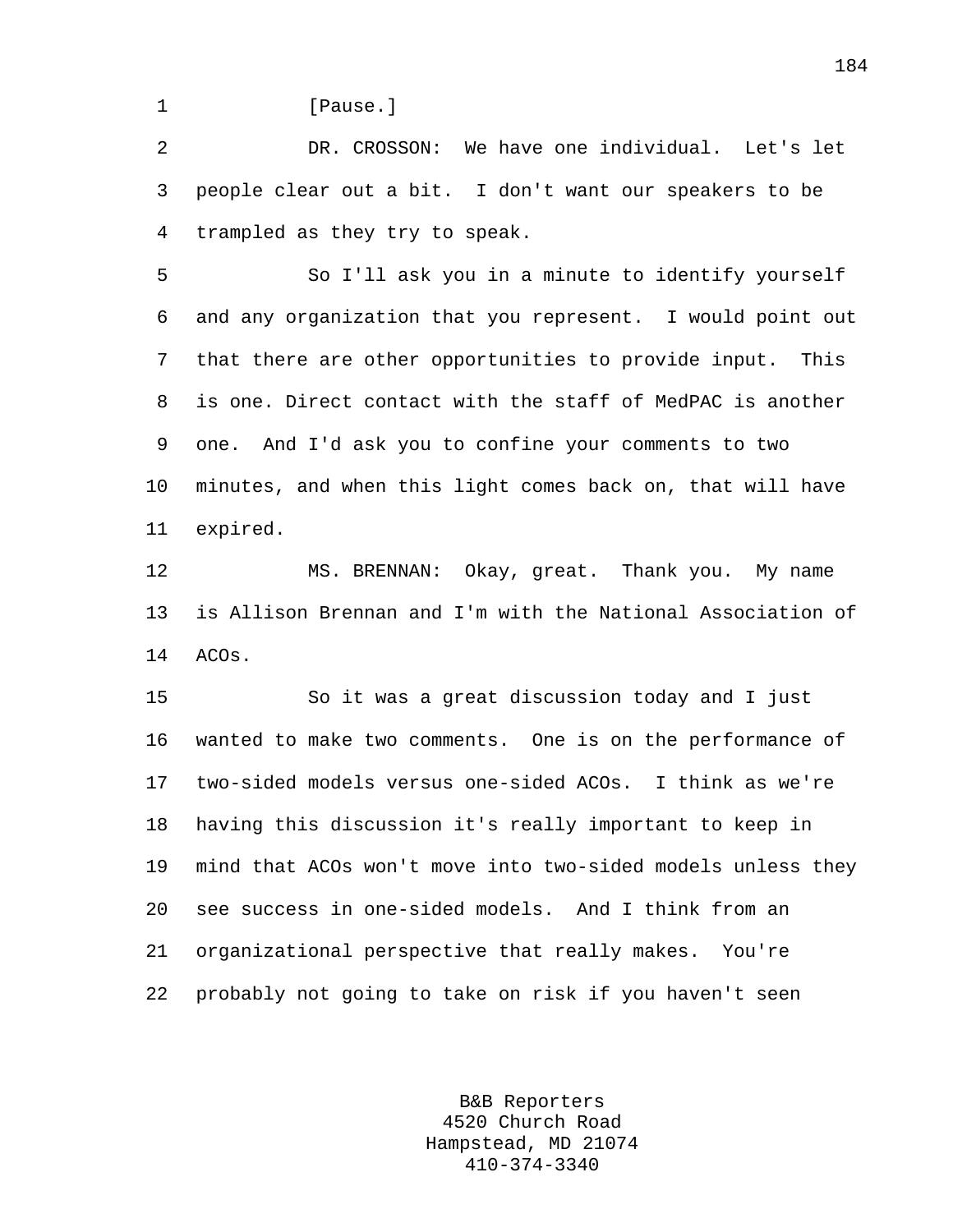1 savings. You wouldn't have enough confidence to move into 2 that two-sided model.

3 And one of the ways that we can help support ACOs 4 so that they are successful in a one-sided model and have 5 that confidence is to make certain program changes. We 6 talked about the benchmarking today. I think that really 7 warrants further exploration. There are a couple of issues 8 related to that -- risk adjustment and how ACOs are treated 9 with risk adjustment, in comparison to other programs in 10 Medicare and Medicare Advantage. ACOs have a much more 11 difficult time and limits with risk adjustment.

12 Also, with the benchmarking we're trying to move 13 ACOs to compare them more to their region, as their 14 benchmarks are reset, but there are a couple of flaws with 15 how CMS is doing that. One of the flaws is that they leave 16 the ACO beneficiaries in the regional population. So when 17 you have an ACO that comprises a large market share, you're 18 not really comparing the ACO to its region. You're still 19 comparing the ACO just to itself and its historical 20 performance.

21 There are other benchmarking issues. Obviously 22 with two minutes we won't get into them. But I do think it